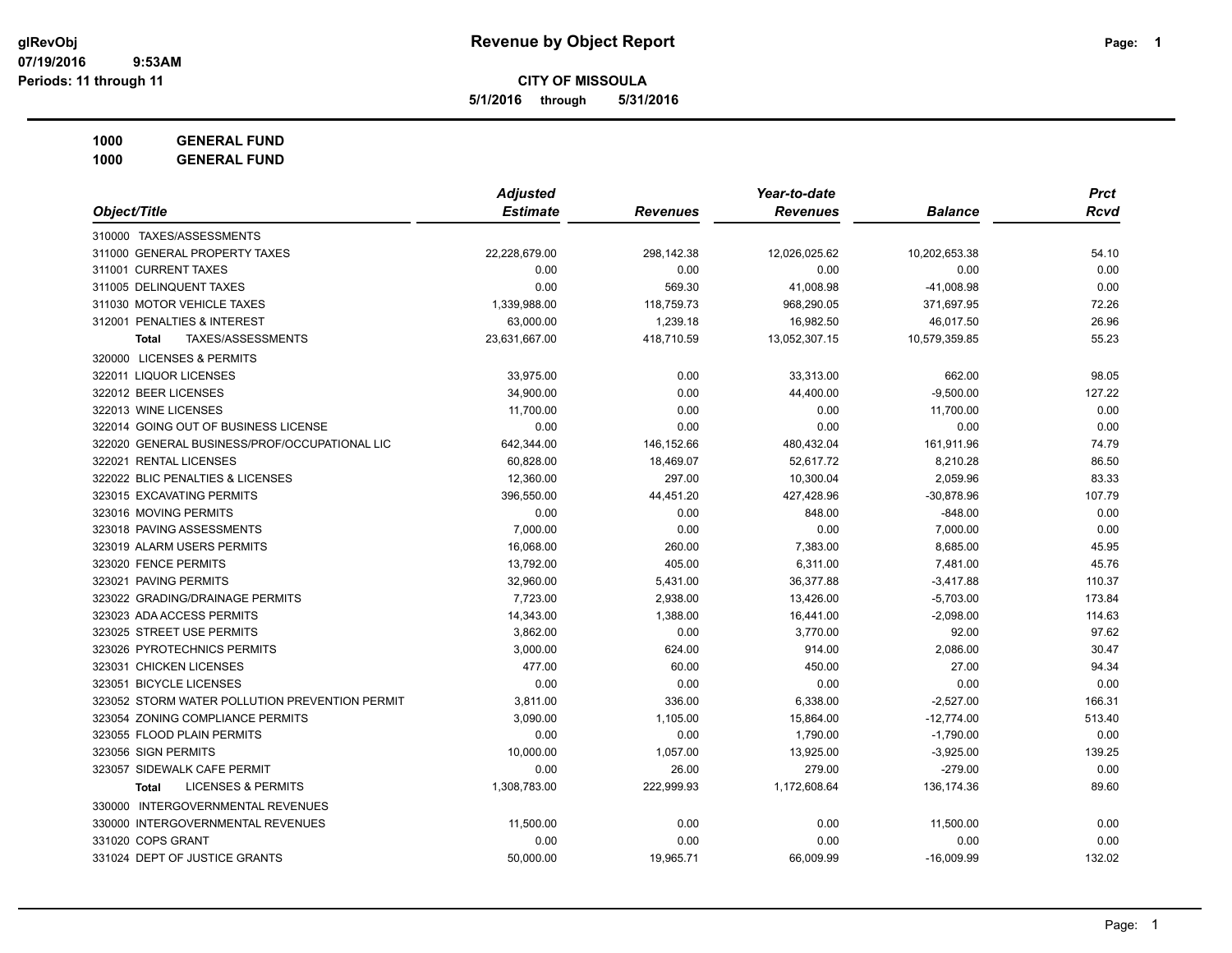**5/1/2016 through 5/31/2016**

| Object/Title                                | <b>Adjusted</b> |                 | Year-to-date    |                | <b>Prct</b> |
|---------------------------------------------|-----------------|-----------------|-----------------|----------------|-------------|
|                                             | <b>Estimate</b> | <b>Revenues</b> | <b>Revenues</b> | <b>Balance</b> | Rcvd        |
| 331025 DV ACCOUNTABILITY PROJECT            | 0.00            | 0.00            | 0.00            | 0.00           | 0.00        |
| 331050 ISTEA/CTEP GRANT                     | 0.00            | 0.00            | 0.00            | 0.00           | 0.00        |
| 331054 FHWA PL GRANT                        | 0.00            | 0.00            | 0.00            | 0.00           | 0.00        |
| 331055 FTA GRANT                            | 0.00            | 0.00            | 0.00            | 0.00           | 0.00        |
| 331056 MDT FEDERAL CMAQ                     | 0.00            | 0.00            | 0.00            | 0.00           | 0.00        |
| 331057 TRANSIT-MUTD CMAQ                    | 0.00            | 0.00            | 0.00            | 0.00           | 0.00        |
| 331091 US DOT HMEP GRANT                    | 0.00            | 0.00            | 12,000.00       | $-12,000.00$   | 0.00        |
| 331112 SAFER GRANT                          | 0.00            | 0.00            | 0.00            | 0.00           | 0.00        |
| 331113 *** Title Not Found ***              | 0.00            | 0.00            | 0.00            | 0.00           | 0.00        |
| 331114 TITLE III GRANT-MSLA CO              | 14,500.00       | 0.00            | 0.00            | 14,500.00      | 0.00        |
| 331160 SAFE ROUTES TO SCHOOLS fY08 \$82,500 | 0.00            | 0.00            | 0.00            | 0.00           | 0.00        |
| 331170 HISTORICAL PRESERVATION GRANT        | 0.00            | 0.00            | 0.00            | 0.00           | 0.00        |
| 331178 DUI TASK FORCE                       | 0.00            | 0.00            | 0.00            | 0.00           | 0.00        |
| 334014 *** Title Not Found ***              | 0.00            | 0.00            | 0.00            | 0.00           | 0.00        |
| 334017 SCHOOL RESOURCE OFFICER              | 240,000.00      | 0.00            | 248,850.00      | $-8,850.00$    | 103.69      |
| 335075 STATE GAMBLING/VIDEO/KENO/BINGO FEES | 127,650.00      | 150.00          | 113,589.19      | 14,060.81      | 88.98       |
| 335076 STATE GAMBLING LICENSE FEES          | 0.00            | 0.00            | 0.00            | 0.00           | 0.00        |
| 335077 STATE KENO/BINGO PROCEEDS TAX        | 0.00            | 0.00            | 0.00            | 0.00           | 0.00        |
| 335210 PERSONAL PROPERTY TAX REIMBURSEMENT  | 428,686.00      | 0.00            | 0.00            | 428,686.00     | 0.00        |
| 335230 HB 124 REVENUE                       | 7,773,820.00    | 0.00            | 6,151,879.32    | 1,621,940.68   | 79.14       |
| 336021 STATE CONTRIB - POLICE RETIREMENT    | 2,257,772.00    | 189,855.80      | 2,019,509.50    | 238,262.50     | 89.45       |
| 336022 STATE CONTRIB. - FIRE RETIREMENT     | 2,265,164.00    | 188,361.15      | 2,038,762.63    | 226,401.37     | 90.01       |
| 336023 STATE CONTRIB. - PERS                | 9,986.00        | 0.00            | 8,826.08        | 1,159.92       | 88.38       |
| 336030 COUNTY CONTRIBUTION                  | 0.00            | 0.00            | 0.00            | 0.00           | 0.00        |
| 337000 LOCAL GRANTS                         | 0.00            | 0.00            | 0.00            | 0.00           | 0.00        |
| 337009 *** Title Not Found ***              | 0.00            | 0.00            | 7,525.00        | $-7,525.00$    | 0.00        |
| 337012 LEGAL SERVICES-CONTRACTED/REIMB.     | 0.00            | 0.00            | 6,000.00        | $-6,000.00$    | 0.00        |
| 337013 MUTD SIGN MAINTENANCE AGREEMENT      | 3,000.00        | 0.00            | 0.00            | 3,000.00       | 0.00        |
| 338000 LOCAL SHARING OF TAX INCREMENT       | 0.00            | 0.00            | 0.00            | 0.00           | 0.00        |
| 338100 PLANNING MILLS PASSED THRU COUNTY    | 0.00            | 0.00            | 0.00            | 0.00           | 0.00        |
| 339000 PAYMENT IN LIEU OF TAXES             | 34,056.00       | 0.00            | 14,678.00       | 19,378.00      | 43.10       |
| INTERGOVERNMENTAL REVENUES<br><b>Total</b>  | 13,216,134.00   | 398,332.66      | 10,687,629.71   | 2,528,504.29   | 80.87       |
| 340000 CHARGES FOR SERVICES                 |                 |                 |                 |                |             |
| 341009 BLDG ADMIN FEES                      | 310,310.00      | 0.00            | 155,155.00      | 155,155.00     | 50.00       |
| 341010 MISCELLANEOUS COLLECTIONS            | 350.00          | 175.00          | 1,190.00        | $-840.00$      | 340.00      |
| 341011 TRANSPORTATION ADMIN FEES            | 24,720.00       | 0.00            | 12,360.00       | 12,360.00      | 50.00       |
| 341012 MAYORS PROCLAMATION FEES             | 100.00          | 0.00            | 0.00            | 100.00         | 0.00        |
| 341013 AIR FUND FEES                        | 250.00          | 0.00            | 140.00          | 110.00         | 56.00       |
| 341015 SEWER ADMINISTRATION FEES            | 1.227.202.00    | 0.00            | 586,664.00      | 640,538.00     | 47.81       |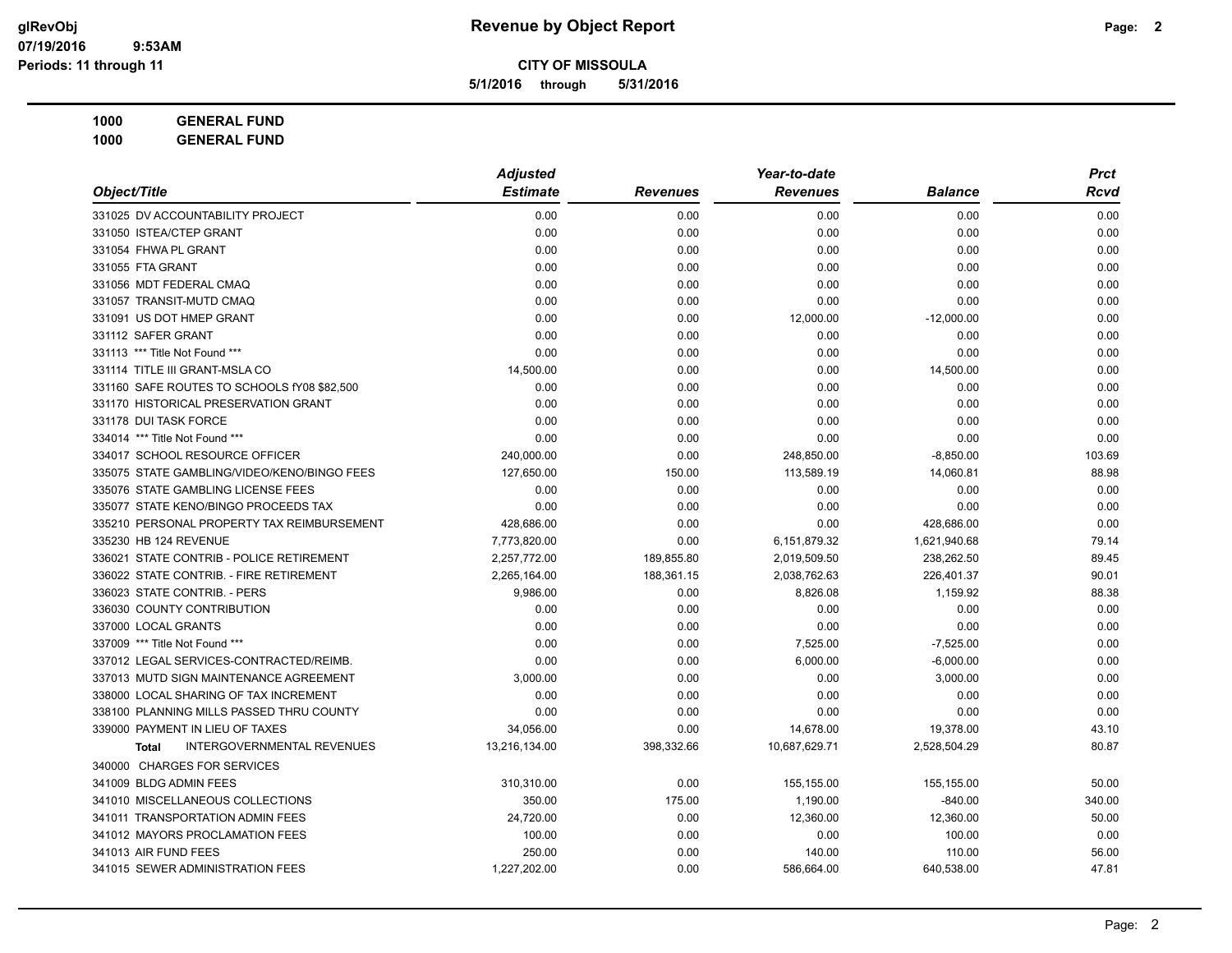**5/1/2016 through 5/31/2016**

| Object/Title                             | <b>Adjusted</b> |                 | Year-to-date    |                | <b>Prct</b> |
|------------------------------------------|-----------------|-----------------|-----------------|----------------|-------------|
|                                          | <b>Estimate</b> | <b>Revenues</b> | <b>Revenues</b> | <b>Balance</b> | Rcvd        |
| 341016 MRA ADMINISTRATION FEES           | 138,879.00      | 0.00            | 69,440.00       | 69,439.00      | 50.00       |
| 341017 LIGHTING ADMINISTRATION FEES      | 15,452.00       | 0.00            | 7,726.00        | 7,726.00       | 50.00       |
| 341018 PARKING COMM ADMIN FEES           | 188,805.00      | 0.00            | 94,403.00       | 94,402.00      | 50.00       |
| 341019 *** Title Not Found ***           | 4,512.00        | 0.00            | 2,256.00        | 2,256.00       | 50.00       |
| 341021 SID ADMINISTRATION FEES           | 0.00            | 0.00            | 0.00            | 0.00           | 0.00        |
| 341022 PROJECT ADMIN FEES                | 0.00            | 0.00            | 0.00            | 0.00           | 0.00        |
| 341023 PLANNING ADMIN FEES               | 24,720.00       | 0.00            | 12,000.00       | 12,720.00      | 48.54       |
| 341031 STATE REIMB MUNI COURT            | 0.00            | 0.00            | 0.00            | 0.00           | 0.00        |
| 341041 SEWER EXTENSION RECORDING FEES    | 4,500.00        | 426.00          | 3,154.00        | 1,346.00       | 70.09       |
| 341052 MUNICIPAL COURT FILING FEES       | 283,400.00      | 0.00            | 245,307.49      | 38,092.51      | 86.56       |
| 341055 CRIME VICTIM SURCHARGE            | 2,500.00        | 0.00            | 1,222.99        | 1,277.01       | 48.92       |
| 341067 SUBDIVISION EXEMPTION AFFIDAVITS  | 0.00            | 400.00          | 6,000.00        | $-6,000.00$    | 0.00        |
| 341068 SUBDIVISON FEES                   | 5,000.00        | 0.00            | 5,771.00        | $-771.00$      | 115.42      |
| 341069 REZONING FEES                     | 5,000.00        | 4,868.00        | 12,752.00       | $-7,752.00$    | 255.04      |
| 341070 DESIGN REVIEW BOARD               | 15,000.00       | 4,344.12        | 34,178.27       | $-19,178.27$   | 227.86      |
| 341071 BOARD OF ADJUST. ZONING, SIGNS    | 0.00            | 0.00            | 0.00            | 0.00           | 0.00        |
| 341072 FLOOD PLAIN-0THER FEES            | 0.00            | 0.00            | 0.00            | 0.00           | 0.00        |
| 341073 FIRE PLAN CHECK FEES              | 27,981.00       | 1,936.00        | 24,286.00       | 3,695.00       | 86.79       |
| 341074 FIRE INSPECTION FEES              | 25,000.00       | 2,895.00        | 46,499.49       | $-21,499.49$   | 186.00      |
| 341076 ENGINEERING PLAN CHECK FEES       | 33,478.00       | 5,757.00        | 40,576.00       | $-7,098.00$    | 121.20      |
| 341077 ZONING COMPLIANCE INSPECTIONS     | 0.00            | 0.00            | 0.00            | 0.00           | 0.00        |
| 341078 ENGINEERING MAP FEES              | 120.00          | 0.00            | 230.00          | $-110.00$      | 191.67      |
| 341079 GREASE INTERCEPTOR APPEAL FEES    | 2,000.00        | 0.00            | 463.50          | 1,536.50       | 23.18       |
| 341090 STREET VACATION PETITION FEES     | 0.00            | 0.00            | 3,962.00        | $-3,962.00$    | 0.00        |
| 341091 INSPECTION CODE BOOKS & COPIES    | 0.00            | 0.00            | 0.00            | 0.00           | 0.00        |
| 341100 GRANT ADMINISTRATION SERVICE FEES | 0.00            | 0.00            | 0.00            | 0.00           | 0.00        |
| 342010 POLICE/BID AGREEMENT              | 0.00            | 0.00            | 47,684.00       | $-47,684.00$   | 0.00        |
| 342012 PD REIMBURSABLE SERVICES          | 0.00            | 0.00            | 1,066.69        | $-1,066.69$    | 0.00        |
| 342013 SECURITY INVEST FEES              | 11,000.00       | 1,424.00        | 11,773.75       | $-773.75$      | 107.03      |
| 342014 POLICE DEPARTMENT SERVICE FEES    | 15,000.00       | 2,416.00        | 17,982.00       | $-2,982.00$    | 119.88      |
| 342015 POLICE OVERTIME FEES              | 84,000.00       | 3,461.75        | 84,996.01       | $-996.01$      | 101.19      |
| 342016 POLICE TRAINING FEES              | 36,000.00       | 3,570.11        | 15,301.42       | 20,698.58      | 42.50       |
| 342017 CATERING FEES                     | 7,200.00        | 105.00          | 4,760.00        | 2,440.00       | 66.11       |
| 342018 DESK REPORTS                      | 20,000.00       | 1,618.00        | 30,381.00       | $-10,381.00$   | 151.91      |
| 342019 ABANDONED VEHICLE REVENUE FEES    | 12,500.00       | 11,815.00       | 21,970.00       | $-9,470.00$    | 175.76      |
| 342020 FIRE DEPARTMENT FEES              | 100.00          | 0.00            | 481.50          | $-381.50$      | 481.50      |
| 342021 CPR EDUCATION PROGRAM             | 7,435.00        | 0.00            | 8,305.00        | $-870.00$      | 111.70      |
| 342022 OUTSIDE HIRES                     | 524,890.00      | 2,425.89        | 662,972.98      | -138,082.98    | 126.31      |
| 342060 BIKE PROGRAM SALES & FEES         | 2,700.00        | 0.00            | 0.00            | 2,700.00       | 0.00        |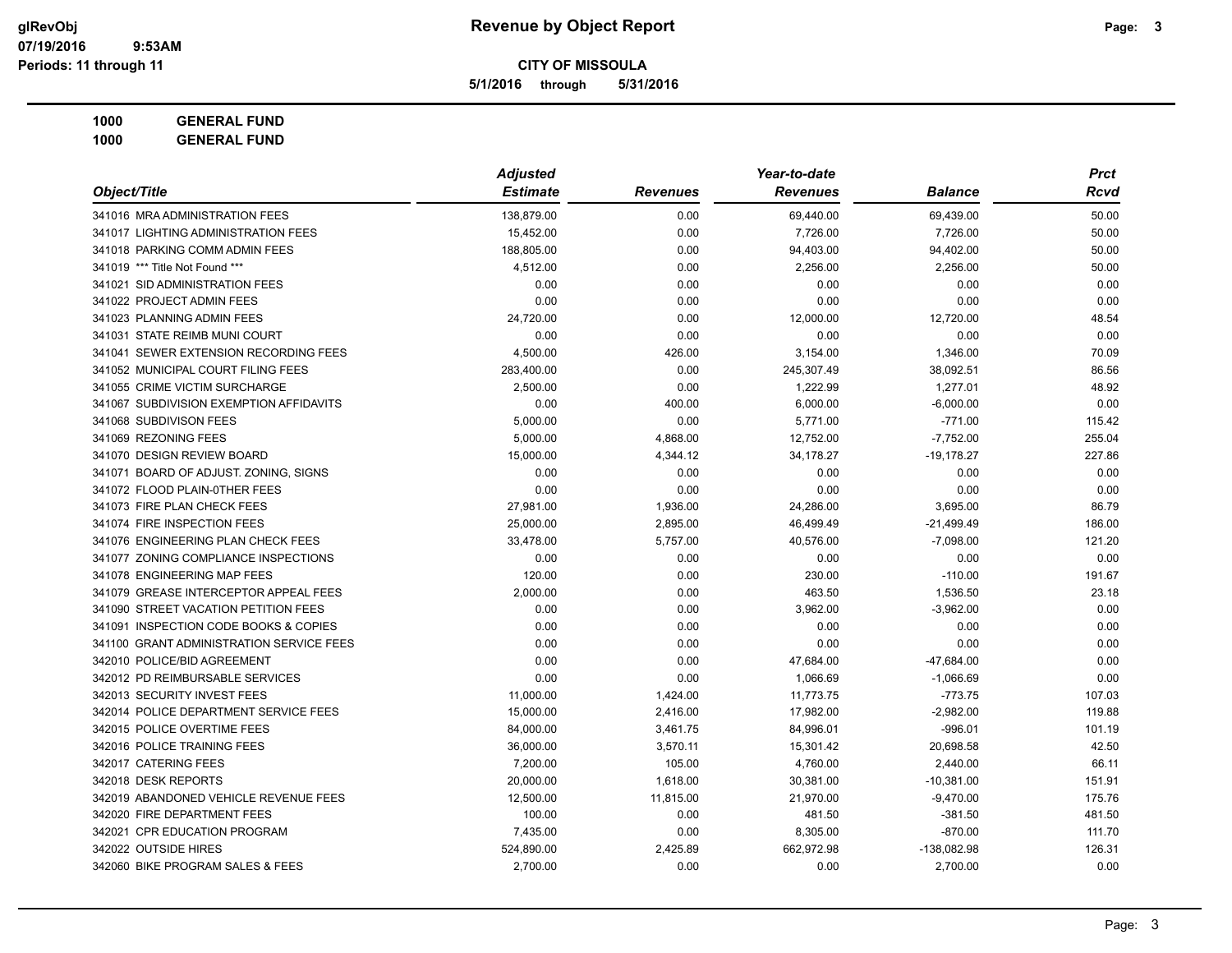**5/1/2016 through 5/31/2016**

| Object/Title                                | <b>Adjusted</b> |                 | Year-to-date    |                | <b>Prct</b> |
|---------------------------------------------|-----------------|-----------------|-----------------|----------------|-------------|
|                                             | <b>Estimate</b> | <b>Revenues</b> | <b>Revenues</b> | <b>Balance</b> | Rcvd        |
| 343000 PW REIMBURSABLE SERVICES             | 31,258.00       | 0.00            | 11,997.33       | 19,260.67      | 38.38       |
| 343001 SIGN FABRICATION & CONTRACTS         | 500.00          | 0.00            | 0.00            | 500.00         | 0.00        |
| 343002 OTHER AGENCIES - VEH MAINT           | 48,000.00       | 0.00            | 42,934.50       | 5,065.50       | 89.45       |
| 343003 STATE PAYMENT - TRAFFIC COUNTS       | 4,450.00        | 0.00            | 0.00            | 4,450.00       | 0.00        |
| 343004 SPECIAL STATE CONTRACTS              | 80,000.00       | 0.00            | 184,223.13      | $-104,223.13$  | 230.28      |
| 343006 OTHER GOVT AGENCY-STREET PROJECTS    | 98,318.00       | 0.00            | 0.00            | 98,318.00      | 0.00        |
| 343008 PRIVATE COMPANY STREET PAYMENTS      | 0.00            | 0.00            | 0.00            | 0.00           | 0.00        |
| 343010 STREET DEPT SALES & SERVICES         | 19,195.00       | 0.00            | 0.00            | 19,195.00      | 0.00        |
| 343013 SNOW REMOVAL FEES                    | 1,500.00        | 0.00            | 1,532.76        | $-32.76$       | 102.18      |
| 343018 *** Title Not Found ***              | 0.00            | 0.00            | 823.35          | $-823.35$      | 0.00        |
| 343080 STATE MAINTENANCE CONTRACT           | 530,082.00      | 0.00            | 434,579.76      | 95,502.24      | 81.98       |
| 343082 MDT URBAN PROJECTS                   | 0.00            | 0.00            | 0.00            | 0.00           | 0.00        |
| 343083 CONTRACT SEWER APPLICATIONS          | 0.00            | 0.00            | 0.00            | 0.00           | 0.00        |
| 343084 STREET MAINTENANCE MATERIALS REIMB   | 55,500.00       | 0.00            | 81,932.31       | $-26,432.31$   | 147.63      |
| 343097 SIDEWALK AND CURB FEES               | 340,000.00      | 20,302.08       | 293,406.31      | 46,593.69      | 86.30       |
| 343311 SALE OF NICHES                       | 3,200.00        | 0.00            | 0.00            | 3,200.00       | 0.00        |
| 343320 CEMETERY - SALE OF PLOTS             | 12,870.00       | 950.00          | 13,600.00       | $-730.00$      | 105.67      |
| 343321 CEMETERY FOUNDATIONS                 | 1,570.00        | 500.00          | 3,035.00        | $-1,465.00$    | 193.31      |
| 343322 CEMETERY FLOWER CARE                 | 4,250.00        | 280.00          | 4,050.00        | 200.00         | 95.29       |
| 343323 CEMETERY - LINER INSTALL FEES        | 5,580.00        | 1,500.00        | 12,050.00       | $-6,470.00$    | 215.95      |
| 343324 OTHER CEMETERY FEES                  | 1,500.00        | 150.00          | 1,650.00        | $-150.00$      | 110.00      |
| 343325 2ND INTERMENT RIGHT                  | 0.00            | 600.00          | 1,800.00        | $-1,800.00$    | 0.00        |
| 343340 CEMETERY - OPENINGS & CLOSINGS       | 10,950.00       | 2,075.00        | 12,200.00       | $-1,250.00$    | 111.42      |
| 343350 CEMETERY CARE, FEES                  | 24,000.00       | 0.00            | 0.00            | 24,000.00      | 0.00        |
| 343360 WEED CONTROL                         | 3,000.00        | 0.00            | 1,024.93        | 1,975.07       | 34.16       |
| 346029 PARKS PETTY CASH FUND                | 0.00            | 0.00            | 0.00            | 0.00           | 0.00        |
| 346031 RECREATION FEES                      | 243,088.00      | 60,033.75       | 271,242.47      | $-28,154.47$   | 111.58      |
| 346033 PARK FEES/FACILITY RENTALS           | 170,000.00      | 20,460.99       | 102,645.04      | 67,354.96      | 60.38       |
| 346034 GROUNDS MAINTENANCE CONTRACT         | 0.00            | 0.00            | 96,734.40       | $-96,734.40$   | 0.00        |
| 346036 PARK CONCESSION FEES                 | 3,000.00        | 306.00          | 1,529.44        | 1.470.56       | 50.98       |
| 346037 YOUTH DRUG COURT CONTRACT            | 11,700.00       | 0.00            | 0.00            | 11,700.00      | 0.00        |
| 346050 COUNTY PLAYGROUND CONTRACT           | 3,150.00        | 0.00            | 0.00            | 3,150.00       | 0.00        |
| 346051 MONTANA PARKS/REC CONFERENCE 2012    | 4,500.00        | 910.35          | 3,094.40        | 1,405.60       | 68.76       |
| 346070 RECREATION GENERAL MERCHANDISE       | 0.00            | 0.00            | 0.00            | 0.00           | 0.00        |
| <b>CHARGES FOR SERVICES</b><br><b>Total</b> | 4,771,265.00    | 155,705.04      | 3,849,496.22    | 921,768.78     | 80.68       |
| 350000 FINES & FORFEITURES                  |                 |                 |                 |                |             |
| 351022 LAW ENFORCEMENT ACADEMY SURCHARGE #5 | 0.00            | $-16,291.43$    | 0.00            | 0.00           | 0.00        |
| 351031 TRAFFIC FINES                        | 1,325,000.00    | 0.00            | 912,682.01      | 412,317.99     | 68.88       |
| 351032 SURCHARGE ON FINES                   | 129,089.00      | 0.00            | 78,487.72       | 50,601.28      | 60.80       |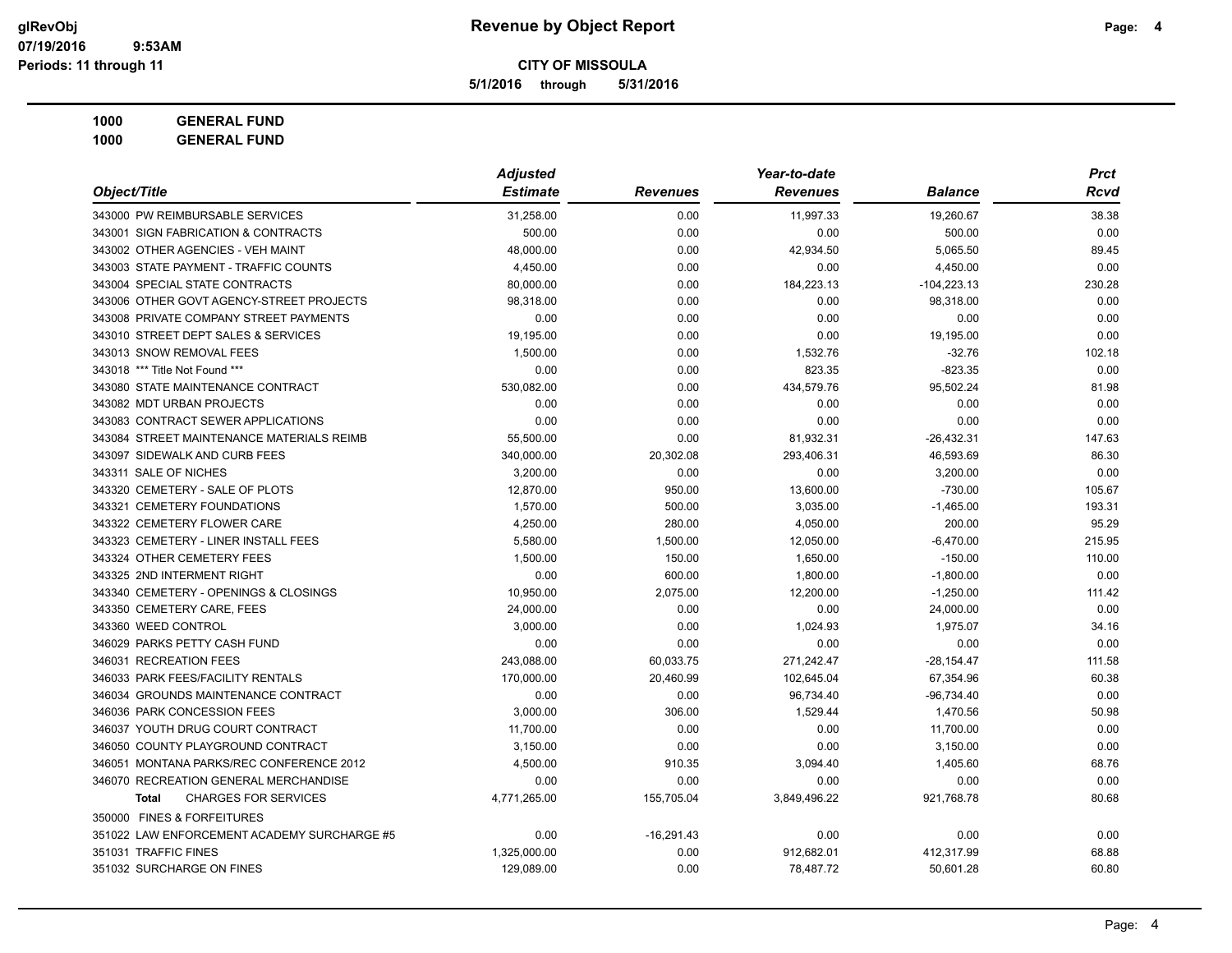**5/1/2016 through 5/31/2016**

**1000 GENERAL FUND 1000 GENERAL FUND**

|                                                | <b>Adjusted</b> |                 | Year-to-date    |                | <b>Prct</b> |
|------------------------------------------------|-----------------|-----------------|-----------------|----------------|-------------|
| Object/Title                                   | <b>Estimate</b> | <b>Revenues</b> | <b>Revenues</b> | <b>Balance</b> | Rcvd        |
| 351033 PUBLIC DEFENDER FEES                    | 0.00            | 0.00            | 0.00            | 0.00           | 0.00        |
| 351034 CELLULAR PHONE FINES                    | 80.000.00       | 0.00            | 50,084.50       | 29,915.50      | 62.61       |
| 351035 CELL PHONE FINES: EDUCATION             | 0.00            | 0.00            | 50,084.50       | $-50,084.50$   | 0.00        |
| 355000 FALSE ALARM PENALTY                     | 10,000.00       | 1,716.00        | 11,492.00       | $-1,492.00$    | 114.92      |
| <b>FINES &amp; FORFEITURES</b><br><b>Total</b> | 1,544,089.00    | $-14,575.43$    | 1,102,830.73    | 441,258.27     | 71.42       |
| 360000 MISCELLANEOUS REVENUES                  |                 |                 |                 |                |             |
| 360000 MISCELLANEOUS REVENUES                  | 0.00            | 0.00            | 0.00            | 0.00           | 0.00        |
| 360001 COPIES                                  | 2.200.00        | 25.25           | 1,985.99        | 214.01         | 90.27       |
| 360002 PHONES                                  | 0.00            | 0.00            | 0.00            | 0.00           | 0.00        |
| 360003 MMIA REIMBURSEMENT-ATTORNEY             | 0.00            | 0.00            | 203.37          | $-203.37$      | 0.00        |
| 360010 MISCELLANEOUS                           | 15,000.00       | 351.25          | 7,672.26        | 7,327.74       | 51.15       |
| 360011 ENERGY REBATES FOR COMPUTER UPGRADES    | 0.00            | 0.00            | 0.00            | 0.00           | 0.00        |
| 360050 OVER/SHORT                              | 0.00            | $-5.00$         | $-25.00$        | 25.00          | 0.00        |
| 360100 REFUNDS                                 | 200.00          | 0.00            | 0.00            | 200.00         | 0.00        |
| 362000 OTHER MISCELLANEOUS REVENUE             | 8,000.00        | 0.00            | 0.00            | 8,000.00       | 0.00        |
| 362001 MUNICIPAL COURT BAD CHECK CHARGES       | 0.00            | 0.00            | 0.00            | 0.00           | 0.00        |
| 362002 BAD CHECK CHARGES                       | 500.00          | 15.00           | 300.00          | 200.00         | 60.00       |
| 362003 US BANK FEE REIMBURSEMENT               | 0.00            | 0.00            | 0.00            | 0.00           | 0.00        |
| 362004 URD III FACADE IMPROVEMENT LOAN REC     | 0.00            | 0.00            | 0.00            | 0.00           | 0.00        |
| 362011 SALE OF UNCLAIMED PROPERTY              | 0.00            | 0.00            | 0.00            | 0.00           | 0.00        |
| 362012 REC/GREEN TAG PROGRAM                   | 300.00          | 0.00            | 0.00            | 300.00         | 0.00        |
| 364012 SALE OF SURPLUS PROPERTY                | 40.000.00       | 0.00            | 0.00            | 40,000.00      | 0.00        |
| 364040 INSURANCE AND DAMAGE RECOVERY           | 40,000.00       | 0.00            | 26,909.53       | 13,090.47      | 67.27       |
| 364041 WORKERS COMPENSATION REIMBURSEMENT      | 2,500.00        | 0.00            | 0.00            | 2,500.00       | 0.00        |
| 364042 EXPENDITURE REIMBURSEMENTS              | 1,200.00        | 480.76          | 747.02          | 452.98         | 62.25       |
| 364043 RATTLESNAKE CORRIDOR REIMBURSEMENT      | 10,000.00       | 572.00          | 5,148.00        | 4,852.00       | 51.48       |
| 364044 EMERGENCY RESPONSE REIMBURSEMENT        | 50,000.00       | 0.00            | 0.00            | 50,000.00      | 0.00        |
| 364047 MMIA EXPENDITURE REIMBURSEMENT          | 0.00            | 0.00            | 0.00            | 0.00           | 0.00        |
| 364051 DOT RADAR GRANT                         | 0.00            | 0.00            | 0.00            | 0.00           | 0.00        |
| 364053 EXPENDITURE REIMB-FIRE SERVICES         | 0.00            | 0.00            | 0.00            | 0.00           | 0.00        |
| 364060 REIMB LETTER OF CREDIT-709 PARKVIEW     | 0.00            | 0.00            | 0.00            | 0.00           | 0.00        |
| 364061 REIMB LETTER OF CREDIT-LINNEA LANE      | 0.00            | 0.00            | 0.00            | 0.00           | 0.00        |
| 365000 DONATIONS                               | 0.00            | 0.00            | 0.00            | 0.00           | 0.00        |
| 365001 *** Title Not Found ***                 | 0.00            | 1,000.00        | 5,704.31        | $-5,704.31$    | 0.00        |
| 365003 DONATIONS - SMOKE ALARMS                | 0.00            | 0.00            | 0.00            | 0.00           | 0.00        |
| 365004 GRANT CR TRAIL ASSN DONATION            | 0.00            | 0.00            | 0.00            | 0.00           | 0.00        |
| 365015 DONATIONS - COMBAT CHALLENGE            | 0.00            | 0.00            | 0.00            | 0.00           | 0.00        |

365016 LOCAL MATCH MDT 0.00 0.00 0.00 0.00 0.00 365017 LOCAL MATCH TRANSIT 0.00 0.00 0.00 0.00 0.00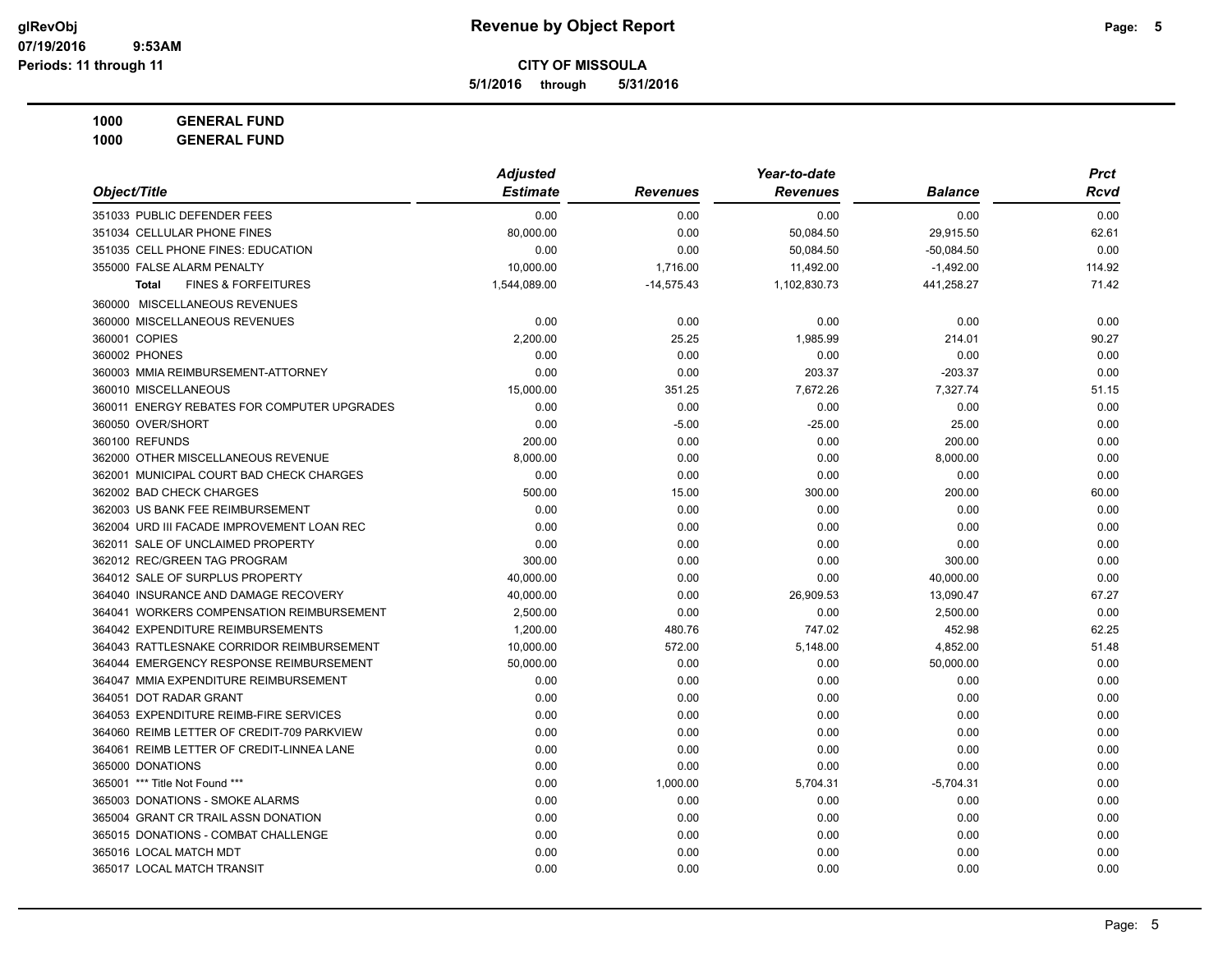**5/1/2016 through 5/31/2016**

| 1000 | <b>GENERAL FUND</b> |
|------|---------------------|
|------|---------------------|

|                                                           | <b>Adjusted</b> |                 | Year-to-date    |                | <b>Prct</b> |
|-----------------------------------------------------------|-----------------|-----------------|-----------------|----------------|-------------|
| Object/Title                                              | <b>Estimate</b> | <b>Revenues</b> | <b>Revenues</b> | <b>Balance</b> | <b>Rcvd</b> |
| 365018 DONATIONS - MLCT CONFERENCE                        | 0.00            | 0.00            | 0.00            | 0.00           | 0.00        |
| 365021 COMBAT CHALLENGE DONATIONS                         | 0.00            | 0.00            | 0.00            | 0.00           | 0.00        |
| 365022 NEIGHBORHOOD COUNCIL DONATIONS                     | 0.00            | 0.00            | 0.00            | 0.00           | 0.00        |
| 368000 SALE OF COINS                                      | 0.00            | 0.00            | 0.00            | 0.00           | 0.00        |
| 368001 SALE OF POLICE PROMOTIONS                          | 0.00            | 0.00            | 0.00            | 0.00           | 0.00        |
| 368002 SALE OF FIRE PROMOTIONS                            | 0.00            | 0.00            | 0.00            | 0.00           | 0.00        |
| MISCELLANEOUS REVENUES<br><b>Total</b>                    | 169,900.00      | 2,439.26        | 48,645.48       | 121,254.52     | 28.63       |
| 370000 INVESTMENTS & ROYALTY EARNINGS                     |                 |                 |                 |                |             |
| 371010 INTEREST ON INVESTMENTS                            | 3,500.00        | 0.00            | 964.16          | 2,535.84       | 27.55       |
| 371020 GAIN/LOSS IN MARKET VALUE OF INVESTMENTS           | 0.00            | 0.00            | 0.00            | 0.00           | 0.00        |
| <b>INVESTMENTS &amp; ROYALTY EARNINGS</b><br><b>Total</b> | 3,500.00        | 0.00            | 964.16          | 2,535.84       | 27.55       |
| 380000 OTHER FINANCING SOURCES                            |                 |                 |                 |                |             |
| 381070 PROCEEDS FROM NOTES/LOANS/INTERCAP                 | 0.00            | 0.00            | 0.00            | 0.00           | 0.00        |
| 381090 PROCEEDS FROM CAPITAL LEASE                        | 0.00            | 0.00            | 260,875.00      | $-260,875.00$  | 0.00        |
| 382010 SALE OF FIXED ASSETS                               | 0.00            | 0.00            | 0.00            | 0.00           | 0.00        |
| 383000 OPERATING TRANSFERS                                | 0.00            | 0.00            | 0.00            | 0.00           | 0.00        |
| 383001 TRANS FR FLUSHING DISTRICT                         | 27,281.00       | 0.00            | 13,641.00       | 13,640.00      | 50.00       |
| 383002 TRANS FR GAS TAX                                   | 564,000.00      | 0.00            | 282,000.00      | 282,000.00     | 50.00       |
| 383003 TRANS FR COMPREHENSIVE INSURANCE LEVY              | 0.00            | 0.00            | 0.00            | 0.00           | 0.00        |
| 383004 TRANS FR EMPLOYEE HEALTH INSURANCE LEVY            | 4,409,908.00    | 0.00            | 2,204,954.00    | 2,204,954.00   | 50.00       |
| 383007 TRANS FR CABLE FRANCHISE                           | 251,433.00      | 0.00            | 125,717.00      | 125,716.00     | 50.00       |
| 383008 TRANS FR RUSSELL PARK DISTRICT                     | 0.00            | 0.00            | 0.00            | 0.00           | 0.00        |
| 383009 TRANS FR TITLE I                                   | 0.00            | 0.00            | 0.00            | 0.00           | 0.00        |
| 383010 TRANS FR CIP                                       | 0.00            | 0.00            | 0.00            | 0.00           | 0.00        |
| 383011 TRANS FR SID REVOLVING                             | 100,000.00      | 0.00            | 0.00            | 100,000.00     | 0.00        |
| 383014 TRANS FR MRA                                       | 0.00            | 0.00            | 0.00            | 0.00           | 0.00        |
| 383015 TRANS FR MPC                                       | 0.00            | 0.00            | 0.00            | 0.00           | 0.00        |
| 383017 TRANS FR BUILDING                                  | 0.00            | 0.00            | 0.00            | 0.00           | 0.00        |
| 383018 TRANS FR WILLOWWOOD PARK DISTRICT                  | 0.00            | 0.00            | 0.00            | 0.00           | 0.00        |
| 383020 TRANS FR CEMETERY CARE                             | 9,545.00        | 0.00            | 0.00            | 9,545.00       | 0.00        |
| 383021 TRANS FR P&R TRAILS DEVLP                          | 50,000.00       | 0.00            | 0.00            | 50,000.00      | 0.00        |
| 383024 TRANS FR SEWER CLEARING                            | 0.00            | 0.00            | 0.00            | 0.00           | 0.00        |
| 383027 TRANS FR URD                                       | 0.00            | 0.00            | 0.00            | 0.00           | 0.00        |
| 383028 TRANS FROM GF FOR HEALTH RESERVE                   | 0.00            | 0.00            | 0.00            | 0.00           | 0.00        |
| 383046 TRANS FR PARKS MAINTENANCE DIST                    | 0.00            | 0.00            | 0.00            | 0.00           | 0.00        |
| 383047 TRANS FR STREET MAINTENANCE DISTRICT               | 0.00            | 0.00            | 0.00            | 0.00           | 0.00        |
| 383050 TRANSFER FROM IMPACT FEES                          | 0.00            | 0.00            | 0.00            | 0.00           | 0.00        |
| 383065 TRANSFER FROM WWTF                                 | 0.00            | 0.00            | 0.00            | 0.00           | 0.00        |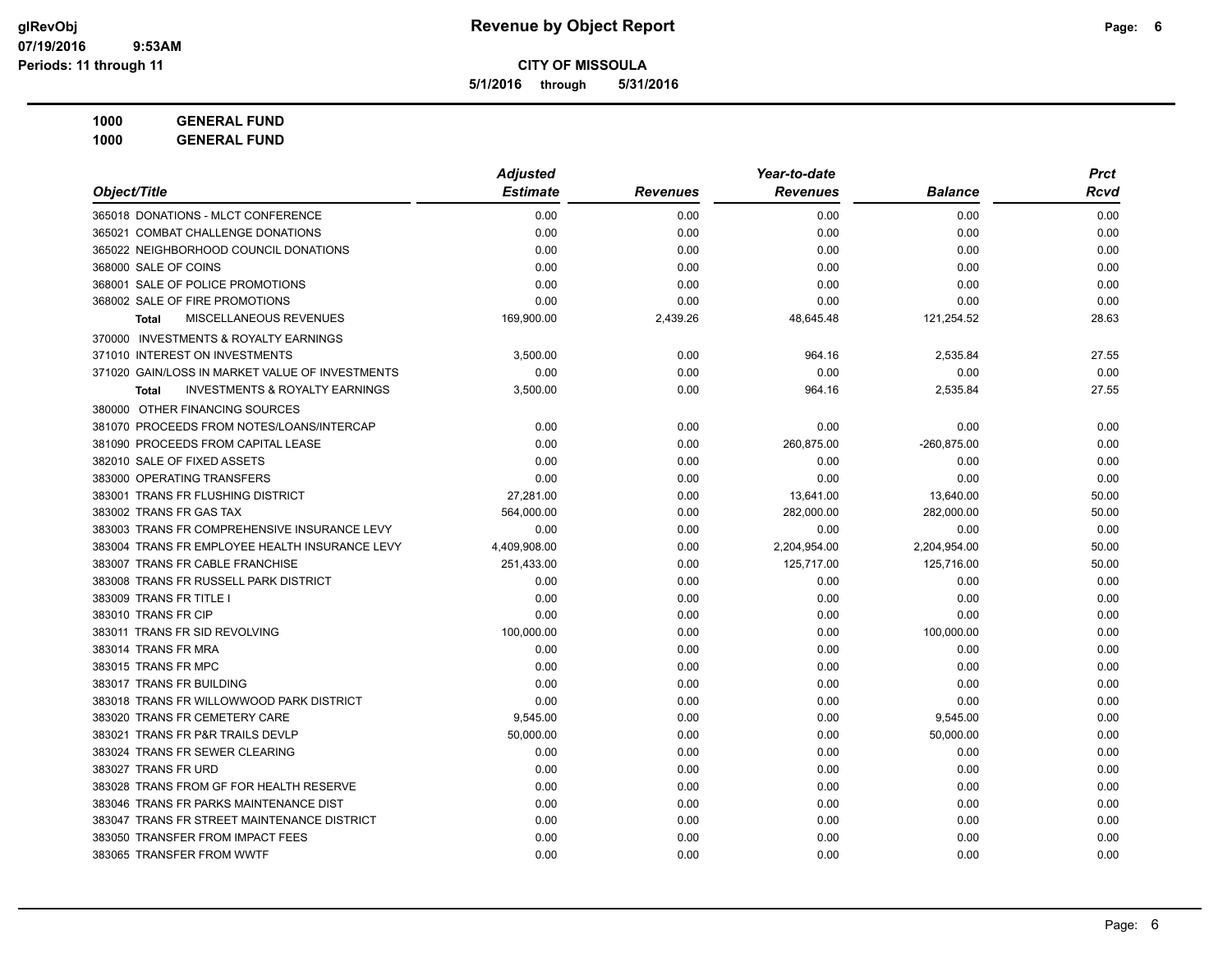**5/1/2016 through 5/31/2016**

| Object/Title                        | <b>Adjusted</b> |                 |                 | <b>Prct</b>    |             |
|-------------------------------------|-----------------|-----------------|-----------------|----------------|-------------|
|                                     | <b>Estimate</b> | <b>Revenues</b> | <b>Revenues</b> | <b>Balance</b> | <b>Rcvd</b> |
| OTHER FINANCING SOURCES<br>Total    | 5,412,167.00    | 0.00            | 2,887,187.00    | 2,524,980.00   | 53.35       |
| 390000 INTERNAL SERVICES            |                 |                 |                 |                |             |
| 399999 NEW REQUESTS FUNDING         | 0.00            | 0.00            | 0.00            | 0.00           | 0.00        |
| <b>INTERNAL SERVICES</b><br>Total   | 0.00            | 0.00            | 0.00            | 0.00           | 0.00        |
| <b>Total</b><br><b>GENERAL FUND</b> | 50.057.505.00   | 1.183.612.05    | 32.801.669.09   | 17.255.835.91  | 65.53       |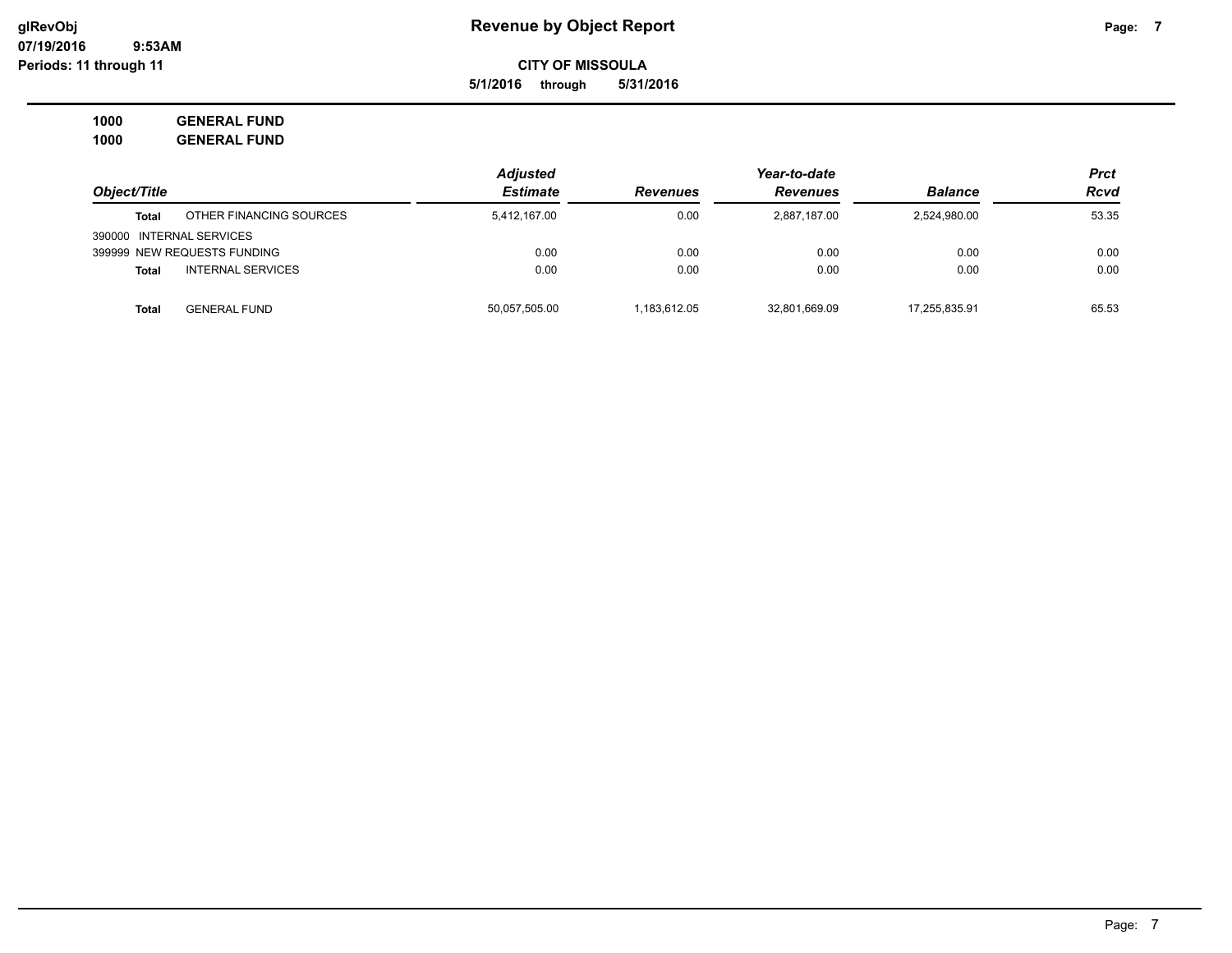**5/1/2016 through 5/31/2016**

|                                               | <b>Adjusted</b> |                 | Year-to-date    |                | <b>Prct</b> |
|-----------------------------------------------|-----------------|-----------------|-----------------|----------------|-------------|
| Object/Title                                  | <b>Estimate</b> | <b>Revenues</b> | <b>Revenues</b> | <b>Balance</b> | Rcvd        |
| 310000 TAXES/ASSESSMENTS                      |                 |                 |                 |                |             |
| 311000 GENERAL PROPERTY TAXES                 | 22,228,679.00   | 298,142.38      | 12,026,025.62   | 10,202,653.38  | 54.10       |
| 311001 CURRENT TAXES                          | 0.00            | 0.00            | 0.00            | 0.00           | 0.00        |
| 311005 DELINQUENT TAXES                       | 0.00            | 569.30          | 41,008.98       | $-41,008.98$   | 0.00        |
| 311030 MOTOR VEHICLE TAXES                    | 1,339,988.00    | 118,759.73      | 968,290.05      | 371,697.95     | 72.26       |
| 312001 PENALTIES & INTEREST                   | 63,000.00       | 1,239.18        | 16,982.50       | 46,017.50      | 26.96       |
| TAXES/ASSESSMENTS<br><b>Total</b>             | 23,631,667.00   | 418,710.59      | 13,052,307.15   | 10,579,359.85  | 55.23       |
| 320000 LICENSES & PERMITS                     |                 |                 |                 |                |             |
| 322011 LIQUOR LICENSES                        | 33,975.00       | 0.00            | 33,313.00       | 662.00         | 98.05       |
| 322012 BEER LICENSES                          | 34,900.00       | 0.00            | 44,400.00       | $-9,500.00$    | 127.22      |
| 322013 WINE LICENSES                          | 11,700.00       | 0.00            | 0.00            | 11,700.00      | 0.00        |
| 322014 GOING OUT OF BUSINESS LICENSE          | 0.00            | 0.00            | 0.00            | 0.00           | 0.00        |
| 322020 GENERAL BUSINESS/PROF/OCCUPATIONAL LIC | 642,344.00      | 146,152.66      | 480,432.04      | 161,911.96     | 74.79       |
| 322021 RENTAL LICENSES                        | 60,828.00       | 18,469.07       | 52,617.72       | 8,210.28       | 86.50       |
| 322022 BLIC PENALTIES & LICENSES              | 12,360.00       | 297.00          | 10,300.04       | 2,059.96       | 83.33       |
| 323015 EXCAVATING PERMITS                     | 396,550.00      | 44,451.20       | 427,428.96      | $-30,878.96$   | 107.79      |
| 323016 MOVING PERMITS                         | 0.00            | 0.00            | 848.00          | $-848.00$      | 0.00        |
| 323018 PAVING ASSESSMENTS                     | 7,000.00        | 0.00            | 0.00            | 7,000.00       | 0.00        |
| 323019 ALARM USERS PERMITS                    | 16,068.00       | 260.00          | 7,383.00        | 8,685.00       | 45.95       |
| 323020 FENCE PERMITS                          | 13,792.00       | 405.00          | 6,311.00        | 7,481.00       | 45.76       |
| 323021 PAVING PERMITS                         | 32,960.00       | 5,431.00        | 36,377.88       | $-3,417.88$    | 110.37      |
| 323022 GRADING/DRAINAGE PERMITS               | 7,723.00        | 2,938.00        | 13,426.00       | $-5,703.00$    | 173.84      |
| 323023 ADA ACCESS PERMITS                     | 14,343.00       | 1,388.00        | 16,441.00       | $-2,098.00$    | 114.63      |
| 323025 STREET USE PERMITS                     | 3,862.00        | 0.00            | 3,770.00        | 92.00          | 97.62       |
| 323026 PYROTECHNICS PERMITS                   | 3,000.00        | 624.00          | 914.00          | 2,086.00       | 30.47       |
| 323031 CHICKEN LICENSES                       | 477.00          | 60.00           | 450.00          | 27.00          | 94.34       |
| 323051 BICYCLE LICENSES                       | 0.00            | 0.00            | 0.00            | 0.00           | 0.00        |
| 323052 STORM WATER POLLUTION PREVENTION PERM  | 3,811.00        | 336.00          | 6,338.00        | $-2,527.00$    | 166.31      |
| 323054 ZONING COMPLIANCE PERMITS              | 3,090.00        | 1,105.00        | 15,864.00       | $-12,774.00$   | 513.40      |
| 323055 FLOOD PLAIN PERMITS                    | 0.00            | 0.00            | 1,790.00        | $-1,790.00$    | 0.00        |
| 323056 SIGN PERMITS                           | 10,000.00       | 1,057.00        | 13,925.00       | $-3,925.00$    | 139.25      |
| 323057 SIDEWALK CAFE PERMIT                   | 0.00            | 26.00           | 279.00          | $-279.00$      | 0.00        |
| <b>LICENSES &amp; PERMITS</b><br><b>Total</b> | 1,308,783.00    | 222,999.93      | 1,172,608.64    | 136, 174.36    | 89.60       |
| 330000 INTERGOVERNMENTAL REVENUES             |                 |                 |                 |                |             |
| 330000 INTERGOVERNMENTAL REVENUES             | 11,500.00       | 0.00            | 0.00            | 11,500.00      | 0.00        |
| 331020 COPS GRANT                             | 0.00            | 0.00            | 0.00            | 0.00           | 0.00        |
| 331024 DEPT OF JUSTICE GRANTS                 | 50,000.00       | 19,965.71       | 66,009.99       | $-16,009.99$   | 132.02      |
| 331025 DV ACCOUNTABILITY PROJECT              | 0.00            | 0.00            | 0.00            | 0.00           | 0.00        |
| 331050 ISTEA/CTEP GRANT                       | 0.00            | 0.00            | 0.00            | 0.00           | 0.00        |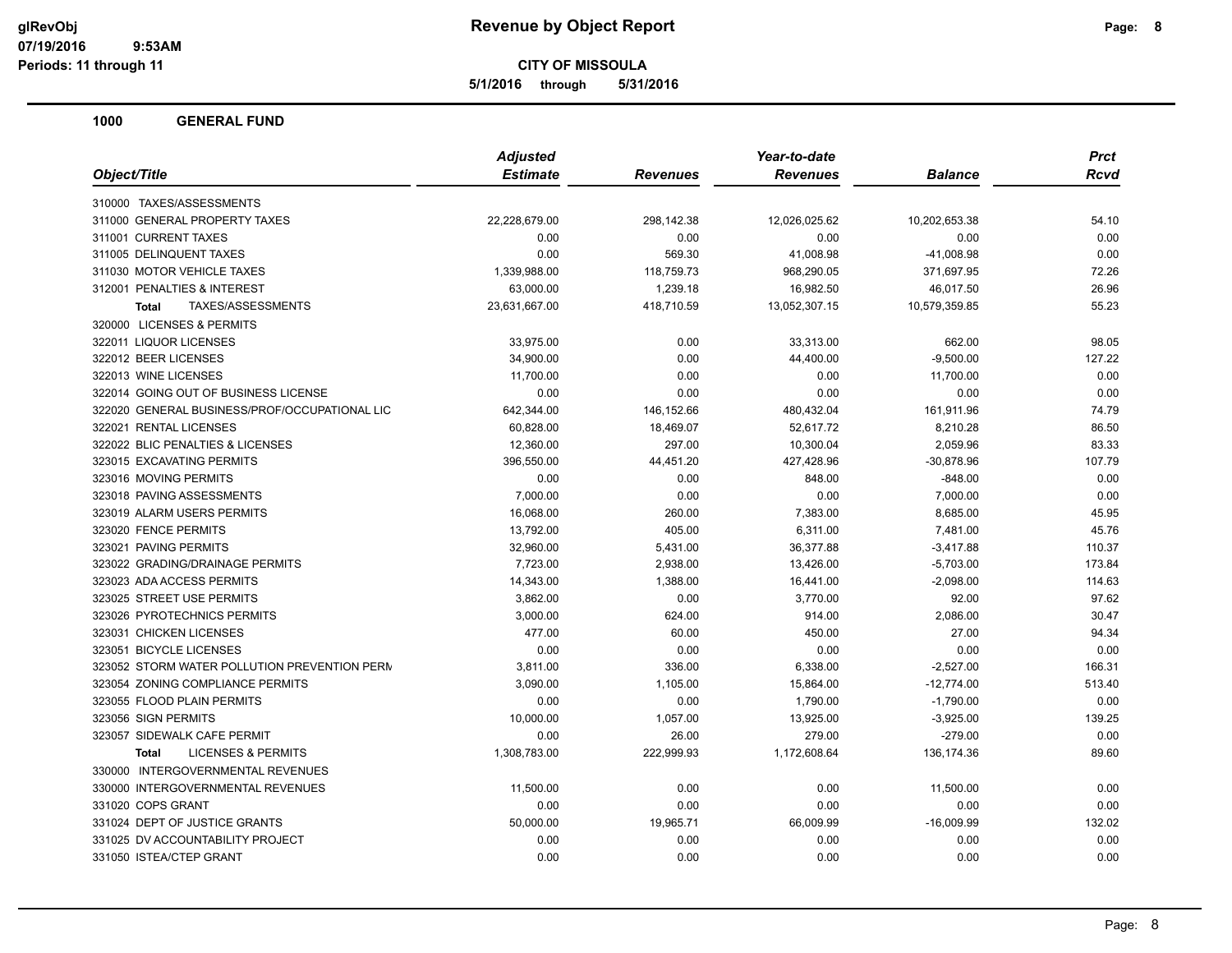**5/1/2016 through 5/31/2016**

| Object/Title                                | <b>Adjusted</b> |                 | Year-to-date    |                | Prct   |
|---------------------------------------------|-----------------|-----------------|-----------------|----------------|--------|
|                                             | <b>Estimate</b> | <b>Revenues</b> | <b>Revenues</b> | <b>Balance</b> | Rcvd   |
| 331054 FHWA PL GRANT                        | 0.00            | 0.00            | 0.00            | 0.00           | 0.00   |
| 331055 FTA GRANT                            | 0.00            | 0.00            | 0.00            | 0.00           | 0.00   |
| 331056 MDT FEDERAL CMAQ                     | 0.00            | 0.00            | 0.00            | 0.00           | 0.00   |
| 331057 TRANSIT-MUTD CMAQ                    | 0.00            | 0.00            | 0.00            | 0.00           | 0.00   |
| 331091 US DOT HMEP GRANT                    | 0.00            | 0.00            | 12,000.00       | $-12,000.00$   | 0.00   |
| 331112 SAFER GRANT                          | 0.00            | 0.00            | 0.00            | 0.00           | 0.00   |
| 331113 *** Title Not Found ***              | 0.00            | 0.00            | 0.00            | 0.00           | 0.00   |
| 331114 TITLE III GRANT-MSLA CO              | 14,500.00       | 0.00            | 0.00            | 14,500.00      | 0.00   |
| 331160 SAFE ROUTES TO SCHOOLS fY08 \$82,500 | 0.00            | 0.00            | 0.00            | 0.00           | 0.00   |
| 331170 HISTORICAL PRESERVATION GRANT        | 0.00            | 0.00            | 0.00            | 0.00           | 0.00   |
| 331178 DUI TASK FORCE                       | 0.00            | 0.00            | 0.00            | 0.00           | 0.00   |
| 334014 *** Title Not Found ***              | 0.00            | 0.00            | 0.00            | 0.00           | 0.00   |
| 334017 SCHOOL RESOURCE OFFICER              | 240,000.00      | 0.00            | 248,850.00      | $-8,850.00$    | 103.69 |
| 335075 STATE GAMBLING/VIDEO/KENO/BINGO FEES | 127,650.00      | 150.00          | 113,589.19      | 14,060.81      | 88.98  |
| 335076 STATE GAMBLING LICENSE FEES          | 0.00            | 0.00            | 0.00            | 0.00           | 0.00   |
| 335077 STATE KENO/BINGO PROCEEDS TAX        | 0.00            | 0.00            | 0.00            | 0.00           | 0.00   |
| 335210 PERSONAL PROPERTY TAX REIMBURSEMENT  | 428,686.00      | 0.00            | 0.00            | 428,686.00     | 0.00   |
| 335230 HB 124 REVENUE                       | 7,773,820.00    | 0.00            | 6,151,879.32    | 1,621,940.68   | 79.14  |
| 336021 STATE CONTRIB - POLICE RETIREMENT    | 2,257,772.00    | 189,855.80      | 2,019,509.50    | 238,262.50     | 89.45  |
| 336022 STATE CONTRIB. - FIRE RETIREMENT     | 2,265,164.00    | 188,361.15      | 2,038,762.63    | 226,401.37     | 90.01  |
| 336023 STATE CONTRIB. - PERS                | 9,986.00        | 0.00            | 8,826.08        | 1,159.92       | 88.38  |
| 336030 COUNTY CONTRIBUTION                  | 0.00            | 0.00            | 0.00            | 0.00           | 0.00   |
| 337000 LOCAL GRANTS                         | 0.00            | 0.00            | 0.00            | 0.00           | 0.00   |
| 337009 *** Title Not Found ***              | 0.00            | 0.00            | 7,525.00        | $-7,525.00$    | 0.00   |
| 337012 LEGAL SERVICES-CONTRACTED/REIMB.     | 0.00            | 0.00            | 6,000.00        | $-6,000.00$    | 0.00   |
| 337013 MUTD SIGN MAINTENANCE AGREEMENT      | 3,000.00        | 0.00            | 0.00            | 3,000.00       | 0.00   |
| 338000 LOCAL SHARING OF TAX INCREMENT       | 0.00            | 0.00            | 0.00            | 0.00           | 0.00   |
| 338100 PLANNING MILLS PASSED THRU COUNTY    | 0.00            | 0.00            | 0.00            | 0.00           | 0.00   |
| 339000 PAYMENT IN LIEU OF TAXES             | 34,056.00       | 0.00            | 14,678.00       | 19,378.00      | 43.10  |
| INTERGOVERNMENTAL REVENUES<br><b>Total</b>  | 13,216,134.00   | 398,332.66      | 10,687,629.71   | 2,528,504.29   | 80.87  |
| 340000 CHARGES FOR SERVICES                 |                 |                 |                 |                |        |
| 341009 BLDG ADMIN FEES                      | 310,310.00      | 0.00            | 155,155.00      | 155,155.00     | 50.00  |
| 341010 MISCELLANEOUS COLLECTIONS            | 350.00          | 175.00          | 1,190.00        | $-840.00$      | 340.00 |
| 341011 TRANSPORTATION ADMIN FEES            | 24,720.00       | 0.00            | 12,360.00       | 12,360.00      | 50.00  |
| 341012 MAYORS PROCLAMATION FEES             | 100.00          | 0.00            | 0.00            | 100.00         | 0.00   |
| 341013 AIR FUND FEES                        | 250.00          | 0.00            | 140.00          | 110.00         | 56.00  |
| 341015 SEWER ADMINISTRATION FEES            | 1,227,202.00    | 0.00            | 586,664.00      | 640,538.00     | 47.81  |
| 341016 MRA ADMINISTRATION FEES              | 138,879.00      | 0.00            | 69,440.00       | 69,439.00      | 50.00  |
| 341017 LIGHTING ADMINISTRATION FEES         | 15,452.00       | 0.00            | 7,726.00        | 7,726.00       | 50.00  |
| 341018 PARKING COMM ADMIN FEES              | 188,805.00      | 0.00            | 94,403.00       | 94,402.00      | 50.00  |
|                                             |                 |                 |                 |                |        |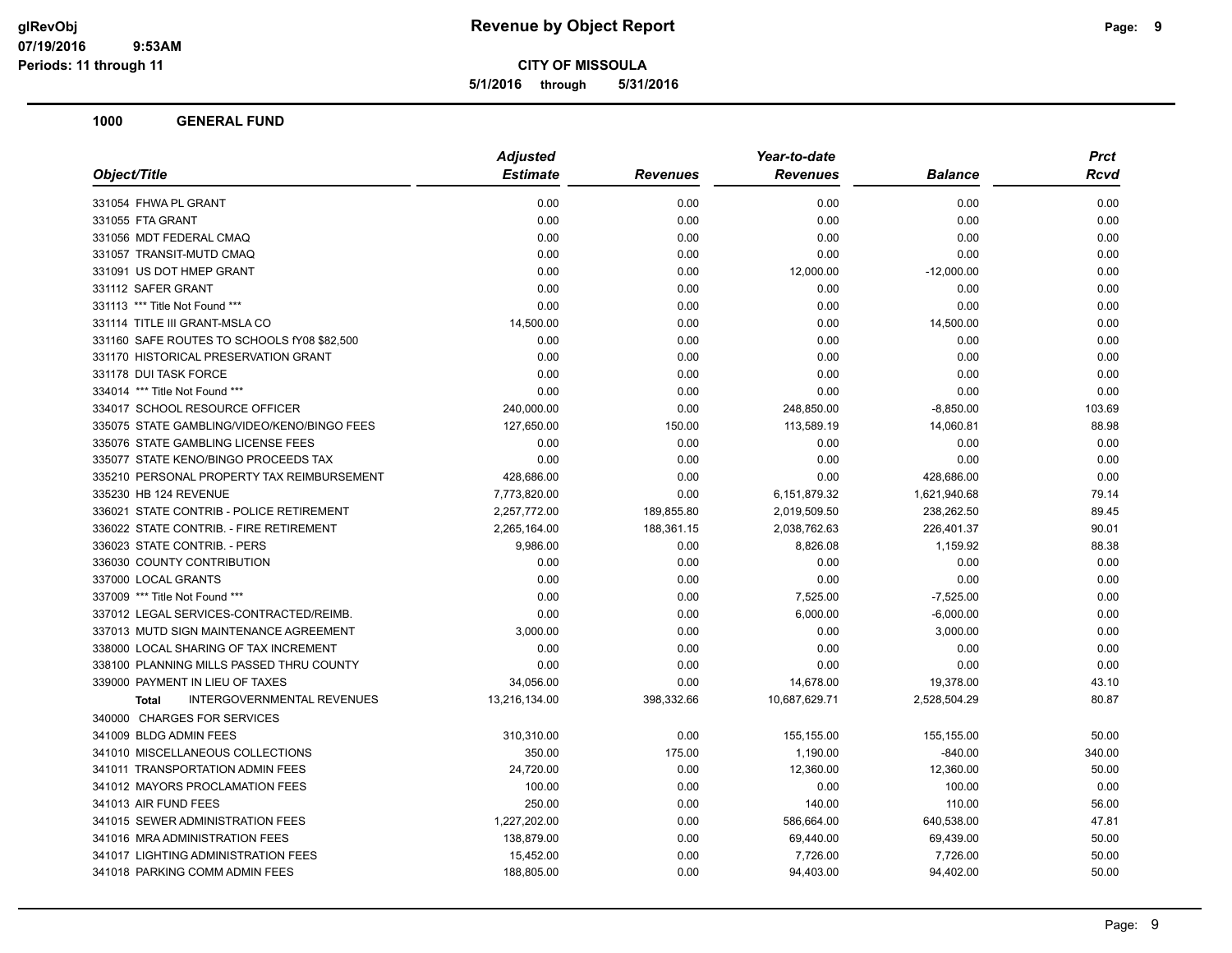**5/1/2016 through 5/31/2016**

| Object/Title                             | <b>Adjusted</b> |                 | Year-to-date    |                | <b>Prct</b> |
|------------------------------------------|-----------------|-----------------|-----------------|----------------|-------------|
|                                          | <b>Estimate</b> | <b>Revenues</b> | <b>Revenues</b> | <b>Balance</b> | <b>Rcvd</b> |
| 341019 *** Title Not Found ***           | 4,512.00        | 0.00            | 2,256.00        | 2,256.00       | 50.00       |
| 341021 SID ADMINISTRATION FEES           | 0.00            | 0.00            | 0.00            | 0.00           | 0.00        |
| 341022 PROJECT ADMIN FEES                | 0.00            | 0.00            | 0.00            | 0.00           | 0.00        |
| 341023 PLANNING ADMIN FEES               | 24,720.00       | 0.00            | 12,000.00       | 12,720.00      | 48.54       |
| 341031 STATE REIMB MUNI COURT            | 0.00            | 0.00            | 0.00            | 0.00           | 0.00        |
| 341041 SEWER EXTENSION RECORDING FEES    | 4,500.00        | 426.00          | 3,154.00        | 1,346.00       | 70.09       |
| 341052 MUNICIPAL COURT FILING FEES       | 283,400.00      | 0.00            | 245,307.49      | 38,092.51      | 86.56       |
| 341055 CRIME VICTIM SURCHARGE            | 2,500.00        | 0.00            | 1,222.99        | 1,277.01       | 48.92       |
| 341067 SUBDIVISION EXEMPTION AFFIDAVITS  | 0.00            | 400.00          | 6,000.00        | $-6,000.00$    | 0.00        |
| 341068 SUBDIVISON FEES                   | 5,000.00        | 0.00            | 5,771.00        | $-771.00$      | 115.42      |
| 341069 REZONING FEES                     | 5,000.00        | 4,868.00        | 12,752.00       | $-7,752.00$    | 255.04      |
| 341070 DESIGN REVIEW BOARD               | 15,000.00       | 4,344.12        | 34,178.27       | $-19,178.27$   | 227.86      |
| 341071 BOARD OF ADJUST. ZONING, SIGNS    | 0.00            | 0.00            | 0.00            | 0.00           | 0.00        |
| 341072 FLOOD PLAIN-0THER FEES            | 0.00            | 0.00            | 0.00            | 0.00           | 0.00        |
| 341073 FIRE PLAN CHECK FEES              | 27,981.00       | 1,936.00        | 24,286.00       | 3,695.00       | 86.79       |
| 341074 FIRE INSPECTION FEES              | 25,000.00       | 2,895.00        | 46,499.49       | $-21,499.49$   | 186.00      |
| 341076 ENGINEERING PLAN CHECK FEES       | 33,478.00       | 5,757.00        | 40,576.00       | $-7,098.00$    | 121.20      |
| 341077 ZONING COMPLIANCE INSPECTIONS     | 0.00            | 0.00            | 0.00            | 0.00           | 0.00        |
| 341078 ENGINEERING MAP FEES              | 120.00          | 0.00            | 230.00          | $-110.00$      | 191.67      |
| 341079 GREASE INTERCEPTOR APPEAL FEES    | 2,000.00        | 0.00            | 463.50          | 1,536.50       | 23.18       |
| 341090 STREET VACATION PETITION FEES     | 0.00            | 0.00            | 3,962.00        | $-3,962.00$    | 0.00        |
| 341091 INSPECTION CODE BOOKS & COPIES    | 0.00            | 0.00            | 0.00            | 0.00           | 0.00        |
| 341100 GRANT ADMINISTRATION SERVICE FEES | 0.00            | 0.00            | 0.00            | 0.00           | 0.00        |
| 342010 POLICE/BID AGREEMENT              | 0.00            | 0.00            | 47,684.00       | $-47,684.00$   | 0.00        |
| 342012 PD REIMBURSABLE SERVICES          | 0.00            | 0.00            | 1,066.69        | $-1,066.69$    | 0.00        |
| 342013 SECURITY INVEST FEES              | 11,000.00       | 1,424.00        | 11,773.75       | $-773.75$      | 107.03      |
| 342014 POLICE DEPARTMENT SERVICE FEES    | 15,000.00       | 2,416.00        | 17,982.00       | $-2,982.00$    | 119.88      |
| 342015 POLICE OVERTIME FEES              | 84,000.00       | 3,461.75        | 84,996.01       | $-996.01$      | 101.19      |
| 342016 POLICE TRAINING FEES              | 36,000.00       | 3,570.11        | 15,301.42       | 20,698.58      | 42.50       |
| 342017 CATERING FEES                     | 7,200.00        | 105.00          | 4,760.00        | 2,440.00       | 66.11       |
| 342018 DESK REPORTS                      | 20,000.00       | 1,618.00        | 30,381.00       | $-10,381.00$   | 151.91      |
| 342019 ABANDONED VEHICLE REVENUE FEES    | 12,500.00       | 11,815.00       | 21,970.00       | $-9,470.00$    | 175.76      |
| 342020 FIRE DEPARTMENT FEES              | 100.00          | 0.00            | 481.50          | $-381.50$      | 481.50      |
| 342021 CPR EDUCATION PROGRAM             | 7,435.00        | 0.00            | 8,305.00        | $-870.00$      | 111.70      |
| 342022 OUTSIDE HIRES                     | 524,890.00      | 2,425.89        | 662,972.98      | $-138,082.98$  | 126.31      |
| 342060 BIKE PROGRAM SALES & FEES         | 2,700.00        | 0.00            | 0.00            | 2,700.00       | 0.00        |
| 343000 PW REIMBURSABLE SERVICES          | 31,258.00       | 0.00            | 11,997.33       | 19,260.67      | 38.38       |
| 343001 SIGN FABRICATION & CONTRACTS      | 500.00          | 0.00            | 0.00            | 500.00         | 0.00        |
| 343002 OTHER AGENCIES - VEH MAINT        | 48,000.00       | 0.00            | 42,934.50       | 5,065.50       | 89.45       |
| 343003 STATE PAYMENT - TRAFFIC COUNTS    | 4,450.00        | 0.00            | 0.00            | 4,450.00       | 0.00        |
|                                          |                 |                 |                 |                |             |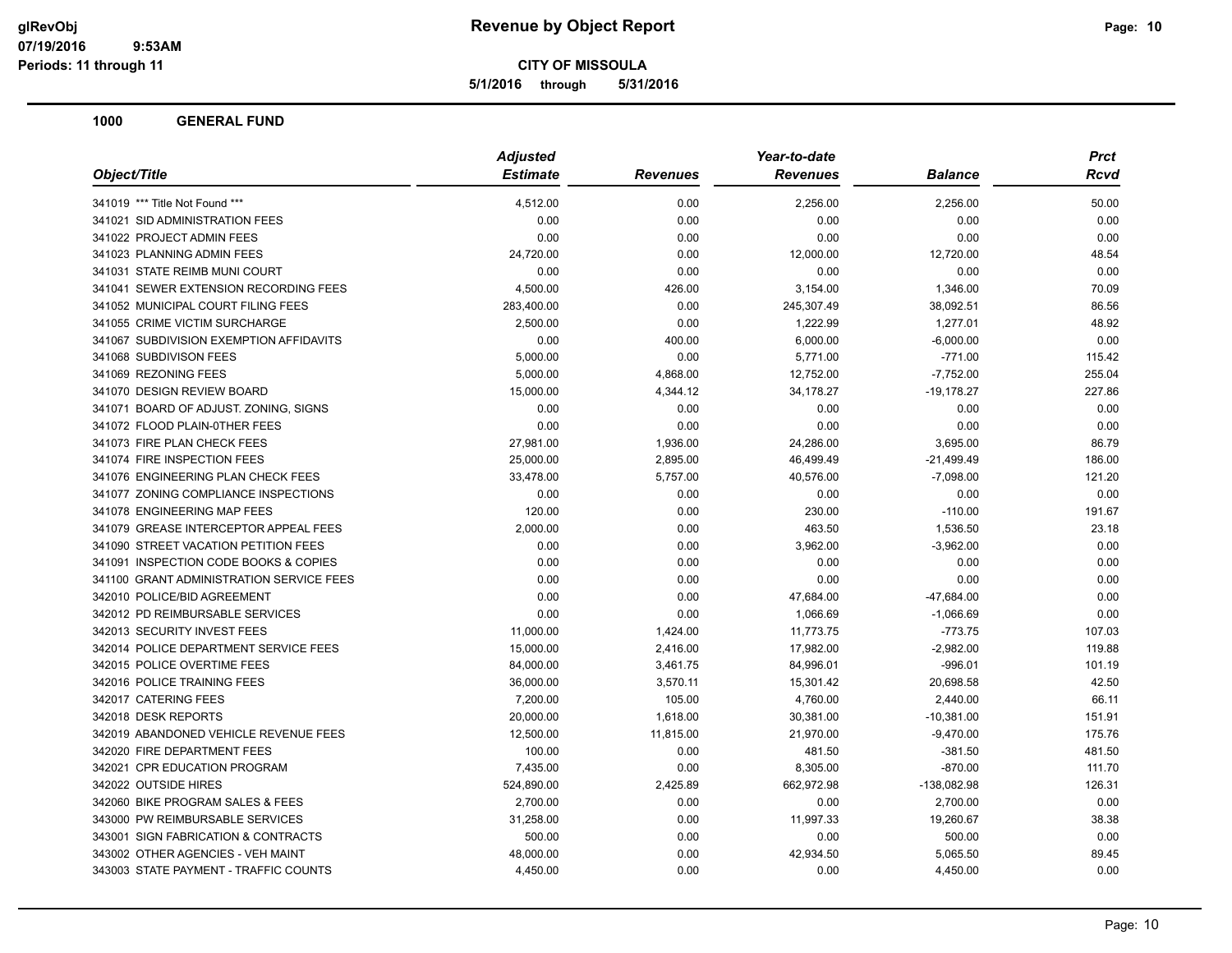**5/1/2016 through 5/31/2016**

| Object/Title                                | <b>Adjusted</b> |                 | Year-to-date    |               | <b>Prct</b> |
|---------------------------------------------|-----------------|-----------------|-----------------|---------------|-------------|
|                                             | <b>Estimate</b> | <b>Revenues</b> | <b>Revenues</b> | Balance       | Rcvd        |
| 343004 SPECIAL STATE CONTRACTS              | 80,000.00       | 0.00            | 184,223.13      | $-104,223.13$ | 230.28      |
| 343006 OTHER GOVT AGENCY-STREET PROJECTS    | 98,318.00       | 0.00            | 0.00            | 98,318.00     | 0.00        |
| 343008 PRIVATE COMPANY STREET PAYMENTS      | 0.00            | 0.00            | 0.00            | 0.00          | 0.00        |
| 343010 STREET DEPT SALES & SERVICES         | 19,195.00       | 0.00            | 0.00            | 19,195.00     | 0.00        |
| 343013 SNOW REMOVAL FEES                    | 1,500.00        | 0.00            | 1,532.76        | $-32.76$      | 102.18      |
| 343018 *** Title Not Found ***              | 0.00            | 0.00            | 823.35          | $-823.35$     | 0.00        |
| 343080 STATE MAINTENANCE CONTRACT           | 530,082.00      | 0.00            | 434,579.76      | 95,502.24     | 81.98       |
| 343082 MDT URBAN PROJECTS                   | 0.00            | 0.00            | 0.00            | 0.00          | 0.00        |
| 343083 CONTRACT SEWER APPLICATIONS          | 0.00            | 0.00            | 0.00            | 0.00          | 0.00        |
| 343084 STREET MAINTENANCE MATERIALS REIMB   | 55,500.00       | 0.00            | 81,932.31       | $-26,432.31$  | 147.63      |
| 343097 SIDEWALK AND CURB FEES               | 340,000.00      | 20,302.08       | 293,406.31      | 46,593.69     | 86.30       |
| 343311 SALE OF NICHES                       | 3,200.00        | 0.00            | 0.00            | 3,200.00      | 0.00        |
| 343320 CEMETERY - SALE OF PLOTS             | 12,870.00       | 950.00          | 13,600.00       | $-730.00$     | 105.67      |
| 343321 CEMETERY FOUNDATIONS                 | 1,570.00        | 500.00          | 3,035.00        | $-1,465.00$   | 193.31      |
| 343322 CEMETERY FLOWER CARE                 | 4,250.00        | 280.00          | 4,050.00        | 200.00        | 95.29       |
| 343323 CEMETERY - LINER INSTALL FEES        | 5,580.00        | 1,500.00        | 12,050.00       | $-6,470.00$   | 215.95      |
| 343324 OTHER CEMETERY FEES                  | 1,500.00        | 150.00          | 1,650.00        | $-150.00$     | 110.00      |
| 343325 2ND INTERMENT RIGHT                  | 0.00            | 600.00          | 1,800.00        | $-1,800.00$   | 0.00        |
| 343340 CEMETERY - OPENINGS & CLOSINGS       | 10,950.00       | 2,075.00        | 12,200.00       | $-1,250.00$   | 111.42      |
| 343350 CEMETERY CARE, FEES                  | 24,000.00       | 0.00            | 0.00            | 24,000.00     | 0.00        |
| 343360 WEED CONTROL                         | 3,000.00        | 0.00            | 1,024.93        | 1,975.07      | 34.16       |
| 346029 PARKS PETTY CASH FUND                | 0.00            | 0.00            | 0.00            | 0.00          | 0.00        |
| 346031 RECREATION FEES                      | 243,088.00      | 60,033.75       | 271,242.47      | $-28, 154.47$ | 111.58      |
| 346033 PARK FEES/FACILITY RENTALS           | 170,000.00      | 20,460.99       | 102,645.04      | 67,354.96     | 60.38       |
| 346034 GROUNDS MAINTENANCE CONTRACT         | 0.00            | 0.00            | 96,734.40       | $-96,734.40$  | 0.00        |
| 346036 PARK CONCESSION FEES                 | 3,000.00        | 306.00          | 1,529.44        | 1,470.56      | 50.98       |
| 346037 YOUTH DRUG COURT CONTRACT            | 11,700.00       | 0.00            | 0.00            | 11,700.00     | 0.00        |
| 346050 COUNTY PLAYGROUND CONTRACT           | 3,150.00        | 0.00            | 0.00            | 3,150.00      | 0.00        |
| 346051 MONTANA PARKS/REC CONFERENCE 2012    | 4,500.00        | 910.35          | 3,094.40        | 1,405.60      | 68.76       |
| 346070 RECREATION GENERAL MERCHANDISE       | 0.00            | 0.00            | 0.00            | 0.00          | 0.00        |
| <b>CHARGES FOR SERVICES</b><br><b>Total</b> | 4,771,265.00    | 155,705.04      | 3,849,496.22    | 921,768.78    | 80.68       |
| 350000 FINES & FORFEITURES                  |                 |                 |                 |               |             |
| 351022 LAW ENFORCEMENT ACADEMY SURCHARGE #! | 0.00            | $-16,291.43$    | 0.00            | 0.00          | 0.00        |
| 351031 TRAFFIC FINES                        | 1,325,000.00    | 0.00            | 912,682.01      | 412,317.99    | 68.88       |
| 351032 SURCHARGE ON FINES                   | 129,089.00      | 0.00            | 78,487.72       | 50,601.28     | 60.80       |
| 351033 PUBLIC DEFENDER FEES                 | 0.00            | 0.00            | 0.00            | 0.00          | 0.00        |
| 351034 CELLULAR PHONE FINES                 | 80,000.00       | 0.00            | 50,084.50       | 29,915.50     | 62.61       |
| 351035 CELL PHONE FINES: EDUCATION          | 0.00            | 0.00            | 50,084.50       | $-50,084.50$  | 0.00        |
| 355000 FALSE ALARM PENALTY                  | 10,000.00       | 1,716.00        | 11,492.00       | $-1,492.00$   | 114.92      |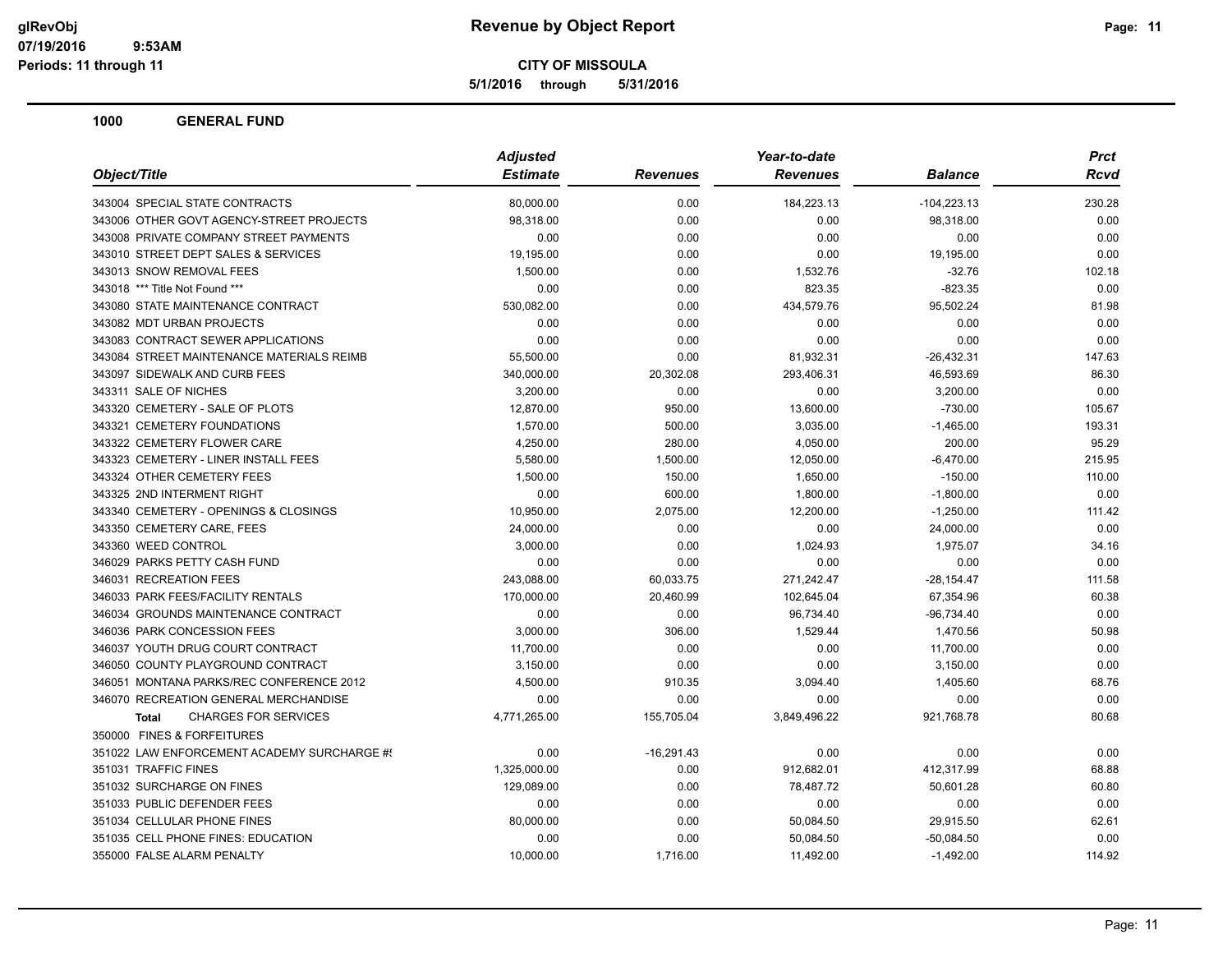**5/1/2016 through 5/31/2016**

| Object/Title                                   | <b>Adjusted</b> |                 | Year-to-date    |                |       |
|------------------------------------------------|-----------------|-----------------|-----------------|----------------|-------|
|                                                | <b>Estimate</b> | <b>Revenues</b> | <b>Revenues</b> | <b>Balance</b> | Rcvd  |
| <b>FINES &amp; FORFEITURES</b><br><b>Total</b> | 1,544,089.00    | $-14,575.43$    | 1,102,830.73    | 441,258.27     | 71.42 |
| 360000 MISCELLANEOUS REVENUES                  |                 |                 |                 |                |       |
| 360000 MISCELLANEOUS REVENUES                  | 0.00            | 0.00            | 0.00            | 0.00           | 0.00  |
| 360001 COPIES                                  | 2,200.00        | 25.25           | 1,985.99        | 214.01         | 90.27 |
| 360002 PHONES                                  | 0.00            | 0.00            | 0.00            | 0.00           | 0.00  |
| 360003 MMIA REIMBURSEMENT-ATTORNEY             | 0.00            | 0.00            | 203.37          | $-203.37$      | 0.00  |
| 360010 MISCELLANEOUS                           | 15,000.00       | 351.25          | 7,672.26        | 7,327.74       | 51.15 |
| 360011 ENERGY REBATES FOR COMPUTER UPGRADES    | 0.00            | 0.00            | 0.00            | 0.00           | 0.00  |
| 360050 OVER/SHORT                              | 0.00            | $-5.00$         | $-25.00$        | 25.00          | 0.00  |
| 360100 REFUNDS                                 | 200.00          | 0.00            | 0.00            | 200.00         | 0.00  |
| 362000 OTHER MISCELLANEOUS REVENUE             | 8,000.00        | 0.00            | 0.00            | 8,000.00       | 0.00  |
| 362001 MUNICIPAL COURT BAD CHECK CHARGES       | 0.00            | 0.00            | 0.00            | 0.00           | 0.00  |
| 362002 BAD CHECK CHARGES                       | 500.00          | 15.00           | 300.00          | 200.00         | 60.00 |
| 362003 US BANK FEE REIMBURSEMENT               | 0.00            | 0.00            | 0.00            | 0.00           | 0.00  |
| 362004 URD III FACADE IMPROVEMENT LOAN REC     | 0.00            | 0.00            | 0.00            | 0.00           | 0.00  |
| 362011 SALE OF UNCLAIMED PROPERTY              | 0.00            | 0.00            | 0.00            | 0.00           | 0.00  |
| 362012 REC/GREEN TAG PROGRAM                   | 300.00          | 0.00            | 0.00            | 300.00         | 0.00  |
| 364012 SALE OF SURPLUS PROPERTY                | 40,000.00       | 0.00            | 0.00            | 40,000.00      | 0.00  |
| 364040 INSURANCE AND DAMAGE RECOVERY           | 40,000.00       | 0.00            | 26,909.53       | 13,090.47      | 67.27 |
| 364041 WORKERS COMPENSATION REIMBURSEMENT      | 2,500.00        | 0.00            | 0.00            | 2,500.00       | 0.00  |
| 364042 EXPENDITURE REIMBURSEMENTS              | 1,200.00        | 480.76          | 747.02          | 452.98         | 62.25 |
| 364043 RATTLESNAKE CORRIDOR REIMBURSEMENT      | 10,000.00       | 572.00          | 5,148.00        | 4,852.00       | 51.48 |
| 364044 EMERGENCY RESPONSE REIMBURSEMENT        | 50,000.00       | 0.00            | 0.00            | 50,000.00      | 0.00  |
| 364047 MMIA EXPENDITURE REIMBURSEMENT          | 0.00            | 0.00            | 0.00            | 0.00           | 0.00  |
| 364051 DOT RADAR GRANT                         | 0.00            | 0.00            | 0.00            | 0.00           | 0.00  |
| 364053 EXPENDITURE REIMB-FIRE SERVICES         | 0.00            | 0.00            | 0.00            | 0.00           | 0.00  |
| 364060 REIMB LETTER OF CREDIT-709 PARKVIEW     | 0.00            | 0.00            | 0.00            | 0.00           | 0.00  |
| 364061 REIMB LETTER OF CREDIT-LINNEA LANE      | 0.00            | 0.00            | 0.00            | 0.00           | 0.00  |
| 365000 DONATIONS                               | 0.00            | 0.00            | 0.00            | 0.00           | 0.00  |
| 365001 *** Title Not Found ***                 | 0.00            | 1,000.00        | 5,704.31        | $-5,704.31$    | 0.00  |
| 365003 DONATIONS - SMOKE ALARMS                | 0.00            | 0.00            | 0.00            | 0.00           | 0.00  |
| 365004 GRANT CR TRAIL ASSN DONATION            | 0.00            | 0.00            | 0.00            | 0.00           | 0.00  |
| 365015 DONATIONS - COMBAT CHALLENGE            | 0.00            | 0.00            | 0.00            | 0.00           | 0.00  |
| 365016 LOCAL MATCH MDT                         | 0.00            | 0.00            | 0.00            | 0.00           | 0.00  |
| 365017 LOCAL MATCH TRANSIT                     | 0.00            | 0.00            | 0.00            | 0.00           | 0.00  |
| 365018 DONATIONS - MLCT CONFERENCE             | 0.00            | 0.00            | 0.00            | 0.00           | 0.00  |
| 365021 COMBAT CHALLENGE DONATIONS              | 0.00            | 0.00            | 0.00            | 0.00           | 0.00  |
| 365022 NEIGHBORHOOD COUNCIL DONATIONS          | 0.00            | 0.00            | 0.00            | 0.00           | 0.00  |
| 368000 SALE OF COINS                           | 0.00            | 0.00            | 0.00            | 0.00           | 0.00  |
| 368001 SALE OF POLICE PROMOTIONS               | 0.00            | 0.00            | 0.00            | 0.00           | 0.00  |
|                                                |                 |                 |                 |                |       |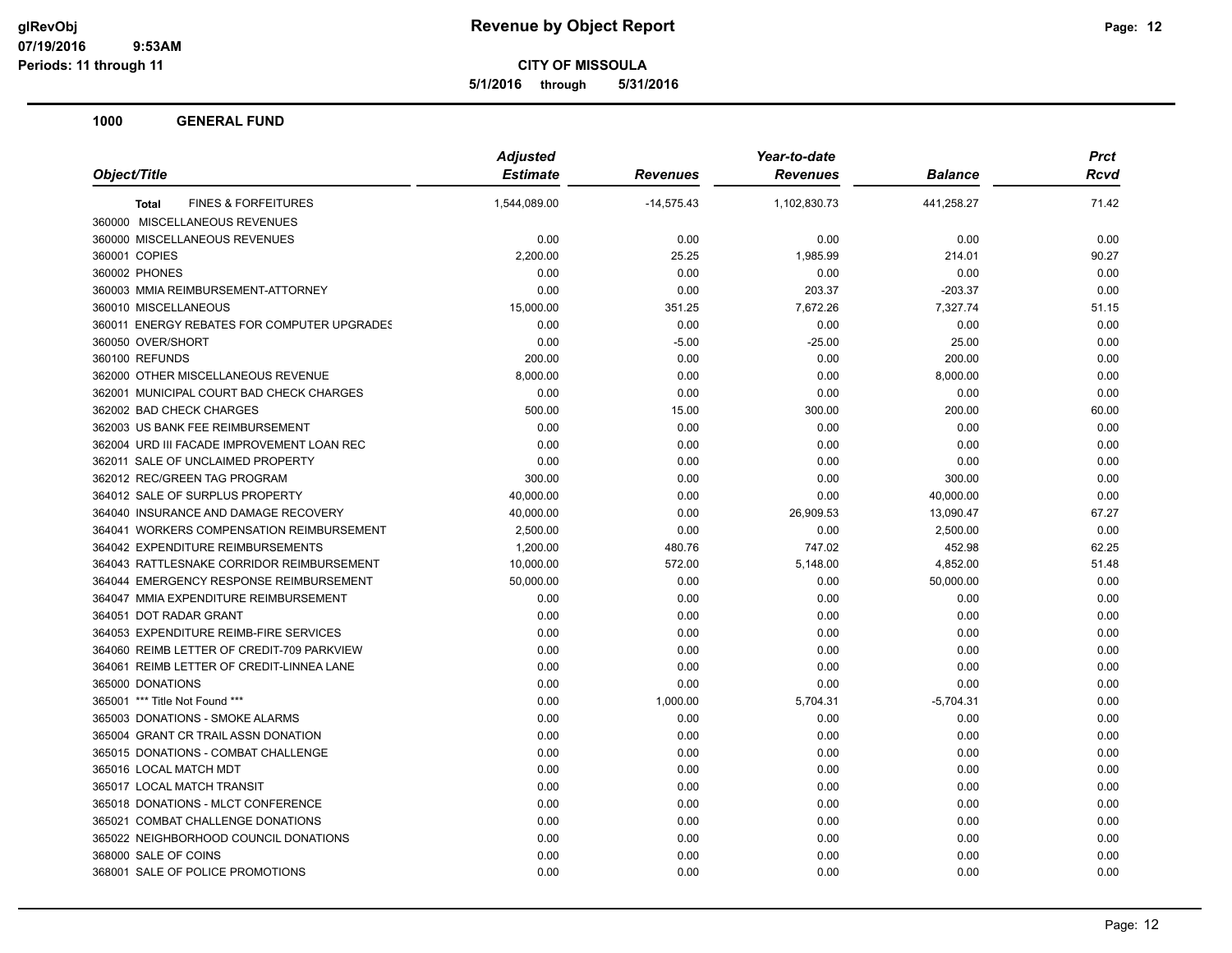**5/1/2016 through 5/31/2016**

| Object/Title                                              | <b>Adjusted</b><br><b>Estimate</b> | <b>Revenues</b> | Year-to-date<br><b>Revenues</b> | <b>Balance</b> | <b>Prct</b><br>Rcvd |
|-----------------------------------------------------------|------------------------------------|-----------------|---------------------------------|----------------|---------------------|
| 368002 SALE OF FIRE PROMOTIONS                            | 0.00                               | 0.00            | 0.00                            | 0.00           | 0.00                |
| <b>MISCELLANEOUS REVENUES</b>                             | 169,900.00                         | 2,439.26        | 48,645.48                       | 121,254.52     | 28.63               |
| Total                                                     |                                    |                 |                                 |                |                     |
| 370000 INVESTMENTS & ROYALTY EARNINGS                     |                                    |                 |                                 |                |                     |
| 371010 INTEREST ON INVESTMENTS                            | 3,500.00                           | 0.00            | 964.16                          | 2,535.84       | 27.55               |
| 371020 GAIN/LOSS IN MARKET VALUE OF INVESTMENT            | 0.00                               | 0.00            | 0.00                            | 0.00           | 0.00                |
| <b>INVESTMENTS &amp; ROYALTY EARNINGS</b><br><b>Total</b> | 3,500.00                           | 0.00            | 964.16                          | 2,535.84       | 27.55               |
| 380000 OTHER FINANCING SOURCES                            |                                    |                 |                                 |                |                     |
| 381070 PROCEEDS FROM NOTES/LOANS/INTERCAP                 | 0.00                               | 0.00            | 0.00                            | 0.00           | 0.00                |
| 381090 PROCEEDS FROM CAPITAL LEASE                        | 0.00                               | 0.00            | 260,875.00                      | $-260,875.00$  | 0.00                |
| 382010 SALE OF FIXED ASSETS                               | 0.00                               | 0.00            | 0.00                            | 0.00           | 0.00                |
| 383000 OPERATING TRANSFERS                                | 0.00                               | 0.00            | 0.00                            | 0.00           | 0.00                |
| 383001 TRANS FR FLUSHING DISTRICT                         | 27,281.00                          | 0.00            | 13,641.00                       | 13,640.00      | 50.00               |
| 383002 TRANS FR GAS TAX                                   | 564,000.00                         | 0.00            | 282,000.00                      | 282,000.00     | 50.00               |
| 383003 TRANS FR COMPREHENSIVE INSURANCE LEVY              | 0.00                               | 0.00            | 0.00                            | 0.00           | 0.00                |
| 383004 TRANS FR EMPLOYEE HEALTH INSURANCE LEV             | 4,409,908.00                       | 0.00            | 2,204,954.00                    | 2,204,954.00   | 50.00               |
| 383007 TRANS FR CABLE FRANCHISE                           | 251,433.00                         | 0.00            | 125,717.00                      | 125,716.00     | 50.00               |
| 383008 TRANS FR RUSSELL PARK DISTRICT                     | 0.00                               | 0.00            | 0.00                            | 0.00           | 0.00                |
| 383009 TRANS FR TITLE I                                   | 0.00                               | 0.00            | 0.00                            | 0.00           | 0.00                |
| 383010 TRANS FR CIP                                       | 0.00                               | 0.00            | 0.00                            | 0.00           | 0.00                |
| 383011 TRANS FR SID REVOLVING                             | 100,000.00                         | 0.00            | 0.00                            | 100,000.00     | 0.00                |
| 383014 TRANS FR MRA                                       | 0.00                               | 0.00            | 0.00                            | 0.00           | 0.00                |
| 383015 TRANS FR MPC                                       | 0.00                               | 0.00            | 0.00                            | 0.00           | 0.00                |
| 383017 TRANS FR BUILDING                                  | 0.00                               | 0.00            | 0.00                            | 0.00           | 0.00                |
| 383018 TRANS FR WILLOWWOOD PARK DISTRICT                  | 0.00                               | 0.00            | 0.00                            | 0.00           | 0.00                |
| 383020 TRANS FR CEMETERY CARE                             | 9,545.00                           | 0.00            | 0.00                            | 9,545.00       | 0.00                |
| 383021 TRANS FR P&R TRAILS DEVLP                          | 50,000.00                          | 0.00            | 0.00                            | 50,000.00      | 0.00                |
| 383024 TRANS FR SEWER CLEARING                            | 0.00                               | 0.00            | 0.00                            | 0.00           | 0.00                |
| 383027 TRANS FR URD                                       | 0.00                               | 0.00            | 0.00                            | 0.00           | 0.00                |
| 383028 TRANS FROM GF FOR HEALTH RESERVE                   | 0.00                               | 0.00            | 0.00                            | 0.00           | 0.00                |
| 383046 TRANS FR PARKS MAINTENANCE DIST                    | 0.00                               | 0.00            | 0.00                            | 0.00           | 0.00                |
| 383047 TRANS FR STREET MAINTENANCE DISTRICT               | 0.00                               | 0.00            | 0.00                            | 0.00           | 0.00                |
| 383050 TRANSFER FROM IMPACT FEES                          | 0.00                               | 0.00            | 0.00                            | 0.00           | 0.00                |
| 383065 TRANSFER FROM WWTF                                 | 0.00                               | 0.00            | 0.00                            | 0.00           | 0.00                |
| OTHER FINANCING SOURCES<br><b>Total</b>                   | 5,412,167.00                       | 0.00            | 2,887,187.00                    | 2,524,980.00   | 53.35               |
| <b>INTERNAL SERVICES</b><br>390000                        |                                    |                 |                                 |                |                     |
| 399999 NEW REQUESTS FUNDING                               | 0.00                               | 0.00            | 0.00                            | 0.00           | 0.00                |
| <b>INTERNAL SERVICES</b><br>Total                         | 0.00                               | 0.00            | 0.00                            | 0.00           | 0.00                |
| <b>GENERAL FUND</b><br><b>Total</b>                       | 50,057,505.00                      | 1,183,612.05    | 32.801.669.09                   | 17.255.835.91  | 65.53               |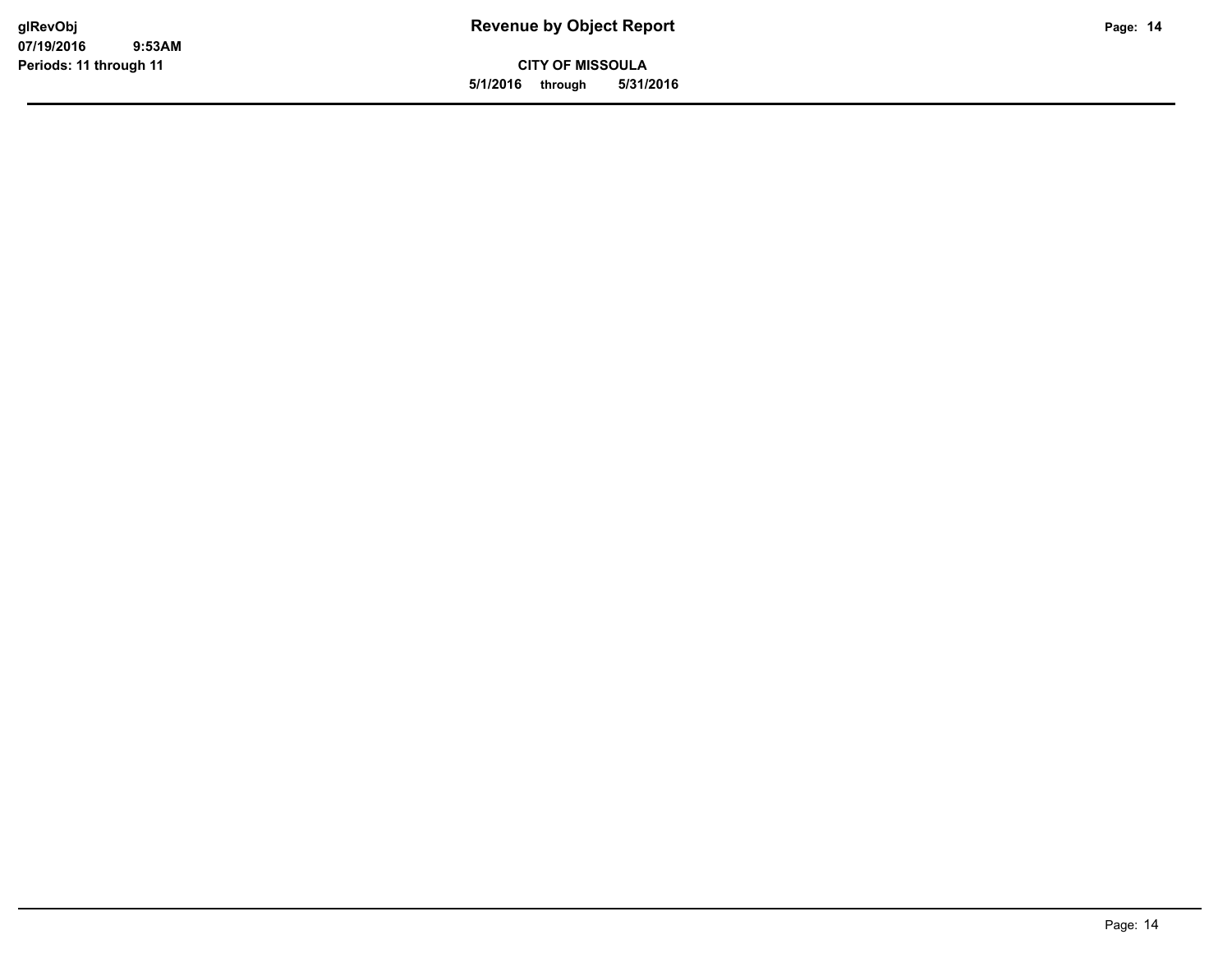**5/1/2016 through 5/31/2016**

# **1211 PARK ACQUISITION & DEVELOPMENT**

#### **1211 PARK ACQUISITION & DEVELOPMENT**

|                                                           | <b>Adjusted</b> |                 | Year-to-date    |                | <b>Prct</b> |
|-----------------------------------------------------------|-----------------|-----------------|-----------------|----------------|-------------|
| Object/Title                                              | <b>Estimate</b> | <b>Revenues</b> | <b>Revenues</b> | <b>Balance</b> | Rcvd        |
| 340000 CHARGES FOR SERVICES                               |                 |                 |                 |                |             |
| 346080 PAYMENT IN LIEU OF PARKS                           | 213,578.00      | 0.00            | 4,822.25        | 208,755.75     | 2.26        |
| 346082 HIGH PARK EASEMENT EXCHANGE                        | 0.00            | 0.00            | 0.00            | 0.00           | 0.00        |
| <b>CHARGES FOR SERVICES</b><br><b>Total</b>               | 213,578.00      | 0.00            | 4,822.25        | 208,755.75     | 2.26        |
| MISCELLANEOUS REVENUES<br>360000                          |                 |                 |                 |                |             |
| 360010 MISCELLANEOUS                                      | 0.00            | 0.00            | 10.00           | $-10.00$       | 0.00        |
| 360016 LAFRAY PARK DONATIONS                              | 0.00            | 0.00            | 0.00            | 0.00           | 0.00        |
| 360017 PARK PLANS FORFEITURE                              | 0.00            | 0.00            | 960.00          | $-960.00$      | 0.00        |
| 360020 GREENOUGH PARK ENCROACHMENTS                       | 0.00            | 0.00            | 0.00            | 0.00           | 0.00        |
| 365102 RECREATION YOUTH & ADULT SPORTS                    | 0.00            | 0.00            | 0.00            | 0.00           | 0.00        |
| MISCELLANEOUS REVENUES<br><b>Total</b>                    | 0.00            | 0.00            | 970.00          | $-970.00$      | 0.00        |
| <b>INVESTMENTS &amp; ROYALTY EARNINGS</b><br>370000       |                 |                 |                 |                |             |
| 371010 INTEREST ON INVESTMENTS                            | 0.00            | 0.00            | 0.00            | 0.00           | 0.00        |
| 371020 GAIN/LOSS IN MARKET VALUE OF INVESTMENTS           | 0.00            | 0.00            | 0.00            | 0.00           | 0.00        |
| <b>INVESTMENTS &amp; ROYALTY EARNINGS</b><br><b>Total</b> | 0.00            | 0.00            | 0.00            | 0.00           | 0.00        |
| OTHER FINANCING SOURCES<br>380000                         |                 |                 |                 |                |             |
| 383000 OPERATING TRANSFERS                                | 0.00            | 0.00            | 0.00            | 0.00           | 0.00        |
| 383029 TRANS FR GENERAL                                   | 0.00            | 0.00            | 0.00            | 0.00           | 0.00        |
| OTHER FINANCING SOURCES<br><b>Total</b>                   | 0.00            | 0.00            | 0.00            | 0.00           | 0.00        |
| PARK ACQUISITION & DEVELOPMENT<br><b>Total</b>            | 213.578.00      | 0.00            | 5.792.25        | 207.785.75     | 2.71        |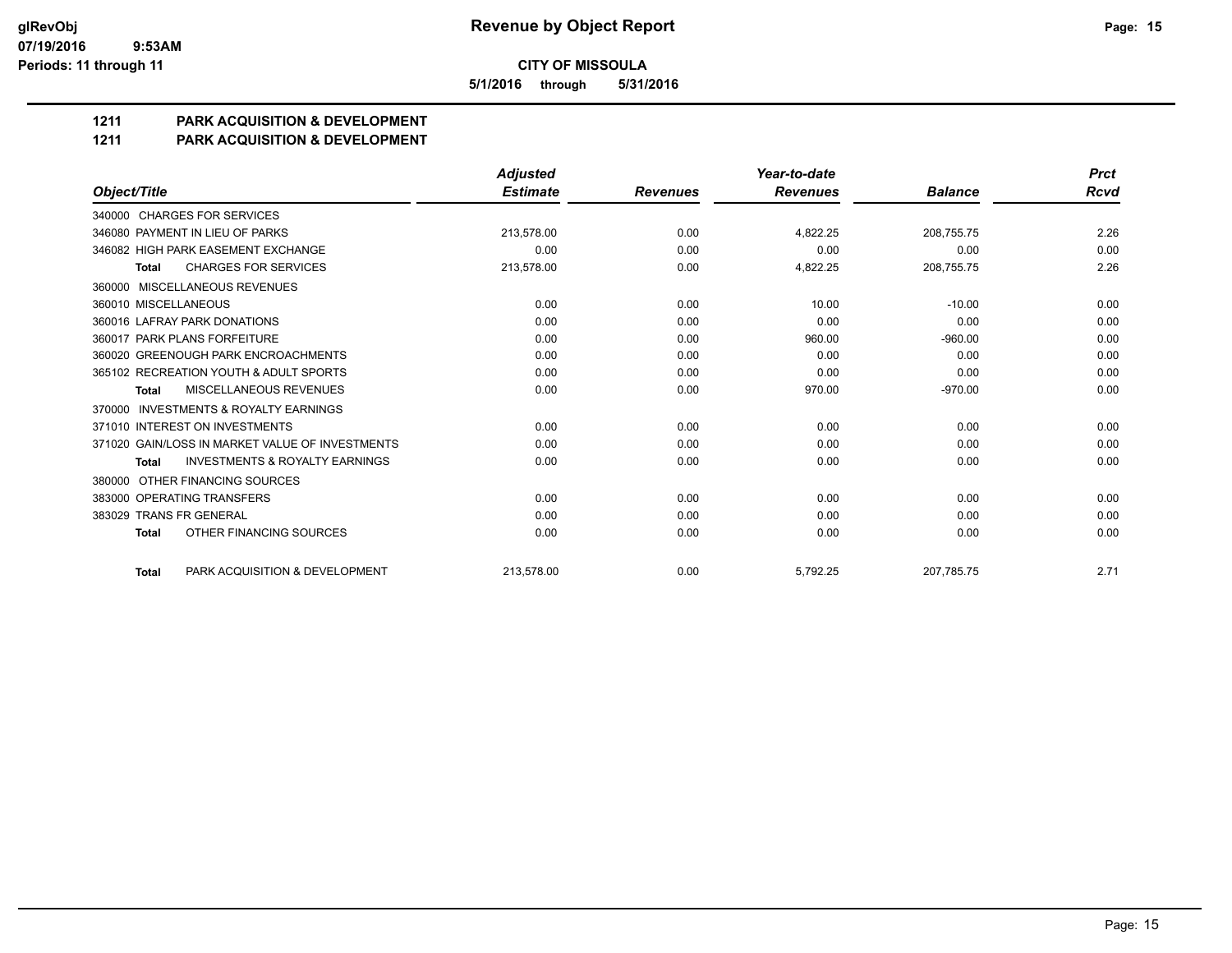**5/1/2016 through 5/31/2016**

# **1211 PARK ACQUISITION & DEVELOPMENT**

|                                                           | <b>Adjusted</b> |                 | Year-to-date    |                | <b>Prct</b> |
|-----------------------------------------------------------|-----------------|-----------------|-----------------|----------------|-------------|
| Object/Title                                              | <b>Estimate</b> | <b>Revenues</b> | <b>Revenues</b> | <b>Balance</b> | Rcvd        |
| 340000 CHARGES FOR SERVICES                               |                 |                 |                 |                |             |
| 346080 PAYMENT IN LIEU OF PARKS                           | 213,578.00      | 0.00            | 4,822.25        | 208,755.75     | 2.26        |
| 346082 HIGH PARK EASEMENT EXCHANGE                        | 0.00            | 0.00            | 0.00            | 0.00           | 0.00        |
| <b>CHARGES FOR SERVICES</b><br>Total                      | 213,578.00      | 0.00            | 4,822.25        | 208,755.75     | 2.26        |
| 360000 MISCELLANEOUS REVENUES                             |                 |                 |                 |                |             |
| 360010 MISCELLANEOUS                                      | 0.00            | 0.00            | 10.00           | $-10.00$       | 0.00        |
| 360016 LAFRAY PARK DONATIONS                              | 0.00            | 0.00            | 0.00            | 0.00           | 0.00        |
| 360017 PARK PLANS FORFEITURE                              | 0.00            | 0.00            | 960.00          | $-960.00$      | 0.00        |
| 360020 GREENOUGH PARK ENCROACHMENTS                       | 0.00            | 0.00            | 0.00            | 0.00           | 0.00        |
| 365102 RECREATION YOUTH & ADULT SPORTS                    | 0.00            | 0.00            | 0.00            | 0.00           | 0.00        |
| MISCELLANEOUS REVENUES<br>Total                           | 0.00            | 0.00            | 970.00          | $-970.00$      | 0.00        |
| <b>INVESTMENTS &amp; ROYALTY EARNINGS</b><br>370000       |                 |                 |                 |                |             |
| 371010 INTEREST ON INVESTMENTS                            | 0.00            | 0.00            | 0.00            | 0.00           | 0.00        |
| 371020 GAIN/LOSS IN MARKET VALUE OF INVESTMENT            | 0.00            | 0.00            | 0.00            | 0.00           | 0.00        |
| <b>INVESTMENTS &amp; ROYALTY EARNINGS</b><br><b>Total</b> | 0.00            | 0.00            | 0.00            | 0.00           | 0.00        |
| 380000 OTHER FINANCING SOURCES                            |                 |                 |                 |                |             |
| 383000 OPERATING TRANSFERS                                | 0.00            | 0.00            | 0.00            | 0.00           | 0.00        |
| 383029 TRANS FR GENERAL                                   | 0.00            | 0.00            | 0.00            | 0.00           | 0.00        |
| OTHER FINANCING SOURCES<br><b>Total</b>                   | 0.00            | 0.00            | 0.00            | 0.00           | 0.00        |
| PARK ACQUISITION & DEVELOPMENT<br><b>Total</b>            | 213,578.00      | 0.00            | 5,792.25        | 207,785.75     | 2.71        |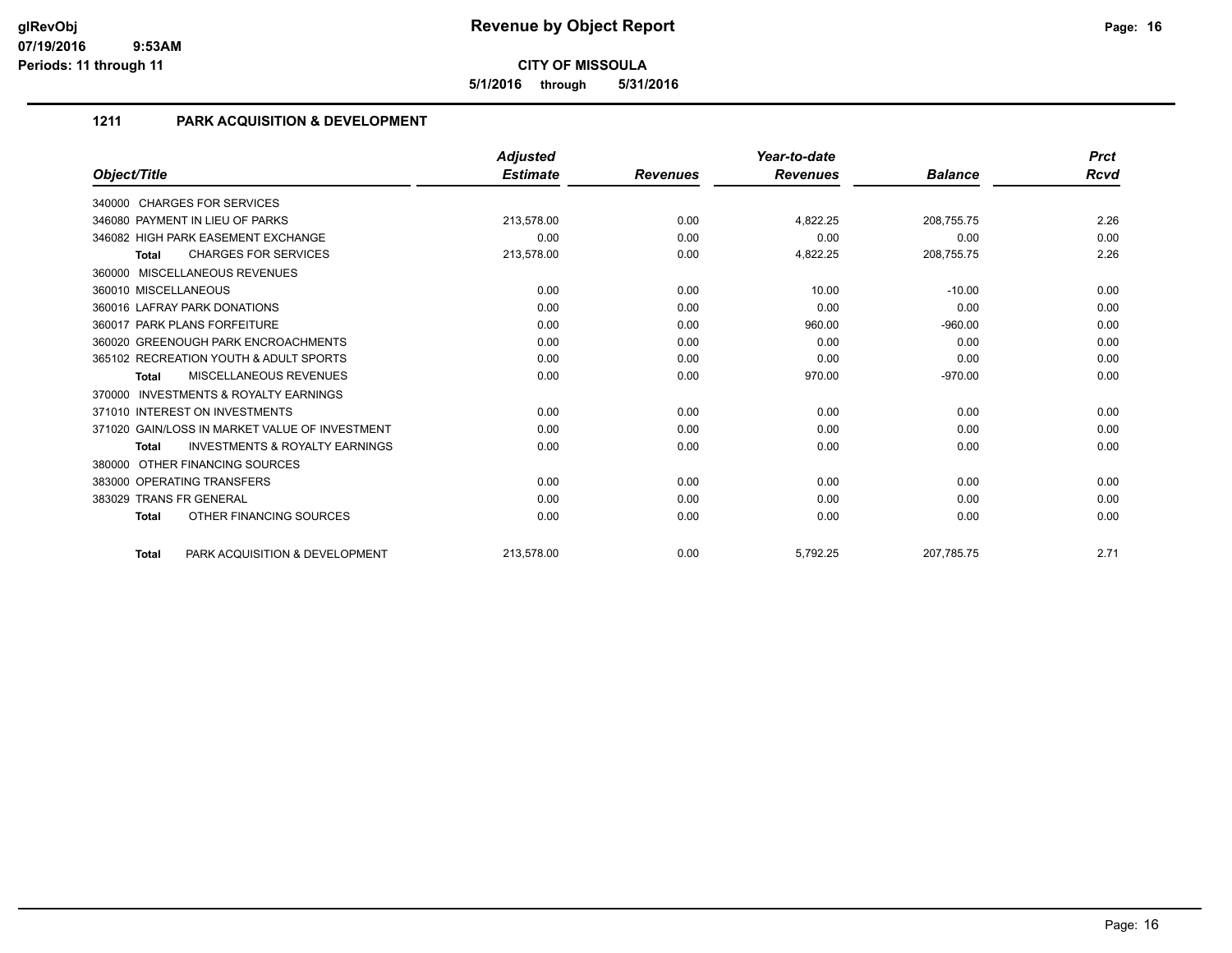**5/1/2016 through 5/31/2016**

**1212 PARK ENTERPRISE FUND**

**1212 PARK ENTERPRISE FUND**

|                                                     | <b>Adjusted</b> |                 | Year-to-date    |                | <b>Prct</b> |
|-----------------------------------------------------|-----------------|-----------------|-----------------|----------------|-------------|
| Object/Title                                        | <b>Estimate</b> | <b>Revenues</b> | <b>Revenues</b> | <b>Balance</b> | <b>Rcvd</b> |
| 340000 CHARGES FOR SERVICES                         |                 |                 |                 |                |             |
| 346000 FEES                                         | 220,000.00      | 9,291.64        | 52,576.09       | 167,423.91     | 23.90       |
| 346001 TENNIS FEE                                   | 0.00            | 0.00            | 1,410.00        | $-1,410.00$    | 0.00        |
| 346030 SWIMMING POOL FEES                           | 0.00            | 0.00            | 750.00          | $-750.00$      | 0.00        |
| 346040 MCCORMICK SWIMMING POOL                      | 0.00            | 0.00            | 0.00            | 0.00           | 0.00        |
| 346056 PICNIC SITE FEES                             | 0.00            | 0.00            | 0.00            | 0.00           | 0.00        |
| 346060 CURRENTS SWIMMING FACILITY                   | 0.00            | 0.00            | 0.00            | 0.00           | 0.00        |
| <b>CHARGES FOR SERVICES</b><br><b>Total</b>         | 220,000.00      | 9,291.64        | 54,736.09       | 165,263.91     | 24.88       |
| MISCELLANEOUS REVENUES<br>360000                    |                 |                 |                 |                |             |
| 360010 MISCELLANEOUS                                | 0.00            | 0.00            | 0.00            | 0.00           | 0.00        |
| <b>MISCELLANEOUS REVENUES</b><br><b>Total</b>       | 0.00            | 0.00            | 0.00            | 0.00           | 0.00        |
| <b>INVESTMENTS &amp; ROYALTY EARNINGS</b><br>370000 |                 |                 |                 |                |             |
| 371010 INTEREST ON INVESTMENTS                      | 0.00            | 0.00            | 0.00            | 0.00           | 0.00        |
| 371020 GAIN/LOSS IN MARKET VALUE OF INVESTMENTS     | 0.00            | 0.00            | 0.00            | 0.00           | 0.00        |
| <b>INVESTMENTS &amp; ROYALTY EARNINGS</b><br>Total  | 0.00            | 0.00            | 0.00            | 0.00           | 0.00        |
| PARK ENTERPRISE FUND<br><b>Total</b>                | 220,000.00      | 9,291.64        | 54,736.09       | 165,263.91     | 24.88       |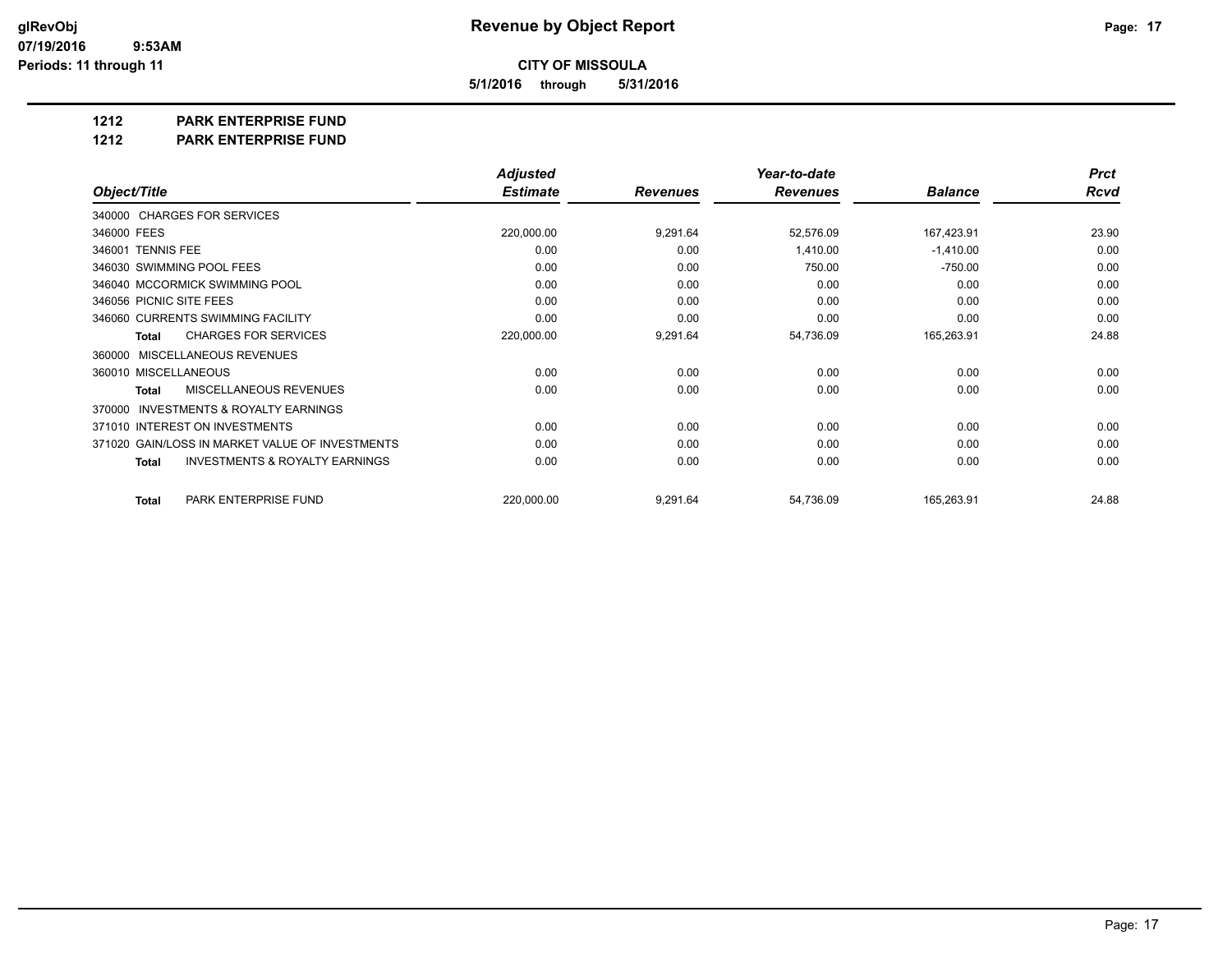**5/1/2016 through 5/31/2016**

### **1212 PARK ENTERPRISE FUND**

|                                                           | <b>Adjusted</b> |                 | Year-to-date    |                | <b>Prct</b> |
|-----------------------------------------------------------|-----------------|-----------------|-----------------|----------------|-------------|
| Object/Title                                              | <b>Estimate</b> | <b>Revenues</b> | <b>Revenues</b> | <b>Balance</b> | <b>Rcvd</b> |
| 340000 CHARGES FOR SERVICES                               |                 |                 |                 |                |             |
| 346000 FEES                                               | 220,000.00      | 9,291.64        | 52,576.09       | 167,423.91     | 23.90       |
| 346001 TENNIS FEE                                         | 0.00            | 0.00            | 1,410.00        | $-1,410.00$    | 0.00        |
| 346030 SWIMMING POOL FEES                                 | 0.00            | 0.00            | 750.00          | $-750.00$      | 0.00        |
| 346040 MCCORMICK SWIMMING POOL                            | 0.00            | 0.00            | 0.00            | 0.00           | 0.00        |
| 346056 PICNIC SITE FEES                                   | 0.00            | 0.00            | 0.00            | 0.00           | 0.00        |
| 346060 CURRENTS SWIMMING FACILITY                         | 0.00            | 0.00            | 0.00            | 0.00           | 0.00        |
| <b>CHARGES FOR SERVICES</b><br><b>Total</b>               | 220,000.00      | 9,291.64        | 54,736.09       | 165,263.91     | 24.88       |
| 360000 MISCELLANEOUS REVENUES                             |                 |                 |                 |                |             |
| 360010 MISCELLANEOUS                                      | 0.00            | 0.00            | 0.00            | 0.00           | 0.00        |
| <b>MISCELLANEOUS REVENUES</b><br><b>Total</b>             | 0.00            | 0.00            | 0.00            | 0.00           | 0.00        |
| INVESTMENTS & ROYALTY EARNINGS<br>370000                  |                 |                 |                 |                |             |
| 371010 INTEREST ON INVESTMENTS                            | 0.00            | 0.00            | 0.00            | 0.00           | 0.00        |
| 371020 GAIN/LOSS IN MARKET VALUE OF INVESTMENT            | 0.00            | 0.00            | 0.00            | 0.00           | 0.00        |
| <b>INVESTMENTS &amp; ROYALTY EARNINGS</b><br><b>Total</b> | 0.00            | 0.00            | 0.00            | 0.00           | 0.00        |
| PARK ENTERPRISE FUND<br><b>Total</b>                      | 220,000.00      | 9,291.64        | 54,736.09       | 165,263.91     | 24.88       |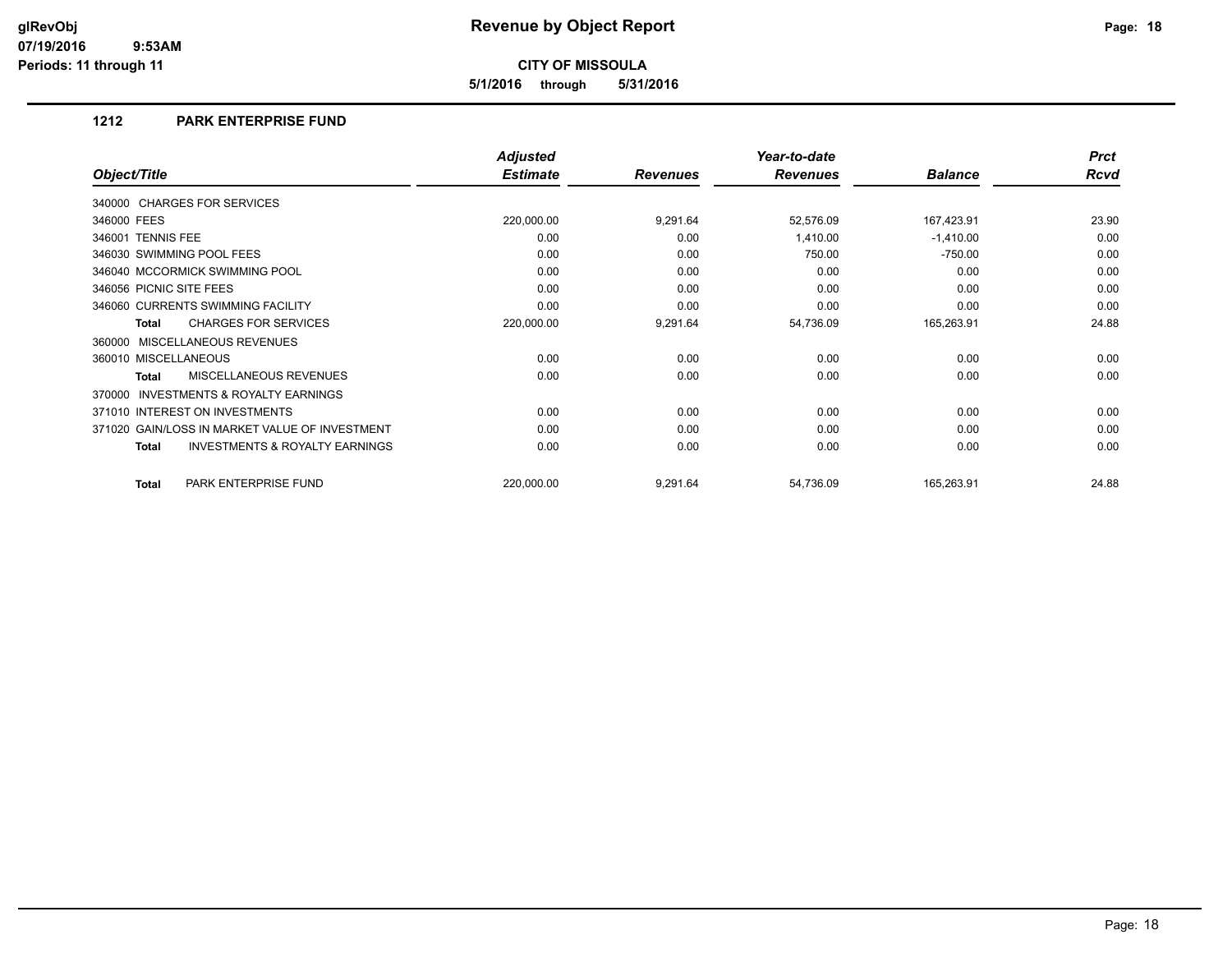**5/1/2016 through 5/31/2016**

**1216 PARKS & REC TRAILS, DEV**

**1216 PARKS & REC TRAILS, DEV**

|                                                   | <b>Adjusted</b> |                 | Year-to-date    |                | <b>Prct</b> |
|---------------------------------------------------|-----------------|-----------------|-----------------|----------------|-------------|
| Object/Title                                      | <b>Estimate</b> | <b>Revenues</b> | <b>Revenues</b> | <b>Balance</b> | <b>Rcvd</b> |
| 330000 INTERGOVERNMENTAL REVENUES                 |                 |                 |                 |                |             |
| 331013 NORTHSIDE PED BRIDGE ARRA GRANT            | 0.00            | 0.00            | 0.00            | 0.00           | 0.00        |
| 331014 WHITE PINE PLAYGROUND-CDBG GRANT           | 158,650.00      | 0.00            | 0.00            | 158,650.00     | 0.00        |
| 334025 COUNTY WEED                                | 15.000.00       | 410.00          | 1,049.73        | 13,950.27      | 7.00        |
| 334026 FOREST HEALTH GRANT                        | 0.00            | 0.00            | 0.00            | 0.00           | 0.00        |
| 334028 DEPT OF AG INTERN GRANT                    | 0.00            | 0.00            | 0.00            | 0.00           | 0.00        |
| 334121 DNRC GRANT                                 | 59,000.00       | 0.00            | 30,000.00       | 29,000.00      | 50.85       |
| 334122 RENEWABLE RESOURCE GRANTS                  | 0.00            | 0.00            | 0.00            | 0.00           | 0.00        |
| 334125 FWP GRANT                                  | 90,000.00       | 0.00            | 0.00            | 90,000.00      | 0.00        |
| 334251 RTP/TAP STATE GRANTS                       | 0.00            | 0.00            | 5,000.00        | $-5,000.00$    | 0.00        |
| 336023 STATE CONTRIB. - PERS                      | 0.00            | 0.00            | 4.85            | $-4.85$        | 0.00        |
| <b>INTERGOVERNMENTAL REVENUES</b><br><b>Total</b> | 322,650.00      | 410.00          | 36,054.58       | 286,595.42     | 11.17       |
| 340000 CHARGES FOR SERVICES                       |                 |                 |                 |                |             |
| 343036 *** Title Not Found ***                    | 0.00            | 0.00            | 0.00            | 0.00           | 0.00        |
| 343302 PARKS SOIL PROJECT                         | 0.00            | 0.00            | 0.00            | 0.00           | 0.00        |
| 346034 GROUNDS MAINTENANCE CONTRACT               | 0.00            | 0.00            | 0.00            | 0.00           | 0.00        |
| 346052 PLAYGROUND SAFETY TRAINING                 | 0.00            | 0.00            | 6,931.65        | $-6,931.65$    | 0.00        |
| 346055 COUNTY PARK SUPPORT                        | 0.00            | 0.00            | 0.00            | 0.00           | 0.00        |
| <b>CHARGES FOR SERVICES</b><br><b>Total</b>       | 0.00            | 0.00            | 6,931.65        | $-6,931.65$    | 0.00        |
| 360000 MISCELLANEOUS REVENUES                     |                 |                 |                 |                |             |
| 360000 MISCELLANEOUS REVENUES                     | 25.000.00       | 0.00            | 0.00            | 25,000.00      | 0.00        |
| 360010 MISCELLANEOUS                              | 0.00            | 0.00            | 0.00            | 0.00           | 0.00        |
| 361000 RATTLESNAKE LAND LEASES                    | 1,100.00        | 0.00            | 100.00          | 1,000.00       | 9.09        |
| 361003 CARAS PARK CONCERT REVENUE                 | 0.00            | 0.00            | 0.00            | 0.00           | 0.00        |
| 364040 INSURANCE AND DAMAGE RECOVERY              | 0.00            | 150.00          | 2,353.83        | $-2,353.83$    | 0.00        |
| 365000 DONATIONS                                  | 0.00            | 0.00            | 0.00            | 0.00           | 0.00        |
| 365001 *** Title Not Found ***                    | 0.00            | 0.00            | 2,800.00        | $-2,800.00$    | 0.00        |
| 365002 OTHER RECREATION DONATIONS                 | 70,000.00       | 1,004.00        | 14,726.25       | 55,273.75      | 21.04       |
| 365003 DONATIONS - SMOKE ALARMS                   | 0.00            | 0.00            | 99.45           | $-99.45$       | 0.00        |
| 365004 GRANT CR TRAIL ASSN DONATION               | 0.00            | 0.00            | 0.00            | 0.00           | 0.00        |
| 365005 DONATIONS - ARCO                           | 157,270.00      | 0.00            | 51,136.65       | 106,133.35     | 32.52       |
| 365009 DONATIONS - BASKETBALL/TENNIS COURT        | 65,000.00       | 0.00            | 7,000.00        | 58,000.00      | 10.77       |
| 365019 PARKS DONATIONS                            | 150,000.00      | 123.81          | 15,565.17       | 134,434.83     | 10.38       |
| 365020 OPEN SPACE DONATIONS                       | 10,000.00       | 0.00            | 25.00           | 9,975.00       | 0.25        |
| 365100 RECREATION OUTDOOR                         | 30,000.00       | 116.00          | 3,332.00        | 26,668.00      | 11.11       |
| 365101 RECREATION SCHOLARSHIP                     | 0.00            | $-166.22$       | 6,217.66        | $-6,217.66$    | 0.00        |
| 365102 RECREATION YOUTH & ADULT SPORTS            | 60,000.00       | 0.00            | 8.00            | 59,992.00      | 0.01        |
| 365103 URBAN FORESTRY PROGRAMS                    | 55,000.00       | 1,400.00        | 20,711.62       | 34,288.38      | 37.66       |
| 365109 CONSERVATION LANDS DONATIONS               | 0.00            | 0.00            | 0.00            | 0.00           | 0.00        |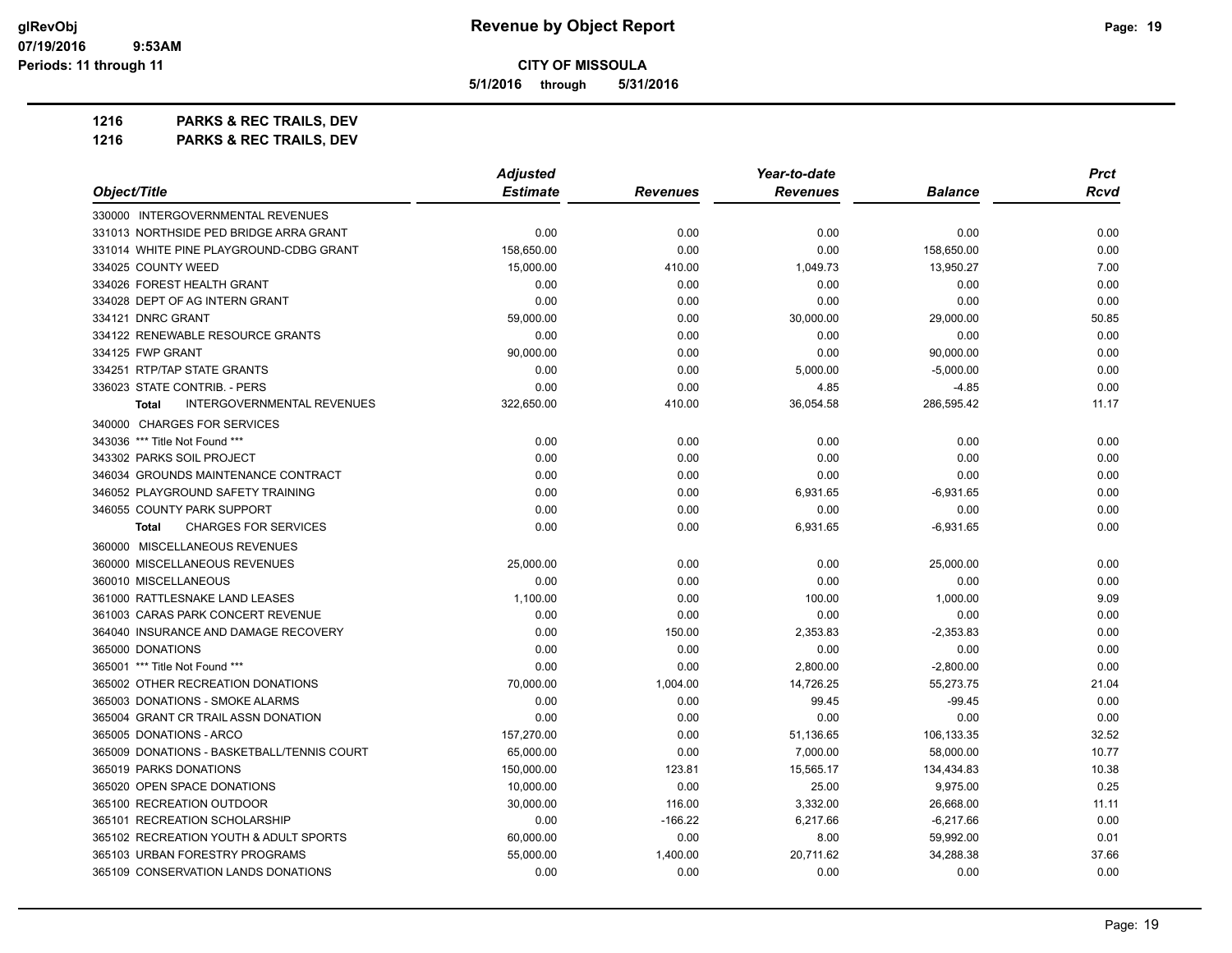**5/1/2016 through 5/31/2016**

**1216 PARKS & REC TRAILS, DEV 1216 PARKS & REC TRAILS, DEV**

|                                                           | Adjusted        |                 | Year-to-date    |                | <b>Prct</b> |
|-----------------------------------------------------------|-----------------|-----------------|-----------------|----------------|-------------|
| Object/Title                                              | <b>Estimate</b> | <b>Revenues</b> | <b>Revenues</b> | <b>Balance</b> | Rcvd        |
| MISCELLANEOUS REVENUES<br><b>Total</b>                    | 623,370.00      | 2,627.59        | 124,075.63      | 499,294.37     | 19.90       |
| 370000 INVESTMENTS & ROYALTY EARNINGS                     |                 |                 |                 |                |             |
| 371010 INTEREST ON INVESTMENTS                            | 0.00            | 0.00            | 0.00            | 0.00           | 0.00        |
| 371020 GAIN/LOSS IN MARKET VALUE OF INVESTMENTS           | 0.00            | 0.00            | 0.00            | 0.00           | 0.00        |
| <b>INVESTMENTS &amp; ROYALTY EARNINGS</b><br><b>Total</b> | 0.00            | 0.00            | 0.00            | 0.00           | 0.00        |
| 380000 OTHER FINANCING SOURCES                            |                 |                 |                 |                |             |
| 383000 OPERATING TRANSFERS                                | 10.000.00       | 0.00            | 0.00            | 10.000.00      | 0.00        |
| 383001 TRANS FR FLUSHING DISTRICT                         | 0.00            | 0.00            | 0.00            | 0.00           | 0.00        |
| 383026 TRANS FR CDBG                                      | 0.00            | 0.00            | 0.00            | 0.00           | 0.00        |
| 383043 TRANSFERS FROM IMPACT FEES                         | 0.00            | 0.00            | 0.00            | 0.00           | 0.00        |
| OTHER FINANCING SOURCES<br><b>Total</b>                   | 10,000.00       | 0.00            | 0.00            | 10,000.00      | 0.00        |
| PARKS & REC TRAILS, DEV<br>Total                          | 956.020.00      | 3,037.59        | 167.061.86      | 788.958.14     | 17.47       |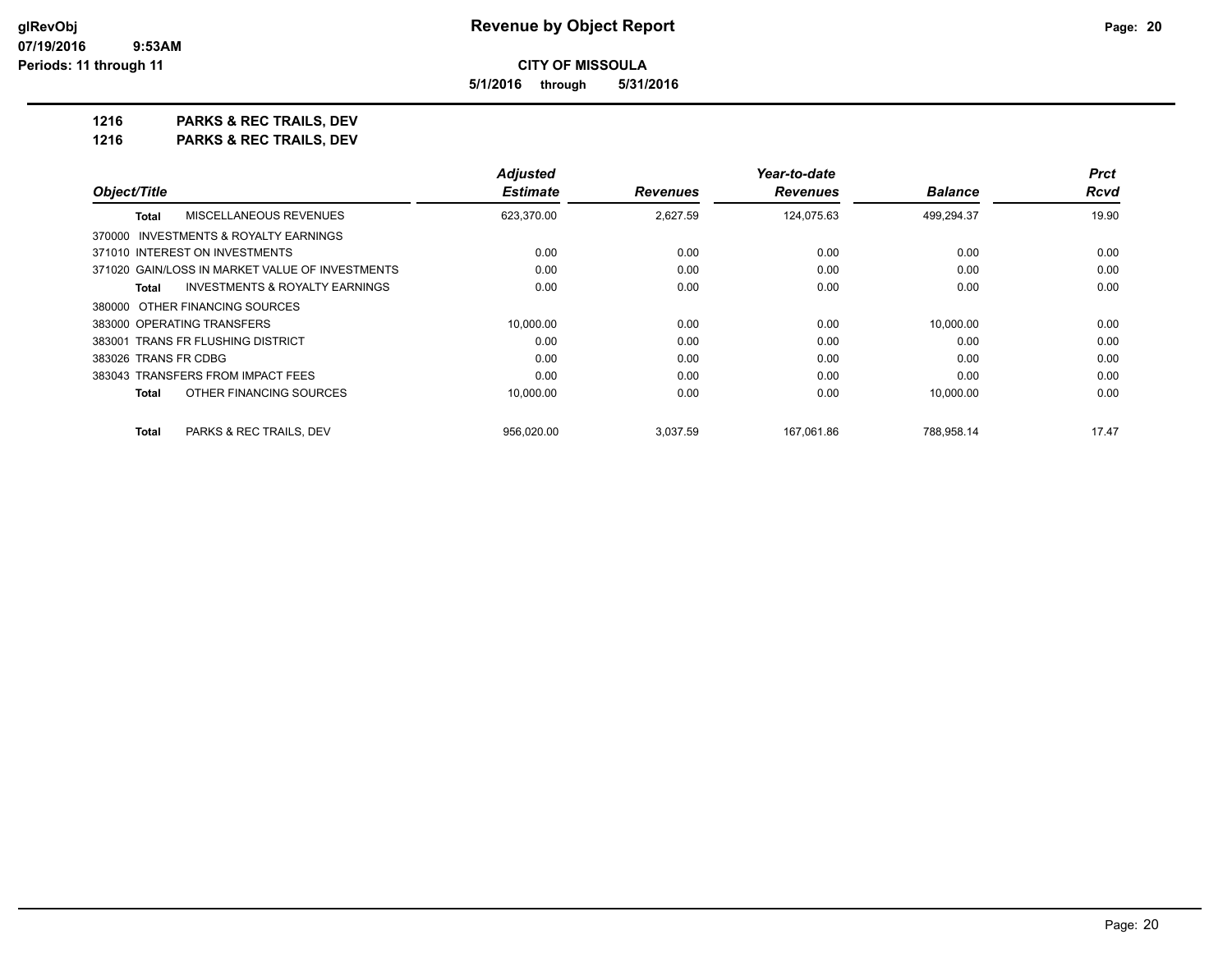**5/1/2016 through 5/31/2016**

## **1216 PARKS & REC TRAILS, DEV**

|                                             | <b>Adjusted</b> |           | Year-to-date    |                |       |
|---------------------------------------------|-----------------|-----------|-----------------|----------------|-------|
| Object/Title                                | <b>Estimate</b> | Revenues  | <b>Revenues</b> | <b>Balance</b> | Rcvd  |
| 330000 INTERGOVERNMENTAL REVENUES           |                 |           |                 |                |       |
| 331013 NORTHSIDE PED BRIDGE ARRA GRANT      | 0.00            | 0.00      | 0.00            | 0.00           | 0.00  |
| 331014 WHITE PINE PLAYGROUND-CDBG GRANT     | 158,650.00      | 0.00      | 0.00            | 158,650.00     | 0.00  |
| 334025 COUNTY WEED                          | 15,000.00       | 410.00    | 1,049.73        | 13,950.27      | 7.00  |
| 334026 FOREST HEALTH GRANT                  | 0.00            | 0.00      | 0.00            | 0.00           | 0.00  |
| 334028 DEPT OF AG INTERN GRANT              | 0.00            | 0.00      | 0.00            | 0.00           | 0.00  |
| 334121 DNRC GRANT                           | 59,000.00       | 0.00      | 30,000.00       | 29,000.00      | 50.85 |
| 334122 RENEWABLE RESOURCE GRANTS            | 0.00            | 0.00      | 0.00            | 0.00           | 0.00  |
| 334125 FWP GRANT                            | 90,000.00       | 0.00      | 0.00            | 90,000.00      | 0.00  |
| 334251 RTP/TAP STATE GRANTS                 | 0.00            | 0.00      | 5,000.00        | $-5,000.00$    | 0.00  |
| 336023 STATE CONTRIB. - PERS                | 0.00            | 0.00      | 4.85            | $-4.85$        | 0.00  |
| INTERGOVERNMENTAL REVENUES<br><b>Total</b>  | 322,650.00      | 410.00    | 36,054.58       | 286,595.42     | 11.17 |
| 340000 CHARGES FOR SERVICES                 |                 |           |                 |                |       |
| 343036 *** Title Not Found ***              | 0.00            | 0.00      | 0.00            | 0.00           | 0.00  |
| 343302 PARKS SOIL PROJECT                   | 0.00            | 0.00      | 0.00            | 0.00           | 0.00  |
| 346034 GROUNDS MAINTENANCE CONTRACT         | 0.00            | 0.00      | 0.00            | 0.00           | 0.00  |
| 346052 PLAYGROUND SAFETY TRAINING           | 0.00            | 0.00      | 6,931.65        | $-6,931.65$    | 0.00  |
| 346055 COUNTY PARK SUPPORT                  | 0.00            | 0.00      | 0.00            | 0.00           | 0.00  |
| <b>CHARGES FOR SERVICES</b><br><b>Total</b> | 0.00            | 0.00      | 6,931.65        | -6,931.65      | 0.00  |
| 360000 MISCELLANEOUS REVENUES               |                 |           |                 |                |       |
| 360000 MISCELLANEOUS REVENUES               | 25,000.00       | 0.00      | 0.00            | 25,000.00      | 0.00  |
| 360010 MISCELLANEOUS                        | 0.00            | 0.00      | 0.00            | 0.00           | 0.00  |
| 361000 RATTLESNAKE LAND LEASES              | 1,100.00        | 0.00      | 100.00          | 1,000.00       | 9.09  |
| 361003 CARAS PARK CONCERT REVENUE           | 0.00            | 0.00      | 0.00            | 0.00           | 0.00  |
| 364040 INSURANCE AND DAMAGE RECOVERY        | 0.00            | 150.00    | 2,353.83        | $-2,353.83$    | 0.00  |
| 365000 DONATIONS                            | 0.00            | 0.00      | 0.00            | 0.00           | 0.00  |
| 365001 *** Title Not Found ***              | 0.00            | 0.00      | 2,800.00        | $-2,800.00$    | 0.00  |
| 365002 OTHER RECREATION DONATIONS           | 70,000.00       | 1,004.00  | 14,726.25       | 55,273.75      | 21.04 |
| 365003 DONATIONS - SMOKE ALARMS             | 0.00            | 0.00      | 99.45           | $-99.45$       | 0.00  |
| 365004 GRANT CR TRAIL ASSN DONATION         | 0.00            | 0.00      | 0.00            | 0.00           | 0.00  |
| 365005 DONATIONS - ARCO                     | 157,270.00      | 0.00      | 51,136.65       | 106,133.35     | 32.52 |
| 365009 DONATIONS - BASKETBALL/TENNIS COURT  | 65,000.00       | 0.00      | 7,000.00        | 58,000.00      | 10.77 |
| 365019 PARKS DONATIONS                      | 150,000.00      | 123.81    | 15,565.17       | 134,434.83     | 10.38 |
| 365020 OPEN SPACE DONATIONS                 | 10,000.00       | 0.00      | 25.00           | 9,975.00       | 0.25  |
| 365100 RECREATION OUTDOOR                   | 30,000.00       | 116.00    | 3,332.00        | 26,668.00      | 11.11 |
| 365101 RECREATION SCHOLARSHIP               | 0.00            | $-166.22$ | 6,217.66        | $-6,217.66$    | 0.00  |
| 365102 RECREATION YOUTH & ADULT SPORTS      | 60,000.00       | 0.00      | 8.00            | 59,992.00      | 0.01  |
| 365103 URBAN FORESTRY PROGRAMS              | 55,000.00       | 1,400.00  | 20,711.62       | 34,288.38      | 37.66 |
| 365109 CONSERVATION LANDS DONATIONS         | 0.00            | 0.00      | 0.00            | 0.00           | 0.00  |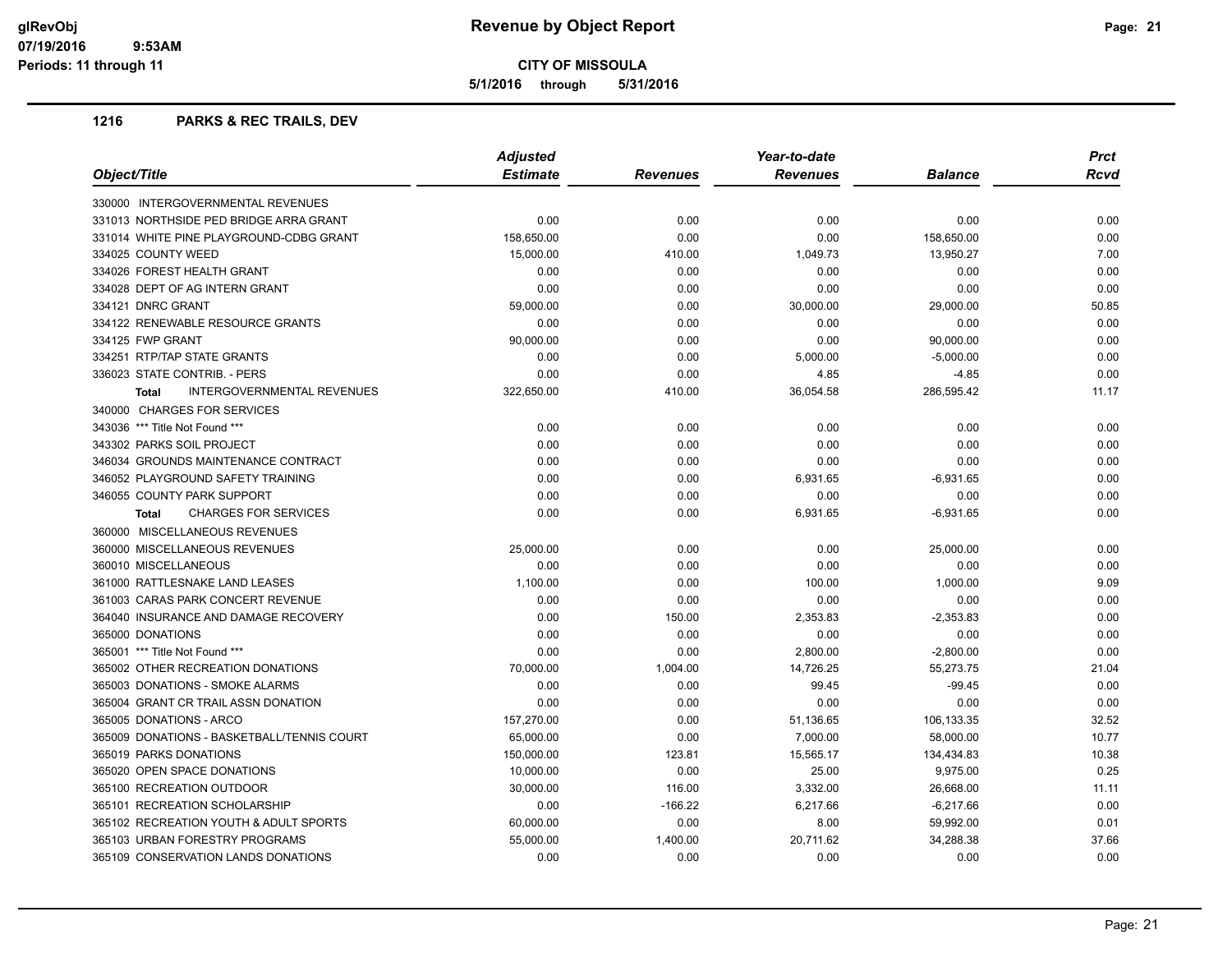**5/1/2016 through 5/31/2016**

### **1216 PARKS & REC TRAILS, DEV**

|                                                           | <b>Adjusted</b><br><b>Estimate</b> |                 | Year-to-date    |                | <b>Prct</b><br><b>Rcvd</b> |
|-----------------------------------------------------------|------------------------------------|-----------------|-----------------|----------------|----------------------------|
| Object/Title                                              |                                    | <b>Revenues</b> | <b>Revenues</b> | <b>Balance</b> |                            |
| MISCELLANEOUS REVENUES<br><b>Total</b>                    | 623,370.00                         | 2.627.59        | 124.075.63      | 499.294.37     | 19.90                      |
| INVESTMENTS & ROYALTY EARNINGS<br>370000                  |                                    |                 |                 |                |                            |
| 371010 INTEREST ON INVESTMENTS                            | 0.00                               | 0.00            | 0.00            | 0.00           | 0.00                       |
| 371020 GAIN/LOSS IN MARKET VALUE OF INVESTMENT            | 0.00                               | 0.00            | 0.00            | 0.00           | 0.00                       |
| <b>INVESTMENTS &amp; ROYALTY EARNINGS</b><br><b>Total</b> | 0.00                               | 0.00            | 0.00            | 0.00           | 0.00                       |
| 380000 OTHER FINANCING SOURCES                            |                                    |                 |                 |                |                            |
| 383000 OPERATING TRANSFERS                                | 10.000.00                          | 0.00            | 0.00            | 10.000.00      | 0.00                       |
| 383001 TRANS FR FLUSHING DISTRICT                         | 0.00                               | 0.00            | 0.00            | 0.00           | 0.00                       |
| 383026 TRANS FR CDBG                                      | 0.00                               | 0.00            | 0.00            | 0.00           | 0.00                       |
| 383043 TRANSFERS FROM IMPACT FEES                         | 0.00                               | 0.00            | 0.00            | 0.00           | 0.00                       |
| OTHER FINANCING SOURCES<br><b>Total</b>                   | 10.000.00                          | 0.00            | 0.00            | 10,000.00      | 0.00                       |
| PARKS & REC TRAILS, DEV<br><b>Total</b>                   | 956,020.00                         | 3,037.59        | 167,061.86      | 788,958.14     | 17.47                      |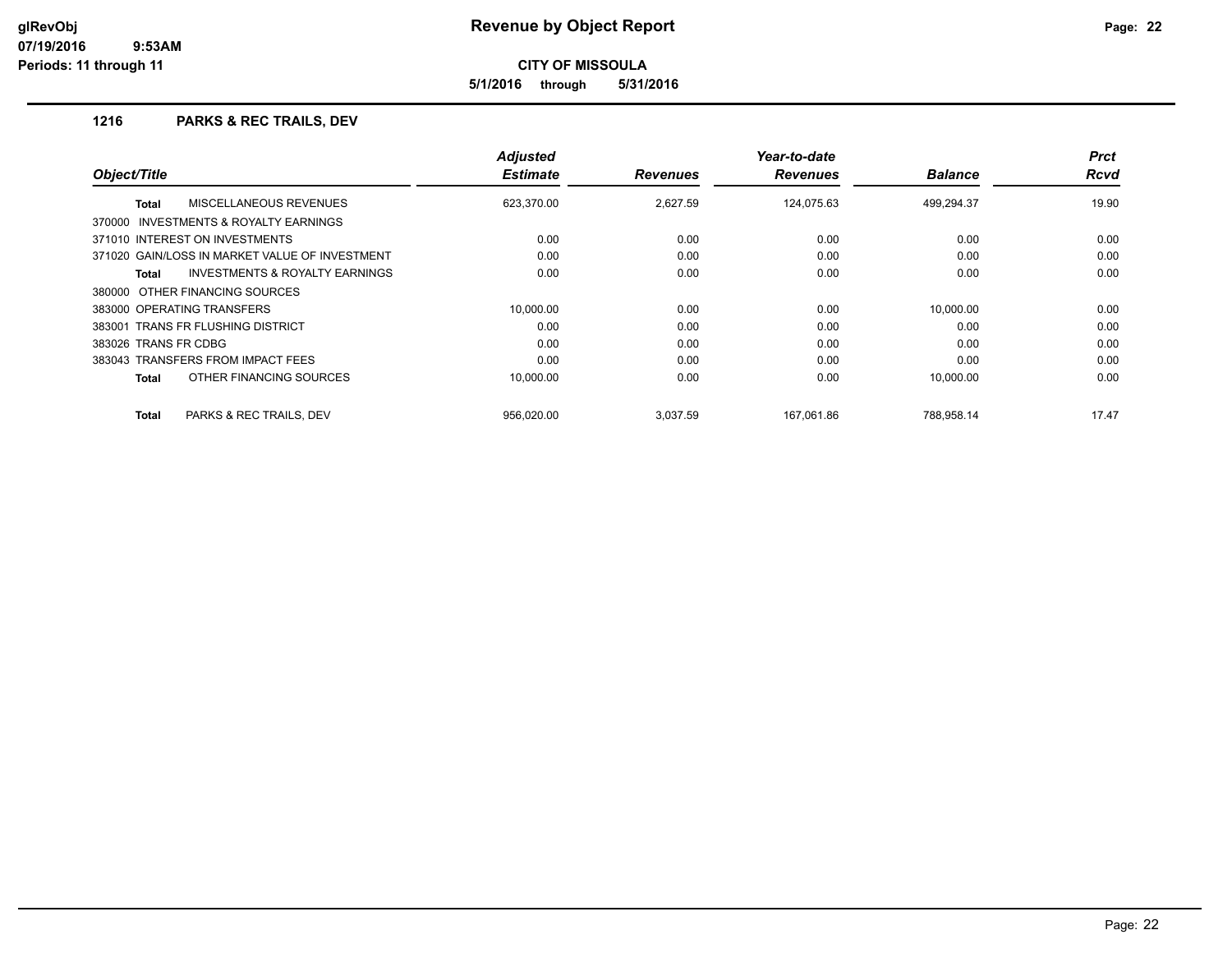**5/1/2016 through 5/31/2016**

#### **1217 PARKS CITY LIFE GYM LEASE**

**1217 PARKS CITY LIFE GYM LEASE**

|                                            | <b>Adjusted</b> |                 | Year-to-date    | <b>Prct</b>    |             |
|--------------------------------------------|-----------------|-----------------|-----------------|----------------|-------------|
| Object/Title                               | <b>Estimate</b> | <b>Revenues</b> | <b>Revenues</b> | <b>Balance</b> | <b>Rcvd</b> |
| 330000 INTERGOVERNMENTAL REVENUES          |                 |                 |                 |                |             |
| 336023 STATE CONTRIB. - PERS               | 0.00            | 0.00            | 0.00            | 0.00           | 0.00        |
| INTERGOVERNMENTAL REVENUES<br><b>Total</b> | 0.00            | 0.00            | 0.00            | 0.00           | 0.00        |
| 340000 CHARGES FOR SERVICES                |                 |                 |                 |                |             |
| 346031 RECREATION FEES                     | 30,900.00       | 1,712.00        | 42,881.50       | $-11,981.50$   | 138.78      |
| 346032 PRESCHOOL PROGRAMS                  | 0.00            | 0.00            | 0.00            | 0.00           | 0.00        |
| 346053 CITY LIFE PROGRAMS                  | 12,500.00       | 45.00           | 8,380.00        | 4,120.00       | 67.04       |
| <b>CHARGES FOR SERVICES</b><br>Total       | 43,400.00       | 1,757.00        | 51,261.50       | $-7,861.50$    | 118.11      |
| 360000 MISCELLANEOUS REVENUES              |                 |                 |                 |                |             |
| 365019 PARKS DONATIONS                     | 0.00            | 0.00            | 0.00            | 0.00           | 0.00        |
| MISCELLANEOUS REVENUES<br><b>Total</b>     | 0.00            | 0.00            | 0.00            | 0.00           | 0.00        |
| <b>Total</b><br>PARKS CITY LIFE GYM LEASE  | 43.400.00       | 1.757.00        | 51.261.50       | $-7.861.50$    | 118.11      |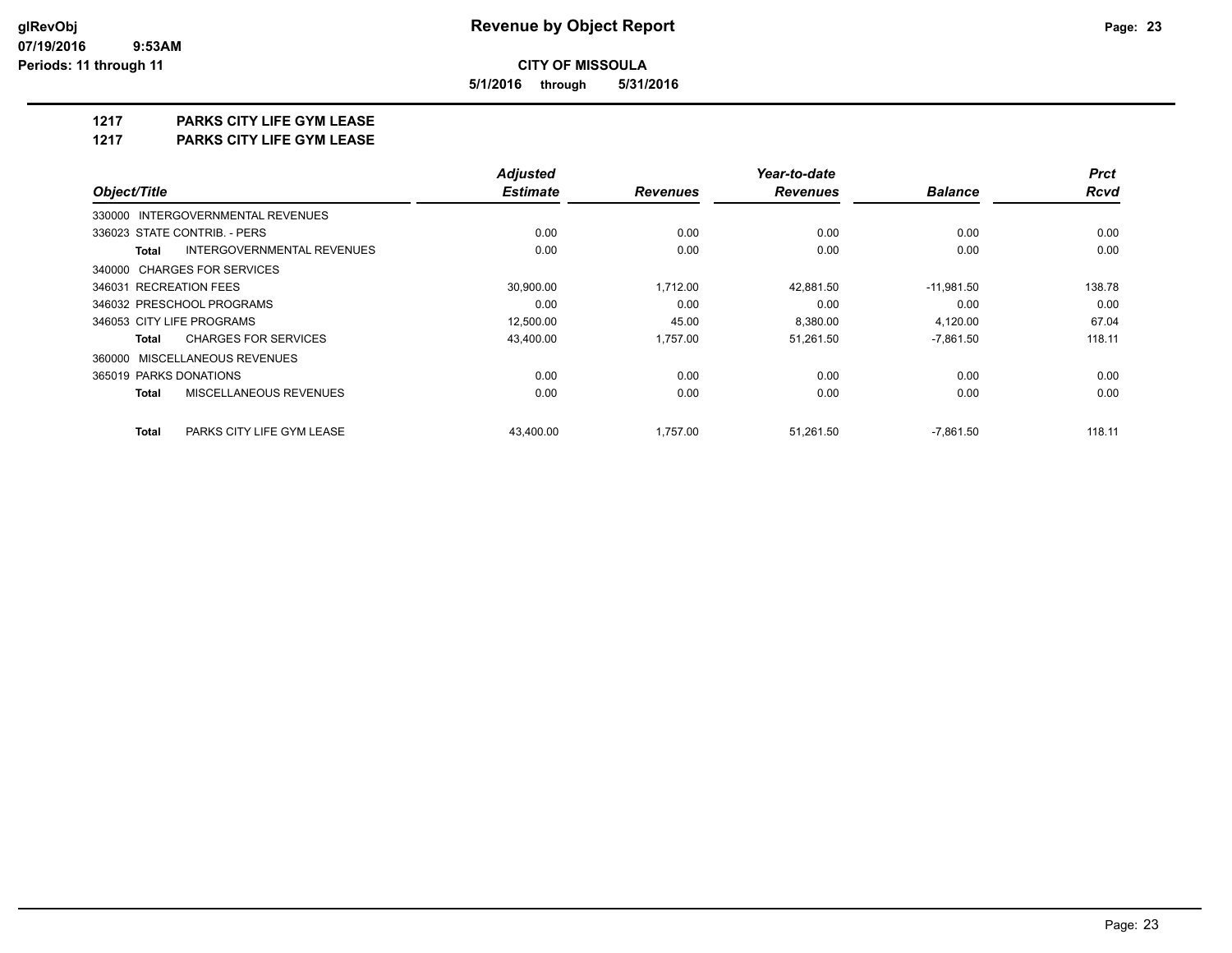**5/1/2016 through 5/31/2016**

# **1217 PARKS CITY LIFE GYM LEASE**

| Object/Title                                  | <b>Adjusted</b><br><b>Estimate</b> | <b>Revenues</b> | Year-to-date<br><b>Revenues</b> | <b>Balance</b> | <b>Prct</b><br><b>Rcvd</b> |
|-----------------------------------------------|------------------------------------|-----------------|---------------------------------|----------------|----------------------------|
| INTERGOVERNMENTAL REVENUES<br>330000          |                                    |                 |                                 |                |                            |
| 336023 STATE CONTRIB. - PERS                  | 0.00                               | 0.00            | 0.00                            | 0.00           | 0.00                       |
| INTERGOVERNMENTAL REVENUES<br><b>Total</b>    | 0.00                               | 0.00            | 0.00                            | 0.00           | 0.00                       |
| 340000 CHARGES FOR SERVICES                   |                                    |                 |                                 |                |                            |
| 346031 RECREATION FEES                        | 30.900.00                          | 1,712.00        | 42,881.50                       | $-11,981.50$   | 138.78                     |
| 346032 PRESCHOOL PROGRAMS                     | 0.00                               | 0.00            | 0.00                            | 0.00           | 0.00                       |
| 346053 CITY LIFE PROGRAMS                     | 12,500.00                          | 45.00           | 8,380.00                        | 4,120.00       | 67.04                      |
| <b>CHARGES FOR SERVICES</b><br><b>Total</b>   | 43,400.00                          | 1.757.00        | 51,261.50                       | $-7,861.50$    | 118.11                     |
| 360000 MISCELLANEOUS REVENUES                 |                                    |                 |                                 |                |                            |
| 365019 PARKS DONATIONS                        | 0.00                               | 0.00            | 0.00                            | 0.00           | 0.00                       |
| <b>MISCELLANEOUS REVENUES</b><br><b>Total</b> | 0.00                               | 0.00            | 0.00                            | 0.00           | 0.00                       |
| PARKS CITY LIFE GYM LEASE<br><b>Total</b>     | 43,400.00                          | 1,757.00        | 51,261.50                       | $-7,861.50$    | 118.11                     |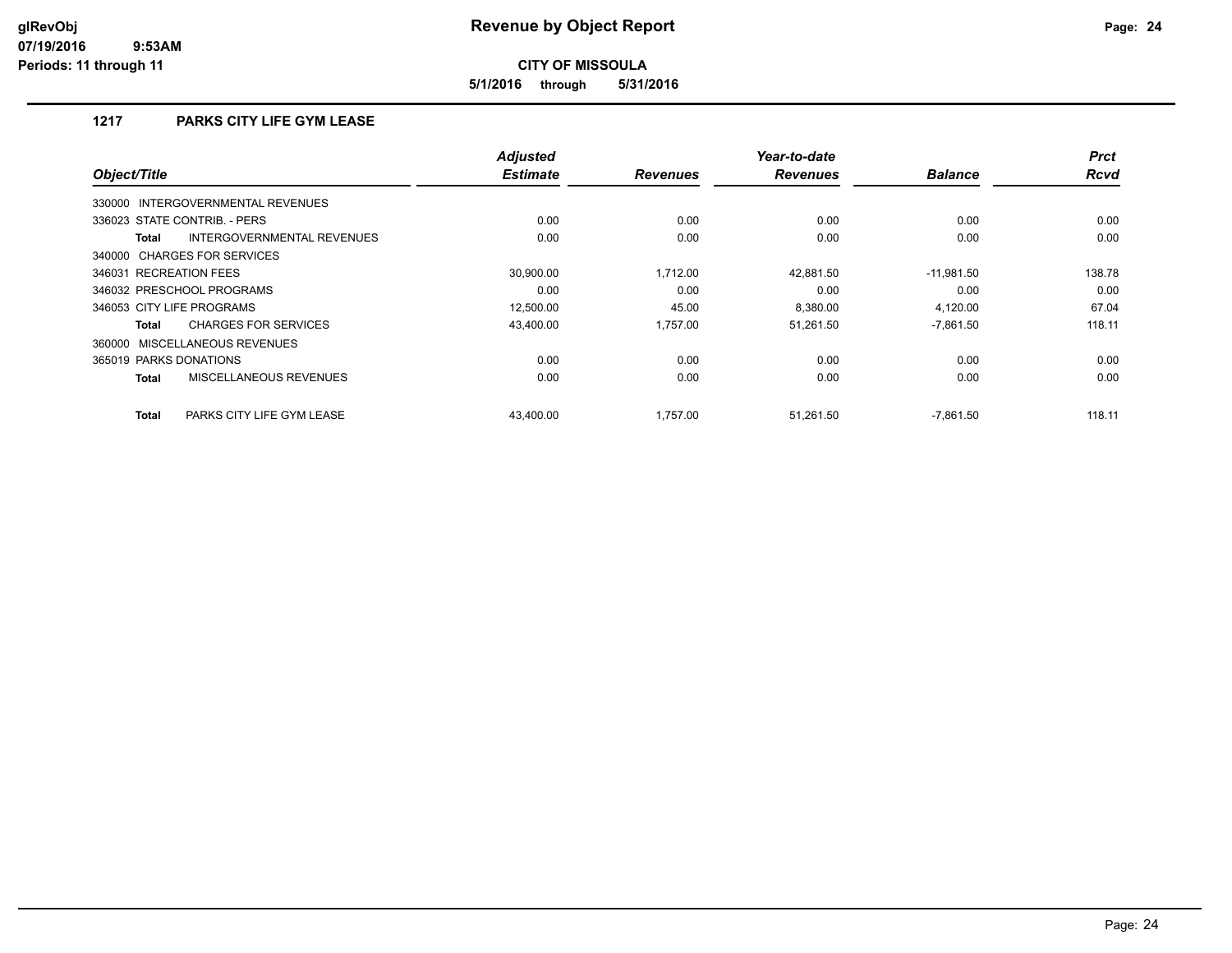**5/1/2016 through 5/31/2016**

### **1218 ALL ABILITIES PLAYGROUND**

**1218 ALL ABILITIES PLAYGROUND**

|                                          | <b>Adjusted</b> |                 | Year-to-date    |                | <b>Prct</b> |
|------------------------------------------|-----------------|-----------------|-----------------|----------------|-------------|
| Object/Title                             | <b>Estimate</b> | <b>Revenues</b> | <b>Revenues</b> | <b>Balance</b> | <b>Rcvd</b> |
| 360000 MISCELLANEOUS REVENUES            |                 |                 |                 |                |             |
| 365019 PARKS DONATIONS                   | 490,861.00      | 0.00            | 30.000.00       | 460.861.00     | 6.11        |
| MISCELLANEOUS REVENUES<br><b>Total</b>   | 490,861.00      | 0.00            | 30,000.00       | 460,861.00     | 6.11        |
| 380000 OTHER FINANCING SOURCES           |                 |                 |                 |                |             |
| 383010 TRANS FR CIP                      | 0.00            | 0.00            | 0.00            | 0.00           | 0.00        |
| OTHER FINANCING SOURCES<br><b>Total</b>  | 0.00            | 0.00            | 0.00            | 0.00           | 0.00        |
| ALL ABILITIES PLAYGROUND<br><b>Total</b> | 490.861.00      | 0.00            | 30.000.00       | 460.861.00     | 6.11        |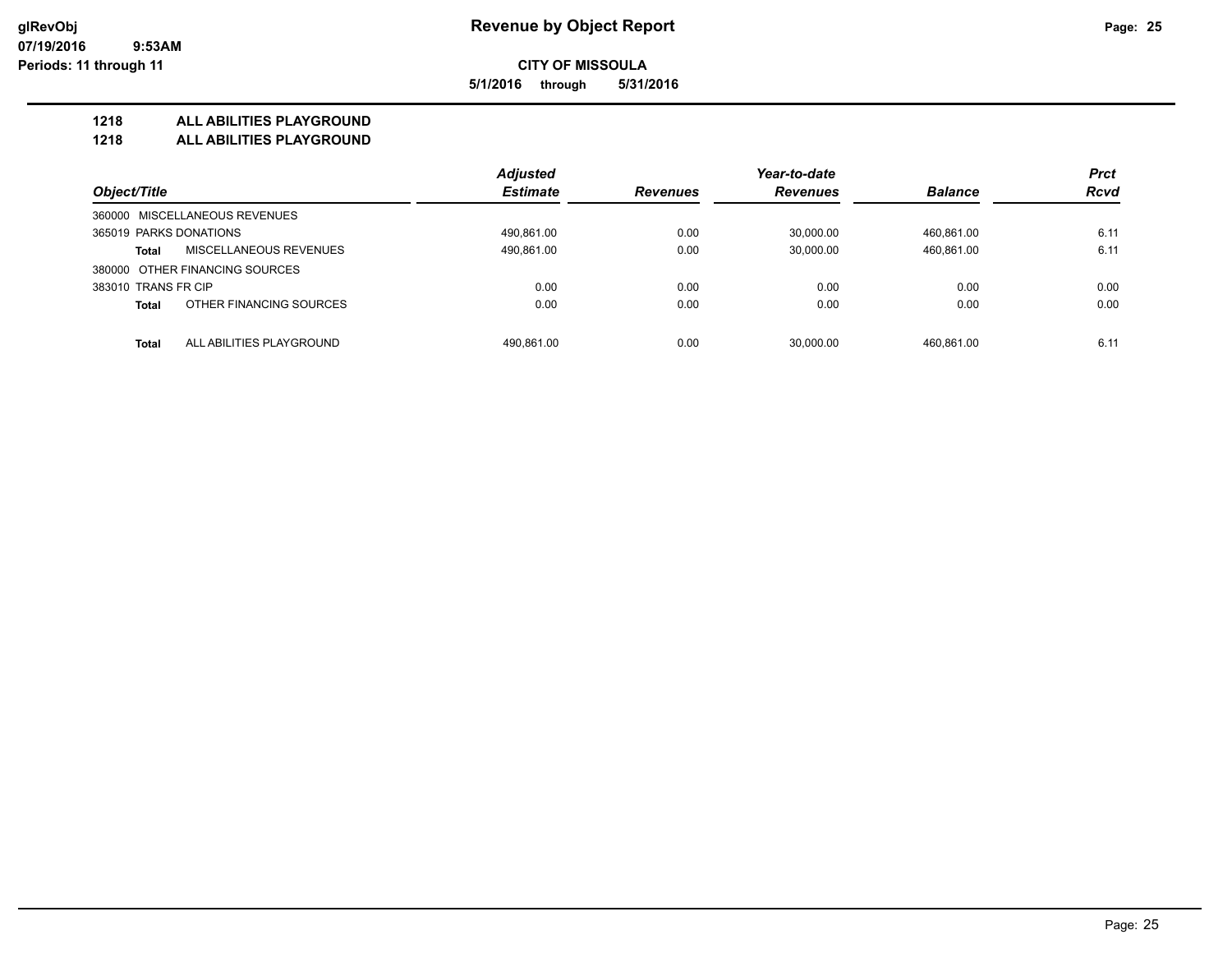**5/1/2016 through 5/31/2016**

# **1218 ALL ABILITIES PLAYGROUND**

|                        |                                | <b>Adjusted</b> |                 | Year-to-date    |                | <b>Prct</b> |
|------------------------|--------------------------------|-----------------|-----------------|-----------------|----------------|-------------|
| Object/Title           |                                | <b>Estimate</b> | <b>Revenues</b> | <b>Revenues</b> | <b>Balance</b> | <b>Rcvd</b> |
|                        | 360000 MISCELLANEOUS REVENUES  |                 |                 |                 |                |             |
| 365019 PARKS DONATIONS |                                | 490.861.00      | 0.00            | 30.000.00       | 460,861.00     | 6.11        |
| <b>Total</b>           | MISCELLANEOUS REVENUES         | 490,861.00      | 0.00            | 30,000.00       | 460,861.00     | 6.11        |
|                        | 380000 OTHER FINANCING SOURCES |                 |                 |                 |                |             |
| 383010 TRANS FR CIP    |                                | 0.00            | 0.00            | 0.00            | 0.00           | 0.00        |
| <b>Total</b>           | OTHER FINANCING SOURCES        | 0.00            | 0.00            | 0.00            | 0.00           | 0.00        |
| <b>Total</b>           | ALL ABILITIES PLAYGROUND       | 490.861.00      | 0.00            | 30.000.00       | 460.861.00     | 6.11        |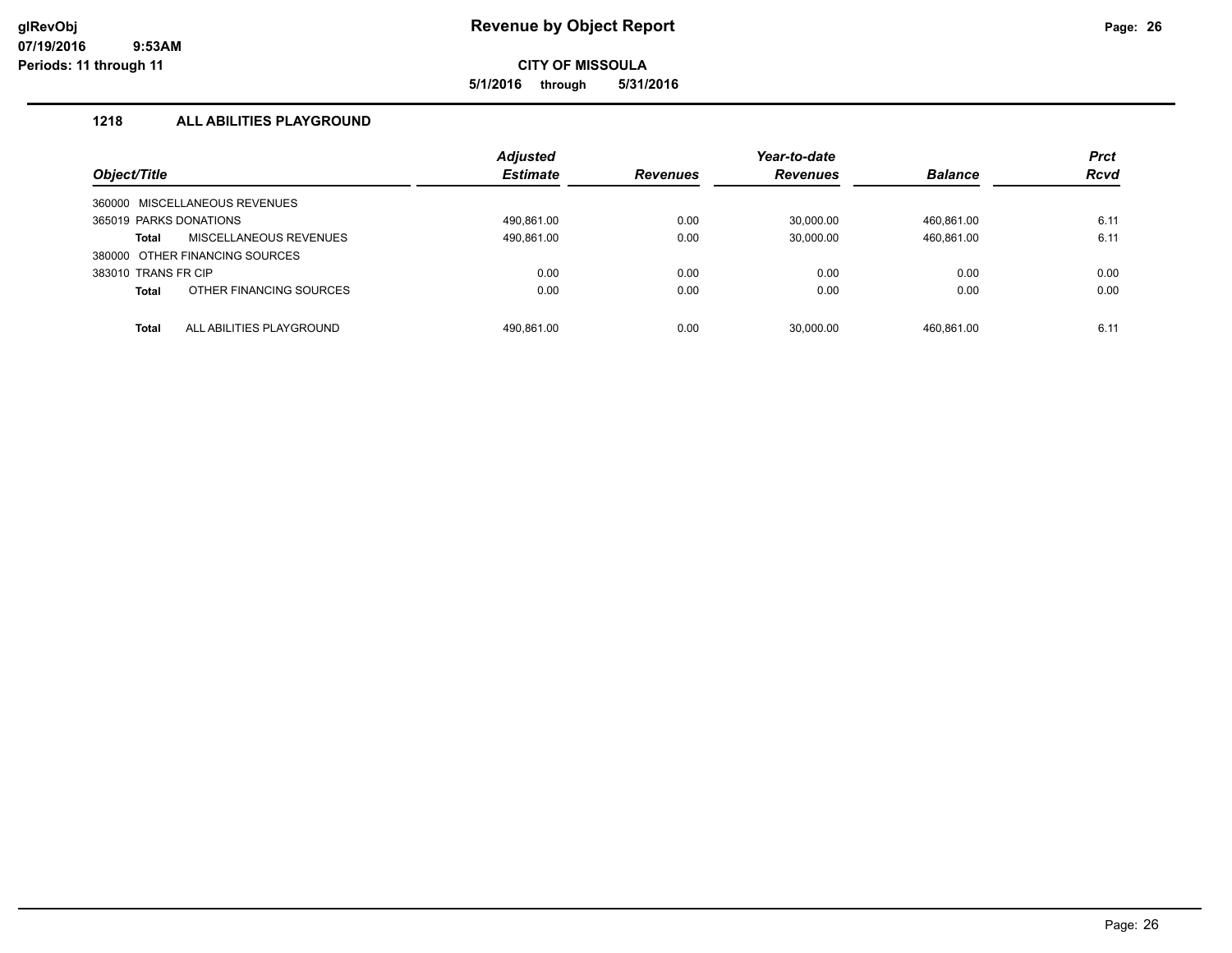**5/1/2016 through 5/31/2016**

**1219 FY14 PARK & TRAIL BOND**

**1219 FY14 PARK & TRAIL BOND**

|                                            | <b>Adjusted</b> |                 | Year-to-date    |                | <b>Prct</b> |
|--------------------------------------------|-----------------|-----------------|-----------------|----------------|-------------|
| Object/Title                               | <b>Estimate</b> | <b>Revenues</b> | <b>Revenues</b> | <b>Balance</b> | Rcvd        |
| 330000 INTERGOVERNMENTAL REVENUES          |                 |                 |                 |                |             |
| 330000 INTERGOVERNMENTAL REVENUES          | 0.00            | 518.269.25      | 660,378.56      | $-660.378.56$  | 0.00        |
| 336023 STATE CONTRIB. - PERS               | 0.00            | 0.00            | 0.00            | 0.00           | 0.00        |
| INTERGOVERNMENTAL REVENUES<br>Total        | 0.00            | 518.269.25      | 660.378.56      | $-660.378.56$  | 0.00        |
| 380000 OTHER FINANCING SOURCES             |                 |                 |                 |                |             |
| 381010 BOND PROCEEDS                       | 0.00            | 0.00            | 0.00            | 0.00           | 0.00        |
| 383050 TRANSFER FROM IMPACT FEES           | 0.00            | 0.00            | 0.00            | 0.00           | 0.00        |
| OTHER FINANCING SOURCES<br>Total           | 0.00            | 0.00            | 0.00            | 0.00           | 0.00        |
|                                            |                 |                 |                 |                |             |
| <b>FY14 PARK &amp; TRAIL BOND</b><br>Total | 0.00            | 518.269.25      | 660.378.56      | $-660.378.56$  | 0.00        |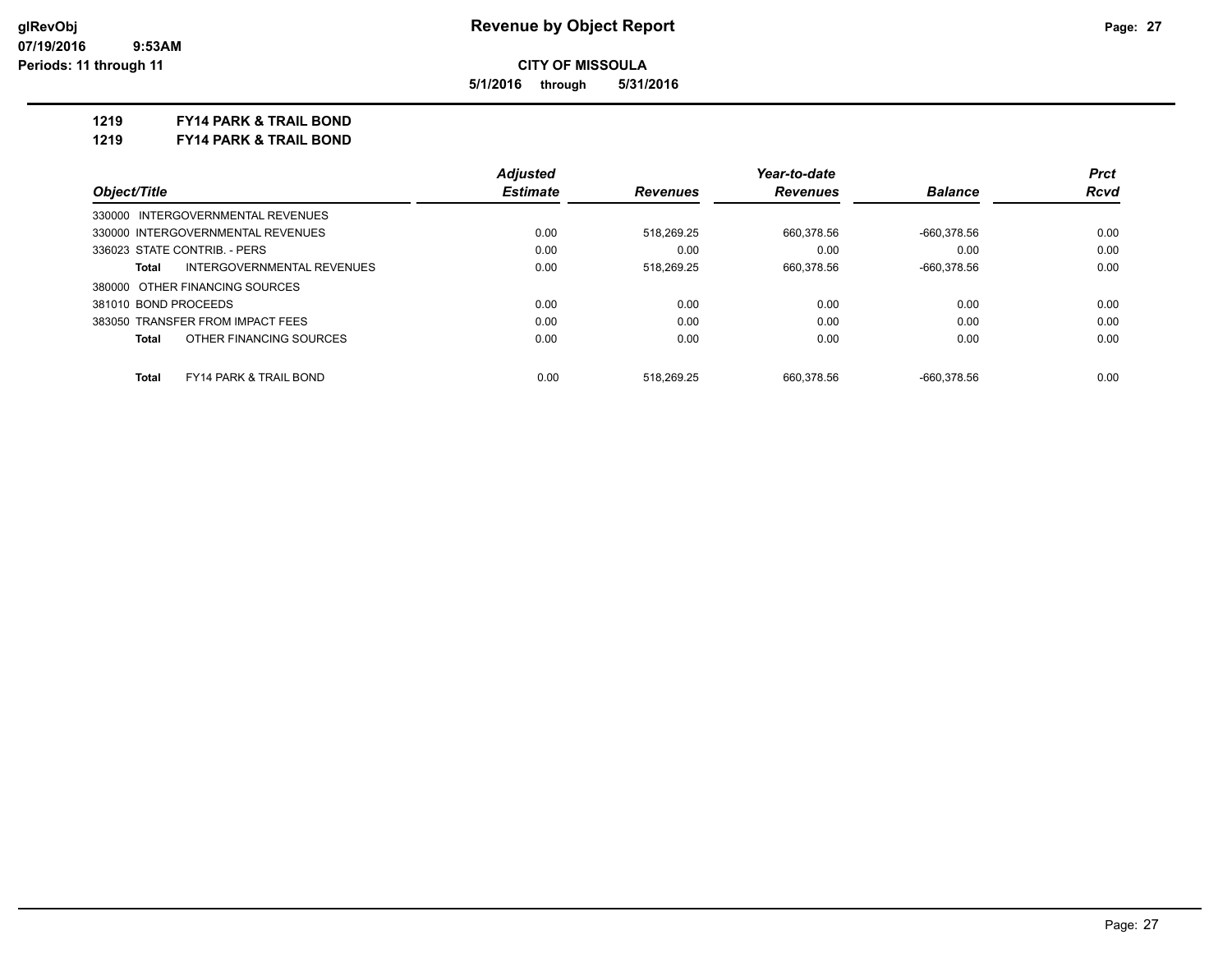**5/1/2016 through 5/31/2016**

### **1219 FY14 PARK & TRAIL BOND**

|                      |                                   | <b>Adjusted</b> |                 | Year-to-date    |                | <b>Prct</b> |
|----------------------|-----------------------------------|-----------------|-----------------|-----------------|----------------|-------------|
| Object/Title         |                                   | <b>Estimate</b> | <b>Revenues</b> | <b>Revenues</b> | <b>Balance</b> | <b>Rcvd</b> |
|                      | 330000 INTERGOVERNMENTAL REVENUES |                 |                 |                 |                |             |
|                      | 330000 INTERGOVERNMENTAL REVENUES | 0.00            | 518.269.25      | 660.378.56      | -660.378.56    | 0.00        |
|                      | 336023 STATE CONTRIB. - PERS      | 0.00            | 0.00            | 0.00            | 0.00           | 0.00        |
| Total                | INTERGOVERNMENTAL REVENUES        | 0.00            | 518,269.25      | 660,378.56      | -660.378.56    | 0.00        |
|                      | 380000 OTHER FINANCING SOURCES    |                 |                 |                 |                |             |
| 381010 BOND PROCEEDS |                                   | 0.00            | 0.00            | 0.00            | 0.00           | 0.00        |
|                      | 383050 TRANSFER FROM IMPACT FEES  | 0.00            | 0.00            | 0.00            | 0.00           | 0.00        |
| Total                | OTHER FINANCING SOURCES           | 0.00            | 0.00            | 0.00            | 0.00           | 0.00        |
| <b>Total</b>         | <b>FY14 PARK &amp; TRAIL BOND</b> | 0.00            | 518.269.25      | 660.378.56      | -660.378.56    | 0.00        |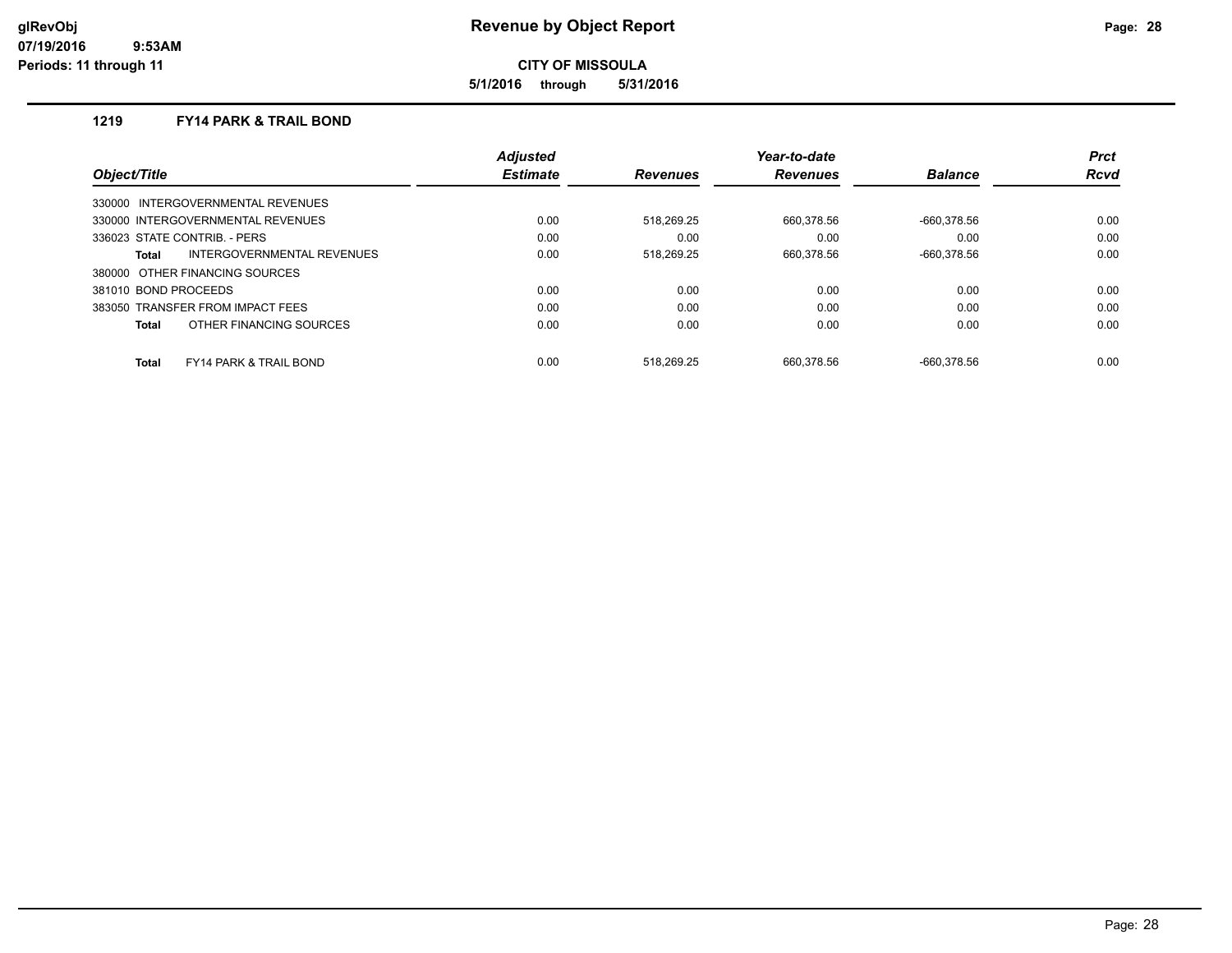**5/1/2016 through 5/31/2016**

# **1241 CREMAIN WALL & CEMETERY DONATIONS FUND**

**1241 CREMAIN WALL & CEMETERY DONATIONS FUND**

|                                                     | <b>Adjusted</b> |                 | Year-to-date    |                | <b>Prct</b> |
|-----------------------------------------------------|-----------------|-----------------|-----------------|----------------|-------------|
| Object/Title                                        | <b>Estimate</b> | <b>Revenues</b> | <b>Revenues</b> | <b>Balance</b> | <b>Rcvd</b> |
| 340000 CHARGES FOR SERVICES                         |                 |                 |                 |                |             |
| 343310 SALE OF NICHE NAMEPLATES & VASES             | 0.00            | 0.00            | 11,800.00       | $-11,800.00$   | 0.00        |
| 343311 SALE OF NICHES                               | 0.00            | 0.00            | 0.00            | 0.00           | 0.00        |
| <b>CHARGES FOR SERVICES</b><br>Total                | 0.00            | 0.00            | 11,800.00       | $-11,800.00$   | 0.00        |
| 360000 MISCELLANEOUS REVENUES                       |                 |                 |                 |                |             |
| 360010 MISCELLANEOUS                                | 0.00            | 0.00            | 0.00            | 0.00           | 0.00        |
| 365000 DONATIONS                                    | 0.00            | 0.00            | 0.00            | 0.00           | 0.00        |
| <b>MISCELLANEOUS REVENUES</b><br><b>Total</b>       | 0.00            | 0.00            | 0.00            | 0.00           | 0.00        |
| 370000 INVESTMENTS & ROYALTY EARNINGS               |                 |                 |                 |                |             |
| 371010 INTEREST ON INVESTMENTS                      | 0.00            | 0.00            | 0.00            | 0.00           | 0.00        |
| 371020 GAIN/LOSS IN MARKET VALUE OF INVESTMENTS     | 0.00            | 0.00            | 0.00            | 0.00           | 0.00        |
| <b>INVESTMENTS &amp; ROYALTY EARNINGS</b><br>Total  | 0.00            | 0.00            | 0.00            | 0.00           | 0.00        |
| CREMAIN WALL & CEMETERY DONATIONS F<br><b>Total</b> | 0.00            | 0.00            | 11,800.00       | $-11,800.00$   | 0.00        |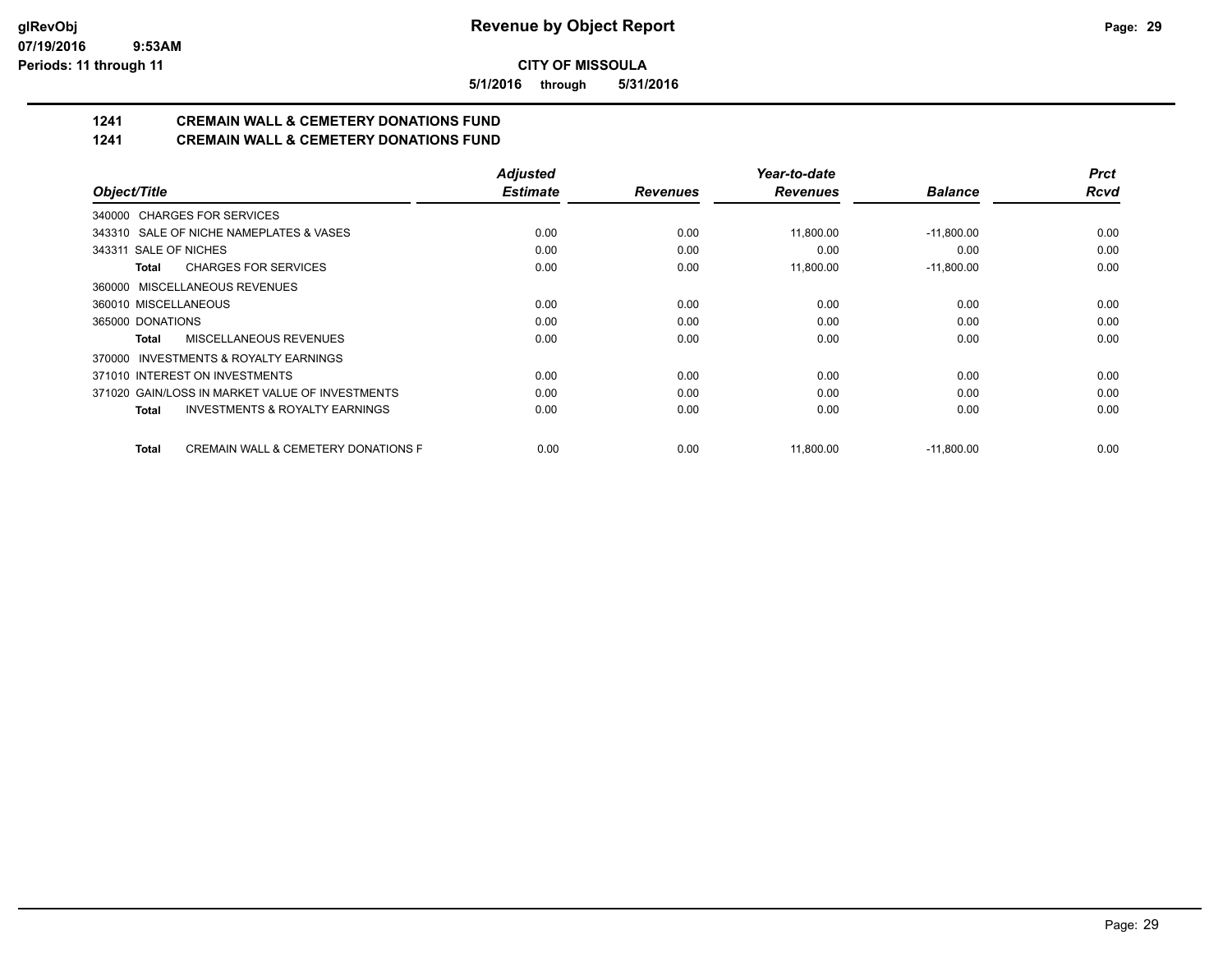**5/1/2016 through 5/31/2016**

# **1241 CREMAIN WALL & CEMETERY DONATIONS FUND**

|                                                                | <b>Adjusted</b> |                 | Year-to-date    |                | <b>Prct</b> |
|----------------------------------------------------------------|-----------------|-----------------|-----------------|----------------|-------------|
| Object/Title                                                   | <b>Estimate</b> | <b>Revenues</b> | <b>Revenues</b> | <b>Balance</b> | <b>Rcvd</b> |
| 340000 CHARGES FOR SERVICES                                    |                 |                 |                 |                |             |
| 343310 SALE OF NICHE NAMEPLATES & VASES                        | 0.00            | 0.00            | 11,800.00       | $-11,800.00$   | 0.00        |
| 343311 SALE OF NICHES                                          | 0.00            | 0.00            | 0.00            | 0.00           | 0.00        |
| <b>CHARGES FOR SERVICES</b><br>Total                           | 0.00            | 0.00            | 11,800.00       | $-11,800.00$   | 0.00        |
| 360000 MISCELLANEOUS REVENUES                                  |                 |                 |                 |                |             |
| 360010 MISCELLANEOUS                                           | 0.00            | 0.00            | 0.00            | 0.00           | 0.00        |
| 365000 DONATIONS                                               | 0.00            | 0.00            | 0.00            | 0.00           | 0.00        |
| <b>MISCELLANEOUS REVENUES</b><br>Total                         | 0.00            | 0.00            | 0.00            | 0.00           | 0.00        |
| <b>INVESTMENTS &amp; ROYALTY EARNINGS</b><br>370000            |                 |                 |                 |                |             |
| 371010 INTEREST ON INVESTMENTS                                 | 0.00            | 0.00            | 0.00            | 0.00           | 0.00        |
| 371020 GAIN/LOSS IN MARKET VALUE OF INVESTMENT                 | 0.00            | 0.00            | 0.00            | 0.00           | 0.00        |
| <b>INVESTMENTS &amp; ROYALTY EARNINGS</b><br>Total             | 0.00            | 0.00            | 0.00            | 0.00           | 0.00        |
| <b>CREMAIN WALL &amp; CEMETERY DONATIONS F</b><br><b>Total</b> | 0.00            | 0.00            | 11,800.00       | $-11,800.00$   | 0.00        |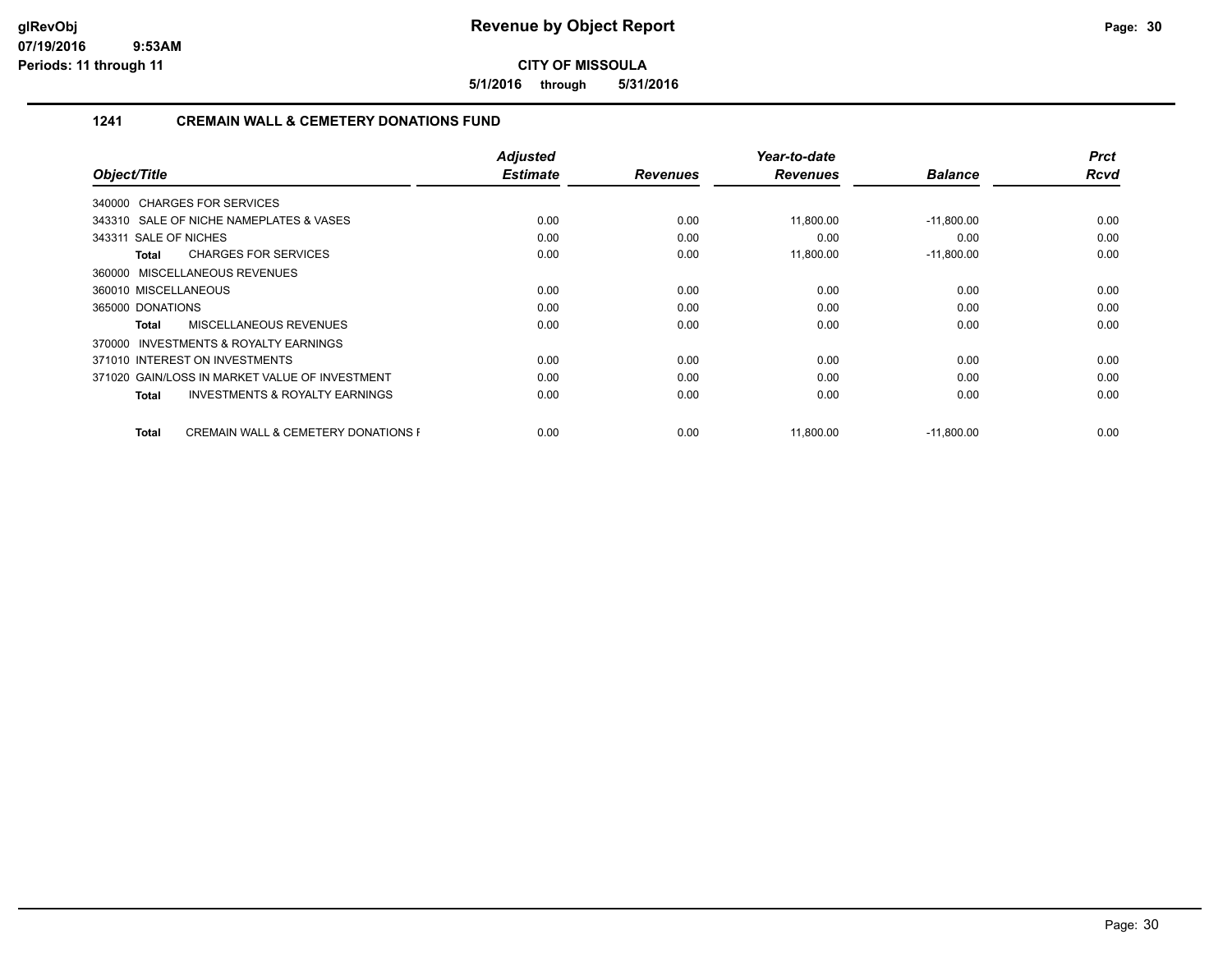**5/1/2016 through 5/31/2016**

## **1242 CEMETERY CARE FUND**

**1242 CEMETERY CARE FUND**

|                                                           | <b>Adjusted</b> |                 | Year-to-date    |                | <b>Prct</b> |
|-----------------------------------------------------------|-----------------|-----------------|-----------------|----------------|-------------|
| Object/Title                                              | <b>Estimate</b> | <b>Revenues</b> | <b>Revenues</b> | <b>Balance</b> | Rcvd        |
| 340000 CHARGES FOR SERVICES                               |                 |                 |                 |                |             |
| 343320 CEMETERY - SALE OF PLOTS                           | 0.00            | 950.00          | 13,600.00       | $-13,600.00$   | 0.00        |
| 343321 CEMETERY FOUNDATIONS                               | 0.00            | 500.00          | 3.035.00        | $-3.035.00$    | 0.00        |
| 343322 CEMETERY FLOWER CARE                               | 0.00            | 280.00          | 4.050.00        | $-4.050.00$    | 0.00        |
| 343323 CEMETERY - LINER INSTALL FEES                      | 0.00            | 1,500.00        | 12,050.00       | $-12,050.00$   | 0.00        |
| 343324 OTHER CEMETERY FEES                                | 0.00            | 150.00          | 1.650.00        | $-1.650.00$    | 0.00        |
| 343325 2ND INTERMENT RIGHT                                | 0.00            | 600.00          | 1.800.00        | $-1.800.00$    | 0.00        |
| 343340 CEMETERY - OPENINGS & CLOSINGS                     | 0.00            | 2,075.00        | 12,200.00       | $-12,200.00$   | 0.00        |
| 343350 CEMETERY CARE, FEES                                | 75,000.00       | 0.00            | 0.00            | 75,000.00      | 0.00        |
| <b>CHARGES FOR SERVICES</b><br><b>Total</b>               | 75,000.00       | 6,055.00        | 48,385.00       | 26,615.00      | 64.51       |
| MISCELLANEOUS REVENUES<br>360000                          |                 |                 |                 |                |             |
| 360010 MISCELLANEOUS                                      | 0.00            | 0.00            | 0.00            | 0.00           | 0.00        |
| MISCELLANEOUS REVENUES<br><b>Total</b>                    | 0.00            | 0.00            | 0.00            | 0.00           | 0.00        |
| <b>INVESTMENTS &amp; ROYALTY EARNINGS</b><br>370000       |                 |                 |                 |                |             |
| 371010 INTEREST ON INVESTMENTS                            | 0.00            | 0.00            | 0.00            | 0.00           | 0.00        |
| 371020 GAIN/LOSS IN MARKET VALUE OF INVESTMENTS           | 0.00            | 0.00            | 0.00            | 0.00           | 0.00        |
| <b>INVESTMENTS &amp; ROYALTY EARNINGS</b><br><b>Total</b> | 0.00            | 0.00            | 0.00            | 0.00           | 0.00        |
| OTHER FINANCING SOURCES<br>380000                         |                 |                 |                 |                |             |
| 382010 SALE OF FIXED ASSETS                               | 0.00            | 0.00            | 0.00            | 0.00           | 0.00        |
| OTHER FINANCING SOURCES<br><b>Total</b>                   | 0.00            | 0.00            | 0.00            | 0.00           | 0.00        |
| <b>CEMETERY CARE FUND</b><br><b>Total</b>                 | 75.000.00       | 6,055.00        | 48,385.00       | 26.615.00      | 64.51       |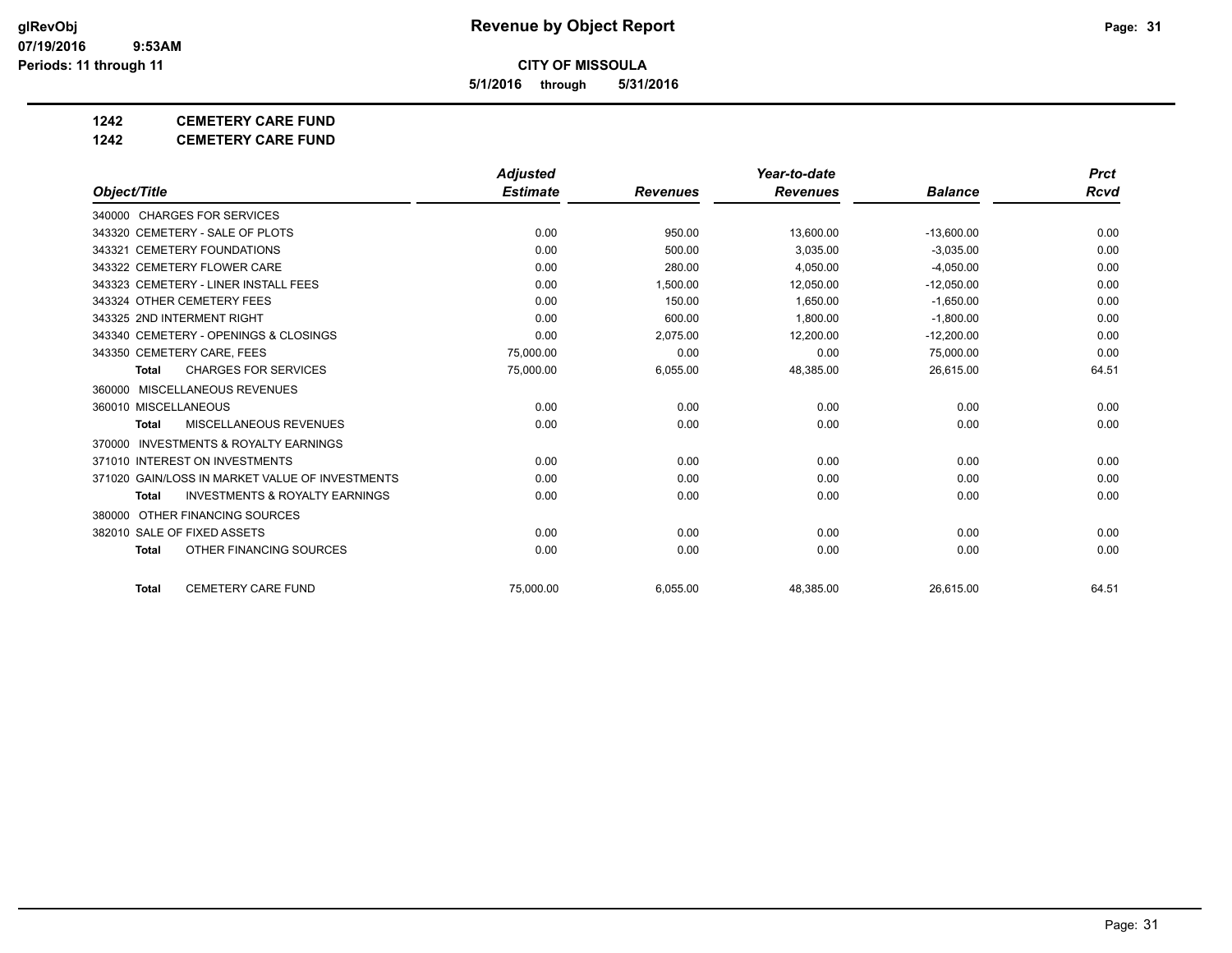**5/1/2016 through 5/31/2016**

#### **1242 CEMETERY CARE FUND**

|                                                    | <b>Adjusted</b> |                 | Year-to-date    |                | <b>Prct</b> |
|----------------------------------------------------|-----------------|-----------------|-----------------|----------------|-------------|
| Object/Title                                       | <b>Estimate</b> | <b>Revenues</b> | <b>Revenues</b> | <b>Balance</b> | <b>Rcvd</b> |
| 340000 CHARGES FOR SERVICES                        |                 |                 |                 |                |             |
| 343320 CEMETERY - SALE OF PLOTS                    | 0.00            | 950.00          | 13,600.00       | $-13,600.00$   | 0.00        |
| 343321 CEMETERY FOUNDATIONS                        | 0.00            | 500.00          | 3,035.00        | $-3,035.00$    | 0.00        |
| 343322 CEMETERY FLOWER CARE                        | 0.00            | 280.00          | 4,050.00        | $-4,050.00$    | 0.00        |
| 343323 CEMETERY - LINER INSTALL FEES               | 0.00            | 1,500.00        | 12,050.00       | $-12,050.00$   | 0.00        |
| 343324 OTHER CEMETERY FEES                         | 0.00            | 150.00          | 1.650.00        | $-1,650.00$    | 0.00        |
| 343325 2ND INTERMENT RIGHT                         | 0.00            | 600.00          | 1,800.00        | $-1,800.00$    | 0.00        |
| 343340 CEMETERY - OPENINGS & CLOSINGS              | 0.00            | 2,075.00        | 12,200.00       | $-12,200.00$   | 0.00        |
| 343350 CEMETERY CARE, FEES                         | 75,000.00       | 0.00            | 0.00            | 75,000.00      | 0.00        |
| <b>CHARGES FOR SERVICES</b><br><b>Total</b>        | 75,000.00       | 6,055.00        | 48,385.00       | 26,615.00      | 64.51       |
| 360000 MISCELLANEOUS REVENUES                      |                 |                 |                 |                |             |
| 360010 MISCELLANEOUS                               | 0.00            | 0.00            | 0.00            | 0.00           | 0.00        |
| <b>MISCELLANEOUS REVENUES</b><br><b>Total</b>      | 0.00            | 0.00            | 0.00            | 0.00           | 0.00        |
| 370000 INVESTMENTS & ROYALTY EARNINGS              |                 |                 |                 |                |             |
| 371010 INTEREST ON INVESTMENTS                     | 0.00            | 0.00            | 0.00            | 0.00           | 0.00        |
| 371020 GAIN/LOSS IN MARKET VALUE OF INVESTMENT     | 0.00            | 0.00            | 0.00            | 0.00           | 0.00        |
| <b>INVESTMENTS &amp; ROYALTY EARNINGS</b><br>Total | 0.00            | 0.00            | 0.00            | 0.00           | 0.00        |
| 380000 OTHER FINANCING SOURCES                     |                 |                 |                 |                |             |
| 382010 SALE OF FIXED ASSETS                        | 0.00            | 0.00            | 0.00            | 0.00           | 0.00        |
| OTHER FINANCING SOURCES<br><b>Total</b>            | 0.00            | 0.00            | 0.00            | 0.00           | 0.00        |
| <b>CEMETERY CARE FUND</b><br><b>Total</b>          | 75.000.00       | 6,055.00        | 48,385.00       | 26.615.00      | 64.51       |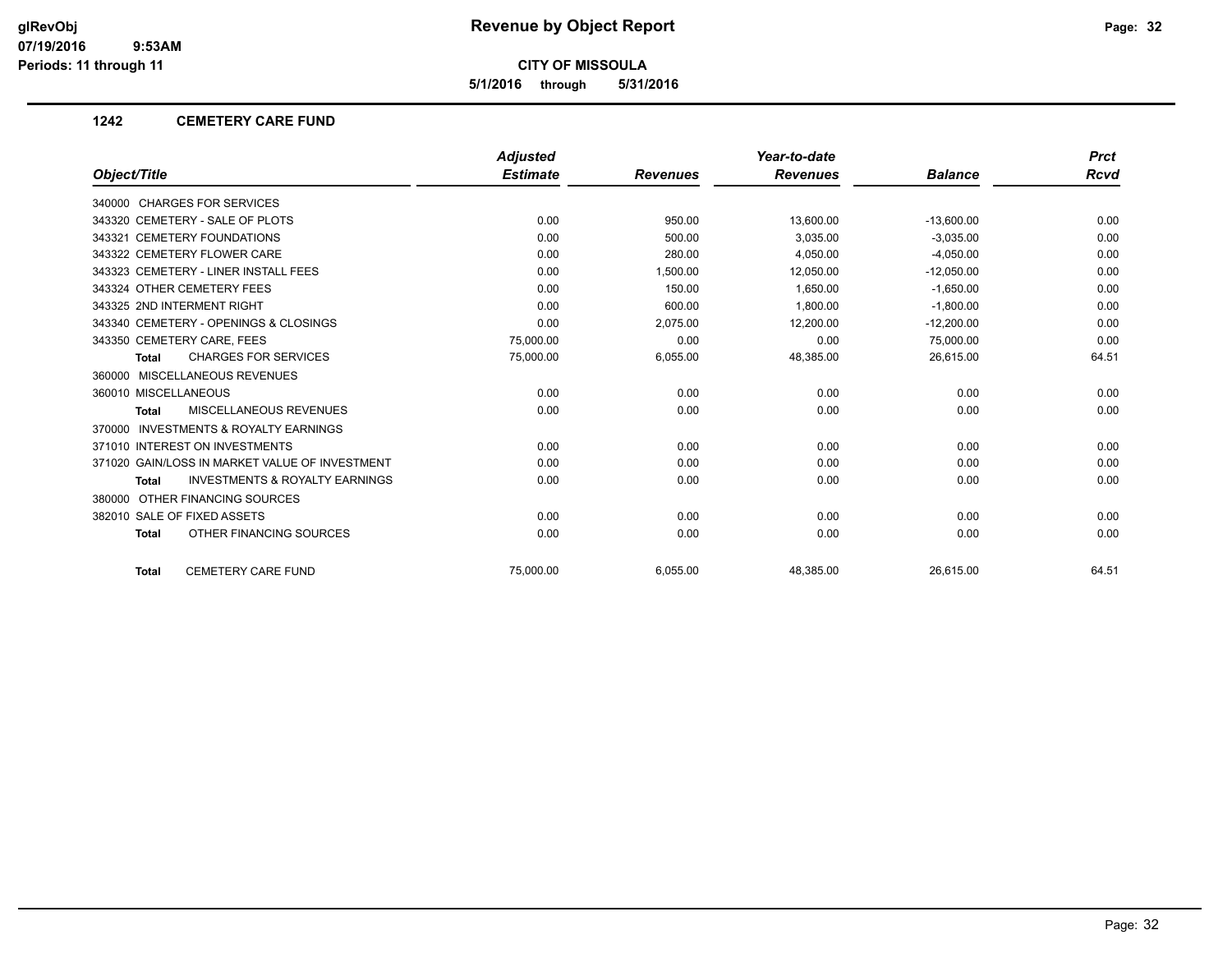**5/1/2016 through 5/31/2016**

# **1243 CEMETERY MEMORIAL FUND**

**1243 CEMETERY MEMORIAL FUND**

|                                |                                                 | <b>Adjusted</b> |                 | Year-to-date    |                | <b>Prct</b> |
|--------------------------------|-------------------------------------------------|-----------------|-----------------|-----------------|----------------|-------------|
| Object/Title                   |                                                 | <b>Estimate</b> | <b>Revenues</b> | <b>Revenues</b> | <b>Balance</b> | <b>Rcvd</b> |
| 360000 MISCELLANEOUS REVENUES  |                                                 |                 |                 |                 |                |             |
| 360010 MISCELLANEOUS           |                                                 | 0.00            | 0.00            | 0.00            | 0.00           | 0.00        |
| 365000 DONATIONS               |                                                 | 1.500.00        | 0.00            | 1.840.79        | $-340.79$      | 122.72      |
| Total                          | MISCELLANEOUS REVENUES                          | 1.500.00        | 0.00            | 1.840.79        | $-340.79$      | 122.72      |
|                                | 370000 INVESTMENTS & ROYALTY EARNINGS           |                 |                 |                 |                |             |
| 371010 INTEREST ON INVESTMENTS |                                                 | 0.00            | 0.00            | 0.00            | 0.00           | 0.00        |
|                                | 371020 GAIN/LOSS IN MARKET VALUE OF INVESTMENTS | 0.00            | 0.00            | 0.00            | 0.00           | 0.00        |
| Total                          | INVESTMENTS & ROYALTY EARNINGS                  | 0.00            | 0.00            | 0.00            | 0.00           | 0.00        |
| Total                          | <b>CEMETERY MEMORIAL FUND</b>                   | 1.500.00        | 0.00            | 1.840.79        | $-340.79$      | 122.72      |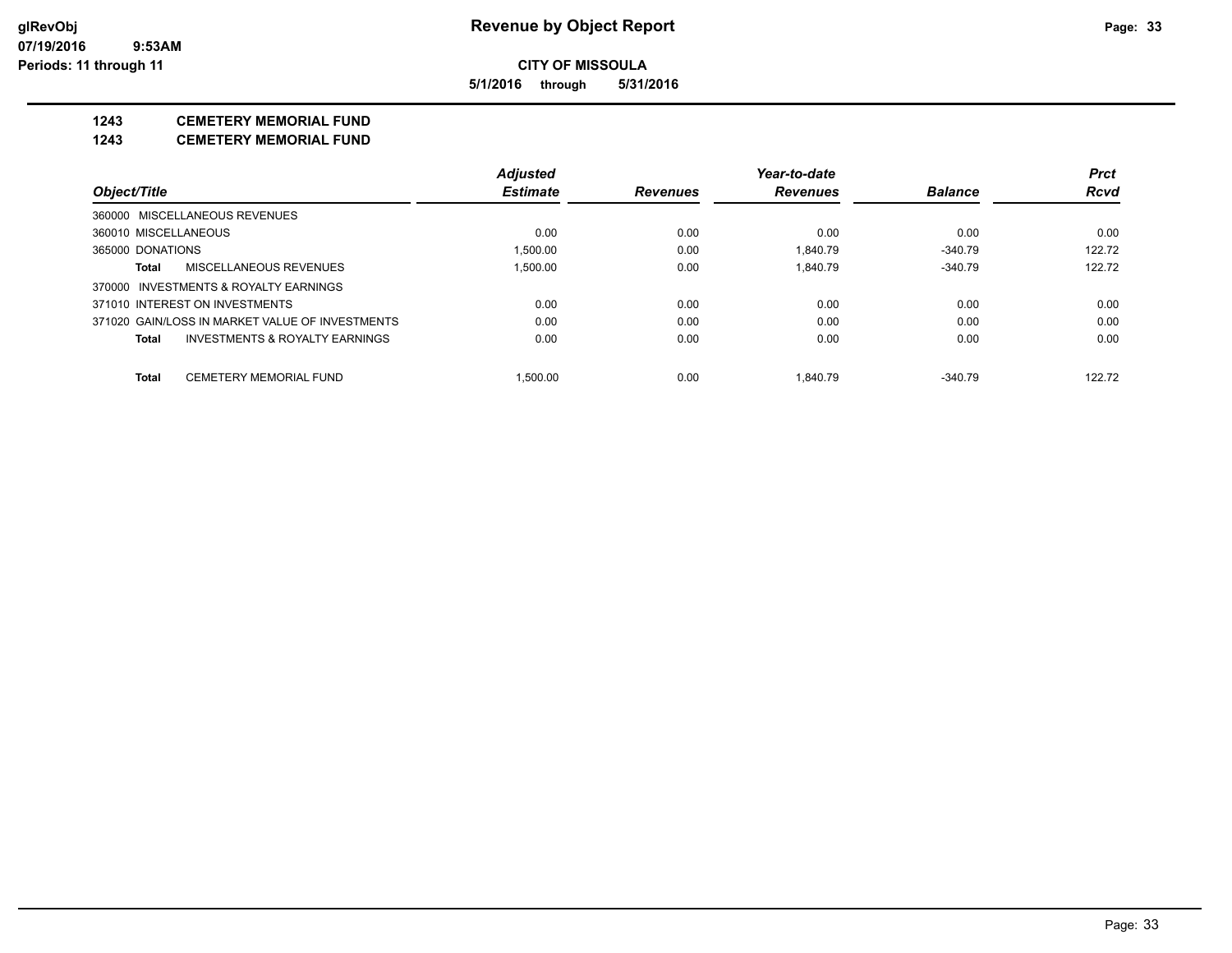**5/1/2016 through 5/31/2016**

# **1243 CEMETERY MEMORIAL FUND**

|                                                | <b>Adjusted</b> |                 | Year-to-date    |                | <b>Prct</b> |
|------------------------------------------------|-----------------|-----------------|-----------------|----------------|-------------|
| <i><b>Object/Title</b></i>                     | <b>Estimate</b> | <b>Revenues</b> | <b>Revenues</b> | <b>Balance</b> | <b>Rcvd</b> |
| 360000 MISCELLANEOUS REVENUES                  |                 |                 |                 |                |             |
| 360010 MISCELLANEOUS                           | 0.00            | 0.00            | 0.00            | 0.00           | 0.00        |
| 365000 DONATIONS                               | 1.500.00        | 0.00            | 1.840.79        | $-340.79$      | 122.72      |
| MISCELLANEOUS REVENUES<br>Total                | 1.500.00        | 0.00            | 1.840.79        | $-340.79$      | 122.72      |
| 370000 INVESTMENTS & ROYALTY EARNINGS          |                 |                 |                 |                |             |
| 371010 INTEREST ON INVESTMENTS                 | 0.00            | 0.00            | 0.00            | 0.00           | 0.00        |
| 371020 GAIN/LOSS IN MARKET VALUE OF INVESTMENT | 0.00            | 0.00            | 0.00            | 0.00           | 0.00        |
| INVESTMENTS & ROYALTY EARNINGS<br>Total        | 0.00            | 0.00            | 0.00            | 0.00           | 0.00        |
| <b>CEMETERY MEMORIAL FUND</b><br><b>Total</b>  | .500.00         | 0.00            | 1.840.79        | $-340.79$      | 122.72      |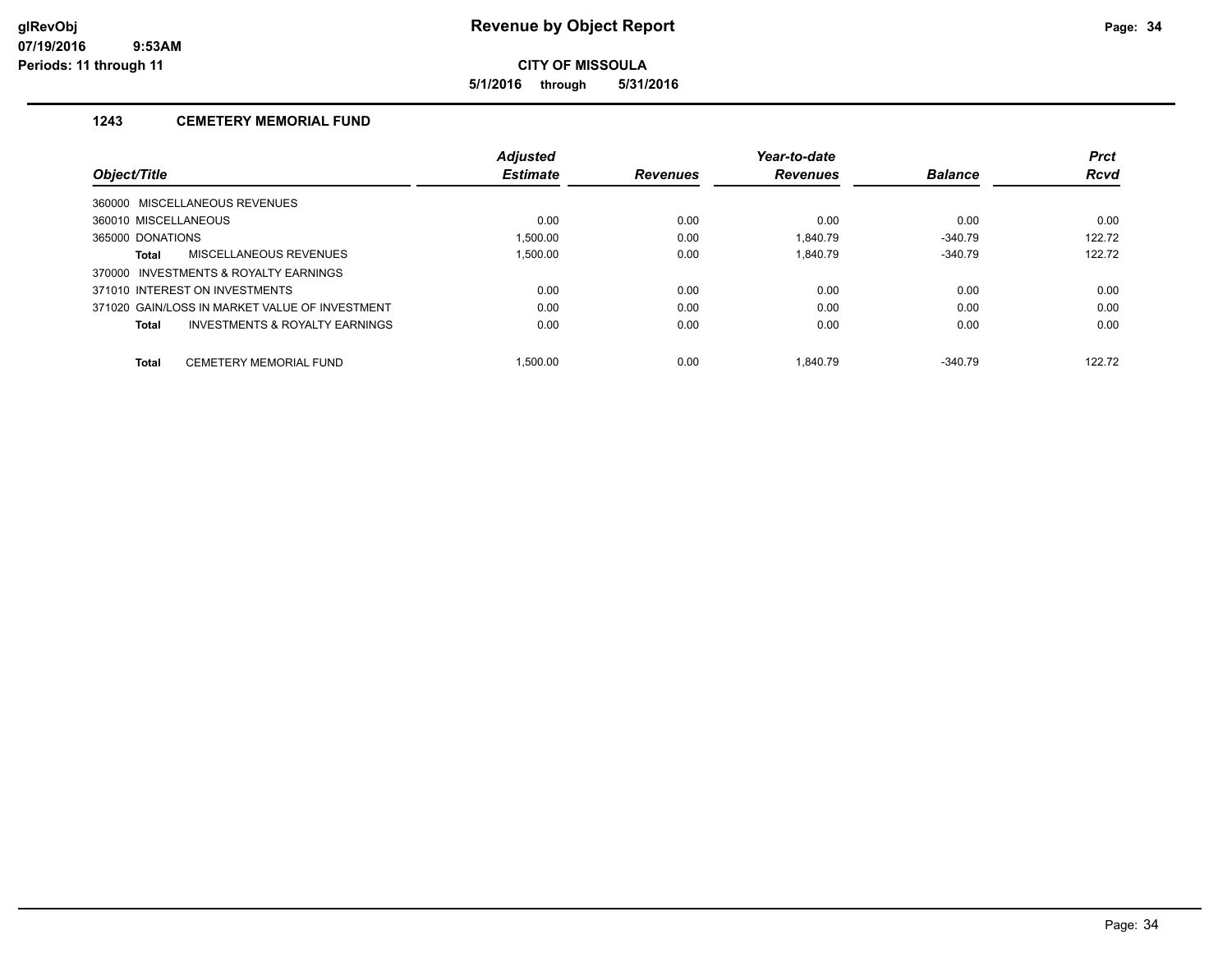**5/1/2016 through 5/31/2016**

**1265 TITLE 1 PROJECTS FUND**

**1265 TITLE 1 PROJECTS FUND**

|                                                    | <b>Adjusted</b> |                 | Year-to-date    |                | <b>Prct</b> |
|----------------------------------------------------|-----------------|-----------------|-----------------|----------------|-------------|
| Object/Title                                       | <b>Estimate</b> | <b>Revenues</b> | <b>Revenues</b> | <b>Balance</b> | Rcvd        |
| 360000 MISCELLANEOUS REVENUES                      |                 |                 |                 |                |             |
| 360010 MISCELLANEOUS                               | 0.00            | 0.00            | 0.00            | 0.00           | 0.00        |
| MISCELLANEOUS REVENUES<br>Total                    | 0.00            | 0.00            | 0.00            | 0.00           | 0.00        |
| 370000 INVESTMENTS & ROYALTY EARNINGS              |                 |                 |                 |                |             |
| 371010 INTEREST ON INVESTMENTS                     | 0.00            | 0.00            | 0.00            | 0.00           | 0.00        |
| 373002 LOAN REPAYMENT - FAMILY SERVICES            | 70.000.00       | 0.00            | 0.00            | 70.000.00      | 0.00        |
| 373006 BURNS ST COMMONS                            | 0.00            | 0.00            | 0.00            | 0.00           | 0.00        |
| <b>INVESTMENTS &amp; ROYALTY EARNINGS</b><br>Total | 70.000.00       | 0.00            | 0.00            | 70.000.00      | 0.00        |
| TITLE 1 PROJECTS FUND<br><b>Total</b>              | 70.000.00       | 0.00            | 0.00            | 70.000.00      | 0.00        |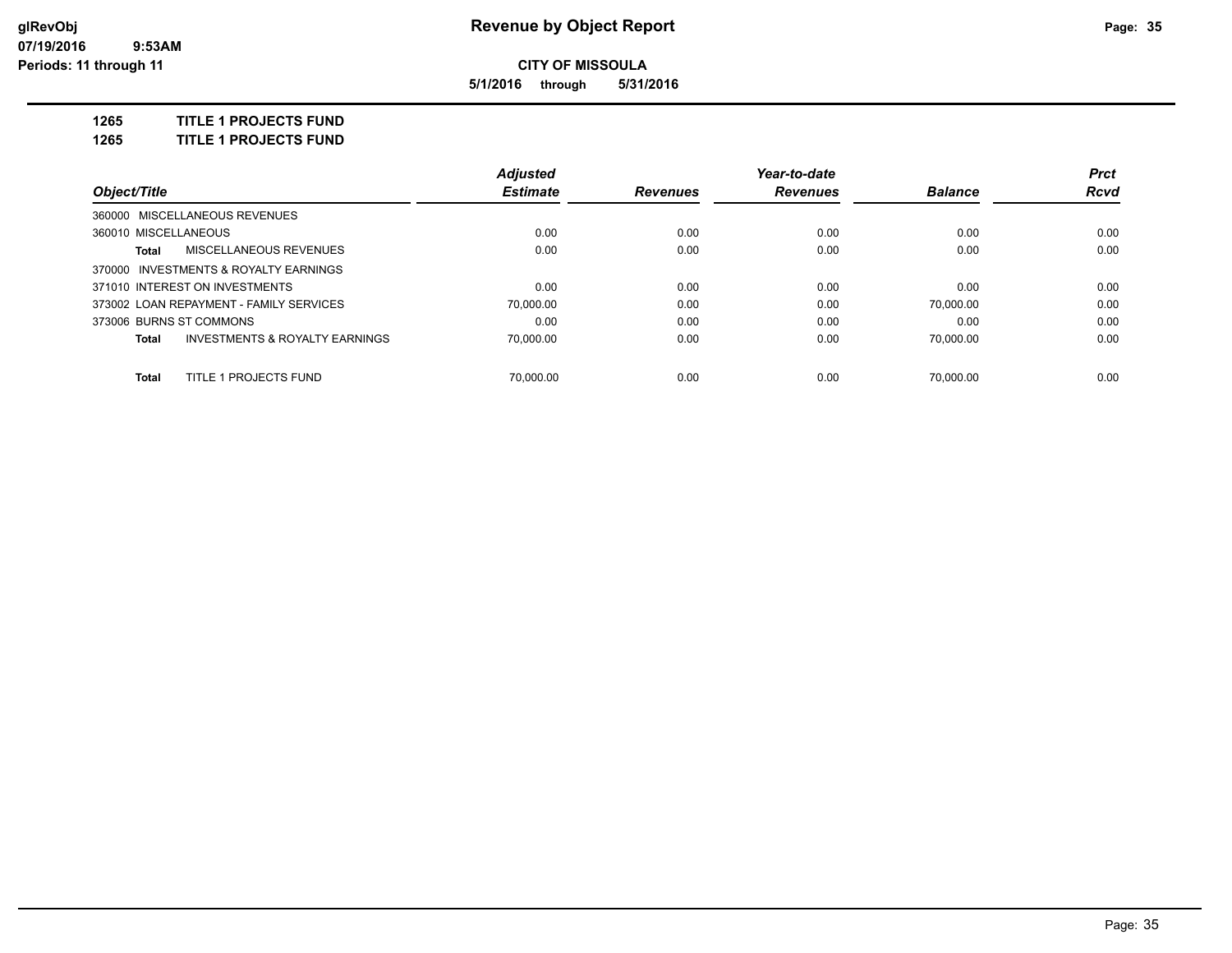**5/1/2016 through 5/31/2016**

# **1265 TITLE 1 PROJECTS FUND**

|                                                    | <b>Adjusted</b> |                 | Year-to-date    |                | <b>Prct</b> |
|----------------------------------------------------|-----------------|-----------------|-----------------|----------------|-------------|
| <i><b>Object/Title</b></i>                         | <b>Estimate</b> | <b>Revenues</b> | <b>Revenues</b> | <b>Balance</b> | <b>Rcvd</b> |
| 360000 MISCELLANEOUS REVENUES                      |                 |                 |                 |                |             |
| 360010 MISCELLANEOUS                               | 0.00            | 0.00            | 0.00            | 0.00           | 0.00        |
| <b>MISCELLANEOUS REVENUES</b><br>Total             | 0.00            | 0.00            | 0.00            | 0.00           | 0.00        |
| 370000 INVESTMENTS & ROYALTY EARNINGS              |                 |                 |                 |                |             |
| 371010 INTEREST ON INVESTMENTS                     | 0.00            | 0.00            | 0.00            | 0.00           | 0.00        |
| 373002 LOAN REPAYMENT - FAMILY SERVICES            | 70.000.00       | 0.00            | 0.00            | 70.000.00      | 0.00        |
| 373006 BURNS ST COMMONS                            | 0.00            | 0.00            | 0.00            | 0.00           | 0.00        |
| <b>INVESTMENTS &amp; ROYALTY EARNINGS</b><br>Total | 70.000.00       | 0.00            | 0.00            | 70.000.00      | 0.00        |
| TITLE 1 PROJECTS FUND<br><b>Total</b>              | 70.000.00       | 0.00            | 0.00            | 70.000.00      | 0.00        |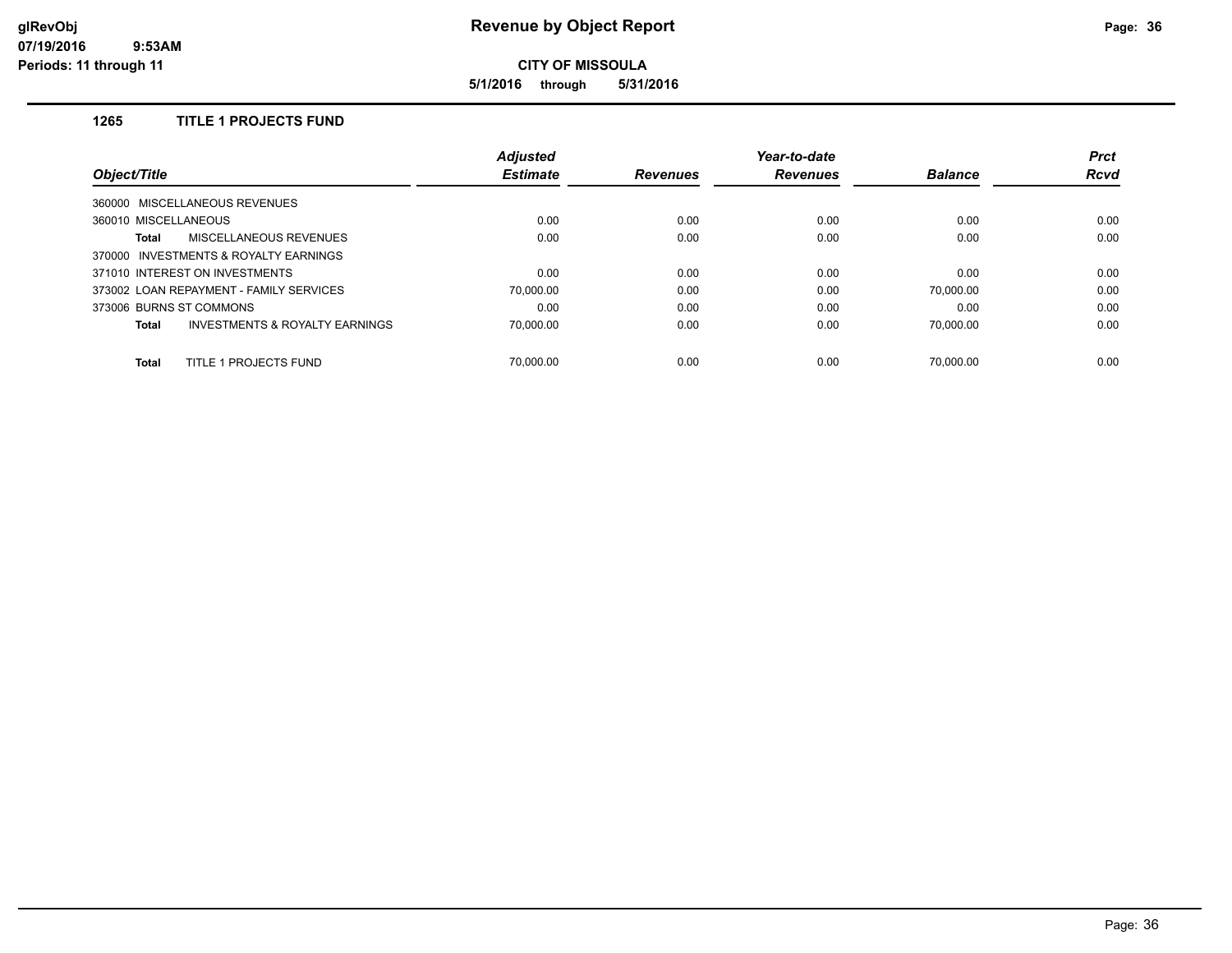**5/1/2016 through 5/31/2016**

#### **1396 PROGRAM INCOME REVOLVING LOAN PROGRAM 1396 PROGRAM INCOME REVOLVING LOAN PROGRAM**

|                                                     | <b>Adjusted</b> |                 | Year-to-date    |                | <b>Prct</b> |
|-----------------------------------------------------|-----------------|-----------------|-----------------|----------------|-------------|
| Object/Title                                        | <b>Estimate</b> | <b>Revenues</b> | <b>Revenues</b> | <b>Balance</b> | Rcvd        |
| 330000 INTERGOVERNMENTAL REVENUES                   |                 |                 |                 |                |             |
| 331010 ENTITLEMENT - CDBG                           | 0.00            | 0.00            | 0.00            | 0.00           | 0.00        |
| <b>INTERGOVERNMENTAL REVENUES</b><br><b>Total</b>   | 0.00            | 0.00            | 0.00            | 0.00           | 0.00        |
| MISCELLANEOUS REVENUES<br>360000                    |                 |                 |                 |                |             |
| 360005 LOAN REPAYMENTS                              | 0.00            | 0.00            | 0.00            | 0.00           | 0.00        |
| 360010 MISCELLANEOUS                                | 0.00            | 0.00            | 0.00            | 0.00           | 0.00        |
| 360013 REPAYMENT OF SEWER GRANT                     | 7,000.00        | 0.00            | 5,390.00        | 1,610.00       | 77.00       |
| 360014 REPAYMENT OF LOAN/MHA                        | 0.00            | 0.00            | 0.00            | 0.00           | 0.00        |
| 361013 CLOSED GRANT REPAYMENTS                      | 0.00            | 0.00            | 0.00            | 0.00           | 0.00        |
| MISCELLANEOUS REVENUES<br>Total                     | 7,000.00        | 0.00            | 5,390.00        | 1,610.00       | 77.00       |
| <b>INVESTMENTS &amp; ROYALTY EARNINGS</b><br>370000 |                 |                 |                 |                |             |
| 371010 INTEREST ON INVESTMENTS                      | 0.00            | 0.00            | 0.00            | 0.00           | 0.00        |
| 371020 GAIN/LOSS IN MARKET VALUE OF INVESTMENTS     | 0.00            | 0.00            | 0.00            | 0.00           | 0.00        |
| <b>INVESTMENTS &amp; ROYALTY EARNINGS</b><br>Total  | 0.00            | 0.00            | 0.00            | 0.00           | 0.00        |
| 380000 OTHER FINANCING SOURCES                      |                 |                 |                 |                |             |
| 383026 TRANS FR CDBG                                | 0.00            | 0.00            | 0.00            | 0.00           | 0.00        |
| OTHER FINANCING SOURCES<br>Total                    | 0.00            | 0.00            | 0.00            | 0.00           | 0.00        |
| PROGRAM INCOME REVOLVING LOAN PRO<br>Total          | 7,000.00        | 0.00            | 5,390.00        | 1,610.00       | 77.00       |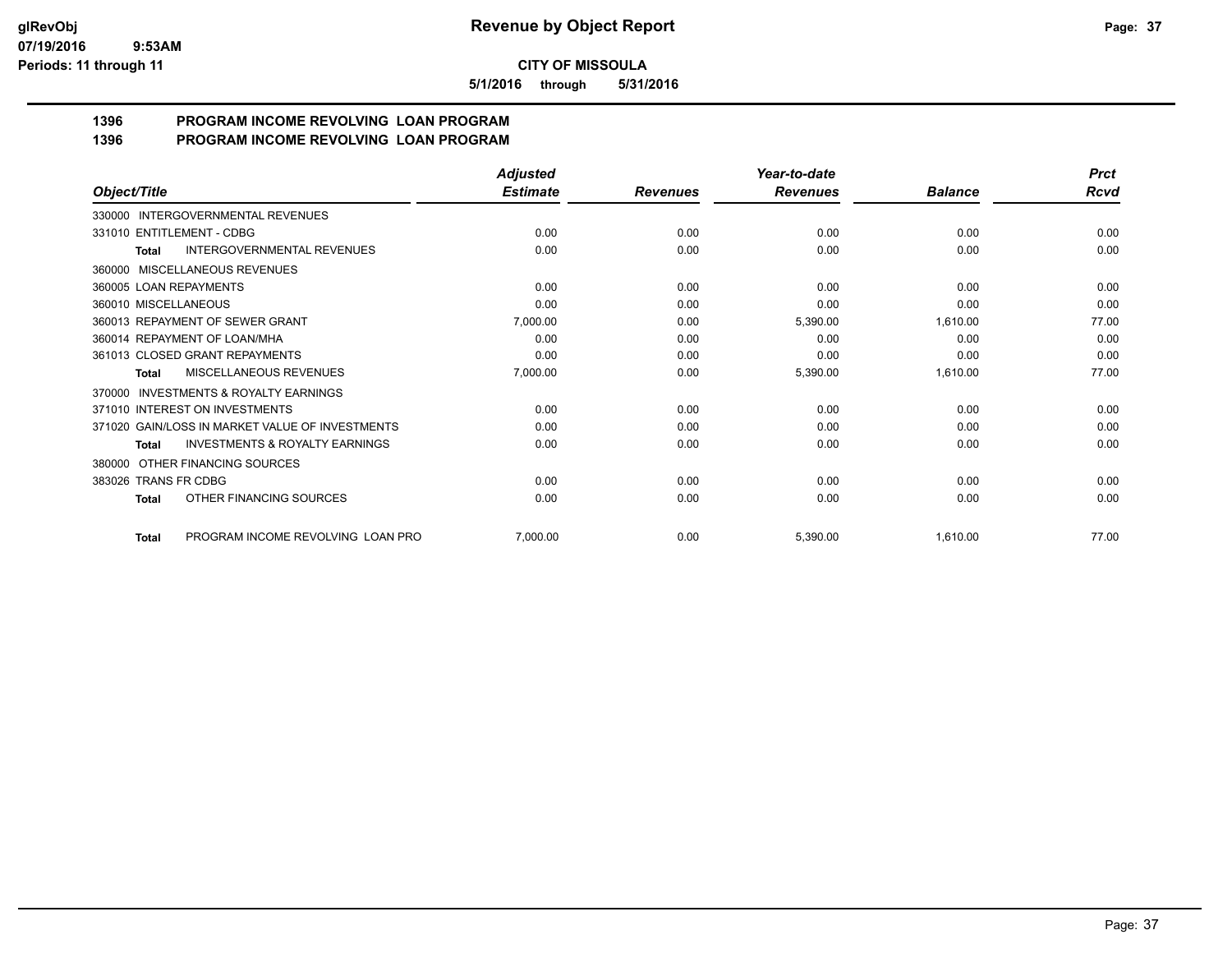**5/1/2016 through 5/31/2016**

# **1396 PROGRAM INCOME REVOLVING LOAN PROGRAM**

|                                                     | <b>Adjusted</b> |                 | Year-to-date    |                | <b>Prct</b> |
|-----------------------------------------------------|-----------------|-----------------|-----------------|----------------|-------------|
| Object/Title                                        | <b>Estimate</b> | <b>Revenues</b> | <b>Revenues</b> | <b>Balance</b> | Rcvd        |
| 330000 INTERGOVERNMENTAL REVENUES                   |                 |                 |                 |                |             |
| 331010 ENTITLEMENT - CDBG                           | 0.00            | 0.00            | 0.00            | 0.00           | 0.00        |
| INTERGOVERNMENTAL REVENUES<br><b>Total</b>          | 0.00            | 0.00            | 0.00            | 0.00           | 0.00        |
| 360000 MISCELLANEOUS REVENUES                       |                 |                 |                 |                |             |
| 360005 LOAN REPAYMENTS                              | 0.00            | 0.00            | 0.00            | 0.00           | 0.00        |
| 360010 MISCELLANEOUS                                | 0.00            | 0.00            | 0.00            | 0.00           | 0.00        |
| 360013 REPAYMENT OF SEWER GRANT                     | 7,000.00        | 0.00            | 5,390.00        | 1,610.00       | 77.00       |
| 360014 REPAYMENT OF LOAN/MHA                        | 0.00            | 0.00            | 0.00            | 0.00           | 0.00        |
| 361013 CLOSED GRANT REPAYMENTS                      | 0.00            | 0.00            | 0.00            | 0.00           | 0.00        |
| MISCELLANEOUS REVENUES<br><b>Total</b>              | 7,000.00        | 0.00            | 5,390.00        | 1,610.00       | 77.00       |
| <b>INVESTMENTS &amp; ROYALTY EARNINGS</b><br>370000 |                 |                 |                 |                |             |
| 371010 INTEREST ON INVESTMENTS                      | 0.00            | 0.00            | 0.00            | 0.00           | 0.00        |
| 371020 GAIN/LOSS IN MARKET VALUE OF INVESTMENT      | 0.00            | 0.00            | 0.00            | 0.00           | 0.00        |
| <b>INVESTMENTS &amp; ROYALTY EARNINGS</b><br>Total  | 0.00            | 0.00            | 0.00            | 0.00           | 0.00        |
| OTHER FINANCING SOURCES<br>380000                   |                 |                 |                 |                |             |
| 383026 TRANS FR CDBG                                | 0.00            | 0.00            | 0.00            | 0.00           | 0.00        |
| OTHER FINANCING SOURCES<br><b>Total</b>             | 0.00            | 0.00            | 0.00            | 0.00           | 0.00        |
| PROGRAM INCOME REVOLVING LOAN PRC<br><b>Total</b>   | 7,000.00        | 0.00            | 5,390.00        | 1,610.00       | 77.00       |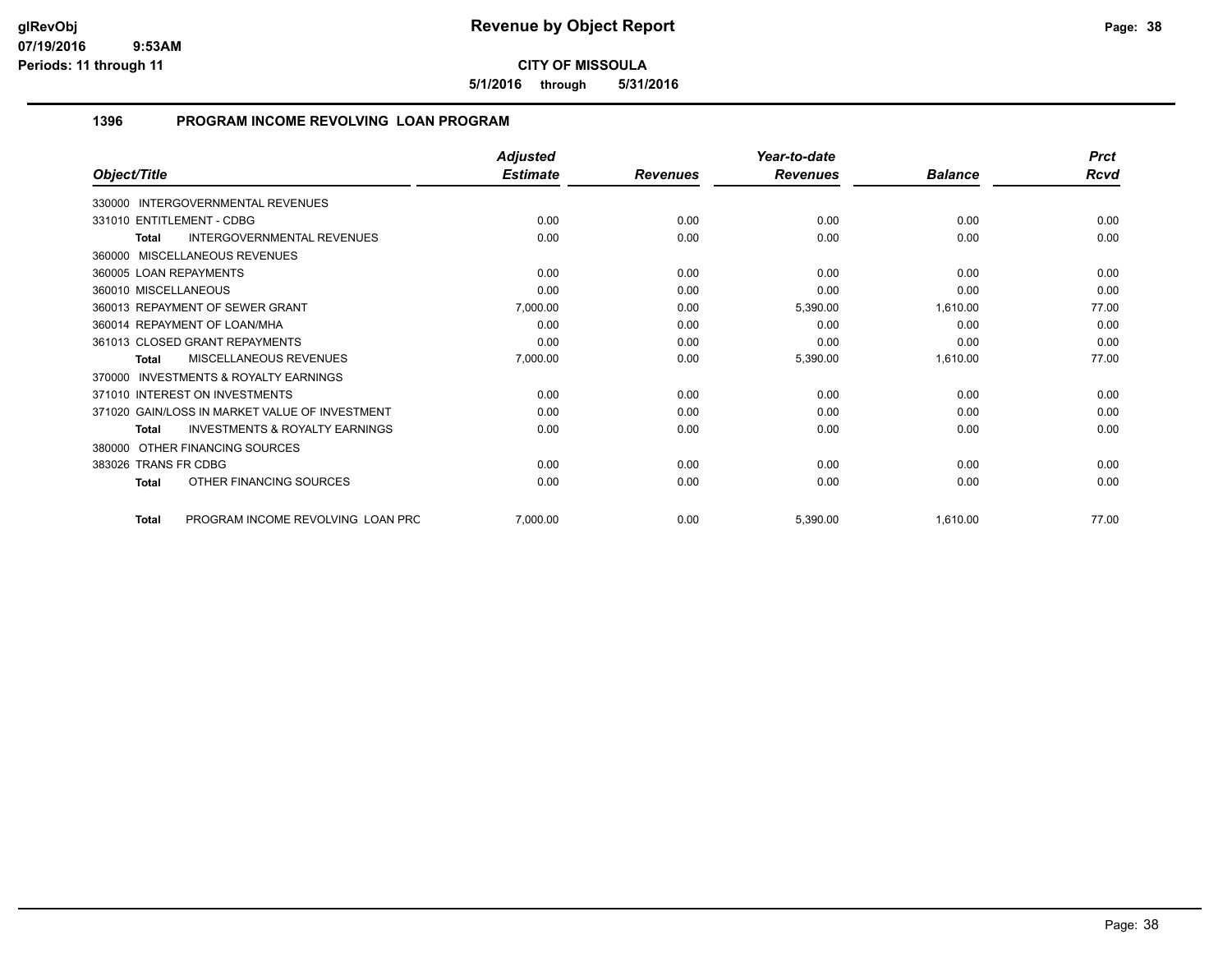**5/1/2016 through 5/31/2016**

#### **1397 STATE HOME PROGRAM INCOME**

**1397 STATE HOME PROGRAM INCOME**

|                                                    | <b>Adjusted</b> |                 | Year-to-date    |                | <b>Prct</b> |
|----------------------------------------------------|-----------------|-----------------|-----------------|----------------|-------------|
| Object/Title                                       | <b>Estimate</b> | <b>Revenues</b> | <b>Revenues</b> | <b>Balance</b> | <b>Rcvd</b> |
| 330000 INTERGOVERNMENTAL REVENUES                  |                 |                 |                 |                |             |
| 331003 STATE HOME PROGRAM INCOME                   | 186,935.00      | 0.00            | 0.00            | 186,935.00     | 0.00        |
| INTERGOVERNMENTAL REVENUES<br>Total                | 186,935.00      | 0.00            | 0.00            | 186,935.00     | 0.00        |
| 360000 MISCELLANEOUS REVENUES                      |                 |                 |                 |                |             |
| 360005 LOAN REPAYMENTS                             | 0.00            | 0.00            | 20.000.00       | $-20.000.00$   | 0.00        |
| MISCELLANEOUS REVENUES<br>Total                    | 0.00            | 0.00            | 20.000.00       | $-20.000.00$   | 0.00        |
| 370000 INVESTMENTS & ROYALTY EARNINGS              |                 |                 |                 |                |             |
| 371010 INTEREST ON INVESTMENTS                     | 0.00            | 0.00            | 0.00            | 0.00           | 0.00        |
| <b>INVESTMENTS &amp; ROYALTY EARNINGS</b><br>Total | 0.00            | 0.00            | 0.00            | 0.00           | 0.00        |
| STATE HOME PROGRAM INCOME<br>Total                 | 186.935.00      | 0.00            | 20.000.00       | 166.935.00     | 10.70       |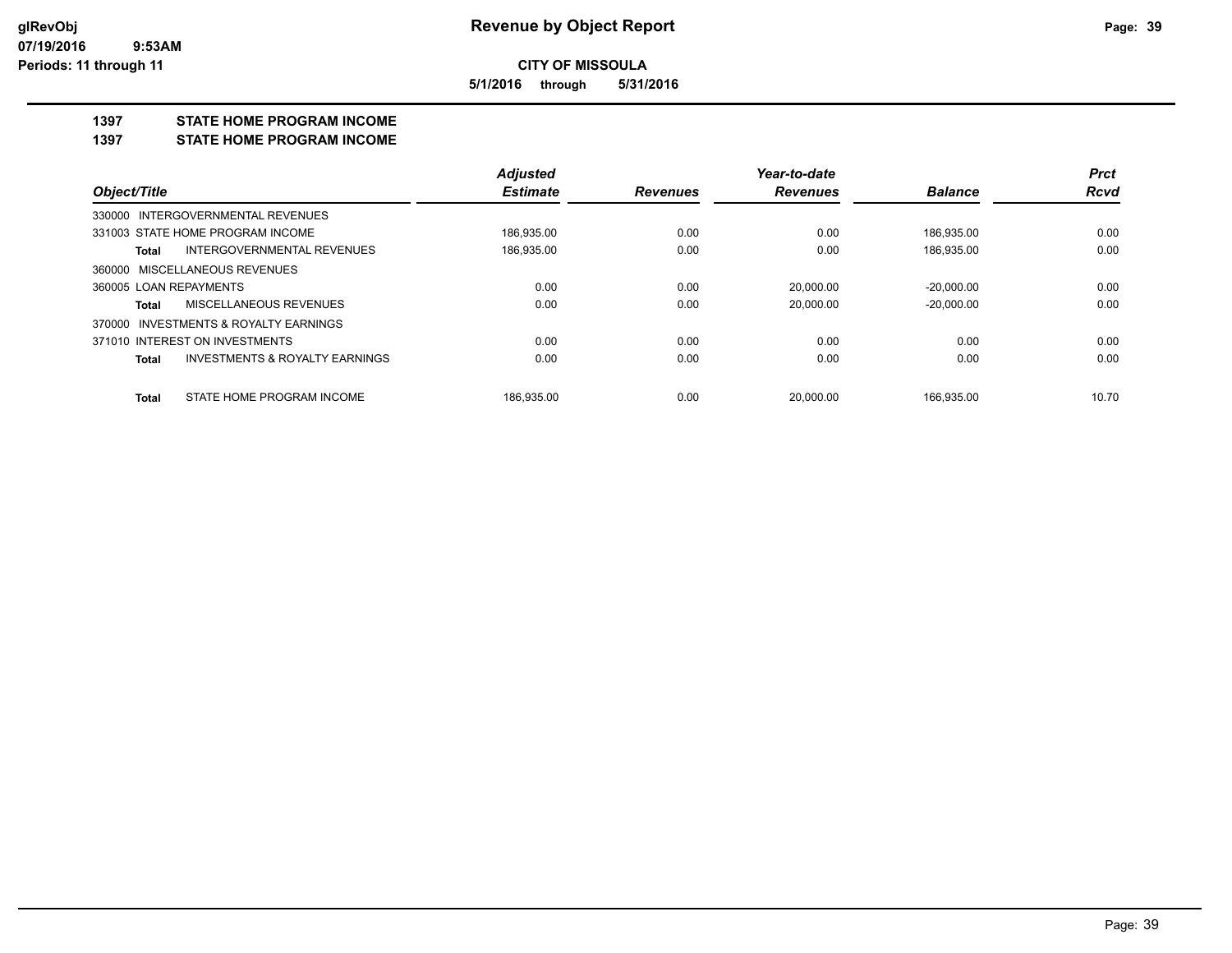**5/1/2016 through 5/31/2016**

# **1397 STATE HOME PROGRAM INCOME**

| Object/Title           |                                           | <b>Adjusted</b><br><b>Estimate</b> | <b>Revenues</b> | Year-to-date<br><b>Revenues</b> | <b>Balance</b> | <b>Prct</b><br><b>Rcvd</b> |
|------------------------|-------------------------------------------|------------------------------------|-----------------|---------------------------------|----------------|----------------------------|
|                        |                                           |                                    |                 |                                 |                |                            |
|                        | 330000 INTERGOVERNMENTAL REVENUES         |                                    |                 |                                 |                |                            |
|                        | 331003 STATE HOME PROGRAM INCOME          | 186.935.00                         | 0.00            | 0.00                            | 186.935.00     | 0.00                       |
| Total                  | INTERGOVERNMENTAL REVENUES                | 186,935.00                         | 0.00            | 0.00                            | 186,935.00     | 0.00                       |
|                        | 360000 MISCELLANEOUS REVENUES             |                                    |                 |                                 |                |                            |
| 360005 LOAN REPAYMENTS |                                           | 0.00                               | 0.00            | 20,000.00                       | $-20,000.00$   | 0.00                       |
| Total                  | MISCELLANEOUS REVENUES                    | 0.00                               | 0.00            | 20.000.00                       | $-20.000.00$   | 0.00                       |
| 370000                 | INVESTMENTS & ROYALTY EARNINGS            |                                    |                 |                                 |                |                            |
|                        | 371010 INTEREST ON INVESTMENTS            | 0.00                               | 0.00            | 0.00                            | 0.00           | 0.00                       |
| <b>Total</b>           | <b>INVESTMENTS &amp; ROYALTY EARNINGS</b> | 0.00                               | 0.00            | 0.00                            | 0.00           | 0.00                       |
| <b>Total</b>           | STATE HOME PROGRAM INCOME                 | 186.935.00                         | 0.00            | 20.000.00                       | 166.935.00     | 10.70                      |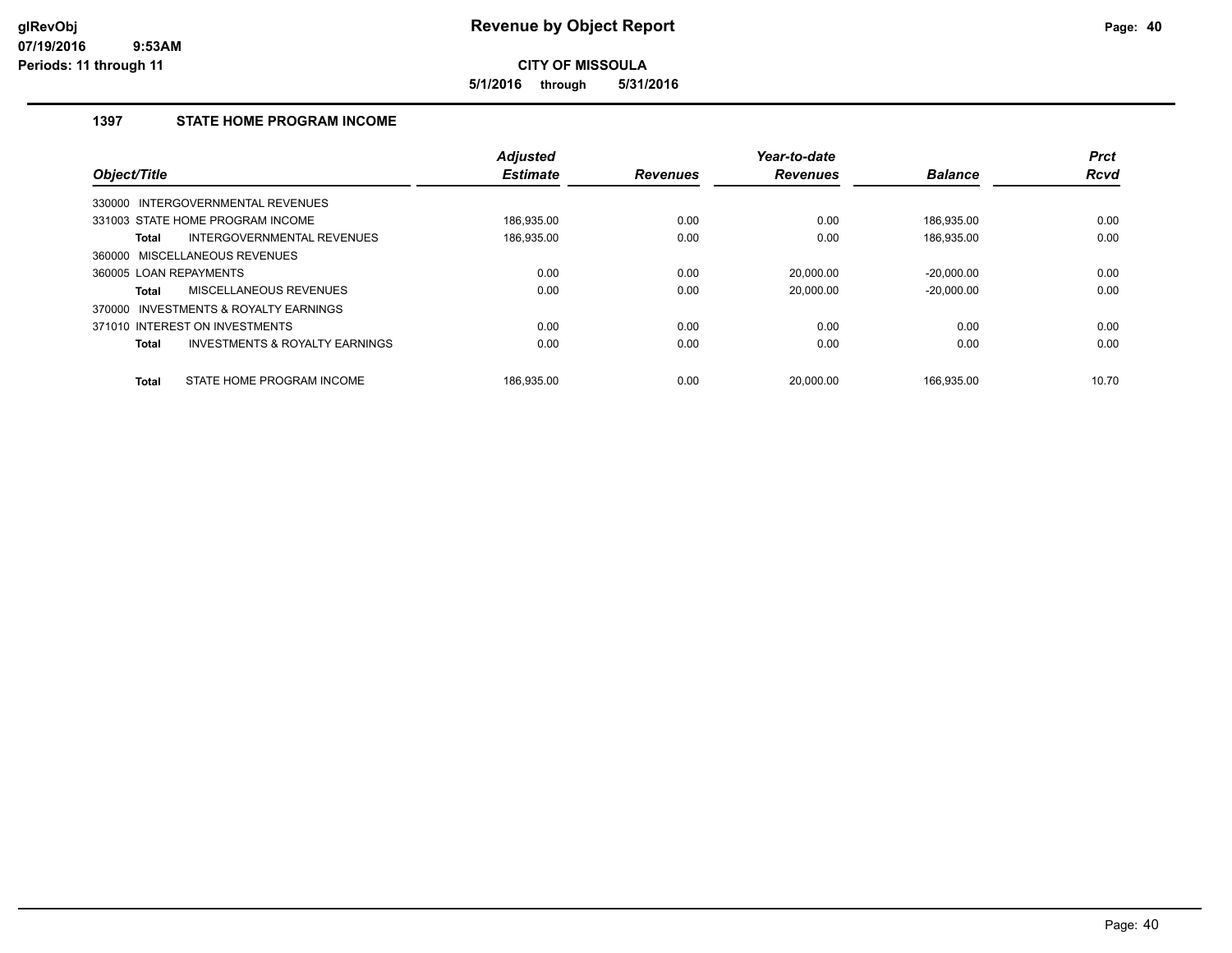**5/1/2016 through 5/31/2016**

**2250 PLANNING FUND**

**2250 PLANNING FUND**

|                                                    | <b>Adjusted</b> |                 | Year-to-date    |                | <b>Prct</b> |
|----------------------------------------------------|-----------------|-----------------|-----------------|----------------|-------------|
| Object/Title                                       | <b>Estimate</b> | <b>Revenues</b> | <b>Revenues</b> | <b>Balance</b> | <b>Rcvd</b> |
| INTERGOVERNMENTAL REVENUES<br>330000               |                 |                 |                 |                |             |
| 331057 TRANSIT-MUTD CMAQ                           | 0.00            | 0.00            | 0.00            | 0.00           | 0.00        |
| 331170 HISTORICAL PRESERVATION GRANT               | 5,500.00        | 0.00            | 5,500.00        | 0.00           | 100.00      |
| 336023 STATE CONTRIB. - PERS                       | 0.00            | 0.00            | 201.74          | $-201.74$      | 0.00        |
| 338100 PLANNING MILLS PASSED THRU COUNTY           | 329,157.00      | 0.00            | 300,000.00      | 29,157.00      | 91.14       |
| INTERGOVERNMENTAL REVENUES<br>Total                | 334,657.00      | 0.00            | 305,701.74      | 28,955.26      | 91.35       |
| INVESTMENTS & ROYALTY EARNINGS<br>370000           |                 |                 |                 |                |             |
| 371010 INTEREST ON INVESTMENTS                     | 0.00            | 0.00            | 0.00            | 0.00           | 0.00        |
| <b>INVESTMENTS &amp; ROYALTY EARNINGS</b><br>Total | 0.00            | 0.00            | 0.00            | 0.00           | 0.00        |
| OTHER FINANCING SOURCES<br>380000                  |                 |                 |                 |                |             |
| 383029 TRANS FR GENERAL                            | 83,734.00       | 0.00            | 0.00            | 83,734.00      | 0.00        |
| OTHER FINANCING SOURCES<br><b>Total</b>            | 83,734.00       | 0.00            | 0.00            | 83,734.00      | 0.00        |
| PLANNING FUND<br><b>Total</b>                      | 418.391.00      | 0.00            | 305.701.74      | 112,689.26     | 73.07       |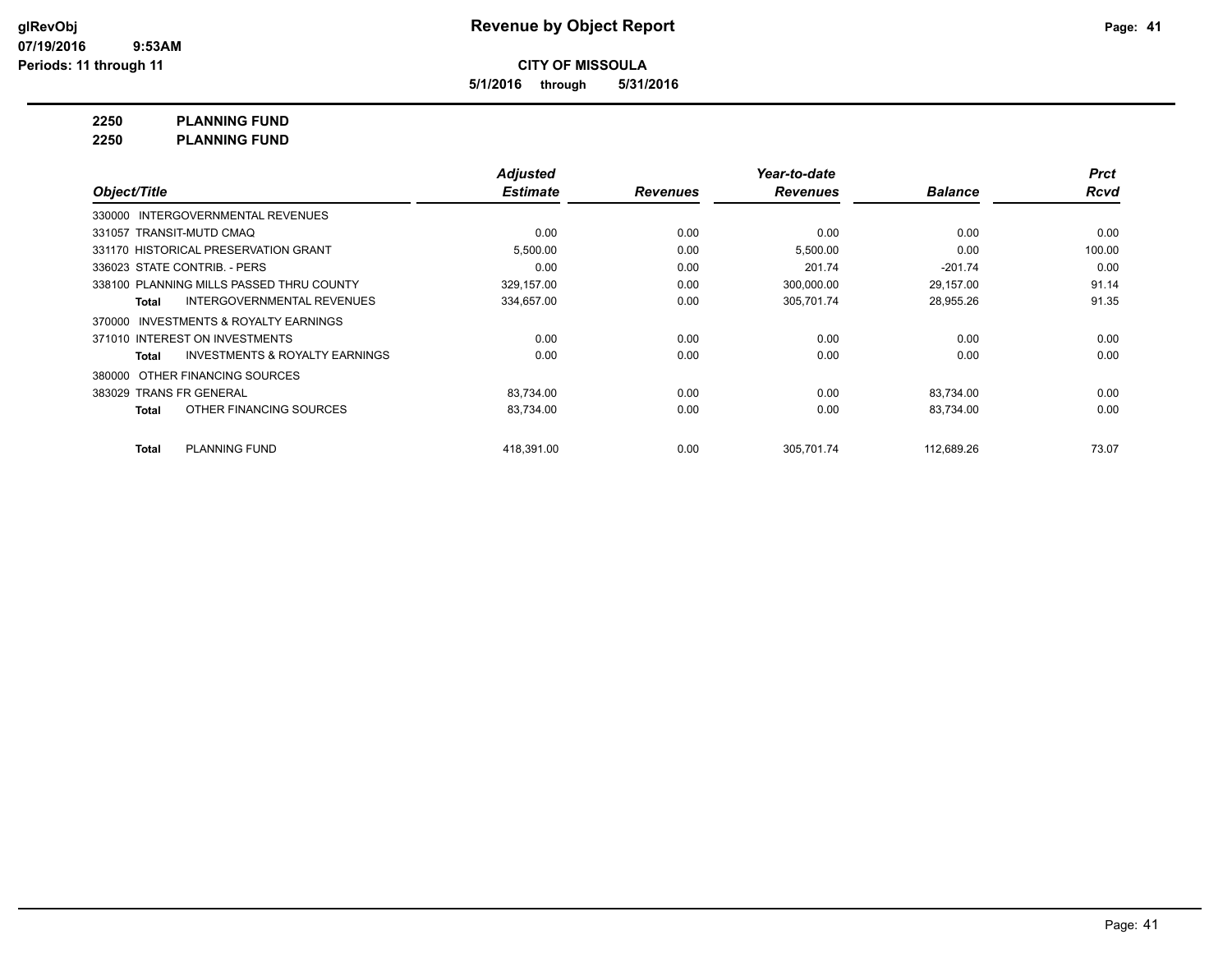**5/1/2016 through 5/31/2016**

#### **2250 PLANNING FUND**

| Object/Title                                        | <b>Adjusted</b><br><b>Estimate</b> | <b>Revenues</b> | Year-to-date<br><b>Revenues</b> | <b>Balance</b> | <b>Prct</b><br><b>Rcvd</b> |
|-----------------------------------------------------|------------------------------------|-----------------|---------------------------------|----------------|----------------------------|
|                                                     |                                    |                 |                                 |                |                            |
| 330000 INTERGOVERNMENTAL REVENUES                   |                                    |                 |                                 |                |                            |
| 331057 TRANSIT-MUTD CMAQ                            | 0.00                               | 0.00            | 0.00                            | 0.00           | 0.00                       |
| 331170 HISTORICAL PRESERVATION GRANT                | 5,500.00                           | 0.00            | 5,500.00                        | 0.00           | 100.00                     |
| 336023 STATE CONTRIB. - PERS                        | 0.00                               | 0.00            | 201.74                          | $-201.74$      | 0.00                       |
| 338100 PLANNING MILLS PASSED THRU COUNTY            | 329,157.00                         | 0.00            | 300,000.00                      | 29,157.00      | 91.14                      |
| INTERGOVERNMENTAL REVENUES<br>Total                 | 334,657.00                         | 0.00            | 305,701.74                      | 28,955.26      | 91.35                      |
| <b>INVESTMENTS &amp; ROYALTY EARNINGS</b><br>370000 |                                    |                 |                                 |                |                            |
| 371010 INTEREST ON INVESTMENTS                      | 0.00                               | 0.00            | 0.00                            | 0.00           | 0.00                       |
| <b>INVESTMENTS &amp; ROYALTY EARNINGS</b><br>Total  | 0.00                               | 0.00            | 0.00                            | 0.00           | 0.00                       |
| 380000 OTHER FINANCING SOURCES                      |                                    |                 |                                 |                |                            |
| 383029 TRANS FR GENERAL                             | 83,734.00                          | 0.00            | 0.00                            | 83,734.00      | 0.00                       |
| OTHER FINANCING SOURCES<br>Total                    | 83,734.00                          | 0.00            | 0.00                            | 83,734.00      | 0.00                       |
| PLANNING FUND<br>Total                              | 418.391.00                         | 0.00            | 305.701.74                      | 112,689.26     | 73.07                      |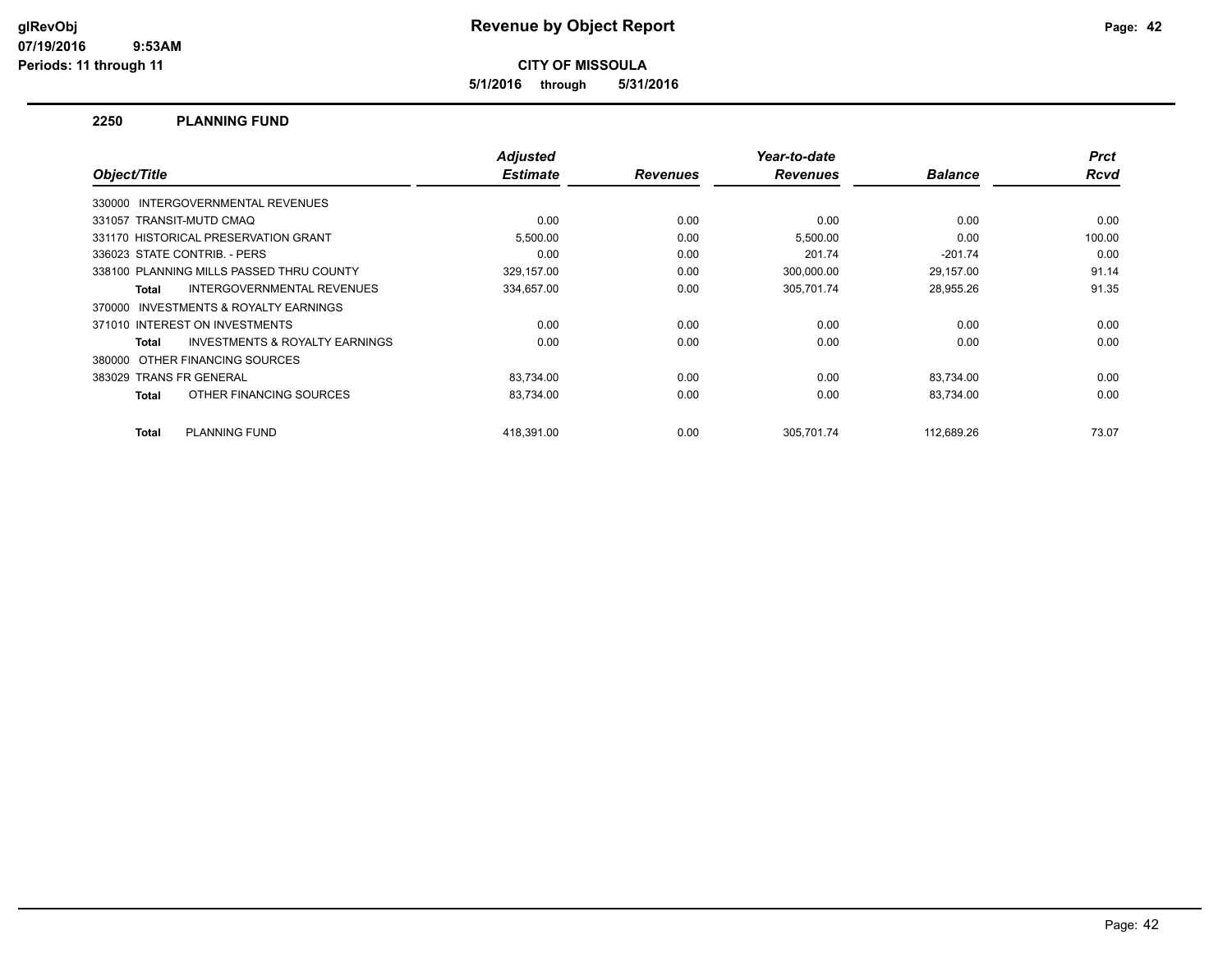**5/1/2016 through 5/31/2016**

# **2310 PUBLIC SAFETY INFORMATION SYSTEMS**

# **2310 PUBLIC SAFETY INFORMATION SYSTEMS**

|                                                    | <b>Adjusted</b> |                 | Year-to-date    |                | <b>Prct</b> |
|----------------------------------------------------|-----------------|-----------------|-----------------|----------------|-------------|
| Object/Title                                       | <b>Estimate</b> | <b>Revenues</b> | <b>Revenues</b> | <b>Balance</b> | <b>Rcvd</b> |
| 330000 INTERGOVERNMENTAL REVENUES                  |                 |                 |                 |                |             |
| 330000 INTERGOVERNMENTAL REVENUES                  | 18.000.00       | 0.00            | 18.000.00       | 0.00           | 100.00      |
| <b>INTERGOVERNMENTAL REVENUES</b><br>Total         | 18.000.00       | 0.00            | 18.000.00       | 0.00           | 100.00      |
| 370000 INVESTMENTS & ROYALTY EARNINGS              |                 |                 |                 |                |             |
| 371010 INTEREST ON INVESTMENTS                     | 0.00            | 0.00            | 0.00            | 0.00           | 0.00        |
| <b>INVESTMENTS &amp; ROYALTY EARNINGS</b><br>Total | 0.00            | 0.00            | 0.00            | 0.00           | 0.00        |
| 380000 OTHER FINANCING SOURCES                     |                 |                 |                 |                |             |
| 383029 TRANS FR GENERAL                            | 6.000.00        | 0.00            | 8.700.00        | $-2,700.00$    | 145.00      |
| OTHER FINANCING SOURCES<br><b>Total</b>            | 6.000.00        | 0.00            | 8.700.00        | $-2.700.00$    | 145.00      |
| PUBLIC SAFETY INFORMATION SYSTEMS<br><b>Total</b>  | 24.000.00       | 0.00            | 26.700.00       | $-2.700.00$    | 111.25      |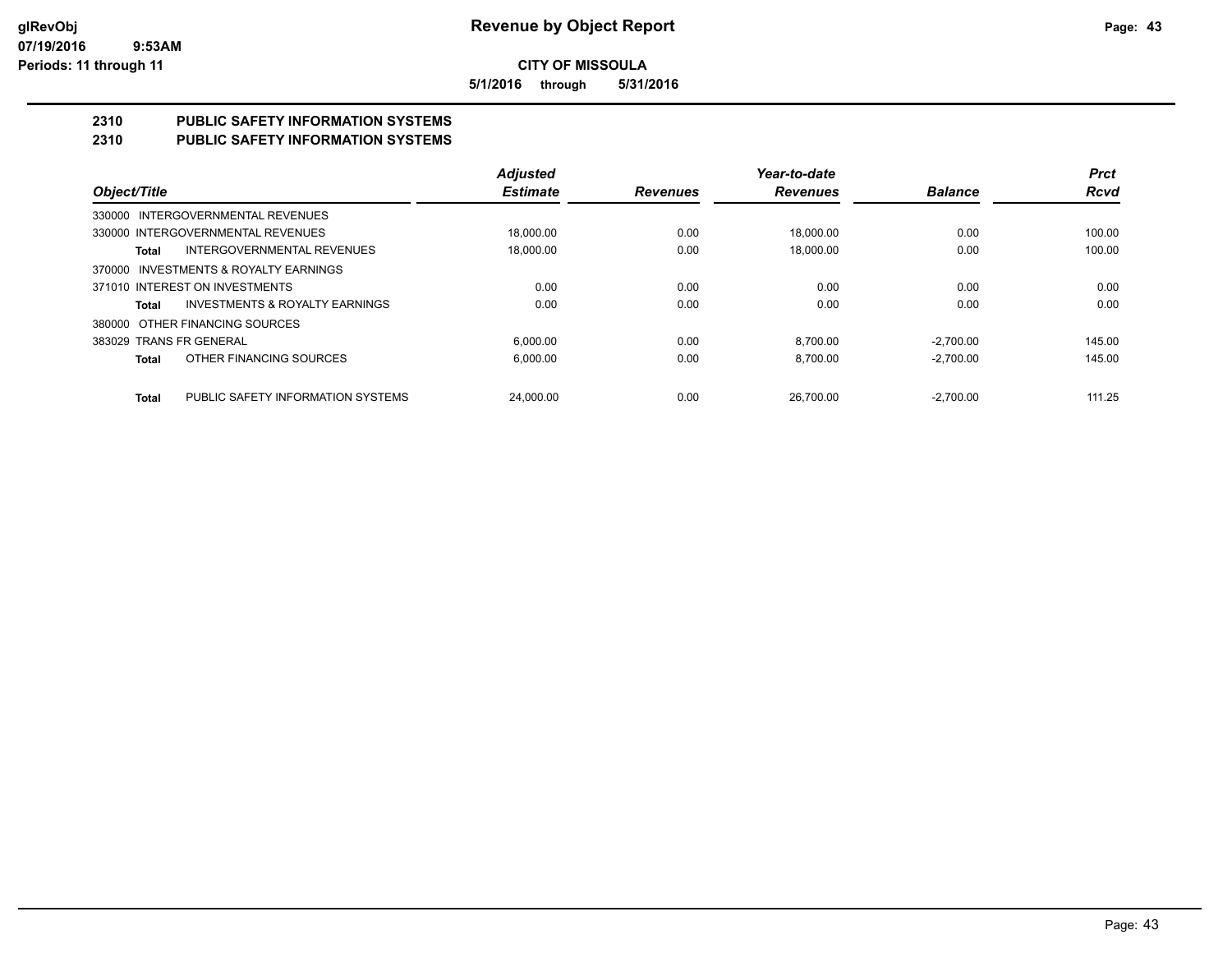**5/1/2016 through 5/31/2016**

# **2310 PUBLIC SAFETY INFORMATION SYSTEMS**

| Object/Title            |                                   | <b>Adjusted</b><br><b>Estimate</b> | <b>Revenues</b> | Year-to-date<br><b>Revenues</b> | <b>Balance</b> | <b>Prct</b><br><b>Rcvd</b> |
|-------------------------|-----------------------------------|------------------------------------|-----------------|---------------------------------|----------------|----------------------------|
|                         | 330000 INTERGOVERNMENTAL REVENUES |                                    |                 |                                 |                |                            |
|                         | 330000 INTERGOVERNMENTAL REVENUES | 18.000.00                          | 0.00            | 18.000.00                       | 0.00           | 100.00                     |
| Total                   | INTERGOVERNMENTAL REVENUES        | 18.000.00                          | 0.00            | 18.000.00                       | 0.00           | 100.00                     |
| 370000                  | INVESTMENTS & ROYALTY EARNINGS    |                                    |                 |                                 |                |                            |
|                         | 371010 INTEREST ON INVESTMENTS    | 0.00                               | 0.00            | 0.00                            | 0.00           | 0.00                       |
| Total                   | INVESTMENTS & ROYALTY EARNINGS    | 0.00                               | 0.00            | 0.00                            | 0.00           | 0.00                       |
|                         | 380000 OTHER FINANCING SOURCES    |                                    |                 |                                 |                |                            |
| 383029 TRANS FR GENERAL |                                   | 6.000.00                           | 0.00            | 8.700.00                        | $-2.700.00$    | 145.00                     |
| Total                   | OTHER FINANCING SOURCES           | 6.000.00                           | 0.00            | 8.700.00                        | $-2.700.00$    | 145.00                     |
| <b>Total</b>            | PUBLIC SAFETY INFORMATION SYSTEMS | 24.000.00                          | 0.00            | 26.700.00                       | $-2.700.00$    | 111.25                     |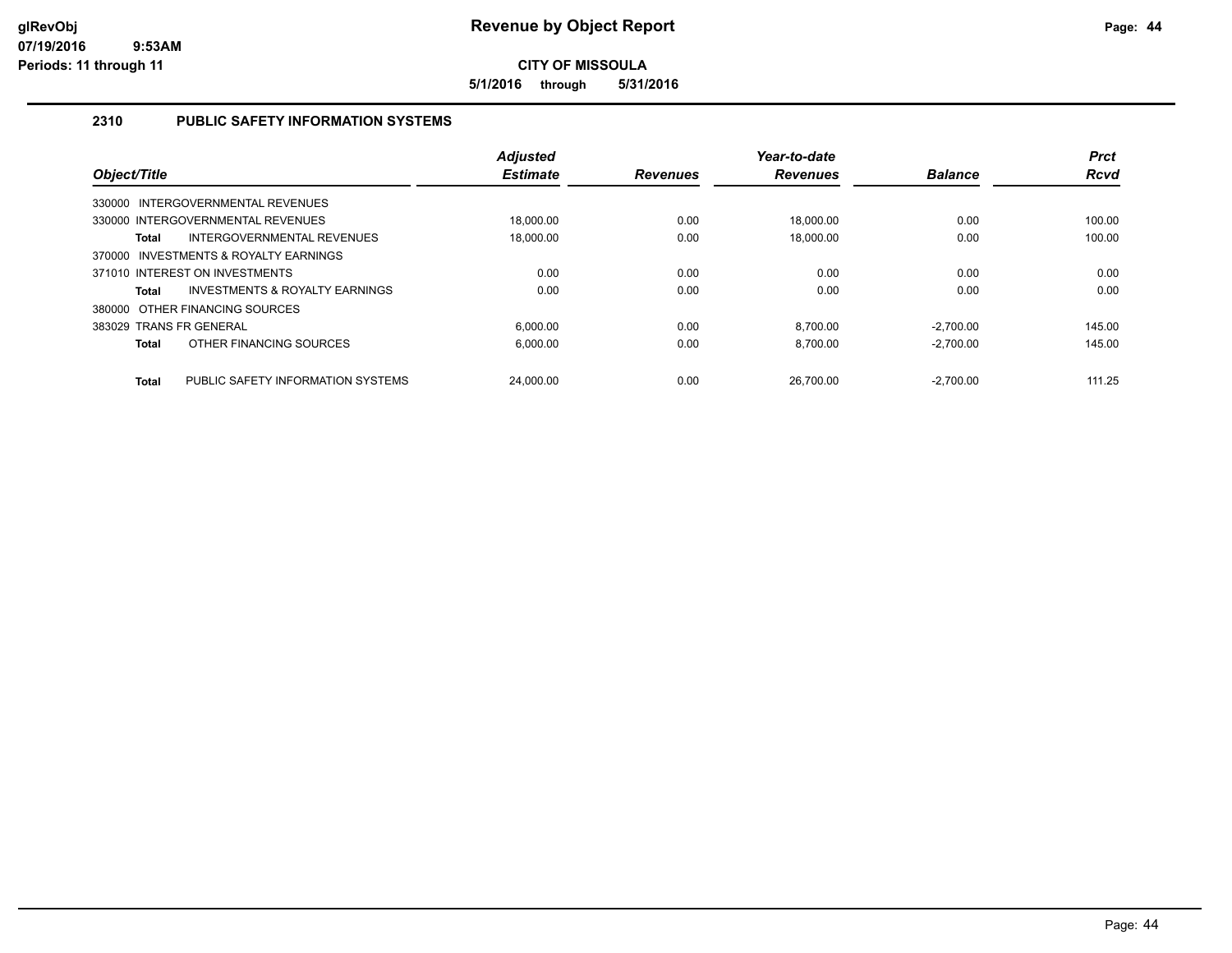**5/1/2016 through 5/31/2016**

**2321 IMPACT FEE FUND**

| 2321 | <b>IMPACT FEE FUND</b> |
|------|------------------------|
|------|------------------------|

|                                                           | <b>Adjusted</b> |                 | Year-to-date    |                | Prct        |
|-----------------------------------------------------------|-----------------|-----------------|-----------------|----------------|-------------|
| Object/Title                                              | <b>Estimate</b> | <b>Revenues</b> | <b>Revenues</b> | <b>Balance</b> | <b>Rcvd</b> |
| 340000 CHARGES FOR SERVICES                               |                 |                 |                 |                |             |
| 341032 IMPACT FEE CLEARING ACCOUNT                        | 1,200,000.00    | 156,986.68      | 1,016,274.73    | 183.725.27     | 84.69       |
| 341033 IMPACT FEES-PARKS SHARE                            | 0.00            | 0.00            | 0.00            | 0.00           | 0.00        |
| 341034 IMPACT FEES-FIRE SHARE                             | 0.00            | 0.00            | 0.00            | 0.00           | 0.00        |
| 341035 IMPACT FEES-POLICE SHARE                           | 0.00            | 0.00            | 0.00            | 0.00           | 0.00        |
| 341036 IMPACT FEES-COMMUNITY SERVICE SHARE                | 0.00            | 0.00            | 0.00            | 0.00           | 0.00        |
| 341037 IMPACT FEE-ROAD SHARE                              | 0.00            | 0.00            | 0.00            | 0.00           | 0.00        |
| <b>CHARGES FOR SERVICES</b><br>Total                      | 1,200,000.00    | 156,986.68      | 1,016,274.73    | 183,725.27     | 84.69       |
| 370000 INVESTMENTS & ROYALTY EARNINGS                     |                 |                 |                 |                |             |
| 371010 INTEREST ON INVESTMENTS                            | 0.00            | 0.00            | 0.00            | 0.00           | 0.00        |
| <b>INVESTMENTS &amp; ROYALTY EARNINGS</b><br><b>Total</b> | 0.00            | 0.00            | 0.00            | 0.00           | 0.00        |
| <b>IMPACT FEE FUND</b><br>Total                           | 1.200.000.00    | 156.986.68      | 1.016.274.73    | 183.725.27     | 84.69       |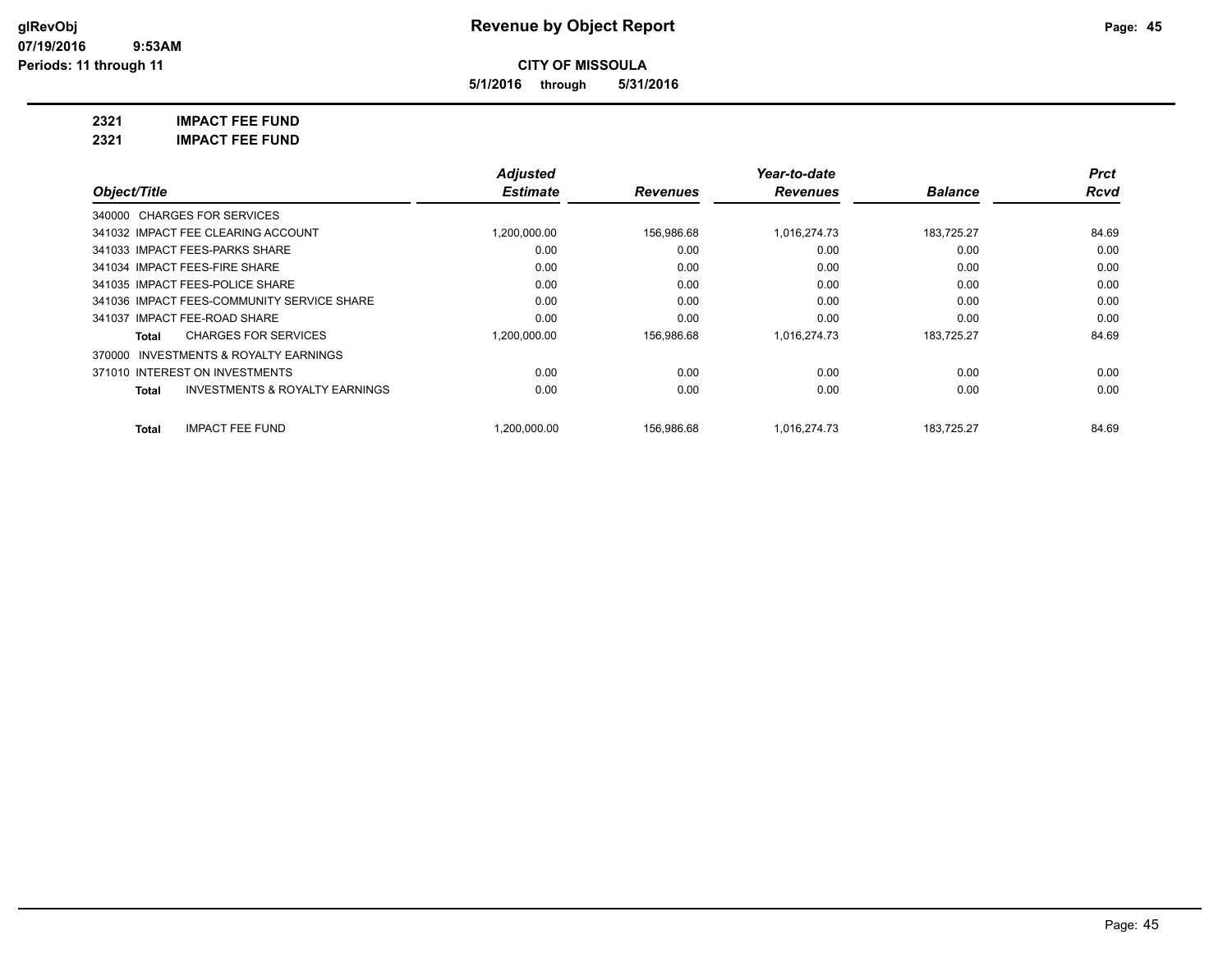**5/1/2016 through 5/31/2016**

#### **2321 IMPACT FEE FUND**

| Object/Title                                        | <b>Adjusted</b><br><b>Estimate</b> | <b>Revenues</b> | Year-to-date<br><b>Revenues</b> | <b>Balance</b> | <b>Prct</b><br><b>Rcvd</b> |
|-----------------------------------------------------|------------------------------------|-----------------|---------------------------------|----------------|----------------------------|
|                                                     |                                    |                 |                                 |                |                            |
| 340000 CHARGES FOR SERVICES                         |                                    |                 |                                 |                |                            |
| 341032 IMPACT FEE CLEARING ACCOUNT                  | 1,200,000.00                       | 156,986.68      | 1,016,274.73                    | 183,725.27     | 84.69                      |
| 341033 IMPACT FEES-PARKS SHARE                      | 0.00                               | 0.00            | 0.00                            | 0.00           | 0.00                       |
| 341034 IMPACT FEES-FIRE SHARE                       | 0.00                               | 0.00            | 0.00                            | 0.00           | 0.00                       |
| 341035 IMPACT FEES-POLICE SHARE                     | 0.00                               | 0.00            | 0.00                            | 0.00           | 0.00                       |
| 341036 IMPACT FEES-COMMUNITY SERVICE SHARE          | 0.00                               | 0.00            | 0.00                            | 0.00           | 0.00                       |
| 341037 IMPACT FEE-ROAD SHARE                        | 0.00                               | 0.00            | 0.00                            | 0.00           | 0.00                       |
| <b>CHARGES FOR SERVICES</b><br>Total                | 1,200,000.00                       | 156,986.68      | 1,016,274.73                    | 183,725.27     | 84.69                      |
| <b>INVESTMENTS &amp; ROYALTY EARNINGS</b><br>370000 |                                    |                 |                                 |                |                            |
| 371010 INTEREST ON INVESTMENTS                      | 0.00                               | 0.00            | 0.00                            | 0.00           | 0.00                       |
| <b>INVESTMENTS &amp; ROYALTY EARNINGS</b><br>Total  | 0.00                               | 0.00            | 0.00                            | 0.00           | 0.00                       |
| <b>IMPACT FEE FUND</b><br><b>Total</b>              | 1.200.000.00                       | 156.986.68      | 1.016.274.73                    | 183.725.27     | 84.69                      |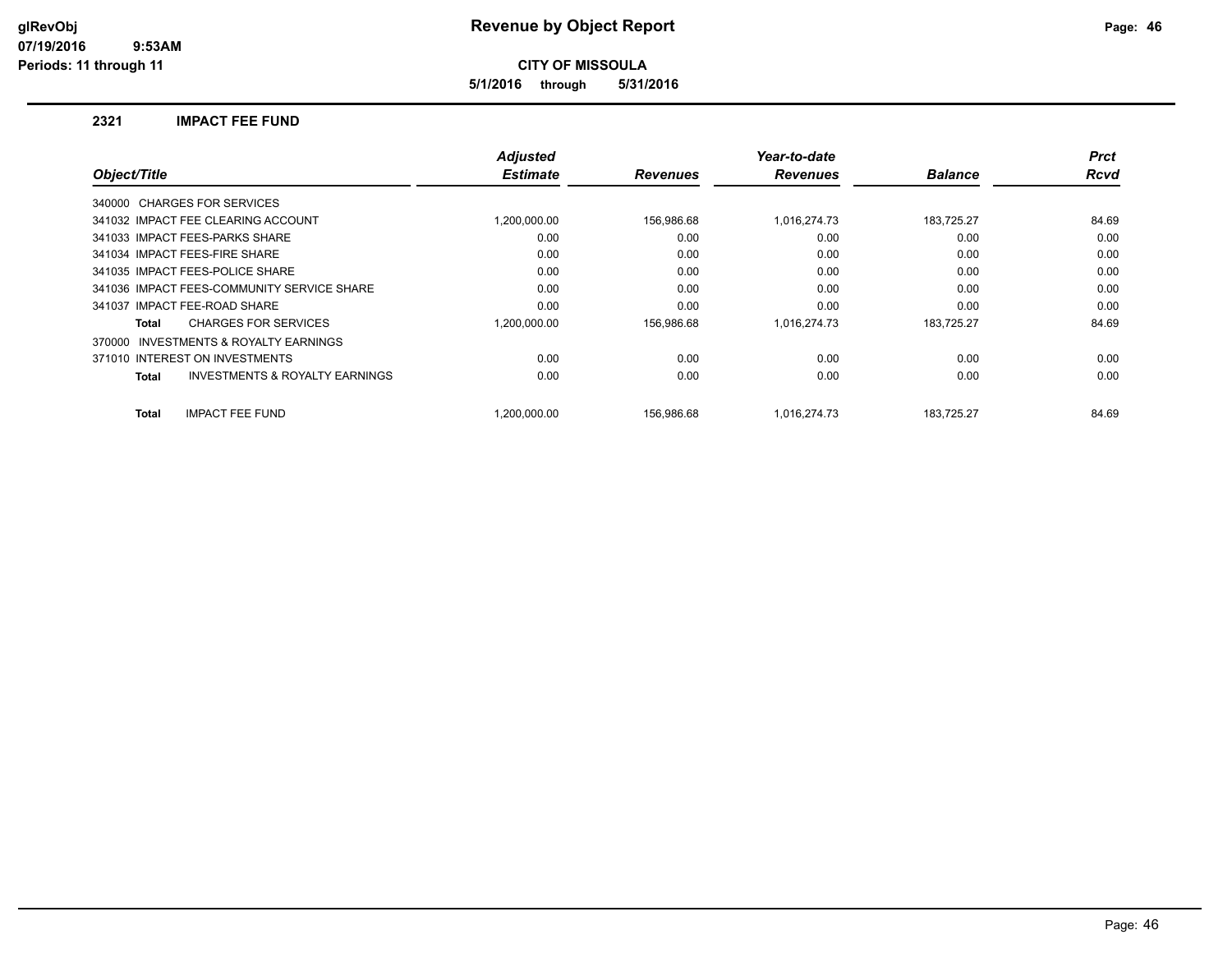**5/1/2016 through 5/31/2016**

# **2322 GEORGE ELMER/CATTLE DR INTERSECTION**

# **2322 GEORGE ELMER/CATTLE DR INTERSECTION**

|                                                            | <b>Adjusted</b> |                 | Year-to-date    |                | <b>Prct</b> |
|------------------------------------------------------------|-----------------|-----------------|-----------------|----------------|-------------|
| Object/Title                                               | <b>Estimate</b> | <b>Revenues</b> | <b>Revenues</b> | <b>Balance</b> | <b>Rcvd</b> |
| 360000 MISCELLANEOUS REVENUES                              |                 |                 |                 |                |             |
| 365000 DEVELOPER CONRIBUTIONS                              | 15.000.00       | 0.00            | 0.00            | 15.000.00      | 0.00        |
| MISCELLANEOUS REVENUES<br>Total                            | 15.000.00       | 0.00            | 0.00            | 15.000.00      | 0.00        |
| 370000 INVESTMENTS & ROYALTY EARNINGS                      |                 |                 |                 |                |             |
| 371010 INTEREST ON INVESTMENTS                             | 0.00            | 0.00            | 0.00            | 0.00           | 0.00        |
| <b>INVESTMENTS &amp; ROYALTY EARNINGS</b><br>Total         | 0.00            | 0.00            | 0.00            | 0.00           | 0.00        |
|                                                            |                 |                 |                 |                |             |
| <b>GEORGE ELMER/CATTLE DR INTERSECTION</b><br><b>Total</b> | 15.000.00       | 0.00            | 0.00            | 15.000.00      | 0.00        |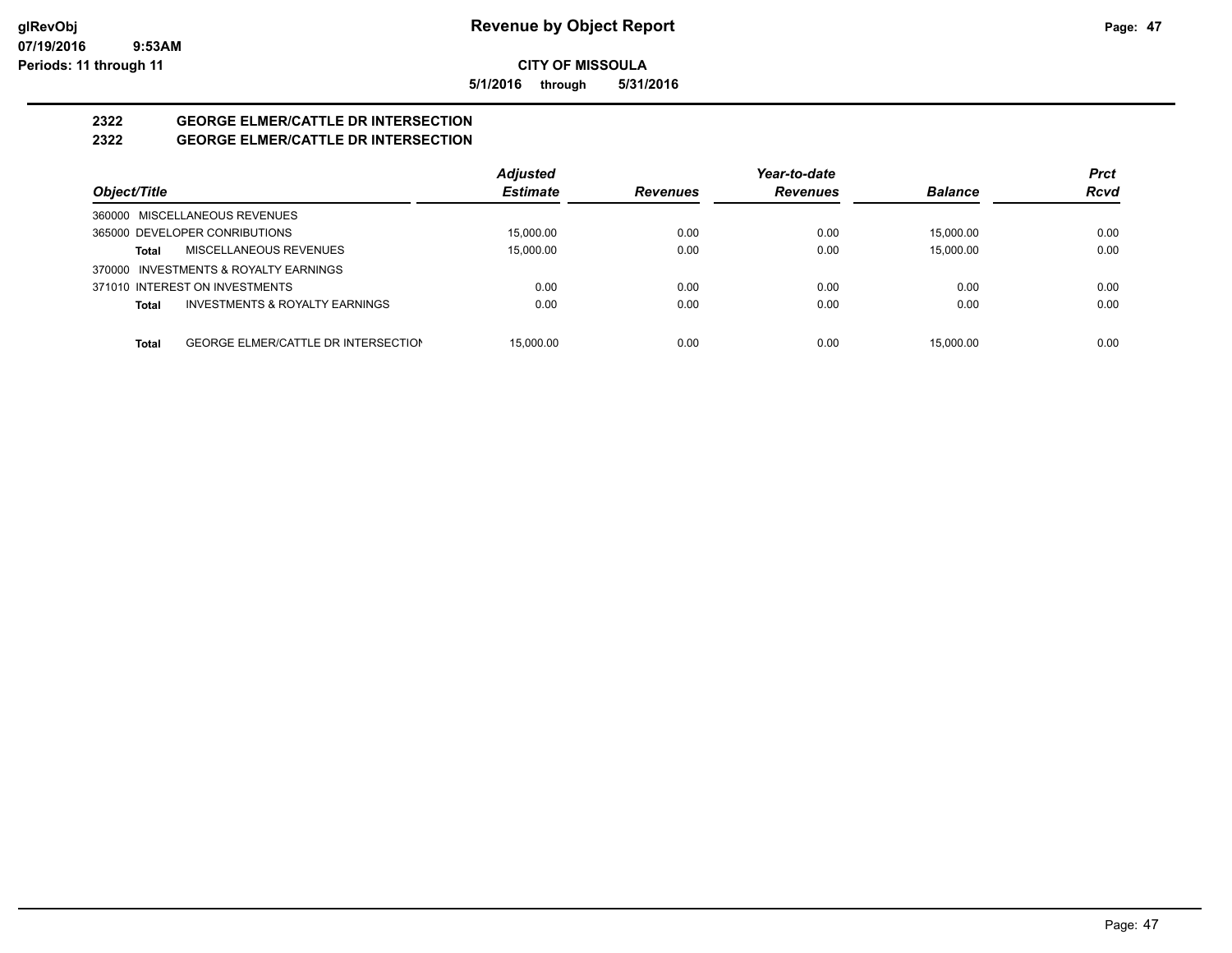**5/1/2016 through 5/31/2016**

# **2322 GEORGE ELMER/CATTLE DR INTERSECTION**

| Object/Title                                               | <b>Adjusted</b><br><b>Estimate</b> | <b>Revenues</b> | Year-to-date<br><b>Revenues</b> | <b>Balance</b> | <b>Prct</b><br><b>Rcvd</b> |
|------------------------------------------------------------|------------------------------------|-----------------|---------------------------------|----------------|----------------------------|
| 360000 MISCELLANEOUS REVENUES                              |                                    |                 |                                 |                |                            |
| 365000 DEVELOPER CONRIBUTIONS                              | 15.000.00                          | 0.00            | 0.00                            | 15,000.00      | 0.00                       |
| MISCELLANEOUS REVENUES<br>Total                            | 15,000.00                          | 0.00            | 0.00                            | 15.000.00      | 0.00                       |
| 370000 INVESTMENTS & ROYALTY EARNINGS                      |                                    |                 |                                 |                |                            |
| 371010 INTEREST ON INVESTMENTS                             | 0.00                               | 0.00            | 0.00                            | 0.00           | 0.00                       |
| <b>INVESTMENTS &amp; ROYALTY EARNINGS</b><br><b>Total</b>  | 0.00                               | 0.00            | 0.00                            | 0.00           | 0.00                       |
|                                                            |                                    |                 |                                 |                |                            |
| <b>GEORGE ELMER/CATTLE DR INTERSECTIOL</b><br><b>Total</b> | 15.000.00                          | 0.00            | 0.00                            | 15.000.00      | 0.00                       |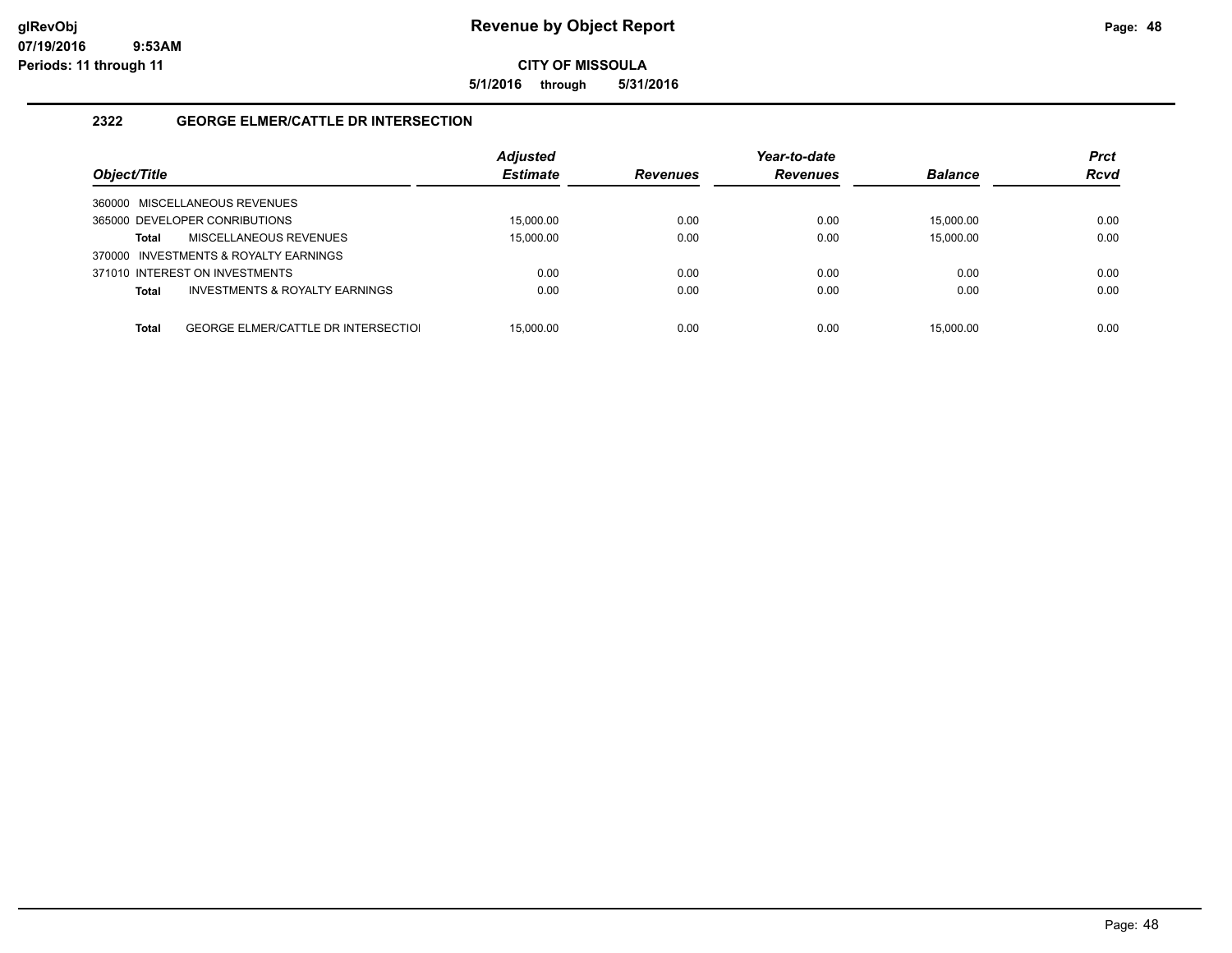**5/1/2016 through 5/31/2016**

**2365 PUBLIC ART FUND**

**2365 PUBLIC ART FUND**

|                                                           | <b>Adjusted</b> |                 | Year-to-date    |                | <b>Prct</b> |
|-----------------------------------------------------------|-----------------|-----------------|-----------------|----------------|-------------|
| Object/Title                                              | <b>Estimate</b> | <b>Revenues</b> | <b>Revenues</b> | <b>Balance</b> | <b>Rcvd</b> |
| 330000 INTERGOVERNMENTAL REVENUES                         |                 |                 |                 |                |             |
| 337000 LOCAL GRANTS                                       | 0.00            | 0.00            | 9,000.00        | $-9,000.00$    | 0.00        |
| 337002 MRA GRANT                                          | 0.00            | 0.00            | 0.00            | 0.00           | 0.00        |
| <b>INTERGOVERNMENTAL REVENUES</b><br><b>Total</b>         | 0.00            | 0.00            | 9,000.00        | $-9,000.00$    | 0.00        |
| 360000 MISCELLANEOUS REVENUES                             |                 |                 |                 |                |             |
| 360010 MISCELLANEOUS                                      | 0.00            | 0.00            | 0.00            | 0.00           | 0.00        |
| 364040 INSURANCE AND DAMAGE RECOVERY                      | 0.00            | 0.00            | 0.00            | 0.00           | 0.00        |
| 365000 DONATIONS                                          | 0.00            | 0.00            | 8,000.00        | $-8,000.00$    | 0.00        |
| <b>MISCELLANEOUS REVENUES</b><br><b>Total</b>             | 0.00            | 0.00            | 8,000.00        | $-8,000.00$    | 0.00        |
| INVESTMENTS & ROYALTY EARNINGS<br>370000                  |                 |                 |                 |                |             |
| 371010 INTEREST ON INVESTMENTS                            | 0.00            | 0.00            | 0.00            | 0.00           | 0.00        |
| <b>INVESTMENTS &amp; ROYALTY EARNINGS</b><br><b>Total</b> | 0.00            | 0.00            | 0.00            | 0.00           | 0.00        |
| OTHER FINANCING SOURCES<br>380000                         |                 |                 |                 |                |             |
| 383000 OPERATING TRANSFERS                                | 0.00            | 0.00            | 0.00            | 0.00           | 0.00        |
| OTHER FINANCING SOURCES<br><b>Total</b>                   | 0.00            | 0.00            | 0.00            | 0.00           | 0.00        |
| PUBLIC ART FUND<br>Total                                  | 0.00            | 0.00            | 17,000.00       | $-17,000.00$   | 0.00        |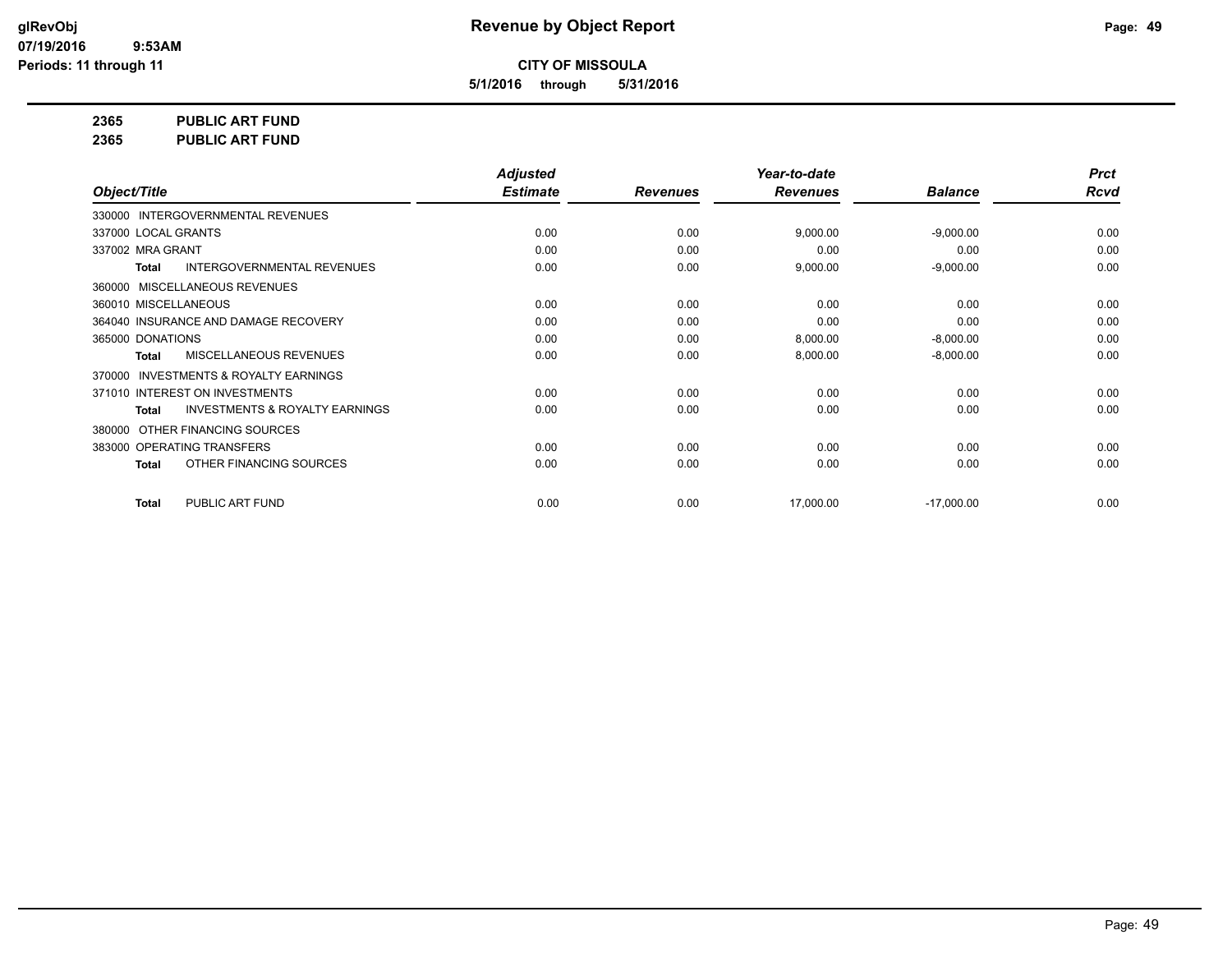**5/1/2016 through 5/31/2016**

#### **2365 PUBLIC ART FUND**

|                                                           | <b>Adjusted</b> |                 | Year-to-date    |                | <b>Prct</b> |
|-----------------------------------------------------------|-----------------|-----------------|-----------------|----------------|-------------|
| Object/Title                                              | <b>Estimate</b> | <b>Revenues</b> | <b>Revenues</b> | <b>Balance</b> | Rcvd        |
| 330000 INTERGOVERNMENTAL REVENUES                         |                 |                 |                 |                |             |
| 337000 LOCAL GRANTS                                       | 0.00            | 0.00            | 9,000.00        | $-9,000.00$    | 0.00        |
| 337002 MRA GRANT                                          | 0.00            | 0.00            | 0.00            | 0.00           | 0.00        |
| INTERGOVERNMENTAL REVENUES<br><b>Total</b>                | 0.00            | 0.00            | 9,000.00        | $-9,000.00$    | 0.00        |
| MISCELLANEOUS REVENUES<br>360000                          |                 |                 |                 |                |             |
| 360010 MISCELLANEOUS                                      | 0.00            | 0.00            | 0.00            | 0.00           | 0.00        |
| 364040 INSURANCE AND DAMAGE RECOVERY                      | 0.00            | 0.00            | 0.00            | 0.00           | 0.00        |
| 365000 DONATIONS                                          | 0.00            | 0.00            | 8,000.00        | $-8,000.00$    | 0.00        |
| <b>MISCELLANEOUS REVENUES</b><br><b>Total</b>             | 0.00            | 0.00            | 8,000.00        | $-8,000.00$    | 0.00        |
| <b>INVESTMENTS &amp; ROYALTY EARNINGS</b><br>370000       |                 |                 |                 |                |             |
| 371010 INTEREST ON INVESTMENTS                            | 0.00            | 0.00            | 0.00            | 0.00           | 0.00        |
| <b>INVESTMENTS &amp; ROYALTY EARNINGS</b><br><b>Total</b> | 0.00            | 0.00            | 0.00            | 0.00           | 0.00        |
| OTHER FINANCING SOURCES<br>380000                         |                 |                 |                 |                |             |
| 383000 OPERATING TRANSFERS                                | 0.00            | 0.00            | 0.00            | 0.00           | 0.00        |
| OTHER FINANCING SOURCES<br><b>Total</b>                   | 0.00            | 0.00            | 0.00            | 0.00           | 0.00        |
| PUBLIC ART FUND<br>Total                                  | 0.00            | 0.00            | 17,000.00       | $-17,000.00$   | 0.00        |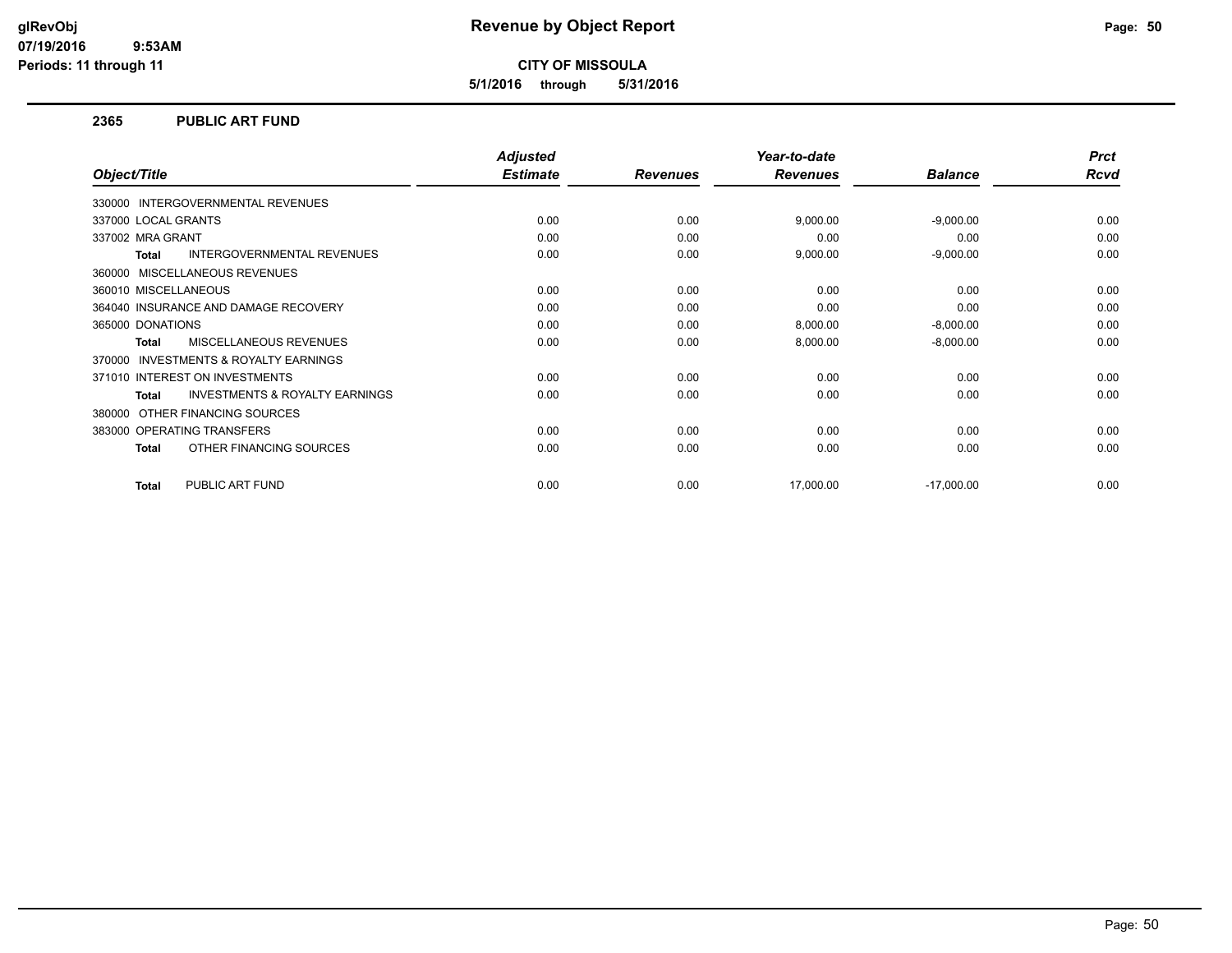**5/1/2016 through 5/31/2016**

# **2371 EMPLOYEE HEALTH INSURANCE LEVY FUND**

# **2371 EMPLOYEE HEALTH INSURANCE LEVY FUND**

|                                                     | Adjusted        |                 | Year-to-date    |                | <b>Prct</b> |
|-----------------------------------------------------|-----------------|-----------------|-----------------|----------------|-------------|
| Object/Title                                        | <b>Estimate</b> | <b>Revenues</b> | <b>Revenues</b> | <b>Balance</b> | <b>Rcvd</b> |
| 310000 TAXES/ASSESSMENTS                            |                 |                 |                 |                |             |
| 311000 GENERAL PROPERTY TAXES                       | 4,462.00        | 79.48           | 5.173.72        | $-711.72$      | 115.95      |
| 312001 PENALTIES & INTEREST                         | 0.00            | 7.52            | 313.98          | $-313.98$      | 0.00        |
| TAXES/ASSESSMENTS<br>Total                          | 4.462.00        | 87.00           | 5.487.70        | $-1.025.70$    | 122.99      |
| 370000 INVESTMENTS & ROYALTY EARNINGS               |                 |                 |                 |                |             |
| 371010 INTEREST ON INVESTMENTS                      | 0.00            | 0.00            | 0.00            | 0.00           | 0.00        |
| <b>INVESTMENTS &amp; ROYALTY EARNINGS</b><br>Total  | 0.00            | 0.00            | 0.00            | 0.00           | 0.00        |
| EMPLOYEE HEALTH INSURANCE LEVY FUNI<br><b>Total</b> | 4.462.00        | 87.00           | 5.487.70        | $-1.025.70$    | 122.99      |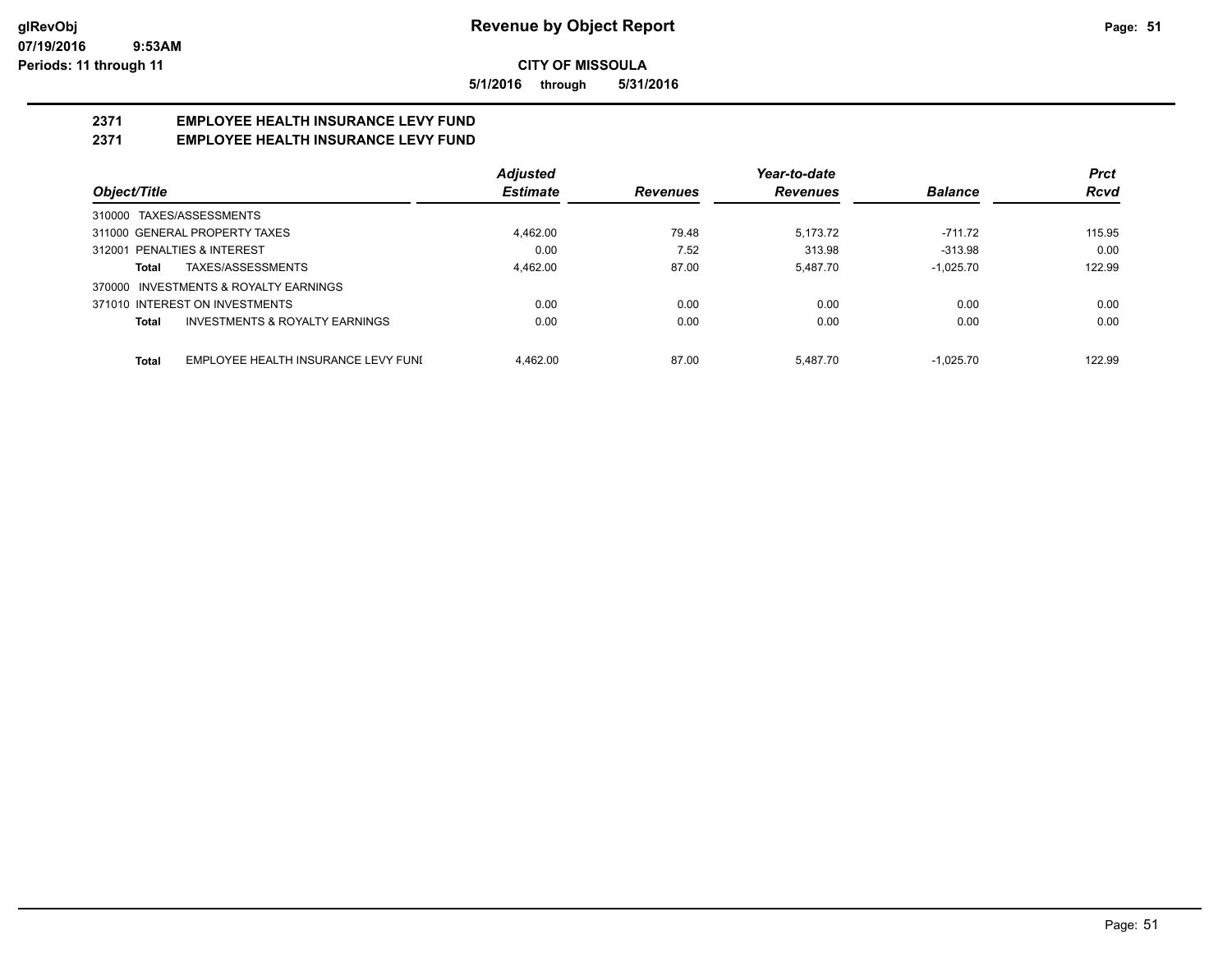**5/1/2016 through 5/31/2016**

# **2371 EMPLOYEE HEALTH INSURANCE LEVY FUND**

|              |                                       | <b>Adjusted</b> |                 | Year-to-date    |                | <b>Prct</b> |
|--------------|---------------------------------------|-----------------|-----------------|-----------------|----------------|-------------|
| Object/Title |                                       | <b>Estimate</b> | <b>Revenues</b> | <b>Revenues</b> | <b>Balance</b> | <b>Rcvd</b> |
|              | 310000 TAXES/ASSESSMENTS              |                 |                 |                 |                |             |
|              | 311000 GENERAL PROPERTY TAXES         | 4.462.00        | 79.48           | 5.173.72        | $-711.72$      | 115.95      |
|              | 312001 PENALTIES & INTEREST           | 0.00            | 7.52            | 313.98          | $-313.98$      | 0.00        |
| <b>Total</b> | TAXES/ASSESSMENTS                     | 4.462.00        | 87.00           | 5.487.70        | $-1.025.70$    | 122.99      |
|              | 370000 INVESTMENTS & ROYALTY EARNINGS |                 |                 |                 |                |             |
|              | 371010 INTEREST ON INVESTMENTS        | 0.00            | 0.00            | 0.00            | 0.00           | 0.00        |
| <b>Total</b> | INVESTMENTS & ROYALTY EARNINGS        | 0.00            | 0.00            | 0.00            | 0.00           | 0.00        |
| <b>Total</b> | EMPLOYEE HEALTH INSURANCE LEVY FUN    | 4.462.00        | 87.00           | 5.487.70        | $-1.025.70$    | 122.99      |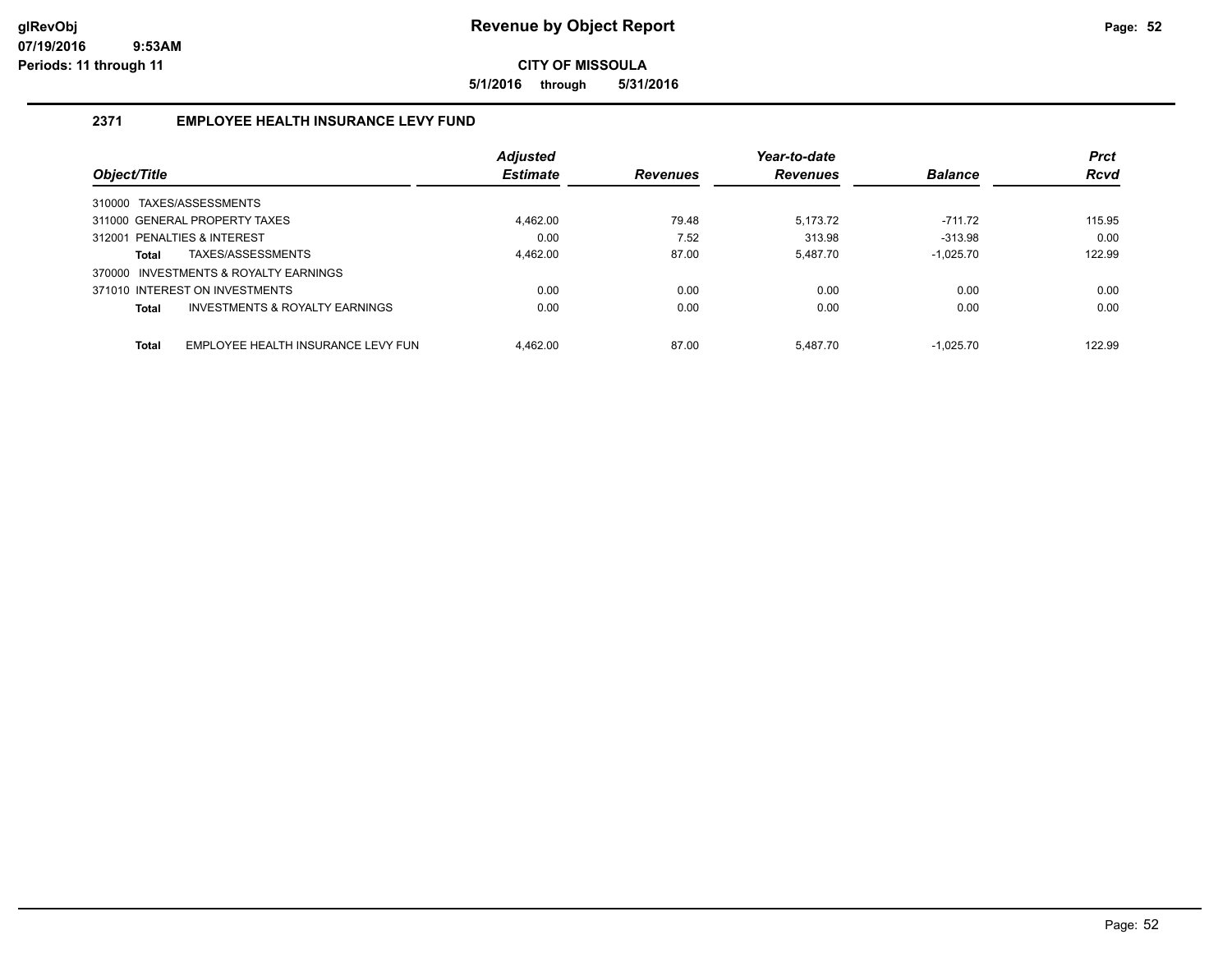**5/1/2016 through 5/31/2016**

#### **2372 PERMISSIVE MEDICAL LEVY**

**2372 PERMISSIVE MEDICAL LEVY**

|                                                    | <b>Adjusted</b> |                 | Year-to-date    |                | <b>Prct</b> |
|----------------------------------------------------|-----------------|-----------------|-----------------|----------------|-------------|
| Object/Title                                       | <b>Estimate</b> | <b>Revenues</b> | <b>Revenues</b> | <b>Balance</b> | Rcvd        |
| 310000 TAXES/ASSESSMENTS                           |                 |                 |                 |                |             |
| 311000 GENERAL PROPERTY TAXES                      | 4.405.445.00    | 59.180.17       | 2,388,835.55    | 2,016,609.45   | 54.22       |
| 312001 PENALTIES & INTEREST                        | 0.00            | 220.31          | 2.266.46        | $-2.266.46$    | 0.00        |
| TAXES/ASSESSMENTS<br>Total                         | 4.405.445.00    | 59.400.48       | 2.391.102.01    | 2.014.342.99   | 54.28       |
| 370000 INVESTMENTS & ROYALTY EARNINGS              |                 |                 |                 |                |             |
| 371010 INTEREST ON INVESTMENTS                     | 0.00            | 0.00            | 0.00            | 0.00           | 0.00        |
| <b>INVESTMENTS &amp; ROYALTY EARNINGS</b><br>Total | 0.00            | 0.00            | 0.00            | 0.00           | 0.00        |
| Total<br>PERMISSIVE MEDICAL LEVY                   | 4.405.445.00    | 59.400.48       | 2.391.102.01    | 2.014.342.99   | 54.28       |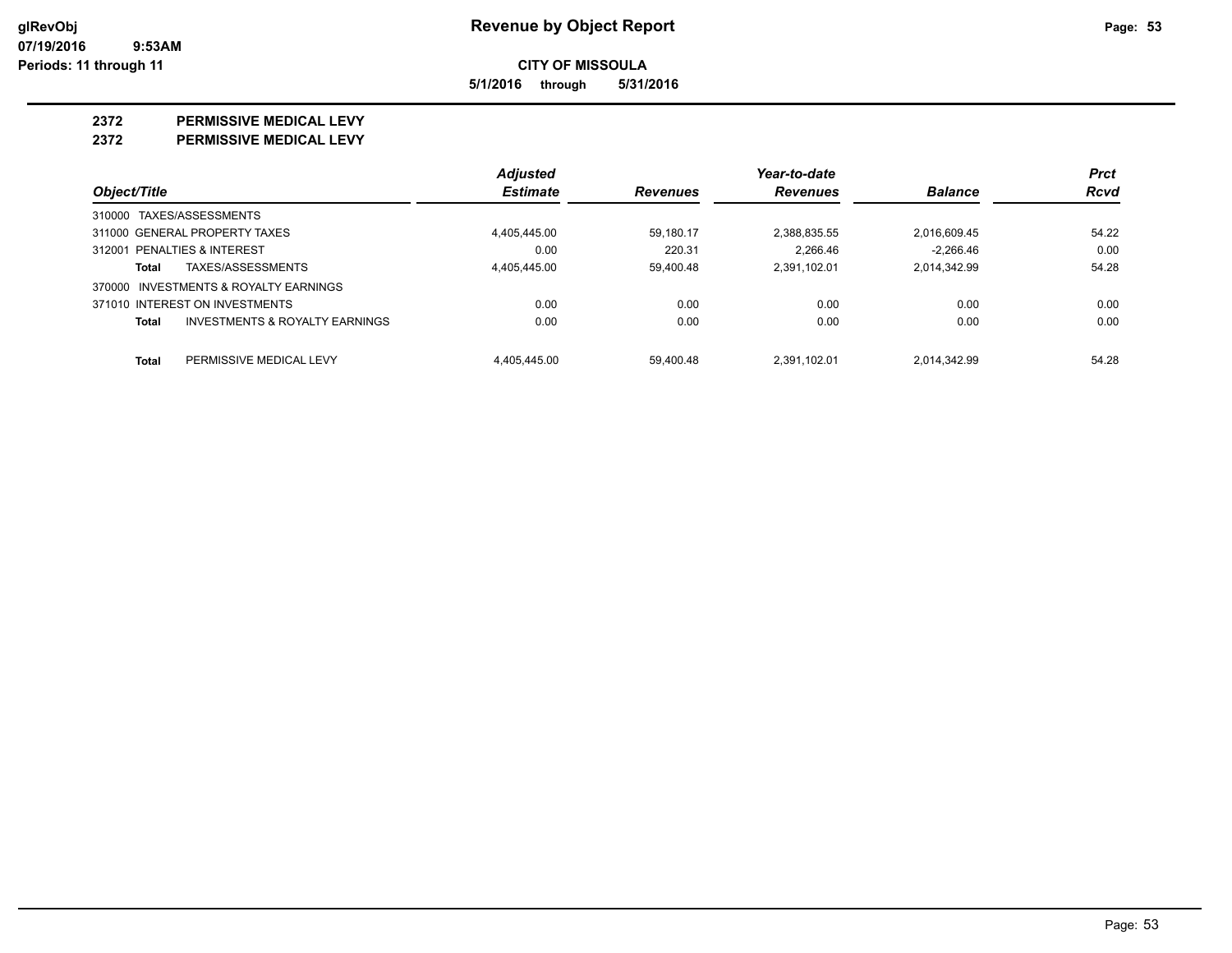**5/1/2016 through 5/31/2016**

# **2372 PERMISSIVE MEDICAL LEVY**

|              |                                       | <b>Adjusted</b> |                 | Year-to-date    |                | <b>Prct</b> |
|--------------|---------------------------------------|-----------------|-----------------|-----------------|----------------|-------------|
| Object/Title |                                       | <b>Estimate</b> | <b>Revenues</b> | <b>Revenues</b> | <b>Balance</b> | <b>Rcvd</b> |
| 310000       | TAXES/ASSESSMENTS                     |                 |                 |                 |                |             |
|              | 311000 GENERAL PROPERTY TAXES         | 4.405.445.00    | 59.180.17       | 2.388.835.55    | 2,016,609.45   | 54.22       |
|              | 312001 PENALTIES & INTEREST           | 0.00            | 220.31          | 2.266.46        | $-2.266.46$    | 0.00        |
| <b>Total</b> | TAXES/ASSESSMENTS                     | 4.405.445.00    | 59.400.48       | 2.391.102.01    | 2,014,342.99   | 54.28       |
|              | 370000 INVESTMENTS & ROYALTY EARNINGS |                 |                 |                 |                |             |
|              | 371010 INTEREST ON INVESTMENTS        | 0.00            | 0.00            | 0.00            | 0.00           | 0.00        |
| <b>Total</b> | INVESTMENTS & ROYALTY EARNINGS        | 0.00            | 0.00            | 0.00            | 0.00           | 0.00        |
| <b>Total</b> | PERMISSIVE MEDICAL LEVY               | 4.405.445.00    | 59.400.48       | 2.391.102.01    | 2,014,342.99   | 54.28       |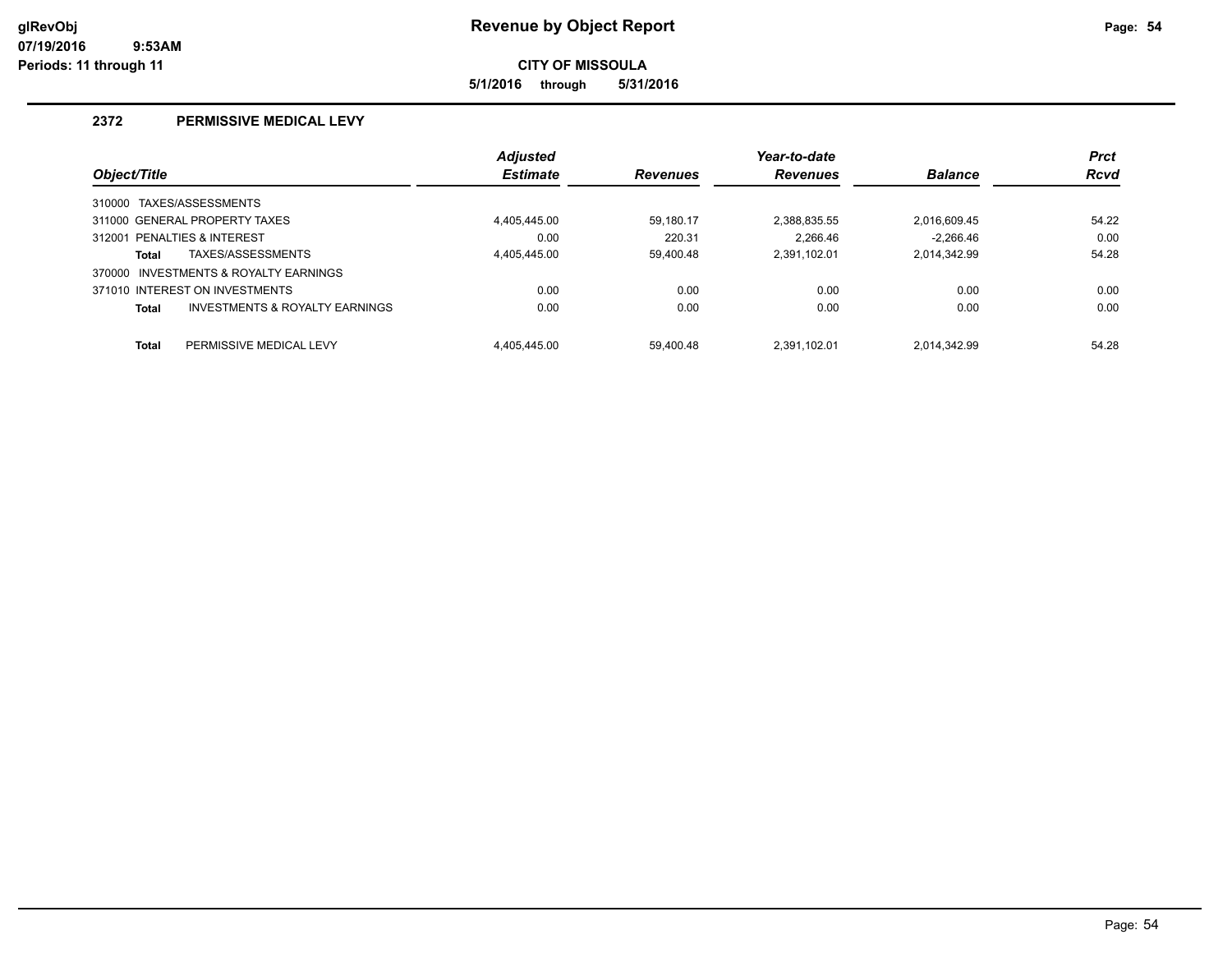**5/1/2016 through 5/31/2016**

# **2389 CABLE TELEVISION FRANCHISE FUND**

# **2389 CABLE TELEVISION FRANCHISE FUND**

|                             |                                 | <b>Adjusted</b> |                 | Year-to-date    |                | Prct  |
|-----------------------------|---------------------------------|-----------------|-----------------|-----------------|----------------|-------|
| Object/Title                |                                 | <b>Estimate</b> | <b>Revenues</b> | <b>Revenues</b> | <b>Balance</b> | Rcvd  |
| 320000 LICENSES & PERMITS   |                                 |                 |                 |                 |                |       |
| 322031 FRANCHISE FEE - AT&T |                                 | 680.000.00      | 172.830.23      | 512.553.85      | 167,446.15     | 75.38 |
| 322034 PEG ACCESS           |                                 | 56.000.00       | 9.899.15        | 29.795.47       | 26.204.53      | 53.21 |
| Total                       | LICENSES & PERMITS              | 736,000.00      | 182,729.38      | 542,349.32      | 193.650.68     | 73.69 |
| Total                       | CABLE TELEVISION FRANCHISE FUND | 736,000.00      | 182.729.38      | 542,349.32      | 193.650.68     | 73.69 |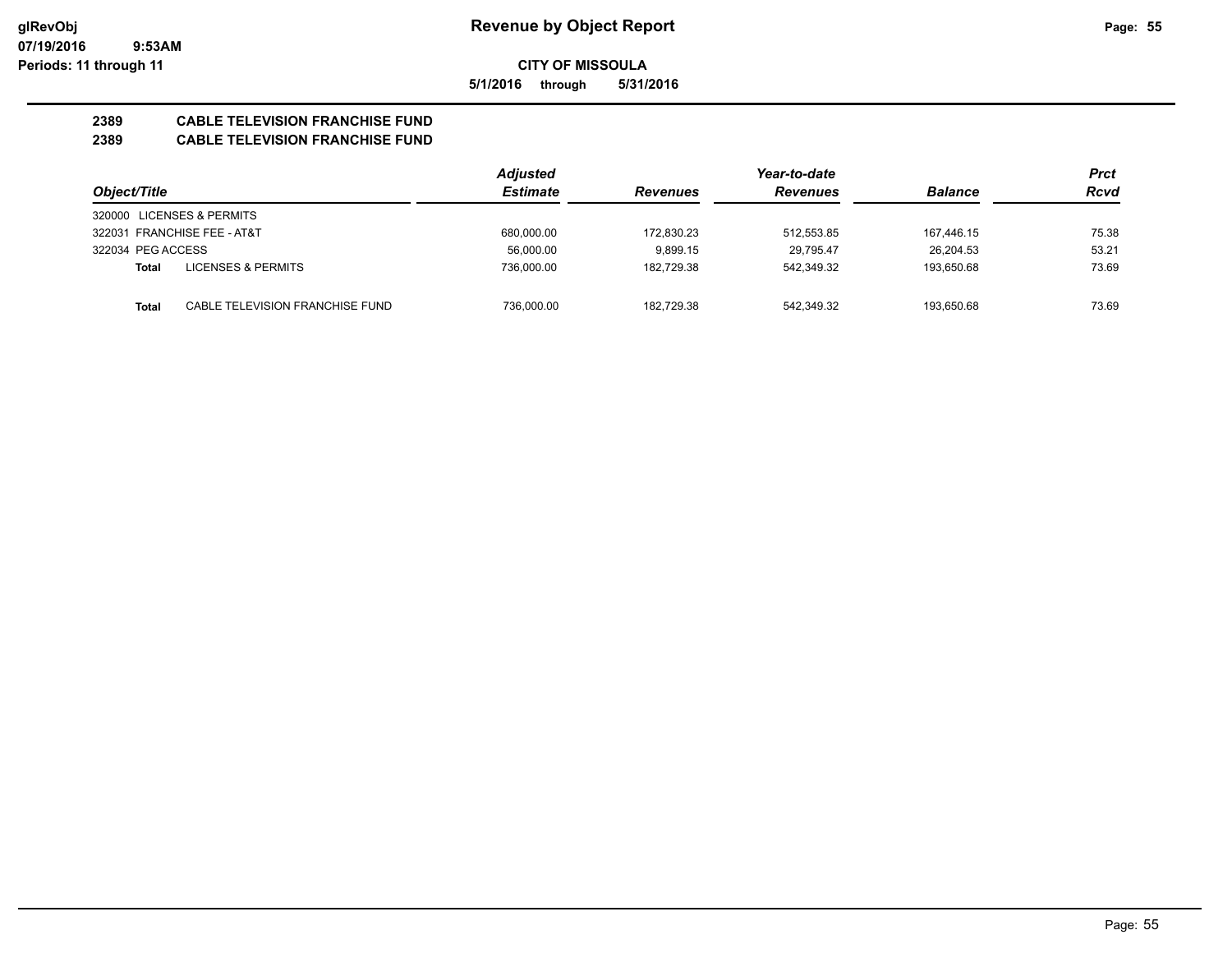**5/1/2016 through 5/31/2016**

# **2389 CABLE TELEVISION FRANCHISE FUND**

|                   |                                 | <b>Adjusted</b> |                 | Year-to-date    |                | <b>Prct</b> |
|-------------------|---------------------------------|-----------------|-----------------|-----------------|----------------|-------------|
| Object/Title      |                                 | <b>Estimate</b> | <b>Revenues</b> | <b>Revenues</b> | <b>Balance</b> | <b>Rcvd</b> |
|                   | 320000 LICENSES & PERMITS       |                 |                 |                 |                |             |
|                   | 322031 FRANCHISE FEE - AT&T     | 680,000.00      | 172,830.23      | 512,553.85      | 167.446.15     | 75.38       |
| 322034 PEG ACCESS |                                 | 56,000.00       | 9.899.15        | 29.795.47       | 26.204.53      | 53.21       |
| Total             | <b>LICENSES &amp; PERMITS</b>   | 736,000.00      | 182.729.38      | 542.349.32      | 193,650.68     | 73.69       |
|                   |                                 |                 |                 |                 |                |             |
| <b>Total</b>      | CABLE TELEVISION FRANCHISE FUND | 736.000.00      | 182.729.38      | 542.349.32      | 193.650.68     | 73.69       |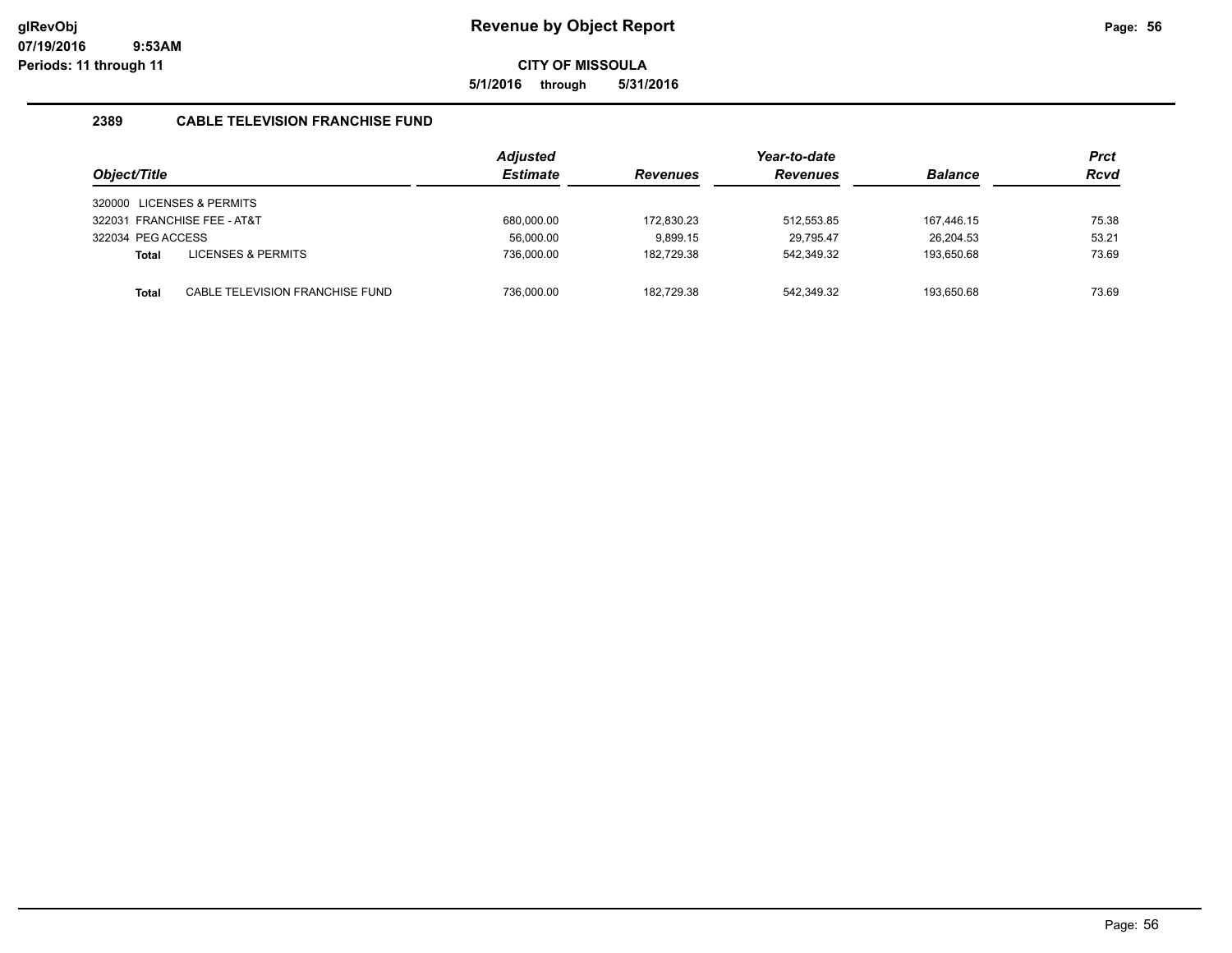**5/1/2016 through 5/31/2016**

#### **2390 DRUG FORFEITURE FUND**

**2390 DRUG FORFEITURE FUND**

|                                                | <b>Adjusted</b> |                 | Year-to-date    |                | <b>Prct</b> |
|------------------------------------------------|-----------------|-----------------|-----------------|----------------|-------------|
| Object/Title                                   | <b>Estimate</b> | <b>Revenues</b> | <b>Revenues</b> | <b>Balance</b> | <b>Rcvd</b> |
| 350000 FINES & FORFEITURES                     |                 |                 |                 |                |             |
| 351013 DRUG FORFEITURES                        | 16.800.00       | 0.00            | 12.683.52       | 4,116.48       | 75.50       |
| <b>FINES &amp; FORFEITURES</b><br>Total        | 16,800.00       | 0.00            | 12,683.52       | 4,116.48       | 75.50       |
| 370000 INVESTMENTS & ROYALTY EARNINGS          |                 |                 |                 |                |             |
| 371010 INTEREST ON INVESTMENTS                 | 0.00            | 0.00            | 0.00            | 0.00           | 0.00        |
| INVESTMENTS & ROYALTY EARNINGS<br><b>Total</b> | 0.00            | 0.00            | 0.00            | 0.00           | 0.00        |
| DRUG FORFEITURE FUND<br><b>Total</b>           | 16.800.00       | 0.00            | 12.683.52       | 4.116.48       | 75.50       |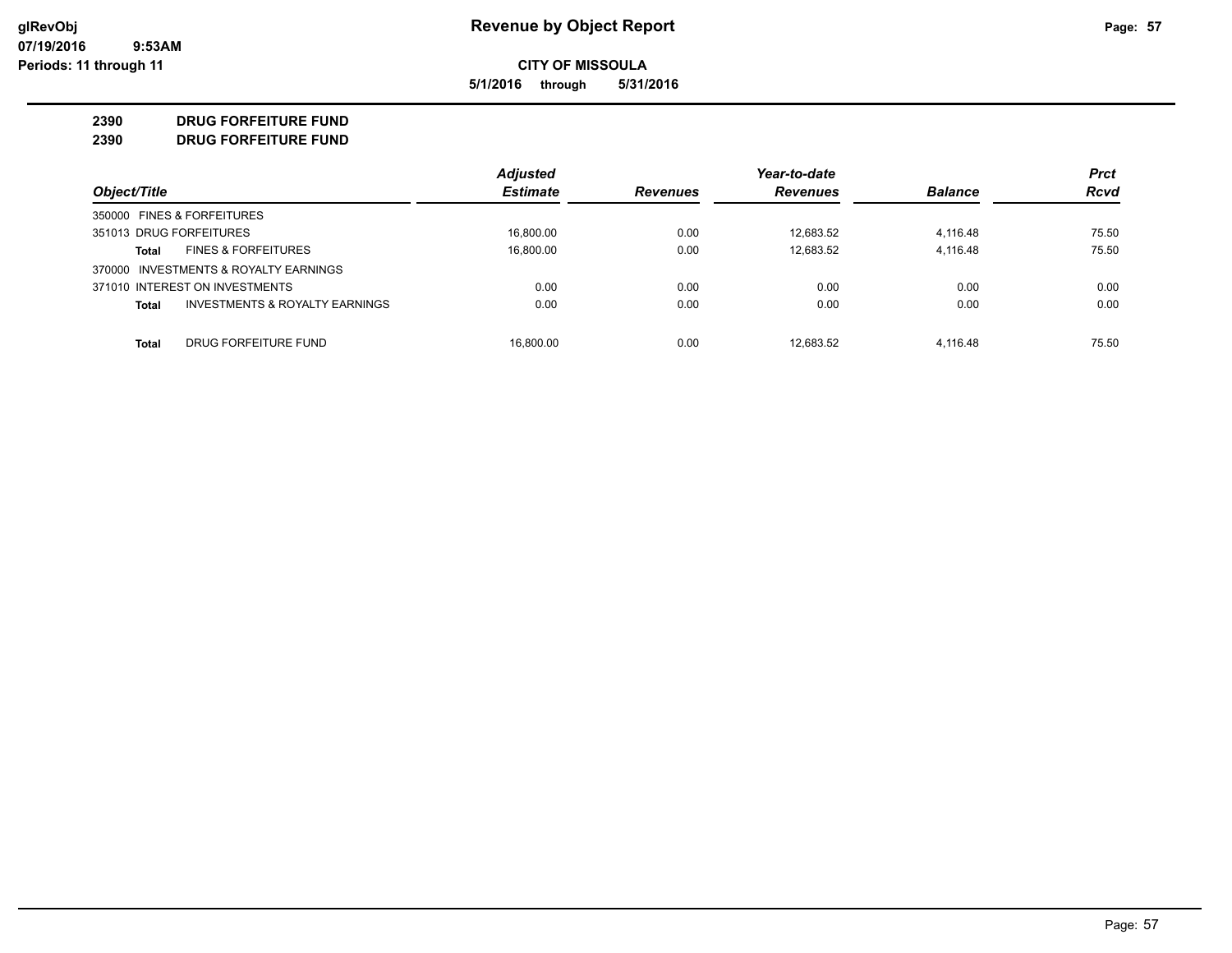**5/1/2016 through 5/31/2016**

# **2390 DRUG FORFEITURE FUND**

| Object/Title            |                                           | <b>Adjusted</b><br><b>Estimate</b> | <b>Revenues</b> | Year-to-date<br><b>Revenues</b> | <b>Balance</b> | <b>Prct</b><br><b>Rcvd</b> |
|-------------------------|-------------------------------------------|------------------------------------|-----------------|---------------------------------|----------------|----------------------------|
|                         | 350000 FINES & FORFEITURES                |                                    |                 |                                 |                |                            |
| 351013 DRUG FORFEITURES |                                           | 16.800.00                          | 0.00            | 12.683.52                       | 4,116.48       | 75.50                      |
| Total                   | <b>FINES &amp; FORFEITURES</b>            | 16.800.00                          | 0.00            | 12.683.52                       | 4,116.48       | 75.50                      |
|                         | 370000 INVESTMENTS & ROYALTY EARNINGS     |                                    |                 |                                 |                |                            |
|                         | 371010 INTEREST ON INVESTMENTS            | 0.00                               | 0.00            | 0.00                            | 0.00           | 0.00                       |
| <b>Total</b>            | <b>INVESTMENTS &amp; ROYALTY EARNINGS</b> | 0.00                               | 0.00            | 0.00                            | 0.00           | 0.00                       |
|                         |                                           |                                    |                 |                                 |                |                            |
| <b>Total</b>            | DRUG FORFEITURE FUND                      | 16.800.00                          | 0.00            | 12.683.52                       | 4.116.48       | 75.50                      |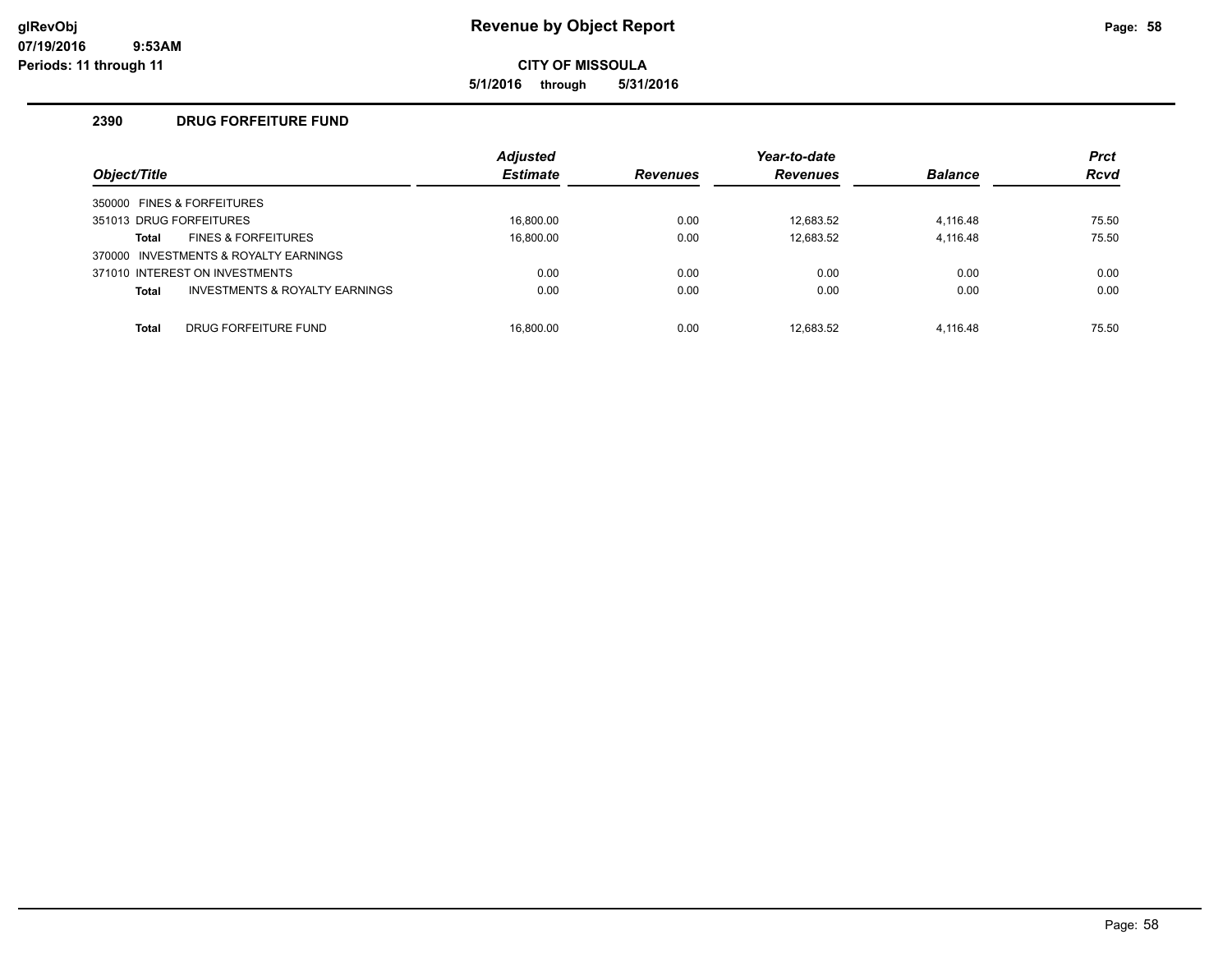**5/1/2016 through 5/31/2016**

#### **2394 BUILDING INSPECTION FUND**

**2394 BUILDING INSPECTION FUND**

|                         |                                           | <b>Adjusted</b> |                 | Year-to-date    |                | <b>Prct</b> |
|-------------------------|-------------------------------------------|-----------------|-----------------|-----------------|----------------|-------------|
| Object/Title            |                                           | <b>Estimate</b> | <b>Revenues</b> | <b>Revenues</b> | <b>Balance</b> | <b>Rcvd</b> |
|                         | 320000 LICENSES & PERMITS                 |                 |                 |                 |                |             |
| 323011 BUILDING PERMITS |                                           | 1,074,058.00    | 113,357.07      | 1,006,799.81    | 67,258.19      | 93.74       |
|                         | 323012 ELECTRICAL PERMITS                 | 231.537.00      | 24.380.06       | 221.243.06      | 10.293.94      | 95.55       |
| 323013 PLUMBING PERMITS |                                           | 132,373.00      | 11.455.00       | 119.276.00      | 13,097.00      | 90.11       |
|                         | 323014 BLDG PERMIT REVIEW FEE             | 0.00            | 0.00            | 0.00            | 0.00           | 0.00        |
| 323016 MOVING PERMITS   |                                           | 0.00            | 0.00            | 0.00            | 0.00           | 0.00        |
|                         | 323017 MECHANICAL PERMITS                 | 96,891.00       | 6,535.60        | 95.415.60       | 1,475.40       | 98.48       |
| Total                   | <b>LICENSES &amp; PERMITS</b>             | 1,534,859.00    | 155,727.73      | 1,442,734.47    | 92,124.53      | 94.00       |
| 330000                  | INTERGOVERNMENTAL REVENUES                |                 |                 |                 |                |             |
|                         | 336023 STATE CONTRIB. - PERS              | 0.00            | 0.00            | 423.66          | $-423.66$      | 0.00        |
| Total                   | <b>INTERGOVERNMENTAL REVENUES</b>         | 0.00            | 0.00            | 423.66          | $-423.66$      | 0.00        |
|                         | 340000 CHARGES FOR SERVICES               |                 |                 |                 |                |             |
|                         | 341091 INSPECTION CODE BOOKS & COPIES     | 1,346.00        | 9.00            | 231.25          | 1,114.75       | 17.18       |
| Total                   | <b>CHARGES FOR SERVICES</b>               | 1,346.00        | 9.00            | 231.25          | 1,114.75       | 17.18       |
| 360000                  | MISCELLANEOUS REVENUES                    |                 |                 |                 |                |             |
| 360010 MISCELLANEOUS    |                                           | 0.00            | 0.00            | 0.00            | 0.00           | 0.00        |
| <b>Total</b>            | <b>MISCELLANEOUS REVENUES</b>             | 0.00            | 0.00            | 0.00            | 0.00           | 0.00        |
| 370000                  | <b>INVESTMENTS &amp; ROYALTY EARNINGS</b> |                 |                 |                 |                |             |
|                         | 371010 INTEREST ON INVESTMENTS            | 0.00            | 0.00            | 0.00            | 0.00           | 0.00        |
| <b>Total</b>            | <b>INVESTMENTS &amp; ROYALTY EARNINGS</b> | 0.00            | 0.00            | 0.00            | 0.00           | 0.00        |
| 380000                  | OTHER FINANCING SOURCES                   |                 |                 |                 |                |             |
|                         | 382010 SALE OF FIXED ASSETS               | 0.00            | 0.00            | 0.00            | 0.00           | 0.00        |
|                         | 383000 OPERATING TRANSFERS                | 0.00            | 0.00            | 0.00            | 0.00           | 0.00        |
| <b>Total</b>            | OTHER FINANCING SOURCES                   | 0.00            | 0.00            | 0.00            | 0.00           | 0.00        |
| <b>Total</b>            | <b>BUILDING INSPECTION FUND</b>           | 1,536,205.00    | 155,736.73      | 1,443,389.38    | 92,815.62      | 93.96       |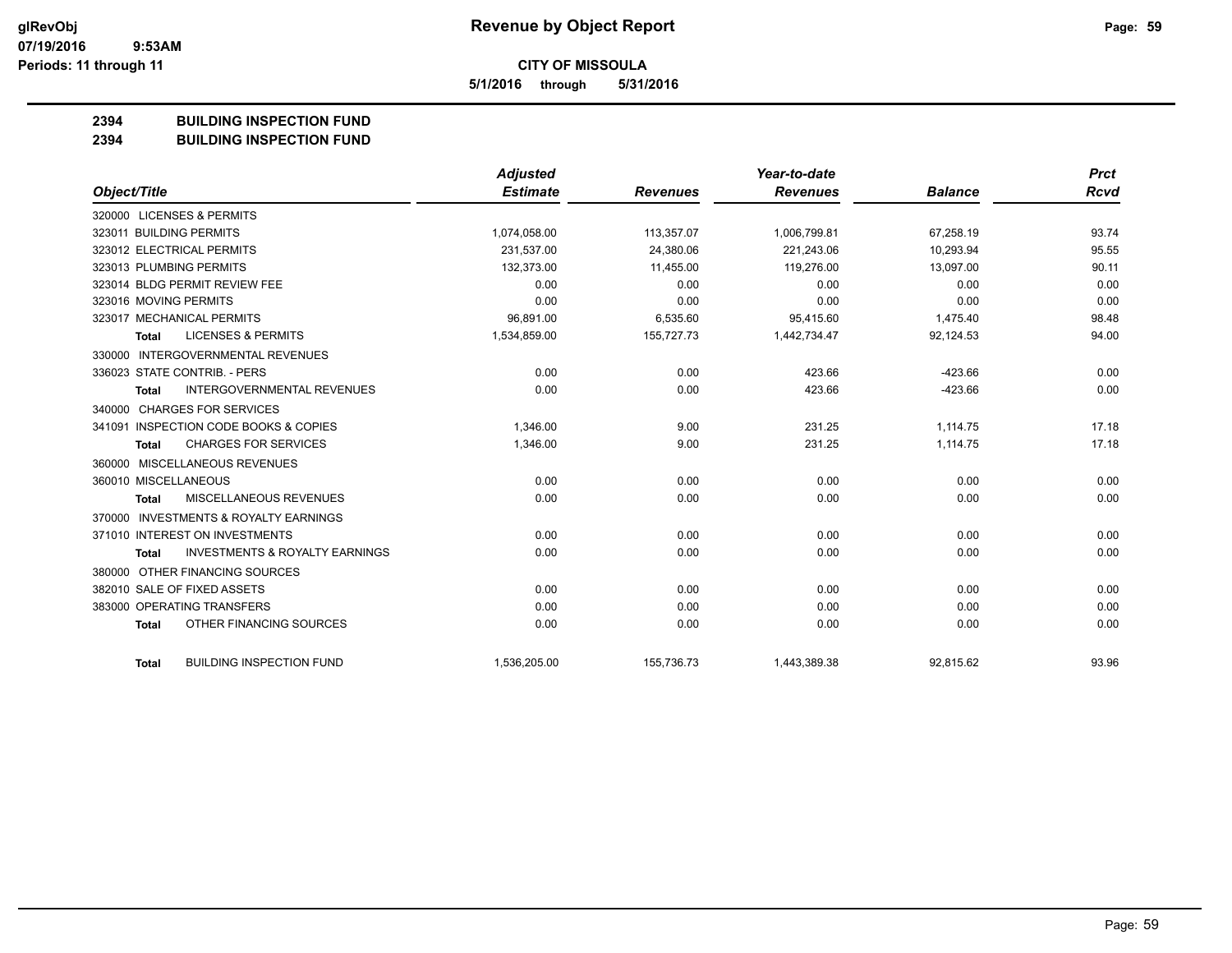**5/1/2016 through 5/31/2016**

# **2394 BUILDING INSPECTION FUND**

|                                                           | <b>Adjusted</b> |                 | Year-to-date    |                | <b>Prct</b> |
|-----------------------------------------------------------|-----------------|-----------------|-----------------|----------------|-------------|
| Object/Title                                              | <b>Estimate</b> | <b>Revenues</b> | <b>Revenues</b> | <b>Balance</b> | <b>Rcvd</b> |
| 320000 LICENSES & PERMITS                                 |                 |                 |                 |                |             |
| 323011 BUILDING PERMITS                                   | 1,074,058.00    | 113,357.07      | 1,006,799.81    | 67.258.19      | 93.74       |
| 323012 ELECTRICAL PERMITS                                 | 231.537.00      | 24.380.06       | 221.243.06      | 10.293.94      | 95.55       |
| 323013 PLUMBING PERMITS                                   | 132,373.00      | 11,455.00       | 119,276.00      | 13,097.00      | 90.11       |
| 323014 BLDG PERMIT REVIEW FEE                             | 0.00            | 0.00            | 0.00            | 0.00           | 0.00        |
| 323016 MOVING PERMITS                                     | 0.00            | 0.00            | 0.00            | 0.00           | 0.00        |
| 323017 MECHANICAL PERMITS                                 | 96,891.00       | 6,535.60        | 95,415.60       | 1,475.40       | 98.48       |
| <b>LICENSES &amp; PERMITS</b><br><b>Total</b>             | 1,534,859.00    | 155,727.73      | 1,442,734.47    | 92,124.53      | 94.00       |
| 330000 INTERGOVERNMENTAL REVENUES                         |                 |                 |                 |                |             |
| 336023 STATE CONTRIB. - PERS                              | 0.00            | 0.00            | 423.66          | $-423.66$      | 0.00        |
| <b>INTERGOVERNMENTAL REVENUES</b><br><b>Total</b>         | 0.00            | 0.00            | 423.66          | $-423.66$      | 0.00        |
| 340000 CHARGES FOR SERVICES                               |                 |                 |                 |                |             |
| 341091 INSPECTION CODE BOOKS & COPIES                     | 1,346.00        | 9.00            | 231.25          | 1,114.75       | 17.18       |
| <b>CHARGES FOR SERVICES</b><br><b>Total</b>               | 1,346.00        | 9.00            | 231.25          | 1,114.75       | 17.18       |
| 360000 MISCELLANEOUS REVENUES                             |                 |                 |                 |                |             |
| 360010 MISCELLANEOUS                                      | 0.00            | 0.00            | 0.00            | 0.00           | 0.00        |
| MISCELLANEOUS REVENUES<br><b>Total</b>                    | 0.00            | 0.00            | 0.00            | 0.00           | 0.00        |
| 370000 INVESTMENTS & ROYALTY EARNINGS                     |                 |                 |                 |                |             |
| 371010 INTEREST ON INVESTMENTS                            | 0.00            | 0.00            | 0.00            | 0.00           | 0.00        |
| <b>INVESTMENTS &amp; ROYALTY EARNINGS</b><br><b>Total</b> | 0.00            | 0.00            | 0.00            | 0.00           | 0.00        |
| 380000 OTHER FINANCING SOURCES                            |                 |                 |                 |                |             |
| 382010 SALE OF FIXED ASSETS                               | 0.00            | 0.00            | 0.00            | 0.00           | 0.00        |
| 383000 OPERATING TRANSFERS                                | 0.00            | 0.00            | 0.00            | 0.00           | 0.00        |
| OTHER FINANCING SOURCES<br><b>Total</b>                   | 0.00            | 0.00            | 0.00            | 0.00           | 0.00        |
| <b>BUILDING INSPECTION FUND</b><br><b>Total</b>           | 1,536,205.00    | 155,736.73      | 1,443,389.38    | 92,815.62      | 93.96       |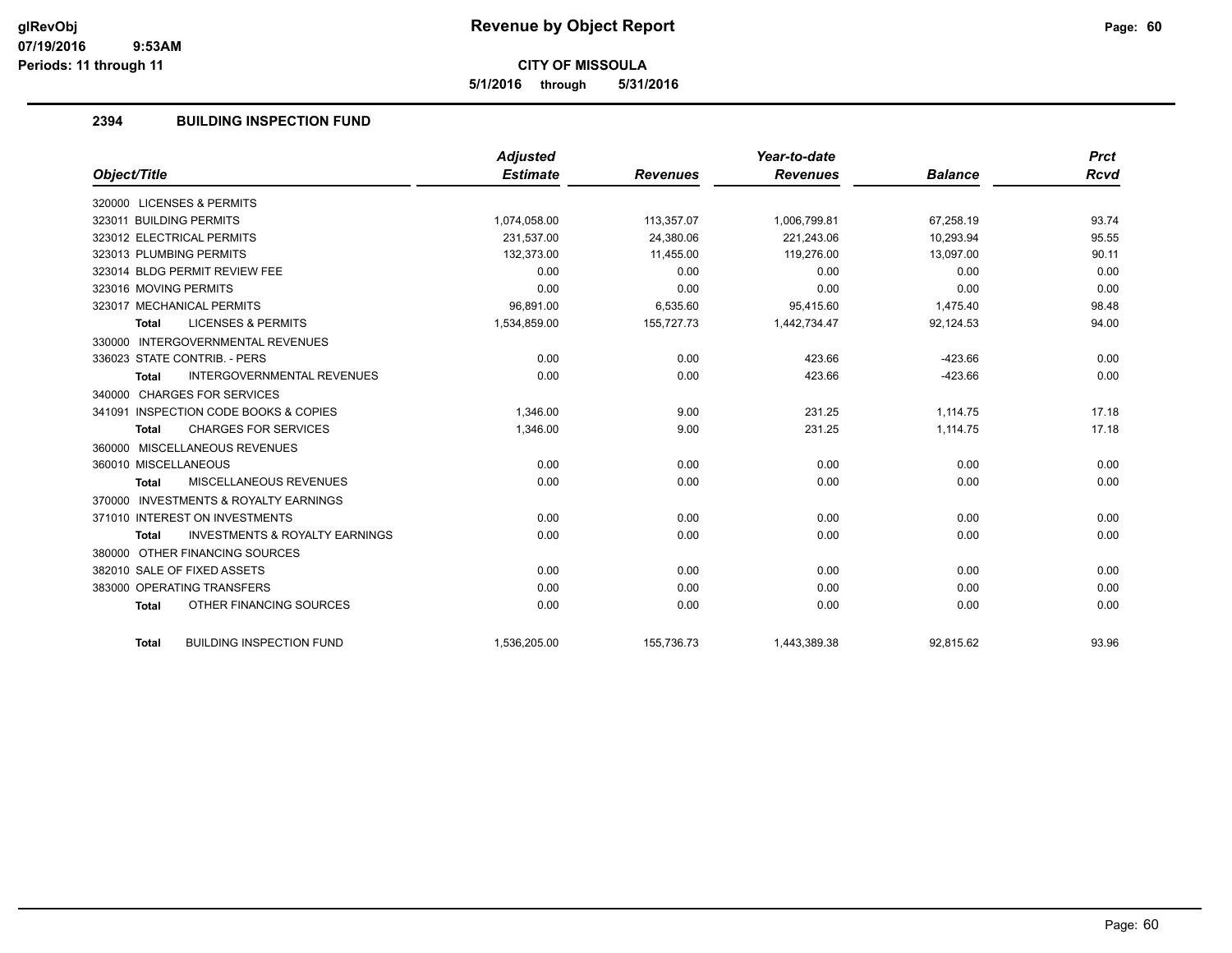**5/1/2016 through 5/31/2016**

# **2395 CITY GRANTS & PROGRAM INCOME FUND**

**2395 CITY GRANTS & PROGRAM INCOME FUND**

|                                            | <b>Adjusted</b> |                 | Year-to-date    |                | <b>Prct</b> |
|--------------------------------------------|-----------------|-----------------|-----------------|----------------|-------------|
| Object/Title                               | <b>Estimate</b> | <b>Revenues</b> | <b>Revenues</b> | <b>Balance</b> | <b>Rcvd</b> |
| 360000 MISCELLANEOUS REVENUES              |                 |                 |                 |                |             |
| 360010 MISCELLANEOUS                       | 0.00            | 0.00            | 0.00            | 0.00           | 0.00        |
| 362000 OTHER MISCELLANEOUS REVENUE         | 0.00            | 0.00            | 0.00            | 0.00           | 0.00        |
| MISCELLANEOUS REVENUES<br>Total            | 0.00            | 0.00            | 0.00            | 0.00           | 0.00        |
| 370000 INVESTMENTS & ROYALTY EARNINGS      |                 |                 |                 |                |             |
| 371010 INTEREST ON INVESTMENTS             | 0.00            | 0.00            | 0.00            | 0.00           | 0.00        |
| INVESTMENTS & ROYALTY EARNINGS<br>Total    | 0.00            | 0.00            | 0.00            | 0.00           | 0.00        |
|                                            |                 |                 |                 |                |             |
| CITY GRANTS & PROGRAM INCOME FUND<br>Total | 0.00            | 0.00            | 0.00            | 0.00           | 0.00        |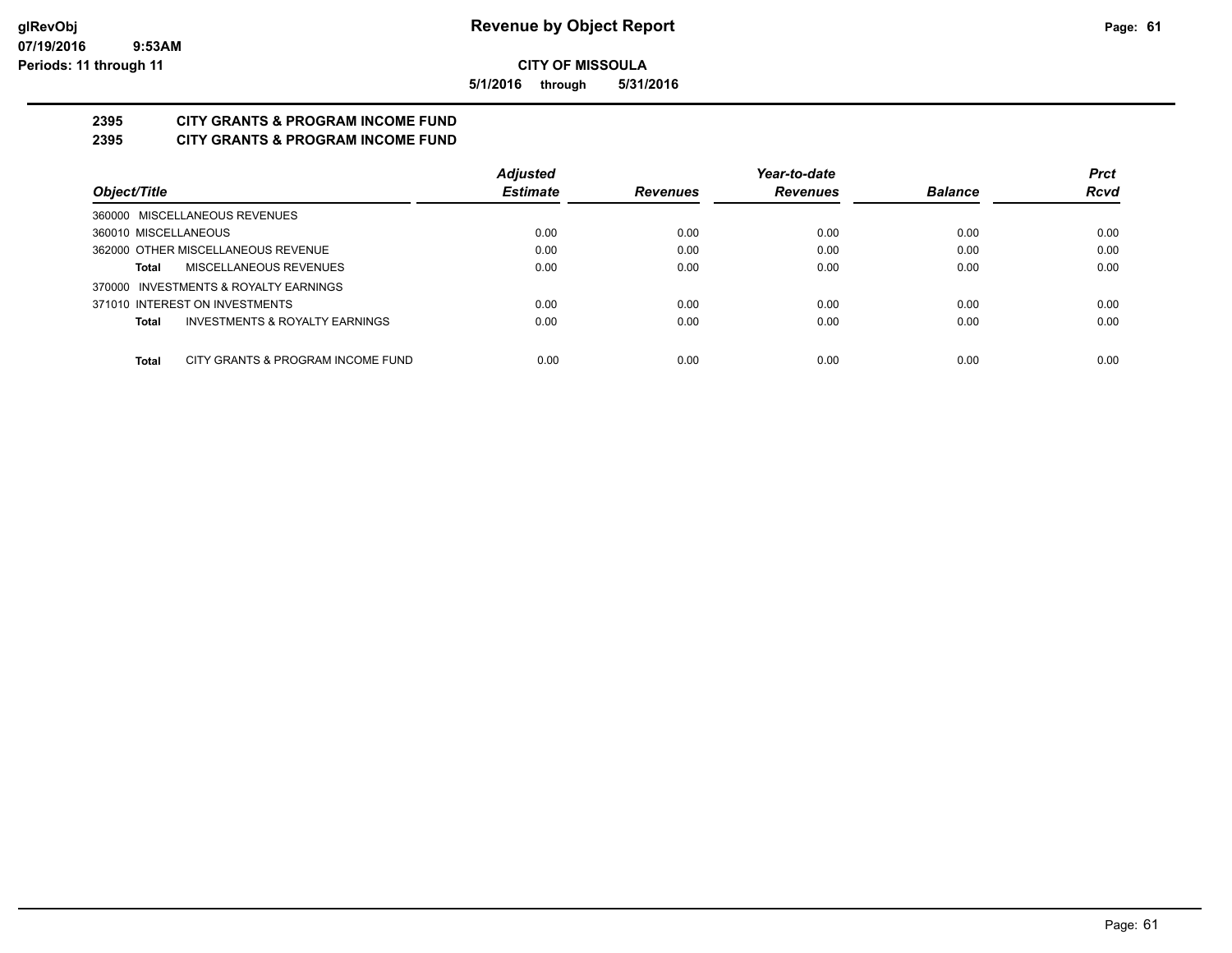**5/1/2016 through 5/31/2016**

# **2395 CITY GRANTS & PROGRAM INCOME FUND**

|                                                    | <b>Adjusted</b> |                 | Year-to-date    |                | <b>Prct</b> |
|----------------------------------------------------|-----------------|-----------------|-----------------|----------------|-------------|
| Object/Title                                       | <b>Estimate</b> | <b>Revenues</b> | <b>Revenues</b> | <b>Balance</b> | <b>Rcvd</b> |
| 360000 MISCELLANEOUS REVENUES                      |                 |                 |                 |                |             |
| 360010 MISCELLANEOUS                               | 0.00            | 0.00            | 0.00            | 0.00           | 0.00        |
| 362000 OTHER MISCELLANEOUS REVENUE                 | 0.00            | 0.00            | 0.00            | 0.00           | 0.00        |
| MISCELLANEOUS REVENUES<br>Total                    | 0.00            | 0.00            | 0.00            | 0.00           | 0.00        |
| 370000 INVESTMENTS & ROYALTY EARNINGS              |                 |                 |                 |                |             |
| 371010 INTEREST ON INVESTMENTS                     | 0.00            | 0.00            | 0.00            | 0.00           | 0.00        |
| <b>INVESTMENTS &amp; ROYALTY EARNINGS</b><br>Total | 0.00            | 0.00            | 0.00            | 0.00           | 0.00        |
| Total<br>CITY GRANTS & PROGRAM INCOME FUND         | 0.00            | 0.00            | 0.00            | 0.00           | 0.00        |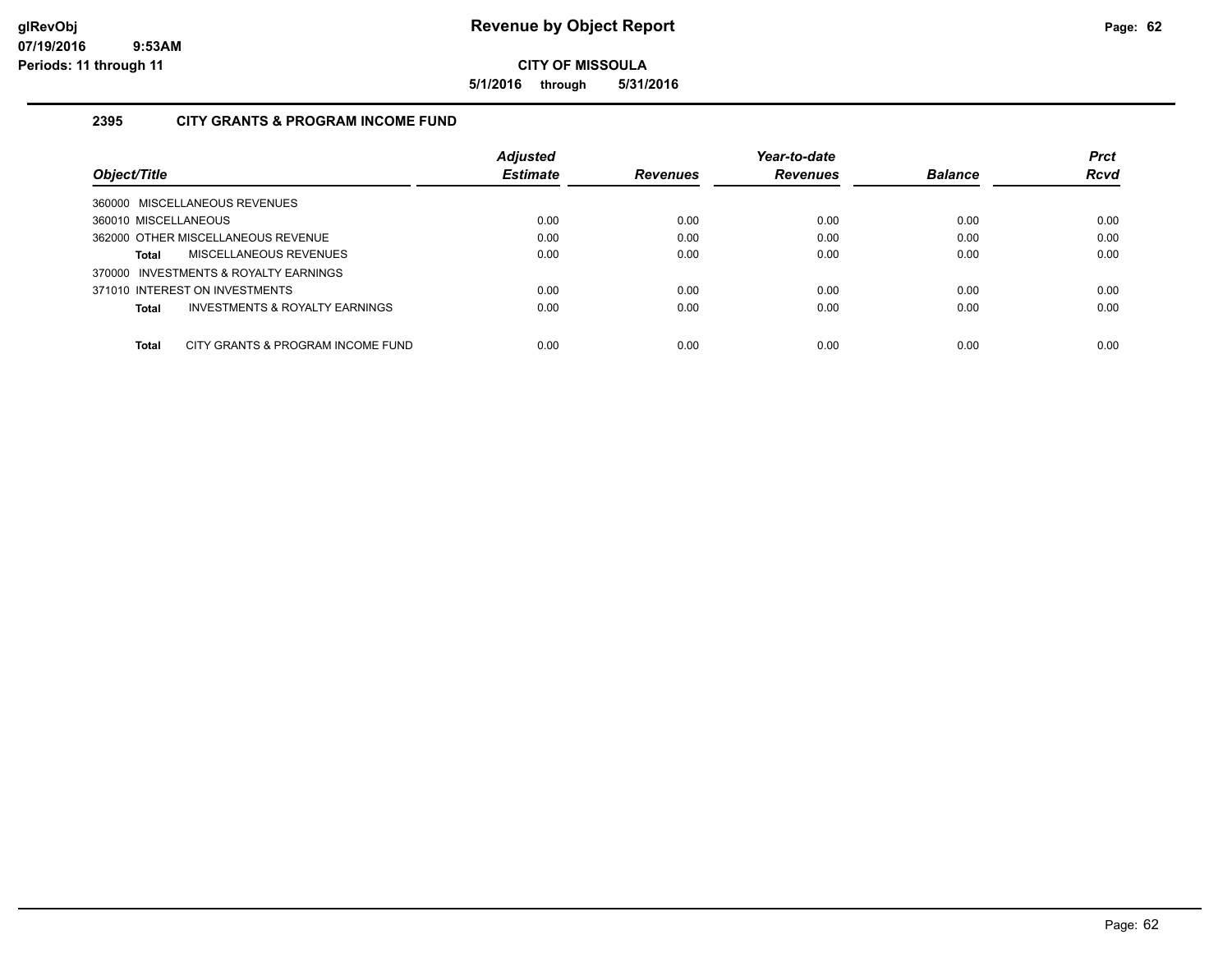**5/1/2016 through 5/31/2016**

#### **2396 ENERGY EFFICIENCY REVOLVING LOAN FUND 2396 ENERGY EFFICIENCY REVOLVING LOAN FUND**

|                                                      | <b>Adjusted</b> |                 | Year-to-date    |                | <b>Prct</b> |
|------------------------------------------------------|-----------------|-----------------|-----------------|----------------|-------------|
| Object/Title                                         | <b>Estimate</b> | <b>Revenues</b> | <b>Revenues</b> | <b>Balance</b> | <b>Rcvd</b> |
| 330000 INTERGOVERNMENTAL REVENUES                    |                 |                 |                 |                |             |
| 331031 EECBG REVOLVING LOAN                          | 0.00            | 0.00            | 0.00            | 0.00           | 0.00        |
| INTERGOVERNMENTAL REVENUES<br>Total                  | 0.00            | 0.00            | 0.00            | 0.00           | 0.00        |
| 370000 INVESTMENTS & ROYALTY EARNINGS                |                 |                 |                 |                |             |
| 371010 INTEREST ON INVESTMENTS                       | 0.00            | 0.00            | 0.00            | 0.00           | 0.00        |
| <b>INVESTMENTS &amp; ROYALTY EARNINGS</b><br>Total   | 0.00            | 0.00            | 0.00            | 0.00           | 0.00        |
| ENERGY EFFICIENCY REVOLVING LOAN FUI<br><b>Total</b> | 0.00            | 0.00            | 0.00            | 0.00           | 0.00        |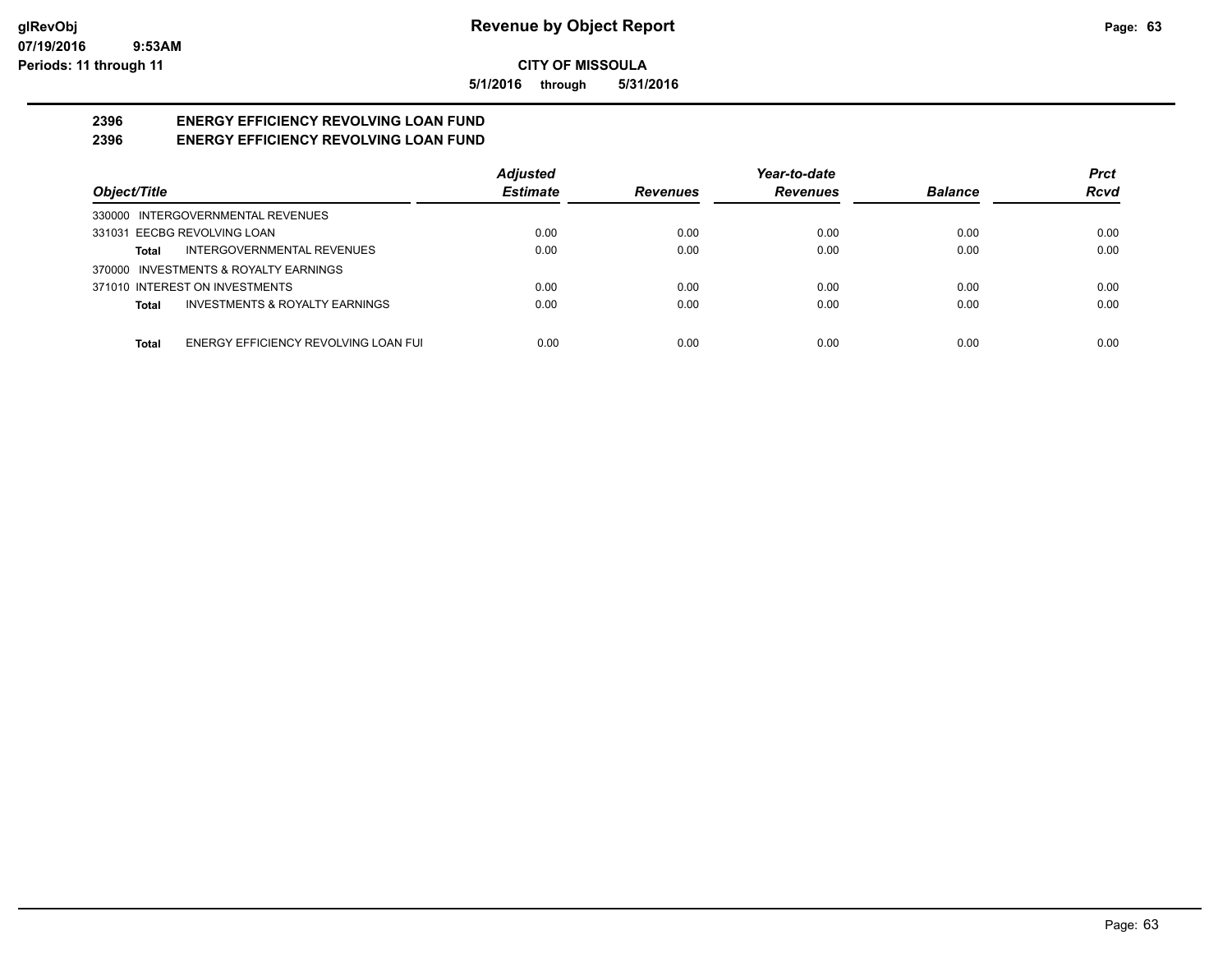**5/1/2016 through 5/31/2016**

# **2396 ENERGY EFFICIENCY REVOLVING LOAN FUND**

| Object/Title                                        | <b>Adjusted</b><br><b>Estimate</b> | <b>Revenues</b> | Year-to-date<br><b>Revenues</b> | <b>Balance</b> | <b>Prct</b><br><b>Rcvd</b> |
|-----------------------------------------------------|------------------------------------|-----------------|---------------------------------|----------------|----------------------------|
| 330000 INTERGOVERNMENTAL REVENUES                   |                                    |                 |                                 |                |                            |
| 331031 EECBG REVOLVING LOAN                         | 0.00                               | 0.00            | 0.00                            | 0.00           | 0.00                       |
| INTERGOVERNMENTAL REVENUES<br>Total                 | 0.00                               | 0.00            | 0.00                            | 0.00           | 0.00                       |
| 370000 INVESTMENTS & ROYALTY EARNINGS               |                                    |                 |                                 |                |                            |
| 371010 INTEREST ON INVESTMENTS                      | 0.00                               | 0.00            | 0.00                            | 0.00           | 0.00                       |
| <b>INVESTMENTS &amp; ROYALTY EARNINGS</b><br>Total  | 0.00                               | 0.00            | 0.00                            | 0.00           | 0.00                       |
|                                                     |                                    |                 |                                 |                |                            |
| ENERGY EFFICIENCY REVOLVING LOAN FU<br><b>Total</b> | 0.00                               | 0.00            | 0.00                            | 0.00           | 0.00                       |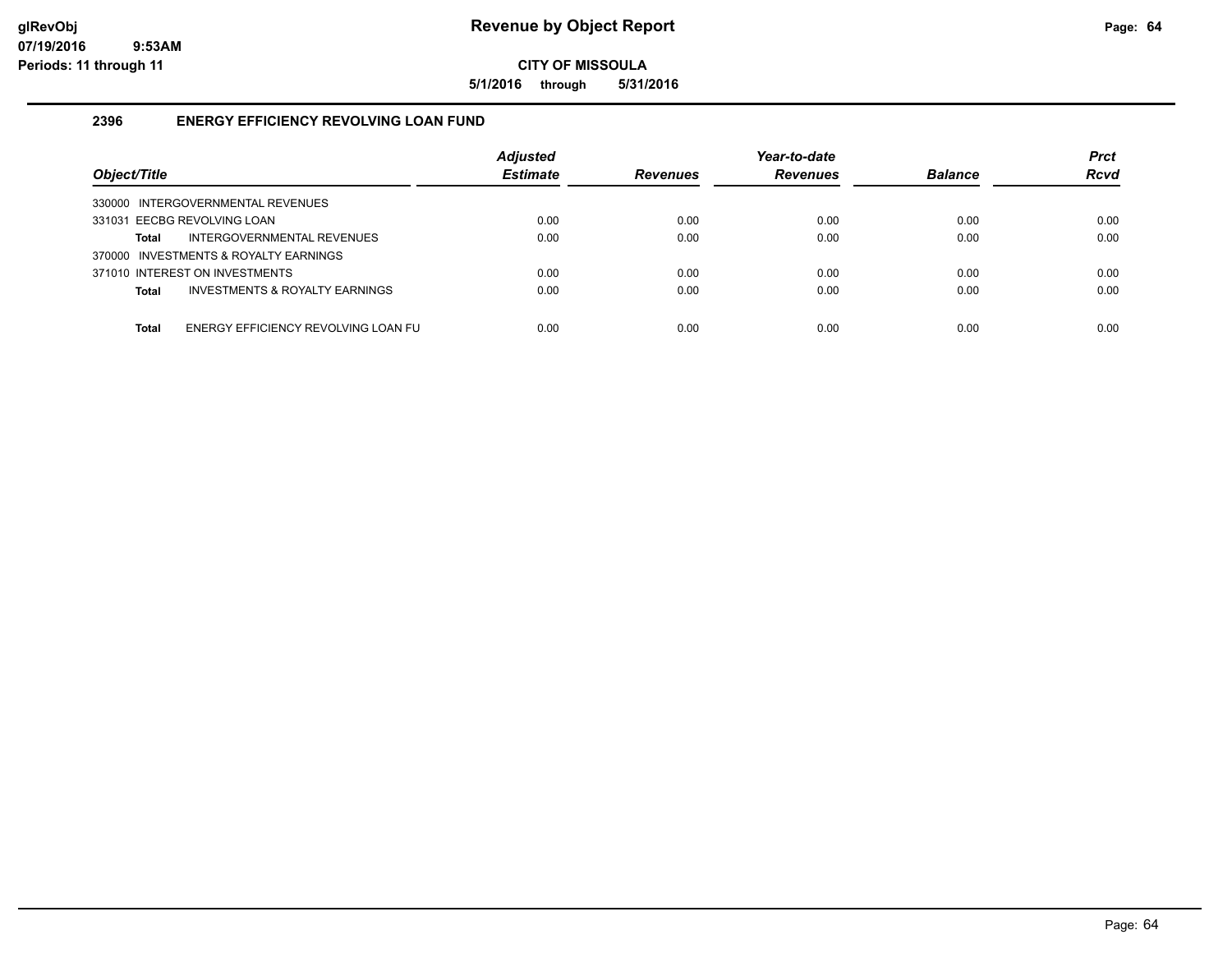**5/1/2016 through 5/31/2016**

#### **2399 DANGEROUS BUILDING DEMOLITION & REPAIR F 2399 DANGEROUS BUILDING DEMOLITION & REPAIR F**

|                         |                                      | <b>Adjusted</b> |                 | Year-to-date    |                | Prct |
|-------------------------|--------------------------------------|-----------------|-----------------|-----------------|----------------|------|
| Object/Title            |                                      | <b>Estimate</b> | <b>Revenues</b> | <b>Revenues</b> | <b>Balance</b> | Rcvd |
|                         | 360000 MISCELLANEOUS REVENUES        |                 |                 |                 |                |      |
| 363000 ASSESSMENTS PAID |                                      | 15,000.00       | 0.00            | 0.00            | 15.000.00      | 0.00 |
| Total                   | MISCELLANEOUS REVENUES               | 15.000.00       | 0.00            | 0.00            | 15.000.00      | 0.00 |
| <b>Total</b>            | DANGEROUS BUILDING DEMOLITION & REP. | 15.000.00       | 0.00            | 0.00            | 15.000.00      | 0.00 |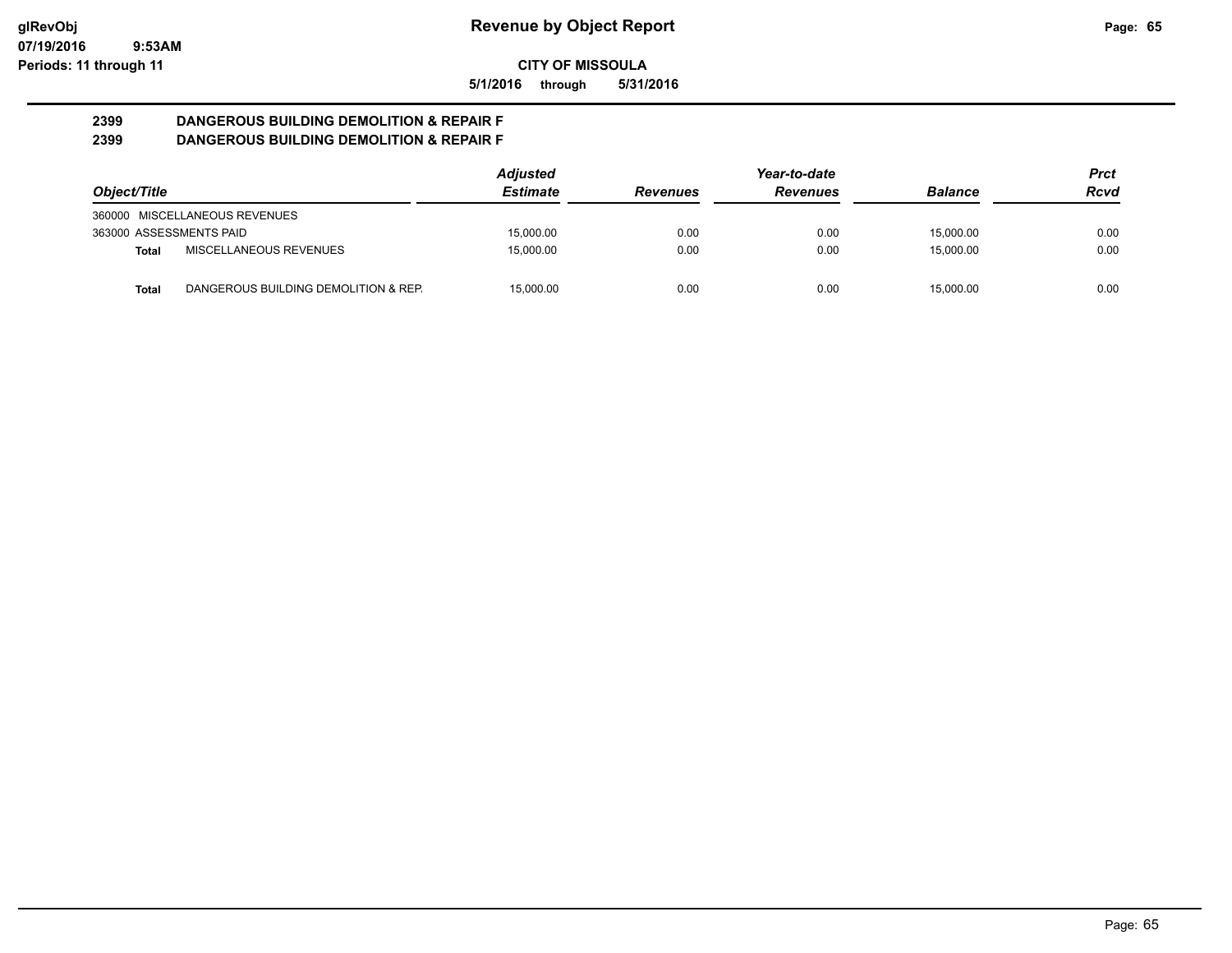**5/1/2016 through 5/31/2016**

### **2399 DANGEROUS BUILDING DEMOLITION & REPAIR F**

| Object/Title            |                                     | Adjusted<br><b>Estimate</b> | <b>Revenues</b> | Year-to-date<br><b>Revenues</b> | <b>Balance</b> | <b>Prct</b><br><b>Rcvd</b> |
|-------------------------|-------------------------------------|-----------------------------|-----------------|---------------------------------|----------------|----------------------------|
|                         | 360000 MISCELLANEOUS REVENUES       |                             |                 |                                 |                |                            |
| 363000 ASSESSMENTS PAID |                                     | 15.000.00                   | 0.00            | 0.00                            | 15.000.00      | 0.00                       |
| <b>Total</b>            | MISCELLANEOUS REVENUES              | 15.000.00                   | 0.00            | 0.00                            | 15.000.00      | 0.00                       |
| <b>Total</b>            | DANGEROUS BUILDING DEMOLITION & REF | 15,000.00                   | 0.00            | 0.00                            | 15,000.00      | 0.00                       |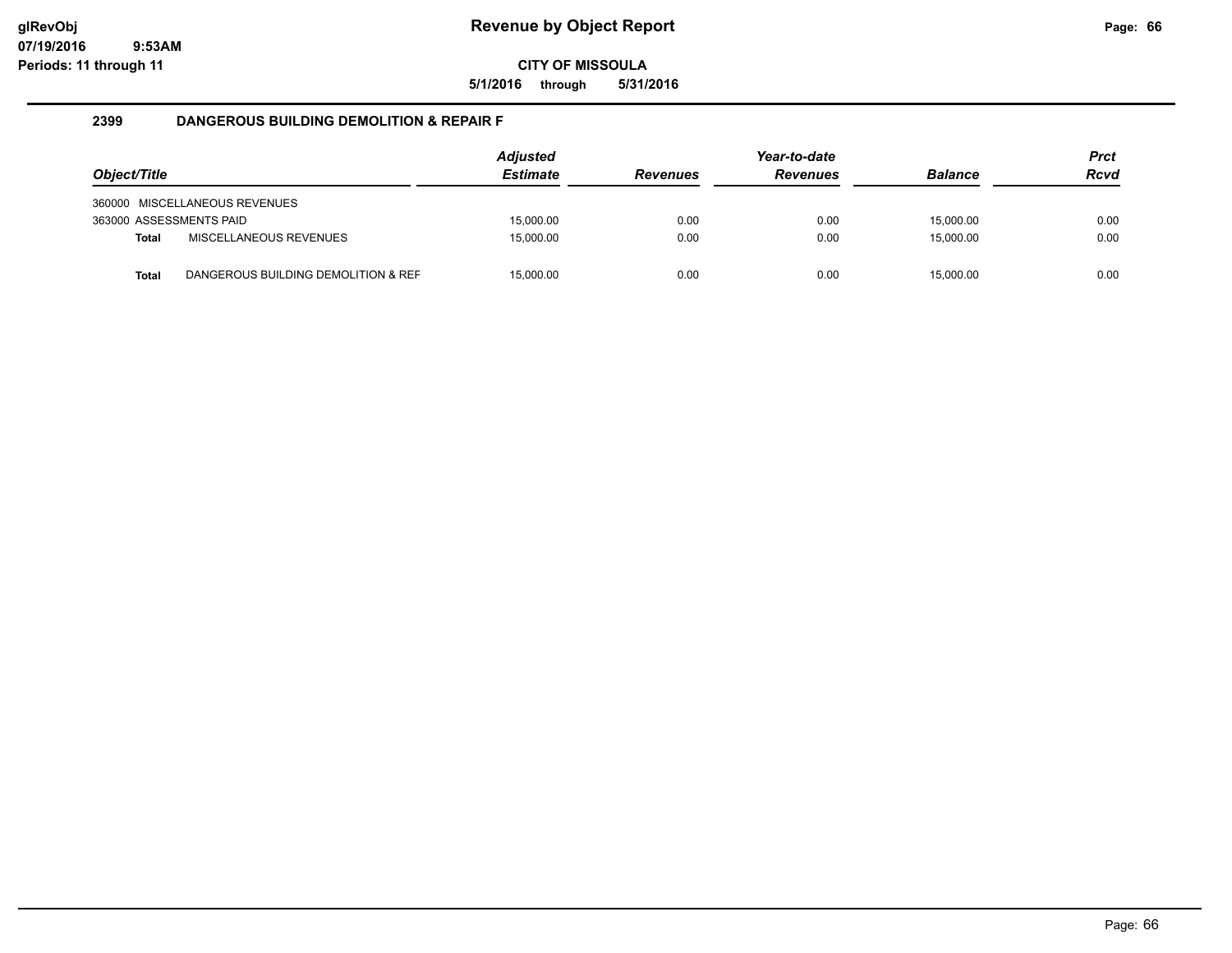**5/1/2016 through 5/31/2016**

#### **2400 STREET LIGHTING ASSESSMENTS FUND 2400 STREET LIGHTING ASSESSMENTS FUND**

|                                                    | <b>Adjusted</b> |                 | Year-to-date    |                | Prct  |
|----------------------------------------------------|-----------------|-----------------|-----------------|----------------|-------|
| Object/Title                                       | <b>Estimate</b> | <b>Revenues</b> | <b>Revenues</b> | <b>Balance</b> | Rcvd  |
| 360000 MISCELLANEOUS REVENUES                      |                 |                 |                 |                |       |
| 360010 MISCELLANEOUS                               | 0.00            | 0.00            | 0.00            | 0.00           | 0.00  |
| 363010 LIGHTING ASSESSMENTS                        | 345.357.00      | 779.57          | 311.993.94      | 33.363.06      | 90.34 |
| 363040 PENALTY AND INTEREST                        | 0.00            | 42.19           | 291.42          | $-291.42$      | 0.00  |
| MISCELLANEOUS REVENUES<br>Total                    | 345,357.00      | 821.76          | 312.285.36      | 33.071.64      | 90.42 |
| 370000 INVESTMENTS & ROYALTY EARNINGS              |                 |                 |                 |                |       |
| 371010 INTEREST ON INVESTMENTS                     | 0.00            | 0.00            | 0.00            | 0.00           | 0.00  |
| <b>INVESTMENTS &amp; ROYALTY EARNINGS</b><br>Total | 0.00            | 0.00            | 0.00            | 0.00           | 0.00  |
| STREET LIGHTING ASSESSMENTS FUND<br>Total          | 345.357.00      | 821.76          | 312.285.36      | 33.071.64      | 90.42 |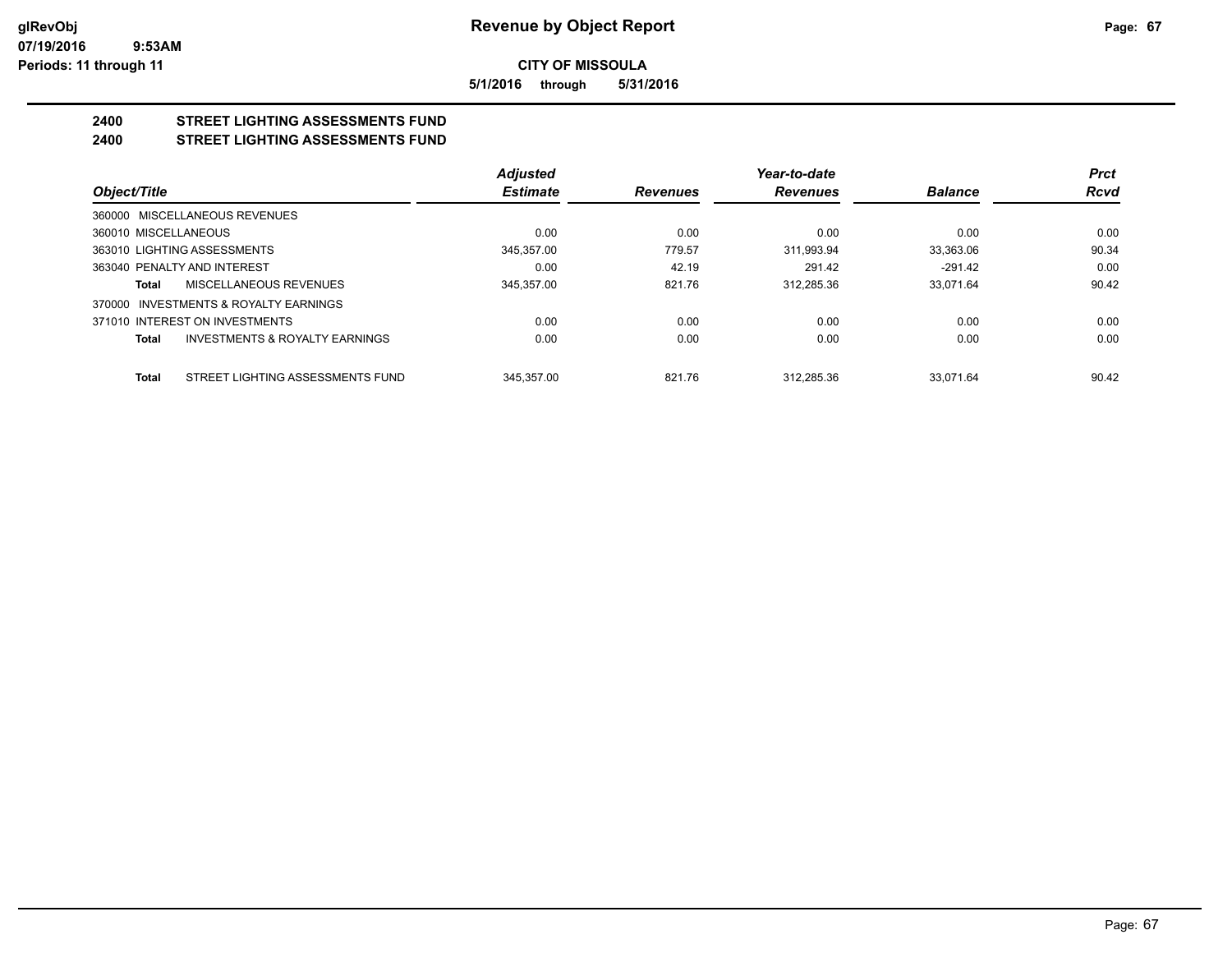**5/1/2016 through 5/31/2016**

# **2400 STREET LIGHTING ASSESSMENTS FUND**

|                             |                                           | <b>Adjusted</b> |                 | Year-to-date    |                | <b>Prct</b> |
|-----------------------------|-------------------------------------------|-----------------|-----------------|-----------------|----------------|-------------|
| Object/Title                |                                           | <b>Estimate</b> | <b>Revenues</b> | <b>Revenues</b> | <b>Balance</b> | <b>Rcvd</b> |
|                             | 360000 MISCELLANEOUS REVENUES             |                 |                 |                 |                |             |
| 360010 MISCELLANEOUS        |                                           | 0.00            | 0.00            | 0.00            | 0.00           | 0.00        |
|                             | 363010 LIGHTING ASSESSMENTS               | 345.357.00      | 779.57          | 311.993.94      | 33.363.06      | 90.34       |
| 363040 PENALTY AND INTEREST |                                           | 0.00            | 42.19           | 291.42          | $-291.42$      | 0.00        |
| Total                       | <b>MISCELLANEOUS REVENUES</b>             | 345,357.00      | 821.76          | 312.285.36      | 33.071.64      | 90.42       |
|                             | 370000 INVESTMENTS & ROYALTY EARNINGS     |                 |                 |                 |                |             |
|                             | 371010 INTEREST ON INVESTMENTS            | 0.00            | 0.00            | 0.00            | 0.00           | 0.00        |
| <b>Total</b>                | <b>INVESTMENTS &amp; ROYALTY EARNINGS</b> | 0.00            | 0.00            | 0.00            | 0.00           | 0.00        |
| <b>Total</b>                | STREET LIGHTING ASSESSMENTS FUND          | 345.357.00      | 821.76          | 312.285.36      | 33.071.64      | 90.42       |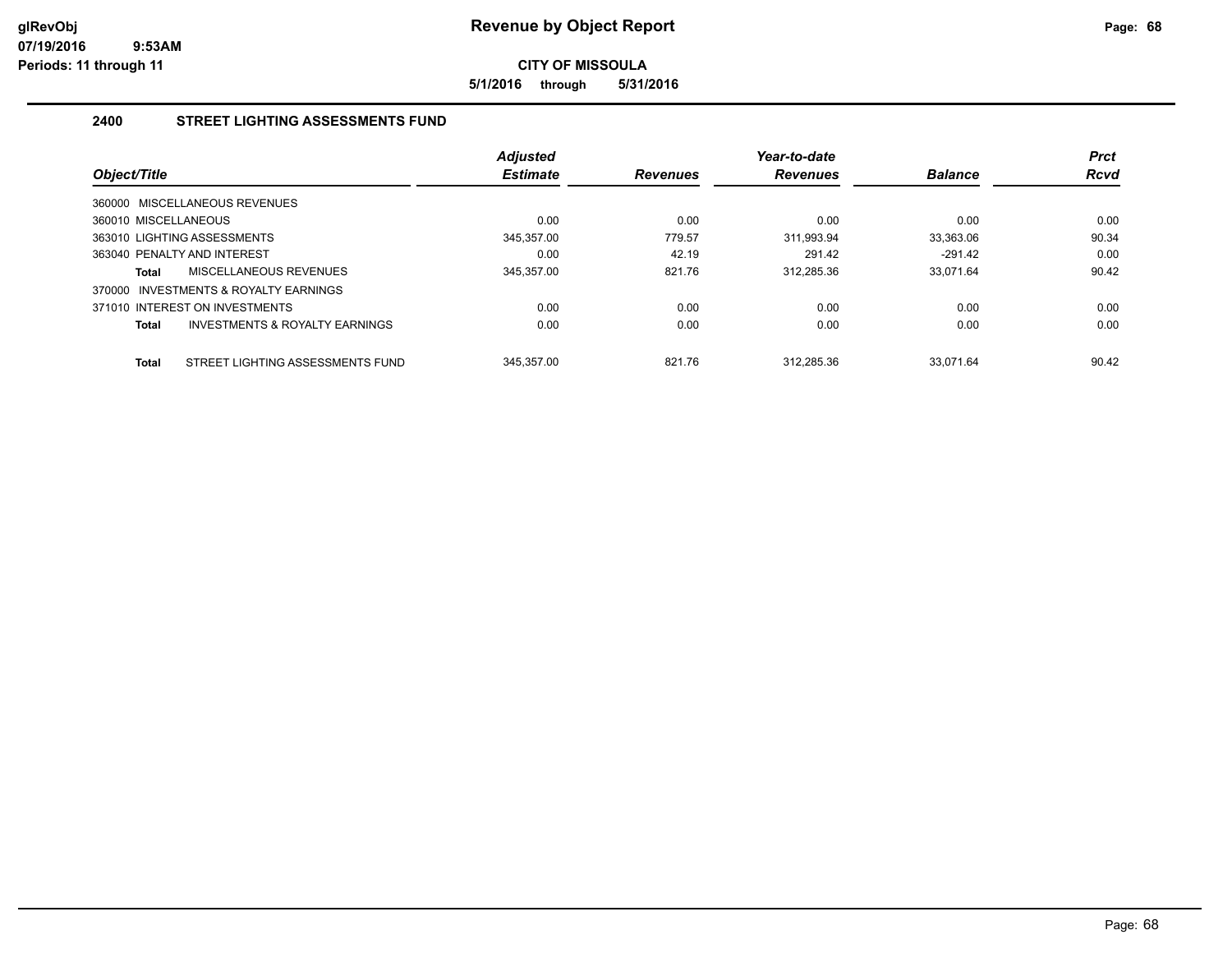**5/1/2016 through 5/31/2016**

# **2500 STREET MAINTENANCE ASSESSMENT FUND**

# **2500 STREET MAINTENANCE ASSESSMENT FUND**

|                                                    | <b>Adjusted</b> |                 | Year-to-date    |                | <b>Prct</b> |
|----------------------------------------------------|-----------------|-----------------|-----------------|----------------|-------------|
| Object/Title                                       | <b>Estimate</b> | <b>Revenues</b> | <b>Revenues</b> | <b>Balance</b> | <b>Rcvd</b> |
| 360000 MISCELLANEOUS REVENUES                      |                 |                 |                 |                |             |
| 363010 LIGHTING ASSESSMENTS                        | 59.295.00       | 814.54          | 34.641.60       | 24.653.40      | 58.42       |
| 363040 PENALTY AND INTEREST                        | 0.00            | 8.33            | 32.09           | $-32.09$       | 0.00        |
| MISCELLANEOUS REVENUES<br><b>Total</b>             | 59,295.00       | 822.87          | 34,673.69       | 24,621.31      | 58.48       |
| 370000 INVESTMENTS & ROYALTY EARNINGS              |                 |                 |                 |                |             |
| 371010 INTEREST ON INVESTMENTS                     | 0.00            | 0.00            | 0.00            | 0.00           | 0.00        |
| <b>INVESTMENTS &amp; ROYALTY EARNINGS</b><br>Total | 0.00            | 0.00            | 0.00            | 0.00           | 0.00        |
| OTHER FINANCING SOURCES<br>380000                  |                 |                 |                 |                |             |
| 383000 OPERATING TRANSFERS                         | 0.00            | 0.00            | 0.00            | 0.00           | 0.00        |
| OTHER FINANCING SOURCES<br>Total                   | 0.00            | 0.00            | 0.00            | 0.00           | 0.00        |
| STREET MAINTENANCE ASSESSMENT FUNI<br><b>Total</b> | 59.295.00       | 822.87          | 34.673.69       | 24.621.31      | 58.48       |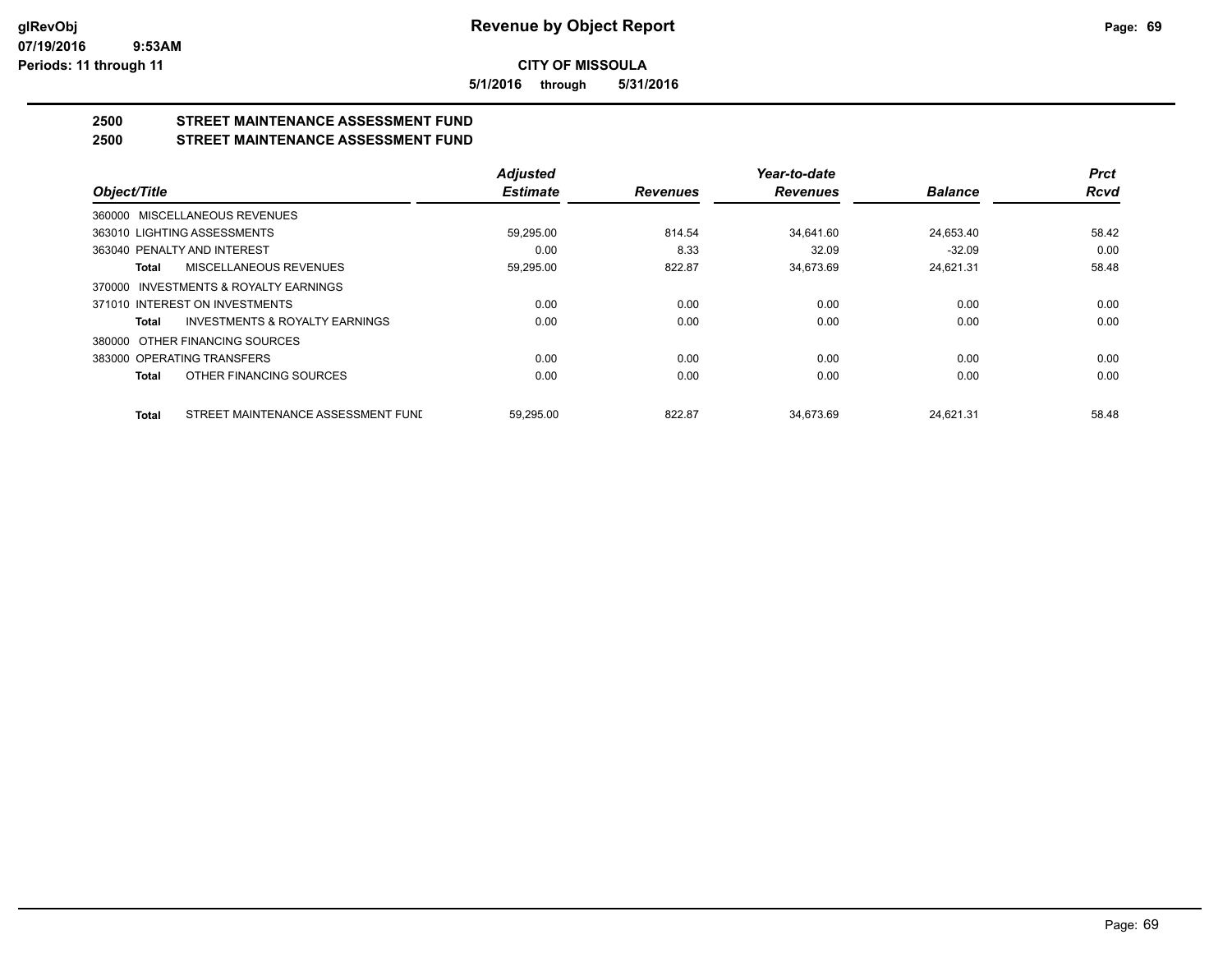**5/1/2016 through 5/31/2016**

# **2500 STREET MAINTENANCE ASSESSMENT FUND**

|                                             | <b>Adjusted</b> |                 | Year-to-date    |                | <b>Prct</b> |
|---------------------------------------------|-----------------|-----------------|-----------------|----------------|-------------|
| Object/Title                                | <b>Estimate</b> | <b>Revenues</b> | <b>Revenues</b> | <b>Balance</b> | <b>Rcvd</b> |
| 360000 MISCELLANEOUS REVENUES               |                 |                 |                 |                |             |
| 363010 LIGHTING ASSESSMENTS                 | 59,295.00       | 814.54          | 34,641.60       | 24,653.40      | 58.42       |
| 363040 PENALTY AND INTEREST                 | 0.00            | 8.33            | 32.09           | $-32.09$       | 0.00        |
| <b>MISCELLANEOUS REVENUES</b><br>Total      | 59,295.00       | 822.87          | 34,673.69       | 24,621.31      | 58.48       |
| INVESTMENTS & ROYALTY EARNINGS<br>370000    |                 |                 |                 |                |             |
| 371010 INTEREST ON INVESTMENTS              | 0.00            | 0.00            | 0.00            | 0.00           | 0.00        |
| INVESTMENTS & ROYALTY EARNINGS<br>Total     | 0.00            | 0.00            | 0.00            | 0.00           | 0.00        |
| 380000 OTHER FINANCING SOURCES              |                 |                 |                 |                |             |
| 383000 OPERATING TRANSFERS                  | 0.00            | 0.00            | 0.00            | 0.00           | 0.00        |
| OTHER FINANCING SOURCES<br>Total            | 0.00            | 0.00            | 0.00            | 0.00           | 0.00        |
| STREET MAINTENANCE ASSESSMENT FUNI<br>Total | 59,295.00       | 822.87          | 34.673.69       | 24.621.31      | 58.48       |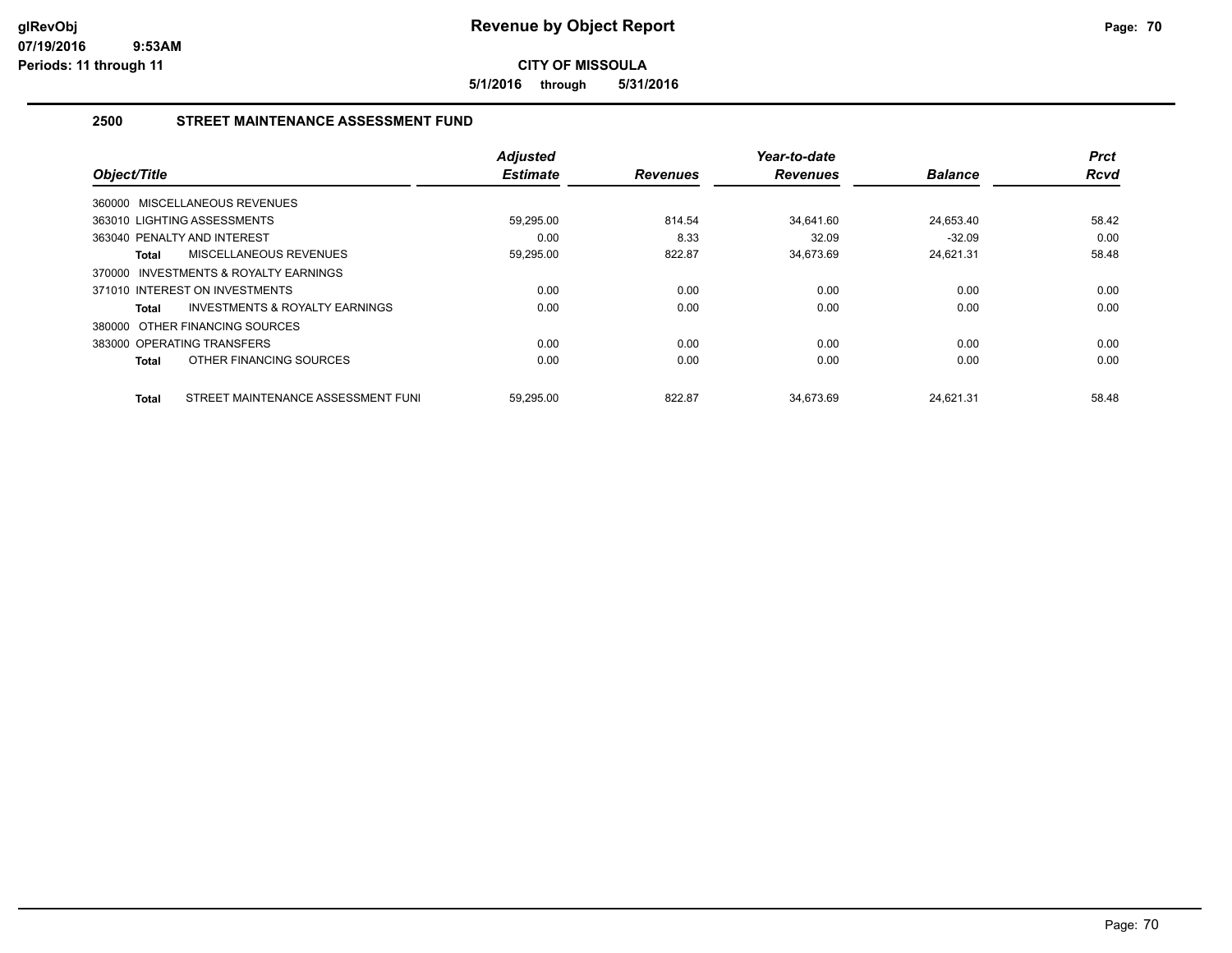**5/1/2016 through 5/31/2016**

**2512 ROAD DISTRICT #1**

**2512 ROAD DISTRICT #1**

|                                                    | <b>Adjusted</b> |                 | Year-to-date    |                | <b>Prct</b> |
|----------------------------------------------------|-----------------|-----------------|-----------------|----------------|-------------|
| Object/Title                                       | <b>Estimate</b> | <b>Revenues</b> | <b>Revenues</b> | <b>Balance</b> | <b>Rcvd</b> |
| 330000 INTERGOVERNMENTAL REVENUES                  |                 |                 |                 |                |             |
| 336023 STATE CONTRIB. - PERS                       | 0.00            | 0.00            | 6.33            | $-6.33$        | 0.00        |
| <b>INTERGOVERNMENTAL REVENUES</b><br>Total         | 0.00            | 0.00            | 6.33            | $-6.33$        | 0.00        |
| MISCELLANEOUS REVENUES<br>360000                   |                 |                 |                 |                |             |
| 363020 PROPERTY ASSESSMENTS                        | 1,604,151.00    | 22,927.68       | 889,384.27      | 714,766.73     | 55.44       |
| 363040 PENALTY AND INTEREST                        | 0.00            | 83.63           | 829.47          | $-829.47$      | 0.00        |
| <b>MISCELLANEOUS REVENUES</b><br>Total             | 1,604,151.00    | 23,011.31       | 890,213.74      | 713,937.26     | 55.49       |
| INVESTMENTS & ROYALTY EARNINGS<br>370000           |                 |                 |                 |                |             |
| 371010 INTEREST ON INVESTMENTS                     | 0.00            | 0.00            | 0.00            | 0.00           | 0.00        |
| <b>INVESTMENTS &amp; ROYALTY EARNINGS</b><br>Total | 0.00            | 0.00            | 0.00            | 0.00           | 0.00        |
| OTHER FINANCING SOURCES<br>380000                  |                 |                 |                 |                |             |
| 381090 PROCEEDS FROM CAPITAL LEASE                 | 0.00            | 0.00            | 621,382.00      | $-621,382.00$  | 0.00        |
| OTHER FINANCING SOURCES<br>Total                   | 0.00            | 0.00            | 621,382.00      | $-621,382.00$  | 0.00        |
| ROAD DISTRICT #1<br><b>Total</b>                   | 1,604,151.00    | 23.011.31       | 1,511,602.07    | 92,548.93      | 94.23       |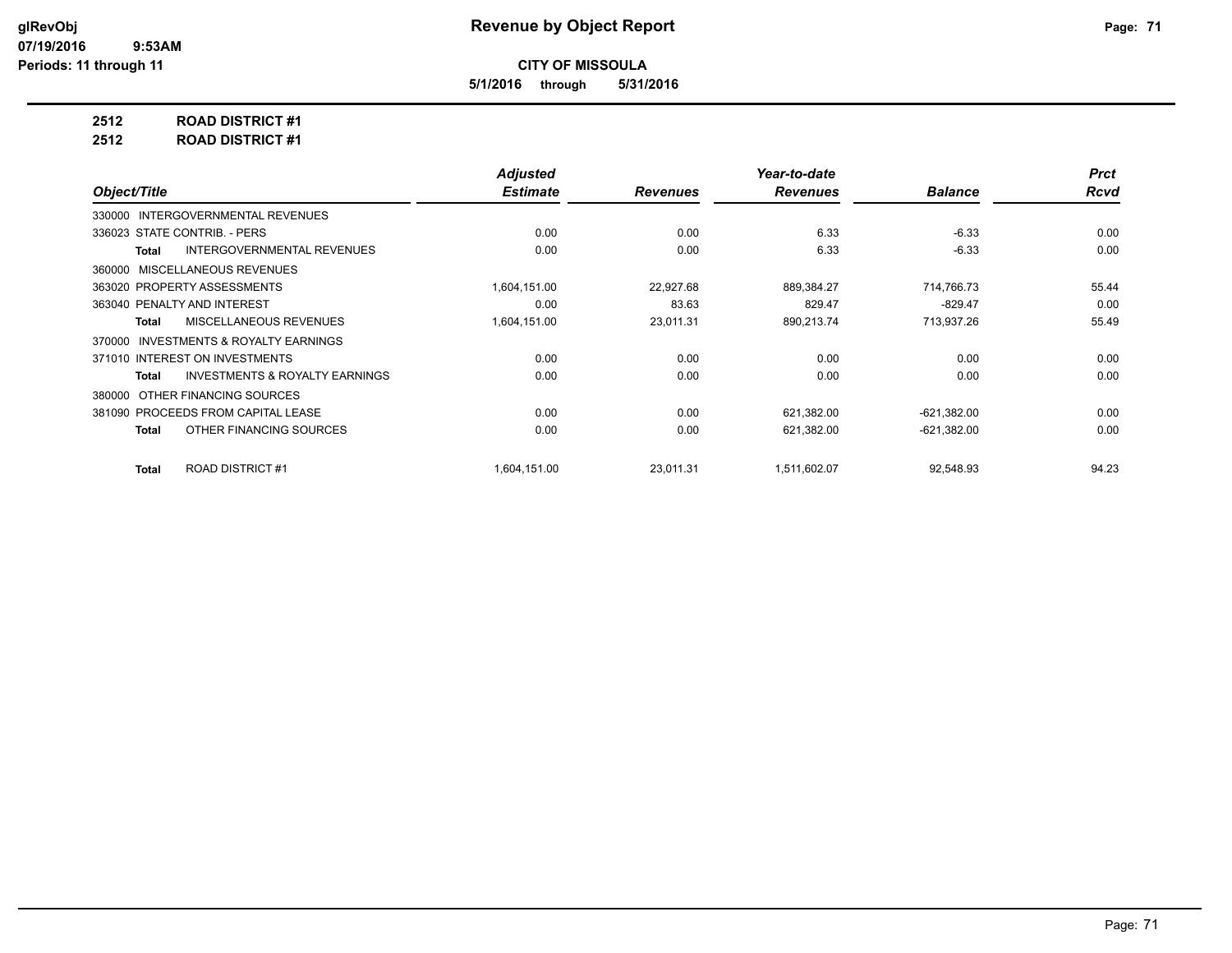**5/1/2016 through 5/31/2016**

#### **2512 ROAD DISTRICT #1**

| Object/Title                                              | <b>Adjusted</b><br><b>Estimate</b> | <b>Revenues</b> | Year-to-date<br><b>Revenues</b> | <b>Balance</b> | <b>Prct</b><br><b>Rcvd</b> |
|-----------------------------------------------------------|------------------------------------|-----------------|---------------------------------|----------------|----------------------------|
|                                                           |                                    |                 |                                 |                |                            |
| INTERGOVERNMENTAL REVENUES<br>330000                      |                                    |                 |                                 |                |                            |
| 336023 STATE CONTRIB. - PERS                              | 0.00                               | 0.00            | 6.33                            | $-6.33$        | 0.00                       |
| <b>INTERGOVERNMENTAL REVENUES</b><br><b>Total</b>         | 0.00                               | 0.00            | 6.33                            | $-6.33$        | 0.00                       |
| 360000 MISCELLANEOUS REVENUES                             |                                    |                 |                                 |                |                            |
| 363020 PROPERTY ASSESSMENTS                               | 1,604,151.00                       | 22,927.68       | 889,384.27                      | 714,766.73     | 55.44                      |
| 363040 PENALTY AND INTEREST                               | 0.00                               | 83.63           | 829.47                          | $-829.47$      | 0.00                       |
| MISCELLANEOUS REVENUES<br><b>Total</b>                    | 1,604,151.00                       | 23,011.31       | 890,213.74                      | 713,937.26     | 55.49                      |
| <b>INVESTMENTS &amp; ROYALTY EARNINGS</b><br>370000       |                                    |                 |                                 |                |                            |
| 371010 INTEREST ON INVESTMENTS                            | 0.00                               | 0.00            | 0.00                            | 0.00           | 0.00                       |
| <b>INVESTMENTS &amp; ROYALTY EARNINGS</b><br><b>Total</b> | 0.00                               | 0.00            | 0.00                            | 0.00           | 0.00                       |
| 380000 OTHER FINANCING SOURCES                            |                                    |                 |                                 |                |                            |
| 381090 PROCEEDS FROM CAPITAL LEASE                        | 0.00                               | 0.00            | 621,382.00                      | $-621,382.00$  | 0.00                       |
| OTHER FINANCING SOURCES<br><b>Total</b>                   | 0.00                               | 0.00            | 621,382.00                      | $-621,382.00$  | 0.00                       |
|                                                           |                                    |                 |                                 |                |                            |
| ROAD DISTRICT #1<br><b>Total</b>                          | 1,604,151.00                       | 23,011.31       | 1,511,602.07                    | 92,548.93      | 94.23                      |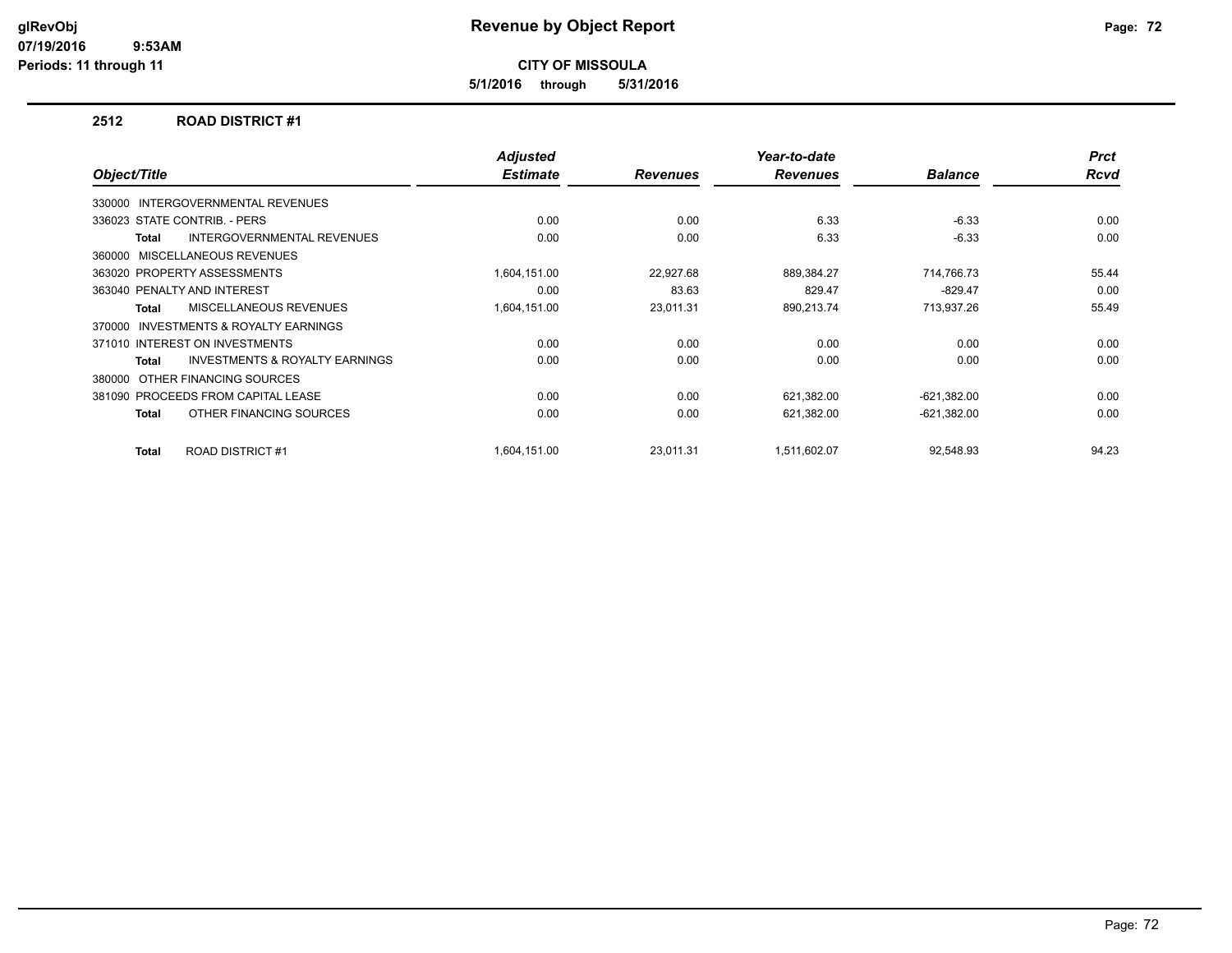**5/1/2016 through 5/31/2016**

**2513 PARK DISTRICT #1**

**2513 PARK DISTRICT #1**

|                                                    | <b>Adjusted</b> |                 | Year-to-date    |                | <b>Prct</b> |
|----------------------------------------------------|-----------------|-----------------|-----------------|----------------|-------------|
| Object/Title                                       | <b>Estimate</b> | <b>Revenues</b> | <b>Revenues</b> | <b>Balance</b> | <b>Rcvd</b> |
| 330000 INTERGOVERNMENTAL REVENUES                  |                 |                 |                 |                |             |
| 336023 STATE CONTRIB. - PERS                       | 0.00            | 0.00            | 71.60           | $-71.60$       | 0.00        |
| <b>INTERGOVERNMENTAL REVENUES</b><br>Total         | 0.00            | 0.00            | 71.60           | $-71.60$       | 0.00        |
| 360000 MISCELLANEOUS REVENUES                      |                 |                 |                 |                |             |
| 363020 PROPERTY ASSESSMENTS                        | 931,280.00      | 13,311.99       | 516,977.07      | 414,302.93     | 55.51       |
| 363040 PENALTY AND INTEREST                        | 0.00            | 49.03           | 480.21          | $-480.21$      | 0.00        |
| MISCELLANEOUS REVENUES<br>Total                    | 931,280.00      | 13,361.02       | 517,457.28      | 413,822.72     | 55.56       |
| 370000 INVESTMENTS & ROYALTY EARNINGS              |                 |                 |                 |                |             |
| 371010 INTEREST ON INVESTMENTS                     | 0.00            | 0.00            | 0.00            | 0.00           | 0.00        |
| <b>INVESTMENTS &amp; ROYALTY EARNINGS</b><br>Total | 0.00            | 0.00            | 0.00            | 0.00           | 0.00        |
| 380000 OTHER FINANCING SOURCES                     |                 |                 |                 |                |             |
| 381090 PROCEEDS FROM CAPITAL LEASE                 | 0.00            | 0.00            | 289,734.00      | $-289,734.00$  | 0.00        |
| OTHER FINANCING SOURCES<br>Total                   | 0.00            | 0.00            | 289,734.00      | -289,734.00    | 0.00        |
| <b>PARK DISTRICT #1</b><br>Total                   | 931,280.00      | 13,361.02       | 807,262.88      | 124,017.12     | 86.68       |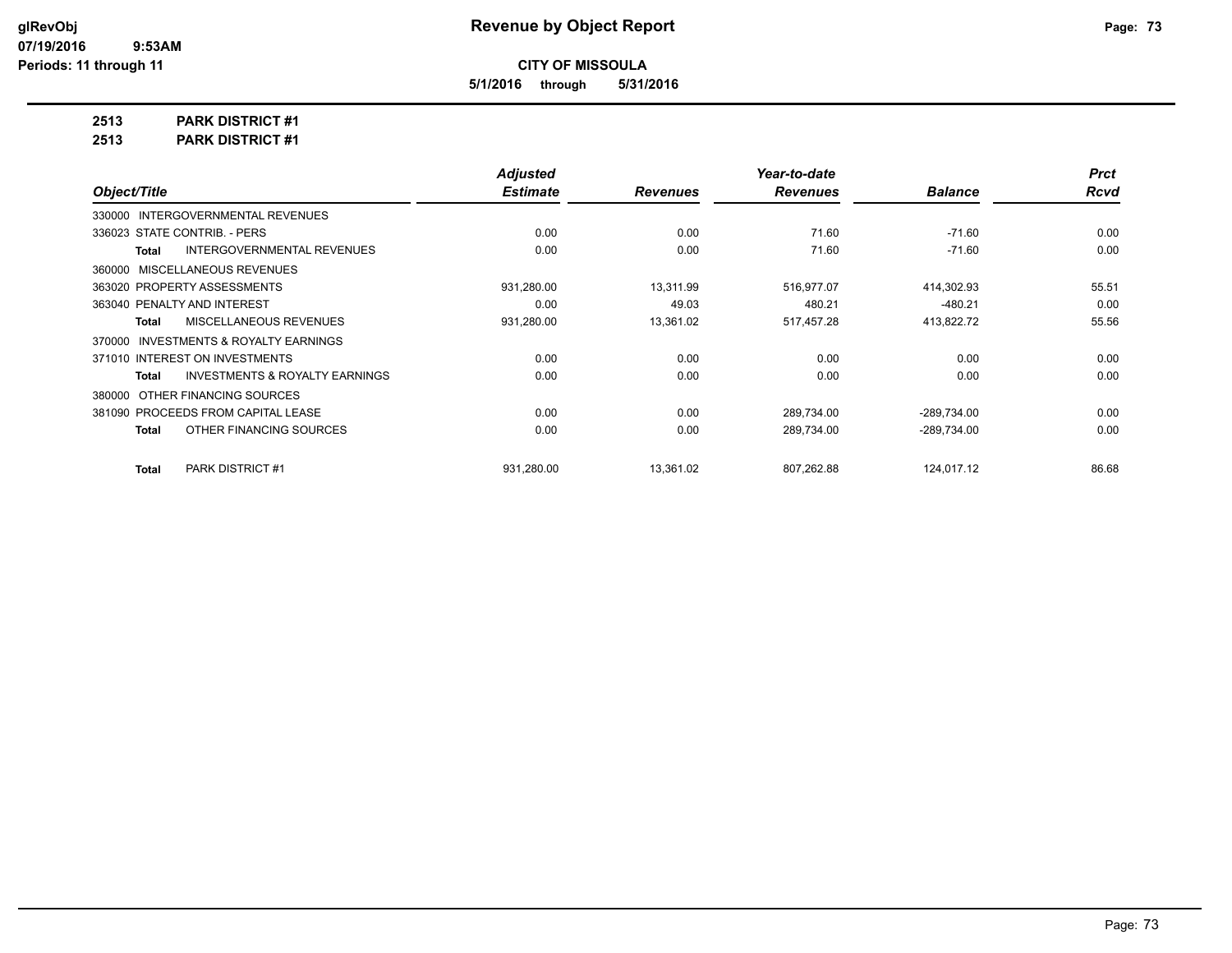**5/1/2016 through 5/31/2016**

#### **2513 PARK DISTRICT #1**

|                                |                                           | <b>Adjusted</b> |                 | Year-to-date    |                | <b>Prct</b> |
|--------------------------------|-------------------------------------------|-----------------|-----------------|-----------------|----------------|-------------|
| Object/Title                   |                                           | <b>Estimate</b> | <b>Revenues</b> | <b>Revenues</b> | <b>Balance</b> | <b>Rcvd</b> |
|                                | 330000 INTERGOVERNMENTAL REVENUES         |                 |                 |                 |                |             |
| 336023 STATE CONTRIB. - PERS   |                                           | 0.00            | 0.00            | 71.60           | $-71.60$       | 0.00        |
| <b>Total</b>                   | <b>INTERGOVERNMENTAL REVENUES</b>         | 0.00            | 0.00            | 71.60           | $-71.60$       | 0.00        |
| 360000                         | MISCELLANEOUS REVENUES                    |                 |                 |                 |                |             |
| 363020 PROPERTY ASSESSMENTS    |                                           | 931,280.00      | 13,311.99       | 516,977.07      | 414,302.93     | 55.51       |
| 363040 PENALTY AND INTEREST    |                                           | 0.00            | 49.03           | 480.21          | $-480.21$      | 0.00        |
| Total                          | MISCELLANEOUS REVENUES                    | 931,280.00      | 13,361.02       | 517,457.28      | 413,822.72     | 55.56       |
| 370000                         | <b>INVESTMENTS &amp; ROYALTY EARNINGS</b> |                 |                 |                 |                |             |
| 371010 INTEREST ON INVESTMENTS |                                           | 0.00            | 0.00            | 0.00            | 0.00           | 0.00        |
| Total                          | <b>INVESTMENTS &amp; ROYALTY EARNINGS</b> | 0.00            | 0.00            | 0.00            | 0.00           | 0.00        |
| 380000 OTHER FINANCING SOURCES |                                           |                 |                 |                 |                |             |
|                                | 381090 PROCEEDS FROM CAPITAL LEASE        | 0.00            | 0.00            | 289,734.00      | $-289,734.00$  | 0.00        |
| Total                          | OTHER FINANCING SOURCES                   | 0.00            | 0.00            | 289,734.00      | $-289,734.00$  | 0.00        |
| <b>Total</b>                   | PARK DISTRICT #1                          | 931,280.00      | 13,361.02       | 807,262.88      | 124,017.12     | 86.68       |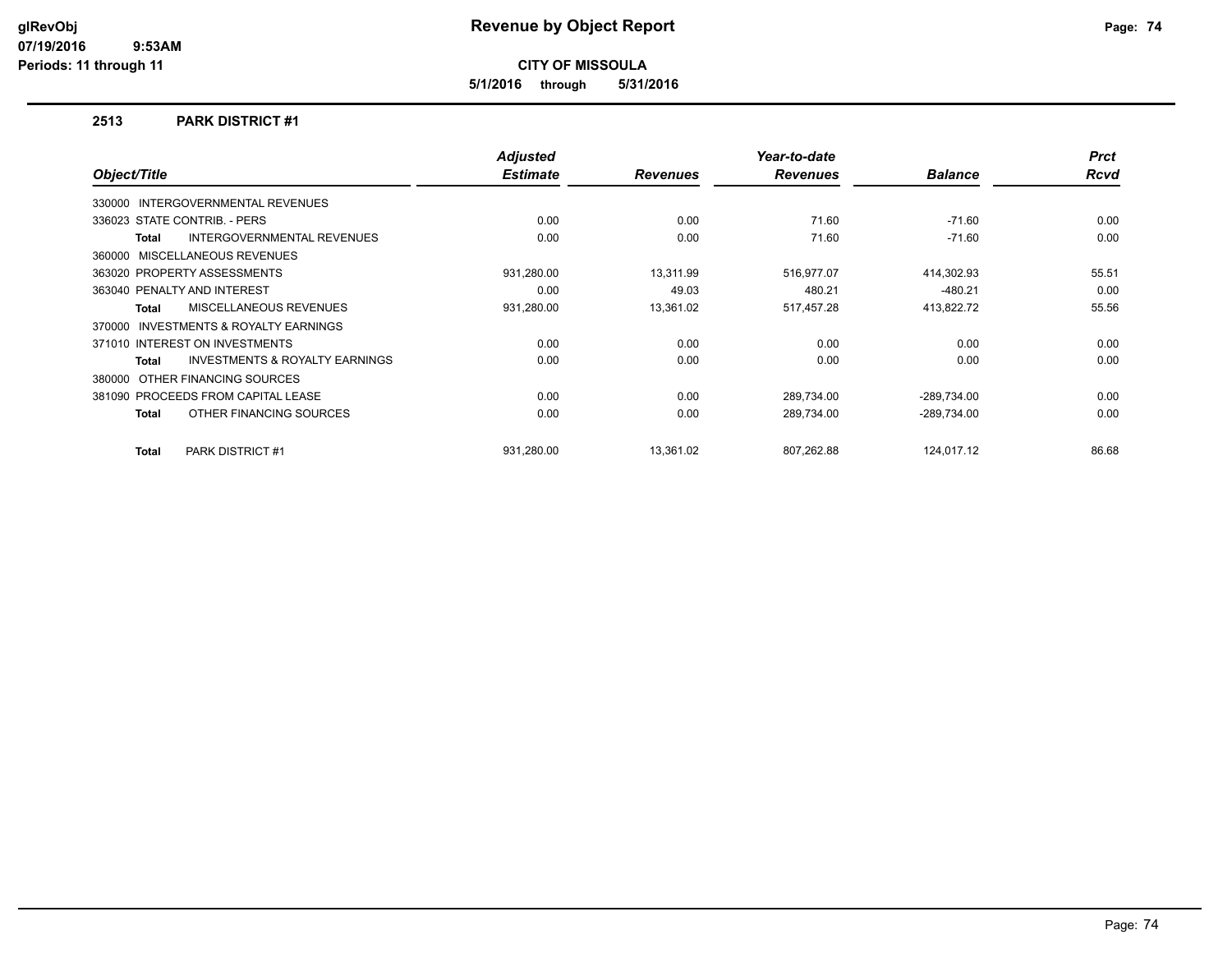**5/1/2016 through 5/31/2016**

**2820 STATE GAS TAX FUND**

**2820 STATE GAS TAX FUND**

|              |                                   | <b>Adjusted</b> |                 | Year-to-date    |                | Prct  |
|--------------|-----------------------------------|-----------------|-----------------|-----------------|----------------|-------|
| Object/Title |                                   | <b>Estimate</b> | <b>Revenues</b> | <b>Revenues</b> | <b>Balance</b> | Rcvd  |
|              | 330000 INTERGOVERNMENTAL REVENUES |                 |                 |                 |                |       |
|              | 334040 GAS TAX APPORTIONMENT      | 1,080,419.00    | 90,034.88       | 990.383.69      | 90.035.31      | 91.67 |
| Total        | INTERGOVERNMENTAL REVENUES        | 1,080,419.00    | 90.034.88       | 990.383.69      | 90.035.31      | 91.67 |
| Total        | STATE GAS TAX FUND                | 1.080.419.00    | 90.034.88       | 990.383.69      | 90.035.31      | 91.67 |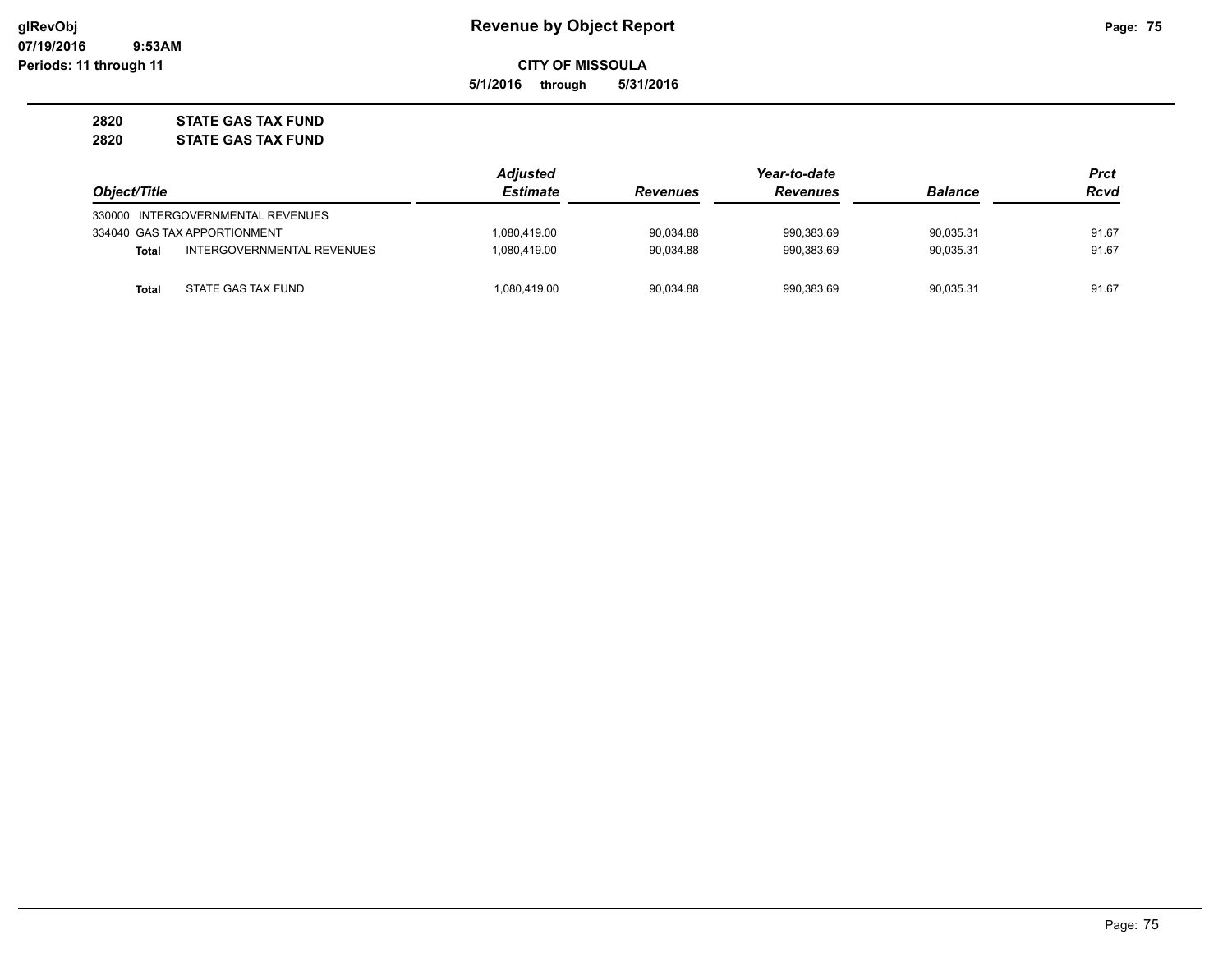**5/1/2016 through 5/31/2016**

### **2820 STATE GAS TAX FUND**

|              |                                   | <b>Adjusted</b> |                 | Year-to-date    |                | <b>Prct</b> |
|--------------|-----------------------------------|-----------------|-----------------|-----------------|----------------|-------------|
| Object/Title |                                   | <b>Estimate</b> | <b>Revenues</b> | <b>Revenues</b> | <b>Balance</b> | <b>Rcvd</b> |
|              | 330000 INTERGOVERNMENTAL REVENUES |                 |                 |                 |                |             |
|              | 334040 GAS TAX APPORTIONMENT      | 1.080.419.00    | 90.034.88       | 990.383.69      | 90.035.31      | 91.67       |
| <b>Total</b> | INTERGOVERNMENTAL REVENUES        | 1.080.419.00    | 90.034.88       | 990.383.69      | 90.035.31      | 91.67       |
| <b>Total</b> | STATE GAS TAX FUND                | 1,080,419.00    | 90,034.88       | 990,383.69      | 90.035.31      | 91.67       |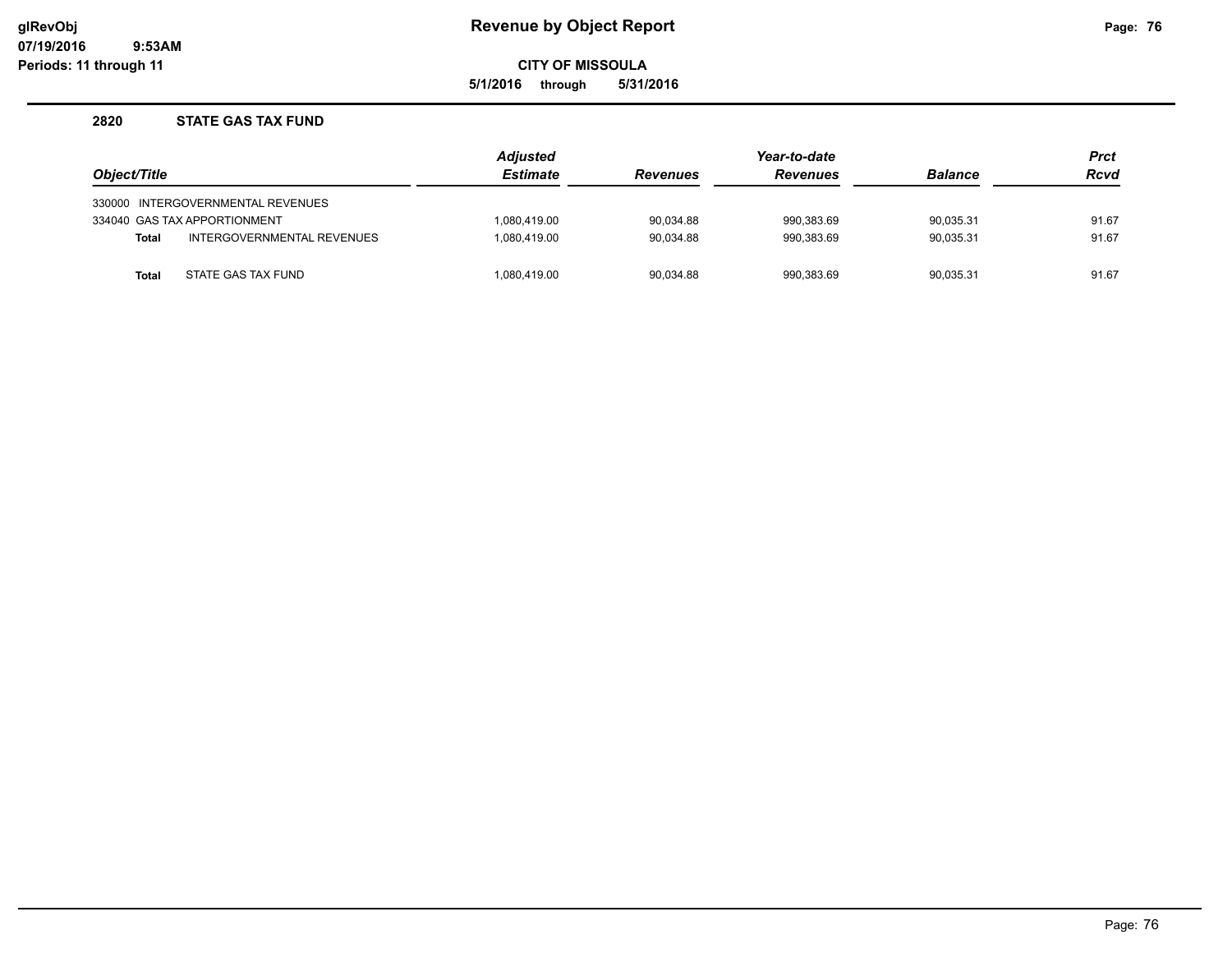**5/1/2016 through 5/31/2016**

#### **2917 CRIME VICTIM SURCHARGE**

**2917 CRIME VICTIM SURCHARGE**

|                                                           | <b>Adjusted</b> |                 | Year-to-date    |                | <b>Prct</b> |
|-----------------------------------------------------------|-----------------|-----------------|-----------------|----------------|-------------|
| Object/Title                                              | <b>Estimate</b> | <b>Revenues</b> | <b>Revenues</b> | <b>Balance</b> | <b>Rcvd</b> |
| 350000 FINES & FORFEITURES                                |                 |                 |                 |                |             |
| 351032 SURCHARGE ON FINES                                 | 0.00            | 0.00            | 60.412.65       | $-60.412.65$   | 0.00        |
| <b>FINES &amp; FORFEITURES</b><br><b>Total</b>            | 0.00            | 0.00            | 60.412.65       | $-60.412.65$   | 0.00        |
| 370000 INVESTMENTS & ROYALTY EARNINGS                     |                 |                 |                 |                |             |
| 371010 INTEREST ON INVESTMENTS                            | 0.00            | 0.00            | 0.00            | 0.00           | 0.00        |
| <b>INVESTMENTS &amp; ROYALTY EARNINGS</b><br><b>Total</b> | 0.00            | 0.00            | 0.00            | 0.00           | 0.00        |
|                                                           |                 |                 |                 |                |             |
| CRIME VICTIM SURCHARGE<br><b>Total</b>                    | 0.00            | 0.00            | 60.412.65       | -60.412.65     | 0.00        |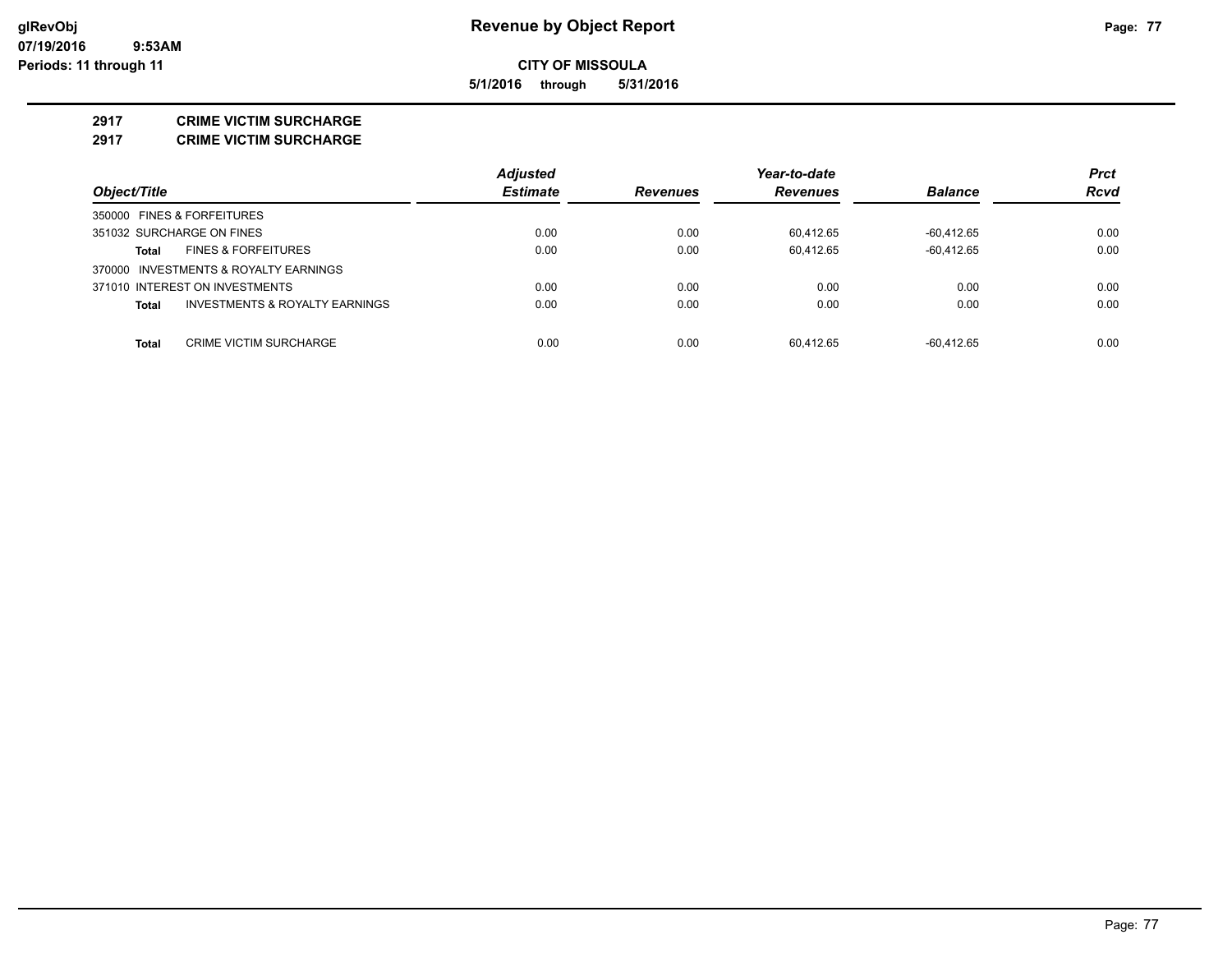**5/1/2016 through 5/31/2016**

# **2917 CRIME VICTIM SURCHARGE**

| Object/Title                                   | <b>Adjusted</b><br><b>Estimate</b> | <b>Revenues</b> | Year-to-date<br><b>Revenues</b> | <b>Balance</b> | <b>Prct</b><br><b>Rcvd</b> |
|------------------------------------------------|------------------------------------|-----------------|---------------------------------|----------------|----------------------------|
| 350000 FINES & FORFEITURES                     |                                    |                 |                                 |                |                            |
| 351032 SURCHARGE ON FINES                      | 0.00                               | 0.00            | 60.412.65                       | $-60.412.65$   | 0.00                       |
| <b>FINES &amp; FORFEITURES</b><br>Total        | 0.00                               | 0.00            | 60,412.65                       | $-60.412.65$   | 0.00                       |
| 370000 INVESTMENTS & ROYALTY EARNINGS          |                                    |                 |                                 |                |                            |
| 371010 INTEREST ON INVESTMENTS                 | 0.00                               | 0.00            | 0.00                            | 0.00           | 0.00                       |
| INVESTMENTS & ROYALTY EARNINGS<br><b>Total</b> | 0.00                               | 0.00            | 0.00                            | 0.00           | 0.00                       |
|                                                |                                    |                 |                                 |                |                            |
| <b>CRIME VICTIM SURCHARGE</b><br><b>Total</b>  | 0.00                               | 0.00            | 60.412.65                       | $-60.412.65$   | 0.00                       |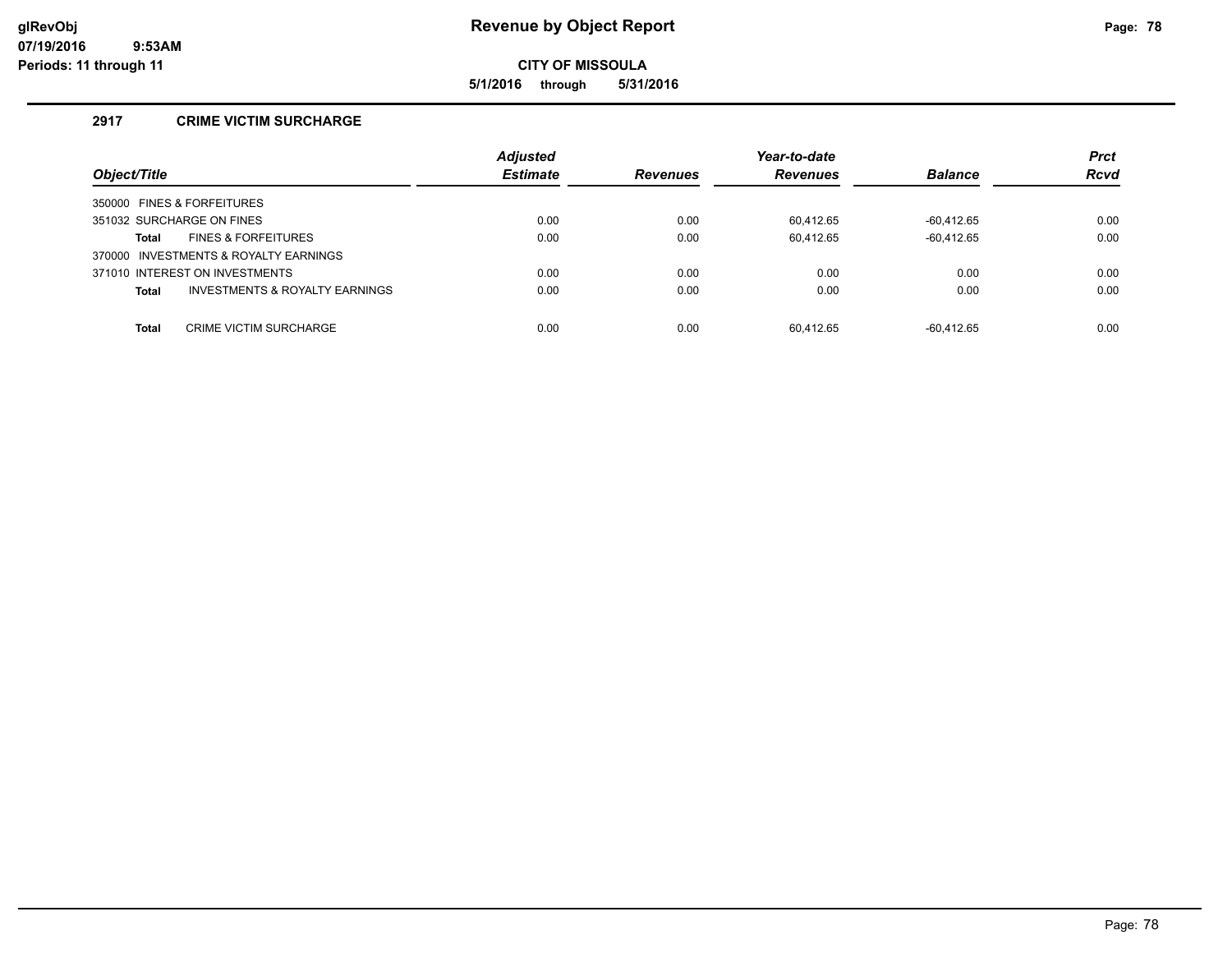**5/1/2016 through 5/31/2016**

# **2918 LAW ENFORCEMENT BLOCK GRANT FUND**

**2918 LAW ENFORCEMENT BLOCK GRANT FUND**

|                                                     | <b>Adjusted</b> |                 | Year-to-date    |                | <b>Prct</b> |
|-----------------------------------------------------|-----------------|-----------------|-----------------|----------------|-------------|
| Object/Title                                        | <b>Estimate</b> | <b>Revenues</b> | <b>Revenues</b> | <b>Balance</b> | <b>Rcvd</b> |
| INTERGOVERNMENTAL REVENUES<br>330000                |                 |                 |                 |                |             |
| 331000 FEDERAL GRANTS                               | 24,590.00       | 0.00            | 0.00            | 24,590.00      | 0.00        |
| 331022 EQUIPMENT GRANT                              | 0.00            | 0.00            | 0.00            | 0.00           | 0.00        |
| 331023 COPS HIRING GRANT 2011                       | 42,000.00       | 0.00            | 35,483.03       | 6,516.97       | 84.48       |
| 331024 DEPT OF JUSTICE GRANTS                       | 0.00            | 0.00            | 0.00            | 0.00           | 0.00        |
| 331027 JAG GRANTS REVENUE                           | 0.00            | 0.00            | 59,423.06       | $-59,423.06$   | 0.00        |
| 331028 JAG VII                                      | 0.00            | 0.00            | 0.00            | 0.00           | 0.00        |
| STATE CONTRIB - POLICE RETIREMENT<br>336021         | 0.00            | 0.00            | 0.00            | 0.00           | 0.00        |
| <b>INTERGOVERNMENTAL REVENUES</b><br>Total          | 66,590.00       | 0.00            | 94,906.09       | $-28,316.09$   | 142.52      |
| <b>CHARGES FOR SERVICES</b><br>340000               |                 |                 |                 |                |             |
| 342010 POLICE/BID AGREEMENT                         | 0.00            | 0.00            | 0.00            | 0.00           | 0.00        |
| <b>CHARGES FOR SERVICES</b><br>Total                | 0.00            | 0.00            | 0.00            | 0.00           | 0.00        |
| <b>INVESTMENTS &amp; ROYALTY EARNINGS</b><br>370000 |                 |                 |                 |                |             |
| 371010 INTEREST ON INVESTMENTS                      | 0.00            | 0.00            | 0.00            | 0.00           | 0.00        |
| <b>INVESTMENTS &amp; ROYALTY EARNINGS</b><br>Total  | 0.00            | 0.00            | 0.00            | 0.00           | 0.00        |
| LAW ENFORCEMENT BLOCK GRANT FUND<br>Total           | 66,590.00       | 0.00            | 94,906.09       | $-28,316.09$   | 142.52      |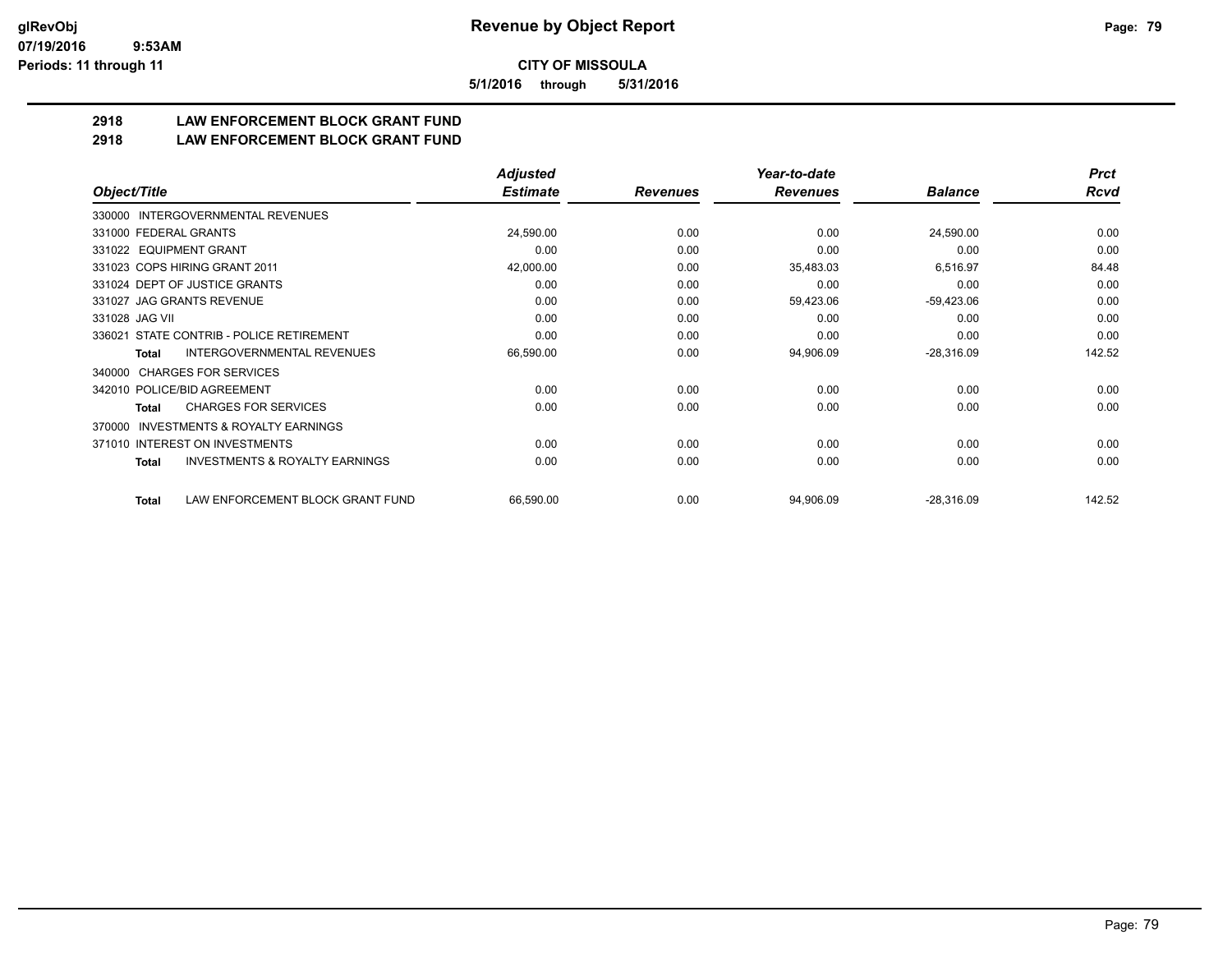**5/1/2016 through 5/31/2016**

# **2918 LAW ENFORCEMENT BLOCK GRANT FUND**

|                                                           | <b>Adjusted</b> |                 | Year-to-date    |                | <b>Prct</b> |
|-----------------------------------------------------------|-----------------|-----------------|-----------------|----------------|-------------|
| Object/Title                                              | <b>Estimate</b> | <b>Revenues</b> | <b>Revenues</b> | <b>Balance</b> | <b>Rcvd</b> |
| 330000 INTERGOVERNMENTAL REVENUES                         |                 |                 |                 |                |             |
| 331000 FEDERAL GRANTS                                     | 24,590.00       | 0.00            | 0.00            | 24,590.00      | 0.00        |
| 331022 EQUIPMENT GRANT                                    | 0.00            | 0.00            | 0.00            | 0.00           | 0.00        |
| 331023 COPS HIRING GRANT 2011                             | 42,000.00       | 0.00            | 35,483.03       | 6,516.97       | 84.48       |
| 331024 DEPT OF JUSTICE GRANTS                             | 0.00            | 0.00            | 0.00            | 0.00           | 0.00        |
| 331027 JAG GRANTS REVENUE                                 | 0.00            | 0.00            | 59,423.06       | $-59,423.06$   | 0.00        |
| 331028 JAG VII                                            | 0.00            | 0.00            | 0.00            | 0.00           | 0.00        |
| 336021 STATE CONTRIB - POLICE RETIREMENT                  | 0.00            | 0.00            | 0.00            | 0.00           | 0.00        |
| <b>INTERGOVERNMENTAL REVENUES</b><br>Total                | 66,590.00       | 0.00            | 94,906.09       | $-28,316.09$   | 142.52      |
| <b>CHARGES FOR SERVICES</b><br>340000                     |                 |                 |                 |                |             |
| 342010 POLICE/BID AGREEMENT                               | 0.00            | 0.00            | 0.00            | 0.00           | 0.00        |
| <b>CHARGES FOR SERVICES</b><br>Total                      | 0.00            | 0.00            | 0.00            | 0.00           | 0.00        |
| INVESTMENTS & ROYALTY EARNINGS<br>370000                  |                 |                 |                 |                |             |
| 371010 INTEREST ON INVESTMENTS                            | 0.00            | 0.00            | 0.00            | 0.00           | 0.00        |
| <b>INVESTMENTS &amp; ROYALTY EARNINGS</b><br><b>Total</b> | 0.00            | 0.00            | 0.00            | 0.00           | 0.00        |
| LAW ENFORCEMENT BLOCK GRANT FUND<br><b>Total</b>          | 66,590.00       | 0.00            | 94,906.09       | $-28,316.09$   | 142.52      |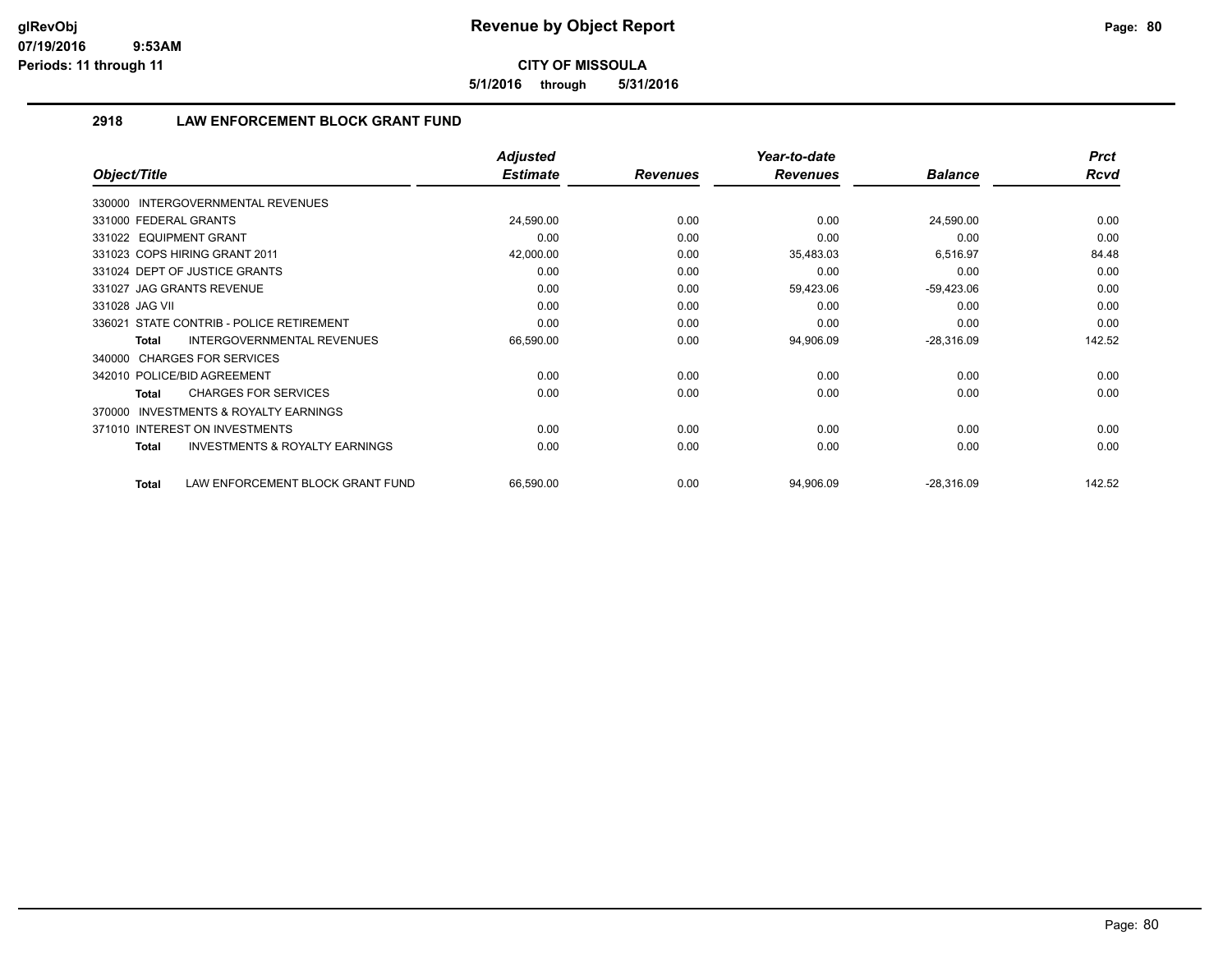**5/1/2016 through 5/31/2016**

# **2919 HIDTA FUND**

**2919 HIDTA FUND**

|                                                           | <b>Adjusted</b> |                 | Year-to-date    |                | <b>Prct</b> |
|-----------------------------------------------------------|-----------------|-----------------|-----------------|----------------|-------------|
| Object/Title                                              | <b>Estimate</b> | <b>Revenues</b> | <b>Revenues</b> | <b>Balance</b> | <b>Rcvd</b> |
| 340000 CHARGES FOR SERVICES                               |                 |                 |                 |                |             |
| 342013 SECURITY INVEST FEES                               | 50.000.00       | 54.00           | 11.324.20       | 38.675.80      | 22.65       |
| 342014 POLICE DEPARTMENT SERVICE FEES                     | 142.300.00      | 0.00            | 17.085.05       | 125.214.95     | 12.01       |
| <b>CHARGES FOR SERVICES</b><br>Total                      | 192.300.00      | 54.00           | 28,409.25       | 163,890.75     | 14.77       |
| 360000 MISCELLANEOUS REVENUES                             |                 |                 |                 |                |             |
| 360010 MISCELLANEOUS                                      | 0.00            | 0.00            | 0.00            | 0.00           | 0.00        |
| MISCELLANEOUS REVENUES<br>Total                           | 0.00            | 0.00            | 0.00            | 0.00           | 0.00        |
| 370000 INVESTMENTS & ROYALTY EARNINGS                     |                 |                 |                 |                |             |
| 371010 INTEREST ON INVESTMENTS                            | 0.00            | 0.00            | 0.00            | 0.00           | 0.00        |
| <b>INVESTMENTS &amp; ROYALTY EARNINGS</b><br><b>Total</b> | 0.00            | 0.00            | 0.00            | 0.00           | 0.00        |
| <b>HIDTA FUND</b><br><b>Total</b>                         | 192.300.00      | 54.00           | 28.409.25       | 163.890.75     | 14.77       |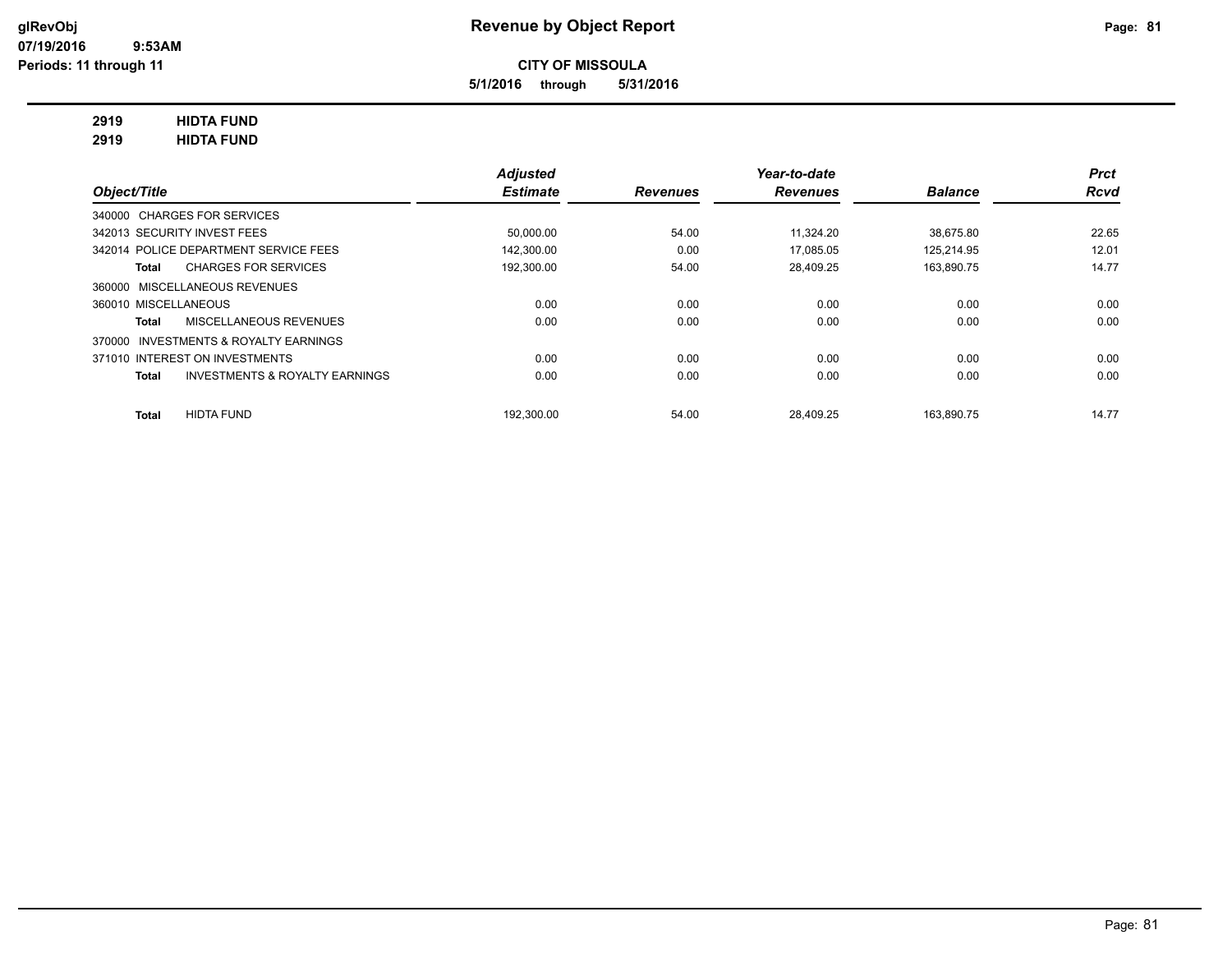**5/1/2016 through 5/31/2016**

#### **2919 HIDTA FUND**

|                                                           | <b>Adjusted</b> |                 | Year-to-date    |                | <b>Prct</b> |
|-----------------------------------------------------------|-----------------|-----------------|-----------------|----------------|-------------|
| Object/Title                                              | <b>Estimate</b> | <b>Revenues</b> | <b>Revenues</b> | <b>Balance</b> | Rcvd        |
| 340000 CHARGES FOR SERVICES                               |                 |                 |                 |                |             |
| 342013 SECURITY INVEST FEES                               | 50,000.00       | 54.00           | 11.324.20       | 38,675.80      | 22.65       |
| 342014 POLICE DEPARTMENT SERVICE FEES                     | 142,300.00      | 0.00            | 17.085.05       | 125.214.95     | 12.01       |
| <b>CHARGES FOR SERVICES</b><br>Total                      | 192,300.00      | 54.00           | 28,409.25       | 163,890.75     | 14.77       |
| MISCELLANEOUS REVENUES<br>360000                          |                 |                 |                 |                |             |
| 360010 MISCELLANEOUS                                      | 0.00            | 0.00            | 0.00            | 0.00           | 0.00        |
| MISCELLANEOUS REVENUES<br>Total                           | 0.00            | 0.00            | 0.00            | 0.00           | 0.00        |
| INVESTMENTS & ROYALTY EARNINGS<br>370000                  |                 |                 |                 |                |             |
| 371010 INTEREST ON INVESTMENTS                            | 0.00            | 0.00            | 0.00            | 0.00           | 0.00        |
| <b>INVESTMENTS &amp; ROYALTY EARNINGS</b><br><b>Total</b> | 0.00            | 0.00            | 0.00            | 0.00           | 0.00        |
| <b>HIDTA FUND</b><br><b>Total</b>                         | 192.300.00      | 54.00           | 28.409.25       | 163.890.75     | 14.77       |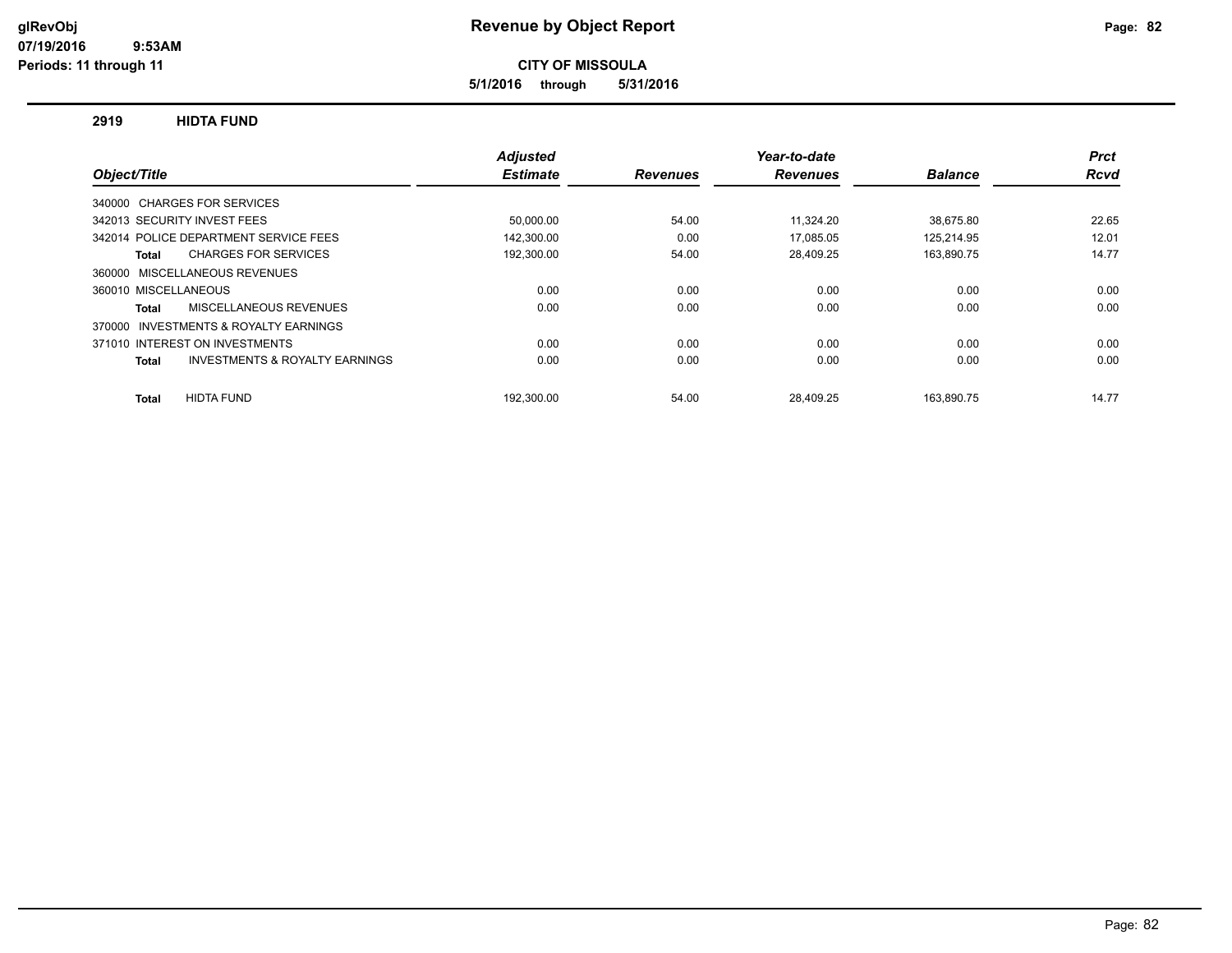**5/1/2016 through 5/31/2016**

# **2939 CDBG PROGRAM INCOME ACCOUNT**

**2939 CDBG PROGRAM INCOME ACCOUNT**

|                                                    | <b>Adjusted</b> |                 | Year-to-date    |                | <b>Prct</b> |
|----------------------------------------------------|-----------------|-----------------|-----------------|----------------|-------------|
| Object/Title                                       | <b>Estimate</b> | <b>Revenues</b> | <b>Revenues</b> | <b>Balance</b> | <b>Rcvd</b> |
| 330000 INTERGOVERNMENTAL REVENUES                  |                 |                 |                 |                |             |
| 331000 FEDERAL GRANTS                              | 14,383.00       | 0.00            | 23,466.12       | $-9,083.12$    | 163.15      |
| <b>INTERGOVERNMENTAL REVENUES</b><br>Total         | 14,383.00       | 0.00            | 23,466.12       | $-9,083.12$    | 163.15      |
| 360000 MISCELLANEOUS REVENUES                      |                 |                 |                 |                |             |
| 360010 MISCELLANEOUS                               | 0.00            | 0.00            | 0.00            | 0.00           | 0.00        |
| MISCELLANEOUS REVENUES<br>Total                    | 0.00            | 0.00            | 0.00            | 0.00           | 0.00        |
| 370000 INVESTMENTS & ROYALTY EARNINGS              |                 |                 |                 |                |             |
| 371010 INTEREST ON INVESTMENTS                     | 0.00            | 0.00            | 0.00            | 0.00           | 0.00        |
| <b>INVESTMENTS &amp; ROYALTY EARNINGS</b><br>Total | 0.00            | 0.00            | 0.00            | 0.00           | 0.00        |
| 380000 OTHER FINANCING SOURCES                     |                 |                 |                 |                |             |
| 383000 OPERATING TRANSFERS                         | 0.00            | 0.00            | 0.00            | 0.00           | 0.00        |
| OTHER FINANCING SOURCES<br>Total                   | 0.00            | 0.00            | 0.00            | 0.00           | 0.00        |
| CDBG PROGRAM INCOME ACCOUNT<br>Total               | 14,383.00       | 0.00            | 23.466.12       | $-9,083.12$    | 163.15      |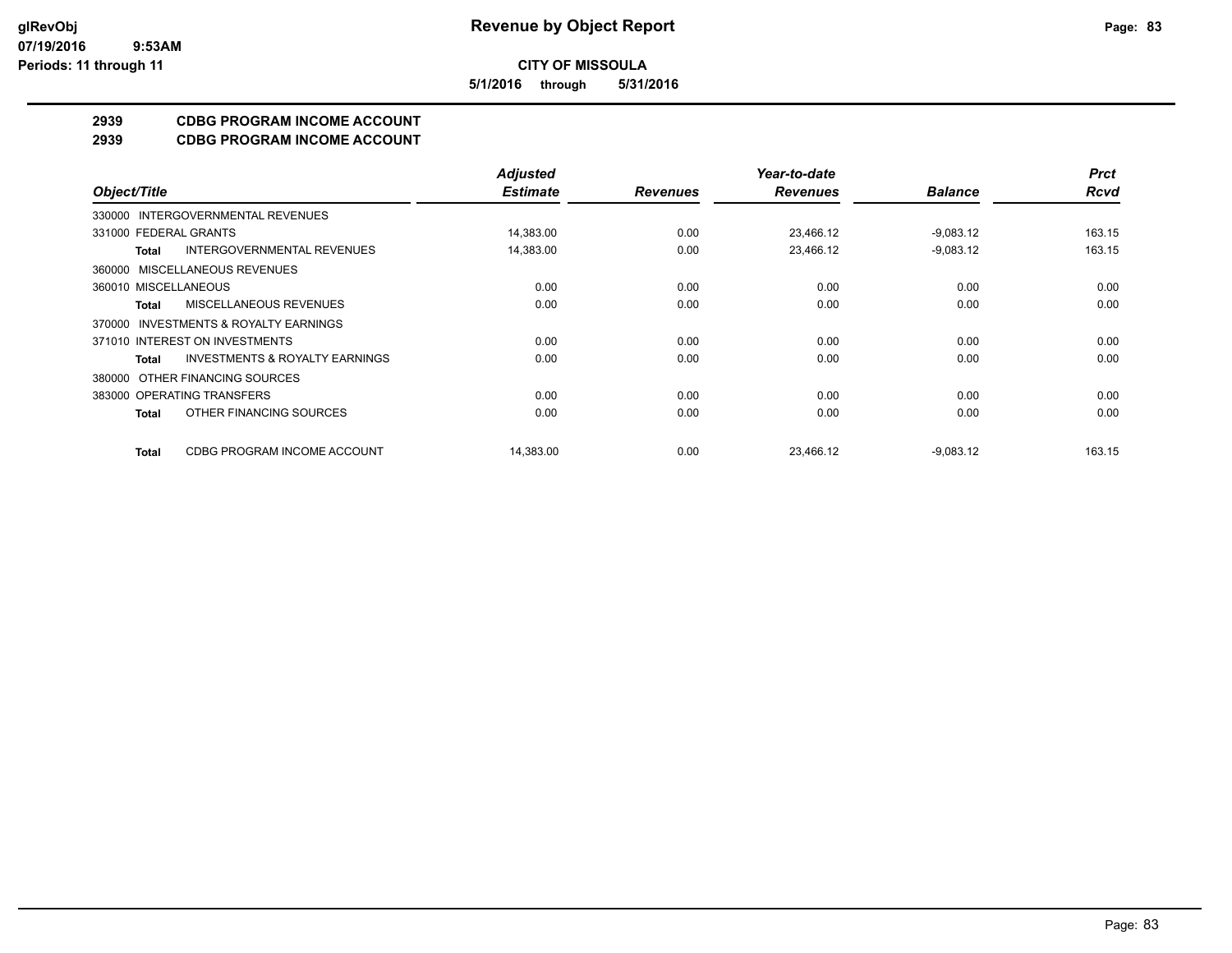**5/1/2016 through 5/31/2016**

# **2939 CDBG PROGRAM INCOME ACCOUNT**

| Object/Title                                              | <b>Adjusted</b><br><b>Estimate</b> | <b>Revenues</b> | Year-to-date<br><b>Revenues</b> | <b>Balance</b> | <b>Prct</b><br><b>Rcvd</b> |
|-----------------------------------------------------------|------------------------------------|-----------------|---------------------------------|----------------|----------------------------|
| 330000 INTERGOVERNMENTAL REVENUES                         |                                    |                 |                                 |                |                            |
| 331000 FEDERAL GRANTS                                     | 14,383.00                          | 0.00            | 23,466.12                       | $-9,083.12$    | 163.15                     |
| INTERGOVERNMENTAL REVENUES<br><b>Total</b>                | 14,383.00                          | 0.00            | 23,466.12                       | $-9,083.12$    | 163.15                     |
| 360000 MISCELLANEOUS REVENUES                             |                                    |                 |                                 |                |                            |
| 360010 MISCELLANEOUS                                      | 0.00                               | 0.00            | 0.00                            | 0.00           | 0.00                       |
| MISCELLANEOUS REVENUES<br><b>Total</b>                    | 0.00                               | 0.00            | 0.00                            | 0.00           | 0.00                       |
| 370000 INVESTMENTS & ROYALTY EARNINGS                     |                                    |                 |                                 |                |                            |
| 371010 INTEREST ON INVESTMENTS                            | 0.00                               | 0.00            | 0.00                            | 0.00           | 0.00                       |
| <b>INVESTMENTS &amp; ROYALTY EARNINGS</b><br><b>Total</b> | 0.00                               | 0.00            | 0.00                            | 0.00           | 0.00                       |
| 380000 OTHER FINANCING SOURCES                            |                                    |                 |                                 |                |                            |
| 383000 OPERATING TRANSFERS                                | 0.00                               | 0.00            | 0.00                            | 0.00           | 0.00                       |
| OTHER FINANCING SOURCES<br><b>Total</b>                   | 0.00                               | 0.00            | 0.00                            | 0.00           | 0.00                       |
| CDBG PROGRAM INCOME ACCOUNT<br><b>Total</b>               | 14,383.00                          | 0.00            | 23.466.12                       | $-9,083.12$    | 163.15                     |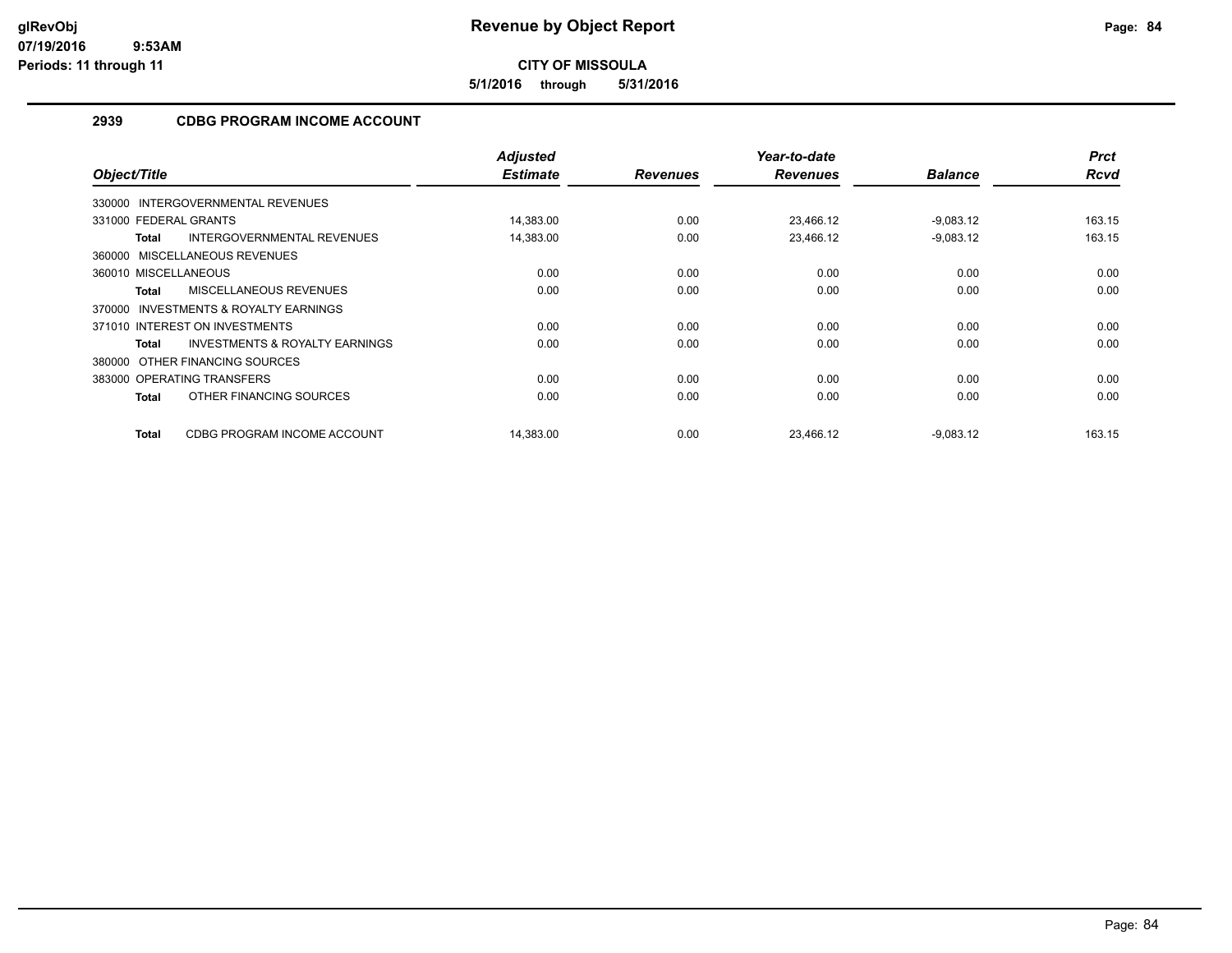**5/1/2016 through 5/31/2016**

# **2940 CDBG FUND**

**2940 CDBG FUND**

|                                                    | <b>Adjusted</b> |                 | Year-to-date    |                | <b>Prct</b> |
|----------------------------------------------------|-----------------|-----------------|-----------------|----------------|-------------|
| Object/Title                                       | <b>Estimate</b> | <b>Revenues</b> | <b>Revenues</b> | <b>Balance</b> | <b>Rcvd</b> |
| 330000 INTERGOVERNMENTAL REVENUES                  |                 |                 |                 |                |             |
| 331010 ENTITLEMENT - CDBG                          | 405,605.00      | 10,732.57       | 555,918.42      | $-150,313.42$  | 137.06      |
| <b>INTERGOVERNMENTAL REVENUES</b><br>Total         | 405,605.00      | 10,732.57       | 555,918.42      | $-150,313.42$  | 137.06      |
| 360000 MISCELLANEOUS REVENUES                      |                 |                 |                 |                |             |
| 360010 MISCELLANEOUS                               | 0.00            | 0.00            | 0.00            | 0.00           | 0.00        |
| MISCELLANEOUS REVENUES<br>Total                    | 0.00            | 0.00            | 0.00            | 0.00           | 0.00        |
| 370000 INVESTMENTS & ROYALTY EARNINGS              |                 |                 |                 |                |             |
| 371010 INTEREST ON INVESTMENTS                     | 0.00            | 0.00            | 0.00            | 0.00           | 0.00        |
| <b>INVESTMENTS &amp; ROYALTY EARNINGS</b><br>Total | 0.00            | 0.00            | 0.00            | 0.00           | 0.00        |
| 380000 OTHER FINANCING SOURCES                     |                 |                 |                 |                |             |
| 383000 OPERATING TRANSFERS                         | 158,650.00      | 0.00            | 19,239.31       | 139,410.69     | 12.13       |
| OTHER FINANCING SOURCES<br>Total                   | 158,650.00      | 0.00            | 19,239.31       | 139,410.69     | 12.13       |
| <b>CDBG FUND</b><br><b>Total</b>                   | 564,255.00      | 10,732.57       | 575, 157. 73    | $-10,902.73$   | 101.93      |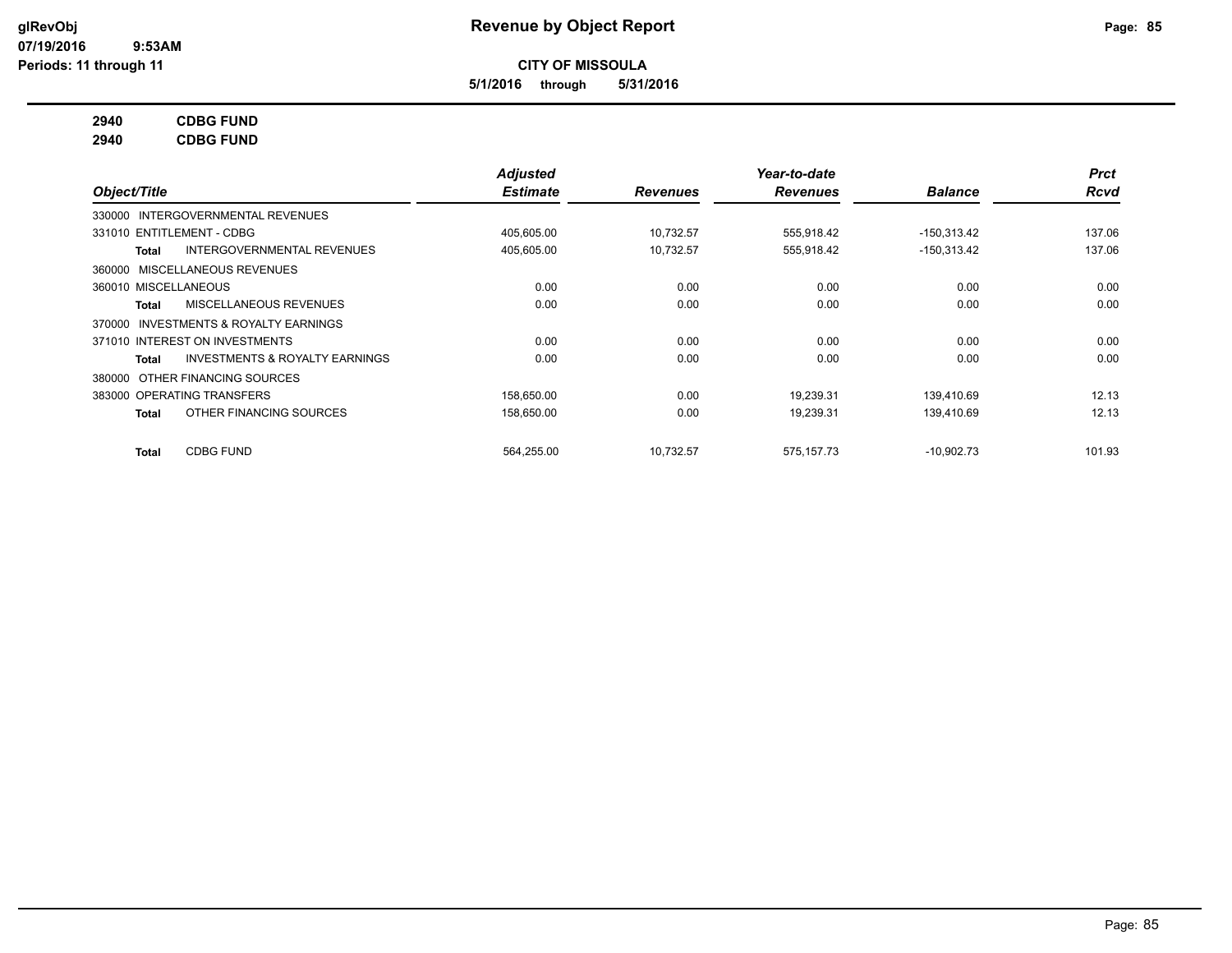**5/1/2016 through 5/31/2016**

#### **2940 CDBG FUND**

| Object/Title                                       | <b>Adjusted</b><br><b>Estimate</b> | <b>Revenues</b> | Year-to-date<br><b>Revenues</b> | <b>Balance</b> | <b>Prct</b><br><b>Rcvd</b> |
|----------------------------------------------------|------------------------------------|-----------------|---------------------------------|----------------|----------------------------|
|                                                    |                                    |                 |                                 |                |                            |
| INTERGOVERNMENTAL REVENUES<br>330000               |                                    |                 |                                 |                |                            |
| 331010 ENTITLEMENT - CDBG                          | 405,605.00                         | 10,732.57       | 555,918.42                      | $-150,313.42$  | 137.06                     |
| INTERGOVERNMENTAL REVENUES<br>Total                | 405,605.00                         | 10,732.57       | 555,918.42                      | $-150,313.42$  | 137.06                     |
| 360000 MISCELLANEOUS REVENUES                      |                                    |                 |                                 |                |                            |
| 360010 MISCELLANEOUS                               | 0.00                               | 0.00            | 0.00                            | 0.00           | 0.00                       |
| MISCELLANEOUS REVENUES<br>Total                    | 0.00                               | 0.00            | 0.00                            | 0.00           | 0.00                       |
| INVESTMENTS & ROYALTY EARNINGS<br>370000           |                                    |                 |                                 |                |                            |
| 371010 INTEREST ON INVESTMENTS                     | 0.00                               | 0.00            | 0.00                            | 0.00           | 0.00                       |
| <b>INVESTMENTS &amp; ROYALTY EARNINGS</b><br>Total | 0.00                               | 0.00            | 0.00                            | 0.00           | 0.00                       |
| 380000 OTHER FINANCING SOURCES                     |                                    |                 |                                 |                |                            |
| 383000 OPERATING TRANSFERS                         | 158,650.00                         | 0.00            | 19,239.31                       | 139,410.69     | 12.13                      |
| OTHER FINANCING SOURCES<br>Total                   | 158,650.00                         | 0.00            | 19,239.31                       | 139.410.69     | 12.13                      |
|                                                    |                                    |                 |                                 |                |                            |
| <b>CDBG FUND</b><br>Total                          | 564.255.00                         | 10,732.57       | 575,157.73                      | $-10,902.73$   | 101.93                     |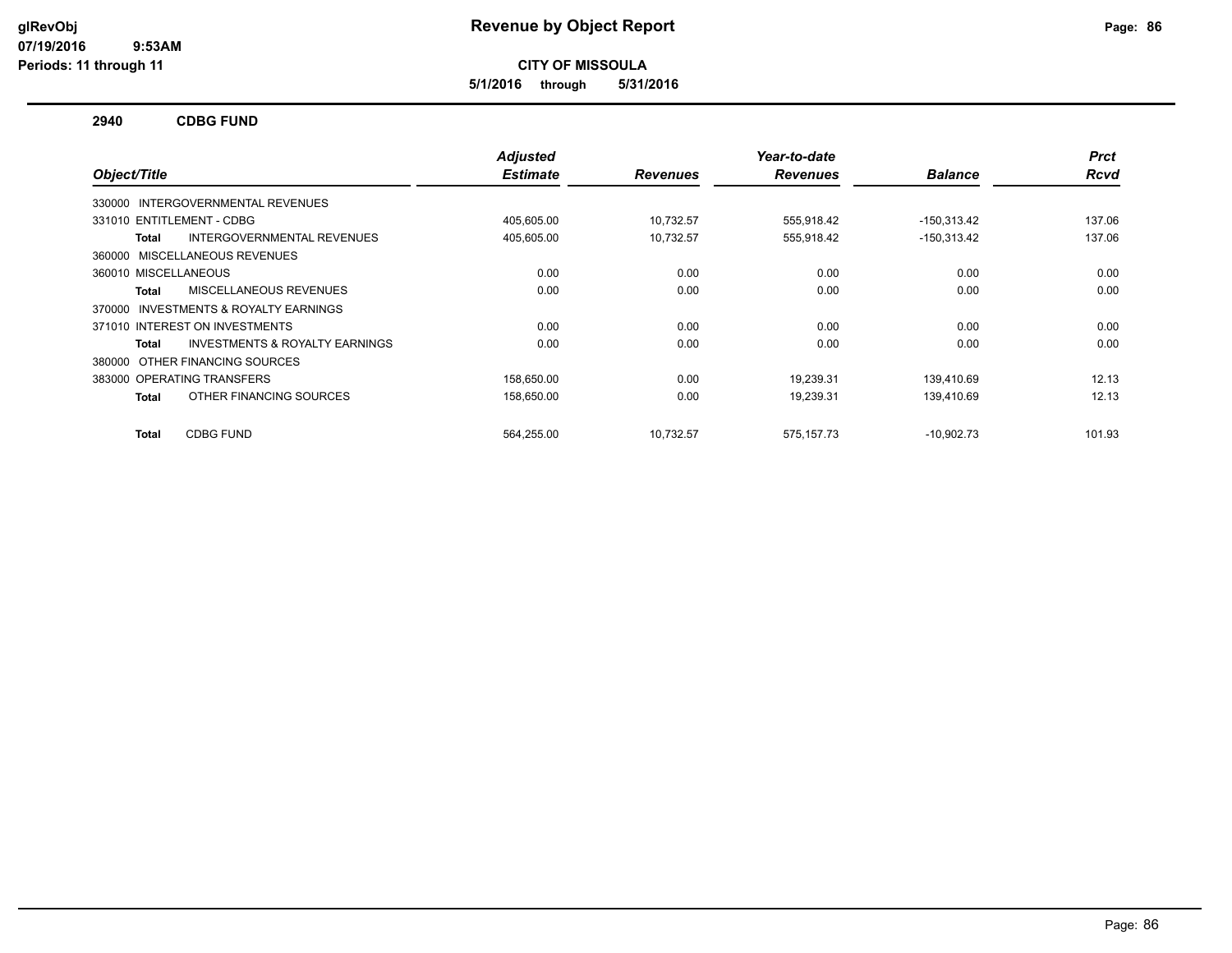**5/1/2016 through 5/31/2016**

# **2941 HOME FUND**

**2941 HOME FUND**

|                                |                                       | <b>Adjusted</b> |                 | Year-to-date    |                | <b>Prct</b> |
|--------------------------------|---------------------------------------|-----------------|-----------------|-----------------|----------------|-------------|
| Object/Title                   |                                       | <b>Estimate</b> | <b>Revenues</b> | <b>Revenues</b> | <b>Balance</b> | Rcvd        |
| 330000                         | <b>INTERGOVERNMENTAL REVENUES</b>     |                 |                 |                 |                |             |
|                                | 330000 INTERGOVERNMENTAL REVENUES     | 57,921.00       | 0.00            | 34,796.80       | 23,124.20      | 60.08       |
| 331033 WORD                    |                                       | 0.00            | 1,480.31        | 10,218.88       | $-10,218.88$   | 0.00        |
|                                | 334145 WESTERN MT MENTAL HEALTH CTR   | 0.00            | 0.00            | 0.00            | 0.00           | 0.00        |
|                                | 334149 MISSOULA HOMEOWNERSHIP PROGRAM | 335,666.00      | 0.00            | 0.00            | 335,666.00     | 0.00        |
|                                | 334153 FY14 DISTRICT XI HRC TBRA      | 0.00            | 0.00            | 1,667.00        | $-1,667.00$    | 0.00        |
|                                | 334154 HOMEWORD SWEETGRASS            | 0.00            | 0.00            | 156,750.00      | $-156,750.00$  | 0.00        |
|                                | 334156 HOME PROGRAM INCOME            | 0.00            | 0.00            | 0.00            | 0.00           | 0.00        |
| 334161 FY10 DISTRICT XI HRC    |                                       | 0.00            | 0.00            | 0.00            | 0.00           | 0.00        |
| <b>Total</b>                   | <b>INTERGOVERNMENTAL REVENUES</b>     | 393,587.00      | 1,480.31        | 203,432.68      | 190,154.32     | 51.69       |
|                                | 340000 CHARGES FOR SERVICES           |                 |                 |                 |                |             |
| 341450 *** Title Not Found *** |                                       | 0.00            | 0.00            | 0.00            | 0.00           | 0.00        |
| Total                          | <b>CHARGES FOR SERVICES</b>           | 0.00            | 0.00            | 0.00            | 0.00           | 0.00        |
|                                | 360000 MISCELLANEOUS REVENUES         |                 |                 |                 |                |             |
| 360010 MISCELLANEOUS           |                                       | 0.00            | 0.00            | 0.00            | 0.00           | 0.00        |
| <b>Total</b>                   | MISCELLANEOUS REVENUES                | 0.00            | 0.00            | 0.00            | 0.00           | 0.00        |
| Total                          | <b>HOME FUND</b>                      | 393,587.00      | 1,480.31        | 203,432.68      | 190,154.32     | 51.69       |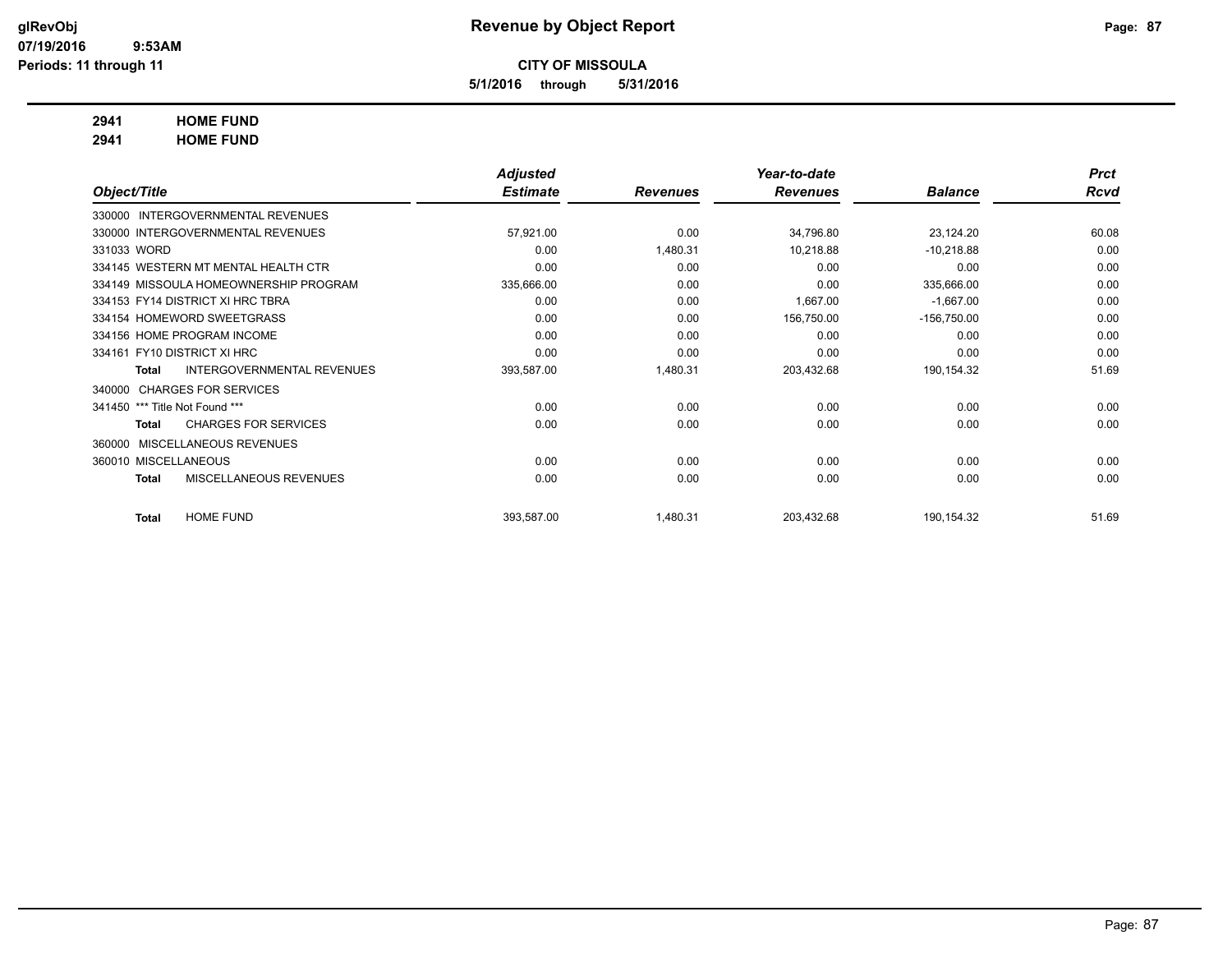**5/1/2016 through 5/31/2016**

#### **2941 HOME FUND**

|                                             | Adjusted        |                 | Year-to-date    |                | <b>Prct</b> |
|---------------------------------------------|-----------------|-----------------|-----------------|----------------|-------------|
| Object/Title                                | <b>Estimate</b> | <b>Revenues</b> | <b>Revenues</b> | <b>Balance</b> | Rcvd        |
| <b>INTERGOVERNMENTAL REVENUES</b><br>330000 |                 |                 |                 |                |             |
| 330000 INTERGOVERNMENTAL REVENUES           | 57,921.00       | 0.00            | 34,796.80       | 23,124.20      | 60.08       |
| 331033 WORD                                 | 0.00            | 1,480.31        | 10,218.88       | $-10,218.88$   | 0.00        |
| 334145 WESTERN MT MENTAL HEALTH CTR         | 0.00            | 0.00            | 0.00            | 0.00           | 0.00        |
| 334149 MISSOULA HOMEOWNERSHIP PROGRAM       | 335,666.00      | 0.00            | 0.00            | 335,666.00     | 0.00        |
| 334153 FY14 DISTRICT XI HRC TBRA            | 0.00            | 0.00            | 1,667.00        | $-1,667.00$    | 0.00        |
| 334154 HOMEWORD SWEETGRASS                  | 0.00            | 0.00            | 156,750.00      | $-156,750.00$  | 0.00        |
| 334156 HOME PROGRAM INCOME                  | 0.00            | 0.00            | 0.00            | 0.00           | 0.00        |
| 334161 FY10 DISTRICT XI HRC                 | 0.00            | 0.00            | 0.00            | 0.00           | 0.00        |
| INTERGOVERNMENTAL REVENUES<br><b>Total</b>  | 393,587.00      | 1,480.31        | 203,432.68      | 190,154.32     | 51.69       |
| <b>CHARGES FOR SERVICES</b><br>340000       |                 |                 |                 |                |             |
| 341450 *** Title Not Found ***              | 0.00            | 0.00            | 0.00            | 0.00           | 0.00        |
| <b>CHARGES FOR SERVICES</b><br><b>Total</b> | 0.00            | 0.00            | 0.00            | 0.00           | 0.00        |
| <b>MISCELLANEOUS REVENUES</b><br>360000     |                 |                 |                 |                |             |
| 360010 MISCELLANEOUS                        | 0.00            | 0.00            | 0.00            | 0.00           | 0.00        |
| MISCELLANEOUS REVENUES<br><b>Total</b>      | 0.00            | 0.00            | 0.00            | 0.00           | 0.00        |
| <b>HOME FUND</b><br><b>Total</b>            | 393,587.00      | 1,480.31        | 203,432.68      | 190,154.32     | 51.69       |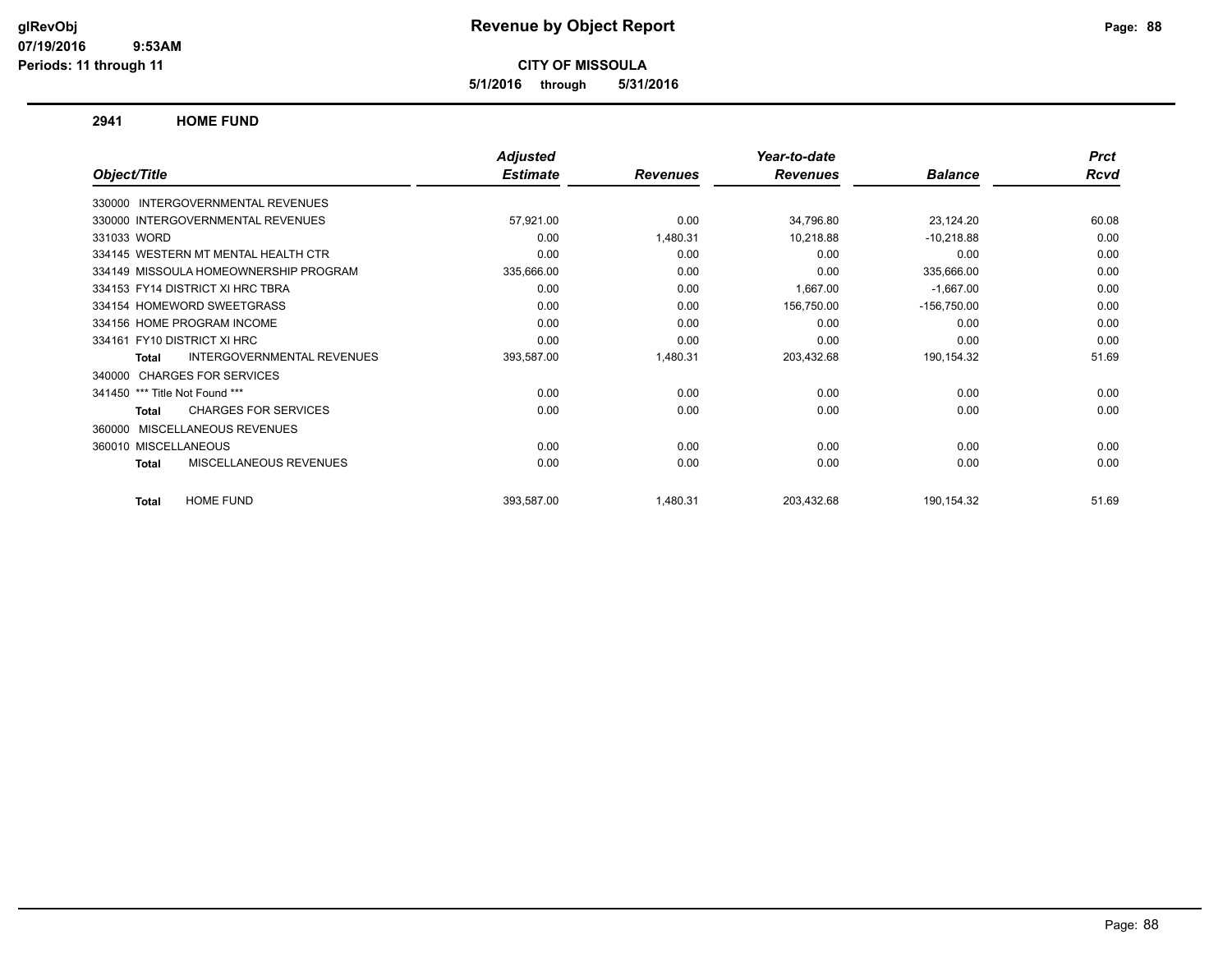**5/1/2016 through 5/31/2016**

**2942 ADDI PROGRAM 2942 ADDI PROGRAM**

|              |                                       | <b>Adjusted</b> |                 | Year-to-date    |                | <b>Prct</b> |
|--------------|---------------------------------------|-----------------|-----------------|-----------------|----------------|-------------|
| Object/Title |                                       | <b>Estimate</b> | <b>Revenues</b> | <b>Revenues</b> | <b>Balance</b> | <b>Rcvd</b> |
|              | 330000 INTERGOVERNMENTAL REVENUES     |                 |                 |                 |                |             |
|              | 334146 ADDI FUNDS-1ST TIME HOMEBUYERS | 12,846.00       | 0.00            | 0.00            | 12,846.00      | 0.00        |
| Total        | INTERGOVERNMENTAL REVENUES            | 12.846.00       | 0.00            | 0.00            | 12.846.00      | 0.00        |
| <b>Total</b> | <b>ADDI PROGRAM</b>                   | 12.846.00       | 0.00            | 0.00            | 12.846.00      | 0.00        |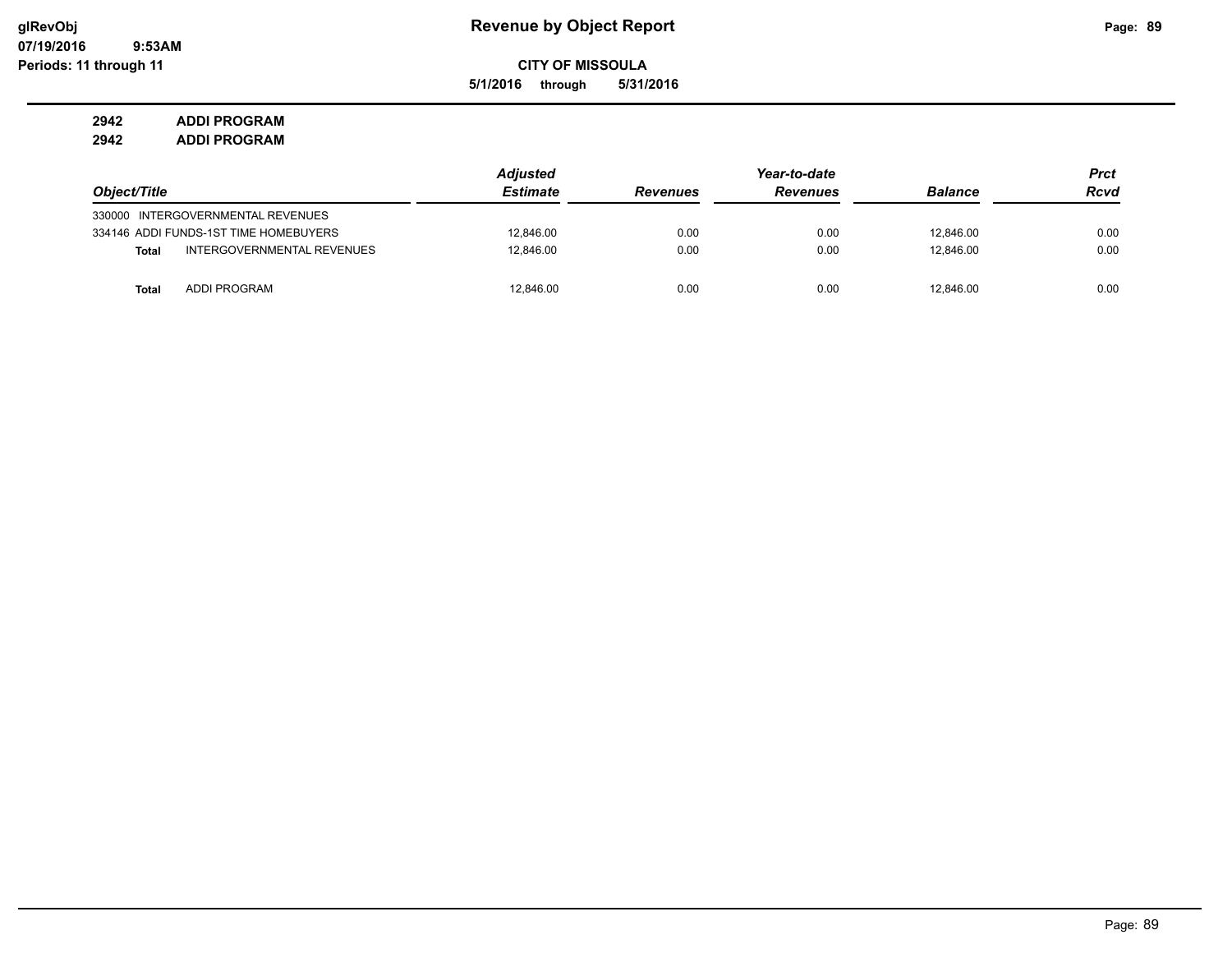# **glRevObj Revenue by Object Report Page: 90**

**CITY OF MISSOULA**

**5/1/2016 through 5/31/2016**

#### **2942 ADDI PROGRAM**

|              |                                       | <b>Adjusted</b> | Year-to-date    |                 |                | <b>Prct</b> |
|--------------|---------------------------------------|-----------------|-----------------|-----------------|----------------|-------------|
| Object/Title |                                       | <b>Estimate</b> | <b>Revenues</b> | <b>Revenues</b> | <b>Balance</b> | <b>Rcvd</b> |
|              | 330000 INTERGOVERNMENTAL REVENUES     |                 |                 |                 |                |             |
|              | 334146 ADDI FUNDS-1ST TIME HOMEBUYERS | 12.846.00       | 0.00            | 0.00            | 12.846.00      | 0.00        |
| <b>Total</b> | INTERGOVERNMENTAL REVENUES            | 12.846.00       | 0.00            | 0.00            | 12.846.00      | 0.00        |
| <b>Total</b> | <b>ADDI PROGRAM</b>                   | 12,846.00       | 0.00            | 0.00            | 12.846.00      | 0.00        |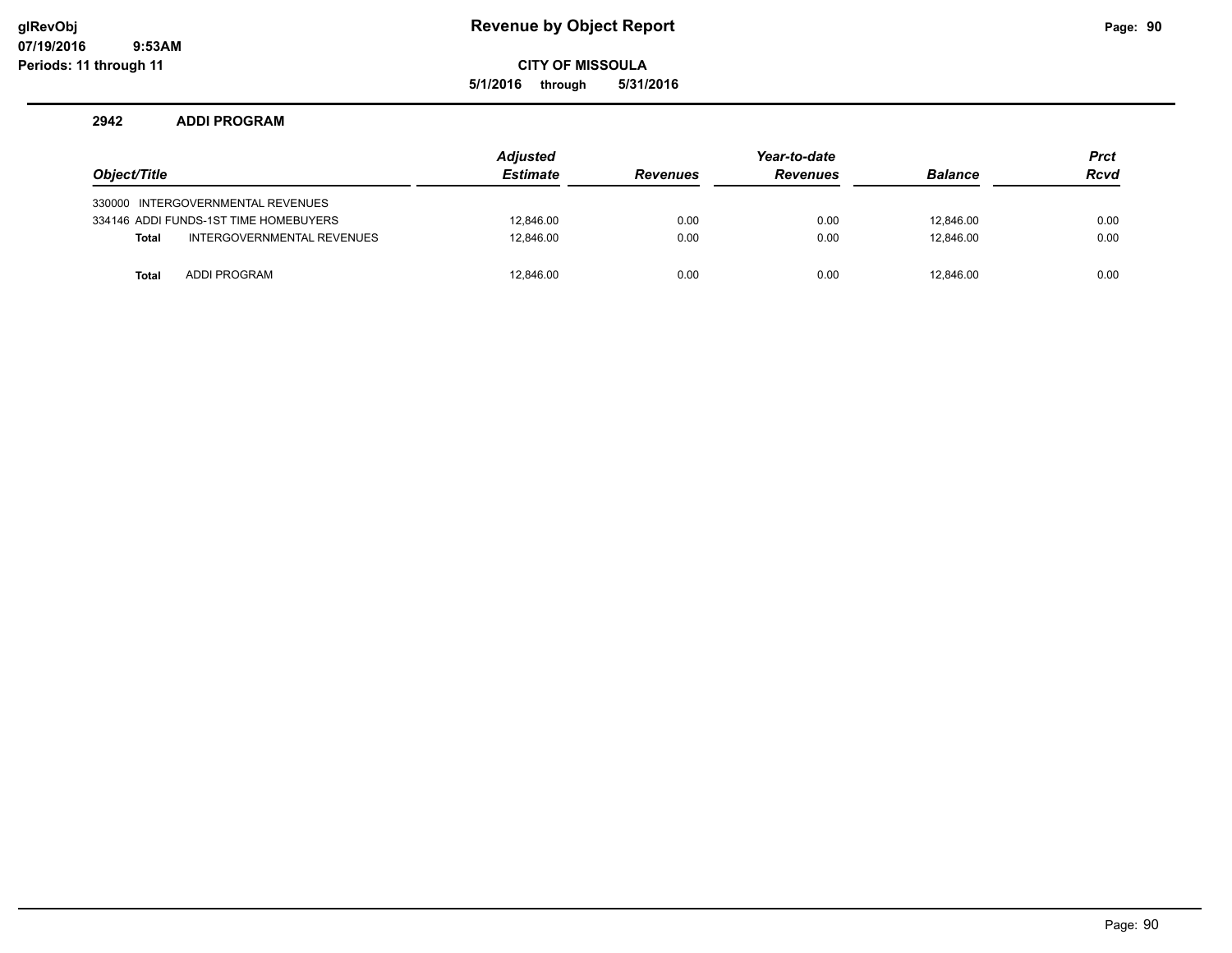**5/1/2016 through 5/31/2016**

#### **2943 CITY HOME PROGRAM INCOME**

#### **2943 CITY HOME PROGRAM INCOME**

|                                          | <b>Adjusted</b> |                 | Year-to-date    |                | <b>Prct</b> |
|------------------------------------------|-----------------|-----------------|-----------------|----------------|-------------|
| Object/Title                             | <b>Estimate</b> | <b>Revenues</b> | <b>Revenues</b> | <b>Balance</b> | <b>Rcvd</b> |
| 330000 INTERGOVERNMENTAL REVENUES        |                 |                 |                 |                |             |
| 334156 *** Title Not Found ***           | 31,500.00       | 0.00            | 0.00            | 31,500.00      | 0.00        |
| INTERGOVERNMENTAL REVENUES<br>Total      | 31,500.00       | 0.00            | 0.00            | 31,500.00      | 0.00        |
| 360000 MISCELLANEOUS REVENUES            |                 |                 |                 |                |             |
| 360005 LOAN REPAYMENTS                   | 0.00            | 0.00            | 25.242.50       | $-25.242.50$   | 0.00        |
| 360010 MISCELLANEOUS                     | 0.00            | 133.34          | 733.37          | $-733.37$      | 0.00        |
| MISCELLANEOUS REVENUES<br>Total          | 0.00            | 133.34          | 25.975.87       | $-25.975.87$   | 0.00        |
| 380000 OTHER FINANCING SOURCES           |                 |                 |                 |                |             |
| 383000 OPERATING TRANSFERS               | 0.00            | 0.00            | 0.00            | 0.00           | 0.00        |
| OTHER FINANCING SOURCES<br><b>Total</b>  | 0.00            | 0.00            | 0.00            | 0.00           | 0.00        |
| CITY HOME PROGRAM INCOME<br><b>Total</b> | 31.500.00       | 133.34          | 25.975.87       | 5.524.13       | 82.46       |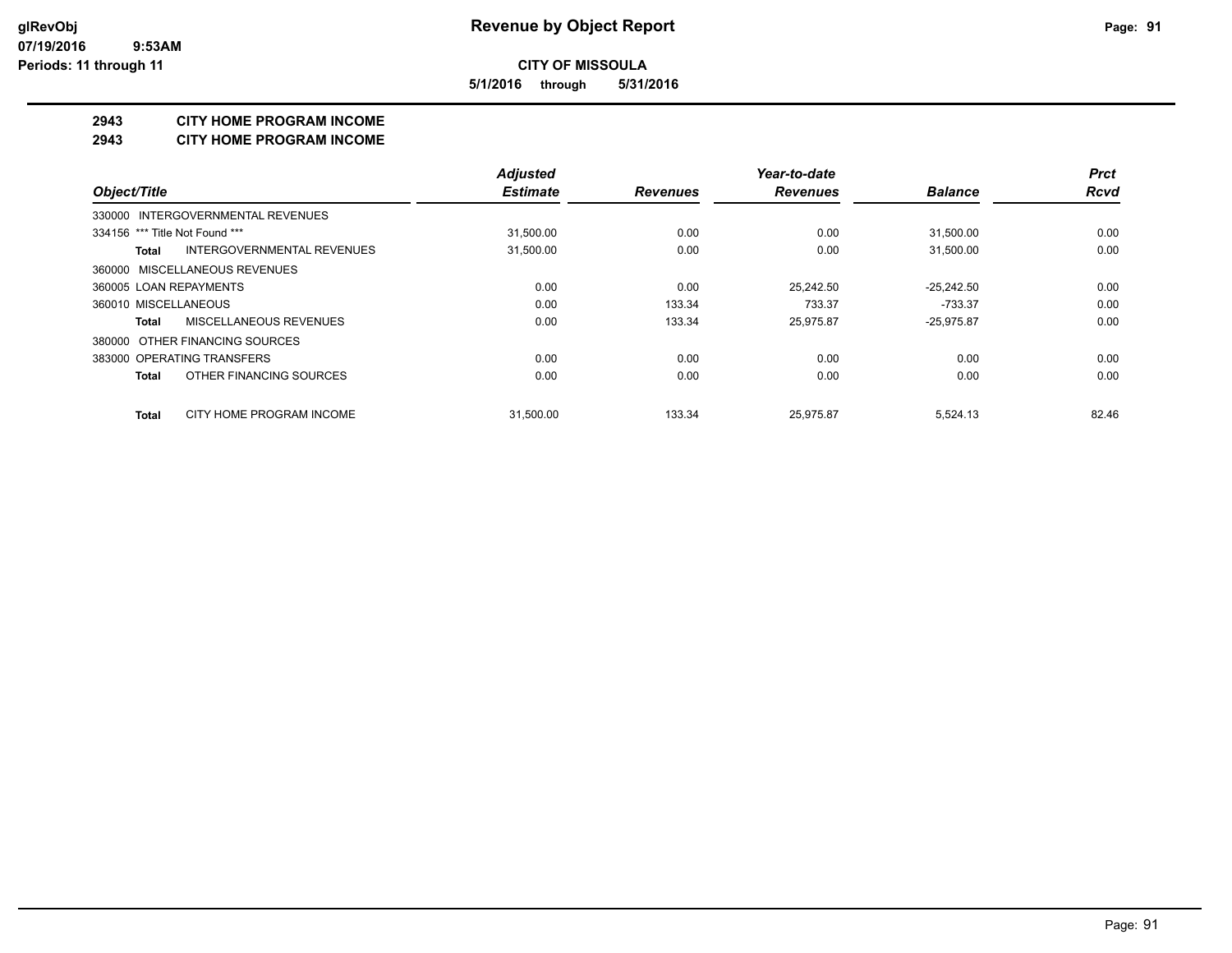**5/1/2016 through 5/31/2016**

# **2943 CITY HOME PROGRAM INCOME**

|                                            | <b>Adjusted</b> |                 | Year-to-date    |                | <b>Prct</b> |
|--------------------------------------------|-----------------|-----------------|-----------------|----------------|-------------|
| Object/Title                               | <b>Estimate</b> | <b>Revenues</b> | <b>Revenues</b> | <b>Balance</b> | <b>Rcvd</b> |
| 330000 INTERGOVERNMENTAL REVENUES          |                 |                 |                 |                |             |
| 334156 *** Title Not Found ***             | 31,500.00       | 0.00            | 0.00            | 31,500.00      | 0.00        |
| INTERGOVERNMENTAL REVENUES<br><b>Total</b> | 31,500.00       | 0.00            | 0.00            | 31,500.00      | 0.00        |
| 360000 MISCELLANEOUS REVENUES              |                 |                 |                 |                |             |
| 360005 LOAN REPAYMENTS                     | 0.00            | 0.00            | 25.242.50       | $-25.242.50$   | 0.00        |
| 360010 MISCELLANEOUS                       | 0.00            | 133.34          | 733.37          | $-733.37$      | 0.00        |
| MISCELLANEOUS REVENUES<br><b>Total</b>     | 0.00            | 133.34          | 25.975.87       | $-25.975.87$   | 0.00        |
| 380000 OTHER FINANCING SOURCES             |                 |                 |                 |                |             |
| 383000 OPERATING TRANSFERS                 | 0.00            | 0.00            | 0.00            | 0.00           | 0.00        |
| OTHER FINANCING SOURCES<br><b>Total</b>    | 0.00            | 0.00            | 0.00            | 0.00           | 0.00        |
| CITY HOME PROGRAM INCOME<br><b>Total</b>   | 31.500.00       | 133.34          | 25.975.87       | 5.524.13       | 82.46       |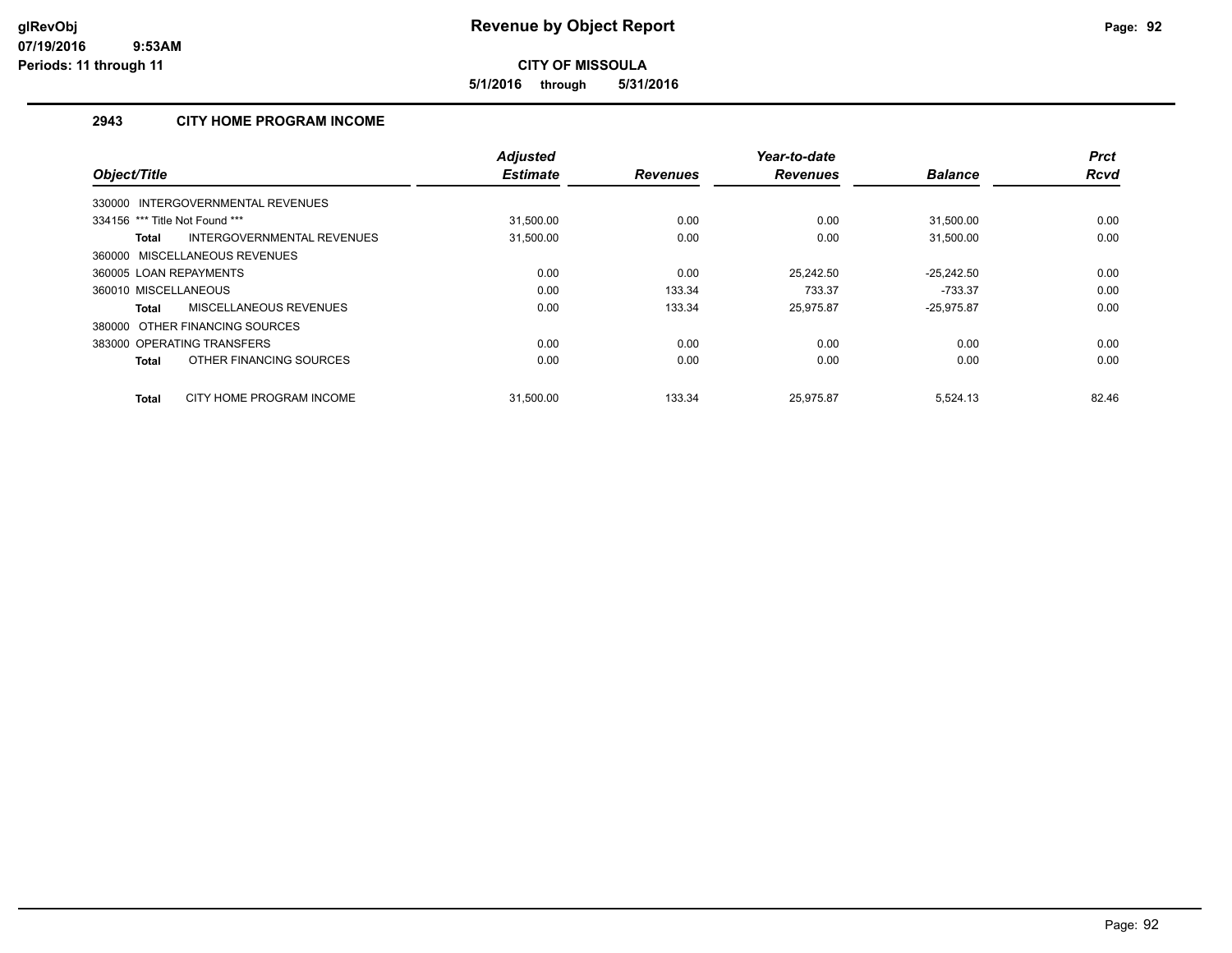**5/1/2016 through 5/31/2016**

**2955 TRANSPORTATION**

| <b>TRANSPORTATION</b> |
|-----------------------|
|                       |

|                              | <b>Adjusted</b>                                                                                                                                                                                                                                                                                                                                                                                                                                                                                                    |                 | Year-to-date    |                | <b>Prct</b> |
|------------------------------|--------------------------------------------------------------------------------------------------------------------------------------------------------------------------------------------------------------------------------------------------------------------------------------------------------------------------------------------------------------------------------------------------------------------------------------------------------------------------------------------------------------------|-----------------|-----------------|----------------|-------------|
|                              | <b>Estimate</b>                                                                                                                                                                                                                                                                                                                                                                                                                                                                                                    | <b>Revenues</b> | <b>Revenues</b> | <b>Balance</b> | Rcvd        |
|                              |                                                                                                                                                                                                                                                                                                                                                                                                                                                                                                                    |                 |                 |                |             |
|                              | 0.00                                                                                                                                                                                                                                                                                                                                                                                                                                                                                                               | 0.00            | 0.00            | 0.00           | 0.00        |
|                              | 0.00                                                                                                                                                                                                                                                                                                                                                                                                                                                                                                               | 0.00            | 0.00            | 0.00           | 0.00        |
|                              | 650,194.00                                                                                                                                                                                                                                                                                                                                                                                                                                                                                                         | 115,142.98      | 425.376.77      | 224,817.23     | 65.42       |
|                              | 164,937.00                                                                                                                                                                                                                                                                                                                                                                                                                                                                                                         | 35,056.00       | 93,137.11       | 71,799.89      | 56.47       |
|                              | 285.698.00                                                                                                                                                                                                                                                                                                                                                                                                                                                                                                         | 36.958.00       | 172,580.20      | 113.117.80     | 60.41       |
|                              | 0.00                                                                                                                                                                                                                                                                                                                                                                                                                                                                                                               | 0.00            | 286.03          | $-286.03$      | 0.00        |
|                              | 9,900.00                                                                                                                                                                                                                                                                                                                                                                                                                                                                                                           | 0.00            | 30,121.67       | $-20,221.67$   | 304.26      |
|                              | 1,110,729.00                                                                                                                                                                                                                                                                                                                                                                                                                                                                                                       | 187,156.98      | 721,501.78      | 389,227.22     | 64.96       |
|                              |                                                                                                                                                                                                                                                                                                                                                                                                                                                                                                                    |                 |                 |                |             |
|                              | 10,000.00                                                                                                                                                                                                                                                                                                                                                                                                                                                                                                          | 0.00            | 0.00            | 10,000.00      | 0.00        |
|                              | 0.00                                                                                                                                                                                                                                                                                                                                                                                                                                                                                                               | 0.00            | 920.00          | $-920.00$      | 0.00        |
|                              | 30,000.00                                                                                                                                                                                                                                                                                                                                                                                                                                                                                                          | 2,765.09        | 13,292.79       | 16,707.21      | 44.31       |
|                              | 40,000.00                                                                                                                                                                                                                                                                                                                                                                                                                                                                                                          | 2,765.09        | 14,212.79       | 25,787.21      | 35.53       |
|                              |                                                                                                                                                                                                                                                                                                                                                                                                                                                                                                                    |                 |                 |                |             |
|                              | 0.00                                                                                                                                                                                                                                                                                                                                                                                                                                                                                                               | 0.00            | 0.00            | 0.00           | 0.00        |
|                              | 0.00                                                                                                                                                                                                                                                                                                                                                                                                                                                                                                               | 0.00            | 0.00            | 0.00           | 0.00        |
|                              |                                                                                                                                                                                                                                                                                                                                                                                                                                                                                                                    |                 |                 |                |             |
|                              | 9,900.00                                                                                                                                                                                                                                                                                                                                                                                                                                                                                                           | 0.00            | 9,900.00        | 0.00           | 100.00      |
|                              | 82,086.00                                                                                                                                                                                                                                                                                                                                                                                                                                                                                                          | 0.00            | 0.00            | 82,086.00      | 0.00        |
|                              | 91,986.00                                                                                                                                                                                                                                                                                                                                                                                                                                                                                                          | 0.00            | 9,900.00        | 82,086.00      | 10.76       |
|                              |                                                                                                                                                                                                                                                                                                                                                                                                                                                                                                                    |                 |                 |                | 60.00       |
| 336023 STATE CONTRIB. - PERS | 330000 INTERGOVERNMENTAL REVENUES<br>330000 INTERGOVERNMENTAL REVENUES<br>330005 MUTD GRANT ADMIN FEE<br>336030 COUNTY CONTRIBUTION<br><b>INTERGOVERNMENTAL REVENUES</b><br>MISCELLANEOUS REVENUES<br>362000 OTHER MISCELLANEOUS REVENUE<br><b>MISCELLANEOUS REVENUES</b><br><b>INVESTMENTS &amp; ROYALTY EARNINGS</b><br>371010 INTEREST ON INVESTMENTS<br><b>INVESTMENTS &amp; ROYALTY EARNINGS</b><br>OTHER FINANCING SOURCES<br>383000 OPERATING TRANSFERS<br>OTHER FINANCING SOURCES<br><b>TRANSPORTATION</b> | 1.242.715.00    | 189,922.07      | 745,614.57     | 497,100.43  |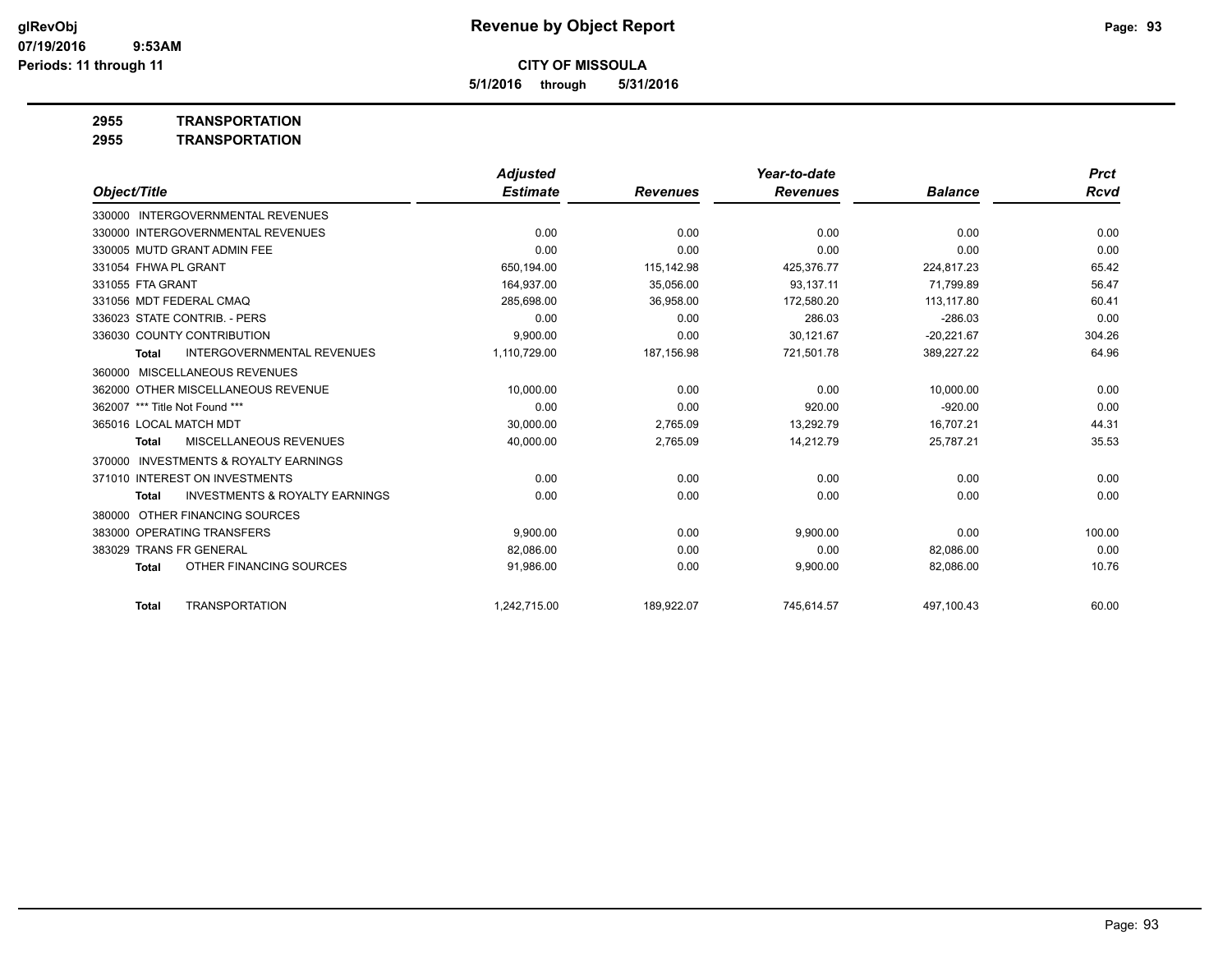**5/1/2016 through 5/31/2016**

#### **2955 TRANSPORTATION**

|                                                           | <b>Adjusted</b> |                 | Year-to-date    |                | <b>Prct</b> |
|-----------------------------------------------------------|-----------------|-----------------|-----------------|----------------|-------------|
| Object/Title                                              | <b>Estimate</b> | <b>Revenues</b> | <b>Revenues</b> | <b>Balance</b> | Rcvd        |
| 330000 INTERGOVERNMENTAL REVENUES                         |                 |                 |                 |                |             |
| 330000 INTERGOVERNMENTAL REVENUES                         | 0.00            | 0.00            | 0.00            | 0.00           | 0.00        |
| 330005 MUTD GRANT ADMIN FEE                               | 0.00            | 0.00            | 0.00            | 0.00           | 0.00        |
| 331054 FHWA PL GRANT                                      | 650,194.00      | 115,142.98      | 425,376.77      | 224,817.23     | 65.42       |
| 331055 FTA GRANT                                          | 164,937.00      | 35,056.00       | 93.137.11       | 71,799.89      | 56.47       |
| 331056 MDT FEDERAL CMAQ                                   | 285,698.00      | 36,958.00       | 172,580.20      | 113,117.80     | 60.41       |
| 336023 STATE CONTRIB. - PERS                              | 0.00            | 0.00            | 286.03          | $-286.03$      | 0.00        |
| 336030 COUNTY CONTRIBUTION                                | 9,900.00        | 0.00            | 30,121.67       | $-20,221.67$   | 304.26      |
| <b>INTERGOVERNMENTAL REVENUES</b><br><b>Total</b>         | 1,110,729.00    | 187,156.98      | 721,501.78      | 389,227.22     | 64.96       |
| 360000 MISCELLANEOUS REVENUES                             |                 |                 |                 |                |             |
| 362000 OTHER MISCELLANEOUS REVENUE                        | 10.000.00       | 0.00            | 0.00            | 10.000.00      | 0.00        |
| 362007 *** Title Not Found ***                            | 0.00            | 0.00            | 920.00          | $-920.00$      | 0.00        |
| 365016 LOCAL MATCH MDT                                    | 30,000.00       | 2,765.09        | 13,292.79       | 16,707.21      | 44.31       |
| MISCELLANEOUS REVENUES<br><b>Total</b>                    | 40,000.00       | 2,765.09        | 14,212.79       | 25,787.21      | 35.53       |
| <b>INVESTMENTS &amp; ROYALTY EARNINGS</b><br>370000       |                 |                 |                 |                |             |
| 371010 INTEREST ON INVESTMENTS                            | 0.00            | 0.00            | 0.00            | 0.00           | 0.00        |
| <b>INVESTMENTS &amp; ROYALTY EARNINGS</b><br><b>Total</b> | 0.00            | 0.00            | 0.00            | 0.00           | 0.00        |
| 380000 OTHER FINANCING SOURCES                            |                 |                 |                 |                |             |
| 383000 OPERATING TRANSFERS                                | 9,900.00        | 0.00            | 9,900.00        | 0.00           | 100.00      |
| 383029 TRANS FR GENERAL                                   | 82,086.00       | 0.00            | 0.00            | 82,086.00      | 0.00        |
| OTHER FINANCING SOURCES<br><b>Total</b>                   | 91,986.00       | 0.00            | 9,900.00        | 82,086.00      | 10.76       |
| <b>TRANSPORTATION</b><br><b>Total</b>                     | 1.242.715.00    | 189.922.07      | 745.614.57      | 497.100.43     | 60.00       |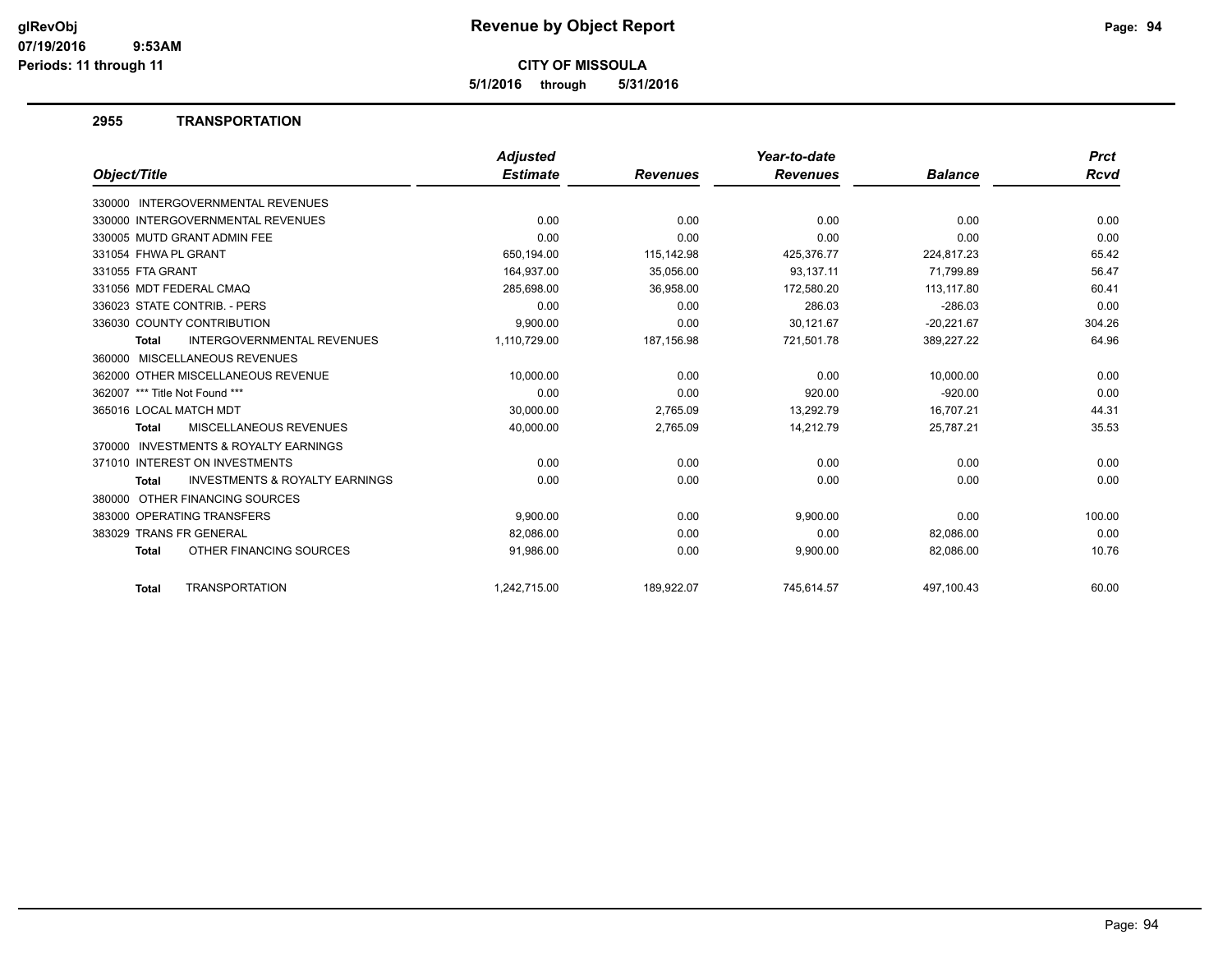**5/1/2016 through 5/31/2016**

**2987 FEDERAL TRANSPORTATION FUND**

**2987 FEDERAL TRANSPORTATION FUND**

|                                                    | <b>Adjusted</b> |                 | Year-to-date    |                | <b>Prct</b> |
|----------------------------------------------------|-----------------|-----------------|-----------------|----------------|-------------|
| Object/Title                                       | <b>Estimate</b> | <b>Revenues</b> | <b>Revenues</b> | <b>Balance</b> | Rcvd        |
| 310000 TAXES/ASSESSMENTS                           |                 |                 |                 |                |             |
| 311011 TAX INCREMENT                               | 0.00            | 0.00            | 0.00            | 0.00           | 0.00        |
| TAXES/ASSESSMENTS<br>Total                         | 0.00            | 0.00            | 0.00            | 0.00           | 0.00        |
| 330000 INTERGOVERNMENTAL REVENUES                  |                 |                 |                 |                |             |
| 331053 CTEP PLAYFAIR                               | 0.00            | 32,934.40       | 38,890.21       | $-38,890.21$   | 0.00        |
| 331153 RUSSELL S 3RD IMPROVEMENTS                  | 0.00            | 0.00            | 0.00            | 0.00           | 0.00        |
| 331154 CTEP-MILWAUKEE RR TRAIL                     | 0.00            | 0.00            | 0.00            | 0.00           | 0.00        |
| 331155 CTEP/GRANT CREEK TRAIL BCN                  | 0.00            | 0.00            | 148,586.82      | $-148,586.82$  | 0.00        |
| 331156 CTEP GRANT - S HILLS TRAILS SYSTEM          | 375,500.00      | 0.00            | 0.00            | 375,500.00     | 0.00        |
| 331180 LIBRARY LITERACY GRANT                      | 0.00            | 0.00            | 0.00            | 0.00           | 0.00        |
| 331181 CTEP/CMAQ MADISON ST TO U CONNECTOR         | 0.00            | 0.00            | 0.00            | 0.00           | 0.00        |
| 334045 MONTANA DEPARTMENT TRANSPORTATION           | 0.00            | 0.00            | 0.00            | 0.00           | 0.00        |
| 334251 RTP/TAP STATE GRANTS                        | 0.00            | 0.00            | 0.00            | 0.00           | 0.00        |
| 336023 STATE CONTRIB. - PERS                       | 0.00            | 0.00            | 79.89           | $-79.89$       | 0.00        |
| <b>Total</b><br><b>INTERGOVERNMENTAL REVENUES</b>  | 375,500.00      | 32,934.40       | 187,556.92      | 187,943.08     | 49.95       |
| 340000 CHARGES FOR SERVICES                        |                 |                 |                 |                |             |
| 343011 STREET AND ROADWAY REPAIR CHARGES           | 0.00            | 0.00            | 0.00            | 0.00           | 0.00        |
| <b>CHARGES FOR SERVICES</b><br>Total               | 0.00            | 0.00            | 0.00            | 0.00           | 0.00        |
| 360000 MISCELLANEOUS REVENUES                      |                 |                 |                 |                |             |
| 360010 MISCELLANEOUS                               | 0.00            | 0.00            | 0.00            | 0.00           | 0.00        |
| 363020 PROPERTY ASSESSMENTS                        | 0.00            | 0.00            | 0.00            | 0.00           | 0.00        |
| 365000 DONATIONS                                   | 386,689.00      | 0.00            | 0.00            | 386,689.00     | 0.00        |
| 365004 GRANT CR TRAIL ASSN DONATION                | 0.00            | 0.00            | 0.00            | 0.00           | 0.00        |
| MISCELLANEOUS REVENUES<br><b>Total</b>             | 386,689.00      | 0.00            | 0.00            | 386,689.00     | 0.00        |
| 370000 INVESTMENTS & ROYALTY EARNINGS              |                 |                 |                 |                |             |
| 371010 INTEREST ON INVESTMENTS                     | 0.00            | 0.00            | 0.00            | 0.00           | 0.00        |
| <b>INVESTMENTS &amp; ROYALTY EARNINGS</b><br>Total | 0.00            | 0.00            | 0.00            | 0.00           | 0.00        |
| 380000 OTHER FINANCING SOURCES                     |                 |                 |                 |                |             |
| 383000 OPERATING TRANSFERS                         | 0.00            | 0.00            | 0.00            | 0.00           | 0.00        |
| 383002 TRANS FR GAS TAX                            | 0.00            | 0.00            | 0.00            | 0.00           | 0.00        |
| 383010 TRANS FR CIP                                | 0.00            | 0.00            | 0.00            | 0.00           | 0.00        |
| 383014 TRANS FR MRA                                | 0.00            | 0.00            | 0.00            | 0.00           | 0.00        |
| 383021 TRANS FR P&R TRAILS DEVLP                   | 0.00            | 0.00            | 0.00            | 0.00           | 0.00        |
| 383043 TRANSFERS FROM IMPACT FEES                  | 0.00            | 0.00            | 0.00            | 0.00           | 0.00        |
| OTHER FINANCING SOURCES<br>Total                   | 0.00            | 0.00            | 0.00            | 0.00           | 0.00        |
|                                                    |                 |                 |                 |                |             |
| FEDERAL TRANSPORTATION FUND<br>Total               | 762,189.00      | 32,934.40       | 187,556.92      | 574,632.08     | 24.61       |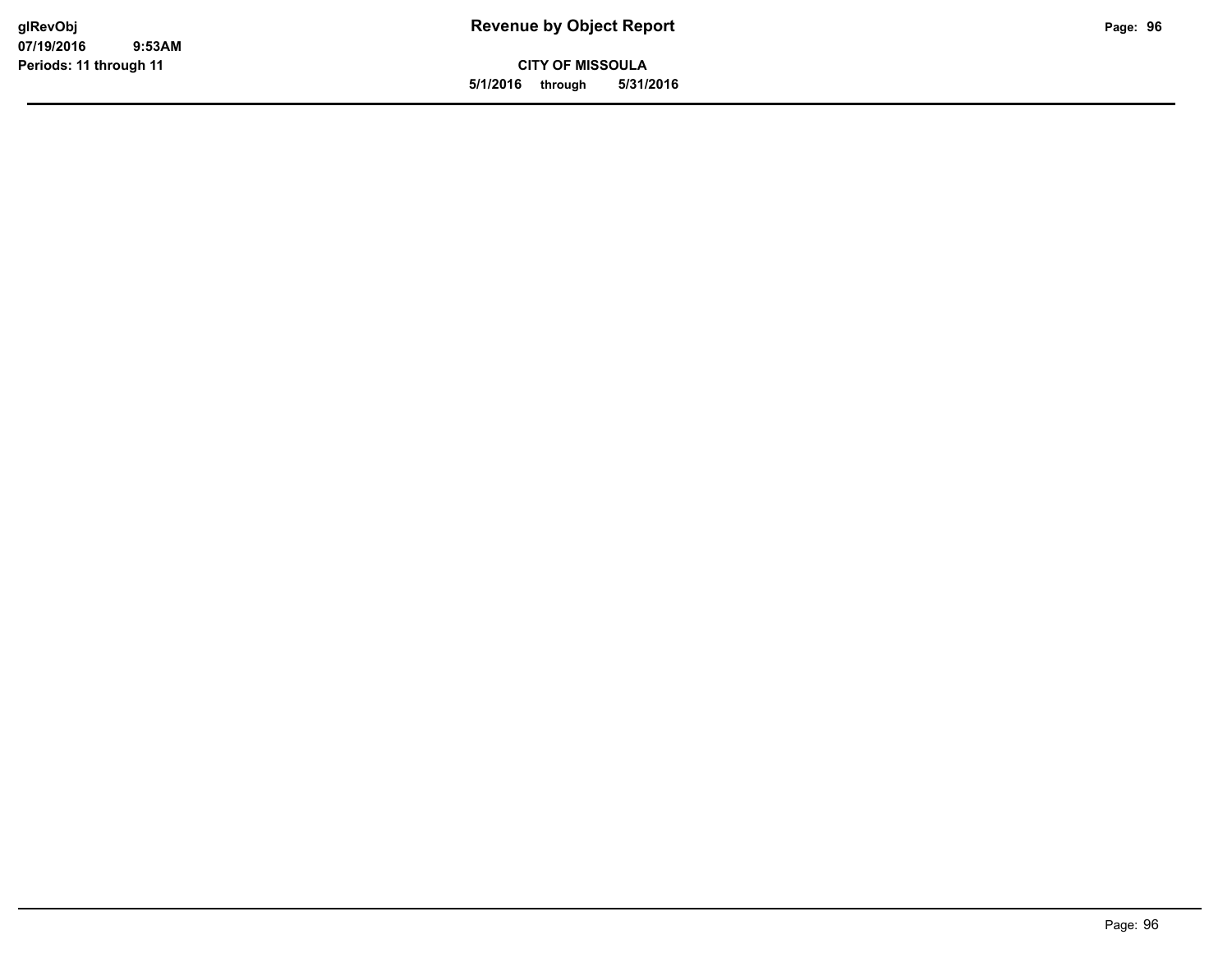**5/1/2016 through 5/31/2016**

# **2987 FEDERAL TRANSPORTATION FUND**

|                                                           | <b>Adjusted</b> |                 | Year-to-date    |                | <b>Prct</b> |
|-----------------------------------------------------------|-----------------|-----------------|-----------------|----------------|-------------|
| Object/Title                                              | <b>Estimate</b> | <b>Revenues</b> | <b>Revenues</b> | <b>Balance</b> | <b>Rcvd</b> |
| 310000 TAXES/ASSESSMENTS                                  |                 |                 |                 |                |             |
| 311011 TAX INCREMENT                                      | 0.00            | 0.00            | 0.00            | 0.00           | 0.00        |
| TAXES/ASSESSMENTS<br><b>Total</b>                         | 0.00            | 0.00            | 0.00            | 0.00           | 0.00        |
| 330000 INTERGOVERNMENTAL REVENUES                         |                 |                 |                 |                |             |
| 331053 CTEP PLAYFAIR                                      | 0.00            | 32,934.40       | 38,890.21       | $-38,890.21$   | 0.00        |
| 331153 RUSSELL S 3RD IMPROVEMENTS                         | 0.00            | 0.00            | 0.00            | 0.00           | 0.00        |
| 331154 CTEP-MILWAUKEE RR TRAIL                            | 0.00            | 0.00            | 0.00            | 0.00           | 0.00        |
| 331155 CTEP/GRANT CREEK TRAIL BCN                         | 0.00            | 0.00            | 148,586.82      | $-148,586.82$  | 0.00        |
| 331156 CTEP GRANT - S HILLS TRAILS SYSTEM                 | 375,500.00      | 0.00            | 0.00            | 375,500.00     | 0.00        |
| 331180 LIBRARY LITERACY GRANT                             | 0.00            | 0.00            | 0.00            | 0.00           | 0.00        |
| 331181 CTEP/CMAQ MADISON ST TO U CONNECTOR                | 0.00            | 0.00            | 0.00            | 0.00           | 0.00        |
| 334045 MONTANA DEPARTMENT TRANSPORTATION                  | 0.00            | 0.00            | 0.00            | 0.00           | 0.00        |
| 334251 RTP/TAP STATE GRANTS                               | 0.00            | 0.00            | 0.00            | 0.00           | 0.00        |
| 336023 STATE CONTRIB. - PERS                              | 0.00            | 0.00            | 79.89           | $-79.89$       | 0.00        |
| INTERGOVERNMENTAL REVENUES<br><b>Total</b>                | 375,500.00      | 32,934.40       | 187,556.92      | 187,943.08     | 49.95       |
| 340000 CHARGES FOR SERVICES                               |                 |                 |                 |                |             |
| 343011 STREET AND ROADWAY REPAIR CHARGES                  | 0.00            | 0.00            | 0.00            | 0.00           | 0.00        |
| <b>CHARGES FOR SERVICES</b><br><b>Total</b>               | 0.00            | 0.00            | 0.00            | 0.00           | 0.00        |
| 360000 MISCELLANEOUS REVENUES                             |                 |                 |                 |                |             |
| 360010 MISCELLANEOUS                                      | 0.00            | 0.00            | 0.00            | 0.00           | 0.00        |
| 363020 PROPERTY ASSESSMENTS                               | 0.00            | 0.00            | 0.00            | 0.00           | 0.00        |
| 365000 DONATIONS                                          | 386,689.00      | 0.00            | 0.00            | 386,689.00     | 0.00        |
| 365004 GRANT CR TRAIL ASSN DONATION                       | 0.00            | 0.00            | 0.00            | 0.00           | 0.00        |
| MISCELLANEOUS REVENUES<br><b>Total</b>                    | 386,689.00      | 0.00            | 0.00            | 386,689.00     | 0.00        |
| 370000 INVESTMENTS & ROYALTY EARNINGS                     |                 |                 |                 |                |             |
| 371010 INTEREST ON INVESTMENTS                            | 0.00            | 0.00            | 0.00            | 0.00           | 0.00        |
| <b>INVESTMENTS &amp; ROYALTY EARNINGS</b><br><b>Total</b> | 0.00            | 0.00            | 0.00            | 0.00           | 0.00        |
| 380000 OTHER FINANCING SOURCES                            |                 |                 |                 |                |             |
| 383000 OPERATING TRANSFERS                                | 0.00            | 0.00            | 0.00            | 0.00           | 0.00        |
| 383002 TRANS FR GAS TAX                                   | 0.00            | 0.00            | 0.00            | 0.00           | 0.00        |
| 383010 TRANS FR CIP                                       | 0.00            | 0.00            | 0.00            | 0.00           | 0.00        |
| 383014 TRANS FR MRA                                       | 0.00            | 0.00            | 0.00            | 0.00           | 0.00        |
| 383021 TRANS FR P&R TRAILS DEVLP                          | 0.00            | 0.00            | 0.00            | 0.00           | 0.00        |
| 383043 TRANSFERS FROM IMPACT FEES                         | 0.00            | 0.00            | 0.00            | 0.00           | 0.00        |
| OTHER FINANCING SOURCES<br><b>Total</b>                   | 0.00            | 0.00            | 0.00            | 0.00           | 0.00        |
| FEDERAL TRANSPORTATION FUND<br><b>Total</b>               | 762,189.00      | 32,934.40       | 187,556.92      | 574,632.08     | 24.61       |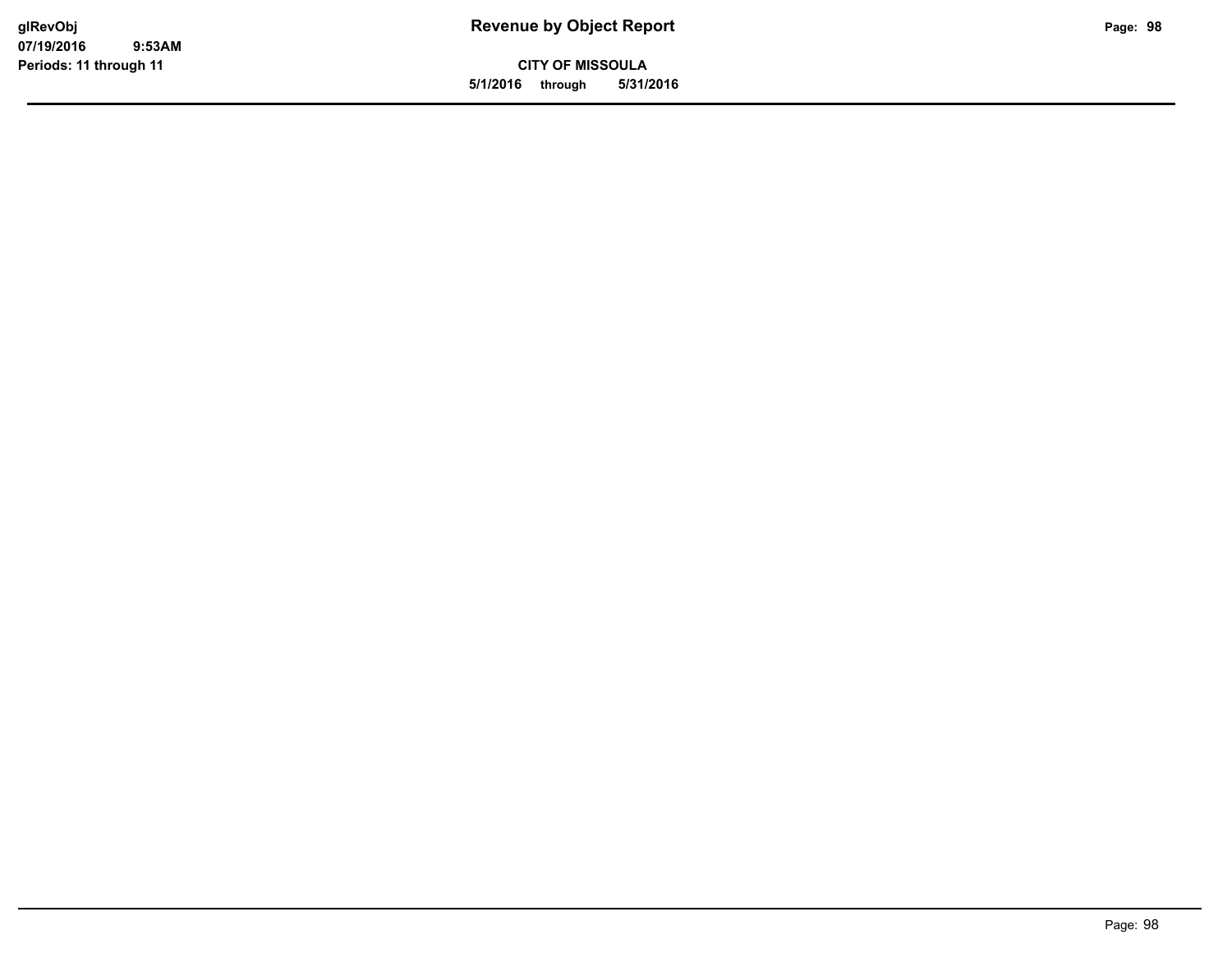**5/1/2016 through 5/31/2016**

**2988 GRANTS & DONATIONS FUND**

**2988 GRANTS & DONATIONS FUND**

|                                                    | <b>Adjusted</b> |                 | Year-to-date    | <b>Prct</b>    |             |
|----------------------------------------------------|-----------------|-----------------|-----------------|----------------|-------------|
| Object/Title                                       | <b>Estimate</b> | <b>Revenues</b> | <b>Revenues</b> | <b>Balance</b> | <b>Rcvd</b> |
| 330000 INTERGOVERNMENTAL REVENUES                  |                 |                 |                 |                |             |
| 331014 EECBG GRANT                                 | 0.00            | 0.00            | 0.00            | 0.00           | 0.00        |
| 331022 EQUIPMENT GRANT                             | 0.00            | 0.00            | 254,143.40      | $-254, 143.40$ | 0.00        |
| 331025 COPS TECH GRANTS                            | 993,592.00      | 0.00            | 0.00            | 993,592.00     | 0.00        |
| 331026 FY09 POLICE ICAC FEDERAL GRANT              | 0.00            | 23,599.16       | 65,523.51       | $-65,523.51$   | 0.00        |
| 331028 DUI-COPS IN SHOPS                           | 5,000.00        | 0.00            | 0.00            | 5,000.00       | 0.00        |
| 331029 CHRP GRANT                                  | 0.00            | 0.00            | 0.00            | 0.00           | 0.00        |
| 331030 COMMUNITY RESOURCE OFFICER/MCPS             | 0.00            | 0.00            | 0.00            | 0.00           | 0.00        |
| 331090 EPA GRANT                                   | 987,106.00      | 0.00            | $-361.50$       | 987,467.50     | $-0.04$     |
| 331113 *** Title Not Found ***                     | 0.00            | 0.00            | 86,262.00       | $-86,262.00$   | 0.00        |
| 331178 DUI TASK FORCE GRANT                        | 0.00            | 0.00            | 0.00            | 0.00           | 0.00        |
| 331181 GRANTS/DONATIONS - FORT MISSOULA            | 0.00            | 0.00            | 0.00            | 0.00           | 0.00        |
| 334013 STATE GRANT - OT SEATBELT                   | 60,000.00       | 0.00            | 41,377.46       | 18,622.54      | 68.96       |
| 334014 *** Title Not Found ***                     | 0.00            | 0.00            | 0.00            | 0.00           | 0.00        |
| 334015 COPS TECHNOLOGY GRANT                       | 299,498.00      | 0.00            | 148,506.76      | 150,991.24     | 49.59       |
| 334016 BULLETPROOF VEST GRANT                      | 10,500.00       | 0.00            | 6,317.04        | 4,182.96       | 60.16       |
| 334018 STATE GRANT - CAPITAL                       | 0.00            | 0.00            | 0.00            | 0.00           | 0.00        |
| 334020 UNDERAGE DRINKING GRANT                     | 0.00            | 0.00            | 0.00            | 0.00           | 0.00        |
| 334076 BIG SKY TRUST FUND GRANTS                   | 0.00            | 0.00            | 0.00            | 0.00           | 0.00        |
| 334121 DNRC-EPA AREA WIDE ASSESSMENT GRANT         | 0.00            | 0.00            | 0.00            | 0.00           | 0.00        |
| 336021 STATE CONTRIB - POLICE RETIREMENT           | 0.00            | 0.00            | 12,044.82       | $-12,044.82$   | 0.00        |
| 336023 STATE CONTRIB. - PERS                       | 0.00            | 0.00            | 16.44           | $-16.44$       | 0.00        |
| <b>INTERGOVERNMENTAL REVENUES</b><br><b>Total</b>  | 2,355,696.00    | 23,599.16       | 613,829.93      | 1,741,866.07   | 26.06       |
| 340000 CHARGES FOR SERVICES                        |                 |                 |                 |                |             |
| 342000 ANTI-GRAFFITI PROJECT                       | 5,000.00        | 0.00            | 100.00          | 4,900.00       | 2.00        |
| <b>CHARGES FOR SERVICES</b><br><b>Total</b>        | 5,000.00        | 0.00            | 100.00          | 4,900.00       | 2.00        |
| 360000 MISCELLANEOUS REVENUES                      |                 |                 |                 |                |             |
| 360010 MISCELLANEOUS                               | 0.00            | 0.00            | 0.00            | 0.00           | 0.00        |
| 365000 DONATIONS                                   | 50,338.00       | 0.00            | 100.00          | 50,238.00      | 0.20        |
| 365015 GREEN BLOCK PILOT PROJECT                   | 0.00            | 0.00            | 0.00            | 0.00           | 0.00        |
| MISCELLANEOUS REVENUES<br><b>Total</b>             | 50,338.00       | 0.00            | 100.00          | 50,238.00      | 0.20        |
| 380000 OTHER FINANCING SOURCES                     |                 |                 |                 |                |             |
| 383002 TRANS FR GAS TAX                            | 0.00            | 0.00            | 0.00            | 0.00           | 0.00        |
| 383042 TRANSFERS FROM OTHER FUNDS                  | 0.00            | 0.00            | 0.00            | 0.00           | 0.00        |
| OTHER FINANCING SOURCES<br><b>Total</b>            | 0.00            | 0.00            | 0.00            | 0.00           | 0.00        |
|                                                    |                 |                 |                 |                |             |
| <b>GRANTS &amp; DONATIONS FUND</b><br><b>Total</b> | 2,411,034.00    | 23,599.16       | 614,029.93      | 1,797,004.07   | 25.47       |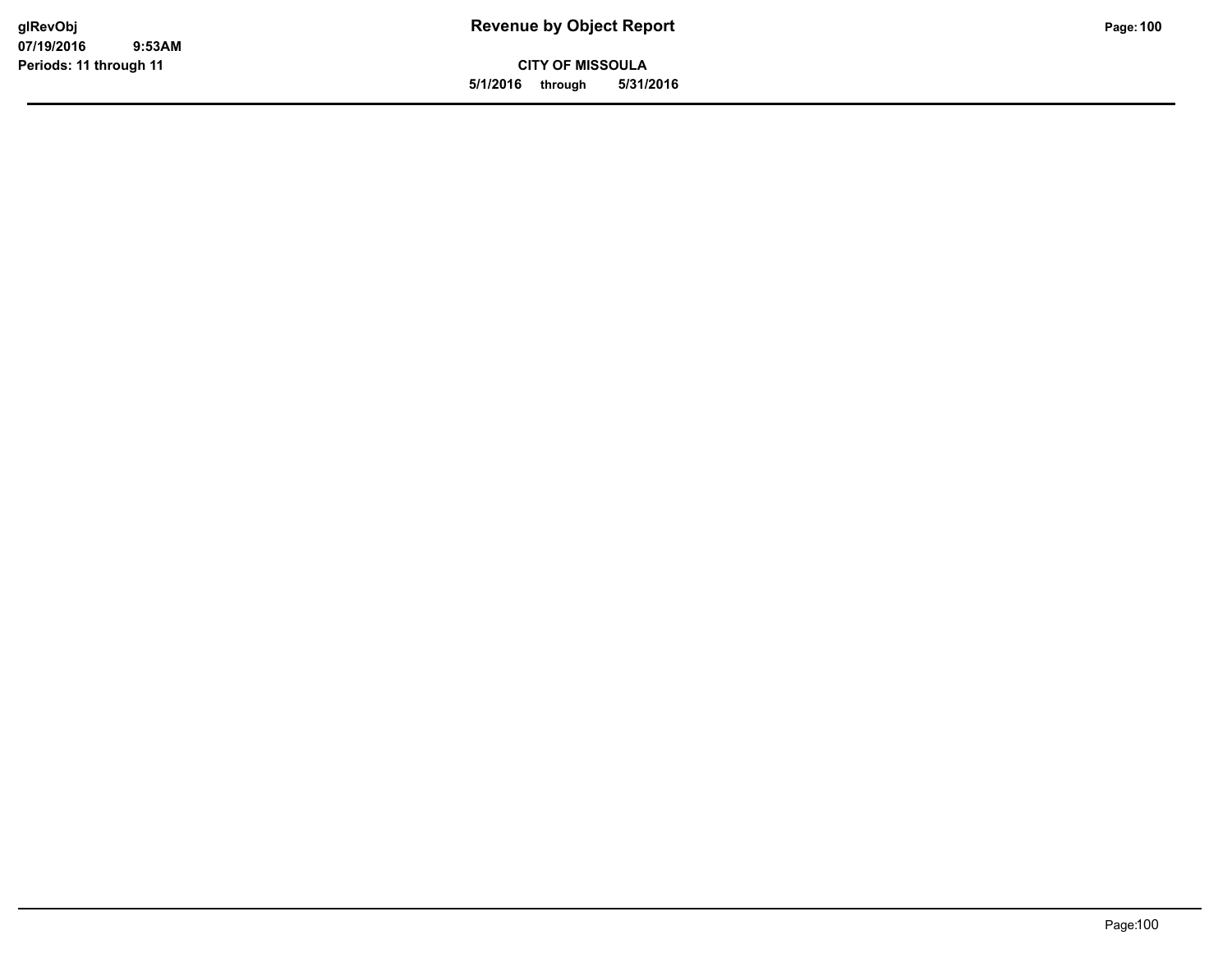**5/1/2016 through 5/31/2016**

# **2988 GRANTS & DONATIONS FUND**

|                                                   | <b>Adjusted</b> |                 | Year-to-date    |                | <b>Prct</b> |
|---------------------------------------------------|-----------------|-----------------|-----------------|----------------|-------------|
| Object/Title                                      | <b>Estimate</b> | <b>Revenues</b> | <b>Revenues</b> | <b>Balance</b> | <b>Rcvd</b> |
| 330000 INTERGOVERNMENTAL REVENUES                 |                 |                 |                 |                |             |
| 331014 EECBG GRANT                                | 0.00            | 0.00            | 0.00            | 0.00           | 0.00        |
| 331022 EQUIPMENT GRANT                            | 0.00            | 0.00            | 254,143.40      | $-254, 143.40$ | 0.00        |
| 331025 COPS TECH GRANTS                           | 993,592.00      | 0.00            | 0.00            | 993,592.00     | 0.00        |
| 331026 FY09 POLICE ICAC FEDERAL GRANT             | 0.00            | 23,599.16       | 65,523.51       | $-65,523.51$   | 0.00        |
| 331028 DUI-COPS IN SHOPS                          | 5,000.00        | 0.00            | 0.00            | 5,000.00       | 0.00        |
| 331029 CHRP GRANT                                 | 0.00            | 0.00            | 0.00            | 0.00           | 0.00        |
| 331030 COMMUNITY RESOURCE OFFICER/MCPS            | 0.00            | 0.00            | 0.00            | 0.00           | 0.00        |
| 331090 EPA GRANT                                  | 987,106.00      | 0.00            | $-361.50$       | 987,467.50     | $-0.04$     |
| 331113 *** Title Not Found ***                    | 0.00            | 0.00            | 86,262.00       | $-86,262.00$   | 0.00        |
| 331178 DUI TASK FORCE GRANT                       | 0.00            | 0.00            | 0.00            | 0.00           | 0.00        |
| 331181 GRANTS/DONATIONS - FORT MISSOULA           | 0.00            | 0.00            | 0.00            | 0.00           | 0.00        |
| 334013 STATE GRANT - OT SEATBELT                  | 60,000.00       | 0.00            | 41,377.46       | 18,622.54      | 68.96       |
| 334014 *** Title Not Found ***                    | 0.00            | 0.00            | 0.00            | 0.00           | 0.00        |
| 334015 COPS TECHNOLOGY GRANT                      | 299,498.00      | 0.00            | 148,506.76      | 150,991.24     | 49.59       |
| 334016 BULLETPROOF VEST GRANT                     | 10,500.00       | 0.00            | 6,317.04        | 4,182.96       | 60.16       |
| 334018 STATE GRANT - CAPITAL                      | 0.00            | 0.00            | 0.00            | 0.00           | 0.00        |
| 334020 UNDERAGE DRINKING GRANT                    | 0.00            | 0.00            | 0.00            | 0.00           | 0.00        |
| 334076 BIG SKY TRUST FUND GRANTS                  | 0.00            | 0.00            | 0.00            | 0.00           | 0.00        |
| 334121 DNRC-EPA AREA WIDE ASSESSMENT GRANT        | 0.00            | 0.00            | 0.00            | 0.00           | 0.00        |
| 336021 STATE CONTRIB - POLICE RETIREMENT          | 0.00            | 0.00            | 12,044.82       | $-12,044.82$   | 0.00        |
| 336023 STATE CONTRIB. - PERS                      | 0.00            | 0.00            | 16.44           | $-16.44$       | 0.00        |
| <b>INTERGOVERNMENTAL REVENUES</b><br><b>Total</b> | 2,355,696.00    | 23,599.16       | 613,829.93      | 1,741,866.07   | 26.06       |
| 340000 CHARGES FOR SERVICES                       |                 |                 |                 |                |             |
| 342000 ANTI-GRAFFITI PROJECT                      | 5,000.00        | 0.00            | 100.00          | 4,900.00       | 2.00        |
| <b>CHARGES FOR SERVICES</b><br><b>Total</b>       | 5,000.00        | 0.00            | 100.00          | 4,900.00       | 2.00        |
| 360000 MISCELLANEOUS REVENUES                     |                 |                 |                 |                |             |
| 360010 MISCELLANEOUS                              | 0.00            | 0.00            | 0.00            | 0.00           | 0.00        |
| 365000 DONATIONS                                  | 50,338.00       | 0.00            | 100.00          | 50,238.00      | 0.20        |
| 365015 GREEN BLOCK PILOT PROJECT                  | 0.00            | 0.00            | 0.00            | 0.00           | 0.00        |
| <b>MISCELLANEOUS REVENUES</b><br><b>Total</b>     | 50,338.00       | 0.00            | 100.00          | 50,238.00      | 0.20        |
| 380000 OTHER FINANCING SOURCES                    |                 |                 |                 |                |             |
| 383002 TRANS FR GAS TAX                           | 0.00            | 0.00            | 0.00            | 0.00           | 0.00        |
| 383042 TRANSFERS FROM OTHER FUNDS                 | 0.00            | 0.00            | 0.00            | 0.00           | 0.00        |
| OTHER FINANCING SOURCES<br>Total                  | 0.00            | 0.00            | 0.00            | 0.00           | 0.00        |
| <b>GRANTS &amp; DONATIONS FUND</b><br>Total       | 2,411,034.00    | 23,599.16       | 614,029.93      | 1,797,004.07   | 25.47       |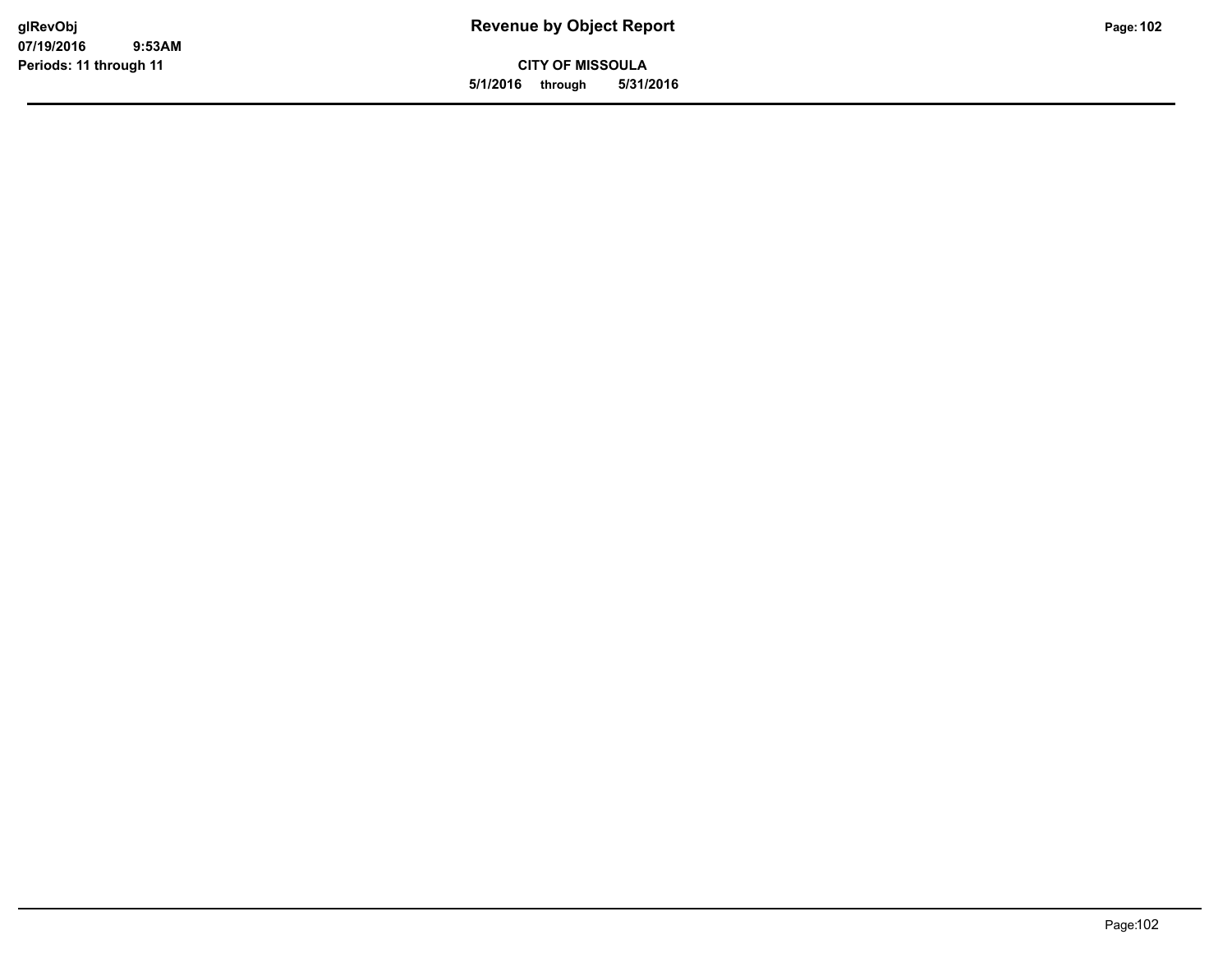**5/1/2016 through 5/31/2016**

**3000 SID REVOLVING FUND**

**3000 SID REVOLVING FUND**

|                                                           | <b>Adjusted</b> |                 | Year-to-date    |                | <b>Prct</b> |
|-----------------------------------------------------------|-----------------|-----------------|-----------------|----------------|-------------|
| Object/Title                                              | <b>Estimate</b> | <b>Revenues</b> | <b>Revenues</b> | <b>Balance</b> | Rcvd        |
| MISCELLANEOUS REVENUES<br>360000                          |                 |                 |                 |                |             |
| 360000 MISCELLANEOUS REVENUES                             | 0.00            | 0.00            | 0.00            | 0.00           | 0.00        |
| 360010 MISCELLANEOUS                                      | 0.00            | 0.00            | 0.00            | 0.00           | 0.00        |
| 362000 OTHER MISCELLANEOUS REVENUE                        | 0.00            | 0.00            | 0.00            | 0.00           | 0.00        |
| MISCELLANEOUS REVENUES<br>Total                           | 0.00            | 0.00            | 0.00            | 0.00           | 0.00        |
| INVESTMENTS & ROYALTY EARNINGS<br>370000                  |                 |                 |                 |                |             |
| 371010 INTEREST ON INVESTMENTS                            | 0.00            | 0.00            | 0.00            | 0.00           | 0.00        |
| 371020 GAIN/LOSS IN MARKET VALUE OF INVESTMENTS           | 0.00            | 0.00            | 0.00            | 0.00           | 0.00        |
| <b>INVESTMENTS &amp; ROYALTY EARNINGS</b><br><b>Total</b> | 0.00            | 0.00            | 0.00            | 0.00           | 0.00        |
| OTHER FINANCING SOURCES<br>380000                         |                 |                 |                 |                |             |
| 380000 OTHER FINANCING SOURCES                            | 0.00            | 0.00            | 0.00            | 0.00           | 0.00        |
| 381002 SRF LOAN                                           | 0.00            | 0.00            | 0.00            | 0.00           | 0.00        |
| 381009 TRANSFERS IN                                       | 0.00            | 0.00            | 0.00            | 0.00           | 0.00        |
| 381030 SID BONDS PROCEEDS                                 | 0.00            | 0.00            | 29,930.00       | $-29,930.00$   | 0.00        |
| 383000 OPERATING TRANSFERS                                | 0.00            | 0.00            | 0.00            | 0.00           | 0.00        |
| 383039 FROM SID TRANSFERS                                 | 0.00            | 0.00            | 0.00            | 0.00           | 0.00        |
| OTHER FINANCING SOURCES<br><b>Total</b>                   | 0.00            | 0.00            | 29,930.00       | $-29,930.00$   | 0.00        |
| SID REVOLVING FUND<br><b>Total</b>                        | 0.00            | 0.00            | 29,930.00       | $-29,930.00$   | 0.00        |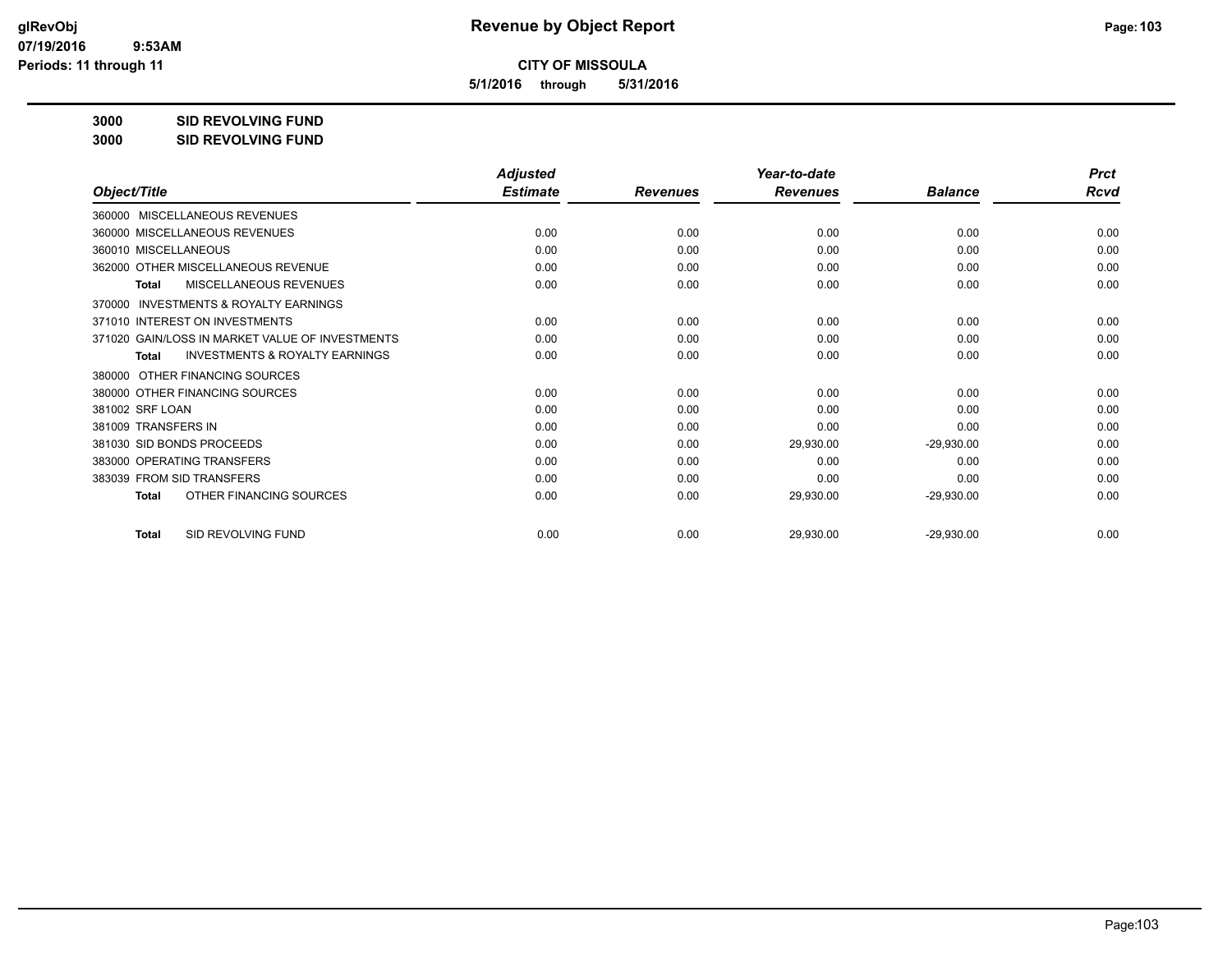**5/1/2016 through 5/31/2016**

### **3000 SID REVOLVING FUND**

|                                                           | <b>Adjusted</b> |                 | Year-to-date    |                | <b>Prct</b> |
|-----------------------------------------------------------|-----------------|-----------------|-----------------|----------------|-------------|
| Object/Title                                              | <b>Estimate</b> | <b>Revenues</b> | <b>Revenues</b> | <b>Balance</b> | Rcvd        |
| 360000 MISCELLANEOUS REVENUES                             |                 |                 |                 |                |             |
| 360000 MISCELLANEOUS REVENUES                             | 0.00            | 0.00            | 0.00            | 0.00           | 0.00        |
| 360010 MISCELLANEOUS                                      | 0.00            | 0.00            | 0.00            | 0.00           | 0.00        |
| 362000 OTHER MISCELLANEOUS REVENUE                        | 0.00            | 0.00            | 0.00            | 0.00           | 0.00        |
| MISCELLANEOUS REVENUES<br><b>Total</b>                    | 0.00            | 0.00            | 0.00            | 0.00           | 0.00        |
| <b>INVESTMENTS &amp; ROYALTY EARNINGS</b><br>370000       |                 |                 |                 |                |             |
| 371010 INTEREST ON INVESTMENTS                            | 0.00            | 0.00            | 0.00            | 0.00           | 0.00        |
| 371020 GAIN/LOSS IN MARKET VALUE OF INVESTMENT            | 0.00            | 0.00            | 0.00            | 0.00           | 0.00        |
| <b>INVESTMENTS &amp; ROYALTY EARNINGS</b><br><b>Total</b> | 0.00            | 0.00            | 0.00            | 0.00           | 0.00        |
| 380000 OTHER FINANCING SOURCES                            |                 |                 |                 |                |             |
| 380000 OTHER FINANCING SOURCES                            | 0.00            | 0.00            | 0.00            | 0.00           | 0.00        |
| 381002 SRF LOAN                                           | 0.00            | 0.00            | 0.00            | 0.00           | 0.00        |
| 381009 TRANSFERS IN                                       | 0.00            | 0.00            | 0.00            | 0.00           | 0.00        |
| 381030 SID BONDS PROCEEDS                                 | 0.00            | 0.00            | 29,930.00       | $-29,930.00$   | 0.00        |
| 383000 OPERATING TRANSFERS                                | 0.00            | 0.00            | 0.00            | 0.00           | 0.00        |
| 383039 FROM SID TRANSFERS                                 | 0.00            | 0.00            | 0.00            | 0.00           | 0.00        |
| OTHER FINANCING SOURCES<br><b>Total</b>                   | 0.00            | 0.00            | 29,930.00       | $-29,930.00$   | 0.00        |
| SID REVOLVING FUND<br><b>Total</b>                        | 0.00            | 0.00            | 29,930.00       | $-29,930.00$   | 0.00        |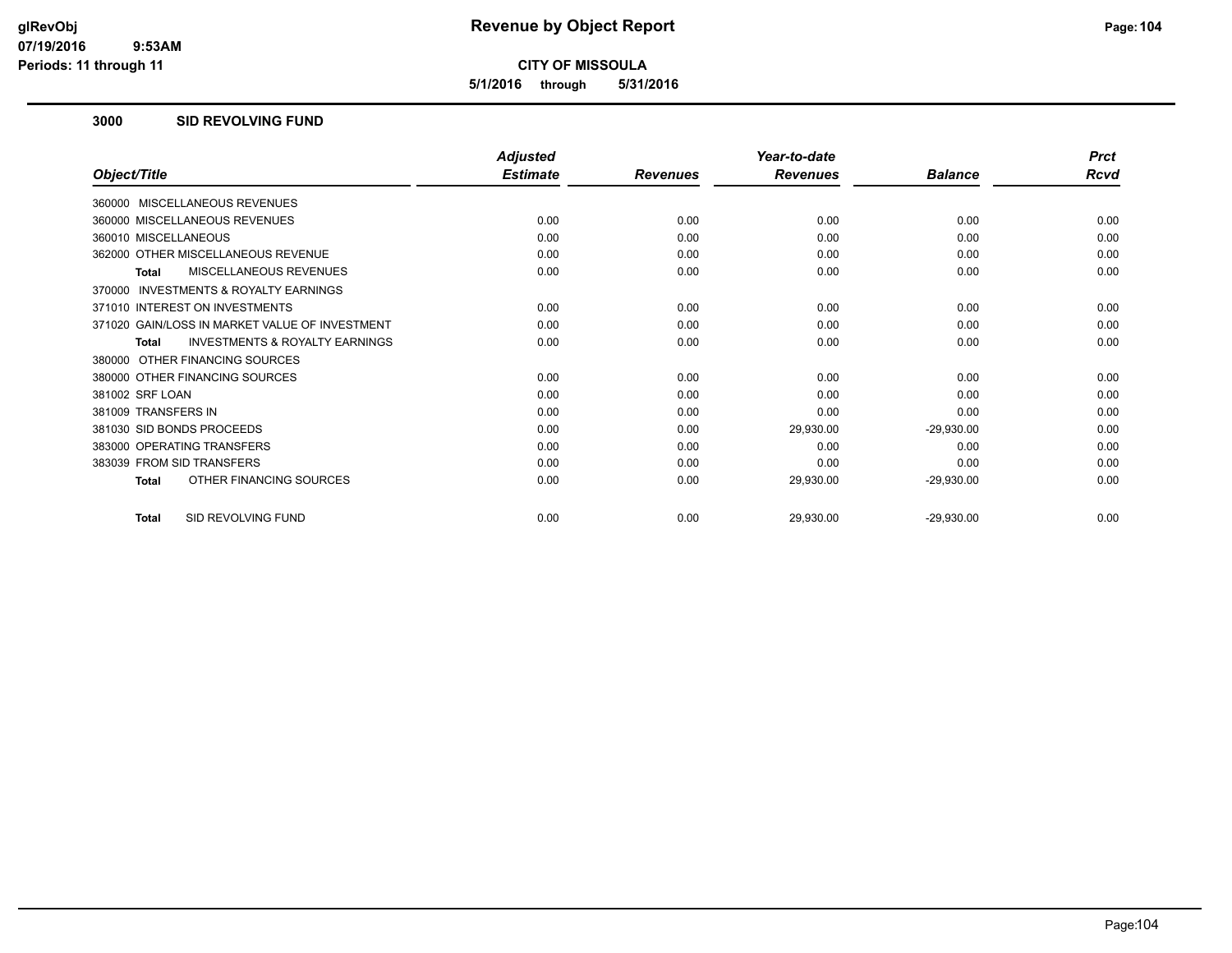**5/1/2016 through 5/31/2016**

# **3065 1998 PUBLIC SAFETY G O BONDS FUND**

**3065 1998 PUBLIC SAFETY G O BONDS FUND**

|                                                           | <b>Adjusted</b> |                 | Year-to-date    |                | <b>Prct</b> |
|-----------------------------------------------------------|-----------------|-----------------|-----------------|----------------|-------------|
| Object/Title                                              | <b>Estimate</b> | <b>Revenues</b> | <b>Revenues</b> | <b>Balance</b> | Rcvd        |
| 310000 TAXES/ASSESSMENTS                                  |                 |                 |                 |                |             |
| 310000 TAXES/ASSESSMENTS                                  | 0.00            | 0.00            | 0.00            | 0.00           | 0.00        |
| 311000 GENERAL PROPERTY TAXES                             | 0.00            | 0.00            | 0.00            | 0.00           | 0.00        |
| 311001 CURRENT TAXES                                      | 0.00            | 0.00            | 0.00            | 0.00           | 0.00        |
| 311030 MOTOR VEHICLE TAXES                                | 0.00            | 0.00            | 0.00            | 0.00           | 0.00        |
| 312000 PENALTIES & INTEREST - DELINQUENT TAXES            | 0.00            | 0.00            | 0.00            | 0.00           | 0.00        |
| 312001 PENALTIES & INTEREST                               | 0.00            | 0.00            | 0.00            | 0.00           | 0.00        |
| 314000 PROP TAX - OTHER THAN ASSESSED VAL                 | 0.00            | 0.00            | 0.00            | 0.00           | 0.00        |
| 314001 LIGHT VEHICLE TAX                                  | 0.00            | 0.00            | 0.00            | 0.00           | 0.00        |
| TAXES/ASSESSMENTS<br><b>Total</b>                         | 0.00            | 0.00            | 0.00            | 0.00           | 0.00        |
| 330000 INTERGOVERNMENTAL REVENUES                         |                 |                 |                 |                |             |
| 334056 BANK CORP. LIC. TAX - (PREVIOUS YEARS)             | 0.00            | 0.00            | 0.00            | 0.00           | 0.00        |
| 335210 PERSONAL PROPERTY TAX REIMBURSEMENT                | 0.00            | 0.00            | 0.00            | 0.00           | 0.00        |
| 335230 HB 124 REVENUE                                     | 0.00            | 0.00            | 0.00            | 0.00           | 0.00        |
| 335250 STATE REIMB - SB #184                              | 0.00            | 0.00            | 0.00            | 0.00           | 0.00        |
| <b>INTERGOVERNMENTAL REVENUES</b><br><b>Total</b>         | 0.00            | 0.00            | 0.00            | 0.00           | 0.00        |
| 360000 MISCELLANEOUS REVENUES                             |                 |                 |                 |                |             |
| 360010 MISCELLANEOUS                                      | 0.00            | 0.00            | 0.00            | 0.00           | 0.00        |
| MISCELLANEOUS REVENUES<br>Total                           | 0.00            | 0.00            | 0.00            | 0.00           | 0.00        |
| 370000 INVESTMENTS & ROYALTY EARNINGS                     |                 |                 |                 |                |             |
| 371010 INTEREST ON INVESTMENTS                            | 0.00            | 0.00            | 0.00            | 0.00           | 0.00        |
| 371020 GAIN/LOSS IN MARKET VALUE OF INVESTMENTS           | 0.00            | 0.00            | 0.00            | 0.00           | 0.00        |
| <b>INVESTMENTS &amp; ROYALTY EARNINGS</b><br><b>Total</b> | 0.00            | 0.00            | 0.00            | 0.00           | 0.00        |
| 380000 OTHER FINANCING SOURCES                            |                 |                 |                 |                |             |
| 381010 BOND PROCEEDS                                      | 0.00            | 0.00            | 0.00            | 0.00           | 0.00        |
| 383042 TRANSFERS FROM OTHER FUNDS                         | 0.00            | 0.00            | 0.00            | 0.00           | 0.00        |
| OTHER FINANCING SOURCES<br><b>Total</b>                   | 0.00            | 0.00            | 0.00            | 0.00           | 0.00        |
| 1998 PUBLIC SAFETY G O BONDS FUND<br>Total                | 0.00            | 0.00            | 0.00            | 0.00           | 0.00        |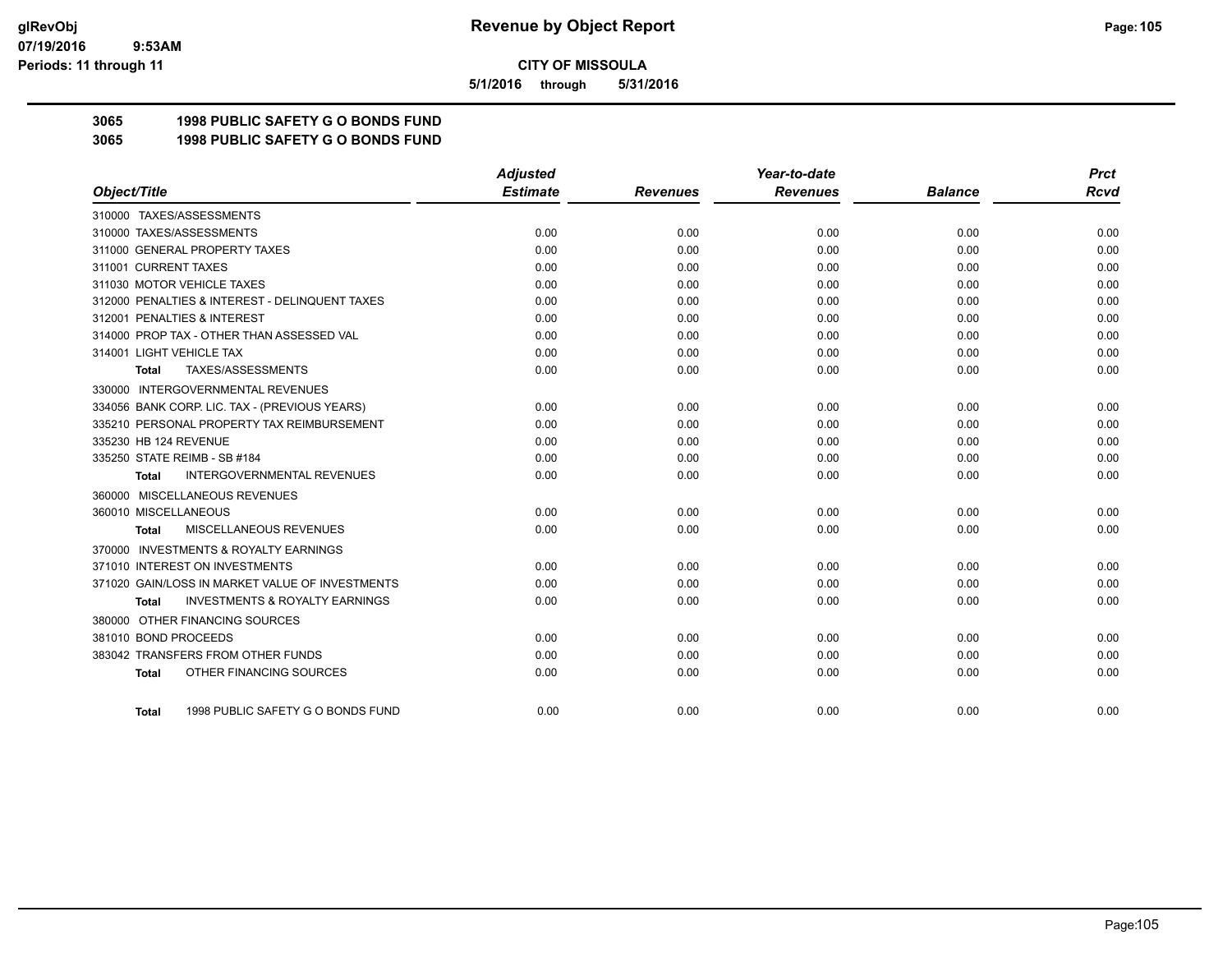**5/1/2016 through 5/31/2016**

# **3065 1998 PUBLIC SAFETY G O BONDS FUND**

|                                                    | <b>Adjusted</b> |                 | Year-to-date    |                | <b>Prct</b> |
|----------------------------------------------------|-----------------|-----------------|-----------------|----------------|-------------|
| Object/Title                                       | <b>Estimate</b> | <b>Revenues</b> | <b>Revenues</b> | <b>Balance</b> | <b>Rcvd</b> |
| 310000 TAXES/ASSESSMENTS                           |                 |                 |                 |                |             |
| 310000 TAXES/ASSESSMENTS                           | 0.00            | 0.00            | 0.00            | 0.00           | 0.00        |
| 311000 GENERAL PROPERTY TAXES                      | 0.00            | 0.00            | 0.00            | 0.00           | 0.00        |
| 311001 CURRENT TAXES                               | 0.00            | 0.00            | 0.00            | 0.00           | 0.00        |
| 311030 MOTOR VEHICLE TAXES                         | 0.00            | 0.00            | 0.00            | 0.00           | 0.00        |
| 312000 PENALTIES & INTEREST - DELINQUENT TAXES     | 0.00            | 0.00            | 0.00            | 0.00           | 0.00        |
| 312001 PENALTIES & INTEREST                        | 0.00            | 0.00            | 0.00            | 0.00           | 0.00        |
| 314000 PROP TAX - OTHER THAN ASSESSED VAL          | 0.00            | 0.00            | 0.00            | 0.00           | 0.00        |
| 314001 LIGHT VEHICLE TAX                           | 0.00            | 0.00            | 0.00            | 0.00           | 0.00        |
| TAXES/ASSESSMENTS<br><b>Total</b>                  | 0.00            | 0.00            | 0.00            | 0.00           | 0.00        |
| 330000 INTERGOVERNMENTAL REVENUES                  |                 |                 |                 |                |             |
| 334056 BANK CORP. LIC. TAX - (PREVIOUS YEARS)      | 0.00            | 0.00            | 0.00            | 0.00           | 0.00        |
| 335210 PERSONAL PROPERTY TAX REIMBURSEMENT         | 0.00            | 0.00            | 0.00            | 0.00           | 0.00        |
| 335230 HB 124 REVENUE                              | 0.00            | 0.00            | 0.00            | 0.00           | 0.00        |
| 335250 STATE REIMB - SB #184                       | 0.00            | 0.00            | 0.00            | 0.00           | 0.00        |
| <b>INTERGOVERNMENTAL REVENUES</b><br>Total         | 0.00            | 0.00            | 0.00            | 0.00           | 0.00        |
| 360000 MISCELLANEOUS REVENUES                      |                 |                 |                 |                |             |
| 360010 MISCELLANEOUS                               | 0.00            | 0.00            | 0.00            | 0.00           | 0.00        |
| MISCELLANEOUS REVENUES<br><b>Total</b>             | 0.00            | 0.00            | 0.00            | 0.00           | 0.00        |
| 370000 INVESTMENTS & ROYALTY EARNINGS              |                 |                 |                 |                |             |
| 371010 INTEREST ON INVESTMENTS                     | 0.00            | 0.00            | 0.00            | 0.00           | 0.00        |
| 371020 GAIN/LOSS IN MARKET VALUE OF INVESTMENT     | 0.00            | 0.00            | 0.00            | 0.00           | 0.00        |
| <b>INVESTMENTS &amp; ROYALTY EARNINGS</b><br>Total | 0.00            | 0.00            | 0.00            | 0.00           | 0.00        |
| 380000 OTHER FINANCING SOURCES                     |                 |                 |                 |                |             |
| 381010 BOND PROCEEDS                               | 0.00            | 0.00            | 0.00            | 0.00           | 0.00        |
| 383042 TRANSFERS FROM OTHER FUNDS                  | 0.00            | 0.00            | 0.00            | 0.00           | 0.00        |
| OTHER FINANCING SOURCES<br><b>Total</b>            | 0.00            | 0.00            | 0.00            | 0.00           | 0.00        |
| 1998 PUBLIC SAFETY G O BONDS FUND<br>Total         | 0.00            | 0.00            | 0.00            | 0.00           | 0.00        |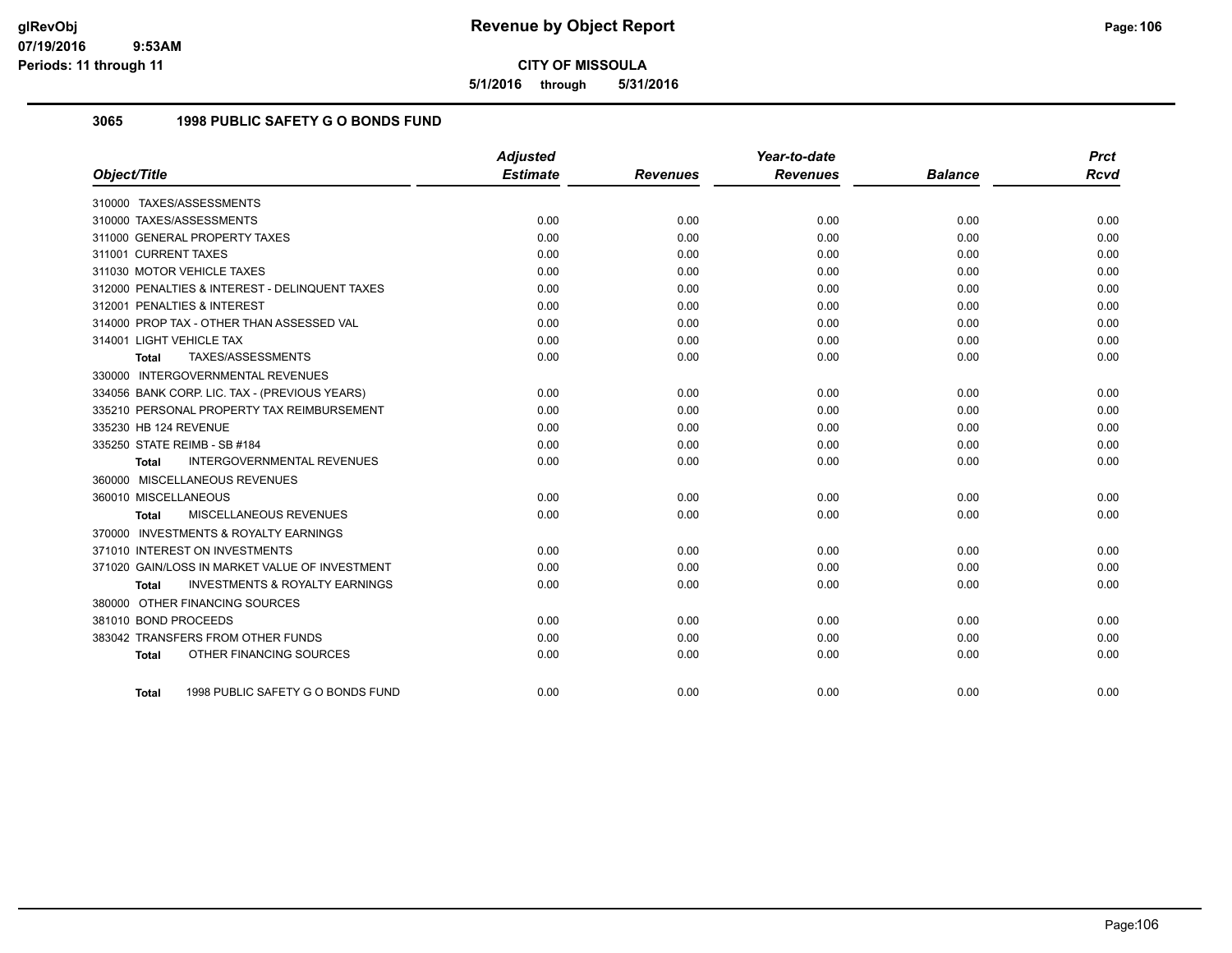**5/1/2016 through 5/31/2016**

**3070 1996 OPEN SPACE GO BONDS**

**3070 1996 OPEN SPACE GO BONDS**

|                                                           | <b>Adjusted</b> |                 | Year-to-date    |                | <b>Prct</b> |
|-----------------------------------------------------------|-----------------|-----------------|-----------------|----------------|-------------|
| Object/Title                                              | <b>Estimate</b> | <b>Revenues</b> | <b>Revenues</b> | <b>Balance</b> | <b>Rcvd</b> |
| 310000 TAXES/ASSESSMENTS                                  |                 |                 |                 |                |             |
| 310000 TAXES/ASSESSMENTS                                  | 0.00            | 0.00            | 0.00            | 0.00           | 0.00        |
| 311000 GENERAL PROPERTY TAXES                             | 0.00            | 0.00            | 0.00            | 0.00           | 0.00        |
| 311030 MOTOR VEHICLE TAXES                                | 0.00            | 0.00            | 0.00            | 0.00           | 0.00        |
| 312000 PENALTIES & INTEREST - DELINQUENT TAXES            | 0.00            | 0.00            | 0.00            | 0.00           | 0.00        |
| 312001 PENALTIES & INTEREST                               | 0.00            | 0.00            | 0.00            | 0.00           | 0.00        |
| 314000 PROP TAX - OTHER THAN ASSESSED VAL                 | 0.00            | 0.00            | 0.00            | 0.00           | 0.00        |
| 314001 LIGHT VEHICLE TAX                                  | 0.00            | 0.00            | 0.00            | 0.00           | 0.00        |
| TAXES/ASSESSMENTS<br><b>Total</b>                         | 0.00            | 0.00            | 0.00            | 0.00           | 0.00        |
| 330000 INTERGOVERNMENTAL REVENUES                         |                 |                 |                 |                |             |
| 334056 BANK CORP. LIC. TAX - (PREVIOUS YEARS)             | 0.00            | 0.00            | 0.00            | 0.00           | 0.00        |
| 335210 PERSONAL PROPERTY TAX REIMBURSEMENT                | 0.00            | 0.00            | 0.00            | 0.00           | 0.00        |
| 335230 HB 124 REVENUE                                     | 0.00            | 0.00            | 0.00            | 0.00           | 0.00        |
| 335250 STATE REIMB - SB #184                              | 0.00            | 0.00            | 0.00            | 0.00           | 0.00        |
| <b>INTERGOVERNMENTAL REVENUES</b><br><b>Total</b>         | 0.00            | 0.00            | 0.00            | 0.00           | 0.00        |
| <b>INVESTMENTS &amp; ROYALTY EARNINGS</b><br>370000       |                 |                 |                 |                |             |
| 371010 INTEREST ON INVESTMENTS                            | 0.00            | 0.00            | 0.00            | 0.00           | 0.00        |
| 371020 GAIN/LOSS IN MARKET VALUE OF INVESTMENTS           | 0.00            | 0.00            | 0.00            | 0.00           | 0.00        |
| <b>INVESTMENTS &amp; ROYALTY EARNINGS</b><br><b>Total</b> | 0.00            | 0.00            | 0.00            | 0.00           | 0.00        |
| OTHER FINANCING SOURCES<br>380000                         |                 |                 |                 |                |             |
| 381010 BOND PROCEEDS                                      | 0.00            | 0.00            | 0.00            | 0.00           | 0.00        |
| OTHER FINANCING SOURCES<br><b>Total</b>                   | 0.00            | 0.00            | 0.00            | 0.00           | 0.00        |
| 1996 OPEN SPACE GO BONDS<br><b>Total</b>                  | 0.00            | 0.00            | 0.00            | 0.00           | 0.00        |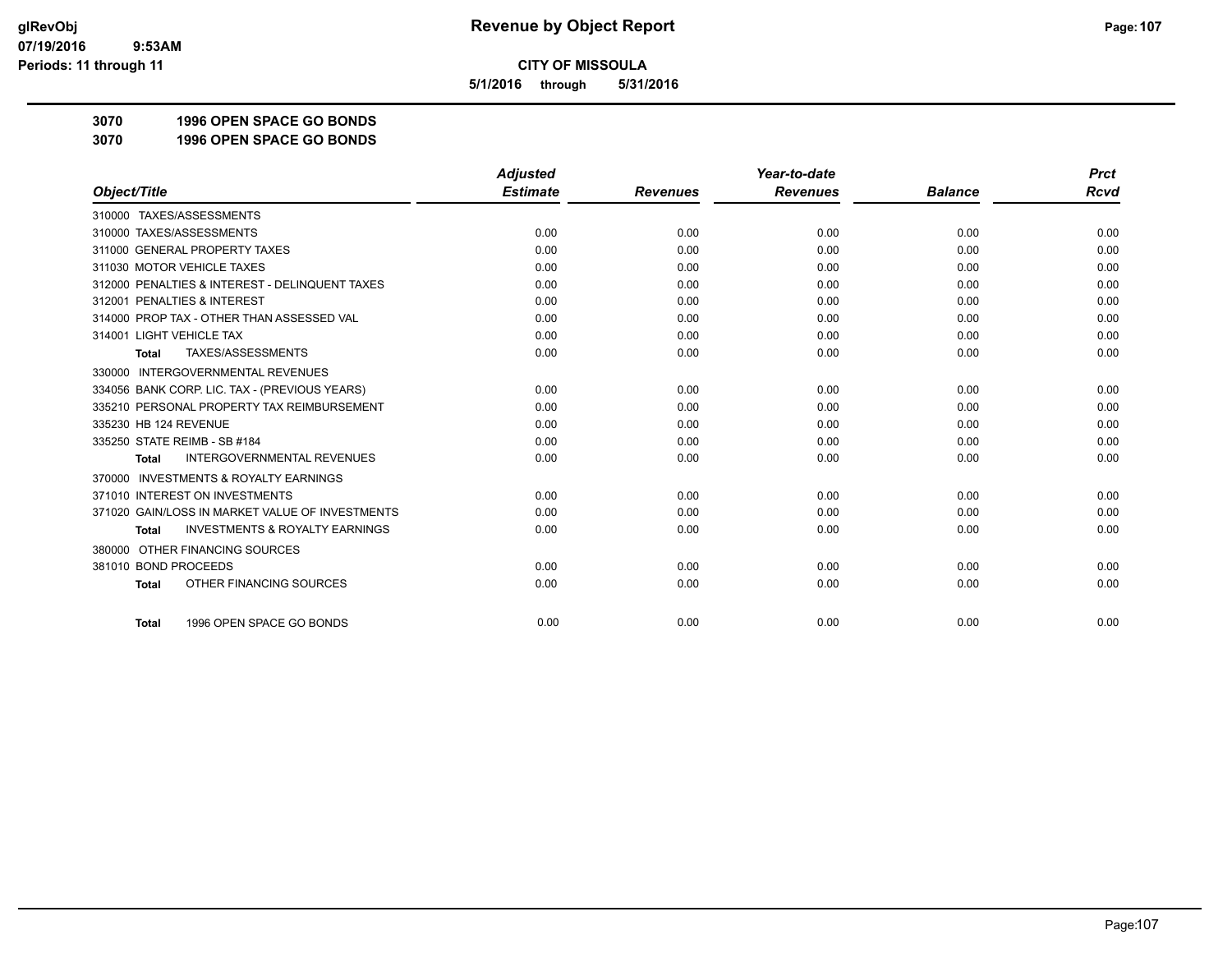**5/1/2016 through 5/31/2016**

# **3070 1996 OPEN SPACE GO BONDS**

|                                                           | <b>Adjusted</b> |                 | Year-to-date    |                | <b>Prct</b> |
|-----------------------------------------------------------|-----------------|-----------------|-----------------|----------------|-------------|
| Object/Title                                              | <b>Estimate</b> | <b>Revenues</b> | <b>Revenues</b> | <b>Balance</b> | <b>Rcvd</b> |
| 310000 TAXES/ASSESSMENTS                                  |                 |                 |                 |                |             |
| 310000 TAXES/ASSESSMENTS                                  | 0.00            | 0.00            | 0.00            | 0.00           | 0.00        |
| 311000 GENERAL PROPERTY TAXES                             | 0.00            | 0.00            | 0.00            | 0.00           | 0.00        |
| 311030 MOTOR VEHICLE TAXES                                | 0.00            | 0.00            | 0.00            | 0.00           | 0.00        |
| 312000 PENALTIES & INTEREST - DELINQUENT TAXES            | 0.00            | 0.00            | 0.00            | 0.00           | 0.00        |
| 312001 PENALTIES & INTEREST                               | 0.00            | 0.00            | 0.00            | 0.00           | 0.00        |
| 314000 PROP TAX - OTHER THAN ASSESSED VAL                 | 0.00            | 0.00            | 0.00            | 0.00           | 0.00        |
| 314001 LIGHT VEHICLE TAX                                  | 0.00            | 0.00            | 0.00            | 0.00           | 0.00        |
| TAXES/ASSESSMENTS<br>Total                                | 0.00            | 0.00            | 0.00            | 0.00           | 0.00        |
| 330000 INTERGOVERNMENTAL REVENUES                         |                 |                 |                 |                |             |
| 334056 BANK CORP. LIC. TAX - (PREVIOUS YEARS)             | 0.00            | 0.00            | 0.00            | 0.00           | 0.00        |
| 335210 PERSONAL PROPERTY TAX REIMBURSEMENT                | 0.00            | 0.00            | 0.00            | 0.00           | 0.00        |
| 335230 HB 124 REVENUE                                     | 0.00            | 0.00            | 0.00            | 0.00           | 0.00        |
| 335250 STATE REIMB - SB #184                              | 0.00            | 0.00            | 0.00            | 0.00           | 0.00        |
| <b>INTERGOVERNMENTAL REVENUES</b><br><b>Total</b>         | 0.00            | 0.00            | 0.00            | 0.00           | 0.00        |
| 370000 INVESTMENTS & ROYALTY EARNINGS                     |                 |                 |                 |                |             |
| 371010 INTEREST ON INVESTMENTS                            | 0.00            | 0.00            | 0.00            | 0.00           | 0.00        |
| 371020 GAIN/LOSS IN MARKET VALUE OF INVESTMENT            | 0.00            | 0.00            | 0.00            | 0.00           | 0.00        |
| <b>INVESTMENTS &amp; ROYALTY EARNINGS</b><br><b>Total</b> | 0.00            | 0.00            | 0.00            | 0.00           | 0.00        |
| 380000 OTHER FINANCING SOURCES                            |                 |                 |                 |                |             |
| 381010 BOND PROCEEDS                                      | 0.00            | 0.00            | 0.00            | 0.00           | 0.00        |
| OTHER FINANCING SOURCES<br><b>Total</b>                   | 0.00            | 0.00            | 0.00            | 0.00           | 0.00        |
|                                                           |                 |                 |                 |                |             |
| 1996 OPEN SPACE GO BONDS<br><b>Total</b>                  | 0.00            | 0.00            | 0.00            | 0.00           | 0.00        |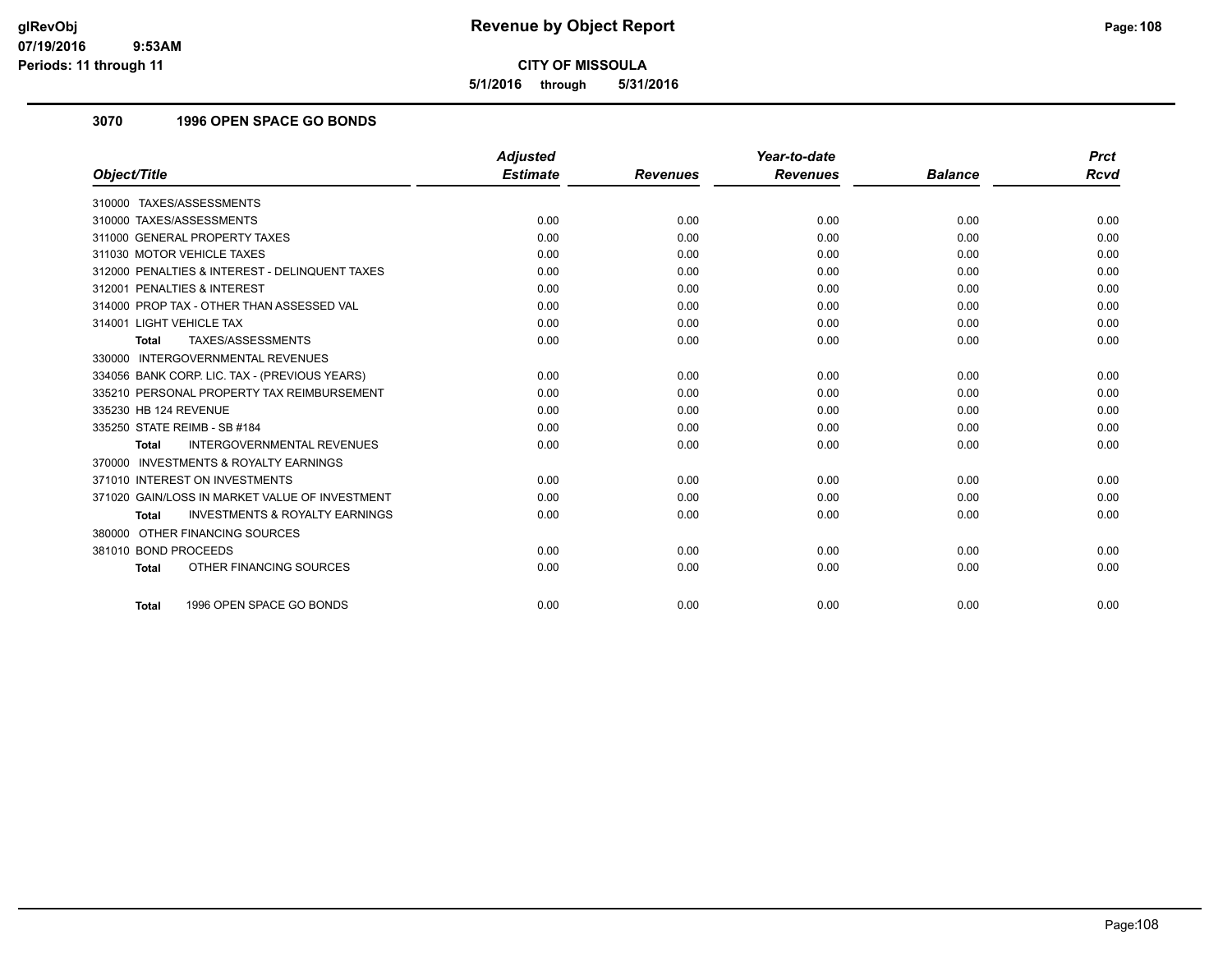**5/1/2016 through 5/31/2016**

**3075 1997 OPEN SPACE G O BOND FUND**

**3075 1997 OPEN SPACE G O BOND FUND**

|                                                           | <b>Adjusted</b> |                 | Year-to-date    |                | <b>Prct</b> |
|-----------------------------------------------------------|-----------------|-----------------|-----------------|----------------|-------------|
| Object/Title                                              | <b>Estimate</b> | <b>Revenues</b> | <b>Revenues</b> | <b>Balance</b> | <b>Rcvd</b> |
| 310000 TAXES/ASSESSMENTS                                  |                 |                 |                 |                |             |
| 310000 TAXES/ASSESSMENTS                                  | 0.00            | 0.00            | 0.00            | 0.00           | 0.00        |
| 311000 GENERAL PROPERTY TAXES                             | 0.00            | 0.00            | 0.00            | 0.00           | 0.00        |
| 311030 MOTOR VEHICLE TAXES                                | 0.00            | 0.00            | 0.00            | 0.00           | 0.00        |
| 312000 PENALTIES & INTEREST - DELINQUENT TAXES            | 0.00            | 0.00            | 0.00            | 0.00           | 0.00        |
| 312001 PENALTIES & INTEREST                               | 0.00            | 0.00            | 0.00            | 0.00           | 0.00        |
| 314000 PROP TAX - OTHER THAN ASSESSED VAL                 | 0.00            | 0.00            | 0.00            | 0.00           | 0.00        |
| 314001 LIGHT VEHICLE TAX                                  | 0.00            | 0.00            | 0.00            | 0.00           | 0.00        |
| TAXES/ASSESSMENTS<br>Total                                | 0.00            | 0.00            | 0.00            | 0.00           | 0.00        |
| 330000 INTERGOVERNMENTAL REVENUES                         |                 |                 |                 |                |             |
| 334056 BANK CORP. LIC. TAX - (PREVIOUS YEARS)             | 0.00            | 0.00            | 0.00            | 0.00           | 0.00        |
| 335210 PERSONAL PROPERTY TAX REIMBURSEMENT                | 0.00            | 0.00            | 0.00            | 0.00           | 0.00        |
| 335230 HB 124 REVENUE                                     | 0.00            | 0.00            | 0.00            | 0.00           | 0.00        |
| 335250 STATE REIMB - SB #184                              | 0.00            | 0.00            | 0.00            | 0.00           | 0.00        |
| <b>INTERGOVERNMENTAL REVENUES</b><br><b>Total</b>         | 0.00            | 0.00            | 0.00            | 0.00           | 0.00        |
| 360000 MISCELLANEOUS REVENUES                             |                 |                 |                 |                |             |
| 360010 MISCELLANEOUS                                      | 0.00            | 0.00            | 0.00            | 0.00           | 0.00        |
| MISCELLANEOUS REVENUES<br><b>Total</b>                    | 0.00            | 0.00            | 0.00            | 0.00           | 0.00        |
| 370000 INVESTMENTS & ROYALTY EARNINGS                     |                 |                 |                 |                |             |
| 371010 INTEREST ON INVESTMENTS                            | 0.00            | 0.00            | 0.00            | 0.00           | 0.00        |
| 371020 GAIN/LOSS IN MARKET VALUE OF INVESTMENTS           | 0.00            | 0.00            | 0.00            | 0.00           | 0.00        |
| <b>INVESTMENTS &amp; ROYALTY EARNINGS</b><br><b>Total</b> | 0.00            | 0.00            | 0.00            | 0.00           | 0.00        |
| 380000 OTHER FINANCING SOURCES                            |                 |                 |                 |                |             |
| 380000 OTHER FINANCING SOURCES                            | 0.00            | 0.00            | 0.00            | 0.00           | 0.00        |
| 381010 BOND PROCEEDS                                      | 0.00            | 0.00            | 0.00            | 0.00           | 0.00        |
| OTHER FINANCING SOURCES<br><b>Total</b>                   | 0.00            | 0.00            | 0.00            | 0.00           | 0.00        |
|                                                           |                 |                 |                 |                |             |
| 1997 OPEN SPACE G O BOND FUND<br><b>Total</b>             | 0.00            | 0.00            | 0.00            | 0.00           | 0.00        |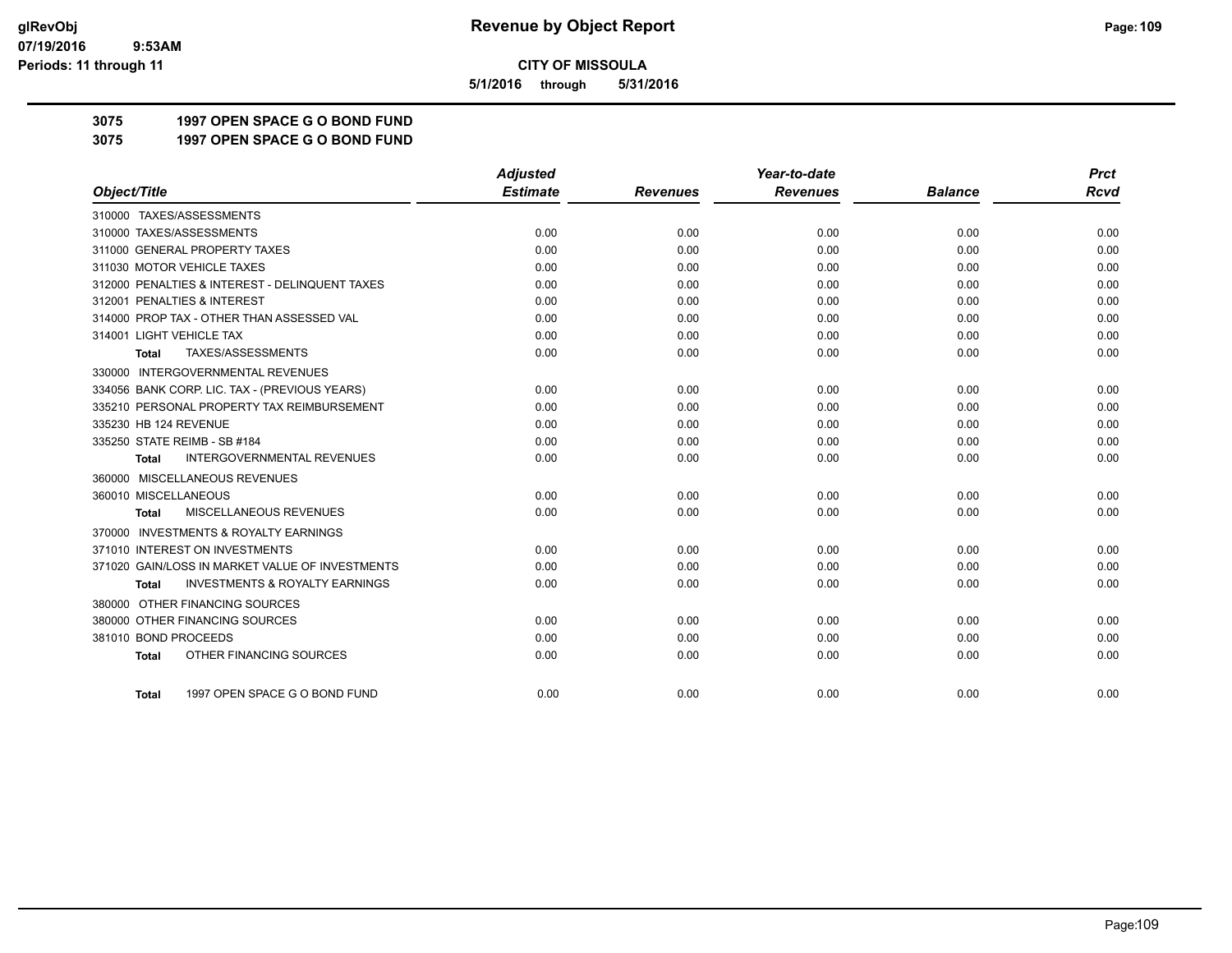**5/1/2016 through 5/31/2016**

## **3075 1997 OPEN SPACE G O BOND FUND**

| Object/Title                                              | <b>Adjusted</b><br><b>Estimate</b> | <b>Revenues</b> | Year-to-date<br><b>Revenues</b> | <b>Balance</b> | <b>Prct</b><br><b>Rcvd</b> |
|-----------------------------------------------------------|------------------------------------|-----------------|---------------------------------|----------------|----------------------------|
|                                                           |                                    |                 |                                 |                |                            |
| 310000 TAXES/ASSESSMENTS                                  |                                    |                 |                                 |                |                            |
| 310000 TAXES/ASSESSMENTS                                  | 0.00                               | 0.00            | 0.00                            | 0.00           | 0.00                       |
| 311000 GENERAL PROPERTY TAXES                             | 0.00                               | 0.00            | 0.00                            | 0.00           | 0.00                       |
| 311030 MOTOR VEHICLE TAXES                                | 0.00                               | 0.00            | 0.00                            | 0.00           | 0.00                       |
| 312000 PENALTIES & INTEREST - DELINQUENT TAXES            | 0.00                               | 0.00            | 0.00                            | 0.00           | 0.00                       |
| 312001 PENALTIES & INTEREST                               | 0.00                               | 0.00            | 0.00                            | 0.00           | 0.00                       |
| 314000 PROP TAX - OTHER THAN ASSESSED VAL                 | 0.00                               | 0.00            | 0.00                            | 0.00           | 0.00                       |
| 314001 LIGHT VEHICLE TAX                                  | 0.00                               | 0.00            | 0.00                            | 0.00           | 0.00                       |
| TAXES/ASSESSMENTS<br><b>Total</b>                         | 0.00                               | 0.00            | 0.00                            | 0.00           | 0.00                       |
| 330000 INTERGOVERNMENTAL REVENUES                         |                                    |                 |                                 |                |                            |
| 334056 BANK CORP. LIC. TAX - (PREVIOUS YEARS)             | 0.00                               | 0.00            | 0.00                            | 0.00           | 0.00                       |
| 335210 PERSONAL PROPERTY TAX REIMBURSEMENT                | 0.00                               | 0.00            | 0.00                            | 0.00           | 0.00                       |
| 335230 HB 124 REVENUE                                     | 0.00                               | 0.00            | 0.00                            | 0.00           | 0.00                       |
| 335250 STATE REIMB - SB #184                              | 0.00                               | 0.00            | 0.00                            | 0.00           | 0.00                       |
| <b>INTERGOVERNMENTAL REVENUES</b><br><b>Total</b>         | 0.00                               | 0.00            | 0.00                            | 0.00           | 0.00                       |
| 360000 MISCELLANEOUS REVENUES                             |                                    |                 |                                 |                |                            |
| 360010 MISCELLANEOUS                                      | 0.00                               | 0.00            | 0.00                            | 0.00           | 0.00                       |
| <b>MISCELLANEOUS REVENUES</b><br>Total                    | 0.00                               | 0.00            | 0.00                            | 0.00           | 0.00                       |
| 370000 INVESTMENTS & ROYALTY EARNINGS                     |                                    |                 |                                 |                |                            |
| 371010 INTEREST ON INVESTMENTS                            | 0.00                               | 0.00            | 0.00                            | 0.00           | 0.00                       |
| 371020 GAIN/LOSS IN MARKET VALUE OF INVESTMENT            | 0.00                               | 0.00            | 0.00                            | 0.00           | 0.00                       |
| <b>INVESTMENTS &amp; ROYALTY EARNINGS</b><br><b>Total</b> | 0.00                               | 0.00            | 0.00                            | 0.00           | 0.00                       |
| 380000 OTHER FINANCING SOURCES                            |                                    |                 |                                 |                |                            |
| 380000 OTHER FINANCING SOURCES                            | 0.00                               | 0.00            | 0.00                            | 0.00           | 0.00                       |
| 381010 BOND PROCEEDS                                      | 0.00                               | 0.00            | 0.00                            | 0.00           | 0.00                       |
| OTHER FINANCING SOURCES<br><b>Total</b>                   | 0.00                               | 0.00            | 0.00                            | 0.00           | 0.00                       |
|                                                           |                                    |                 |                                 |                |                            |
| 1997 OPEN SPACE G O BOND FUND<br>Total                    | 0.00                               | 0.00            | 0.00                            | 0.00           | 0.00                       |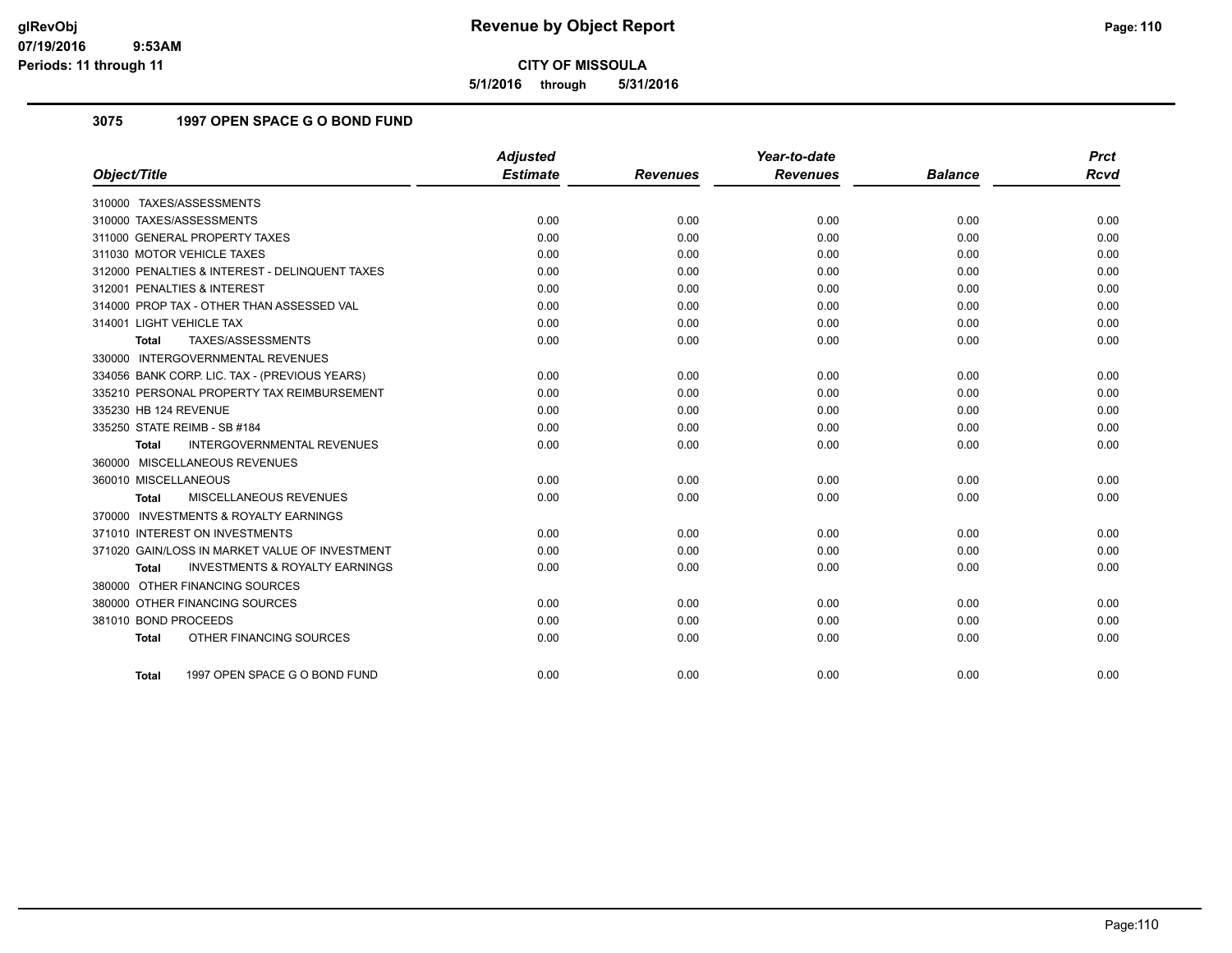#### **07/19/2016 9:53AM Periods: 11 through 11**

**CITY OF MISSOULA**

**5/1/2016 through 5/31/2016**

# **3080 1994 FIRE EQUIP/CITY HALLS REFUND BOND F**

**3080 1994 FIRE EQUIP/CITY HALLS REFUND BOND F**

|                                                    | <b>Adjusted</b> |                 | Year-to-date    |                | <b>Prct</b> |
|----------------------------------------------------|-----------------|-----------------|-----------------|----------------|-------------|
| Object/Title                                       | <b>Estimate</b> | <b>Revenues</b> | <b>Revenues</b> | <b>Balance</b> | <b>Rcvd</b> |
| 310000 TAXES/ASSESSMENTS                           |                 |                 |                 |                |             |
| 310000 TAXES/ASSESSMENTS                           | 0.00            | 0.00            | 0.00            | 0.00           | 0.00        |
| 311000 GENERAL PROPERTY TAXES                      | 0.00            | 0.00            | 0.00            | 0.00           | 0.00        |
| 311030 MOTOR VEHICLE TAXES                         | 0.00            | 0.00            | 0.00            | 0.00           | 0.00        |
| 312000 PENALTIES & INTEREST - DELINQUENT TAXES     | 0.00            | 0.00            | 0.00            | 0.00           | 0.00        |
| 312001 PENALTIES & INTEREST                        | 0.00            | 0.00            | 0.00            | 0.00           | 0.00        |
| 314000 PROP TAX - OTHER THAN ASSESSED VAL          | 0.00            | 0.00            | 0.00            | 0.00           | 0.00        |
| 314001 LIGHT VEHICLE TAX                           | 0.00            | 0.00            | 0.00            | 0.00           | 0.00        |
| TAXES/ASSESSMENTS<br>Total                         | 0.00            | 0.00            | 0.00            | 0.00           | 0.00        |
| 330000 INTERGOVERNMENTAL REVENUES                  |                 |                 |                 |                |             |
| 334056 BANK CORP. LIC. TAX - (PREVIOUS YEARS)      | 0.00            | 0.00            | 0.00            | 0.00           | 0.00        |
| 335210 PERSONAL PROPERTY TAX REIMBURSEMENT         | 0.00            | 0.00            | 0.00            | 0.00           | 0.00        |
| 335230 HB 124 REVENUE                              | 0.00            | 0.00            | 0.00            | 0.00           | 0.00        |
| 335250 STATE REIMB - SB #184                       | 0.00            | 0.00            | 0.00            | 0.00           | 0.00        |
| <b>INTERGOVERNMENTAL REVENUES</b><br>Total         | 0.00            | 0.00            | 0.00            | 0.00           | 0.00        |
| 360000 MISCELLANEOUS REVENUES                      |                 |                 |                 |                |             |
| 360010 MISCELLANEOUS                               | 0.00            | 0.00            | 0.00            | 0.00           | 0.00        |
| MISCELLANEOUS REVENUES<br>Total                    | 0.00            | 0.00            | 0.00            | 0.00           | 0.00        |
| 370000 INVESTMENTS & ROYALTY EARNINGS              |                 |                 |                 |                |             |
| 371010 INTEREST ON INVESTMENTS                     | 0.00            | 0.00            | 0.00            | 0.00           | 0.00        |
| 371020 GAIN/LOSS IN MARKET VALUE OF INVESTMENTS    | 0.00            | 0.00            | 0.00            | 0.00           | 0.00        |
| <b>INVESTMENTS &amp; ROYALTY EARNINGS</b><br>Total | 0.00            | 0.00            | 0.00            | 0.00           | 0.00        |
| 380000 OTHER FINANCING SOURCES                     |                 |                 |                 |                |             |
| 380000 OTHER FINANCING SOURCES                     | 0.00            | 0.00            | 0.00            | 0.00           | 0.00        |
| 381010 BOND PROCEEDS                               | 0.00            | 0.00            | 0.00            | 0.00           | 0.00        |
| OTHER FINANCING SOURCES<br><b>Total</b>            | 0.00            | 0.00            | 0.00            | 0.00           | 0.00        |
|                                                    |                 |                 |                 |                |             |
| 1994 FIRE EQUIP/CITY HALLS REFUND BONI<br>Total    | 0.00            | 0.00            | 0.00            | 0.00           | 0.00        |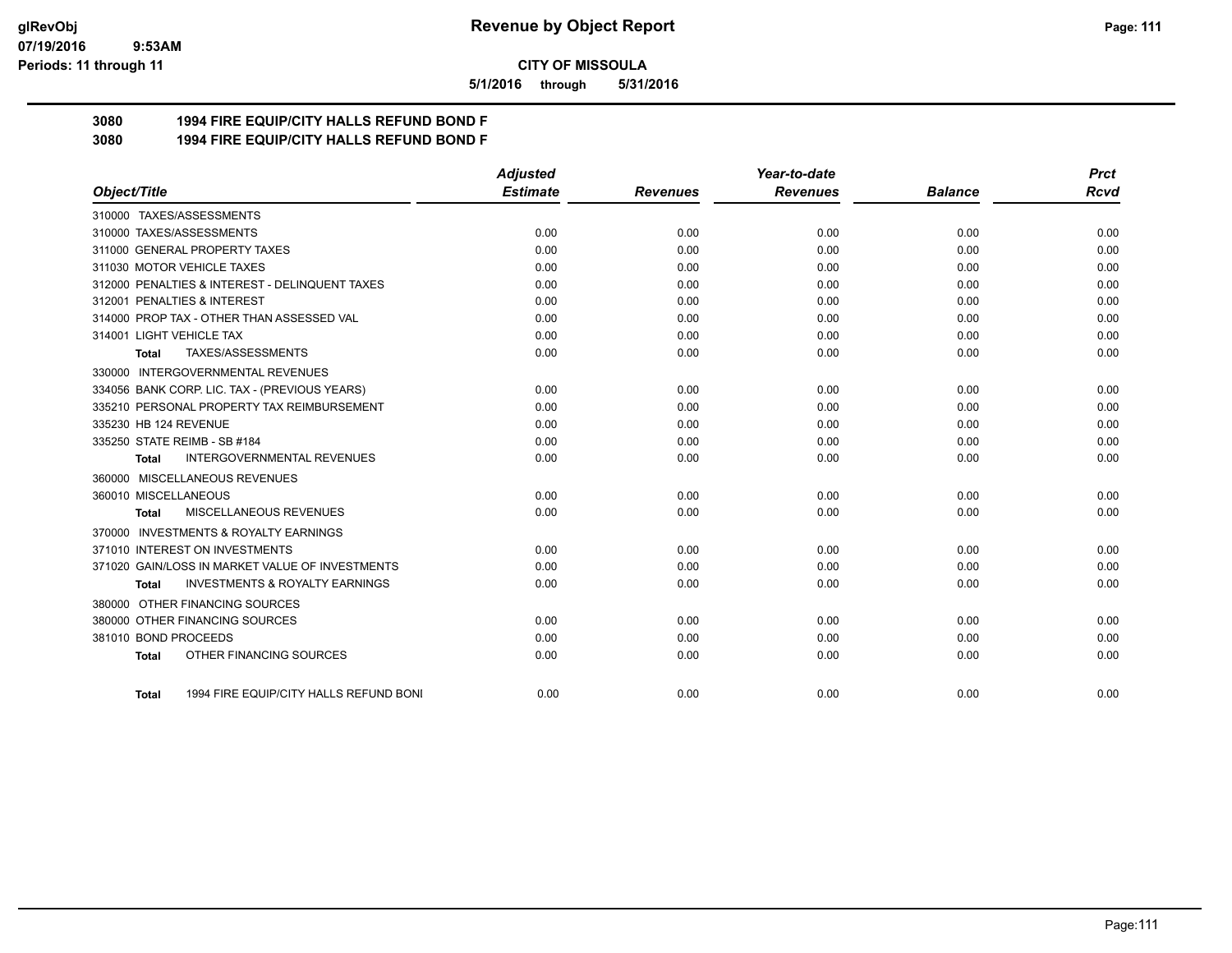**5/1/2016 through 5/31/2016**

### **3080 1994 FIRE EQUIP/CITY HALLS REFUND BOND F**

|                          |                                                | <b>Adjusted</b> |                 | Year-to-date    |                | <b>Prct</b> |
|--------------------------|------------------------------------------------|-----------------|-----------------|-----------------|----------------|-------------|
| Object/Title             |                                                | <b>Estimate</b> | <b>Revenues</b> | <b>Revenues</b> | <b>Balance</b> | <b>Rcvd</b> |
|                          | 310000 TAXES/ASSESSMENTS                       |                 |                 |                 |                |             |
|                          | 310000 TAXES/ASSESSMENTS                       | 0.00            | 0.00            | 0.00            | 0.00           | 0.00        |
|                          | 311000 GENERAL PROPERTY TAXES                  | 0.00            | 0.00            | 0.00            | 0.00           | 0.00        |
|                          | 311030 MOTOR VEHICLE TAXES                     | 0.00            | 0.00            | 0.00            | 0.00           | 0.00        |
|                          | 312000 PENALTIES & INTEREST - DELINQUENT TAXES | 0.00            | 0.00            | 0.00            | 0.00           | 0.00        |
|                          | 312001 PENALTIES & INTEREST                    | 0.00            | 0.00            | 0.00            | 0.00           | 0.00        |
|                          | 314000 PROP TAX - OTHER THAN ASSESSED VAL      | 0.00            | 0.00            | 0.00            | 0.00           | 0.00        |
| 314001 LIGHT VEHICLE TAX |                                                | 0.00            | 0.00            | 0.00            | 0.00           | 0.00        |
| <b>Total</b>             | TAXES/ASSESSMENTS                              | 0.00            | 0.00            | 0.00            | 0.00           | 0.00        |
|                          | 330000 INTERGOVERNMENTAL REVENUES              |                 |                 |                 |                |             |
|                          | 334056 BANK CORP. LIC. TAX - (PREVIOUS YEARS)  | 0.00            | 0.00            | 0.00            | 0.00           | 0.00        |
|                          | 335210 PERSONAL PROPERTY TAX REIMBURSEMENT     | 0.00            | 0.00            | 0.00            | 0.00           | 0.00        |
| 335230 HB 124 REVENUE    |                                                | 0.00            | 0.00            | 0.00            | 0.00           | 0.00        |
|                          | 335250 STATE REIMB - SB #184                   | 0.00            | 0.00            | 0.00            | 0.00           | 0.00        |
| <b>Total</b>             | <b>INTERGOVERNMENTAL REVENUES</b>              | 0.00            | 0.00            | 0.00            | 0.00           | 0.00        |
|                          | 360000 MISCELLANEOUS REVENUES                  |                 |                 |                 |                |             |
| 360010 MISCELLANEOUS     |                                                | 0.00            | 0.00            | 0.00            | 0.00           | 0.00        |
| Total                    | MISCELLANEOUS REVENUES                         | 0.00            | 0.00            | 0.00            | 0.00           | 0.00        |
|                          | 370000 INVESTMENTS & ROYALTY EARNINGS          |                 |                 |                 |                |             |
|                          | 371010 INTEREST ON INVESTMENTS                 | 0.00            | 0.00            | 0.00            | 0.00           | 0.00        |
|                          | 371020 GAIN/LOSS IN MARKET VALUE OF INVESTMENT | 0.00            | 0.00            | 0.00            | 0.00           | 0.00        |
| Total                    | <b>INVESTMENTS &amp; ROYALTY EARNINGS</b>      | 0.00            | 0.00            | 0.00            | 0.00           | 0.00        |
|                          | 380000 OTHER FINANCING SOURCES                 |                 |                 |                 |                |             |
|                          | 380000 OTHER FINANCING SOURCES                 | 0.00            | 0.00            | 0.00            | 0.00           | 0.00        |
| 381010 BOND PROCEEDS     |                                                | 0.00            | 0.00            | 0.00            | 0.00           | 0.00        |
| <b>Total</b>             | OTHER FINANCING SOURCES                        | 0.00            | 0.00            | 0.00            | 0.00           | 0.00        |
|                          |                                                |                 |                 |                 |                |             |
| Total                    | 1994 FIRE EQUIP/CITY HALLS REFUND BON          | 0.00            | 0.00            | 0.00            | 0.00           | 0.00        |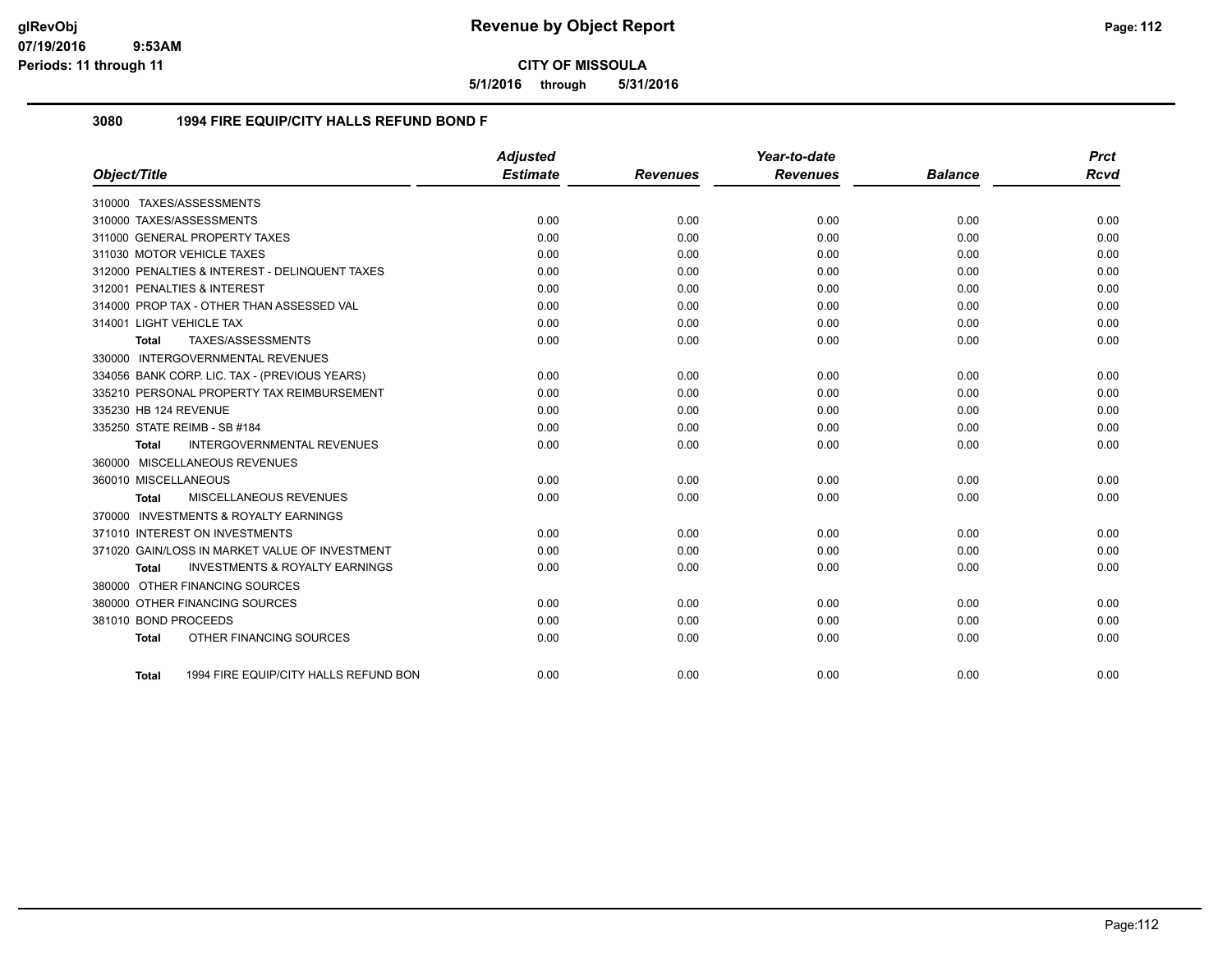**5/1/2016 through 5/31/2016**

**3085 1993 FIRE STATION G O BOND FUND**

**3085 1993 FIRE STATION G O BOND FUND**

|                                                           | <b>Adjusted</b> |                 | Year-to-date    |                | <b>Prct</b> |
|-----------------------------------------------------------|-----------------|-----------------|-----------------|----------------|-------------|
| Object/Title                                              | <b>Estimate</b> | <b>Revenues</b> | <b>Revenues</b> | <b>Balance</b> | <b>Rcvd</b> |
| 310000 TAXES/ASSESSMENTS                                  |                 |                 |                 |                |             |
| 310000 TAXES/ASSESSMENTS                                  | 0.00            | 0.00            | 0.00            | 0.00           | 0.00        |
| 311000 GENERAL PROPERTY TAXES                             | 0.00            | 0.00            | 0.00            | 0.00           | 0.00        |
| 311030 MOTOR VEHICLE TAXES                                | 0.00            | 0.00            | 0.00            | 0.00           | 0.00        |
| 312000 PENALTIES & INTEREST - DELINQUENT TAXES            | 0.00            | 0.00            | 0.00            | 0.00           | 0.00        |
| 312001 PENALTIES & INTEREST                               | 0.00            | 0.00            | 0.00            | 0.00           | 0.00        |
| 314000 PROP TAX - OTHER THAN ASSESSED VAL                 | 0.00            | 0.00            | 0.00            | 0.00           | 0.00        |
| 314001 LIGHT VEHICLE TAX                                  | 0.00            | 0.00            | 0.00            | 0.00           | 0.00        |
| TAXES/ASSESSMENTS<br><b>Total</b>                         | 0.00            | 0.00            | 0.00            | 0.00           | 0.00        |
| 330000 INTERGOVERNMENTAL REVENUES                         |                 |                 |                 |                |             |
| 334056 BANK CORP. LIC. TAX - (PREVIOUS YEARS)             | 0.00            | 0.00            | 0.00            | 0.00           | 0.00        |
| 335210 PERSONAL PROPERTY TAX REIMBURSEMENT                | 0.00            | 0.00            | 0.00            | 0.00           | 0.00        |
| 335230 HB 124 REVENUE                                     | 0.00            | 0.00            | 0.00            | 0.00           | 0.00        |
| 335250 STATE REIMB - SB #184                              | 0.00            | 0.00            | 0.00            | 0.00           | 0.00        |
| <b>INTERGOVERNMENTAL REVENUES</b><br><b>Total</b>         | 0.00            | 0.00            | 0.00            | 0.00           | 0.00        |
| MISCELLANEOUS REVENUES<br>360000                          |                 |                 |                 |                |             |
| 360010 MISCELLANEOUS                                      | 0.00            | 0.00            | 0.00            | 0.00           | 0.00        |
| <b>MISCELLANEOUS REVENUES</b><br><b>Total</b>             | 0.00            | 0.00            | 0.00            | 0.00           | 0.00        |
| <b>INVESTMENTS &amp; ROYALTY EARNINGS</b><br>370000       |                 |                 |                 |                |             |
| 371010 INTEREST ON INVESTMENTS                            | 0.00            | 0.00            | 0.00            | 0.00           | 0.00        |
| 371020 GAIN/LOSS IN MARKET VALUE OF INVESTMENTS           | 0.00            | 0.00            | 0.00            | 0.00           | 0.00        |
| <b>INVESTMENTS &amp; ROYALTY EARNINGS</b><br><b>Total</b> | 0.00            | 0.00            | 0.00            | 0.00           | 0.00        |
| 1993 FIRE STATION G O BOND FUND                           | 0.00            | 0.00            | 0.00            | 0.00           | 0.00        |
| <b>Total</b>                                              |                 |                 |                 |                |             |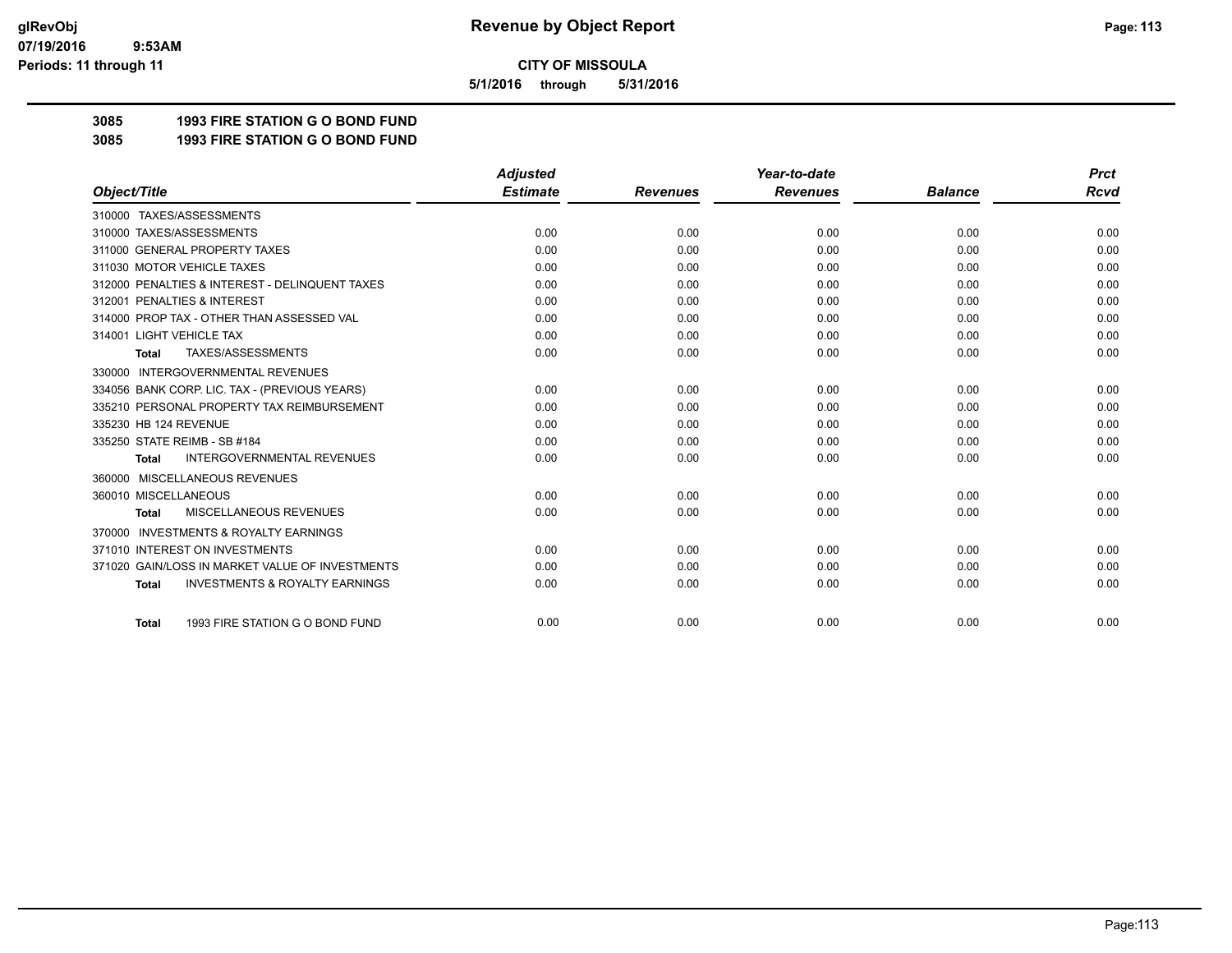**5/1/2016 through 5/31/2016**

## **3085 1993 FIRE STATION G O BOND FUND**

|                                                    | <b>Adjusted</b> |                 | Year-to-date    |                | <b>Prct</b> |
|----------------------------------------------------|-----------------|-----------------|-----------------|----------------|-------------|
| Object/Title                                       | <b>Estimate</b> | <b>Revenues</b> | <b>Revenues</b> | <b>Balance</b> | Rcvd        |
| 310000 TAXES/ASSESSMENTS                           |                 |                 |                 |                |             |
| 310000 TAXES/ASSESSMENTS                           | 0.00            | 0.00            | 0.00            | 0.00           | 0.00        |
| 311000 GENERAL PROPERTY TAXES                      | 0.00            | 0.00            | 0.00            | 0.00           | 0.00        |
| 311030 MOTOR VEHICLE TAXES                         | 0.00            | 0.00            | 0.00            | 0.00           | 0.00        |
| 312000 PENALTIES & INTEREST - DELINQUENT TAXES     | 0.00            | 0.00            | 0.00            | 0.00           | 0.00        |
| 312001 PENALTIES & INTEREST                        | 0.00            | 0.00            | 0.00            | 0.00           | 0.00        |
| 314000 PROP TAX - OTHER THAN ASSESSED VAL          | 0.00            | 0.00            | 0.00            | 0.00           | 0.00        |
| 314001 LIGHT VEHICLE TAX                           | 0.00            | 0.00            | 0.00            | 0.00           | 0.00        |
| TAXES/ASSESSMENTS<br>Total                         | 0.00            | 0.00            | 0.00            | 0.00           | 0.00        |
| 330000 INTERGOVERNMENTAL REVENUES                  |                 |                 |                 |                |             |
| 334056 BANK CORP. LIC. TAX - (PREVIOUS YEARS)      | 0.00            | 0.00            | 0.00            | 0.00           | 0.00        |
| 335210 PERSONAL PROPERTY TAX REIMBURSEMENT         | 0.00            | 0.00            | 0.00            | 0.00           | 0.00        |
| 335230 HB 124 REVENUE                              | 0.00            | 0.00            | 0.00            | 0.00           | 0.00        |
| 335250 STATE REIMB - SB #184                       | 0.00            | 0.00            | 0.00            | 0.00           | 0.00        |
| <b>INTERGOVERNMENTAL REVENUES</b><br><b>Total</b>  | 0.00            | 0.00            | 0.00            | 0.00           | 0.00        |
| 360000 MISCELLANEOUS REVENUES                      |                 |                 |                 |                |             |
| 360010 MISCELLANEOUS                               | 0.00            | 0.00            | 0.00            | 0.00           | 0.00        |
| MISCELLANEOUS REVENUES<br><b>Total</b>             | 0.00            | 0.00            | 0.00            | 0.00           | 0.00        |
| 370000 INVESTMENTS & ROYALTY EARNINGS              |                 |                 |                 |                |             |
| 371010 INTEREST ON INVESTMENTS                     | 0.00            | 0.00            | 0.00            | 0.00           | 0.00        |
| 371020 GAIN/LOSS IN MARKET VALUE OF INVESTMENT     | 0.00            | 0.00            | 0.00            | 0.00           | 0.00        |
| <b>INVESTMENTS &amp; ROYALTY EARNINGS</b><br>Total | 0.00            | 0.00            | 0.00            | 0.00           | 0.00        |
| 1993 FIRE STATION G O BOND FUND<br><b>Total</b>    | 0.00            | 0.00            | 0.00            | 0.00           | 0.00        |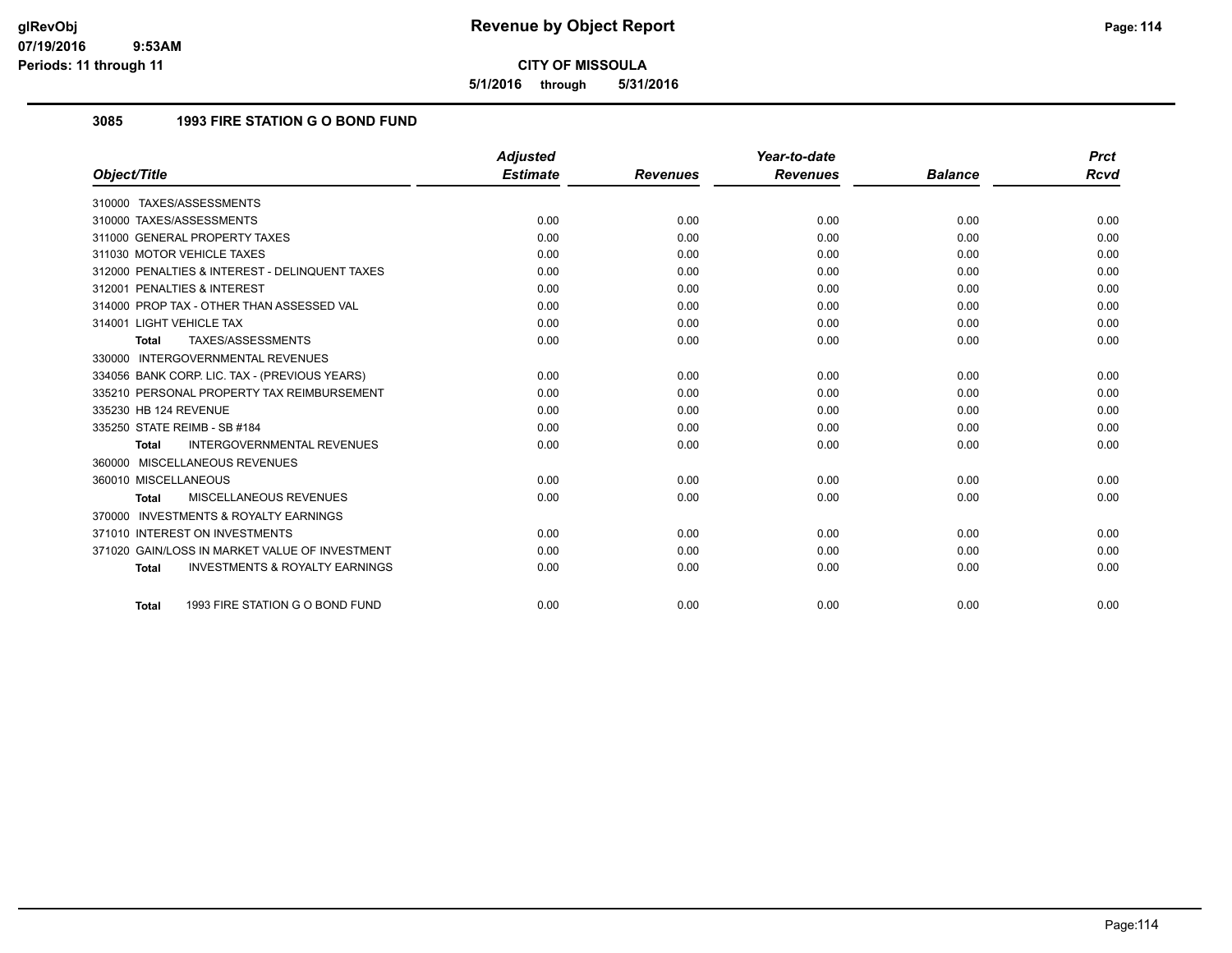**5/1/2016 through 5/31/2016**

**3090 2004 AQUATICS BOND**

**3090 2004 AQUATICS BOND**

|                                                     | <b>Adjusted</b> |                 | Year-to-date    |                | <b>Prct</b> |
|-----------------------------------------------------|-----------------|-----------------|-----------------|----------------|-------------|
| Object/Title                                        | <b>Estimate</b> | <b>Revenues</b> | <b>Revenues</b> | <b>Balance</b> | <b>Rcvd</b> |
| 310000 TAXES/ASSESSMENTS                            |                 |                 |                 |                |             |
| 310000 TAXES/ASSESSMENTS                            | 0.00            | 0.00            | 0.00            | 0.00           | 0.00        |
| 311000 GENERAL PROPERTY TAXES                       | 0.00            | 0.00            | 0.00            | 0.00           | 0.00        |
| 311030 MOTOR VEHICLE TAXES                          | 0.00            | 0.00            | 0.00            | 0.00           | 0.00        |
| 312000 PENALTIES & INTEREST - DELINQUENT TAXES      | 0.00            | 0.00            | 0.00            | 0.00           | 0.00        |
| 312001 PENALTIES & INTEREST                         | 0.00            | 0.00            | 0.00            | 0.00           | 0.00        |
| 314000 PROP TAX - OTHER THAN ASSESSED VAL           | 0.00            | 0.00            | 0.00            | 0.00           | 0.00        |
| 314001 LIGHT VEHICLE TAX                            | 0.00            | 0.00            | 0.00            | 0.00           | 0.00        |
| TAXES/ASSESSMENTS<br>Total                          | 0.00            | 0.00            | 0.00            | 0.00           | 0.00        |
| 330000 INTERGOVERNMENTAL REVENUES                   |                 |                 |                 |                |             |
| 334056 BANK CORP. LIC. TAX - (PREVIOUS YEARS)       | 0.00            | 0.00            | 0.00            | 0.00           | 0.00        |
| 335210 PERSONAL PROPERTY TAX REIMBURSEMENT          | 0.00            | 0.00            | 0.00            | 0.00           | 0.00        |
| 335230 HB 124 REVENUE                               | 0.00            | 0.00            | 0.00            | 0.00           | 0.00        |
| 335250 STATE REIMB - SB #184                        | 0.00            | 0.00            | 0.00            | 0.00           | 0.00        |
| <b>INTERGOVERNMENTAL REVENUES</b><br><b>Total</b>   | 0.00            | 0.00            | 0.00            | 0.00           | 0.00        |
| 360000 MISCELLANEOUS REVENUES                       |                 |                 |                 |                |             |
| 360010 MISCELLANEOUS                                | 0.00            | 0.00            | 0.00            | 0.00           | 0.00        |
| MISCELLANEOUS REVENUES<br>Total                     | 0.00            | 0.00            | 0.00            | 0.00           | 0.00        |
| <b>INVESTMENTS &amp; ROYALTY EARNINGS</b><br>370000 |                 |                 |                 |                |             |
| 371010 INTEREST ON INVESTMENTS                      | 0.00            | 0.00            | 0.00            | 0.00           | 0.00        |
| 371020 GAIN/LOSS IN MARKET VALUE OF INVESTMENTS     | 0.00            | 0.00            | 0.00            | 0.00           | 0.00        |
| <b>INVESTMENTS &amp; ROYALTY EARNINGS</b><br>Total  | 0.00            | 0.00            | 0.00            | 0.00           | 0.00        |
| OTHER FINANCING SOURCES<br>380000                   |                 |                 |                 |                |             |
| 383043 TRANSFERS FROM IMPACT FEES                   | 0.00            | 0.00            | 0.00            | 0.00           | 0.00        |
| OTHER FINANCING SOURCES<br><b>Total</b>             | 0.00            | 0.00            | 0.00            | 0.00           | 0.00        |
|                                                     |                 |                 |                 |                |             |
| 2004 AQUATICS BOND<br><b>Total</b>                  | 0.00            | 0.00            | 0.00            | 0.00           | 0.00        |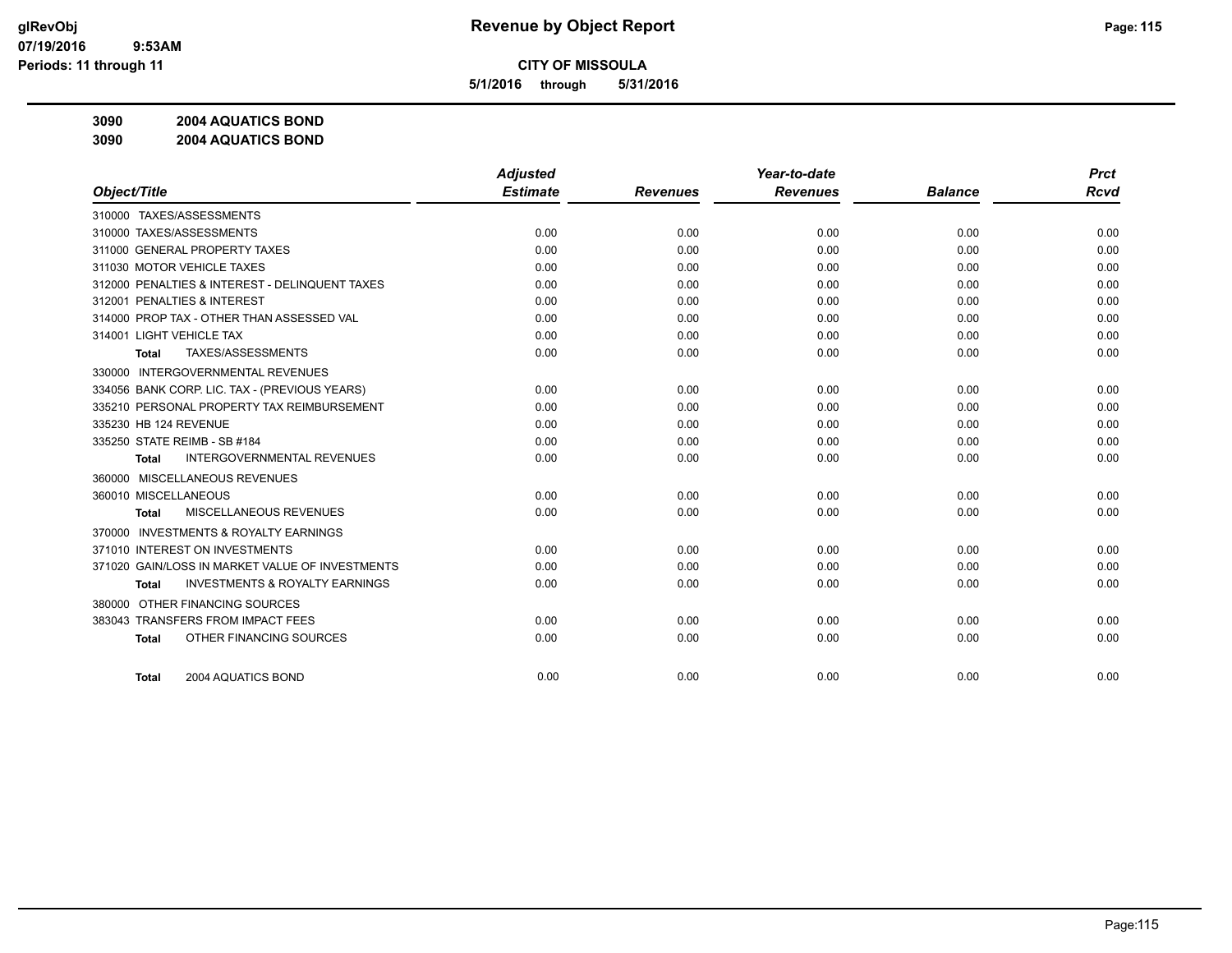**5/1/2016 through 5/31/2016**

#### **3090 2004 AQUATICS BOND**

|                                                           | <b>Adjusted</b> |                 | Year-to-date    |                | <b>Prct</b> |
|-----------------------------------------------------------|-----------------|-----------------|-----------------|----------------|-------------|
| Object/Title                                              | <b>Estimate</b> | <b>Revenues</b> | <b>Revenues</b> | <b>Balance</b> | <b>Rcvd</b> |
| 310000 TAXES/ASSESSMENTS                                  |                 |                 |                 |                |             |
| 310000 TAXES/ASSESSMENTS                                  | 0.00            | 0.00            | 0.00            | 0.00           | 0.00        |
| 311000 GENERAL PROPERTY TAXES                             | 0.00            | 0.00            | 0.00            | 0.00           | 0.00        |
| 311030 MOTOR VEHICLE TAXES                                | 0.00            | 0.00            | 0.00            | 0.00           | 0.00        |
| 312000 PENALTIES & INTEREST - DELINQUENT TAXES            | 0.00            | 0.00            | 0.00            | 0.00           | 0.00        |
| 312001 PENALTIES & INTEREST                               | 0.00            | 0.00            | 0.00            | 0.00           | 0.00        |
| 314000 PROP TAX - OTHER THAN ASSESSED VAL                 | 0.00            | 0.00            | 0.00            | 0.00           | 0.00        |
| 314001 LIGHT VEHICLE TAX                                  | 0.00            | 0.00            | 0.00            | 0.00           | 0.00        |
| TAXES/ASSESSMENTS<br><b>Total</b>                         | 0.00            | 0.00            | 0.00            | 0.00           | 0.00        |
| 330000 INTERGOVERNMENTAL REVENUES                         |                 |                 |                 |                |             |
| 334056 BANK CORP. LIC. TAX - (PREVIOUS YEARS)             | 0.00            | 0.00            | 0.00            | 0.00           | 0.00        |
| 335210 PERSONAL PROPERTY TAX REIMBURSEMENT                | 0.00            | 0.00            | 0.00            | 0.00           | 0.00        |
| 335230 HB 124 REVENUE                                     | 0.00            | 0.00            | 0.00            | 0.00           | 0.00        |
| 335250 STATE REIMB - SB #184                              | 0.00            | 0.00            | 0.00            | 0.00           | 0.00        |
| <b>INTERGOVERNMENTAL REVENUES</b><br><b>Total</b>         | 0.00            | 0.00            | 0.00            | 0.00           | 0.00        |
| 360000 MISCELLANEOUS REVENUES                             |                 |                 |                 |                |             |
| 360010 MISCELLANEOUS                                      | 0.00            | 0.00            | 0.00            | 0.00           | 0.00        |
| <b>MISCELLANEOUS REVENUES</b><br>Total                    | 0.00            | 0.00            | 0.00            | 0.00           | 0.00        |
| 370000 INVESTMENTS & ROYALTY EARNINGS                     |                 |                 |                 |                |             |
| 371010 INTEREST ON INVESTMENTS                            | 0.00            | 0.00            | 0.00            | 0.00           | 0.00        |
| 371020 GAIN/LOSS IN MARKET VALUE OF INVESTMENT            | 0.00            | 0.00            | 0.00            | 0.00           | 0.00        |
| <b>INVESTMENTS &amp; ROYALTY EARNINGS</b><br><b>Total</b> | 0.00            | 0.00            | 0.00            | 0.00           | 0.00        |
| 380000 OTHER FINANCING SOURCES                            |                 |                 |                 |                |             |
| 383043 TRANSFERS FROM IMPACT FEES                         | 0.00            | 0.00            | 0.00            | 0.00           | 0.00        |
| OTHER FINANCING SOURCES<br><b>Total</b>                   | 0.00            | 0.00            | 0.00            | 0.00           | 0.00        |
|                                                           |                 |                 |                 |                |             |
| 2004 AQUATICS BOND<br><b>Total</b>                        | 0.00            | 0.00            | 0.00            | 0.00           | 0.00        |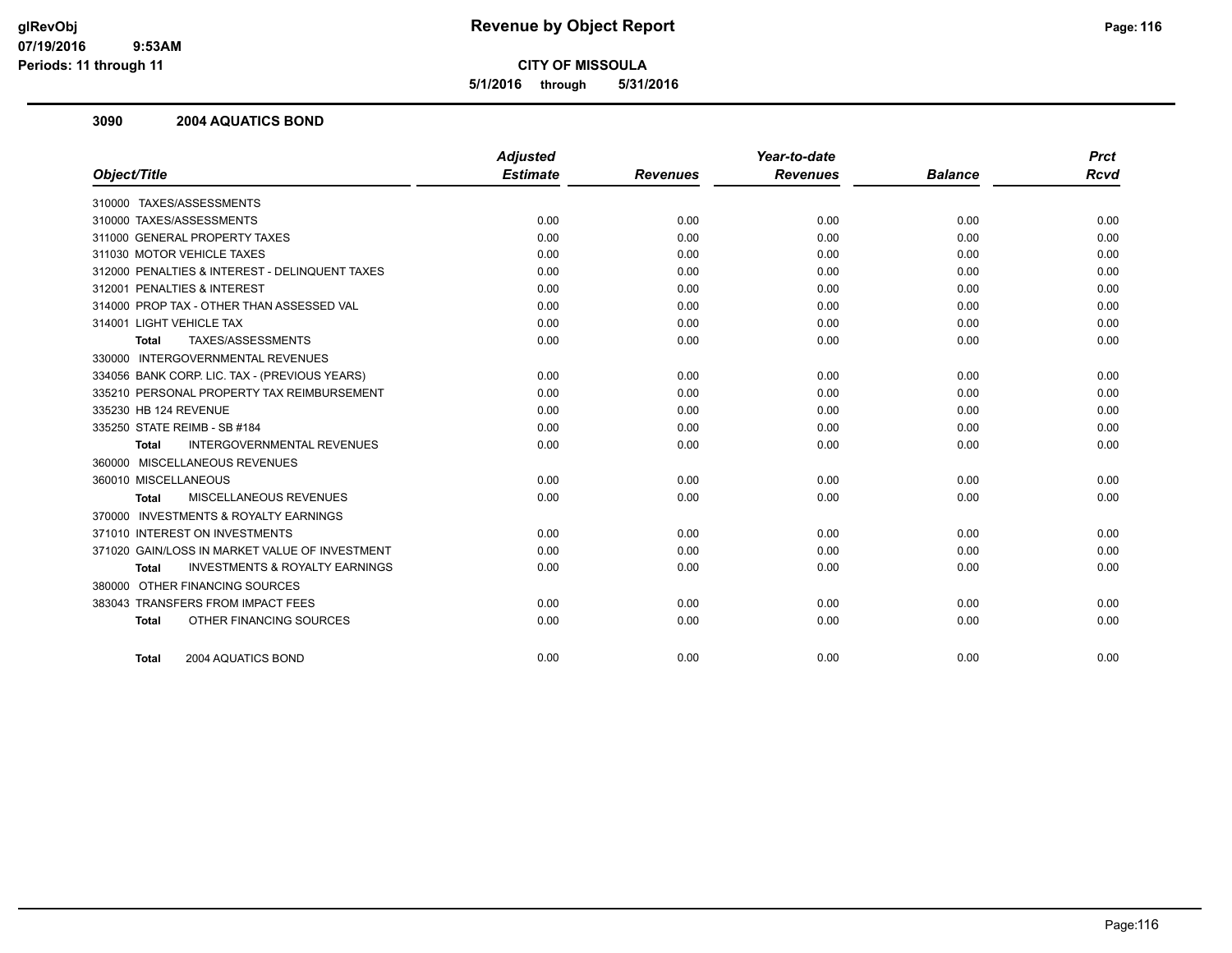**5/1/2016 through 5/31/2016**

# **3091 SERIES 2012A AQUATICS REFUNDING BOND**

**3091 SERIES 2012A AQUATICS REFUNDING BOND**

|                                                      | <b>Adjusted</b> |                 | Year-to-date    |                | <b>Prct</b> |
|------------------------------------------------------|-----------------|-----------------|-----------------|----------------|-------------|
| Object/Title                                         | <b>Estimate</b> | <b>Revenues</b> | <b>Revenues</b> | <b>Balance</b> | Rcvd        |
| 310000 TAXES/ASSESSMENTS                             |                 |                 |                 |                |             |
| 310000 TAXES/ASSESSMENTS                             | 0.00            | 0.00            | 0.00            | 0.00           | 0.00        |
| 311000 GENERAL PROPERTY TAXES                        | 595,148.00      | 7,992.02        | 322,723.79      | 272,424.21     | 54.23       |
| 312000 PENALTIES & INTEREST - DELINQUENT TAXES       | 0.00            | 0.00            | 0.00            | 0.00           | 0.00        |
| 312001 PENALTIES & INTEREST                          | 0.00            | 30.91           | 367.43          | $-367.43$      | 0.00        |
| 314000 PROP TAX - OTHER THAN ASSESSED VAL            | 0.00            | 0.00            | 0.00            | 0.00           | 0.00        |
| TAXES/ASSESSMENTS<br>Total                           | 595,148.00      | 8,022.93        | 323,091.22      | 272,056.78     | 54.29       |
| 360000 MISCELLANEOUS REVENUES                        |                 |                 |                 |                |             |
| 360010 MISCELLANEOUS                                 | 0.00            | 0.00            | 0.00            | 0.00           | 0.00        |
| <b>MISCELLANEOUS REVENUES</b><br>Total               | 0.00            | 0.00            | 0.00            | 0.00           | 0.00        |
| <b>INVESTMENTS &amp; ROYALTY EARNINGS</b><br>370000  |                 |                 |                 |                |             |
| 371010 INTEREST ON INVESTMENTS                       | 0.00            | 0.00            | 0.00            | 0.00           | 0.00        |
| 371020 GAIN/LOSS IN MARKET VALUE OF INVESTMENTS      | 0.00            | 0.00            | 0.00            | 0.00           | 0.00        |
| <b>INVESTMENTS &amp; ROYALTY EARNINGS</b><br>Total   | 0.00            | 0.00            | 0.00            | 0.00           | 0.00        |
| OTHER FINANCING SOURCES<br>380000                    |                 |                 |                 |                |             |
| 381010 BOND PROCEEDS                                 | 0.00            | 0.00            | 0.00            | 0.00           | 0.00        |
| OTHER FINANCING SOURCES<br>Total                     | 0.00            | 0.00            | 0.00            | 0.00           | 0.00        |
| SERIES 2012A AQUATICS REFUNDING BONI<br><b>Total</b> | 595,148.00      | 8,022.93        | 323,091.22      | 272,056.78     | 54.29       |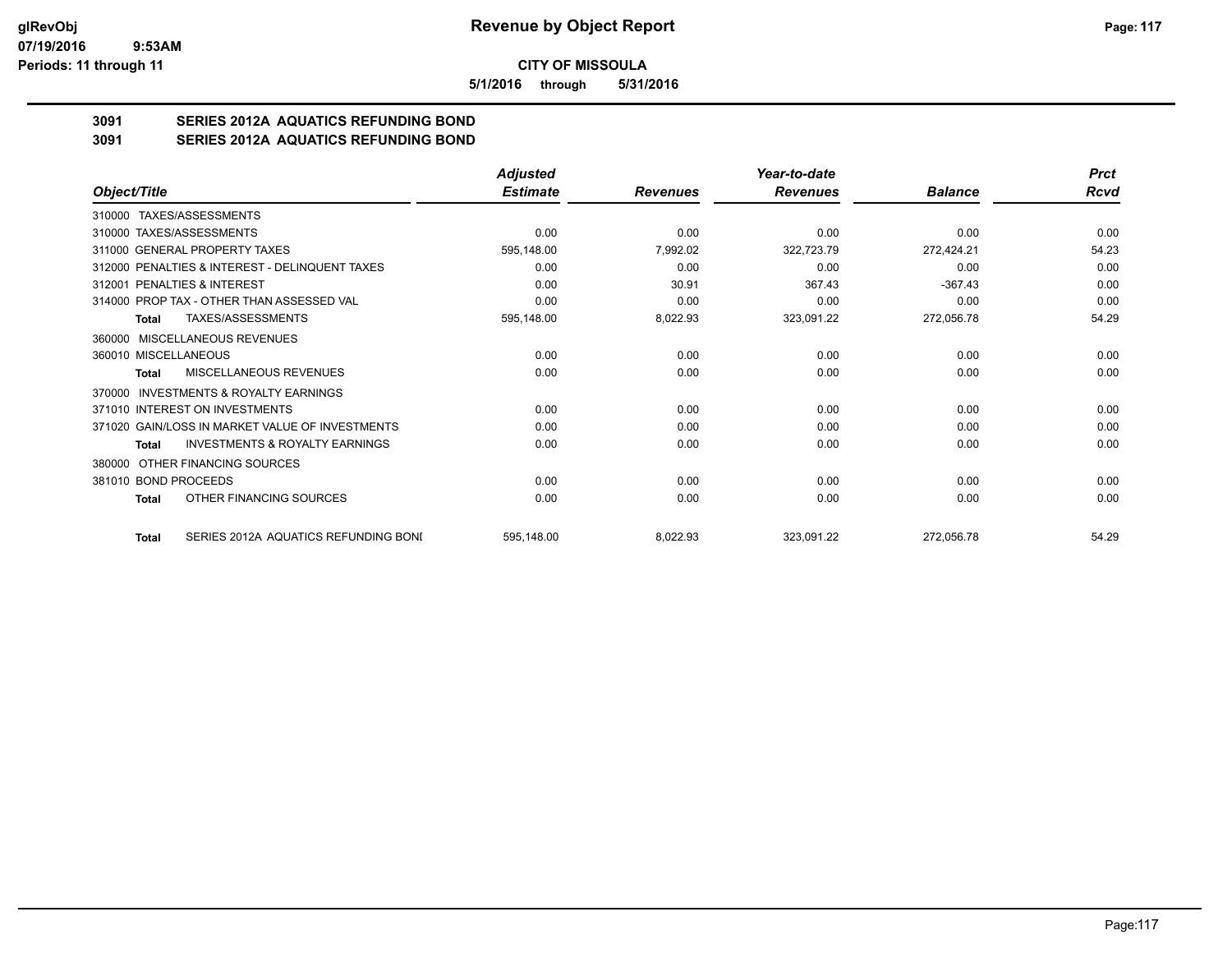**5/1/2016 through 5/31/2016**

## **3091 SERIES 2012A AQUATICS REFUNDING BOND**

|                                                           | <b>Adjusted</b> |                 | Year-to-date    |                | <b>Prct</b> |
|-----------------------------------------------------------|-----------------|-----------------|-----------------|----------------|-------------|
| Object/Title                                              | <b>Estimate</b> | <b>Revenues</b> | <b>Revenues</b> | <b>Balance</b> | Rcvd        |
| 310000 TAXES/ASSESSMENTS                                  |                 |                 |                 |                |             |
| 310000 TAXES/ASSESSMENTS                                  | 0.00            | 0.00            | 0.00            | 0.00           | 0.00        |
| 311000 GENERAL PROPERTY TAXES                             | 595,148.00      | 7,992.02        | 322,723.79      | 272,424.21     | 54.23       |
| 312000 PENALTIES & INTEREST - DELINQUENT TAXES            | 0.00            | 0.00            | 0.00            | 0.00           | 0.00        |
| PENALTIES & INTEREST<br>312001                            | 0.00            | 30.91           | 367.43          | $-367.43$      | 0.00        |
| 314000 PROP TAX - OTHER THAN ASSESSED VAL                 | 0.00            | 0.00            | 0.00            | 0.00           | 0.00        |
| TAXES/ASSESSMENTS<br>Total                                | 595,148.00      | 8,022.93        | 323,091.22      | 272,056.78     | 54.29       |
| 360000 MISCELLANEOUS REVENUES                             |                 |                 |                 |                |             |
| 360010 MISCELLANEOUS                                      | 0.00            | 0.00            | 0.00            | 0.00           | 0.00        |
| MISCELLANEOUS REVENUES<br>Total                           | 0.00            | 0.00            | 0.00            | 0.00           | 0.00        |
| INVESTMENTS & ROYALTY EARNINGS<br>370000                  |                 |                 |                 |                |             |
| 371010 INTEREST ON INVESTMENTS                            | 0.00            | 0.00            | 0.00            | 0.00           | 0.00        |
| 371020 GAIN/LOSS IN MARKET VALUE OF INVESTMENT            | 0.00            | 0.00            | 0.00            | 0.00           | 0.00        |
| <b>INVESTMENTS &amp; ROYALTY EARNINGS</b><br><b>Total</b> | 0.00            | 0.00            | 0.00            | 0.00           | 0.00        |
| OTHER FINANCING SOURCES<br>380000                         |                 |                 |                 |                |             |
| 381010 BOND PROCEEDS                                      | 0.00            | 0.00            | 0.00            | 0.00           | 0.00        |
| OTHER FINANCING SOURCES<br><b>Total</b>                   | 0.00            | 0.00            | 0.00            | 0.00           | 0.00        |
| SERIES 2012A AQUATICS REFUNDING BON<br><b>Total</b>       | 595,148.00      | 8,022.93        | 323,091.22      | 272,056.78     | 54.29       |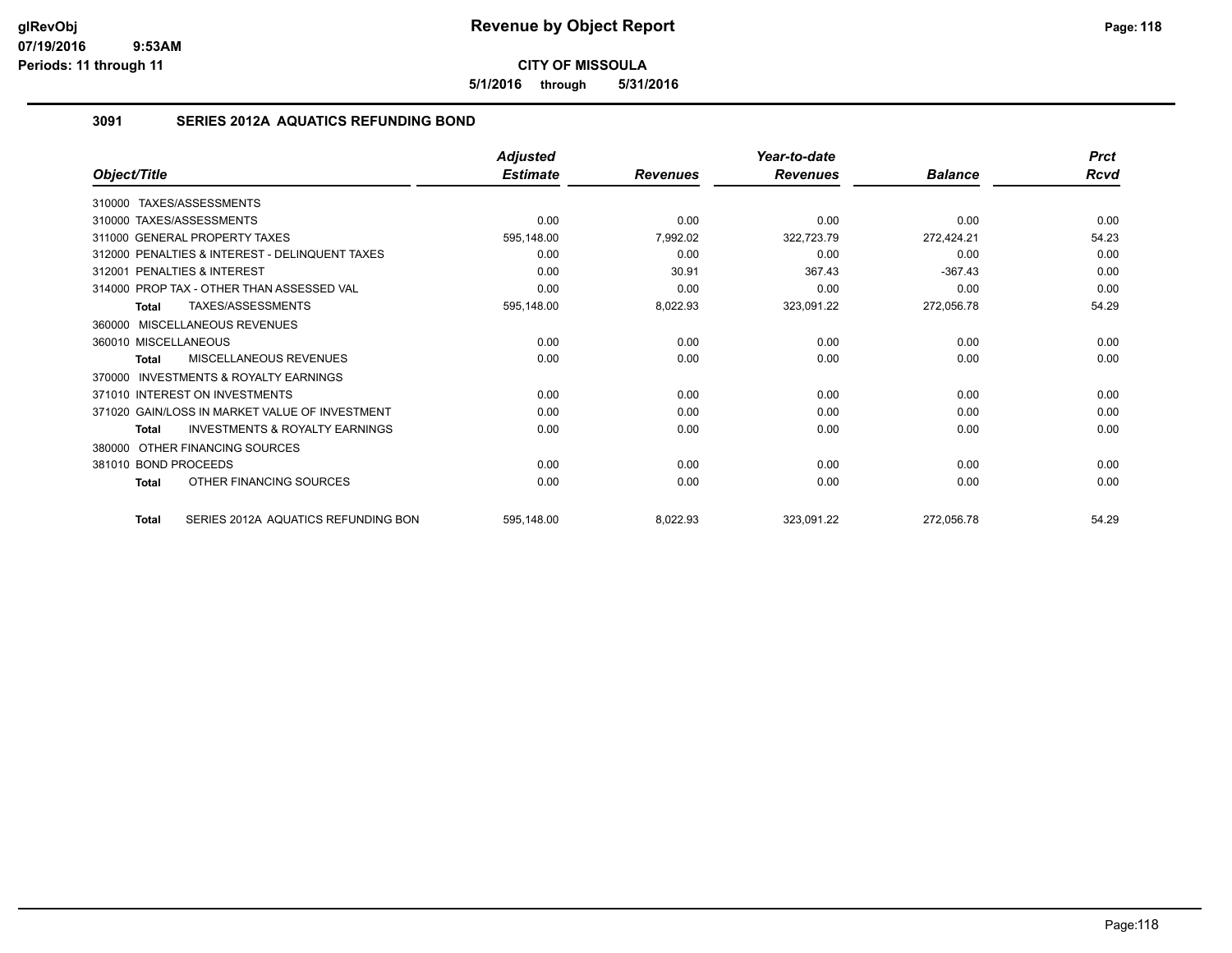**5/1/2016 through 5/31/2016**

# **3092 Series 2013A GO REFUNDING BONDS**

**3092 Series 2013A GO REFUNDING BONDS**

|                                                    | <b>Adjusted</b> |                 | Year-to-date    |                | <b>Prct</b> |
|----------------------------------------------------|-----------------|-----------------|-----------------|----------------|-------------|
| Object/Title                                       | <b>Estimate</b> | <b>Revenues</b> | <b>Revenues</b> | <b>Balance</b> | <b>Rcvd</b> |
| 310000 TAXES/ASSESSMENTS                           |                 |                 |                 |                |             |
| 310000 TAXES/ASSESSMENTS                           | 0.00            | 0.00            | 0.00            | 0.00           | 0.00        |
| 311000 GENERAL PROPERTY TAXES                      | 688,926.00      | 9,268.00        | 374,288.92      | 314,637.08     | 54.33       |
| 312000 PENALTIES & INTEREST - DELINQUENT TAXES     | 0.00            | 0.00            | 0.00            | 0.00           | 0.00        |
| PENALTIES & INTEREST<br>312001                     | 0.00            | 35.65           | 403.34          | $-403.34$      | 0.00        |
| TAXES/ASSESSMENTS<br>Total                         | 688,926.00      | 9,303.65        | 374,692.26      | 314,233.74     | 54.39       |
| INVESTMENTS & ROYALTY EARNINGS<br>370000           |                 |                 |                 |                |             |
| 371010 INTEREST ON INVESTMENTS                     | 0.00            | 0.00            | 0.00            | 0.00           | 0.00        |
| 371020 GAIN/LOSS IN MARKET VALUE OF INVESTMENTS    | 0.00            | 0.00            | 0.00            | 0.00           | 0.00        |
| <b>INVESTMENTS &amp; ROYALTY EARNINGS</b><br>Total | 0.00            | 0.00            | 0.00            | 0.00           | 0.00        |
| OTHER FINANCING SOURCES<br>380000                  |                 |                 |                 |                |             |
| 381010 BOND PROCEEDS                               | 0.00            | 0.00            | 0.00            | 0.00           | 0.00        |
| OTHER FINANCING SOURCES<br>Total                   | 0.00            | 0.00            | 0.00            | 0.00           | 0.00        |
| Series 2013A GO REFUNDING BONDS<br><b>Total</b>    | 688,926.00      | 9,303.65        | 374,692.26      | 314,233.74     | 54.39       |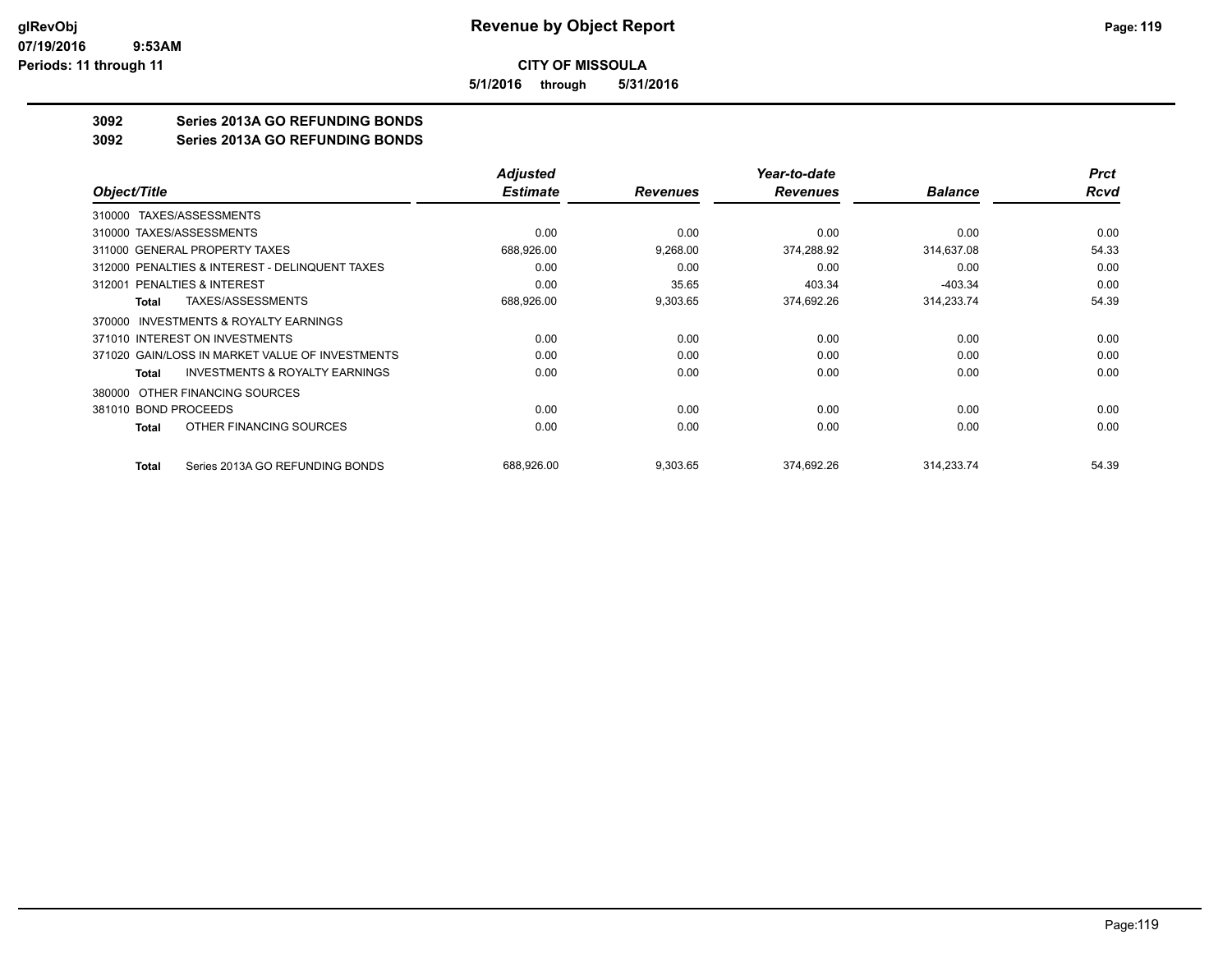**5/1/2016 through 5/31/2016**

# **3092 Series 2013A GO REFUNDING BONDS**

| Object/Title                                        | <b>Adjusted</b><br><b>Estimate</b> | <b>Revenues</b> | Year-to-date<br><b>Revenues</b> | <b>Balance</b> | <b>Prct</b><br><b>Rcvd</b> |
|-----------------------------------------------------|------------------------------------|-----------------|---------------------------------|----------------|----------------------------|
| TAXES/ASSESSMENTS<br>310000                         |                                    |                 |                                 |                |                            |
| 310000 TAXES/ASSESSMENTS                            | 0.00                               | 0.00            | 0.00                            | 0.00           | 0.00                       |
| 311000 GENERAL PROPERTY TAXES                       | 688,926.00                         | 9,268.00        | 374,288.92                      | 314,637.08     | 54.33                      |
| 312000 PENALTIES & INTEREST - DELINQUENT TAXES      | 0.00                               | 0.00            | 0.00                            | 0.00           | 0.00                       |
| PENALTIES & INTEREST<br>312001                      | 0.00                               | 35.65           | 403.34                          | $-403.34$      | 0.00                       |
| TAXES/ASSESSMENTS<br>Total                          | 688,926.00                         | 9,303.65        | 374,692.26                      | 314,233.74     | 54.39                      |
| <b>INVESTMENTS &amp; ROYALTY EARNINGS</b><br>370000 |                                    |                 |                                 |                |                            |
| 371010 INTEREST ON INVESTMENTS                      | 0.00                               | 0.00            | 0.00                            | 0.00           | 0.00                       |
| 371020 GAIN/LOSS IN MARKET VALUE OF INVESTMENT      | 0.00                               | 0.00            | 0.00                            | 0.00           | 0.00                       |
| <b>INVESTMENTS &amp; ROYALTY EARNINGS</b><br>Total  | 0.00                               | 0.00            | 0.00                            | 0.00           | 0.00                       |
| 380000 OTHER FINANCING SOURCES                      |                                    |                 |                                 |                |                            |
| 381010 BOND PROCEEDS                                | 0.00                               | 0.00            | 0.00                            | 0.00           | 0.00                       |
| OTHER FINANCING SOURCES<br>Total                    | 0.00                               | 0.00            | 0.00                            | 0.00           | 0.00                       |
| Series 2013A GO REFUNDING BONDS<br>Total            | 688.926.00                         | 9,303.65        | 374.692.26                      | 314.233.74     | 54.39                      |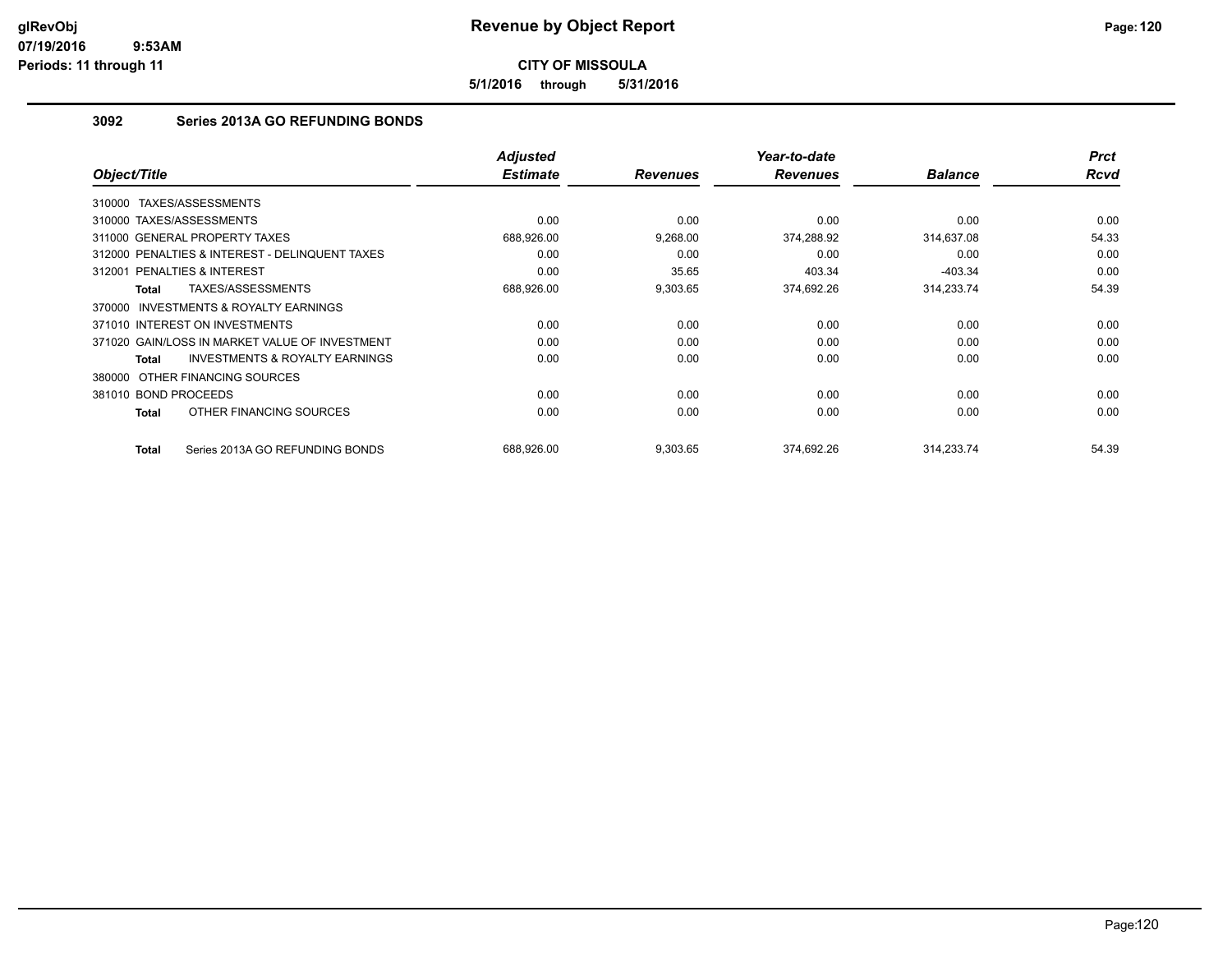**5/1/2016 through 5/31/2016**

# **3095 2004 REFUNDING BONDS DEBT SERVICE**

**3095 2004 REFUNDING BONDS DEBT SERVICE**

|                                                    | <b>Adjusted</b> |                 | Year-to-date    |                | <b>Prct</b> |
|----------------------------------------------------|-----------------|-----------------|-----------------|----------------|-------------|
| Object/Title                                       | <b>Estimate</b> | <b>Revenues</b> | <b>Revenues</b> | <b>Balance</b> | <b>Rcvd</b> |
| 310000 TAXES/ASSESSMENTS                           |                 |                 |                 |                |             |
| 310000 TAXES/ASSESSMENTS                           | 0.00            | 0.00            | 0.00            | 0.00           | 0.00        |
| 311000 GENERAL PROPERTY TAXES                      | 0.00            | $-1.64$         | 114.58          | $-114.58$      | 0.00        |
| 311030 MOTOR VEHICLE TAXES                         | 0.00            | 0.00            | 0.00            | 0.00           | 0.00        |
| 312000 PENALTIES & INTEREST - DELINQUENT TAXES     | 0.00            | 0.00            | 0.00            | 0.00           | 0.00        |
| 312001 PENALTIES & INTEREST                        | 0.00            | 0.73            | 46.69           | $-46.69$       | 0.00        |
| 314000 PROP TAX - OTHER THAN ASSESSED VAL          | 0.00            | 0.00            | 0.00            | 0.00           | 0.00        |
| 314001 LIGHT VEHICLE TAX                           | 0.00            | 0.00            | 0.00            | 0.00           | 0.00        |
| TAXES/ASSESSMENTS<br>Total                         | 0.00            | $-0.91$         | 161.27          | $-161.27$      | 0.00        |
| 330000 INTERGOVERNMENTAL REVENUES                  |                 |                 |                 |                |             |
| 334056 BANK CORP. LIC. TAX - (PREVIOUS YEARS)      | 0.00            | 0.00            | 0.00            | 0.00           | 0.00        |
| 335210 PERSONAL PROPERTY TAX REIMBURSEMENT         | 0.00            | 0.00            | 0.00            | 0.00           | 0.00        |
| 335230 HB 124 REVENUE                              | 0.00            | 0.00            | 0.00            | 0.00           | 0.00        |
| 335250 STATE REIMB - SB #184                       | 0.00            | 0.00            | 0.00            | 0.00           | 0.00        |
| <b>INTERGOVERNMENTAL REVENUES</b><br>Total         | 0.00            | 0.00            | 0.00            | 0.00           | 0.00        |
| 360000 MISCELLANEOUS REVENUES                      |                 |                 |                 |                |             |
| 360010 MISCELLANEOUS                               | 0.00            | 0.00            | 0.00            | 0.00           | 0.00        |
| <b>MISCELLANEOUS REVENUES</b><br>Total             | 0.00            | 0.00            | 0.00            | 0.00           | 0.00        |
| 370000 INVESTMENTS & ROYALTY EARNINGS              |                 |                 |                 |                |             |
| 371010 INTEREST ON INVESTMENTS                     | 0.00            | 0.00            | 0.00            | 0.00           | 0.00        |
| 371020 GAIN/LOSS IN MARKET VALUE OF INVESTMENTS    | 0.00            | 0.00            | 0.00            | 0.00           | 0.00        |
| <b>INVESTMENTS &amp; ROYALTY EARNINGS</b><br>Total | 0.00            | 0.00            | 0.00            | 0.00           | 0.00        |
| 380000 OTHER FINANCING SOURCES                     |                 |                 |                 |                |             |
| 380000 OTHER FINANCING SOURCES                     | 0.00            | 0.00            | 0.00            | 0.00           | 0.00        |
| 381009 TRANSFERS IN                                | 0.00            | 0.00            | 0.00            | 0.00           | 0.00        |
| 381010 BOND PROCEEDS                               | 0.00            | 0.00            | 0.00            | 0.00           | 0.00        |
| 383043 TRANSFERS FROM IMPACT FEES                  | 0.00            | 0.00            | 0.00            | 0.00           | 0.00        |
| OTHER FINANCING SOURCES<br>Total                   | 0.00            | 0.00            | 0.00            | 0.00           | 0.00        |
|                                                    |                 |                 |                 |                |             |
| 2004 REFUNDING BONDS DEBT SERVICE<br>Total         | 0.00            | $-0.91$         | 161.27          | $-161.27$      | 0.00        |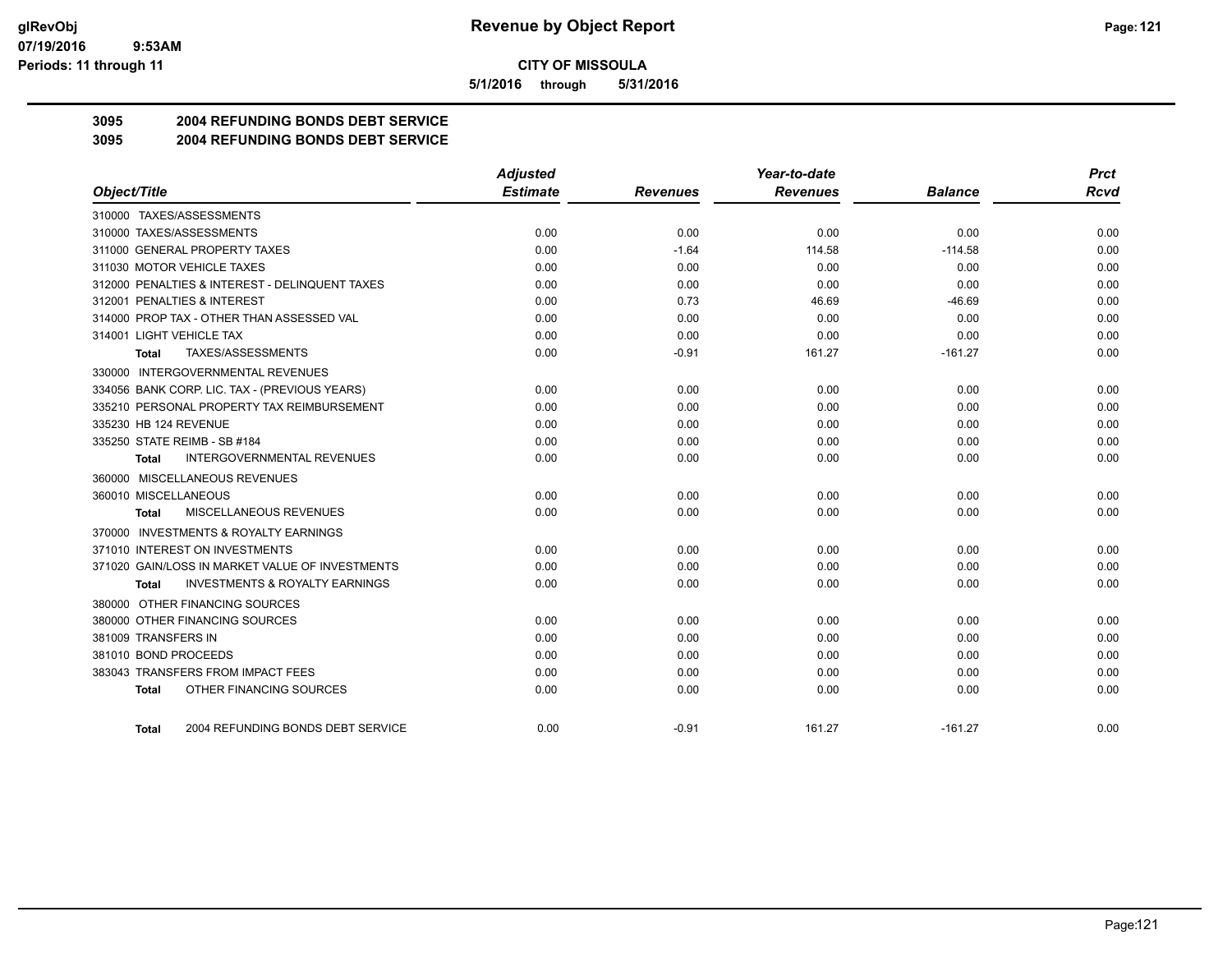**5/1/2016 through 5/31/2016**

## **3095 2004 REFUNDING BONDS DEBT SERVICE**

| Object/Title                                       | <b>Adjusted</b><br><b>Estimate</b> | <b>Revenues</b> | Year-to-date<br><b>Revenues</b> | <b>Balance</b> | <b>Prct</b><br><b>Rcvd</b> |
|----------------------------------------------------|------------------------------------|-----------------|---------------------------------|----------------|----------------------------|
|                                                    |                                    |                 |                                 |                |                            |
| 310000 TAXES/ASSESSMENTS                           |                                    |                 |                                 |                |                            |
| 310000 TAXES/ASSESSMENTS                           | 0.00                               | 0.00            | 0.00                            | 0.00           | 0.00                       |
| 311000 GENERAL PROPERTY TAXES                      | 0.00                               | $-1.64$         | 114.58                          | $-114.58$      | 0.00                       |
| 311030 MOTOR VEHICLE TAXES                         | 0.00                               | 0.00            | 0.00                            | 0.00           | 0.00                       |
| 312000 PENALTIES & INTEREST - DELINQUENT TAXES     | 0.00                               | 0.00            | 0.00                            | 0.00           | 0.00                       |
| 312001 PENALTIES & INTEREST                        | 0.00                               | 0.73            | 46.69                           | $-46.69$       | 0.00                       |
| 314000 PROP TAX - OTHER THAN ASSESSED VAL          | 0.00                               | 0.00            | 0.00                            | 0.00           | 0.00                       |
| 314001 LIGHT VEHICLE TAX                           | 0.00                               | 0.00            | 0.00                            | 0.00           | 0.00                       |
| TAXES/ASSESSMENTS<br>Total                         | 0.00                               | $-0.91$         | 161.27                          | $-161.27$      | 0.00                       |
| 330000 INTERGOVERNMENTAL REVENUES                  |                                    |                 |                                 |                |                            |
| 334056 BANK CORP. LIC. TAX - (PREVIOUS YEARS)      | 0.00                               | 0.00            | 0.00                            | 0.00           | 0.00                       |
| 335210 PERSONAL PROPERTY TAX REIMBURSEMENT         | 0.00                               | 0.00            | 0.00                            | 0.00           | 0.00                       |
| 335230 HB 124 REVENUE                              | 0.00                               | 0.00            | 0.00                            | 0.00           | 0.00                       |
| 335250 STATE REIMB - SB #184                       | 0.00                               | 0.00            | 0.00                            | 0.00           | 0.00                       |
| INTERGOVERNMENTAL REVENUES<br>Total                | 0.00                               | 0.00            | 0.00                            | 0.00           | 0.00                       |
| 360000 MISCELLANEOUS REVENUES                      |                                    |                 |                                 |                |                            |
| 360010 MISCELLANEOUS                               | 0.00                               | 0.00            | 0.00                            | 0.00           | 0.00                       |
| MISCELLANEOUS REVENUES<br>Total                    | 0.00                               | 0.00            | 0.00                            | 0.00           | 0.00                       |
| 370000 INVESTMENTS & ROYALTY EARNINGS              |                                    |                 |                                 |                |                            |
| 371010 INTEREST ON INVESTMENTS                     | 0.00                               | 0.00            | 0.00                            | 0.00           | 0.00                       |
| 371020 GAIN/LOSS IN MARKET VALUE OF INVESTMENT     | 0.00                               | 0.00            | 0.00                            | 0.00           | 0.00                       |
| <b>INVESTMENTS &amp; ROYALTY EARNINGS</b><br>Total | 0.00                               | 0.00            | 0.00                            | 0.00           | 0.00                       |
| 380000 OTHER FINANCING SOURCES                     |                                    |                 |                                 |                |                            |
| 380000 OTHER FINANCING SOURCES                     | 0.00                               | 0.00            | 0.00                            | 0.00           | 0.00                       |
| 381009 TRANSFERS IN                                | 0.00                               | 0.00            | 0.00                            | 0.00           | 0.00                       |
| 381010 BOND PROCEEDS                               | 0.00                               | 0.00            | 0.00                            | 0.00           | 0.00                       |
| 383043 TRANSFERS FROM IMPACT FEES                  | 0.00                               | 0.00            | 0.00                            | 0.00           | 0.00                       |
| OTHER FINANCING SOURCES<br><b>Total</b>            | 0.00                               | 0.00            | 0.00                            | 0.00           | 0.00                       |
|                                                    |                                    |                 |                                 |                |                            |
| 2004 REFUNDING BONDS DEBT SERVICE<br><b>Total</b>  | 0.00                               | $-0.91$         | 161.27                          | $-161.27$      | 0.00                       |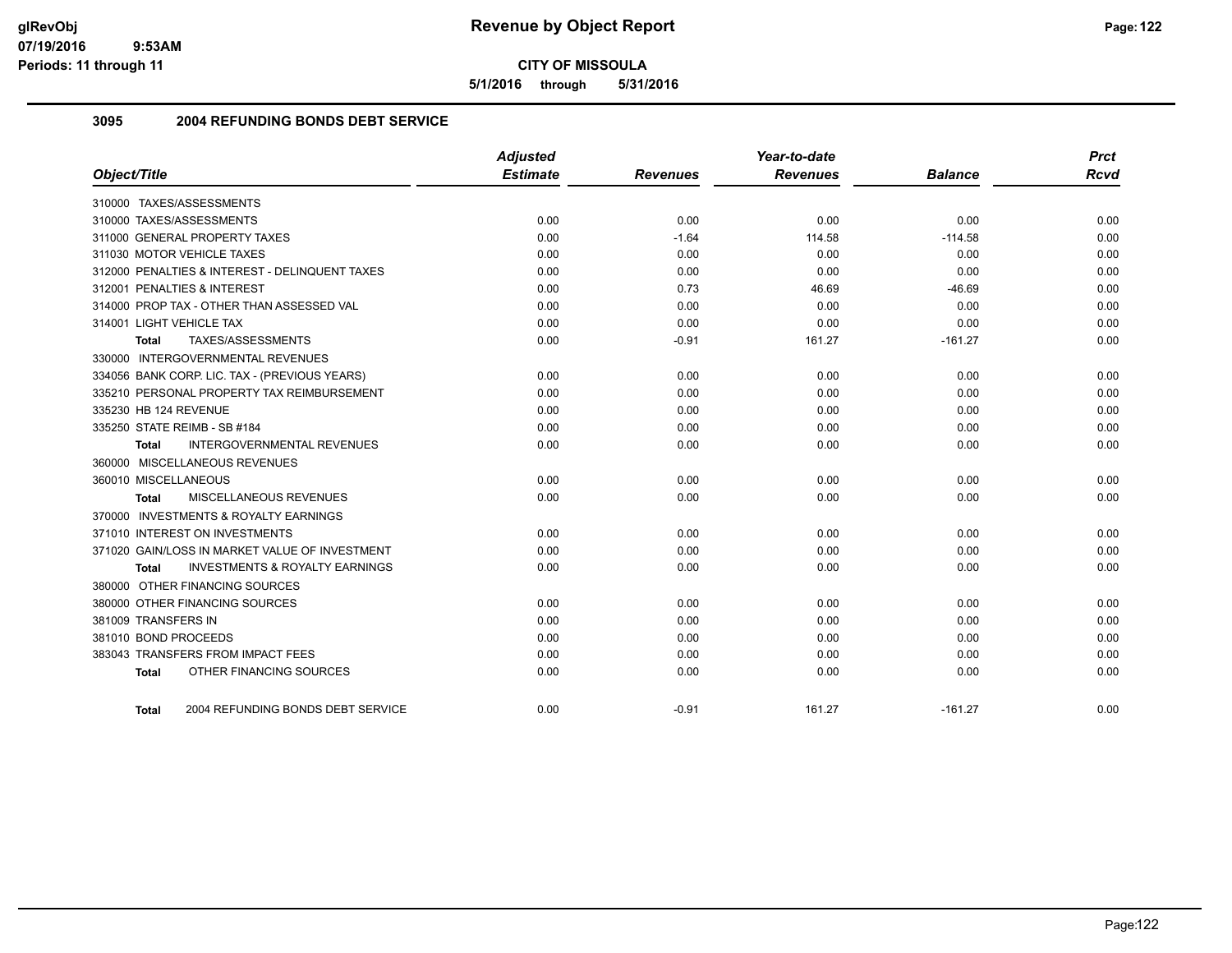**5/1/2016 through 5/31/2016**

#### **3096 NEW FIRE STATION GO BOND**

#### **3096 NEW FIRE STATION GO BOND**

|                                                           | <b>Adjusted</b> |                 | Year-to-date    |                | <b>Prct</b> |
|-----------------------------------------------------------|-----------------|-----------------|-----------------|----------------|-------------|
| Object/Title                                              | <b>Estimate</b> | <b>Revenues</b> | <b>Revenues</b> | <b>Balance</b> | Rcvd        |
| TAXES/ASSESSMENTS<br>310000                               |                 |                 |                 |                |             |
| 310000 TAXES/ASSESSMENTS                                  | 0.00            | 0.00            | 0.00            | 0.00           | 0.00        |
| 311000 GENERAL PROPERTY TAXES                             | 280,151.00      | 3,749.38        | 151,547.37      | 128,603.63     | 54.09       |
| 311030 MOTOR VEHICLE TAXES                                | 0.00            | 0.00            | 0.00            | 0.00           | 0.00        |
| 312001 PENALTIES & INTEREST                               | 0.00            | 14.04           | 178.66          | $-178.66$      | 0.00        |
| TAXES/ASSESSMENTS<br>Total                                | 280,151.00      | 3,763.42        | 151,726.03      | 128,424.97     | 54.16       |
| <b>INVESTMENTS &amp; ROYALTY EARNINGS</b><br>370000       |                 |                 |                 |                |             |
| 371010 INTEREST ON INVESTMENTS                            | 0.00            | 0.00            | 0.00            | 0.00           | 0.00        |
| 371020 GAIN/LOSS IN MARKET VALUE OF INVESTMENTS           | 0.00            | 0.00            | 0.00            | 0.00           | 0.00        |
| <b>INVESTMENTS &amp; ROYALTY EARNINGS</b><br><b>Total</b> | 0.00            | 0.00            | 0.00            | 0.00           | 0.00        |
| OTHER FINANCING SOURCES<br>380000                         |                 |                 |                 |                |             |
| 383000 OPERATING TRANSFERS                                | 0.00            | 0.00            | 0.00            | 0.00           | 0.00        |
| OTHER FINANCING SOURCES<br><b>Total</b>                   | 0.00            | 0.00            | 0.00            | 0.00           | 0.00        |
| NEW FIRE STATION GO BOND<br><b>Total</b>                  | 280,151.00      | 3,763.42        | 151,726.03      | 128,424.97     | 54.16       |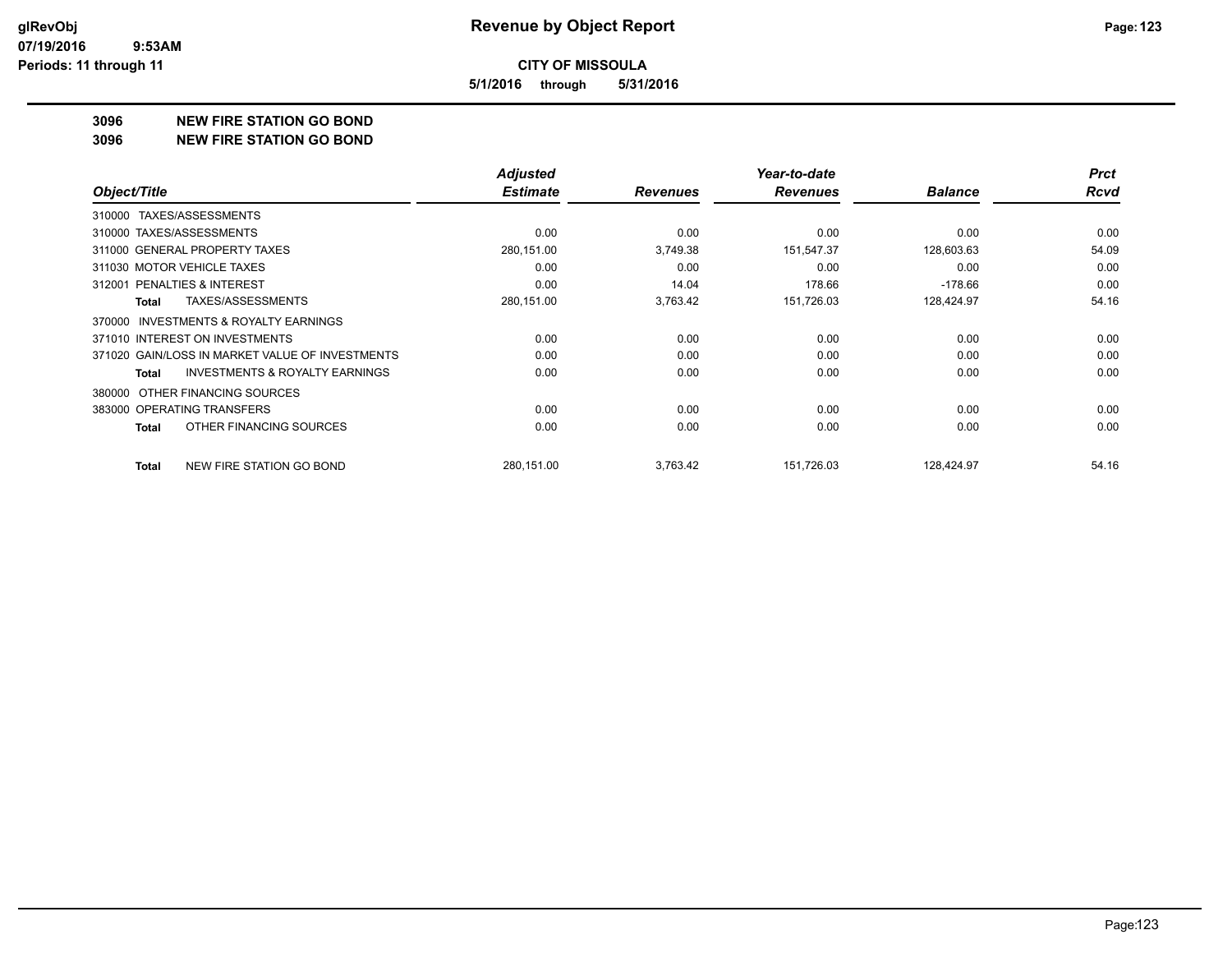**5/1/2016 through 5/31/2016**

# **3096 NEW FIRE STATION GO BOND**

| Object/Title                                        | <b>Adjusted</b><br><b>Estimate</b> | <b>Revenues</b> | Year-to-date<br><b>Revenues</b> | <b>Balance</b> | <b>Prct</b><br><b>Rcvd</b> |
|-----------------------------------------------------|------------------------------------|-----------------|---------------------------------|----------------|----------------------------|
|                                                     |                                    |                 |                                 |                |                            |
| TAXES/ASSESSMENTS<br>310000                         |                                    |                 |                                 |                |                            |
| 310000 TAXES/ASSESSMENTS                            | 0.00                               | 0.00            | 0.00                            | 0.00           | 0.00                       |
| 311000 GENERAL PROPERTY TAXES                       | 280,151.00                         | 3,749.38        | 151,547.37                      | 128,603.63     | 54.09                      |
| 311030 MOTOR VEHICLE TAXES                          | 0.00                               | 0.00            | 0.00                            | 0.00           | 0.00                       |
| <b>PENALTIES &amp; INTEREST</b><br>312001           | 0.00                               | 14.04           | 178.66                          | $-178.66$      | 0.00                       |
| TAXES/ASSESSMENTS<br>Total                          | 280,151.00                         | 3,763.42        | 151,726.03                      | 128,424.97     | 54.16                      |
| <b>INVESTMENTS &amp; ROYALTY EARNINGS</b><br>370000 |                                    |                 |                                 |                |                            |
| 371010 INTEREST ON INVESTMENTS                      | 0.00                               | 0.00            | 0.00                            | 0.00           | 0.00                       |
| 371020 GAIN/LOSS IN MARKET VALUE OF INVESTMENT      | 0.00                               | 0.00            | 0.00                            | 0.00           | 0.00                       |
| <b>INVESTMENTS &amp; ROYALTY EARNINGS</b><br>Total  | 0.00                               | 0.00            | 0.00                            | 0.00           | 0.00                       |
| 380000 OTHER FINANCING SOURCES                      |                                    |                 |                                 |                |                            |
| 383000 OPERATING TRANSFERS                          | 0.00                               | 0.00            | 0.00                            | 0.00           | 0.00                       |
| OTHER FINANCING SOURCES<br>Total                    | 0.00                               | 0.00            | 0.00                            | 0.00           | 0.00                       |
| NEW FIRE STATION GO BOND<br><b>Total</b>            | 280,151.00                         | 3,763.42        | 151,726.03                      | 128,424.97     | 54.16                      |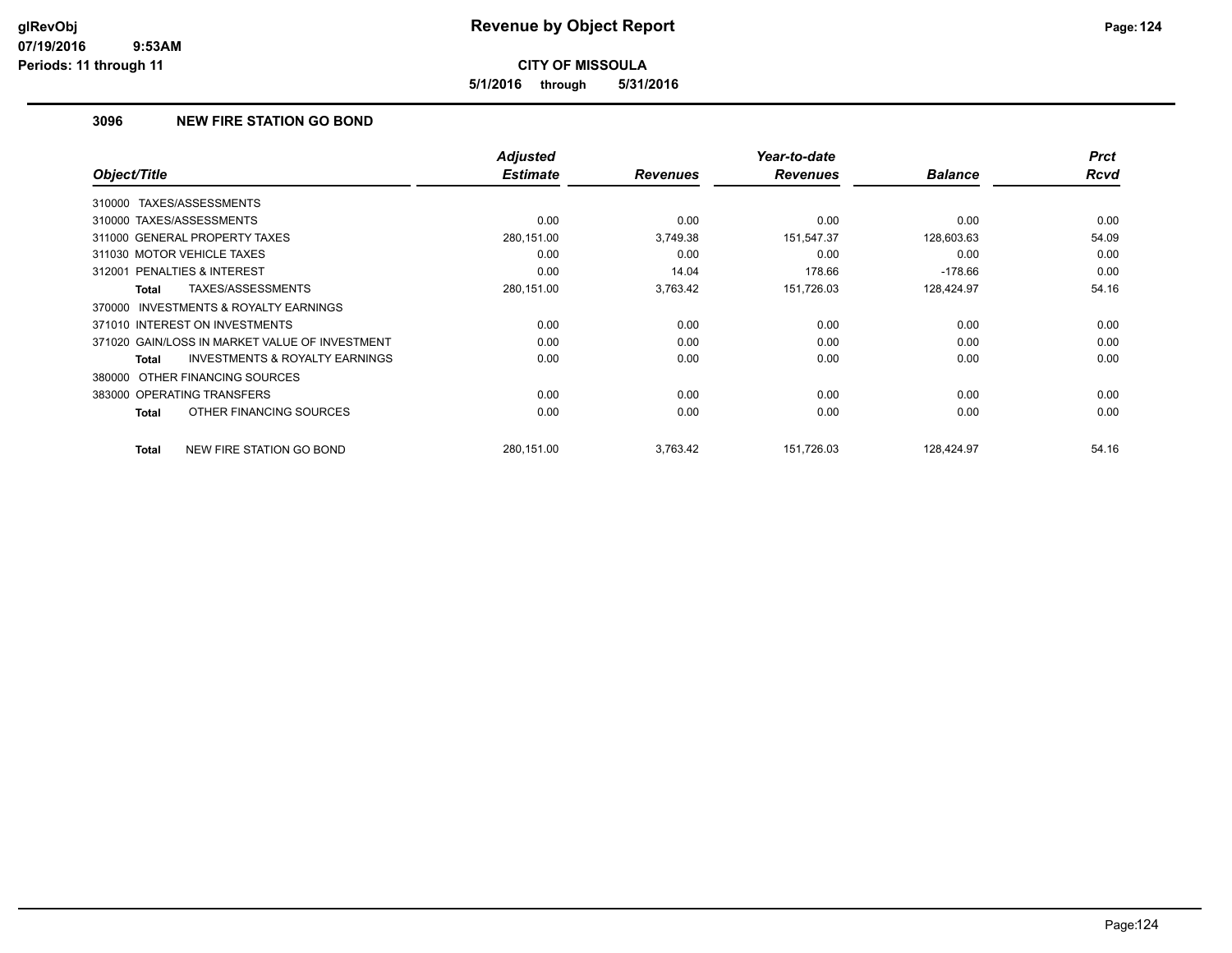**5/1/2016 through 5/31/2016**

**3097 2007 REFUNDING BONDS**

**3097 2007 REFUNDING BONDS**

|                                                     | <b>Adjusted</b> |                 | Year-to-date    |                | <b>Prct</b> |
|-----------------------------------------------------|-----------------|-----------------|-----------------|----------------|-------------|
| Object/Title                                        | <b>Estimate</b> | <b>Revenues</b> | <b>Revenues</b> | <b>Balance</b> | Rcvd        |
| TAXES/ASSESSMENTS<br>310000                         |                 |                 |                 |                |             |
| 310000 TAXES/ASSESSMENTS                            | 0.00            | 0.00            | 0.00            | 0.00           | 0.00        |
| 311000 GENERAL PROPERTY TAXES                       | 0.00            | 0.00            | 0.00            | 0.00           | 0.00        |
| 311030 MOTOR VEHICLE TAXES                          | 0.00            | 0.00            | 0.00            | 0.00           | 0.00        |
| 312001 PENALTIES & INTEREST                         | 0.00            | 0.00            | 0.00            | 0.00           | 0.00        |
| <b>TAXES/ASSESSMENTS</b><br><b>Total</b>            | 0.00            | 0.00            | 0.00            | 0.00           | 0.00        |
| <b>INVESTMENTS &amp; ROYALTY EARNINGS</b><br>370000 |                 |                 |                 |                |             |
| 371010 INTEREST ON INVESTMENTS                      | 0.00            | 0.00            | 0.00            | 0.00           | 0.00        |
| 371020 GAIN/LOSS IN MARKET VALUE OF INVESTMENTS     | 0.00            | 0.00            | 0.00            | 0.00           | 0.00        |
| <b>INVESTMENTS &amp; ROYALTY EARNINGS</b><br>Total  | 0.00            | 0.00            | 0.00            | 0.00           | 0.00        |
| OTHER FINANCING SOURCES<br>380000                   |                 |                 |                 |                |             |
| 381010 BOND PROCEEDS                                | 0.00            | 0.00            | 0.00            | 0.00           | 0.00        |
| 383042 TRANSFERS FROM OTHER FUNDS                   | 0.00            | 0.00            | 0.00            | 0.00           | 0.00        |
| 383043 TRANSFERS FROM IMPACT FEES                   | 0.00            | 0.00            | 0.00            | 0.00           | 0.00        |
| OTHER FINANCING SOURCES<br><b>Total</b>             | 0.00            | 0.00            | 0.00            | 0.00           | 0.00        |
| 2007 REFUNDING BONDS<br><b>Total</b>                | 0.00            | 0.00            | 0.00            | 0.00           | 0.00        |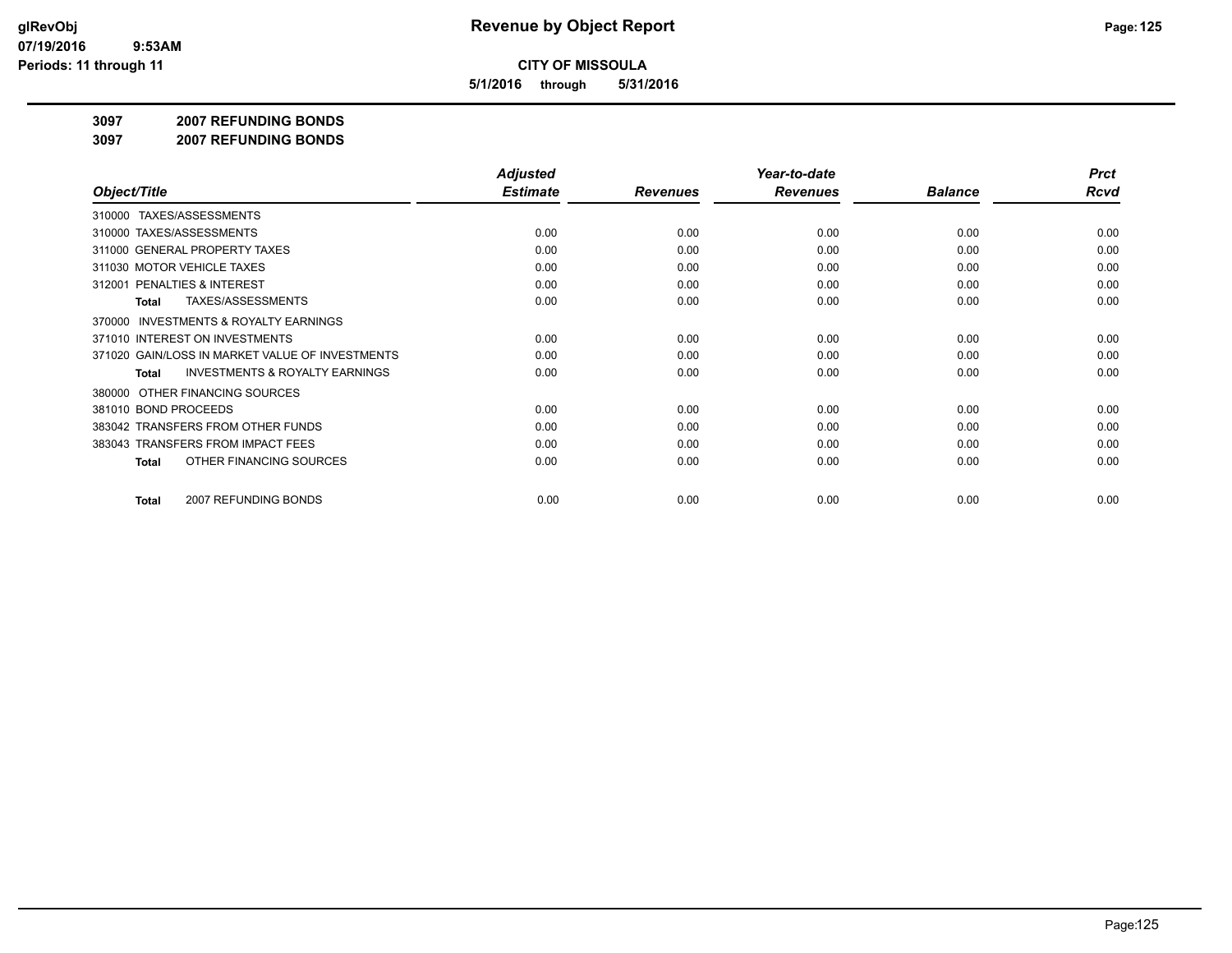**5/1/2016 through 5/31/2016**

### **3097 2007 REFUNDING BONDS**

|                                                     | <b>Adjusted</b> |                 | Year-to-date    |                | <b>Prct</b> |
|-----------------------------------------------------|-----------------|-----------------|-----------------|----------------|-------------|
| Object/Title                                        | <b>Estimate</b> | <b>Revenues</b> | <b>Revenues</b> | <b>Balance</b> | <b>Rcvd</b> |
| 310000 TAXES/ASSESSMENTS                            |                 |                 |                 |                |             |
| 310000 TAXES/ASSESSMENTS                            | 0.00            | 0.00            | 0.00            | 0.00           | 0.00        |
| 311000 GENERAL PROPERTY TAXES                       | 0.00            | 0.00            | 0.00            | 0.00           | 0.00        |
| 311030 MOTOR VEHICLE TAXES                          | 0.00            | 0.00            | 0.00            | 0.00           | 0.00        |
| 312001 PENALTIES & INTEREST                         | 0.00            | 0.00            | 0.00            | 0.00           | 0.00        |
| TAXES/ASSESSMENTS<br><b>Total</b>                   | 0.00            | 0.00            | 0.00            | 0.00           | 0.00        |
| <b>INVESTMENTS &amp; ROYALTY EARNINGS</b><br>370000 |                 |                 |                 |                |             |
| 371010 INTEREST ON INVESTMENTS                      | 0.00            | 0.00            | 0.00            | 0.00           | 0.00        |
| 371020 GAIN/LOSS IN MARKET VALUE OF INVESTMENT      | 0.00            | 0.00            | 0.00            | 0.00           | 0.00        |
| <b>INVESTMENTS &amp; ROYALTY EARNINGS</b><br>Total  | 0.00            | 0.00            | 0.00            | 0.00           | 0.00        |
| 380000 OTHER FINANCING SOURCES                      |                 |                 |                 |                |             |
| 381010 BOND PROCEEDS                                | 0.00            | 0.00            | 0.00            | 0.00           | 0.00        |
| 383042 TRANSFERS FROM OTHER FUNDS                   | 0.00            | 0.00            | 0.00            | 0.00           | 0.00        |
| 383043 TRANSFERS FROM IMPACT FEES                   | 0.00            | 0.00            | 0.00            | 0.00           | 0.00        |
| OTHER FINANCING SOURCES<br><b>Total</b>             | 0.00            | 0.00            | 0.00            | 0.00           | 0.00        |
| 2007 REFUNDING BONDS<br>Total                       | 0.00            | 0.00            | 0.00            | 0.00           | 0.00        |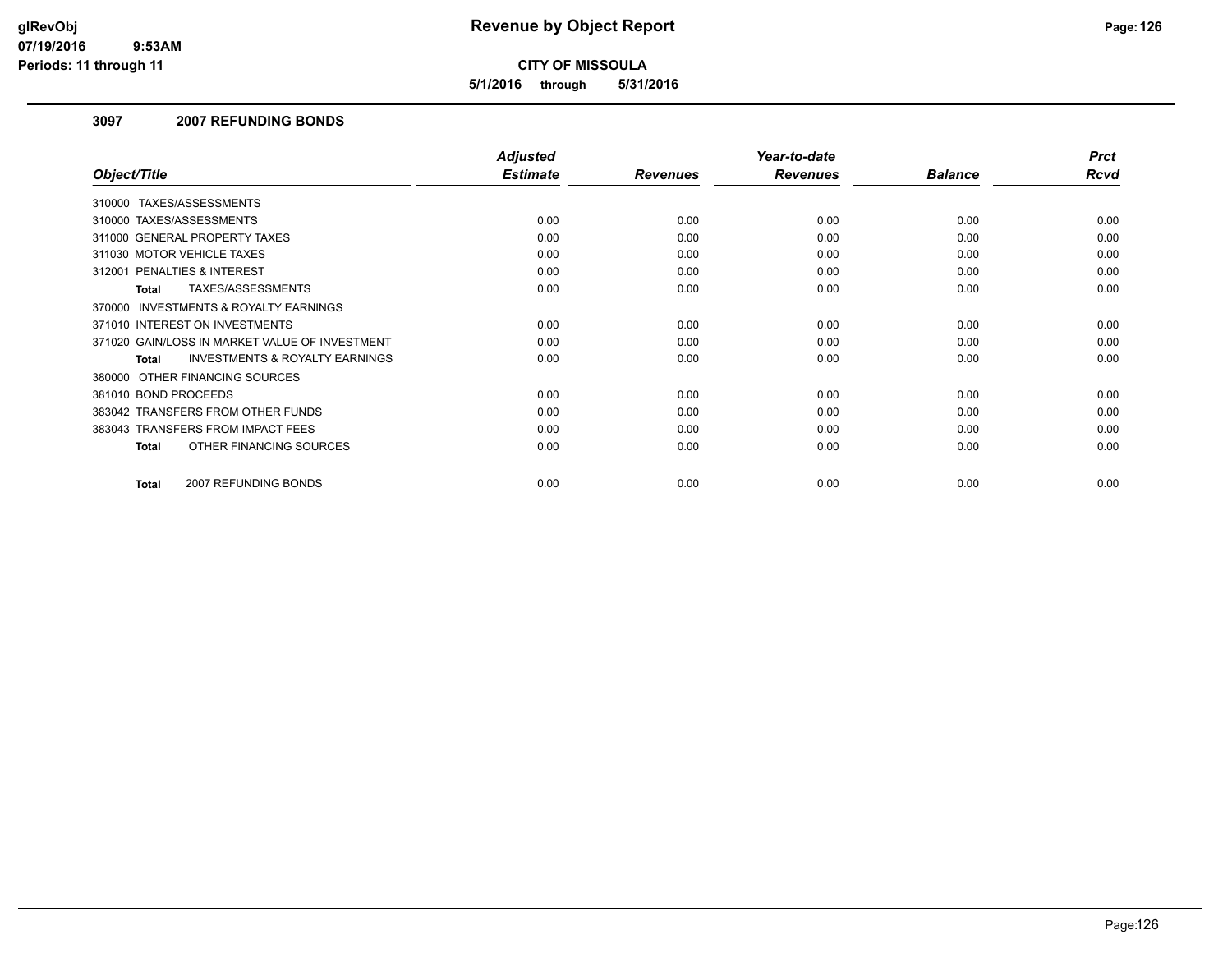**5/1/2016 through 5/31/2016**

# **3100 SIDEWALK & CURB WARRANTS FUND**

#### **3100 SIDEWALK & CURB WARRANTS FUND**

|                                                           | <b>Adjusted</b> |                 | Year-to-date    |                | <b>Prct</b> |
|-----------------------------------------------------------|-----------------|-----------------|-----------------|----------------|-------------|
| Object/Title                                              | <b>Estimate</b> | <b>Revenues</b> | <b>Revenues</b> | <b>Balance</b> | <b>Rcvd</b> |
| TAXES/ASSESSMENTS<br>310000                               |                 |                 |                 |                |             |
| PENALTIES & INTEREST<br>312001                            | 0.00            | 0.00            | 0.00            | 0.00           | 0.00        |
| TAXES/ASSESSMENTS<br><b>Total</b>                         | 0.00            | 0.00            | 0.00            | 0.00           | 0.00        |
| MISCELLANEOUS REVENUES<br>360000                          |                 |                 |                 |                |             |
| 360010 MISCELLANEOUS                                      | 0.00            | 0.00            | 0.00            | 0.00           | 0.00        |
| 363020 PROPERTY ASSESSMENTS                               | 0.00            | 0.00            | 0.00            | 0.00           | 0.00        |
| 363021 PAYOFF PRINCIPAL ASSESSMENTS                       | 0.00            | 0.00            | 0.00            | 0.00           | 0.00        |
| 363022 BOND INTEREST ASSESSMENTS                          | 0.00            | 0.00            | 0.00            | 0.00           | 0.00        |
| 363030 SIDEWALK AND CURB ASSESSMENTS                      | 0.00            | 0.00            | 0.00            | 0.00           | 0.00        |
| 363040 PENALTY AND INTEREST                               | 0.00            | 0.00            | 0.00            | 0.00           | 0.00        |
| MISCELLANEOUS REVENUES<br><b>Total</b>                    | 0.00            | 0.00            | 0.00            | 0.00           | 0.00        |
| <b>INVESTMENTS &amp; ROYALTY EARNINGS</b><br>370000       |                 |                 |                 |                |             |
| 371010 INTEREST ON INVESTMENTS                            | 0.00            | 0.00            | 0.00            | 0.00           | 0.00        |
| 371020 GAIN/LOSS IN MARKET VALUE OF INVESTMENTS           | 0.00            | 0.00            | 0.00            | 0.00           | 0.00        |
| <b>INVESTMENTS &amp; ROYALTY EARNINGS</b><br><b>Total</b> | 0.00            | 0.00            | 0.00            | 0.00           | 0.00        |
| OTHER FINANCING SOURCES<br>380000                         |                 |                 |                 |                |             |
| 383042 TRANSFERS FROM OTHER FUNDS                         | 0.00            | 0.00            | 0.00            | 0.00           | 0.00        |
| OTHER FINANCING SOURCES<br><b>Total</b>                   | 0.00            | 0.00            | 0.00            | 0.00           | 0.00        |
|                                                           |                 |                 |                 |                |             |
| SIDEWALK & CURB WARRANTS FUND<br><b>Total</b>             | 0.00            | 0.00            | 0.00            | 0.00           | 0.00        |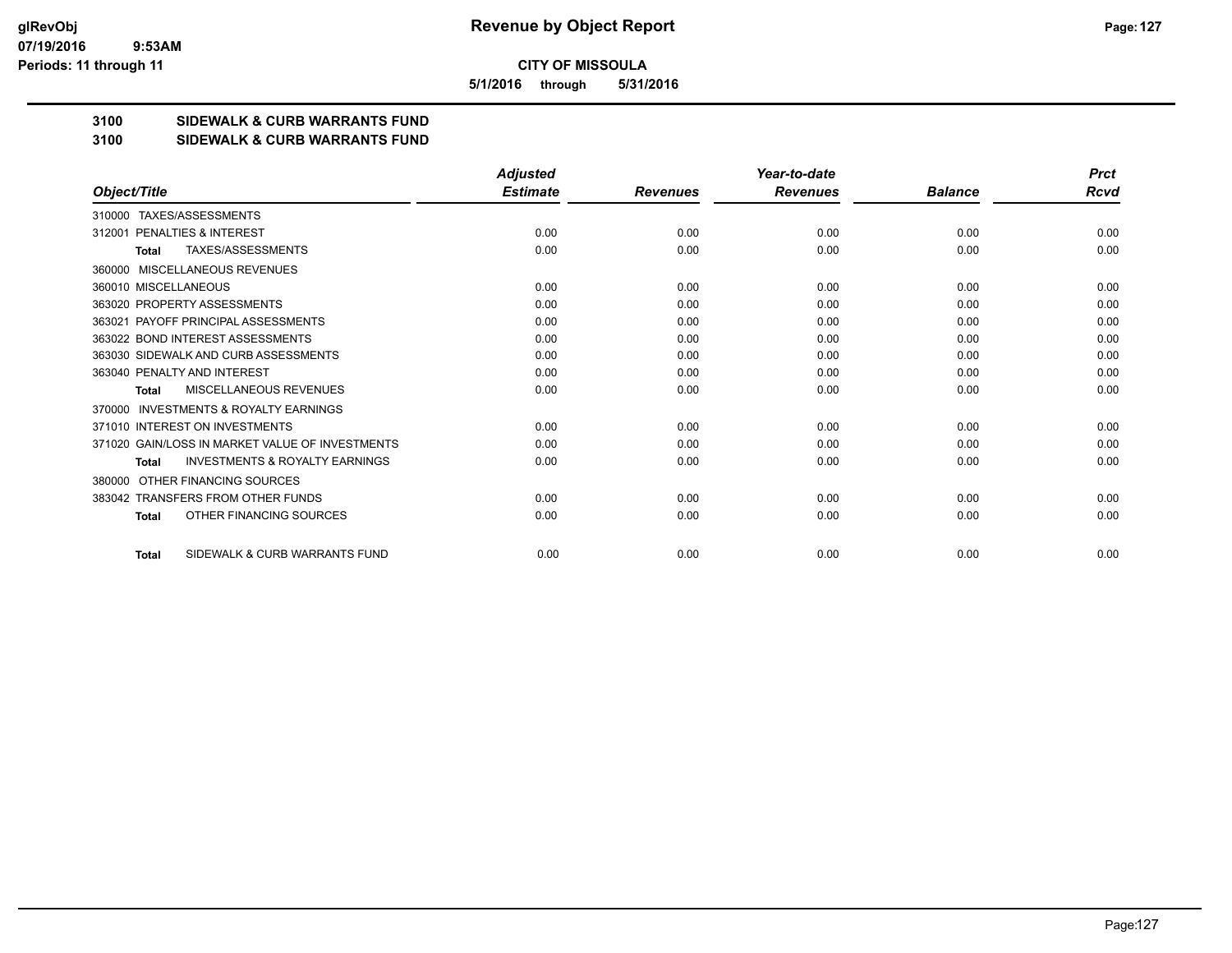**5/1/2016 through 5/31/2016**

## **3100 SIDEWALK & CURB WARRANTS FUND**

|                                                           | <b>Adjusted</b> |                 | Year-to-date    |                | <b>Prct</b> |
|-----------------------------------------------------------|-----------------|-----------------|-----------------|----------------|-------------|
| Object/Title                                              | <b>Estimate</b> | <b>Revenues</b> | <b>Revenues</b> | <b>Balance</b> | Rcvd        |
| TAXES/ASSESSMENTS<br>310000                               |                 |                 |                 |                |             |
| <b>PENALTIES &amp; INTEREST</b><br>312001                 | 0.00            | 0.00            | 0.00            | 0.00           | 0.00        |
| <b>TAXES/ASSESSMENTS</b><br><b>Total</b>                  | 0.00            | 0.00            | 0.00            | 0.00           | 0.00        |
| 360000 MISCELLANEOUS REVENUES                             |                 |                 |                 |                |             |
| 360010 MISCELLANEOUS                                      | 0.00            | 0.00            | 0.00            | 0.00           | 0.00        |
| 363020 PROPERTY ASSESSMENTS                               | 0.00            | 0.00            | 0.00            | 0.00           | 0.00        |
| 363021 PAYOFF PRINCIPAL ASSESSMENTS                       | 0.00            | 0.00            | 0.00            | 0.00           | 0.00        |
| 363022 BOND INTEREST ASSESSMENTS                          | 0.00            | 0.00            | 0.00            | 0.00           | 0.00        |
| 363030 SIDEWALK AND CURB ASSESSMENTS                      | 0.00            | 0.00            | 0.00            | 0.00           | 0.00        |
| 363040 PENALTY AND INTEREST                               | 0.00            | 0.00            | 0.00            | 0.00           | 0.00        |
| <b>MISCELLANEOUS REVENUES</b><br><b>Total</b>             | 0.00            | 0.00            | 0.00            | 0.00           | 0.00        |
| <b>INVESTMENTS &amp; ROYALTY EARNINGS</b><br>370000       |                 |                 |                 |                |             |
| 371010 INTEREST ON INVESTMENTS                            | 0.00            | 0.00            | 0.00            | 0.00           | 0.00        |
| 371020 GAIN/LOSS IN MARKET VALUE OF INVESTMENT            | 0.00            | 0.00            | 0.00            | 0.00           | 0.00        |
| <b>INVESTMENTS &amp; ROYALTY EARNINGS</b><br><b>Total</b> | 0.00            | 0.00            | 0.00            | 0.00           | 0.00        |
| OTHER FINANCING SOURCES<br>380000                         |                 |                 |                 |                |             |
| 383042 TRANSFERS FROM OTHER FUNDS                         | 0.00            | 0.00            | 0.00            | 0.00           | 0.00        |
| OTHER FINANCING SOURCES<br><b>Total</b>                   | 0.00            | 0.00            | 0.00            | 0.00           | 0.00        |
| SIDEWALK & CURB WARRANTS FUND<br><b>Total</b>             | 0.00            | 0.00            | 0.00            | 0.00           | 0.00        |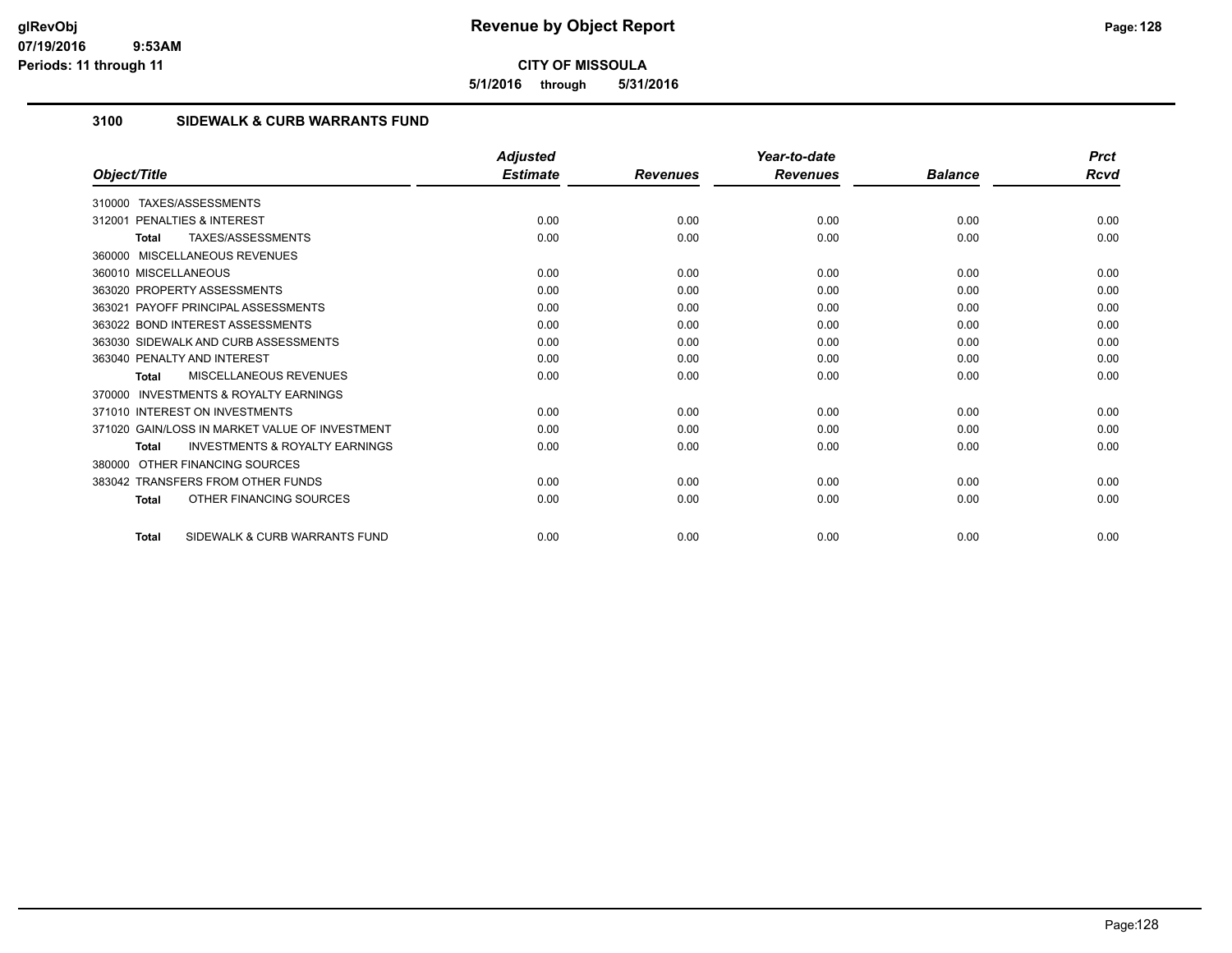#### **07/19/2016 9:53AM Periods: 11 through 11**

**CITY OF MISSOULA**

**5/1/2016 through 5/31/2016**

# **3200 FY99 SIDEWALK & CURB DEBT SERVICE FUND**

**3200 FY99 SIDEWALK & CURB DEBT SERVICE FUND**

|                                                                  | <b>Adjusted</b> |                 | Year-to-date    |                | <b>Prct</b> |
|------------------------------------------------------------------|-----------------|-----------------|-----------------|----------------|-------------|
| Object/Title                                                     | <b>Estimate</b> | <b>Revenues</b> | <b>Revenues</b> | <b>Balance</b> | <b>Rcvd</b> |
| TAXES/ASSESSMENTS<br>310000                                      |                 |                 |                 |                |             |
| PENALTIES & INTEREST<br>312001                                   | 0.00            | 0.00            | 0.00            | 0.00           | 0.00        |
| TAXES/ASSESSMENTS<br>Total                                       | 0.00            | 0.00            | 0.00            | 0.00           | 0.00        |
| <b>MISCELLANEOUS REVENUES</b><br>360000                          |                 |                 |                 |                |             |
| 363020 PROPERTY ASSESSMENTS                                      | 0.00            | 0.00            | 0.00            | 0.00           | 0.00        |
| 363021 PAYOFF PRINCIPAL ASSESSMENTS                              | 0.00            | 0.00            | 0.00            | 0.00           | 0.00        |
| 363022 BOND INTEREST ASSESSMENTS                                 | 0.00            | 0.00            | 0.00            | 0.00           | 0.00        |
| 363040 PENALTY AND INTEREST                                      | 0.00            | 0.00            | 0.00            | 0.00           | 0.00        |
| MISCELLANEOUS REVENUES<br>Total                                  | 0.00            | 0.00            | 0.00            | 0.00           | 0.00        |
| <b>INVESTMENTS &amp; ROYALTY EARNINGS</b><br>370000              |                 |                 |                 |                |             |
| 371010 INTEREST ON INVESTMENTS                                   | 0.00            | 0.00            | 0.00            | 0.00           | 0.00        |
| 371020 GAIN/LOSS IN MARKET VALUE OF INVESTMENTS                  | 0.00            | 0.00            | 0.00            | 0.00           | 0.00        |
| <b>INVESTMENTS &amp; ROYALTY EARNINGS</b><br><b>Total</b>        | 0.00            | 0.00            | 0.00            | 0.00           | 0.00        |
| OTHER FINANCING SOURCES<br>380000                                |                 |                 |                 |                |             |
| 381009 TRANSFERS IN                                              | 0.00            | 0.00            | 0.00            | 0.00           | 0.00        |
| OTHER FINANCING SOURCES<br><b>Total</b>                          | 0.00            | 0.00            | 0.00            | 0.00           | 0.00        |
| <b>FY99 SIDEWALK &amp; CURB DEBT SERVICE FUI</b><br><b>Total</b> | 0.00            | 0.00            | 0.00            | 0.00           | 0.00        |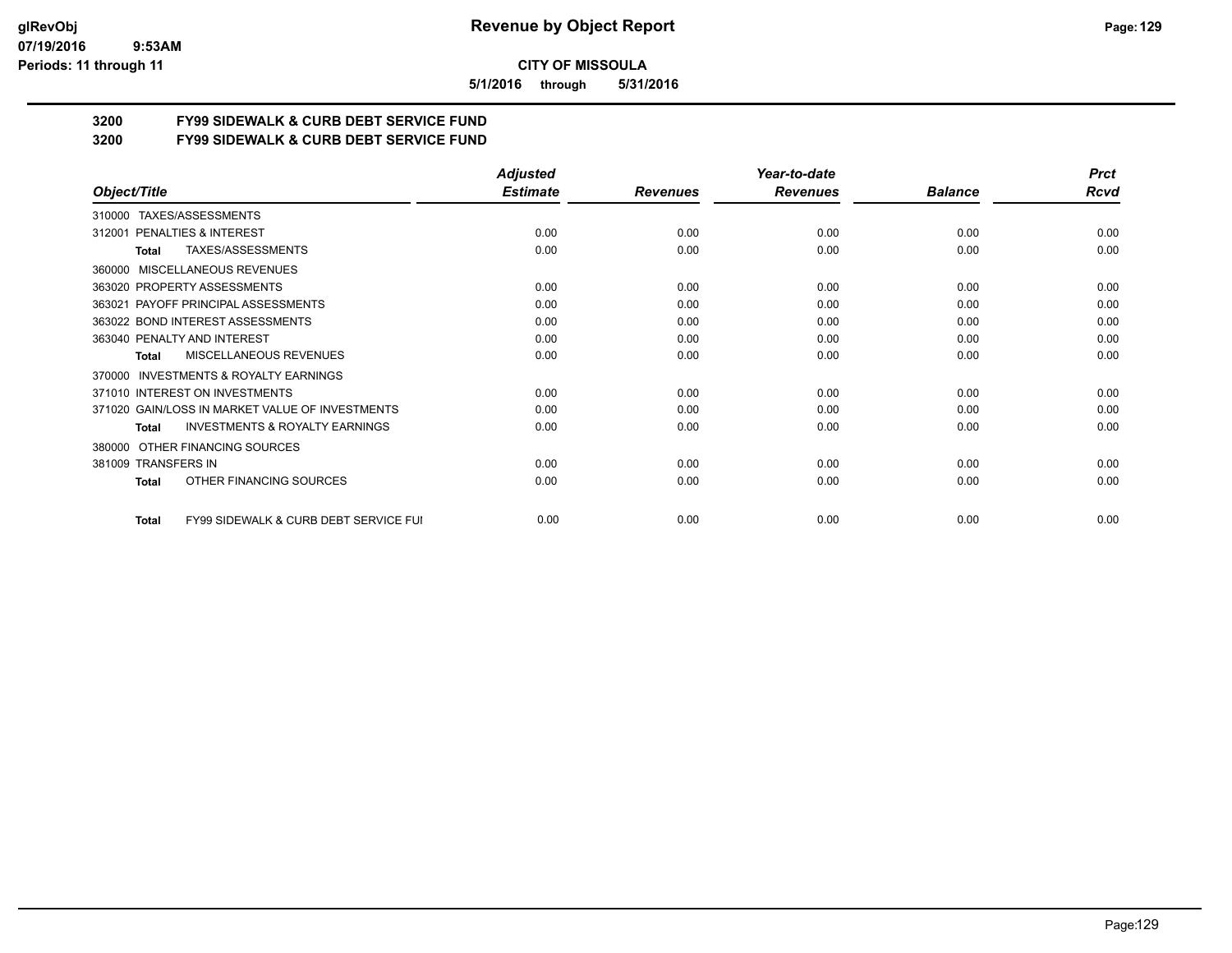**5/1/2016 through 5/31/2016**

# **3200 FY99 SIDEWALK & CURB DEBT SERVICE FUND**

|                                                                 | <b>Adjusted</b> |                 | Year-to-date    |                | <b>Prct</b> |
|-----------------------------------------------------------------|-----------------|-----------------|-----------------|----------------|-------------|
| Object/Title                                                    | <b>Estimate</b> | <b>Revenues</b> | <b>Revenues</b> | <b>Balance</b> | <b>Rcvd</b> |
| TAXES/ASSESSMENTS<br>310000                                     |                 |                 |                 |                |             |
| PENALTIES & INTEREST<br>312001                                  | 0.00            | 0.00            | 0.00            | 0.00           | 0.00        |
| TAXES/ASSESSMENTS<br><b>Total</b>                               | 0.00            | 0.00            | 0.00            | 0.00           | 0.00        |
| 360000 MISCELLANEOUS REVENUES                                   |                 |                 |                 |                |             |
| 363020 PROPERTY ASSESSMENTS                                     | 0.00            | 0.00            | 0.00            | 0.00           | 0.00        |
| 363021 PAYOFF PRINCIPAL ASSESSMENTS                             | 0.00            | 0.00            | 0.00            | 0.00           | 0.00        |
| 363022 BOND INTEREST ASSESSMENTS                                | 0.00            | 0.00            | 0.00            | 0.00           | 0.00        |
| 363040 PENALTY AND INTEREST                                     | 0.00            | 0.00            | 0.00            | 0.00           | 0.00        |
| <b>MISCELLANEOUS REVENUES</b><br><b>Total</b>                   | 0.00            | 0.00            | 0.00            | 0.00           | 0.00        |
| <b>INVESTMENTS &amp; ROYALTY EARNINGS</b><br>370000             |                 |                 |                 |                |             |
| 371010 INTEREST ON INVESTMENTS                                  | 0.00            | 0.00            | 0.00            | 0.00           | 0.00        |
| 371020 GAIN/LOSS IN MARKET VALUE OF INVESTMENT                  | 0.00            | 0.00            | 0.00            | 0.00           | 0.00        |
| <b>INVESTMENTS &amp; ROYALTY EARNINGS</b><br><b>Total</b>       | 0.00            | 0.00            | 0.00            | 0.00           | 0.00        |
| OTHER FINANCING SOURCES<br>380000                               |                 |                 |                 |                |             |
| 381009 TRANSFERS IN                                             | 0.00            | 0.00            | 0.00            | 0.00           | 0.00        |
| OTHER FINANCING SOURCES<br><b>Total</b>                         | 0.00            | 0.00            | 0.00            | 0.00           | 0.00        |
| <b>FY99 SIDEWALK &amp; CURB DEBT SERVICE FU</b><br><b>Total</b> | 0.00            | 0.00            | 0.00            | 0.00           | 0.00        |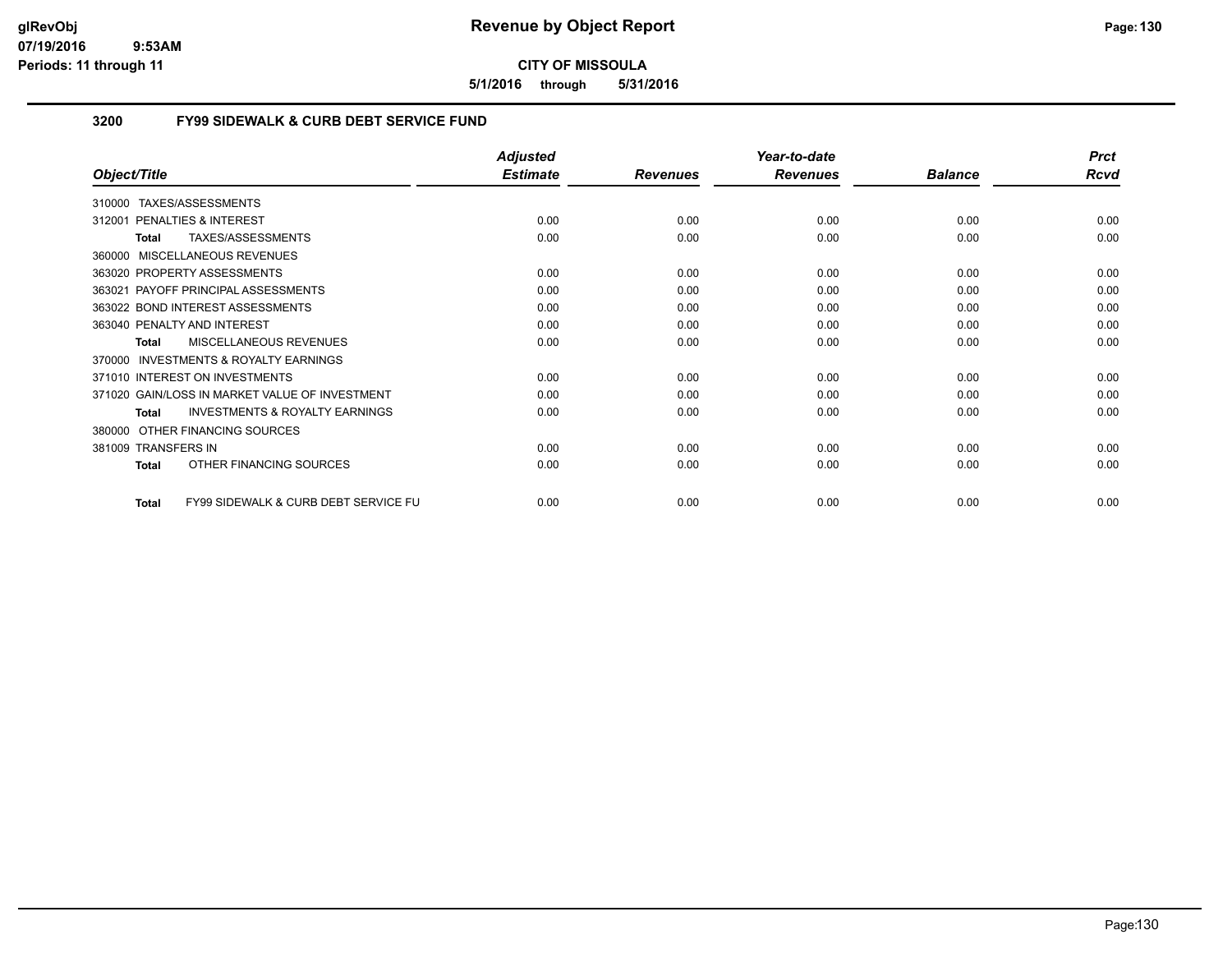#### **07/19/2016 9:53AM Periods: 11 through 11**

# **CITY OF MISSOULA**

**5/1/2016 through 5/31/2016**

# **3300 FY00 SIDEWALK & CURB DEBT SERVICE FUND**

**3300 FY00 SIDEWALK & CURB DEBT SERVICE FUND**

|                                                       | <b>Adjusted</b> |                 | Year-to-date    |                | <b>Prct</b> |
|-------------------------------------------------------|-----------------|-----------------|-----------------|----------------|-------------|
| Object/Title                                          | <b>Estimate</b> | <b>Revenues</b> | <b>Revenues</b> | <b>Balance</b> | <b>Rcvd</b> |
| 360000 MISCELLANEOUS REVENUES                         |                 |                 |                 |                |             |
| 363020 PROPERTY ASSESSMENTS                           | 0.00            | 0.00            | 0.00            | 0.00           | 0.00        |
| 363021 PAYOFF PRINCIPAL ASSESSMENTS                   | 0.00            | 0.00            | 0.00            | 0.00           | 0.00        |
| 363022 BOND INTEREST ASSESSMENTS                      | 0.00            | 0.00            | 0.00            | 0.00           | 0.00        |
| 363040 PENALTY AND INTEREST                           | 0.00            | 0.00            | 0.00            | 0.00           | 0.00        |
| MISCELLANEOUS REVENUES<br>Total                       | 0.00            | 0.00            | 0.00            | 0.00           | 0.00        |
| INVESTMENTS & ROYALTY EARNINGS<br>370000              |                 |                 |                 |                |             |
| 371010 INTEREST ON INVESTMENTS                        | 0.00            | 0.00            | 0.00            | 0.00           | 0.00        |
| 371020 GAIN/LOSS IN MARKET VALUE OF INVESTMENTS       | 0.00            | 0.00            | 0.00            | 0.00           | 0.00        |
| <b>INVESTMENTS &amp; ROYALTY EARNINGS</b><br>Total    | 0.00            | 0.00            | 0.00            | 0.00           | 0.00        |
| FY00 SIDEWALK & CURB DEBT SERVICE FUI<br><b>Total</b> | 0.00            | 0.00            | 0.00            | 0.00           | 0.00        |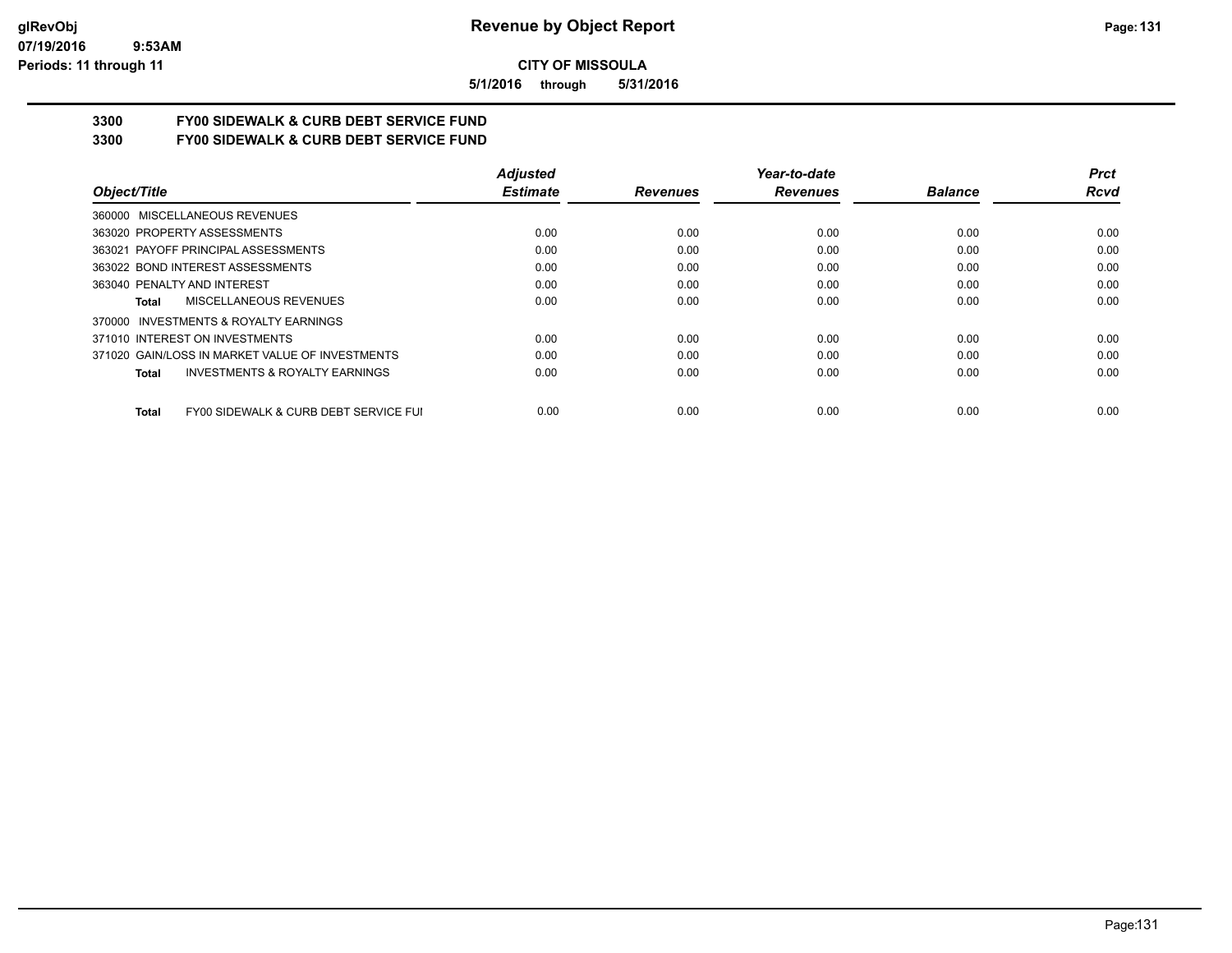**5/1/2016 through 5/31/2016**

## **3300 FY00 SIDEWALK & CURB DEBT SERVICE FUND**

|                                                      | <b>Adjusted</b> |                 | Year-to-date    |                | Prct        |
|------------------------------------------------------|-----------------|-----------------|-----------------|----------------|-------------|
| Object/Title                                         | <b>Estimate</b> | <b>Revenues</b> | <b>Revenues</b> | <b>Balance</b> | <b>Rcvd</b> |
| 360000 MISCELLANEOUS REVENUES                        |                 |                 |                 |                |             |
| 363020 PROPERTY ASSESSMENTS                          | 0.00            | 0.00            | 0.00            | 0.00           | 0.00        |
| 363021 PAYOFF PRINCIPAL ASSESSMENTS                  | 0.00            | 0.00            | 0.00            | 0.00           | 0.00        |
| 363022 BOND INTEREST ASSESSMENTS                     | 0.00            | 0.00            | 0.00            | 0.00           | 0.00        |
| 363040 PENALTY AND INTEREST                          | 0.00            | 0.00            | 0.00            | 0.00           | 0.00        |
| MISCELLANEOUS REVENUES<br>Total                      | 0.00            | 0.00            | 0.00            | 0.00           | 0.00        |
| 370000 INVESTMENTS & ROYALTY EARNINGS                |                 |                 |                 |                |             |
| 371010 INTEREST ON INVESTMENTS                       | 0.00            | 0.00            | 0.00            | 0.00           | 0.00        |
| 371020 GAIN/LOSS IN MARKET VALUE OF INVESTMENT       | 0.00            | 0.00            | 0.00            | 0.00           | 0.00        |
| <b>INVESTMENTS &amp; ROYALTY EARNINGS</b><br>Total   | 0.00            | 0.00            | 0.00            | 0.00           | 0.00        |
| FY00 SIDEWALK & CURB DEBT SERVICE FU<br><b>Total</b> | 0.00            | 0.00            | 0.00            | 0.00           | 0.00        |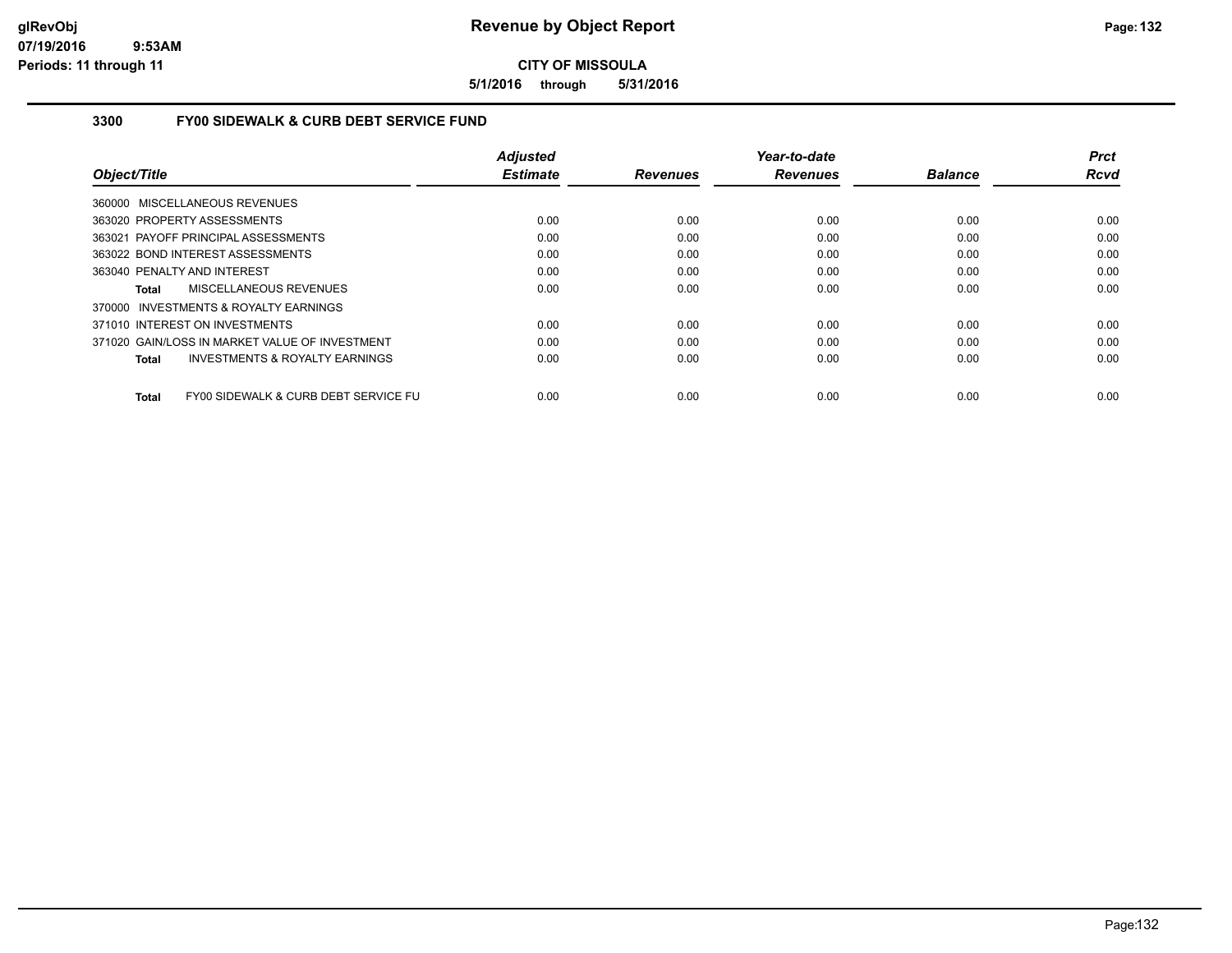**5/1/2016 through 5/31/2016**

**3305 JUDGMENT LEVIES 3305 JUDGMENT LEVIES**

|                             |                               | <b>Adjusted</b> |                 | <b>Prct</b>     |                |             |
|-----------------------------|-------------------------------|-----------------|-----------------|-----------------|----------------|-------------|
| Object/Title                |                               | <b>Estimate</b> | <b>Revenues</b> | <b>Revenues</b> | <b>Balance</b> | <b>Rcvd</b> |
| 310000 TAXES/ASSESSMENTS    |                               |                 |                 |                 |                |             |
|                             | 311000 GENERAL PROPERTY TAXES | 0.00            | 3.40            | 167.37          | $-167.37$      | 0.00        |
| 312001 PENALTIES & INTEREST |                               | 0.00            | 0.31            | 7.03            | $-7.03$        | 0.00        |
| <b>Total</b>                | TAXES/ASSESSMENTS             | 0.00            | 3.71            | 174.40          | $-174.40$      | 0.00        |
| <b>Total</b>                | <b>JUDGMENT LEVIES</b>        | 0.00            | 3.71            | 174.40          | $-174.40$      | 0.00        |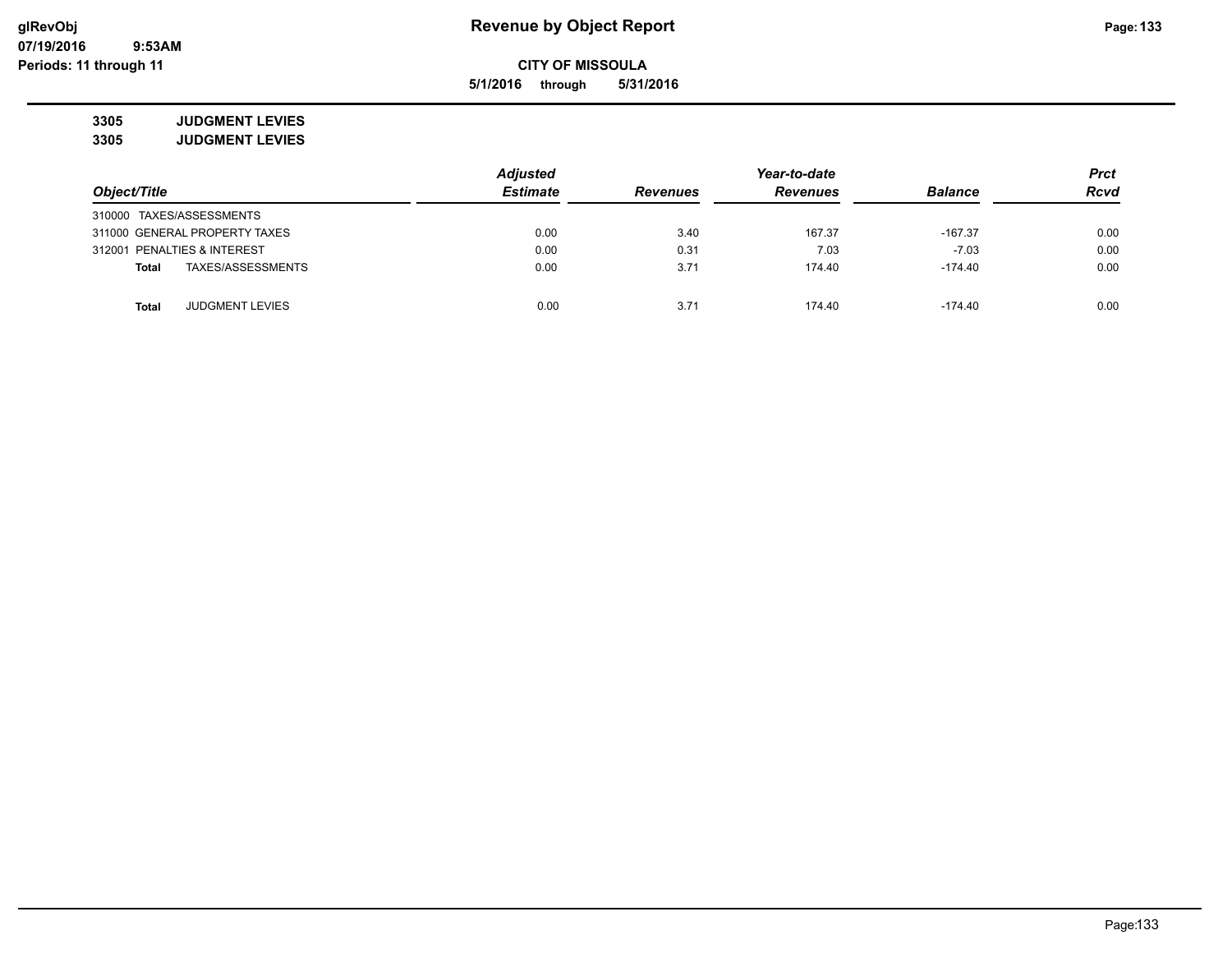# **glRevObj Revenue by Object Report Page:134**

**CITY OF MISSOULA**

**5/1/2016 through 5/31/2016**

#### **3305 JUDGMENT LEVIES**

| Object/Title                      | <b>Adjusted</b><br><b>Estimate</b> | <b>Revenues</b> | Year-to-date<br><b>Revenues</b> | <b>Balance</b> | <b>Prct</b><br><b>Rcvd</b> |
|-----------------------------------|------------------------------------|-----------------|---------------------------------|----------------|----------------------------|
| 310000 TAXES/ASSESSMENTS          |                                    |                 |                                 |                |                            |
| 311000 GENERAL PROPERTY TAXES     | 0.00                               | 3.40            | 167.37                          | $-167.37$      | 0.00                       |
| 312001 PENALTIES & INTEREST       | 0.00                               | 0.31            | 7.03                            | $-7.03$        | 0.00                       |
| TAXES/ASSESSMENTS<br><b>Total</b> | 0.00                               | 3.71            | 174.40                          | $-174.40$      | 0.00                       |
|                                   |                                    |                 |                                 |                |                            |
| <b>JUDGMENT LEVIES</b><br>Total   | 0.00                               | 3.71            | 174.40                          | -174.40        | 0.00                       |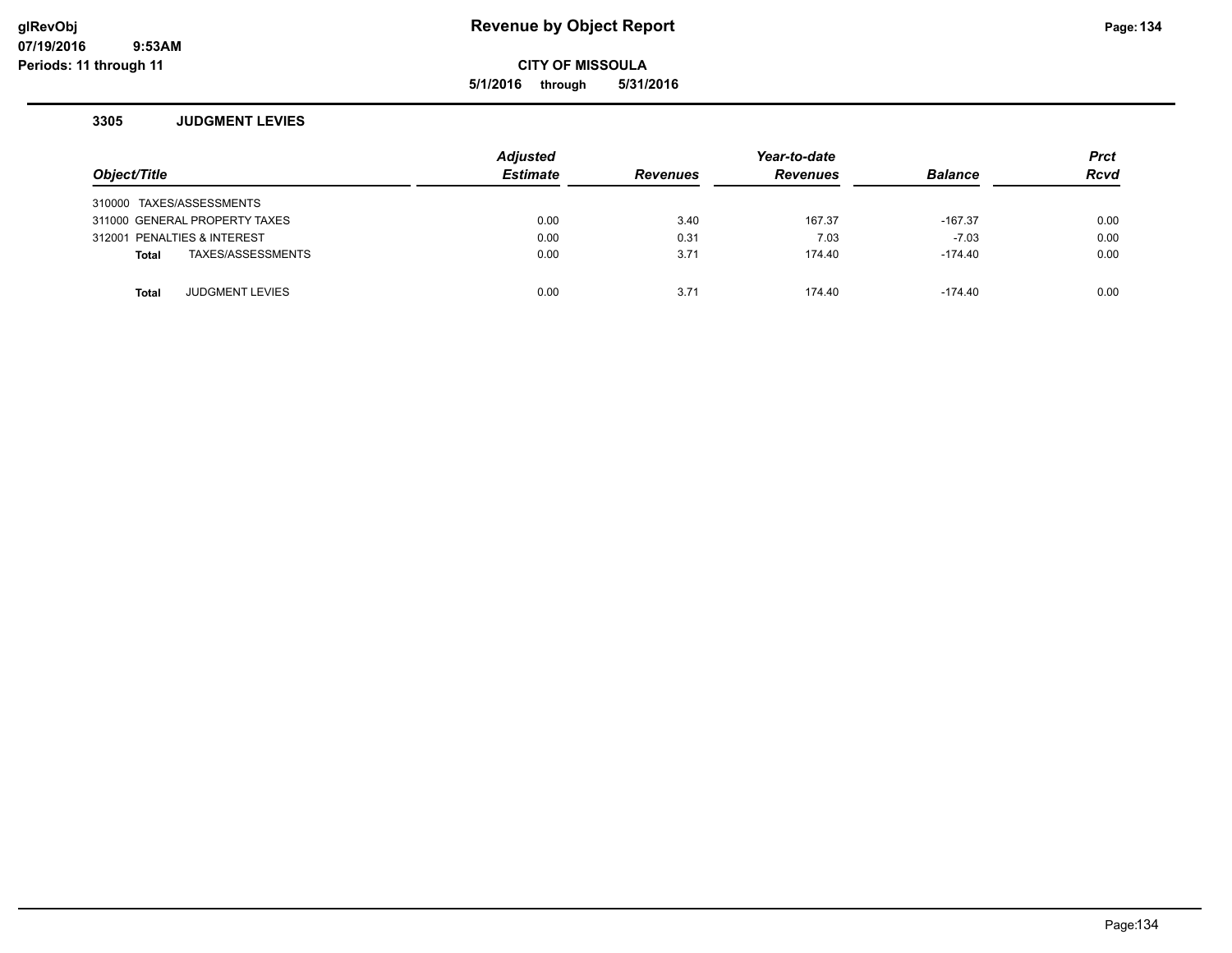#### **07/19/2016 9:53AM Periods: 11 through 11**

**CITY OF MISSOULA**

**5/1/2016 through 5/31/2016**

# **3400 FY01 SIDEWALK & CURB DEBT SERVICE FUND**

**3400 FY01 SIDEWALK & CURB DEBT SERVICE FUND**

|                                                           | <b>Adjusted</b> |                 | Year-to-date    |                | <b>Prct</b> |
|-----------------------------------------------------------|-----------------|-----------------|-----------------|----------------|-------------|
| Object/Title                                              | <b>Estimate</b> | <b>Revenues</b> | <b>Revenues</b> | <b>Balance</b> | Rcvd        |
| 310000 TAXES/ASSESSMENTS                                  |                 |                 |                 |                |             |
| PENALTIES & INTEREST<br>312001                            | 0.00            | 0.00            | 0.00            | 0.00           | 0.00        |
| TAXES/ASSESSMENTS<br>Total                                | 0.00            | 0.00            | 0.00            | 0.00           | 0.00        |
| MISCELLANEOUS REVENUES<br>360000                          |                 |                 |                 |                |             |
| 360010 MISCELLANEOUS                                      | 0.00            | 0.00            | 0.00            | 0.00           | 0.00        |
| 363020 PROPERTY ASSESSMENTS                               | 0.00            | 0.00            | 0.00            | 0.00           | 0.00        |
| 363021 PAYOFF PRINCIPAL ASSESSMENTS                       | 0.00            | 0.00            | 0.00            | 0.00           | 0.00        |
| 363022 BOND INTEREST ASSESSMENTS                          | 0.00            | 0.00            | 0.00            | 0.00           | 0.00        |
| 363040 PENALTY AND INTEREST                               | 0.00            | 0.00            | 0.00            | 0.00           | 0.00        |
| MISCELLANEOUS REVENUES<br>Total                           | 0.00            | 0.00            | 0.00            | 0.00           | 0.00        |
| <b>INVESTMENTS &amp; ROYALTY EARNINGS</b><br>370000       |                 |                 |                 |                |             |
| 371010 INTEREST ON INVESTMENTS                            | 0.00            | 0.00            | 0.00            | 0.00           | 0.00        |
| 371020 GAIN/LOSS IN MARKET VALUE OF INVESTMENTS           | 0.00            | 0.00            | 0.00            | 0.00           | 0.00        |
| <b>INVESTMENTS &amp; ROYALTY EARNINGS</b><br>Total        | 0.00            | 0.00            | 0.00            | 0.00           | 0.00        |
| <b>FY01 SIDEWALK &amp; CURB DEBT SERVICE FUI</b><br>Total | 0.00            | 0.00            | 0.00            | 0.00           | 0.00        |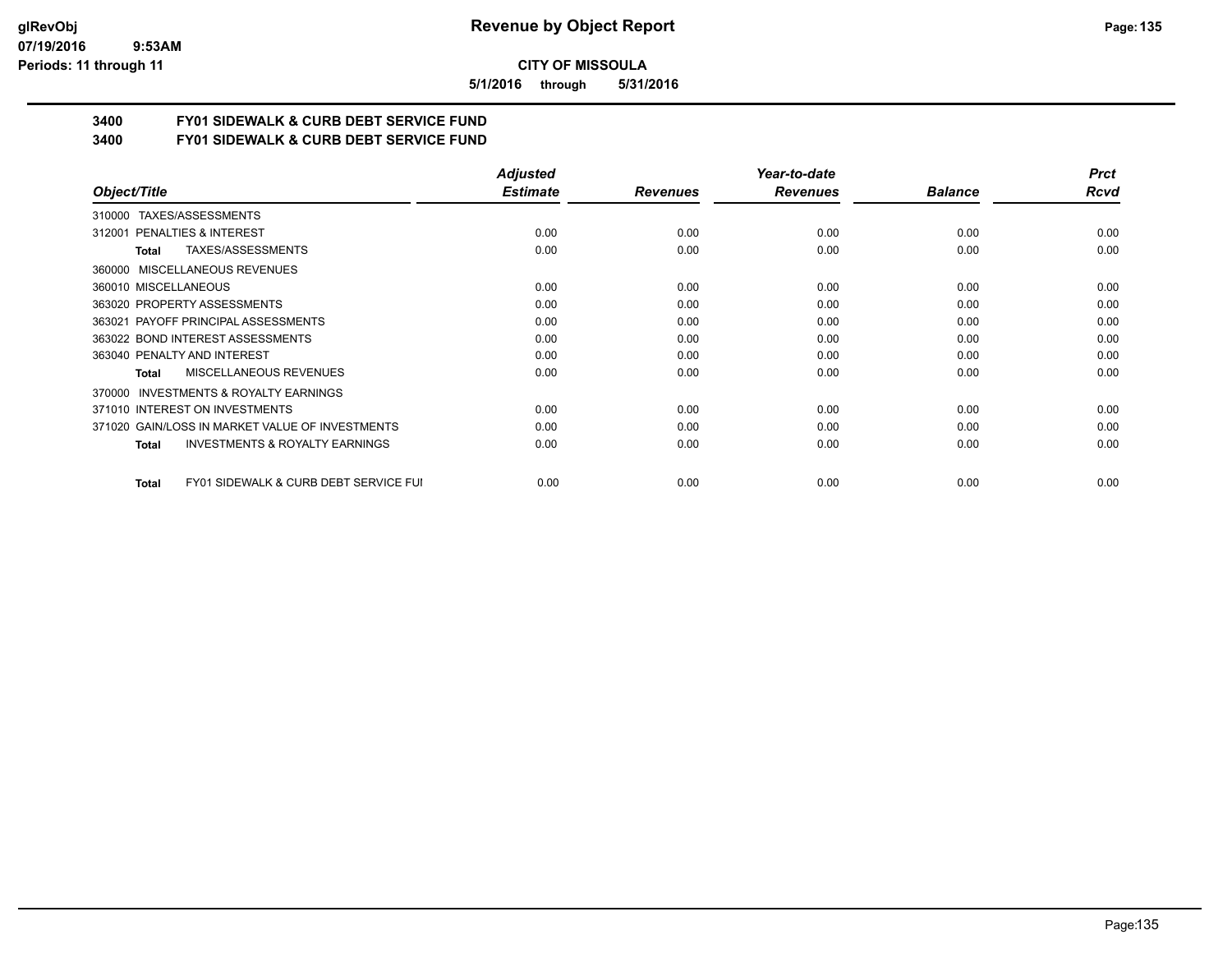**5/1/2016 through 5/31/2016**

# **3400 FY01 SIDEWALK & CURB DEBT SERVICE FUND**

|                                                                 | <b>Adjusted</b> |                 | Year-to-date    |                | <b>Prct</b> |
|-----------------------------------------------------------------|-----------------|-----------------|-----------------|----------------|-------------|
| Object/Title                                                    | <b>Estimate</b> | <b>Revenues</b> | <b>Revenues</b> | <b>Balance</b> | Rcvd        |
| TAXES/ASSESSMENTS<br>310000                                     |                 |                 |                 |                |             |
| 312001 PENALTIES & INTEREST                                     | 0.00            | 0.00            | 0.00            | 0.00           | 0.00        |
| TAXES/ASSESSMENTS<br>Total                                      | 0.00            | 0.00            | 0.00            | 0.00           | 0.00        |
| MISCELLANEOUS REVENUES<br>360000                                |                 |                 |                 |                |             |
| 360010 MISCELLANEOUS                                            | 0.00            | 0.00            | 0.00            | 0.00           | 0.00        |
| 363020 PROPERTY ASSESSMENTS                                     | 0.00            | 0.00            | 0.00            | 0.00           | 0.00        |
| 363021 PAYOFF PRINCIPAL ASSESSMENTS                             | 0.00            | 0.00            | 0.00            | 0.00           | 0.00        |
| 363022 BOND INTEREST ASSESSMENTS                                | 0.00            | 0.00            | 0.00            | 0.00           | 0.00        |
| 363040 PENALTY AND INTEREST                                     | 0.00            | 0.00            | 0.00            | 0.00           | 0.00        |
| MISCELLANEOUS REVENUES<br><b>Total</b>                          | 0.00            | 0.00            | 0.00            | 0.00           | 0.00        |
| INVESTMENTS & ROYALTY EARNINGS<br>370000                        |                 |                 |                 |                |             |
| 371010 INTEREST ON INVESTMENTS                                  | 0.00            | 0.00            | 0.00            | 0.00           | 0.00        |
| 371020 GAIN/LOSS IN MARKET VALUE OF INVESTMENT                  | 0.00            | 0.00            | 0.00            | 0.00           | 0.00        |
| <b>INVESTMENTS &amp; ROYALTY EARNINGS</b><br>Total              | 0.00            | 0.00            | 0.00            | 0.00           | 0.00        |
| <b>FY01 SIDEWALK &amp; CURB DEBT SERVICE FU</b><br><b>Total</b> | 0.00            | 0.00            | 0.00            | 0.00           | 0.00        |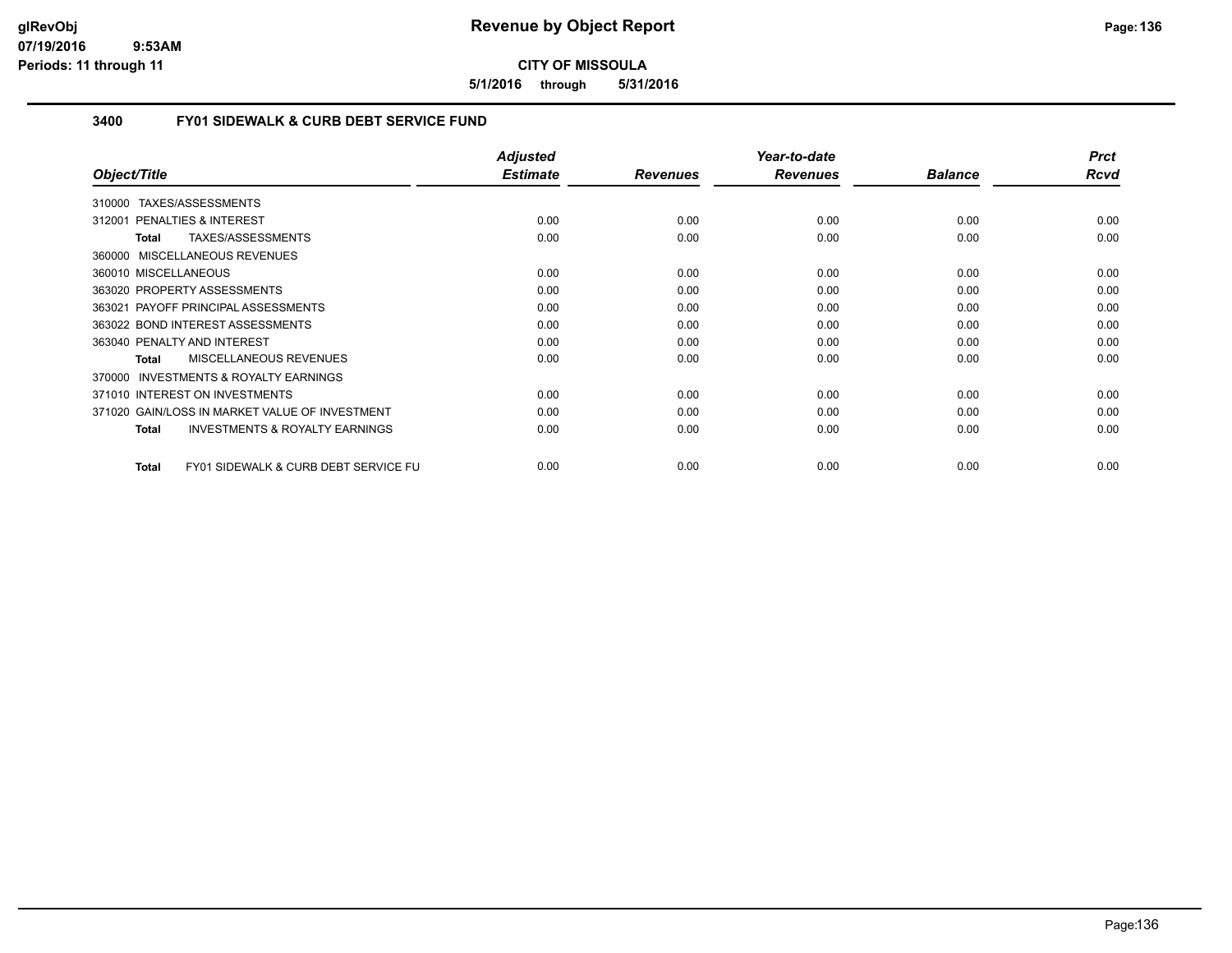**5/1/2016 through 5/31/2016**

# **3410 FY02 SIDEWALK & CURB DEBT SERVICE FUND**

**3410 FY02 SIDEWALK & CURB DEBT SERVICE FUND**

|                                                           | <b>Adjusted</b> |                 | Year-to-date    |                | <b>Prct</b> |
|-----------------------------------------------------------|-----------------|-----------------|-----------------|----------------|-------------|
| Object/Title                                              | <b>Estimate</b> | <b>Revenues</b> | <b>Revenues</b> | <b>Balance</b> | Rcvd        |
| 360000 MISCELLANEOUS REVENUES                             |                 |                 |                 |                |             |
| 363020 PROPERTY ASSESSMENTS                               | 0.00            | 0.00            | 0.00            | 0.00           | 0.00        |
| 363021 PAYOFF PRINCIPAL ASSESSMENTS                       | 0.00            | 0.00            | 0.00            | 0.00           | 0.00        |
| 363022 BOND INTEREST ASSESSMENTS                          | 0.00            | 0.00            | 0.00            | 0.00           | 0.00        |
| 363040 PENALTY AND INTEREST                               | 0.00            | 0.00            | 0.00            | 0.00           | 0.00        |
| MISCELLANEOUS REVENUES<br>Total                           | 0.00            | 0.00            | 0.00            | 0.00           | 0.00        |
| 370000 INVESTMENTS & ROYALTY EARNINGS                     |                 |                 |                 |                |             |
| 371010 INTEREST ON INVESTMENTS                            | 0.00            | 0.00            | 0.00            | 0.00           | 0.00        |
| 371020 GAIN/LOSS IN MARKET VALUE OF INVESTMENTS           | 0.00            | 0.00            | 0.00            | 0.00           | 0.00        |
| <b>INVESTMENTS &amp; ROYALTY EARNINGS</b><br><b>Total</b> | 0.00            | 0.00            | 0.00            | 0.00           | 0.00        |
| FY02 SIDEWALK & CURB DEBT SERVICE FUI<br><b>Total</b>     | 0.00            | 0.00            | 0.00            | 0.00           | 0.00        |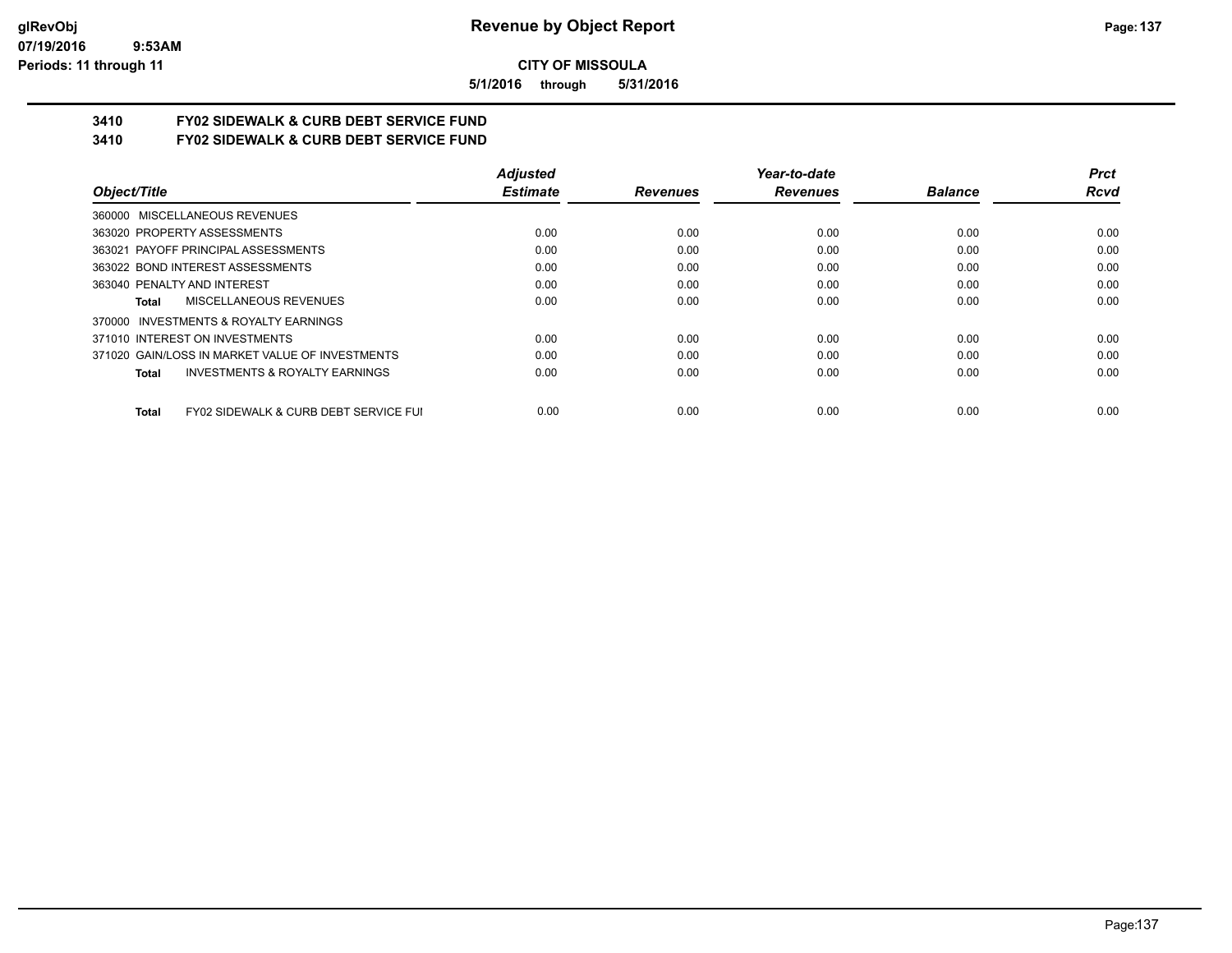**5/1/2016 through 5/31/2016**

# **3410 FY02 SIDEWALK & CURB DEBT SERVICE FUND**

|                                                      | <b>Adjusted</b> |                 | Year-to-date    |                | <b>Prct</b> |
|------------------------------------------------------|-----------------|-----------------|-----------------|----------------|-------------|
| Object/Title                                         | <b>Estimate</b> | <b>Revenues</b> | <b>Revenues</b> | <b>Balance</b> | <b>Rcvd</b> |
| 360000 MISCELLANEOUS REVENUES                        |                 |                 |                 |                |             |
| 363020 PROPERTY ASSESSMENTS                          | 0.00            | 0.00            | 0.00            | 0.00           | 0.00        |
| 363021 PAYOFF PRINCIPAL ASSESSMENTS                  | 0.00            | 0.00            | 0.00            | 0.00           | 0.00        |
| 363022 BOND INTEREST ASSESSMENTS                     | 0.00            | 0.00            | 0.00            | 0.00           | 0.00        |
| 363040 PENALTY AND INTEREST                          | 0.00            | 0.00            | 0.00            | 0.00           | 0.00        |
| MISCELLANEOUS REVENUES<br>Total                      | 0.00            | 0.00            | 0.00            | 0.00           | 0.00        |
| 370000 INVESTMENTS & ROYALTY EARNINGS                |                 |                 |                 |                |             |
| 371010 INTEREST ON INVESTMENTS                       | 0.00            | 0.00            | 0.00            | 0.00           | 0.00        |
| 371020 GAIN/LOSS IN MARKET VALUE OF INVESTMENT       | 0.00            | 0.00            | 0.00            | 0.00           | 0.00        |
| <b>INVESTMENTS &amp; ROYALTY EARNINGS</b><br>Total   | 0.00            | 0.00            | 0.00            | 0.00           | 0.00        |
| FY02 SIDEWALK & CURB DEBT SERVICE FU<br><b>Total</b> | 0.00            | 0.00            | 0.00            | 0.00           | 0.00        |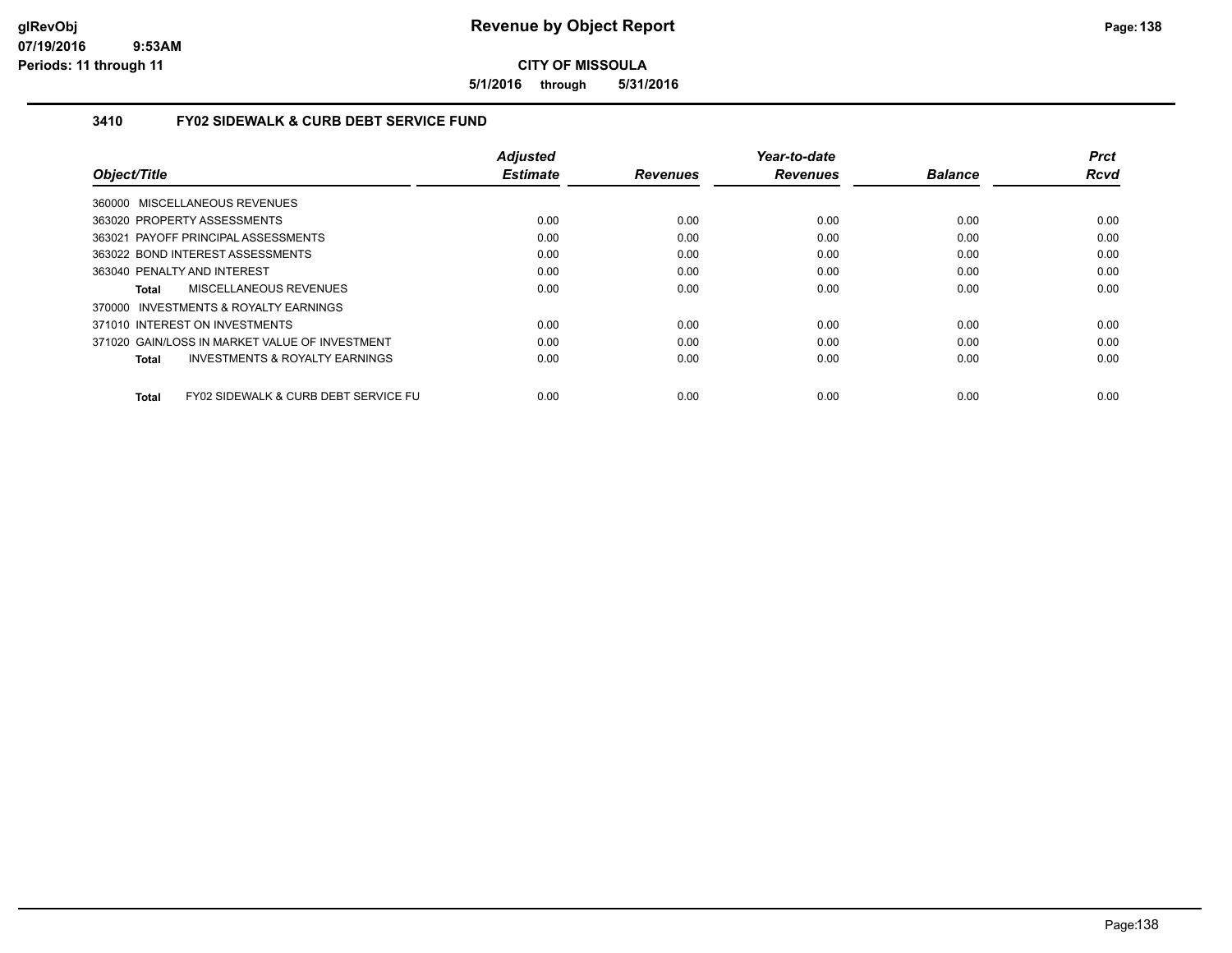**5/1/2016 through 5/31/2016**

# **3420 FY03 SIDEWALK & CURB DEBT SERVICE**

**3420 FY03 SIDEWALK & CURB DEBT SERVICE**

|                                                           | <b>Adjusted</b> |                 | Year-to-date    |                | <b>Prct</b> |
|-----------------------------------------------------------|-----------------|-----------------|-----------------|----------------|-------------|
| Object/Title                                              | <b>Estimate</b> | <b>Revenues</b> | <b>Revenues</b> | <b>Balance</b> | Rcvd        |
| 360000 MISCELLANEOUS REVENUES                             |                 |                 |                 |                |             |
| 363020 PROPERTY ASSESSMENTS                               | 0.00            | 0.00            | 0.00            | 0.00           | 0.00        |
| 363021 PAYOFF PRINCIPAL ASSESSMENTS                       | 0.00            | 0.00            | 0.00            | 0.00           | 0.00        |
| 363022 BOND INTEREST ASSESSMENTS                          | 0.00            | 0.00            | 0.00            | 0.00           | 0.00        |
| 363040 PENALTY AND INTEREST                               | 0.00            | 0.00            | 0.00            | 0.00           | 0.00        |
| MISCELLANEOUS REVENUES<br><b>Total</b>                    | 0.00            | 0.00            | 0.00            | 0.00           | 0.00        |
| 370000 INVESTMENTS & ROYALTY EARNINGS                     |                 |                 |                 |                |             |
| 371010 INTEREST ON INVESTMENTS                            | 0.00            | 0.00            | 0.00            | 0.00           | 0.00        |
| 371020 GAIN/LOSS IN MARKET VALUE OF INVESTMENTS           | 0.00            | 0.00            | 0.00            | 0.00           | 0.00        |
| <b>INVESTMENTS &amp; ROYALTY EARNINGS</b><br><b>Total</b> | 0.00            | 0.00            | 0.00            | 0.00           | 0.00        |
| OTHER FINANCING SOURCES<br>380000                         |                 |                 |                 |                |             |
| 381009 TRANSFERS IN                                       | 0.00            | 0.00            | 0.00            | 0.00           | 0.00        |
| OTHER FINANCING SOURCES<br>Total                          | 0.00            | 0.00            | 0.00            | 0.00           | 0.00        |
| FY03 SIDEWALK & CURB DEBT SERVICE<br><b>Total</b>         | 0.00            | 0.00            | 0.00            | 0.00           | 0.00        |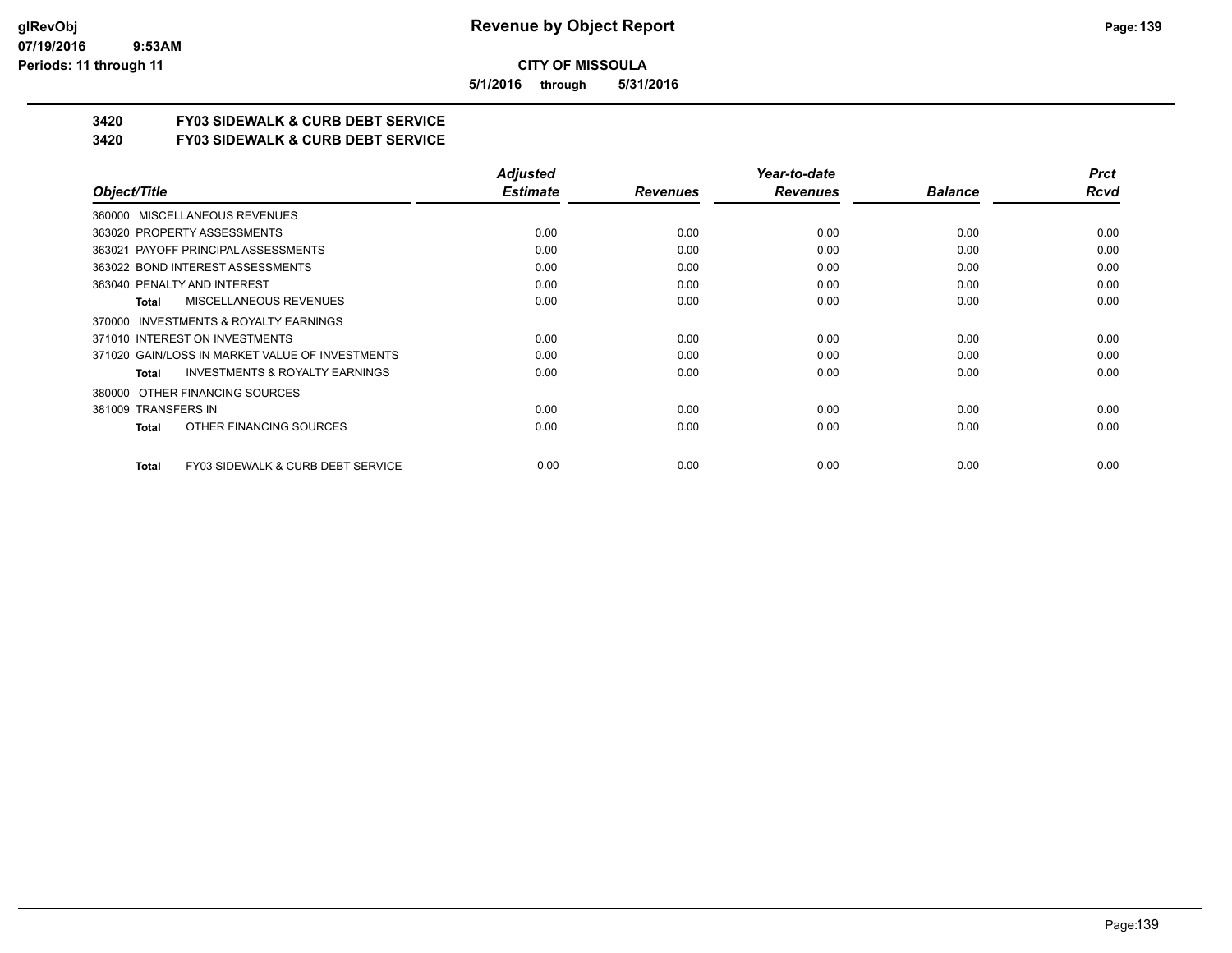**5/1/2016 through 5/31/2016**

## **3420 FY03 SIDEWALK & CURB DEBT SERVICE**

| Object/Title                                       | <b>Adjusted</b><br><b>Estimate</b> | <b>Revenues</b> | Year-to-date<br><b>Revenues</b> | <b>Balance</b> | <b>Prct</b><br><b>Rcvd</b> |
|----------------------------------------------------|------------------------------------|-----------------|---------------------------------|----------------|----------------------------|
| 360000 MISCELLANEOUS REVENUES                      |                                    |                 |                                 |                |                            |
|                                                    |                                    |                 |                                 |                |                            |
| 363020 PROPERTY ASSESSMENTS                        | 0.00                               | 0.00            | 0.00                            | 0.00           | 0.00                       |
| 363021 PAYOFF PRINCIPAL ASSESSMENTS                | 0.00                               | 0.00            | 0.00                            | 0.00           | 0.00                       |
| 363022 BOND INTEREST ASSESSMENTS                   | 0.00                               | 0.00            | 0.00                            | 0.00           | 0.00                       |
| 363040 PENALTY AND INTEREST                        | 0.00                               | 0.00            | 0.00                            | 0.00           | 0.00                       |
| MISCELLANEOUS REVENUES<br>Total                    | 0.00                               | 0.00            | 0.00                            | 0.00           | 0.00                       |
| 370000 INVESTMENTS & ROYALTY EARNINGS              |                                    |                 |                                 |                |                            |
| 371010 INTEREST ON INVESTMENTS                     | 0.00                               | 0.00            | 0.00                            | 0.00           | 0.00                       |
| 371020 GAIN/LOSS IN MARKET VALUE OF INVESTMENT     | 0.00                               | 0.00            | 0.00                            | 0.00           | 0.00                       |
| <b>INVESTMENTS &amp; ROYALTY EARNINGS</b><br>Total | 0.00                               | 0.00            | 0.00                            | 0.00           | 0.00                       |
| 380000 OTHER FINANCING SOURCES                     |                                    |                 |                                 |                |                            |
| 381009 TRANSFERS IN                                | 0.00                               | 0.00            | 0.00                            | 0.00           | 0.00                       |
| OTHER FINANCING SOURCES<br>Total                   | 0.00                               | 0.00            | 0.00                            | 0.00           | 0.00                       |
|                                                    |                                    |                 |                                 |                |                            |
| FY03 SIDEWALK & CURB DEBT SERVICE<br>Total         | 0.00                               | 0.00            | 0.00                            | 0.00           | 0.00                       |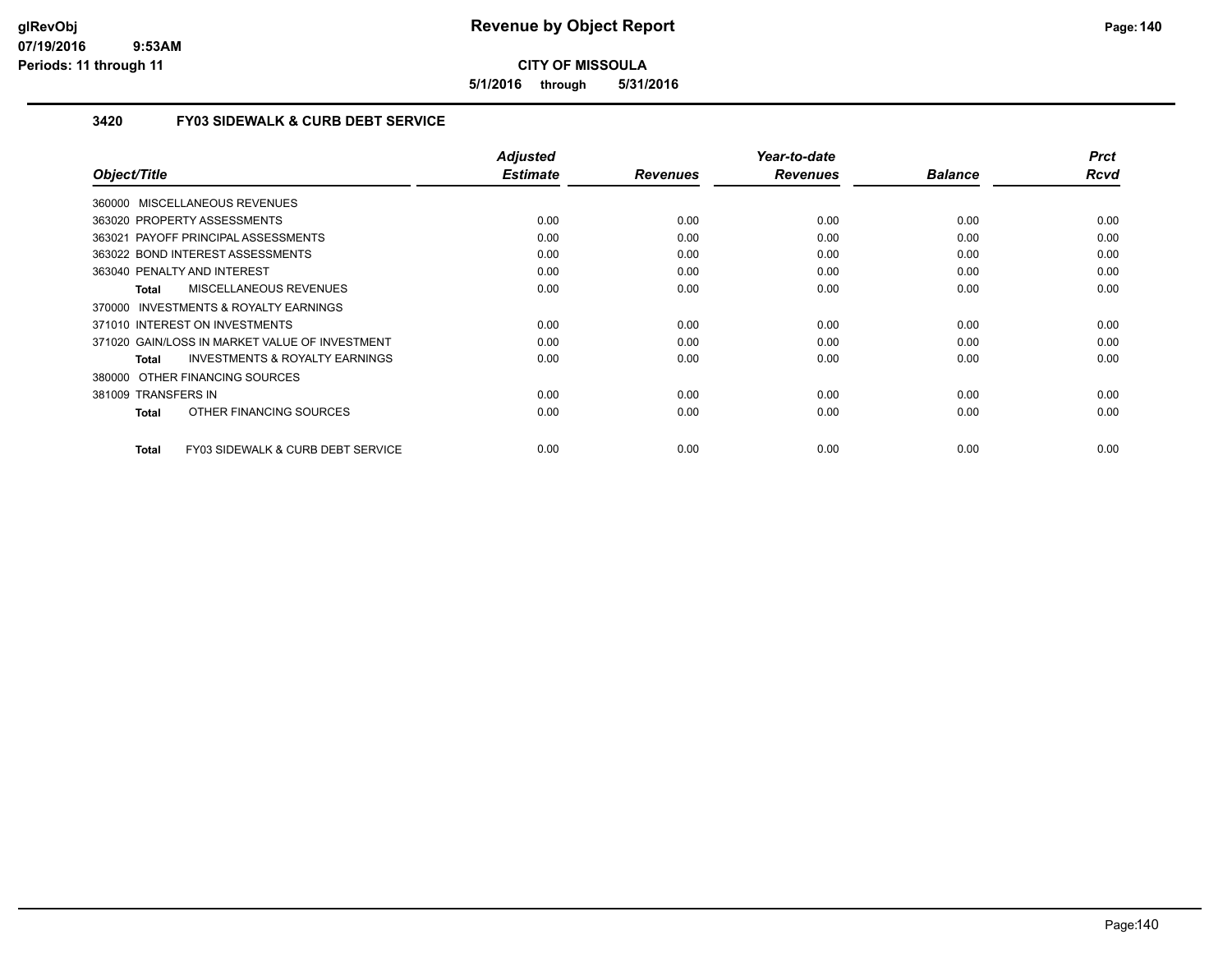**5/1/2016 through 5/31/2016**

# **3430 FY04 SIDEWALK CURB DEBT SERVICE**

#### **3430 FY04 SIDEWALK CURB DEBT SERVICE**

|                                                    | <b>Adjusted</b> |                 | Year-to-date    |                | <b>Prct</b> |
|----------------------------------------------------|-----------------|-----------------|-----------------|----------------|-------------|
| Object/Title                                       | <b>Estimate</b> | <b>Revenues</b> | <b>Revenues</b> | <b>Balance</b> | <b>Rcvd</b> |
| 360000 MISCELLANEOUS REVENUES                      |                 |                 |                 |                |             |
| 363020 PROPERTY ASSESSMENTS                        | 10,825.00       | 0.00            | 7.259.19        | 3,565.81       | 67.06       |
| 363021 PAYOFF PRINCIPAL ASSESSMENTS                | 0.00            | 0.00            | 0.00            | 0.00           | 0.00        |
| 363022 BOND INTEREST ASSESSMENTS                   | 0.00            | 0.00            | 0.00            | 0.00           | 0.00        |
| 363040 PENALTY AND INTEREST                        | 0.00            | 0.00            | 14.51           | $-14.51$       | 0.00        |
| MISCELLANEOUS REVENUES<br>Total                    | 10,825.00       | 0.00            | 7,273.70        | 3,551.30       | 67.19       |
| INVESTMENTS & ROYALTY EARNINGS<br>370000           |                 |                 |                 |                |             |
| 371010 INTEREST ON INVESTMENTS                     | 0.00            | 0.00            | 0.00            | 0.00           | 0.00        |
| 371020 GAIN/LOSS IN MARKET VALUE OF INVESTMENTS    | 0.00            | 0.00            | 0.00            | 0.00           | 0.00        |
| <b>INVESTMENTS &amp; ROYALTY EARNINGS</b><br>Total | 0.00            | 0.00            | 0.00            | 0.00           | 0.00        |
| OTHER FINANCING SOURCES<br>380000                  |                 |                 |                 |                |             |
| 381030 SID BOND PROCEEDS                           | 0.00            | 0.00            | 0.00            | 0.00           | 0.00        |
| OTHER FINANCING SOURCES<br>Total                   | 0.00            | 0.00            | 0.00            | 0.00           | 0.00        |
| <b>FY04 SIDEWALK CURB DEBT SERVICE</b><br>Total    | 10,825.00       | 0.00            | 7.273.70        | 3,551.30       | 67.19       |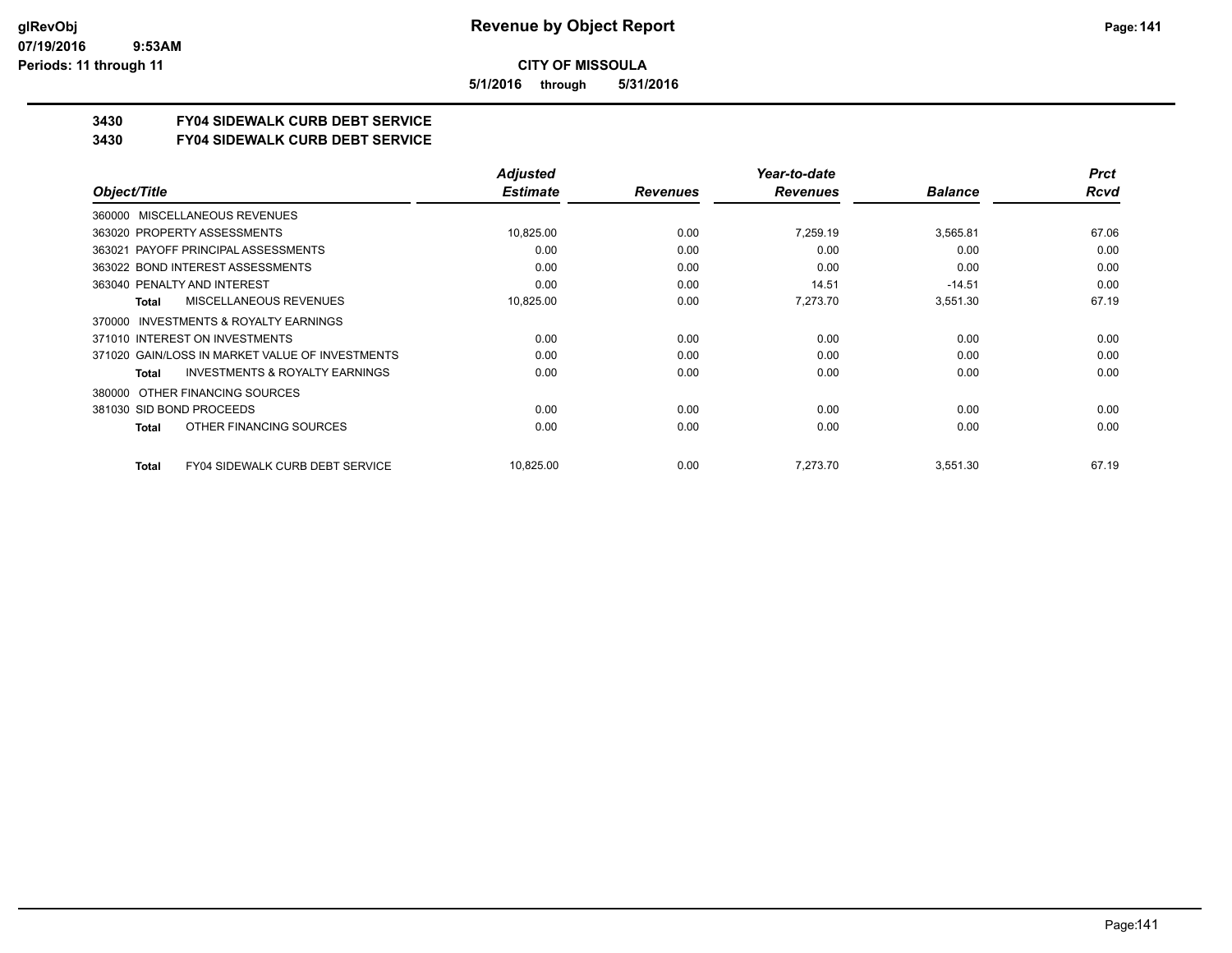**5/1/2016 through 5/31/2016**

# **3430 FY04 SIDEWALK CURB DEBT SERVICE**

|              |                                                | <b>Adjusted</b> |                 | Year-to-date    |                | <b>Prct</b> |
|--------------|------------------------------------------------|-----------------|-----------------|-----------------|----------------|-------------|
| Object/Title |                                                | <b>Estimate</b> | <b>Revenues</b> | <b>Revenues</b> | <b>Balance</b> | Rcvd        |
|              | 360000 MISCELLANEOUS REVENUES                  |                 |                 |                 |                |             |
|              | 363020 PROPERTY ASSESSMENTS                    | 10,825.00       | 0.00            | 7,259.19        | 3,565.81       | 67.06       |
|              | 363021 PAYOFF PRINCIPAL ASSESSMENTS            | 0.00            | 0.00            | 0.00            | 0.00           | 0.00        |
|              | 363022 BOND INTEREST ASSESSMENTS               | 0.00            | 0.00            | 0.00            | 0.00           | 0.00        |
|              | 363040 PENALTY AND INTEREST                    | 0.00            | 0.00            | 14.51           | $-14.51$       | 0.00        |
| Total        | MISCELLANEOUS REVENUES                         | 10,825.00       | 0.00            | 7,273.70        | 3,551.30       | 67.19       |
|              | 370000 INVESTMENTS & ROYALTY EARNINGS          |                 |                 |                 |                |             |
|              | 371010 INTEREST ON INVESTMENTS                 | 0.00            | 0.00            | 0.00            | 0.00           | 0.00        |
|              | 371020 GAIN/LOSS IN MARKET VALUE OF INVESTMENT | 0.00            | 0.00            | 0.00            | 0.00           | 0.00        |
| Total        | <b>INVESTMENTS &amp; ROYALTY EARNINGS</b>      | 0.00            | 0.00            | 0.00            | 0.00           | 0.00        |
|              | 380000 OTHER FINANCING SOURCES                 |                 |                 |                 |                |             |
|              | 381030 SID BOND PROCEEDS                       | 0.00            | 0.00            | 0.00            | 0.00           | 0.00        |
| Total        | OTHER FINANCING SOURCES                        | 0.00            | 0.00            | 0.00            | 0.00           | 0.00        |
| Total        | FY04 SIDEWALK CURB DEBT SERVICE                | 10,825.00       | 0.00            | 7,273.70        | 3,551.30       | 67.19       |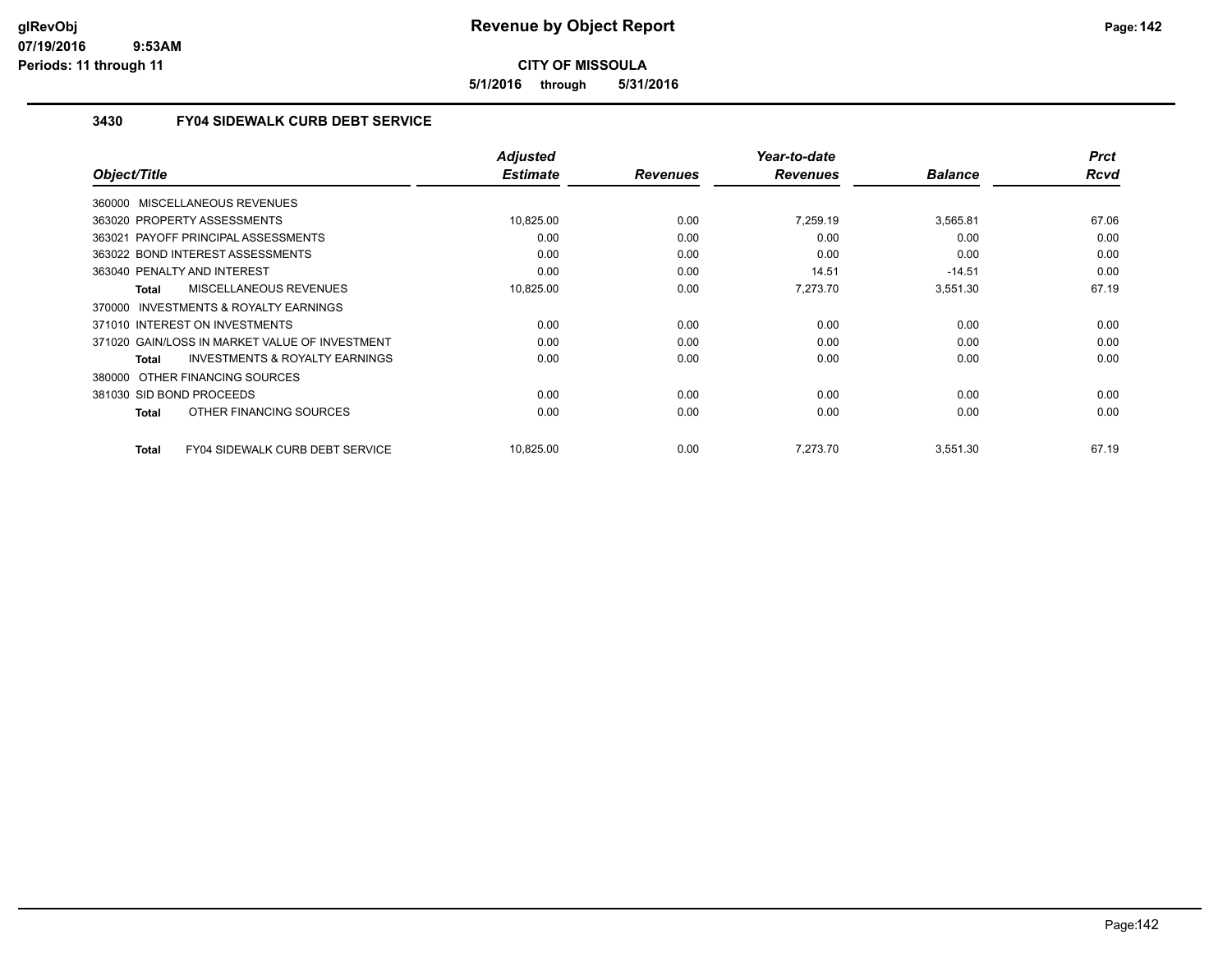**5/1/2016 through 5/31/2016**

**3433 SID 433 DEBT SERVICE**

**3433 SID 433 DEBT SERVICE**

|                                                           | <b>Adjusted</b> |                 | Year-to-date    |                | <b>Prct</b> |
|-----------------------------------------------------------|-----------------|-----------------|-----------------|----------------|-------------|
| Object/Title                                              | <b>Estimate</b> | <b>Revenues</b> | <b>Revenues</b> | <b>Balance</b> | Rcvd        |
| 360000 MISCELLANEOUS REVENUES                             |                 |                 |                 |                |             |
| 363020 PROPERTY ASSESSMENTS                               | 0.00            | 0.00            | 0.00            | 0.00           | 0.00        |
| 363021 PAYOFF PRINCIPAL ASSESSMENTS                       | 0.00            | 0.00            | 0.00            | 0.00           | 0.00        |
| 363022 BOND INTEREST ASSESSMENTS                          | 0.00            | 0.00            | 0.00            | 0.00           | 0.00        |
| 363040 PENALTY AND INTEREST                               | 0.00            | 0.00            | 0.00            | 0.00           | 0.00        |
| MISCELLANEOUS REVENUES<br>Total                           | 0.00            | 0.00            | 0.00            | 0.00           | 0.00        |
| 370000 INVESTMENTS & ROYALTY EARNINGS                     |                 |                 |                 |                |             |
| 371010 INTEREST ON INVESTMENTS                            | 0.00            | 0.00            | 0.00            | 0.00           | 0.00        |
| 371020 GAIN/LOSS IN MARKET VALUE OF INVESTMENTS           | 0.00            | 0.00            | 0.00            | 0.00           | 0.00        |
| <b>INVESTMENTS &amp; ROYALTY EARNINGS</b><br><b>Total</b> | 0.00            | 0.00            | 0.00            | 0.00           | 0.00        |
| SID 433 DEBT SERVICE<br>Total                             | 0.00            | 0.00            | 0.00            | 0.00           | 0.00        |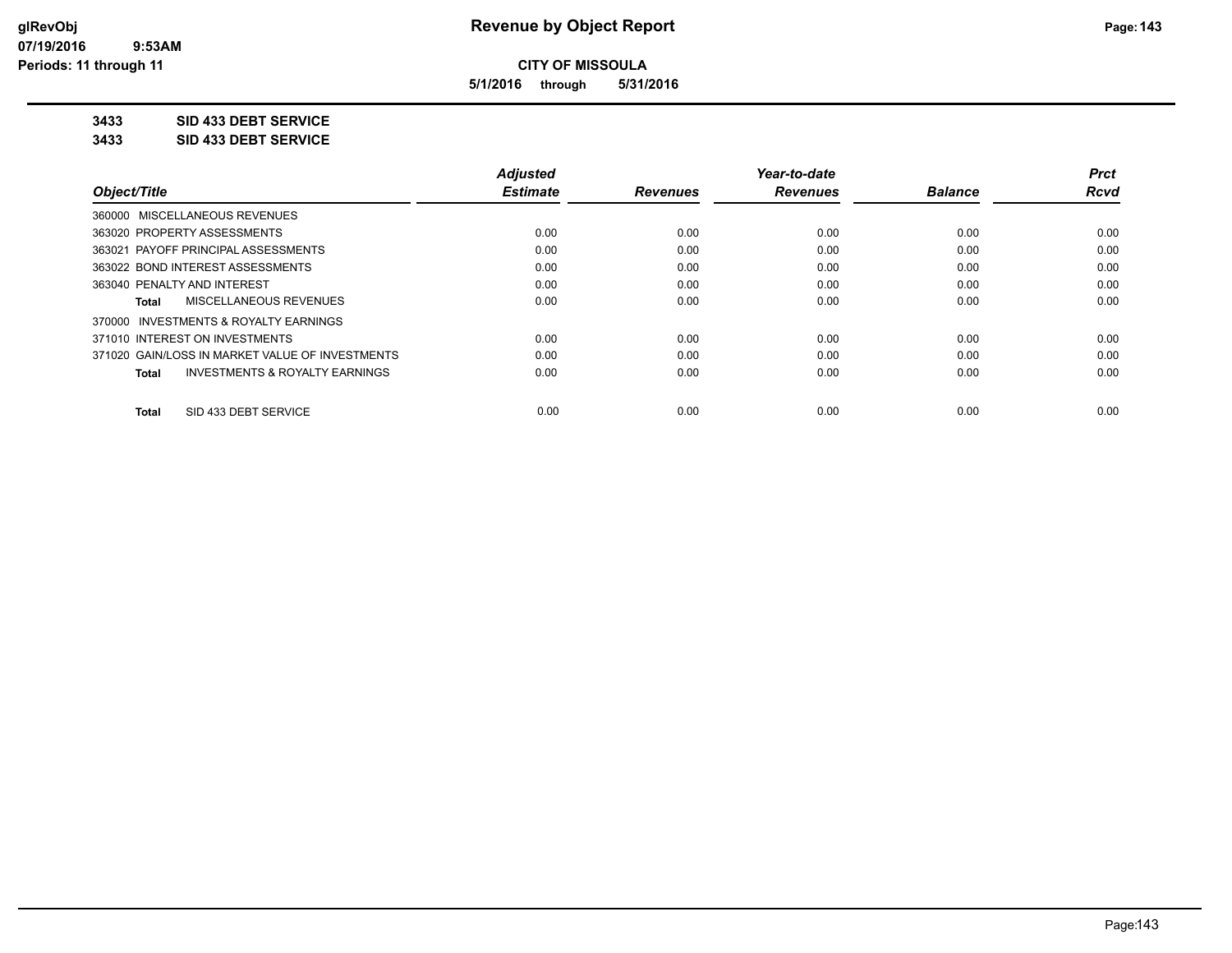**5/1/2016 through 5/31/2016**

#### **3433 SID 433 DEBT SERVICE**

|                                                | Adjusted        |                 | Year-to-date    |                | Prct        |
|------------------------------------------------|-----------------|-----------------|-----------------|----------------|-------------|
| Object/Title                                   | <b>Estimate</b> | <b>Revenues</b> | <b>Revenues</b> | <b>Balance</b> | <b>Rcvd</b> |
| 360000 MISCELLANEOUS REVENUES                  |                 |                 |                 |                |             |
| 363020 PROPERTY ASSESSMENTS                    | 0.00            | 0.00            | 0.00            | 0.00           | 0.00        |
| 363021 PAYOFF PRINCIPAL ASSESSMENTS            | 0.00            | 0.00            | 0.00            | 0.00           | 0.00        |
| 363022 BOND INTEREST ASSESSMENTS               | 0.00            | 0.00            | 0.00            | 0.00           | 0.00        |
| 363040 PENALTY AND INTEREST                    | 0.00            | 0.00            | 0.00            | 0.00           | 0.00        |
| MISCELLANEOUS REVENUES<br><b>Total</b>         | 0.00            | 0.00            | 0.00            | 0.00           | 0.00        |
| 370000 INVESTMENTS & ROYALTY EARNINGS          |                 |                 |                 |                |             |
| 371010 INTEREST ON INVESTMENTS                 | 0.00            | 0.00            | 0.00            | 0.00           | 0.00        |
| 371020 GAIN/LOSS IN MARKET VALUE OF INVESTMENT | 0.00            | 0.00            | 0.00            | 0.00           | 0.00        |
| INVESTMENTS & ROYALTY EARNINGS<br><b>Total</b> | 0.00            | 0.00            | 0.00            | 0.00           | 0.00        |
|                                                |                 |                 |                 |                |             |
| SID 433 DEBT SERVICE<br><b>Total</b>           | 0.00            | 0.00            | 0.00            | 0.00           | 0.00        |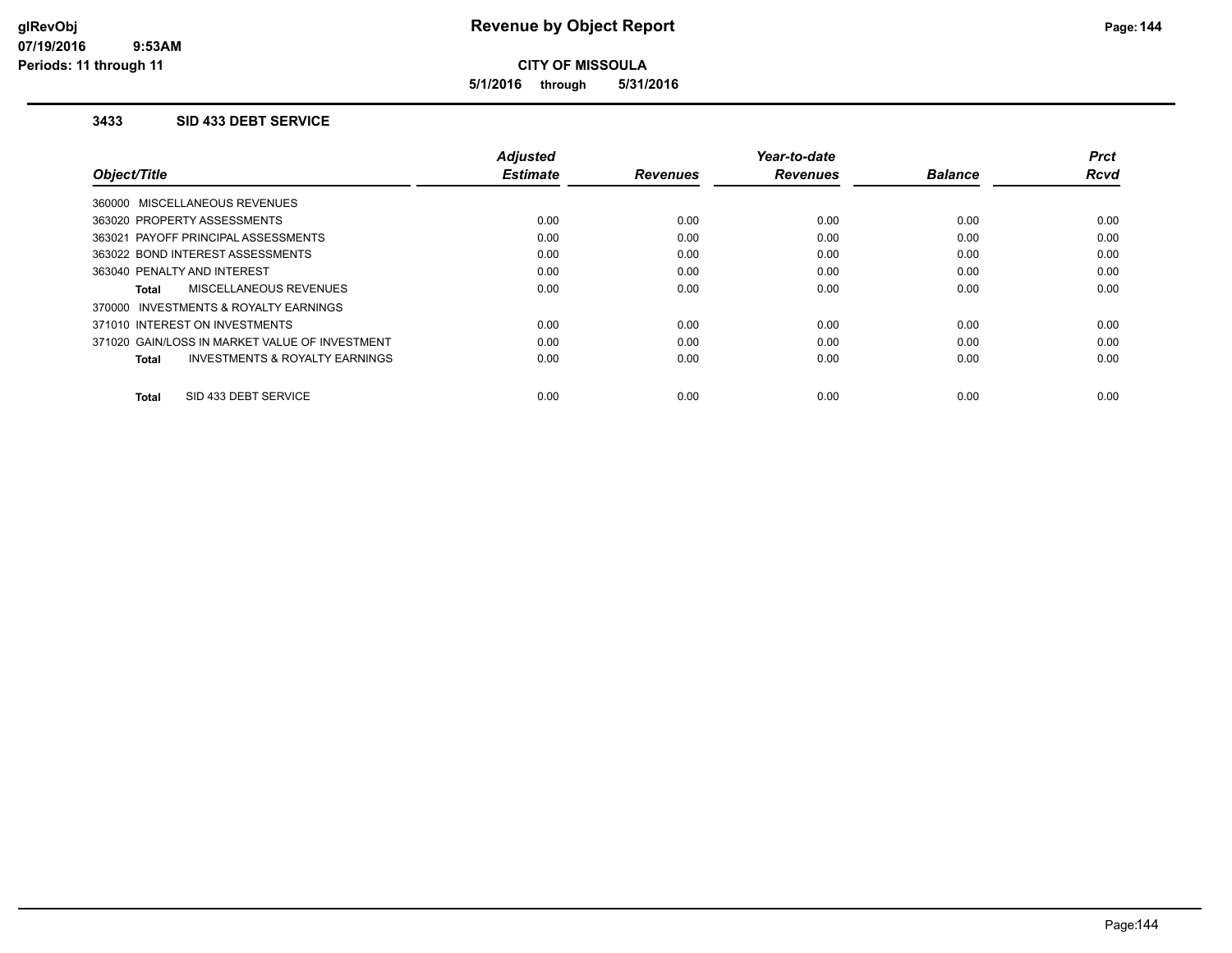**5/1/2016 through 5/31/2016**

## **3440 FY 05 SIDEWALK AND CURB**

**3440 FY 05 SIDEWALK AND CURB**

|                                                           | <b>Adjusted</b> |                 | Year-to-date    |                | <b>Prct</b> |
|-----------------------------------------------------------|-----------------|-----------------|-----------------|----------------|-------------|
| Object/Title                                              | <b>Estimate</b> | <b>Revenues</b> | <b>Revenues</b> | <b>Balance</b> | <b>Rcvd</b> |
| MISCELLANEOUS REVENUES<br>360000                          |                 |                 |                 |                |             |
| 363020 PROPERTY ASSESSMENTS                               | 38,588.00       | 387.34          | 14,946.75       | 23,641.25      | 38.73       |
| 363021 PAYOFF PRINCIPAL ASSESSMENTS                       | 0.00            | 106.74          | 106.74          | $-106.74$      | 0.00        |
| 363022 BOND INTEREST ASSESSMENTS                          | 0.00            | 0.00            | 0.00            | 0.00           | 0.00        |
| 363040 PENALTY AND INTEREST                               | 0.00            | 0.00            | 5.07            | $-5.07$        | 0.00        |
| <b>MISCELLANEOUS REVENUES</b><br><b>Total</b>             | 38,588.00       | 494.08          | 15,058.56       | 23,529.44      | 39.02       |
| <b>INVESTMENTS &amp; ROYALTY EARNINGS</b><br>370000       |                 |                 |                 |                |             |
| 371010 INTEREST ON INVESTMENTS                            | 0.00            | 0.00            | 0.00            | 0.00           | 0.00        |
| 371020 GAIN/LOSS IN MARKET VALUE OF INVESTMENTS           | 0.00            | 0.00            | 0.00            | 0.00           | 0.00        |
| 371500 INTEREST ON INTERFUND LOAN                         | 0.00            | 0.00            | 0.00            | 0.00           | 0.00        |
| <b>INVESTMENTS &amp; ROYALTY EARNINGS</b><br><b>Total</b> | 0.00            | 0.00            | 0.00            | 0.00           | 0.00        |
| OTHER FINANCING SOURCES<br>380000                         |                 |                 |                 |                |             |
| 381030 SID BONDS PROCEEDS                                 | 0.00            | 0.00            | 0.00            | 0.00           | 0.00        |
| OTHER FINANCING SOURCES<br><b>Total</b>                   | 0.00            | 0.00            | 0.00            | 0.00           | 0.00        |
| FY 05 SIDEWALK AND CURB<br><b>Total</b>                   | 38,588.00       | 494.08          | 15,058.56       | 23,529.44      | 39.02       |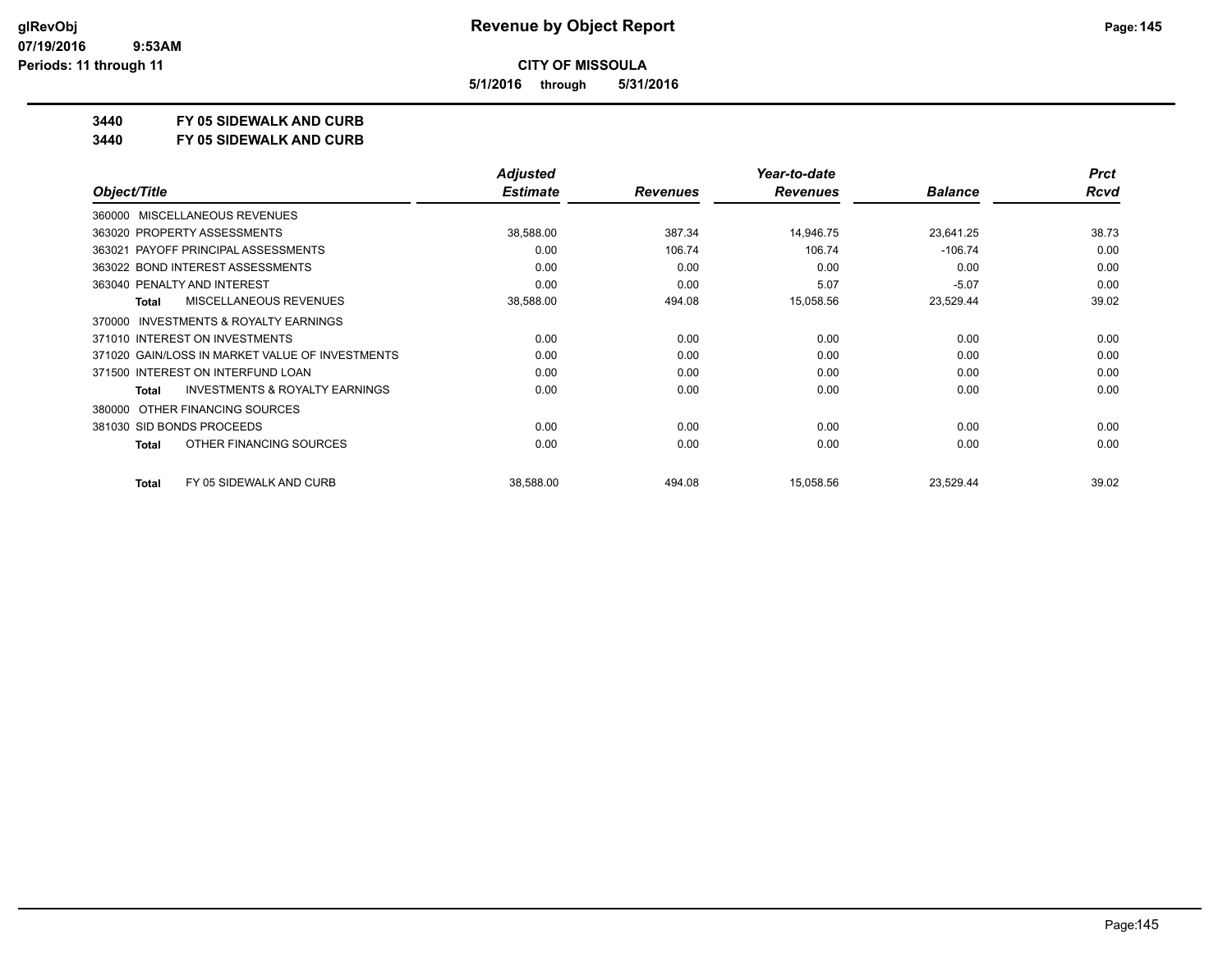**5/1/2016 through 5/31/2016**

### **3440 FY 05 SIDEWALK AND CURB**

|                                                     | <b>Adjusted</b> |                 | Year-to-date    |                | <b>Prct</b> |
|-----------------------------------------------------|-----------------|-----------------|-----------------|----------------|-------------|
| Object/Title                                        | <b>Estimate</b> | <b>Revenues</b> | <b>Revenues</b> | <b>Balance</b> | <b>Rcvd</b> |
| 360000 MISCELLANEOUS REVENUES                       |                 |                 |                 |                |             |
| 363020 PROPERTY ASSESSMENTS                         | 38,588.00       | 387.34          | 14,946.75       | 23,641.25      | 38.73       |
| 363021 PAYOFF PRINCIPAL ASSESSMENTS                 | 0.00            | 106.74          | 106.74          | $-106.74$      | 0.00        |
| 363022 BOND INTEREST ASSESSMENTS                    | 0.00            | 0.00            | 0.00            | 0.00           | 0.00        |
| 363040 PENALTY AND INTEREST                         | 0.00            | 0.00            | 5.07            | $-5.07$        | 0.00        |
| <b>MISCELLANEOUS REVENUES</b><br>Total              | 38,588.00       | 494.08          | 15,058.56       | 23,529.44      | 39.02       |
| <b>INVESTMENTS &amp; ROYALTY EARNINGS</b><br>370000 |                 |                 |                 |                |             |
| 371010 INTEREST ON INVESTMENTS                      | 0.00            | 0.00            | 0.00            | 0.00           | 0.00        |
| 371020 GAIN/LOSS IN MARKET VALUE OF INVESTMENT      | 0.00            | 0.00            | 0.00            | 0.00           | 0.00        |
| 371500 INTEREST ON INTERFUND LOAN                   | 0.00            | 0.00            | 0.00            | 0.00           | 0.00        |
| <b>INVESTMENTS &amp; ROYALTY EARNINGS</b><br>Total  | 0.00            | 0.00            | 0.00            | 0.00           | 0.00        |
| 380000 OTHER FINANCING SOURCES                      |                 |                 |                 |                |             |
| 381030 SID BONDS PROCEEDS                           | 0.00            | 0.00            | 0.00            | 0.00           | 0.00        |
| OTHER FINANCING SOURCES<br>Total                    | 0.00            | 0.00            | 0.00            | 0.00           | 0.00        |
| <b>Total</b><br>FY 05 SIDEWALK AND CURB             | 38,588.00       | 494.08          | 15,058.56       | 23,529.44      | 39.02       |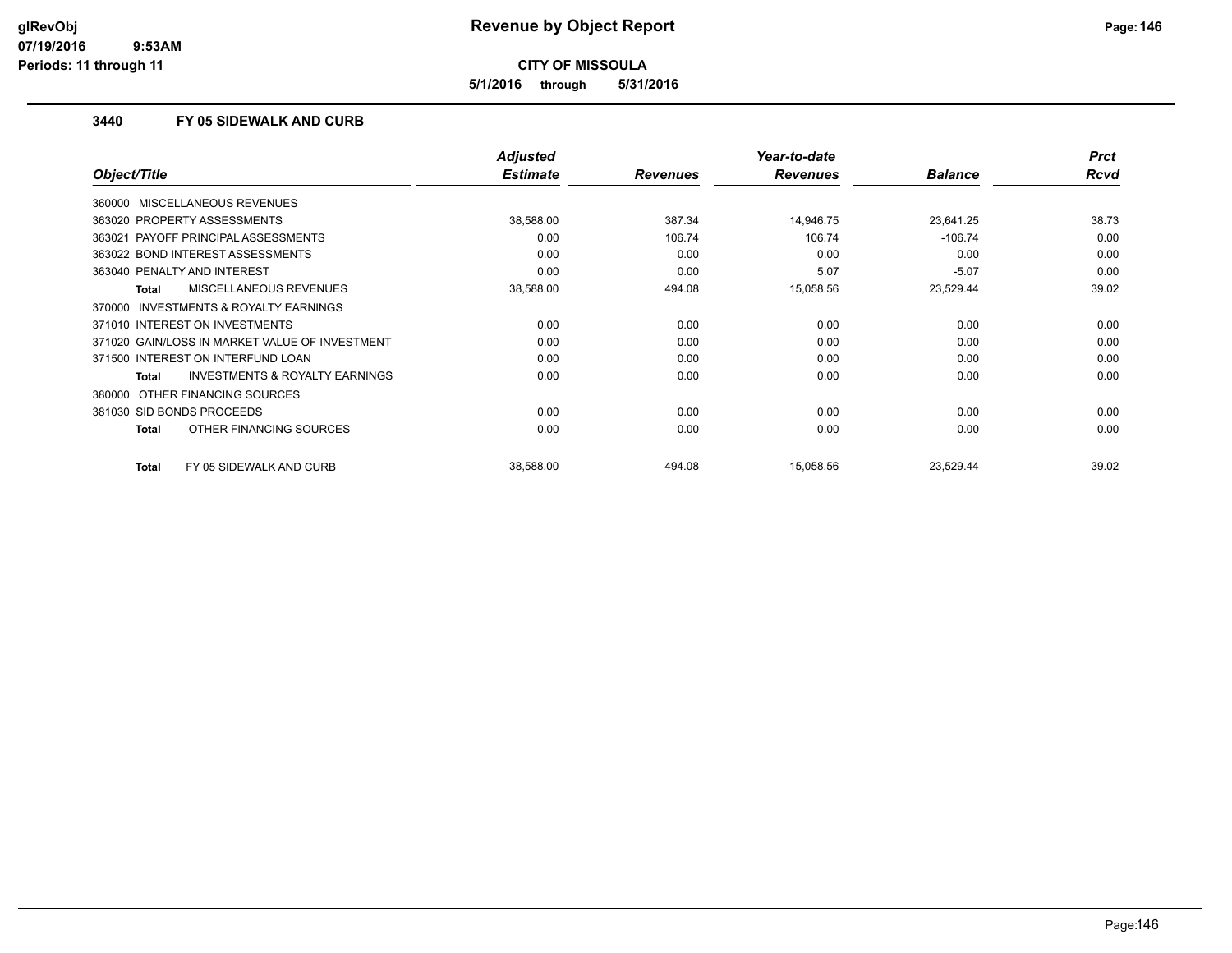**5/1/2016 through 5/31/2016**

## **3441 FY 06 SIDEWALK & CURB DEBT**

**3441 FY 06 SIDEWALK & CURB DEBT**

|                                                    | <b>Adjusted</b> |                 | Year-to-date    |                | <b>Prct</b> |
|----------------------------------------------------|-----------------|-----------------|-----------------|----------------|-------------|
| Object/Title                                       | <b>Estimate</b> | <b>Revenues</b> | <b>Revenues</b> | <b>Balance</b> | <b>Rcvd</b> |
| 360000 MISCELLANEOUS REVENUES                      |                 |                 |                 |                |             |
| 363020 PROPERTY ASSESSMENTS                        | 0.00            | 0.00            | 0.00            | 0.00           | 0.00        |
| MISCELLANEOUS REVENUES<br><b>Total</b>             | 0.00            | 0.00            | 0.00            | 0.00           | 0.00        |
| 370000 INVESTMENTS & ROYALTY EARNINGS              |                 |                 |                 |                |             |
| 371010 INTEREST ON INVESTMENTS                     | 0.00            | 0.00            | 0.00            | 0.00           | 0.00        |
| 371020 GAIN/LOSS IN MARKET VALUE OF INVESTMENTS    | 0.00            | 0.00            | 0.00            | 0.00           | 0.00        |
| <b>INVESTMENTS &amp; ROYALTY EARNINGS</b><br>Total | 0.00            | 0.00            | 0.00            | 0.00           | 0.00        |
| FY 06 SIDEWALK & CURB DEBT<br><b>Total</b>         | 0.00            | 0.00            | 0.00            | 0.00           | 0.00        |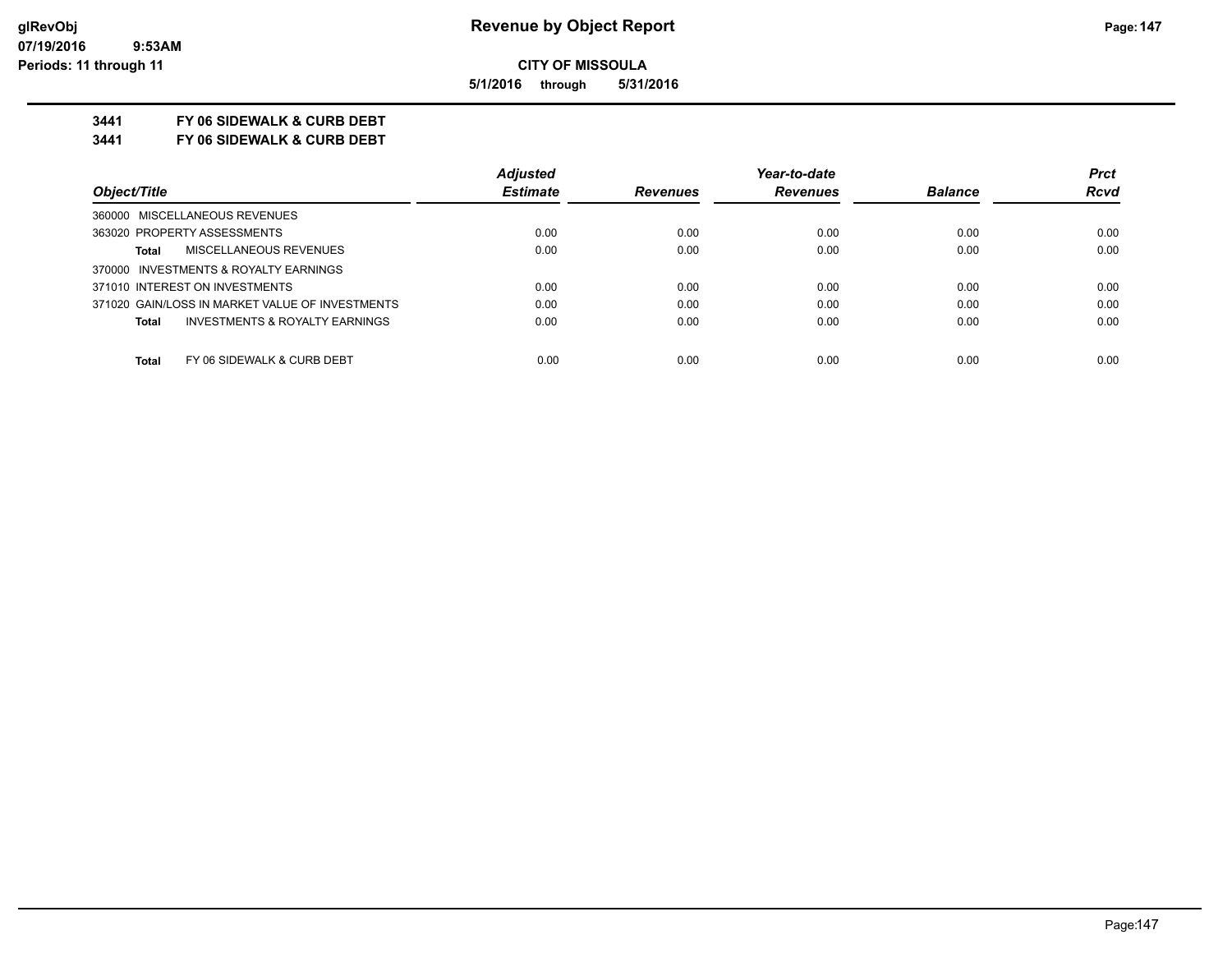**5/1/2016 through 5/31/2016**

## **3441 FY 06 SIDEWALK & CURB DEBT**

|                                                    | <b>Adjusted</b> |                 | Year-to-date    |                | <b>Prct</b> |
|----------------------------------------------------|-----------------|-----------------|-----------------|----------------|-------------|
| Object/Title                                       | <b>Estimate</b> | <b>Revenues</b> | <b>Revenues</b> | <b>Balance</b> | <b>Rcvd</b> |
| MISCELLANEOUS REVENUES<br>360000                   |                 |                 |                 |                |             |
| 363020 PROPERTY ASSESSMENTS                        | 0.00            | 0.00            | 0.00            | 0.00           | 0.00        |
| <b>MISCELLANEOUS REVENUES</b><br>Total             | 0.00            | 0.00            | 0.00            | 0.00           | 0.00        |
| INVESTMENTS & ROYALTY EARNINGS<br>370000           |                 |                 |                 |                |             |
| 371010 INTEREST ON INVESTMENTS                     | 0.00            | 0.00            | 0.00            | 0.00           | 0.00        |
| 371020 GAIN/LOSS IN MARKET VALUE OF INVESTMENT     | 0.00            | 0.00            | 0.00            | 0.00           | 0.00        |
| <b>INVESTMENTS &amp; ROYALTY EARNINGS</b><br>Total | 0.00            | 0.00            | 0.00            | 0.00           | 0.00        |
| Total<br>FY 06 SIDEWALK & CURB DEBT                | 0.00            | 0.00            | 0.00            | 0.00           | 0.00        |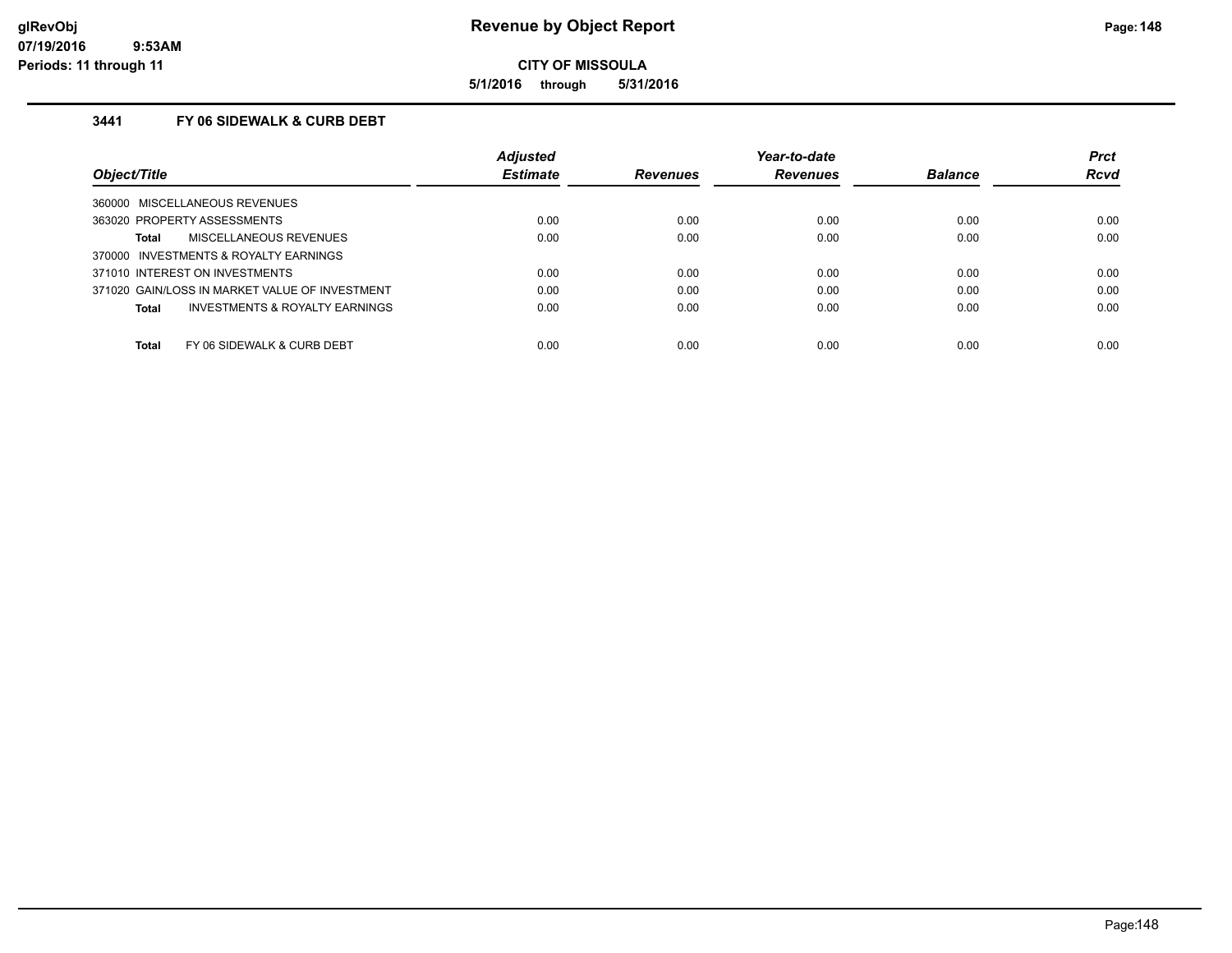**5/1/2016 through 5/31/2016**

## **3449 SID 449 DEBT SERVICE**

**3449 SID 449 DEBT SERVICE**

|                                                    | <b>Adjusted</b> |                 | Year-to-date    |                | <b>Prct</b> |
|----------------------------------------------------|-----------------|-----------------|-----------------|----------------|-------------|
| Object/Title                                       | <b>Estimate</b> | <b>Revenues</b> | <b>Revenues</b> | <b>Balance</b> | <b>Rcvd</b> |
| 360000 MISCELLANEOUS REVENUES                      |                 |                 |                 |                |             |
| 363020 PROPERTY ASSESSMENTS                        | 0.00            | 0.00            | 0.00            | 0.00           | 0.00        |
| 363021 PAYOFF PRINCIPAL ASSESSMENTS                | 0.00            | 0.00            | 0.00            | 0.00           | 0.00        |
| 363022 BOND INTEREST ASSESSMENTS                   | 0.00            | 0.00            | 0.00            | 0.00           | 0.00        |
| 363040 PENALTY AND INTEREST                        | 0.00            | 0.00            | 0.00            | 0.00           | 0.00        |
| MISCELLANEOUS REVENUES<br>Total                    | 0.00            | 0.00            | 0.00            | 0.00           | 0.00        |
| 370000 INVESTMENTS & ROYALTY EARNINGS              |                 |                 |                 |                |             |
| 371010 INTEREST ON INVESTMENTS                     | 0.00            | 0.00            | 0.00            | 0.00           | 0.00        |
| 371020 GAIN/LOSS IN MARKET VALUE OF INVESTMENTS    | 0.00            | 0.00            | 0.00            | 0.00           | 0.00        |
| <b>INVESTMENTS &amp; ROYALTY EARNINGS</b><br>Total | 0.00            | 0.00            | 0.00            | 0.00           | 0.00        |
| SID 449 DEBT SERVICE<br><b>Total</b>               | 0.00            | 0.00            | 0.00            | 0.00           | 0.00        |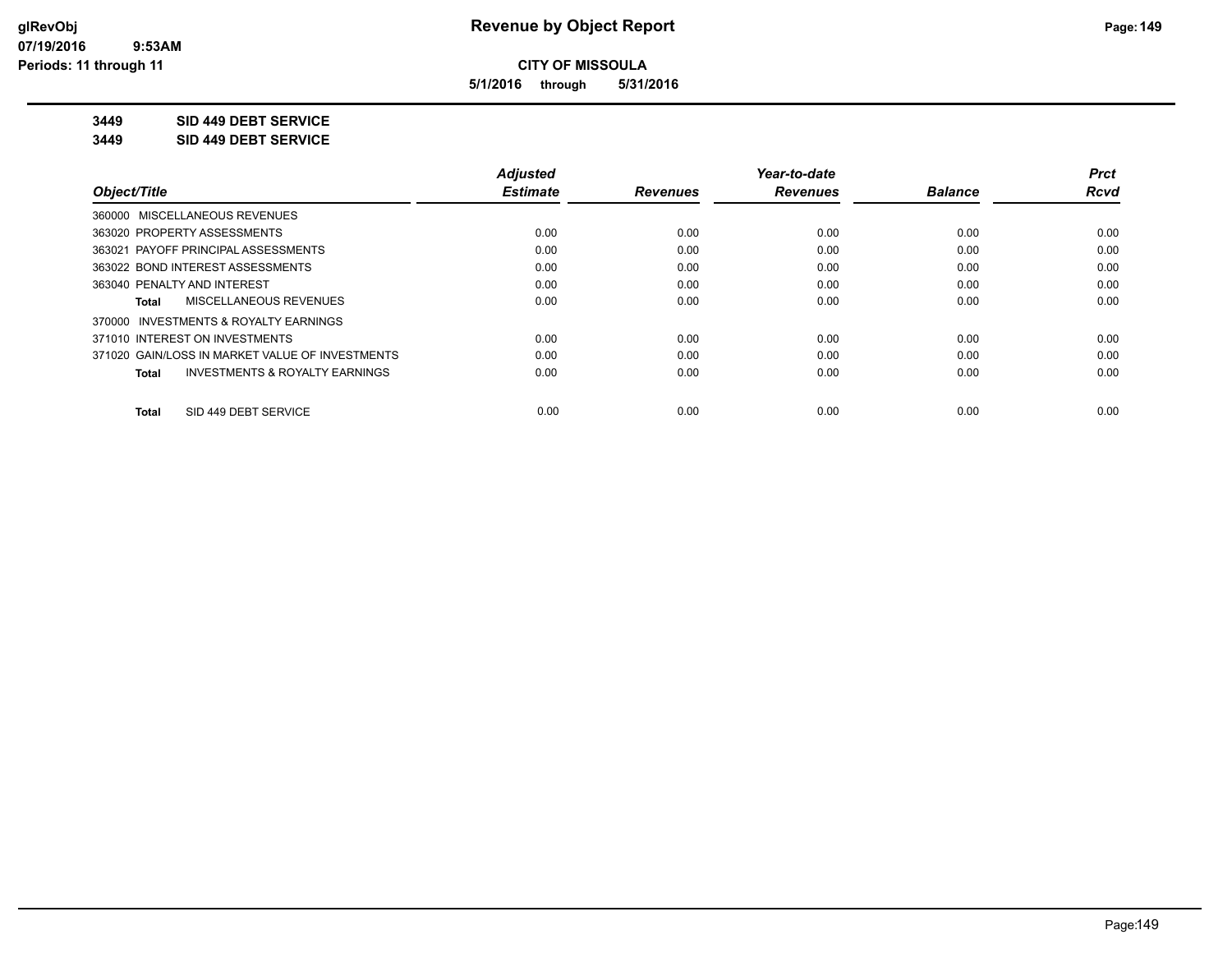**5/1/2016 through 5/31/2016**

### **3449 SID 449 DEBT SERVICE**

|                                                    | <b>Adjusted</b> |                 | Year-to-date    |                | <b>Prct</b> |
|----------------------------------------------------|-----------------|-----------------|-----------------|----------------|-------------|
| Object/Title                                       | <b>Estimate</b> | <b>Revenues</b> | <b>Revenues</b> | <b>Balance</b> | <b>Rcvd</b> |
| 360000 MISCELLANEOUS REVENUES                      |                 |                 |                 |                |             |
| 363020 PROPERTY ASSESSMENTS                        | 0.00            | 0.00            | 0.00            | 0.00           | 0.00        |
| 363021 PAYOFF PRINCIPAL ASSESSMENTS                | 0.00            | 0.00            | 0.00            | 0.00           | 0.00        |
| 363022 BOND INTEREST ASSESSMENTS                   | 0.00            | 0.00            | 0.00            | 0.00           | 0.00        |
| 363040 PENALTY AND INTEREST                        | 0.00            | 0.00            | 0.00            | 0.00           | 0.00        |
| MISCELLANEOUS REVENUES<br>Total                    | 0.00            | 0.00            | 0.00            | 0.00           | 0.00        |
| 370000 INVESTMENTS & ROYALTY EARNINGS              |                 |                 |                 |                |             |
| 371010 INTEREST ON INVESTMENTS                     | 0.00            | 0.00            | 0.00            | 0.00           | 0.00        |
| 371020 GAIN/LOSS IN MARKET VALUE OF INVESTMENT     | 0.00            | 0.00            | 0.00            | 0.00           | 0.00        |
| <b>INVESTMENTS &amp; ROYALTY EARNINGS</b><br>Total | 0.00            | 0.00            | 0.00            | 0.00           | 0.00        |
|                                                    |                 |                 |                 |                |             |
| SID 449 DEBT SERVICE<br>Total                      | 0.00            | 0.00            | 0.00            | 0.00           | 0.00        |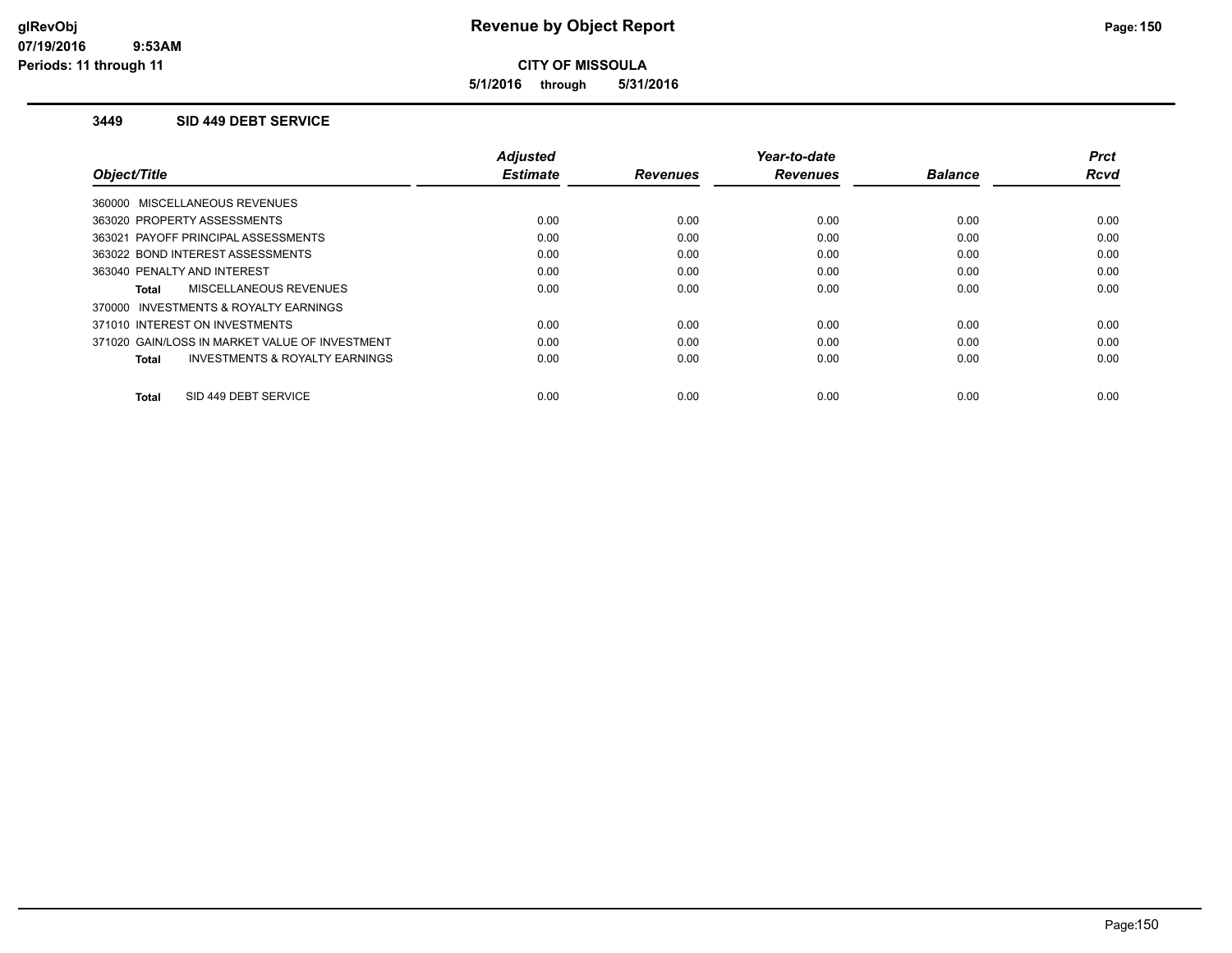**5/1/2016 through 5/31/2016**

**3450 FY 06 SIDEWALK AND CURB**

**3450 FY 06 SIDEWALK AND CURB**

|                                                     | <b>Adjusted</b> |                 | Year-to-date    |                | <b>Prct</b> |
|-----------------------------------------------------|-----------------|-----------------|-----------------|----------------|-------------|
| Object/Title                                        | <b>Estimate</b> | <b>Revenues</b> | <b>Revenues</b> | <b>Balance</b> | <b>Rcvd</b> |
| MISCELLANEOUS REVENUES<br>360000                    |                 |                 |                 |                |             |
| 363020 PROPERTY ASSESSMENTS                         | 28,537.00       | 0.00            | 15,372.78       | 13,164.22      | 53.87       |
| 363021 PAYOFF PRINCIPAL ASSESSMENTS                 | 0.00            | 0.00            | 0.00            | 0.00           | 0.00        |
| 363022 BOND INTEREST ASSESSMENTS                    | 0.00            | 0.00            | 0.00            | 0.00           | 0.00        |
| 363040 PENALTY AND INTEREST                         | 0.00            | 0.00            | 7.29            | $-7.29$        | 0.00        |
| MISCELLANEOUS REVENUES<br>Total                     | 28,537.00       | 0.00            | 15,380.07       | 13,156.93      | 53.90       |
| <b>INVESTMENTS &amp; ROYALTY EARNINGS</b><br>370000 |                 |                 |                 |                |             |
| 371010 INTEREST ON INVESTMENTS                      | 0.00            | 0.00            | 0.00            | 0.00           | 0.00        |
| 371020 GAIN/LOSS IN MARKET VALUE OF INVESTMENTS     | 0.00            | 0.00            | 0.00            | 0.00           | 0.00        |
| 371500 INTEREST ON INTERFUND LOAN                   | 0.00            | 0.00            | 0.00            | 0.00           | 0.00        |
| <b>INVESTMENTS &amp; ROYALTY EARNINGS</b><br>Total  | 0.00            | 0.00            | 0.00            | 0.00           | 0.00        |
| OTHER FINANCING SOURCES<br>380000                   |                 |                 |                 |                |             |
| 381030 SID BONDS PROCEEDS                           | 0.00            | 0.00            | 0.00            | 0.00           | 0.00        |
| 383042 TRANSFERS FROM OTHER FUNDS                   | 0.00            | 0.00            | 0.00            | 0.00           | 0.00        |
| OTHER FINANCING SOURCES<br>Total                    | 0.00            | 0.00            | 0.00            | 0.00           | 0.00        |
| FY 06 SIDEWALK AND CURB<br><b>Total</b>             | 28,537.00       | 0.00            | 15,380.07       | 13,156.93      | 53.90       |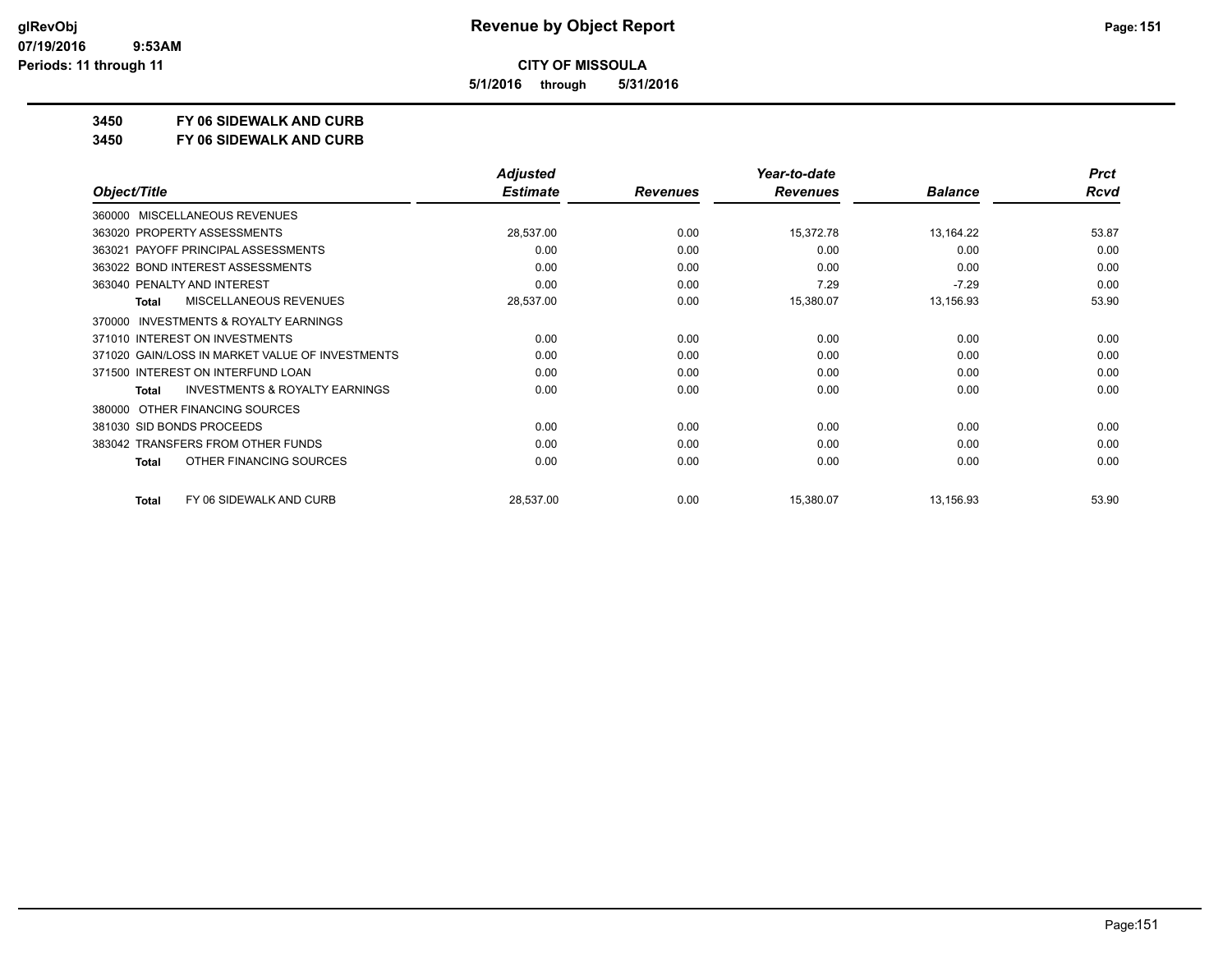**5/1/2016 through 5/31/2016**

### **3450 FY 06 SIDEWALK AND CURB**

|                                                     | <b>Adjusted</b> |                 | Year-to-date    |                | <b>Prct</b> |
|-----------------------------------------------------|-----------------|-----------------|-----------------|----------------|-------------|
| Object/Title                                        | <b>Estimate</b> | <b>Revenues</b> | <b>Revenues</b> | <b>Balance</b> | <b>Rcvd</b> |
| 360000 MISCELLANEOUS REVENUES                       |                 |                 |                 |                |             |
| 363020 PROPERTY ASSESSMENTS                         | 28,537.00       | 0.00            | 15,372.78       | 13,164.22      | 53.87       |
| 363021 PAYOFF PRINCIPAL ASSESSMENTS                 | 0.00            | 0.00            | 0.00            | 0.00           | 0.00        |
| 363022 BOND INTEREST ASSESSMENTS                    | 0.00            | 0.00            | 0.00            | 0.00           | 0.00        |
| 363040 PENALTY AND INTEREST                         | 0.00            | 0.00            | 7.29            | $-7.29$        | 0.00        |
| <b>MISCELLANEOUS REVENUES</b><br><b>Total</b>       | 28,537.00       | 0.00            | 15,380.07       | 13,156.93      | 53.90       |
| <b>INVESTMENTS &amp; ROYALTY EARNINGS</b><br>370000 |                 |                 |                 |                |             |
| 371010 INTEREST ON INVESTMENTS                      | 0.00            | 0.00            | 0.00            | 0.00           | 0.00        |
| 371020 GAIN/LOSS IN MARKET VALUE OF INVESTMENT      | 0.00            | 0.00            | 0.00            | 0.00           | 0.00        |
| 371500 INTEREST ON INTERFUND LOAN                   | 0.00            | 0.00            | 0.00            | 0.00           | 0.00        |
| <b>INVESTMENTS &amp; ROYALTY EARNINGS</b><br>Total  | 0.00            | 0.00            | 0.00            | 0.00           | 0.00        |
| 380000 OTHER FINANCING SOURCES                      |                 |                 |                 |                |             |
| 381030 SID BONDS PROCEEDS                           | 0.00            | 0.00            | 0.00            | 0.00           | 0.00        |
| 383042 TRANSFERS FROM OTHER FUNDS                   | 0.00            | 0.00            | 0.00            | 0.00           | 0.00        |
| OTHER FINANCING SOURCES<br><b>Total</b>             | 0.00            | 0.00            | 0.00            | 0.00           | 0.00        |
| FY 06 SIDEWALK AND CURB<br>Total                    | 28,537.00       | 0.00            | 15,380.07       | 13,156.93      | 53.90       |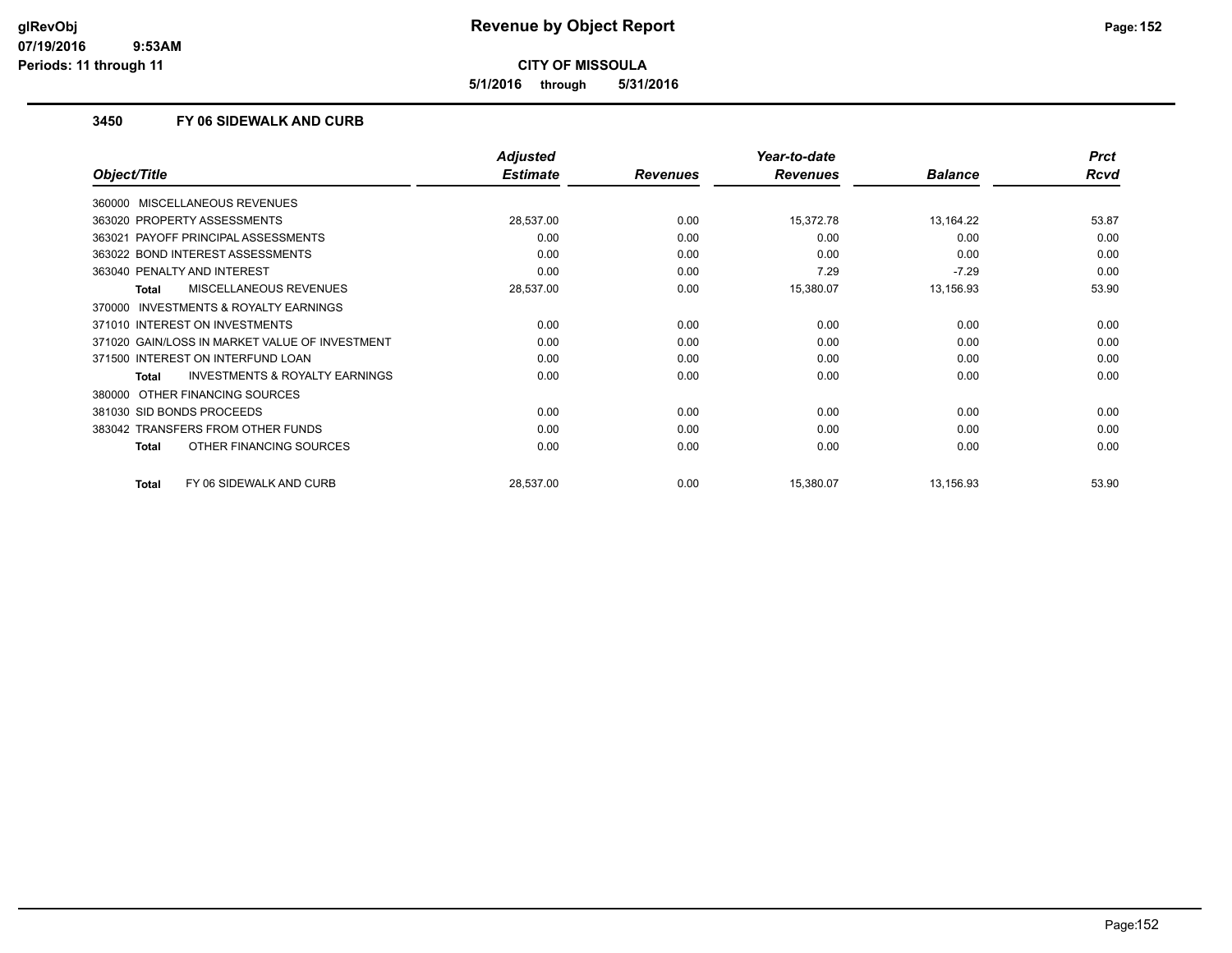**5/1/2016 through 5/31/2016**

## **3460 FY07 SIDEWALK AND CURB DEBT**

#### **3460 FY07 SIDEWALK AND CURB DEBT**

|                                                     | <b>Adjusted</b> |                 | Year-to-date    |                | <b>Prct</b> |
|-----------------------------------------------------|-----------------|-----------------|-----------------|----------------|-------------|
| Object/Title                                        | <b>Estimate</b> | <b>Revenues</b> | <b>Revenues</b> | <b>Balance</b> | Rcvd        |
| <b>MISCELLANEOUS REVENUES</b><br>360000             |                 |                 |                 |                |             |
| 363020 PROPERTY ASSESSMENTS                         | 58,810.00       | 1,786.28        | 29,206.88       | 29,603.12      | 49.66       |
| PAYOFF PRINCIPAL ASSESSMENTS<br>363021              | 0.00            | 0.00            | 1,269.11        | $-1,269.11$    | 0.00        |
| 363022 BOND INTEREST ASSESSMENTS                    | 0.00            | 0.00            | 0.00            | 0.00           | 0.00        |
| 363040 PENALTY AND INTEREST                         | 0.00            | 0.00            | 30.25           | $-30.25$       | 0.00        |
| MISCELLANEOUS REVENUES<br>Total                     | 58,810.00       | 1,786.28        | 30,506.24       | 28,303.76      | 51.87       |
| <b>INVESTMENTS &amp; ROYALTY EARNINGS</b><br>370000 |                 |                 |                 |                |             |
| 371010 INTEREST ON INVESTMENTS                      | 0.00            | 0.00            | 0.00            | 0.00           | 0.00        |
| 371020 GAIN/LOSS IN MARKET VALUE OF INVESTMENTS     | 0.00            | 0.00            | 0.00            | 0.00           | 0.00        |
| 371500 INTEREST ON INTERFUND LOAN                   | 0.00            | 0.00            | 0.00            | 0.00           | 0.00        |
| <b>INVESTMENTS &amp; ROYALTY EARNINGS</b><br>Total  | 0.00            | 0.00            | 0.00            | 0.00           | 0.00        |
| OTHER FINANCING SOURCES<br>380000                   |                 |                 |                 |                |             |
| 381030 SID BONDS PROCEEDS                           | 0.00            | 0.00            | 0.00            | 0.00           | 0.00        |
| 383042 TRANSFERS FROM OTHER FUNDS                   | 0.00            | 0.00            | 0.00            | 0.00           | 0.00        |
| OTHER FINANCING SOURCES<br>Total                    | 0.00            | 0.00            | 0.00            | 0.00           | 0.00        |
| <b>FY07 SIDEWALK AND CURB DEBT</b><br>Total         | 58,810.00       | 1,786.28        | 30,506.24       | 28,303.76      | 51.87       |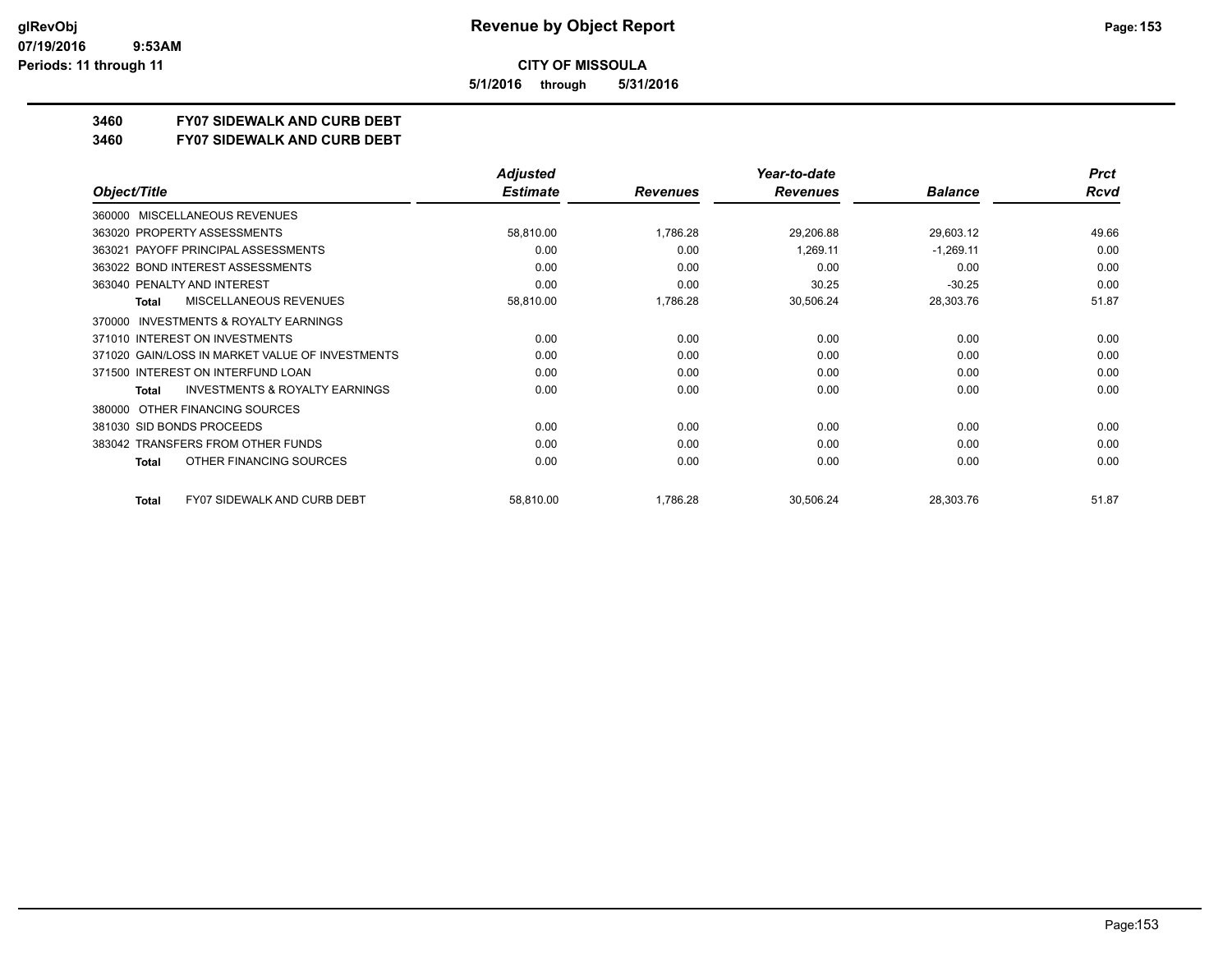**5/1/2016 through 5/31/2016**

### **3460 FY07 SIDEWALK AND CURB DEBT**

|                                                     | <b>Adjusted</b> |                 | Year-to-date    |                | <b>Prct</b> |
|-----------------------------------------------------|-----------------|-----------------|-----------------|----------------|-------------|
| Object/Title                                        | <b>Estimate</b> | <b>Revenues</b> | <b>Revenues</b> | <b>Balance</b> | Rcvd        |
| 360000 MISCELLANEOUS REVENUES                       |                 |                 |                 |                |             |
| 363020 PROPERTY ASSESSMENTS                         | 58,810.00       | 1,786.28        | 29,206.88       | 29,603.12      | 49.66       |
| 363021 PAYOFF PRINCIPAL ASSESSMENTS                 | 0.00            | 0.00            | 1,269.11        | $-1,269.11$    | 0.00        |
| 363022 BOND INTEREST ASSESSMENTS                    | 0.00            | 0.00            | 0.00            | 0.00           | 0.00        |
| 363040 PENALTY AND INTEREST                         | 0.00            | 0.00            | 30.25           | $-30.25$       | 0.00        |
| <b>MISCELLANEOUS REVENUES</b><br><b>Total</b>       | 58,810.00       | 1,786.28        | 30,506.24       | 28,303.76      | 51.87       |
| <b>INVESTMENTS &amp; ROYALTY EARNINGS</b><br>370000 |                 |                 |                 |                |             |
| 371010 INTEREST ON INVESTMENTS                      | 0.00            | 0.00            | 0.00            | 0.00           | 0.00        |
| 371020 GAIN/LOSS IN MARKET VALUE OF INVESTMENT      | 0.00            | 0.00            | 0.00            | 0.00           | 0.00        |
| 371500 INTEREST ON INTERFUND LOAN                   | 0.00            | 0.00            | 0.00            | 0.00           | 0.00        |
| <b>INVESTMENTS &amp; ROYALTY EARNINGS</b><br>Total  | 0.00            | 0.00            | 0.00            | 0.00           | 0.00        |
| 380000 OTHER FINANCING SOURCES                      |                 |                 |                 |                |             |
| 381030 SID BONDS PROCEEDS                           | 0.00            | 0.00            | 0.00            | 0.00           | 0.00        |
| 383042 TRANSFERS FROM OTHER FUNDS                   | 0.00            | 0.00            | 0.00            | 0.00           | 0.00        |
| OTHER FINANCING SOURCES<br><b>Total</b>             | 0.00            | 0.00            | 0.00            | 0.00           | 0.00        |
| <b>FY07 SIDEWALK AND CURB DEBT</b><br><b>Total</b>  | 58,810.00       | 1,786.28        | 30,506.24       | 28,303.76      | 51.87       |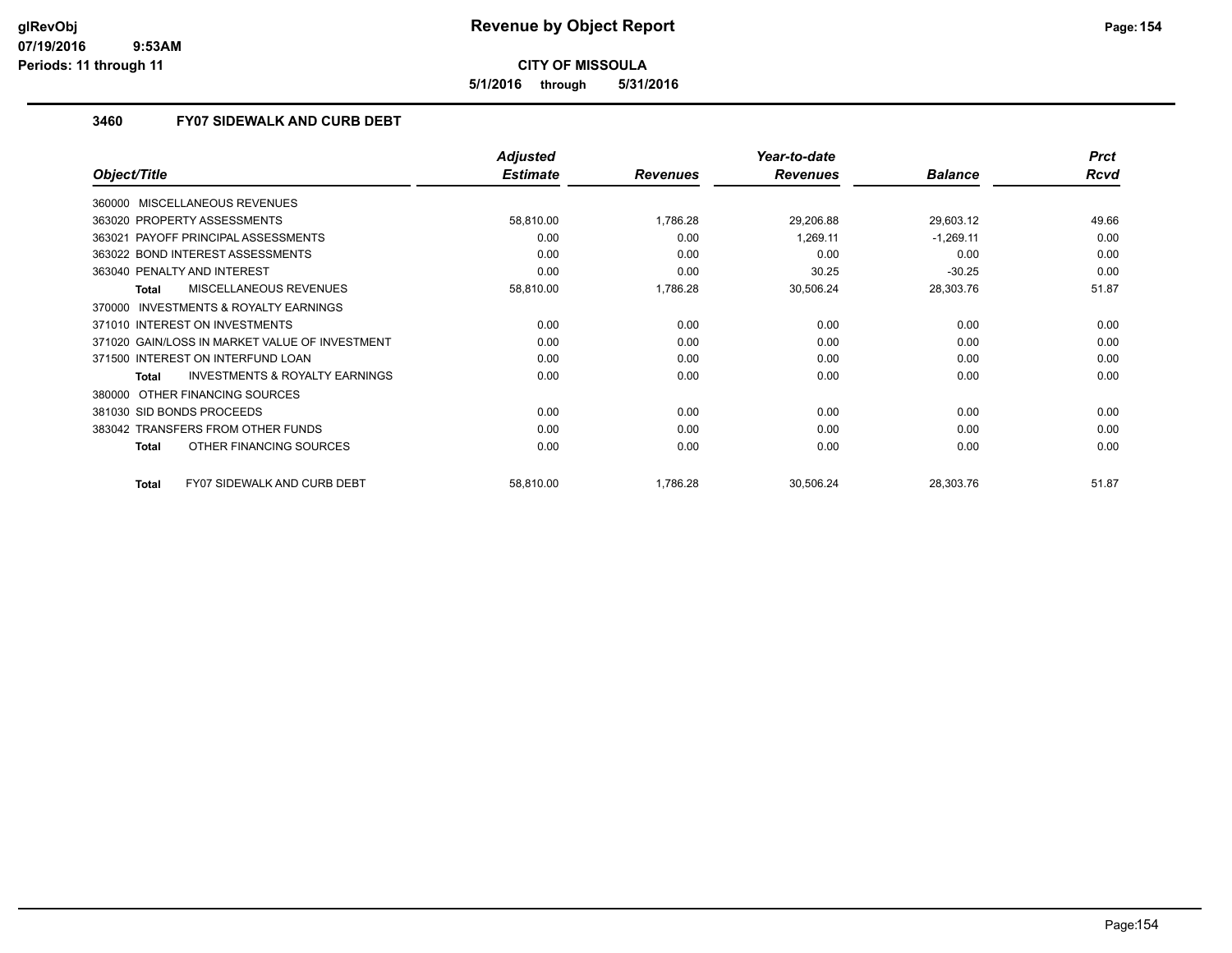**5/1/2016 through 5/31/2016**

## **3461 SERIES 2008A SIDEWALK AND CURB**

**3461 SERIES 2008A SIDEWALK AND CURB**

|                                                    | <b>Adjusted</b> |                 | Year-to-date    |                | <b>Prct</b> |
|----------------------------------------------------|-----------------|-----------------|-----------------|----------------|-------------|
| Object/Title                                       | <b>Estimate</b> | <b>Revenues</b> | <b>Revenues</b> | <b>Balance</b> | Rcvd        |
| 360000 MISCELLANEOUS REVENUES                      |                 |                 |                 |                |             |
| 363020 PROPERTY ASSESSMENTS                        | 60,213.00       | 1,260.32        | 25,287.20       | 34,925.80      | 42.00       |
| 363021 PAYOFF PRINCIPAL ASSESSMENTS                | 0.00            | 0.00            | 595.68          | $-595.68$      | 0.00        |
| 363022 BOND INTEREST ASSESSMENTS                   | 0.00            | 0.00            | 0.00            | 0.00           | 0.00        |
| 363040 PENALTY AND INTEREST                        | 0.00            | 0.00            | 6.71            | $-6.71$        | 0.00        |
| MISCELLANEOUS REVENUES<br>Total                    | 60,213.00       | 1,260.32        | 25,889.59       | 34,323.41      | 43.00       |
| 370000 INVESTMENTS & ROYALTY EARNINGS              |                 |                 |                 |                |             |
| 371010 INTEREST ON INVESTMENTS                     | 0.00            | 0.00            | 0.00            | 0.00           | 0.00        |
| 371020 GAIN/LOSS IN MARKET VALUE OF INVESTMENTS    | 0.00            | 0.00            | 0.00            | 0.00           | 0.00        |
| <b>INVESTMENTS &amp; ROYALTY EARNINGS</b><br>Total | 0.00            | 0.00            | 0.00            | 0.00           | 0.00        |
| OTHER FINANCING SOURCES<br>380000                  |                 |                 |                 |                |             |
| 381030 SID BONDS PROCEEDS                          | 0.00            | 0.00            | 0.00            | 0.00           | 0.00        |
| OTHER FINANCING SOURCES<br>Total                   | 0.00            | 0.00            | 0.00            | 0.00           | 0.00        |
| SERIES 2008A SIDEWALK AND CURB<br><b>Total</b>     | 60,213.00       | 1,260.32        | 25,889.59       | 34,323.41      | 43.00       |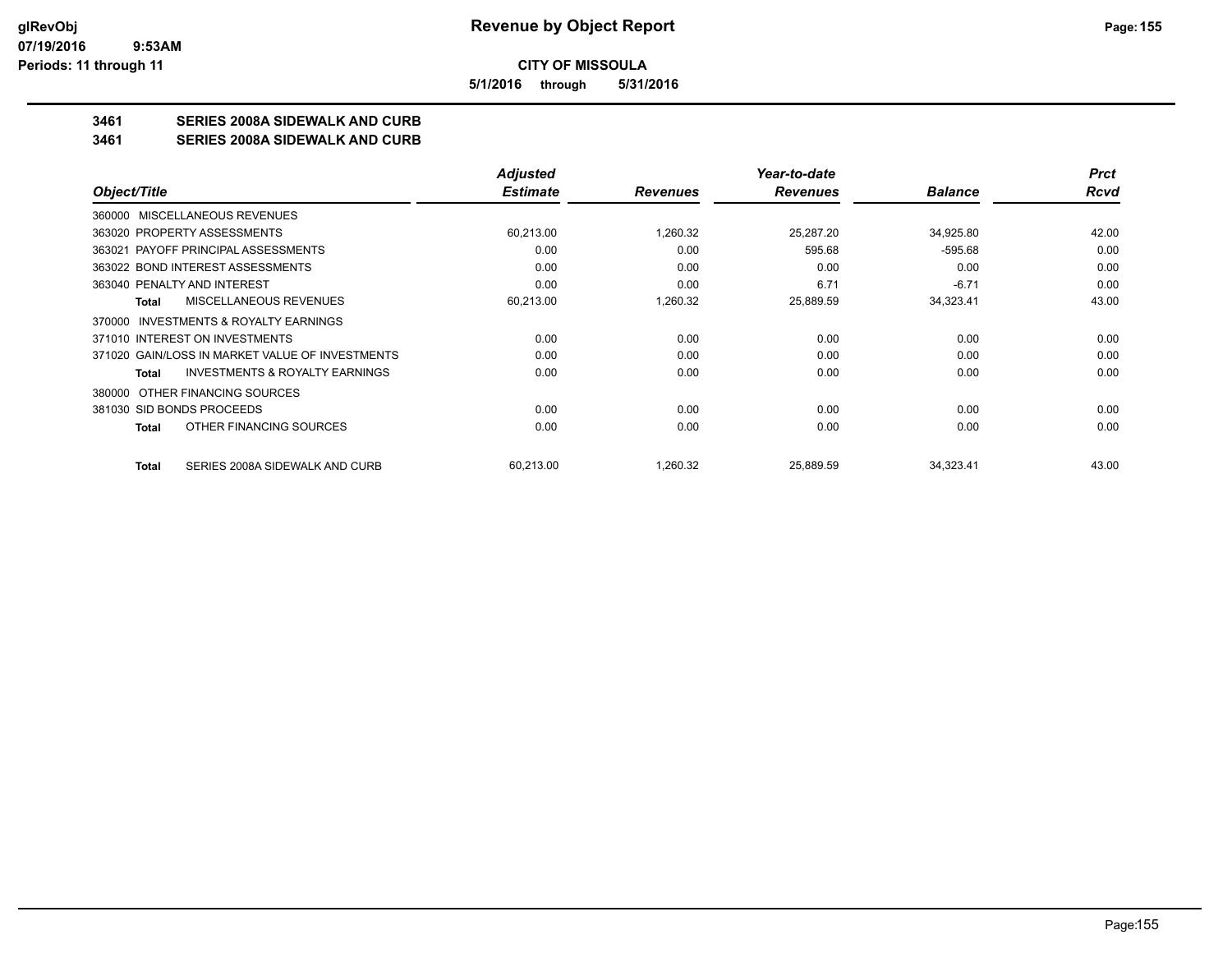**5/1/2016 through 5/31/2016**

## **3461 SERIES 2008A SIDEWALK AND CURB**

|                                                    | <b>Adjusted</b> |                 | Year-to-date    |                | <b>Prct</b> |
|----------------------------------------------------|-----------------|-----------------|-----------------|----------------|-------------|
| Object/Title                                       | <b>Estimate</b> | <b>Revenues</b> | <b>Revenues</b> | <b>Balance</b> | <b>Rcvd</b> |
| 360000 MISCELLANEOUS REVENUES                      |                 |                 |                 |                |             |
| 363020 PROPERTY ASSESSMENTS                        | 60.213.00       | 1,260.32        | 25,287.20       | 34,925.80      | 42.00       |
| 363021 PAYOFF PRINCIPAL ASSESSMENTS                | 0.00            | 0.00            | 595.68          | $-595.68$      | 0.00        |
| 363022 BOND INTEREST ASSESSMENTS                   | 0.00            | 0.00            | 0.00            | 0.00           | 0.00        |
| 363040 PENALTY AND INTEREST                        | 0.00            | 0.00            | 6.71            | $-6.71$        | 0.00        |
| MISCELLANEOUS REVENUES<br>Total                    | 60,213.00       | 1,260.32        | 25,889.59       | 34,323.41      | 43.00       |
| 370000 INVESTMENTS & ROYALTY EARNINGS              |                 |                 |                 |                |             |
| 371010 INTEREST ON INVESTMENTS                     | 0.00            | 0.00            | 0.00            | 0.00           | 0.00        |
| 371020 GAIN/LOSS IN MARKET VALUE OF INVESTMENT     | 0.00            | 0.00            | 0.00            | 0.00           | 0.00        |
| <b>INVESTMENTS &amp; ROYALTY EARNINGS</b><br>Total | 0.00            | 0.00            | 0.00            | 0.00           | 0.00        |
| 380000 OTHER FINANCING SOURCES                     |                 |                 |                 |                |             |
| 381030 SID BONDS PROCEEDS                          | 0.00            | 0.00            | 0.00            | 0.00           | 0.00        |
| OTHER FINANCING SOURCES<br>Total                   | 0.00            | 0.00            | 0.00            | 0.00           | 0.00        |
| SERIES 2008A SIDEWALK AND CURB<br>Total            | 60.213.00       | 1,260.32        | 25.889.59       | 34,323.41      | 43.00       |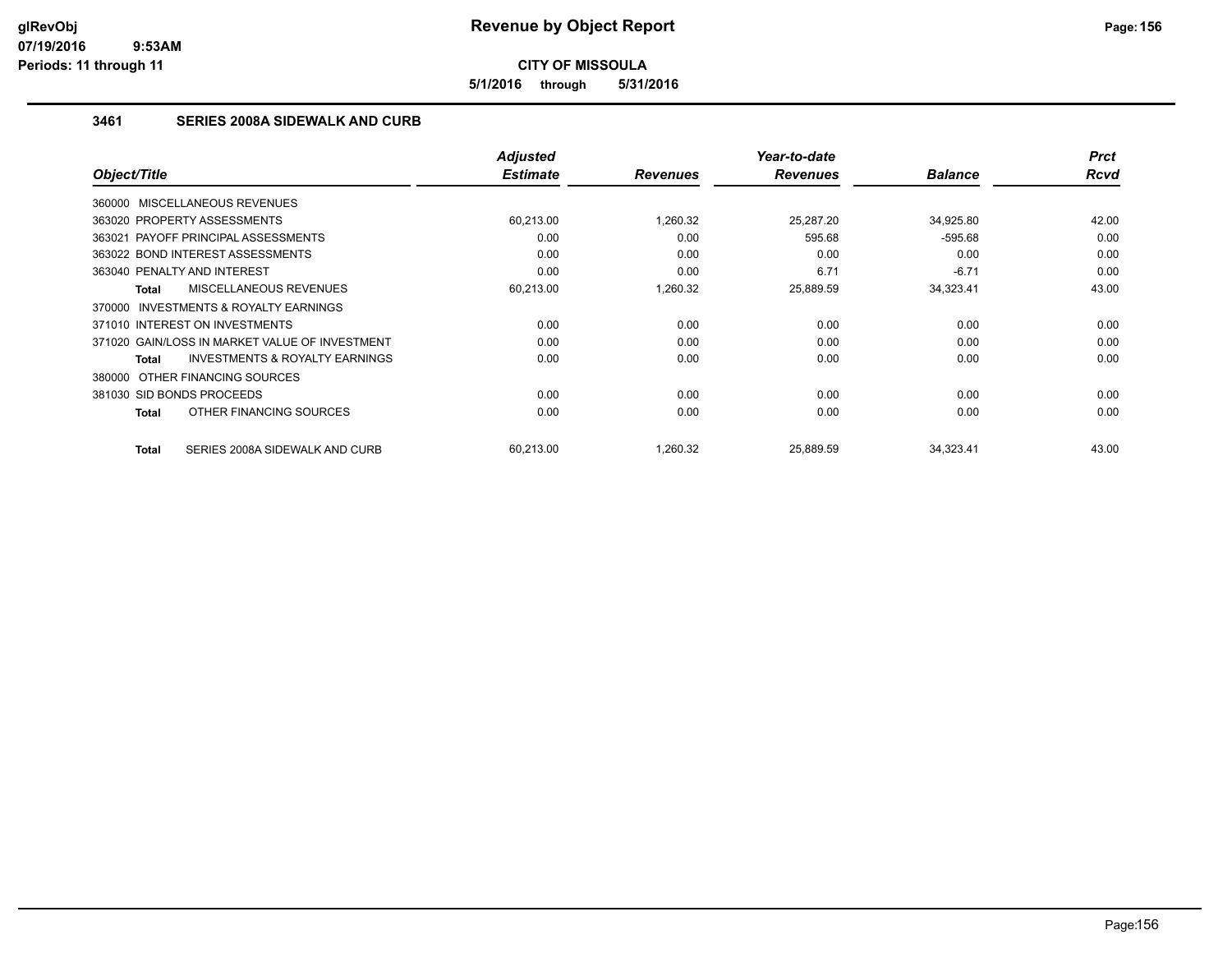**5/1/2016 through 5/31/2016**

## **3462 SERIES 2009 SIDEWALK AND CURB**

**3462 SERIES 2009 SIDEWALK AND CURB**

|                                                           | <b>Adjusted</b> |                 | Year-to-date    |                | <b>Prct</b> |
|-----------------------------------------------------------|-----------------|-----------------|-----------------|----------------|-------------|
| Object/Title                                              | <b>Estimate</b> | <b>Revenues</b> | <b>Revenues</b> | <b>Balance</b> | Rcvd        |
| MISCELLANEOUS REVENUES<br>360000                          |                 |                 |                 |                |             |
| 363020 PROPERTY ASSESSMENTS                               | 65,342.00       | 0.00            | 32,713.68       | 32,628.32      | 50.07       |
| 363021 PAYOFF PRINCIPAL ASSESSMENTS                       | 0.00            | 0.00            | 0.00            | 0.00           | 0.00        |
| 363022 BOND INTEREST ASSESSMENTS                          | 0.00            | 0.00            | 0.00            | 0.00           | 0.00        |
| 363040 PENALTY AND INTEREST                               | 0.00            | 2,485.50        | 2,540.95        | $-2,540.95$    | 0.00        |
| MISCELLANEOUS REVENUES<br>Total                           | 65,342.00       | 2,485.50        | 35,254.63       | 30,087.37      | 53.95       |
| <b>INVESTMENTS &amp; ROYALTY EARNINGS</b><br>370000       |                 |                 |                 |                |             |
| 371010 INTEREST ON INVESTMENTS                            | 0.00            | 0.00            | 0.00            | 0.00           | 0.00        |
| 371020 GAIN/LOSS IN MARKET VALUE OF INVESTMENTS           | 0.00            | 0.00            | 0.00            | 0.00           | 0.00        |
| <b>INVESTMENTS &amp; ROYALTY EARNINGS</b><br><b>Total</b> | 0.00            | 0.00            | 0.00            | 0.00           | 0.00        |
| OTHER FINANCING SOURCES<br>380000                         |                 |                 |                 |                |             |
| 381030 SID BONDS PROCEEDS                                 | 0.00            | 0.00            | 0.00            | 0.00           | 0.00        |
| 383042 TRANSFERS FROM OTHER FUNDS                         | 0.00            | 0.00            | 0.00            | 0.00           | 0.00        |
| OTHER FINANCING SOURCES<br>Total                          | 0.00            | 0.00            | 0.00            | 0.00           | 0.00        |
| SERIES 2009 SIDEWALK AND CURB<br>Total                    | 65,342.00       | 2,485.50        | 35,254.63       | 30,087.37      | 53.95       |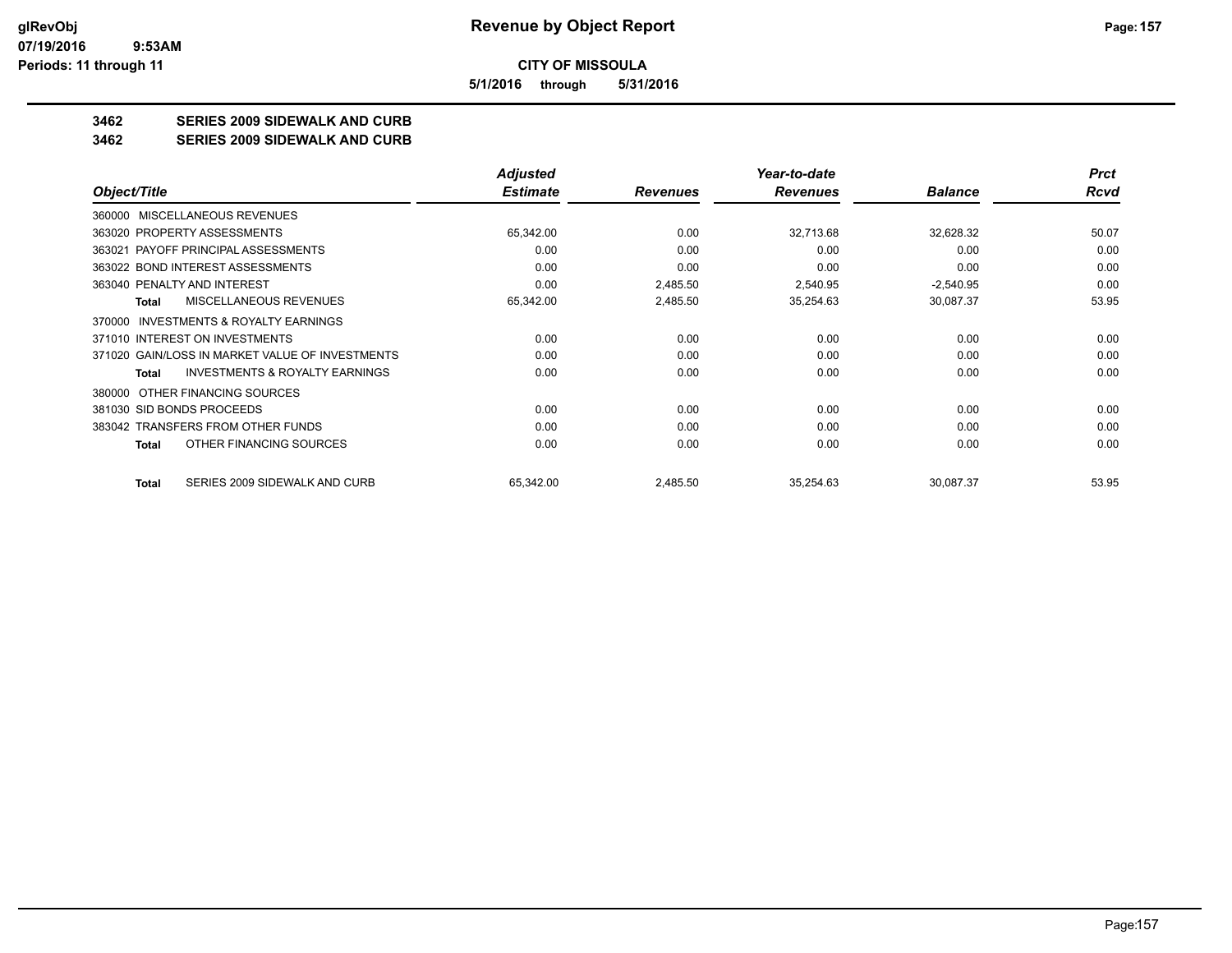**5/1/2016 through 5/31/2016**

## **3462 SERIES 2009 SIDEWALK AND CURB**

|                                                     | <b>Adjusted</b> |                 | Year-to-date    |                | <b>Prct</b> |
|-----------------------------------------------------|-----------------|-----------------|-----------------|----------------|-------------|
| Object/Title                                        | <b>Estimate</b> | <b>Revenues</b> | <b>Revenues</b> | <b>Balance</b> | <b>Rcvd</b> |
| 360000 MISCELLANEOUS REVENUES                       |                 |                 |                 |                |             |
| 363020 PROPERTY ASSESSMENTS                         | 65,342.00       | 0.00            | 32,713.68       | 32,628.32      | 50.07       |
| 363021 PAYOFF PRINCIPAL ASSESSMENTS                 | 0.00            | 0.00            | 0.00            | 0.00           | 0.00        |
| 363022 BOND INTEREST ASSESSMENTS                    | 0.00            | 0.00            | 0.00            | 0.00           | 0.00        |
| 363040 PENALTY AND INTEREST                         | 0.00            | 2,485.50        | 2.540.95        | $-2,540.95$    | 0.00        |
| <b>MISCELLANEOUS REVENUES</b><br>Total              | 65,342.00       | 2,485.50        | 35,254.63       | 30,087.37      | 53.95       |
| <b>INVESTMENTS &amp; ROYALTY EARNINGS</b><br>370000 |                 |                 |                 |                |             |
| 371010 INTEREST ON INVESTMENTS                      | 0.00            | 0.00            | 0.00            | 0.00           | 0.00        |
| 371020 GAIN/LOSS IN MARKET VALUE OF INVESTMENT      | 0.00            | 0.00            | 0.00            | 0.00           | 0.00        |
| <b>INVESTMENTS &amp; ROYALTY EARNINGS</b><br>Total  | 0.00            | 0.00            | 0.00            | 0.00           | 0.00        |
| 380000 OTHER FINANCING SOURCES                      |                 |                 |                 |                |             |
| 381030 SID BONDS PROCEEDS                           | 0.00            | 0.00            | 0.00            | 0.00           | 0.00        |
| 383042 TRANSFERS FROM OTHER FUNDS                   | 0.00            | 0.00            | 0.00            | 0.00           | 0.00        |
| OTHER FINANCING SOURCES<br>Total                    | 0.00            | 0.00            | 0.00            | 0.00           | 0.00        |
| SERIES 2009 SIDEWALK AND CURB<br><b>Total</b>       | 65,342.00       | 2,485.50        | 35,254.63       | 30,087.37      | 53.95       |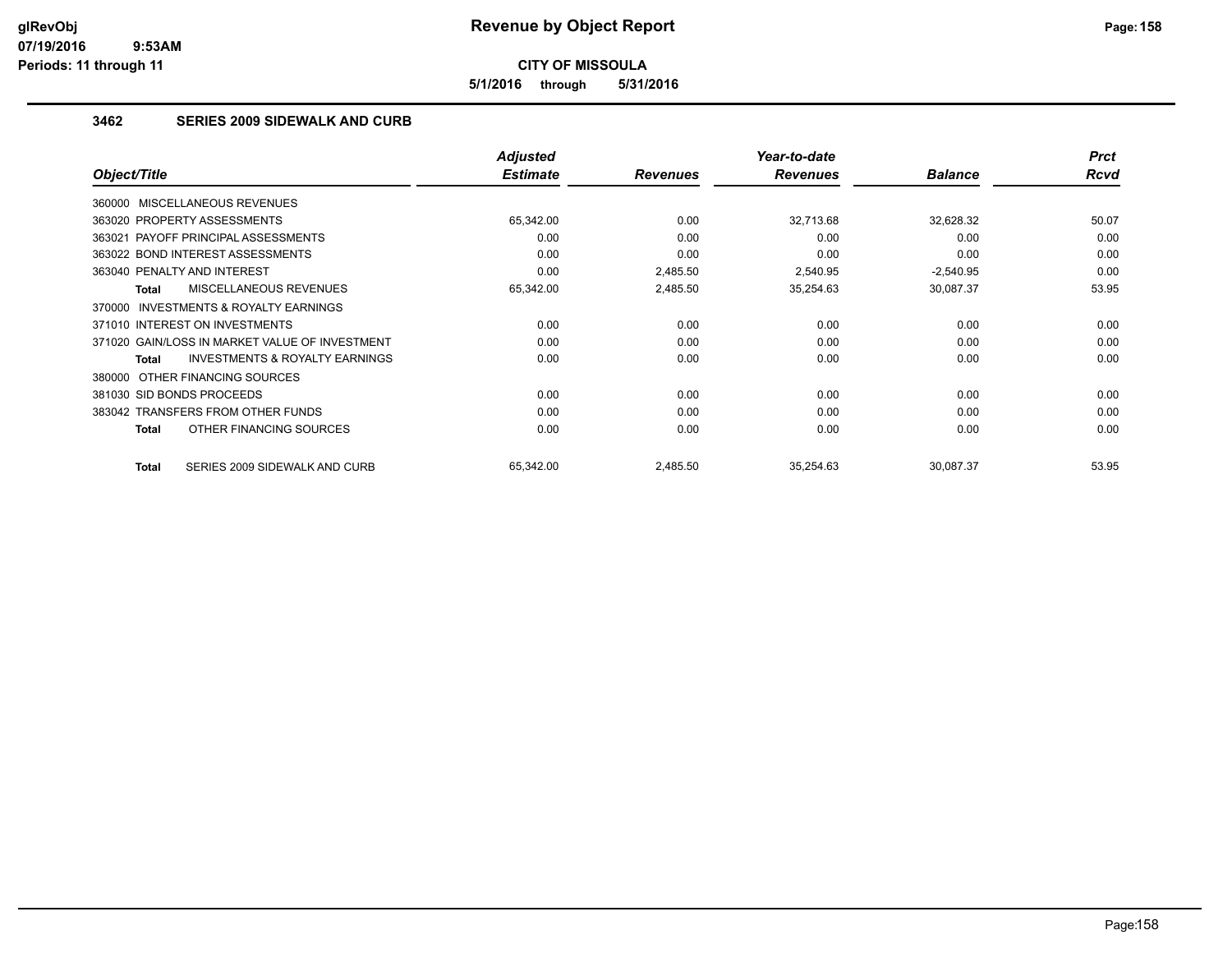**5/1/2016 through 5/31/2016**

## **3463 SERIES 2010 SIDEWALK AND CURB**

**3463 SERIES 2010 SIDEWALK AND CURB**

|                                                     | <b>Adjusted</b> |                 | Year-to-date    |                | <b>Prct</b> |
|-----------------------------------------------------|-----------------|-----------------|-----------------|----------------|-------------|
| Object/Title                                        | <b>Estimate</b> | <b>Revenues</b> | <b>Revenues</b> | <b>Balance</b> | Rcvd        |
| MISCELLANEOUS REVENUES<br>360000                    |                 |                 |                 |                |             |
| 363020 PROPERTY ASSESSMENTS                         | 100.413.00      | 698.04          | 44,223.61       | 56,189.39      | 44.04       |
| 363021 PAYOFF PRINCIPAL ASSESSMENTS                 | 0.00            | 0.00            | 5,696.08        | $-5,696.08$    | 0.00        |
| 363022 BOND INTEREST ASSESSMENTS                    | 0.00            | 0.00            | 0.00            | 0.00           | 0.00        |
| 363040 PENALTY AND INTEREST                         | 0.00            | 20.76           | 81.85           | $-81.85$       | 0.00        |
| MISCELLANEOUS REVENUES<br><b>Total</b>              | 100,413.00      | 718.80          | 50,001.54       | 50,411.46      | 49.80       |
| <b>INVESTMENTS &amp; ROYALTY EARNINGS</b><br>370000 |                 |                 |                 |                |             |
| 371010 INTEREST ON INVESTMENTS                      | 0.00            | 0.00            | 0.00            | 0.00           | 0.00        |
| 371020 GAIN/LOSS IN MARKET VALUE OF INVESTMENTS     | 0.00            | 0.00            | 0.00            | 0.00           | 0.00        |
| INVESTMENTS & ROYALTY EARNINGS<br>Total             | 0.00            | 0.00            | 0.00            | 0.00           | 0.00        |
| OTHER FINANCING SOURCES<br>380000                   |                 |                 |                 |                |             |
| 381030 SID BONDS PROCEEDS                           | 0.00            | 0.00            | 0.00            | 0.00           | 0.00        |
| 383042 TRANSFERS FROM OTHER FUNDS                   | 0.00            | 0.00            | 0.00            | 0.00           | 0.00        |
| OTHER FINANCING SOURCES<br>Total                    | 0.00            | 0.00            | 0.00            | 0.00           | 0.00        |
| SERIES 2010 SIDEWALK AND CURB<br>Total              | 100,413.00      | 718.80          | 50,001.54       | 50,411.46      | 49.80       |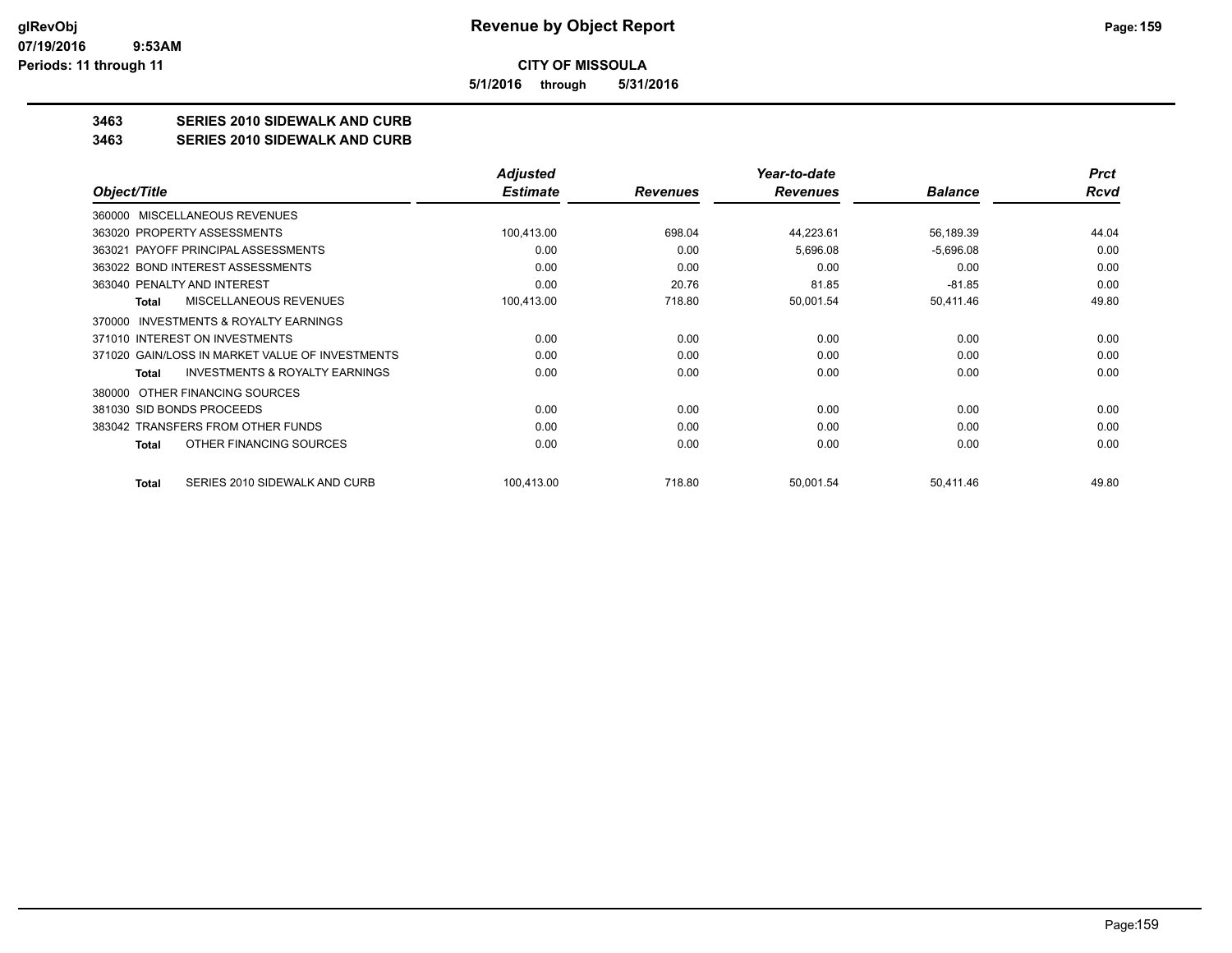**5/1/2016 through 5/31/2016**

## **3463 SERIES 2010 SIDEWALK AND CURB**

|                                                    | <b>Adjusted</b> |                 | Year-to-date    |                | <b>Prct</b> |
|----------------------------------------------------|-----------------|-----------------|-----------------|----------------|-------------|
| Object/Title                                       | <b>Estimate</b> | <b>Revenues</b> | <b>Revenues</b> | <b>Balance</b> | Rcvd        |
| 360000 MISCELLANEOUS REVENUES                      |                 |                 |                 |                |             |
| 363020 PROPERTY ASSESSMENTS                        | 100,413.00      | 698.04          | 44,223.61       | 56,189.39      | 44.04       |
| 363021 PAYOFF PRINCIPAL ASSESSMENTS                | 0.00            | 0.00            | 5,696.08        | $-5,696.08$    | 0.00        |
| 363022 BOND INTEREST ASSESSMENTS                   | 0.00            | 0.00            | 0.00            | 0.00           | 0.00        |
| 363040 PENALTY AND INTEREST                        | 0.00            | 20.76           | 81.85           | $-81.85$       | 0.00        |
| MISCELLANEOUS REVENUES<br>Total                    | 100,413.00      | 718.80          | 50,001.54       | 50,411.46      | 49.80       |
| INVESTMENTS & ROYALTY EARNINGS<br>370000           |                 |                 |                 |                |             |
| 371010 INTEREST ON INVESTMENTS                     | 0.00            | 0.00            | 0.00            | 0.00           | 0.00        |
| 371020 GAIN/LOSS IN MARKET VALUE OF INVESTMENT     | 0.00            | 0.00            | 0.00            | 0.00           | 0.00        |
| <b>INVESTMENTS &amp; ROYALTY EARNINGS</b><br>Total | 0.00            | 0.00            | 0.00            | 0.00           | 0.00        |
| 380000 OTHER FINANCING SOURCES                     |                 |                 |                 |                |             |
| 381030 SID BONDS PROCEEDS                          | 0.00            | 0.00            | 0.00            | 0.00           | 0.00        |
| 383042 TRANSFERS FROM OTHER FUNDS                  | 0.00            | 0.00            | 0.00            | 0.00           | 0.00        |
| OTHER FINANCING SOURCES<br>Total                   | 0.00            | 0.00            | 0.00            | 0.00           | 0.00        |
| <b>Total</b><br>SERIES 2010 SIDEWALK AND CURB      | 100.413.00      | 718.80          | 50,001.54       | 50,411.46      | 49.80       |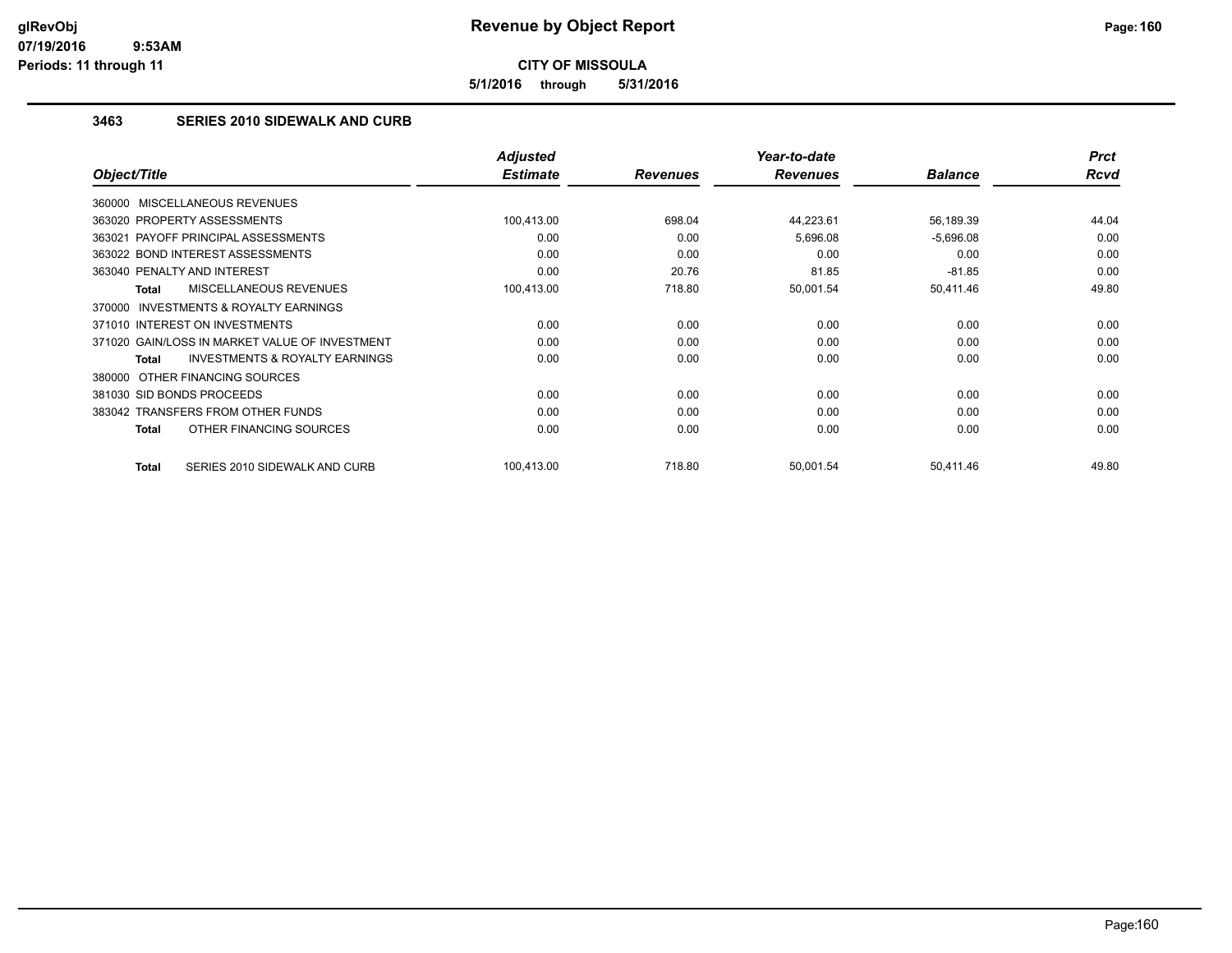**5/1/2016 through 5/31/2016**

**3464 FY12 S/C DEBT SERVICE**

**3464 FY12 S/C DEBT SERVICE**

|                                                    | <b>Adjusted</b> |                 | Year-to-date    |                | <b>Prct</b> |
|----------------------------------------------------|-----------------|-----------------|-----------------|----------------|-------------|
| Object/Title                                       | <b>Estimate</b> | <b>Revenues</b> | <b>Revenues</b> | <b>Balance</b> | Rcvd        |
| MISCELLANEOUS REVENUES<br>360000                   |                 |                 |                 |                |             |
| 363020 PROPERTY ASSESSMENTS                        | 71,785.00       | 216.41          | 37,183.02       | 34,601.98      | 51.80       |
| 363021 PAYOFF PRINCIPAL ASSESSMENTS                | 0.00            | 0.00            | 0.00            | 0.00           | 0.00        |
| 363022 BOND INTEREST ASSESSMENTS                   | 0.00            | 0.00            | 0.00            | 0.00           | 0.00        |
| 363040 PENALTY AND INTEREST                        | 0.00            | 5.50            | 11.64           | $-11.64$       | 0.00        |
| <b>MISCELLANEOUS REVENUES</b><br><b>Total</b>      | 71,785.00       | 221.91          | 37,194.66       | 34,590.34      | 51.81       |
| INVESTMENTS & ROYALTY EARNINGS<br>370000           |                 |                 |                 |                |             |
| 371010 INTEREST ON INVESTMENTS                     | 0.00            | 0.00            | 0.00            | 0.00           | 0.00        |
| 371020 GAIN/LOSS IN MARKET VALUE OF INVESTMENTS    | 0.00            | 0.00            | 0.00            | 0.00           | 0.00        |
| <b>INVESTMENTS &amp; ROYALTY EARNINGS</b><br>Total | 0.00            | 0.00            | 0.00            | 0.00           | 0.00        |
| OTHER FINANCING SOURCES<br>380000                  |                 |                 |                 |                |             |
| 381030 SID BONDS PROCEEDS                          | 0.00            | 0.00            | 0.00            | 0.00           | 0.00        |
| 383042 TRANSFERS FROM OTHER FUNDS                  | 0.00            | 0.00            | 0.00            | 0.00           | 0.00        |
| OTHER FINANCING SOURCES<br>Total                   | 0.00            | 0.00            | 0.00            | 0.00           | 0.00        |
| FY12 S/C DEBT SERVICE<br><b>Total</b>              | 71,785.00       | 221.91          | 37,194.66       | 34,590.34      | 51.81       |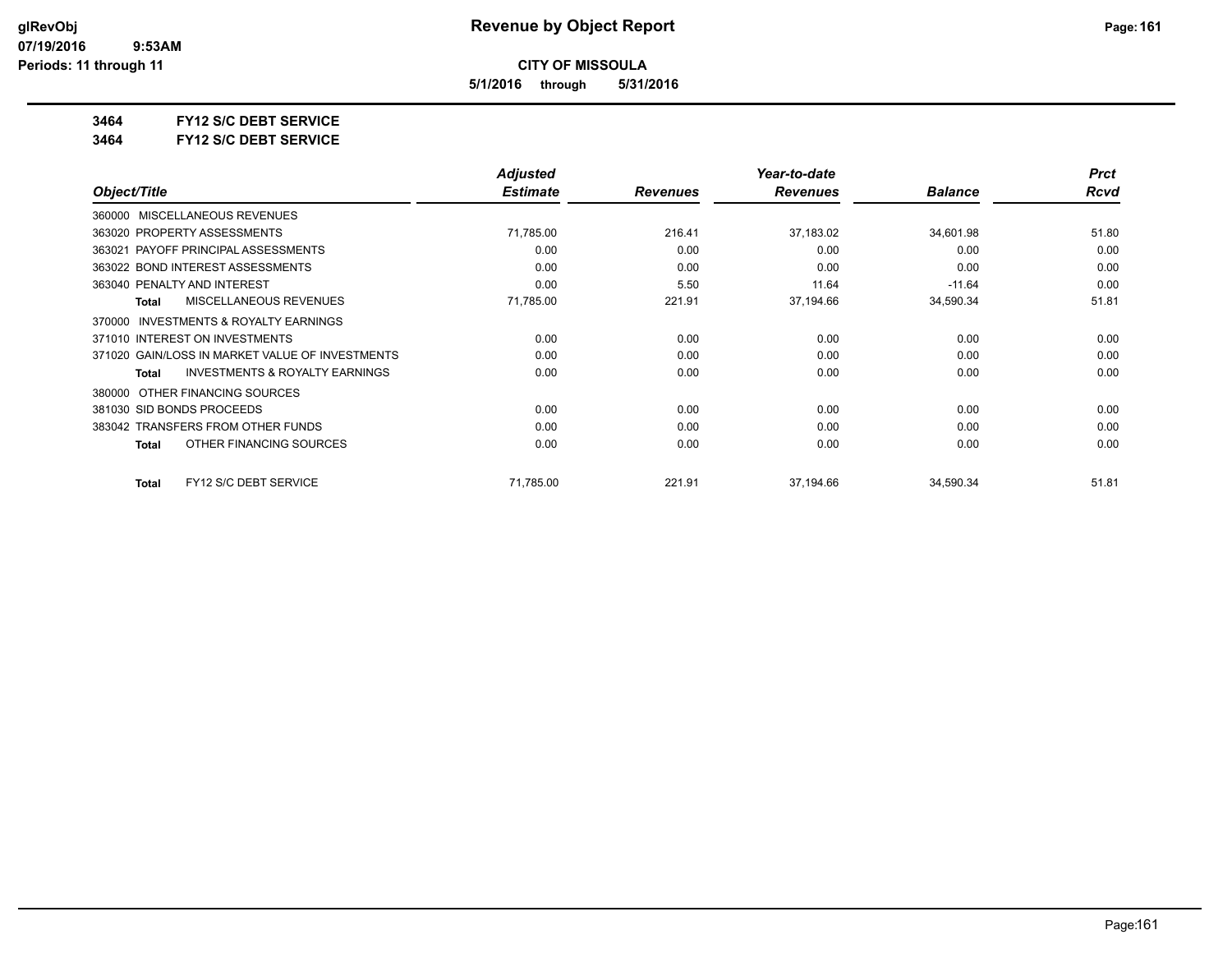**5/1/2016 through 5/31/2016**

### **3464 FY12 S/C DEBT SERVICE**

|                                                     | <b>Adjusted</b> |                 | Year-to-date    |                | <b>Prct</b> |
|-----------------------------------------------------|-----------------|-----------------|-----------------|----------------|-------------|
| Object/Title                                        | <b>Estimate</b> | <b>Revenues</b> | <b>Revenues</b> | <b>Balance</b> | <b>Rcvd</b> |
| 360000 MISCELLANEOUS REVENUES                       |                 |                 |                 |                |             |
| 363020 PROPERTY ASSESSMENTS                         | 71,785.00       | 216.41          | 37,183.02       | 34,601.98      | 51.80       |
| 363021 PAYOFF PRINCIPAL ASSESSMENTS                 | 0.00            | 0.00            | 0.00            | 0.00           | 0.00        |
| 363022 BOND INTEREST ASSESSMENTS                    | 0.00            | 0.00            | 0.00            | 0.00           | 0.00        |
| 363040 PENALTY AND INTEREST                         | 0.00            | 5.50            | 11.64           | $-11.64$       | 0.00        |
| <b>MISCELLANEOUS REVENUES</b><br>Total              | 71,785.00       | 221.91          | 37,194.66       | 34,590.34      | 51.81       |
| <b>INVESTMENTS &amp; ROYALTY EARNINGS</b><br>370000 |                 |                 |                 |                |             |
| 371010 INTEREST ON INVESTMENTS                      | 0.00            | 0.00            | 0.00            | 0.00           | 0.00        |
| 371020 GAIN/LOSS IN MARKET VALUE OF INVESTMENT      | 0.00            | 0.00            | 0.00            | 0.00           | 0.00        |
| <b>INVESTMENTS &amp; ROYALTY EARNINGS</b><br>Total  | 0.00            | 0.00            | 0.00            | 0.00           | 0.00        |
| 380000 OTHER FINANCING SOURCES                      |                 |                 |                 |                |             |
| 381030 SID BONDS PROCEEDS                           | 0.00            | 0.00            | 0.00            | 0.00           | 0.00        |
| 383042 TRANSFERS FROM OTHER FUNDS                   | 0.00            | 0.00            | 0.00            | 0.00           | 0.00        |
| OTHER FINANCING SOURCES<br>Total                    | 0.00            | 0.00            | 0.00            | 0.00           | 0.00        |
| FY12 S/C DEBT SERVICE<br><b>Total</b>               | 71,785.00       | 221.91          | 37,194.66       | 34,590.34      | 51.81       |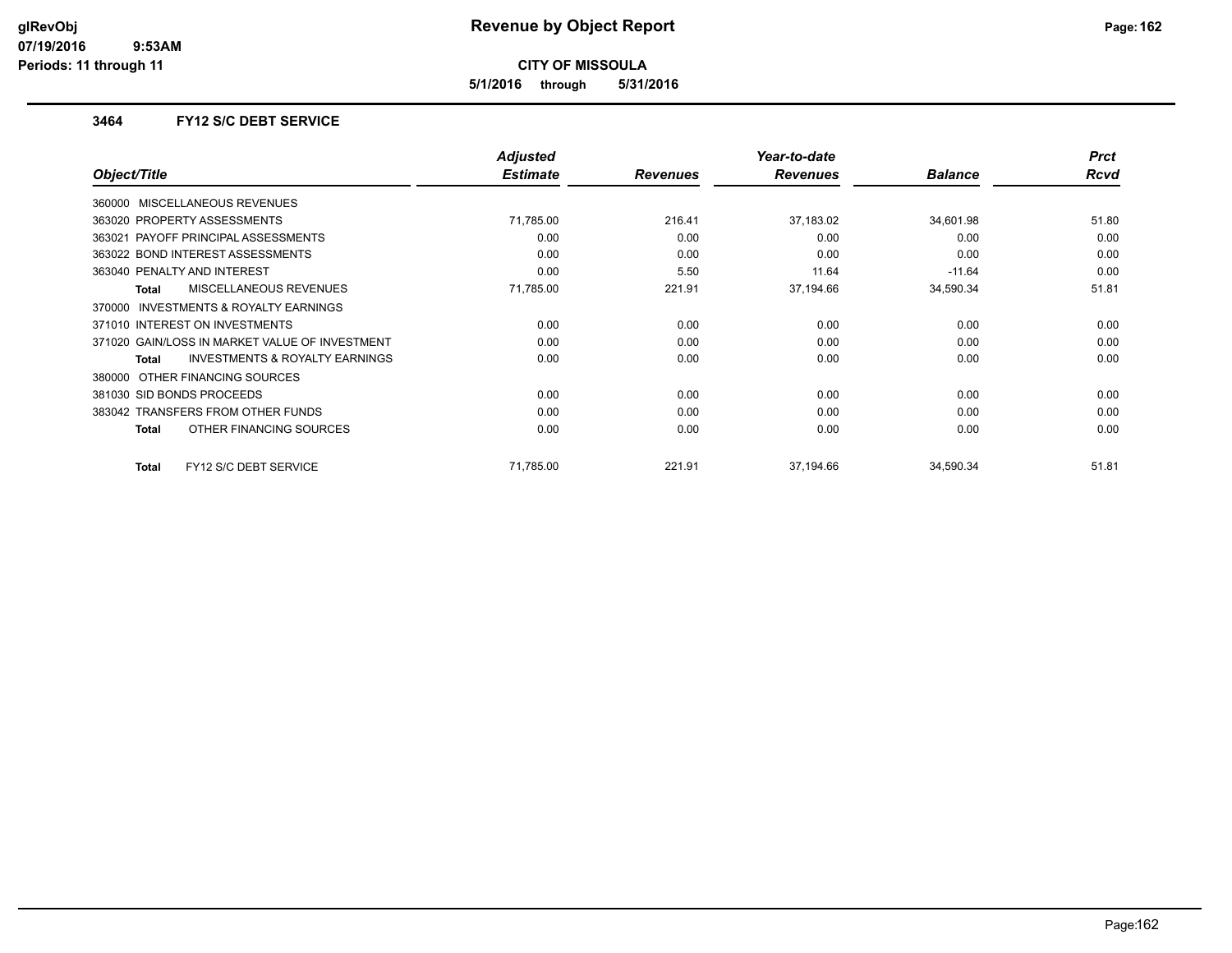**5/1/2016 through 5/31/2016**

## **3465 FY13 SIDEWALK/CURB DEBT SERVICE**

#### **3465 FY13 SIDEWALK/CURB DEBT SERVICE**

|                                                     | <b>Adjusted</b> |                 | Year-to-date    |                | <b>Prct</b> |
|-----------------------------------------------------|-----------------|-----------------|-----------------|----------------|-------------|
| Object/Title                                        | <b>Estimate</b> | <b>Revenues</b> | <b>Revenues</b> | <b>Balance</b> | Rcvd        |
| 360000 MISCELLANEOUS REVENUES                       |                 |                 |                 |                |             |
| 363020 PROPERTY ASSESSMENTS                         | 40,021.00       | 0.00            | 21,087.42       | 18,933.58      | 52.69       |
| PAYOFF PRINCIPAL ASSESSMENTS<br>363021              | 0.00            | 0.00            | 454.88          | $-454.88$      | 0.00        |
| 363022 BOND INTEREST ASSESSMENTS                    | 0.00            | 0.00            | 0.00            | 0.00           | 0.00        |
| 363040 PENALTY AND INTEREST                         | 0.00            | 0.00            | 8.66            | $-8.66$        | 0.00        |
| <b>MISCELLANEOUS REVENUES</b><br>Total              | 40,021.00       | 0.00            | 21,550.96       | 18,470.04      | 53.85       |
| <b>INVESTMENTS &amp; ROYALTY EARNINGS</b><br>370000 |                 |                 |                 |                |             |
| 371010 INTEREST ON INVESTMENTS                      | 0.00            | 0.00            | 0.00            | 0.00           | 0.00        |
| 371020 GAIN/LOSS IN MARKET VALUE OF INVESTMENTS     | 0.00            | 0.00            | 0.00            | 0.00           | 0.00        |
| <b>INVESTMENTS &amp; ROYALTY EARNINGS</b><br>Total  | 0.00            | 0.00            | 0.00            | 0.00           | 0.00        |
| 380000 OTHER FINANCING SOURCES                      |                 |                 |                 |                |             |
| 381030 SID BONDS PROCEEDS                           | 0.00            | 0.00            | 0.00            | 0.00           | 0.00        |
| 383042 TRANSFERS FROM OTHER FUNDS                   | 0.00            | 0.00            | 0.00            | 0.00           | 0.00        |
| OTHER FINANCING SOURCES<br>Total                    | 0.00            | 0.00            | 0.00            | 0.00           | 0.00        |
| FY13 SIDEWALK/CURB DEBT SERVICE<br>Total            | 40,021.00       | 0.00            | 21,550.96       | 18,470.04      | 53.85       |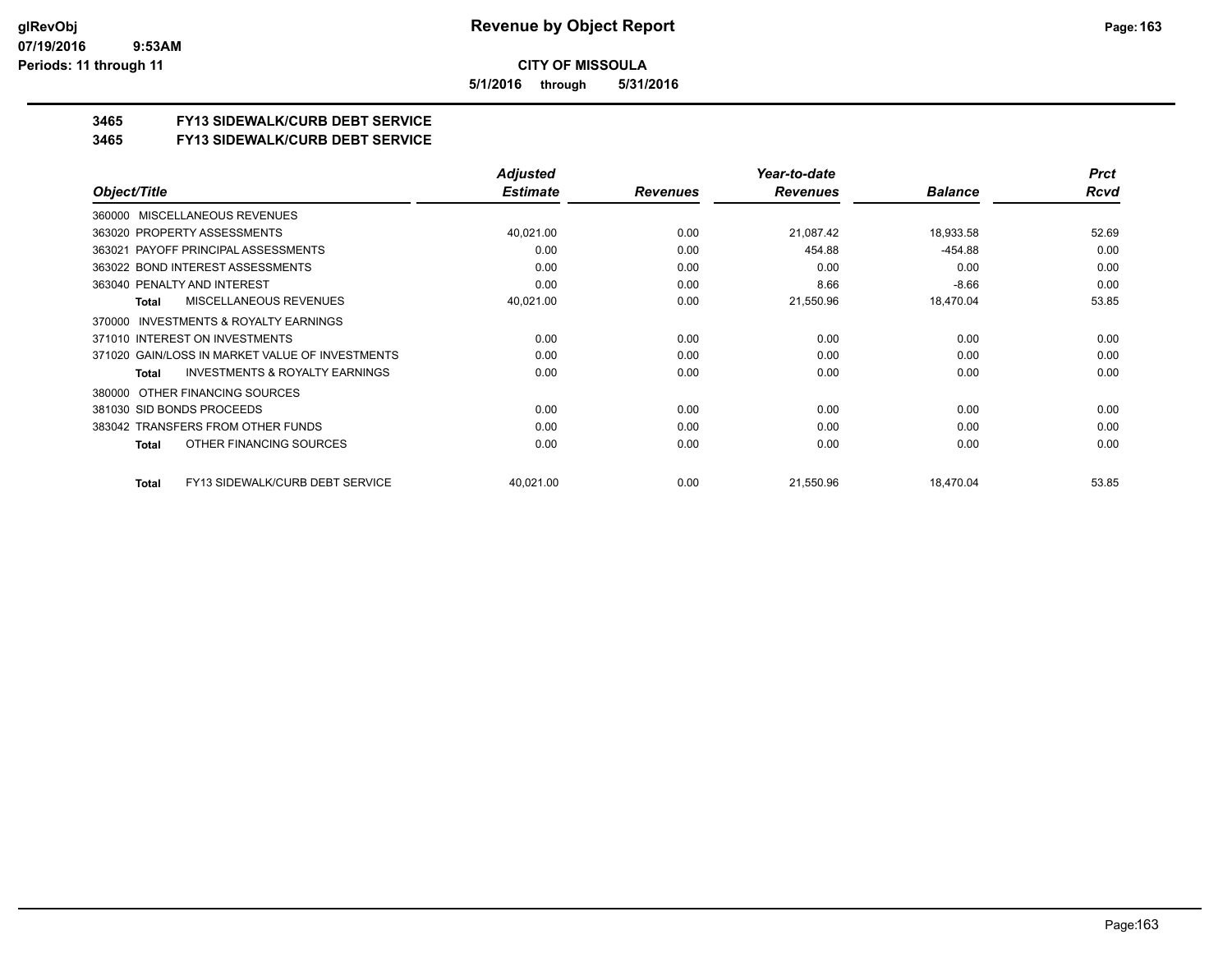**5/1/2016 through 5/31/2016**

## **3465 FY13 SIDEWALK/CURB DEBT SERVICE**

|                                                           | <b>Adjusted</b> |                 | Year-to-date    |                | <b>Prct</b> |
|-----------------------------------------------------------|-----------------|-----------------|-----------------|----------------|-------------|
| Object/Title                                              | <b>Estimate</b> | <b>Revenues</b> | <b>Revenues</b> | <b>Balance</b> | <b>Rcvd</b> |
| 360000 MISCELLANEOUS REVENUES                             |                 |                 |                 |                |             |
| 363020 PROPERTY ASSESSMENTS                               | 40,021.00       | 0.00            | 21,087.42       | 18,933.58      | 52.69       |
| 363021 PAYOFF PRINCIPAL ASSESSMENTS                       | 0.00            | 0.00            | 454.88          | $-454.88$      | 0.00        |
| 363022 BOND INTEREST ASSESSMENTS                          | 0.00            | 0.00            | 0.00            | 0.00           | 0.00        |
| 363040 PENALTY AND INTEREST                               | 0.00            | 0.00            | 8.66            | $-8.66$        | 0.00        |
| MISCELLANEOUS REVENUES<br><b>Total</b>                    | 40,021.00       | 0.00            | 21,550.96       | 18,470.04      | 53.85       |
| 370000 INVESTMENTS & ROYALTY EARNINGS                     |                 |                 |                 |                |             |
| 371010 INTEREST ON INVESTMENTS                            | 0.00            | 0.00            | 0.00            | 0.00           | 0.00        |
| 371020 GAIN/LOSS IN MARKET VALUE OF INVESTMENT            | 0.00            | 0.00            | 0.00            | 0.00           | 0.00        |
| <b>INVESTMENTS &amp; ROYALTY EARNINGS</b><br><b>Total</b> | 0.00            | 0.00            | 0.00            | 0.00           | 0.00        |
| 380000 OTHER FINANCING SOURCES                            |                 |                 |                 |                |             |
| 381030 SID BONDS PROCEEDS                                 | 0.00            | 0.00            | 0.00            | 0.00           | 0.00        |
| 383042 TRANSFERS FROM OTHER FUNDS                         | 0.00            | 0.00            | 0.00            | 0.00           | 0.00        |
| OTHER FINANCING SOURCES<br><b>Total</b>                   | 0.00            | 0.00            | 0.00            | 0.00           | 0.00        |
| FY13 SIDEWALK/CURB DEBT SERVICE<br><b>Total</b>           | 40,021.00       | 0.00            | 21,550.96       | 18,470.04      | 53.85       |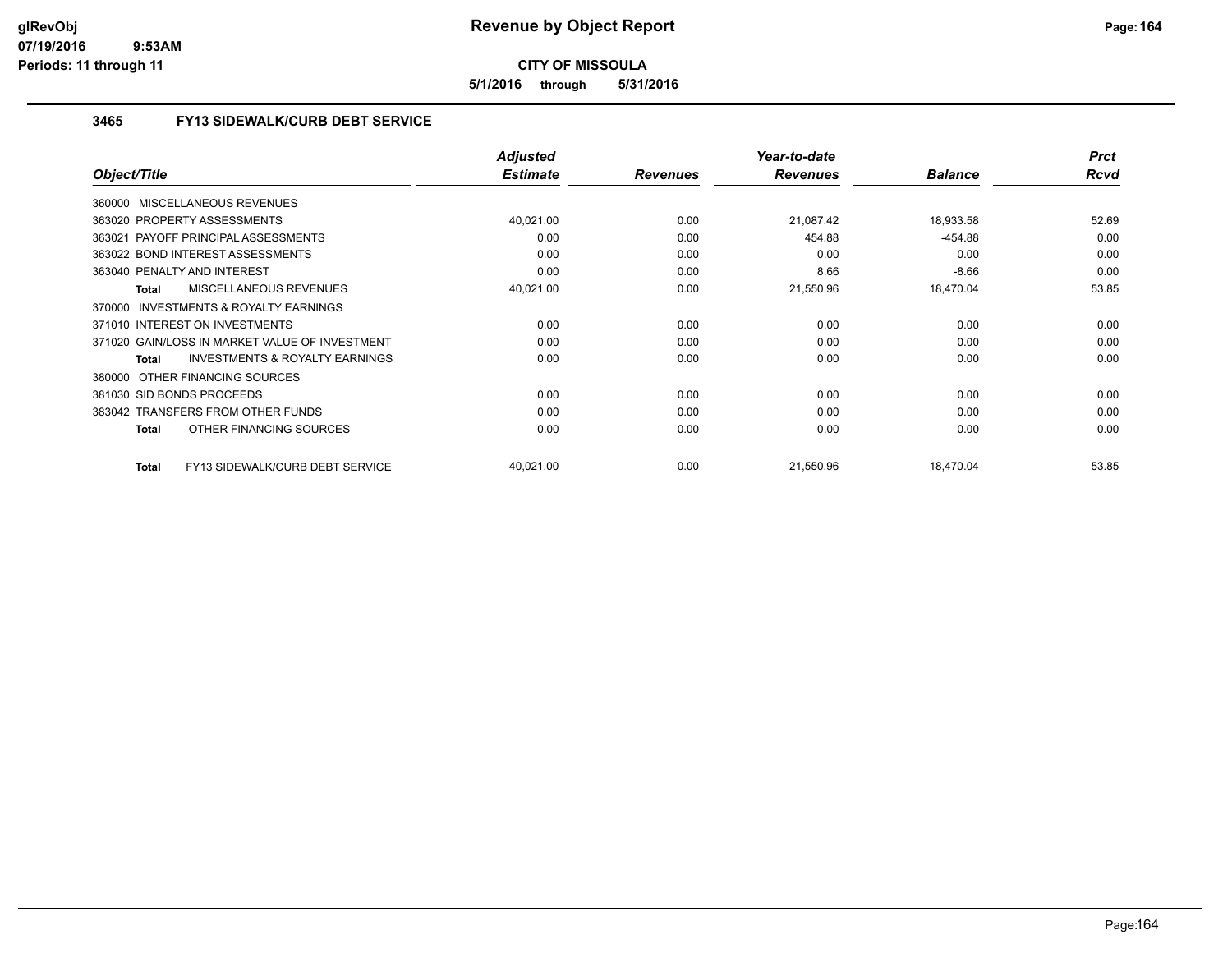**5/1/2016 through 5/31/2016**

## **3466 FY15 SIDEWALK/CURB DEBT SERVICE**

**3466 FY15 SIDEWALK/CURB DEBT SERVICE**

|                                                    | <b>Adjusted</b> |                 | Year-to-date    |                | <b>Prct</b> |
|----------------------------------------------------|-----------------|-----------------|-----------------|----------------|-------------|
| Object/Title                                       | <b>Estimate</b> | <b>Revenues</b> | <b>Revenues</b> | <b>Balance</b> | Rcvd        |
| MISCELLANEOUS REVENUES<br>360000                   |                 |                 |                 |                |             |
| 363020 PROPERTY ASSESSMENTS                        | 0.00            | 2,690.22        | 33,489.06       | $-33,489.06$   | 0.00        |
| 363021 PAYOFF PRINCIPAL ASSESSMENTS                | 0.00            | 0.00            | 0.00            | 0.00           | 0.00        |
| 363022 BOND INTEREST ASSESSMENTS                   | 0.00            | 0.00            | 0.00            | 0.00           | 0.00        |
| 363040 PENALTY AND INTEREST                        | 0.00            | 0.00            | 17.33           | $-17.33$       | 0.00        |
| MISCELLANEOUS REVENUES<br>Total                    | 0.00            | 2,690.22        | 33,506.39       | $-33,506.39$   | 0.00        |
| INVESTMENTS & ROYALTY EARNINGS<br>370000           |                 |                 |                 |                |             |
| 371010 INTEREST ON INVESTMENTS                     | 0.00            | 0.00            | 0.00            | 0.00           | 0.00        |
| 371020 GAIN/LOSS IN MARKET VALUE OF INVESTMENTS    | 0.00            | 0.00            | 0.00            | 0.00           | 0.00        |
| <b>INVESTMENTS &amp; ROYALTY EARNINGS</b><br>Total | 0.00            | 0.00            | 0.00            | 0.00           | 0.00        |
| OTHER FINANCING SOURCES<br>380000                  |                 |                 |                 |                |             |
| 381030 SID BONDS PROCEEDS                          | 0.00            | 0.00            | 0.00            | 0.00           | 0.00        |
| 383042 TRANSFERS FROM OTHER FUNDS                  | 0.00            | 0.00            | 0.00            | 0.00           | 0.00        |
| OTHER FINANCING SOURCES<br>Total                   | 0.00            | 0.00            | 0.00            | 0.00           | 0.00        |
| FY15 SIDEWALK/CURB DEBT SERVICE<br>Total           | 0.00            | 2,690.22        | 33,506.39       | $-33,506.39$   | 0.00        |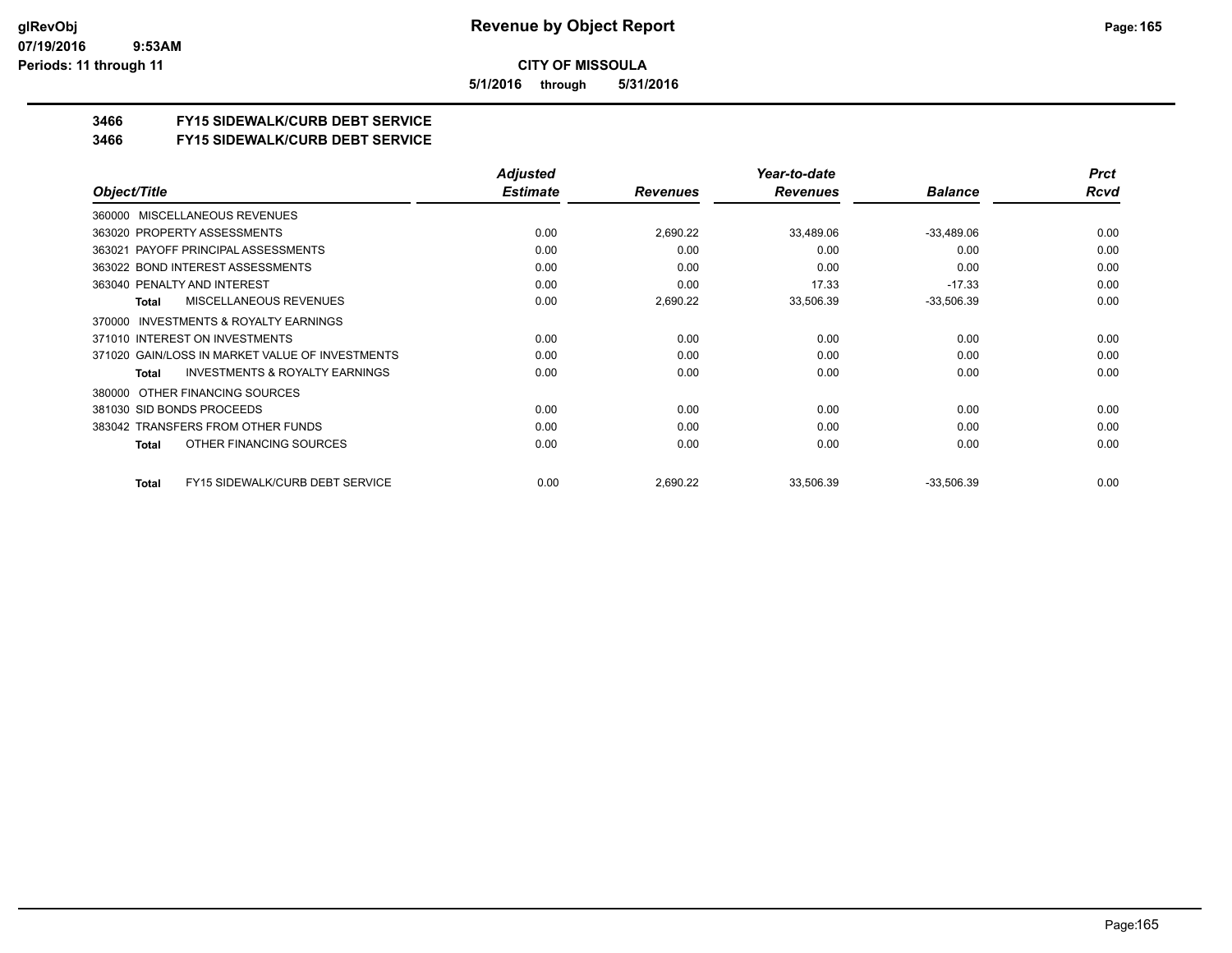**5/1/2016 through 5/31/2016**

## **3466 FY15 SIDEWALK/CURB DEBT SERVICE**

|                                                    | <b>Adjusted</b> |                 | Year-to-date    |                | <b>Prct</b> |
|----------------------------------------------------|-----------------|-----------------|-----------------|----------------|-------------|
| Object/Title                                       | <b>Estimate</b> | <b>Revenues</b> | <b>Revenues</b> | <b>Balance</b> | Rcvd        |
| 360000 MISCELLANEOUS REVENUES                      |                 |                 |                 |                |             |
| 363020 PROPERTY ASSESSMENTS                        | 0.00            | 2,690.22        | 33,489.06       | $-33,489.06$   | 0.00        |
| PAYOFF PRINCIPAL ASSESSMENTS<br>363021             | 0.00            | 0.00            | 0.00            | 0.00           | 0.00        |
| 363022 BOND INTEREST ASSESSMENTS                   | 0.00            | 0.00            | 0.00            | 0.00           | 0.00        |
| 363040 PENALTY AND INTEREST                        | 0.00            | 0.00            | 17.33           | $-17.33$       | 0.00        |
| <b>MISCELLANEOUS REVENUES</b><br><b>Total</b>      | 0.00            | 2,690.22        | 33,506.39       | $-33,506.39$   | 0.00        |
| INVESTMENTS & ROYALTY EARNINGS<br>370000           |                 |                 |                 |                |             |
| 371010 INTEREST ON INVESTMENTS                     | 0.00            | 0.00            | 0.00            | 0.00           | 0.00        |
| 371020 GAIN/LOSS IN MARKET VALUE OF INVESTMENT     | 0.00            | 0.00            | 0.00            | 0.00           | 0.00        |
| <b>INVESTMENTS &amp; ROYALTY EARNINGS</b><br>Total | 0.00            | 0.00            | 0.00            | 0.00           | 0.00        |
| OTHER FINANCING SOURCES<br>380000                  |                 |                 |                 |                |             |
| 381030 SID BONDS PROCEEDS                          | 0.00            | 0.00            | 0.00            | 0.00           | 0.00        |
| 383042 TRANSFERS FROM OTHER FUNDS                  | 0.00            | 0.00            | 0.00            | 0.00           | 0.00        |
| OTHER FINANCING SOURCES<br><b>Total</b>            | 0.00            | 0.00            | 0.00            | 0.00           | 0.00        |
| FY15 SIDEWALK/CURB DEBT SERVICE<br><b>Total</b>    | 0.00            | 2,690.22        | 33,506.39       | $-33,506.39$   | 0.00        |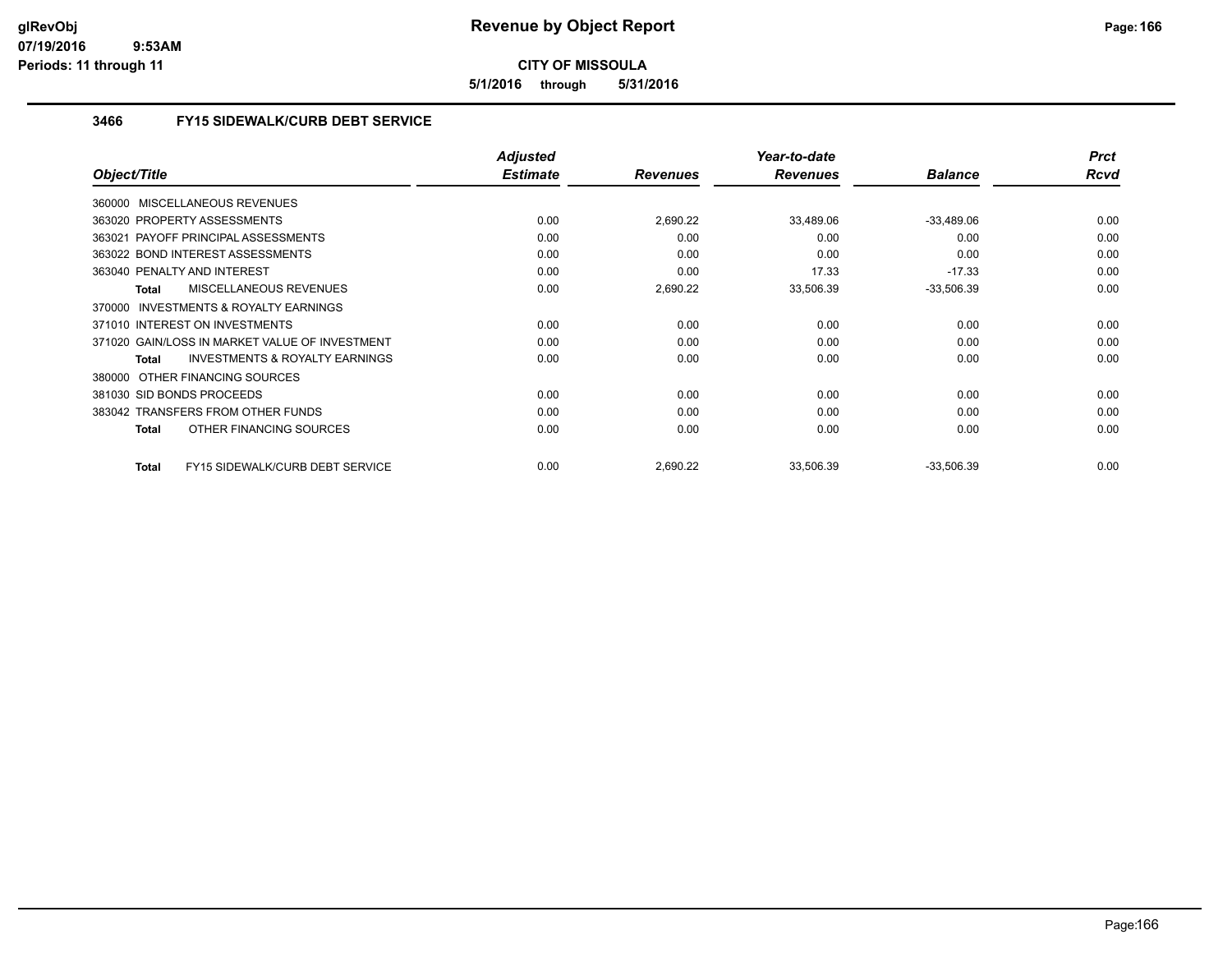**5/1/2016 through 5/31/2016**

**3470 SID 470 DEBT SERVICE FUND**

**3470 SID 470 DEBT SERVICE FUND**

|                                                           | <b>Adjusted</b> |                 | Year-to-date    |                | <b>Prct</b> |
|-----------------------------------------------------------|-----------------|-----------------|-----------------|----------------|-------------|
| Object/Title                                              | <b>Estimate</b> | <b>Revenues</b> | <b>Revenues</b> | <b>Balance</b> | <b>Rcvd</b> |
| TAXES/ASSESSMENTS<br>310000                               |                 |                 |                 |                |             |
| PENALTIES & INTEREST<br>312001                            | 0.00            | 0.00            | 0.00            | 0.00           | 0.00        |
| TAXES/ASSESSMENTS<br>Total                                | 0.00            | 0.00            | 0.00            | 0.00           | 0.00        |
| MISCELLANEOUS REVENUES<br>360000                          |                 |                 |                 |                |             |
| 363020 PROPERTY ASSESSMENTS                               | 0.00            | 0.00            | 0.00            | 0.00           | 0.00        |
| PAYOFF PRINCIPAL ASSESSMENTS<br>363021                    | 0.00            | 0.00            | 0.00            | 0.00           | 0.00        |
| 363022 BOND INTEREST ASSESSMENTS                          | 0.00            | 0.00            | 0.00            | 0.00           | 0.00        |
| 363040 PENALTY AND INTEREST                               | 0.00            | 0.00            | 0.00            | 0.00           | 0.00        |
| MISCELLANEOUS REVENUES<br>Total                           | 0.00            | 0.00            | 0.00            | 0.00           | 0.00        |
| <b>INVESTMENTS &amp; ROYALTY EARNINGS</b><br>370000       |                 |                 |                 |                |             |
| 371010 INTEREST ON INVESTMENTS                            | 0.00            | 0.00            | 0.00            | 0.00           | 0.00        |
| 371020 GAIN/LOSS IN MARKET VALUE OF INVESTMENTS           | 0.00            | 0.00            | 0.00            | 0.00           | 0.00        |
| <b>INVESTMENTS &amp; ROYALTY EARNINGS</b><br><b>Total</b> | 0.00            | 0.00            | 0.00            | 0.00           | 0.00        |
| OTHER FINANCING SOURCES<br>380000                         |                 |                 |                 |                |             |
| 381009 TRANSFERS IN                                       | 0.00            | 0.00            | 0.00            | 0.00           | 0.00        |
| OTHER FINANCING SOURCES<br><b>Total</b>                   | 0.00            | 0.00            | 0.00            | 0.00           | 0.00        |
| SID 470 DEBT SERVICE FUND<br><b>Total</b>                 | 0.00            | 0.00            | 0.00            | 0.00           | 0.00        |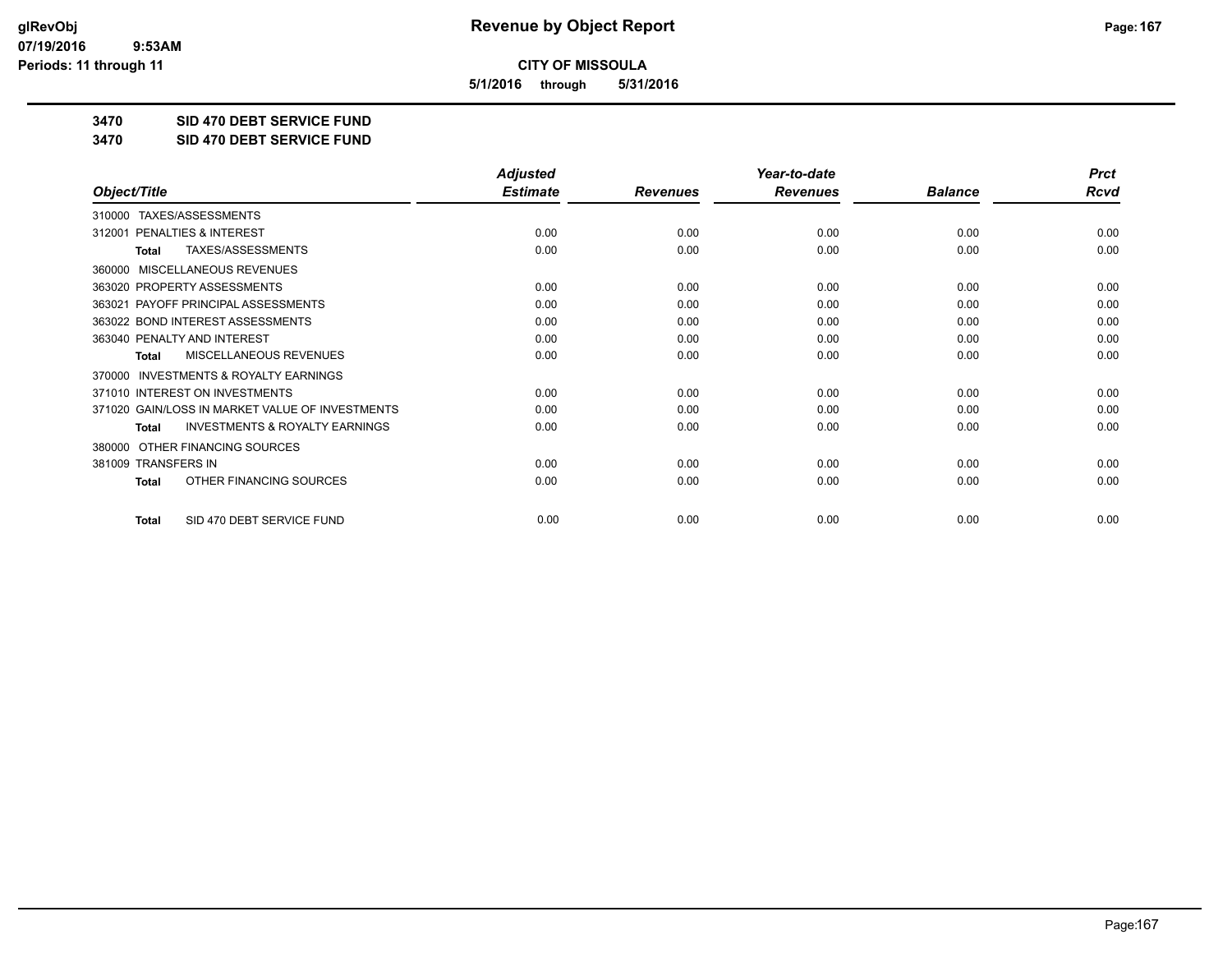**5/1/2016 through 5/31/2016**

## **3470 SID 470 DEBT SERVICE FUND**

|                                                           | <b>Adjusted</b> |                 | Year-to-date    |                | <b>Prct</b> |
|-----------------------------------------------------------|-----------------|-----------------|-----------------|----------------|-------------|
| Object/Title                                              | <b>Estimate</b> | <b>Revenues</b> | <b>Revenues</b> | <b>Balance</b> | <b>Rcvd</b> |
| TAXES/ASSESSMENTS<br>310000                               |                 |                 |                 |                |             |
| 312001 PENALTIES & INTEREST                               | 0.00            | 0.00            | 0.00            | 0.00           | 0.00        |
| TAXES/ASSESSMENTS<br><b>Total</b>                         | 0.00            | 0.00            | 0.00            | 0.00           | 0.00        |
| MISCELLANEOUS REVENUES<br>360000                          |                 |                 |                 |                |             |
| 363020 PROPERTY ASSESSMENTS                               | 0.00            | 0.00            | 0.00            | 0.00           | 0.00        |
| 363021 PAYOFF PRINCIPAL ASSESSMENTS                       | 0.00            | 0.00            | 0.00            | 0.00           | 0.00        |
| 363022 BOND INTEREST ASSESSMENTS                          | 0.00            | 0.00            | 0.00            | 0.00           | 0.00        |
| 363040 PENALTY AND INTEREST                               | 0.00            | 0.00            | 0.00            | 0.00           | 0.00        |
| MISCELLANEOUS REVENUES<br><b>Total</b>                    | 0.00            | 0.00            | 0.00            | 0.00           | 0.00        |
| <b>INVESTMENTS &amp; ROYALTY EARNINGS</b><br>370000       |                 |                 |                 |                |             |
| 371010 INTEREST ON INVESTMENTS                            | 0.00            | 0.00            | 0.00            | 0.00           | 0.00        |
| 371020 GAIN/LOSS IN MARKET VALUE OF INVESTMENT            | 0.00            | 0.00            | 0.00            | 0.00           | 0.00        |
| <b>INVESTMENTS &amp; ROYALTY EARNINGS</b><br><b>Total</b> | 0.00            | 0.00            | 0.00            | 0.00           | 0.00        |
| OTHER FINANCING SOURCES<br>380000                         |                 |                 |                 |                |             |
| 381009 TRANSFERS IN                                       | 0.00            | 0.00            | 0.00            | 0.00           | 0.00        |
| OTHER FINANCING SOURCES<br><b>Total</b>                   | 0.00            | 0.00            | 0.00            | 0.00           | 0.00        |
| SID 470 DEBT SERVICE FUND<br>Total                        | 0.00            | 0.00            | 0.00            | 0.00           | 0.00        |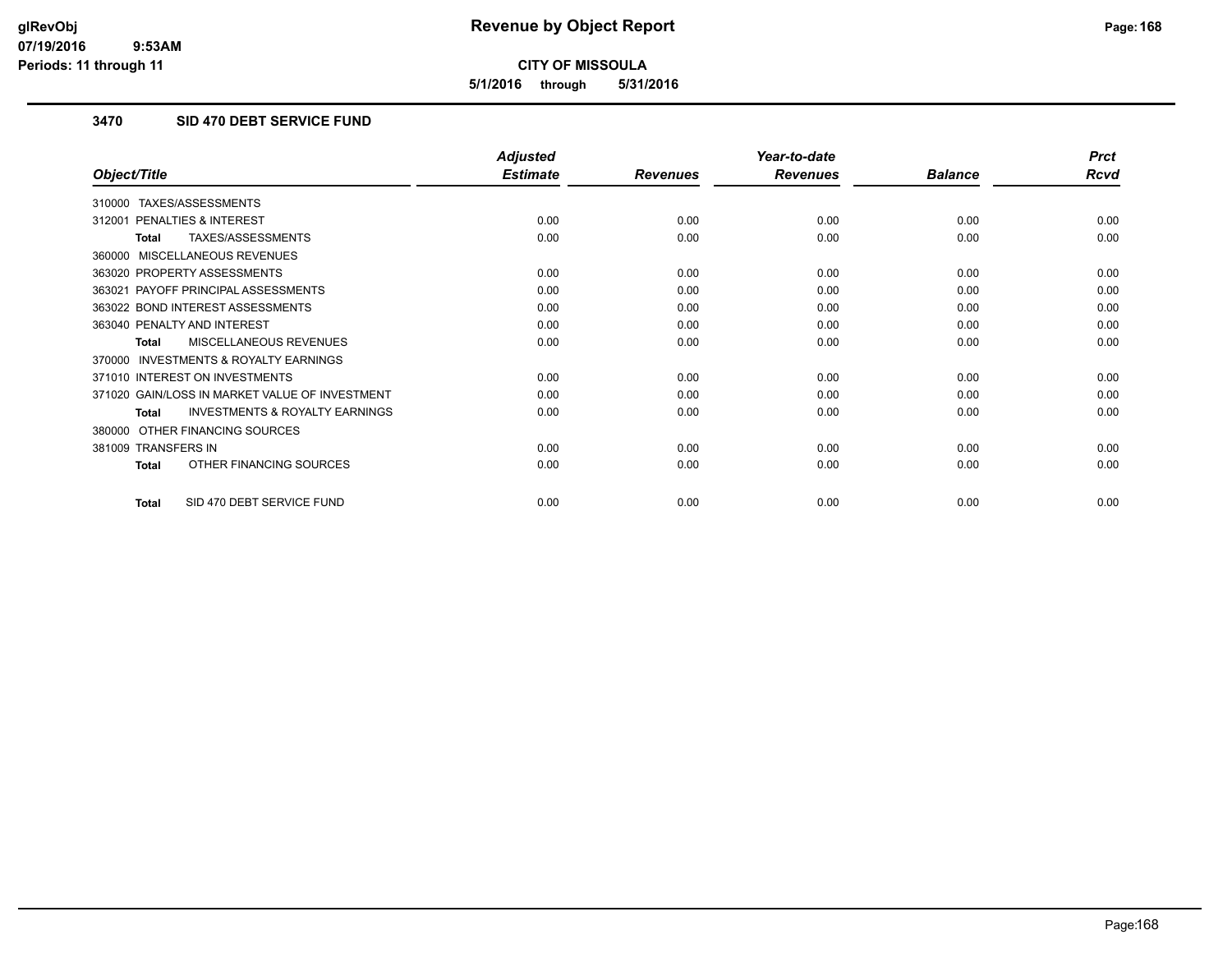**5/1/2016 through 5/31/2016**

**3491 SID 491 DEBT SERVICE FUND**

**3491 SID 491 DEBT SERVICE FUND**

|                                                           | <b>Adjusted</b> |                 | Year-to-date    |                | <b>Prct</b> |
|-----------------------------------------------------------|-----------------|-----------------|-----------------|----------------|-------------|
| Object/Title                                              | <b>Estimate</b> | <b>Revenues</b> | <b>Revenues</b> | <b>Balance</b> | <b>Rcvd</b> |
| TAXES/ASSESSMENTS<br>310000                               |                 |                 |                 |                |             |
| 312001 PENALTIES & INTEREST                               | 0.00            | 0.00            | 0.00            | 0.00           | 0.00        |
| TAXES/ASSESSMENTS<br><b>Total</b>                         | 0.00            | 0.00            | 0.00            | 0.00           | 0.00        |
| MISCELLANEOUS REVENUES<br>360000                          |                 |                 |                 |                |             |
| 360010 MISCELLANEOUS                                      | 0.00            | 0.00            | 0.00            | 0.00           | 0.00        |
| 363020 PROPERTY ASSESSMENTS                               | 0.00            | 0.00            | 0.00            | 0.00           | 0.00        |
| 363021 PAYOFF PRINCIPAL ASSESSMENTS                       | 0.00            | 0.00            | 0.00            | 0.00           | 0.00        |
| 363022 BOND INTEREST ASSESSMENTS                          | 0.00            | 0.00            | 0.00            | 0.00           | 0.00        |
| 363040 PENALTY AND INTEREST                               | 0.00            | 0.00            | 0.00            | 0.00           | 0.00        |
| MISCELLANEOUS REVENUES<br><b>Total</b>                    | 0.00            | 0.00            | 0.00            | 0.00           | 0.00        |
| <b>INVESTMENTS &amp; ROYALTY EARNINGS</b><br>370000       |                 |                 |                 |                |             |
| 371010 INTEREST ON INVESTMENTS                            | 0.00            | 0.00            | 0.00            | 0.00           | 0.00        |
| 371020 GAIN/LOSS IN MARKET VALUE OF INVESTMENTS           | 0.00            | 0.00            | 0.00            | 0.00           | 0.00        |
| <b>INVESTMENTS &amp; ROYALTY EARNINGS</b><br><b>Total</b> | 0.00            | 0.00            | 0.00            | 0.00           | 0.00        |
| OTHER FINANCING SOURCES<br>380000                         |                 |                 |                 |                |             |
| 381009 TRANSFERS IN                                       | 0.00            | 0.00            | 0.00            | 0.00           | 0.00        |
| OTHER FINANCING SOURCES<br>Total                          | 0.00            | 0.00            | 0.00            | 0.00           | 0.00        |
| SID 491 DEBT SERVICE FUND<br><b>Total</b>                 | 0.00            | 0.00            | 0.00            | 0.00           | 0.00        |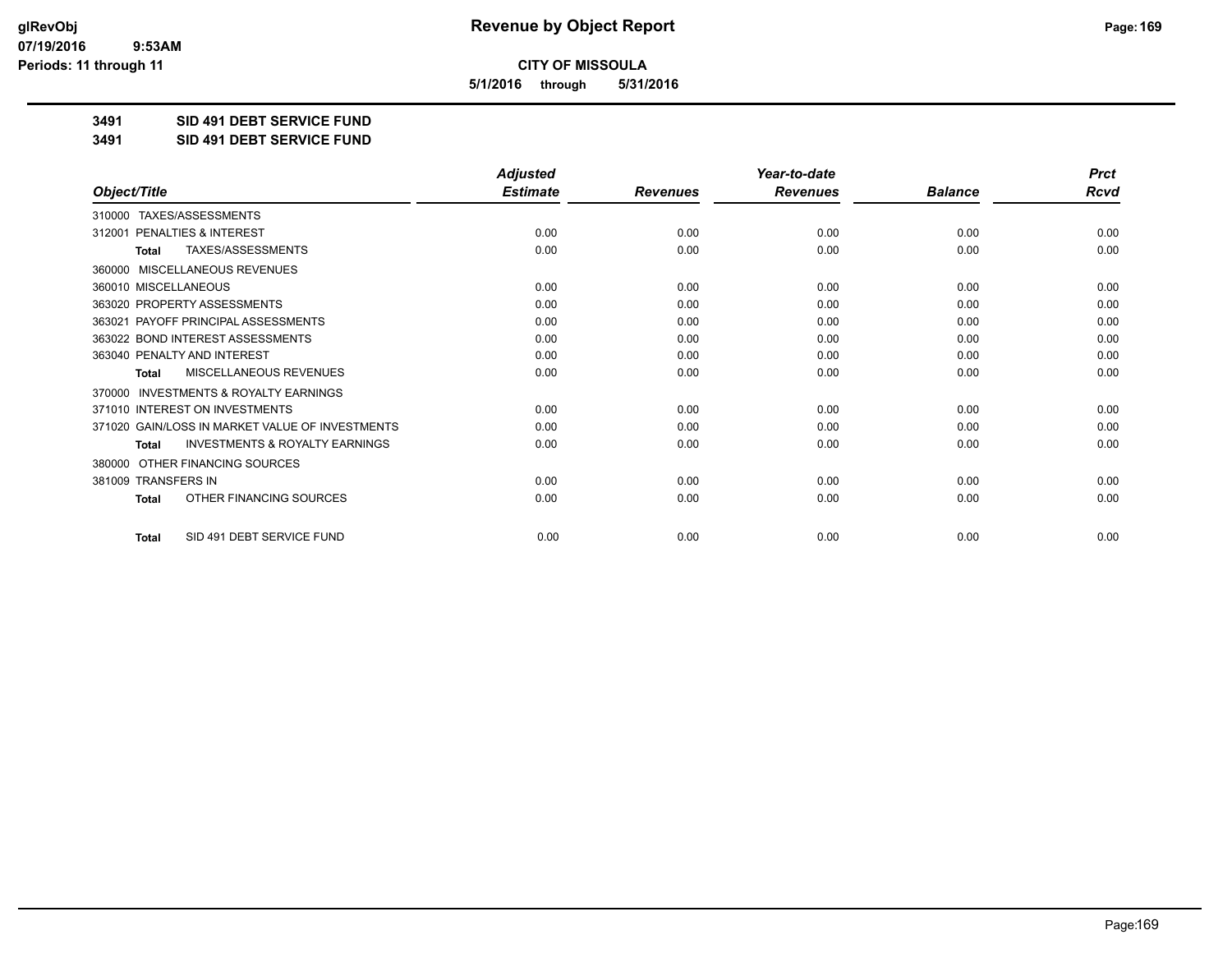**5/1/2016 through 5/31/2016**

## **3491 SID 491 DEBT SERVICE FUND**

|                                                           | <b>Adjusted</b> |                 | Year-to-date    |                | <b>Prct</b> |
|-----------------------------------------------------------|-----------------|-----------------|-----------------|----------------|-------------|
| Object/Title                                              | <b>Estimate</b> | <b>Revenues</b> | <b>Revenues</b> | <b>Balance</b> | <b>Rcvd</b> |
| 310000 TAXES/ASSESSMENTS                                  |                 |                 |                 |                |             |
| PENALTIES & INTEREST<br>312001                            | 0.00            | 0.00            | 0.00            | 0.00           | 0.00        |
| TAXES/ASSESSMENTS<br><b>Total</b>                         | 0.00            | 0.00            | 0.00            | 0.00           | 0.00        |
| 360000 MISCELLANEOUS REVENUES                             |                 |                 |                 |                |             |
| 360010 MISCELLANEOUS                                      | 0.00            | 0.00            | 0.00            | 0.00           | 0.00        |
| 363020 PROPERTY ASSESSMENTS                               | 0.00            | 0.00            | 0.00            | 0.00           | 0.00        |
| 363021 PAYOFF PRINCIPAL ASSESSMENTS                       | 0.00            | 0.00            | 0.00            | 0.00           | 0.00        |
| 363022 BOND INTEREST ASSESSMENTS                          | 0.00            | 0.00            | 0.00            | 0.00           | 0.00        |
| 363040 PENALTY AND INTEREST                               | 0.00            | 0.00            | 0.00            | 0.00           | 0.00        |
| MISCELLANEOUS REVENUES<br><b>Total</b>                    | 0.00            | 0.00            | 0.00            | 0.00           | 0.00        |
| <b>INVESTMENTS &amp; ROYALTY EARNINGS</b><br>370000       |                 |                 |                 |                |             |
| 371010 INTEREST ON INVESTMENTS                            | 0.00            | 0.00            | 0.00            | 0.00           | 0.00        |
| 371020 GAIN/LOSS IN MARKET VALUE OF INVESTMENT            | 0.00            | 0.00            | 0.00            | 0.00           | 0.00        |
| <b>INVESTMENTS &amp; ROYALTY EARNINGS</b><br><b>Total</b> | 0.00            | 0.00            | 0.00            | 0.00           | 0.00        |
| OTHER FINANCING SOURCES<br>380000                         |                 |                 |                 |                |             |
| 381009 TRANSFERS IN                                       | 0.00            | 0.00            | 0.00            | 0.00           | 0.00        |
| OTHER FINANCING SOURCES<br><b>Total</b>                   | 0.00            | 0.00            | 0.00            | 0.00           | 0.00        |
| SID 491 DEBT SERVICE FUND<br><b>Total</b>                 | 0.00            | 0.00            | 0.00            | 0.00           | 0.00        |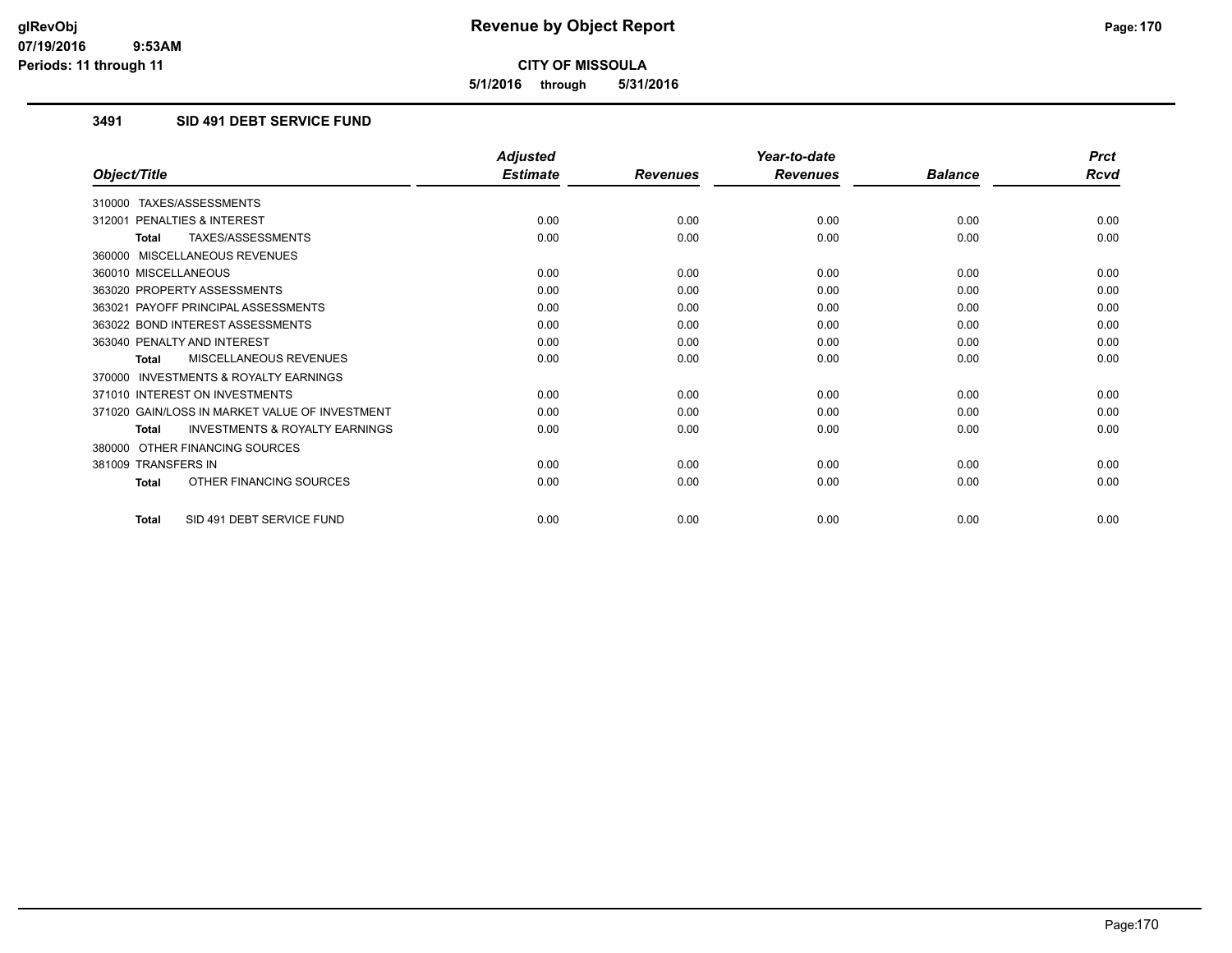**5/1/2016 through 5/31/2016**

## **3492 SID 492/499 DEBT SERVICE FUND**

**3492 SID 492/499 DEBT SERVICE FUND**

|                                                    | <b>Adjusted</b> |                 | Year-to-date    |                | <b>Prct</b> |
|----------------------------------------------------|-----------------|-----------------|-----------------|----------------|-------------|
| Object/Title                                       | <b>Estimate</b> | <b>Revenues</b> | <b>Revenues</b> | <b>Balance</b> | <b>Rcvd</b> |
| 360000 MISCELLANEOUS REVENUES                      |                 |                 |                 |                |             |
| 360010 MISCELLANEOUS                               | 0.00            | 0.00            | 0.00            | 0.00           | 0.00        |
| 363040 PENALTY AND INTEREST                        | 0.00            | 0.00            | 0.00            | 0.00           | 0.00        |
| MISCELLANEOUS REVENUES<br>Total                    | 0.00            | 0.00            | 0.00            | 0.00           | 0.00        |
| 370000 INVESTMENTS & ROYALTY EARNINGS              |                 |                 |                 |                |             |
| 371010 INTEREST ON INVESTMENTS                     | 0.00            | 0.00            | 0.00            | 0.00           | 0.00        |
| 371020 GAIN/LOSS IN MARKET VALUE OF INVESTMENTS    | 0.00            | 0.00            | 0.00            | 0.00           | 0.00        |
| <b>INVESTMENTS &amp; ROYALTY EARNINGS</b><br>Total | 0.00            | 0.00            | 0.00            | 0.00           | 0.00        |
| 380000 OTHER FINANCING SOURCES                     |                 |                 |                 |                |             |
| 381009 TRANSFERS IN                                | 0.00            | 0.00            | 0.00            | 0.00           | 0.00        |
| OTHER FINANCING SOURCES<br>Total                   | 0.00            | 0.00            | 0.00            | 0.00           | 0.00        |
| SID 492/499 DEBT SERVICE FUND<br>Total             | 0.00            | 0.00            | 0.00            | 0.00           | 0.00        |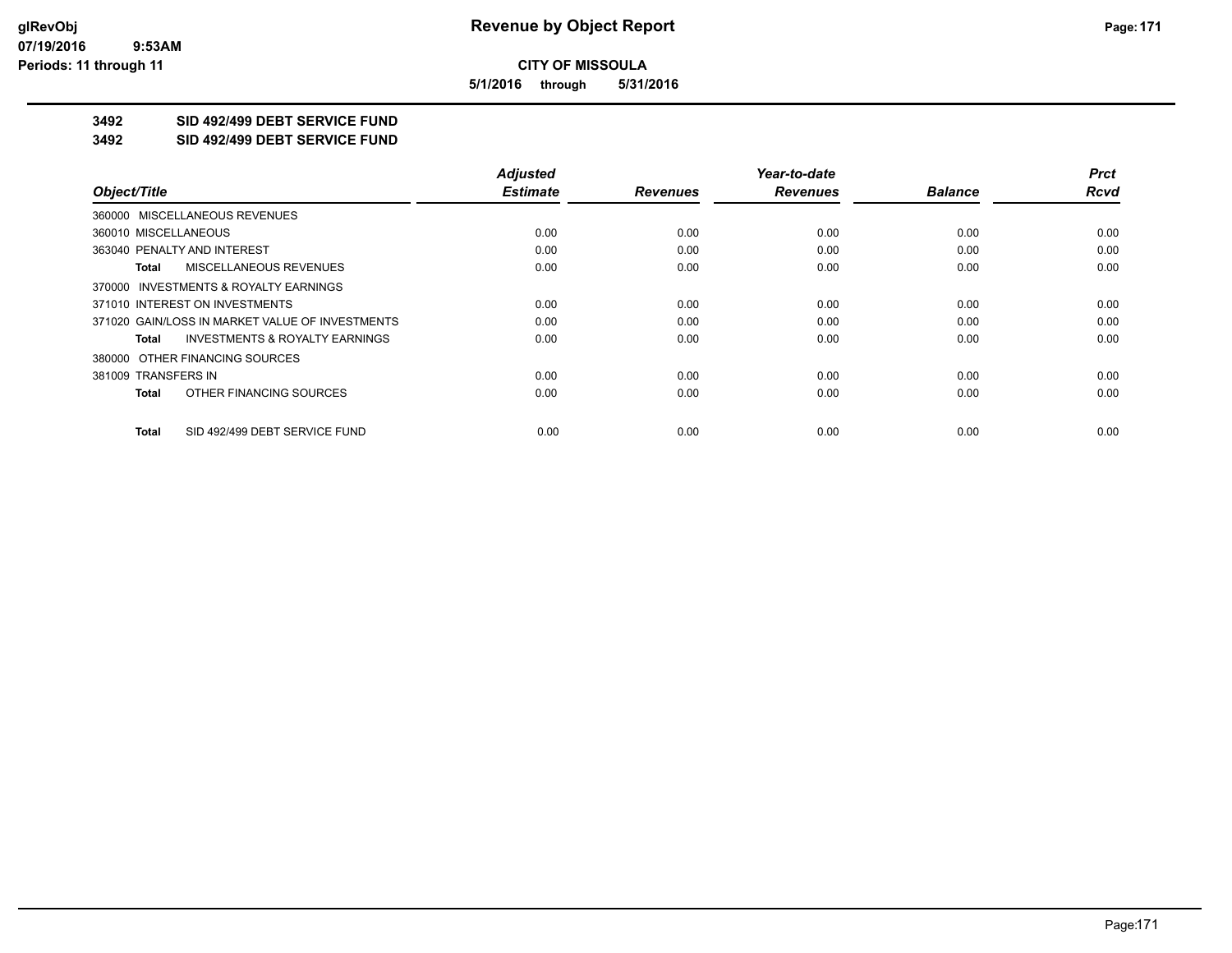**5/1/2016 through 5/31/2016**

## **3492 SID 492/499 DEBT SERVICE FUND**

| Object/Title                                       | <b>Adjusted</b><br><b>Estimate</b> | <b>Revenues</b> | Year-to-date<br><b>Revenues</b> | <b>Balance</b> | <b>Prct</b><br><b>Rcvd</b> |
|----------------------------------------------------|------------------------------------|-----------------|---------------------------------|----------------|----------------------------|
| 360000 MISCELLANEOUS REVENUES                      |                                    |                 |                                 |                |                            |
| 360010 MISCELLANEOUS                               | 0.00                               | 0.00            | 0.00                            | 0.00           | 0.00                       |
| 363040 PENALTY AND INTEREST                        | 0.00                               | 0.00            | 0.00                            | 0.00           | 0.00                       |
| MISCELLANEOUS REVENUES<br>Total                    | 0.00                               | 0.00            | 0.00                            | 0.00           | 0.00                       |
| 370000 INVESTMENTS & ROYALTY EARNINGS              |                                    |                 |                                 |                |                            |
| 371010 INTEREST ON INVESTMENTS                     | 0.00                               | 0.00            | 0.00                            | 0.00           | 0.00                       |
| 371020 GAIN/LOSS IN MARKET VALUE OF INVESTMENT     | 0.00                               | 0.00            | 0.00                            | 0.00           | 0.00                       |
| <b>INVESTMENTS &amp; ROYALTY EARNINGS</b><br>Total | 0.00                               | 0.00            | 0.00                            | 0.00           | 0.00                       |
| 380000 OTHER FINANCING SOURCES                     |                                    |                 |                                 |                |                            |
| 381009 TRANSFERS IN                                | 0.00                               | 0.00            | 0.00                            | 0.00           | 0.00                       |
| OTHER FINANCING SOURCES<br><b>Total</b>            | 0.00                               | 0.00            | 0.00                            | 0.00           | 0.00                       |
| SID 492/499 DEBT SERVICE FUND<br><b>Total</b>      | 0.00                               | 0.00            | 0.00                            | 0.00           | 0.00                       |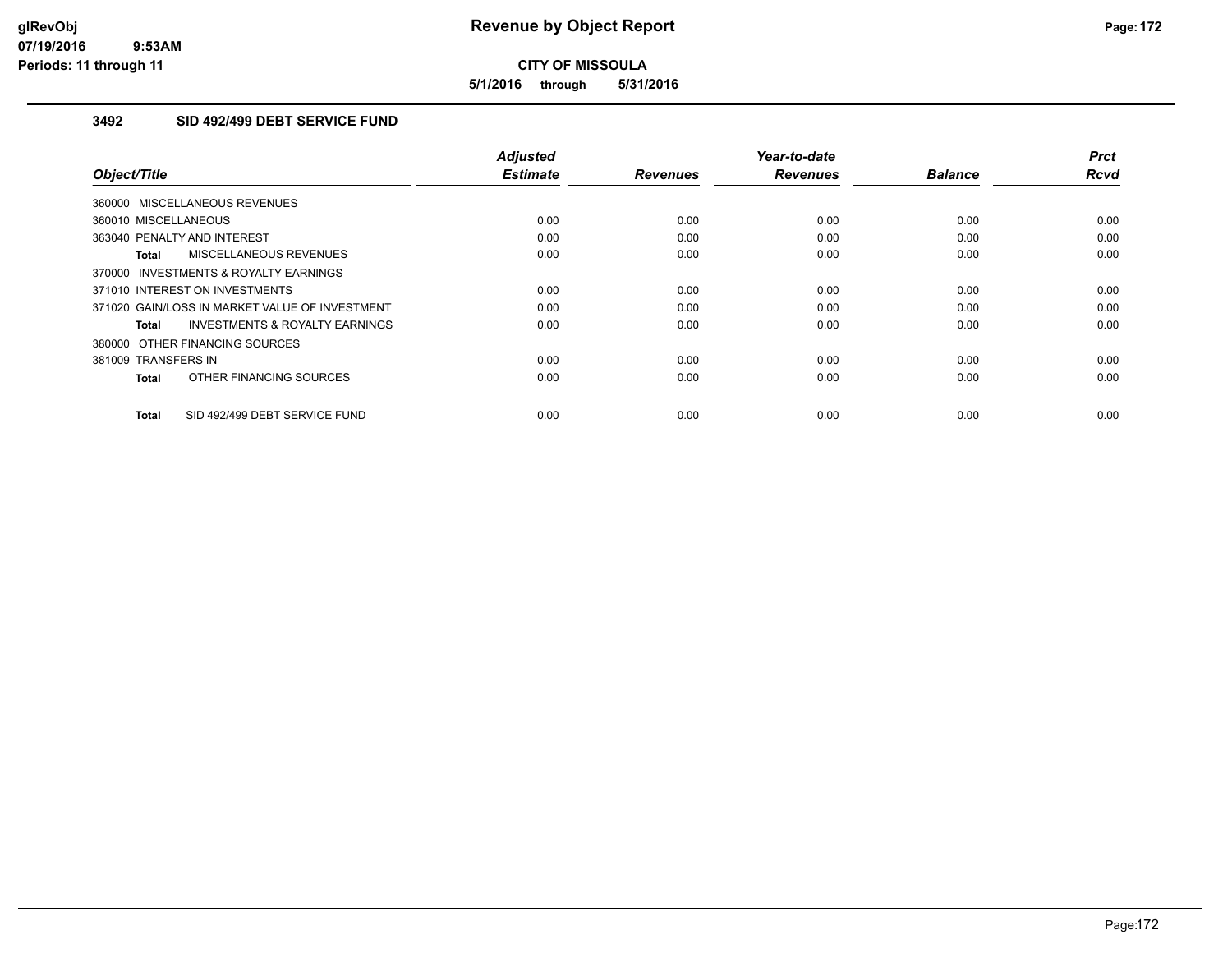**5/1/2016 through 5/31/2016**

**3494 SID 494 DEBT SERVICE**

**3494 SID 494 DEBT SERVICE**

|                                                     | <b>Adjusted</b> |                 | Year-to-date    |                | <b>Prct</b> |
|-----------------------------------------------------|-----------------|-----------------|-----------------|----------------|-------------|
| Object/Title                                        | <b>Estimate</b> | <b>Revenues</b> | <b>Revenues</b> | <b>Balance</b> | <b>Rcvd</b> |
| TAXES/ASSESSMENTS<br>310000                         |                 |                 |                 |                |             |
| PENALTIES & INTEREST<br>312001                      | 0.00            | 0.00            | 0.00            | 0.00           | 0.00        |
| TAXES/ASSESSMENTS<br><b>Total</b>                   | 0.00            | 0.00            | 0.00            | 0.00           | 0.00        |
| MISCELLANEOUS REVENUES<br>360000                    |                 |                 |                 |                |             |
| 360010 MISCELLANEOUS                                | 0.00            | 0.00            | 0.00            | 0.00           | 0.00        |
| 363020 PROPERTY ASSESSMENTS                         | 0.00            | 0.00            | 0.00            | 0.00           | 0.00        |
| 363021 PAYOFF PRINCIPAL ASSESSMENTS                 | 0.00            | 0.00            | 0.00            | 0.00           | 0.00        |
| 363022 BOND INTEREST ASSESSMENTS                    | 0.00            | 0.00            | 0.00            | 0.00           | 0.00        |
| 363040 PENALTY AND INTEREST                         | 0.00            | 0.00            | 0.00            | 0.00           | 0.00        |
| MISCELLANEOUS REVENUES<br>Total                     | 0.00            | 0.00            | 0.00            | 0.00           | 0.00        |
| <b>INVESTMENTS &amp; ROYALTY EARNINGS</b><br>370000 |                 |                 |                 |                |             |
| 371010 INTEREST ON INVESTMENTS                      | 0.00            | 0.00            | 0.00            | 0.00           | 0.00        |
| 371020 GAIN/LOSS IN MARKET VALUE OF INVESTMENTS     | 0.00            | 0.00            | 0.00            | 0.00           | 0.00        |
| <b>INVESTMENTS &amp; ROYALTY EARNINGS</b><br>Total  | 0.00            | 0.00            | 0.00            | 0.00           | 0.00        |
| OTHER FINANCING SOURCES<br>380000                   |                 |                 |                 |                |             |
| 381009 TRANSFERS IN                                 | 0.00            | 0.00            | 0.00            | 0.00           | 0.00        |
| OTHER FINANCING SOURCES<br><b>Total</b>             | 0.00            | 0.00            | 0.00            | 0.00           | 0.00        |
| SID 494 DEBT SERVICE<br><b>Total</b>                | 0.00            | 0.00            | 0.00            | 0.00           | 0.00        |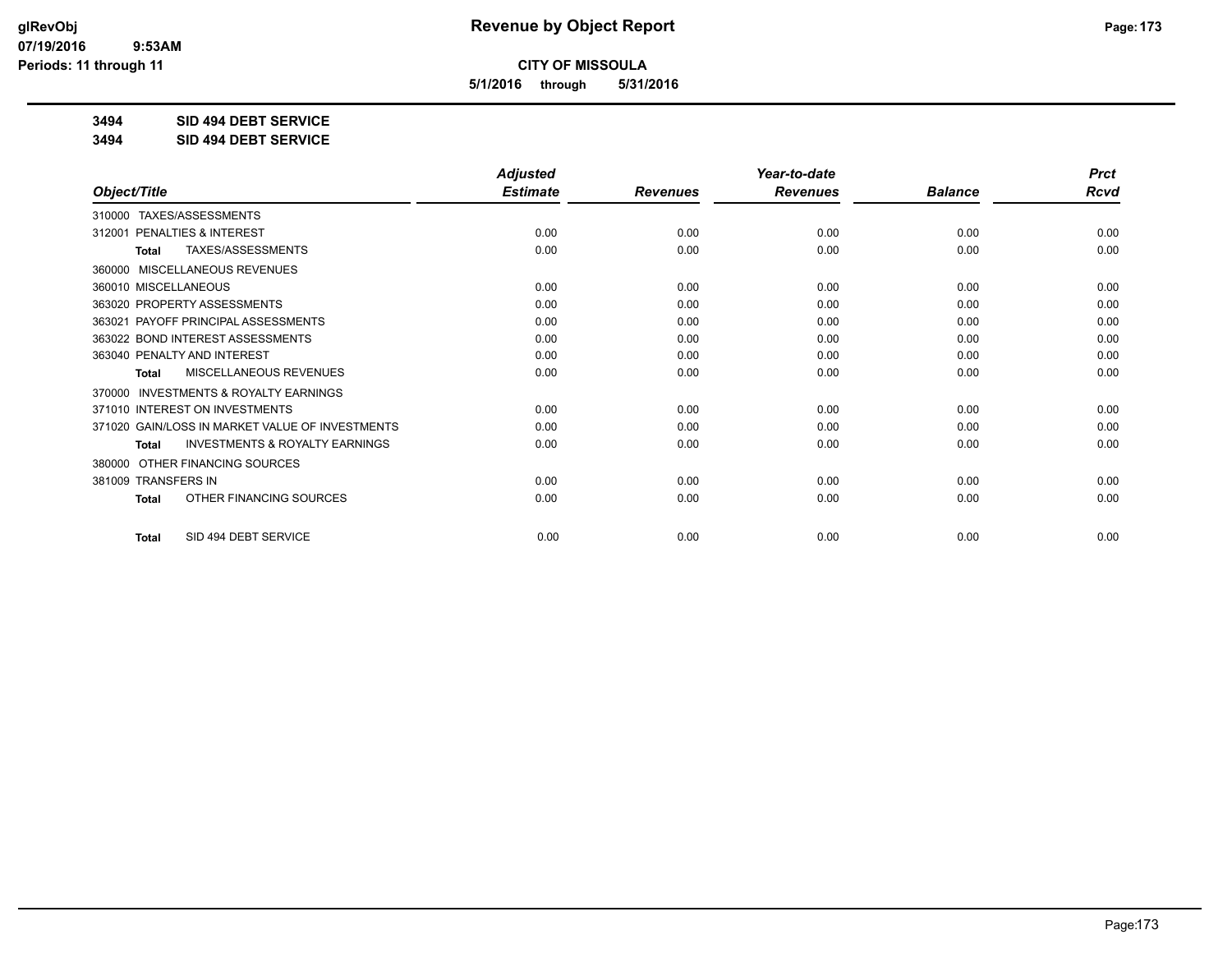**5/1/2016 through 5/31/2016**

### **3494 SID 494 DEBT SERVICE**

|                                                           | <b>Adjusted</b> |                 | Year-to-date    |                | <b>Prct</b> |
|-----------------------------------------------------------|-----------------|-----------------|-----------------|----------------|-------------|
| Object/Title                                              | <b>Estimate</b> | <b>Revenues</b> | <b>Revenues</b> | <b>Balance</b> | <b>Rcvd</b> |
| 310000 TAXES/ASSESSMENTS                                  |                 |                 |                 |                |             |
| 312001 PENALTIES & INTEREST                               | 0.00            | 0.00            | 0.00            | 0.00           | 0.00        |
| TAXES/ASSESSMENTS<br><b>Total</b>                         | 0.00            | 0.00            | 0.00            | 0.00           | 0.00        |
| MISCELLANEOUS REVENUES<br>360000                          |                 |                 |                 |                |             |
| 360010 MISCELLANEOUS                                      | 0.00            | 0.00            | 0.00            | 0.00           | 0.00        |
| 363020 PROPERTY ASSESSMENTS                               | 0.00            | 0.00            | 0.00            | 0.00           | 0.00        |
| 363021 PAYOFF PRINCIPAL ASSESSMENTS                       | 0.00            | 0.00            | 0.00            | 0.00           | 0.00        |
| 363022 BOND INTEREST ASSESSMENTS                          | 0.00            | 0.00            | 0.00            | 0.00           | 0.00        |
| 363040 PENALTY AND INTEREST                               | 0.00            | 0.00            | 0.00            | 0.00           | 0.00        |
| MISCELLANEOUS REVENUES<br><b>Total</b>                    | 0.00            | 0.00            | 0.00            | 0.00           | 0.00        |
| <b>INVESTMENTS &amp; ROYALTY EARNINGS</b><br>370000       |                 |                 |                 |                |             |
| 371010 INTEREST ON INVESTMENTS                            | 0.00            | 0.00            | 0.00            | 0.00           | 0.00        |
| 371020 GAIN/LOSS IN MARKET VALUE OF INVESTMENT            | 0.00            | 0.00            | 0.00            | 0.00           | 0.00        |
| <b>INVESTMENTS &amp; ROYALTY EARNINGS</b><br><b>Total</b> | 0.00            | 0.00            | 0.00            | 0.00           | 0.00        |
| OTHER FINANCING SOURCES<br>380000                         |                 |                 |                 |                |             |
| 381009 TRANSFERS IN                                       | 0.00            | 0.00            | 0.00            | 0.00           | 0.00        |
| OTHER FINANCING SOURCES<br><b>Total</b>                   | 0.00            | 0.00            | 0.00            | 0.00           | 0.00        |
| SID 494 DEBT SERVICE<br><b>Total</b>                      | 0.00            | 0.00            | 0.00            | 0.00           | 0.00        |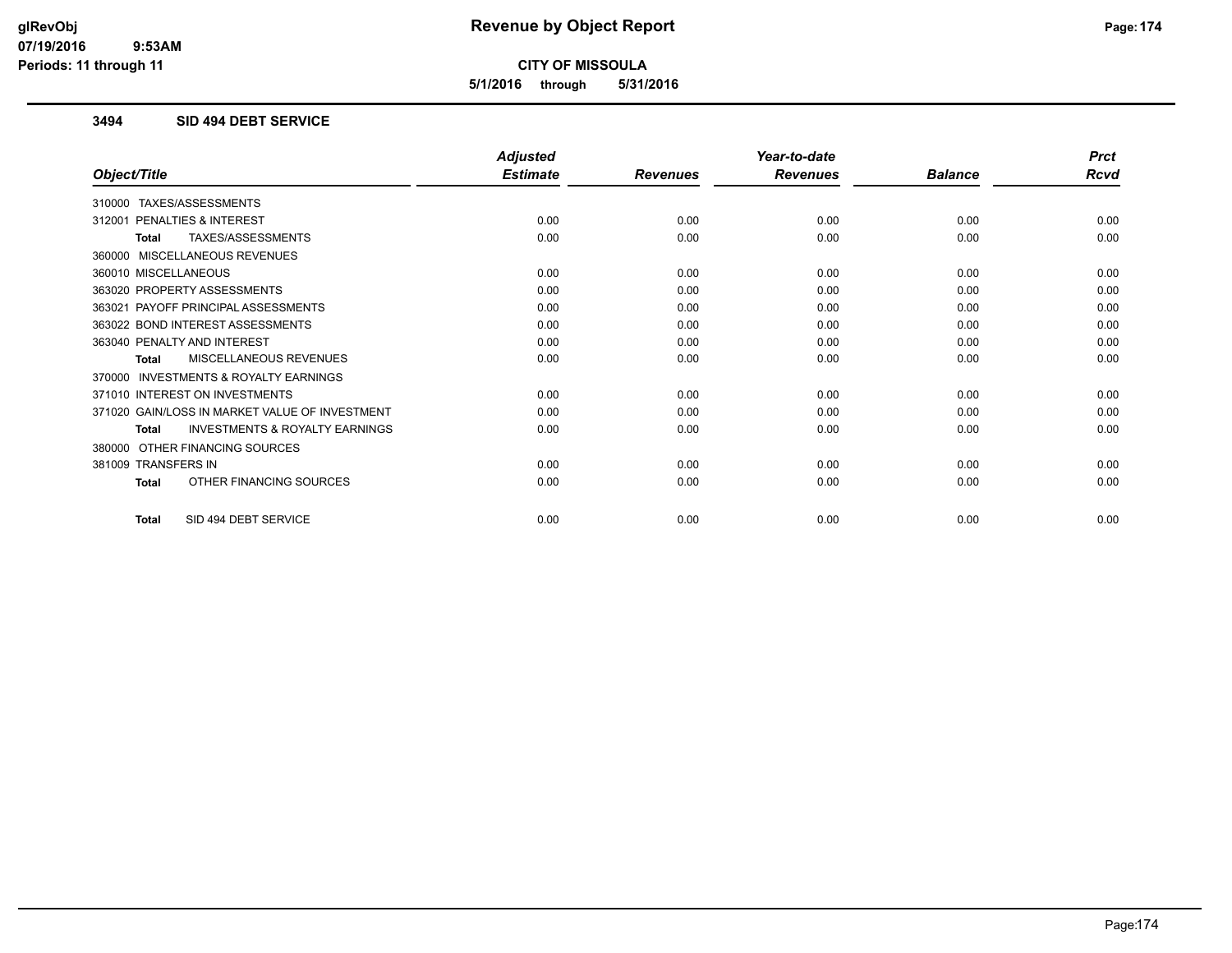**5/1/2016 through 5/31/2016**

**3495 SID 495 DEBT SERVICE FUND**

**3495 SID 495 DEBT SERVICE FUND**

|                                                           | <b>Adjusted</b> |                 | Year-to-date    |                |             |
|-----------------------------------------------------------|-----------------|-----------------|-----------------|----------------|-------------|
| Object/Title                                              | <b>Estimate</b> | <b>Revenues</b> | <b>Revenues</b> | <b>Balance</b> | <b>Rcvd</b> |
| 310000 TAXES/ASSESSMENTS                                  |                 |                 |                 |                |             |
| PENALTIES & INTEREST<br>312001                            | 0.00            | 0.00            | 0.00            | 0.00           | 0.00        |
| <b>TAXES/ASSESSMENTS</b><br><b>Total</b>                  | 0.00            | 0.00            | 0.00            | 0.00           | 0.00        |
| <b>MISCELLANEOUS REVENUES</b><br>360000                   |                 |                 |                 |                |             |
| 360010 MISCELLANEOUS                                      | 0.00            | 0.00            | 0.00            | 0.00           | 0.00        |
| 363020 PROPERTY ASSESSMENTS                               | 0.00            | 0.00            | 0.00            | 0.00           | 0.00        |
| 363021 PAYOFF PRINCIPAL ASSESSMENTS                       | 0.00            | 0.00            | 0.00            | 0.00           | 0.00        |
| 363022 BOND INTEREST ASSESSMENTS                          | 0.00            | 0.00            | 0.00            | 0.00           | 0.00        |
| 363040 PENALTY AND INTEREST                               | 0.00            | 0.00            | 0.00            | 0.00           | 0.00        |
| MISCELLANEOUS REVENUES<br>Total                           | 0.00            | 0.00            | 0.00            | 0.00           | 0.00        |
| <b>INVESTMENTS &amp; ROYALTY EARNINGS</b><br>370000       |                 |                 |                 |                |             |
| 371010 INTEREST ON INVESTMENTS                            | 0.00            | 0.00            | 0.00            | 0.00           | 0.00        |
| 371020 GAIN/LOSS IN MARKET VALUE OF INVESTMENTS           | 0.00            | 0.00            | 0.00            | 0.00           | 0.00        |
| <b>INVESTMENTS &amp; ROYALTY EARNINGS</b><br><b>Total</b> | 0.00            | 0.00            | 0.00            | 0.00           | 0.00        |
| OTHER FINANCING SOURCES<br>380000                         |                 |                 |                 |                |             |
| 381009 TRANSFERS IN                                       | 0.00            | 0.00            | 0.00            | 0.00           | 0.00        |
| OTHER FINANCING SOURCES<br><b>Total</b>                   | 0.00            | 0.00            | 0.00            | 0.00           | 0.00        |
| SID 495 DEBT SERVICE FUND<br><b>Total</b>                 | 0.00            | 0.00            | 0.00            | 0.00           | 0.00        |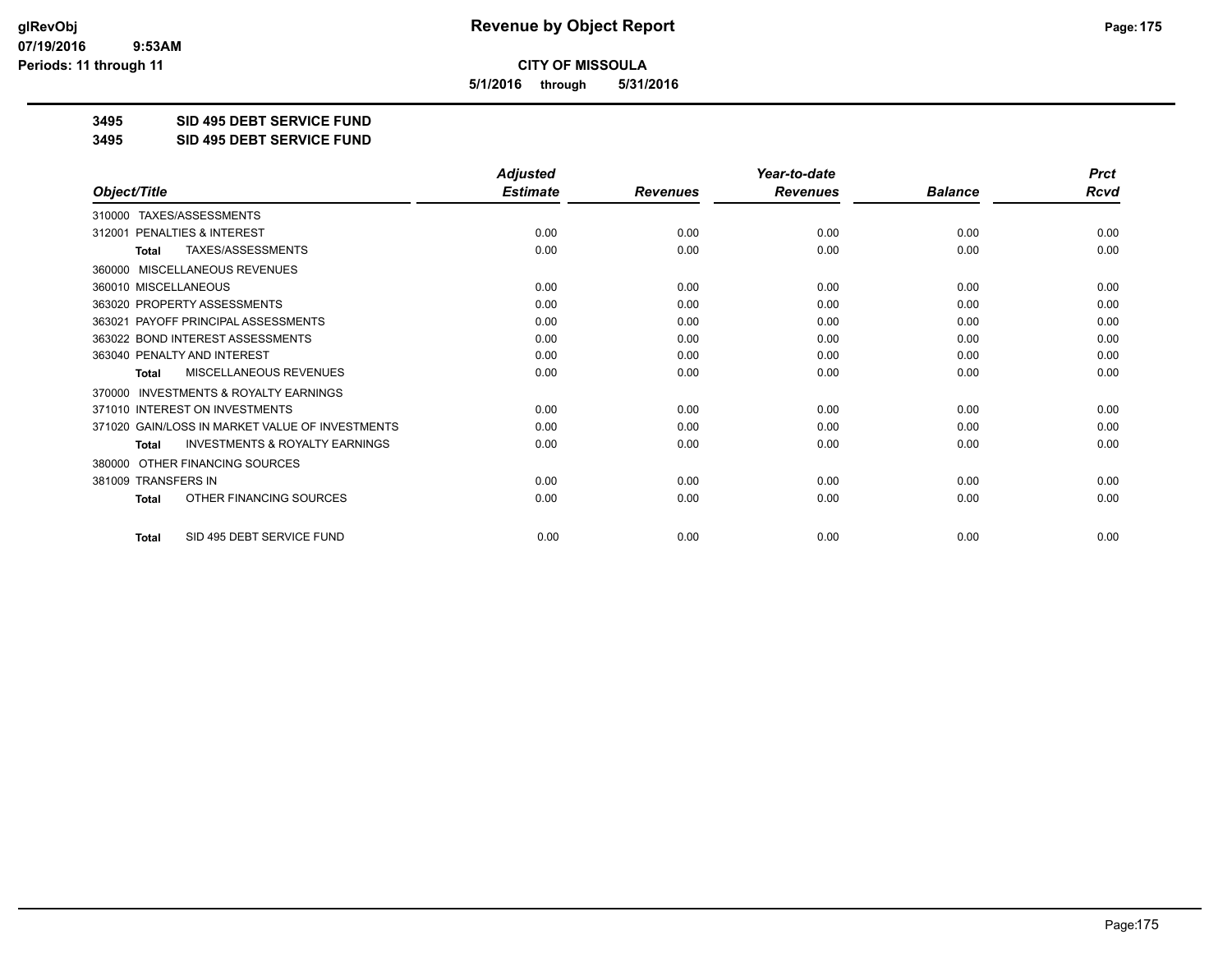**5/1/2016 through 5/31/2016**

## **3495 SID 495 DEBT SERVICE FUND**

|                                                           | <b>Adjusted</b> |                 | Year-to-date    |                | <b>Prct</b> |
|-----------------------------------------------------------|-----------------|-----------------|-----------------|----------------|-------------|
| Object/Title                                              | <b>Estimate</b> | <b>Revenues</b> | <b>Revenues</b> | <b>Balance</b> | <b>Rcvd</b> |
| 310000 TAXES/ASSESSMENTS                                  |                 |                 |                 |                |             |
| 312001 PENALTIES & INTEREST                               | 0.00            | 0.00            | 0.00            | 0.00           | 0.00        |
| TAXES/ASSESSMENTS<br><b>Total</b>                         | 0.00            | 0.00            | 0.00            | 0.00           | 0.00        |
| 360000 MISCELLANEOUS REVENUES                             |                 |                 |                 |                |             |
| 360010 MISCELLANEOUS                                      | 0.00            | 0.00            | 0.00            | 0.00           | 0.00        |
| 363020 PROPERTY ASSESSMENTS                               | 0.00            | 0.00            | 0.00            | 0.00           | 0.00        |
| 363021 PAYOFF PRINCIPAL ASSESSMENTS                       | 0.00            | 0.00            | 0.00            | 0.00           | 0.00        |
| 363022 BOND INTEREST ASSESSMENTS                          | 0.00            | 0.00            | 0.00            | 0.00           | 0.00        |
| 363040 PENALTY AND INTEREST                               | 0.00            | 0.00            | 0.00            | 0.00           | 0.00        |
| MISCELLANEOUS REVENUES<br><b>Total</b>                    | 0.00            | 0.00            | 0.00            | 0.00           | 0.00        |
| <b>INVESTMENTS &amp; ROYALTY EARNINGS</b><br>370000       |                 |                 |                 |                |             |
| 371010 INTEREST ON INVESTMENTS                            | 0.00            | 0.00            | 0.00            | 0.00           | 0.00        |
| 371020 GAIN/LOSS IN MARKET VALUE OF INVESTMENT            | 0.00            | 0.00            | 0.00            | 0.00           | 0.00        |
| <b>INVESTMENTS &amp; ROYALTY EARNINGS</b><br><b>Total</b> | 0.00            | 0.00            | 0.00            | 0.00           | 0.00        |
| OTHER FINANCING SOURCES<br>380000                         |                 |                 |                 |                |             |
| 381009 TRANSFERS IN                                       | 0.00            | 0.00            | 0.00            | 0.00           | 0.00        |
| OTHER FINANCING SOURCES<br><b>Total</b>                   | 0.00            | 0.00            | 0.00            | 0.00           | 0.00        |
| SID 495 DEBT SERVICE FUND<br><b>Total</b>                 | 0.00            | 0.00            | 0.00            | 0.00           | 0.00        |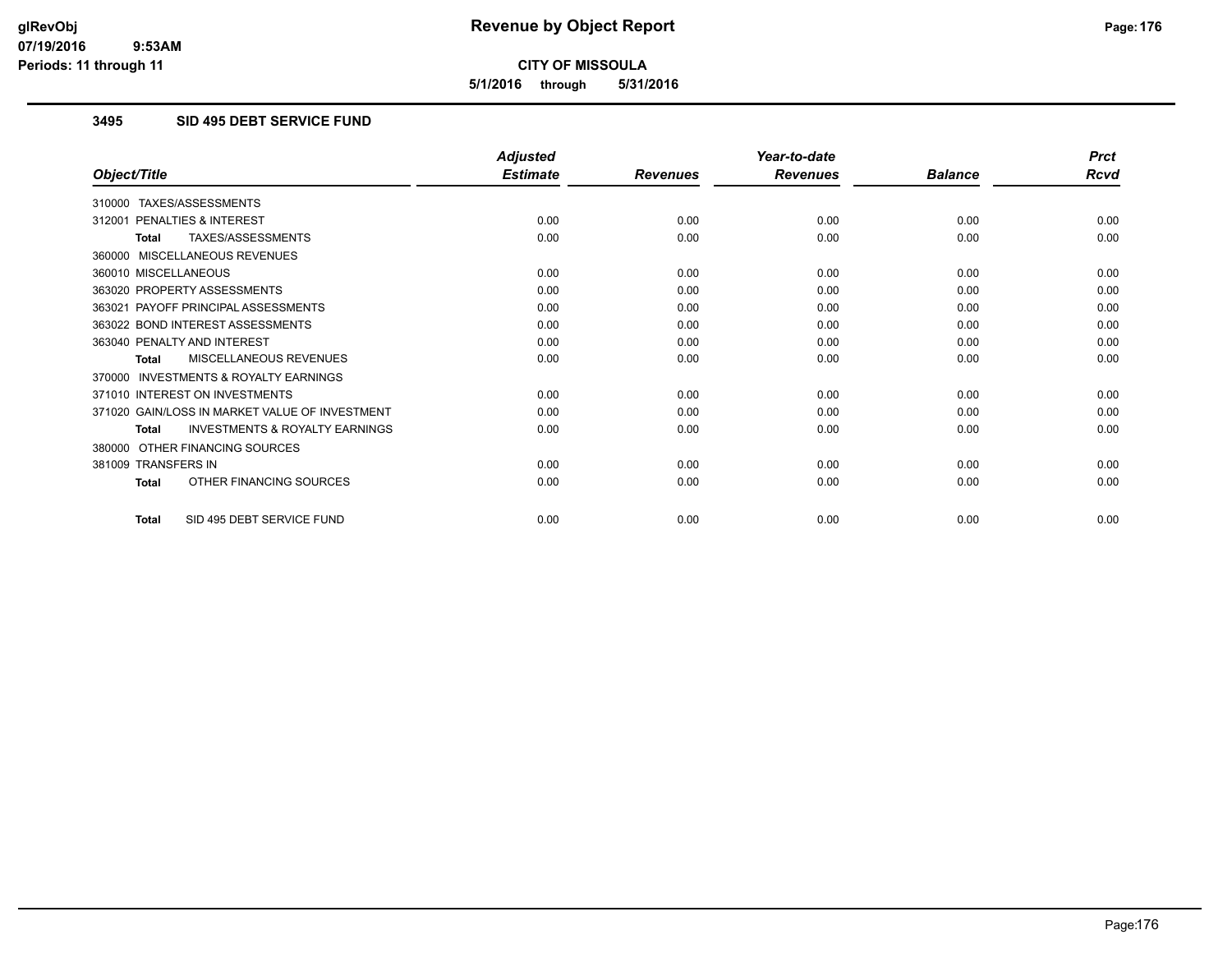**5/1/2016 through 5/31/2016**

**3496 SID 496 DEBT SERVICE FUND**

**3496 SID 496 DEBT SERVICE FUND**

|                                                     | <b>Adjusted</b> |                 | Year-to-date    |                | <b>Prct</b> |
|-----------------------------------------------------|-----------------|-----------------|-----------------|----------------|-------------|
| Object/Title                                        | <b>Estimate</b> | <b>Revenues</b> | <b>Revenues</b> | <b>Balance</b> | <b>Rcvd</b> |
| 310000 TAXES/ASSESSMENTS                            |                 |                 |                 |                |             |
| <b>PENALTIES &amp; INTEREST</b><br>312001           | 0.00            | 0.00            | 0.00            | 0.00           | 0.00        |
| TAXES/ASSESSMENTS<br><b>Total</b>                   | 0.00            | 0.00            | 0.00            | 0.00           | 0.00        |
| MISCELLANEOUS REVENUES<br>360000                    |                 |                 |                 |                |             |
| 360010 MISCELLANEOUS                                | 0.00            | 0.00            | 0.00            | 0.00           | 0.00        |
| 363020 PROPERTY ASSESSMENTS                         | 0.00            | 0.00            | 0.00            | 0.00           | 0.00        |
| 363021 PAYOFF PRINCIPAL ASSESSMENTS                 | 0.00            | 0.00            | 0.00            | 0.00           | 0.00        |
| 363022 BOND INTEREST ASSESSMENTS                    | 0.00            | 0.00            | 0.00            | 0.00           | 0.00        |
| 363040 PENALTY AND INTEREST                         | 0.00            | 0.00            | 0.00            | 0.00           | 0.00        |
| MISCELLANEOUS REVENUES<br><b>Total</b>              | 0.00            | 0.00            | 0.00            | 0.00           | 0.00        |
| <b>INVESTMENTS &amp; ROYALTY EARNINGS</b><br>370000 |                 |                 |                 |                |             |
| 371010 INTEREST ON INVESTMENTS                      | 0.00            | 0.00            | 0.00            | 0.00           | 0.00        |
| 371020 GAIN/LOSS IN MARKET VALUE OF INVESTMENTS     | 0.00            | 0.00            | 0.00            | 0.00           | 0.00        |
| <b>INVESTMENTS &amp; ROYALTY EARNINGS</b><br>Total  | 0.00            | 0.00            | 0.00            | 0.00           | 0.00        |
| OTHER FINANCING SOURCES<br>380000                   |                 |                 |                 |                |             |
| 381009 TRANSFERS IN                                 | 0.00            | 0.00            | 0.00            | 0.00           | 0.00        |
| OTHER FINANCING SOURCES<br>Total                    | 0.00            | 0.00            | 0.00            | 0.00           | 0.00        |
| SID 496 DEBT SERVICE FUND<br><b>Total</b>           | 0.00            | 0.00            | 0.00            | 0.00           | 0.00        |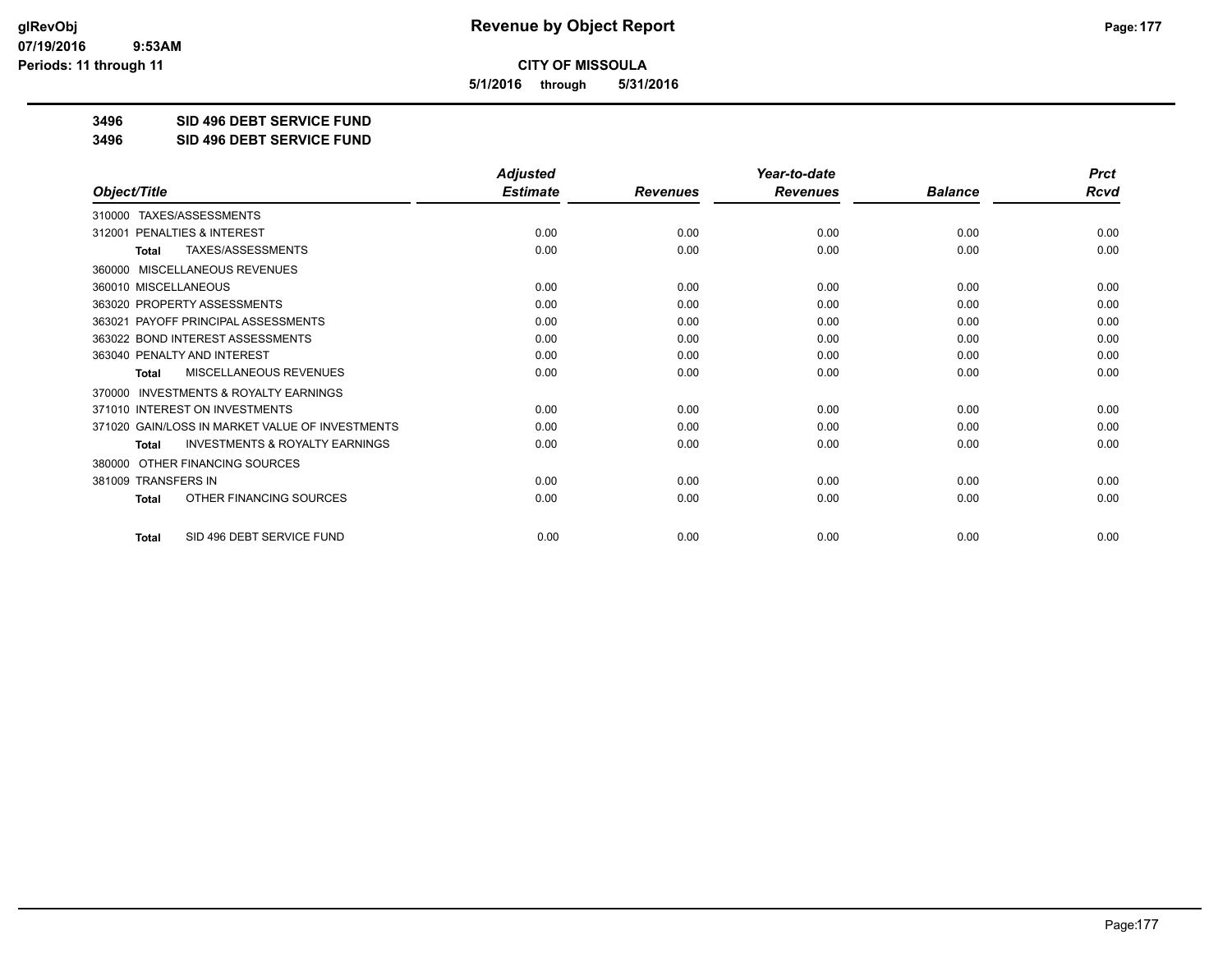**5/1/2016 through 5/31/2016**

## **3496 SID 496 DEBT SERVICE FUND**

|                                                           | <b>Adjusted</b> |                 | Year-to-date    |                | <b>Prct</b> |
|-----------------------------------------------------------|-----------------|-----------------|-----------------|----------------|-------------|
| Object/Title                                              | <b>Estimate</b> | <b>Revenues</b> | <b>Revenues</b> | <b>Balance</b> | <b>Rcvd</b> |
| 310000 TAXES/ASSESSMENTS                                  |                 |                 |                 |                |             |
| PENALTIES & INTEREST<br>312001                            | 0.00            | 0.00            | 0.00            | 0.00           | 0.00        |
| TAXES/ASSESSMENTS<br><b>Total</b>                         | 0.00            | 0.00            | 0.00            | 0.00           | 0.00        |
| 360000 MISCELLANEOUS REVENUES                             |                 |                 |                 |                |             |
| 360010 MISCELLANEOUS                                      | 0.00            | 0.00            | 0.00            | 0.00           | 0.00        |
| 363020 PROPERTY ASSESSMENTS                               | 0.00            | 0.00            | 0.00            | 0.00           | 0.00        |
| 363021 PAYOFF PRINCIPAL ASSESSMENTS                       | 0.00            | 0.00            | 0.00            | 0.00           | 0.00        |
| 363022 BOND INTEREST ASSESSMENTS                          | 0.00            | 0.00            | 0.00            | 0.00           | 0.00        |
| 363040 PENALTY AND INTEREST                               | 0.00            | 0.00            | 0.00            | 0.00           | 0.00        |
| MISCELLANEOUS REVENUES<br><b>Total</b>                    | 0.00            | 0.00            | 0.00            | 0.00           | 0.00        |
| <b>INVESTMENTS &amp; ROYALTY EARNINGS</b><br>370000       |                 |                 |                 |                |             |
| 371010 INTEREST ON INVESTMENTS                            | 0.00            | 0.00            | 0.00            | 0.00           | 0.00        |
| 371020 GAIN/LOSS IN MARKET VALUE OF INVESTMENT            | 0.00            | 0.00            | 0.00            | 0.00           | 0.00        |
| <b>INVESTMENTS &amp; ROYALTY EARNINGS</b><br><b>Total</b> | 0.00            | 0.00            | 0.00            | 0.00           | 0.00        |
| OTHER FINANCING SOURCES<br>380000                         |                 |                 |                 |                |             |
| 381009 TRANSFERS IN                                       | 0.00            | 0.00            | 0.00            | 0.00           | 0.00        |
| OTHER FINANCING SOURCES<br><b>Total</b>                   | 0.00            | 0.00            | 0.00            | 0.00           | 0.00        |
| SID 496 DEBT SERVICE FUND<br><b>Total</b>                 | 0.00            | 0.00            | 0.00            | 0.00           | 0.00        |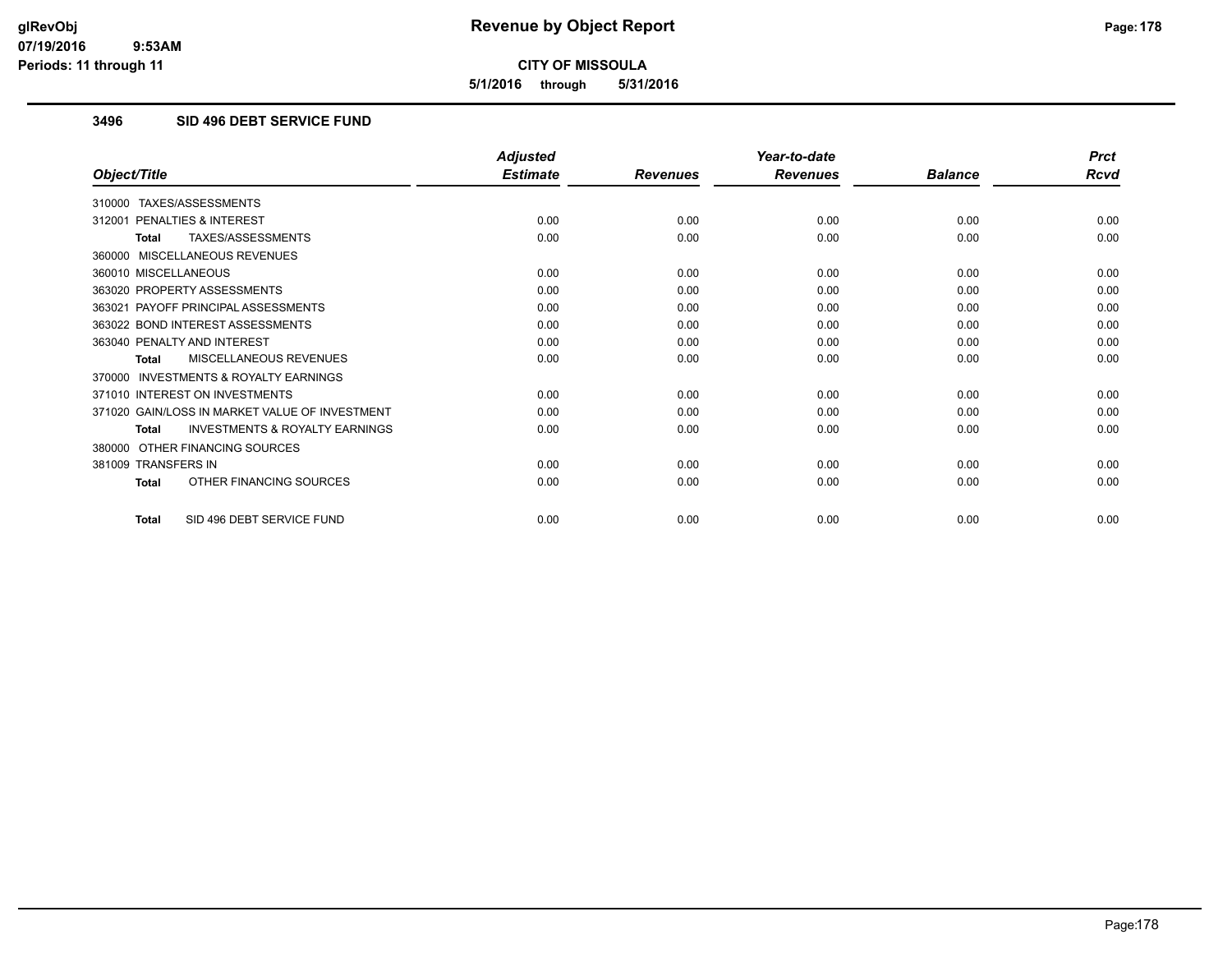**5/1/2016 through 5/31/2016**

**3497 SID 497 DEBT SERVICE FUND**

**3497 SID 497 DEBT SERVICE FUND**

|                                                           | <b>Adjusted</b> |                 | Year-to-date    |                | <b>Prct</b> |
|-----------------------------------------------------------|-----------------|-----------------|-----------------|----------------|-------------|
| Object/Title                                              | <b>Estimate</b> | <b>Revenues</b> | <b>Revenues</b> | <b>Balance</b> | Rcvd        |
| TAXES/ASSESSMENTS<br>310000                               |                 |                 |                 |                |             |
| 312001 PENALTIES & INTEREST                               | 0.00            | 0.00            | 0.00            | 0.00           | 0.00        |
| TAXES/ASSESSMENTS<br><b>Total</b>                         | 0.00            | 0.00            | 0.00            | 0.00           | 0.00        |
| MISCELLANEOUS REVENUES<br>360000                          |                 |                 |                 |                |             |
| 360010 MISCELLANEOUS                                      | 0.00            | 0.00            | 0.00            | 0.00           | 0.00        |
| 363020 PROPERTY ASSESSMENTS                               | 0.00            | 0.00            | 0.00            | 0.00           | 0.00        |
| 363021 PAYOFF PRINCIPAL ASSESSMENTS                       | 0.00            | 0.00            | 0.00            | 0.00           | 0.00        |
| 363022 BOND INTEREST ASSESSMENTS                          | 0.00            | 0.00            | 0.00            | 0.00           | 0.00        |
| 363040 PENALTY AND INTEREST                               | 0.00            | 0.00            | 0.00            | 0.00           | 0.00        |
| MISCELLANEOUS REVENUES<br><b>Total</b>                    | 0.00            | 0.00            | 0.00            | 0.00           | 0.00        |
| <b>INVESTMENTS &amp; ROYALTY EARNINGS</b><br>370000       |                 |                 |                 |                |             |
| 371010 INTEREST ON INVESTMENTS                            | 0.00            | 0.00            | 0.00            | 0.00           | 0.00        |
| 371020 GAIN/LOSS IN MARKET VALUE OF INVESTMENTS           | 0.00            | 0.00            | 0.00            | 0.00           | 0.00        |
| <b>INVESTMENTS &amp; ROYALTY EARNINGS</b><br><b>Total</b> | 0.00            | 0.00            | 0.00            | 0.00           | 0.00        |
| SID 497 DEBT SERVICE FUND<br><b>Total</b>                 | 0.00            | 0.00            | 0.00            | 0.00           | 0.00        |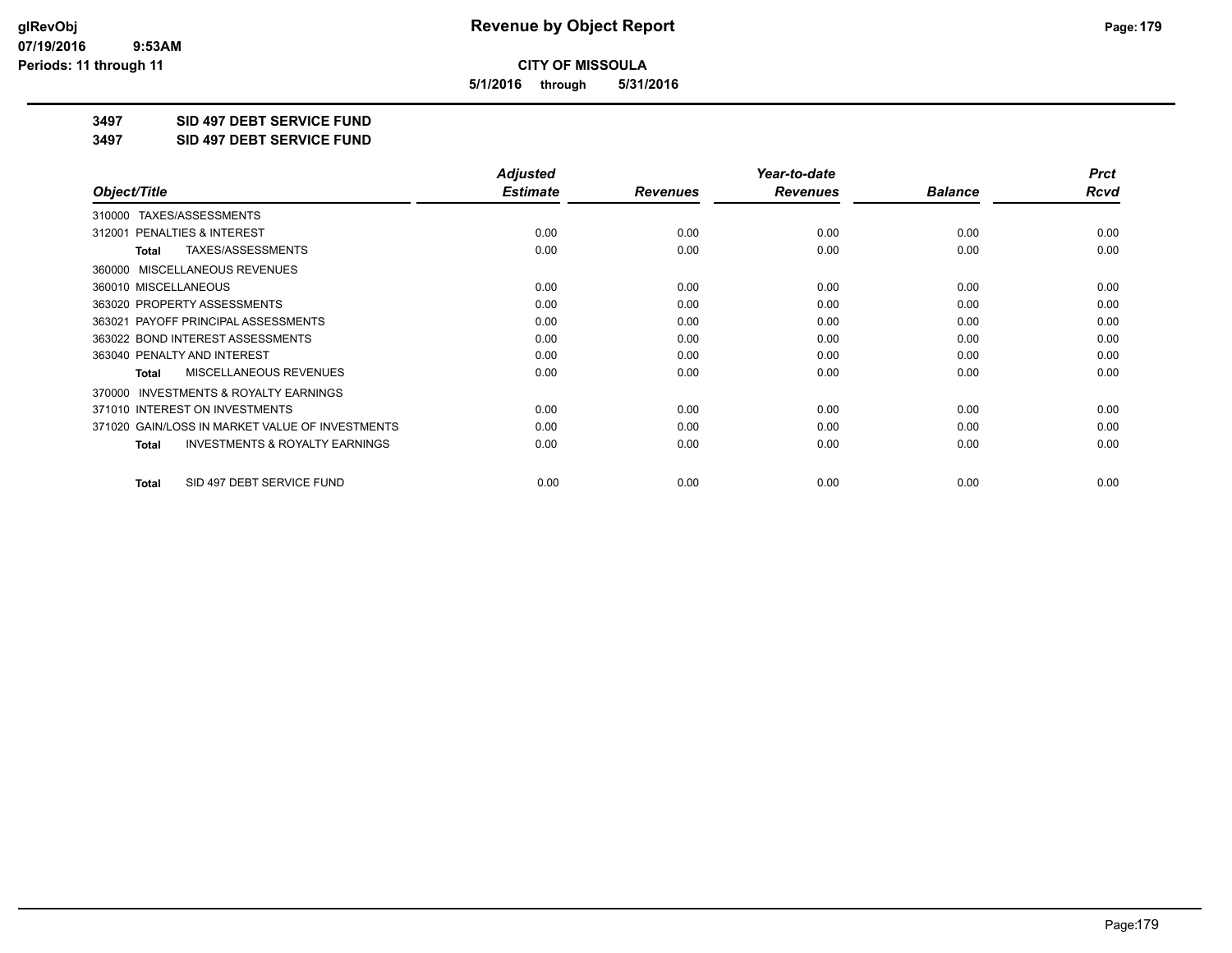**5/1/2016 through 5/31/2016**

## **3497 SID 497 DEBT SERVICE FUND**

|                                                           | <b>Adjusted</b> |                 | Year-to-date    |                | <b>Prct</b> |
|-----------------------------------------------------------|-----------------|-----------------|-----------------|----------------|-------------|
| Object/Title                                              | <b>Estimate</b> | <b>Revenues</b> | <b>Revenues</b> | <b>Balance</b> | <b>Rcvd</b> |
| 310000 TAXES/ASSESSMENTS                                  |                 |                 |                 |                |             |
| 312001 PENALTIES & INTEREST                               | 0.00            | 0.00            | 0.00            | 0.00           | 0.00        |
| TAXES/ASSESSMENTS<br><b>Total</b>                         | 0.00            | 0.00            | 0.00            | 0.00           | 0.00        |
| 360000 MISCELLANEOUS REVENUES                             |                 |                 |                 |                |             |
| 360010 MISCELLANEOUS                                      | 0.00            | 0.00            | 0.00            | 0.00           | 0.00        |
| 363020 PROPERTY ASSESSMENTS                               | 0.00            | 0.00            | 0.00            | 0.00           | 0.00        |
| 363021 PAYOFF PRINCIPAL ASSESSMENTS                       | 0.00            | 0.00            | 0.00            | 0.00           | 0.00        |
| 363022 BOND INTEREST ASSESSMENTS                          | 0.00            | 0.00            | 0.00            | 0.00           | 0.00        |
| 363040 PENALTY AND INTEREST                               | 0.00            | 0.00            | 0.00            | 0.00           | 0.00        |
| MISCELLANEOUS REVENUES<br>Total                           | 0.00            | 0.00            | 0.00            | 0.00           | 0.00        |
| <b>INVESTMENTS &amp; ROYALTY EARNINGS</b><br>370000       |                 |                 |                 |                |             |
| 371010 INTEREST ON INVESTMENTS                            | 0.00            | 0.00            | 0.00            | 0.00           | 0.00        |
| 371020 GAIN/LOSS IN MARKET VALUE OF INVESTMENT            | 0.00            | 0.00            | 0.00            | 0.00           | 0.00        |
| <b>INVESTMENTS &amp; ROYALTY EARNINGS</b><br><b>Total</b> | 0.00            | 0.00            | 0.00            | 0.00           | 0.00        |
|                                                           |                 |                 |                 |                |             |
| SID 497 DEBT SERVICE FUND<br><b>Total</b>                 | 0.00            | 0.00            | 0.00            | 0.00           | 0.00        |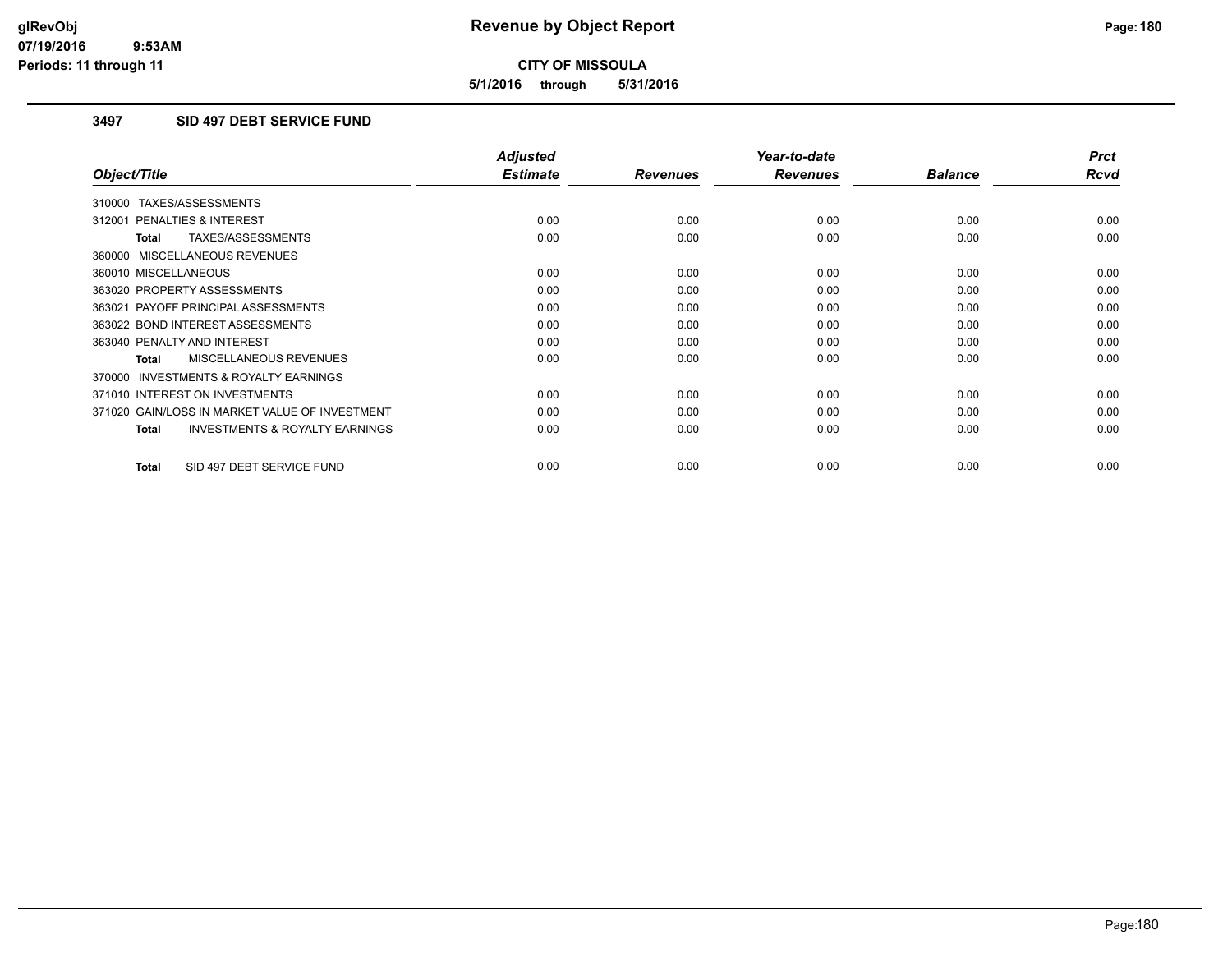**5/1/2016 through 5/31/2016**

**3498 SID 498 DEBT SERVICE FUND**

**3498 SID 498 DEBT SERVICE FUND**

|                                                           | <b>Adjusted</b> |                 | Year-to-date    |                | <b>Prct</b> |
|-----------------------------------------------------------|-----------------|-----------------|-----------------|----------------|-------------|
| Object/Title                                              | <b>Estimate</b> | <b>Revenues</b> | <b>Revenues</b> | <b>Balance</b> | Rcvd        |
| TAXES/ASSESSMENTS<br>310000                               |                 |                 |                 |                |             |
| 312001 PENALTIES & INTEREST                               | 0.00            | 0.00            | 0.00            | 0.00           | 0.00        |
| <b>TAXES/ASSESSMENTS</b><br><b>Total</b>                  | 0.00            | 0.00            | 0.00            | 0.00           | 0.00        |
| MISCELLANEOUS REVENUES<br>360000                          |                 |                 |                 |                |             |
| 360010 MISCELLANEOUS                                      | 0.00            | 0.00            | 0.00            | 0.00           | 0.00        |
| 363020 PROPERTY ASSESSMENTS                               | 0.00            | 0.00            | 0.00            | 0.00           | 0.00        |
| 363021 PAYOFF PRINCIPAL ASSESSMENTS                       | 0.00            | 0.00            | 0.00            | 0.00           | 0.00        |
| 363022 BOND INTEREST ASSESSMENTS                          | 0.00            | 0.00            | 0.00            | 0.00           | 0.00        |
| 363040 PENALTY AND INTEREST                               | 0.00            | 0.00            | 0.00            | 0.00           | 0.00        |
| MISCELLANEOUS REVENUES<br><b>Total</b>                    | 0.00            | 0.00            | 0.00            | 0.00           | 0.00        |
| 370000 INVESTMENTS & ROYALTY EARNINGS                     |                 |                 |                 |                |             |
| 371010 INTEREST ON INVESTMENTS                            | 0.00            | 0.00            | 0.00            | 0.00           | 0.00        |
| 371020 GAIN/LOSS IN MARKET VALUE OF INVESTMENTS           | 0.00            | 0.00            | 0.00            | 0.00           | 0.00        |
| 371500 INTEREST ON INTERFUND LOAN                         | 0.00            | 0.00            | 0.00            | 0.00           | 0.00        |
| <b>INVESTMENTS &amp; ROYALTY EARNINGS</b><br><b>Total</b> | 0.00            | 0.00            | 0.00            | 0.00           | 0.00        |
| OTHER FINANCING SOURCES<br>380000                         |                 |                 |                 |                |             |
| 381009 TRANSFERS IN                                       | 0.00            | 0.00            | 0.00            | 0.00           | 0.00        |
| OTHER FINANCING SOURCES<br><b>Total</b>                   | 0.00            | 0.00            | 0.00            | 0.00           | 0.00        |
| SID 498 DEBT SERVICE FUND<br><b>Total</b>                 | 0.00            | 0.00            | 0.00            | 0.00           | 0.00        |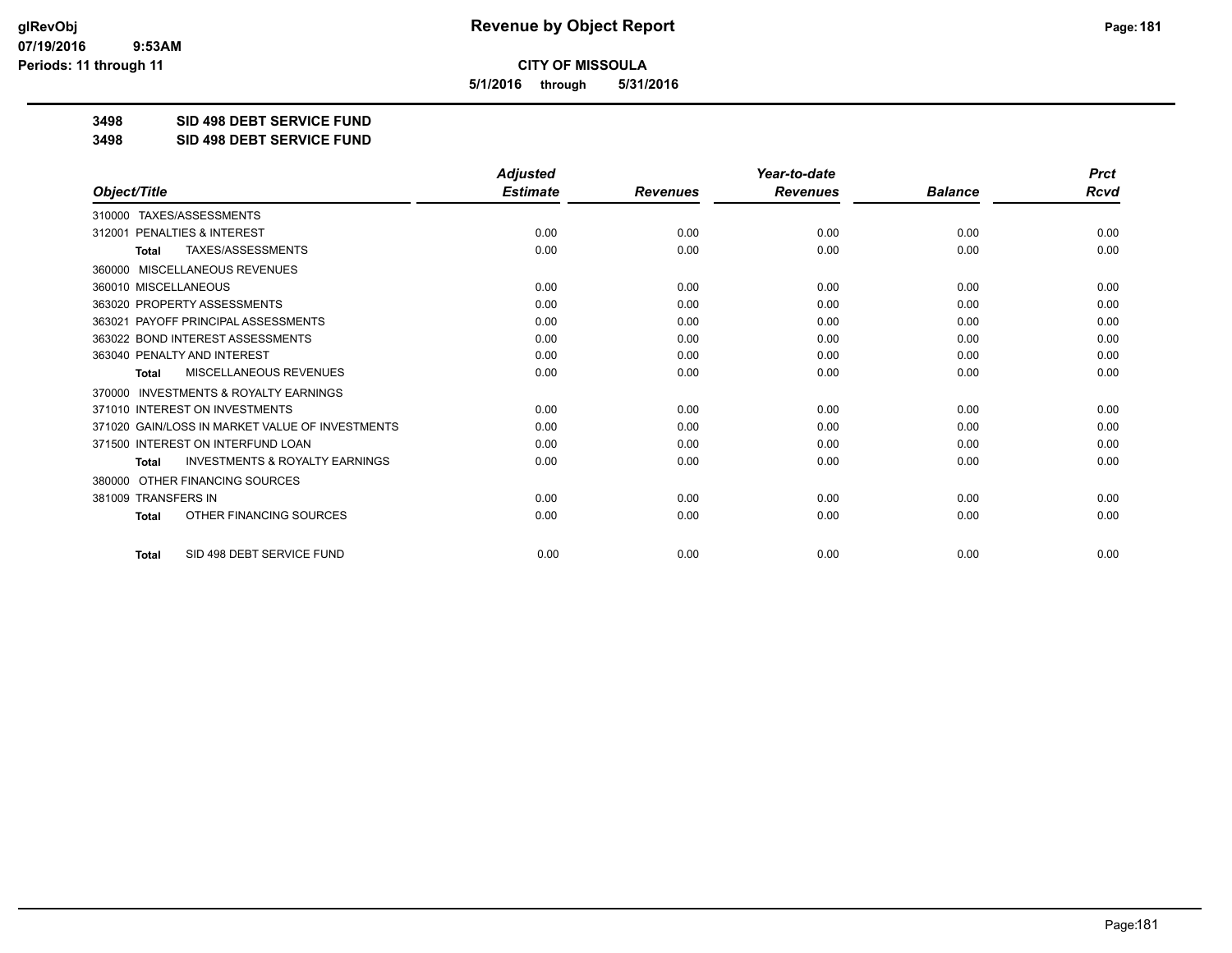**5/1/2016 through 5/31/2016**

## **3498 SID 498 DEBT SERVICE FUND**

|                                                           | <b>Adjusted</b> |                 | Year-to-date    |                | <b>Prct</b> |
|-----------------------------------------------------------|-----------------|-----------------|-----------------|----------------|-------------|
| Object/Title                                              | <b>Estimate</b> | <b>Revenues</b> | <b>Revenues</b> | <b>Balance</b> | Rcvd        |
| TAXES/ASSESSMENTS<br>310000                               |                 |                 |                 |                |             |
| 312001 PENALTIES & INTEREST                               | 0.00            | 0.00            | 0.00            | 0.00           | 0.00        |
| TAXES/ASSESSMENTS<br><b>Total</b>                         | 0.00            | 0.00            | 0.00            | 0.00           | 0.00        |
| 360000 MISCELLANEOUS REVENUES                             |                 |                 |                 |                |             |
| 360010 MISCELLANEOUS                                      | 0.00            | 0.00            | 0.00            | 0.00           | 0.00        |
| 363020 PROPERTY ASSESSMENTS                               | 0.00            | 0.00            | 0.00            | 0.00           | 0.00        |
| 363021 PAYOFF PRINCIPAL ASSESSMENTS                       | 0.00            | 0.00            | 0.00            | 0.00           | 0.00        |
| 363022 BOND INTEREST ASSESSMENTS                          | 0.00            | 0.00            | 0.00            | 0.00           | 0.00        |
| 363040 PENALTY AND INTEREST                               | 0.00            | 0.00            | 0.00            | 0.00           | 0.00        |
| MISCELLANEOUS REVENUES<br><b>Total</b>                    | 0.00            | 0.00            | 0.00            | 0.00           | 0.00        |
| <b>INVESTMENTS &amp; ROYALTY EARNINGS</b><br>370000       |                 |                 |                 |                |             |
| 371010 INTEREST ON INVESTMENTS                            | 0.00            | 0.00            | 0.00            | 0.00           | 0.00        |
| 371020 GAIN/LOSS IN MARKET VALUE OF INVESTMENT            | 0.00            | 0.00            | 0.00            | 0.00           | 0.00        |
| 371500 INTEREST ON INTERFUND LOAN                         | 0.00            | 0.00            | 0.00            | 0.00           | 0.00        |
| <b>INVESTMENTS &amp; ROYALTY EARNINGS</b><br><b>Total</b> | 0.00            | 0.00            | 0.00            | 0.00           | 0.00        |
| OTHER FINANCING SOURCES<br>380000                         |                 |                 |                 |                |             |
| 381009 TRANSFERS IN                                       | 0.00            | 0.00            | 0.00            | 0.00           | 0.00        |
| OTHER FINANCING SOURCES<br>Total                          | 0.00            | 0.00            | 0.00            | 0.00           | 0.00        |
| SID 498 DEBT SERVICE FUND<br>Total                        | 0.00            | 0.00            | 0.00            | 0.00           | 0.00        |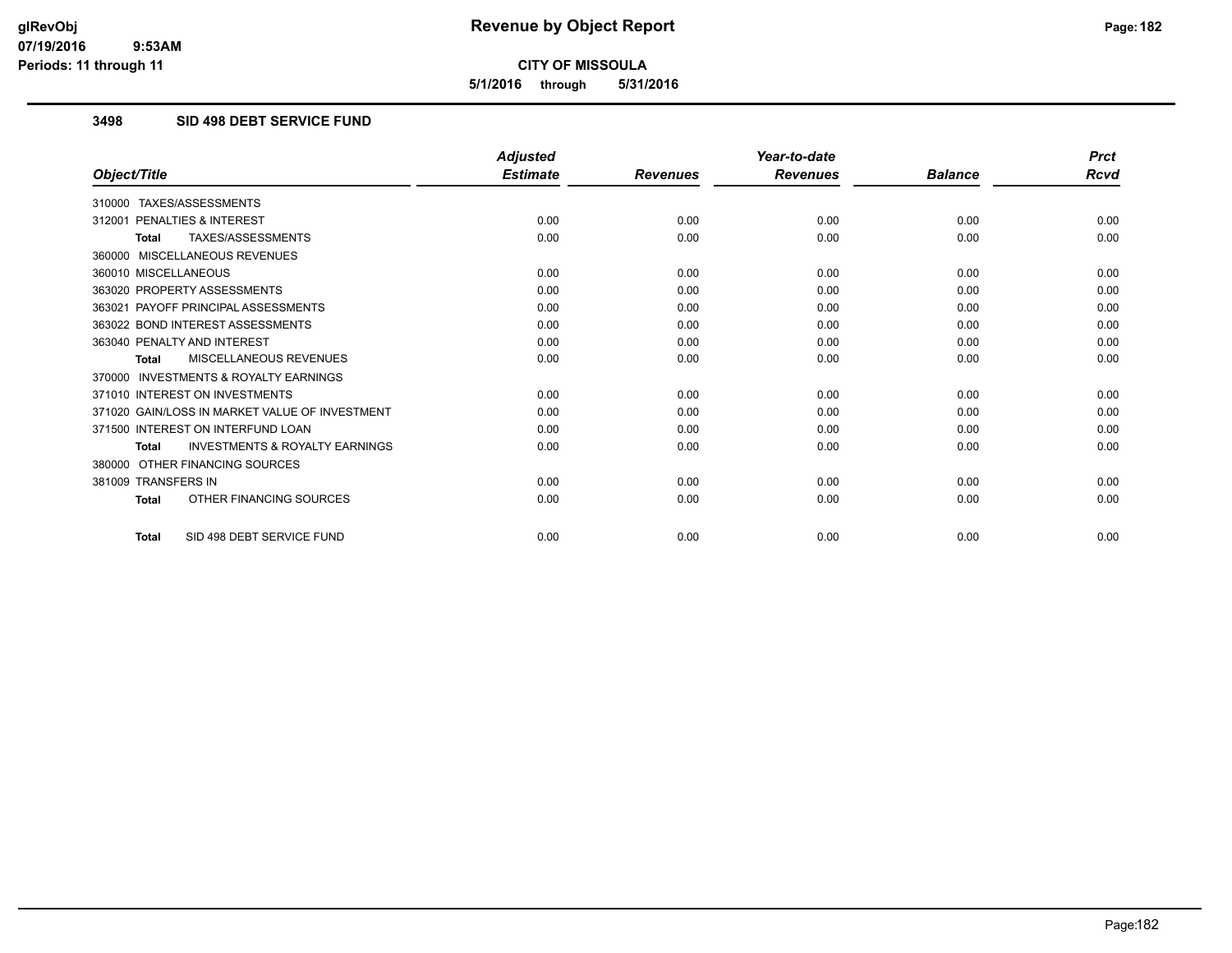**5/1/2016 through 5/31/2016**

**3500 SID 500 DEBT SERVICE FUND**

**3500 SID 500 DEBT SERVICE FUND**

|                                                           | <b>Adjusted</b> |                 | Year-to-date    |                | <b>Prct</b> |
|-----------------------------------------------------------|-----------------|-----------------|-----------------|----------------|-------------|
| Object/Title                                              | <b>Estimate</b> | <b>Revenues</b> | <b>Revenues</b> | <b>Balance</b> | Rcvd        |
| TAXES/ASSESSMENTS<br>310000                               |                 |                 |                 |                |             |
| 312001 PENALTIES & INTEREST                               | 0.00            | 0.00            | 0.00            | 0.00           | 0.00        |
| TAXES/ASSESSMENTS<br>Total                                | 0.00            | 0.00            | 0.00            | 0.00           | 0.00        |
| MISCELLANEOUS REVENUES<br>360000                          |                 |                 |                 |                |             |
| 360010 MISCELLANEOUS                                      | 0.00            | 0.00            | 0.00            | 0.00           | 0.00        |
| 363020 PROPERTY ASSESSMENTS                               | 0.00            | 0.00            | 0.00            | 0.00           | 0.00        |
| 363021 PAYOFF PRINCIPAL ASSESSMENTS                       | 0.00            | 0.00            | 0.00            | 0.00           | 0.00        |
| 363022 BOND INTEREST ASSESSMENTS                          | 0.00            | 0.00            | 0.00            | 0.00           | 0.00        |
| 363040 PENALTY AND INTEREST                               | 0.00            | 0.00            | 0.00            | 0.00           | 0.00        |
| MISCELLANEOUS REVENUES<br><b>Total</b>                    | 0.00            | 0.00            | 0.00            | 0.00           | 0.00        |
| <b>INVESTMENTS &amp; ROYALTY EARNINGS</b><br>370000       |                 |                 |                 |                |             |
| 371010 INTEREST ON INVESTMENTS                            | 0.00            | 0.00            | 0.00            | 0.00           | 0.00        |
| 371020 GAIN/LOSS IN MARKET VALUE OF INVESTMENTS           | 0.00            | 0.00            | 0.00            | 0.00           | 0.00        |
| <b>INVESTMENTS &amp; ROYALTY EARNINGS</b><br><b>Total</b> | 0.00            | 0.00            | 0.00            | 0.00           | 0.00        |
| SID 500 DEBT SERVICE FUND<br><b>Total</b>                 | 0.00            | 0.00            | 0.00            | 0.00           | 0.00        |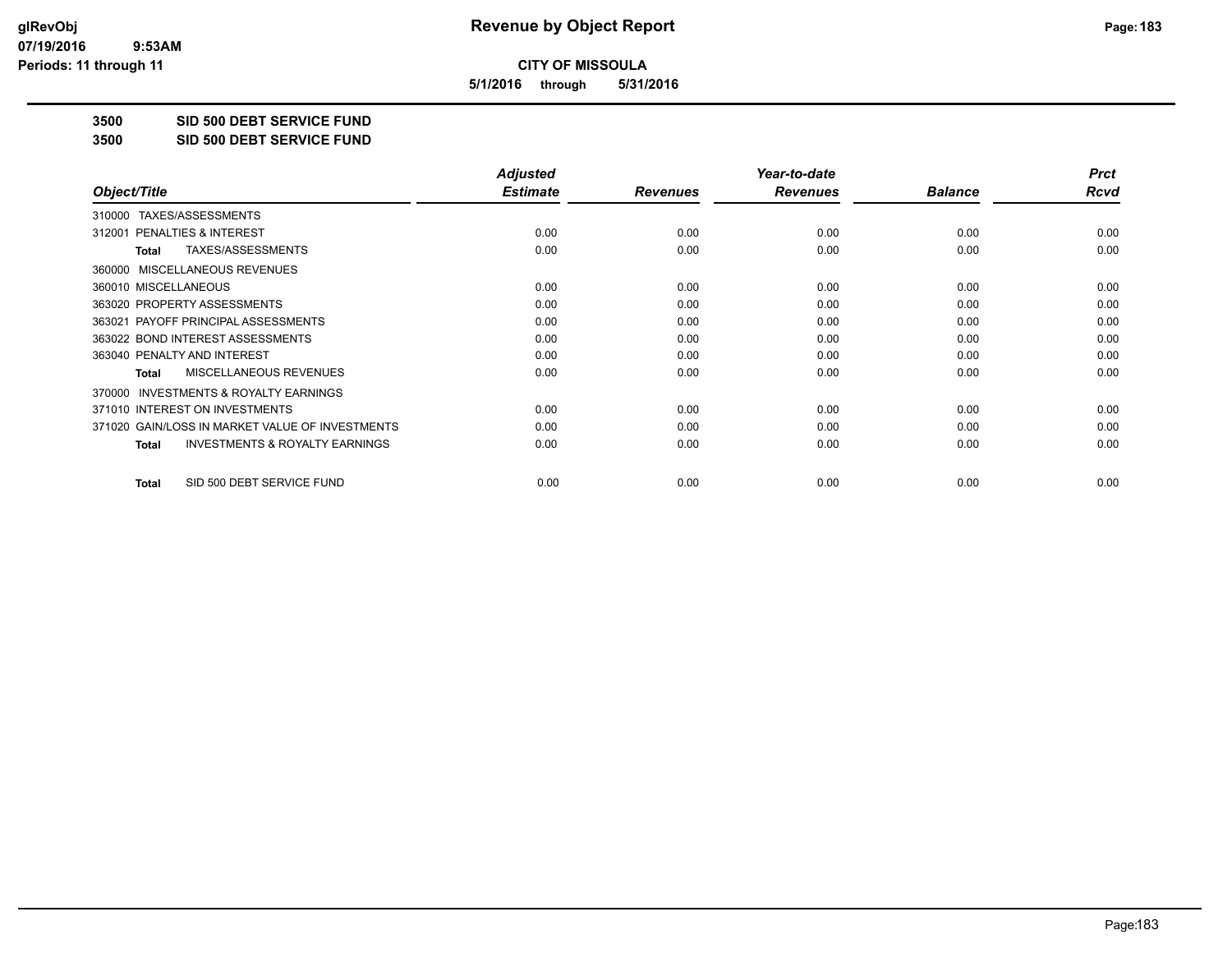**5/1/2016 through 5/31/2016**

## **3500 SID 500 DEBT SERVICE FUND**

|                                                           | <b>Adjusted</b> |                 | Year-to-date    |                | <b>Prct</b> |
|-----------------------------------------------------------|-----------------|-----------------|-----------------|----------------|-------------|
| Object/Title                                              | <b>Estimate</b> | <b>Revenues</b> | <b>Revenues</b> | <b>Balance</b> | <b>Rcvd</b> |
| TAXES/ASSESSMENTS<br>310000                               |                 |                 |                 |                |             |
| 312001 PENALTIES & INTEREST                               | 0.00            | 0.00            | 0.00            | 0.00           | 0.00        |
| TAXES/ASSESSMENTS<br><b>Total</b>                         | 0.00            | 0.00            | 0.00            | 0.00           | 0.00        |
| 360000 MISCELLANEOUS REVENUES                             |                 |                 |                 |                |             |
| 360010 MISCELLANEOUS                                      | 0.00            | 0.00            | 0.00            | 0.00           | 0.00        |
| 363020 PROPERTY ASSESSMENTS                               | 0.00            | 0.00            | 0.00            | 0.00           | 0.00        |
| 363021 PAYOFF PRINCIPAL ASSESSMENTS                       | 0.00            | 0.00            | 0.00            | 0.00           | 0.00        |
| 363022 BOND INTEREST ASSESSMENTS                          | 0.00            | 0.00            | 0.00            | 0.00           | 0.00        |
| 363040 PENALTY AND INTEREST                               | 0.00            | 0.00            | 0.00            | 0.00           | 0.00        |
| <b>MISCELLANEOUS REVENUES</b><br><b>Total</b>             | 0.00            | 0.00            | 0.00            | 0.00           | 0.00        |
| 370000 INVESTMENTS & ROYALTY EARNINGS                     |                 |                 |                 |                |             |
| 371010 INTEREST ON INVESTMENTS                            | 0.00            | 0.00            | 0.00            | 0.00           | 0.00        |
| 371020 GAIN/LOSS IN MARKET VALUE OF INVESTMENT            | 0.00            | 0.00            | 0.00            | 0.00           | 0.00        |
| <b>INVESTMENTS &amp; ROYALTY EARNINGS</b><br><b>Total</b> | 0.00            | 0.00            | 0.00            | 0.00           | 0.00        |
| SID 500 DEBT SERVICE FUND<br><b>Total</b>                 | 0.00            | 0.00            | 0.00            | 0.00           | 0.00        |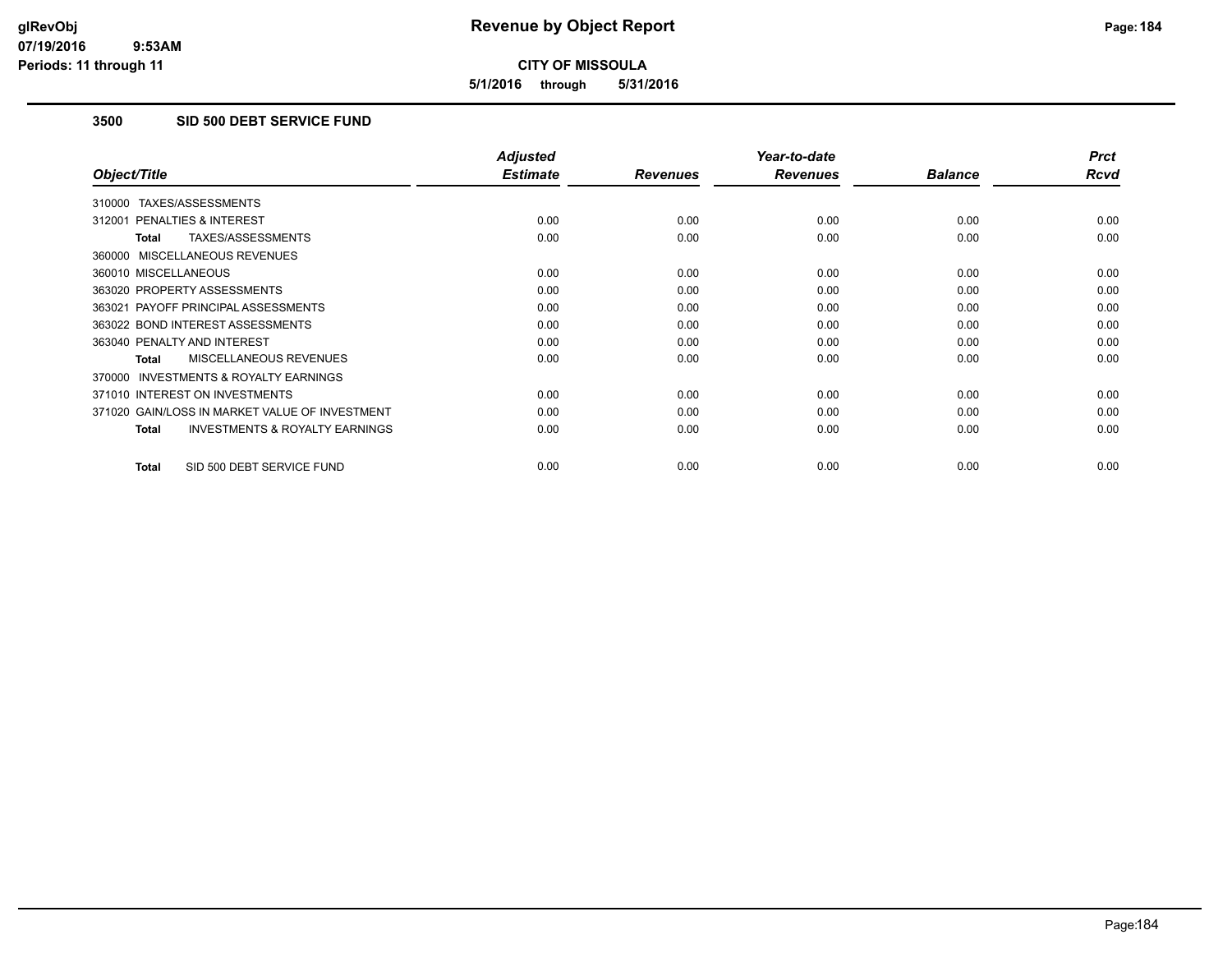**5/1/2016 through 5/31/2016**

**3501 SID 501 DEBT SERVICE FUND**

**3501 SID 501 DEBT SERVICE FUND**

|                                                           | <b>Adjusted</b> |                 | Year-to-date    |                | <b>Prct</b> |
|-----------------------------------------------------------|-----------------|-----------------|-----------------|----------------|-------------|
| Object/Title                                              | <b>Estimate</b> | <b>Revenues</b> | <b>Revenues</b> | <b>Balance</b> | Rcvd        |
| TAXES/ASSESSMENTS<br>310000                               |                 |                 |                 |                |             |
| 312001 PENALTIES & INTEREST                               | 0.00            | 0.00            | 0.00            | 0.00           | 0.00        |
| TAXES/ASSESSMENTS<br>Total                                | 0.00            | 0.00            | 0.00            | 0.00           | 0.00        |
| MISCELLANEOUS REVENUES<br>360000                          |                 |                 |                 |                |             |
| 360010 MISCELLANEOUS                                      | 0.00            | 0.00            | 0.00            | 0.00           | 0.00        |
| 363020 PROPERTY ASSESSMENTS                               | 0.00            | 0.00            | 0.00            | 0.00           | 0.00        |
| 363021 PAYOFF PRINCIPAL ASSESSMENTS                       | 0.00            | 0.00            | 0.00            | 0.00           | 0.00        |
| 363022 BOND INTEREST ASSESSMENTS                          | 0.00            | 0.00            | 0.00            | 0.00           | 0.00        |
| 363040 PENALTY AND INTEREST                               | 0.00            | 0.00            | 0.00            | 0.00           | 0.00        |
| MISCELLANEOUS REVENUES<br><b>Total</b>                    | 0.00            | 0.00            | 0.00            | 0.00           | 0.00        |
| <b>INVESTMENTS &amp; ROYALTY EARNINGS</b><br>370000       |                 |                 |                 |                |             |
| 371010 INTEREST ON INVESTMENTS                            | 0.00            | 0.00            | 0.00            | 0.00           | 0.00        |
| 371020 GAIN/LOSS IN MARKET VALUE OF INVESTMENTS           | 0.00            | 0.00            | 0.00            | 0.00           | 0.00        |
| <b>INVESTMENTS &amp; ROYALTY EARNINGS</b><br><b>Total</b> | 0.00            | 0.00            | 0.00            | 0.00           | 0.00        |
| SID 501 DEBT SERVICE FUND<br><b>Total</b>                 | 0.00            | 0.00            | 0.00            | 0.00           | 0.00        |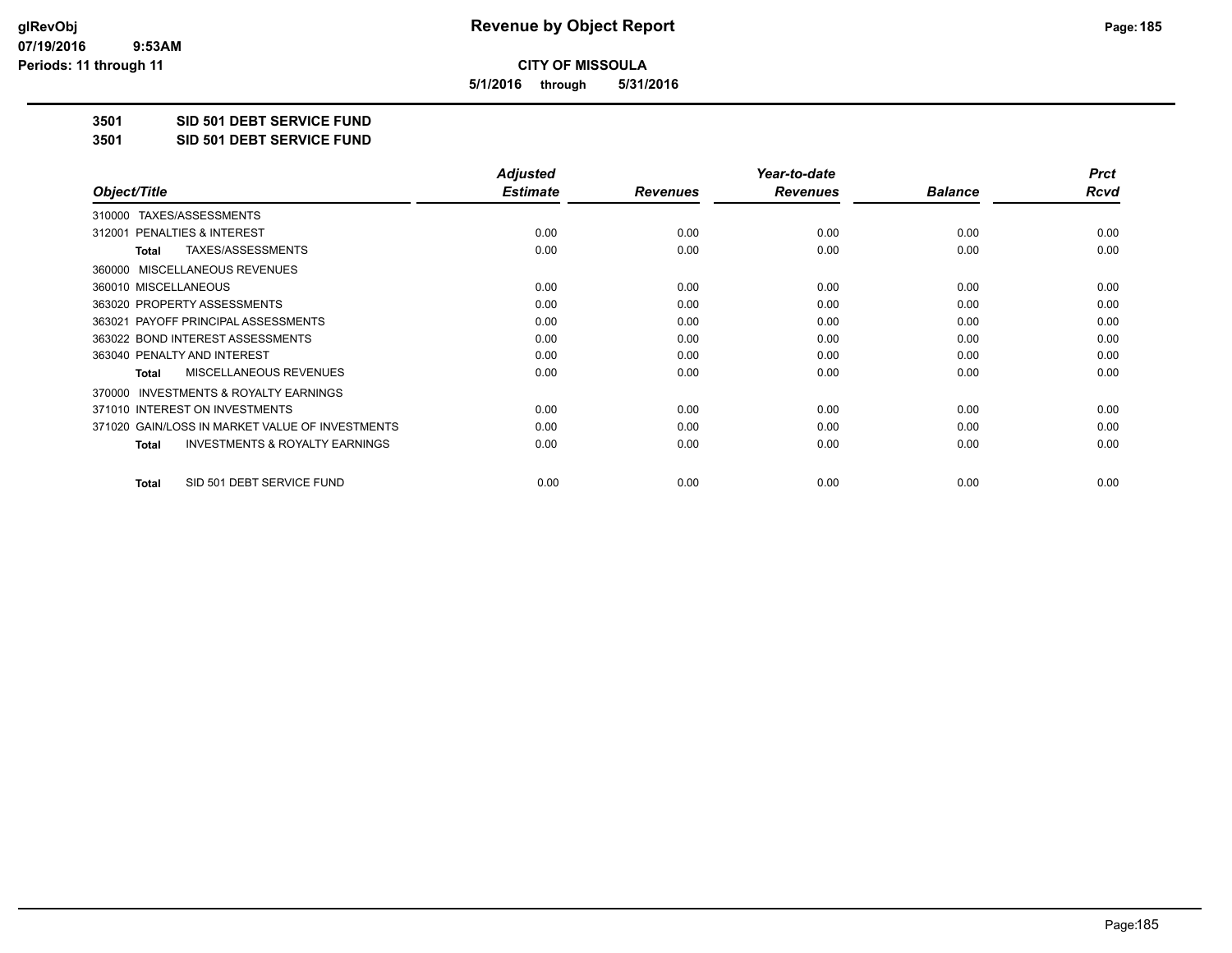**5/1/2016 through 5/31/2016**

## **3501 SID 501 DEBT SERVICE FUND**

|                                                           | <b>Adjusted</b> |                 | Year-to-date    |                | <b>Prct</b> |
|-----------------------------------------------------------|-----------------|-----------------|-----------------|----------------|-------------|
| Object/Title                                              | <b>Estimate</b> | <b>Revenues</b> | <b>Revenues</b> | <b>Balance</b> | <b>Rcvd</b> |
| 310000 TAXES/ASSESSMENTS                                  |                 |                 |                 |                |             |
| 312001 PENALTIES & INTEREST                               | 0.00            | 0.00            | 0.00            | 0.00           | 0.00        |
| <b>TAXES/ASSESSMENTS</b><br><b>Total</b>                  | 0.00            | 0.00            | 0.00            | 0.00           | 0.00        |
| 360000 MISCELLANEOUS REVENUES                             |                 |                 |                 |                |             |
| 360010 MISCELLANEOUS                                      | 0.00            | 0.00            | 0.00            | 0.00           | 0.00        |
| 363020 PROPERTY ASSESSMENTS                               | 0.00            | 0.00            | 0.00            | 0.00           | 0.00        |
| 363021 PAYOFF PRINCIPAL ASSESSMENTS                       | 0.00            | 0.00            | 0.00            | 0.00           | 0.00        |
| 363022 BOND INTEREST ASSESSMENTS                          | 0.00            | 0.00            | 0.00            | 0.00           | 0.00        |
| 363040 PENALTY AND INTEREST                               | 0.00            | 0.00            | 0.00            | 0.00           | 0.00        |
| MISCELLANEOUS REVENUES<br><b>Total</b>                    | 0.00            | 0.00            | 0.00            | 0.00           | 0.00        |
| <b>INVESTMENTS &amp; ROYALTY EARNINGS</b><br>370000       |                 |                 |                 |                |             |
| 371010 INTEREST ON INVESTMENTS                            | 0.00            | 0.00            | 0.00            | 0.00           | 0.00        |
| 371020 GAIN/LOSS IN MARKET VALUE OF INVESTMENT            | 0.00            | 0.00            | 0.00            | 0.00           | 0.00        |
| <b>INVESTMENTS &amp; ROYALTY EARNINGS</b><br><b>Total</b> | 0.00            | 0.00            | 0.00            | 0.00           | 0.00        |
| SID 501 DEBT SERVICE FUND<br><b>Total</b>                 | 0.00            | 0.00            | 0.00            | 0.00           | 0.00        |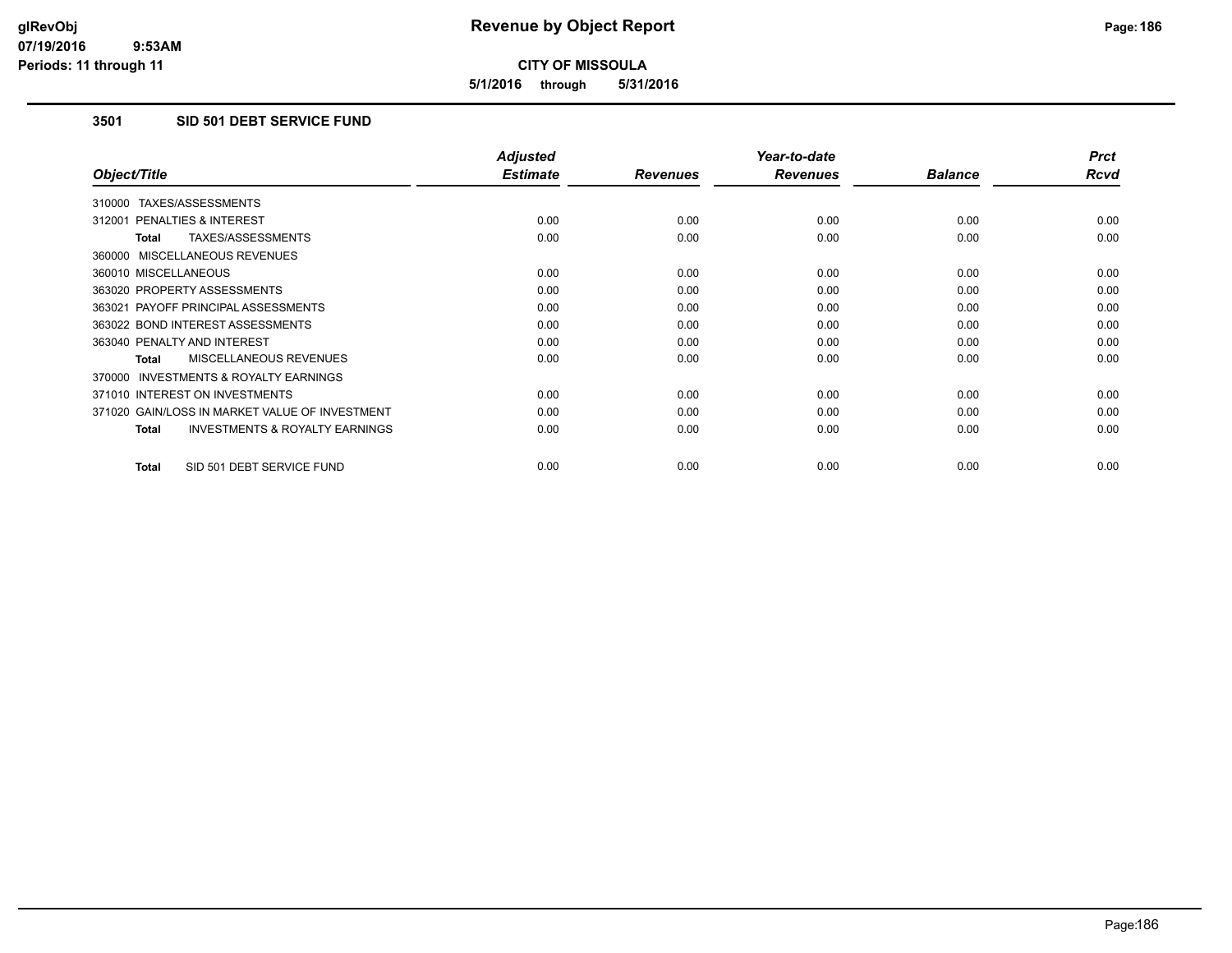**5/1/2016 through 5/31/2016**

**3502 SID 502 DEBT SERVICE FUND**

**3502 SID 502 DEBT SERVICE FUND**

|                                                           | <b>Adjusted</b> |                 | Year-to-date    |                | <b>Prct</b> |
|-----------------------------------------------------------|-----------------|-----------------|-----------------|----------------|-------------|
| Object/Title                                              | <b>Estimate</b> | <b>Revenues</b> | <b>Revenues</b> | <b>Balance</b> | Rcvd        |
| TAXES/ASSESSMENTS<br>310000                               |                 |                 |                 |                |             |
| 312001 PENALTIES & INTEREST                               | 0.00            | 0.00            | 0.00            | 0.00           | 0.00        |
| TAXES/ASSESSMENTS<br><b>Total</b>                         | 0.00            | 0.00            | 0.00            | 0.00           | 0.00        |
| MISCELLANEOUS REVENUES<br>360000                          |                 |                 |                 |                |             |
| 360010 MISCELLANEOUS                                      | 0.00            | 0.00            | 0.00            | 0.00           | 0.00        |
| 363020 PROPERTY ASSESSMENTS                               | 0.00            | 0.00            | 0.00            | 0.00           | 0.00        |
| 363021 PAYOFF PRINCIPAL ASSESSMENTS                       | 0.00            | 0.00            | 0.00            | 0.00           | 0.00        |
| 363022 BOND INTEREST ASSESSMENTS                          | 0.00            | 0.00            | 0.00            | 0.00           | 0.00        |
| 363040 PENALTY AND INTEREST                               | 0.00            | 0.00            | 0.00            | 0.00           | 0.00        |
| <b>MISCELLANEOUS REVENUES</b><br>Total                    | 0.00            | 0.00            | 0.00            | 0.00           | 0.00        |
| <b>INVESTMENTS &amp; ROYALTY EARNINGS</b><br>370000       |                 |                 |                 |                |             |
| 371010 INTEREST ON INVESTMENTS                            | 0.00            | 0.00            | 0.00            | 0.00           | 0.00        |
| 371020 GAIN/LOSS IN MARKET VALUE OF INVESTMENTS           | 0.00            | 0.00            | 0.00            | 0.00           | 0.00        |
| <b>INVESTMENTS &amp; ROYALTY EARNINGS</b><br><b>Total</b> | 0.00            | 0.00            | 0.00            | 0.00           | 0.00        |
| SID 502 DEBT SERVICE FUND<br><b>Total</b>                 | 0.00            | 0.00            | 0.00            | 0.00           | 0.00        |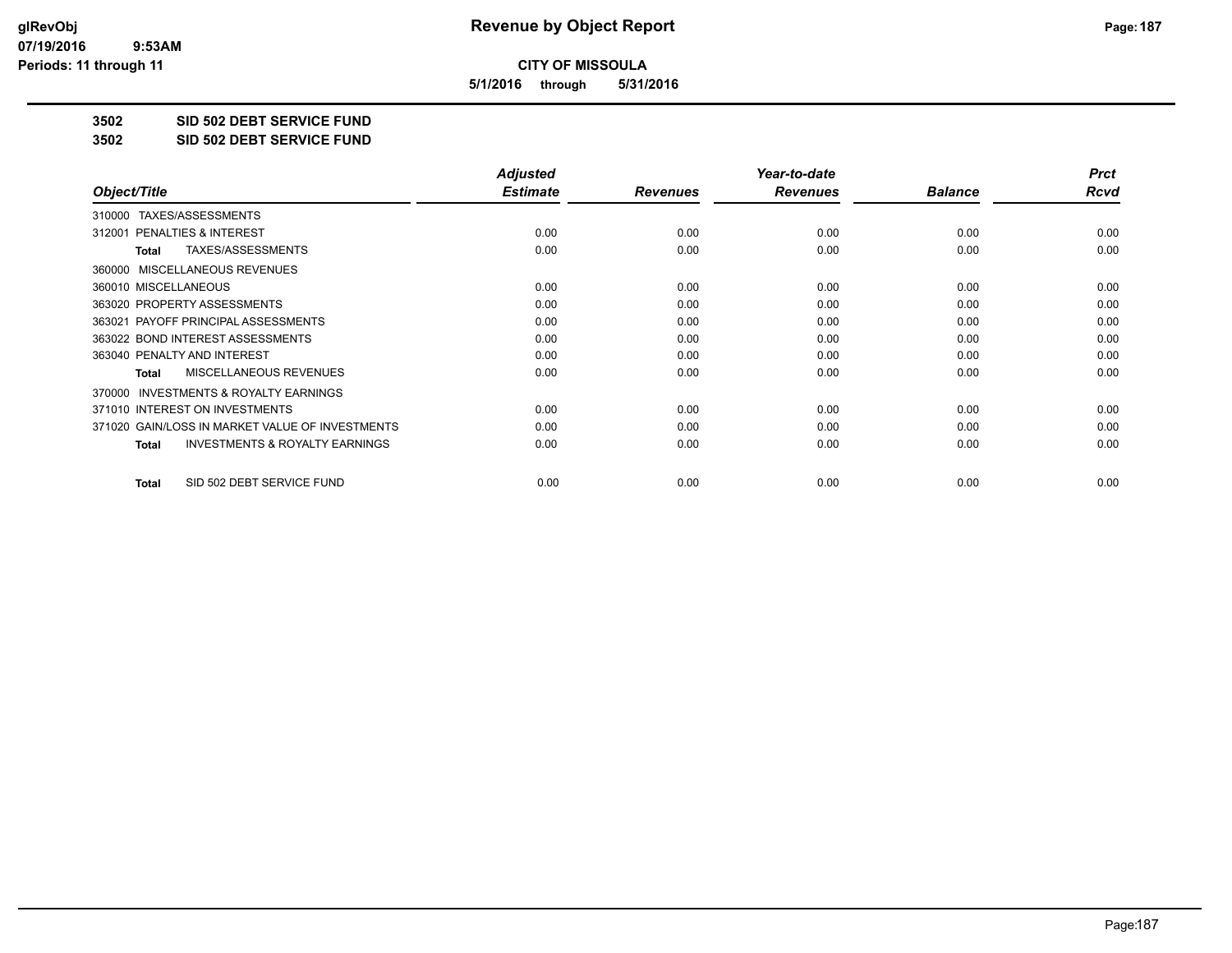**5/1/2016 through 5/31/2016**

## **3502 SID 502 DEBT SERVICE FUND**

|                                                           | <b>Adjusted</b> |                 | Year-to-date    |                | <b>Prct</b> |
|-----------------------------------------------------------|-----------------|-----------------|-----------------|----------------|-------------|
| Object/Title                                              | <b>Estimate</b> | <b>Revenues</b> | <b>Revenues</b> | <b>Balance</b> | <b>Rcvd</b> |
| 310000 TAXES/ASSESSMENTS                                  |                 |                 |                 |                |             |
| 312001 PENALTIES & INTEREST                               | 0.00            | 0.00            | 0.00            | 0.00           | 0.00        |
| TAXES/ASSESSMENTS<br><b>Total</b>                         | 0.00            | 0.00            | 0.00            | 0.00           | 0.00        |
| 360000 MISCELLANEOUS REVENUES                             |                 |                 |                 |                |             |
| 360010 MISCELLANEOUS                                      | 0.00            | 0.00            | 0.00            | 0.00           | 0.00        |
| 363020 PROPERTY ASSESSMENTS                               | 0.00            | 0.00            | 0.00            | 0.00           | 0.00        |
| 363021 PAYOFF PRINCIPAL ASSESSMENTS                       | 0.00            | 0.00            | 0.00            | 0.00           | 0.00        |
| 363022 BOND INTEREST ASSESSMENTS                          | 0.00            | 0.00            | 0.00            | 0.00           | 0.00        |
| 363040 PENALTY AND INTEREST                               | 0.00            | 0.00            | 0.00            | 0.00           | 0.00        |
| MISCELLANEOUS REVENUES<br>Total                           | 0.00            | 0.00            | 0.00            | 0.00           | 0.00        |
| <b>INVESTMENTS &amp; ROYALTY EARNINGS</b><br>370000       |                 |                 |                 |                |             |
| 371010 INTEREST ON INVESTMENTS                            | 0.00            | 0.00            | 0.00            | 0.00           | 0.00        |
| 371020 GAIN/LOSS IN MARKET VALUE OF INVESTMENT            | 0.00            | 0.00            | 0.00            | 0.00           | 0.00        |
| <b>INVESTMENTS &amp; ROYALTY EARNINGS</b><br><b>Total</b> | 0.00            | 0.00            | 0.00            | 0.00           | 0.00        |
| SID 502 DEBT SERVICE FUND<br><b>Total</b>                 | 0.00            | 0.00            | 0.00            | 0.00           | 0.00        |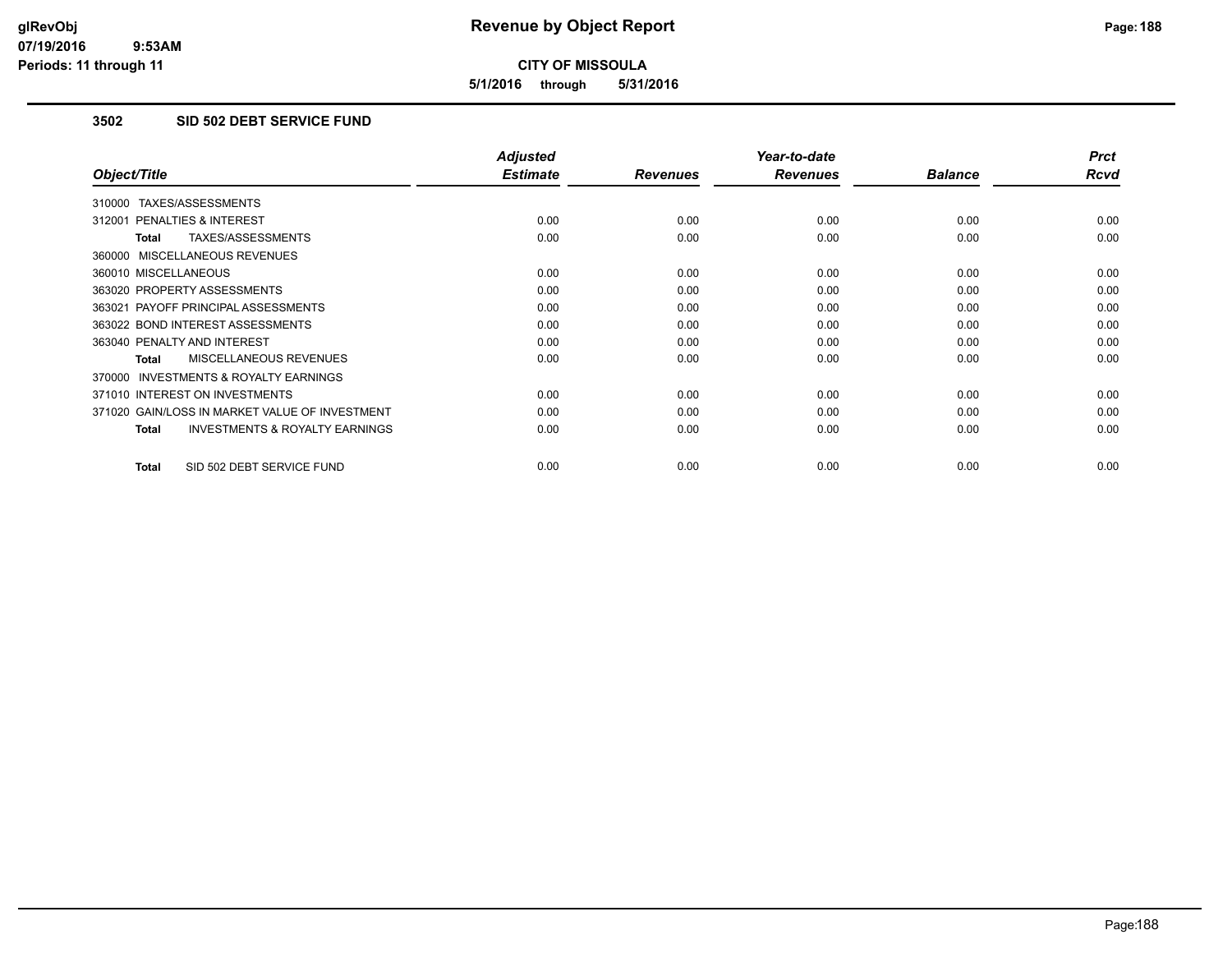**5/1/2016 through 5/31/2016**

**3503 SID 503 DEBT SERVICE FUND**

**3503 SID 503 DEBT SERVICE FUND**

|                                                           | <b>Adjusted</b> |                 | Year-to-date    |                | <b>Prct</b> |
|-----------------------------------------------------------|-----------------|-----------------|-----------------|----------------|-------------|
| Object/Title                                              | <b>Estimate</b> | <b>Revenues</b> | <b>Revenues</b> | <b>Balance</b> | Rcvd        |
| TAXES/ASSESSMENTS<br>310000                               |                 |                 |                 |                |             |
| 312001 PENALTIES & INTEREST                               | 0.00            | 0.00            | 0.00            | 0.00           | 0.00        |
| TAXES/ASSESSMENTS<br>Total                                | 0.00            | 0.00            | 0.00            | 0.00           | 0.00        |
| MISCELLANEOUS REVENUES<br>360000                          |                 |                 |                 |                |             |
| 360010 MISCELLANEOUS                                      | 0.00            | 0.00            | 0.00            | 0.00           | 0.00        |
| 363020 PROPERTY ASSESSMENTS                               | 0.00            | 0.00            | 0.00            | 0.00           | 0.00        |
| 363021 PAYOFF PRINCIPAL ASSESSMENTS                       | 0.00            | 0.00            | 0.00            | 0.00           | 0.00        |
| 363022 BOND INTEREST ASSESSMENTS                          | 0.00            | 0.00            | 0.00            | 0.00           | 0.00        |
| 363040 PENALTY AND INTEREST                               | 0.00            | 0.00            | 0.00            | 0.00           | 0.00        |
| MISCELLANEOUS REVENUES<br><b>Total</b>                    | 0.00            | 0.00            | 0.00            | 0.00           | 0.00        |
| <b>INVESTMENTS &amp; ROYALTY EARNINGS</b><br>370000       |                 |                 |                 |                |             |
| 371010 INTEREST ON INVESTMENTS                            | 0.00            | 0.00            | 0.00            | 0.00           | 0.00        |
| 371020 GAIN/LOSS IN MARKET VALUE OF INVESTMENTS           | 0.00            | 0.00            | 0.00            | 0.00           | 0.00        |
| <b>INVESTMENTS &amp; ROYALTY EARNINGS</b><br><b>Total</b> | 0.00            | 0.00            | 0.00            | 0.00           | 0.00        |
| SID 503 DEBT SERVICE FUND<br>Total                        | 0.00            | 0.00            | 0.00            | 0.00           | 0.00        |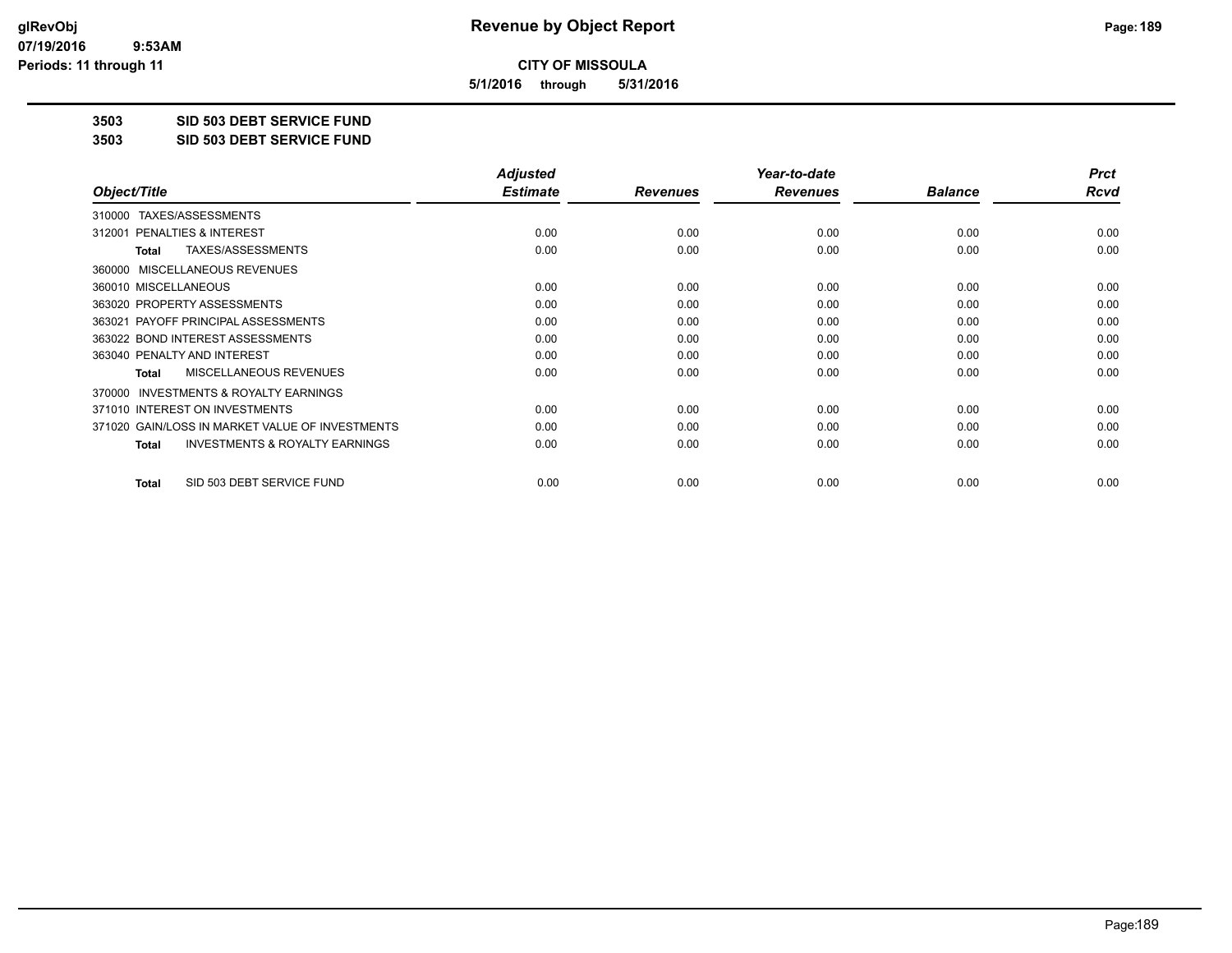**5/1/2016 through 5/31/2016**

## **3503 SID 503 DEBT SERVICE FUND**

|                                                           | <b>Adjusted</b> |                 | Year-to-date    |                | <b>Prct</b> |
|-----------------------------------------------------------|-----------------|-----------------|-----------------|----------------|-------------|
| Object/Title                                              | <b>Estimate</b> | <b>Revenues</b> | <b>Revenues</b> | <b>Balance</b> | <b>Rcvd</b> |
| 310000 TAXES/ASSESSMENTS                                  |                 |                 |                 |                |             |
| 312001 PENALTIES & INTEREST                               | 0.00            | 0.00            | 0.00            | 0.00           | 0.00        |
| TAXES/ASSESSMENTS<br><b>Total</b>                         | 0.00            | 0.00            | 0.00            | 0.00           | 0.00        |
| 360000 MISCELLANEOUS REVENUES                             |                 |                 |                 |                |             |
| 360010 MISCELLANEOUS                                      | 0.00            | 0.00            | 0.00            | 0.00           | 0.00        |
| 363020 PROPERTY ASSESSMENTS                               | 0.00            | 0.00            | 0.00            | 0.00           | 0.00        |
| 363021 PAYOFF PRINCIPAL ASSESSMENTS                       | 0.00            | 0.00            | 0.00            | 0.00           | 0.00        |
| 363022 BOND INTEREST ASSESSMENTS                          | 0.00            | 0.00            | 0.00            | 0.00           | 0.00        |
| 363040 PENALTY AND INTEREST                               | 0.00            | 0.00            | 0.00            | 0.00           | 0.00        |
| MISCELLANEOUS REVENUES<br>Total                           | 0.00            | 0.00            | 0.00            | 0.00           | 0.00        |
| <b>INVESTMENTS &amp; ROYALTY EARNINGS</b><br>370000       |                 |                 |                 |                |             |
| 371010 INTEREST ON INVESTMENTS                            | 0.00            | 0.00            | 0.00            | 0.00           | 0.00        |
| 371020 GAIN/LOSS IN MARKET VALUE OF INVESTMENT            | 0.00            | 0.00            | 0.00            | 0.00           | 0.00        |
| <b>INVESTMENTS &amp; ROYALTY EARNINGS</b><br><b>Total</b> | 0.00            | 0.00            | 0.00            | 0.00           | 0.00        |
| SID 503 DEBT SERVICE FUND<br><b>Total</b>                 | 0.00            | 0.00            | 0.00            | 0.00           | 0.00        |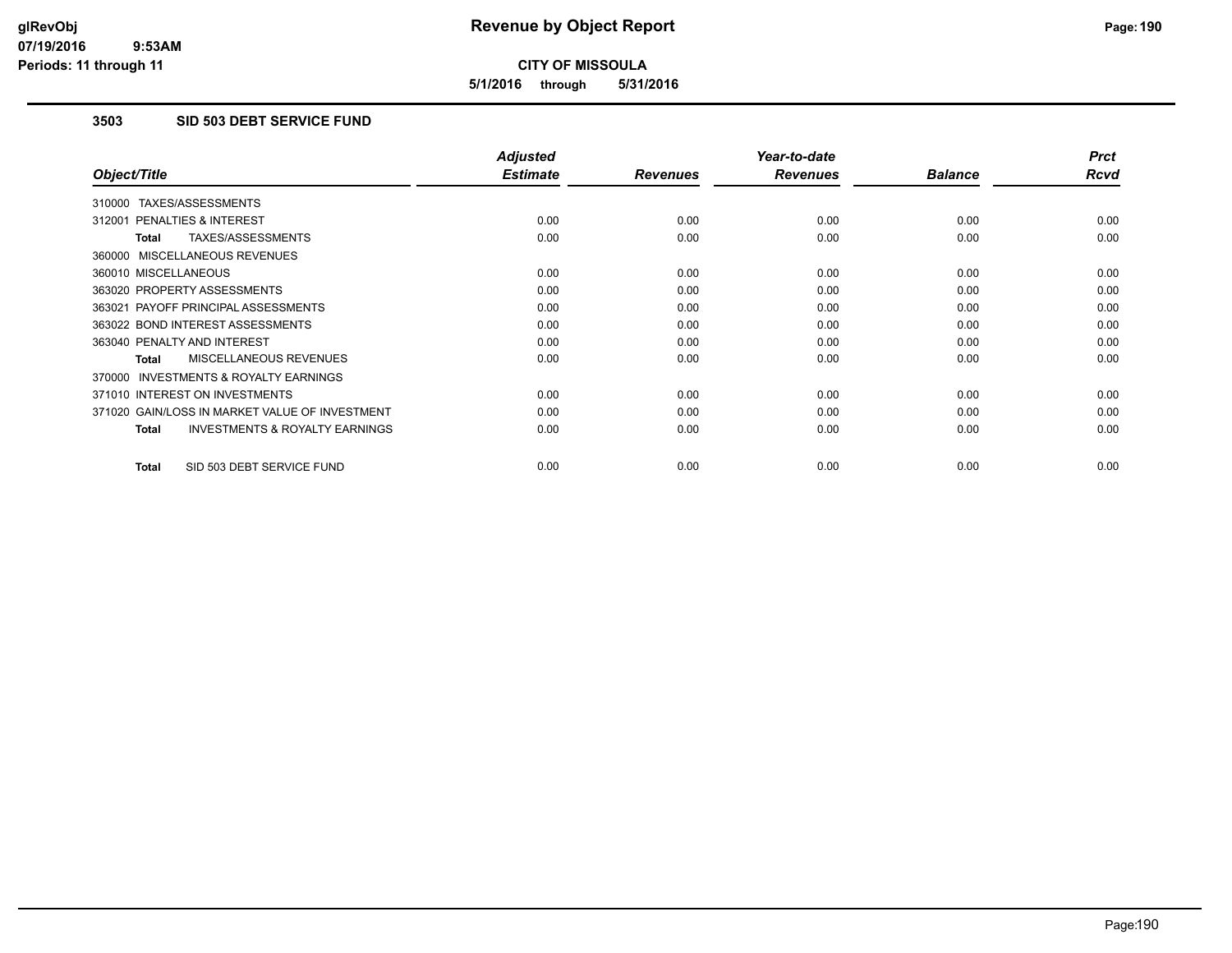**5/1/2016 through 5/31/2016**

**3504 SID 504 DEBT SERVICE FUND**

**3504 SID 504 DEBT SERVICE FUND**

|                                                           | <b>Adjusted</b> |                 | Year-to-date    |                | <b>Prct</b> |
|-----------------------------------------------------------|-----------------|-----------------|-----------------|----------------|-------------|
| Object/Title                                              | <b>Estimate</b> | <b>Revenues</b> | <b>Revenues</b> | <b>Balance</b> | <b>Rcvd</b> |
| TAXES/ASSESSMENTS<br>310000                               |                 |                 |                 |                |             |
| 312001 PENALTIES & INTEREST                               | 0.00            | 0.00            | 0.00            | 0.00           | 0.00        |
| TAXES/ASSESSMENTS<br><b>Total</b>                         | 0.00            | 0.00            | 0.00            | 0.00           | 0.00        |
| MISCELLANEOUS REVENUES<br>360000                          |                 |                 |                 |                |             |
| 360010 MISCELLANEOUS                                      | 0.00            | 0.00            | 0.00            | 0.00           | 0.00        |
| 363020 PROPERTY ASSESSMENTS                               | 0.00            | 0.00            | 0.00            | 0.00           | 0.00        |
| 363021 PAYOFF PRINCIPAL ASSESSMENTS                       | 0.00            | 0.00            | 0.00            | 0.00           | 0.00        |
| 363022 BOND INTEREST ASSESSMENTS                          | 0.00            | 0.00            | 0.00            | 0.00           | 0.00        |
| 363040 PENALTY AND INTEREST                               | 0.00            | 0.00            | 0.00            | 0.00           | 0.00        |
| <b>MISCELLANEOUS REVENUES</b><br><b>Total</b>             | 0.00            | 0.00            | 0.00            | 0.00           | 0.00        |
| <b>INVESTMENTS &amp; ROYALTY EARNINGS</b><br>370000       |                 |                 |                 |                |             |
| 371010 INTEREST ON INVESTMENTS                            | 0.00            | 0.00            | 0.00            | 0.00           | 0.00        |
| 371020 GAIN/LOSS IN MARKET VALUE OF INVESTMENTS           | 0.00            | 0.00            | 0.00            | 0.00           | 0.00        |
| <b>INVESTMENTS &amp; ROYALTY EARNINGS</b><br><b>Total</b> | 0.00            | 0.00            | 0.00            | 0.00           | 0.00        |
| OTHER FINANCING SOURCES<br>380000                         |                 |                 |                 |                |             |
| 381009 TRANSFERS IN                                       | 0.00            | 0.00            | 0.00            | 0.00           | 0.00        |
| OTHER FINANCING SOURCES<br>Total                          | 0.00            | 0.00            | 0.00            | 0.00           | 0.00        |
| SID 504 DEBT SERVICE FUND<br><b>Total</b>                 | 0.00            | 0.00            | 0.00            | 0.00           | 0.00        |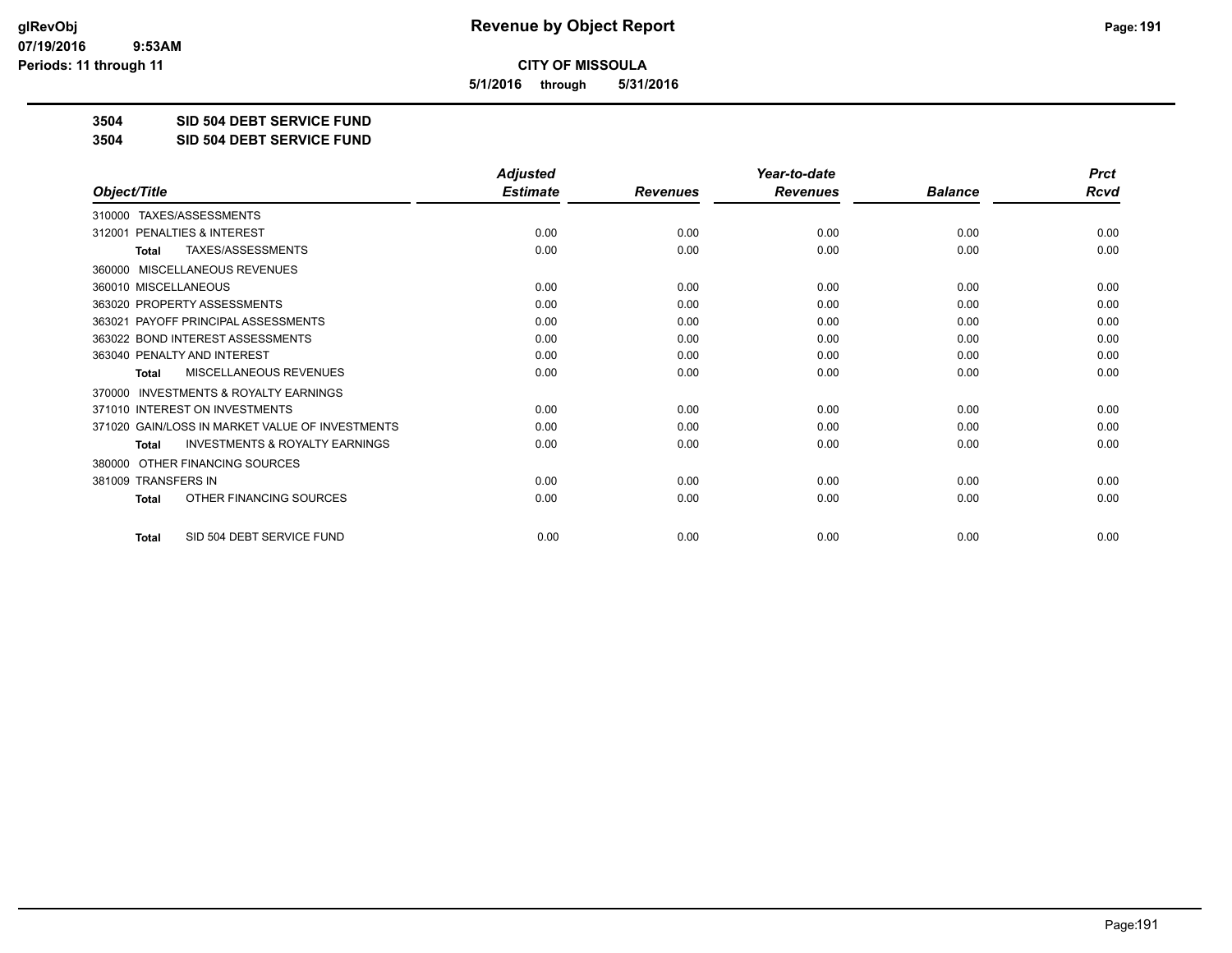**5/1/2016 through 5/31/2016**

## **3504 SID 504 DEBT SERVICE FUND**

|                                                           | <b>Adjusted</b> |                 | Year-to-date    |                | <b>Prct</b> |
|-----------------------------------------------------------|-----------------|-----------------|-----------------|----------------|-------------|
| Object/Title                                              | <b>Estimate</b> | <b>Revenues</b> | <b>Revenues</b> | <b>Balance</b> | <b>Rcvd</b> |
| 310000 TAXES/ASSESSMENTS                                  |                 |                 |                 |                |             |
| 312001 PENALTIES & INTEREST                               | 0.00            | 0.00            | 0.00            | 0.00           | 0.00        |
| TAXES/ASSESSMENTS<br><b>Total</b>                         | 0.00            | 0.00            | 0.00            | 0.00           | 0.00        |
| 360000 MISCELLANEOUS REVENUES                             |                 |                 |                 |                |             |
| 360010 MISCELLANEOUS                                      | 0.00            | 0.00            | 0.00            | 0.00           | 0.00        |
| 363020 PROPERTY ASSESSMENTS                               | 0.00            | 0.00            | 0.00            | 0.00           | 0.00        |
| 363021 PAYOFF PRINCIPAL ASSESSMENTS                       | 0.00            | 0.00            | 0.00            | 0.00           | 0.00        |
| 363022 BOND INTEREST ASSESSMENTS                          | 0.00            | 0.00            | 0.00            | 0.00           | 0.00        |
| 363040 PENALTY AND INTEREST                               | 0.00            | 0.00            | 0.00            | 0.00           | 0.00        |
| MISCELLANEOUS REVENUES<br><b>Total</b>                    | 0.00            | 0.00            | 0.00            | 0.00           | 0.00        |
| <b>INVESTMENTS &amp; ROYALTY EARNINGS</b><br>370000       |                 |                 |                 |                |             |
| 371010 INTEREST ON INVESTMENTS                            | 0.00            | 0.00            | 0.00            | 0.00           | 0.00        |
| 371020 GAIN/LOSS IN MARKET VALUE OF INVESTMENT            | 0.00            | 0.00            | 0.00            | 0.00           | 0.00        |
| <b>INVESTMENTS &amp; ROYALTY EARNINGS</b><br><b>Total</b> | 0.00            | 0.00            | 0.00            | 0.00           | 0.00        |
| OTHER FINANCING SOURCES<br>380000                         |                 |                 |                 |                |             |
| 381009 TRANSFERS IN                                       | 0.00            | 0.00            | 0.00            | 0.00           | 0.00        |
| OTHER FINANCING SOURCES<br><b>Total</b>                   | 0.00            | 0.00            | 0.00            | 0.00           | 0.00        |
| SID 504 DEBT SERVICE FUND<br><b>Total</b>                 | 0.00            | 0.00            | 0.00            | 0.00           | 0.00        |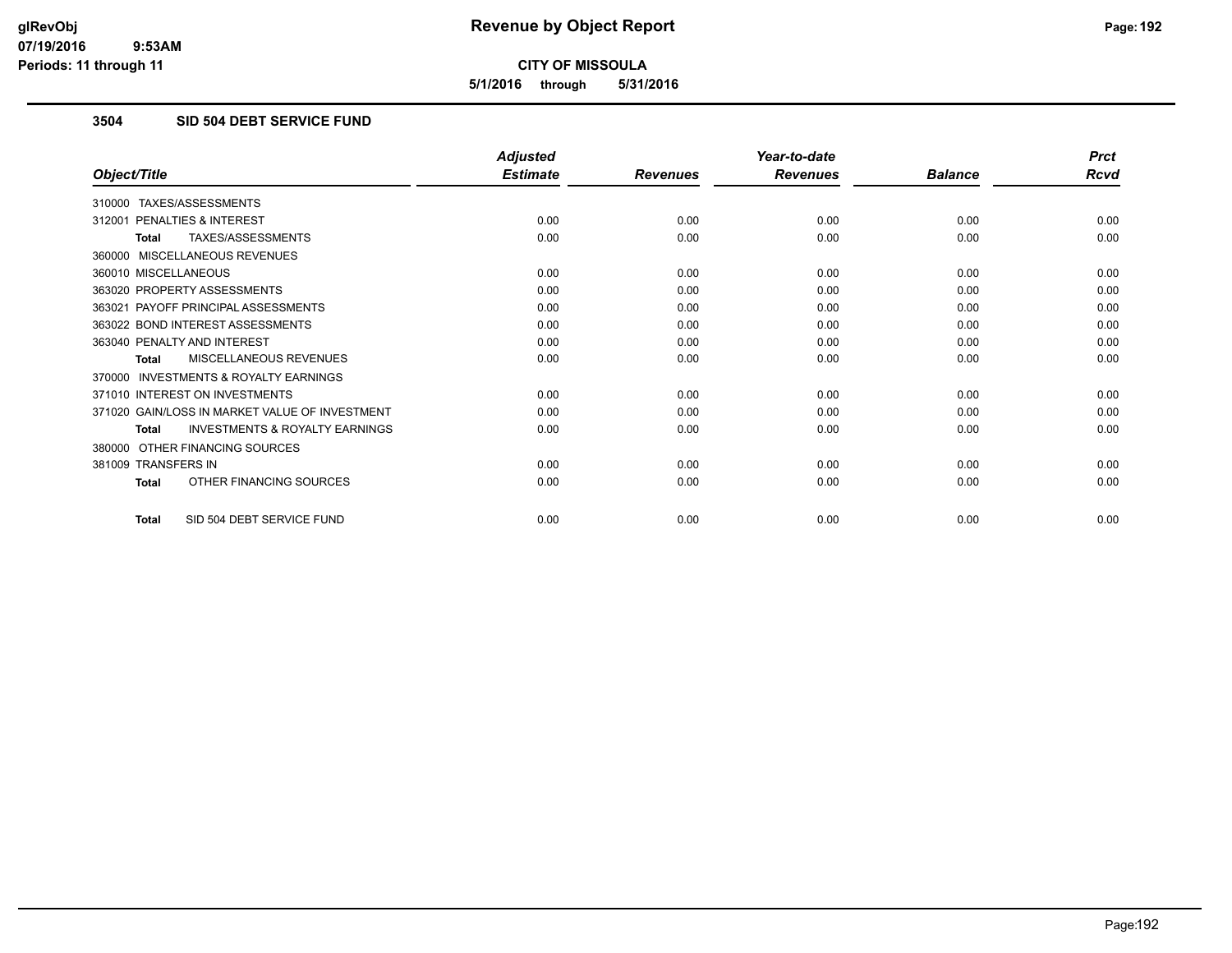**5/1/2016 through 5/31/2016**

**3505 SID 505 DEBT SERVICE FUND**

**3505 SID 505 DEBT SERVICE FUND**

|                                                           | <b>Adjusted</b> |                 | Year-to-date    |                | <b>Prct</b> |
|-----------------------------------------------------------|-----------------|-----------------|-----------------|----------------|-------------|
| Object/Title                                              | <b>Estimate</b> | <b>Revenues</b> | <b>Revenues</b> | <b>Balance</b> | Rcvd        |
| TAXES/ASSESSMENTS<br>310000                               |                 |                 |                 |                |             |
| 312001 PENALTIES & INTEREST                               | 0.00            | 0.00            | 0.00            | 0.00           | 0.00        |
| TAXES/ASSESSMENTS<br><b>Total</b>                         | 0.00            | 0.00            | 0.00            | 0.00           | 0.00        |
| MISCELLANEOUS REVENUES<br>360000                          |                 |                 |                 |                |             |
| 360010 MISCELLANEOUS                                      | 0.00            | 0.00            | 0.00            | 0.00           | 0.00        |
| 363020 PROPERTY ASSESSMENTS                               | 0.00            | 0.00            | 0.00            | 0.00           | 0.00        |
| 363021 PAYOFF PRINCIPAL ASSESSMENTS                       | 0.00            | 0.00            | 0.00            | 0.00           | 0.00        |
| 363022 BOND INTEREST ASSESSMENTS                          | 0.00            | 0.00            | 0.00            | 0.00           | 0.00        |
| 363040 PENALTY AND INTEREST                               | 0.00            | 0.00            | 0.00            | 0.00           | 0.00        |
| MISCELLANEOUS REVENUES<br><b>Total</b>                    | 0.00            | 0.00            | 0.00            | 0.00           | 0.00        |
| <b>INVESTMENTS &amp; ROYALTY EARNINGS</b><br>370000       |                 |                 |                 |                |             |
| 371010 INTEREST ON INVESTMENTS                            | 0.00            | 0.00            | 0.00            | 0.00           | 0.00        |
| 371020 GAIN/LOSS IN MARKET VALUE OF INVESTMENTS           | 0.00            | 0.00            | 0.00            | 0.00           | 0.00        |
| <b>INVESTMENTS &amp; ROYALTY EARNINGS</b><br><b>Total</b> | 0.00            | 0.00            | 0.00            | 0.00           | 0.00        |
| SID 505 DEBT SERVICE FUND<br><b>Total</b>                 | 0.00            | 0.00            | 0.00            | 0.00           | 0.00        |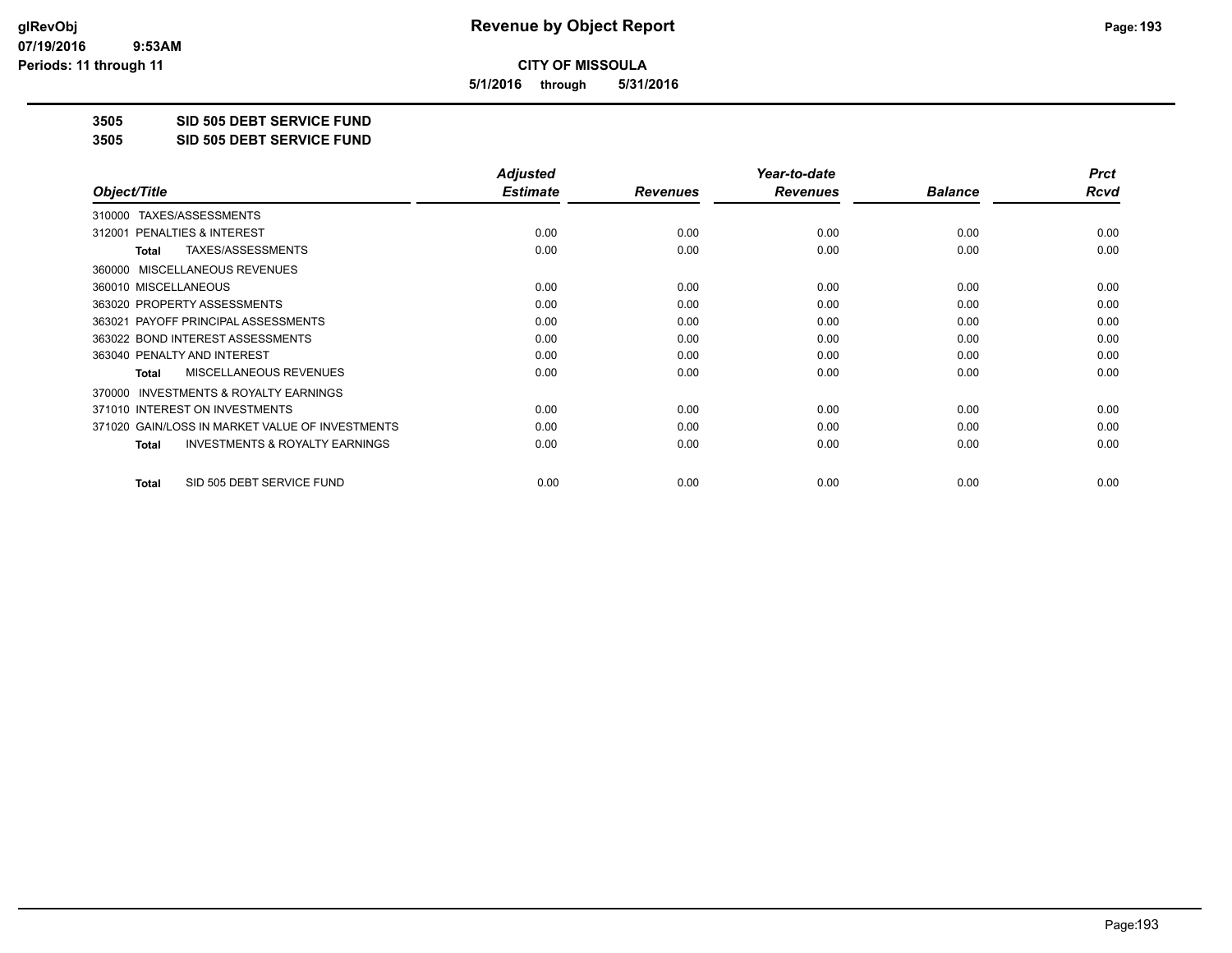**5/1/2016 through 5/31/2016**

## **3505 SID 505 DEBT SERVICE FUND**

|                                                           | <b>Adjusted</b> |                 | Year-to-date    |                | <b>Prct</b> |
|-----------------------------------------------------------|-----------------|-----------------|-----------------|----------------|-------------|
| Object/Title                                              | <b>Estimate</b> | <b>Revenues</b> | <b>Revenues</b> | <b>Balance</b> | <b>Rcvd</b> |
| 310000 TAXES/ASSESSMENTS                                  |                 |                 |                 |                |             |
| 312001 PENALTIES & INTEREST                               | 0.00            | 0.00            | 0.00            | 0.00           | 0.00        |
| <b>TAXES/ASSESSMENTS</b><br><b>Total</b>                  | 0.00            | 0.00            | 0.00            | 0.00           | 0.00        |
| 360000 MISCELLANEOUS REVENUES                             |                 |                 |                 |                |             |
| 360010 MISCELLANEOUS                                      | 0.00            | 0.00            | 0.00            | 0.00           | 0.00        |
| 363020 PROPERTY ASSESSMENTS                               | 0.00            | 0.00            | 0.00            | 0.00           | 0.00        |
| 363021 PAYOFF PRINCIPAL ASSESSMENTS                       | 0.00            | 0.00            | 0.00            | 0.00           | 0.00        |
| 363022 BOND INTEREST ASSESSMENTS                          | 0.00            | 0.00            | 0.00            | 0.00           | 0.00        |
| 363040 PENALTY AND INTEREST                               | 0.00            | 0.00            | 0.00            | 0.00           | 0.00        |
| MISCELLANEOUS REVENUES<br><b>Total</b>                    | 0.00            | 0.00            | 0.00            | 0.00           | 0.00        |
| <b>INVESTMENTS &amp; ROYALTY EARNINGS</b><br>370000       |                 |                 |                 |                |             |
| 371010 INTEREST ON INVESTMENTS                            | 0.00            | 0.00            | 0.00            | 0.00           | 0.00        |
| 371020 GAIN/LOSS IN MARKET VALUE OF INVESTMENT            | 0.00            | 0.00            | 0.00            | 0.00           | 0.00        |
| <b>INVESTMENTS &amp; ROYALTY EARNINGS</b><br><b>Total</b> | 0.00            | 0.00            | 0.00            | 0.00           | 0.00        |
| SID 505 DEBT SERVICE FUND<br><b>Total</b>                 | 0.00            | 0.00            | 0.00            | 0.00           | 0.00        |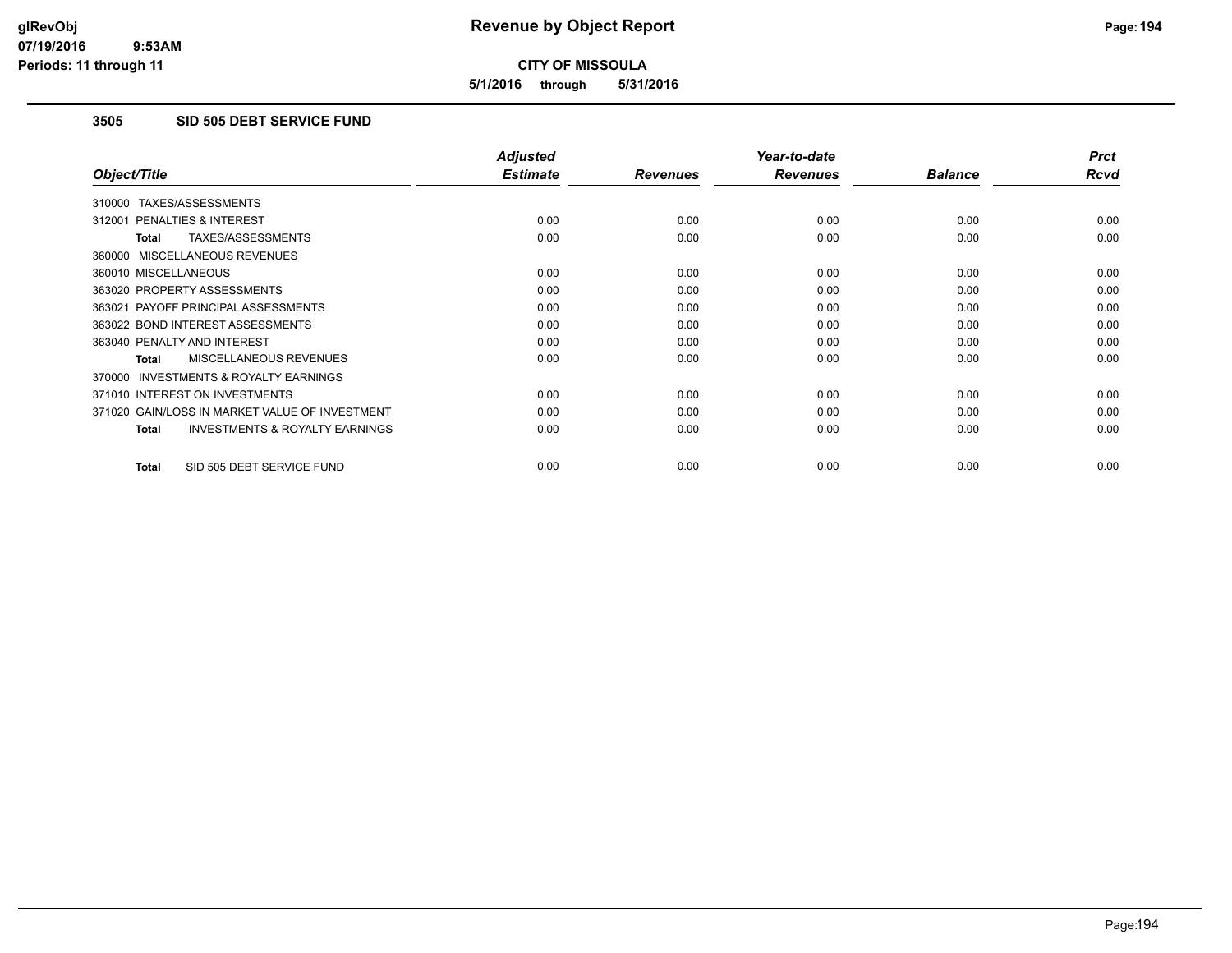**5/1/2016 through 5/31/2016**

**3506 SID 506 DEBT SERVICE FUND**

**3506 SID 506 DEBT SERVICE FUND**

|                                                           | <b>Adjusted</b> |                 | Year-to-date    |                | <b>Prct</b> |
|-----------------------------------------------------------|-----------------|-----------------|-----------------|----------------|-------------|
| Object/Title                                              | <b>Estimate</b> | <b>Revenues</b> | <b>Revenues</b> | <b>Balance</b> | <b>Rcvd</b> |
| TAXES/ASSESSMENTS<br>310000                               |                 |                 |                 |                |             |
| 312001 PENALTIES & INTEREST                               | 0.00            | 0.00            | 0.00            | 0.00           | 0.00        |
| TAXES/ASSESSMENTS<br><b>Total</b>                         | 0.00            | 0.00            | 0.00            | 0.00           | 0.00        |
| MISCELLANEOUS REVENUES<br>360000                          |                 |                 |                 |                |             |
| 360010 MISCELLANEOUS                                      | 0.00            | 0.00            | 0.00            | 0.00           | 0.00        |
| 363020 PROPERTY ASSESSMENTS                               | 0.00            | 0.00            | 0.00            | 0.00           | 0.00        |
| 363021 PAYOFF PRINCIPAL ASSESSMENTS                       | 0.00            | 0.00            | 0.00            | 0.00           | 0.00        |
| 363022 BOND INTEREST ASSESSMENTS                          | 0.00            | 0.00            | 0.00            | 0.00           | 0.00        |
| 363040 PENALTY AND INTEREST                               | 0.00            | 0.00            | 0.00            | 0.00           | 0.00        |
| MISCELLANEOUS REVENUES<br><b>Total</b>                    | 0.00            | 0.00            | 0.00            | 0.00           | 0.00        |
| <b>INVESTMENTS &amp; ROYALTY EARNINGS</b><br>370000       |                 |                 |                 |                |             |
| 371010 INTEREST ON INVESTMENTS                            | 0.00            | 0.00            | 0.00            | 0.00           | 0.00        |
| 371020 GAIN/LOSS IN MARKET VALUE OF INVESTMENTS           | 0.00            | 0.00            | 0.00            | 0.00           | 0.00        |
| <b>INVESTMENTS &amp; ROYALTY EARNINGS</b><br><b>Total</b> | 0.00            | 0.00            | 0.00            | 0.00           | 0.00        |
| OTHER FINANCING SOURCES<br>380000                         |                 |                 |                 |                |             |
| 381009 TRANSFERS IN                                       | 0.00            | 0.00            | 0.00            | 0.00           | 0.00        |
| OTHER FINANCING SOURCES<br><b>Total</b>                   | 0.00            | 0.00            | 0.00            | 0.00           | 0.00        |
| SID 506 DEBT SERVICE FUND<br><b>Total</b>                 | 0.00            | 0.00            | 0.00            | 0.00           | 0.00        |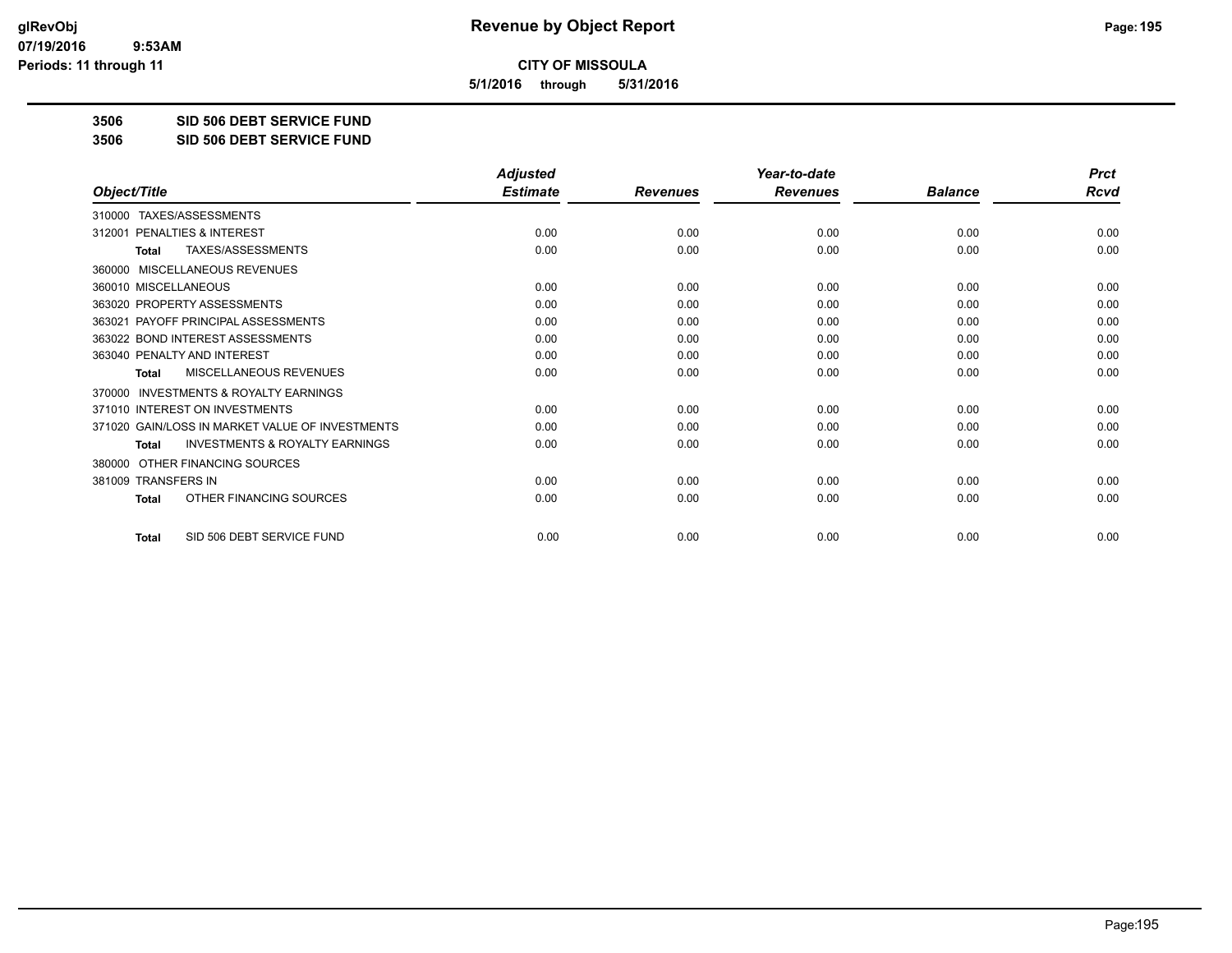**5/1/2016 through 5/31/2016**

## **3506 SID 506 DEBT SERVICE FUND**

|                                                           | <b>Adjusted</b> |                 | Year-to-date    |                | <b>Prct</b> |
|-----------------------------------------------------------|-----------------|-----------------|-----------------|----------------|-------------|
| Object/Title                                              | <b>Estimate</b> | <b>Revenues</b> | <b>Revenues</b> | <b>Balance</b> | <b>Rcvd</b> |
| 310000 TAXES/ASSESSMENTS                                  |                 |                 |                 |                |             |
| 312001 PENALTIES & INTEREST                               | 0.00            | 0.00            | 0.00            | 0.00           | 0.00        |
| TAXES/ASSESSMENTS<br><b>Total</b>                         | 0.00            | 0.00            | 0.00            | 0.00           | 0.00        |
| 360000 MISCELLANEOUS REVENUES                             |                 |                 |                 |                |             |
| 360010 MISCELLANEOUS                                      | 0.00            | 0.00            | 0.00            | 0.00           | 0.00        |
| 363020 PROPERTY ASSESSMENTS                               | 0.00            | 0.00            | 0.00            | 0.00           | 0.00        |
| 363021 PAYOFF PRINCIPAL ASSESSMENTS                       | 0.00            | 0.00            | 0.00            | 0.00           | 0.00        |
| 363022 BOND INTEREST ASSESSMENTS                          | 0.00            | 0.00            | 0.00            | 0.00           | 0.00        |
| 363040 PENALTY AND INTEREST                               | 0.00            | 0.00            | 0.00            | 0.00           | 0.00        |
| MISCELLANEOUS REVENUES<br><b>Total</b>                    | 0.00            | 0.00            | 0.00            | 0.00           | 0.00        |
| <b>INVESTMENTS &amp; ROYALTY EARNINGS</b><br>370000       |                 |                 |                 |                |             |
| 371010 INTEREST ON INVESTMENTS                            | 0.00            | 0.00            | 0.00            | 0.00           | 0.00        |
| 371020 GAIN/LOSS IN MARKET VALUE OF INVESTMENT            | 0.00            | 0.00            | 0.00            | 0.00           | 0.00        |
| <b>INVESTMENTS &amp; ROYALTY EARNINGS</b><br><b>Total</b> | 0.00            | 0.00            | 0.00            | 0.00           | 0.00        |
| OTHER FINANCING SOURCES<br>380000                         |                 |                 |                 |                |             |
| 381009 TRANSFERS IN                                       | 0.00            | 0.00            | 0.00            | 0.00           | 0.00        |
| OTHER FINANCING SOURCES<br><b>Total</b>                   | 0.00            | 0.00            | 0.00            | 0.00           | 0.00        |
| SID 506 DEBT SERVICE FUND<br><b>Total</b>                 | 0.00            | 0.00            | 0.00            | 0.00           | 0.00        |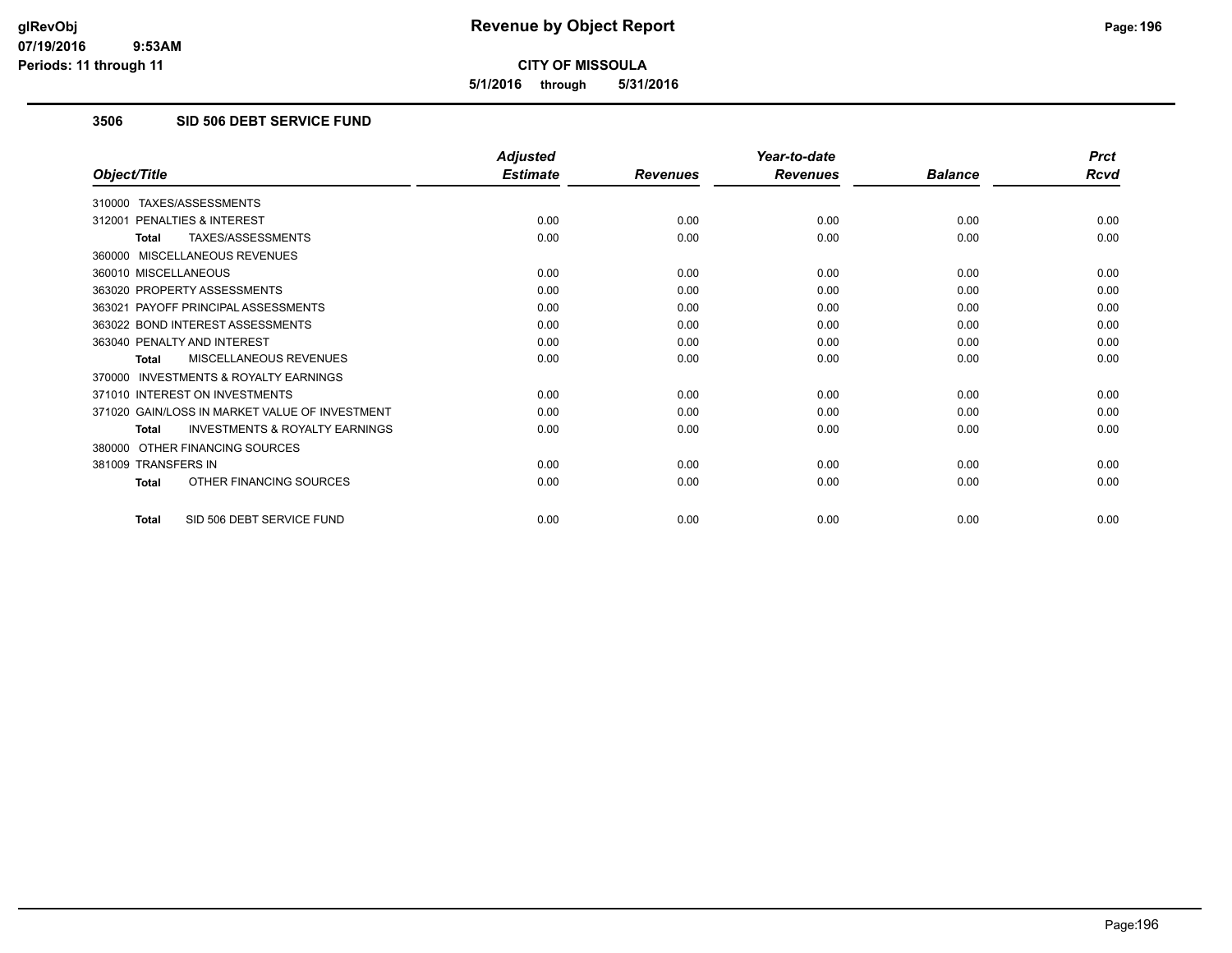**5/1/2016 through 5/31/2016**

**3507 SID 507 DEBT SERVICE FUND**

**3507 SID 507 DEBT SERVICE FUND**

|                                                           | <b>Adjusted</b> |                 | Year-to-date    |                | <b>Prct</b> |
|-----------------------------------------------------------|-----------------|-----------------|-----------------|----------------|-------------|
| Object/Title                                              | <b>Estimate</b> | <b>Revenues</b> | <b>Revenues</b> | <b>Balance</b> | <b>Rcvd</b> |
| TAXES/ASSESSMENTS<br>310000                               |                 |                 |                 |                |             |
| 312001 PENALTIES & INTEREST                               | 0.00            | 0.00            | 0.00            | 0.00           | 0.00        |
| TAXES/ASSESSMENTS<br><b>Total</b>                         | 0.00            | 0.00            | 0.00            | 0.00           | 0.00        |
| MISCELLANEOUS REVENUES<br>360000                          |                 |                 |                 |                |             |
| 360010 MISCELLANEOUS                                      | 0.00            | 0.00            | 0.00            | 0.00           | 0.00        |
| 363020 PROPERTY ASSESSMENTS                               | 0.00            | 0.00            | 0.00            | 0.00           | 0.00        |
| 363021 PAYOFF PRINCIPAL ASSESSMENTS                       | 0.00            | 0.00            | 0.00            | 0.00           | 0.00        |
| 363022 BOND INTEREST ASSESSMENTS                          | 0.00            | 0.00            | 0.00            | 0.00           | 0.00        |
| 363040 PENALTY AND INTEREST                               | 0.00            | 0.00            | 0.00            | 0.00           | 0.00        |
| <b>MISCELLANEOUS REVENUES</b><br><b>Total</b>             | 0.00            | 0.00            | 0.00            | 0.00           | 0.00        |
| <b>INVESTMENTS &amp; ROYALTY EARNINGS</b><br>370000       |                 |                 |                 |                |             |
| 371010 INTEREST ON INVESTMENTS                            | 0.00            | 0.00            | 0.00            | 0.00           | 0.00        |
| 371020 GAIN/LOSS IN MARKET VALUE OF INVESTMENTS           | 0.00            | 0.00            | 0.00            | 0.00           | 0.00        |
| <b>INVESTMENTS &amp; ROYALTY EARNINGS</b><br><b>Total</b> | 0.00            | 0.00            | 0.00            | 0.00           | 0.00        |
| OTHER FINANCING SOURCES<br>380000                         |                 |                 |                 |                |             |
| 381009 TRANSFERS IN                                       | 0.00            | 0.00            | 0.00            | 0.00           | 0.00        |
| OTHER FINANCING SOURCES<br><b>Total</b>                   | 0.00            | 0.00            | 0.00            | 0.00           | 0.00        |
| SID 507 DEBT SERVICE FUND<br><b>Total</b>                 | 0.00            | 0.00            | 0.00            | 0.00           | 0.00        |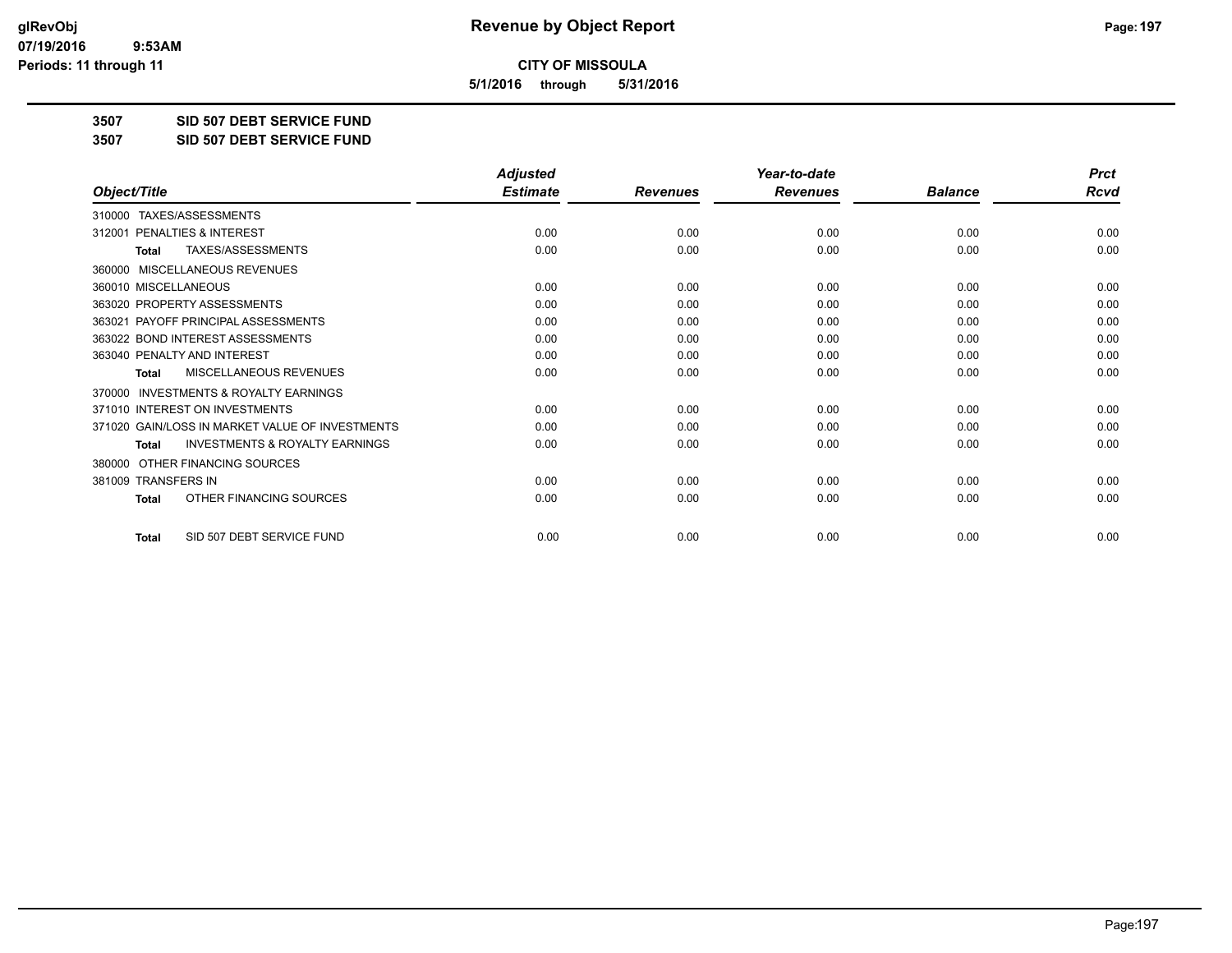**5/1/2016 through 5/31/2016**

# **3507 SID 507 DEBT SERVICE FUND**

|                                                           | <b>Adjusted</b> |                 | Year-to-date    |                | <b>Prct</b> |
|-----------------------------------------------------------|-----------------|-----------------|-----------------|----------------|-------------|
| Object/Title                                              | <b>Estimate</b> | <b>Revenues</b> | <b>Revenues</b> | <b>Balance</b> | <b>Rcvd</b> |
| 310000 TAXES/ASSESSMENTS                                  |                 |                 |                 |                |             |
| 312001 PENALTIES & INTEREST                               | 0.00            | 0.00            | 0.00            | 0.00           | 0.00        |
| TAXES/ASSESSMENTS<br><b>Total</b>                         | 0.00            | 0.00            | 0.00            | 0.00           | 0.00        |
| 360000 MISCELLANEOUS REVENUES                             |                 |                 |                 |                |             |
| 360010 MISCELLANEOUS                                      | 0.00            | 0.00            | 0.00            | 0.00           | 0.00        |
| 363020 PROPERTY ASSESSMENTS                               | 0.00            | 0.00            | 0.00            | 0.00           | 0.00        |
| 363021 PAYOFF PRINCIPAL ASSESSMENTS                       | 0.00            | 0.00            | 0.00            | 0.00           | 0.00        |
| 363022 BOND INTEREST ASSESSMENTS                          | 0.00            | 0.00            | 0.00            | 0.00           | 0.00        |
| 363040 PENALTY AND INTEREST                               | 0.00            | 0.00            | 0.00            | 0.00           | 0.00        |
| MISCELLANEOUS REVENUES<br>Total                           | 0.00            | 0.00            | 0.00            | 0.00           | 0.00        |
| 370000 INVESTMENTS & ROYALTY EARNINGS                     |                 |                 |                 |                |             |
| 371010 INTEREST ON INVESTMENTS                            | 0.00            | 0.00            | 0.00            | 0.00           | 0.00        |
| 371020 GAIN/LOSS IN MARKET VALUE OF INVESTMENT            | 0.00            | 0.00            | 0.00            | 0.00           | 0.00        |
| <b>INVESTMENTS &amp; ROYALTY EARNINGS</b><br><b>Total</b> | 0.00            | 0.00            | 0.00            | 0.00           | 0.00        |
| 380000 OTHER FINANCING SOURCES                            |                 |                 |                 |                |             |
| 381009 TRANSFERS IN                                       | 0.00            | 0.00            | 0.00            | 0.00           | 0.00        |
| OTHER FINANCING SOURCES<br><b>Total</b>                   | 0.00            | 0.00            | 0.00            | 0.00           | 0.00        |
| SID 507 DEBT SERVICE FUND<br><b>Total</b>                 | 0.00            | 0.00            | 0.00            | 0.00           | 0.00        |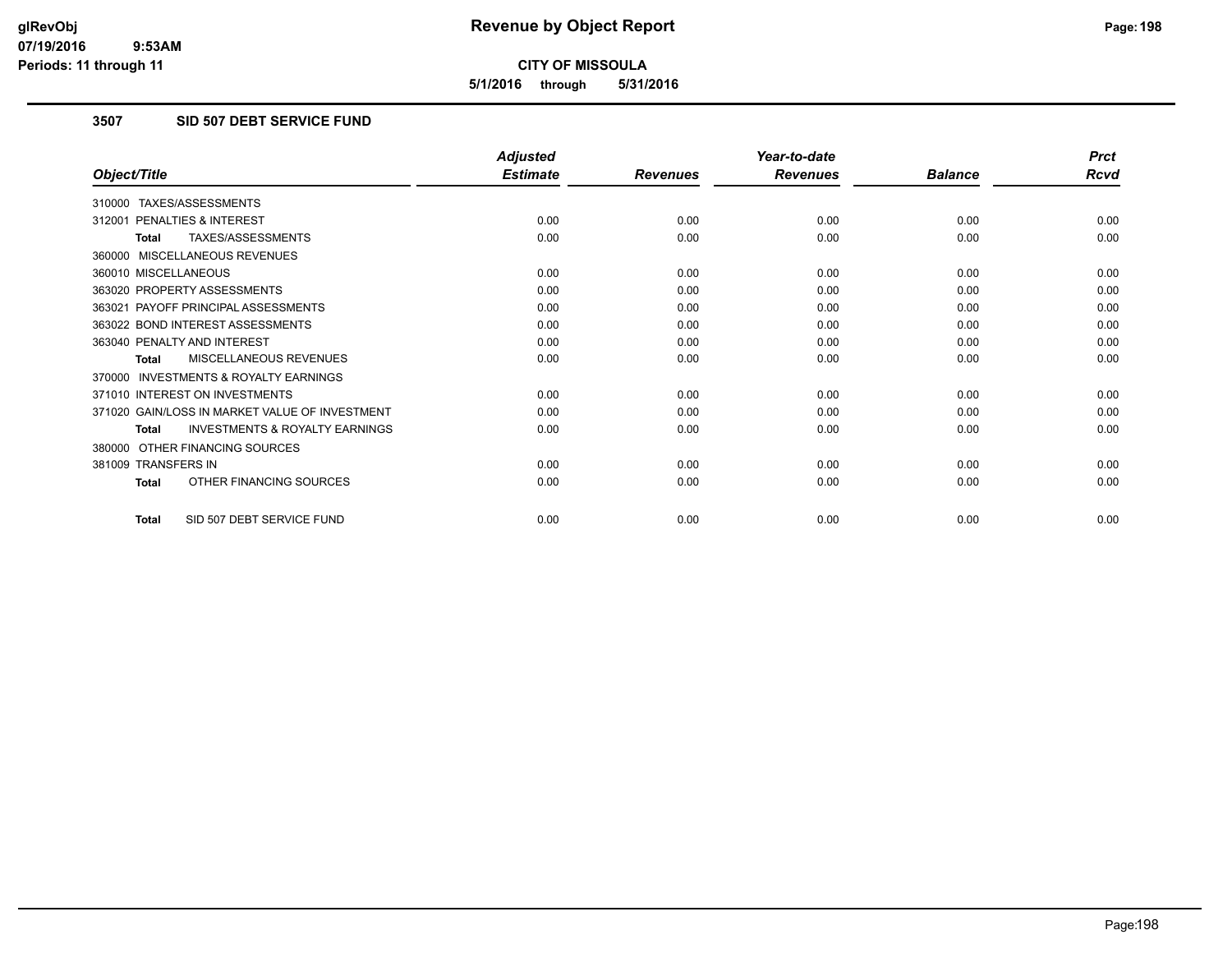**5/1/2016 through 5/31/2016**

**3508 SID 508 DEBT SERVICE FUND**

**3508 SID 508 DEBT SERVICE FUND**

|                                                           | <b>Adjusted</b> |                 | Year-to-date    |                | <b>Prct</b> |
|-----------------------------------------------------------|-----------------|-----------------|-----------------|----------------|-------------|
| Object/Title                                              | <b>Estimate</b> | <b>Revenues</b> | <b>Revenues</b> | <b>Balance</b> | <b>Rcvd</b> |
| TAXES/ASSESSMENTS<br>310000                               |                 |                 |                 |                |             |
| 312001 PENALTIES & INTEREST                               | 0.00            | 0.00            | 0.00            | 0.00           | 0.00        |
| TAXES/ASSESSMENTS<br><b>Total</b>                         | 0.00            | 0.00            | 0.00            | 0.00           | 0.00        |
| MISCELLANEOUS REVENUES<br>360000                          |                 |                 |                 |                |             |
| 360010 MISCELLANEOUS                                      | 0.00            | 0.00            | 0.00            | 0.00           | 0.00        |
| 363020 PROPERTY ASSESSMENTS                               | 0.00            | 0.00            | 0.00            | 0.00           | 0.00        |
| 363021 PAYOFF PRINCIPAL ASSESSMENTS                       | 0.00            | 0.00            | 0.00            | 0.00           | 0.00        |
| 363022 BOND INTEREST ASSESSMENTS                          | 0.00            | 0.00            | 0.00            | 0.00           | 0.00        |
| 363040 PENALTY AND INTEREST                               | 0.00            | 0.00            | 0.00            | 0.00           | 0.00        |
| <b>MISCELLANEOUS REVENUES</b><br><b>Total</b>             | 0.00            | 0.00            | 0.00            | 0.00           | 0.00        |
| <b>INVESTMENTS &amp; ROYALTY EARNINGS</b><br>370000       |                 |                 |                 |                |             |
| 371010 INTEREST ON INVESTMENTS                            | 0.00            | 0.00            | 0.00            | 0.00           | 0.00        |
| 371020 GAIN/LOSS IN MARKET VALUE OF INVESTMENTS           | 0.00            | 0.00            | 0.00            | 0.00           | 0.00        |
| <b>INVESTMENTS &amp; ROYALTY EARNINGS</b><br><b>Total</b> | 0.00            | 0.00            | 0.00            | 0.00           | 0.00        |
| OTHER FINANCING SOURCES<br>380000                         |                 |                 |                 |                |             |
| 381009 TRANSFERS IN                                       | 0.00            | 0.00            | 0.00            | 0.00           | 0.00        |
| OTHER FINANCING SOURCES<br><b>Total</b>                   | 0.00            | 0.00            | 0.00            | 0.00           | 0.00        |
| SID 508 DEBT SERVICE FUND<br><b>Total</b>                 | 0.00            | 0.00            | 0.00            | 0.00           | 0.00        |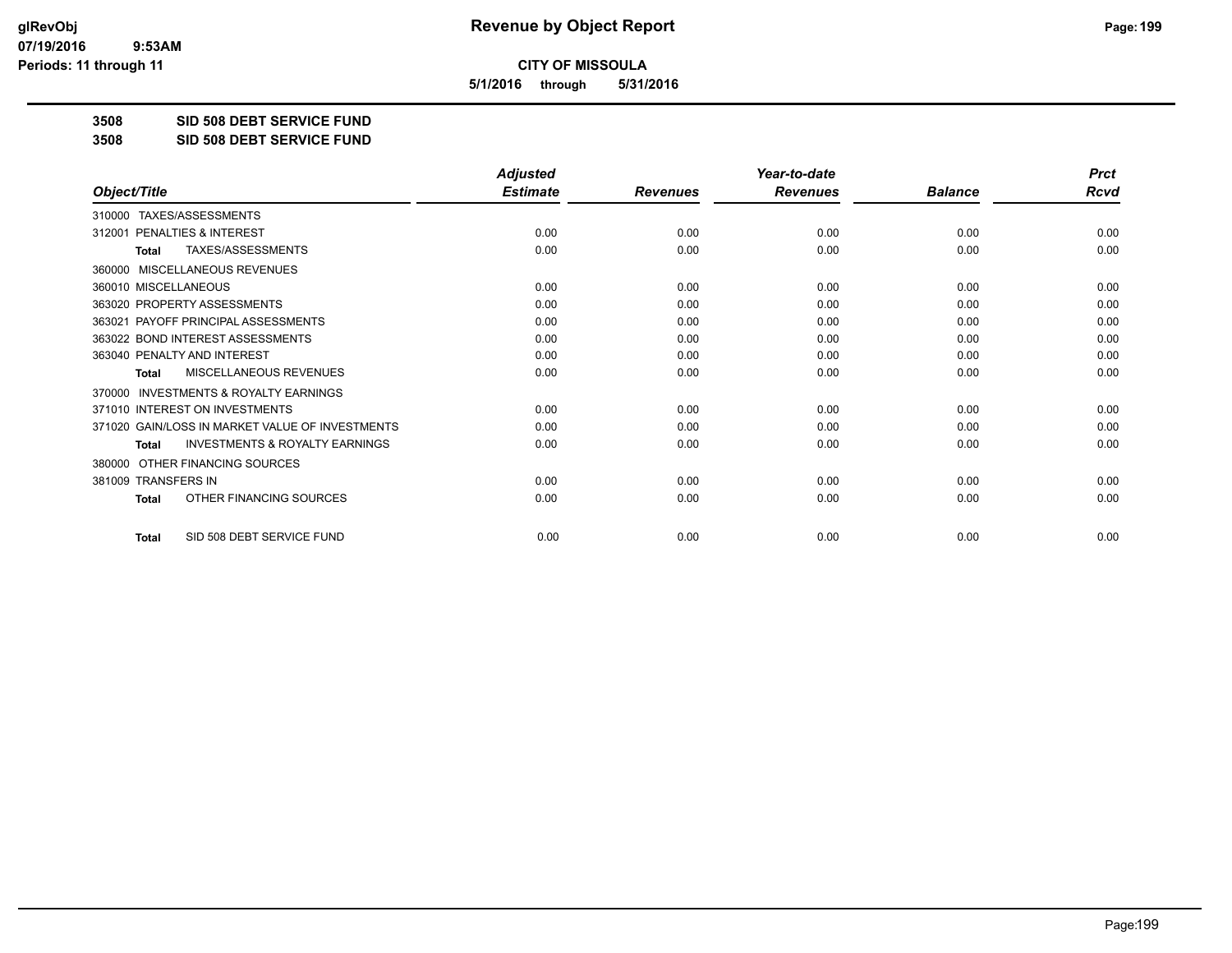**5/1/2016 through 5/31/2016**

### **3508 SID 508 DEBT SERVICE FUND**

|                                                           | <b>Adjusted</b> |                 | Year-to-date    |                | <b>Prct</b> |
|-----------------------------------------------------------|-----------------|-----------------|-----------------|----------------|-------------|
| Object/Title                                              | <b>Estimate</b> | <b>Revenues</b> | <b>Revenues</b> | <b>Balance</b> | <b>Rcvd</b> |
| 310000 TAXES/ASSESSMENTS                                  |                 |                 |                 |                |             |
| 312001 PENALTIES & INTEREST                               | 0.00            | 0.00            | 0.00            | 0.00           | 0.00        |
| TAXES/ASSESSMENTS<br><b>Total</b>                         | 0.00            | 0.00            | 0.00            | 0.00           | 0.00        |
| 360000 MISCELLANEOUS REVENUES                             |                 |                 |                 |                |             |
| 360010 MISCELLANEOUS                                      | 0.00            | 0.00            | 0.00            | 0.00           | 0.00        |
| 363020 PROPERTY ASSESSMENTS                               | 0.00            | 0.00            | 0.00            | 0.00           | 0.00        |
| 363021 PAYOFF PRINCIPAL ASSESSMENTS                       | 0.00            | 0.00            | 0.00            | 0.00           | 0.00        |
| 363022 BOND INTEREST ASSESSMENTS                          | 0.00            | 0.00            | 0.00            | 0.00           | 0.00        |
| 363040 PENALTY AND INTEREST                               | 0.00            | 0.00            | 0.00            | 0.00           | 0.00        |
| MISCELLANEOUS REVENUES<br>Total                           | 0.00            | 0.00            | 0.00            | 0.00           | 0.00        |
| 370000 INVESTMENTS & ROYALTY EARNINGS                     |                 |                 |                 |                |             |
| 371010 INTEREST ON INVESTMENTS                            | 0.00            | 0.00            | 0.00            | 0.00           | 0.00        |
| 371020 GAIN/LOSS IN MARKET VALUE OF INVESTMENT            | 0.00            | 0.00            | 0.00            | 0.00           | 0.00        |
| <b>INVESTMENTS &amp; ROYALTY EARNINGS</b><br><b>Total</b> | 0.00            | 0.00            | 0.00            | 0.00           | 0.00        |
| 380000 OTHER FINANCING SOURCES                            |                 |                 |                 |                |             |
| 381009 TRANSFERS IN                                       | 0.00            | 0.00            | 0.00            | 0.00           | 0.00        |
| OTHER FINANCING SOURCES<br><b>Total</b>                   | 0.00            | 0.00            | 0.00            | 0.00           | 0.00        |
| SID 508 DEBT SERVICE FUND<br><b>Total</b>                 | 0.00            | 0.00            | 0.00            | 0.00           | 0.00        |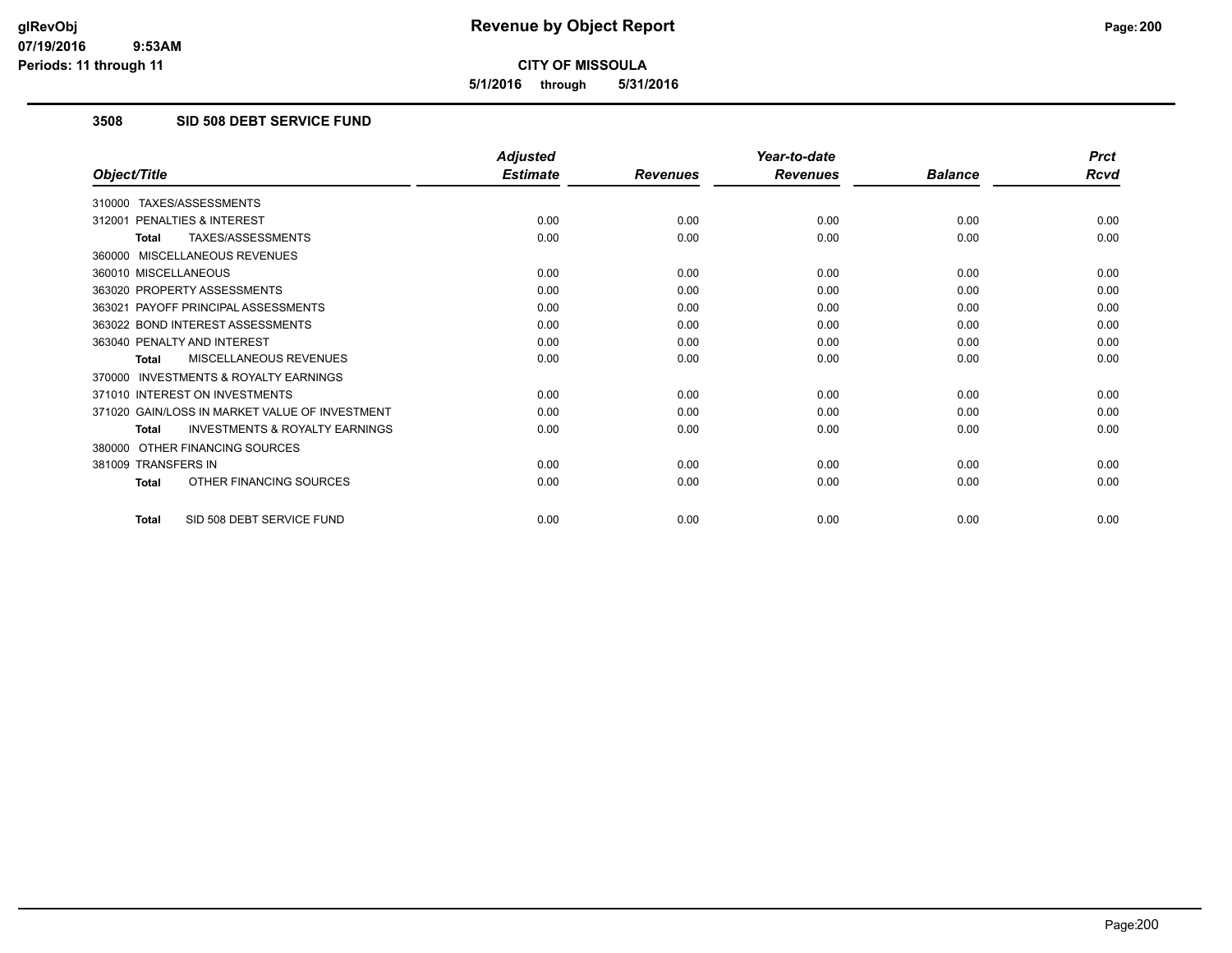**5/1/2016 through 5/31/2016**

**3510 SID 510 DEBT SERVICE FUND**

**3510 SID 510 DEBT SERVICE FUND**

|                                                           | <b>Adjusted</b> |                 | Year-to-date    |                | <b>Prct</b> |
|-----------------------------------------------------------|-----------------|-----------------|-----------------|----------------|-------------|
| Object/Title                                              | <b>Estimate</b> | <b>Revenues</b> | <b>Revenues</b> | <b>Balance</b> | <b>Rcvd</b> |
| TAXES/ASSESSMENTS<br>310000                               |                 |                 |                 |                |             |
| 312001 PENALTIES & INTEREST                               | 0.00            | 0.00            | 0.00            | 0.00           | 0.00        |
| TAXES/ASSESSMENTS<br><b>Total</b>                         | 0.00            | 0.00            | 0.00            | 0.00           | 0.00        |
| <b>MISCELLANEOUS REVENUES</b><br>360000                   |                 |                 |                 |                |             |
| 360010 MISCELLANEOUS                                      | 0.00            | 0.00            | 0.00            | 0.00           | 0.00        |
| 363020 PROPERTY ASSESSMENTS                               | 0.00            | 0.00            | 0.00            | 0.00           | 0.00        |
| 363021 PAYOFF PRINCIPAL ASSESSMENTS                       | 0.00            | 0.00            | 0.00            | 0.00           | 0.00        |
| 363022 BOND INTEREST ASSESSMENTS                          | 0.00            | 0.00            | 0.00            | 0.00           | 0.00        |
| 363040 PENALTY AND INTEREST                               | 0.00            | 0.00            | 0.00            | 0.00           | 0.00        |
| MISCELLANEOUS REVENUES<br><b>Total</b>                    | 0.00            | 0.00            | 0.00            | 0.00           | 0.00        |
| <b>INVESTMENTS &amp; ROYALTY EARNINGS</b><br>370000       |                 |                 |                 |                |             |
| 371010 INTEREST ON INVESTMENTS                            | 0.00            | 0.00            | 0.00            | 0.00           | 0.00        |
| 371020 GAIN/LOSS IN MARKET VALUE OF INVESTMENTS           | 0.00            | 0.00            | 0.00            | 0.00           | 0.00        |
| 371500 INTEREST ON INTERFUND LOAN                         | 0.00            | 0.00            | 0.00            | 0.00           | 0.00        |
| <b>INVESTMENTS &amp; ROYALTY EARNINGS</b><br><b>Total</b> | 0.00            | 0.00            | 0.00            | 0.00           | 0.00        |
| SID 510 DEBT SERVICE FUND<br>Total                        | 0.00            | 0.00            | 0.00            | 0.00           | 0.00        |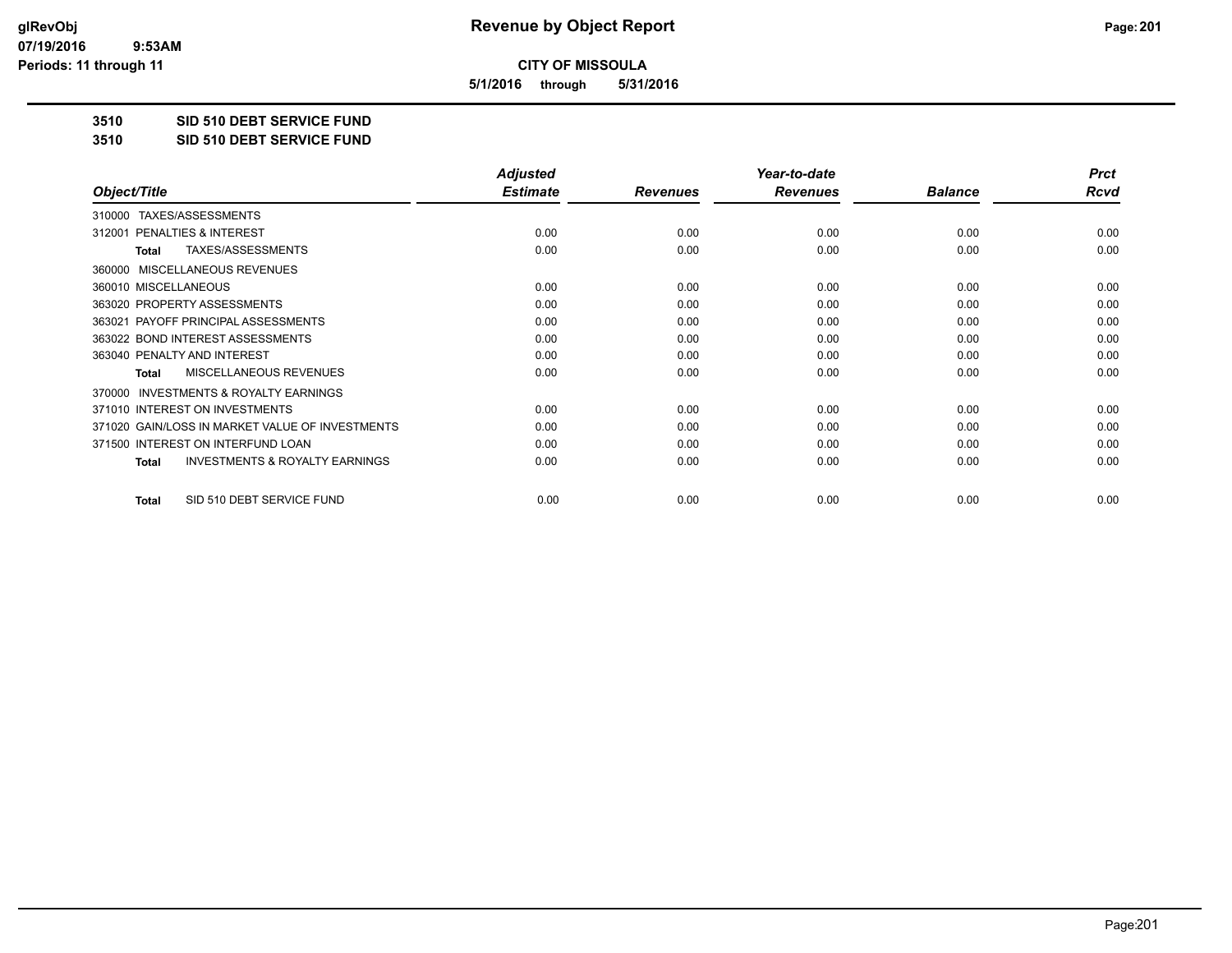**5/1/2016 through 5/31/2016**

# **3510 SID 510 DEBT SERVICE FUND**

|                                                           | <b>Adjusted</b> |                 | Year-to-date    |                | <b>Prct</b> |
|-----------------------------------------------------------|-----------------|-----------------|-----------------|----------------|-------------|
| Object/Title                                              | <b>Estimate</b> | <b>Revenues</b> | <b>Revenues</b> | <b>Balance</b> | Rcvd        |
| TAXES/ASSESSMENTS<br>310000                               |                 |                 |                 |                |             |
| <b>PENALTIES &amp; INTEREST</b><br>312001                 | 0.00            | 0.00            | 0.00            | 0.00           | 0.00        |
| TAXES/ASSESSMENTS<br>Total                                | 0.00            | 0.00            | 0.00            | 0.00           | 0.00        |
| 360000 MISCELLANEOUS REVENUES                             |                 |                 |                 |                |             |
| 360010 MISCELLANEOUS                                      | 0.00            | 0.00            | 0.00            | 0.00           | 0.00        |
| 363020 PROPERTY ASSESSMENTS                               | 0.00            | 0.00            | 0.00            | 0.00           | 0.00        |
| 363021 PAYOFF PRINCIPAL ASSESSMENTS                       | 0.00            | 0.00            | 0.00            | 0.00           | 0.00        |
| 363022 BOND INTEREST ASSESSMENTS                          | 0.00            | 0.00            | 0.00            | 0.00           | 0.00        |
| 363040 PENALTY AND INTEREST                               | 0.00            | 0.00            | 0.00            | 0.00           | 0.00        |
| <b>MISCELLANEOUS REVENUES</b><br><b>Total</b>             | 0.00            | 0.00            | 0.00            | 0.00           | 0.00        |
| <b>INVESTMENTS &amp; ROYALTY EARNINGS</b><br>370000       |                 |                 |                 |                |             |
| 371010 INTEREST ON INVESTMENTS                            | 0.00            | 0.00            | 0.00            | 0.00           | 0.00        |
| 371020 GAIN/LOSS IN MARKET VALUE OF INVESTMENT            | 0.00            | 0.00            | 0.00            | 0.00           | 0.00        |
| 371500 INTEREST ON INTERFUND LOAN                         | 0.00            | 0.00            | 0.00            | 0.00           | 0.00        |
| <b>INVESTMENTS &amp; ROYALTY EARNINGS</b><br><b>Total</b> | 0.00            | 0.00            | 0.00            | 0.00           | 0.00        |
|                                                           |                 |                 |                 |                |             |
| SID 510 DEBT SERVICE FUND<br><b>Total</b>                 | 0.00            | 0.00            | 0.00            | 0.00           | 0.00        |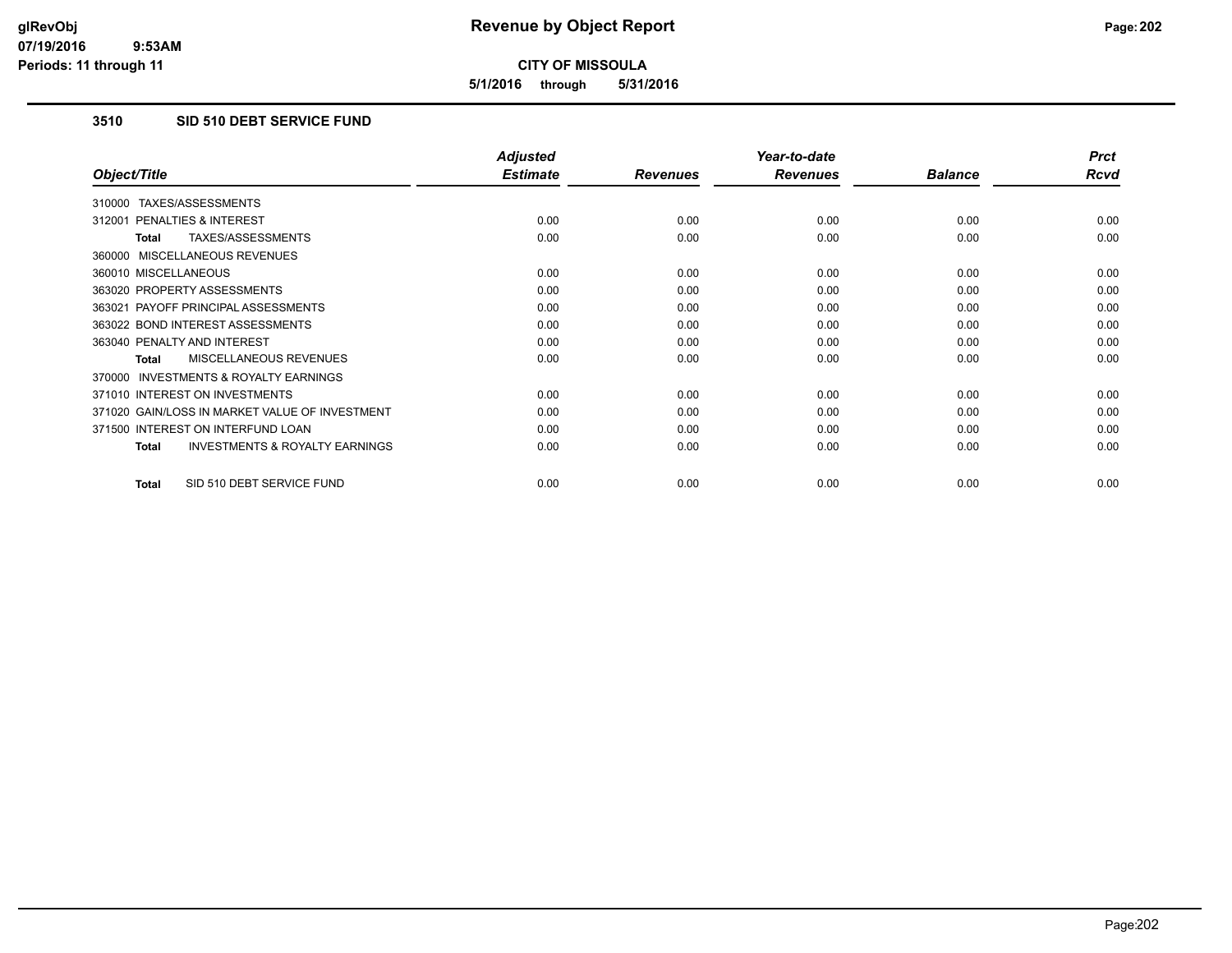**5/1/2016 through 5/31/2016**

### **3511 SID 511 DEBT SERVICE FUND**

**3511 SID 511 DEBT SERVICE FUND**

|                                                           | <b>Adjusted</b> |                 | Year-to-date    |                | <b>Prct</b> |
|-----------------------------------------------------------|-----------------|-----------------|-----------------|----------------|-------------|
| Object/Title                                              | <b>Estimate</b> | <b>Revenues</b> | <b>Revenues</b> | <b>Balance</b> | Rcvd        |
| TAXES/ASSESSMENTS<br>310000                               |                 |                 |                 |                |             |
| <b>PENALTIES &amp; INTEREST</b><br>312001                 | 0.00            | 0.00            | 0.00            | 0.00           | 0.00        |
| TAXES/ASSESSMENTS<br><b>Total</b>                         | 0.00            | 0.00            | 0.00            | 0.00           | 0.00        |
| 360000 MISCELLANEOUS REVENUES                             |                 |                 |                 |                |             |
| 360010 MISCELLANEOUS                                      | 0.00            | 0.00            | 0.00            | 0.00           | 0.00        |
| 363020 PROPERTY ASSESSMENTS                               | 0.00            | 0.00            | 0.00            | 0.00           | 0.00        |
| 363021 PAYOFF PRINCIPAL ASSESSMENTS                       | 0.00            | 0.00            | 0.00            | 0.00           | 0.00        |
| 363022 BOND INTEREST ASSESSMENTS                          | 0.00            | 0.00            | 0.00            | 0.00           | 0.00        |
| 363040 PENALTY AND INTEREST                               | 0.00            | 0.00            | 0.00            | 0.00           | 0.00        |
| MISCELLANEOUS REVENUES<br><b>Total</b>                    | 0.00            | 0.00            | 0.00            | 0.00           | 0.00        |
| 370000 INVESTMENTS & ROYALTY EARNINGS                     |                 |                 |                 |                |             |
| 371010 INTEREST ON INVESTMENTS                            | 0.00            | 0.00            | 0.00            | 0.00           | 0.00        |
| 371020 GAIN/LOSS IN MARKET VALUE OF INVESTMENTS           | 0.00            | 0.00            | 0.00            | 0.00           | 0.00        |
| <b>INVESTMENTS &amp; ROYALTY EARNINGS</b><br><b>Total</b> | 0.00            | 0.00            | 0.00            | 0.00           | 0.00        |
| SID 511 DEBT SERVICE FUND<br>Total                        | 0.00            | 0.00            | 0.00            | 0.00           | 0.00        |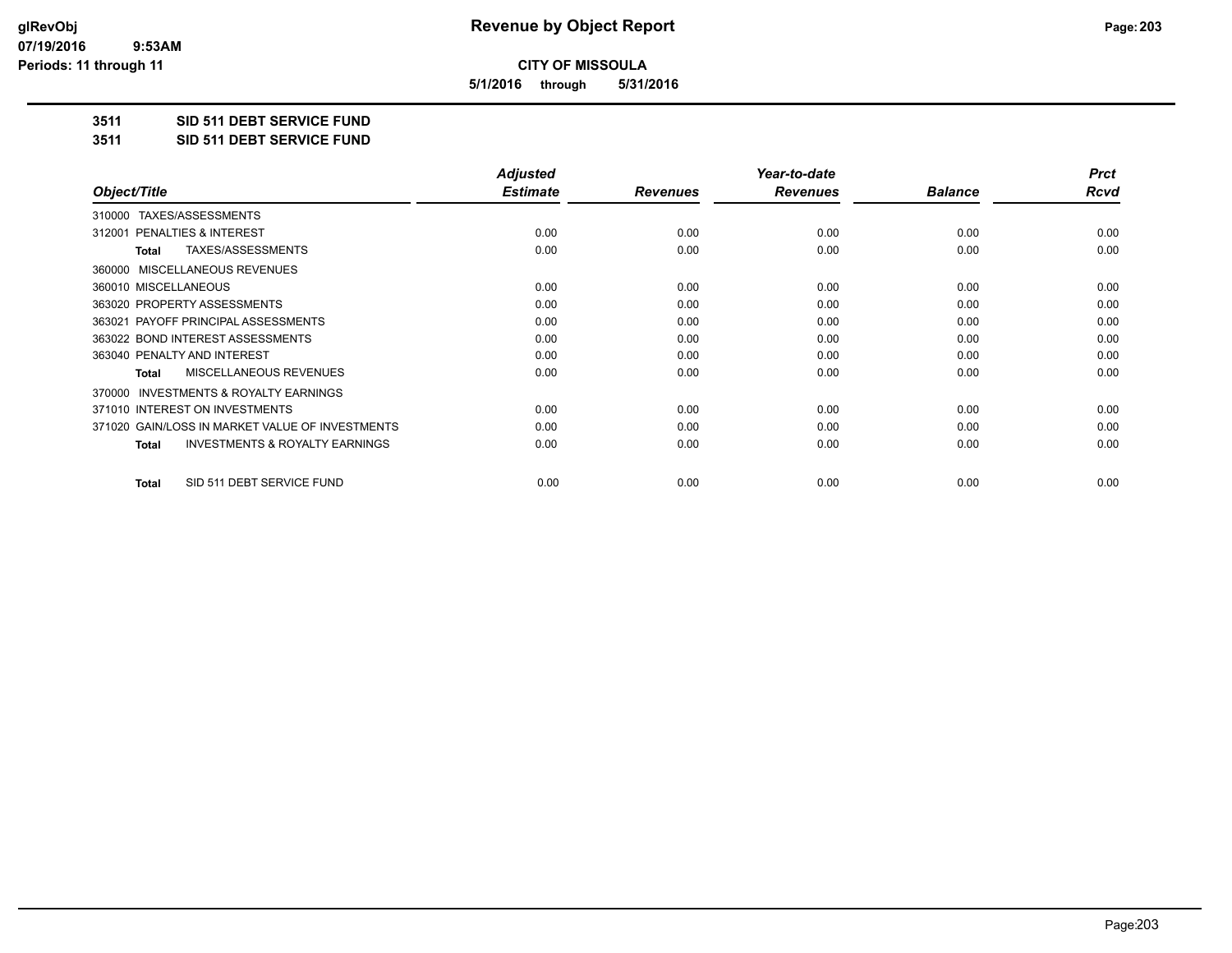**5/1/2016 through 5/31/2016**

# **3511 SID 511 DEBT SERVICE FUND**

|                                                           | <b>Adjusted</b> |                 | Year-to-date    |                | <b>Prct</b> |
|-----------------------------------------------------------|-----------------|-----------------|-----------------|----------------|-------------|
| Object/Title                                              | <b>Estimate</b> | <b>Revenues</b> | <b>Revenues</b> | <b>Balance</b> | <b>Rcvd</b> |
| 310000 TAXES/ASSESSMENTS                                  |                 |                 |                 |                |             |
| 312001 PENALTIES & INTEREST                               | 0.00            | 0.00            | 0.00            | 0.00           | 0.00        |
| TAXES/ASSESSMENTS<br><b>Total</b>                         | 0.00            | 0.00            | 0.00            | 0.00           | 0.00        |
| 360000 MISCELLANEOUS REVENUES                             |                 |                 |                 |                |             |
| 360010 MISCELLANEOUS                                      | 0.00            | 0.00            | 0.00            | 0.00           | 0.00        |
| 363020 PROPERTY ASSESSMENTS                               | 0.00            | 0.00            | 0.00            | 0.00           | 0.00        |
| 363021 PAYOFF PRINCIPAL ASSESSMENTS                       | 0.00            | 0.00            | 0.00            | 0.00           | 0.00        |
| 363022 BOND INTEREST ASSESSMENTS                          | 0.00            | 0.00            | 0.00            | 0.00           | 0.00        |
| 363040 PENALTY AND INTEREST                               | 0.00            | 0.00            | 0.00            | 0.00           | 0.00        |
| MISCELLANEOUS REVENUES<br>Total                           | 0.00            | 0.00            | 0.00            | 0.00           | 0.00        |
| <b>INVESTMENTS &amp; ROYALTY EARNINGS</b><br>370000       |                 |                 |                 |                |             |
| 371010 INTEREST ON INVESTMENTS                            | 0.00            | 0.00            | 0.00            | 0.00           | 0.00        |
| 371020 GAIN/LOSS IN MARKET VALUE OF INVESTMENT            | 0.00            | 0.00            | 0.00            | 0.00           | 0.00        |
| <b>INVESTMENTS &amp; ROYALTY EARNINGS</b><br><b>Total</b> | 0.00            | 0.00            | 0.00            | 0.00           | 0.00        |
| SID 511 DEBT SERVICE FUND<br><b>Total</b>                 | 0.00            | 0.00            | 0.00            | 0.00           | 0.00        |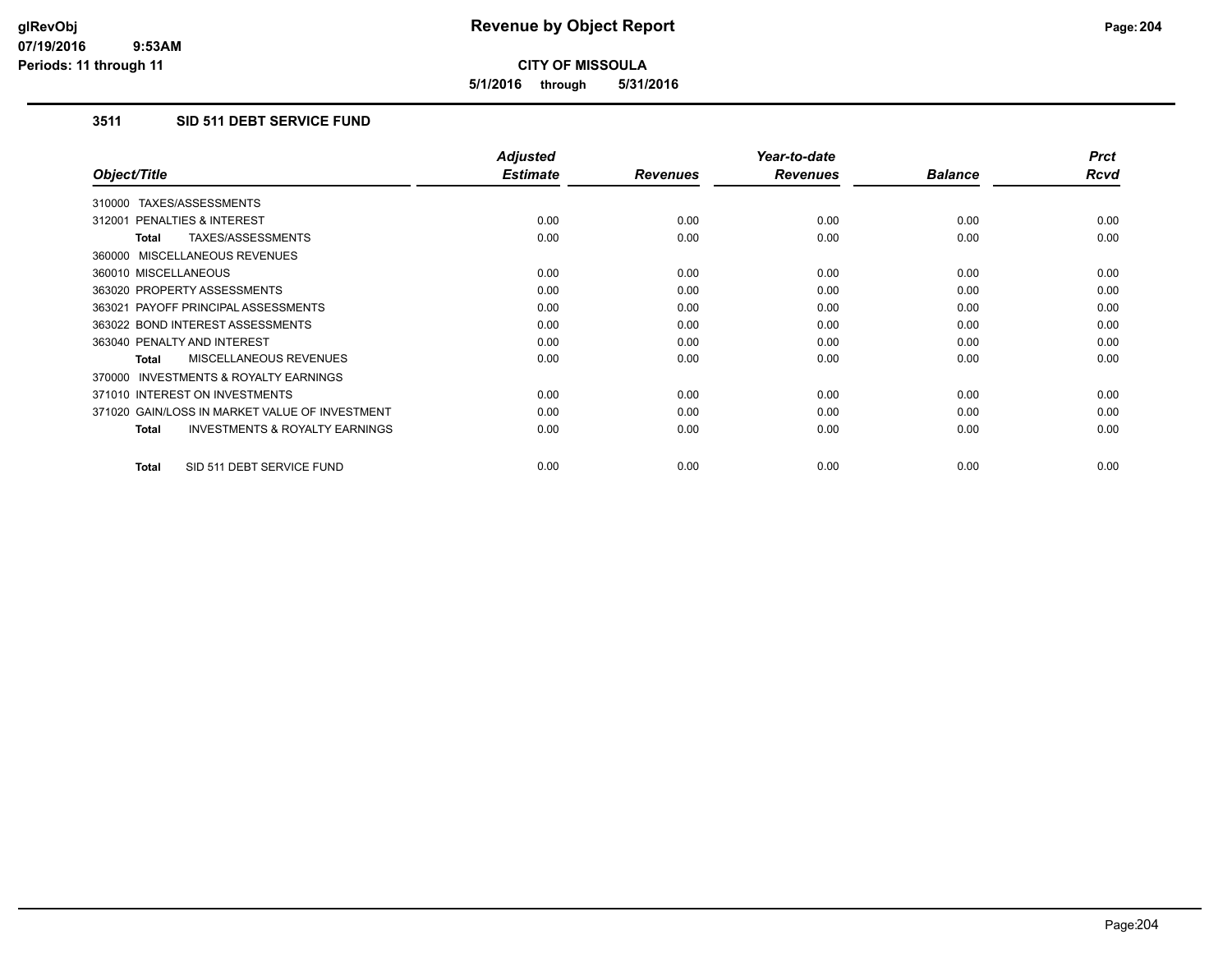**5/1/2016 through 5/31/2016**

### **3512 SID 512 DEBT SERVICE FUND**

**3512 SID 512 DEBT SERVICE FUND**

|                                                           | <b>Adjusted</b> |                 | Year-to-date    |                | <b>Prct</b> |
|-----------------------------------------------------------|-----------------|-----------------|-----------------|----------------|-------------|
| Object/Title                                              | <b>Estimate</b> | <b>Revenues</b> | <b>Revenues</b> | <b>Balance</b> | <b>Rcvd</b> |
| TAXES/ASSESSMENTS<br>310000                               |                 |                 |                 |                |             |
| <b>PENALTIES &amp; INTEREST</b><br>312001                 | 0.00            | 0.00            | 0.00            | 0.00           | 0.00        |
| TAXES/ASSESSMENTS<br><b>Total</b>                         | 0.00            | 0.00            | 0.00            | 0.00           | 0.00        |
| MISCELLANEOUS REVENUES<br>360000                          |                 |                 |                 |                |             |
| 360010 MISCELLANEOUS                                      | 0.00            | 0.00            | 0.00            | 0.00           | 0.00        |
| 363020 PROPERTY ASSESSMENTS                               | 33,355.00       | 1,325.95        | 47,468.01       | $-14,113.01$   | 142.31      |
| 363021 PAYOFF PRINCIPAL ASSESSMENTS                       | 0.00            | 0.00            | 267.11          | $-267.11$      | 0.00        |
| 363022 BOND INTEREST ASSESSMENTS                          | 0.00            | 0.00            | 0.00            | 0.00           | 0.00        |
| 363040 PENALTY AND INTEREST                               | 0.00            | 0.00            | 66.57           | $-66.57$       | 0.00        |
| <b>MISCELLANEOUS REVENUES</b><br><b>Total</b>             | 33,355.00       | 1,325.95        | 47,801.69       | $-14,446.69$   | 143.31      |
| <b>INVESTMENTS &amp; ROYALTY EARNINGS</b><br>370000       |                 |                 |                 |                |             |
| 371010 INTEREST ON INVESTMENTS                            | 0.00            | 0.00            | 0.00            | 0.00           | 0.00        |
| 371020 GAIN/LOSS IN MARKET VALUE OF INVESTMENTS           | 0.00            | 0.00            | 0.00            | 0.00           | 0.00        |
| 371500 INTEREST ON INTERFUND LOAN                         | 0.00            | 0.00            | 0.00            | 0.00           | 0.00        |
| <b>INVESTMENTS &amp; ROYALTY EARNINGS</b><br><b>Total</b> | 0.00            | 0.00            | 0.00            | 0.00           | 0.00        |
| SID 512 DEBT SERVICE FUND<br><b>Total</b>                 | 33,355.00       | 1,325.95        | 47,801.69       | $-14,446.69$   | 143.31      |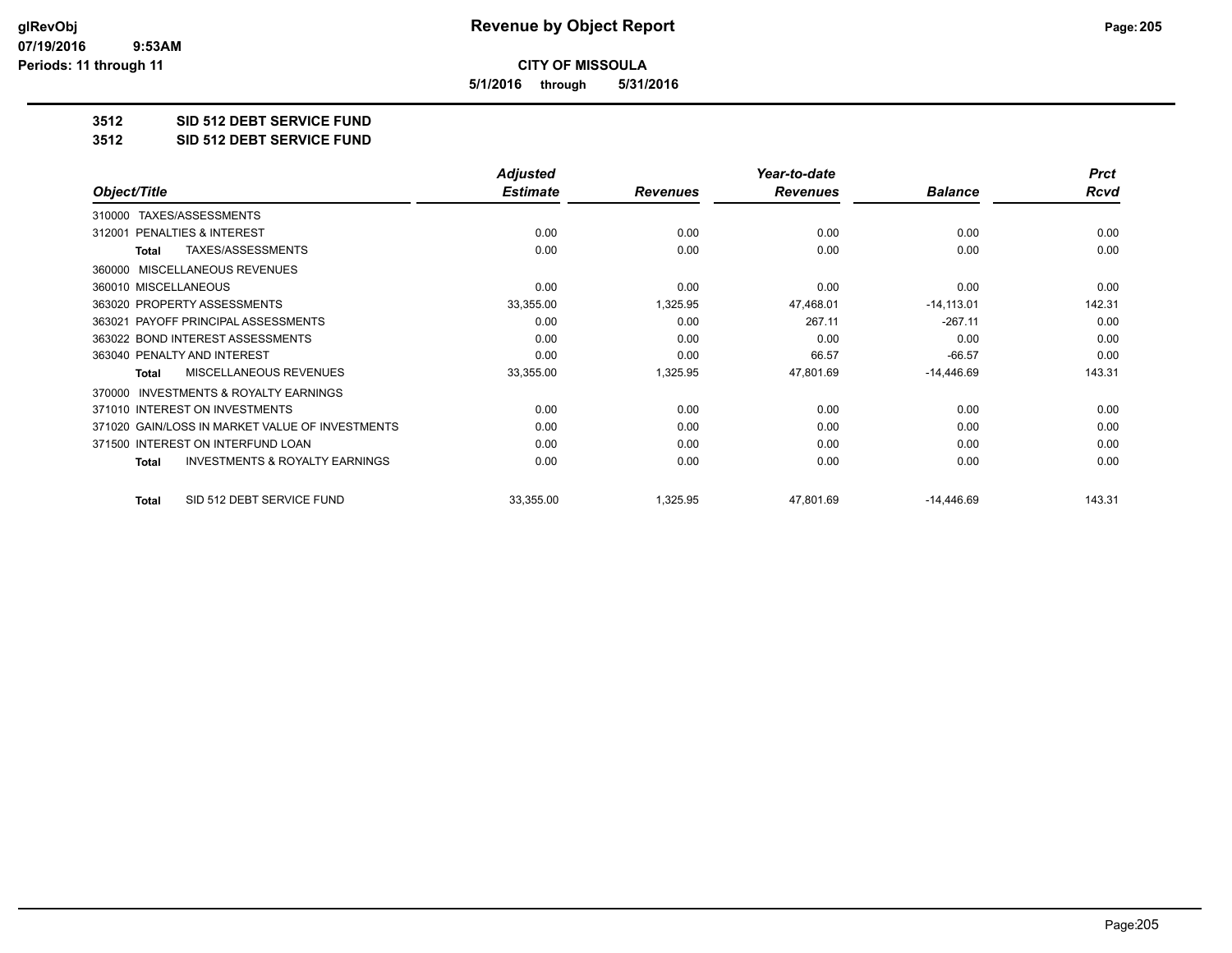**5/1/2016 through 5/31/2016**

## **3512 SID 512 DEBT SERVICE FUND**

| Object/Title                                        | <b>Adjusted</b><br><b>Estimate</b> | <b>Revenues</b> | Year-to-date<br><b>Revenues</b> | <b>Balance</b> | <b>Prct</b><br>Rcvd |
|-----------------------------------------------------|------------------------------------|-----------------|---------------------------------|----------------|---------------------|
|                                                     |                                    |                 |                                 |                |                     |
| TAXES/ASSESSMENTS<br>310000                         |                                    |                 |                                 |                |                     |
| <b>PENALTIES &amp; INTEREST</b><br>312001           | 0.00                               | 0.00            | 0.00                            | 0.00           | 0.00                |
| TAXES/ASSESSMENTS<br>Total                          | 0.00                               | 0.00            | 0.00                            | 0.00           | 0.00                |
| 360000 MISCELLANEOUS REVENUES                       |                                    |                 |                                 |                |                     |
| 360010 MISCELLANEOUS                                | 0.00                               | 0.00            | 0.00                            | 0.00           | 0.00                |
| 363020 PROPERTY ASSESSMENTS                         | 33,355.00                          | 1,325.95        | 47,468.01                       | $-14,113.01$   | 142.31              |
| 363021 PAYOFF PRINCIPAL ASSESSMENTS                 | 0.00                               | 0.00            | 267.11                          | $-267.11$      | 0.00                |
| 363022 BOND INTEREST ASSESSMENTS                    | 0.00                               | 0.00            | 0.00                            | 0.00           | 0.00                |
| 363040 PENALTY AND INTEREST                         | 0.00                               | 0.00            | 66.57                           | $-66.57$       | 0.00                |
| MISCELLANEOUS REVENUES<br>Total                     | 33,355.00                          | 1,325.95        | 47,801.69                       | $-14,446.69$   | 143.31              |
| <b>INVESTMENTS &amp; ROYALTY EARNINGS</b><br>370000 |                                    |                 |                                 |                |                     |
| 371010 INTEREST ON INVESTMENTS                      | 0.00                               | 0.00            | 0.00                            | 0.00           | 0.00                |
| 371020 GAIN/LOSS IN MARKET VALUE OF INVESTMENT      | 0.00                               | 0.00            | 0.00                            | 0.00           | 0.00                |
| 371500 INTEREST ON INTERFUND LOAN                   | 0.00                               | 0.00            | 0.00                            | 0.00           | 0.00                |
| <b>INVESTMENTS &amp; ROYALTY EARNINGS</b><br>Total  | 0.00                               | 0.00            | 0.00                            | 0.00           | 0.00                |
| SID 512 DEBT SERVICE FUND<br><b>Total</b>           | 33,355.00                          | 1,325.95        | 47,801.69                       | $-14,446.69$   | 143.31              |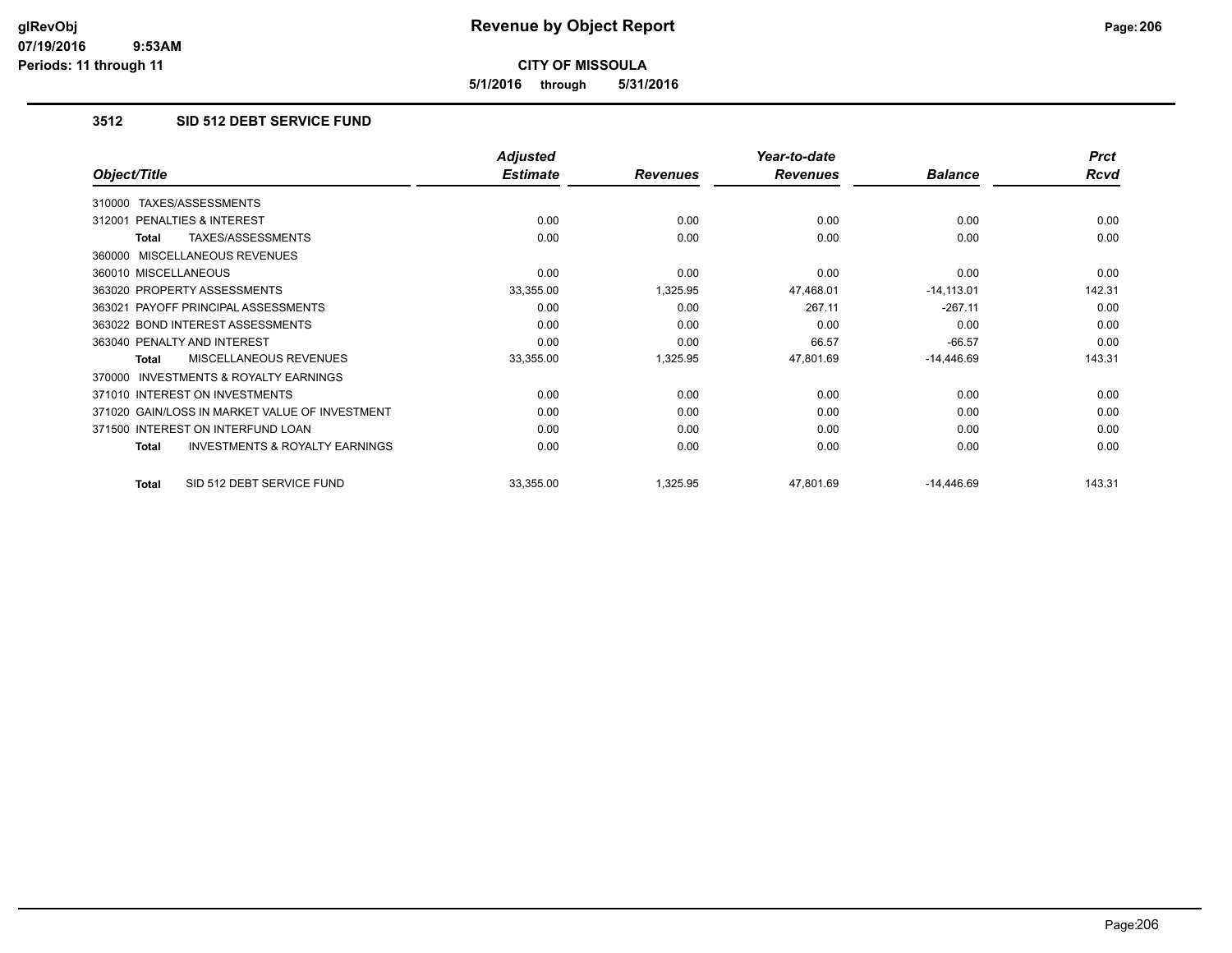**5/1/2016 through 5/31/2016**

**3513 SID 513 DEBT SERVICE FUND**

**3513 SID 513 DEBT SERVICE FUND**

|                                                           | <b>Adjusted</b> |                 | Year-to-date    |                | <b>Prct</b> |
|-----------------------------------------------------------|-----------------|-----------------|-----------------|----------------|-------------|
| Object/Title                                              | <b>Estimate</b> | <b>Revenues</b> | <b>Revenues</b> | <b>Balance</b> | <b>Rcvd</b> |
| TAXES/ASSESSMENTS<br>310000                               |                 |                 |                 |                |             |
| 312001 PENALTIES & INTEREST                               | 0.00            | 0.00            | 0.00            | 0.00           | 0.00        |
| TAXES/ASSESSMENTS<br><b>Total</b>                         | 0.00            | 0.00            | 0.00            | 0.00           | 0.00        |
| MISCELLANEOUS REVENUES<br>360000                          |                 |                 |                 |                |             |
| 360010 MISCELLANEOUS                                      | 0.00            | 0.00            | 0.00            | 0.00           | 0.00        |
| 363020 PROPERTY ASSESSMENTS                               | 0.00            | 0.00            | 0.00            | 0.00           | 0.00        |
| 363021 PAYOFF PRINCIPAL ASSESSMENTS                       | 0.00            | 0.00            | 0.00            | 0.00           | 0.00        |
| 363022 BOND INTEREST ASSESSMENTS                          | 0.00            | 0.00            | 0.00            | 0.00           | 0.00        |
| 363040 PENALTY AND INTEREST                               | 0.00            | 0.00            | 0.00            | 0.00           | 0.00        |
| <b>MISCELLANEOUS REVENUES</b><br><b>Total</b>             | 0.00            | 0.00            | 0.00            | 0.00           | 0.00        |
| <b>INVESTMENTS &amp; ROYALTY EARNINGS</b><br>370000       |                 |                 |                 |                |             |
| 371010 INTEREST ON INVESTMENTS                            | 0.00            | 0.00            | 0.00            | 0.00           | 0.00        |
| 371020 GAIN/LOSS IN MARKET VALUE OF INVESTMENTS           | 0.00            | 0.00            | 0.00            | 0.00           | 0.00        |
| <b>INVESTMENTS &amp; ROYALTY EARNINGS</b><br><b>Total</b> | 0.00            | 0.00            | 0.00            | 0.00           | 0.00        |
| OTHER FINANCING SOURCES<br>380000                         |                 |                 |                 |                |             |
| 381009 TRANSFERS IN                                       | 0.00            | 0.00            | 0.00            | 0.00           | 0.00        |
| OTHER FINANCING SOURCES<br>Total                          | 0.00            | 0.00            | 0.00            | 0.00           | 0.00        |
| SID 513 DEBT SERVICE FUND<br><b>Total</b>                 | 0.00            | 0.00            | 0.00            | 0.00           | 0.00        |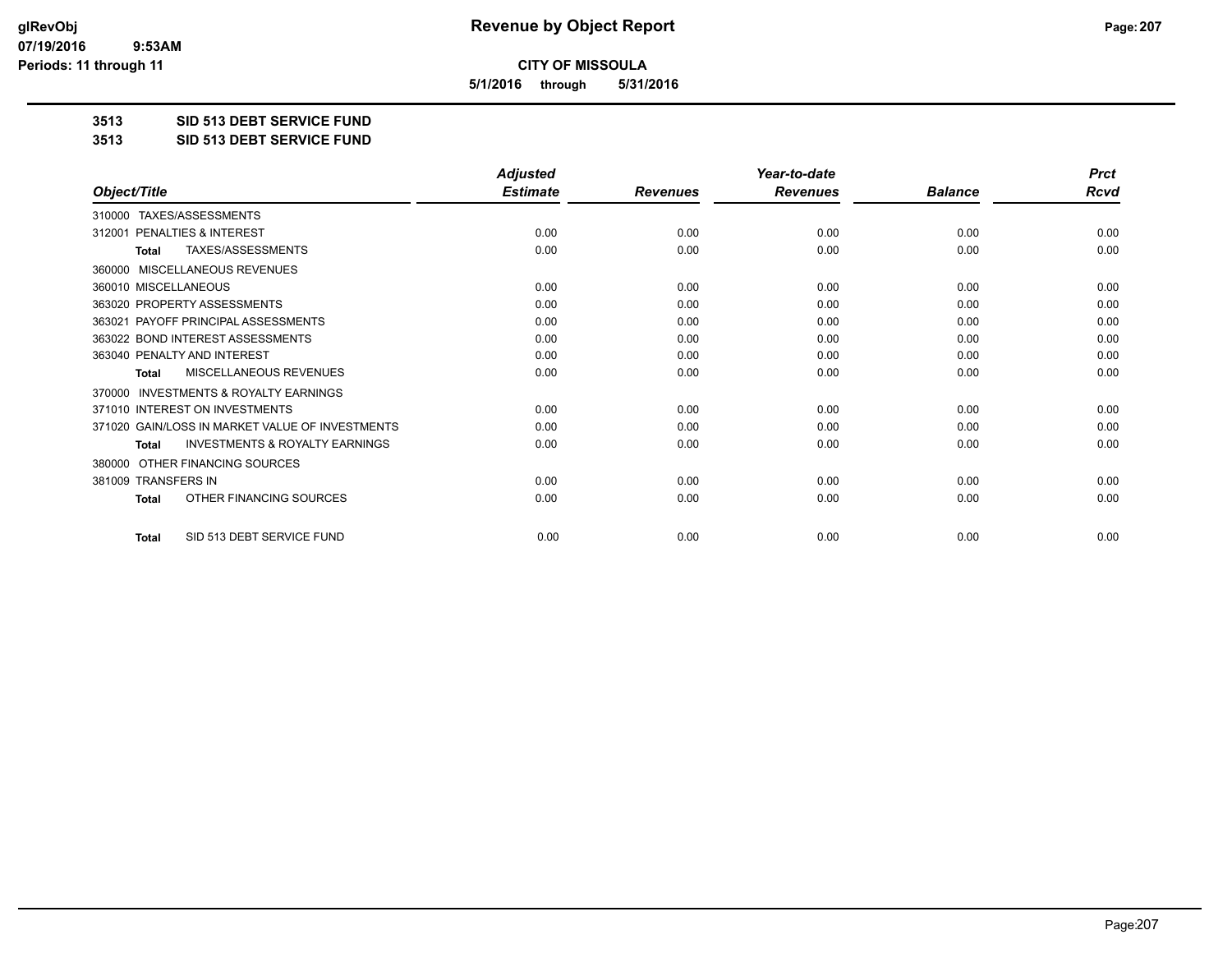**5/1/2016 through 5/31/2016**

## **3513 SID 513 DEBT SERVICE FUND**

|                                                           | <b>Adjusted</b> |                 | Year-to-date    |                | <b>Prct</b> |
|-----------------------------------------------------------|-----------------|-----------------|-----------------|----------------|-------------|
| Object/Title                                              | <b>Estimate</b> | <b>Revenues</b> | <b>Revenues</b> | <b>Balance</b> | <b>Rcvd</b> |
| 310000 TAXES/ASSESSMENTS                                  |                 |                 |                 |                |             |
| 312001 PENALTIES & INTEREST                               | 0.00            | 0.00            | 0.00            | 0.00           | 0.00        |
| TAXES/ASSESSMENTS<br><b>Total</b>                         | 0.00            | 0.00            | 0.00            | 0.00           | 0.00        |
| 360000 MISCELLANEOUS REVENUES                             |                 |                 |                 |                |             |
| 360010 MISCELLANEOUS                                      | 0.00            | 0.00            | 0.00            | 0.00           | 0.00        |
| 363020 PROPERTY ASSESSMENTS                               | 0.00            | 0.00            | 0.00            | 0.00           | 0.00        |
| 363021 PAYOFF PRINCIPAL ASSESSMENTS                       | 0.00            | 0.00            | 0.00            | 0.00           | 0.00        |
| 363022 BOND INTEREST ASSESSMENTS                          | 0.00            | 0.00            | 0.00            | 0.00           | 0.00        |
| 363040 PENALTY AND INTEREST                               | 0.00            | 0.00            | 0.00            | 0.00           | 0.00        |
| MISCELLANEOUS REVENUES<br><b>Total</b>                    | 0.00            | 0.00            | 0.00            | 0.00           | 0.00        |
| <b>INVESTMENTS &amp; ROYALTY EARNINGS</b><br>370000       |                 |                 |                 |                |             |
| 371010 INTEREST ON INVESTMENTS                            | 0.00            | 0.00            | 0.00            | 0.00           | 0.00        |
| 371020 GAIN/LOSS IN MARKET VALUE OF INVESTMENT            | 0.00            | 0.00            | 0.00            | 0.00           | 0.00        |
| <b>INVESTMENTS &amp; ROYALTY EARNINGS</b><br><b>Total</b> | 0.00            | 0.00            | 0.00            | 0.00           | 0.00        |
| 380000 OTHER FINANCING SOURCES                            |                 |                 |                 |                |             |
| 381009 TRANSFERS IN                                       | 0.00            | 0.00            | 0.00            | 0.00           | 0.00        |
| OTHER FINANCING SOURCES<br>Total                          | 0.00            | 0.00            | 0.00            | 0.00           | 0.00        |
| SID 513 DEBT SERVICE FUND<br>Total                        | 0.00            | 0.00            | 0.00            | 0.00           | 0.00        |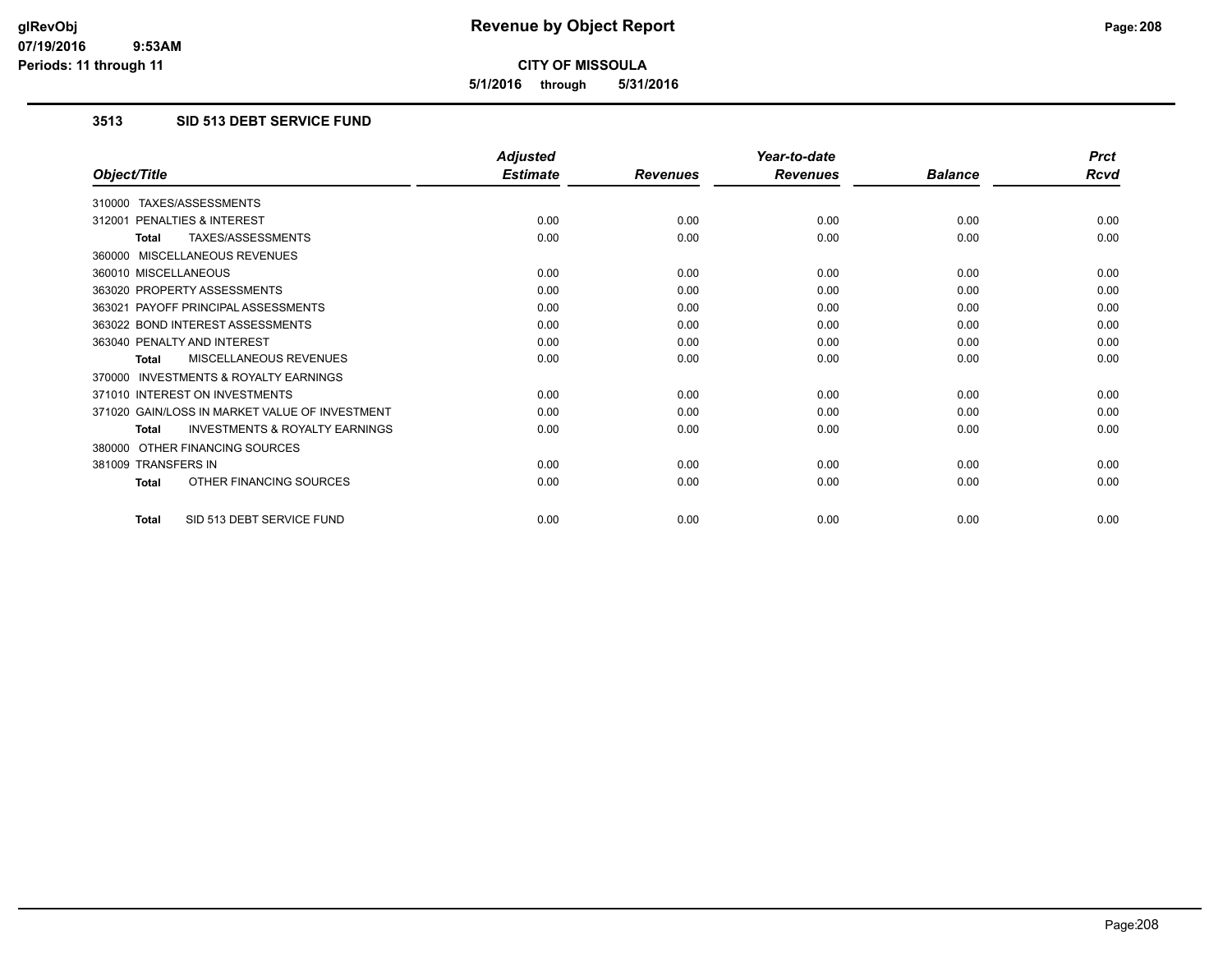**5/1/2016 through 5/31/2016**

**3514 SID 514 DEBT SERVICE FUND**

**3514 SID 514 DEBT SERVICE FUND**

|                                                           | <b>Adjusted</b> |                 | Year-to-date    |                | <b>Prct</b> |
|-----------------------------------------------------------|-----------------|-----------------|-----------------|----------------|-------------|
| Object/Title                                              | <b>Estimate</b> | <b>Revenues</b> | <b>Revenues</b> | <b>Balance</b> | <b>Rcvd</b> |
| TAXES/ASSESSMENTS<br>310000                               |                 |                 |                 |                |             |
| 312001 PENALTIES & INTEREST                               | 0.00            | 0.00            | 0.00            | 0.00           | 0.00        |
| TAXES/ASSESSMENTS<br><b>Total</b>                         | 0.00            | 0.00            | 0.00            | 0.00           | 0.00        |
| <b>MISCELLANEOUS REVENUES</b><br>360000                   |                 |                 |                 |                |             |
| 360010 MISCELLANEOUS                                      | 0.00            | 0.00            | 0.00            | 0.00           | 0.00        |
| 363020 PROPERTY ASSESSMENTS                               | 0.00            | 0.00            | 0.00            | 0.00           | 0.00        |
| 363021 PAYOFF PRINCIPAL ASSESSMENTS                       | 0.00            | 0.00            | 0.00            | 0.00           | 0.00        |
| 363022 BOND INTEREST ASSESSMENTS                          | 0.00            | 0.00            | 0.00            | 0.00           | 0.00        |
| 363040 PENALTY AND INTEREST                               | 0.00            | 0.00            | 0.00            | 0.00           | 0.00        |
| <b>MISCELLANEOUS REVENUES</b><br><b>Total</b>             | 0.00            | 0.00            | 0.00            | 0.00           | 0.00        |
| <b>INVESTMENTS &amp; ROYALTY EARNINGS</b><br>370000       |                 |                 |                 |                |             |
| 371010 INTEREST ON INVESTMENTS                            | 0.00            | 0.00            | 0.00            | 0.00           | 0.00        |
| 371020 GAIN/LOSS IN MARKET VALUE OF INVESTMENTS           | 0.00            | 0.00            | 0.00            | 0.00           | 0.00        |
| <b>INVESTMENTS &amp; ROYALTY EARNINGS</b><br><b>Total</b> | 0.00            | 0.00            | 0.00            | 0.00           | 0.00        |
| OTHER FINANCING SOURCES<br>380000                         |                 |                 |                 |                |             |
| 383042 TRANSFERS FROM OTHER FUNDS                         | 0.00            | 0.00            | 0.00            | 0.00           | 0.00        |
| OTHER FINANCING SOURCES<br><b>Total</b>                   | 0.00            | 0.00            | 0.00            | 0.00           | 0.00        |
| SID 514 DEBT SERVICE FUND<br><b>Total</b>                 | 0.00            | 0.00            | 0.00            | 0.00           | 0.00        |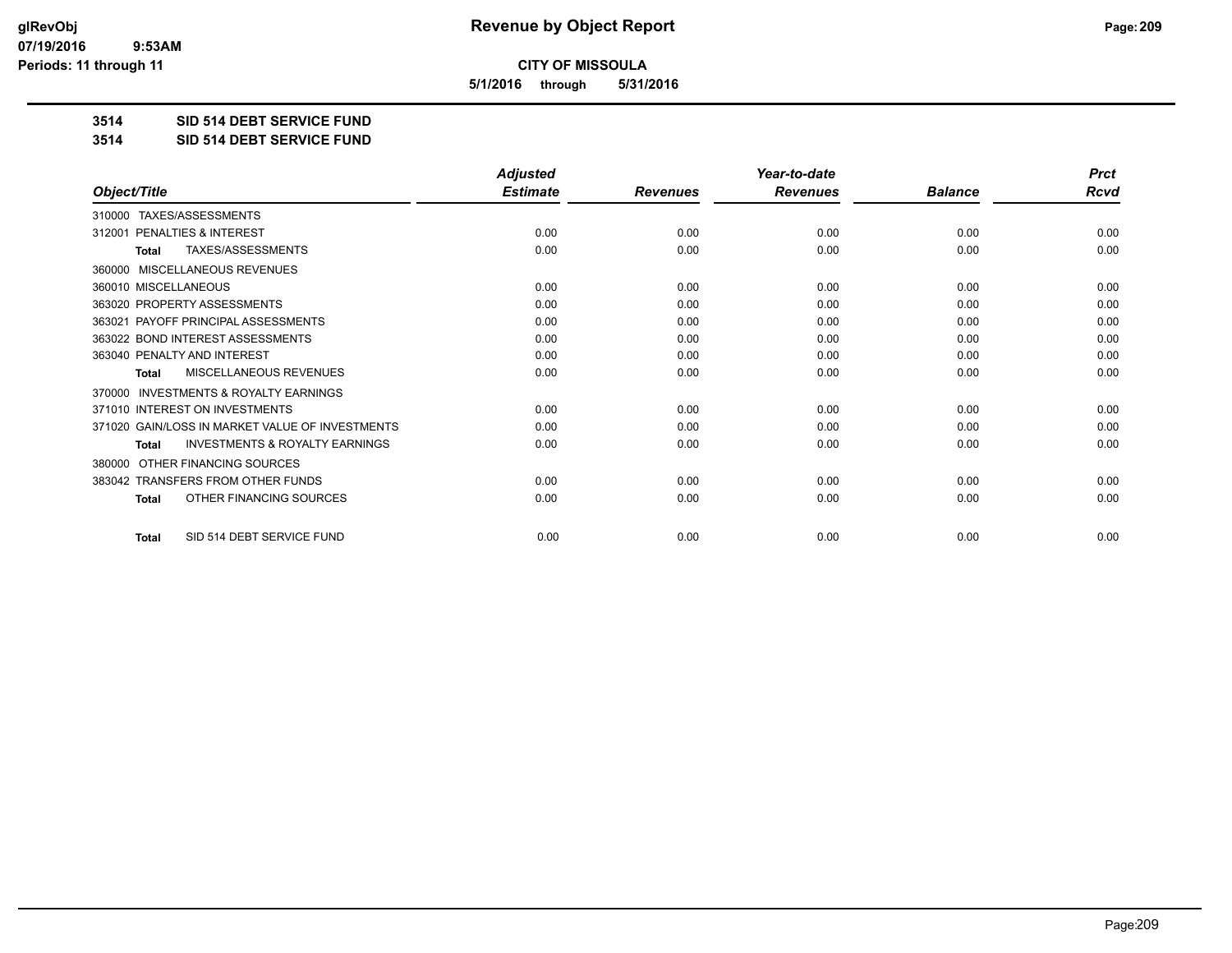**5/1/2016 through 5/31/2016**

# **3514 SID 514 DEBT SERVICE FUND**

|                                                           | <b>Adjusted</b> |                 | Year-to-date    |                | <b>Prct</b> |
|-----------------------------------------------------------|-----------------|-----------------|-----------------|----------------|-------------|
| Object/Title                                              | <b>Estimate</b> | <b>Revenues</b> | <b>Revenues</b> | <b>Balance</b> | Rcvd        |
| 310000 TAXES/ASSESSMENTS                                  |                 |                 |                 |                |             |
| 312001 PENALTIES & INTEREST                               | 0.00            | 0.00            | 0.00            | 0.00           | 0.00        |
| <b>TAXES/ASSESSMENTS</b><br><b>Total</b>                  | 0.00            | 0.00            | 0.00            | 0.00           | 0.00        |
| 360000 MISCELLANEOUS REVENUES                             |                 |                 |                 |                |             |
| 360010 MISCELLANEOUS                                      | 0.00            | 0.00            | 0.00            | 0.00           | 0.00        |
| 363020 PROPERTY ASSESSMENTS                               | 0.00            | 0.00            | 0.00            | 0.00           | 0.00        |
| 363021 PAYOFF PRINCIPAL ASSESSMENTS                       | 0.00            | 0.00            | 0.00            | 0.00           | 0.00        |
| 363022 BOND INTEREST ASSESSMENTS                          | 0.00            | 0.00            | 0.00            | 0.00           | 0.00        |
| 363040 PENALTY AND INTEREST                               | 0.00            | 0.00            | 0.00            | 0.00           | 0.00        |
| MISCELLANEOUS REVENUES<br><b>Total</b>                    | 0.00            | 0.00            | 0.00            | 0.00           | 0.00        |
| <b>INVESTMENTS &amp; ROYALTY EARNINGS</b><br>370000       |                 |                 |                 |                |             |
| 371010 INTEREST ON INVESTMENTS                            | 0.00            | 0.00            | 0.00            | 0.00           | 0.00        |
| 371020 GAIN/LOSS IN MARKET VALUE OF INVESTMENT            | 0.00            | 0.00            | 0.00            | 0.00           | 0.00        |
| <b>INVESTMENTS &amp; ROYALTY EARNINGS</b><br><b>Total</b> | 0.00            | 0.00            | 0.00            | 0.00           | 0.00        |
| OTHER FINANCING SOURCES<br>380000                         |                 |                 |                 |                |             |
| 383042 TRANSFERS FROM OTHER FUNDS                         | 0.00            | 0.00            | 0.00            | 0.00           | 0.00        |
| OTHER FINANCING SOURCES<br><b>Total</b>                   | 0.00            | 0.00            | 0.00            | 0.00           | 0.00        |
| SID 514 DEBT SERVICE FUND<br><b>Total</b>                 | 0.00            | 0.00            | 0.00            | 0.00           | 0.00        |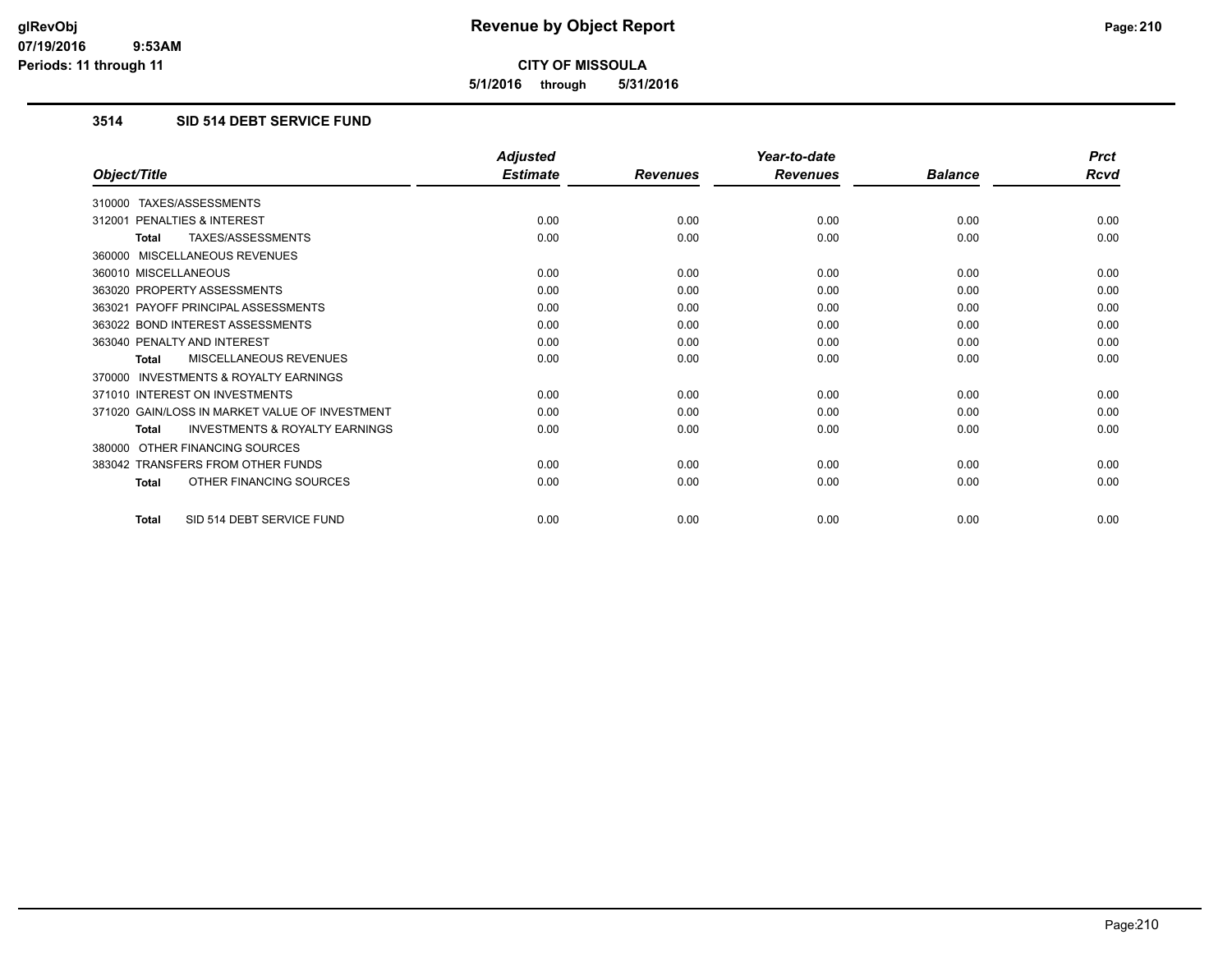**5/1/2016 through 5/31/2016**

**3515 SID 515 DEBT SERVICE FUND**

**3515 SID 515 DEBT SERVICE FUND**

|                                                           | <b>Adjusted</b> |                 | Year-to-date    |                | <b>Prct</b> |
|-----------------------------------------------------------|-----------------|-----------------|-----------------|----------------|-------------|
| Object/Title                                              | <b>Estimate</b> | <b>Revenues</b> | <b>Revenues</b> | <b>Balance</b> | <b>Rcvd</b> |
| TAXES/ASSESSMENTS<br>310000                               |                 |                 |                 |                |             |
| PENALTIES & INTEREST<br>312001                            | 0.00            | 0.00            | 0.00            | 0.00           | 0.00        |
| TAXES/ASSESSMENTS<br>Total                                | 0.00            | 0.00            | 0.00            | 0.00           | 0.00        |
| MISCELLANEOUS REVENUES<br>360000                          |                 |                 |                 |                |             |
| 363020 PROPERTY ASSESSMENTS                               | 0.00            | 0.00            | 0.00            | 0.00           | 0.00        |
| 363021 PAYOFF PRINCIPAL ASSESSMENTS                       | 0.00            | 0.00            | 0.00            | 0.00           | 0.00        |
| 363022 BOND INTEREST ASSESSMENTS                          | 0.00            | 0.00            | 0.00            | 0.00           | 0.00        |
| 363040 PENALTY AND INTEREST                               | 0.00            | 0.00            | 0.00            | 0.00           | 0.00        |
| MISCELLANEOUS REVENUES<br><b>Total</b>                    | 0.00            | 0.00            | 0.00            | 0.00           | 0.00        |
| <b>INVESTMENTS &amp; ROYALTY EARNINGS</b><br>370000       |                 |                 |                 |                |             |
| 371010 INTEREST ON INVESTMENTS                            | 0.00            | 0.00            | 0.00            | 0.00           | 0.00        |
| 371020 GAIN/LOSS IN MARKET VALUE OF INVESTMENTS           | 0.00            | 0.00            | 0.00            | 0.00           | 0.00        |
| <b>INVESTMENTS &amp; ROYALTY EARNINGS</b><br><b>Total</b> | 0.00            | 0.00            | 0.00            | 0.00           | 0.00        |
| OTHER FINANCING SOURCES<br>380000                         |                 |                 |                 |                |             |
| 383042 TRANSFERS FROM OTHER FUNDS                         | 0.00            | 0.00            | 0.00            | 0.00           | 0.00        |
| OTHER FINANCING SOURCES<br><b>Total</b>                   | 0.00            | 0.00            | 0.00            | 0.00           | 0.00        |
|                                                           |                 |                 |                 |                |             |
| SID 515 DEBT SERVICE FUND<br><b>Total</b>                 | 0.00            | 0.00            | 0.00            | 0.00           | 0.00        |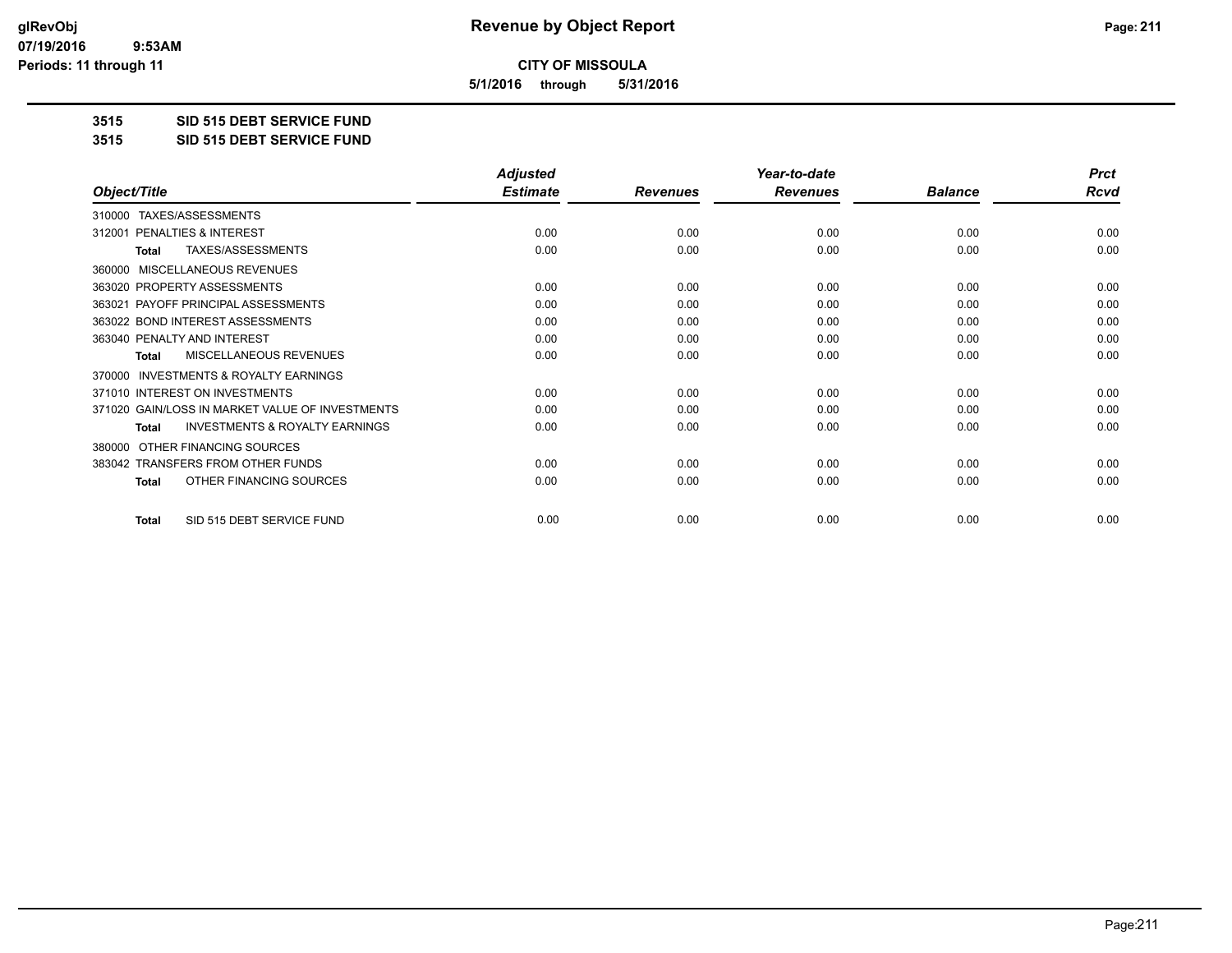**5/1/2016 through 5/31/2016**

# **3515 SID 515 DEBT SERVICE FUND**

|                                                           | <b>Adjusted</b> |                 | Year-to-date    |                | <b>Prct</b> |
|-----------------------------------------------------------|-----------------|-----------------|-----------------|----------------|-------------|
| Object/Title                                              | <b>Estimate</b> | <b>Revenues</b> | <b>Revenues</b> | <b>Balance</b> | <b>Rcvd</b> |
| TAXES/ASSESSMENTS<br>310000                               |                 |                 |                 |                |             |
| 312001 PENALTIES & INTEREST                               | 0.00            | 0.00            | 0.00            | 0.00           | 0.00        |
| TAXES/ASSESSMENTS<br><b>Total</b>                         | 0.00            | 0.00            | 0.00            | 0.00           | 0.00        |
| MISCELLANEOUS REVENUES<br>360000                          |                 |                 |                 |                |             |
| 363020 PROPERTY ASSESSMENTS                               | 0.00            | 0.00            | 0.00            | 0.00           | 0.00        |
| 363021 PAYOFF PRINCIPAL ASSESSMENTS                       | 0.00            | 0.00            | 0.00            | 0.00           | 0.00        |
| 363022 BOND INTEREST ASSESSMENTS                          | 0.00            | 0.00            | 0.00            | 0.00           | 0.00        |
| 363040 PENALTY AND INTEREST                               | 0.00            | 0.00            | 0.00            | 0.00           | 0.00        |
| MISCELLANEOUS REVENUES<br><b>Total</b>                    | 0.00            | 0.00            | 0.00            | 0.00           | 0.00        |
| <b>INVESTMENTS &amp; ROYALTY EARNINGS</b><br>370000       |                 |                 |                 |                |             |
| 371010 INTEREST ON INVESTMENTS                            | 0.00            | 0.00            | 0.00            | 0.00           | 0.00        |
| 371020 GAIN/LOSS IN MARKET VALUE OF INVESTMENT            | 0.00            | 0.00            | 0.00            | 0.00           | 0.00        |
| <b>INVESTMENTS &amp; ROYALTY EARNINGS</b><br><b>Total</b> | 0.00            | 0.00            | 0.00            | 0.00           | 0.00        |
| OTHER FINANCING SOURCES<br>380000                         |                 |                 |                 |                |             |
| 383042 TRANSFERS FROM OTHER FUNDS                         | 0.00            | 0.00            | 0.00            | 0.00           | 0.00        |
| OTHER FINANCING SOURCES<br><b>Total</b>                   | 0.00            | 0.00            | 0.00            | 0.00           | 0.00        |
| SID 515 DEBT SERVICE FUND<br>Total                        | 0.00            | 0.00            | 0.00            | 0.00           | 0.00        |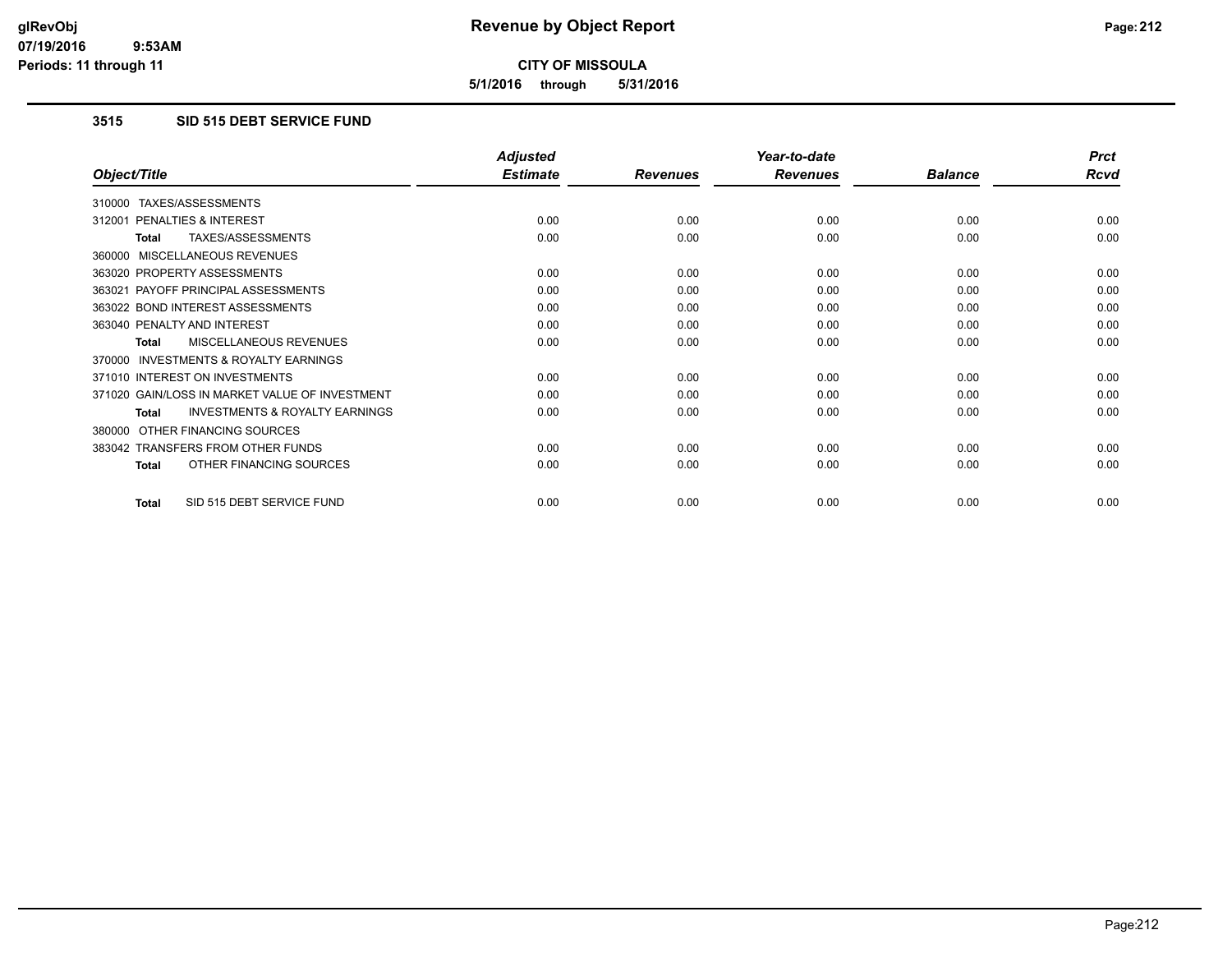**5/1/2016 through 5/31/2016**

**3517 SID 517 DEBT SERVICE FUND**

**3517 SID 517 DEBT SERVICE FUND**

|                                                           | <b>Adjusted</b> |                 | Year-to-date    |                | <b>Prct</b> |
|-----------------------------------------------------------|-----------------|-----------------|-----------------|----------------|-------------|
| Object/Title                                              | <b>Estimate</b> | <b>Revenues</b> | <b>Revenues</b> | <b>Balance</b> | Rcvd        |
| TAXES/ASSESSMENTS<br>310000                               |                 |                 |                 |                |             |
| PENALTIES & INTEREST<br>312001                            | 0.00            | 0.00            | 0.00            | 0.00           | 0.00        |
| TAXES/ASSESSMENTS<br><b>Total</b>                         | 0.00            | 0.00            | 0.00            | 0.00           | 0.00        |
| MISCELLANEOUS REVENUES<br>360000                          |                 |                 |                 |                |             |
| 360010 MISCELLANEOUS                                      | 0.00            | 0.00            | 0.00            | 0.00           | 0.00        |
| 363020 PROPERTY ASSESSMENTS                               | 0.00            | 0.00            | 0.00            | 0.00           | 0.00        |
| 363021 PAYOFF PRINCIPAL ASSESSMENTS                       | 0.00            | 0.00            | 0.00            | 0.00           | 0.00        |
| 363022 BOND INTEREST ASSESSMENTS                          | 0.00            | 0.00            | 0.00            | 0.00           | 0.00        |
| 363040 PENALTY AND INTEREST                               | 0.00            | 0.00            | 0.00            | 0.00           | 0.00        |
| <b>MISCELLANEOUS REVENUES</b><br>Total                    | 0.00            | 0.00            | 0.00            | 0.00           | 0.00        |
| <b>INVESTMENTS &amp; ROYALTY EARNINGS</b><br>370000       |                 |                 |                 |                |             |
| 371010 INTEREST ON INVESTMENTS                            | 0.00            | 0.00            | 0.00            | 0.00           | 0.00        |
| 371020 GAIN/LOSS IN MARKET VALUE OF INVESTMENTS           | 0.00            | 0.00            | 0.00            | 0.00           | 0.00        |
| <b>INVESTMENTS &amp; ROYALTY EARNINGS</b><br><b>Total</b> | 0.00            | 0.00            | 0.00            | 0.00           | 0.00        |
| OTHER FINANCING SOURCES<br>380000                         |                 |                 |                 |                |             |
| 381009 TRANSFERS IN                                       | 0.00            | 0.00            | 0.00            | 0.00           | 0.00        |
| OTHER FINANCING SOURCES<br><b>Total</b>                   | 0.00            | 0.00            | 0.00            | 0.00           | 0.00        |
| SID 517 DEBT SERVICE FUND<br><b>Total</b>                 | 0.00            | 0.00            | 0.00            | 0.00           | 0.00        |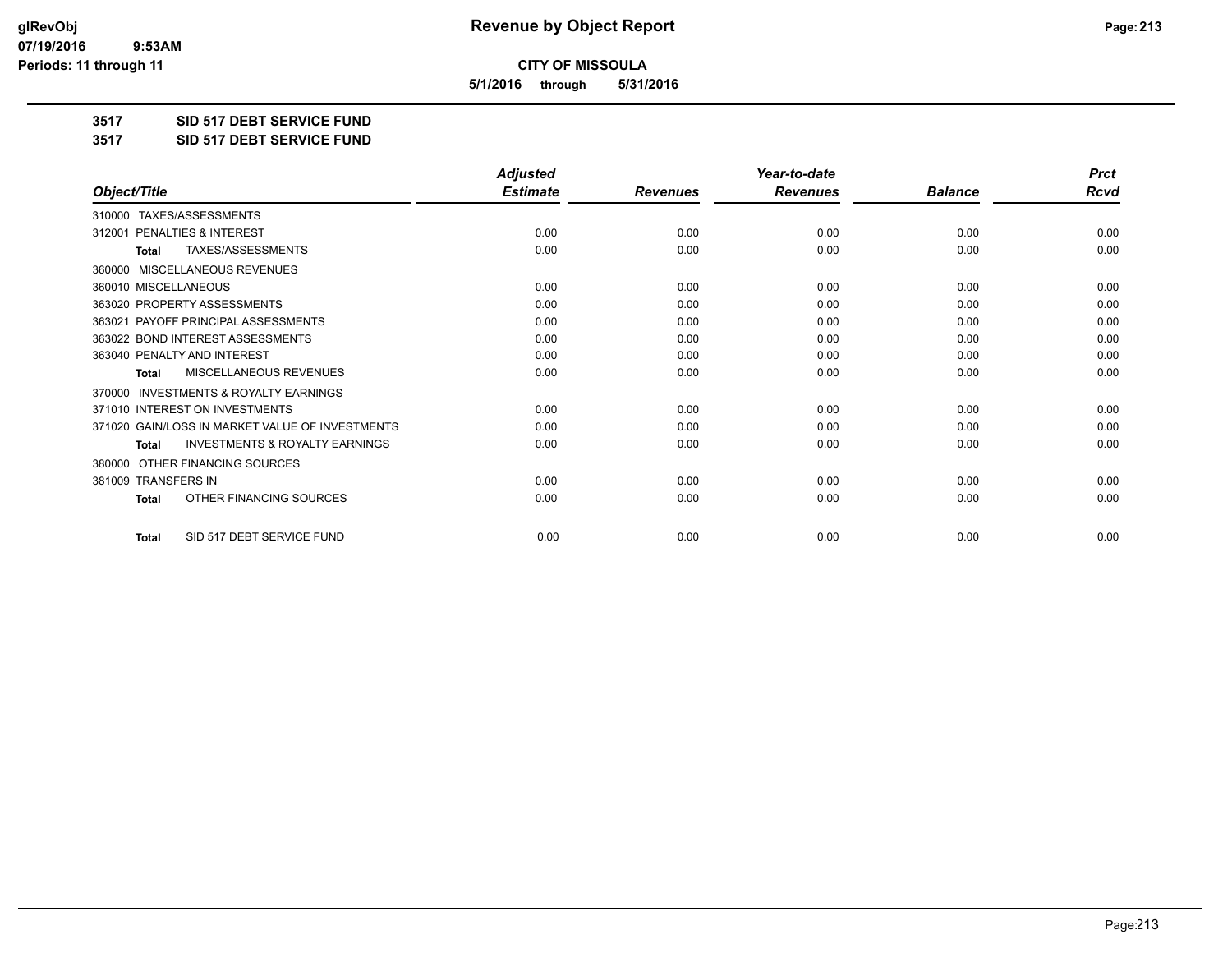**5/1/2016 through 5/31/2016**

# **3517 SID 517 DEBT SERVICE FUND**

|                                                           | <b>Adjusted</b> |                 | Year-to-date    |                | <b>Prct</b> |
|-----------------------------------------------------------|-----------------|-----------------|-----------------|----------------|-------------|
| Object/Title                                              | <b>Estimate</b> | <b>Revenues</b> | <b>Revenues</b> | <b>Balance</b> | <b>Rcvd</b> |
| 310000 TAXES/ASSESSMENTS                                  |                 |                 |                 |                |             |
| 312001 PENALTIES & INTEREST                               | 0.00            | 0.00            | 0.00            | 0.00           | 0.00        |
| TAXES/ASSESSMENTS<br><b>Total</b>                         | 0.00            | 0.00            | 0.00            | 0.00           | 0.00        |
| 360000 MISCELLANEOUS REVENUES                             |                 |                 |                 |                |             |
| 360010 MISCELLANEOUS                                      | 0.00            | 0.00            | 0.00            | 0.00           | 0.00        |
| 363020 PROPERTY ASSESSMENTS                               | 0.00            | 0.00            | 0.00            | 0.00           | 0.00        |
| 363021 PAYOFF PRINCIPAL ASSESSMENTS                       | 0.00            | 0.00            | 0.00            | 0.00           | 0.00        |
| 363022 BOND INTEREST ASSESSMENTS                          | 0.00            | 0.00            | 0.00            | 0.00           | 0.00        |
| 363040 PENALTY AND INTEREST                               | 0.00            | 0.00            | 0.00            | 0.00           | 0.00        |
| MISCELLANEOUS REVENUES<br><b>Total</b>                    | 0.00            | 0.00            | 0.00            | 0.00           | 0.00        |
| <b>INVESTMENTS &amp; ROYALTY EARNINGS</b><br>370000       |                 |                 |                 |                |             |
| 371010 INTEREST ON INVESTMENTS                            | 0.00            | 0.00            | 0.00            | 0.00           | 0.00        |
| 371020 GAIN/LOSS IN MARKET VALUE OF INVESTMENT            | 0.00            | 0.00            | 0.00            | 0.00           | 0.00        |
| <b>INVESTMENTS &amp; ROYALTY EARNINGS</b><br><b>Total</b> | 0.00            | 0.00            | 0.00            | 0.00           | 0.00        |
| 380000 OTHER FINANCING SOURCES                            |                 |                 |                 |                |             |
| 381009 TRANSFERS IN                                       | 0.00            | 0.00            | 0.00            | 0.00           | 0.00        |
| OTHER FINANCING SOURCES<br>Total                          | 0.00            | 0.00            | 0.00            | 0.00           | 0.00        |
| SID 517 DEBT SERVICE FUND<br>Total                        | 0.00            | 0.00            | 0.00            | 0.00           | 0.00        |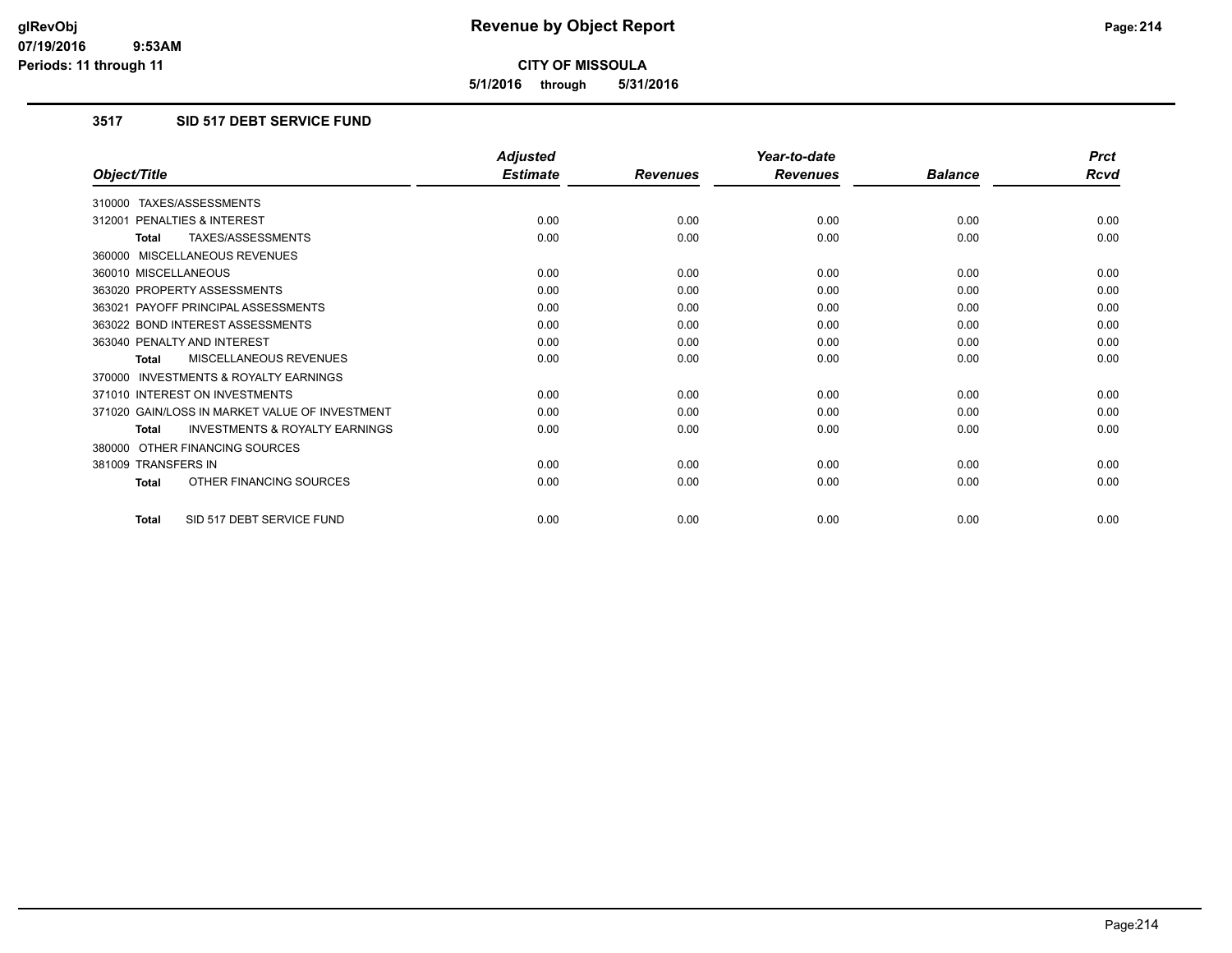**5/1/2016 through 5/31/2016**

**3518 SID 518 DEBT SERVICE FUND**

**3518 SID 518 DEBT SERVICE FUND**

|                                                           | <b>Adjusted</b> |                 | Year-to-date    |                | <b>Prct</b> |
|-----------------------------------------------------------|-----------------|-----------------|-----------------|----------------|-------------|
| Object/Title                                              | <b>Estimate</b> | <b>Revenues</b> | <b>Revenues</b> | <b>Balance</b> | <b>Rcvd</b> |
| 310000 TAXES/ASSESSMENTS                                  |                 |                 |                 |                |             |
| PENALTIES & INTEREST<br>312001                            | 0.00            | 0.00            | 0.00            | 0.00           | 0.00        |
| TAXES/ASSESSMENTS<br><b>Total</b>                         | 0.00            | 0.00            | 0.00            | 0.00           | 0.00        |
| <b>MISCELLANEOUS REVENUES</b><br>360000                   |                 |                 |                 |                |             |
| 363020 PROPERTY ASSESSMENTS                               | 0.00            | 0.00            | 0.00            | 0.00           | 0.00        |
| 363021 PAYOFF PRINCIPAL ASSESSMENTS                       | 0.00            | 0.00            | 0.00            | 0.00           | 0.00        |
| 363022 BOND INTEREST ASSESSMENTS                          | 0.00            | 0.00            | 0.00            | 0.00           | 0.00        |
| 363040 PENALTY AND INTEREST                               | 0.00            | 0.00            | 0.00            | 0.00           | 0.00        |
| MISCELLANEOUS REVENUES<br><b>Total</b>                    | 0.00            | 0.00            | 0.00            | 0.00           | 0.00        |
| <b>INVESTMENTS &amp; ROYALTY EARNINGS</b><br>370000       |                 |                 |                 |                |             |
| 371010 INTEREST ON INVESTMENTS                            | 0.00            | 0.00            | 0.00            | 0.00           | 0.00        |
| 371020 GAIN/LOSS IN MARKET VALUE OF INVESTMENTS           | 0.00            | 0.00            | 0.00            | 0.00           | 0.00        |
| <b>INVESTMENTS &amp; ROYALTY EARNINGS</b><br><b>Total</b> | 0.00            | 0.00            | 0.00            | 0.00           | 0.00        |
| OTHER FINANCING SOURCES<br>380000                         |                 |                 |                 |                |             |
| 381009 TRANSFERS IN                                       | 0.00            | 0.00            | 0.00            | 0.00           | 0.00        |
| 383000 OPERATING TRANSFERS                                | 0.00            | 0.00            | 0.00            | 0.00           | 0.00        |
| OTHER FINANCING SOURCES<br><b>Total</b>                   | 0.00            | 0.00            | 0.00            | 0.00           | 0.00        |
| SID 518 DEBT SERVICE FUND<br><b>Total</b>                 | 0.00            | 0.00            | 0.00            | 0.00           | 0.00        |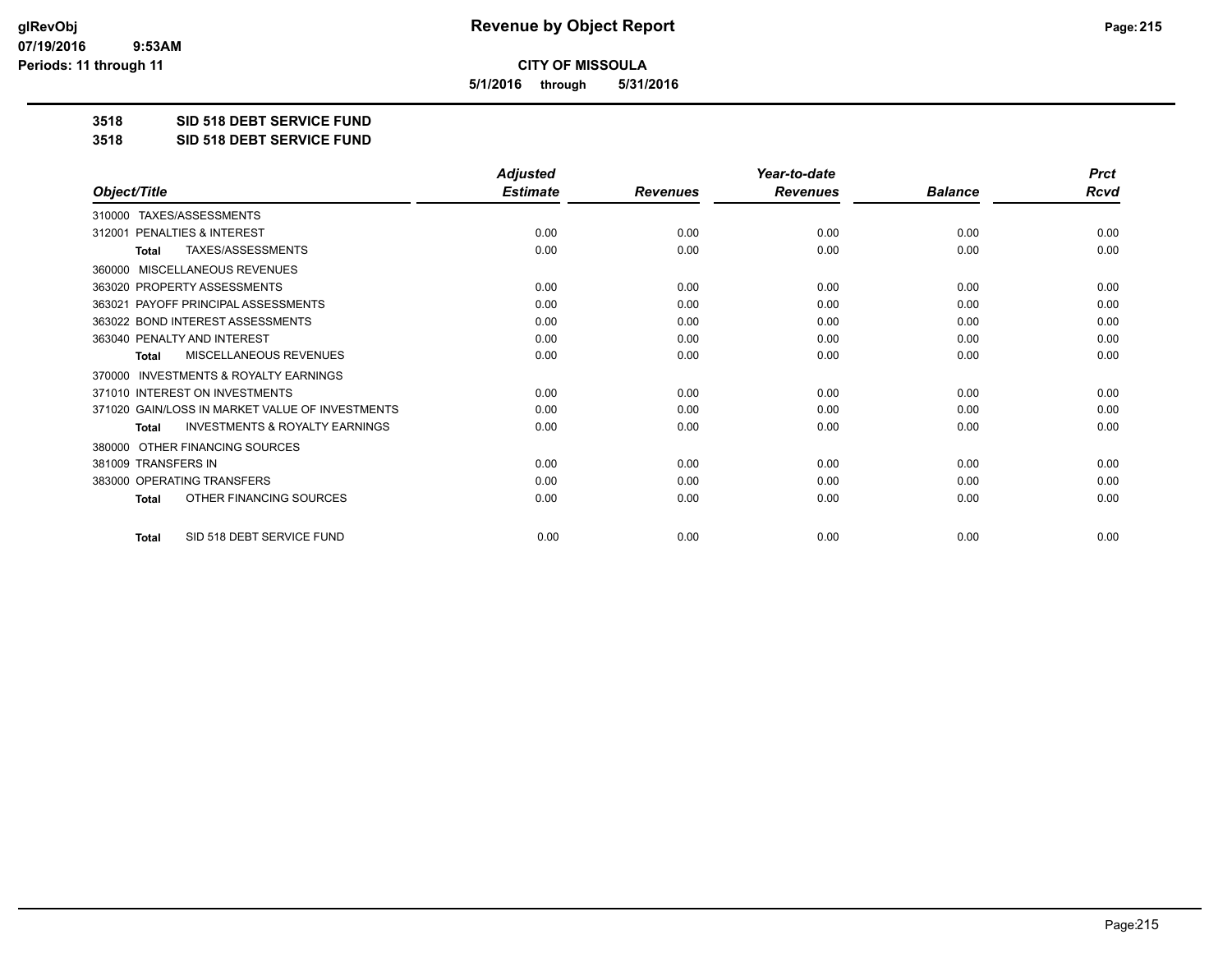**5/1/2016 through 5/31/2016**

## **3518 SID 518 DEBT SERVICE FUND**

|                                                           | <b>Adjusted</b> |                 | Year-to-date    |                | <b>Prct</b> |
|-----------------------------------------------------------|-----------------|-----------------|-----------------|----------------|-------------|
| Object/Title                                              | <b>Estimate</b> | <b>Revenues</b> | <b>Revenues</b> | <b>Balance</b> | <b>Rcvd</b> |
| 310000 TAXES/ASSESSMENTS                                  |                 |                 |                 |                |             |
| 312001 PENALTIES & INTEREST                               | 0.00            | 0.00            | 0.00            | 0.00           | 0.00        |
| <b>TAXES/ASSESSMENTS</b><br><b>Total</b>                  | 0.00            | 0.00            | 0.00            | 0.00           | 0.00        |
| 360000 MISCELLANEOUS REVENUES                             |                 |                 |                 |                |             |
| 363020 PROPERTY ASSESSMENTS                               | 0.00            | 0.00            | 0.00            | 0.00           | 0.00        |
| 363021 PAYOFF PRINCIPAL ASSESSMENTS                       | 0.00            | 0.00            | 0.00            | 0.00           | 0.00        |
| 363022 BOND INTEREST ASSESSMENTS                          | 0.00            | 0.00            | 0.00            | 0.00           | 0.00        |
| 363040 PENALTY AND INTEREST                               | 0.00            | 0.00            | 0.00            | 0.00           | 0.00        |
| MISCELLANEOUS REVENUES<br><b>Total</b>                    | 0.00            | 0.00            | 0.00            | 0.00           | 0.00        |
| <b>INVESTMENTS &amp; ROYALTY EARNINGS</b><br>370000       |                 |                 |                 |                |             |
| 371010 INTEREST ON INVESTMENTS                            | 0.00            | 0.00            | 0.00            | 0.00           | 0.00        |
| 371020 GAIN/LOSS IN MARKET VALUE OF INVESTMENT            | 0.00            | 0.00            | 0.00            | 0.00           | 0.00        |
| <b>INVESTMENTS &amp; ROYALTY EARNINGS</b><br><b>Total</b> | 0.00            | 0.00            | 0.00            | 0.00           | 0.00        |
| 380000 OTHER FINANCING SOURCES                            |                 |                 |                 |                |             |
| 381009 TRANSFERS IN                                       | 0.00            | 0.00            | 0.00            | 0.00           | 0.00        |
| 383000 OPERATING TRANSFERS                                | 0.00            | 0.00            | 0.00            | 0.00           | 0.00        |
| OTHER FINANCING SOURCES<br><b>Total</b>                   | 0.00            | 0.00            | 0.00            | 0.00           | 0.00        |
| SID 518 DEBT SERVICE FUND<br><b>Total</b>                 | 0.00            | 0.00            | 0.00            | 0.00           | 0.00        |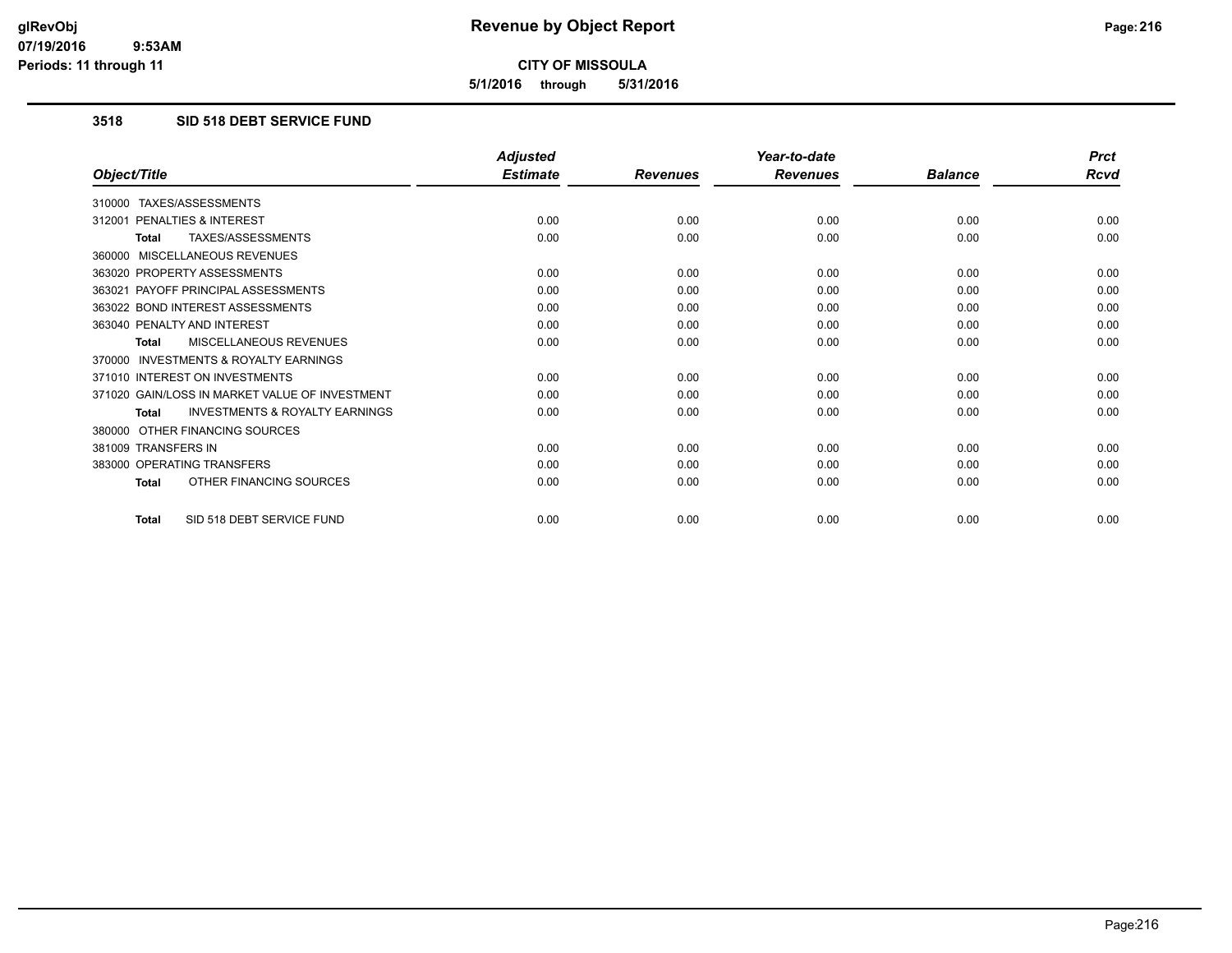**5/1/2016 through 5/31/2016**

**3519 SID 519 DEBT SERVICE FUND**

**3519 SID 519 DEBT SERVICE FUND**

|                                                     | <b>Adjusted</b> |                 | Year-to-date    |                | <b>Prct</b> |
|-----------------------------------------------------|-----------------|-----------------|-----------------|----------------|-------------|
| Object/Title                                        | <b>Estimate</b> | <b>Revenues</b> | <b>Revenues</b> | <b>Balance</b> | <b>Rcvd</b> |
| 310000 TAXES/ASSESSMENTS                            |                 |                 |                 |                |             |
| <b>PENALTIES &amp; INTEREST</b><br>312001           | 0.00            | 0.00            | 0.00            | 0.00           | 0.00        |
| TAXES/ASSESSMENTS<br><b>Total</b>                   | 0.00            | 0.00            | 0.00            | 0.00           | 0.00        |
| MISCELLANEOUS REVENUES<br>360000                    |                 |                 |                 |                |             |
| 360010 MISCELLANEOUS                                | 0.00            | 0.00            | 0.00            | 0.00           | 0.00        |
| 363020 PROPERTY ASSESSMENTS                         | 0.00            | 0.00            | 0.00            | 0.00           | 0.00        |
| 363021 PAYOFF PRINCIPAL ASSESSMENTS                 | 0.00            | 0.00            | 0.00            | 0.00           | 0.00        |
| 363022 BOND INTEREST ASSESSMENTS                    | 0.00            | 0.00            | 0.00            | 0.00           | 0.00        |
| 363040 PENALTY AND INTEREST                         | 0.00            | 0.00            | 0.00            | 0.00           | 0.00        |
| MISCELLANEOUS REVENUES<br><b>Total</b>              | 0.00            | 0.00            | 0.00            | 0.00           | 0.00        |
| <b>INVESTMENTS &amp; ROYALTY EARNINGS</b><br>370000 |                 |                 |                 |                |             |
| 371010 INTEREST ON INVESTMENTS                      | 0.00            | 0.00            | 0.00            | 0.00           | 0.00        |
| 371020 GAIN/LOSS IN MARKET VALUE OF INVESTMENTS     | 0.00            | 0.00            | 0.00            | 0.00           | 0.00        |
| <b>INVESTMENTS &amp; ROYALTY EARNINGS</b><br>Total  | 0.00            | 0.00            | 0.00            | 0.00           | 0.00        |
| OTHER FINANCING SOURCES<br>380000                   |                 |                 |                 |                |             |
| 381009 TRANSFERS IN                                 | 0.00            | 0.00            | 0.00            | 0.00           | 0.00        |
| OTHER FINANCING SOURCES<br>Total                    | 0.00            | 0.00            | 0.00            | 0.00           | 0.00        |
| SID 519 DEBT SERVICE FUND<br><b>Total</b>           | 0.00            | 0.00            | 0.00            | 0.00           | 0.00        |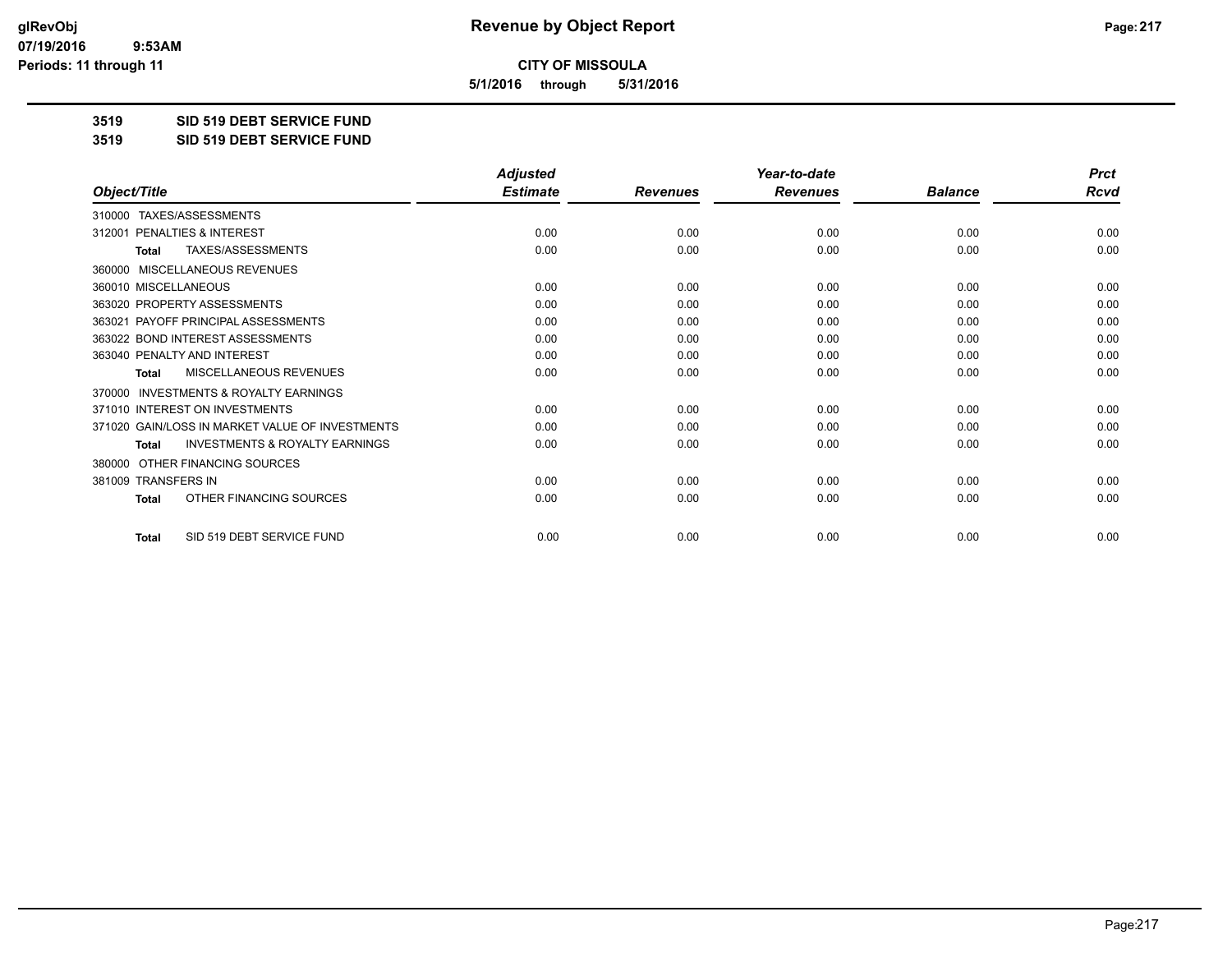**5/1/2016 through 5/31/2016**

#### **3519 SID 519 DEBT SERVICE FUND**

|                                                           | <b>Adjusted</b> |                 | Year-to-date    |                | <b>Prct</b> |
|-----------------------------------------------------------|-----------------|-----------------|-----------------|----------------|-------------|
| Object/Title                                              | <b>Estimate</b> | <b>Revenues</b> | <b>Revenues</b> | <b>Balance</b> | <b>Rcvd</b> |
| 310000 TAXES/ASSESSMENTS                                  |                 |                 |                 |                |             |
| 312001 PENALTIES & INTEREST                               | 0.00            | 0.00            | 0.00            | 0.00           | 0.00        |
| TAXES/ASSESSMENTS<br><b>Total</b>                         | 0.00            | 0.00            | 0.00            | 0.00           | 0.00        |
| 360000 MISCELLANEOUS REVENUES                             |                 |                 |                 |                |             |
| 360010 MISCELLANEOUS                                      | 0.00            | 0.00            | 0.00            | 0.00           | 0.00        |
| 363020 PROPERTY ASSESSMENTS                               | 0.00            | 0.00            | 0.00            | 0.00           | 0.00        |
| 363021 PAYOFF PRINCIPAL ASSESSMENTS                       | 0.00            | 0.00            | 0.00            | 0.00           | 0.00        |
| 363022 BOND INTEREST ASSESSMENTS                          | 0.00            | 0.00            | 0.00            | 0.00           | 0.00        |
| 363040 PENALTY AND INTEREST                               | 0.00            | 0.00            | 0.00            | 0.00           | 0.00        |
| MISCELLANEOUS REVENUES<br><b>Total</b>                    | 0.00            | 0.00            | 0.00            | 0.00           | 0.00        |
| <b>INVESTMENTS &amp; ROYALTY EARNINGS</b><br>370000       |                 |                 |                 |                |             |
| 371010 INTEREST ON INVESTMENTS                            | 0.00            | 0.00            | 0.00            | 0.00           | 0.00        |
| 371020 GAIN/LOSS IN MARKET VALUE OF INVESTMENT            | 0.00            | 0.00            | 0.00            | 0.00           | 0.00        |
| <b>INVESTMENTS &amp; ROYALTY EARNINGS</b><br><b>Total</b> | 0.00            | 0.00            | 0.00            | 0.00           | 0.00        |
| 380000 OTHER FINANCING SOURCES                            |                 |                 |                 |                |             |
| 381009 TRANSFERS IN                                       | 0.00            | 0.00            | 0.00            | 0.00           | 0.00        |
| OTHER FINANCING SOURCES<br>Total                          | 0.00            | 0.00            | 0.00            | 0.00           | 0.00        |
| SID 519 DEBT SERVICE FUND<br>Total                        | 0.00            | 0.00            | 0.00            | 0.00           | 0.00        |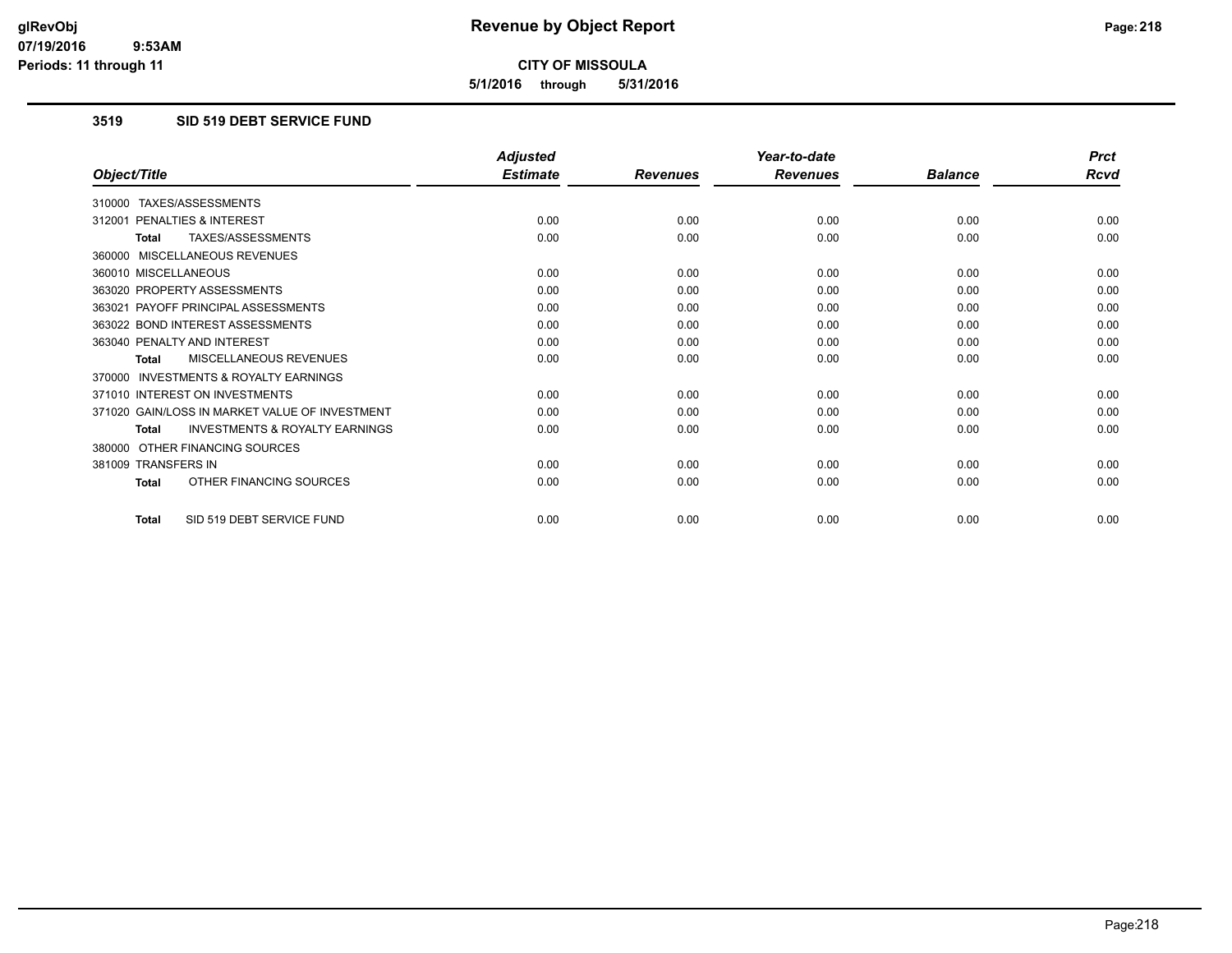**5/1/2016 through 5/31/2016**

**3520 SID 520 DEBT SERVICE FUND**

**3520 SID 520 DEBT SERVICE FUND**

|                                                           | <b>Adjusted</b> |                 | Year-to-date    |                | <b>Prct</b> |
|-----------------------------------------------------------|-----------------|-----------------|-----------------|----------------|-------------|
| Object/Title                                              | <b>Estimate</b> | <b>Revenues</b> | <b>Revenues</b> | <b>Balance</b> | <b>Rcvd</b> |
| TAXES/ASSESSMENTS<br>310000                               |                 |                 |                 |                |             |
| 312001 PENALTIES & INTEREST                               | 0.00            | 0.00            | 0.00            | 0.00           | 0.00        |
| <b>TAXES/ASSESSMENTS</b><br><b>Total</b>                  | 0.00            | 0.00            | 0.00            | 0.00           | 0.00        |
| MISCELLANEOUS REVENUES<br>360000                          |                 |                 |                 |                |             |
| 360010 MISCELLANEOUS                                      | 0.00            | 0.00            | 0.00            | 0.00           | 0.00        |
| 363020 PROPERTY ASSESSMENTS                               | 159,920.00      | 1,405.90        | 78,243.14       | 81,676.86      | 48.93       |
| 363021 PAYOFF PRINCIPAL ASSESSMENTS                       | 0.00            | 490.76          | 9,571.11        | $-9,571.11$    | 0.00        |
| 363022 BOND INTEREST ASSESSMENTS                          | 0.00            | 0.00            | 0.00            | 0.00           | 0.00        |
| 363040 PENALTY AND INTEREST                               | 0.00            | 7.06            | 130.34          | $-130.34$      | 0.00        |
| MISCELLANEOUS REVENUES<br><b>Total</b>                    | 159,920.00      | 1,903.72        | 87,944.59       | 71,975.41      | 54.99       |
| <b>INVESTMENTS &amp; ROYALTY EARNINGS</b><br>370000       |                 |                 |                 |                |             |
| 371010 INTEREST ON INVESTMENTS                            | 0.00            | 0.00            | 0.00            | 0.00           | 0.00        |
| 371020 GAIN/LOSS IN MARKET VALUE OF INVESTMENTS           | 0.00            | 0.00            | 0.00            | 0.00           | 0.00        |
| <b>INVESTMENTS &amp; ROYALTY EARNINGS</b><br><b>Total</b> | 0.00            | 0.00            | 0.00            | 0.00           | 0.00        |
| OTHER FINANCING SOURCES<br>380000                         |                 |                 |                 |                |             |
| 383000 OPERATING TRANSFERS                                | 0.00            | 0.00            | 0.00            | 0.00           | 0.00        |
| OTHER FINANCING SOURCES<br><b>Total</b>                   | 0.00            | 0.00            | 0.00            | 0.00           | 0.00        |
| SID 520 DEBT SERVICE FUND<br><b>Total</b>                 | 159,920.00      | 1,903.72        | 87,944.59       | 71,975.41      | 54.99       |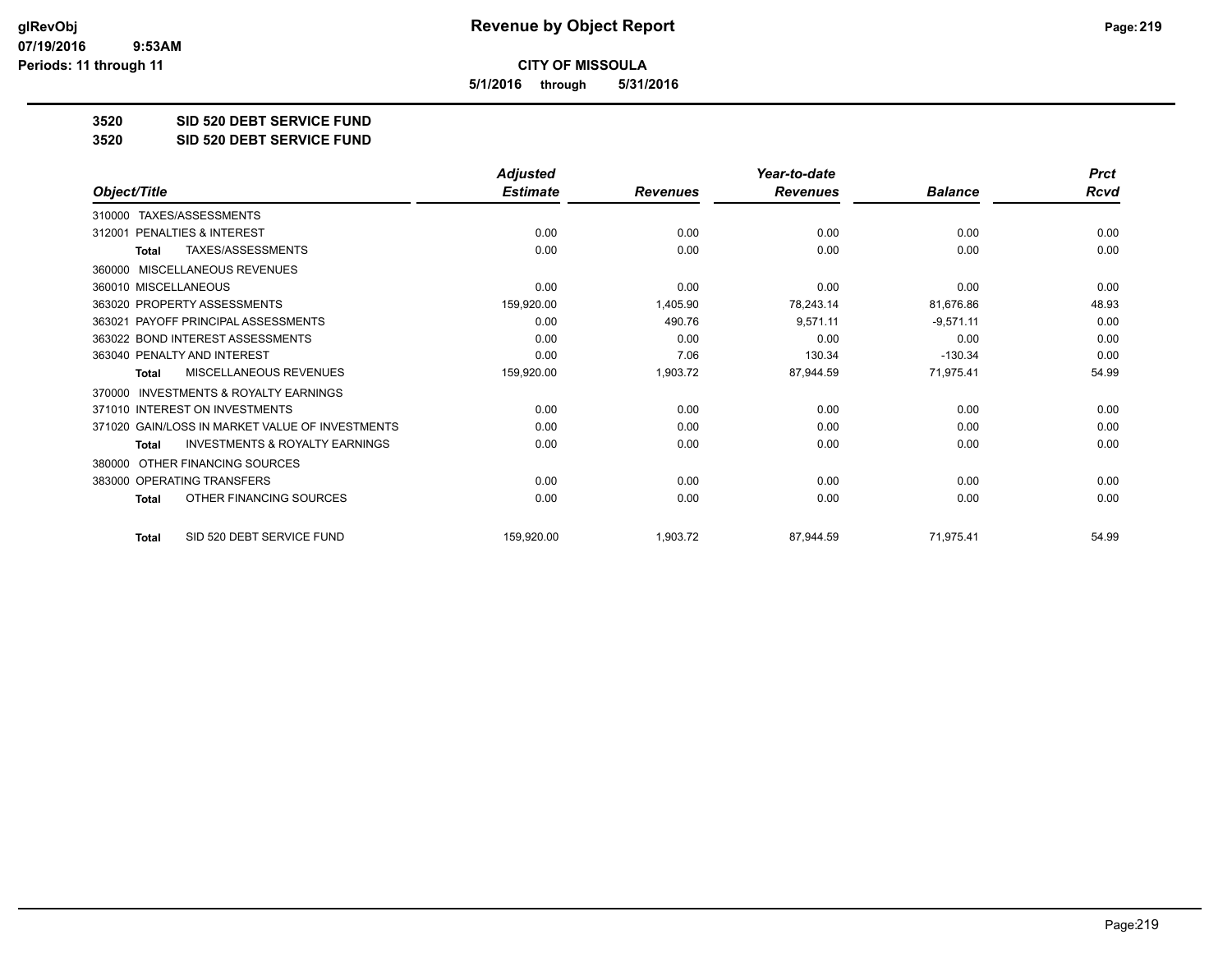**5/1/2016 through 5/31/2016**

### **3520 SID 520 DEBT SERVICE FUND**

|                                                           | <b>Adjusted</b> |                 | Year-to-date    |                | <b>Prct</b> |
|-----------------------------------------------------------|-----------------|-----------------|-----------------|----------------|-------------|
| Object/Title                                              | <b>Estimate</b> | <b>Revenues</b> | <b>Revenues</b> | <b>Balance</b> | <b>Rcvd</b> |
| 310000 TAXES/ASSESSMENTS                                  |                 |                 |                 |                |             |
| PENALTIES & INTEREST<br>312001                            | 0.00            | 0.00            | 0.00            | 0.00           | 0.00        |
| TAXES/ASSESSMENTS<br><b>Total</b>                         | 0.00            | 0.00            | 0.00            | 0.00           | 0.00        |
| 360000 MISCELLANEOUS REVENUES                             |                 |                 |                 |                |             |
| 360010 MISCELLANEOUS                                      | 0.00            | 0.00            | 0.00            | 0.00           | 0.00        |
| 363020 PROPERTY ASSESSMENTS                               | 159,920.00      | 1,405.90        | 78,243.14       | 81,676.86      | 48.93       |
| 363021 PAYOFF PRINCIPAL ASSESSMENTS                       | 0.00            | 490.76          | 9,571.11        | $-9,571.11$    | 0.00        |
| 363022 BOND INTEREST ASSESSMENTS                          | 0.00            | 0.00            | 0.00            | 0.00           | 0.00        |
| 363040 PENALTY AND INTEREST                               | 0.00            | 7.06            | 130.34          | $-130.34$      | 0.00        |
| MISCELLANEOUS REVENUES<br><b>Total</b>                    | 159,920.00      | 1,903.72        | 87,944.59       | 71,975.41      | 54.99       |
| INVESTMENTS & ROYALTY EARNINGS<br>370000                  |                 |                 |                 |                |             |
| 371010 INTEREST ON INVESTMENTS                            | 0.00            | 0.00            | 0.00            | 0.00           | 0.00        |
| 371020 GAIN/LOSS IN MARKET VALUE OF INVESTMENT            | 0.00            | 0.00            | 0.00            | 0.00           | 0.00        |
| <b>INVESTMENTS &amp; ROYALTY EARNINGS</b><br><b>Total</b> | 0.00            | 0.00            | 0.00            | 0.00           | 0.00        |
| OTHER FINANCING SOURCES<br>380000                         |                 |                 |                 |                |             |
| 383000 OPERATING TRANSFERS                                | 0.00            | 0.00            | 0.00            | 0.00           | 0.00        |
| OTHER FINANCING SOURCES<br><b>Total</b>                   | 0.00            | 0.00            | 0.00            | 0.00           | 0.00        |
| SID 520 DEBT SERVICE FUND<br><b>Total</b>                 | 159,920.00      | 1,903.72        | 87,944.59       | 71,975.41      | 54.99       |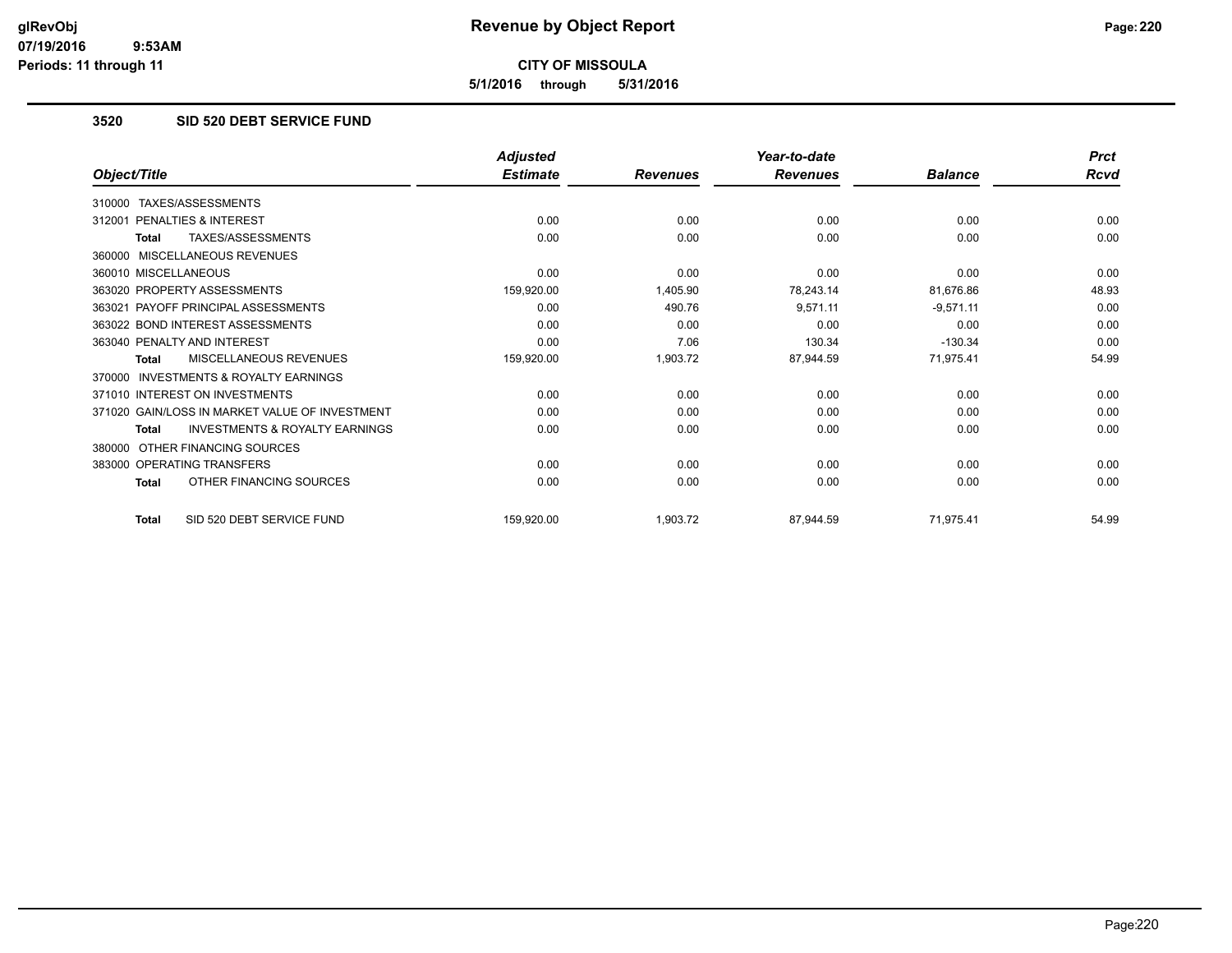**5/1/2016 through 5/31/2016**

**3521 SID 521 DEBT SERVICE FUND**

**3521 SID 521 DEBT SERVICE FUND**

|                                                           | <b>Adjusted</b> |                 | Year-to-date    |                | <b>Prct</b> |
|-----------------------------------------------------------|-----------------|-----------------|-----------------|----------------|-------------|
| Object/Title                                              | <b>Estimate</b> | <b>Revenues</b> | <b>Revenues</b> | <b>Balance</b> | <b>Rcvd</b> |
| TAXES/ASSESSMENTS<br>310000                               |                 |                 |                 |                |             |
| 312001 PENALTIES & INTEREST                               | 0.00            | 0.00            | 0.00            | 0.00           | 0.00        |
| TAXES/ASSESSMENTS<br><b>Total</b>                         | 0.00            | 0.00            | 0.00            | 0.00           | 0.00        |
| MISCELLANEOUS REVENUES<br>360000                          |                 |                 |                 |                |             |
| 360010 MISCELLANEOUS                                      | 0.00            | 0.00            | 0.00            | 0.00           | 0.00        |
| 363020 PROPERTY ASSESSMENTS                               | 150.00          | 0.00            | 0.00            | 150.00         | 0.00        |
| 363021 PAYOFF PRINCIPAL ASSESSMENTS                       | 0.00            | 0.00            | 0.00            | 0.00           | 0.00        |
| 363022 BOND INTEREST ASSESSMENTS                          | 0.00            | 0.00            | 0.00            | 0.00           | 0.00        |
| 363040 PENALTY AND INTEREST                               | 0.00            | 0.00            | 0.00            | 0.00           | 0.00        |
| <b>MISCELLANEOUS REVENUES</b><br><b>Total</b>             | 150.00          | 0.00            | 0.00            | 150.00         | 0.00        |
| <b>INVESTMENTS &amp; ROYALTY EARNINGS</b><br>370000       |                 |                 |                 |                |             |
| 371010 INTEREST ON INVESTMENTS                            | 0.00            | 0.00            | 0.00            | 0.00           | 0.00        |
| 371020 GAIN/LOSS IN MARKET VALUE OF INVESTMENTS           | 0.00            | 0.00            | 0.00            | 0.00           | 0.00        |
| <b>INVESTMENTS &amp; ROYALTY EARNINGS</b><br><b>Total</b> | 0.00            | 0.00            | 0.00            | 0.00           | 0.00        |
| OTHER FINANCING SOURCES<br>380000                         |                 |                 |                 |                |             |
| 381009 TRANSFERS IN                                       | 0.00            | 0.00            | 0.00            | 0.00           | 0.00        |
| OTHER FINANCING SOURCES<br><b>Total</b>                   | 0.00            | 0.00            | 0.00            | 0.00           | 0.00        |
| SID 521 DEBT SERVICE FUND<br><b>Total</b>                 | 150.00          | 0.00            | 0.00            | 150.00         | 0.00        |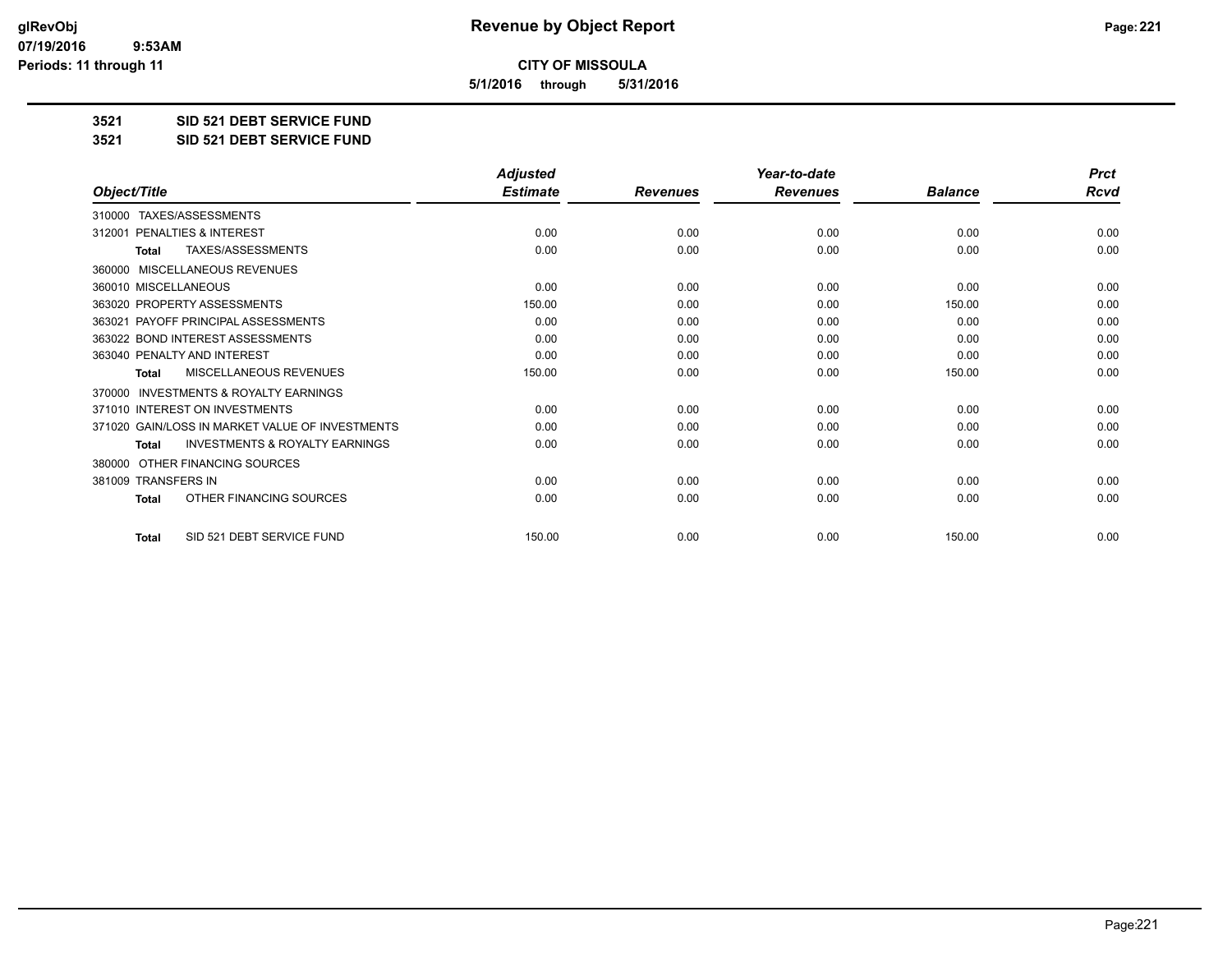**5/1/2016 through 5/31/2016**

### **3521 SID 521 DEBT SERVICE FUND**

|                                                           | <b>Adjusted</b> |                 | Year-to-date    |                | <b>Prct</b> |
|-----------------------------------------------------------|-----------------|-----------------|-----------------|----------------|-------------|
| Object/Title                                              | <b>Estimate</b> | <b>Revenues</b> | <b>Revenues</b> | <b>Balance</b> | Rcvd        |
| 310000 TAXES/ASSESSMENTS                                  |                 |                 |                 |                |             |
| PENALTIES & INTEREST<br>312001                            | 0.00            | 0.00            | 0.00            | 0.00           | 0.00        |
| TAXES/ASSESSMENTS<br>Total                                | 0.00            | 0.00            | 0.00            | 0.00           | 0.00        |
| 360000 MISCELLANEOUS REVENUES                             |                 |                 |                 |                |             |
| 360010 MISCELLANEOUS                                      | 0.00            | 0.00            | 0.00            | 0.00           | 0.00        |
| 363020 PROPERTY ASSESSMENTS                               | 150.00          | 0.00            | 0.00            | 150.00         | 0.00        |
| 363021 PAYOFF PRINCIPAL ASSESSMENTS                       | 0.00            | 0.00            | 0.00            | 0.00           | 0.00        |
| 363022 BOND INTEREST ASSESSMENTS                          | 0.00            | 0.00            | 0.00            | 0.00           | 0.00        |
| 363040 PENALTY AND INTEREST                               | 0.00            | 0.00            | 0.00            | 0.00           | 0.00        |
| <b>MISCELLANEOUS REVENUES</b><br><b>Total</b>             | 150.00          | 0.00            | 0.00            | 150.00         | 0.00        |
| 370000 INVESTMENTS & ROYALTY EARNINGS                     |                 |                 |                 |                |             |
| 371010 INTEREST ON INVESTMENTS                            | 0.00            | 0.00            | 0.00            | 0.00           | 0.00        |
| 371020 GAIN/LOSS IN MARKET VALUE OF INVESTMENT            | 0.00            | 0.00            | 0.00            | 0.00           | 0.00        |
| <b>INVESTMENTS &amp; ROYALTY EARNINGS</b><br><b>Total</b> | 0.00            | 0.00            | 0.00            | 0.00           | 0.00        |
| 380000 OTHER FINANCING SOURCES                            |                 |                 |                 |                |             |
| 381009 TRANSFERS IN                                       | 0.00            | 0.00            | 0.00            | 0.00           | 0.00        |
| OTHER FINANCING SOURCES<br>Total                          | 0.00            | 0.00            | 0.00            | 0.00           | 0.00        |
| SID 521 DEBT SERVICE FUND<br><b>Total</b>                 | 150.00          | 0.00            | 0.00            | 150.00         | 0.00        |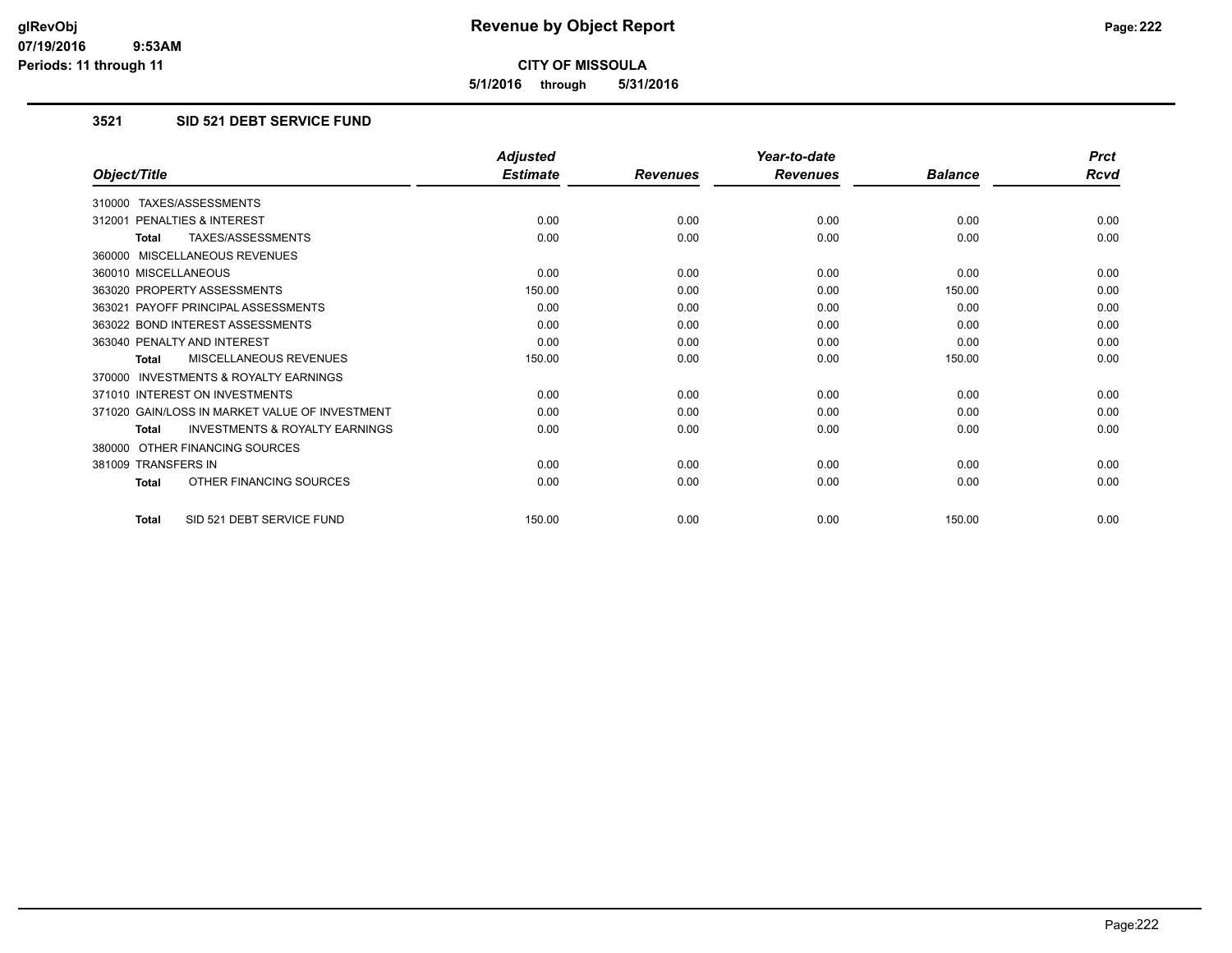**5/1/2016 through 5/31/2016**

**3522 SID 522 DEBT SERVICE FUND**

**3522 SID 522 DEBT SERVICE FUND**

|                                                           | <b>Adjusted</b> |                 | Year-to-date    |                | <b>Prct</b> |
|-----------------------------------------------------------|-----------------|-----------------|-----------------|----------------|-------------|
| Object/Title                                              | <b>Estimate</b> | <b>Revenues</b> | <b>Revenues</b> | <b>Balance</b> | Rcvd        |
| TAXES/ASSESSMENTS<br>310000                               |                 |                 |                 |                |             |
| 312001 PENALTIES & INTEREST                               | 0.00            | 0.00            | 0.00            | 0.00           | 0.00        |
| TAXES/ASSESSMENTS<br>Total                                | 0.00            | 0.00            | 0.00            | 0.00           | 0.00        |
| MISCELLANEOUS REVENUES<br>360000                          |                 |                 |                 |                |             |
| 360010 MISCELLANEOUS                                      | 0.00            | 0.00            | 0.00            | 0.00           | 0.00        |
| 363020 PROPERTY ASSESSMENTS                               | 217.00          | 0.00            | 0.00            | 217.00         | 0.00        |
| 363021 PAYOFF PRINCIPAL ASSESSMENTS                       | 0.00            | 0.00            | 0.00            | 0.00           | 0.00        |
| 363022 BOND INTEREST ASSESSMENTS                          | 0.00            | 0.00            | 0.00            | 0.00           | 0.00        |
| 363040 PENALTY AND INTEREST                               | 0.00            | 0.00            | 0.00            | 0.00           | 0.00        |
| <b>MISCELLANEOUS REVENUES</b><br>Total                    | 217.00          | 0.00            | 0.00            | 217.00         | 0.00        |
| <b>INVESTMENTS &amp; ROYALTY EARNINGS</b><br>370000       |                 |                 |                 |                |             |
| 371010 INTEREST ON INVESTMENTS                            | 0.00            | 0.00            | 0.00            | 0.00           | 0.00        |
| 371020 GAIN/LOSS IN MARKET VALUE OF INVESTMENTS           | 0.00            | 0.00            | 0.00            | 0.00           | 0.00        |
| <b>INVESTMENTS &amp; ROYALTY EARNINGS</b><br><b>Total</b> | 0.00            | 0.00            | 0.00            | 0.00           | 0.00        |
| SID 522 DEBT SERVICE FUND<br>Total                        | 217.00          | 0.00            | 0.00            | 217.00         | 0.00        |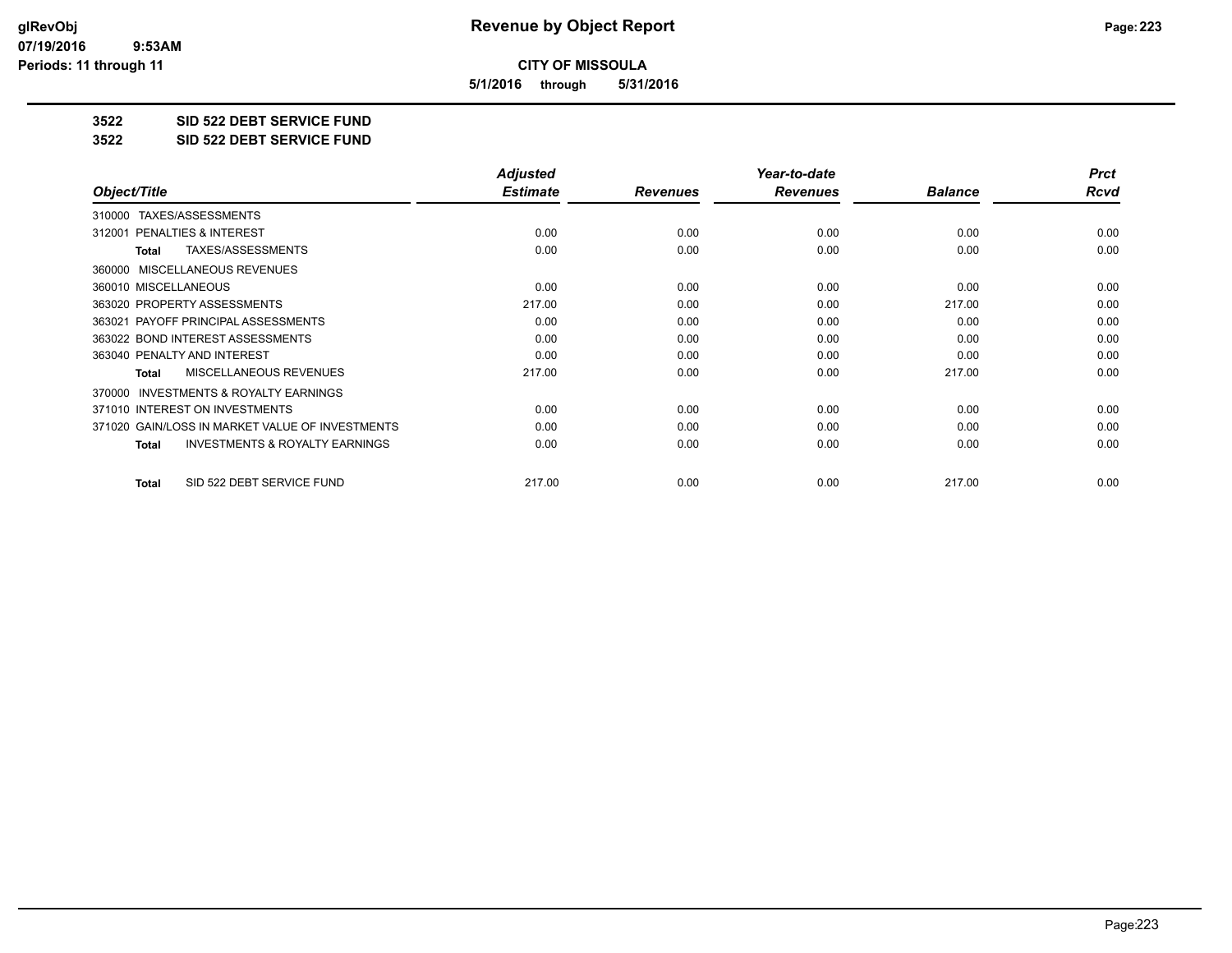**5/1/2016 through 5/31/2016**

#### **3522 SID 522 DEBT SERVICE FUND**

|                                                           | <b>Adjusted</b> |                 | Year-to-date    |                | <b>Prct</b> |
|-----------------------------------------------------------|-----------------|-----------------|-----------------|----------------|-------------|
| Object/Title                                              | <b>Estimate</b> | <b>Revenues</b> | <b>Revenues</b> | <b>Balance</b> | <b>Rcvd</b> |
| 310000 TAXES/ASSESSMENTS                                  |                 |                 |                 |                |             |
| 312001 PENALTIES & INTEREST                               | 0.00            | 0.00            | 0.00            | 0.00           | 0.00        |
| TAXES/ASSESSMENTS<br><b>Total</b>                         | 0.00            | 0.00            | 0.00            | 0.00           | 0.00        |
| 360000 MISCELLANEOUS REVENUES                             |                 |                 |                 |                |             |
| 360010 MISCELLANEOUS                                      | 0.00            | 0.00            | 0.00            | 0.00           | 0.00        |
| 363020 PROPERTY ASSESSMENTS                               | 217.00          | 0.00            | 0.00            | 217.00         | 0.00        |
| 363021 PAYOFF PRINCIPAL ASSESSMENTS                       | 0.00            | 0.00            | 0.00            | 0.00           | 0.00        |
| 363022 BOND INTEREST ASSESSMENTS                          | 0.00            | 0.00            | 0.00            | 0.00           | 0.00        |
| 363040 PENALTY AND INTEREST                               | 0.00            | 0.00            | 0.00            | 0.00           | 0.00        |
| <b>MISCELLANEOUS REVENUES</b><br><b>Total</b>             | 217.00          | 0.00            | 0.00            | 217.00         | 0.00        |
| <b>INVESTMENTS &amp; ROYALTY EARNINGS</b><br>370000       |                 |                 |                 |                |             |
| 371010 INTEREST ON INVESTMENTS                            | 0.00            | 0.00            | 0.00            | 0.00           | 0.00        |
| 371020 GAIN/LOSS IN MARKET VALUE OF INVESTMENT            | 0.00            | 0.00            | 0.00            | 0.00           | 0.00        |
| <b>INVESTMENTS &amp; ROYALTY EARNINGS</b><br><b>Total</b> | 0.00            | 0.00            | 0.00            | 0.00           | 0.00        |
| SID 522 DEBT SERVICE FUND<br><b>Total</b>                 | 217.00          | 0.00            | 0.00            | 217.00         | 0.00        |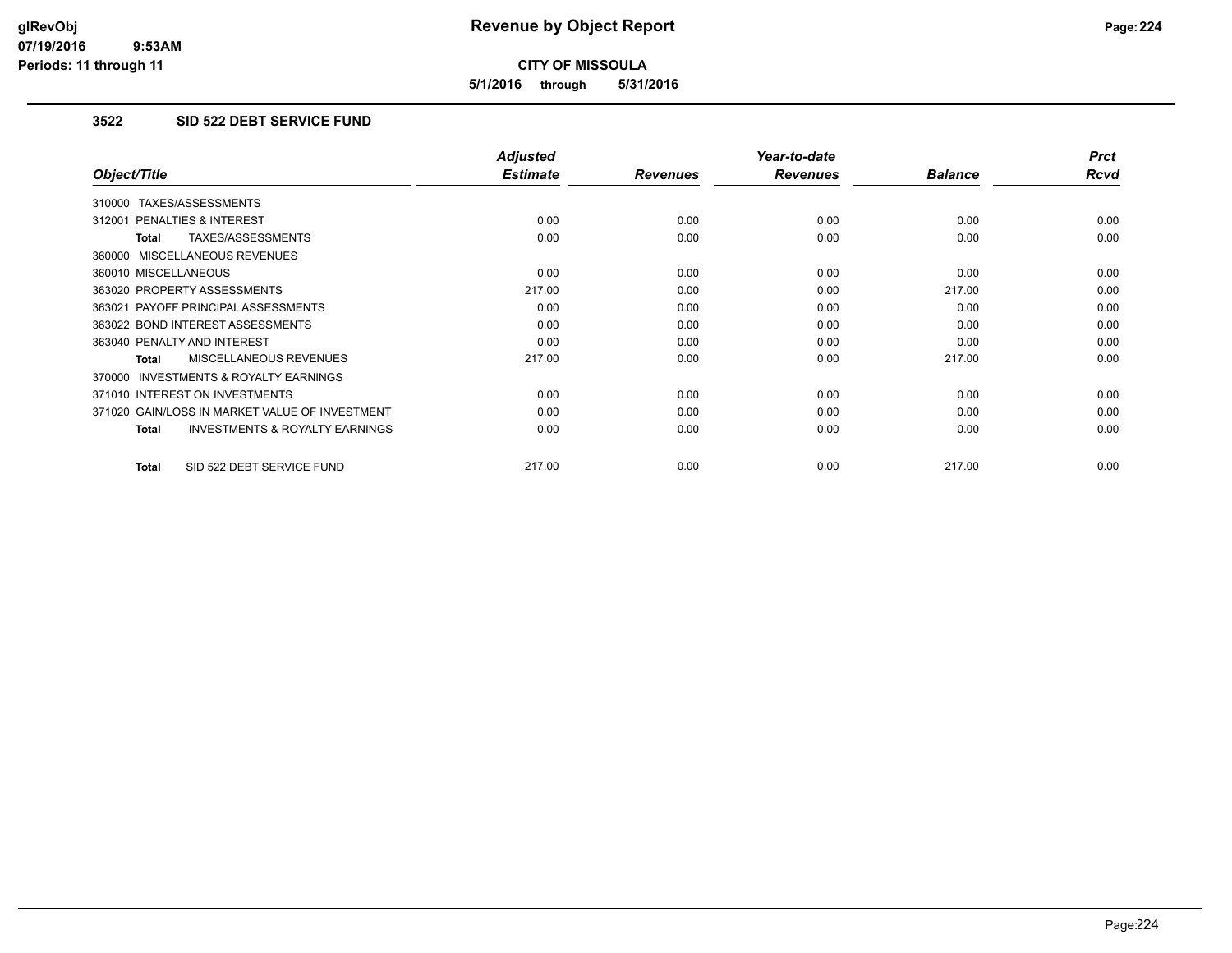**5/1/2016 through 5/31/2016**

**3524 SID 524 DEBT SERVICE FUND**

**3524 SID 524 DEBT SERVICE FUND**

|                                                     | <b>Adjusted</b> |                 | Year-to-date    |                | <b>Prct</b> |
|-----------------------------------------------------|-----------------|-----------------|-----------------|----------------|-------------|
| Object/Title                                        | <b>Estimate</b> | <b>Revenues</b> | <b>Revenues</b> | <b>Balance</b> | <b>Rcvd</b> |
| TAXES/ASSESSMENTS<br>310000                         |                 |                 |                 |                |             |
| PENALTIES & INTEREST<br>312001                      | 0.00            | 0.00            | 0.00            | 0.00           | 0.00        |
| TAXES/ASSESSMENTS<br>Total                          | 0.00            | 0.00            | 0.00            | 0.00           | 0.00        |
| MISCELLANEOUS REVENUES<br>360000                    |                 |                 |                 |                |             |
| 363020 PROPERTY ASSESSMENTS                         | 304,660.00      | 3,324.38        | 140,539.57      | 164,120.43     | 46.13       |
| 363021 PAYOFF PRINCIPAL ASSESSMENTS                 | 0.00            | 3,919.16        | 12,157.10       | $-12,157.10$   | 0.00        |
| 363022 BOND INTEREST ASSESSMENTS                    | 0.00            | 0.00            | 0.00            | 0.00           | 0.00        |
| 363040 PENALTY AND INTEREST                         | 0.00            | 1.75            | 68.18           | $-68.18$       | 0.00        |
| <b>MISCELLANEOUS REVENUES</b><br>Total              | 304,660.00      | 7,245.29        | 152,764.85      | 151,895.15     | 50.14       |
| <b>INVESTMENTS &amp; ROYALTY EARNINGS</b><br>370000 |                 |                 |                 |                |             |
| 371010 INTEREST ON INVESTMENTS                      | 0.00            | 0.00            | 0.00            | 0.00           | 0.00        |
| 371020 GAIN/LOSS IN MARKET VALUE OF INVESTMENTS     | 0.00            | 0.00            | 0.00            | 0.00           | 0.00        |
| 371500 INTEREST ON INTERFUND LOAN                   | 0.00            | 0.00            | 0.00            | 0.00           | 0.00        |
| <b>INVESTMENTS &amp; ROYALTY EARNINGS</b><br>Total  | 0.00            | 0.00            | 0.00            | 0.00           | 0.00        |
| SID 524 DEBT SERVICE FUND<br><b>Total</b>           | 304,660.00      | 7,245.29        | 152,764.85      | 151,895.15     | 50.14       |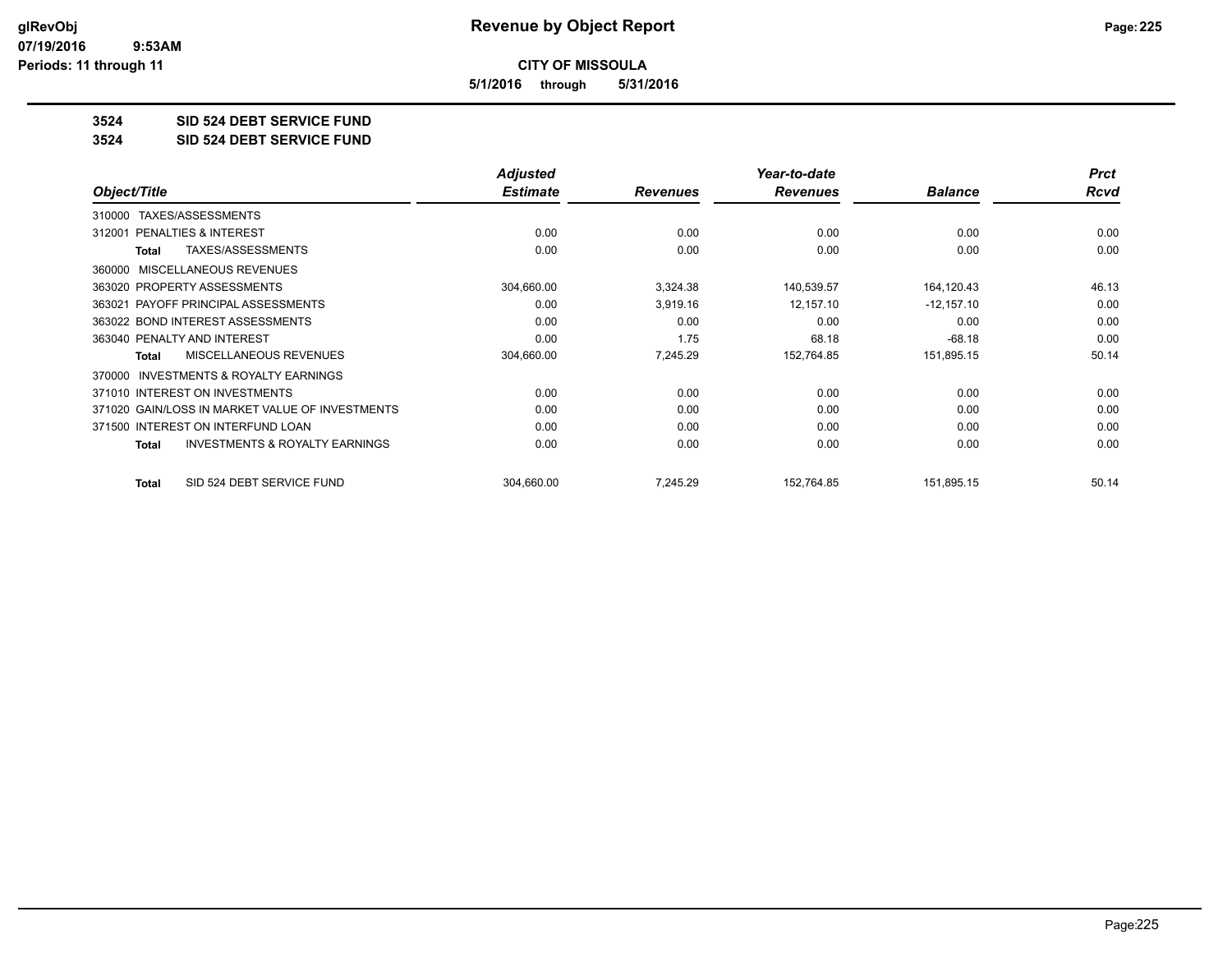**5/1/2016 through 5/31/2016**

#### **3524 SID 524 DEBT SERVICE FUND**

|                                                     | <b>Adjusted</b> |                 | Year-to-date    |                | <b>Prct</b> |
|-----------------------------------------------------|-----------------|-----------------|-----------------|----------------|-------------|
| Object/Title                                        | <b>Estimate</b> | <b>Revenues</b> | <b>Revenues</b> | <b>Balance</b> | <b>Rcvd</b> |
| TAXES/ASSESSMENTS<br>310000                         |                 |                 |                 |                |             |
| 312001 PENALTIES & INTEREST                         | 0.00            | 0.00            | 0.00            | 0.00           | 0.00        |
| TAXES/ASSESSMENTS<br>Total                          | 0.00            | 0.00            | 0.00            | 0.00           | 0.00        |
| 360000 MISCELLANEOUS REVENUES                       |                 |                 |                 |                |             |
| 363020 PROPERTY ASSESSMENTS                         | 304,660.00      | 3,324.38        | 140,539.57      | 164,120.43     | 46.13       |
| 363021 PAYOFF PRINCIPAL ASSESSMENTS                 | 0.00            | 3,919.16        | 12,157.10       | $-12,157.10$   | 0.00        |
| 363022 BOND INTEREST ASSESSMENTS                    | 0.00            | 0.00            | 0.00            | 0.00           | 0.00        |
| 363040 PENALTY AND INTEREST                         | 0.00            | 1.75            | 68.18           | $-68.18$       | 0.00        |
| <b>MISCELLANEOUS REVENUES</b><br><b>Total</b>       | 304,660.00      | 7,245.29        | 152,764.85      | 151,895.15     | 50.14       |
| <b>INVESTMENTS &amp; ROYALTY EARNINGS</b><br>370000 |                 |                 |                 |                |             |
| 371010 INTEREST ON INVESTMENTS                      | 0.00            | 0.00            | 0.00            | 0.00           | 0.00        |
| 371020 GAIN/LOSS IN MARKET VALUE OF INVESTMENT      | 0.00            | 0.00            | 0.00            | 0.00           | 0.00        |
| 371500 INTEREST ON INTERFUND LOAN                   | 0.00            | 0.00            | 0.00            | 0.00           | 0.00        |
| <b>INVESTMENTS &amp; ROYALTY EARNINGS</b><br>Total  | 0.00            | 0.00            | 0.00            | 0.00           | 0.00        |
| SID 524 DEBT SERVICE FUND<br>Total                  | 304,660.00      | 7.245.29        | 152,764.85      | 151,895.15     | 50.14       |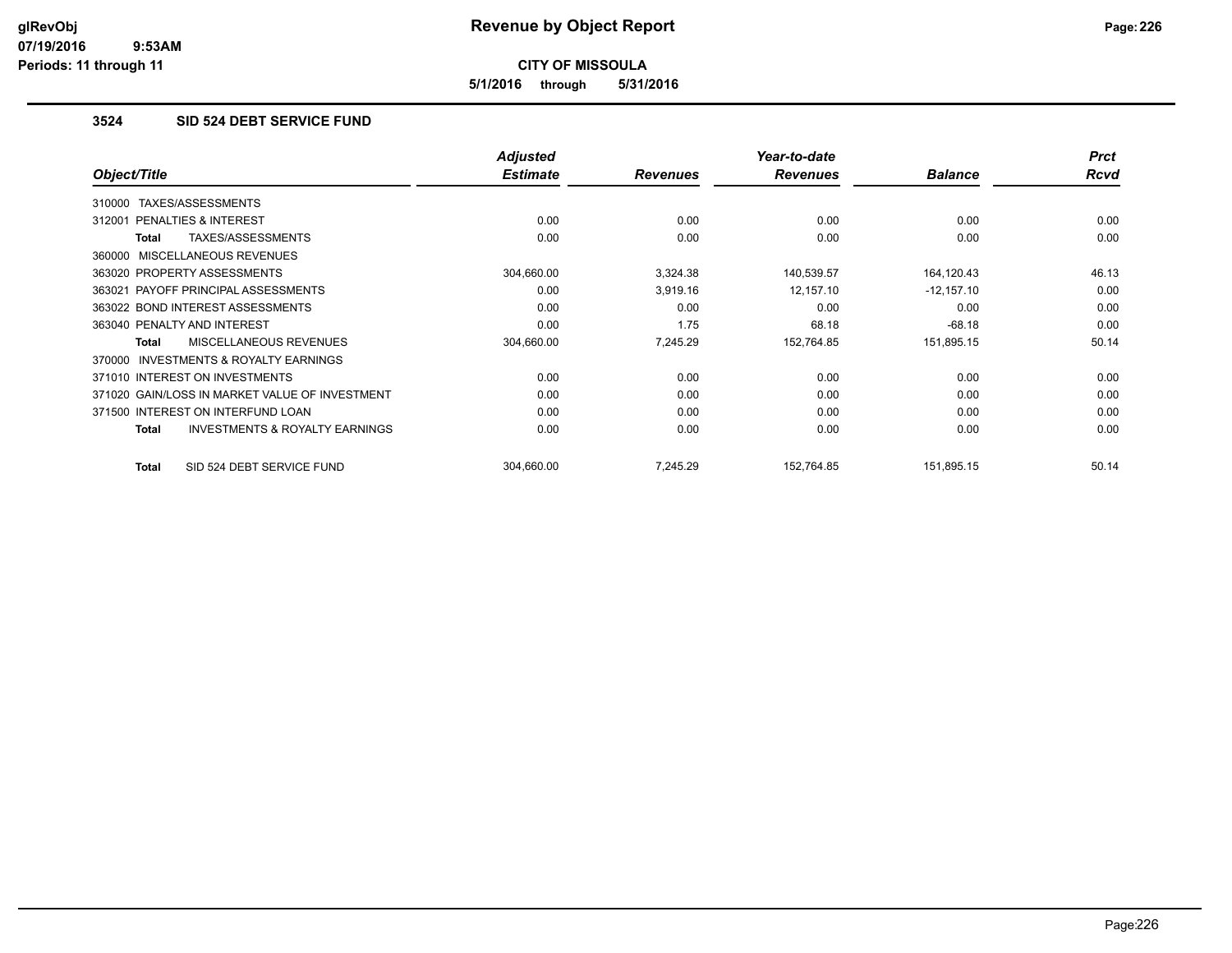**5/1/2016 through 5/31/2016**

**3525 SID 525 DEBT SERVICE FUND**

**3525 SID 525 DEBT SERVICE FUND**

|                                                           | <b>Adjusted</b> |                 | Year-to-date    |                | <b>Prct</b> |
|-----------------------------------------------------------|-----------------|-----------------|-----------------|----------------|-------------|
| Object/Title                                              | <b>Estimate</b> | <b>Revenues</b> | <b>Revenues</b> | <b>Balance</b> | <b>Rcvd</b> |
| TAXES/ASSESSMENTS<br>310000                               |                 |                 |                 |                |             |
| <b>PENALTIES &amp; INTEREST</b><br>312001                 | 0.00            | 0.00            | 0.00            | 0.00           | 0.00        |
| TAXES/ASSESSMENTS<br><b>Total</b>                         | 0.00            | 0.00            | 0.00            | 0.00           | 0.00        |
| MISCELLANEOUS REVENUES<br>360000                          |                 |                 |                 |                |             |
| 360010 MISCELLANEOUS                                      | 0.00            | 0.00            | 0.00            | 0.00           | 0.00        |
| 363020 PROPERTY ASSESSMENTS                               | 31,500.00       | 381.98          | 18,560.90       | 12,939.10      | 58.92       |
| 363021 PAYOFF PRINCIPAL ASSESSMENTS                       | 0.00            | 0.00            | 1,394.40        | $-1,394.40$    | 0.00        |
| 363022 BOND INTEREST ASSESSMENTS                          | 0.00            | 0.00            | 0.00            | 0.00           | 0.00        |
| 363040 PENALTY AND INTEREST                               | 0.00            | 0.00            | 6.90            | $-6.90$        | 0.00        |
| <b>MISCELLANEOUS REVENUES</b><br><b>Total</b>             | 31,500.00       | 381.98          | 19,962.20       | 11,537.80      | 63.37       |
| <b>INVESTMENTS &amp; ROYALTY EARNINGS</b><br>370000       |                 |                 |                 |                |             |
| 371010 INTEREST ON INVESTMENTS                            | 0.00            | 0.00            | 0.00            | 0.00           | 0.00        |
| 371020 GAIN/LOSS IN MARKET VALUE OF INVESTMENTS           | 0.00            | 0.00            | 0.00            | 0.00           | 0.00        |
| 371500 INTEREST ON INTERFUND LOAN                         | 0.00            | 0.00            | 0.00            | 0.00           | 0.00        |
| <b>INVESTMENTS &amp; ROYALTY EARNINGS</b><br><b>Total</b> | 0.00            | 0.00            | 0.00            | 0.00           | 0.00        |
| SID 525 DEBT SERVICE FUND<br><b>Total</b>                 | 31,500.00       | 381.98          | 19,962.20       | 11,537.80      | 63.37       |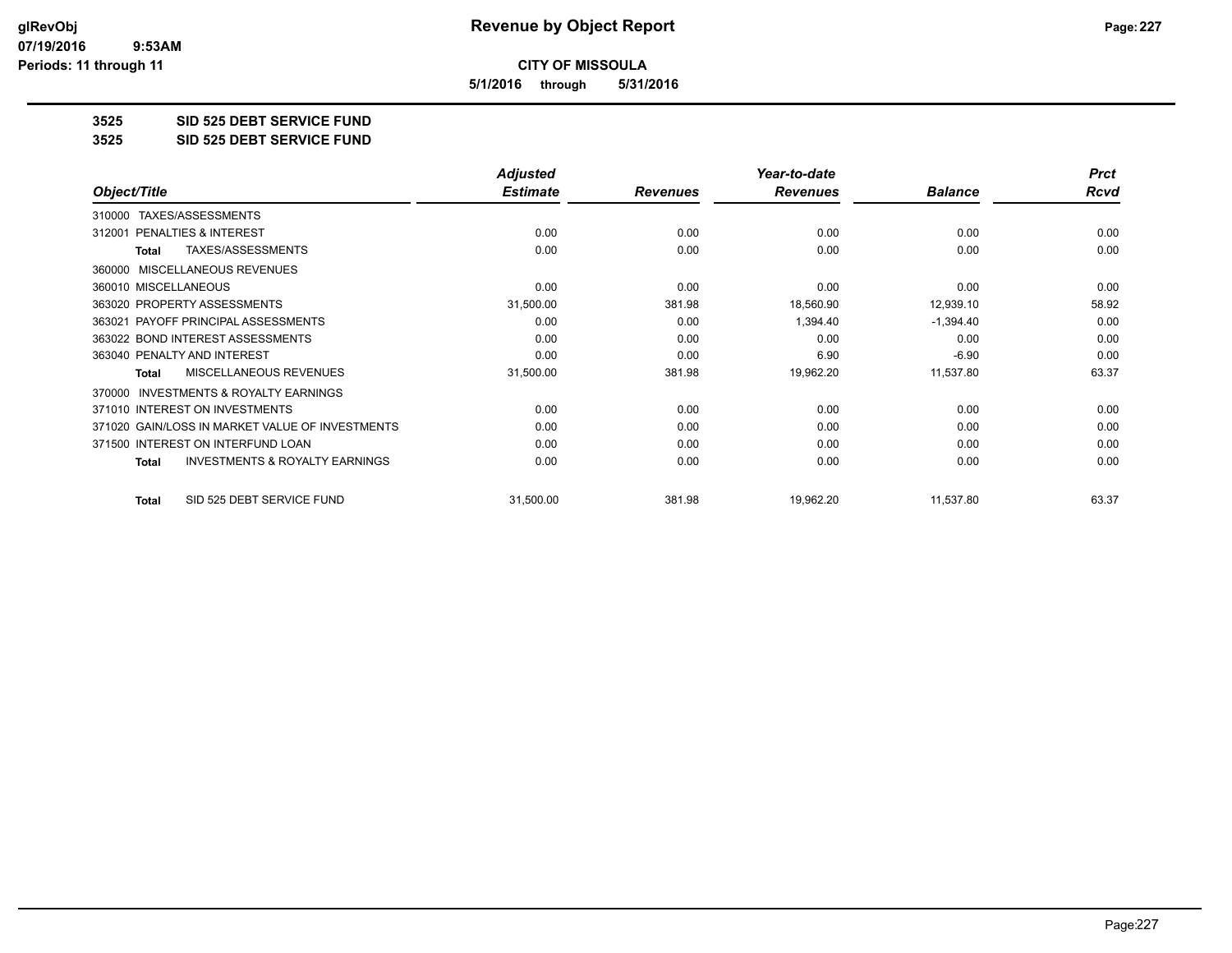**5/1/2016 through 5/31/2016**

### **3525 SID 525 DEBT SERVICE FUND**

|                                                    | <b>Adjusted</b> |                 | Year-to-date    |                | <b>Prct</b> |
|----------------------------------------------------|-----------------|-----------------|-----------------|----------------|-------------|
| Object/Title                                       | <b>Estimate</b> | <b>Revenues</b> | <b>Revenues</b> | <b>Balance</b> | Rcvd        |
| TAXES/ASSESSMENTS<br>310000                        |                 |                 |                 |                |             |
| 312001 PENALTIES & INTEREST                        | 0.00            | 0.00            | 0.00            | 0.00           | 0.00        |
| TAXES/ASSESSMENTS<br>Total                         | 0.00            | 0.00            | 0.00            | 0.00           | 0.00        |
| 360000 MISCELLANEOUS REVENUES                      |                 |                 |                 |                |             |
| 360010 MISCELLANEOUS                               | 0.00            | 0.00            | 0.00            | 0.00           | 0.00        |
| 363020 PROPERTY ASSESSMENTS                        | 31,500.00       | 381.98          | 18,560.90       | 12,939.10      | 58.92       |
| 363021 PAYOFF PRINCIPAL ASSESSMENTS                | 0.00            | 0.00            | 1,394.40        | $-1,394.40$    | 0.00        |
| 363022 BOND INTEREST ASSESSMENTS                   | 0.00            | 0.00            | 0.00            | 0.00           | 0.00        |
| 363040 PENALTY AND INTEREST                        | 0.00            | 0.00            | 6.90            | $-6.90$        | 0.00        |
| <b>MISCELLANEOUS REVENUES</b><br>Total             | 31,500.00       | 381.98          | 19,962.20       | 11,537.80      | 63.37       |
| 370000 INVESTMENTS & ROYALTY EARNINGS              |                 |                 |                 |                |             |
| 371010 INTEREST ON INVESTMENTS                     | 0.00            | 0.00            | 0.00            | 0.00           | 0.00        |
| 371020 GAIN/LOSS IN MARKET VALUE OF INVESTMENT     | 0.00            | 0.00            | 0.00            | 0.00           | 0.00        |
| 371500 INTEREST ON INTERFUND LOAN                  | 0.00            | 0.00            | 0.00            | 0.00           | 0.00        |
| <b>INVESTMENTS &amp; ROYALTY EARNINGS</b><br>Total | 0.00            | 0.00            | 0.00            | 0.00           | 0.00        |
| SID 525 DEBT SERVICE FUND<br>Total                 | 31,500.00       | 381.98          | 19,962.20       | 11,537.80      | 63.37       |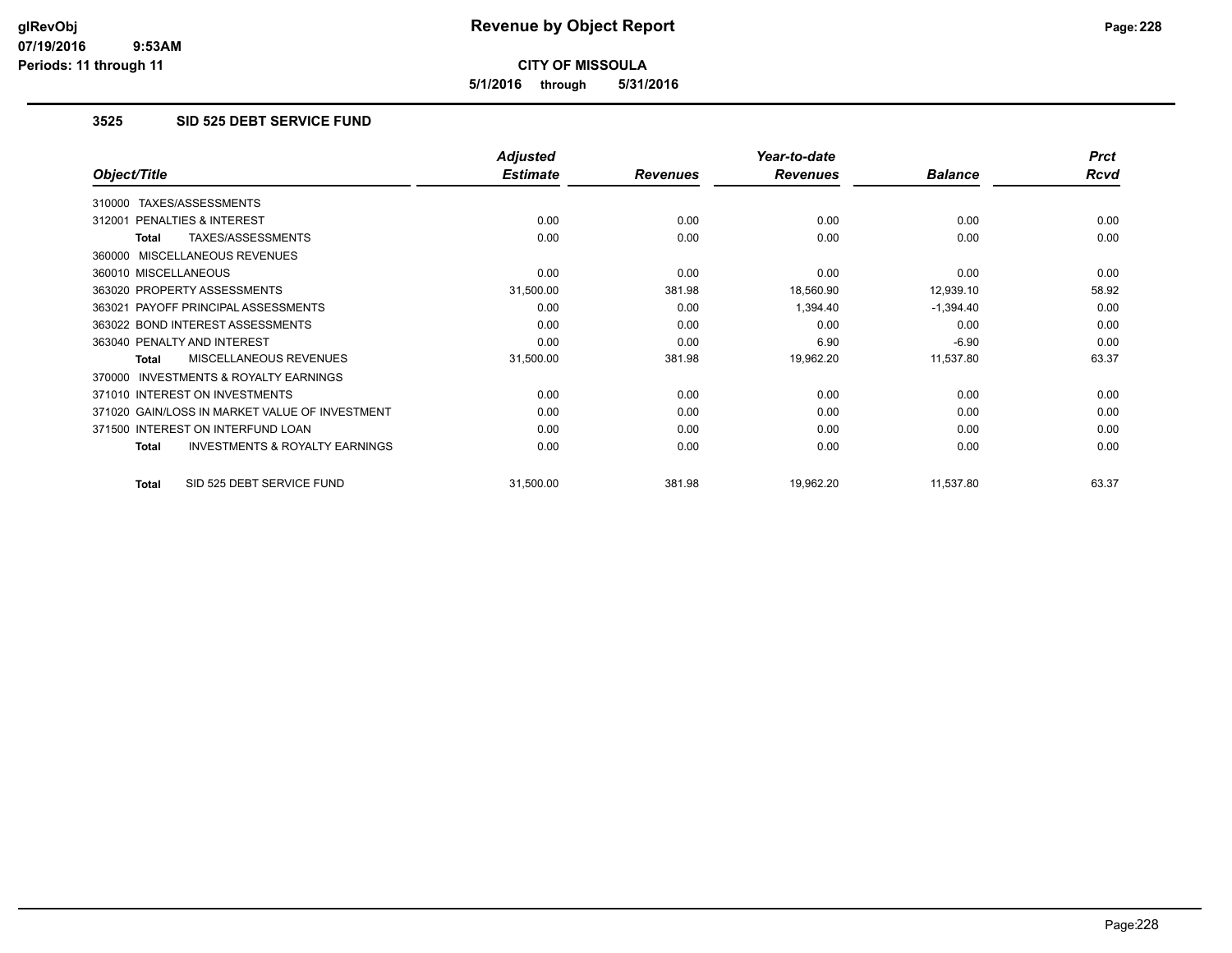**5/1/2016 through 5/31/2016**

#### **3526 SID 526 DEBT SERVICE FUND**

**3526 SID 526 DEBT SERVICE FUND**

|                                                           | <b>Adjusted</b> |                 | Year-to-date    |                | <b>Prct</b> |
|-----------------------------------------------------------|-----------------|-----------------|-----------------|----------------|-------------|
| Object/Title                                              | <b>Estimate</b> | <b>Revenues</b> | <b>Revenues</b> | <b>Balance</b> | <b>Rcvd</b> |
| TAXES/ASSESSMENTS<br>310000                               |                 |                 |                 |                |             |
| PENALTIES & INTEREST<br>312001                            | 0.00            | 0.00            | 0.00            | 0.00           | 0.00        |
| TAXES/ASSESSMENTS<br><b>Total</b>                         | 0.00            | 0.00            | 0.00            | 0.00           | 0.00        |
| MISCELLANEOUS REVENUES<br>360000                          |                 |                 |                 |                |             |
| 360010 MISCELLANEOUS                                      | 0.00            | 0.00            | 0.00            | 0.00           | 0.00        |
| 363020 PROPERTY ASSESSMENTS                               | 193,320.00      | 1,198.98        | 67,172.86       | 126,147.14     | 34.75       |
| 363021 PAYOFF PRINCIPAL ASSESSMENTS                       | 0.00            | 1,016.80        | 3,123.32        | $-3,123.32$    | 0.00        |
| 363022 BOND INTEREST ASSESSMENTS                          | 0.00            | 0.00            | 0.00            | 0.00           | 0.00        |
| 363040 PENALTY AND INTEREST                               | 0.00            | 13.19           | 60.11           | $-60.11$       | 0.00        |
| <b>MISCELLANEOUS REVENUES</b><br><b>Total</b>             | 193,320.00      | 2,228.97        | 70,356.29       | 122,963.71     | 36.39       |
| <b>INVESTMENTS &amp; ROYALTY EARNINGS</b><br>370000       |                 |                 |                 |                |             |
| 371010 INTEREST ON INVESTMENTS                            | 0.00            | 0.00            | 0.00            | 0.00           | 0.00        |
| 371020 GAIN/LOSS IN MARKET VALUE OF INVESTMENTS           | 0.00            | 0.00            | 0.00            | 0.00           | 0.00        |
| 371500 INTEREST ON INTERFUND LOAN                         | 0.00            | 0.00            | 0.00            | 0.00           | 0.00        |
| <b>INVESTMENTS &amp; ROYALTY EARNINGS</b><br><b>Total</b> | 0.00            | 0.00            | 0.00            | 0.00           | 0.00        |
| SID 526 DEBT SERVICE FUND<br><b>Total</b>                 | 193,320.00      | 2,228.97        | 70,356.29       | 122,963.71     | 36.39       |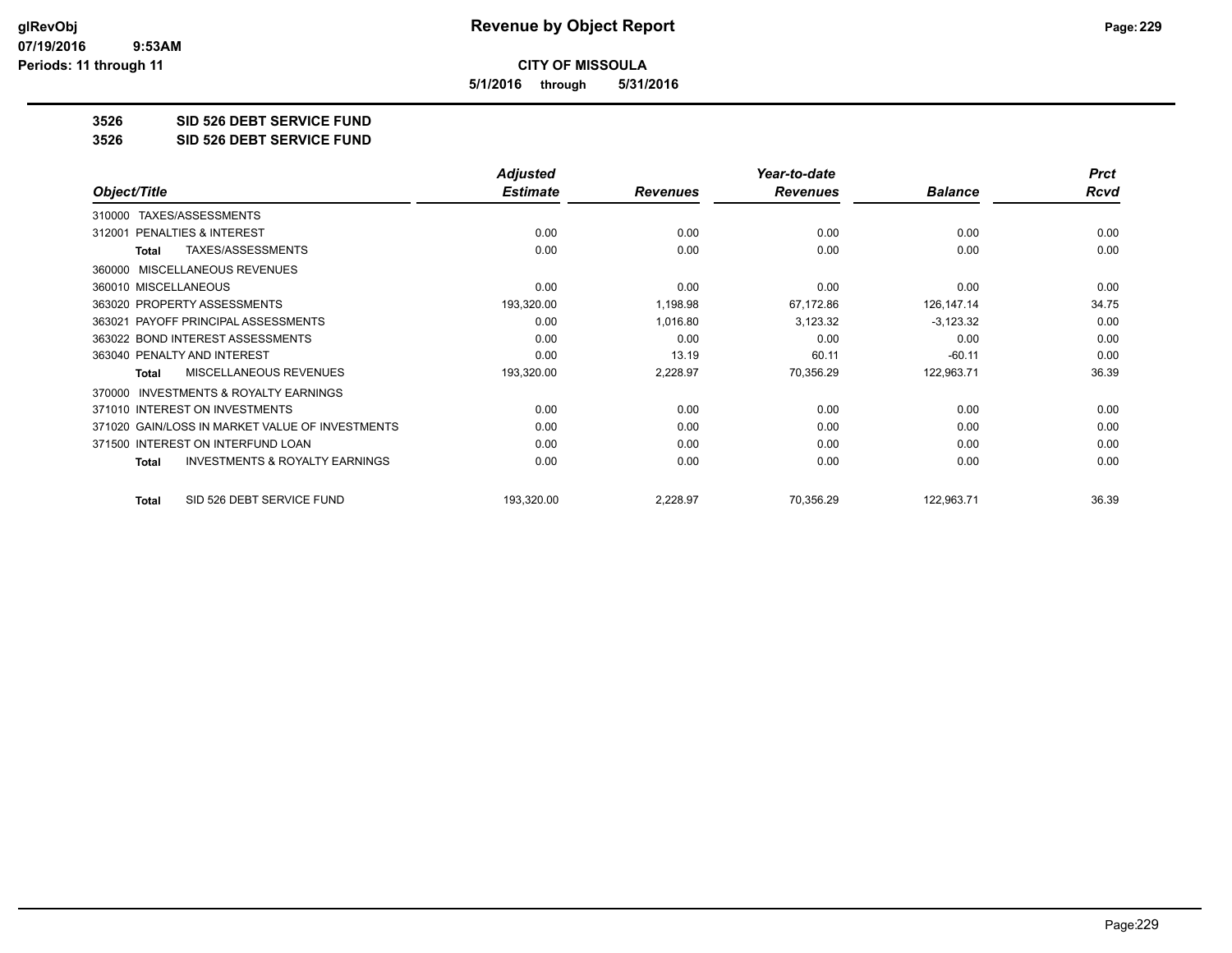**5/1/2016 through 5/31/2016**

#### **3526 SID 526 DEBT SERVICE FUND**

|                                                           | <b>Adjusted</b> |                 | Year-to-date    |                | <b>Prct</b> |
|-----------------------------------------------------------|-----------------|-----------------|-----------------|----------------|-------------|
| Object/Title                                              | <b>Estimate</b> | <b>Revenues</b> | <b>Revenues</b> | <b>Balance</b> | Rcvd        |
| TAXES/ASSESSMENTS<br>310000                               |                 |                 |                 |                |             |
| 312001 PENALTIES & INTEREST                               | 0.00            | 0.00            | 0.00            | 0.00           | 0.00        |
| TAXES/ASSESSMENTS<br>Total                                | 0.00            | 0.00            | 0.00            | 0.00           | 0.00        |
| 360000 MISCELLANEOUS REVENUES                             |                 |                 |                 |                |             |
| 360010 MISCELLANEOUS                                      | 0.00            | 0.00            | 0.00            | 0.00           | 0.00        |
| 363020 PROPERTY ASSESSMENTS                               | 193,320.00      | 1,198.98        | 67,172.86       | 126,147.14     | 34.75       |
| 363021 PAYOFF PRINCIPAL ASSESSMENTS                       | 0.00            | 1,016.80        | 3,123.32        | $-3,123.32$    | 0.00        |
| 363022 BOND INTEREST ASSESSMENTS                          | 0.00            | 0.00            | 0.00            | 0.00           | 0.00        |
| 363040 PENALTY AND INTEREST                               | 0.00            | 13.19           | 60.11           | $-60.11$       | 0.00        |
| MISCELLANEOUS REVENUES<br>Total                           | 193,320.00      | 2,228.97        | 70,356.29       | 122,963.71     | 36.39       |
| <b>INVESTMENTS &amp; ROYALTY EARNINGS</b><br>370000       |                 |                 |                 |                |             |
| 371010 INTEREST ON INVESTMENTS                            | 0.00            | 0.00            | 0.00            | 0.00           | 0.00        |
| 371020 GAIN/LOSS IN MARKET VALUE OF INVESTMENT            | 0.00            | 0.00            | 0.00            | 0.00           | 0.00        |
| 371500 INTEREST ON INTERFUND LOAN                         | 0.00            | 0.00            | 0.00            | 0.00           | 0.00        |
| <b>INVESTMENTS &amp; ROYALTY EARNINGS</b><br><b>Total</b> | 0.00            | 0.00            | 0.00            | 0.00           | 0.00        |
| SID 526 DEBT SERVICE FUND<br><b>Total</b>                 | 193,320.00      | 2,228.97        | 70,356.29       | 122,963.71     | 36.39       |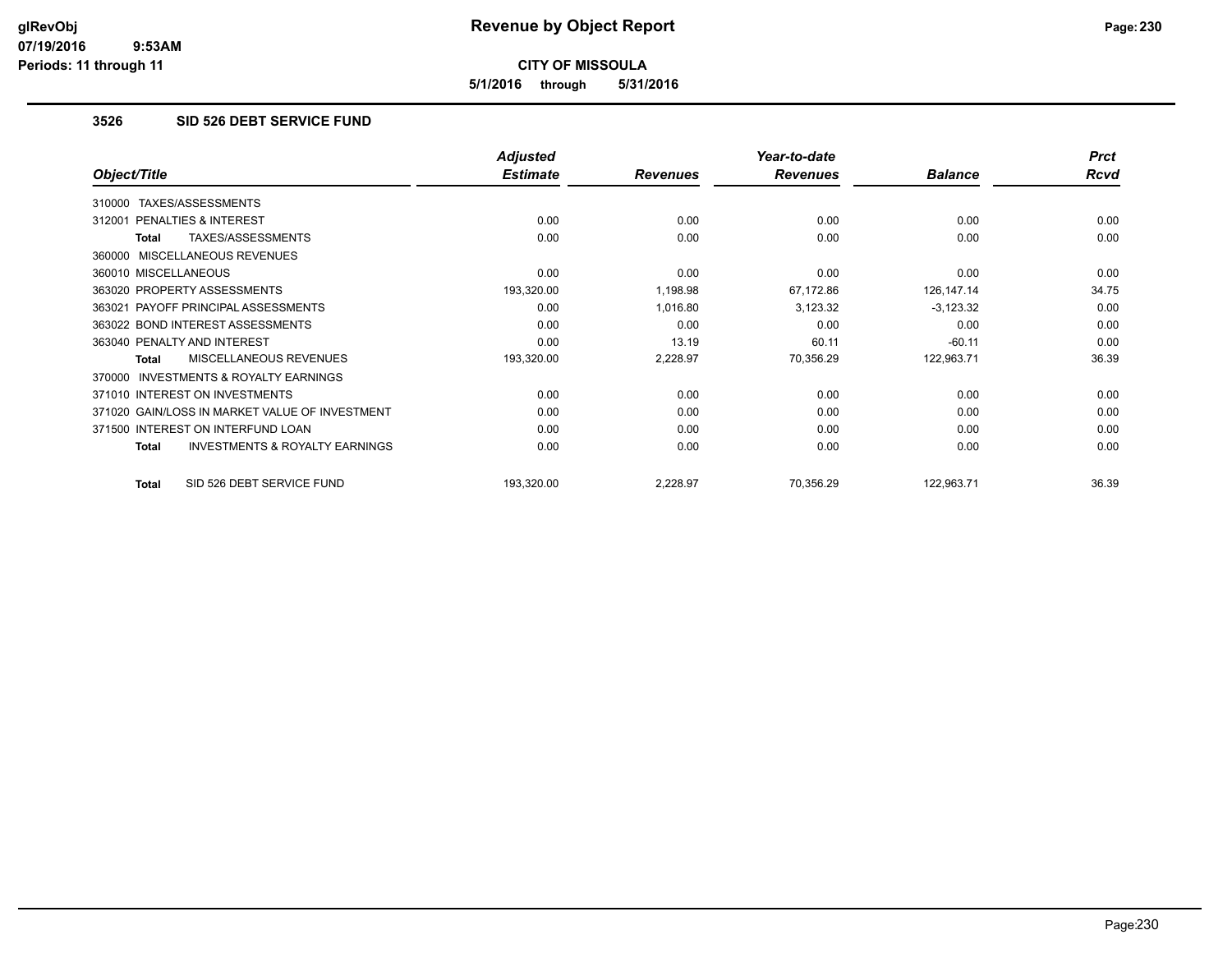**5/1/2016 through 5/31/2016**

**3527 SID 527 DEBT SERVICE FUND**

**3527 SID 527 DEBT SERVICE FUND**

|                                                           | <b>Adjusted</b> |                 | Year-to-date    |                | <b>Prct</b> |
|-----------------------------------------------------------|-----------------|-----------------|-----------------|----------------|-------------|
| Object/Title                                              | <b>Estimate</b> | <b>Revenues</b> | <b>Revenues</b> | <b>Balance</b> | <b>Rcvd</b> |
| TAXES/ASSESSMENTS<br>310000                               |                 |                 |                 |                |             |
| 312001 PENALTIES & INTEREST                               | 0.00            | 0.00            | 0.00            | 0.00           | 0.00        |
| <b>TAXES/ASSESSMENTS</b><br><b>Total</b>                  | 0.00            | 0.00            | 0.00            | 0.00           | 0.00        |
| MISCELLANEOUS REVENUES<br>360000                          |                 |                 |                 |                |             |
| 360010 MISCELLANEOUS                                      | 0.00            | 0.00            | 0.00            | 0.00           | 0.00        |
| 363020 PROPERTY ASSESSMENTS                               | 0.00            | 0.00            | 0.00            | 0.00           | 0.00        |
| 363021 PAYOFF PRINCIPAL ASSESSMENTS                       | 0.00            | 0.00            | 0.00            | 0.00           | 0.00        |
| 363022 BOND INTEREST ASSESSMENTS                          | 0.00            | 0.00            | 0.00            | 0.00           | 0.00        |
| 363040 PENALTY AND INTEREST                               | 0.00            | 0.00            | 0.00            | 0.00           | 0.00        |
| <b>MISCELLANEOUS REVENUES</b><br><b>Total</b>             | 0.00            | 0.00            | 0.00            | 0.00           | 0.00        |
| <b>INVESTMENTS &amp; ROYALTY EARNINGS</b><br>370000       |                 |                 |                 |                |             |
| 371010 INTEREST ON INVESTMENTS                            | 0.00            | 0.00            | 0.00            | 0.00           | 0.00        |
| 371020 GAIN/LOSS IN MARKET VALUE OF INVESTMENTS           | 0.00            | 0.00            | 0.00            | 0.00           | 0.00        |
| <b>INVESTMENTS &amp; ROYALTY EARNINGS</b><br><b>Total</b> | 0.00            | 0.00            | 0.00            | 0.00           | 0.00        |
| OTHER FINANCING SOURCES<br>380000                         |                 |                 |                 |                |             |
| 381030 SID BONDS PROCEEDS                                 | 0.00            | 0.00            | 0.00            | 0.00           | 0.00        |
| OTHER FINANCING SOURCES<br><b>Total</b>                   | 0.00            | 0.00            | 0.00            | 0.00           | 0.00        |
| SID 527 DEBT SERVICE FUND<br><b>Total</b>                 | 0.00            | 0.00            | 0.00            | 0.00           | 0.00        |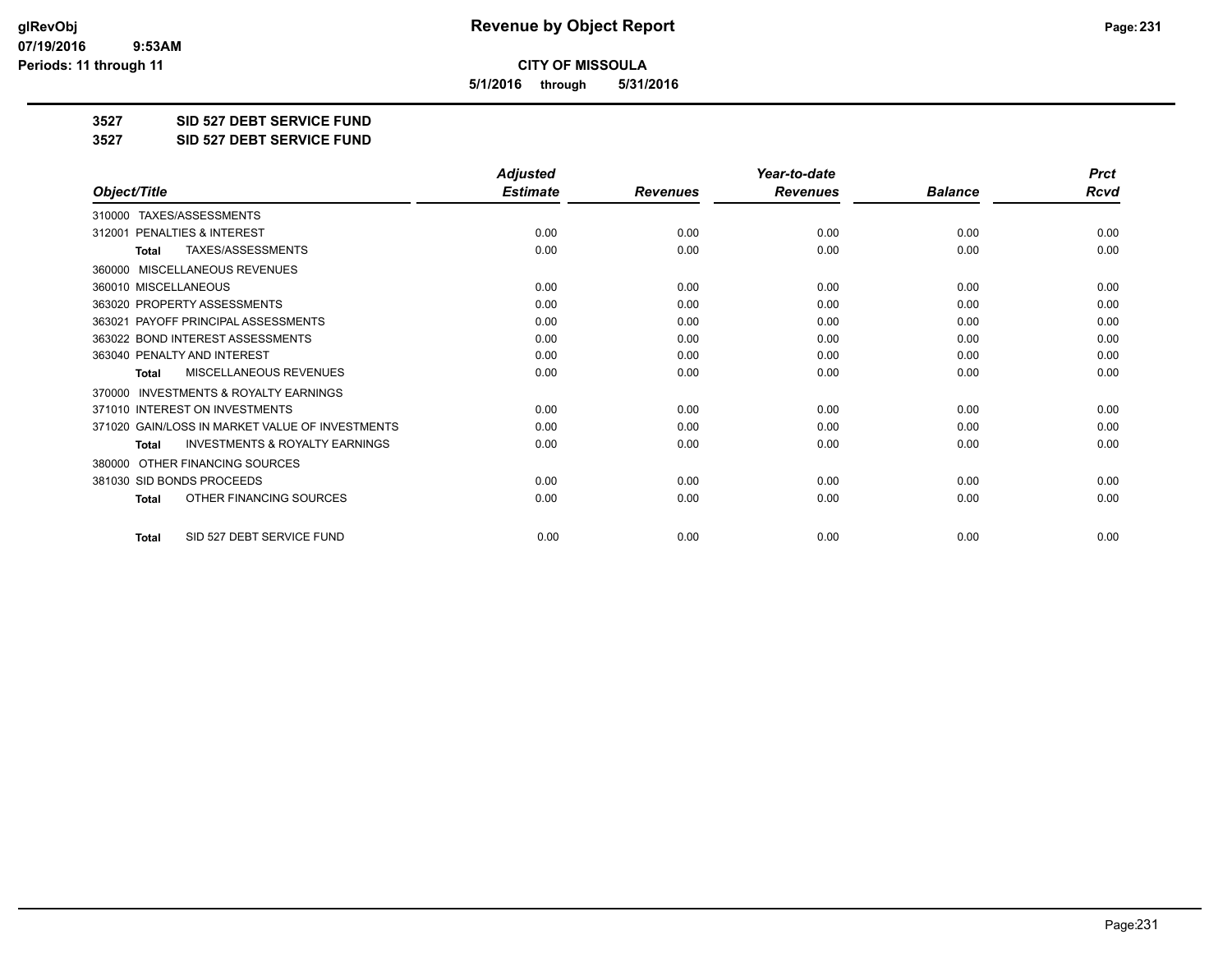**5/1/2016 through 5/31/2016**

### **3527 SID 527 DEBT SERVICE FUND**

|                                                           | <b>Adjusted</b> |                 | Year-to-date    |                | <b>Prct</b> |
|-----------------------------------------------------------|-----------------|-----------------|-----------------|----------------|-------------|
| Object/Title                                              | <b>Estimate</b> | <b>Revenues</b> | <b>Revenues</b> | <b>Balance</b> | <b>Rcvd</b> |
| 310000 TAXES/ASSESSMENTS                                  |                 |                 |                 |                |             |
| 312001 PENALTIES & INTEREST                               | 0.00            | 0.00            | 0.00            | 0.00           | 0.00        |
| TAXES/ASSESSMENTS<br><b>Total</b>                         | 0.00            | 0.00            | 0.00            | 0.00           | 0.00        |
| 360000 MISCELLANEOUS REVENUES                             |                 |                 |                 |                |             |
| 360010 MISCELLANEOUS                                      | 0.00            | 0.00            | 0.00            | 0.00           | 0.00        |
| 363020 PROPERTY ASSESSMENTS                               | 0.00            | 0.00            | 0.00            | 0.00           | 0.00        |
| 363021 PAYOFF PRINCIPAL ASSESSMENTS                       | 0.00            | 0.00            | 0.00            | 0.00           | 0.00        |
| 363022 BOND INTEREST ASSESSMENTS                          | 0.00            | 0.00            | 0.00            | 0.00           | 0.00        |
| 363040 PENALTY AND INTEREST                               | 0.00            | 0.00            | 0.00            | 0.00           | 0.00        |
| MISCELLANEOUS REVENUES<br>Total                           | 0.00            | 0.00            | 0.00            | 0.00           | 0.00        |
| 370000 INVESTMENTS & ROYALTY EARNINGS                     |                 |                 |                 |                |             |
| 371010 INTEREST ON INVESTMENTS                            | 0.00            | 0.00            | 0.00            | 0.00           | 0.00        |
| 371020 GAIN/LOSS IN MARKET VALUE OF INVESTMENT            | 0.00            | 0.00            | 0.00            | 0.00           | 0.00        |
| <b>INVESTMENTS &amp; ROYALTY EARNINGS</b><br><b>Total</b> | 0.00            | 0.00            | 0.00            | 0.00           | 0.00        |
| 380000 OTHER FINANCING SOURCES                            |                 |                 |                 |                |             |
| 381030 SID BONDS PROCEEDS                                 | 0.00            | 0.00            | 0.00            | 0.00           | 0.00        |
| OTHER FINANCING SOURCES<br><b>Total</b>                   | 0.00            | 0.00            | 0.00            | 0.00           | 0.00        |
| SID 527 DEBT SERVICE FUND<br><b>Total</b>                 | 0.00            | 0.00            | 0.00            | 0.00           | 0.00        |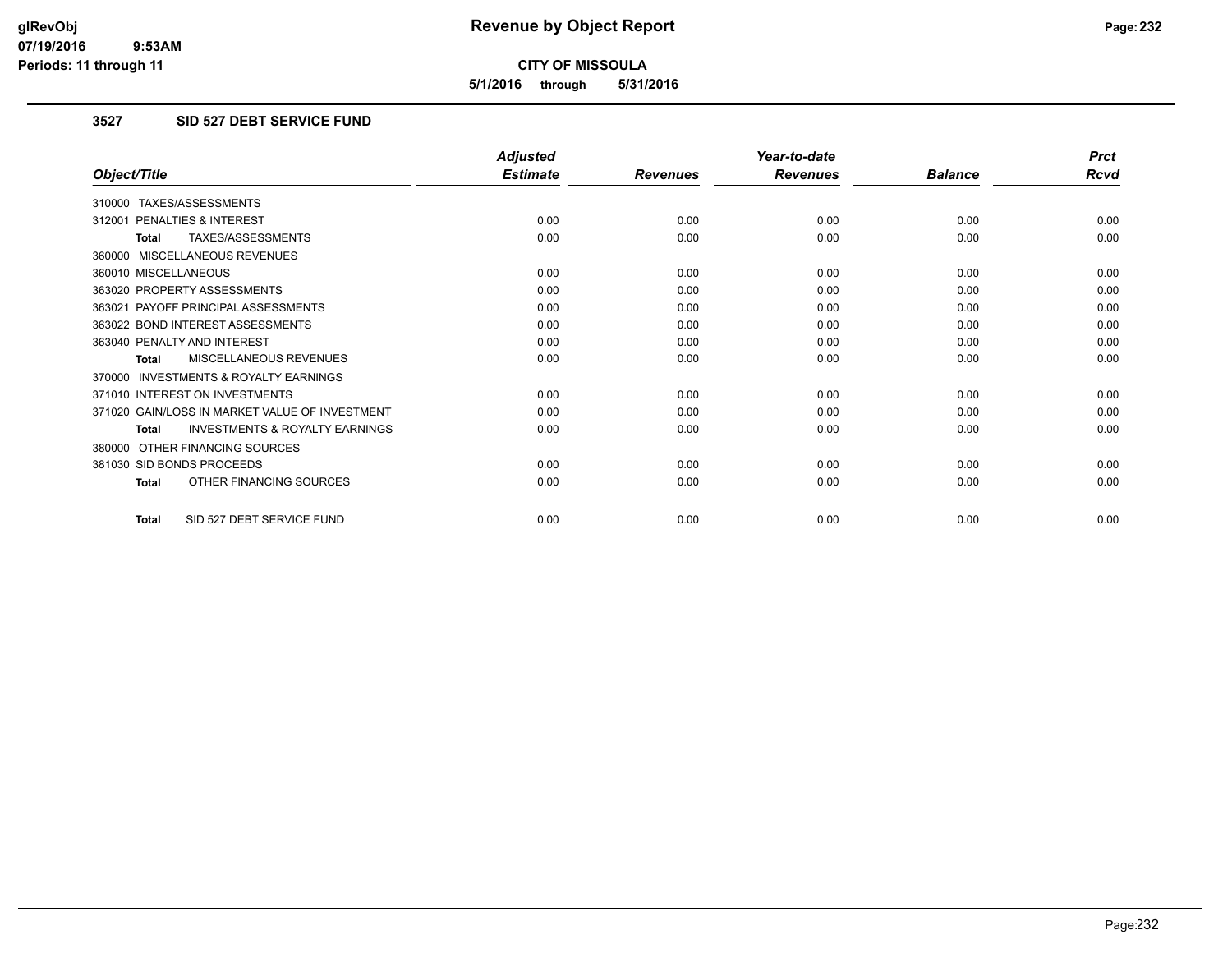**5/1/2016 through 5/31/2016**

**3530 SID 530 DEBT SERVICE FUND**

**3530 SID 530 DEBT SERVICE FUND**

|                                                    | <b>Adjusted</b> |                 | Year-to-date    |                | <b>Prct</b> |
|----------------------------------------------------|-----------------|-----------------|-----------------|----------------|-------------|
| Object/Title                                       | <b>Estimate</b> | <b>Revenues</b> | <b>Revenues</b> | <b>Balance</b> | Rcvd        |
| TAXES/ASSESSMENTS<br>310000                        |                 |                 |                 |                |             |
| PENALTIES & INTEREST<br>312001                     | 0.00            | 0.00            | 0.00            | 0.00           | 0.00        |
| TAXES/ASSESSMENTS<br>Total                         | 0.00            | 0.00            | 0.00            | 0.00           | 0.00        |
| 360000 MISCELLANEOUS REVENUES                      |                 |                 |                 |                |             |
| 360010 MISCELLANEOUS                               | 0.00            | 0.00            | 0.00            | 0.00           | 0.00        |
| 363020 PROPERTY ASSESSMENTS                        | 681.00          | 0.00            | 0.00            | 681.00         | 0.00        |
| 363021 PAYOFF PRINCIPAL ASSESSMENTS                | 0.00            | 0.00            | 0.00            | 0.00           | 0.00        |
| 363022 BOND INTEREST ASSESSMENTS                   | 0.00            | 0.00            | 0.00            | 0.00           | 0.00        |
| 363040 PENALTY AND INTEREST                        | 0.00            | 0.00            | 0.00            | 0.00           | 0.00        |
| MISCELLANEOUS REVENUES<br>Total                    | 681.00          | 0.00            | 0.00            | 681.00         | 0.00        |
| 370000 INVESTMENTS & ROYALTY EARNINGS              |                 |                 |                 |                |             |
| 371010 INTEREST ON INVESTMENTS                     | 0.00            | 0.00            | 0.00            | 0.00           | 0.00        |
| 371020 GAIN/LOSS IN MARKET VALUE OF INVESTMENTS    | 0.00            | 0.00            | 0.00            | 0.00           | 0.00        |
| <b>INVESTMENTS &amp; ROYALTY EARNINGS</b><br>Total | 0.00            | 0.00            | 0.00            | 0.00           | 0.00        |
| SID 530 DEBT SERVICE FUND<br><b>Total</b>          | 681.00          | 0.00            | 0.00            | 681.00         | 0.00        |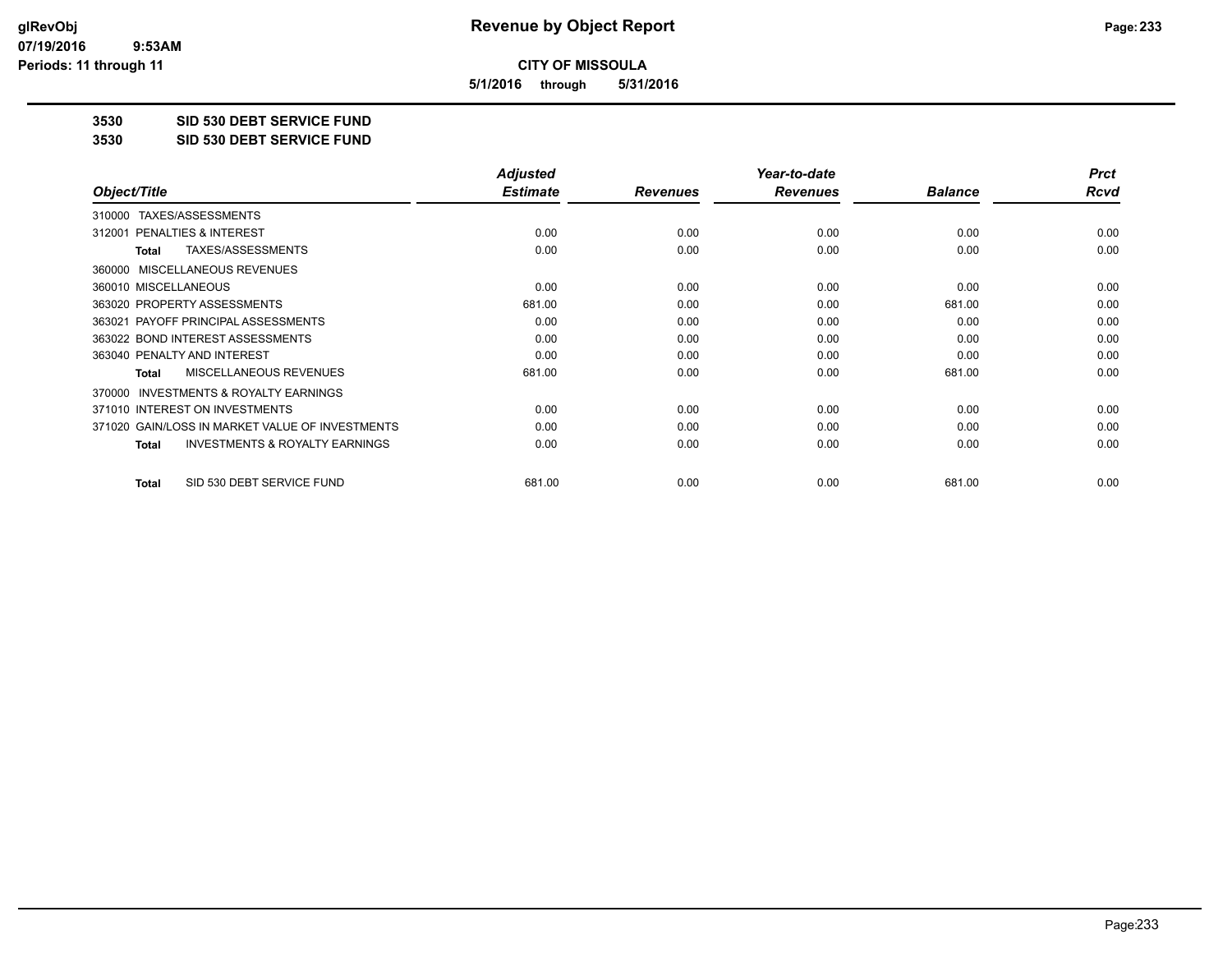**5/1/2016 through 5/31/2016**

### **3530 SID 530 DEBT SERVICE FUND**

|                                                           | <b>Adjusted</b> |                 | Year-to-date    |                | <b>Prct</b> |
|-----------------------------------------------------------|-----------------|-----------------|-----------------|----------------|-------------|
| Object/Title                                              | <b>Estimate</b> | <b>Revenues</b> | <b>Revenues</b> | <b>Balance</b> | <b>Rcvd</b> |
| 310000 TAXES/ASSESSMENTS                                  |                 |                 |                 |                |             |
| 312001 PENALTIES & INTEREST                               | 0.00            | 0.00            | 0.00            | 0.00           | 0.00        |
| <b>TAXES/ASSESSMENTS</b><br><b>Total</b>                  | 0.00            | 0.00            | 0.00            | 0.00           | 0.00        |
| 360000 MISCELLANEOUS REVENUES                             |                 |                 |                 |                |             |
| 360010 MISCELLANEOUS                                      | 0.00            | 0.00            | 0.00            | 0.00           | 0.00        |
| 363020 PROPERTY ASSESSMENTS                               | 681.00          | 0.00            | 0.00            | 681.00         | 0.00        |
| 363021 PAYOFF PRINCIPAL ASSESSMENTS                       | 0.00            | 0.00            | 0.00            | 0.00           | 0.00        |
| 363022 BOND INTEREST ASSESSMENTS                          | 0.00            | 0.00            | 0.00            | 0.00           | 0.00        |
| 363040 PENALTY AND INTEREST                               | 0.00            | 0.00            | 0.00            | 0.00           | 0.00        |
| MISCELLANEOUS REVENUES<br><b>Total</b>                    | 681.00          | 0.00            | 0.00            | 681.00         | 0.00        |
| <b>INVESTMENTS &amp; ROYALTY EARNINGS</b><br>370000       |                 |                 |                 |                |             |
| 371010 INTEREST ON INVESTMENTS                            | 0.00            | 0.00            | 0.00            | 0.00           | 0.00        |
| 371020 GAIN/LOSS IN MARKET VALUE OF INVESTMENT            | 0.00            | 0.00            | 0.00            | 0.00           | 0.00        |
| <b>INVESTMENTS &amp; ROYALTY EARNINGS</b><br><b>Total</b> | 0.00            | 0.00            | 0.00            | 0.00           | 0.00        |
| SID 530 DEBT SERVICE FUND<br><b>Total</b>                 | 681.00          | 0.00            | 0.00            | 681.00         | 0.00        |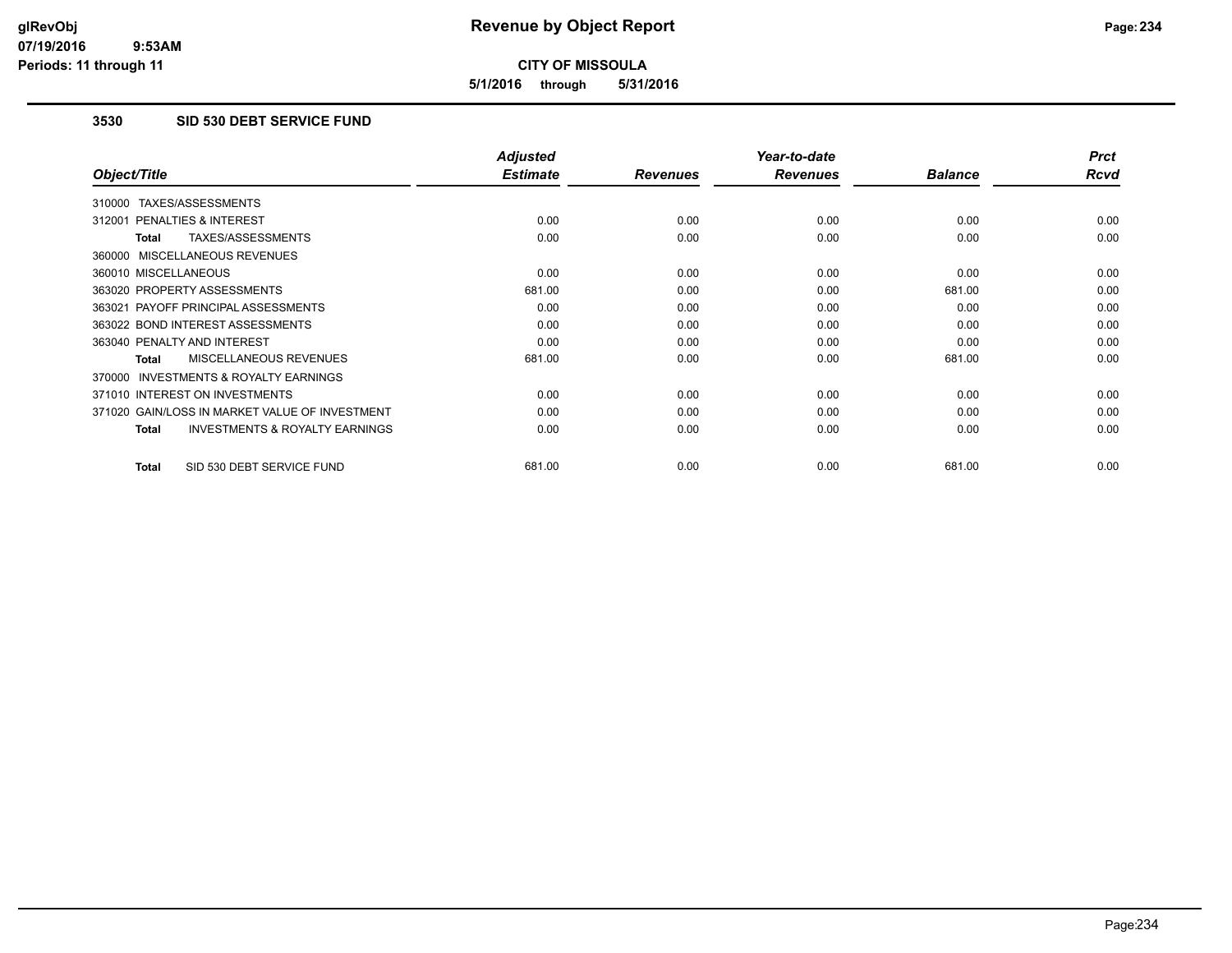**5/1/2016 through 5/31/2016**

#### **3531 SID 531 HICKORY ST CALMING**

#### **3531 SID 531 HICKORY ST CALMING**

|                                                     | <b>Adjusted</b> |                 | Year-to-date    |                | <b>Prct</b> |
|-----------------------------------------------------|-----------------|-----------------|-----------------|----------------|-------------|
| Object/Title                                        | <b>Estimate</b> | <b>Revenues</b> | <b>Revenues</b> | <b>Balance</b> | Rcvd        |
| TAXES/ASSESSMENTS<br>310000                         |                 |                 |                 |                |             |
| PENALTIES & INTEREST<br>312001                      | 0.00            | 0.00            | 0.00            | 0.00           | 0.00        |
| TAXES/ASSESSMENTS<br><b>Total</b>                   | 0.00            | 0.00            | 0.00            | 0.00           | 0.00        |
| MISCELLANEOUS REVENUES<br>360000                    |                 |                 |                 |                |             |
| 360010 MISCELLANEOUS                                | 0.00            | 0.00            | 0.00            | 0.00           | 0.00        |
| 363020 PROPERTY ASSESSMENTS                         | 0.00            | 0.00            | 0.00            | 0.00           | 0.00        |
| 363021 PAYOFF PRINCIPAL ASSESSMENTS                 | 0.00            | 0.00            | 0.00            | 0.00           | 0.00        |
| 363022 BOND INTEREST ASSESSMENTS                    | 0.00            | 0.00            | 0.00            | 0.00           | 0.00        |
| 363040 PENALTY AND INTEREST                         | 0.00            | 0.00            | 0.00            | 0.00           | 0.00        |
| MISCELLANEOUS REVENUES<br>Total                     | 0.00            | 0.00            | 0.00            | 0.00           | 0.00        |
| <b>INVESTMENTS &amp; ROYALTY EARNINGS</b><br>370000 |                 |                 |                 |                |             |
| 371010 INTEREST ON INVESTMENTS                      | 0.00            | 0.00            | 0.00            | 0.00           | 0.00        |
| 371020 GAIN/LOSS IN MARKET VALUE OF INVESTMENTS     | 0.00            | 0.00            | 0.00            | 0.00           | 0.00        |
| <b>INVESTMENTS &amp; ROYALTY EARNINGS</b><br>Total  | 0.00            | 0.00            | 0.00            | 0.00           | 0.00        |
| OTHER FINANCING SOURCES<br>380000                   |                 |                 |                 |                |             |
| 383000 OPERATING TRANSFERS                          | 0.00            | 0.00            | 0.00            | 0.00           | 0.00        |
| OTHER FINANCING SOURCES<br><b>Total</b>             | 0.00            | 0.00            | 0.00            | 0.00           | 0.00        |
| SID 531 HICKORY ST CALMING<br><b>Total</b>          | 0.00            | 0.00            | 0.00            | 0.00           | 0.00        |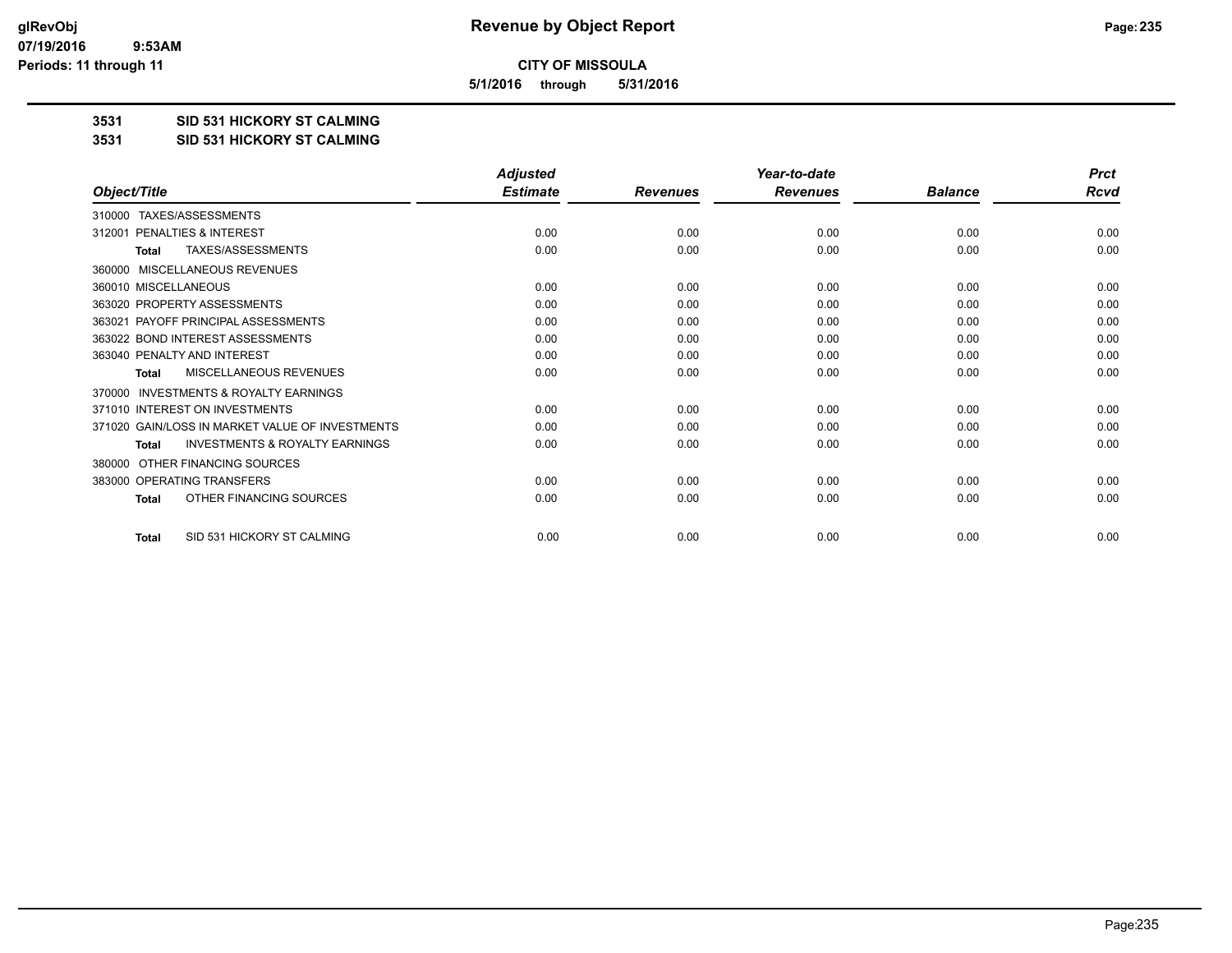**5/1/2016 through 5/31/2016**

## **3531 SID 531 HICKORY ST CALMING**

|                                                           | <b>Adjusted</b> |                 | Year-to-date    |                | <b>Prct</b> |
|-----------------------------------------------------------|-----------------|-----------------|-----------------|----------------|-------------|
| Object/Title                                              | <b>Estimate</b> | <b>Revenues</b> | <b>Revenues</b> | <b>Balance</b> | <b>Rcvd</b> |
| 310000 TAXES/ASSESSMENTS                                  |                 |                 |                 |                |             |
| 312001 PENALTIES & INTEREST                               | 0.00            | 0.00            | 0.00            | 0.00           | 0.00        |
| <b>TAXES/ASSESSMENTS</b><br><b>Total</b>                  | 0.00            | 0.00            | 0.00            | 0.00           | 0.00        |
| 360000 MISCELLANEOUS REVENUES                             |                 |                 |                 |                |             |
| 360010 MISCELLANEOUS                                      | 0.00            | 0.00            | 0.00            | 0.00           | 0.00        |
| 363020 PROPERTY ASSESSMENTS                               | 0.00            | 0.00            | 0.00            | 0.00           | 0.00        |
| 363021 PAYOFF PRINCIPAL ASSESSMENTS                       | 0.00            | 0.00            | 0.00            | 0.00           | 0.00        |
| 363022 BOND INTEREST ASSESSMENTS                          | 0.00            | 0.00            | 0.00            | 0.00           | 0.00        |
| 363040 PENALTY AND INTEREST                               | 0.00            | 0.00            | 0.00            | 0.00           | 0.00        |
| <b>MISCELLANEOUS REVENUES</b><br><b>Total</b>             | 0.00            | 0.00            | 0.00            | 0.00           | 0.00        |
| 370000 INVESTMENTS & ROYALTY EARNINGS                     |                 |                 |                 |                |             |
| 371010 INTEREST ON INVESTMENTS                            | 0.00            | 0.00            | 0.00            | 0.00           | 0.00        |
| 371020 GAIN/LOSS IN MARKET VALUE OF INVESTMENT            | 0.00            | 0.00            | 0.00            | 0.00           | 0.00        |
| <b>INVESTMENTS &amp; ROYALTY EARNINGS</b><br><b>Total</b> | 0.00            | 0.00            | 0.00            | 0.00           | 0.00        |
| OTHER FINANCING SOURCES<br>380000                         |                 |                 |                 |                |             |
| 383000 OPERATING TRANSFERS                                | 0.00            | 0.00            | 0.00            | 0.00           | 0.00        |
| OTHER FINANCING SOURCES<br><b>Total</b>                   | 0.00            | 0.00            | 0.00            | 0.00           | 0.00        |
| SID 531 HICKORY ST CALMING<br><b>Total</b>                | 0.00            | 0.00            | 0.00            | 0.00           | 0.00        |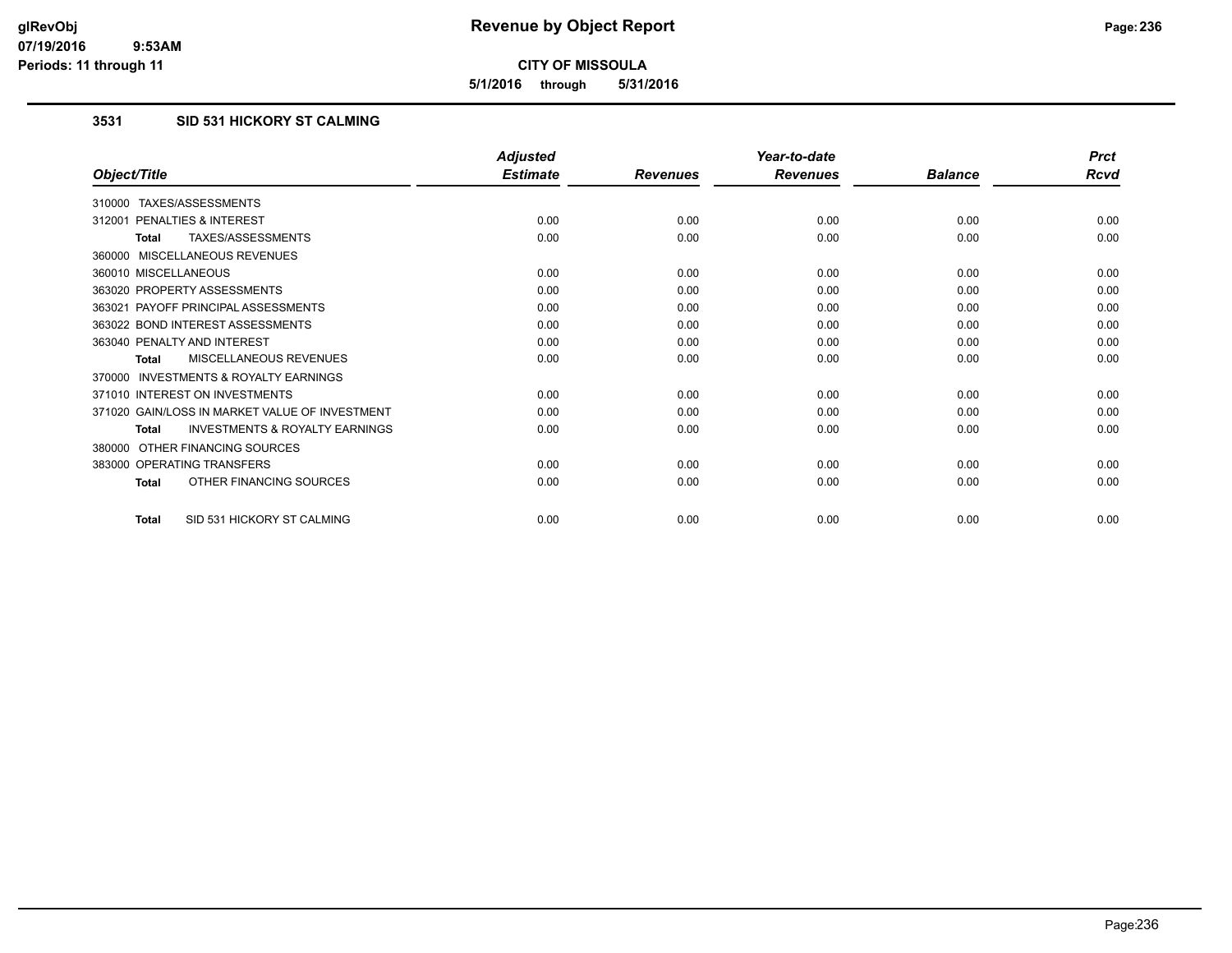**5/1/2016 through 5/31/2016**

**3532 SID 532 DEBT SERVICE FUND**

**3532 SID 532 DEBT SERVICE FUND**

|                                                           | <b>Adjusted</b> |                 | Year-to-date    |                | <b>Prct</b> |
|-----------------------------------------------------------|-----------------|-----------------|-----------------|----------------|-------------|
| Object/Title                                              | <b>Estimate</b> | <b>Revenues</b> | <b>Revenues</b> | <b>Balance</b> | <b>Rcvd</b> |
| 360000 MISCELLANEOUS REVENUES                             |                 |                 |                 |                |             |
| 363020 PROPERTY ASSESSMENTS                               | 42,362.00       | 537.06          | 18.349.55       | 24.012.45      | 43.32       |
| 363021 PAYOFF PRINCIPAL ASSESSMENTS                       | 0.00            | 0.00            | 2.099.80        | $-2.099.80$    | 0.00        |
| 363022 BOND INTEREST ASSESSMENTS                          | 0.00            | 0.00            | 0.00            | 0.00           | 0.00        |
| 363040 PENALTY AND INTEREST                               | 0.00            | 0.00            | 4.49            | $-4.49$        | 0.00        |
| MISCELLANEOUS REVENUES<br>Total                           | 42,362.00       | 537.06          | 20.453.84       | 21.908.16      | 48.28       |
| 370000 INVESTMENTS & ROYALTY EARNINGS                     |                 |                 |                 |                |             |
| 371010 INTEREST ON INVESTMENTS                            | 0.00            | 0.00            | 0.00            | 0.00           | 0.00        |
| 371020 GAIN/LOSS IN MARKET VALUE OF INVESTMENTS           | 0.00            | 0.00            | 0.00            | 0.00           | 0.00        |
| <b>INVESTMENTS &amp; ROYALTY EARNINGS</b><br><b>Total</b> | 0.00            | 0.00            | 0.00            | 0.00           | 0.00        |
| SID 532 DEBT SERVICE FUND<br>Total                        | 42,362.00       | 537.06          | 20.453.84       | 21,908.16      | 48.28       |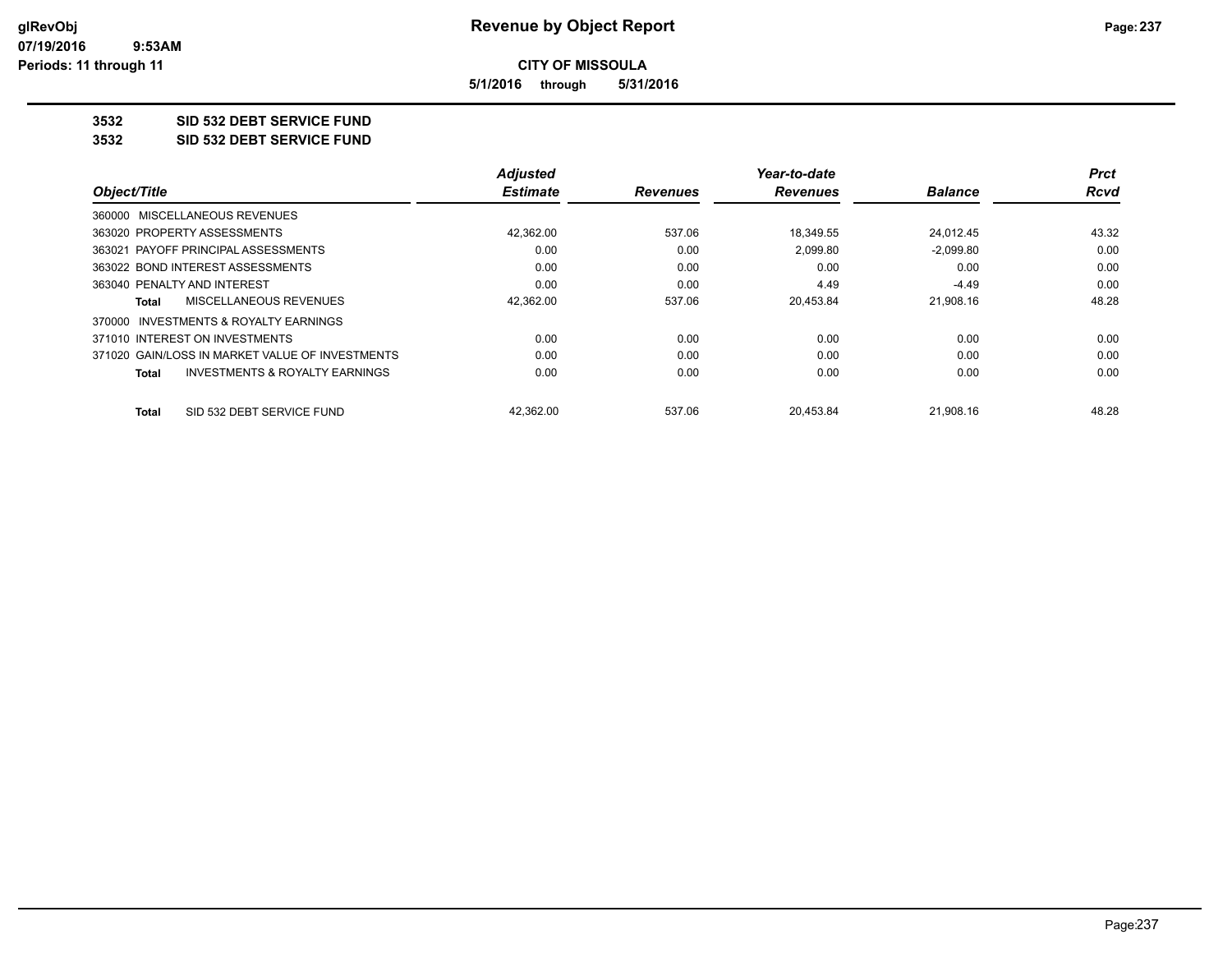**5/1/2016 through 5/31/2016**

#### **3532 SID 532 DEBT SERVICE FUND**

|                                                           | <b>Adjusted</b> |                 | Year-to-date    |                | Prct        |
|-----------------------------------------------------------|-----------------|-----------------|-----------------|----------------|-------------|
| Object/Title                                              | <b>Estimate</b> | <b>Revenues</b> | <b>Revenues</b> | <b>Balance</b> | <b>Rcvd</b> |
| 360000 MISCELLANEOUS REVENUES                             |                 |                 |                 |                |             |
| 363020 PROPERTY ASSESSMENTS                               | 42.362.00       | 537.06          | 18.349.55       | 24.012.45      | 43.32       |
| 363021 PAYOFF PRINCIPAL ASSESSMENTS                       | 0.00            | 0.00            | 2.099.80        | $-2.099.80$    | 0.00        |
| 363022 BOND INTEREST ASSESSMENTS                          | 0.00            | 0.00            | 0.00            | 0.00           | 0.00        |
| 363040 PENALTY AND INTEREST                               | 0.00            | 0.00            | 4.49            | $-4.49$        | 0.00        |
| MISCELLANEOUS REVENUES<br>Total                           | 42,362.00       | 537.06          | 20,453.84       | 21.908.16      | 48.28       |
| 370000 INVESTMENTS & ROYALTY EARNINGS                     |                 |                 |                 |                |             |
| 371010 INTEREST ON INVESTMENTS                            | 0.00            | 0.00            | 0.00            | 0.00           | 0.00        |
| 371020 GAIN/LOSS IN MARKET VALUE OF INVESTMENT            | 0.00            | 0.00            | 0.00            | 0.00           | 0.00        |
| <b>INVESTMENTS &amp; ROYALTY EARNINGS</b><br><b>Total</b> | 0.00            | 0.00            | 0.00            | 0.00           | 0.00        |
| SID 532 DEBT SERVICE FUND<br><b>Total</b>                 | 42.362.00       | 537.06          | 20.453.84       | 21.908.16      | 48.28       |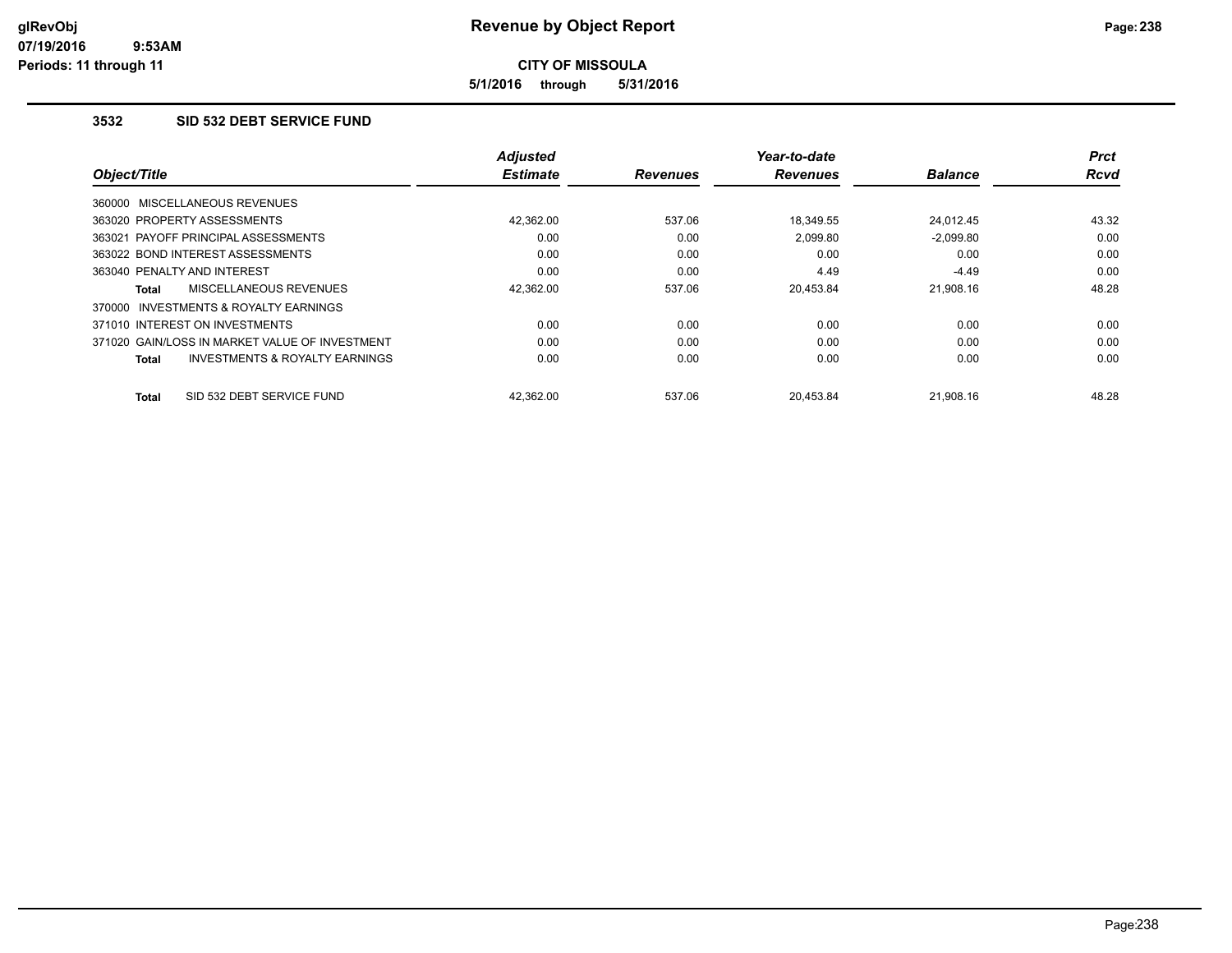**CITY OF MISSOULA 5/1/2016 through 5/31/2016**

**3533 GILBERT ST SEWER SID DEBT FUND**

**3533 GILBERT ST SEWER SID DEBT FUND**

|                                                           | <b>Adjusted</b> |                 | Year-to-date    |                | <b>Prct</b> |
|-----------------------------------------------------------|-----------------|-----------------|-----------------|----------------|-------------|
| Object/Title                                              | <b>Estimate</b> | <b>Revenues</b> | <b>Revenues</b> | <b>Balance</b> | <b>Rcvd</b> |
| TAXES/ASSESSMENTS<br>310000                               |                 |                 |                 |                |             |
| PENALTIES & INTEREST<br>312001                            | 0.00            | 0.00            | 0.00            | 0.00           | 0.00        |
| TAXES/ASSESSMENTS<br>Total                                | 0.00            | 0.00            | 0.00            | 0.00           | 0.00        |
| <b>MISCELLANEOUS REVENUES</b><br>360000                   |                 |                 |                 |                |             |
| 363020 PROPERTY ASSESSMENTS                               | 17,325.00       | 676.41          | 7,119.16        | 10,205.84      | 41.09       |
| 363021 PAYOFF PRINCIPAL ASSESSMENTS                       | 0.00            | 0.00            | 979.82          | $-979.82$      | 0.00        |
| 363022 BOND INTEREST ASSESSMENTS                          | 0.00            | 0.00            | 0.00            | 0.00           | 0.00        |
| 363040 PENALTY AND INTEREST                               | 0.00            | 0.00            | 0.00            | 0.00           | 0.00        |
| MISCELLANEOUS REVENUES<br>Total                           | 17,325.00       | 676.41          | 8,098.98        | 9,226.02       | 46.75       |
| <b>INVESTMENTS &amp; ROYALTY EARNINGS</b><br>370000       |                 |                 |                 |                |             |
| 371010 INTEREST ON INVESTMENTS                            | 0.00            | 0.00            | 0.00            | 0.00           | 0.00        |
| 371020 GAIN/LOSS IN MARKET VALUE OF INVESTMENTS           | 0.00            | 0.00            | 0.00            | 0.00           | 0.00        |
| <b>INVESTMENTS &amp; ROYALTY EARNINGS</b><br><b>Total</b> | 0.00            | 0.00            | 0.00            | 0.00           | 0.00        |
| OTHER FINANCING SOURCES<br>380000                         |                 |                 |                 |                |             |
| 381009 TRANSFERS IN                                       | 0.00            | 0.00            | 0.00            | 0.00           | 0.00        |
| OTHER FINANCING SOURCES<br><b>Total</b>                   | 0.00            | 0.00            | 0.00            | 0.00           | 0.00        |
| GILBERT ST SEWER SID DEBT FUND<br><b>Total</b>            | 17,325.00       | 676.41          | 8,098.98        | 9,226.02       | 46.75       |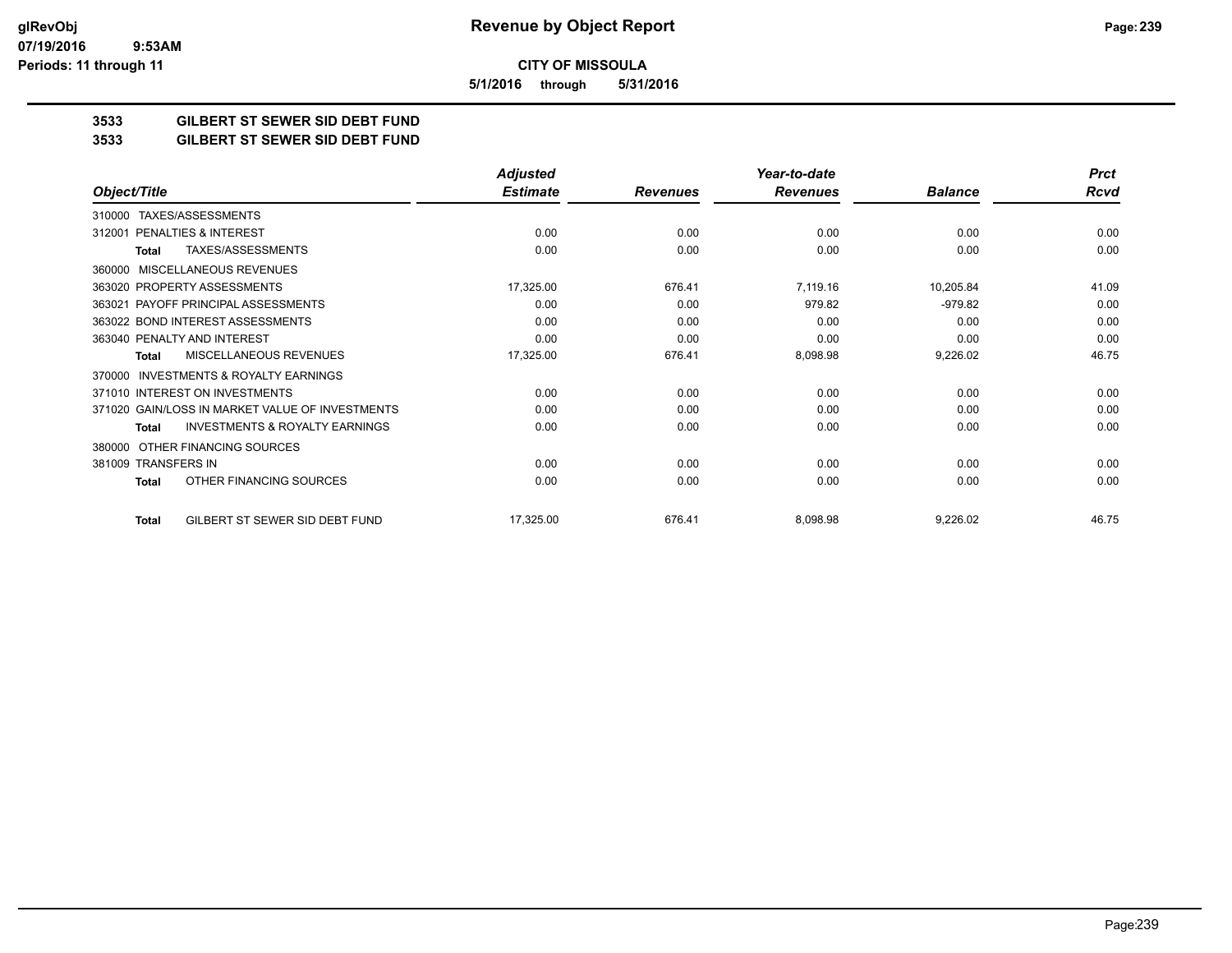**5/1/2016 through 5/31/2016**

### **3533 GILBERT ST SEWER SID DEBT FUND**

|                                                           | <b>Adjusted</b> |                 | Year-to-date    |                | <b>Prct</b> |
|-----------------------------------------------------------|-----------------|-----------------|-----------------|----------------|-------------|
| Object/Title                                              | <b>Estimate</b> | <b>Revenues</b> | <b>Revenues</b> | <b>Balance</b> | <b>Rcvd</b> |
| TAXES/ASSESSMENTS<br>310000                               |                 |                 |                 |                |             |
| PENALTIES & INTEREST<br>312001                            | 0.00            | 0.00            | 0.00            | 0.00           | 0.00        |
| TAXES/ASSESSMENTS<br>Total                                | 0.00            | 0.00            | 0.00            | 0.00           | 0.00        |
| MISCELLANEOUS REVENUES<br>360000                          |                 |                 |                 |                |             |
| 363020 PROPERTY ASSESSMENTS                               | 17,325.00       | 676.41          | 7,119.16        | 10,205.84      | 41.09       |
| 363021 PAYOFF PRINCIPAL ASSESSMENTS                       | 0.00            | 0.00            | 979.82          | $-979.82$      | 0.00        |
| 363022 BOND INTEREST ASSESSMENTS                          | 0.00            | 0.00            | 0.00            | 0.00           | 0.00        |
| 363040 PENALTY AND INTEREST                               | 0.00            | 0.00            | 0.00            | 0.00           | 0.00        |
| MISCELLANEOUS REVENUES<br><b>Total</b>                    | 17,325.00       | 676.41          | 8,098.98        | 9,226.02       | 46.75       |
| <b>INVESTMENTS &amp; ROYALTY EARNINGS</b><br>370000       |                 |                 |                 |                |             |
| 371010 INTEREST ON INVESTMENTS                            | 0.00            | 0.00            | 0.00            | 0.00           | 0.00        |
| 371020 GAIN/LOSS IN MARKET VALUE OF INVESTMENT            | 0.00            | 0.00            | 0.00            | 0.00           | 0.00        |
| <b>INVESTMENTS &amp; ROYALTY EARNINGS</b><br><b>Total</b> | 0.00            | 0.00            | 0.00            | 0.00           | 0.00        |
| OTHER FINANCING SOURCES<br>380000                         |                 |                 |                 |                |             |
| 381009 TRANSFERS IN                                       | 0.00            | 0.00            | 0.00            | 0.00           | 0.00        |
| OTHER FINANCING SOURCES<br><b>Total</b>                   | 0.00            | 0.00            | 0.00            | 0.00           | 0.00        |
| GILBERT ST SEWER SID DEBT FUND<br><b>Total</b>            | 17,325.00       | 676.41          | 8,098.98        | 9,226.02       | 46.75       |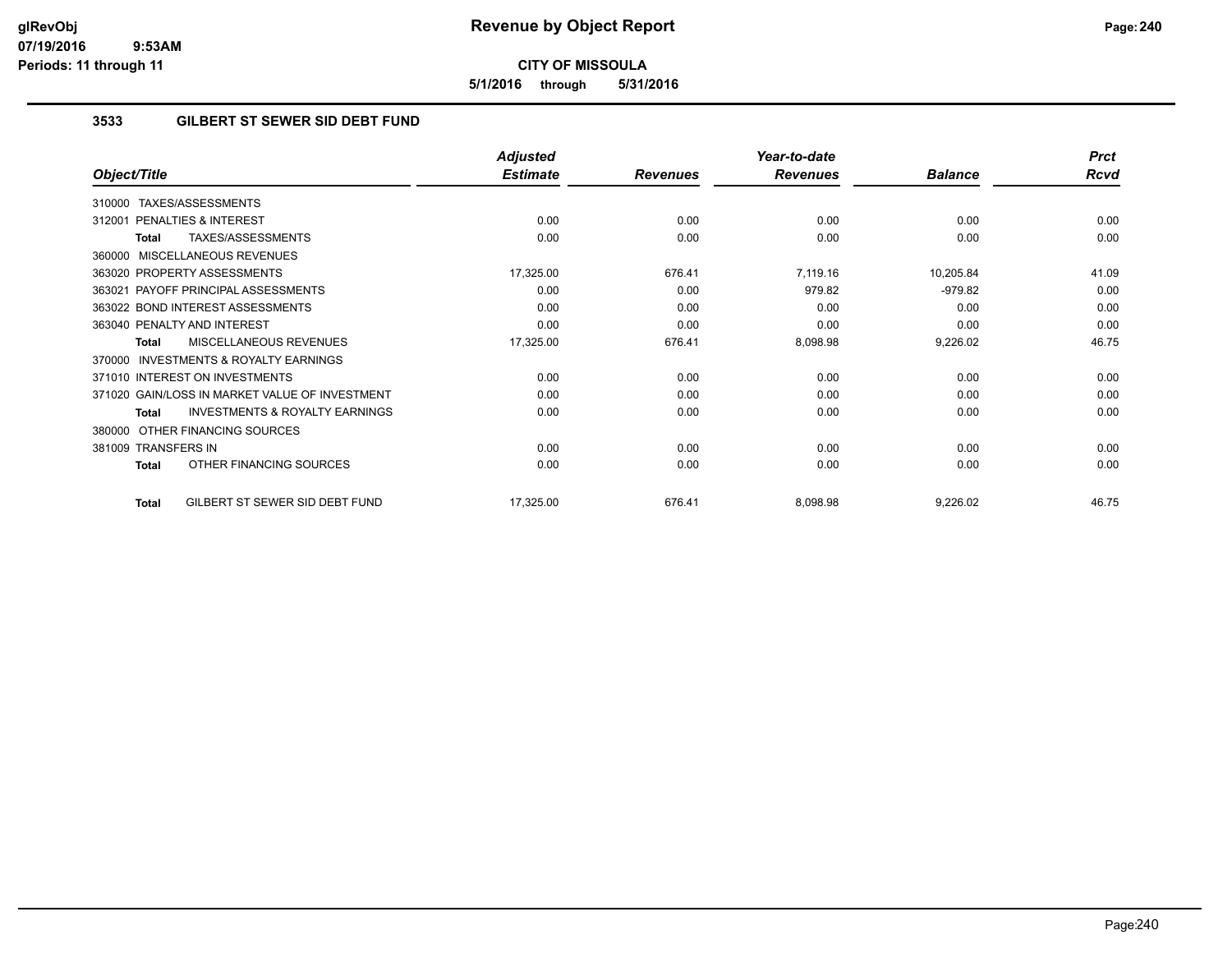**5/1/2016 through 5/31/2016**

## **3534 LINCOLNWOOD SEWER PHASE I**

#### **3534 LINCOLNWOOD SEWER PHASE I**

|                                                           | <b>Adjusted</b> |                 | Year-to-date    |                | <b>Prct</b> |
|-----------------------------------------------------------|-----------------|-----------------|-----------------|----------------|-------------|
| Object/Title                                              | <b>Estimate</b> | <b>Revenues</b> | <b>Revenues</b> | <b>Balance</b> | <b>Rcvd</b> |
| TAXES/ASSESSMENTS<br>310000                               |                 |                 |                 |                |             |
| <b>PENALTIES &amp; INTEREST</b><br>312001                 | 0.00            | 0.00            | 0.00            | 0.00           | 0.00        |
| TAXES/ASSESSMENTS<br><b>Total</b>                         | 0.00            | 0.00            | 0.00            | 0.00           | 0.00        |
| MISCELLANEOUS REVENUES<br>360000                          |                 |                 |                 |                |             |
| 363020 PROPERTY ASSESSMENTS                               | 17,963.00       | 222.63          | 8,530.57        | 9,432.43       | 47.49       |
| 363021 PAYOFF PRINCIPAL ASSESSMENTS                       | 0.00            | 0.00            | 0.00            | 0.00           | 0.00        |
| 363022 BOND INTEREST ASSESSMENTS                          | 0.00            | 0.00            | 0.00            | 0.00           | 0.00        |
| 363040 PENALTY AND INTEREST                               | 0.00            | 0.00            | 11.09           | $-11.09$       | 0.00        |
| <b>MISCELLANEOUS REVENUES</b><br><b>Total</b>             | 17,963.00       | 222.63          | 8,541.66        | 9,421.34       | 47.55       |
| <b>INVESTMENTS &amp; ROYALTY EARNINGS</b><br>370000       |                 |                 |                 |                |             |
| 371010 INTEREST ON INVESTMENTS                            | 0.00            | 0.00            | 0.00            | 0.00           | 0.00        |
| 371020 GAIN/LOSS IN MARKET VALUE OF INVESTMENTS           | 0.00            | 0.00            | 0.00            | 0.00           | 0.00        |
| <b>INVESTMENTS &amp; ROYALTY EARNINGS</b><br><b>Total</b> | 0.00            | 0.00            | 0.00            | 0.00           | 0.00        |
| LINCOLNWOOD SEWER PHASE I<br><b>Total</b>                 | 17,963.00       | 222.63          | 8,541.66        | 9,421.34       | 47.55       |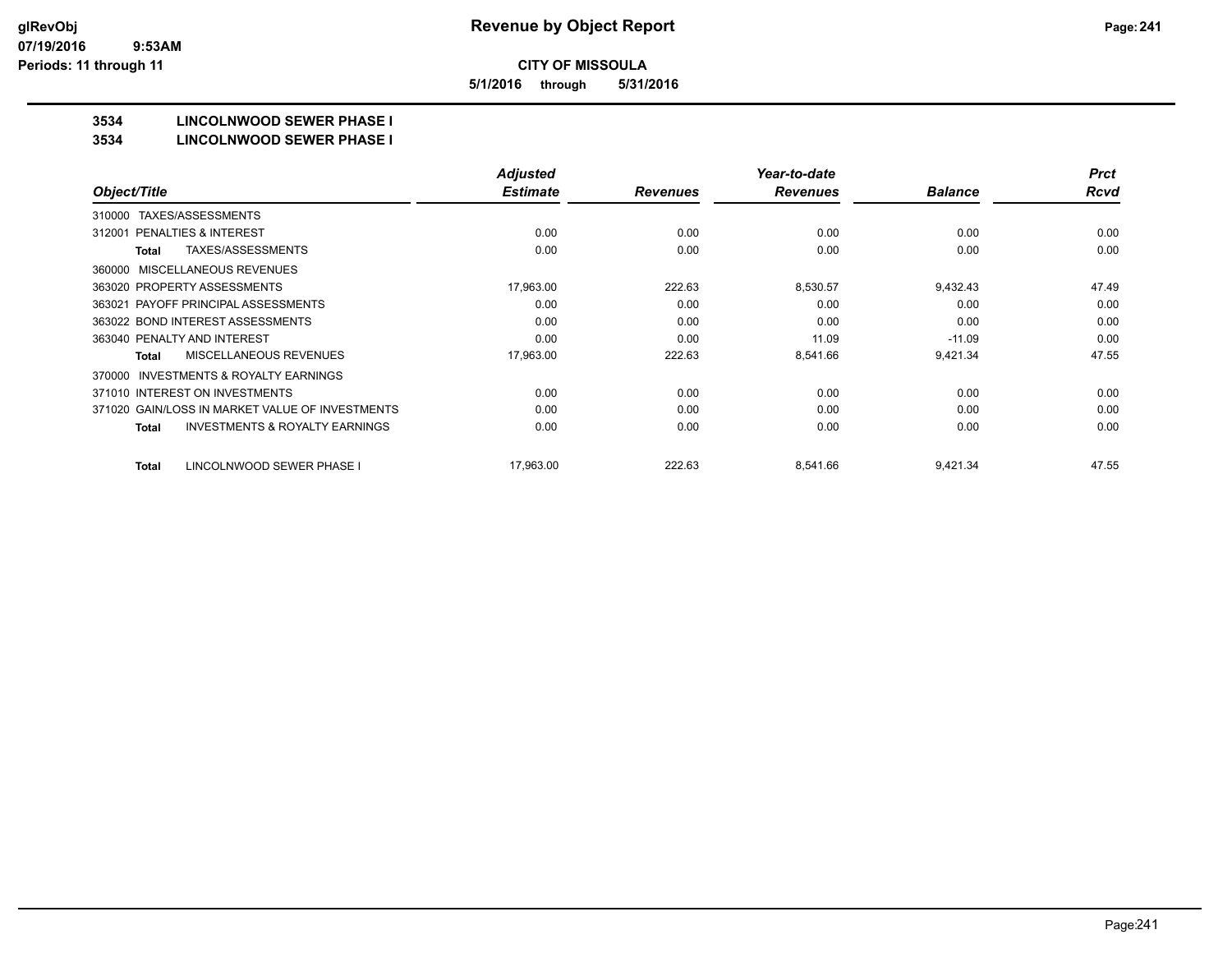**5/1/2016 through 5/31/2016**

### **3534 LINCOLNWOOD SEWER PHASE I**

|                                                           | <b>Adjusted</b> |                 | Year-to-date    |                | <b>Prct</b> |
|-----------------------------------------------------------|-----------------|-----------------|-----------------|----------------|-------------|
| Object/Title                                              | <b>Estimate</b> | <b>Revenues</b> | <b>Revenues</b> | <b>Balance</b> | <b>Rcvd</b> |
| TAXES/ASSESSMENTS<br>310000                               |                 |                 |                 |                |             |
| 312001 PENALTIES & INTEREST                               | 0.00            | 0.00            | 0.00            | 0.00           | 0.00        |
| <b>TAXES/ASSESSMENTS</b><br><b>Total</b>                  | 0.00            | 0.00            | 0.00            | 0.00           | 0.00        |
| 360000 MISCELLANEOUS REVENUES                             |                 |                 |                 |                |             |
| 363020 PROPERTY ASSESSMENTS                               | 17,963.00       | 222.63          | 8,530.57        | 9,432.43       | 47.49       |
| 363021 PAYOFF PRINCIPAL ASSESSMENTS                       | 0.00            | 0.00            | 0.00            | 0.00           | 0.00        |
| 363022 BOND INTEREST ASSESSMENTS                          | 0.00            | 0.00            | 0.00            | 0.00           | 0.00        |
| 363040 PENALTY AND INTEREST                               | 0.00            | 0.00            | 11.09           | $-11.09$       | 0.00        |
| MISCELLANEOUS REVENUES<br><b>Total</b>                    | 17,963.00       | 222.63          | 8,541.66        | 9,421.34       | 47.55       |
| <b>INVESTMENTS &amp; ROYALTY EARNINGS</b><br>370000       |                 |                 |                 |                |             |
| 371010 INTEREST ON INVESTMENTS                            | 0.00            | 0.00            | 0.00            | 0.00           | 0.00        |
| 371020 GAIN/LOSS IN MARKET VALUE OF INVESTMENT            | 0.00            | 0.00            | 0.00            | 0.00           | 0.00        |
| <b>INVESTMENTS &amp; ROYALTY EARNINGS</b><br><b>Total</b> | 0.00            | 0.00            | 0.00            | 0.00           | 0.00        |
| LINCOLNWOOD SEWER PHASE I<br><b>Total</b>                 | 17,963.00       | 222.63          | 8,541.66        | 9,421.34       | 47.55       |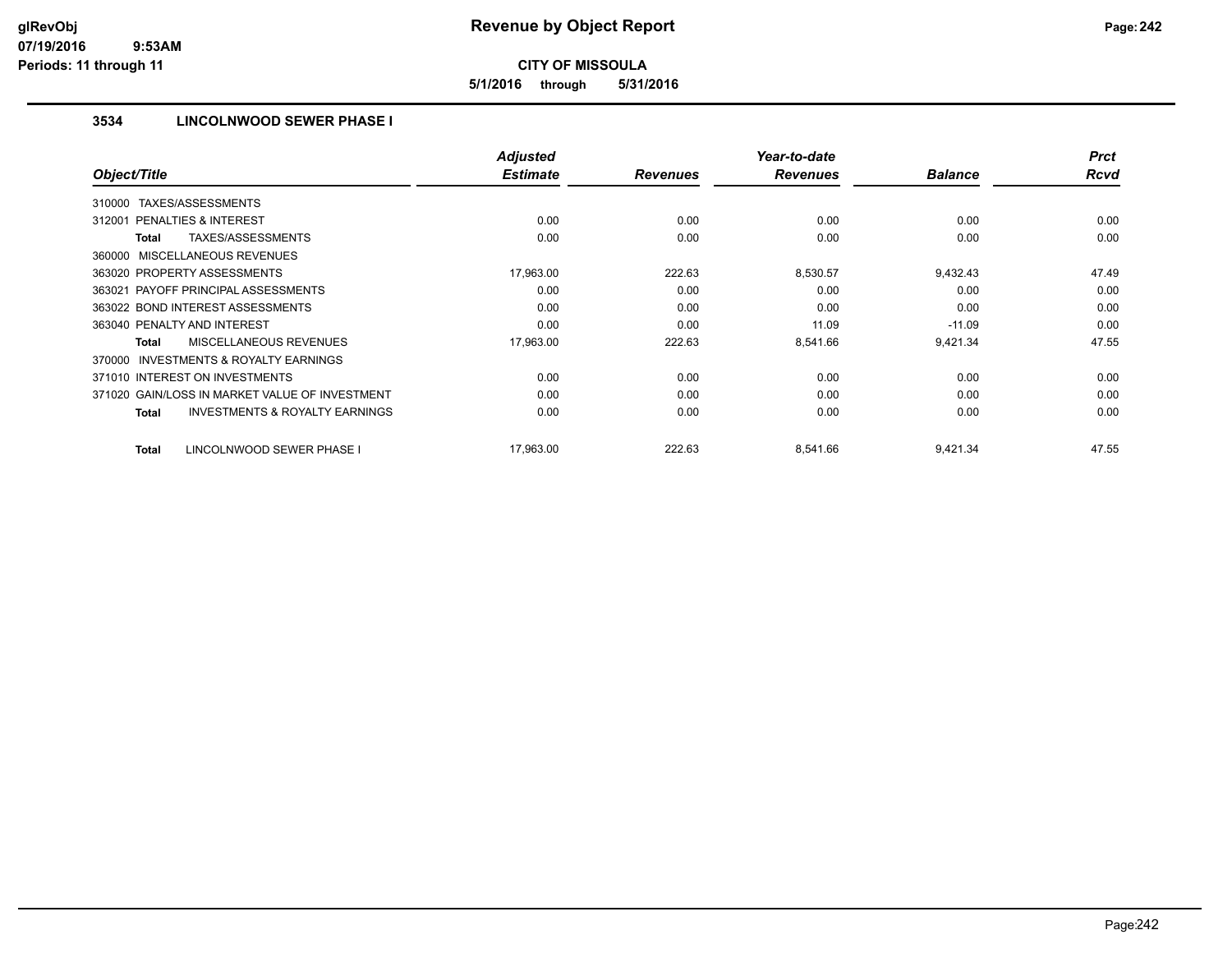**5/1/2016 through 5/31/2016**

## **3535 SLANT STREET TRAFFIC CALMING**

#### **3535 SLANT STREET TRAFFIC CALMING**

|                                                           | <b>Adjusted</b> |                 | Year-to-date    |                | <b>Prct</b> |
|-----------------------------------------------------------|-----------------|-----------------|-----------------|----------------|-------------|
| Object/Title                                              | <b>Estimate</b> | <b>Revenues</b> | <b>Revenues</b> | <b>Balance</b> | Rcvd        |
| TAXES/ASSESSMENTS<br>310000                               |                 |                 |                 |                |             |
| 312001 PENALTIES & INTEREST                               | 0.00            | 0.00            | 0.00            | 0.00           | 0.00        |
| TAXES/ASSESSMENTS<br><b>Total</b>                         | 0.00            | 0.00            | 0.00            | 0.00           | 0.00        |
| MISCELLANEOUS REVENUES<br>360000                          |                 |                 |                 |                |             |
| 360010 MISCELLANEOUS                                      | 0.00            | 0.00            | 0.00            | 0.00           | 0.00        |
| 363020 PROPERTY ASSESSMENTS                               | 0.00            | 50.60           | 2,349.85        | $-2,349.85$    | 0.00        |
| 363021 PAYOFF PRINCIPAL ASSESSMENTS                       | 0.00            | 0.00            | 19.87           | $-19.87$       | 0.00        |
| 363022 BOND INTEREST ASSESSMENTS                          | 0.00            | 0.00            | 0.00            | 0.00           | 0.00        |
| 363040 PENALTY AND INTEREST                               | 0.00            | 0.00            | 1.39            | $-1.39$        | 0.00        |
| MISCELLANEOUS REVENUES<br><b>Total</b>                    | 0.00            | 50.60           | 2,371.11        | $-2,371.11$    | 0.00        |
| <b>INVESTMENTS &amp; ROYALTY EARNINGS</b><br>370000       |                 |                 |                 |                |             |
| 371010 INTEREST ON INVESTMENTS                            | 0.00            | 0.00            | 0.00            | 0.00           | 0.00        |
| 371020 GAIN/LOSS IN MARKET VALUE OF INVESTMENTS           | 0.00            | 0.00            | 0.00            | 0.00           | 0.00        |
| <b>INVESTMENTS &amp; ROYALTY EARNINGS</b><br><b>Total</b> | 0.00            | 0.00            | 0.00            | 0.00           | 0.00        |
| OTHER FINANCING SOURCES<br>380000                         |                 |                 |                 |                |             |
| 383000 OPERATING TRANSFERS                                | 0.00            | 0.00            | 0.00            | 0.00           | 0.00        |
| OTHER FINANCING SOURCES<br>Total                          | 0.00            | 0.00            | 0.00            | 0.00           | 0.00        |
| SLANT STREET TRAFFIC CALMING<br><b>Total</b>              | 0.00            | 50.60           | 2,371.11        | $-2,371.11$    | 0.00        |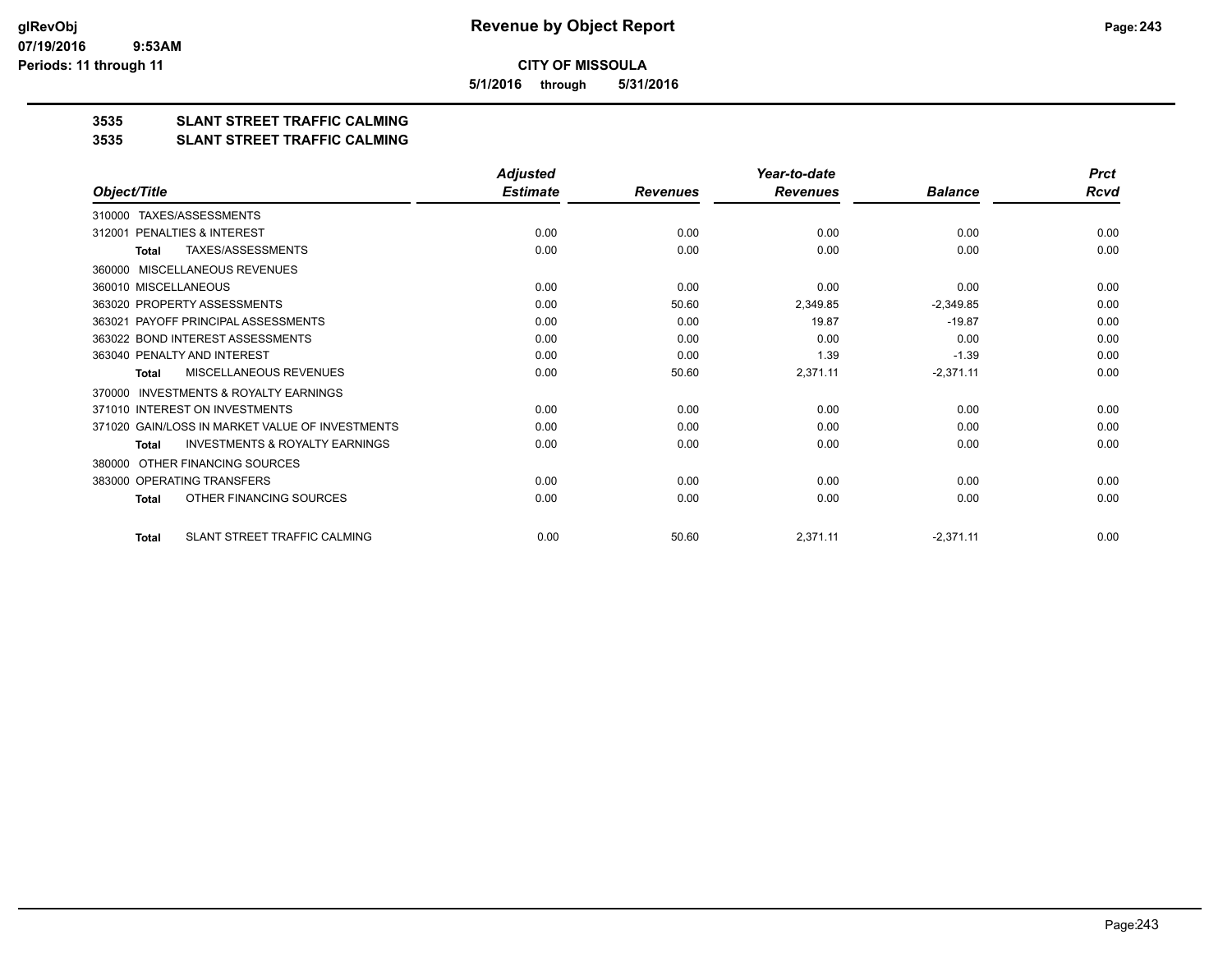**5/1/2016 through 5/31/2016**

### **3535 SLANT STREET TRAFFIC CALMING**

|                                                           | <b>Adjusted</b> |                 | Year-to-date    |                | <b>Prct</b> |
|-----------------------------------------------------------|-----------------|-----------------|-----------------|----------------|-------------|
| Object/Title                                              | <b>Estimate</b> | <b>Revenues</b> | <b>Revenues</b> | <b>Balance</b> | <b>Rcvd</b> |
| 310000 TAXES/ASSESSMENTS                                  |                 |                 |                 |                |             |
| PENALTIES & INTEREST<br>312001                            | 0.00            | 0.00            | 0.00            | 0.00           | 0.00        |
| TAXES/ASSESSMENTS<br>Total                                | 0.00            | 0.00            | 0.00            | 0.00           | 0.00        |
| 360000 MISCELLANEOUS REVENUES                             |                 |                 |                 |                |             |
| 360010 MISCELLANEOUS                                      | 0.00            | 0.00            | 0.00            | 0.00           | 0.00        |
| 363020 PROPERTY ASSESSMENTS                               | 0.00            | 50.60           | 2,349.85        | $-2,349.85$    | 0.00        |
| 363021 PAYOFF PRINCIPAL ASSESSMENTS                       | 0.00            | 0.00            | 19.87           | $-19.87$       | 0.00        |
| 363022 BOND INTEREST ASSESSMENTS                          | 0.00            | 0.00            | 0.00            | 0.00           | 0.00        |
| 363040 PENALTY AND INTEREST                               | 0.00            | 0.00            | 1.39            | $-1.39$        | 0.00        |
| MISCELLANEOUS REVENUES<br><b>Total</b>                    | 0.00            | 50.60           | 2,371.11        | $-2,371.11$    | 0.00        |
| 370000 INVESTMENTS & ROYALTY EARNINGS                     |                 |                 |                 |                |             |
| 371010 INTEREST ON INVESTMENTS                            | 0.00            | 0.00            | 0.00            | 0.00           | 0.00        |
| 371020 GAIN/LOSS IN MARKET VALUE OF INVESTMENT            | 0.00            | 0.00            | 0.00            | 0.00           | 0.00        |
| <b>INVESTMENTS &amp; ROYALTY EARNINGS</b><br><b>Total</b> | 0.00            | 0.00            | 0.00            | 0.00           | 0.00        |
| 380000 OTHER FINANCING SOURCES                            |                 |                 |                 |                |             |
| 383000 OPERATING TRANSFERS                                | 0.00            | 0.00            | 0.00            | 0.00           | 0.00        |
| OTHER FINANCING SOURCES<br>Total                          | 0.00            | 0.00            | 0.00            | 0.00           | 0.00        |
| SLANT STREET TRAFFIC CALMING<br><b>Total</b>              | 0.00            | 50.60           | 2,371.11        | $-2,371.11$    | 0.00        |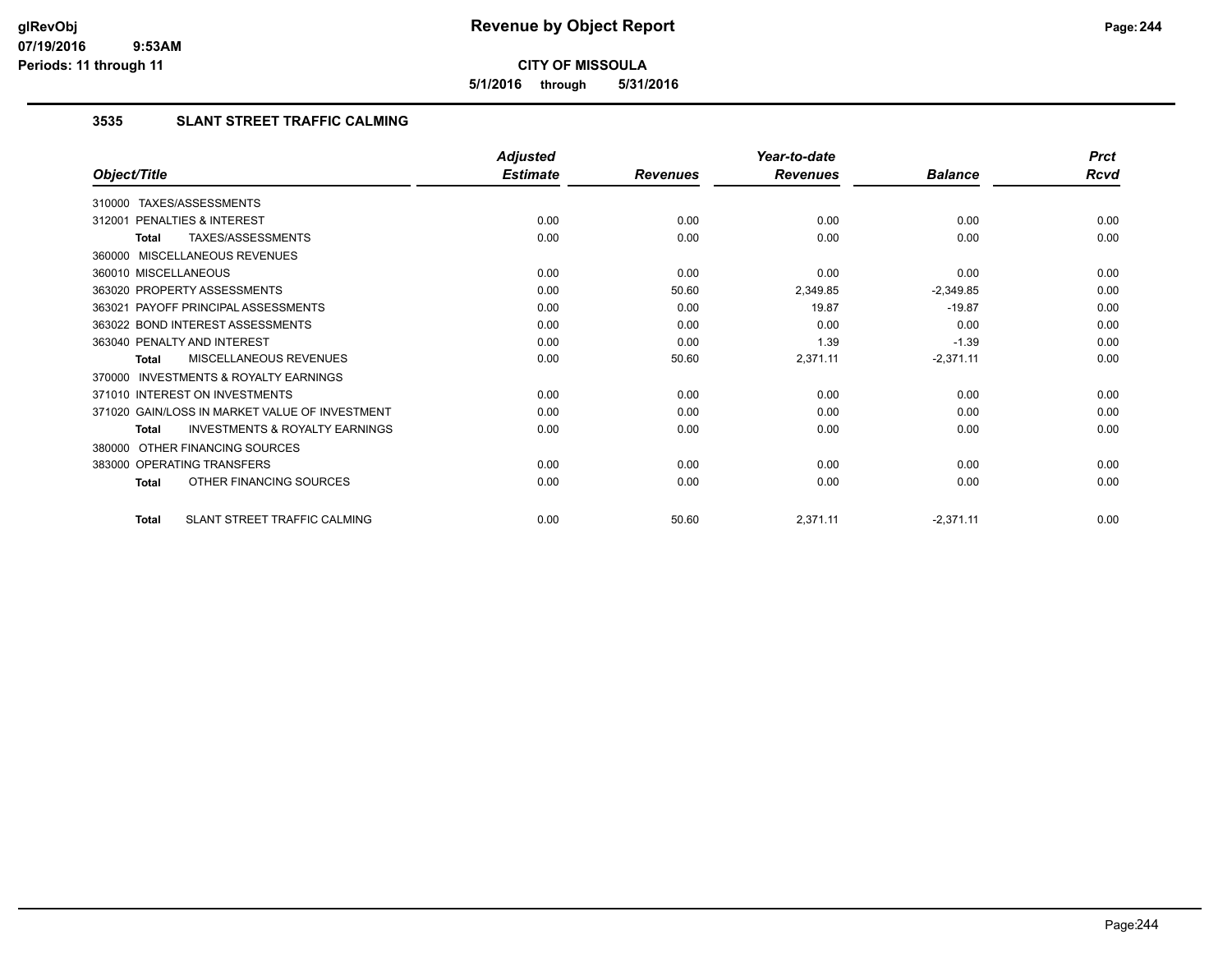**5/1/2016 through 5/31/2016**

## **3536 LINCOLNWOOD SEWER PHASE II**

#### **3536 LINCOLNWOOD SEWER PHASE II**

|                                                    | <b>Adjusted</b> |                 | Year-to-date    |                | <b>Prct</b> |
|----------------------------------------------------|-----------------|-----------------|-----------------|----------------|-------------|
| Object/Title                                       | <b>Estimate</b> | <b>Revenues</b> | <b>Revenues</b> | <b>Balance</b> | <b>Rcvd</b> |
| TAXES/ASSESSMENTS<br>310000                        |                 |                 |                 |                |             |
| PENALTIES & INTEREST<br>312001                     | 0.00            | 0.00            | 0.00            | 0.00           | 0.00        |
| TAXES/ASSESSMENTS<br>Total                         | 0.00            | 0.00            | 0.00            | 0.00           | 0.00        |
| MISCELLANEOUS REVENUES<br>360000                   |                 |                 |                 |                |             |
| 363020 PROPERTY ASSESSMENTS                        | 31,350.00       | 405.40          | 15,177.89       | 16,172.11      | 48.41       |
| 363021 PAYOFF PRINCIPAL ASSESSMENTS                | 0.00            | 0.00            | 0.00            | 0.00           | 0.00        |
| 363022 BOND INTEREST ASSESSMENTS                   | 0.00            | 0.00            | 0.00            | 0.00           | 0.00        |
| 363040 PENALTY AND INTEREST                        | 0.00            | 12.07           | 17.50           | $-17.50$       | 0.00        |
| MISCELLANEOUS REVENUES<br>Total                    | 31,350.00       | 417.47          | 15,195.39       | 16,154.61      | 48.47       |
| INVESTMENTS & ROYALTY EARNINGS<br>370000           |                 |                 |                 |                |             |
| 371010 INTEREST ON INVESTMENTS                     | 0.00            | 0.00            | 0.00            | 0.00           | 0.00        |
| 371020 GAIN/LOSS IN MARKET VALUE OF INVESTMENTS    | 0.00            | 0.00            | 0.00            | 0.00           | 0.00        |
| <b>INVESTMENTS &amp; ROYALTY EARNINGS</b><br>Total | 0.00            | 0.00            | 0.00            | 0.00           | 0.00        |
|                                                    |                 |                 |                 |                |             |
| LINCOLNWOOD SEWER PHASE II<br>Total                | 31,350.00       | 417.47          | 15,195.39       | 16,154.61      | 48.47       |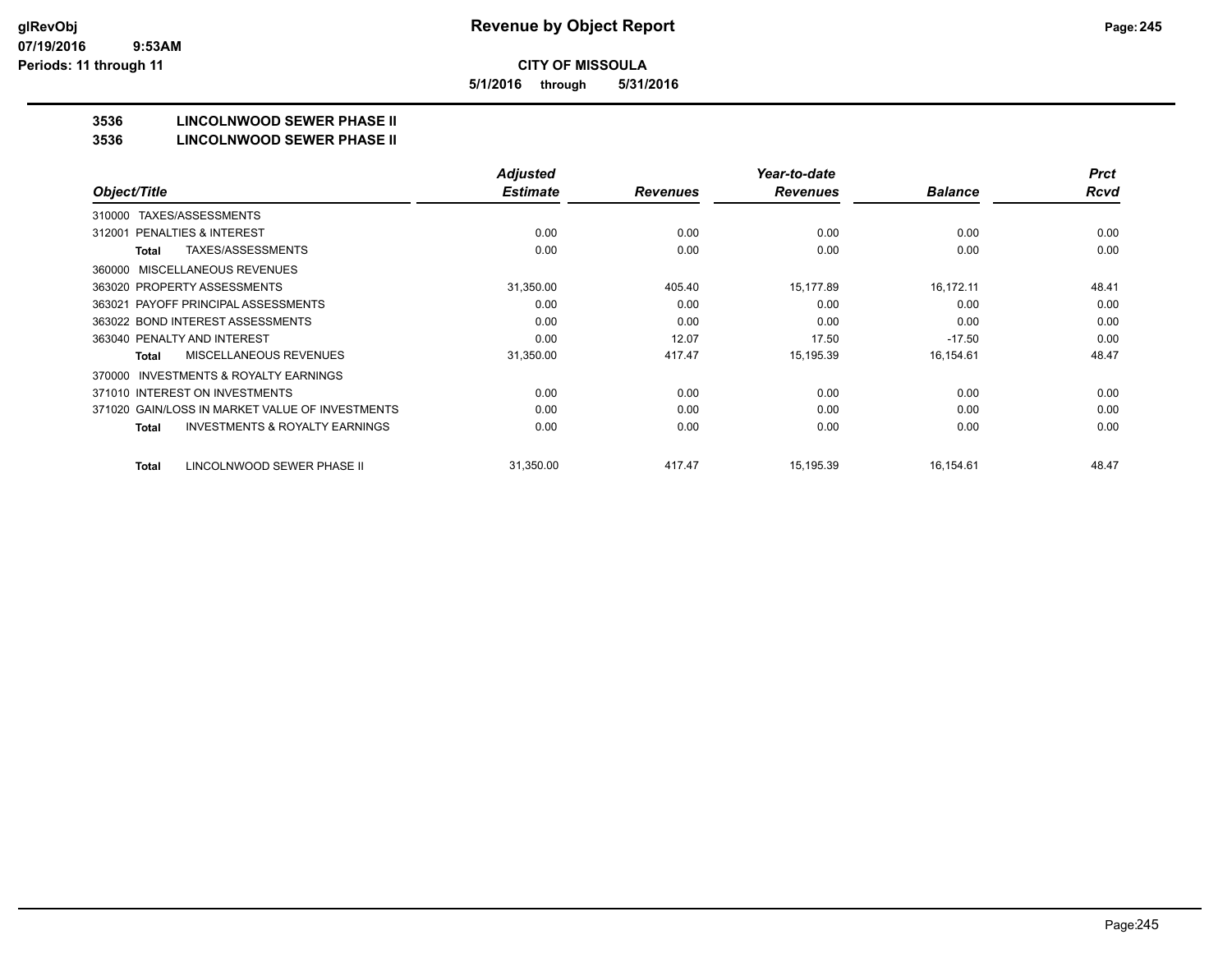**5/1/2016 through 5/31/2016**

## **3536 LINCOLNWOOD SEWER PHASE II**

|                                                           | <b>Adjusted</b> |                 | Year-to-date    |                | <b>Prct</b> |
|-----------------------------------------------------------|-----------------|-----------------|-----------------|----------------|-------------|
| Object/Title                                              | <b>Estimate</b> | <b>Revenues</b> | <b>Revenues</b> | <b>Balance</b> | <b>Rcvd</b> |
| TAXES/ASSESSMENTS<br>310000                               |                 |                 |                 |                |             |
| PENALTIES & INTEREST<br>312001                            | 0.00            | 0.00            | 0.00            | 0.00           | 0.00        |
| TAXES/ASSESSMENTS<br>Total                                | 0.00            | 0.00            | 0.00            | 0.00           | 0.00        |
| 360000 MISCELLANEOUS REVENUES                             |                 |                 |                 |                |             |
| 363020 PROPERTY ASSESSMENTS                               | 31,350.00       | 405.40          | 15,177.89       | 16,172.11      | 48.41       |
| 363021 PAYOFF PRINCIPAL ASSESSMENTS                       | 0.00            | 0.00            | 0.00            | 0.00           | 0.00        |
| 363022 BOND INTEREST ASSESSMENTS                          | 0.00            | 0.00            | 0.00            | 0.00           | 0.00        |
| 363040 PENALTY AND INTEREST                               | 0.00            | 12.07           | 17.50           | $-17.50$       | 0.00        |
| MISCELLANEOUS REVENUES<br><b>Total</b>                    | 31,350.00       | 417.47          | 15,195.39       | 16,154.61      | 48.47       |
| <b>INVESTMENTS &amp; ROYALTY EARNINGS</b><br>370000       |                 |                 |                 |                |             |
| 371010 INTEREST ON INVESTMENTS                            | 0.00            | 0.00            | 0.00            | 0.00           | 0.00        |
| 371020 GAIN/LOSS IN MARKET VALUE OF INVESTMENT            | 0.00            | 0.00            | 0.00            | 0.00           | 0.00        |
| <b>INVESTMENTS &amp; ROYALTY EARNINGS</b><br><b>Total</b> | 0.00            | 0.00            | 0.00            | 0.00           | 0.00        |
| LINCOLNWOOD SEWER PHASE II<br><b>Total</b>                | 31,350.00       | 417.47          | 15,195.39       | 16,154.61      | 48.47       |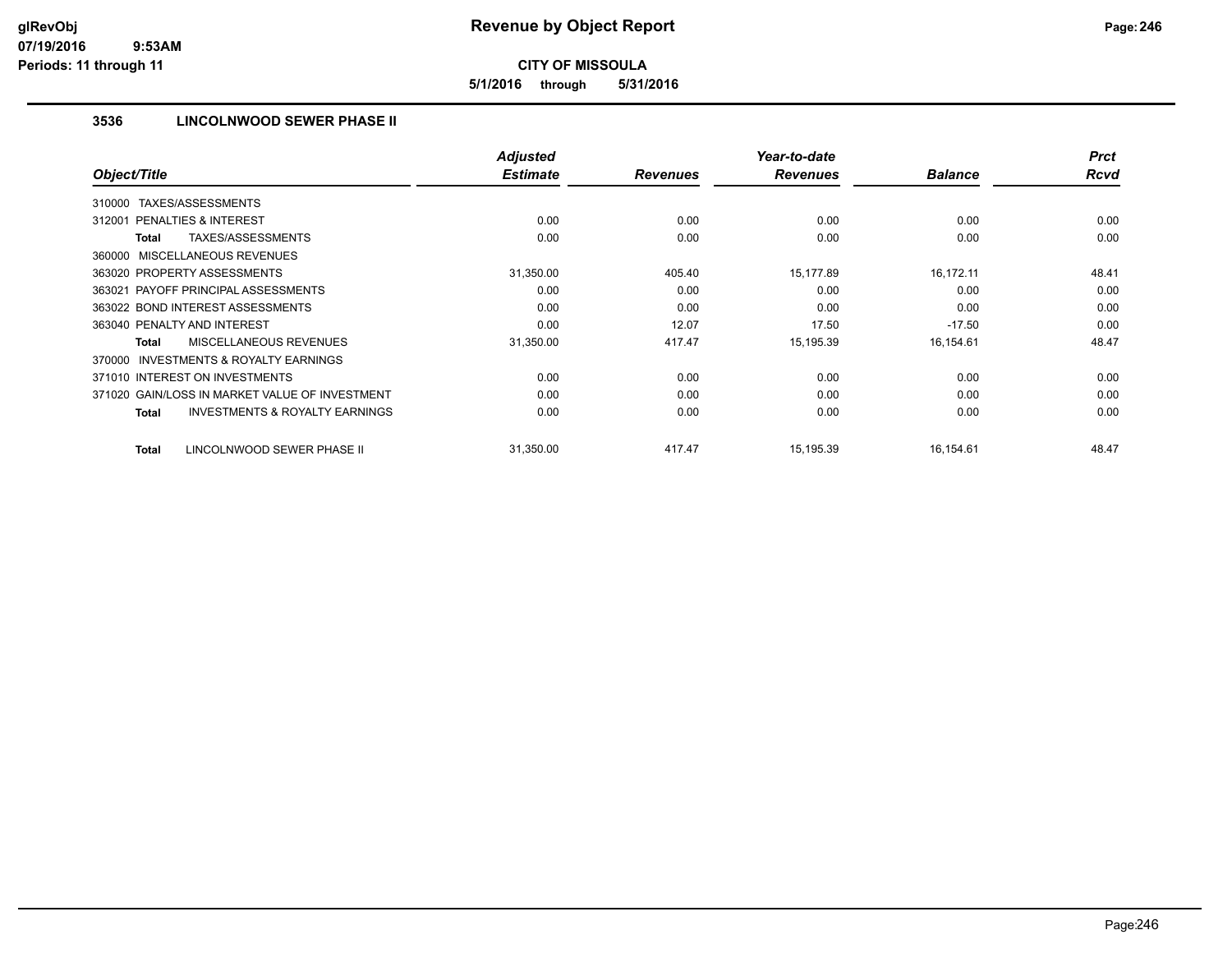**5/1/2016 through 5/31/2016**

#### **3539 SOUTH 4TH STREET W TRAFFIC**

#### **3539 SOUTH 4TH STREET W TRAFFIC**

|                                                     | <b>Adjusted</b> |                 | Year-to-date    |                | <b>Prct</b> |
|-----------------------------------------------------|-----------------|-----------------|-----------------|----------------|-------------|
| Object/Title                                        | <b>Estimate</b> | <b>Revenues</b> | <b>Revenues</b> | <b>Balance</b> | Rcvd        |
| TAXES/ASSESSMENTS<br>310000                         |                 |                 |                 |                |             |
| PENALTIES & INTEREST<br>312001                      | 0.00            | 0.00            | 0.00            | 0.00           | 0.00        |
| TAXES/ASSESSMENTS<br><b>Total</b>                   | 0.00            | 0.00            | 0.00            | 0.00           | 0.00        |
| MISCELLANEOUS REVENUES<br>360000                    |                 |                 |                 |                |             |
| 360010 MISCELLANEOUS                                | 0.00            | 0.00            | 0.00            | 0.00           | 0.00        |
| 363020 PROPERTY ASSESSMENTS                         | 0.00            | 0.00            | 842.47          | $-842.47$      | 0.00        |
| PAYOFF PRINCIPAL ASSESSMENTS<br>363021              | 0.00            | 0.00            | 0.00            | 0.00           | 0.00        |
| 363022 BOND INTEREST ASSESSMENTS                    | 0.00            | 0.00            | 0.00            | 0.00           | 0.00        |
| 363040 PENALTY AND INTEREST                         | 0.00            | 0.00            | 0.74            | $-0.74$        | 0.00        |
| MISCELLANEOUS REVENUES<br>Total                     | 0.00            | 0.00            | 843.21          | $-843.21$      | 0.00        |
| <b>INVESTMENTS &amp; ROYALTY EARNINGS</b><br>370000 |                 |                 |                 |                |             |
| 371010 INTEREST ON INVESTMENTS                      | 0.00            | 0.00            | 0.00            | 0.00           | 0.00        |
| 371020 GAIN/LOSS IN MARKET VALUE OF INVESTMENTS     | 0.00            | 0.00            | 0.00            | 0.00           | 0.00        |
| <b>INVESTMENTS &amp; ROYALTY EARNINGS</b><br>Total  | 0.00            | 0.00            | 0.00            | 0.00           | 0.00        |
| OTHER FINANCING SOURCES<br>380000                   |                 |                 |                 |                |             |
| 383000 OPERATING TRANSFERS                          | 0.00            | 0.00            | 0.00            | 0.00           | 0.00        |
| OTHER FINANCING SOURCES<br><b>Total</b>             | 0.00            | 0.00            | 0.00            | 0.00           | 0.00        |
| SOUTH 4TH STREET W TRAFFIC<br><b>Total</b>          | 0.00            | 0.00            | 843.21          | $-843.21$      | 0.00        |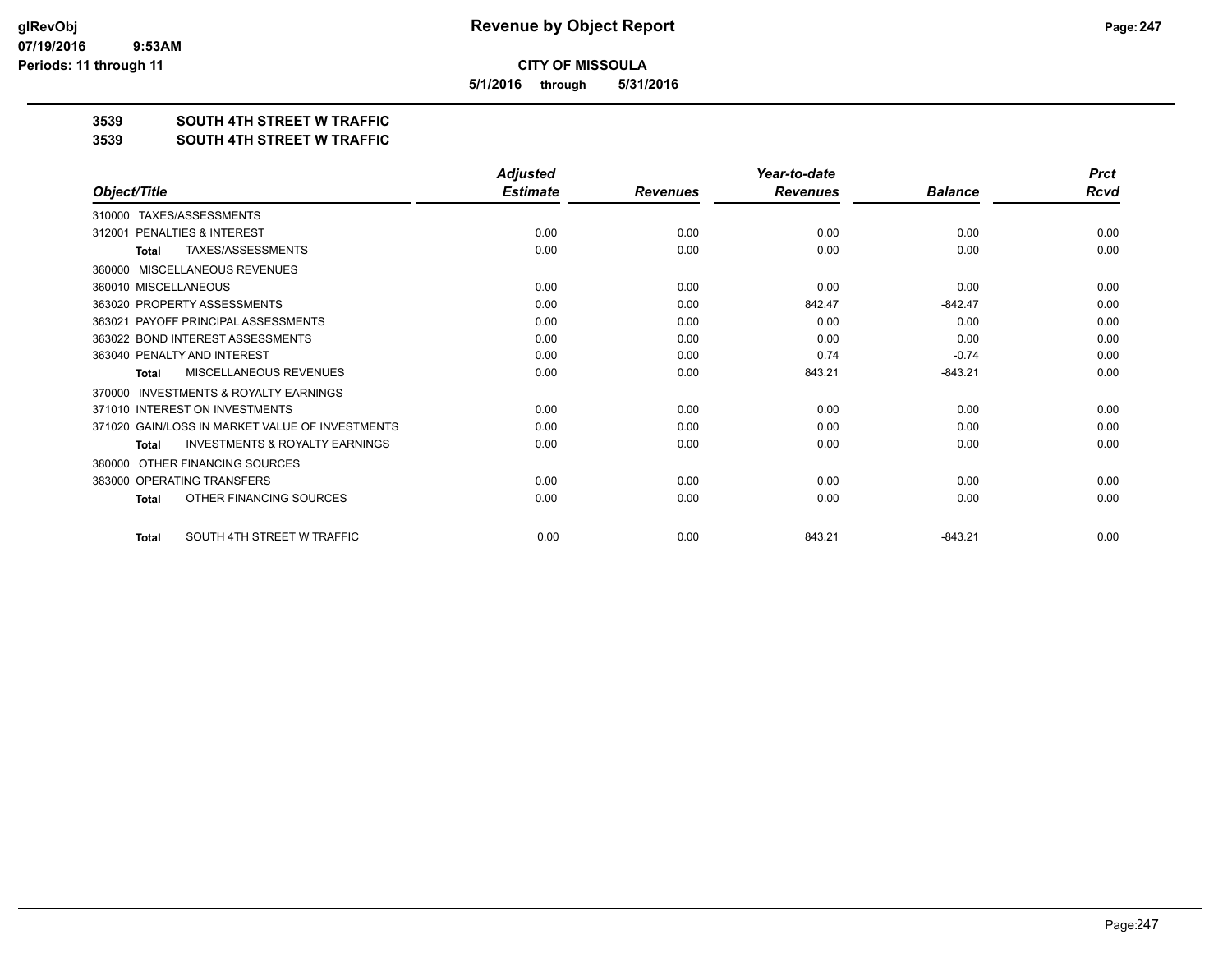**5/1/2016 through 5/31/2016**

## **3539 SOUTH 4TH STREET W TRAFFIC**

|                                                           | <b>Adjusted</b> |                 | Year-to-date    |                | <b>Prct</b> |
|-----------------------------------------------------------|-----------------|-----------------|-----------------|----------------|-------------|
| Object/Title                                              | <b>Estimate</b> | <b>Revenues</b> | <b>Revenues</b> | <b>Balance</b> | <b>Rcvd</b> |
| 310000 TAXES/ASSESSMENTS                                  |                 |                 |                 |                |             |
| PENALTIES & INTEREST<br>312001                            | 0.00            | 0.00            | 0.00            | 0.00           | 0.00        |
| TAXES/ASSESSMENTS<br><b>Total</b>                         | 0.00            | 0.00            | 0.00            | 0.00           | 0.00        |
| 360000 MISCELLANEOUS REVENUES                             |                 |                 |                 |                |             |
| 360010 MISCELLANEOUS                                      | 0.00            | 0.00            | 0.00            | 0.00           | 0.00        |
| 363020 PROPERTY ASSESSMENTS                               | 0.00            | 0.00            | 842.47          | $-842.47$      | 0.00        |
| 363021 PAYOFF PRINCIPAL ASSESSMENTS                       | 0.00            | 0.00            | 0.00            | 0.00           | 0.00        |
| 363022 BOND INTEREST ASSESSMENTS                          | 0.00            | 0.00            | 0.00            | 0.00           | 0.00        |
| 363040 PENALTY AND INTEREST                               | 0.00            | 0.00            | 0.74            | $-0.74$        | 0.00        |
| MISCELLANEOUS REVENUES<br><b>Total</b>                    | 0.00            | 0.00            | 843.21          | $-843.21$      | 0.00        |
| <b>INVESTMENTS &amp; ROYALTY EARNINGS</b><br>370000       |                 |                 |                 |                |             |
| 371010 INTEREST ON INVESTMENTS                            | 0.00            | 0.00            | 0.00            | 0.00           | 0.00        |
| 371020 GAIN/LOSS IN MARKET VALUE OF INVESTMENT            | 0.00            | 0.00            | 0.00            | 0.00           | 0.00        |
| <b>INVESTMENTS &amp; ROYALTY EARNINGS</b><br><b>Total</b> | 0.00            | 0.00            | 0.00            | 0.00           | 0.00        |
| OTHER FINANCING SOURCES<br>380000                         |                 |                 |                 |                |             |
| 383000 OPERATING TRANSFERS                                | 0.00            | 0.00            | 0.00            | 0.00           | 0.00        |
| OTHER FINANCING SOURCES<br><b>Total</b>                   | 0.00            | 0.00            | 0.00            | 0.00           | 0.00        |
| SOUTH 4TH STREET W TRAFFIC<br><b>Total</b>                | 0.00            | 0.00            | 843.21          | $-843.21$      | 0.00        |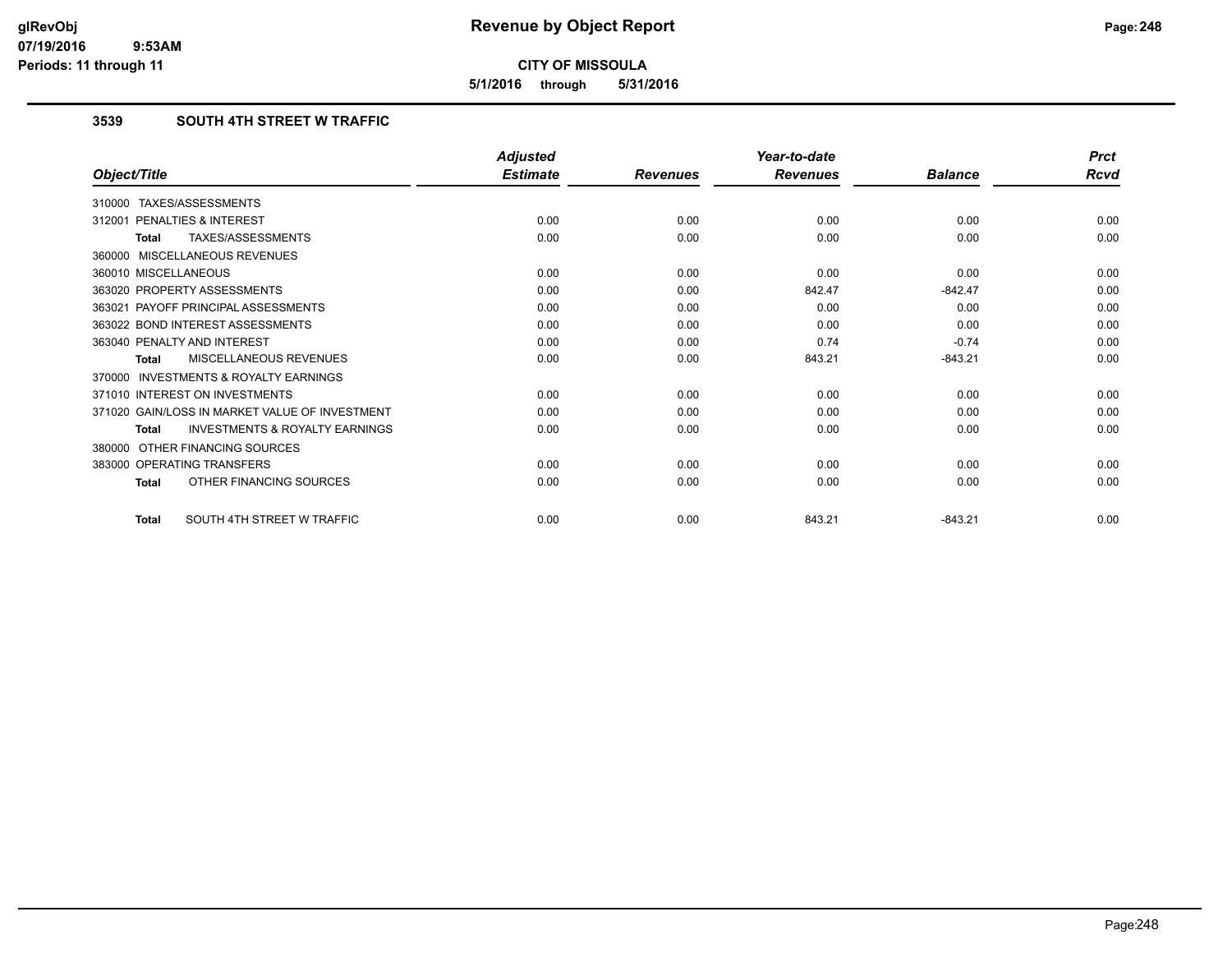**5/1/2016 through 5/31/2016**

**3540 SID 540 DEBT SERVICE FUND**

**3540 SID 540 DEBT SERVICE FUND**

|                                                    | <b>Adjusted</b> |                 | Year-to-date    |                | <b>Prct</b> |
|----------------------------------------------------|-----------------|-----------------|-----------------|----------------|-------------|
| Object/Title                                       | <b>Estimate</b> | <b>Revenues</b> | <b>Revenues</b> | <b>Balance</b> | <b>Rcvd</b> |
| 360000 MISCELLANEOUS REVENUES                      |                 |                 |                 |                |             |
| 363020 PROPERTY ASSESSMENTS                        | 119.192.00      | 1.435.25        | 71.598.65       | 47.593.35      | 60.07       |
| 363021 PAYOFF PRINCIPAL ASSESSMENTS                | 0.00            | 73.877.09       | 85,143.53       | $-85, 143.53$  | 0.00        |
| 363040 PENALTY AND INTEREST                        | 0.00            | 4.71            | 26.93           | $-26.93$       | 0.00        |
| MISCELLANEOUS REVENUES<br>Total                    | 119,192.00      | 75.317.05       | 156,769.11      | $-37,577.11$   | 131.53      |
| 370000 INVESTMENTS & ROYALTY EARNINGS              |                 |                 |                 |                |             |
| 371010 INTEREST ON INVESTMENTS                     | 0.00            | 0.00            | 0.00            | 0.00           | 0.00        |
| 371500 INTEREST ON INTERFUND LOAN                  | 0.00            | 0.00            | 0.00            | 0.00           | 0.00        |
| <b>INVESTMENTS &amp; ROYALTY EARNINGS</b><br>Total | 0.00            | 0.00            | 0.00            | 0.00           | 0.00        |
| SID 540 DEBT SERVICE FUND<br>Total                 | 119.192.00      | 75.317.05       | 156.769.11      | $-37.577.11$   | 131.53      |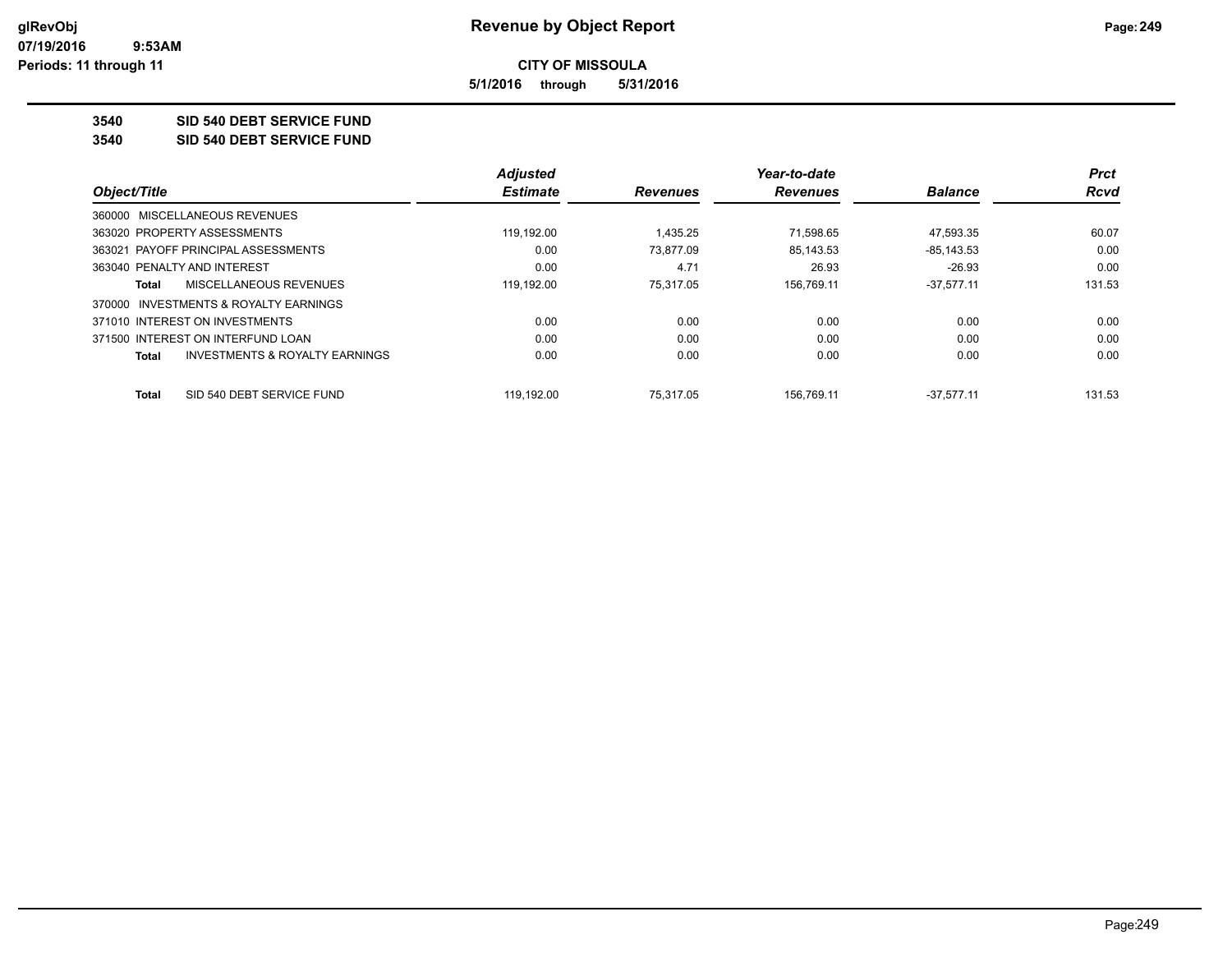**5/1/2016 through 5/31/2016**

### **3540 SID 540 DEBT SERVICE FUND**

|                                                           | <b>Adjusted</b> |                 | Year-to-date    |                | <b>Prct</b> |
|-----------------------------------------------------------|-----------------|-----------------|-----------------|----------------|-------------|
| Object/Title                                              | <b>Estimate</b> | <b>Revenues</b> | <b>Revenues</b> | <b>Balance</b> | <b>Rcvd</b> |
| 360000 MISCELLANEOUS REVENUES                             |                 |                 |                 |                |             |
| 363020 PROPERTY ASSESSMENTS                               | 119.192.00      | 1.435.25        | 71.598.65       | 47.593.35      | 60.07       |
| 363021 PAYOFF PRINCIPAL ASSESSMENTS                       | 0.00            | 73,877.09       | 85,143.53       | $-85, 143.53$  | 0.00        |
| 363040 PENALTY AND INTEREST                               | 0.00            | 4.71            | 26.93           | $-26.93$       | 0.00        |
| MISCELLANEOUS REVENUES<br><b>Total</b>                    | 119.192.00      | 75.317.05       | 156.769.11      | $-37.577.11$   | 131.53      |
| INVESTMENTS & ROYALTY EARNINGS<br>370000                  |                 |                 |                 |                |             |
| 371010 INTEREST ON INVESTMENTS                            | 0.00            | 0.00            | 0.00            | 0.00           | 0.00        |
| 371500 INTEREST ON INTERFUND LOAN                         | 0.00            | 0.00            | 0.00            | 0.00           | 0.00        |
| <b>INVESTMENTS &amp; ROYALTY EARNINGS</b><br><b>Total</b> | 0.00            | 0.00            | 0.00            | 0.00           | 0.00        |
| SID 540 DEBT SERVICE FUND<br><b>Total</b>                 | 119.192.00      | 75.317.05       | 156.769.11      | $-37.577.11$   | 131.53      |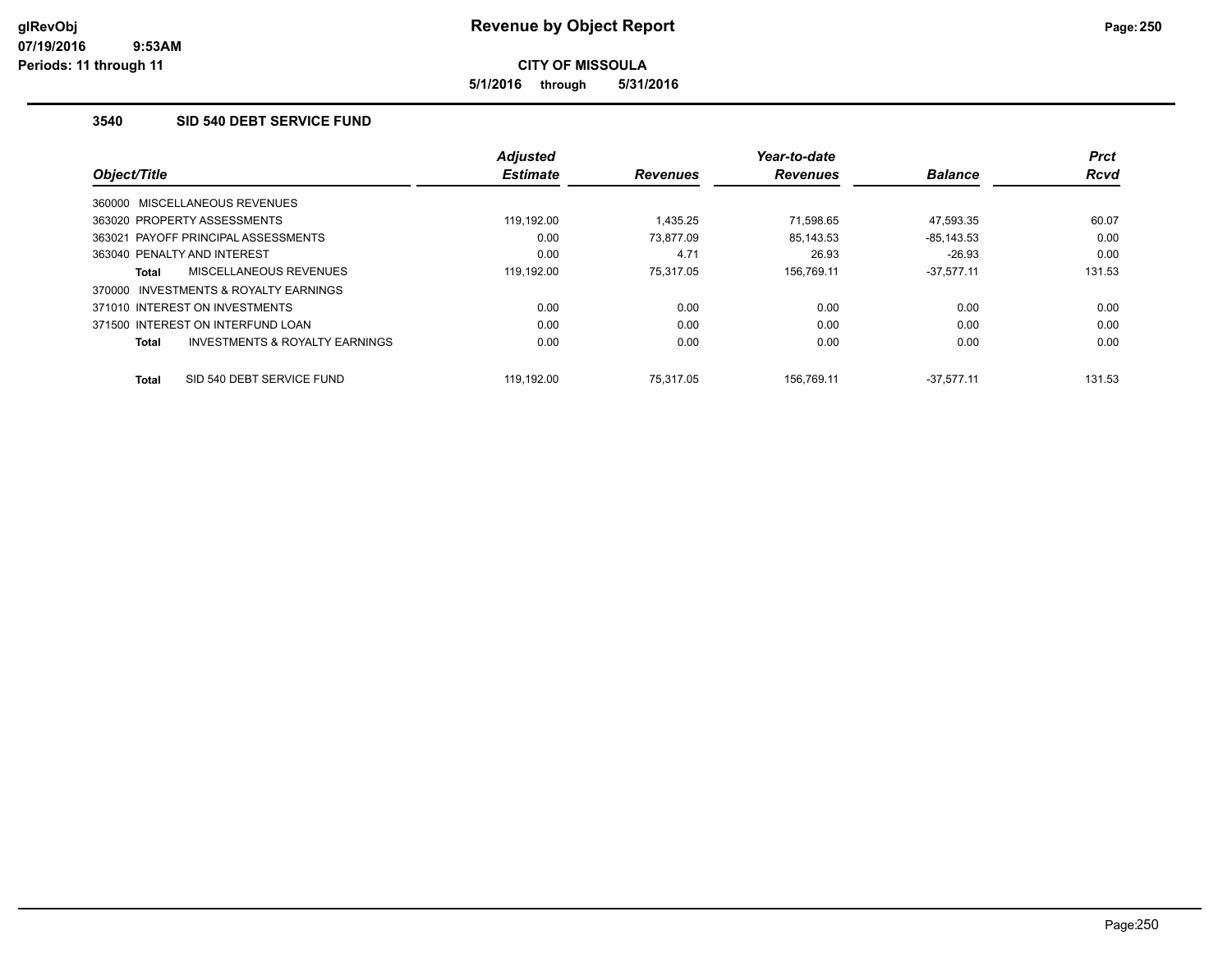**5/1/2016 through 5/31/2016**

**3541 SID 541 DEBT SERVICE**

**3541 SID 541 DEBT SERVICE**

|                                         | <b>Adjusted</b> |                 | Year-to-date    |                | <b>Prct</b> |
|-----------------------------------------|-----------------|-----------------|-----------------|----------------|-------------|
| Object/Title                            | <b>Estimate</b> | <b>Revenues</b> | <b>Revenues</b> | <b>Balance</b> | <b>Rcvd</b> |
| 360000 MISCELLANEOUS REVENUES           |                 |                 |                 |                |             |
| 363020 PROPERTY ASSESSMENTS             | 59,303.00       | 789.95          | 31,167.48       | 28,135.52      | 52.56       |
| 363021 PAYOFF PRINCIPAL ASSESSMENTS     | 0.00            | 325.96          | 5,965.69        | $-5,965.69$    | 0.00        |
| 363040 PENALTY AND INTEREST             | 0.00            | 3.78            | 25.91           | $-25.91$       | 0.00        |
| MISCELLANEOUS REVENUES<br>Total         | 59,303.00       | 1.119.69        | 37,159.08       | 22,143.92      | 62.66       |
| 370000 INVESTMENTS & ROYALTY EARNINGS   |                 |                 |                 |                |             |
| 371010 INTEREST ON INVESTMENTS          | 0.00            | 0.00            | 0.00            | 0.00           | 0.00        |
| INVESTMENTS & ROYALTY EARNINGS<br>Total | 0.00            | 0.00            | 0.00            | 0.00           | 0.00        |
| 380000 OTHER FINANCING SOURCES          |                 |                 |                 |                |             |
| 381030 SID BONDS PROCEEDS               | 0.00            | 0.00            | 0.00            | 0.00           | 0.00        |
| OTHER FINANCING SOURCES<br>Total        | 0.00            | 0.00            | 0.00            | 0.00           | 0.00        |
| SID 541 DEBT SERVICE<br><b>Total</b>    | 59.303.00       | 1.119.69        | 37.159.08       | 22.143.92      | 62.66       |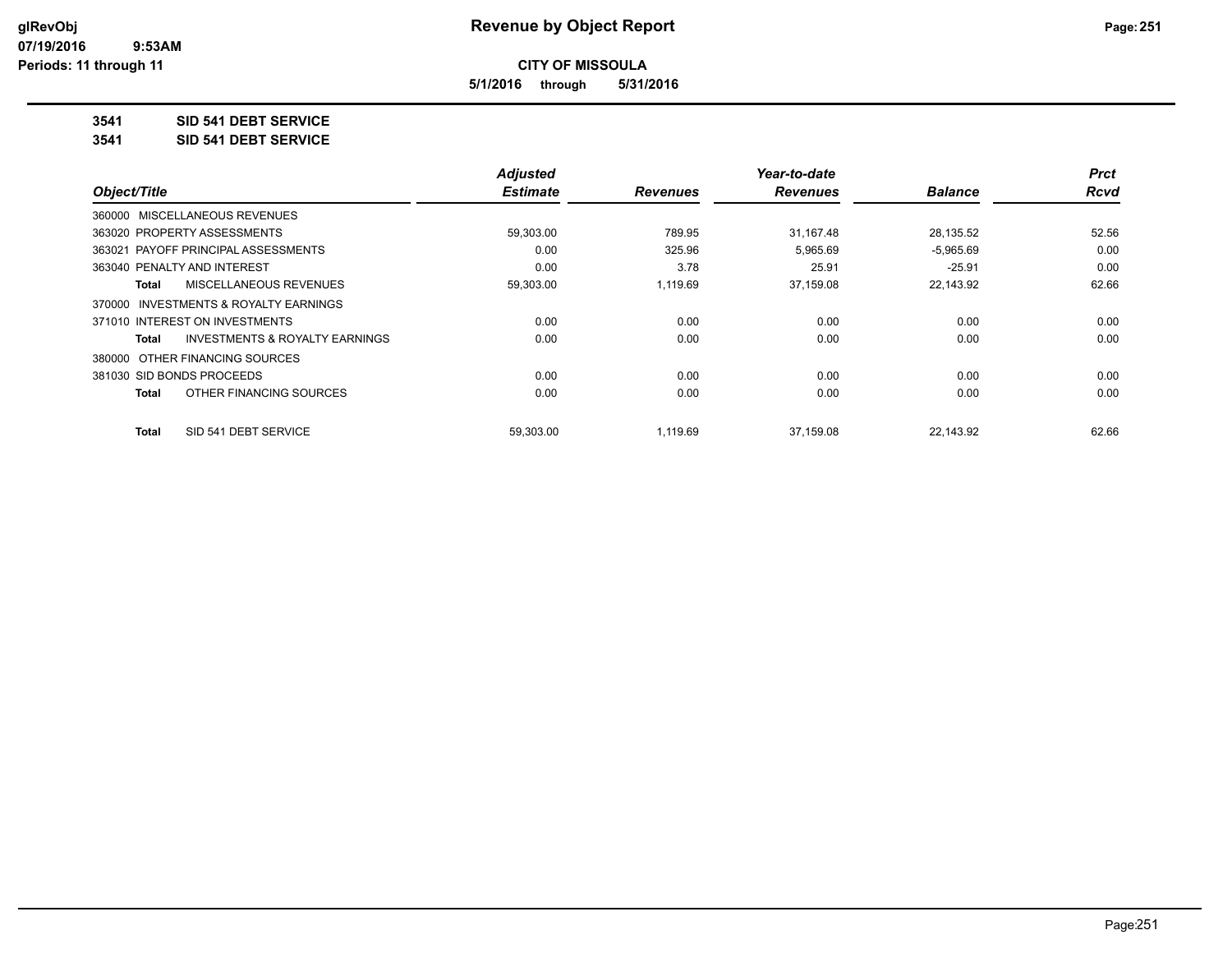**5/1/2016 through 5/31/2016**

#### **3541 SID 541 DEBT SERVICE**

| Object/Title                             | <b>Adjusted</b><br><b>Estimate</b> | <b>Revenues</b> | Year-to-date<br><b>Revenues</b> | <b>Balance</b> | <b>Prct</b><br>Rcvd |
|------------------------------------------|------------------------------------|-----------------|---------------------------------|----------------|---------------------|
| 360000 MISCELLANEOUS REVENUES            |                                    |                 |                                 |                |                     |
| 363020 PROPERTY ASSESSMENTS              | 59,303.00                          | 789.95          | 31,167.48                       | 28,135.52      | 52.56               |
| 363021 PAYOFF PRINCIPAL ASSESSMENTS      | 0.00                               | 325.96          | 5,965.69                        | $-5,965.69$    | 0.00                |
| 363040 PENALTY AND INTEREST              | 0.00                               | 3.78            | 25.91                           | $-25.91$       | 0.00                |
| MISCELLANEOUS REVENUES<br>Total          | 59,303.00                          | 1,119.69        | 37,159.08                       | 22,143.92      | 62.66               |
| INVESTMENTS & ROYALTY EARNINGS<br>370000 |                                    |                 |                                 |                |                     |
| 371010 INTEREST ON INVESTMENTS           | 0.00                               | 0.00            | 0.00                            | 0.00           | 0.00                |
| INVESTMENTS & ROYALTY EARNINGS<br>Total  | 0.00                               | 0.00            | 0.00                            | 0.00           | 0.00                |
| 380000 OTHER FINANCING SOURCES           |                                    |                 |                                 |                |                     |
| 381030 SID BONDS PROCEEDS                | 0.00                               | 0.00            | 0.00                            | 0.00           | 0.00                |
| OTHER FINANCING SOURCES<br>Total         | 0.00                               | 0.00            | 0.00                            | 0.00           | 0.00                |
| SID 541 DEBT SERVICE<br><b>Total</b>     | 59,303.00                          | 1,119.69        | 37,159.08                       | 22,143.92      | 62.66               |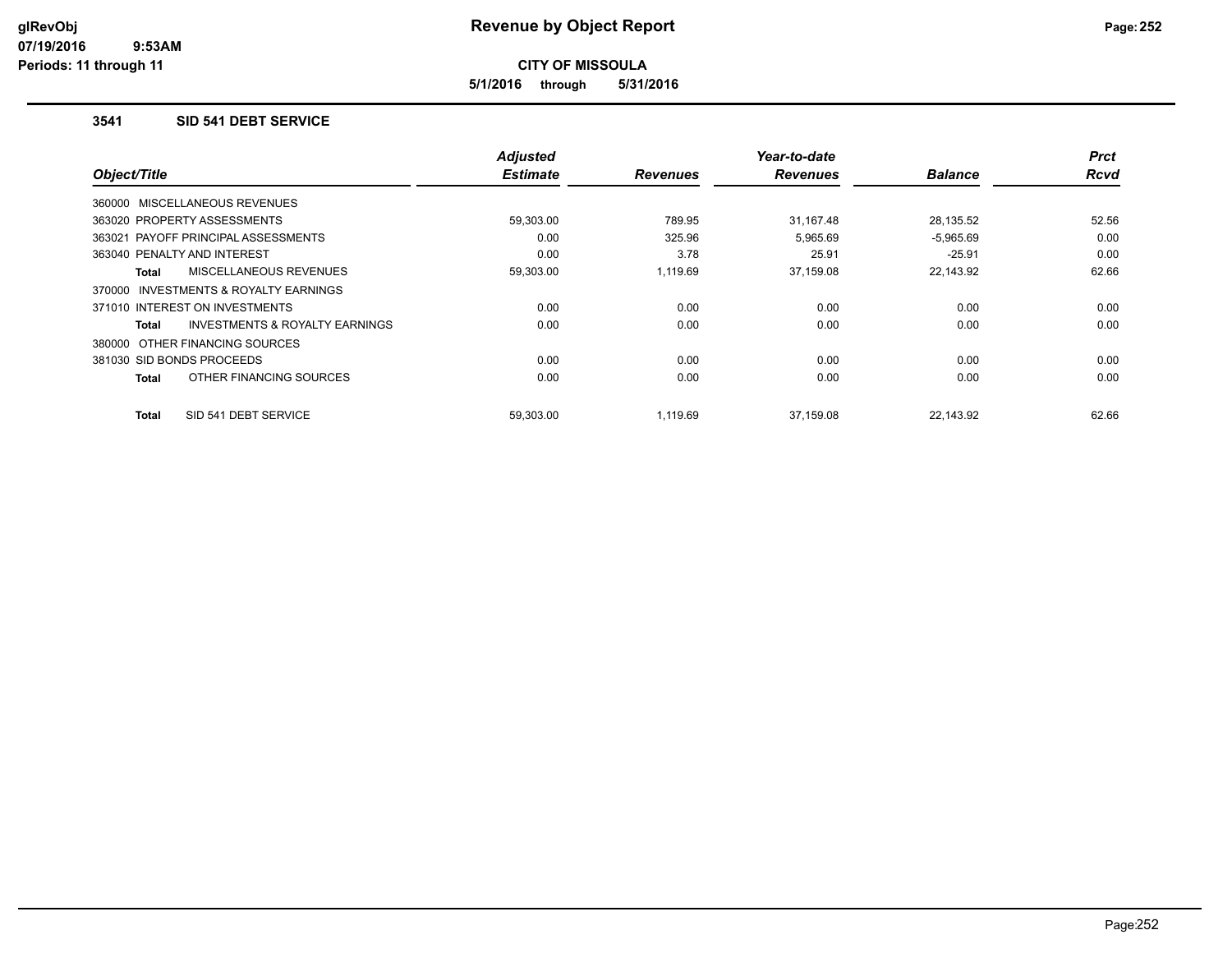**5/1/2016 through 5/31/2016**

**3543 SID 543 DEBT SERVICE**

**3543 SID 543 DEBT SERVICE**

|                                                           | <b>Adjusted</b> |                 | Year-to-date    |                | <b>Prct</b> |
|-----------------------------------------------------------|-----------------|-----------------|-----------------|----------------|-------------|
| Object/Title                                              | <b>Estimate</b> | <b>Revenues</b> | <b>Revenues</b> | <b>Balance</b> | Rcvd        |
| 360000 MISCELLANEOUS REVENUES                             |                 |                 |                 |                |             |
| 363020 PROPERTY ASSESSMENTS                               | 0.00            | 74.60           | 5,035.50        | $-5,035.50$    | 0.00        |
| 363021 PAYOFF PRINCIPAL ASSESSMENTS                       | 0.00            | 67.03           | 233.55          | $-233.55$      | 0.00        |
| 363040 PENALTY AND INTEREST                               | 0.00            | 0.00            | 38,508.86       | $-38.508.86$   | 0.00        |
| MISCELLANEOUS REVENUES<br>Total                           | 0.00            | 141.63          | 43.777.91       | -43.777.91     | 0.00        |
| 370000 INVESTMENTS & ROYALTY EARNINGS                     |                 |                 |                 |                |             |
| 371010 INTEREST ON INVESTMENTS                            | 0.00            | 0.00            | 0.00            | 0.00           | 0.00        |
| <b>INVESTMENTS &amp; ROYALTY EARNINGS</b><br><b>Total</b> | 0.00            | 0.00            | 0.00            | 0.00           | 0.00        |
| SID 543 DEBT SERVICE<br><b>Total</b>                      | 0.00            | 141.63          | 43.777.91       | $-43.777.91$   | 0.00        |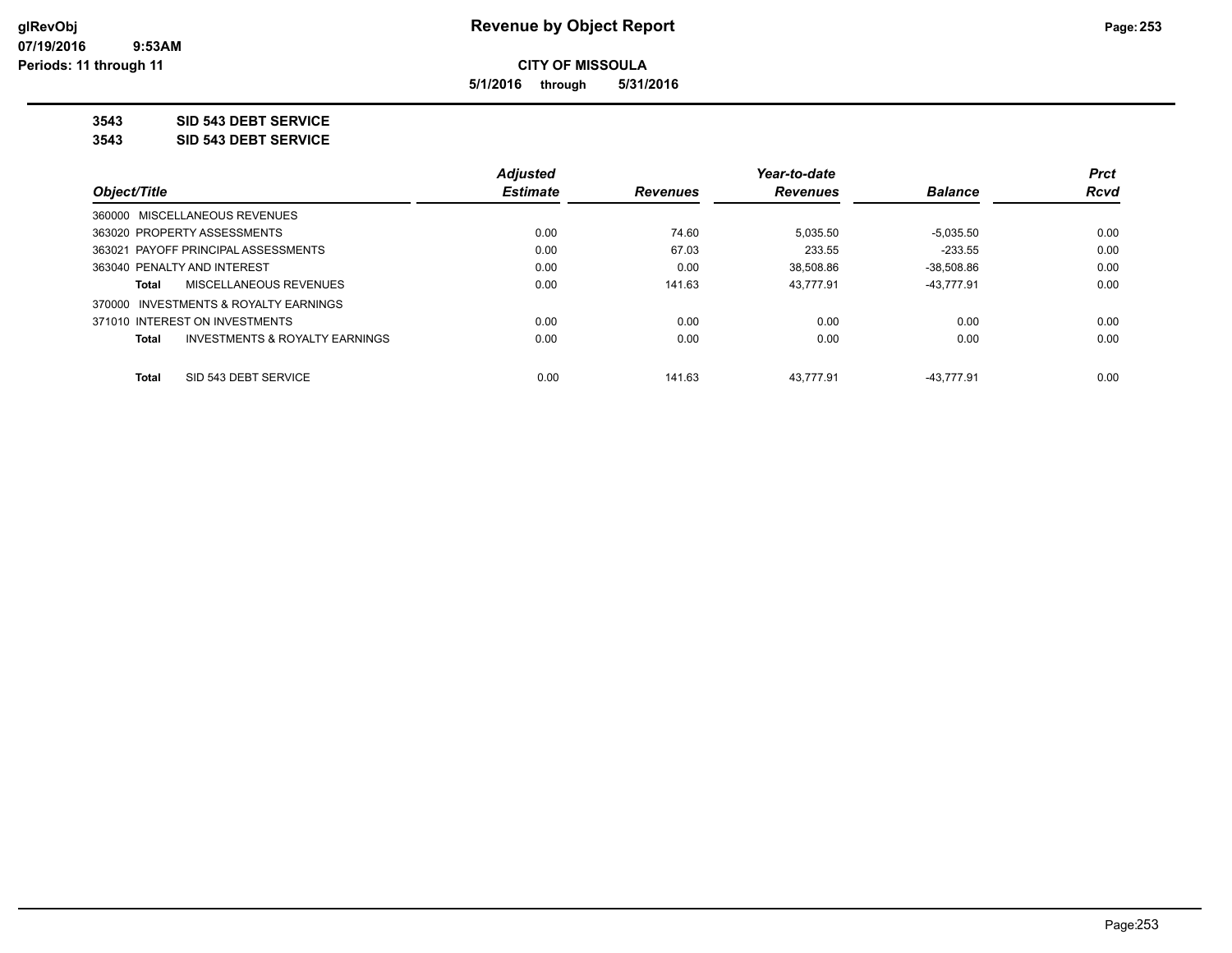**5/1/2016 through 5/31/2016**

#### **3543 SID 543 DEBT SERVICE**

|                                                           | <b>Adjusted</b> |                 | Year-to-date    |                | <b>Prct</b> |
|-----------------------------------------------------------|-----------------|-----------------|-----------------|----------------|-------------|
| Object/Title                                              | <b>Estimate</b> | <b>Revenues</b> | <b>Revenues</b> | <b>Balance</b> | <b>Rcvd</b> |
| 360000 MISCELLANEOUS REVENUES                             |                 |                 |                 |                |             |
| 363020 PROPERTY ASSESSMENTS                               | 0.00            | 74.60           | 5,035.50        | $-5,035.50$    | 0.00        |
| 363021 PAYOFF PRINCIPAL ASSESSMENTS                       | 0.00            | 67.03           | 233.55          | $-233.55$      | 0.00        |
| 363040 PENALTY AND INTEREST                               | 0.00            | 0.00            | 38.508.86       | $-38.508.86$   | 0.00        |
| <b>MISCELLANEOUS REVENUES</b><br>Total                    | 0.00            | 141.63          | 43.777.91       | $-43.777.91$   | 0.00        |
| 370000 INVESTMENTS & ROYALTY EARNINGS                     |                 |                 |                 |                |             |
| 371010 INTEREST ON INVESTMENTS                            | 0.00            | 0.00            | 0.00            | 0.00           | 0.00        |
| <b>INVESTMENTS &amp; ROYALTY EARNINGS</b><br><b>Total</b> | 0.00            | 0.00            | 0.00            | 0.00           | 0.00        |
| SID 543 DEBT SERVICE<br><b>Total</b>                      | 0.00            | 141.63          | 43.777.91       | $-43.777.91$   | 0.00        |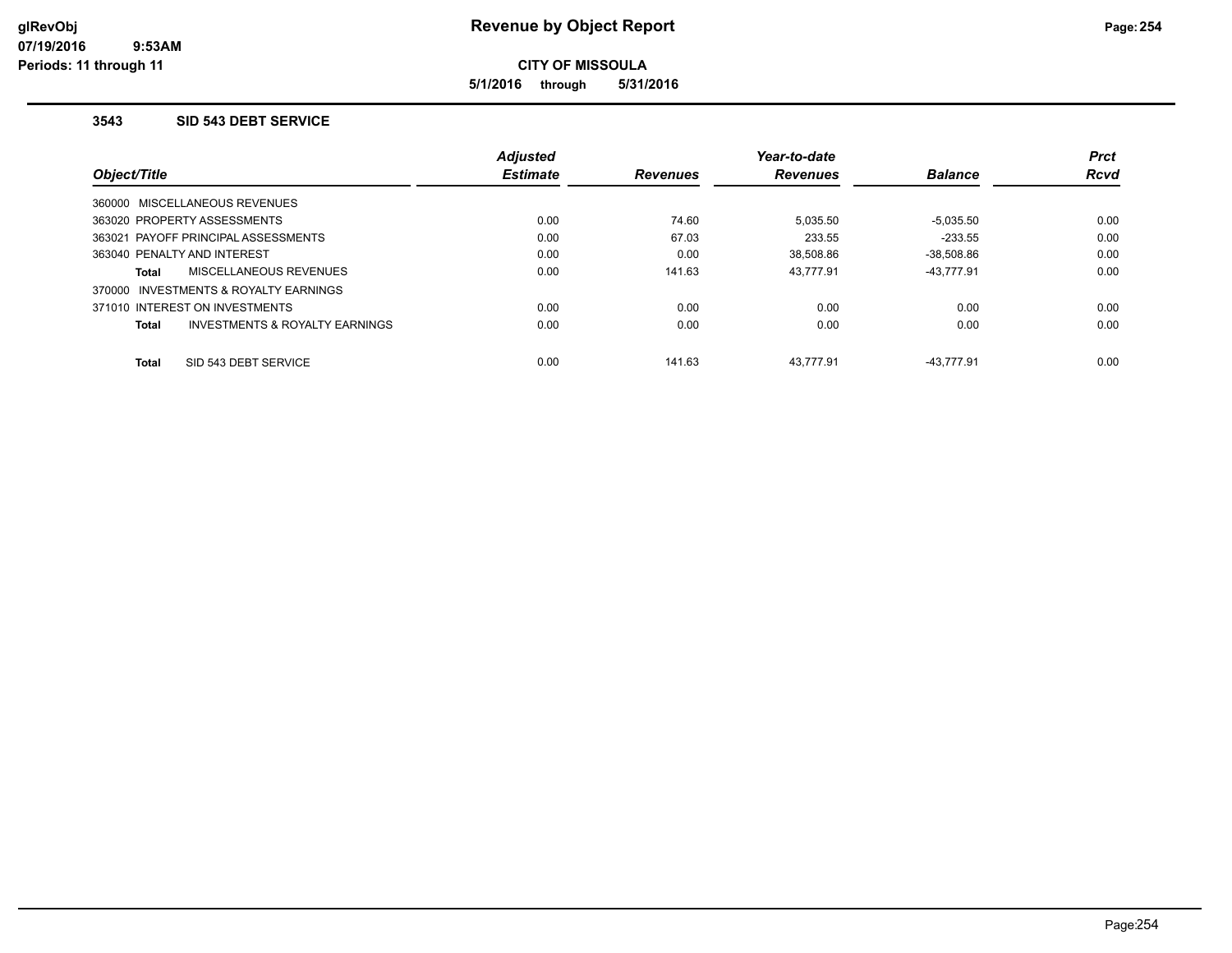**5/1/2016 through 5/31/2016**

## **3544 SID 544 RATTLESNAKE DEBT SERVICE**

#### **3544 SID 544 RATTLESNAKE DEBT SERVICE**

|                                                           | <b>Adjusted</b> |                 | Year-to-date    |                | <b>Prct</b> |
|-----------------------------------------------------------|-----------------|-----------------|-----------------|----------------|-------------|
| Object/Title                                              | <b>Estimate</b> | <b>Revenues</b> | <b>Revenues</b> | <b>Balance</b> | <b>Rcvd</b> |
| 360000 MISCELLANEOUS REVENUES                             |                 |                 |                 |                |             |
| 363020 PROPERTY ASSESSMENTS                               | 139.383.00      | 2.178.14        | 46.440.53       | 92.942.47      | 33.32       |
| 363021 PAYOFF PRINCIPAL ASSESSMENTS                       | 0.00            | 5.447.02        | 5.447.02        | $-5.447.02$    | 0.00        |
| 363040 PENALTY AND INTEREST                               | 0.00            | 23.82           | 127.07          | $-127.07$      | 0.00        |
| MISCELLANEOUS REVENUES<br>Total                           | 139.383.00      | 7.648.98        | 52.014.62       | 87.368.38      | 37.32       |
| INVESTMENTS & ROYALTY EARNINGS<br>370000                  |                 |                 |                 |                |             |
| 371010 INTEREST ON INVESTMENTS                            | 0.00            | 0.00            | 0.00            | 0.00           | 0.00        |
| <b>INVESTMENTS &amp; ROYALTY EARNINGS</b><br><b>Total</b> | 0.00            | 0.00            | 0.00            | 0.00           | 0.00        |
|                                                           |                 |                 |                 |                |             |
| SID 544 RATTLESNAKE DEBT SERVICE<br><b>Total</b>          | 139.383.00      | 7.648.98        | 52.014.62       | 87.368.38      | 37.32       |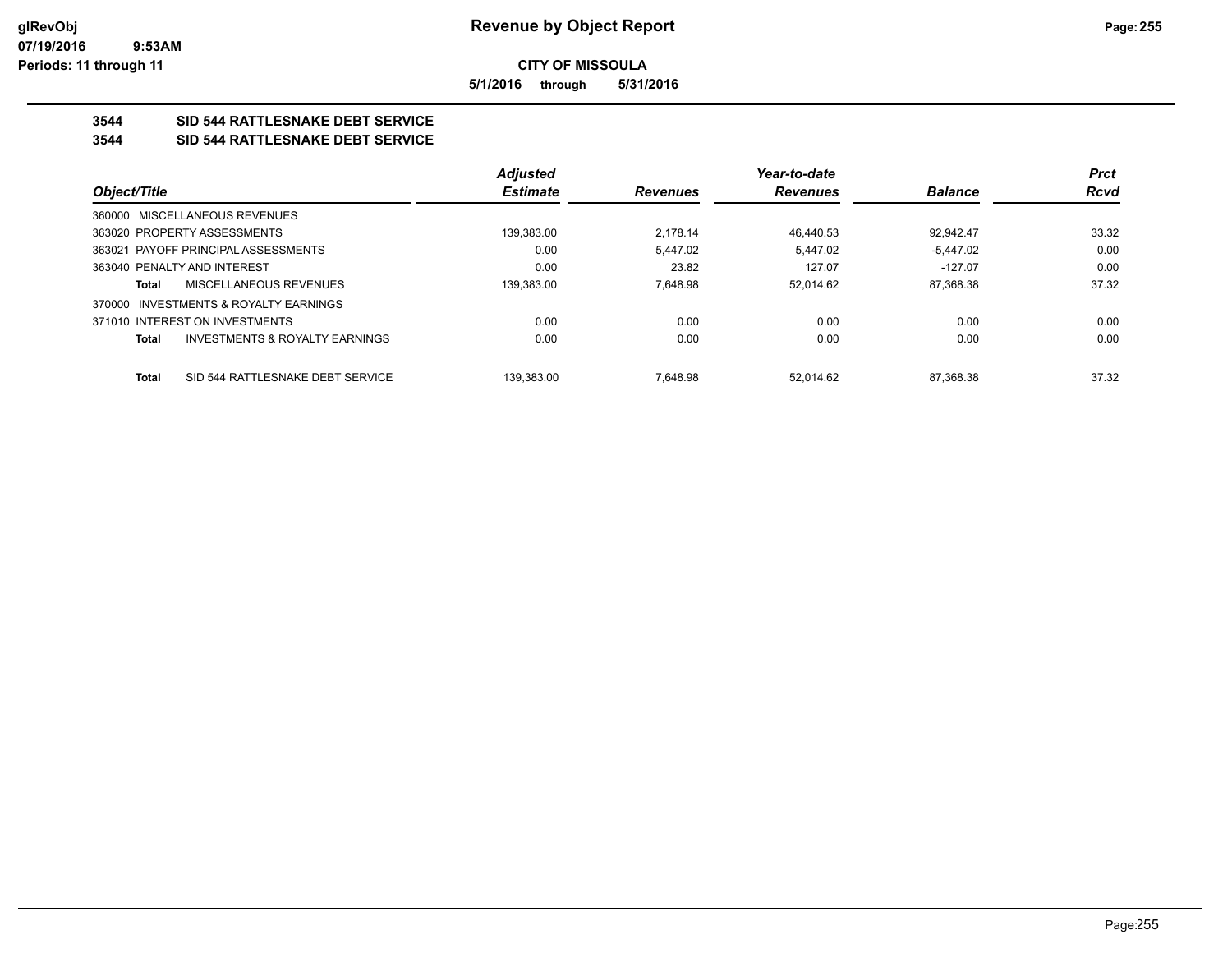**5/1/2016 through 5/31/2016**

## **3544 SID 544 RATTLESNAKE DEBT SERVICE**

|                                          |                                           | <b>Adjusted</b> |                 | Year-to-date    |                | <b>Prct</b> |
|------------------------------------------|-------------------------------------------|-----------------|-----------------|-----------------|----------------|-------------|
| Object/Title                             |                                           | <b>Estimate</b> | <b>Revenues</b> | <b>Revenues</b> | <b>Balance</b> | <b>Rcvd</b> |
| 360000 MISCELLANEOUS REVENUES            |                                           |                 |                 |                 |                |             |
| 363020 PROPERTY ASSESSMENTS              |                                           | 139,383.00      | 2.178.14        | 46.440.53       | 92.942.47      | 33.32       |
| 363021 PAYOFF PRINCIPAL ASSESSMENTS      |                                           | 0.00            | 5.447.02        | 5.447.02        | $-5.447.02$    | 0.00        |
| 363040 PENALTY AND INTEREST              |                                           | 0.00            | 23.82           | 127.07          | $-127.07$      | 0.00        |
| <b>Total</b>                             | <b>MISCELLANEOUS REVENUES</b>             | 139,383.00      | 7.648.98        | 52.014.62       | 87,368.38      | 37.32       |
| INVESTMENTS & ROYALTY EARNINGS<br>370000 |                                           |                 |                 |                 |                |             |
| 371010 INTEREST ON INVESTMENTS           |                                           | 0.00            | 0.00            | 0.00            | 0.00           | 0.00        |
| <b>Total</b>                             | <b>INVESTMENTS &amp; ROYALTY EARNINGS</b> | 0.00            | 0.00            | 0.00            | 0.00           | 0.00        |
| <b>Total</b>                             | SID 544 RATTLESNAKE DEBT SERVICE          | 139.383.00      | 7.648.98        | 52.014.62       | 87.368.38      | 37.32       |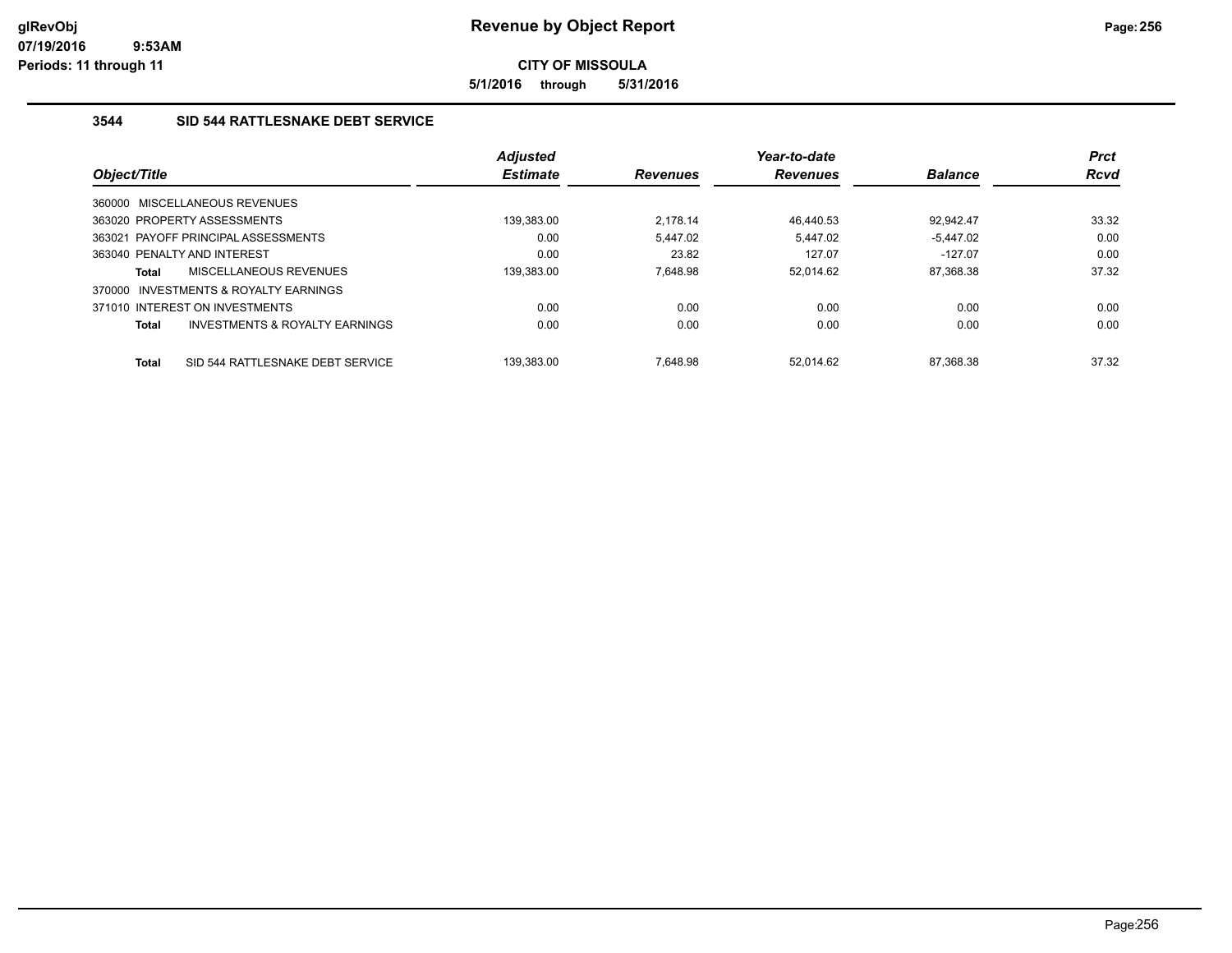**5/1/2016 through 5/31/2016**

**3545 SID 545 DEBT SERVICE**

**3545 SID 545 DEBT SERVICE**

|                                                | <b>Adjusted</b> |                 | Year-to-date    |                | <b>Prct</b> |
|------------------------------------------------|-----------------|-----------------|-----------------|----------------|-------------|
| Object/Title                                   | <b>Estimate</b> | <b>Revenues</b> | <b>Revenues</b> | <b>Balance</b> | <b>Rcvd</b> |
| 360000 MISCELLANEOUS REVENUES                  |                 |                 |                 |                |             |
| 363020 PROPERTY ASSESSMENTS                    | 0.00            | 69.17           | 1.076.30        | $-1.076.30$    | 0.00        |
| 363021 PAYOFF PRINCIPAL ASSESSMENTS            | 0.00            | 0.00            | 0.00            | 0.00           | 0.00        |
| 363040 PENALTY AND INTEREST                    | 0.00            | 1.38            | 1.75            | $-1.75$        | 0.00        |
| MISCELLANEOUS REVENUES<br>Total                | 0.00            | 70.55           | 1.078.05        | $-1.078.05$    | 0.00        |
| 370000 INVESTMENTS & ROYALTY EARNINGS          |                 |                 |                 |                |             |
| 371010 INTEREST ON INVESTMENTS                 | 0.00            | 0.00            | 0.00            | 0.00           | 0.00        |
| INVESTMENTS & ROYALTY EARNINGS<br><b>Total</b> | 0.00            | 0.00            | 0.00            | 0.00           | 0.00        |
| SID 545 DEBT SERVICE<br><b>Total</b>           | 0.00            | 70.55           | 1.078.05        | $-1.078.05$    | 0.00        |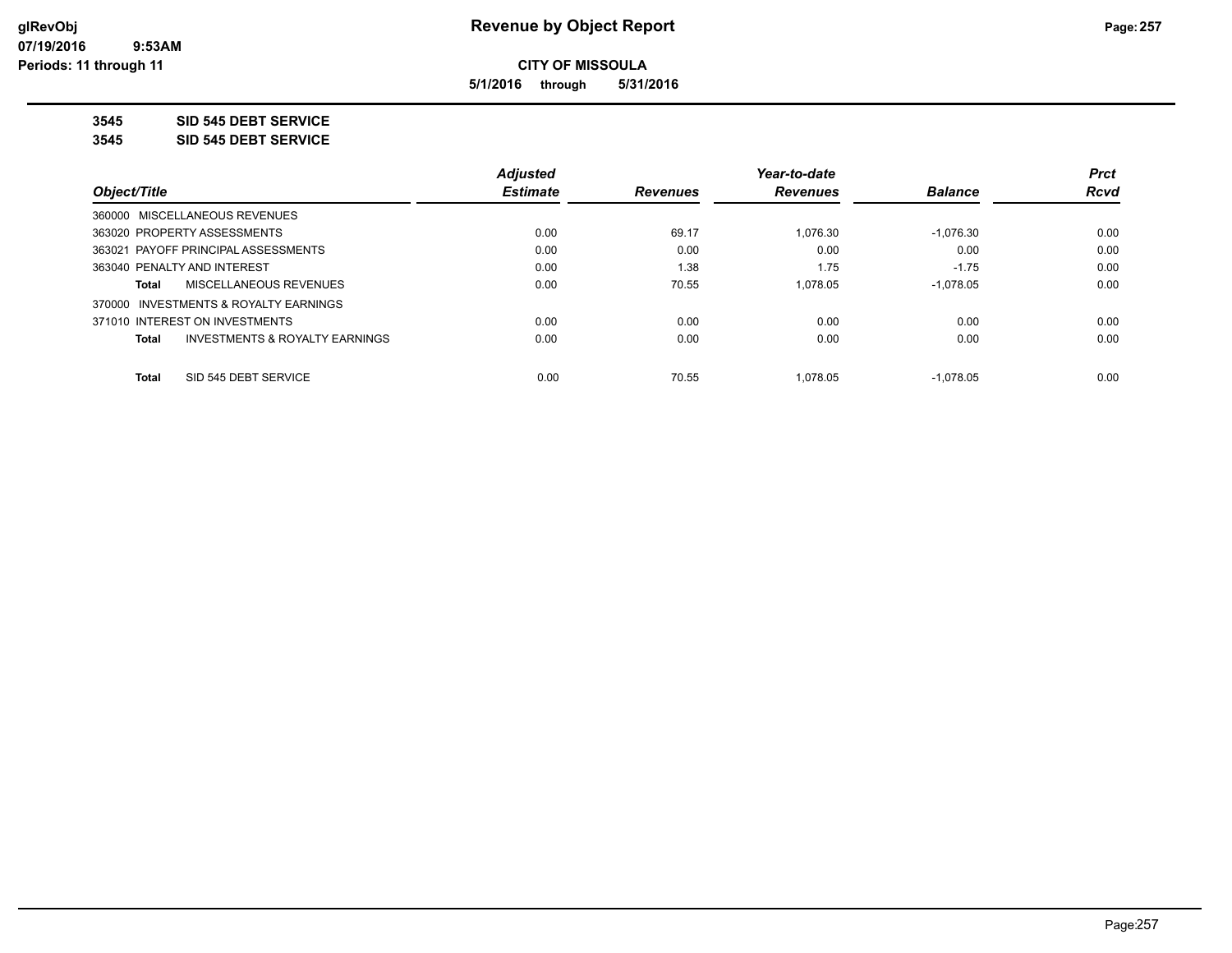**5/1/2016 through 5/31/2016**

#### **3545 SID 545 DEBT SERVICE**

|                                                    | <b>Adjusted</b> |                 | Year-to-date    |                | <b>Prct</b> |
|----------------------------------------------------|-----------------|-----------------|-----------------|----------------|-------------|
| <b>Object/Title</b>                                | <b>Estimate</b> | <b>Revenues</b> | <b>Revenues</b> | <b>Balance</b> | <b>Rcvd</b> |
| 360000 MISCELLANEOUS REVENUES                      |                 |                 |                 |                |             |
| 363020 PROPERTY ASSESSMENTS                        | 0.00            | 69.17           | 1.076.30        | $-1.076.30$    | 0.00        |
| 363021 PAYOFF PRINCIPAL ASSESSMENTS                | 0.00            | 0.00            | 0.00            | 0.00           | 0.00        |
| 363040 PENALTY AND INTEREST                        | 0.00            | 1.38            | 1.75            | $-1.75$        | 0.00        |
| MISCELLANEOUS REVENUES<br>Total                    | 0.00            | 70.55           | 1.078.05        | $-1.078.05$    | 0.00        |
| INVESTMENTS & ROYALTY EARNINGS<br>370000           |                 |                 |                 |                |             |
| 371010 INTEREST ON INVESTMENTS                     | 0.00            | 0.00            | 0.00            | 0.00           | 0.00        |
| <b>INVESTMENTS &amp; ROYALTY EARNINGS</b><br>Total | 0.00            | 0.00            | 0.00            | 0.00           | 0.00        |
| SID 545 DEBT SERVICE<br><b>Total</b>               | 0.00            | 70.55           | 1.078.05        | $-1.078.05$    | 0.00        |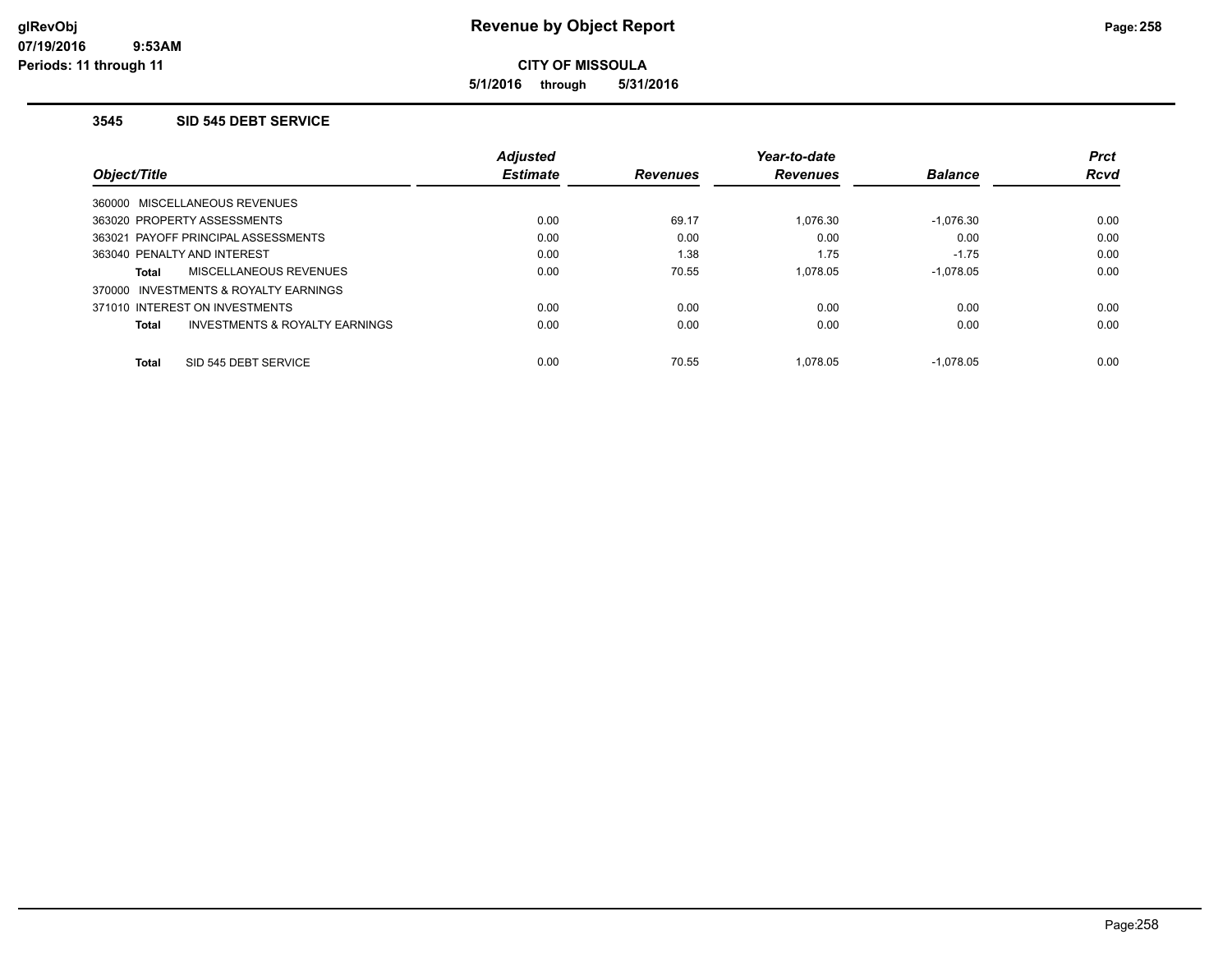**5/1/2016 through 5/31/2016**

**3546 SID 546 DEBT SERVICE**

**3546 SID 546 DEBT SERVICE**

|                                                    | <b>Adjusted</b> |                 | Year-to-date    |                | <b>Prct</b> |
|----------------------------------------------------|-----------------|-----------------|-----------------|----------------|-------------|
| Object/Title                                       | <b>Estimate</b> | <b>Revenues</b> | <b>Revenues</b> | <b>Balance</b> | <b>Rcvd</b> |
| 360000 MISCELLANEOUS REVENUES                      |                 |                 |                 |                |             |
| 363020 PROPERTY ASSESSMENTS                        | 0.00            | 17.39           | 852.55          | $-852.55$      | 0.00        |
| 363021 PAYOFF PRINCIPAL ASSESSMENTS                | 0.00            | 0.00            | 0.00            | 0.00           | 0.00        |
| 363040 PENALTY AND INTEREST                        | 0.00            | 0.00            | 0.37            | $-0.37$        | 0.00        |
| MISCELLANEOUS REVENUES<br>Total                    | 0.00            | 17.39           | 852.92          | $-852.92$      | 0.00        |
| 370000 INVESTMENTS & ROYALTY EARNINGS              |                 |                 |                 |                |             |
| 371010 INTEREST ON INVESTMENTS                     | 0.00            | 0.00            | 0.00            | 0.00           | 0.00        |
| <b>INVESTMENTS &amp; ROYALTY EARNINGS</b><br>Total | 0.00            | 0.00            | 0.00            | 0.00           | 0.00        |
| SID 546 DEBT SERVICE<br><b>Total</b>               | 0.00            | 17.39           | 852.92          | $-852.92$      | 0.00        |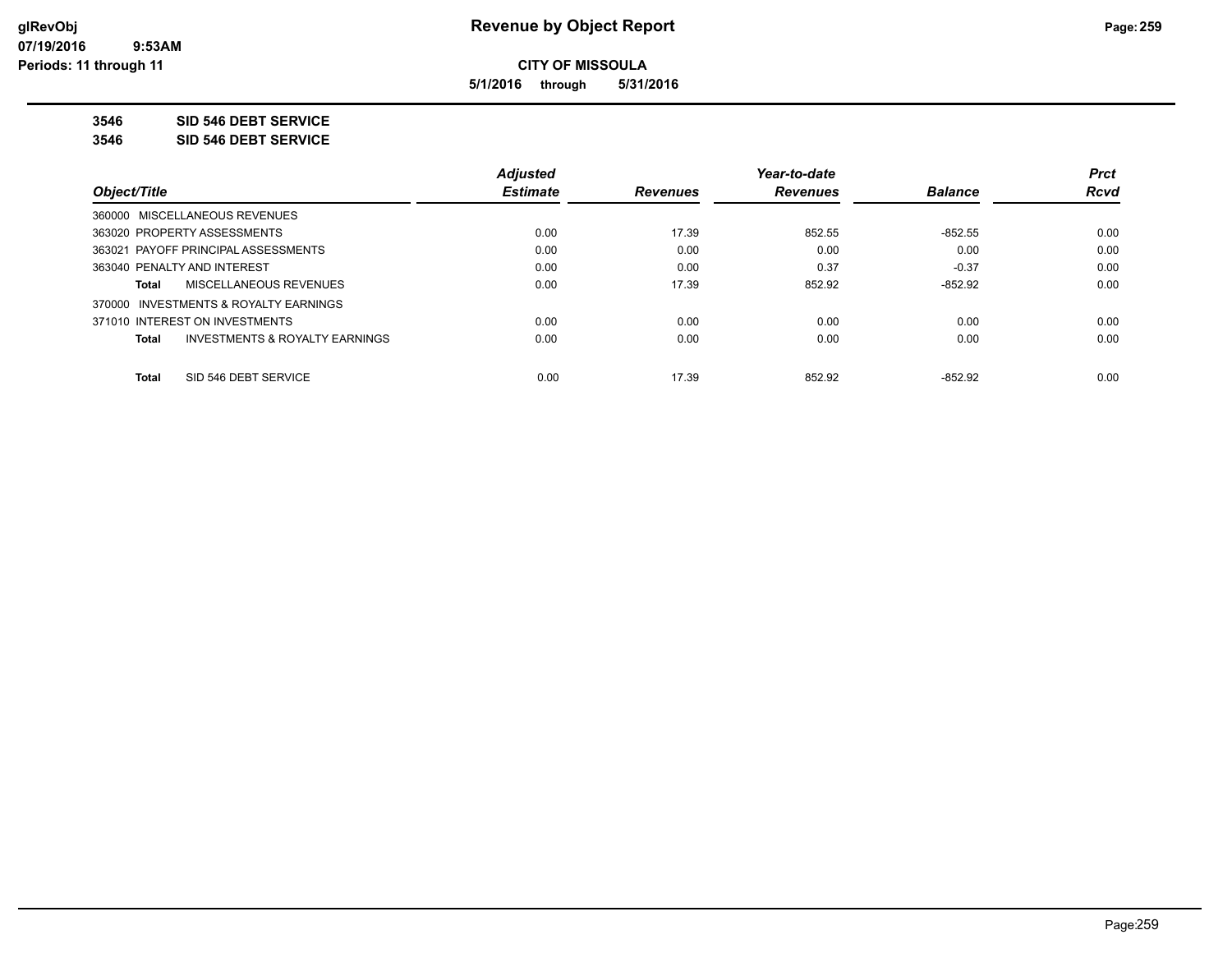**5/1/2016 through 5/31/2016**

#### **3546 SID 546 DEBT SERVICE**

|                                          | Adjusted        |                 | Year-to-date    |                | <b>Prct</b> |
|------------------------------------------|-----------------|-----------------|-----------------|----------------|-------------|
| Object/Title                             | <b>Estimate</b> | <b>Revenues</b> | <b>Revenues</b> | <b>Balance</b> | <b>Rcvd</b> |
| 360000 MISCELLANEOUS REVENUES            |                 |                 |                 |                |             |
| 363020 PROPERTY ASSESSMENTS              | 0.00            | 17.39           | 852.55          | $-852.55$      | 0.00        |
| 363021 PAYOFF PRINCIPAL ASSESSMENTS      | 0.00            | 0.00            | 0.00            | 0.00           | 0.00        |
| 363040 PENALTY AND INTEREST              | 0.00            | 0.00            | 0.37            | $-0.37$        | 0.00        |
| MISCELLANEOUS REVENUES<br>Total          | 0.00            | 17.39           | 852.92          | $-852.92$      | 0.00        |
| INVESTMENTS & ROYALTY EARNINGS<br>370000 |                 |                 |                 |                |             |
| 371010 INTEREST ON INVESTMENTS           | 0.00            | 0.00            | 0.00            | 0.00           | 0.00        |
| INVESTMENTS & ROYALTY EARNINGS<br>Total  | 0.00            | 0.00            | 0.00            | 0.00           | 0.00        |
| SID 546 DEBT SERVICE<br><b>Total</b>     | 0.00            | 17.39           | 852.92          | $-852.92$      | 0.00        |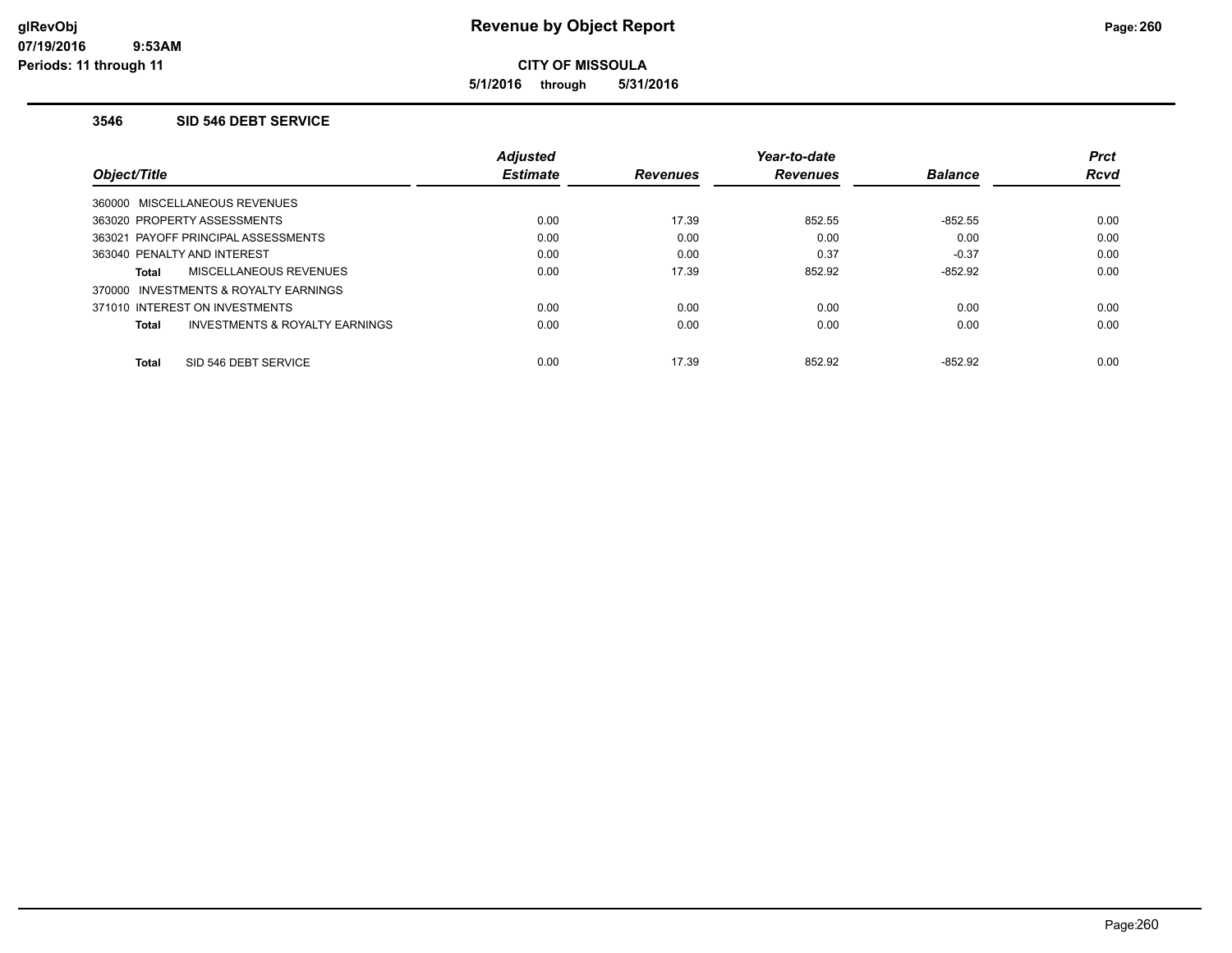**5/1/2016 through 5/31/2016**

### **3548 SID 548-5TH, 6TH & ARTHUR**

**3548 SID 548-5TH, 6TH & ARTHUR**

|                                                           | <b>Adjusted</b> |                 | Year-to-date    |                | <b>Prct</b> |
|-----------------------------------------------------------|-----------------|-----------------|-----------------|----------------|-------------|
| Object/Title                                              | <b>Estimate</b> | <b>Revenues</b> | <b>Revenues</b> | <b>Balance</b> | Rcvd        |
| 360000 MISCELLANEOUS REVENUES                             |                 |                 |                 |                |             |
| 363020 PROPERTY ASSESSMENTS                               | 111,525.00      | 0.00            | 116.500.00      | $-4,975.00$    | 104.46      |
| 363021 PAYOFF PRINCIPAL ASSESSMENTS                       | 0.00            | 0.00            | 0.00            | 0.00           | 0.00        |
| 363040 PENALTY AND INTEREST                               | 0.00            | 0.00            | 0.00            | 0.00           | 0.00        |
| MISCELLANEOUS REVENUES<br>Total                           | 111,525.00      | 0.00            | 116.500.00      | $-4.975.00$    | 104.46      |
| 370000 INVESTMENTS & ROYALTY EARNINGS                     |                 |                 |                 |                |             |
| 371010 INTEREST ON INVESTMENTS                            | 0.00            | 0.00            | 0.00            | 0.00           | 0.00        |
| <b>INVESTMENTS &amp; ROYALTY EARNINGS</b><br><b>Total</b> | 0.00            | 0.00            | 0.00            | 0.00           | 0.00        |
|                                                           |                 |                 |                 |                |             |
| SID 548-5TH, 6TH & ARTHUR<br><b>Total</b>                 | 111.525.00      | 0.00            | 116.500.00      | -4.975.00      | 104.46      |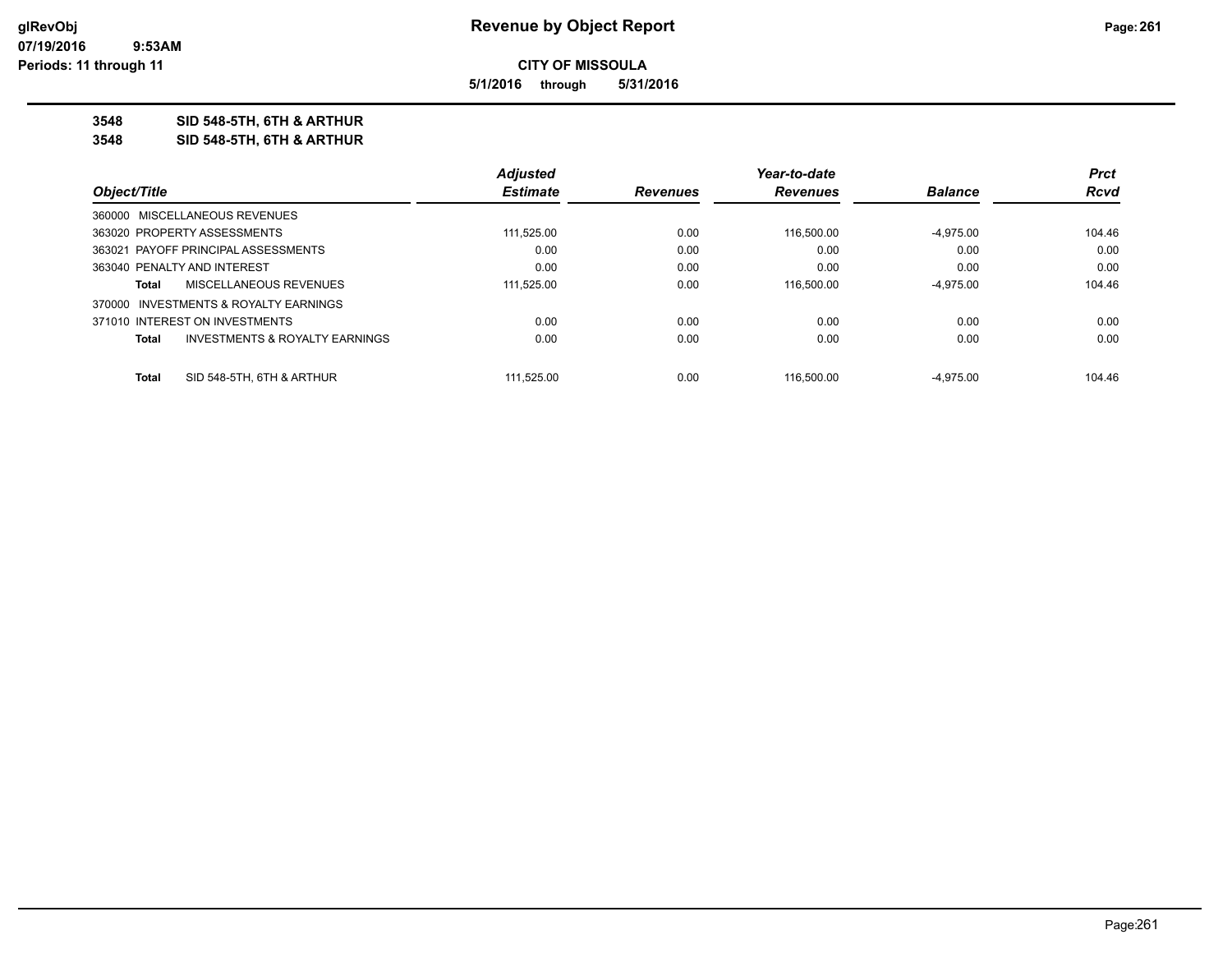**5/1/2016 through 5/31/2016**

### **3548 SID 548-5TH, 6TH & ARTHUR**

|              |                                           | <b>Adjusted</b> |                 | Year-to-date    |                | <b>Prct</b> |
|--------------|-------------------------------------------|-----------------|-----------------|-----------------|----------------|-------------|
| Object/Title |                                           | <b>Estimate</b> | <b>Revenues</b> | <b>Revenues</b> | <b>Balance</b> | <b>Rcvd</b> |
|              | 360000 MISCELLANEOUS REVENUES             |                 |                 |                 |                |             |
|              | 363020 PROPERTY ASSESSMENTS               | 111.525.00      | 0.00            | 116,500.00      | $-4.975.00$    | 104.46      |
|              | 363021 PAYOFF PRINCIPAL ASSESSMENTS       | 0.00            | 0.00            | 0.00            | 0.00           | 0.00        |
|              | 363040 PENALTY AND INTEREST               | 0.00            | 0.00            | 0.00            | 0.00           | 0.00        |
| Total        | <b>MISCELLANEOUS REVENUES</b>             | 111.525.00      | 0.00            | 116,500.00      | $-4.975.00$    | 104.46      |
| 370000       | INVESTMENTS & ROYALTY EARNINGS            |                 |                 |                 |                |             |
|              | 371010 INTEREST ON INVESTMENTS            | 0.00            | 0.00            | 0.00            | 0.00           | 0.00        |
| Total        | <b>INVESTMENTS &amp; ROYALTY EARNINGS</b> | 0.00            | 0.00            | 0.00            | 0.00           | 0.00        |
| <b>Total</b> | SID 548-5TH, 6TH & ARTHUR                 | 111.525.00      | 0.00            | 116.500.00      | $-4.975.00$    | 104.46      |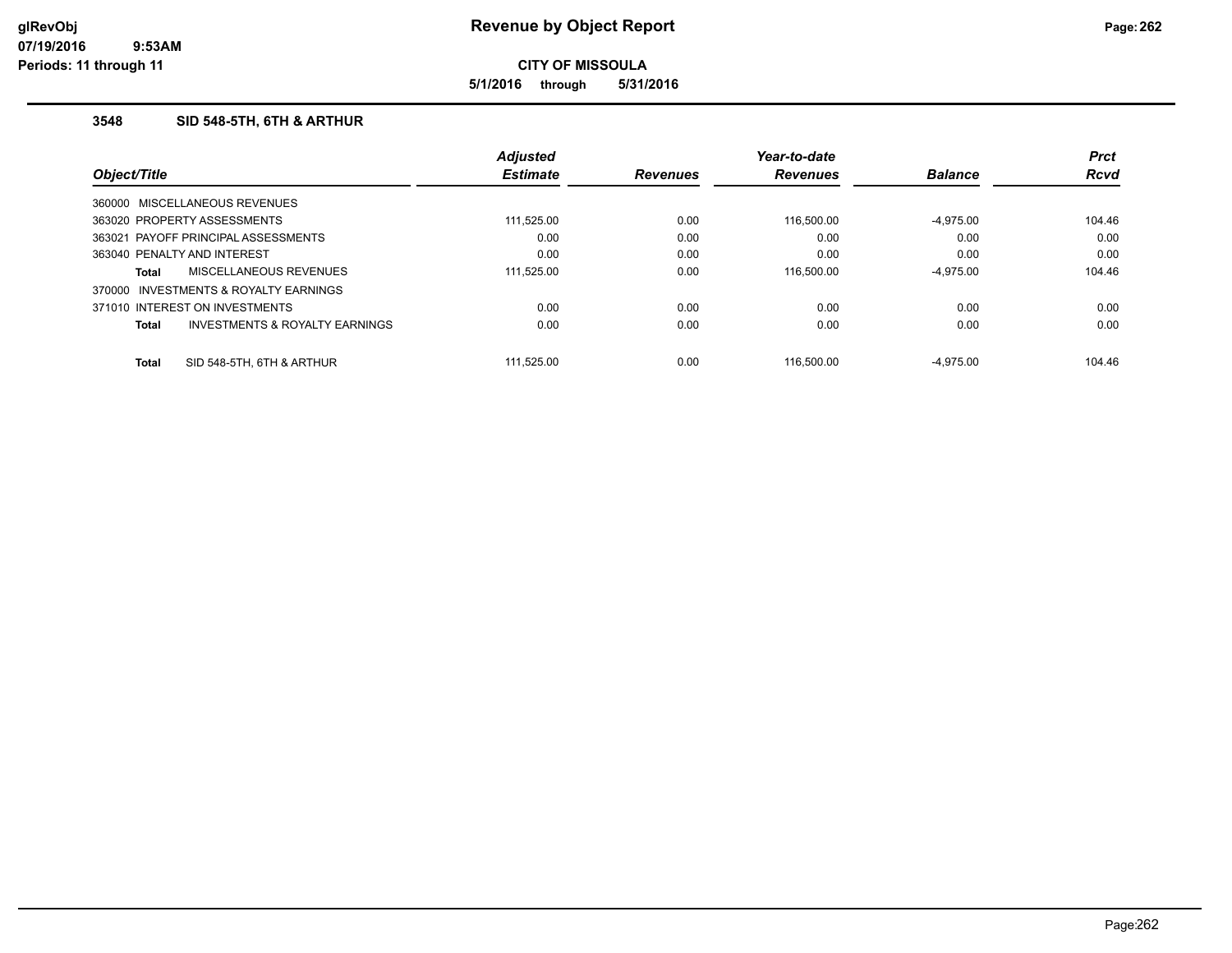**5/1/2016 through 5/31/2016**

**3549 SID 549 HILLVIEW WAY**

**3549 SID 549 HILLVIEW WAY**

|                                                | <b>Adjusted</b> |                 | Year-to-date    |                | <b>Prct</b> |
|------------------------------------------------|-----------------|-----------------|-----------------|----------------|-------------|
| Object/Title                                   | <b>Estimate</b> | <b>Revenues</b> | <b>Revenues</b> | <b>Balance</b> | Rcvd        |
| 360000 MISCELLANEOUS REVENUES                  |                 |                 |                 |                |             |
| 363020 PROPERTY ASSESSMENTS                    | 0.00            | 0.00            | 0.00            | 0.00           | 0.00        |
| 363021 PAYOFF PRINCIPAL ASSESSMENTS            | 0.00            | 0.00            | 0.00            | 0.00           | 0.00        |
| 363040 PENALTY AND INTEREST                    | 0.00            | 0.00            | 0.00            | 0.00           | 0.00        |
| MISCELLANEOUS REVENUES<br>Total                | 0.00            | 0.00            | 0.00            | 0.00           | 0.00        |
| 370000 INVESTMENTS & ROYALTY EARNINGS          |                 |                 |                 |                |             |
| 371010 INTEREST ON INVESTMENTS                 | 0.00            | 0.00            | 0.00            | 0.00           | 0.00        |
| INVESTMENTS & ROYALTY EARNINGS<br><b>Total</b> | 0.00            | 0.00            | 0.00            | 0.00           | 0.00        |
| SID 549 HILLVIEW WAY<br><b>Total</b>           | 0.00            | 0.00            | 0.00            | 0.00           | 0.00        |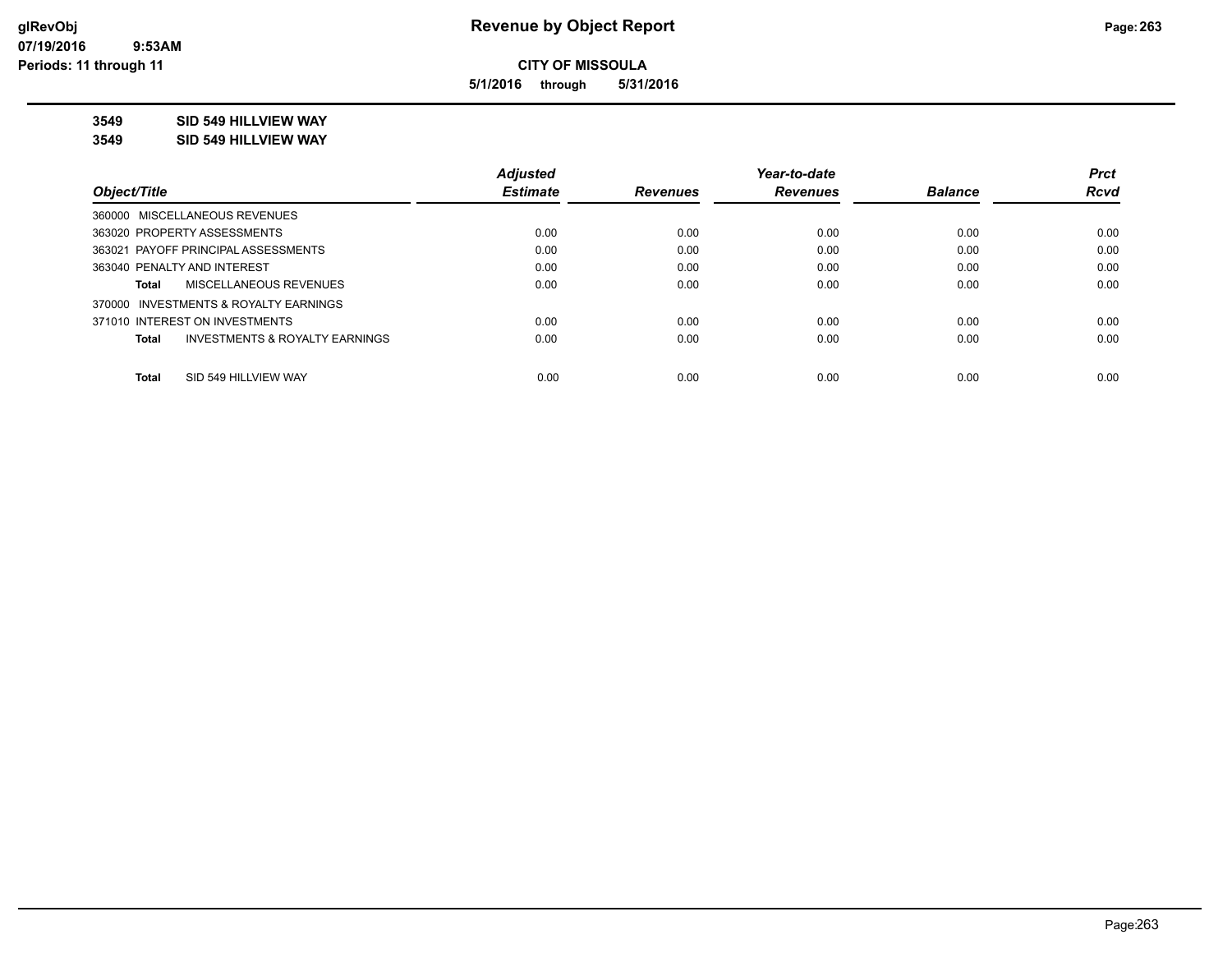**5/1/2016 through 5/31/2016**

#### **3549 SID 549 HILLVIEW WAY**

|                                         | <b>Adiusted</b> |                 | Year-to-date    |                | <b>Prct</b> |
|-----------------------------------------|-----------------|-----------------|-----------------|----------------|-------------|
| Object/Title                            | <b>Estimate</b> | <b>Revenues</b> | <b>Revenues</b> | <b>Balance</b> | <b>Rcvd</b> |
| 360000 MISCELLANEOUS REVENUES           |                 |                 |                 |                |             |
| 363020 PROPERTY ASSESSMENTS             | 0.00            | 0.00            | 0.00            | 0.00           | 0.00        |
| 363021 PAYOFF PRINCIPAL ASSESSMENTS     | 0.00            | 0.00            | 0.00            | 0.00           | 0.00        |
| 363040 PENALTY AND INTEREST             | 0.00            | 0.00            | 0.00            | 0.00           | 0.00        |
| MISCELLANEOUS REVENUES<br>Total         | 0.00            | 0.00            | 0.00            | 0.00           | 0.00        |
| 370000 INVESTMENTS & ROYALTY EARNINGS   |                 |                 |                 |                |             |
| 371010 INTEREST ON INVESTMENTS          | 0.00            | 0.00            | 0.00            | 0.00           | 0.00        |
| INVESTMENTS & ROYALTY EARNINGS<br>Total | 0.00            | 0.00            | 0.00            | 0.00           | 0.00        |
| SID 549 HILLVIEW WAY<br><b>Total</b>    | 0.00            | 0.00            | 0.00            | 0.00           | 0.00        |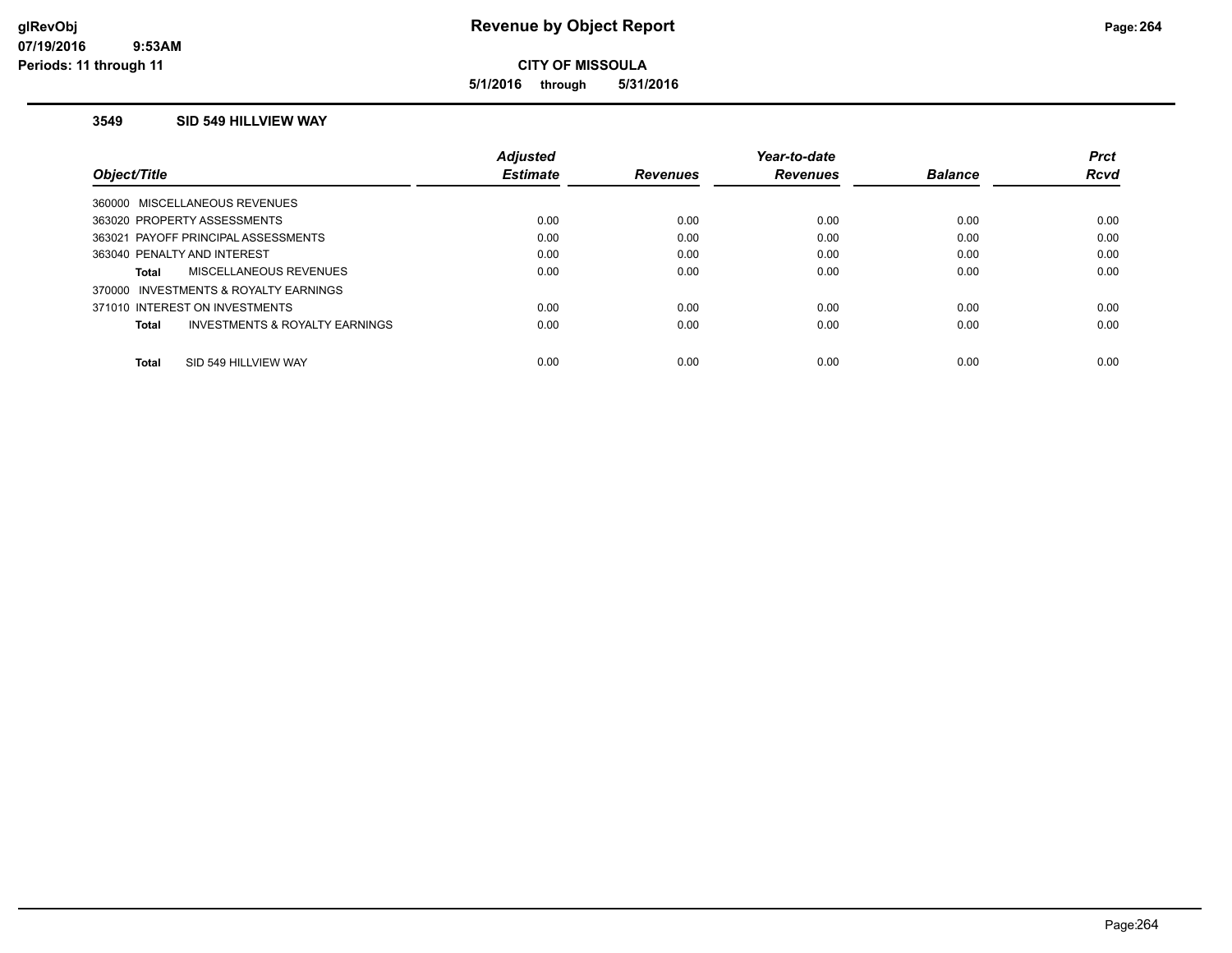**5/1/2016 through 5/31/2016**

## **4060 CAPITAL IMPROVEMENT PROGRAM FUND**

|                                                           | <b>Adjusted</b> |                 | Year-to-date    |                | <b>Prct</b> |
|-----------------------------------------------------------|-----------------|-----------------|-----------------|----------------|-------------|
| Object/Title                                              | <b>Estimate</b> | <b>Revenues</b> | <b>Revenues</b> | <b>Balance</b> | <b>Rcvd</b> |
| 330000 INTERGOVERNMENTAL REVENUES                         |                 |                 |                 |                |             |
| 331001 GRANTS                                             | 0.00            | 0.00            | 0.00            | 0.00           | 0.00        |
| 331002 COUNTY ASSISTANCE CIP PROJECTS                     | 0.00            | 0.00            | 0.00            | 0.00           | 0.00        |
| 331003 STATE HOME PROGRAM INCOME                          | 0.00            | 0.00            | 0.00            | 0.00           | 0.00        |
| 331004 CITY ASSESSMENTS                                   | 0.00            | 0.00            | 0.00            | 0.00           | 0.00        |
| 334040 GAS TAX APPORTIONMENT                              | 0.00            | 0.00            | 0.00            | 0.00           | 0.00        |
| 334061 IMPACT FEES-CLEARING ACCOUNT                       | 0.00            | 0.00            | 0.00            | 0.00           | 0.00        |
| 334120 TSEP GRANT                                         | 0.00            | 0.00            | 0.00            | 0.00           | 0.00        |
| 334121 DNRC GRANT                                         | 0.00            | 0.00            | 0.00            | 0.00           | 0.00        |
| 334123 MAQI FEDERAL ASSISTANCE                            | 0.00            | 0.00            | 0.00            | 0.00           | 0.00        |
| 334124 GRANTS-CIP                                         | 0.00            | 0.00            | 0.00            | 0.00           | 0.00        |
| 334125 FIRE FIGHTER GRANT                                 | 0.00            | 0.00            | 0.00            | 0.00           | 0.00        |
| 334126 DEVELOPER ASSESSMENTS                              | 0.00            | 0.00            | 0.00            | 0.00           | 0.00        |
| 334127 TONKIN TRAIL - FISH WILDLIFE PARKS                 | 0.00            | 0.00            | 0.00            | 0.00           | 0.00        |
| 334128 CDBG FIRE HYDRANT GRANT                            | 0.00            | 0.00            | 0.00            | 0.00           | 0.00        |
| 334143 MONTANA TOURISM GRANT                              | 0.00            | 0.00            | 0.00            | 0.00           | 0.00        |
| 339000 PAYMENT IN LIEU OF TAXES                           | 0.00            | 0.00            | 0.00            | 0.00           | 0.00        |
| <b>INTERGOVERNMENTAL REVENUES</b><br><b>Total</b>         | 0.00            | 0.00            | 0.00            | 0.00           | 0.00        |
| 360000 MISCELLANEOUS REVENUES                             |                 |                 |                 |                |             |
| 360010 MISCELLANEOUS                                      | 0.00            | 0.00            | 0.00            | 0.00           | 0.00        |
| 360011 YOUTH COUNCIL FUNDS                                | 9,010.00        | 0.00            | 0.00            | 9,010.00       | 0.00        |
| 360012 SEWER GRANT REPAYMENTS                             | 0.00            | 0.00            | 0.00            | 0.00           | 0.00        |
| 360016 MRA SHARE OF CIVIC STADIUM PARKING                 | 0.00            | 0.00            | 0.00            | 0.00           | 0.00        |
| 362000 OTHER MISCELLANEOUS REVENUE                        | 0.00            | 0.00            | 0.00            | 0.00           | 0.00        |
| 365000 DONATIONS                                          | 0.00            | 0.00            | 0.00            | 0.00           | 0.00        |
| 365001 *** Title Not Found ***                            | 0.00            | 10,000.00       | 195,500.00      | $-195,500.00$  | 0.00        |
| 365030 WHITE PINE PARK DONATION-ZIP BEVERAGE              | 0.00            | 0.00            | 0.00            | 0.00           | 0.00        |
| MISCELLANEOUS REVENUES<br>Total                           | 9,010.00        | 10,000.00       | 195,500.00      | $-186,490.00$  | 2,169.81    |
| 370000 INVESTMENTS & ROYALTY EARNINGS                     |                 |                 |                 |                |             |
| 371010 INTEREST ON INVESTMENTS                            | 0.00            | 0.00            | 0.00            | 0.00           | 0.00        |
| 371020 GAIN/LOSS IN MARKET VALUE OF INVESTMENTS           | 0.00            | 0.00            | 0.00            | 0.00           | 0.00        |
| <b>INVESTMENTS &amp; ROYALTY EARNINGS</b><br><b>Total</b> | 0.00            | 0.00            | 0.00            | 0.00           | 0.00        |
| 380000 OTHER FINANCING SOURCES                            |                 |                 |                 |                |             |
| 381000 LOAN PROCEEDS                                      | 0.00            | 0.00            | 0.00            | 0.00           | 0.00        |
| 381010 BOND PROCEEDS                                      | 0.00            | 0.00            | 1,579,240.64    | -1,579,240.64  | 0.00        |
| 381011 \$1,860,000 General Fund Obligation Bond           | 0.00            | 0.00            | 0.00            | 0.00           | 0.00        |
| 381012 \$680,000 FIRE GF DEBT                             | 0.00            | 0.00            | 0.00            | 0.00           | 0.00        |
| 381015 \$1,010,000 LIMITED TAX GO BONDS 2010C             | 0.00            | 0.00            | 0.00            | 0.00           | 0.00        |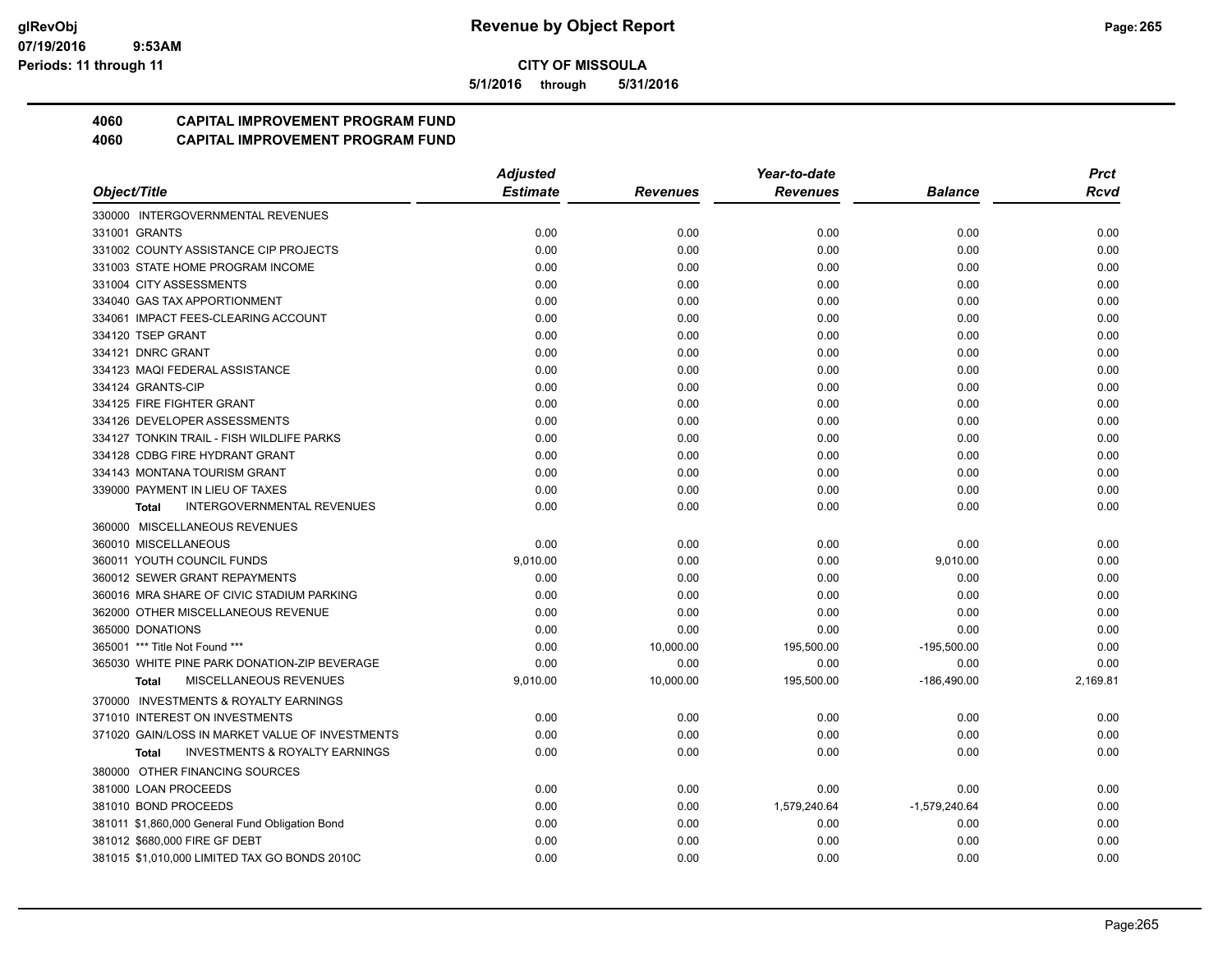**5/1/2016 through 5/31/2016**

## **4060 CAPITAL IMPROVEMENT PROGRAM FUND**

|                                                  | <b>Adjusted</b> |                 | Year-to-date    |                 |             |
|--------------------------------------------------|-----------------|-----------------|-----------------|-----------------|-------------|
| Object/Title                                     | <b>Estimate</b> | <b>Revenues</b> | <b>Revenues</b> | <b>Balance</b>  | <b>Rcvd</b> |
| 381090 PROCEEDS FROM CAPITAL LEASE               | 0.00            | 0.00            | 414,365.53      | $-414,365.53$   | 0.00        |
| 382010 SALE OF FIXED ASSETS                      | 0.00            | 0.00            | 0.00            | 0.00            | 0.00        |
| 383009 TRANS FR TITLE I                          | 0.00            | 0.00            | 0.00            | 0.00            | 0.00        |
| 383010 TRANS FR CIP                              | 0.00            | 0.00            | 0.00            | 0.00            | 0.00        |
| 383014 TRANS FR MRA                              | 0.00            | 0.00            | 0.00            | 0.00            | 0.00        |
| 383015 TRANS FR MPC                              | 0.00            | 0.00            | 0.00            | 0.00            | 0.00        |
| 383017 TRANS FR BUILDING                         | 0.00            | 0.00            | 0.00            | 0.00            | 0.00        |
| 383020 TRANS FR CEMETERY CARE                    | 0.00            | 0.00            | 0.00            | 0.00            | 0.00        |
| 383025 TRANS FR SEWER R & D                      | 0.00            | 0.00            | 0.00            | 0.00            | 0.00        |
| 383029 TRANS FR GENERAL                          | 1,084,565.00    | 0.00            | 0.00            | 1,084,565.00    | 0.00        |
| <b>TRANS FR CDBG</b><br>383041                   | 0.00            | 0.00            | 0.00            | 0.00            | 0.00        |
| 383042 TRANSFERS FROM OTHER FUNDS                | 0.00            | 0.00            | 0.00            | 0.00            | 0.00        |
| 383043 TRANSFERS FROM IMPACT FEES                | 0.00            | 0.00            | 0.00            | 0.00            | 0.00        |
| 383044 TRANSFER FROM PYMT IN LIEU OF PARKS       | 0.00            | 0.00            | 0.00            | 0.00            | 0.00        |
| 383045 TRANSFER FROM PARK ENTERPRISE             | 0.00            | 0.00            | 0.00            | 0.00            | 0.00        |
| OTHER FINANCING SOURCES<br><b>Total</b>          | 1,084,565.00    | 0.00            | 1,993,606.17    | $-909,041.17$   | 183.82      |
| CAPITAL IMPROVEMENT PROGRAM FUND<br><b>Total</b> | 1,093,575.00    | 10,000.00       | 2,189,106.17    | $-1,095,531.17$ | 200.18      |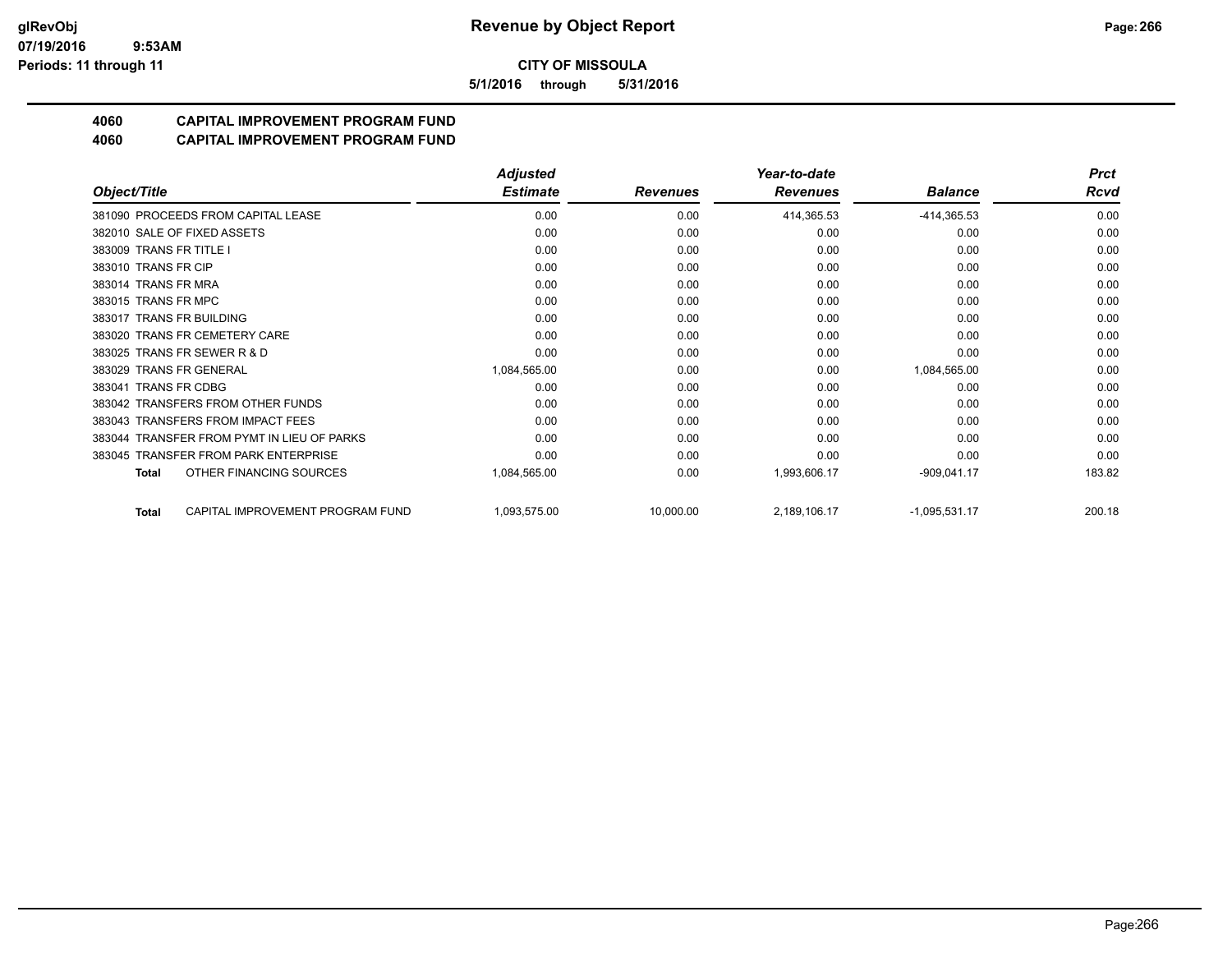**5/1/2016 through 5/31/2016**

|                                                           | <b>Adjusted</b> |                 | Year-to-date    |                 | <b>Prct</b> |
|-----------------------------------------------------------|-----------------|-----------------|-----------------|-----------------|-------------|
| Object/Title                                              | <b>Estimate</b> | <b>Revenues</b> | <b>Revenues</b> | <b>Balance</b>  | <b>Rcvd</b> |
| 330000 INTERGOVERNMENTAL REVENUES                         |                 |                 |                 |                 |             |
| 331001 GRANTS                                             | 0.00            | 0.00            | 0.00            | 0.00            | 0.00        |
| 331002 COUNTY ASSISTANCE CIP PROJECTS                     | 0.00            | 0.00            | 0.00            | 0.00            | 0.00        |
| 331003 STATE HOME PROGRAM INCOME                          | 0.00            | 0.00            | 0.00            | 0.00            | 0.00        |
| 331004 CITY ASSESSMENTS                                   | 0.00            | 0.00            | 0.00            | 0.00            | 0.00        |
| 334040 GAS TAX APPORTIONMENT                              | 0.00            | 0.00            | 0.00            | 0.00            | 0.00        |
| 334061 IMPACT FEES-CLEARING ACCOUNT                       | 0.00            | 0.00            | 0.00            | 0.00            | 0.00        |
| 334120 TSEP GRANT                                         | 0.00            | 0.00            | 0.00            | 0.00            | 0.00        |
| 334121 DNRC GRANT                                         | 0.00            | 0.00            | 0.00            | 0.00            | 0.00        |
| 334123 MAQI FEDERAL ASSISTANCE                            | 0.00            | 0.00            | 0.00            | 0.00            | 0.00        |
| 334124 GRANTS-CIP                                         | 0.00            | 0.00            | 0.00            | 0.00            | 0.00        |
| 334125 FIRE FIGHTER GRANT                                 | 0.00            | 0.00            | 0.00            | 0.00            | 0.00        |
| 334126 DEVELOPER ASSESSMENTS                              | 0.00            | 0.00            | 0.00            | 0.00            | 0.00        |
| 334127 TONKIN TRAIL - FISH WILDLIFE PARKS                 | 0.00            | 0.00            | 0.00            | 0.00            | 0.00        |
| 334128 CDBG FIRE HYDRANT GRANT                            | 0.00            | 0.00            | 0.00            | 0.00            | 0.00        |
| 334143 MONTANA TOURISM GRANT                              | 0.00            | 0.00            | 0.00            | 0.00            | 0.00        |
| 339000 PAYMENT IN LIEU OF TAXES                           | 0.00            | 0.00            | 0.00            | 0.00            | 0.00        |
| INTERGOVERNMENTAL REVENUES<br><b>Total</b>                | 0.00            | 0.00            | 0.00            | 0.00            | 0.00        |
| 360000 MISCELLANEOUS REVENUES                             |                 |                 |                 |                 |             |
| 360010 MISCELLANEOUS                                      | 0.00            | 0.00            | 0.00            | 0.00            | 0.00        |
| 360011 YOUTH COUNCIL FUNDS                                | 9,010.00        | 0.00            | 0.00            | 9,010.00        | 0.00        |
| 360012 SEWER GRANT REPAYMENTS                             | 0.00            | 0.00            | 0.00            | 0.00            | 0.00        |
| 360016 MRA SHARE OF CIVIC STADIUM PARKING                 | 0.00            | 0.00            | 0.00            | 0.00            | 0.00        |
| 362000 OTHER MISCELLANEOUS REVENUE                        | 0.00            | 0.00            | 0.00            | 0.00            | 0.00        |
| 365000 DONATIONS                                          | 0.00            | 0.00            | 0.00            | 0.00            | 0.00        |
| 365001 *** Title Not Found ***                            | 0.00            | 10,000.00       | 195,500.00      | $-195,500.00$   | 0.00        |
| 365030 WHITE PINE PARK DONATION-ZIP BEVERAGE              | 0.00            | 0.00            | 0.00            | 0.00            | 0.00        |
| MISCELLANEOUS REVENUES<br><b>Total</b>                    | 9,010.00        | 10,000.00       | 195,500.00      | $-186,490.00$   | 2,169.81    |
| 370000 INVESTMENTS & ROYALTY EARNINGS                     |                 |                 |                 |                 |             |
| 371010 INTEREST ON INVESTMENTS                            | 0.00            | 0.00            | 0.00            | 0.00            | 0.00        |
| 371020 GAIN/LOSS IN MARKET VALUE OF INVESTMENT            | 0.00            | 0.00            | 0.00            | 0.00            | 0.00        |
| <b>INVESTMENTS &amp; ROYALTY EARNINGS</b><br><b>Total</b> | 0.00            | 0.00            | 0.00            | 0.00            | 0.00        |
| 380000 OTHER FINANCING SOURCES                            |                 |                 |                 |                 |             |
| 381000 LOAN PROCEEDS                                      | 0.00            | 0.00            | 0.00            | 0.00            | 0.00        |
| 381010 BOND PROCEEDS                                      | 0.00            | 0.00            | 1,579,240.64    | $-1,579,240.64$ | 0.00        |
| 381011 \$1,860,000 General Fund Obligation Bond           | 0.00            | 0.00            | 0.00            | 0.00            | 0.00        |
| 381012 \$680,000 FIRE GF DEBT                             | 0.00            | 0.00            | 0.00            | 0.00            | 0.00        |
| 381015 \$1,010,000 LIMITED TAX GO BONDS 2010C             | 0.00            | 0.00            | 0.00            | 0.00            | 0.00        |
| 381090 PROCEEDS FROM CAPITAL LEASE                        | 0.00            | 0.00            | 414,365.53      | -414,365.53     | 0.00        |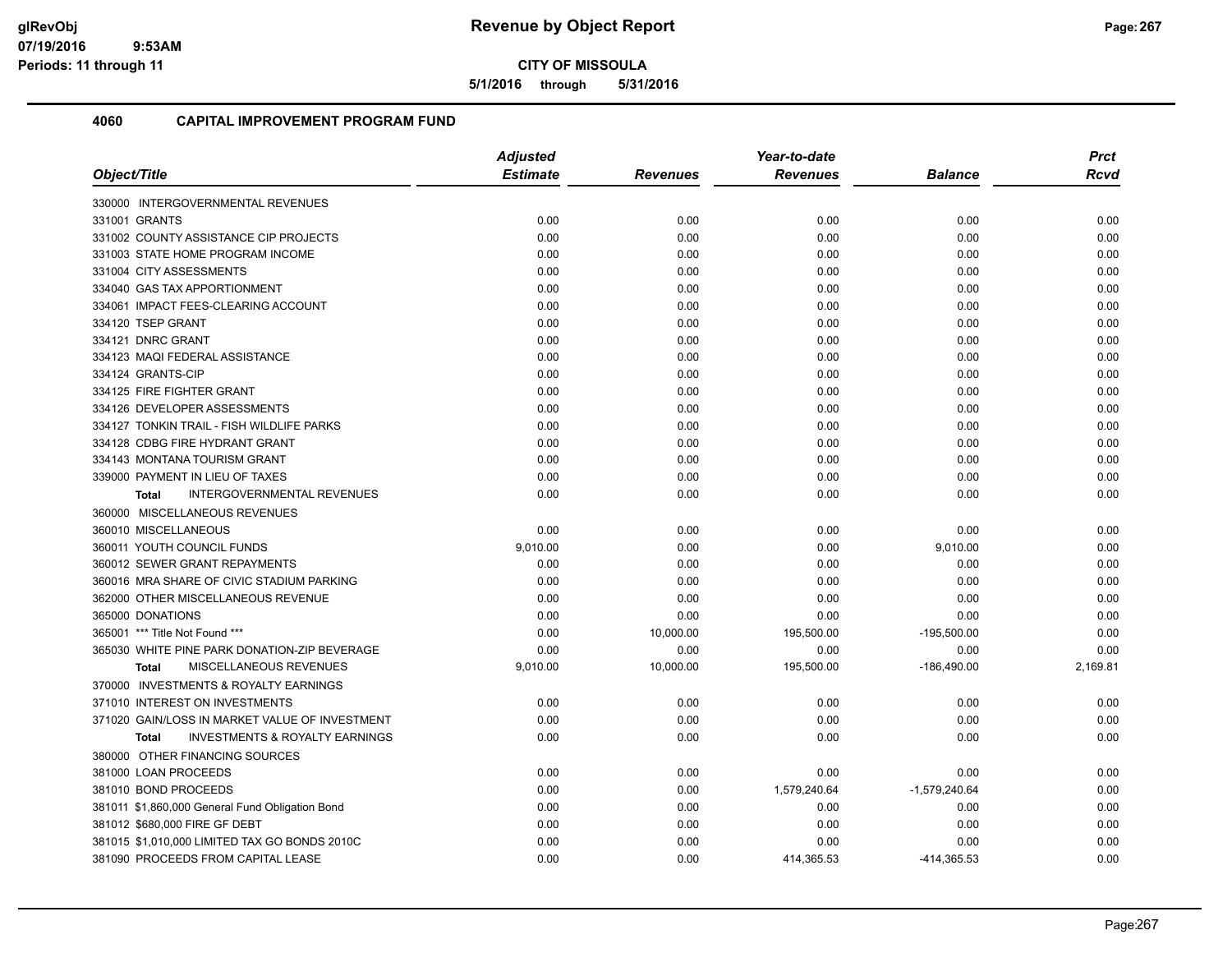**5/1/2016 through 5/31/2016**

|                                            | <b>Adjusted</b> |                 | Year-to-date    |                 | <b>Prct</b> |
|--------------------------------------------|-----------------|-----------------|-----------------|-----------------|-------------|
| Object/Title                               | <b>Estimate</b> | <b>Revenues</b> | <b>Revenues</b> | <b>Balance</b>  | <b>Rcvd</b> |
| 382010 SALE OF FIXED ASSETS                | 0.00            | 0.00            | 0.00            | 0.00            | 0.00        |
| 383009 TRANS FR TITLE I                    | 0.00            | 0.00            | 0.00            | 0.00            | 0.00        |
| 383010 TRANS FR CIP                        | 0.00            | 0.00            | 0.00            | 0.00            | 0.00        |
| 383014 TRANS FR MRA                        | 0.00            | 0.00            | 0.00            | 0.00            | 0.00        |
| 383015 TRANS FR MPC                        | 0.00            | 0.00            | 0.00            | 0.00            | 0.00        |
| 383017 TRANS FR BUILDING                   | 0.00            | 0.00            | 0.00            | 0.00            | 0.00        |
| 383020 TRANS FR CEMETERY CARE              | 0.00            | 0.00            | 0.00            | 0.00            | 0.00        |
| 383025 TRANS FR SEWER R & D                | 0.00            | 0.00            | 0.00            | 0.00            | 0.00        |
| 383029 TRANS FR GENERAL                    | 1,084,565.00    | 0.00            | 0.00            | 1,084,565.00    | 0.00        |
| 383041 TRANS FR CDBG                       | 0.00            | 0.00            | 0.00            | 0.00            | 0.00        |
| 383042 TRANSFERS FROM OTHER FUNDS          | 0.00            | 0.00            | 0.00            | 0.00            | 0.00        |
| 383043 TRANSFERS FROM IMPACT FEES          | 0.00            | 0.00            | 0.00            | 0.00            | 0.00        |
| 383044 TRANSFER FROM PYMT IN LIEU OF PARKS | 0.00            | 0.00            | 0.00            | 0.00            | 0.00        |
| 383045 TRANSFER FROM PARK ENTERPRISE       | 0.00            | 0.00            | 0.00            | 0.00            | 0.00        |
| OTHER FINANCING SOURCES<br><b>Total</b>    | 1,084,565.00    | 0.00            | 1,993,606.17    | $-909,041.17$   | 183.82      |
| CAPITAL IMPROVEMENT PROGRAM FUND<br>Total  | 1,093,575.00    | 10,000.00       | 2,189,106.17    | $-1,095,531.17$ | 200.18      |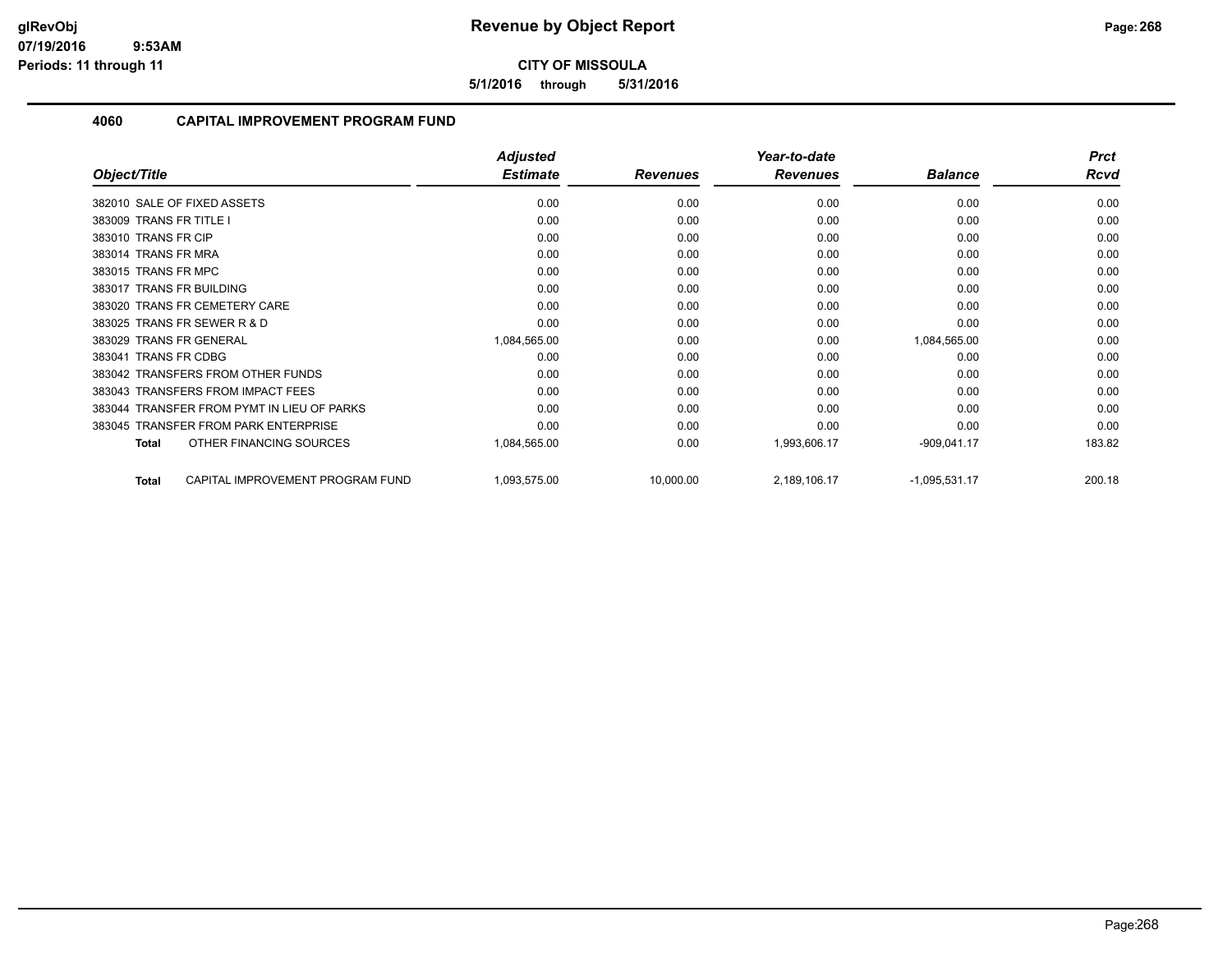**5/1/2016 through 5/31/2016**

## **4130 1997 G O BOND OPEN SPACE PURCHASE FUND**

## **4130 1997 G O BOND OPEN SPACE PURCHASE FUND**

|                                                      | <b>Adjusted</b> |                 | Year-to-date    |                | <b>Prct</b> |
|------------------------------------------------------|-----------------|-----------------|-----------------|----------------|-------------|
| Object/Title                                         | <b>Estimate</b> | <b>Revenues</b> | <b>Revenues</b> | <b>Balance</b> | Rcvd        |
| 330000 INTERGOVERNMENTAL REVENUES                    |                 |                 |                 |                |             |
| 330000 INTERGOVERNMENTAL REVENUES                    | 0.00            | 0.00            | 7,617.23        | $-7,617.23$    | 0.00        |
| 331156 CTEP GRANT - S HILLS TRAIL SYSTEM             | 0.00            | 0.00            | 0.00            | 0.00           | 0.00        |
| 334014 *** Title Not Found ***                       | 0.00            | 0.00            | 0.00            | 0.00           | 0.00        |
| <b>INTERGOVERNMENTAL REVENUES</b><br><b>Total</b>    | 0.00            | 0.00            | 7,617.23        | $-7,617.23$    | 0.00        |
| <b>CHARGES FOR SERVICES</b><br>340000                |                 |                 |                 |                |             |
| 343065 BUILDING RENTALS                              | 0.00            | 0.00            | 0.00            | 0.00           | 0.00        |
| <b>CHARGES FOR SERVICES</b><br><b>Total</b>          | 0.00            | 0.00            | 0.00            | 0.00           | 0.00        |
| 360000 MISCELLANEOUS REVENUES                        |                 |                 |                 |                |             |
| 360010 MISCELLANEOUS                                 | 0.00            | 0.00            | 0.00            | 0.00           | 0.00        |
| 365000 DONATIONS                                     | 0.00            | 0.00            | 0.00            | 0.00           | 0.00        |
| <b>MISCELLANEOUS REVENUES</b><br><b>Total</b>        | 0.00            | 0.00            | 0.00            | 0.00           | 0.00        |
| <b>INVESTMENTS &amp; ROYALTY EARNINGS</b><br>370000  |                 |                 |                 |                |             |
| 371010 INTEREST ON INVESTMENTS                       | 0.00            | 0.00            | 0.00            | 0.00           | 0.00        |
| 371020 GAIN/LOSS IN MARKET VALUE OF INVESTMENTS      | 0.00            | 0.00            | 0.00            | 0.00           | 0.00        |
| <b>INVESTMENTS &amp; ROYALTY EARNINGS</b><br>Total   | 0.00            | 0.00            | 0.00            | 0.00           | 0.00        |
| OTHER FINANCING SOURCES<br>380000                    |                 |                 |                 |                |             |
| 382010 SALE OF FIXED ASSETS                          | 0.00            | 0.00            | 0.00            | 0.00           | 0.00        |
| 383000 OPERATING TRANSFERS                           | 0.00            | 0.00            | 0.00            | 0.00           | 0.00        |
| OTHER FINANCING SOURCES<br><b>Total</b>              | 0.00            | 0.00            | 0.00            | 0.00           | 0.00        |
| 1997 G O BOND OPEN SPACE PURCHASE FU<br><b>Total</b> | 0.00            | 0.00            | 7,617.23        | $-7,617.23$    | 0.00        |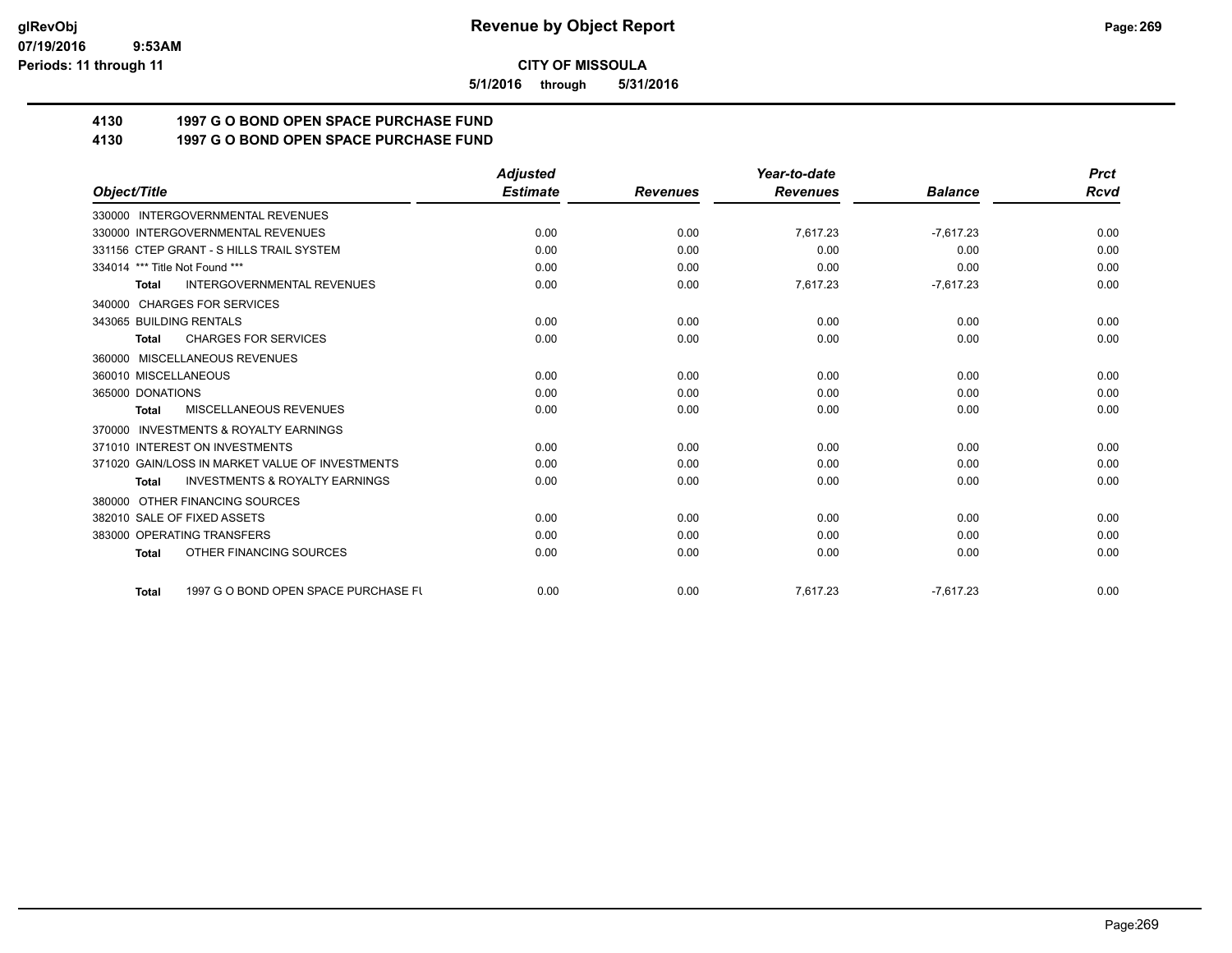**5/1/2016 through 5/31/2016**

### **4130 1997 G O BOND OPEN SPACE PURCHASE FUND**

|                                                           | <b>Adjusted</b> |                 | Year-to-date    |                | <b>Prct</b> |
|-----------------------------------------------------------|-----------------|-----------------|-----------------|----------------|-------------|
| Object/Title                                              | <b>Estimate</b> | <b>Revenues</b> | <b>Revenues</b> | <b>Balance</b> | Rcvd        |
| 330000 INTERGOVERNMENTAL REVENUES                         |                 |                 |                 |                |             |
| 330000 INTERGOVERNMENTAL REVENUES                         | 0.00            | 0.00            | 7,617.23        | $-7.617.23$    | 0.00        |
| 331156 CTEP GRANT - S HILLS TRAIL SYSTEM                  | 0.00            | 0.00            | 0.00            | 0.00           | 0.00        |
| 334014 *** Title Not Found ***                            | 0.00            | 0.00            | 0.00            | 0.00           | 0.00        |
| <b>INTERGOVERNMENTAL REVENUES</b><br><b>Total</b>         | 0.00            | 0.00            | 7,617.23        | $-7,617.23$    | 0.00        |
| 340000 CHARGES FOR SERVICES                               |                 |                 |                 |                |             |
| 343065 BUILDING RENTALS                                   | 0.00            | 0.00            | 0.00            | 0.00           | 0.00        |
| <b>CHARGES FOR SERVICES</b><br><b>Total</b>               | 0.00            | 0.00            | 0.00            | 0.00           | 0.00        |
| 360000 MISCELLANEOUS REVENUES                             |                 |                 |                 |                |             |
| 360010 MISCELLANEOUS                                      | 0.00            | 0.00            | 0.00            | 0.00           | 0.00        |
| 365000 DONATIONS                                          | 0.00            | 0.00            | 0.00            | 0.00           | 0.00        |
| <b>MISCELLANEOUS REVENUES</b><br><b>Total</b>             | 0.00            | 0.00            | 0.00            | 0.00           | 0.00        |
| <b>INVESTMENTS &amp; ROYALTY EARNINGS</b><br>370000       |                 |                 |                 |                |             |
| 371010 INTEREST ON INVESTMENTS                            | 0.00            | 0.00            | 0.00            | 0.00           | 0.00        |
| 371020 GAIN/LOSS IN MARKET VALUE OF INVESTMENT            | 0.00            | 0.00            | 0.00            | 0.00           | 0.00        |
| <b>INVESTMENTS &amp; ROYALTY EARNINGS</b><br><b>Total</b> | 0.00            | 0.00            | 0.00            | 0.00           | 0.00        |
| 380000 OTHER FINANCING SOURCES                            |                 |                 |                 |                |             |
| 382010 SALE OF FIXED ASSETS                               | 0.00            | 0.00            | 0.00            | 0.00           | 0.00        |
| 383000 OPERATING TRANSFERS                                | 0.00            | 0.00            | 0.00            | 0.00           | 0.00        |
| OTHER FINANCING SOURCES<br><b>Total</b>                   | 0.00            | 0.00            | 0.00            | 0.00           | 0.00        |
| 1997 G O BOND OPEN SPACE PURCHASE F<br><b>Total</b>       | 0.00            | 0.00            | 7.617.23        | $-7.617.23$    | 0.00        |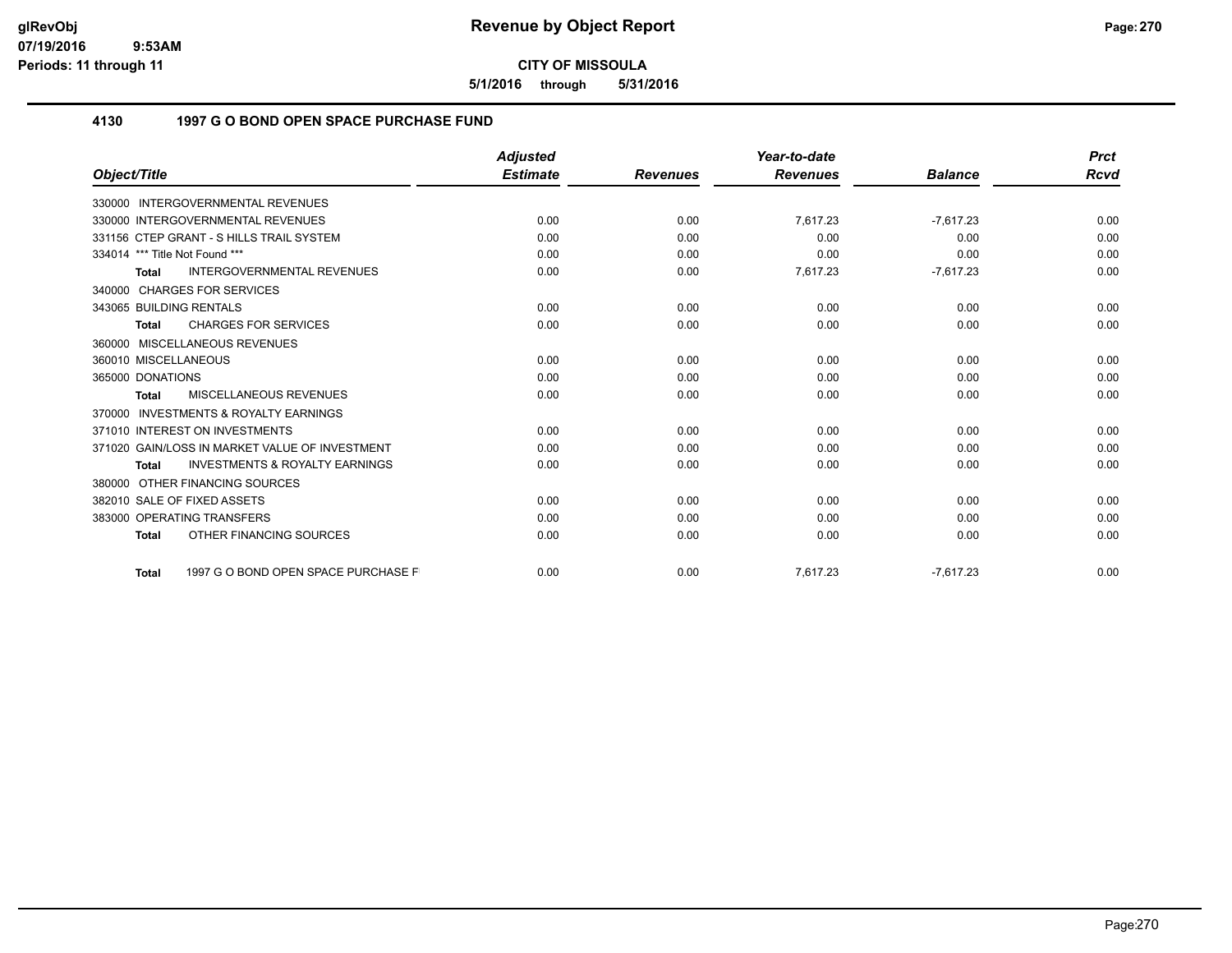**5/1/2016 through 5/31/2016**

#### **4196 NEW FIRE STATION GO BOND**

#### **4196 NEW FIRE STATION GO BOND**

| Object/Title                                       | <b>Adjusted</b><br><b>Estimate</b> | <b>Revenues</b> | Year-to-date<br><b>Revenues</b> | <b>Balance</b> | <b>Prct</b><br><b>Rcvd</b> |
|----------------------------------------------------|------------------------------------|-----------------|---------------------------------|----------------|----------------------------|
|                                                    |                                    |                 |                                 |                |                            |
| 360000 MISCELLANEOUS REVENUES                      |                                    |                 |                                 |                |                            |
| 365023 NORTHWESTERN ENERGY GRANT                   | 0.00                               | 0.00            | 0.00                            | 0.00           | 0.00                       |
| <b>MISCELLANEOUS REVENUES</b><br>Total             | 0.00                               | 0.00            | 0.00                            | 0.00           | 0.00                       |
| 370000 INVESTMENTS & ROYALTY EARNINGS              |                                    |                 |                                 |                |                            |
| 371010 INTEREST ON INVESTMENTS                     | 0.00                               | 0.00            | 0.00                            | 0.00           | 0.00                       |
| 371020 GAIN/LOSS IN MARKET VALUE OF INVESTMENTS    | 0.00                               | 0.00            | 0.00                            | 0.00           | 0.00                       |
| <b>INVESTMENTS &amp; ROYALTY EARNINGS</b><br>Total | 0.00                               | 0.00            | 0.00                            | 0.00           | 0.00                       |
| 380000 OTHER FINANCING SOURCES                     |                                    |                 |                                 |                |                            |
| 381010 BOND PROCEEDS                               | 0.00                               | 0.00            | 0.00                            | 0.00           | 0.00                       |
| 383000 OPERATING TRANSFERS                         | 0.00                               | 0.00            | 0.00                            | 0.00           | 0.00                       |
| OTHER FINANCING SOURCES<br>Total                   | 0.00                               | 0.00            | 0.00                            | 0.00           | 0.00                       |
| NEW FIRE STATION GO BOND<br>Total                  | 0.00                               | 0.00            | 0.00                            | 0.00           | 0.00                       |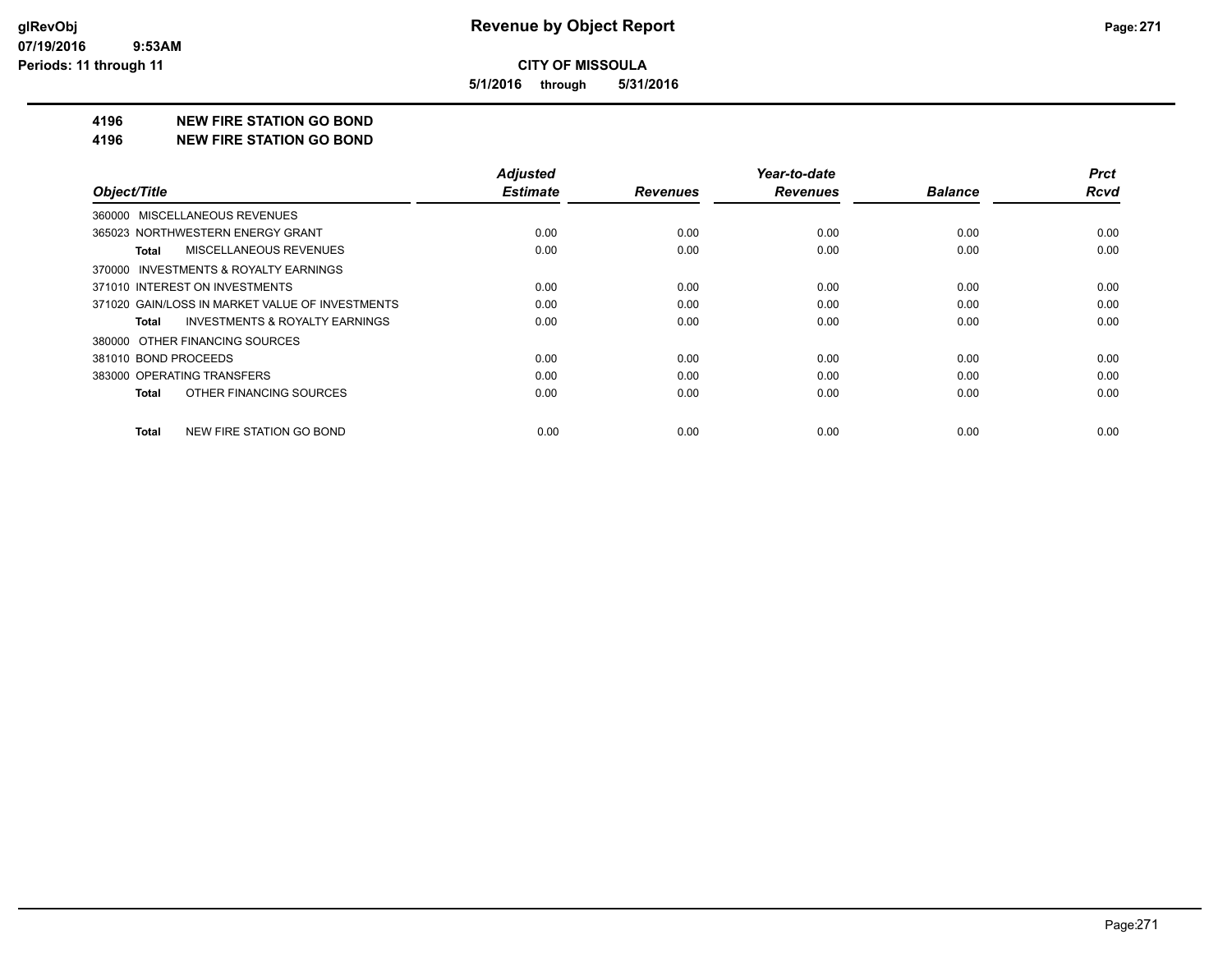**5/1/2016 through 5/31/2016**

### **4196 NEW FIRE STATION GO BOND**

| Object/Title                                              | <b>Adjusted</b><br><b>Estimate</b> | <b>Revenues</b> | Year-to-date<br><b>Revenues</b> | <b>Balance</b> | <b>Prct</b><br>Rcvd |
|-----------------------------------------------------------|------------------------------------|-----------------|---------------------------------|----------------|---------------------|
|                                                           |                                    |                 |                                 |                |                     |
| 360000 MISCELLANEOUS REVENUES                             |                                    |                 |                                 |                |                     |
| 365023 NORTHWESTERN ENERGY GRANT                          | 0.00                               | 0.00            | 0.00                            | 0.00           | 0.00                |
| MISCELLANEOUS REVENUES<br><b>Total</b>                    | 0.00                               | 0.00            | 0.00                            | 0.00           | 0.00                |
| 370000 INVESTMENTS & ROYALTY EARNINGS                     |                                    |                 |                                 |                |                     |
| 371010 INTEREST ON INVESTMENTS                            | 0.00                               | 0.00            | 0.00                            | 0.00           | 0.00                |
| 371020 GAIN/LOSS IN MARKET VALUE OF INVESTMENT            | 0.00                               | 0.00            | 0.00                            | 0.00           | 0.00                |
| <b>INVESTMENTS &amp; ROYALTY EARNINGS</b><br><b>Total</b> | 0.00                               | 0.00            | 0.00                            | 0.00           | 0.00                |
| 380000 OTHER FINANCING SOURCES                            |                                    |                 |                                 |                |                     |
| 381010 BOND PROCEEDS                                      | 0.00                               | 0.00            | 0.00                            | 0.00           | 0.00                |
| 383000 OPERATING TRANSFERS                                | 0.00                               | 0.00            | 0.00                            | 0.00           | 0.00                |
| OTHER FINANCING SOURCES<br><b>Total</b>                   | 0.00                               | 0.00            | 0.00                            | 0.00           | 0.00                |
| NEW FIRE STATION GO BOND<br><b>Total</b>                  | 0.00                               | 0.00            | 0.00                            | 0.00           | 0.00                |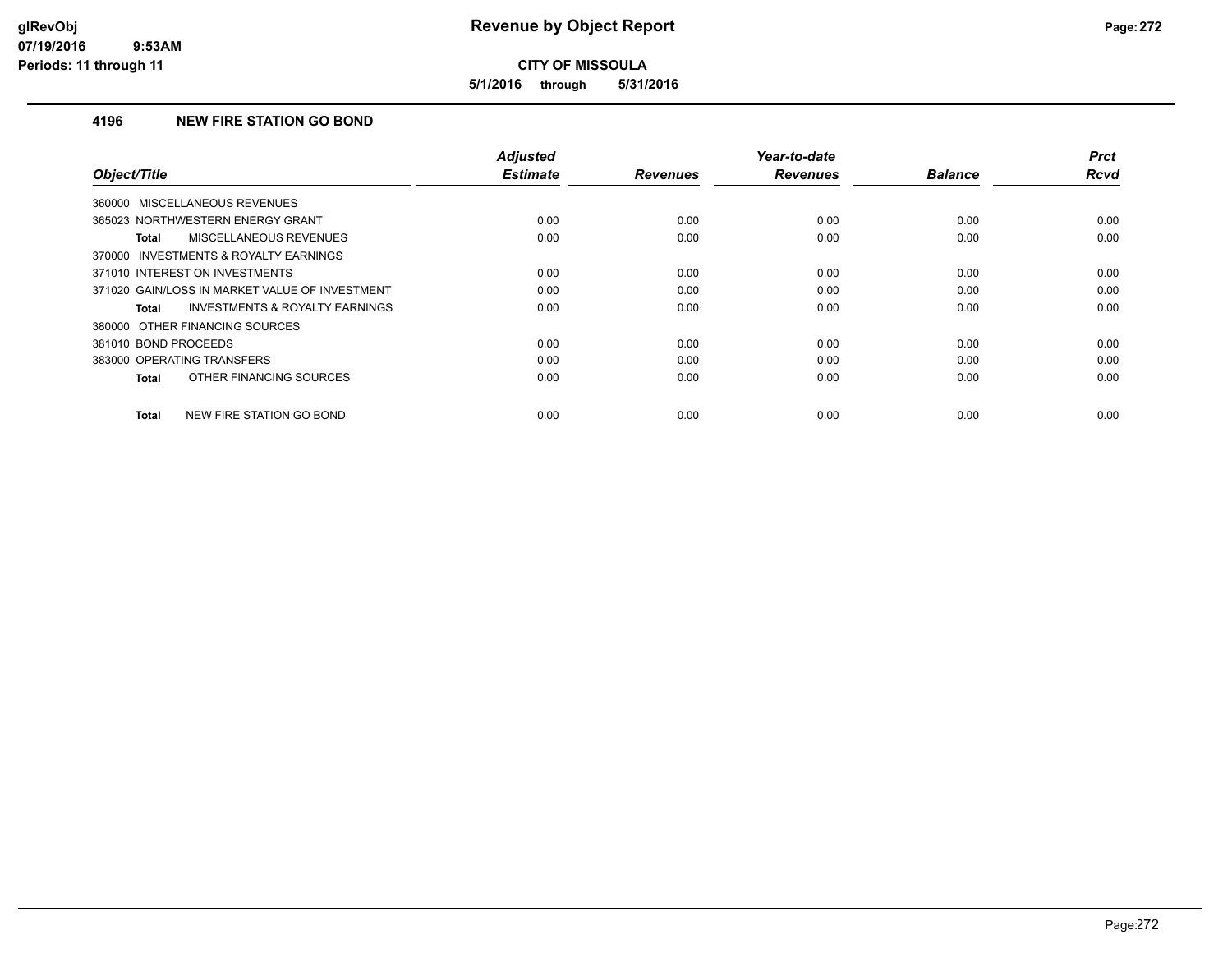**5/1/2016 through 5/31/2016**

## **4450 S/C CONSTRUCTION FUND FOR FY06**

**4450 S/C CONSTRUCTION FUND FOR FY06**

|              |                                                 | <b>Adjusted</b> |                 | Year-to-date    |                |      |
|--------------|-------------------------------------------------|-----------------|-----------------|-----------------|----------------|------|
| Object/Title |                                                 | <b>Estimate</b> | <b>Revenues</b> | <b>Revenues</b> | <b>Balance</b> | Rcvd |
|              | 370000 INVESTMENTS & ROYALTY EARNINGS           |                 |                 |                 |                |      |
|              | 371010 INTEREST ON INVESTMENTS                  | 0.00            | 0.00            | 0.00            | 0.00           | 0.00 |
|              | 371020 GAIN/LOSS IN MARKET VALUE OF INVESTMENTS | 0.00            | 0.00            | 0.00            | 0.00           | 0.00 |
| <b>Total</b> | INVESTMENTS & ROYALTY EARNINGS                  | 0.00            | 0.00            | 0.00            | 0.00           | 0.00 |
| Total        | S/C CONSTRUCTION FUND FOR FY06                  | 0.00            | 0.00            | 0.00            | 0.00           | 0.00 |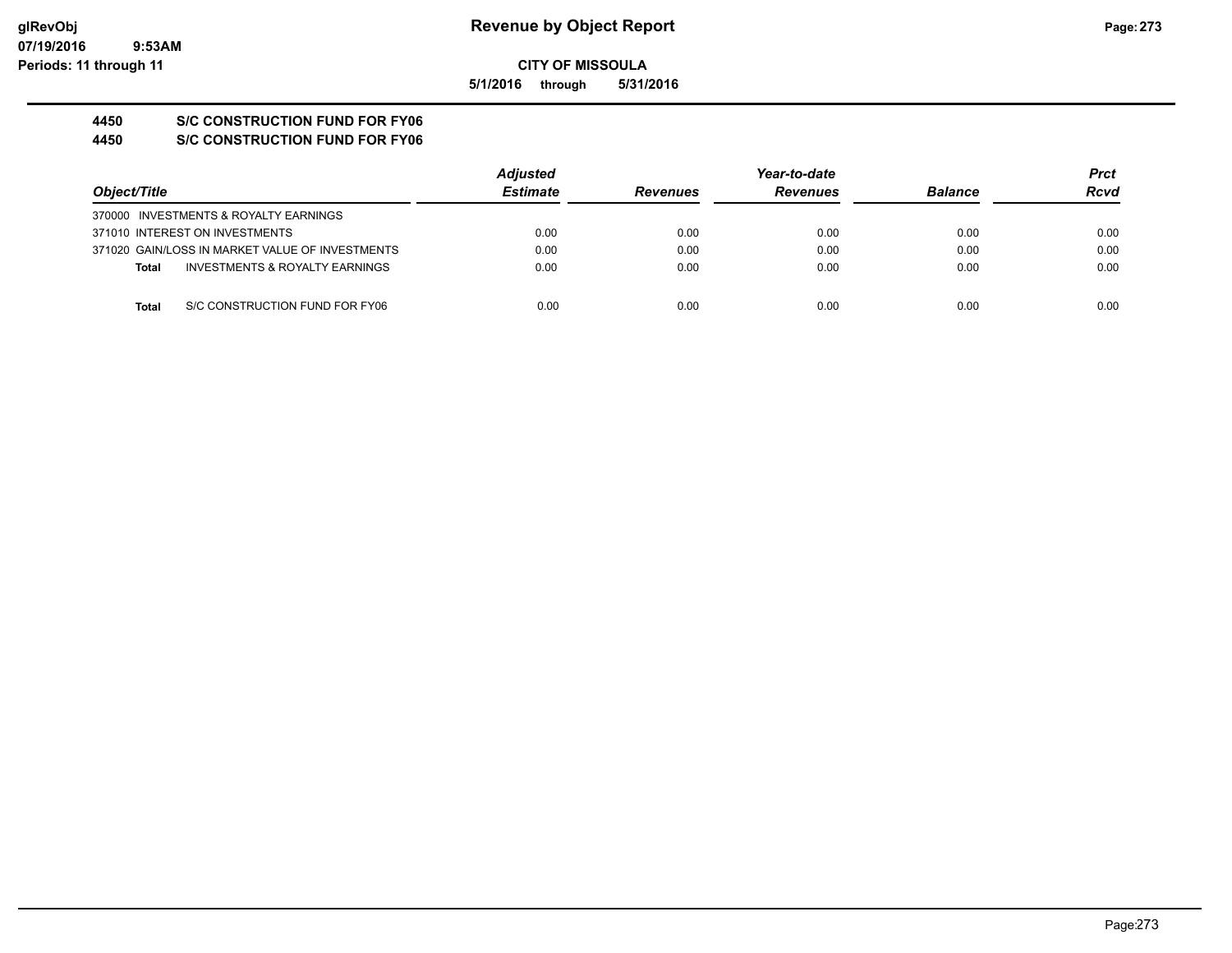**5/1/2016 through 5/31/2016**

### **4450 S/C CONSTRUCTION FUND FOR FY06**

| Obiect/Title |                                                | <b>Adjusted</b><br><b>Estimate</b> | <b>Revenues</b> | Year-to-date<br><b>Revenues</b> | <b>Balance</b> | <b>Prct</b><br><b>Rcvd</b> |
|--------------|------------------------------------------------|------------------------------------|-----------------|---------------------------------|----------------|----------------------------|
|              | 370000 INVESTMENTS & ROYALTY EARNINGS          |                                    |                 |                                 |                |                            |
|              | 371010 INTEREST ON INVESTMENTS                 | 0.00                               | 0.00            | 0.00                            | 0.00           | 0.00                       |
|              | 371020 GAIN/LOSS IN MARKET VALUE OF INVESTMENT | 0.00                               | 0.00            | 0.00                            | 0.00           | 0.00                       |
| <b>Total</b> | INVESTMENTS & ROYALTY EARNINGS                 | 0.00                               | 0.00            | 0.00                            | 0.00           | 0.00                       |
|              |                                                |                                    |                 |                                 |                |                            |
| Total        | S/C CONSTRUCTION FUND FOR FY06                 | 0.00                               | 0.00            | 0.00                            | 0.00           | 0.00                       |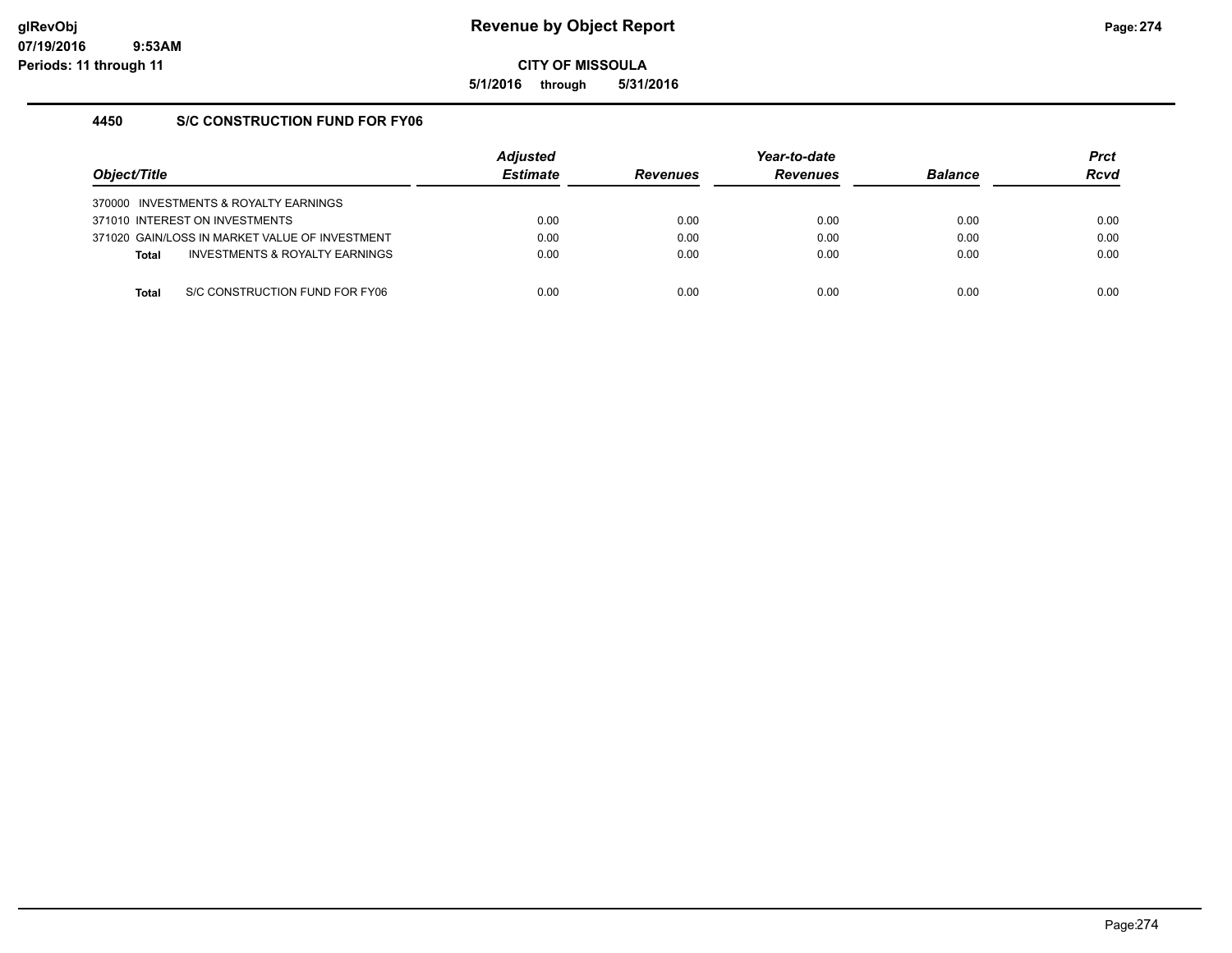**5/1/2016 through 5/31/2016**

**4451 FY07 S/C BOND FUND**

**4451 FY07 S/C BOND FUND**

|                                                    | <b>Adjusted</b> |                 | Year-to-date    |                | <b>Prct</b> |
|----------------------------------------------------|-----------------|-----------------|-----------------|----------------|-------------|
| Object/Title                                       | <b>Estimate</b> | <b>Revenues</b> | <b>Revenues</b> | <b>Balance</b> | <b>Rcvd</b> |
| 360000 MISCELLANEOUS REVENUES                      |                 |                 |                 |                |             |
| 360010 MISCELLANEOUS                               | 0.00            | 0.00            | 0.00            | 0.00           | 0.00        |
| MISCELLANEOUS REVENUES<br><b>Total</b>             | 0.00            | 0.00            | 0.00            | 0.00           | 0.00        |
| 370000 INVESTMENTS & ROYALTY EARNINGS              |                 |                 |                 |                |             |
| 371010 INTEREST ON INVESTMENTS                     | 0.00            | 0.00            | 0.00            | 0.00           | 0.00        |
| 371020 GAIN/LOSS IN MARKET VALUE OF INVESTMENTS    | 0.00            | 0.00            | 0.00            | 0.00           | 0.00        |
| <b>INVESTMENTS &amp; ROYALTY EARNINGS</b><br>Total | 0.00            | 0.00            | 0.00            | 0.00           | 0.00        |
| 380000 OTHER FINANCING SOURCES                     |                 |                 |                 |                |             |
| 381030 SID BONDS PROCEEDS                          | 0.00            | 0.00            | 0.00            | 0.00           | 0.00        |
| OTHER FINANCING SOURCES<br><b>Total</b>            | 0.00            | 0.00            | 0.00            | 0.00           | 0.00        |
| FY07 S/C BOND FUND<br><b>Total</b>                 | 0.00            | 0.00            | 0.00            | 0.00           | 0.00        |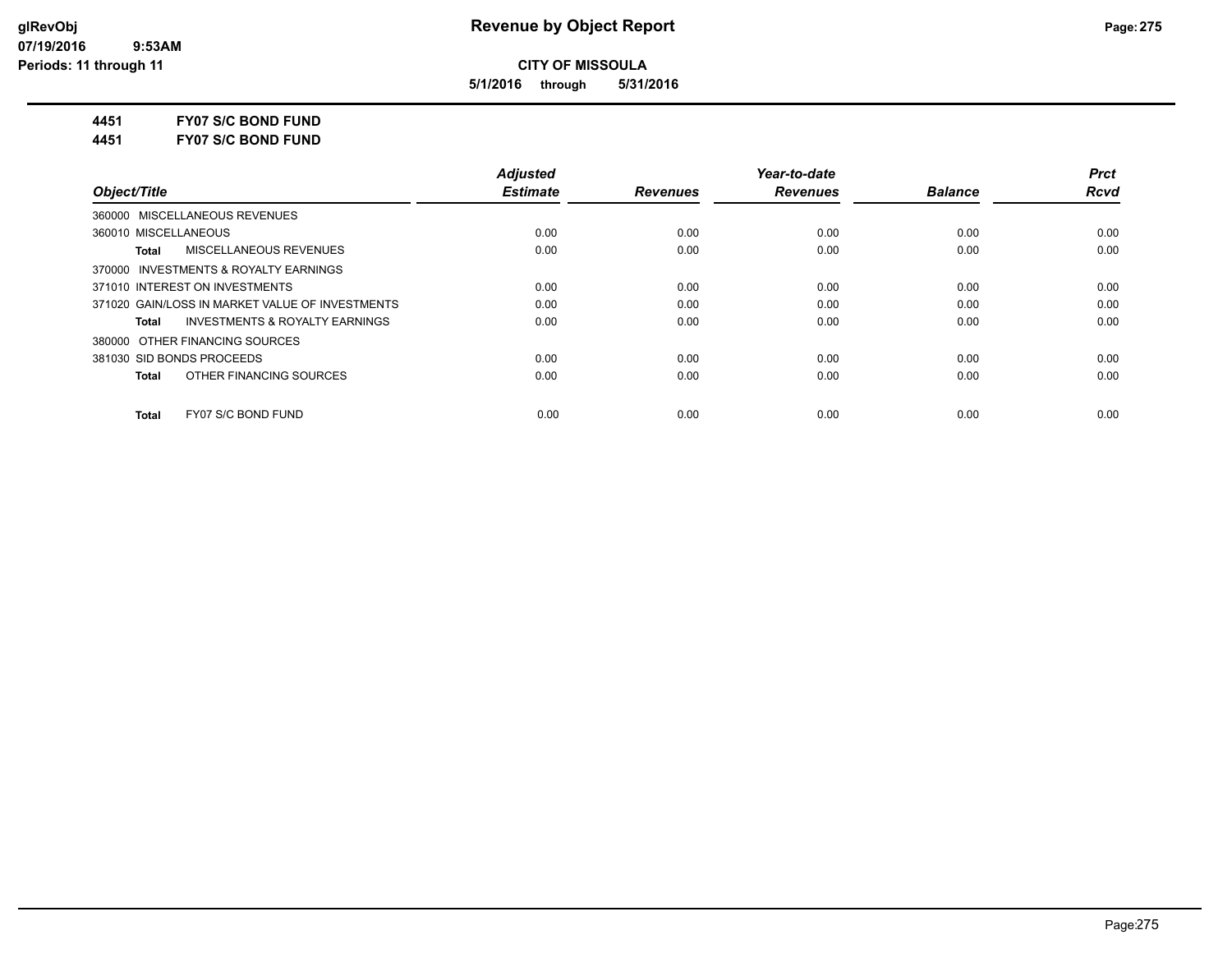**5/1/2016 through 5/31/2016**

#### **4451 FY07 S/C BOND FUND**

| Object/Title                                       | <b>Adjusted</b><br><b>Estimate</b> | <b>Revenues</b> | Year-to-date<br><b>Revenues</b> | <b>Balance</b> | <b>Prct</b><br>Rcvd |
|----------------------------------------------------|------------------------------------|-----------------|---------------------------------|----------------|---------------------|
| 360000 MISCELLANEOUS REVENUES                      |                                    |                 |                                 |                |                     |
| 360010 MISCELLANEOUS                               | 0.00                               | 0.00            | 0.00                            | 0.00           | 0.00                |
| <b>MISCELLANEOUS REVENUES</b><br>Total             | 0.00                               | 0.00            | 0.00                            | 0.00           | 0.00                |
| 370000 INVESTMENTS & ROYALTY EARNINGS              |                                    |                 |                                 |                |                     |
| 371010 INTEREST ON INVESTMENTS                     | 0.00                               | 0.00            | 0.00                            | 0.00           | 0.00                |
| 371020 GAIN/LOSS IN MARKET VALUE OF INVESTMENT     | 0.00                               | 0.00            | 0.00                            | 0.00           | 0.00                |
| <b>INVESTMENTS &amp; ROYALTY EARNINGS</b><br>Total | 0.00                               | 0.00            | 0.00                            | 0.00           | 0.00                |
| 380000 OTHER FINANCING SOURCES                     |                                    |                 |                                 |                |                     |
| 381030 SID BONDS PROCEEDS                          | 0.00                               | 0.00            | 0.00                            | 0.00           | 0.00                |
| OTHER FINANCING SOURCES<br><b>Total</b>            | 0.00                               | 0.00            | 0.00                            | 0.00           | 0.00                |
| FY07 S/C BOND FUND<br><b>Total</b>                 | 0.00                               | 0.00            | 0.00                            | 0.00           | 0.00                |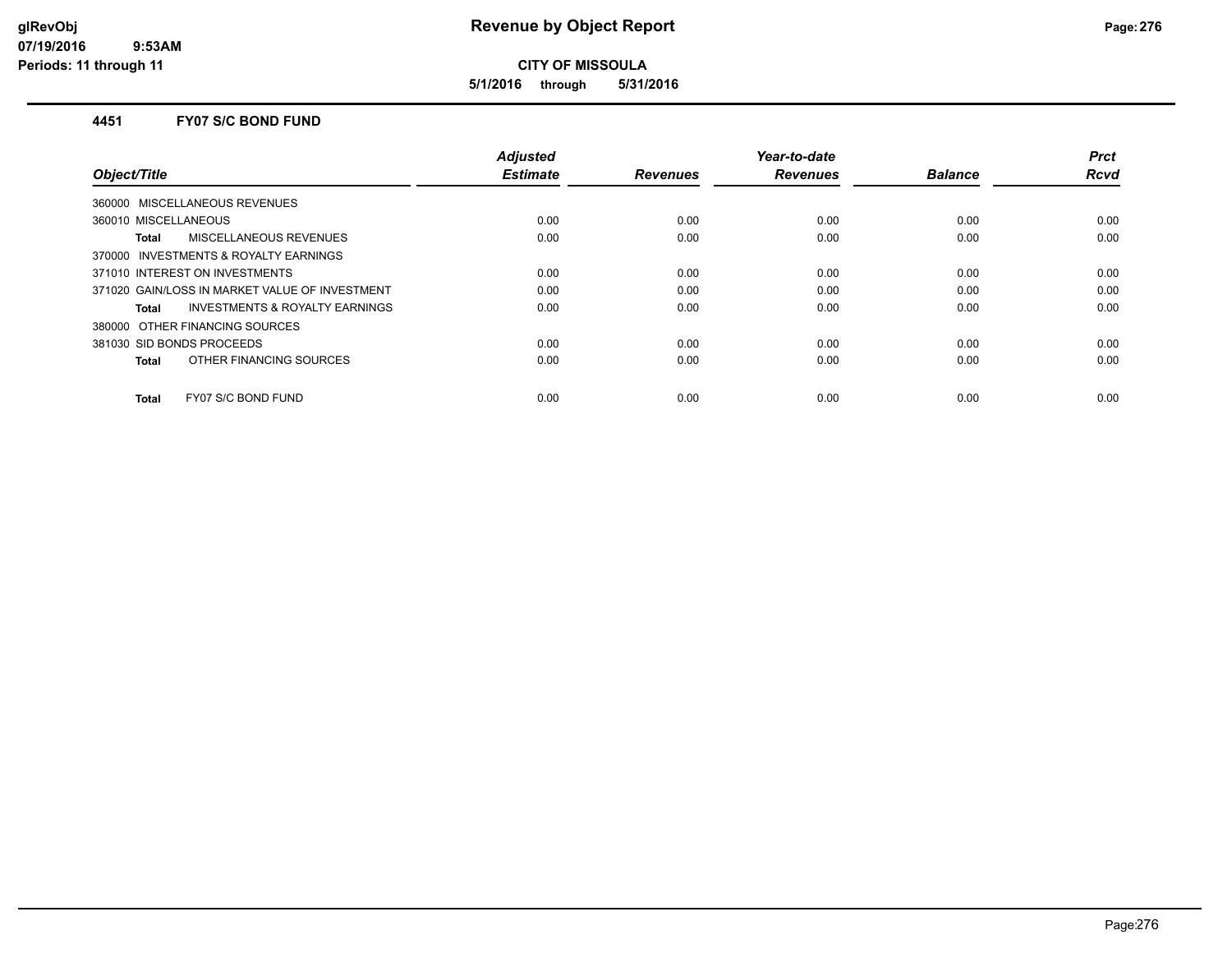**5/1/2016 through 5/31/2016**

## **4452 S/C CONSTRUCTION FUND FOR FY 08 BOND SAL**

**4452 S/C CONSTRUCTION FUND FOR FY 08 BOND SAL**

|                                                      | <b>Adjusted</b> |                 | Year-to-date    |                | <b>Prct</b> |
|------------------------------------------------------|-----------------|-----------------|-----------------|----------------|-------------|
| Object/Title                                         | <b>Estimate</b> | <b>Revenues</b> | <b>Revenues</b> | <b>Balance</b> | <b>Rcvd</b> |
| 360000 MISCELLANEOUS REVENUES                        |                 |                 |                 |                |             |
| 360010 MISCELLANEOUS                                 | 0.00            | 0.00            | 0.00            | 0.00           | 0.00        |
| 362000 OTHER MISCELLANEOUS REVENUE                   | 0.00            | 0.00            | 0.00            | 0.00           | 0.00        |
| <b>MISCELLANEOUS REVENUES</b><br>Total               | 0.00            | 0.00            | 0.00            | 0.00           | 0.00        |
| 370000 INVESTMENTS & ROYALTY EARNINGS                |                 |                 |                 |                |             |
| 371010 INTEREST ON INVESTMENTS                       | 0.00            | 0.00            | 0.00            | 0.00           | 0.00        |
| 371020 GAIN/LOSS IN MARKET VALUE OF INVESTMENTS      | 0.00            | 0.00            | 0.00            | 0.00           | 0.00        |
| <b>INVESTMENTS &amp; ROYALTY EARNINGS</b><br>Total   | 0.00            | 0.00            | 0.00            | 0.00           | 0.00        |
| 380000 OTHER FINANCING SOURCES                       |                 |                 |                 |                |             |
| 381000 LOAN PROCEEDS                                 | 0.00            | 0.00            | 0.00            | 0.00           | 0.00        |
| 383042 TRANSFERS FROM OTHER FUNDS                    | 0.00            | 0.00            | 0.00            | 0.00           | 0.00        |
| OTHER FINANCING SOURCES<br>Total                     | 0.00            | 0.00            | 0.00            | 0.00           | 0.00        |
| S/C CONSTRUCTION FUND FOR FY 08 BONE<br><b>Total</b> | 0.00            | 0.00            | 0.00            | 0.00           | 0.00        |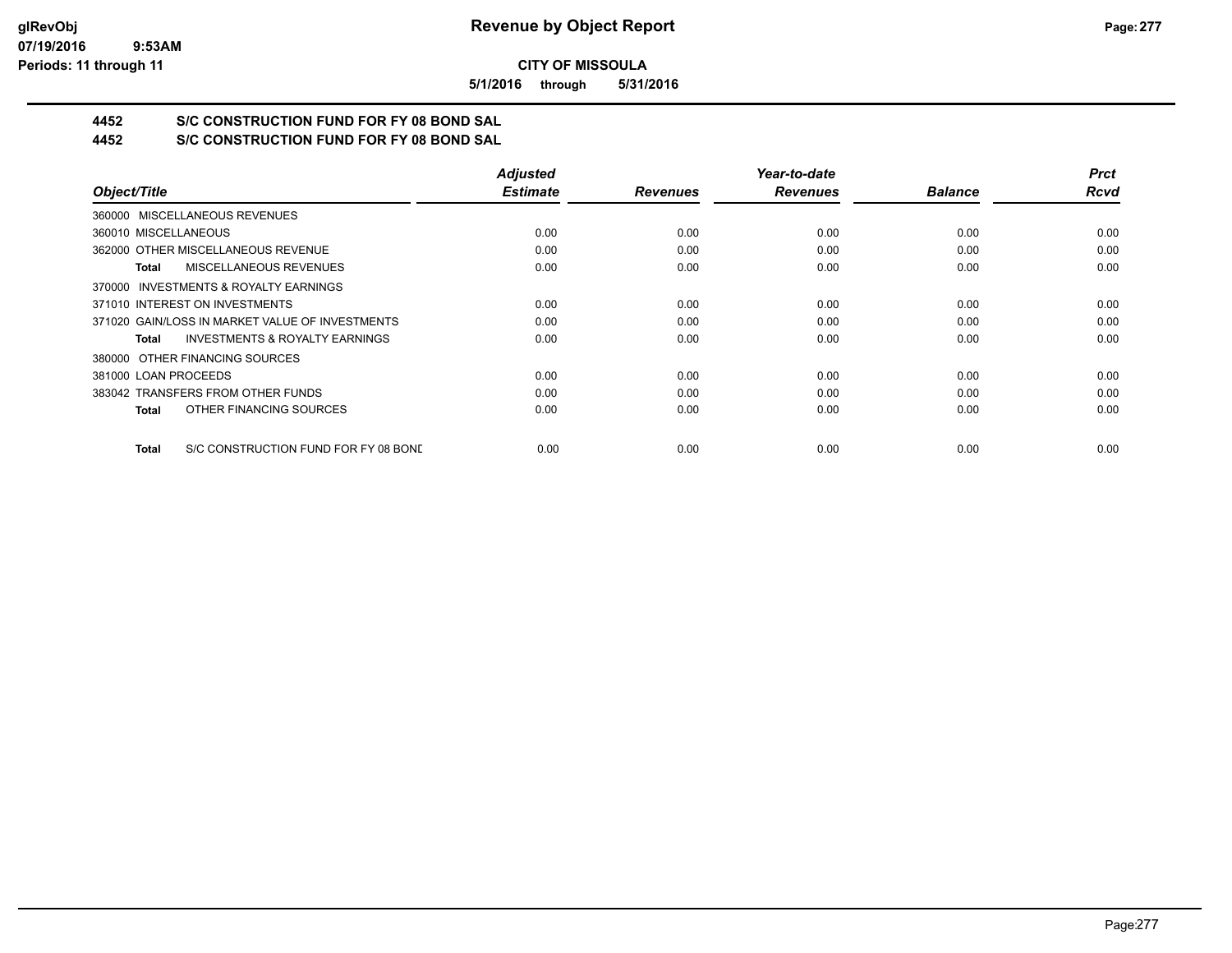**5/1/2016 through 5/31/2016**

## **4452 S/C CONSTRUCTION FUND FOR FY 08 BOND SAL**

| Object/Title                                        | <b>Adjusted</b><br><b>Estimate</b> | <b>Revenues</b> | Year-to-date<br><b>Revenues</b> | <b>Balance</b> | <b>Prct</b><br><b>Rcvd</b> |
|-----------------------------------------------------|------------------------------------|-----------------|---------------------------------|----------------|----------------------------|
|                                                     |                                    |                 |                                 |                |                            |
| 360000 MISCELLANEOUS REVENUES                       |                                    |                 |                                 |                |                            |
| 360010 MISCELLANEOUS                                | 0.00                               | 0.00            | 0.00                            | 0.00           | 0.00                       |
| 362000 OTHER MISCELLANEOUS REVENUE                  | 0.00                               | 0.00            | 0.00                            | 0.00           | 0.00                       |
| MISCELLANEOUS REVENUES<br>Total                     | 0.00                               | 0.00            | 0.00                            | 0.00           | 0.00                       |
| <b>INVESTMENTS &amp; ROYALTY EARNINGS</b><br>370000 |                                    |                 |                                 |                |                            |
| 371010 INTEREST ON INVESTMENTS                      | 0.00                               | 0.00            | 0.00                            | 0.00           | 0.00                       |
| 371020 GAIN/LOSS IN MARKET VALUE OF INVESTMENT      | 0.00                               | 0.00            | 0.00                            | 0.00           | 0.00                       |
| <b>INVESTMENTS &amp; ROYALTY EARNINGS</b><br>Total  | 0.00                               | 0.00            | 0.00                            | 0.00           | 0.00                       |
| 380000 OTHER FINANCING SOURCES                      |                                    |                 |                                 |                |                            |
| 381000 LOAN PROCEEDS                                | 0.00                               | 0.00            | 0.00                            | 0.00           | 0.00                       |
| 383042 TRANSFERS FROM OTHER FUNDS                   | 0.00                               | 0.00            | 0.00                            | 0.00           | 0.00                       |
| OTHER FINANCING SOURCES<br>Total                    | 0.00                               | 0.00            | 0.00                            | 0.00           | 0.00                       |
|                                                     |                                    |                 |                                 |                |                            |
| S/C CONSTRUCTION FUND FOR FY 08 BONI<br>Total       | 0.00                               | 0.00            | 0.00                            | 0.00           | 0.00                       |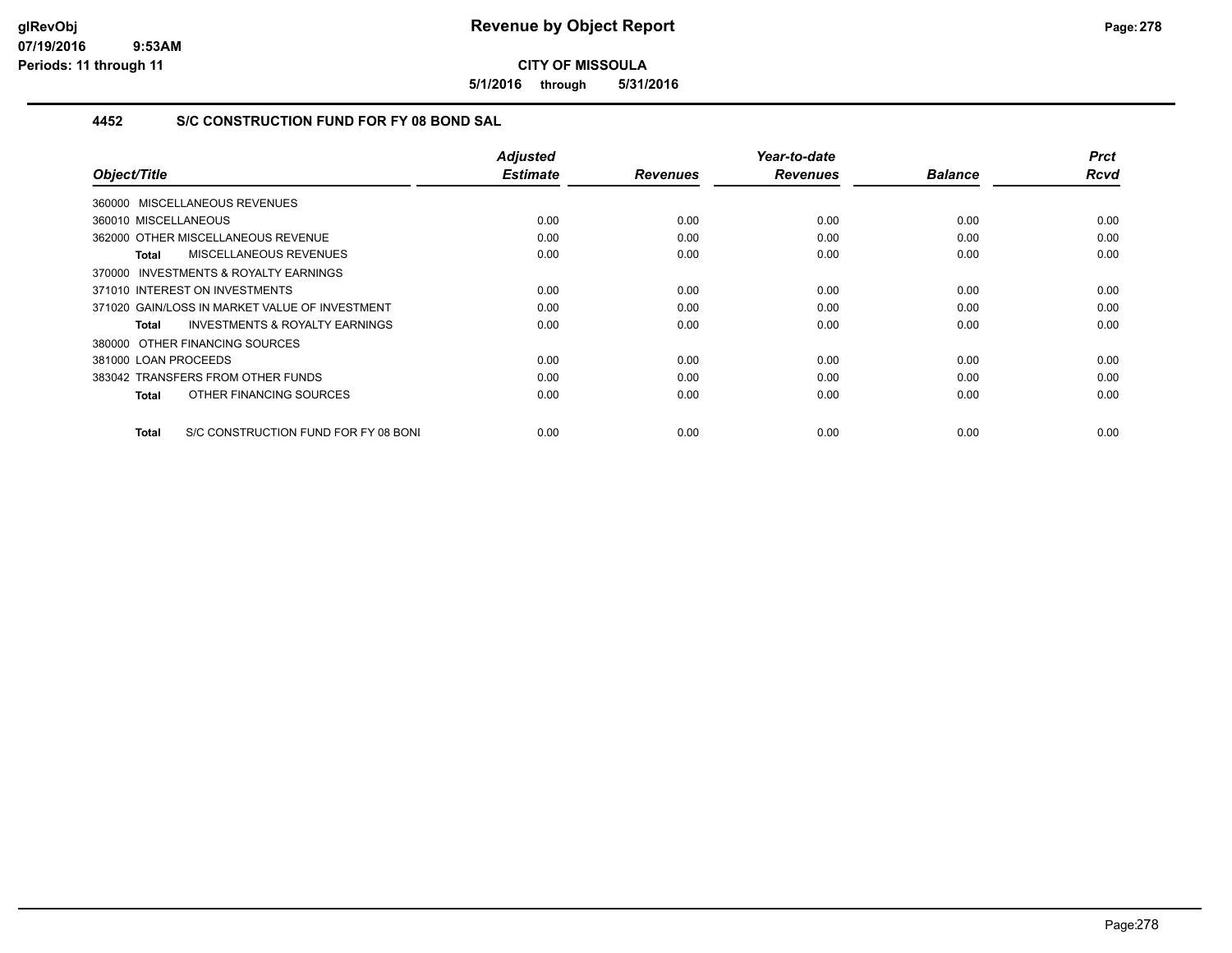**5/1/2016 through 5/31/2016**

## **4453 S/C CONSTRUCTION FUND FY09 BOND**

**4453 S/C CONSTRUCTION FUND FY09 BOND**

|                                                    | <b>Adjusted</b> |                 | Year-to-date    |                | <b>Prct</b> |
|----------------------------------------------------|-----------------|-----------------|-----------------|----------------|-------------|
| Object/Title                                       | <b>Estimate</b> | <b>Revenues</b> | <b>Revenues</b> | <b>Balance</b> | <b>Rcvd</b> |
| 360000 MISCELLANEOUS REVENUES                      |                 |                 |                 |                |             |
| 360010 MISCELLANEOUS                               | 0.00            | 0.00            | 0.00            | 0.00           | 0.00        |
| 362000 OTHER MISCELLANEOUS REVENUE                 | 0.00            | 0.00            | 0.00            | 0.00           | 0.00        |
| MISCELLANEOUS REVENUES<br>Total                    | 0.00            | 0.00            | 0.00            | 0.00           | 0.00        |
| 370000 INVESTMENTS & ROYALTY EARNINGS              |                 |                 |                 |                |             |
| 371010 INTEREST ON INVESTMENTS                     | 0.00            | 0.00            | 0.00            | 0.00           | 0.00        |
| <b>INVESTMENTS &amp; ROYALTY EARNINGS</b><br>Total | 0.00            | 0.00            | 0.00            | 0.00           | 0.00        |
| 380000 OTHER FINANCING SOURCES                     |                 |                 |                 |                |             |
| 381030 SID BONDS PROCEEDS                          | 0.00            | 0.00            | 0.00            | 0.00           | 0.00        |
| 383000 OPERATING TRANSFERS                         | 0.00            | 0.00            | 0.00            | 0.00           | 0.00        |
| OTHER FINANCING SOURCES<br>Total                   | 0.00            | 0.00            | 0.00            | 0.00           | 0.00        |
| S/C CONSTRUCTION FUND FY09 BOND<br>Total           | 0.00            | 0.00            | 0.00            | 0.00           | 0.00        |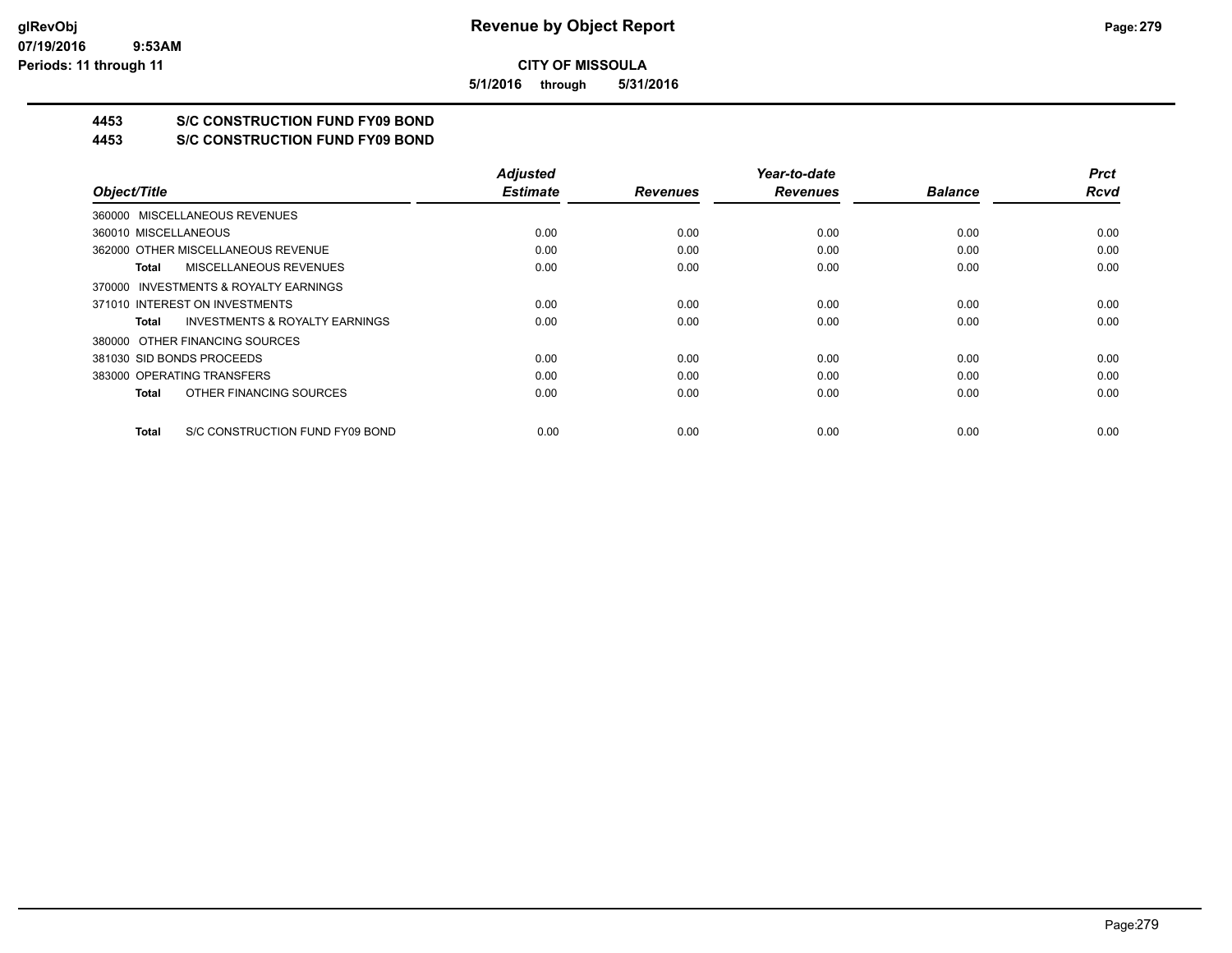**5/1/2016 through 5/31/2016**

## **4453 S/C CONSTRUCTION FUND FY09 BOND**

|                                                    | <b>Adjusted</b><br><b>Estimate</b> |                 | Year-to-date    |                | <b>Prct</b><br><b>Rcvd</b> |
|----------------------------------------------------|------------------------------------|-----------------|-----------------|----------------|----------------------------|
| Object/Title                                       |                                    | <b>Revenues</b> | <b>Revenues</b> | <b>Balance</b> |                            |
| 360000 MISCELLANEOUS REVENUES                      |                                    |                 |                 |                |                            |
| 360010 MISCELLANEOUS                               | 0.00                               | 0.00            | 0.00            | 0.00           | 0.00                       |
| 362000 OTHER MISCELLANEOUS REVENUE                 | 0.00                               | 0.00            | 0.00            | 0.00           | 0.00                       |
| MISCELLANEOUS REVENUES<br>Total                    | 0.00                               | 0.00            | 0.00            | 0.00           | 0.00                       |
| 370000 INVESTMENTS & ROYALTY EARNINGS              |                                    |                 |                 |                |                            |
| 371010 INTEREST ON INVESTMENTS                     | 0.00                               | 0.00            | 0.00            | 0.00           | 0.00                       |
| <b>INVESTMENTS &amp; ROYALTY EARNINGS</b><br>Total | 0.00                               | 0.00            | 0.00            | 0.00           | 0.00                       |
| 380000 OTHER FINANCING SOURCES                     |                                    |                 |                 |                |                            |
| 381030 SID BONDS PROCEEDS                          | 0.00                               | 0.00            | 0.00            | 0.00           | 0.00                       |
| 383000 OPERATING TRANSFERS                         | 0.00                               | 0.00            | 0.00            | 0.00           | 0.00                       |
| OTHER FINANCING SOURCES<br>Total                   | 0.00                               | 0.00            | 0.00            | 0.00           | 0.00                       |
| S/C CONSTRUCTION FUND FY09 BOND<br><b>Total</b>    | 0.00                               | 0.00            | 0.00            | 0.00           | 0.00                       |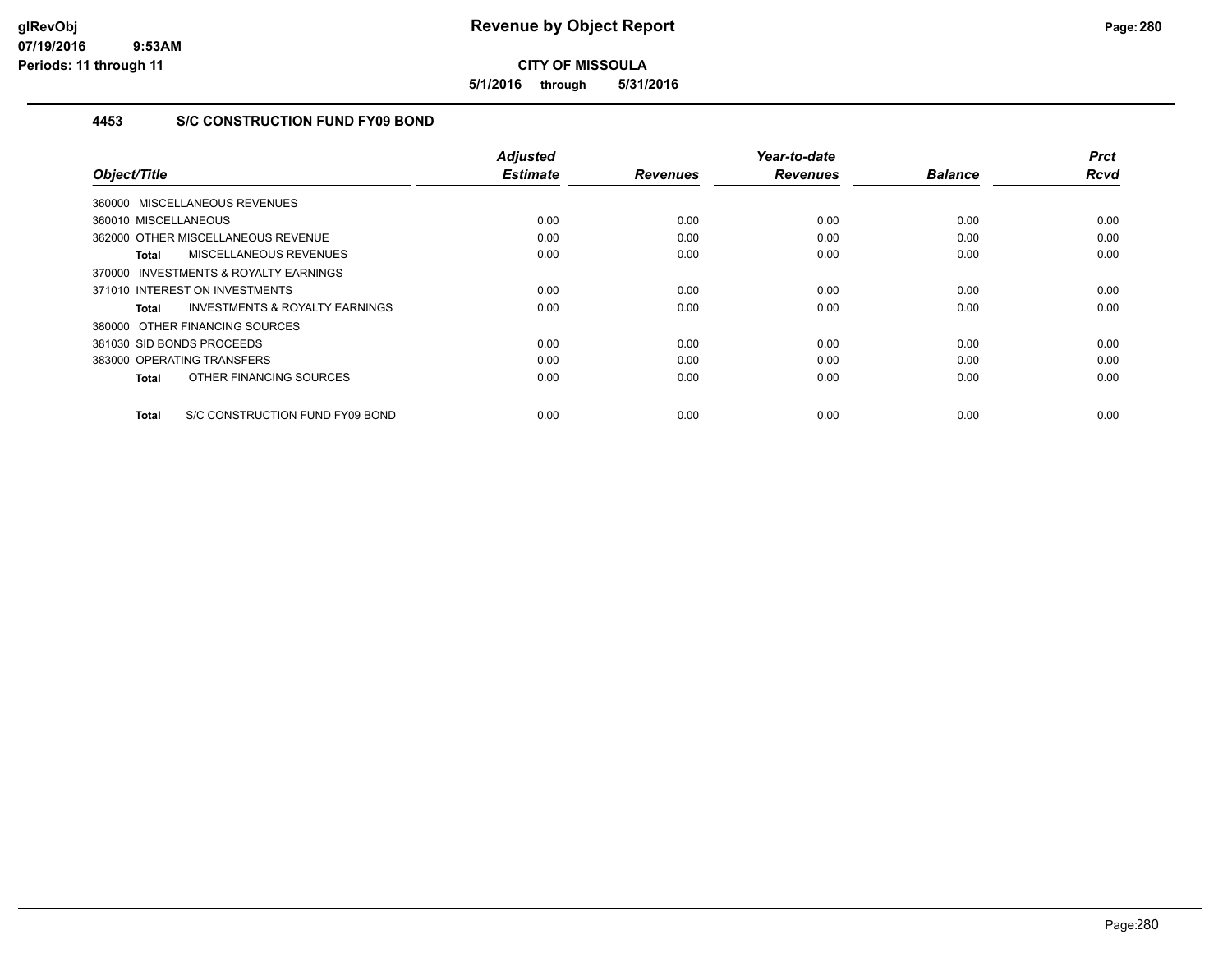**5/1/2016 through 5/31/2016**

## **4454 S/C CONSTRUCTION FUND FOR FY10**

**4454 S/C CONSTRUCTION FUND FOR FY10**

|                                                    | <b>Adjusted</b> |                 | Year-to-date    |                | <b>Prct</b> |
|----------------------------------------------------|-----------------|-----------------|-----------------|----------------|-------------|
| Object/Title                                       | <b>Estimate</b> | <b>Revenues</b> | <b>Revenues</b> | <b>Balance</b> | <b>Rcvd</b> |
| 360000 MISCELLANEOUS REVENUES                      |                 |                 |                 |                |             |
| 360010 MISCELLANEOUS                               | 0.00            | 0.00            | 0.00            | 0.00           | 0.00        |
| 362000 OTHER MISCELLANEOUS REVENUE                 | 0.00            | 0.00            | 0.00            | 0.00           | 0.00        |
| MISCELLANEOUS REVENUES<br>Total                    | 0.00            | 0.00            | 0.00            | 0.00           | 0.00        |
| 370000 INVESTMENTS & ROYALTY EARNINGS              |                 |                 |                 |                |             |
| 371010 INTEREST ON INVESTMENTS                     | 0.00            | 0.00            | 0.00            | 0.00           | 0.00        |
| <b>INVESTMENTS &amp; ROYALTY EARNINGS</b><br>Total | 0.00            | 0.00            | 0.00            | 0.00           | 0.00        |
| 380000 OTHER FINANCING SOURCES                     |                 |                 |                 |                |             |
| 381030 SID BONDS PROCEEDS                          | 0.00            | 0.00            | 0.00            | 0.00           | 0.00        |
| OTHER FINANCING SOURCES<br>Total                   | 0.00            | 0.00            | 0.00            | 0.00           | 0.00        |
| S/C CONSTRUCTION FUND FOR FY10<br>Total            | 0.00            | 0.00            | 0.00            | 0.00           | 0.00        |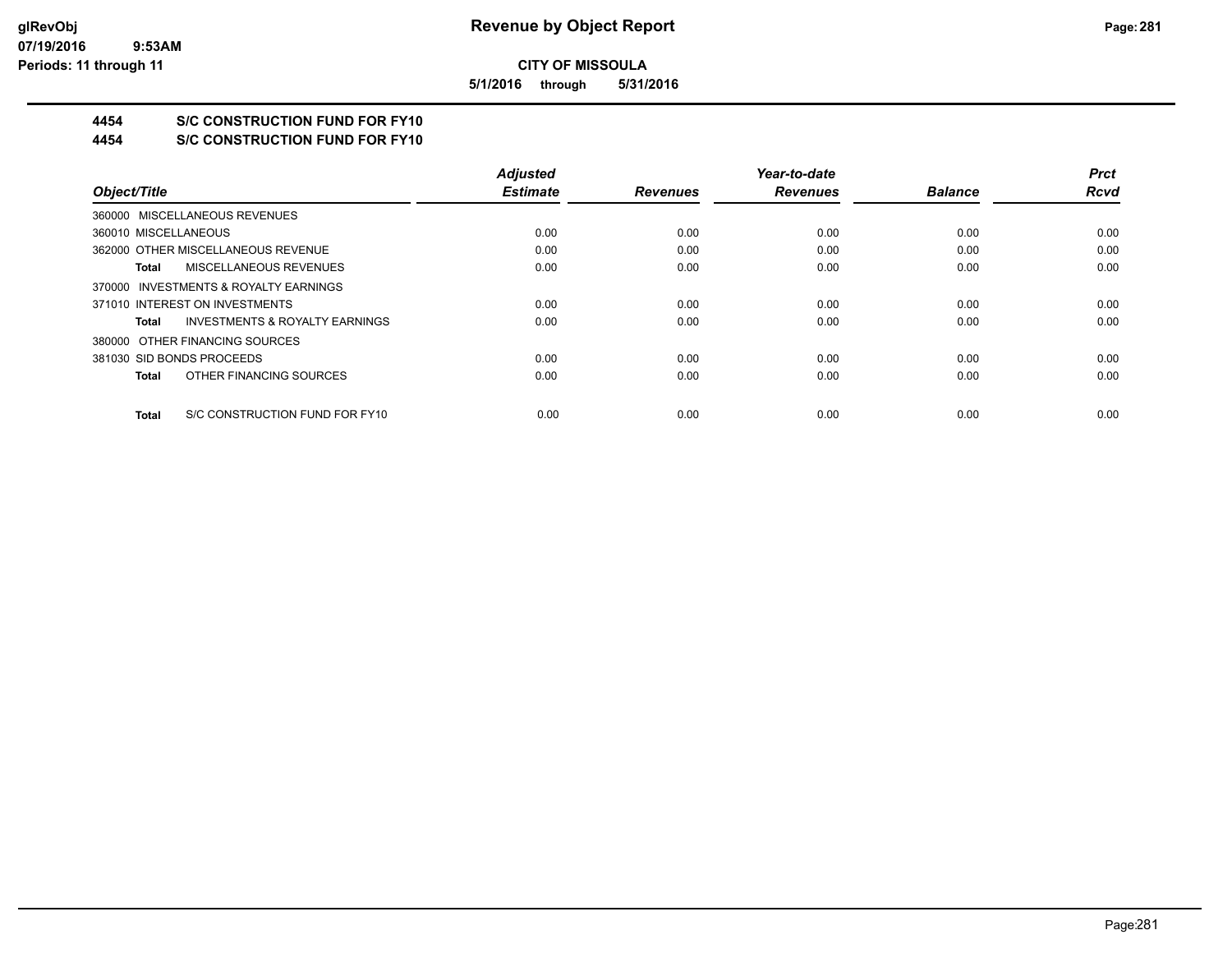**5/1/2016 through 5/31/2016**

## **4454 S/C CONSTRUCTION FUND FOR FY10**

| Object/Title                                       | <b>Adjusted</b><br><b>Estimate</b> | <b>Revenues</b> | Year-to-date<br><b>Revenues</b> | <b>Balance</b> | <b>Prct</b><br><b>Rcvd</b> |
|----------------------------------------------------|------------------------------------|-----------------|---------------------------------|----------------|----------------------------|
|                                                    |                                    |                 |                                 |                |                            |
| 360000 MISCELLANEOUS REVENUES                      |                                    |                 |                                 |                |                            |
| 360010 MISCELLANEOUS                               | 0.00                               | 0.00            | 0.00                            | 0.00           | 0.00                       |
| 362000 OTHER MISCELLANEOUS REVENUE                 | 0.00                               | 0.00            | 0.00                            | 0.00           | 0.00                       |
| MISCELLANEOUS REVENUES<br>Total                    | 0.00                               | 0.00            | 0.00                            | 0.00           | 0.00                       |
| INVESTMENTS & ROYALTY EARNINGS<br>370000           |                                    |                 |                                 |                |                            |
| 371010 INTEREST ON INVESTMENTS                     | 0.00                               | 0.00            | 0.00                            | 0.00           | 0.00                       |
| <b>INVESTMENTS &amp; ROYALTY EARNINGS</b><br>Total | 0.00                               | 0.00            | 0.00                            | 0.00           | 0.00                       |
| 380000 OTHER FINANCING SOURCES                     |                                    |                 |                                 |                |                            |
| 381030 SID BONDS PROCEEDS                          | 0.00                               | 0.00            | 0.00                            | 0.00           | 0.00                       |
| OTHER FINANCING SOURCES<br>Total                   | 0.00                               | 0.00            | 0.00                            | 0.00           | 0.00                       |
|                                                    |                                    |                 |                                 |                |                            |
| S/C CONSTRUCTION FUND FOR FY10<br>Total            | 0.00                               | 0.00            | 0.00                            | 0.00           | 0.00                       |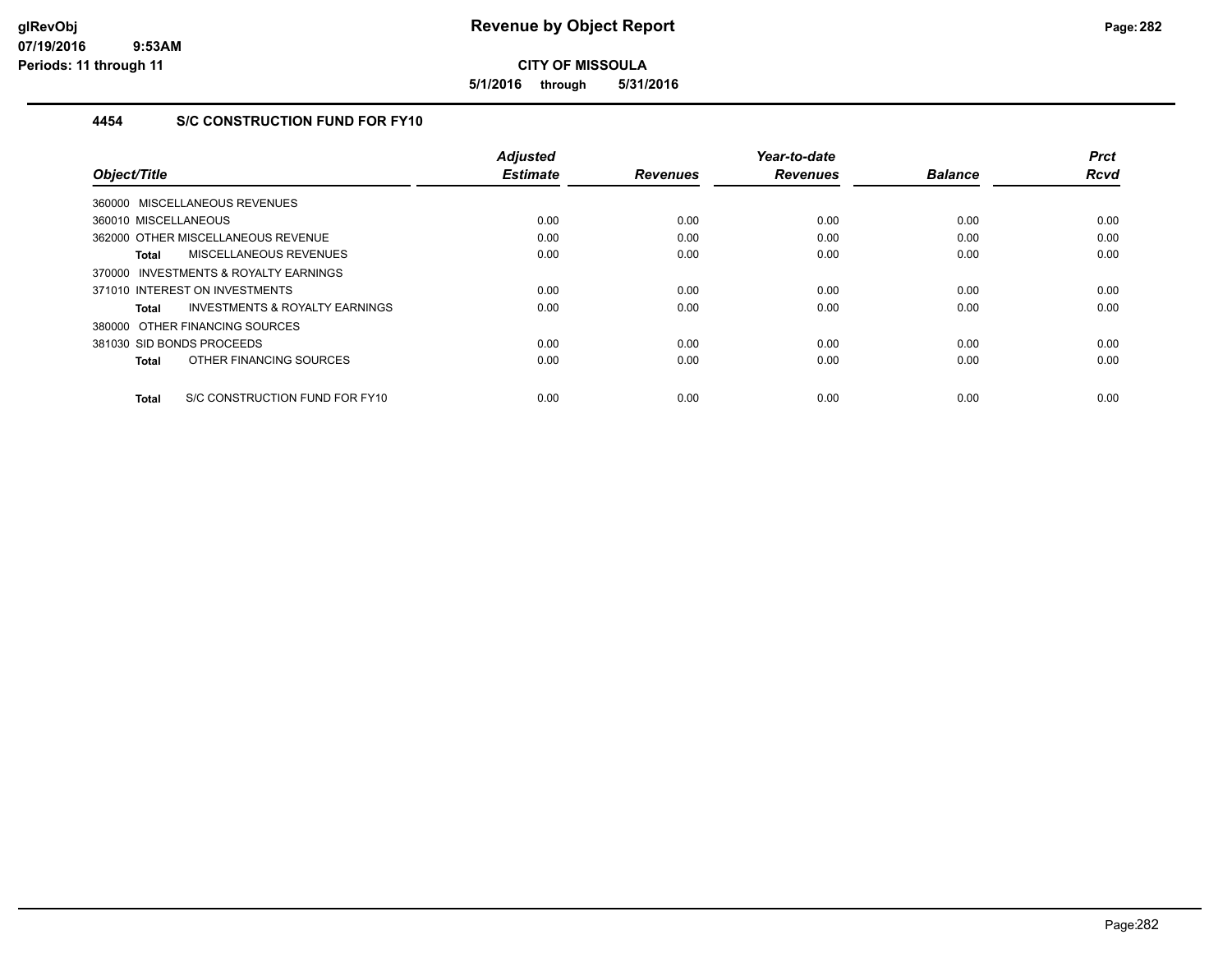**5/1/2016 through 5/31/2016**

#### **4455 FY11 S/C CONSTRUCTION FUND**

**4455 FY11 S/C CONSTRUCTION FUND**

|                                                    | <b>Adjusted</b> |                 | Year-to-date    |                | <b>Prct</b> |
|----------------------------------------------------|-----------------|-----------------|-----------------|----------------|-------------|
| Object/Title                                       | <b>Estimate</b> | <b>Revenues</b> | <b>Revenues</b> | <b>Balance</b> | Rcvd        |
| 360000 MISCELLANEOUS REVENUES                      |                 |                 |                 |                |             |
| 360010 MISCELLANEOUS                               | 0.00            | 0.00            | 0.00            | 0.00           | 0.00        |
| MISCELLANEOUS REVENUES<br><b>Total</b>             | 0.00            | 0.00            | 0.00            | 0.00           | 0.00        |
| 370000 INVESTMENTS & ROYALTY EARNINGS              |                 |                 |                 |                |             |
| 371010 INTEREST ON INVESTMENTS                     | 0.00            | 0.00            | 0.00            | 0.00           | 0.00        |
| <b>INVESTMENTS &amp; ROYALTY EARNINGS</b><br>Total | 0.00            | 0.00            | 0.00            | 0.00           | 0.00        |
| 380000 OTHER FINANCING SOURCES                     |                 |                 |                 |                |             |
| 381030 SID BONDS PROCEEDS                          | 0.00            | 0.00            | 0.00            | 0.00           | 0.00        |
| OTHER FINANCING SOURCES<br><b>Total</b>            | 0.00            | 0.00            | 0.00            | 0.00           | 0.00        |
| <b>FY11 S/C CONSTRUCTION FUND</b><br><b>Total</b>  | 0.00            | 0.00            | 0.00            | 0.00           | 0.00        |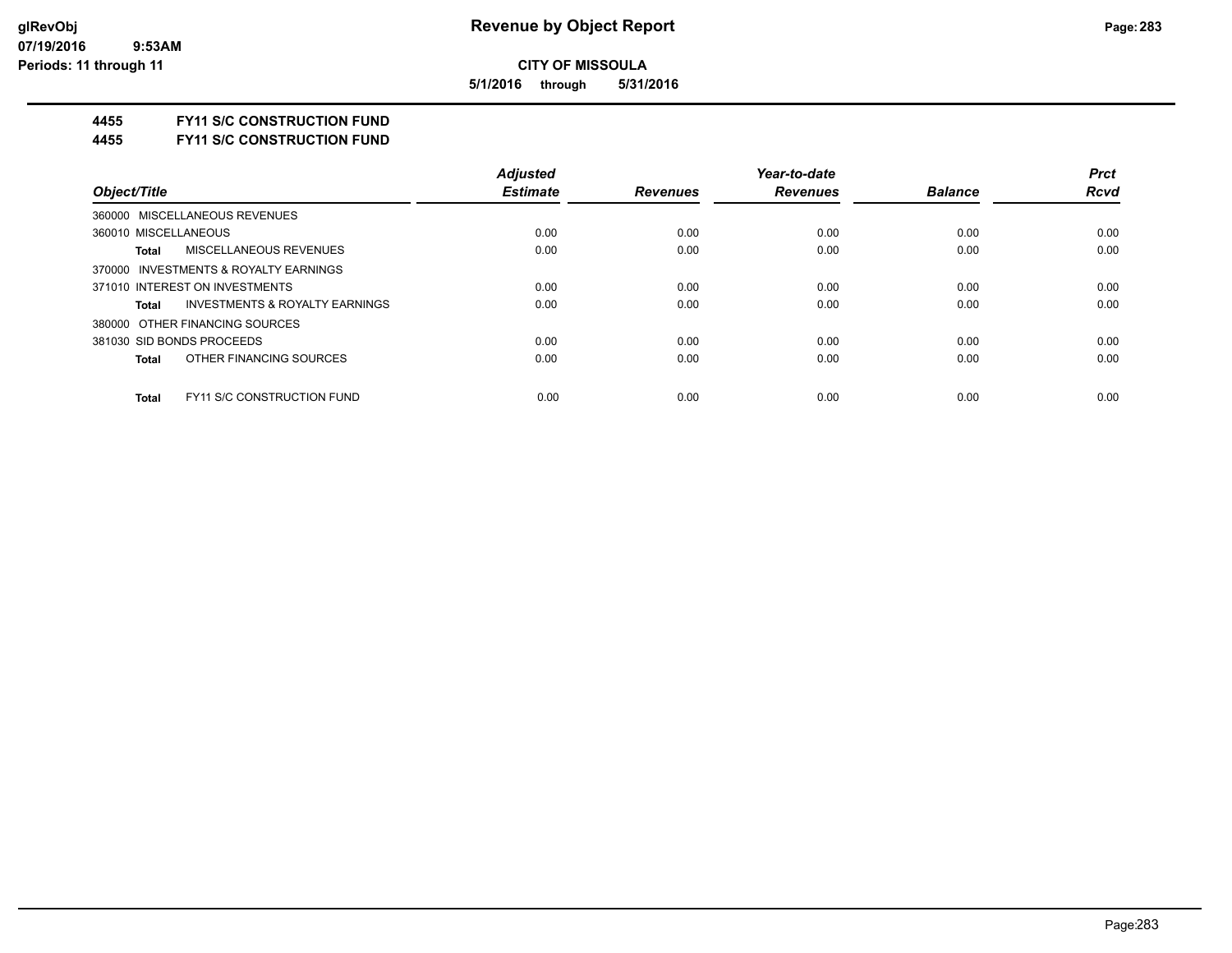**5/1/2016 through 5/31/2016**

## **4455 FY11 S/C CONSTRUCTION FUND**

| Object/Title                                       | <b>Adjusted</b><br><b>Estimate</b> | <b>Revenues</b> | Year-to-date<br><b>Revenues</b> | <b>Balance</b> | <b>Prct</b><br><b>Rcvd</b> |
|----------------------------------------------------|------------------------------------|-----------------|---------------------------------|----------------|----------------------------|
| 360000 MISCELLANEOUS REVENUES                      |                                    |                 |                                 |                |                            |
| 360010 MISCELLANEOUS                               | 0.00                               | 0.00            | 0.00                            | 0.00           | 0.00                       |
| MISCELLANEOUS REVENUES<br>Total                    | 0.00                               | 0.00            | 0.00                            | 0.00           | 0.00                       |
| 370000 INVESTMENTS & ROYALTY EARNINGS              |                                    |                 |                                 |                |                            |
| 371010 INTEREST ON INVESTMENTS                     | 0.00                               | 0.00            | 0.00                            | 0.00           | 0.00                       |
| <b>INVESTMENTS &amp; ROYALTY EARNINGS</b><br>Total | 0.00                               | 0.00            | 0.00                            | 0.00           | 0.00                       |
| 380000 OTHER FINANCING SOURCES                     |                                    |                 |                                 |                |                            |
| 381030 SID BONDS PROCEEDS                          | 0.00                               | 0.00            | 0.00                            | 0.00           | 0.00                       |
| OTHER FINANCING SOURCES<br><b>Total</b>            | 0.00                               | 0.00            | 0.00                            | 0.00           | 0.00                       |
| <b>FY11 S/C CONSTRUCTION FUND</b><br><b>Total</b>  | 0.00                               | 0.00            | 0.00                            | 0.00           | 0.00                       |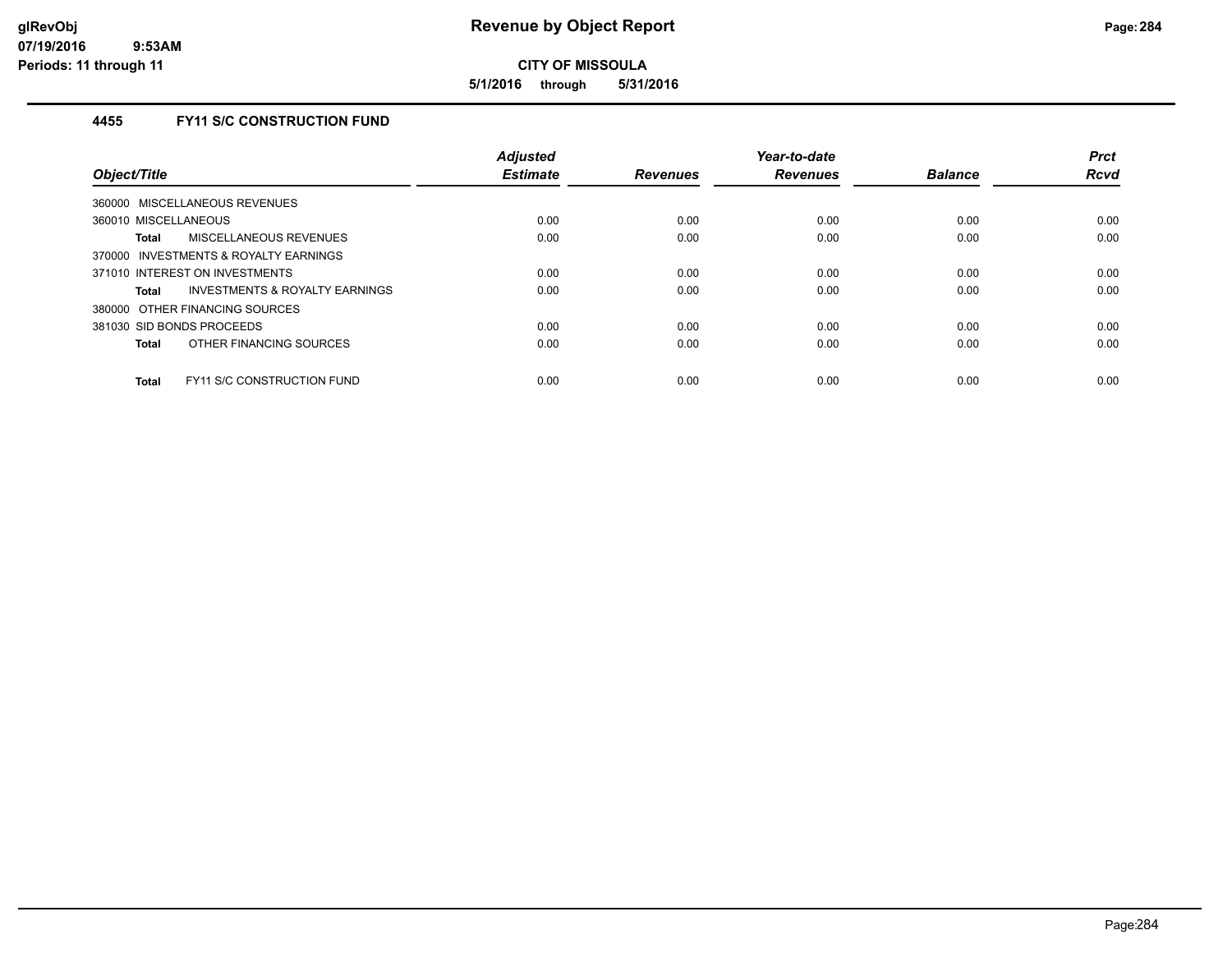**5/1/2016 through 5/31/2016**

#### **4456 FY12 S/C CONSTRUCTION FUND**

**4456 FY12 S/C CONSTRUCTION FUND**

|                                                    | <b>Adjusted</b> |                 | Year-to-date    |                | <b>Prct</b> |
|----------------------------------------------------|-----------------|-----------------|-----------------|----------------|-------------|
| Object/Title                                       | <b>Estimate</b> | <b>Revenues</b> | <b>Revenues</b> | <b>Balance</b> | <b>Rcvd</b> |
| 360000 MISCELLANEOUS REVENUES                      |                 |                 |                 |                |             |
| 360010 MISCELLANEOUS                               | 0.00            | 0.00            | 0.00            | 0.00           | 0.00        |
| 362000 OTHER MISCELLANEOUS REVENUE                 | 0.00            | 0.00            | 0.00            | 0.00           | 0.00        |
| <b>MISCELLANEOUS REVENUES</b><br>Total             | 0.00            | 0.00            | 0.00            | 0.00           | 0.00        |
| 370000 INVESTMENTS & ROYALTY EARNINGS              |                 |                 |                 |                |             |
| 371010 INTEREST ON INVESTMENTS                     | 0.00            | 0.00            | 0.00            | 0.00           | 0.00        |
| <b>INVESTMENTS &amp; ROYALTY EARNINGS</b><br>Total | 0.00            | 0.00            | 0.00            | 0.00           | 0.00        |
| 380000 OTHER FINANCING SOURCES                     |                 |                 |                 |                |             |
| 381030 SID BONDS PROCEEDS                          | 0.00            | 0.00            | 0.00            | 0.00           | 0.00        |
| OTHER FINANCING SOURCES<br>Total                   | 0.00            | 0.00            | 0.00            | 0.00           | 0.00        |
| <b>FY12 S/C CONSTRUCTION FUND</b><br><b>Total</b>  | 0.00            | 0.00            | 0.00            | 0.00           | 0.00        |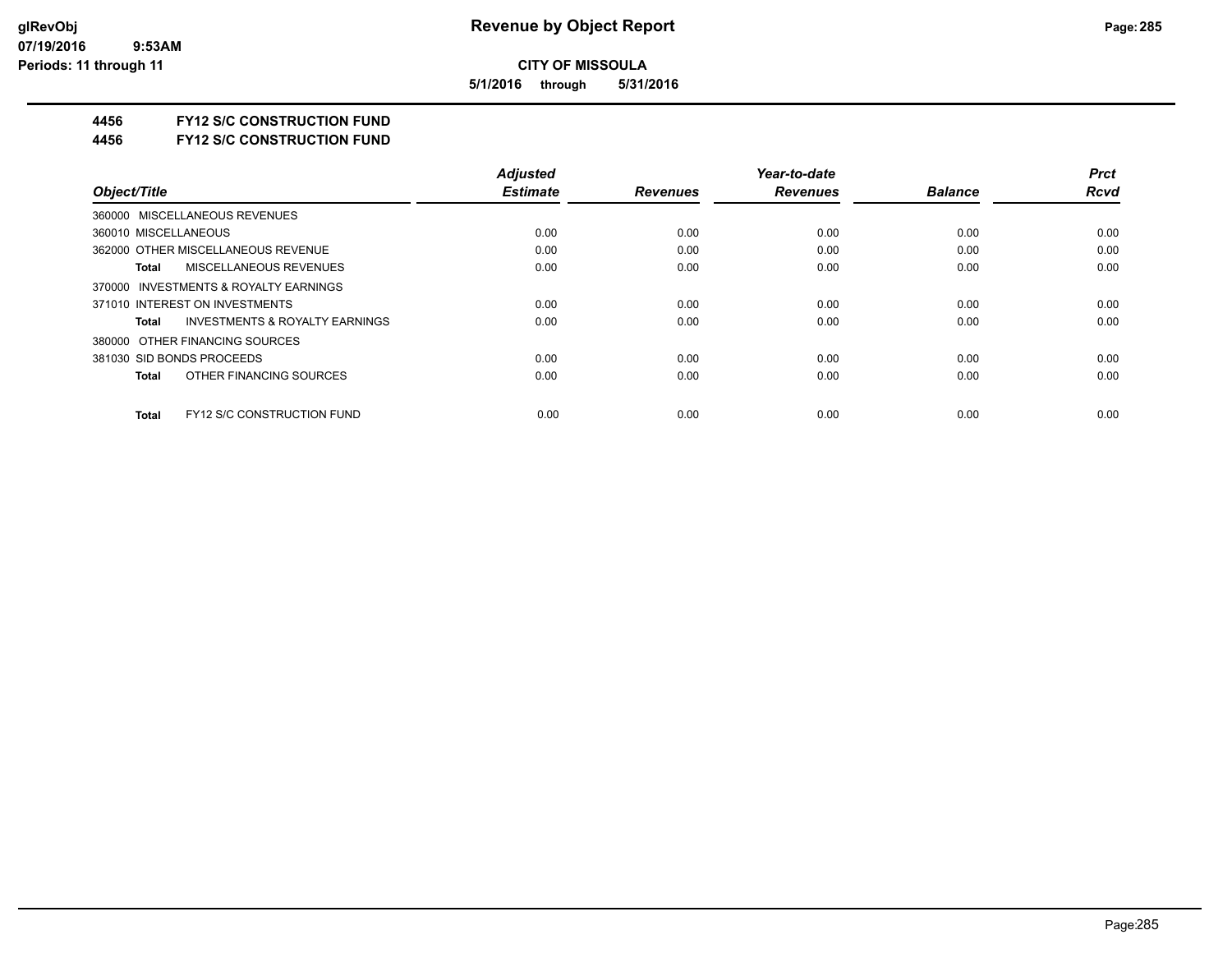**5/1/2016 through 5/31/2016**

## **4456 FY12 S/C CONSTRUCTION FUND**

|                                                    | <b>Adjusted</b><br><b>Estimate</b> |                 | Year-to-date    | <b>Balance</b> | <b>Prct</b><br><b>Rcvd</b> |
|----------------------------------------------------|------------------------------------|-----------------|-----------------|----------------|----------------------------|
| Object/Title                                       |                                    | <b>Revenues</b> | <b>Revenues</b> |                |                            |
| 360000 MISCELLANEOUS REVENUES                      |                                    |                 |                 |                |                            |
| 360010 MISCELLANEOUS                               | 0.00                               | 0.00            | 0.00            | 0.00           | 0.00                       |
| 362000 OTHER MISCELLANEOUS REVENUE                 | 0.00                               | 0.00            | 0.00            | 0.00           | 0.00                       |
| <b>MISCELLANEOUS REVENUES</b><br>Total             | 0.00                               | 0.00            | 0.00            | 0.00           | 0.00                       |
| INVESTMENTS & ROYALTY EARNINGS<br>370000           |                                    |                 |                 |                |                            |
| 371010 INTEREST ON INVESTMENTS                     | 0.00                               | 0.00            | 0.00            | 0.00           | 0.00                       |
| <b>INVESTMENTS &amp; ROYALTY EARNINGS</b><br>Total | 0.00                               | 0.00            | 0.00            | 0.00           | 0.00                       |
| 380000 OTHER FINANCING SOURCES                     |                                    |                 |                 |                |                            |
| 381030 SID BONDS PROCEEDS                          | 0.00                               | 0.00            | 0.00            | 0.00           | 0.00                       |
| OTHER FINANCING SOURCES<br>Total                   | 0.00                               | 0.00            | 0.00            | 0.00           | 0.00                       |
|                                                    |                                    |                 |                 |                |                            |
| <b>FY12 S/C CONSTRUCTION FUND</b><br>Total         | 0.00                               | 0.00            | 0.00            | 0.00           | 0.00                       |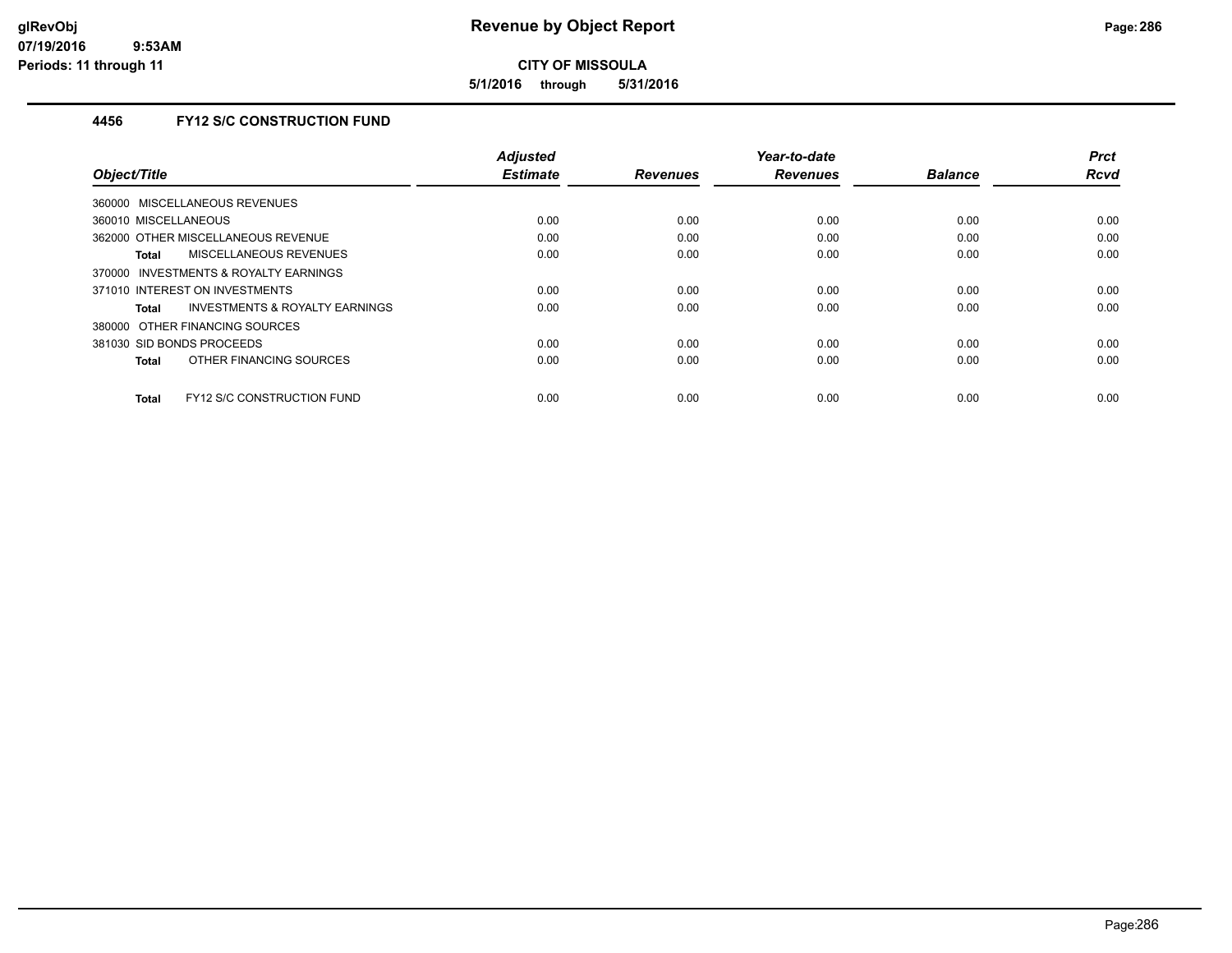**5/1/2016 through 5/31/2016**

## **4457 FY13 SIDEWALK/CURB CONSTRUCTION**

**4457 FY13 SIDEWALK/CURB CONSTRUCTION**

|                                                    | <b>Adjusted</b> |                 | Year-to-date    |                | <b>Prct</b> |
|----------------------------------------------------|-----------------|-----------------|-----------------|----------------|-------------|
| Object/Title                                       | <b>Estimate</b> | <b>Revenues</b> | <b>Revenues</b> | <b>Balance</b> | <b>Rcvd</b> |
| 360000 MISCELLANEOUS REVENUES                      |                 |                 |                 |                |             |
| 360010 MISCELLANEOUS                               | 0.00            | 0.00            | 0.00            | 0.00           | 0.00        |
| MISCELLANEOUS REVENUES<br>Total                    | 0.00            | 0.00            | 0.00            | 0.00           | 0.00        |
| 370000 INVESTMENTS & ROYALTY EARNINGS              |                 |                 |                 |                |             |
| 371010 INTEREST ON INVESTMENTS                     | 0.00            | 0.00            | 0.00            | 0.00           | 0.00        |
| <b>INVESTMENTS &amp; ROYALTY EARNINGS</b><br>Total | 0.00            | 0.00            | 0.00            | 0.00           | 0.00        |
| 380000 OTHER FINANCING SOURCES                     |                 |                 |                 |                |             |
| 381030 SID BONDS PROCEEDS                          | 0.00            | 0.00            | 0.00            | 0.00           | 0.00        |
| 383000 OPERATING TRANSFERS                         | 0.00            | 0.00            | 0.00            | 0.00           | 0.00        |
| OTHER FINANCING SOURCES<br>Total                   | 0.00            | 0.00            | 0.00            | 0.00           | 0.00        |
| <b>FY13 SIDEWALK/CURB CONSTRUCTION</b><br>Total    | 0.00            | 0.00            | 0.00            | 0.00           | 0.00        |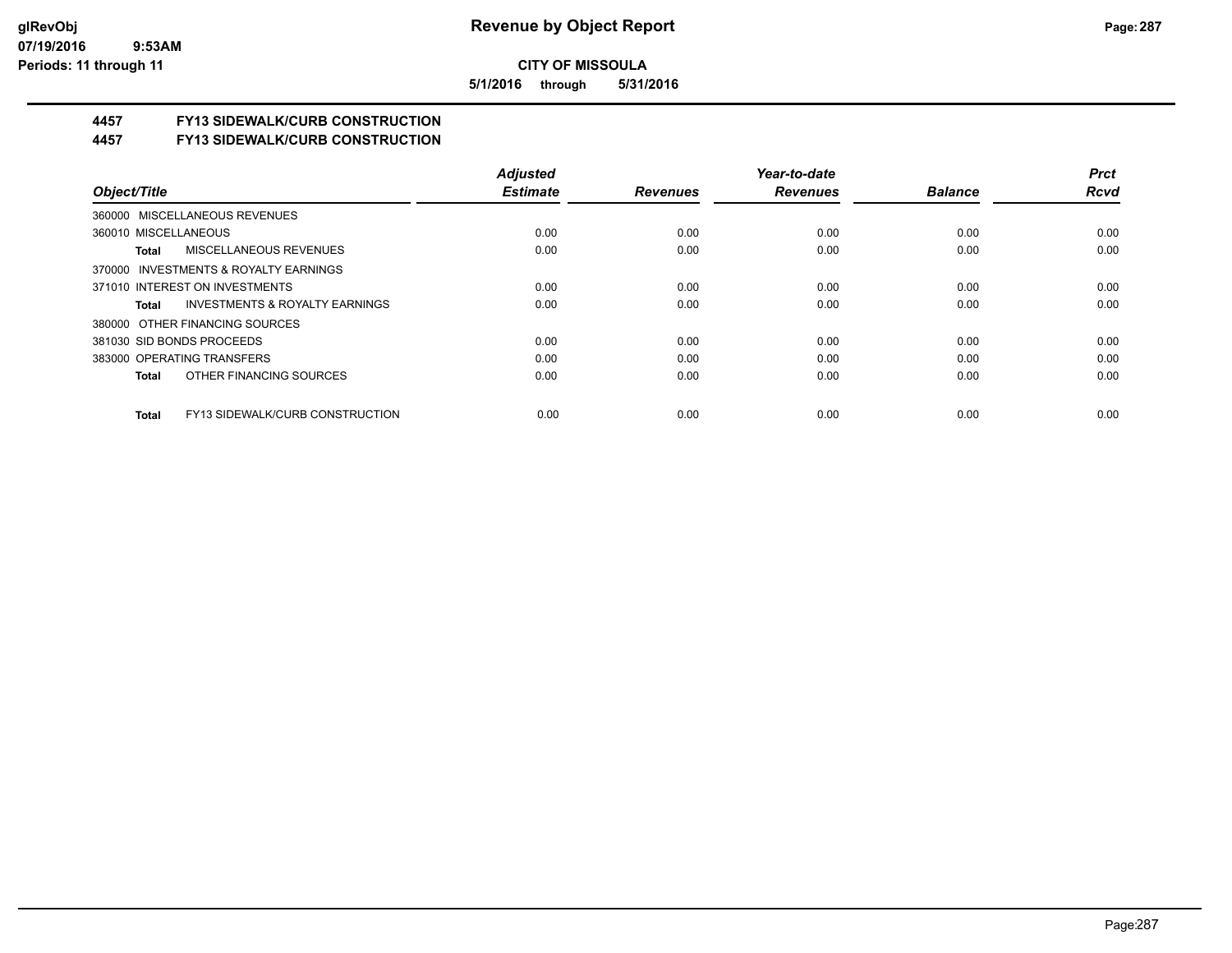**5/1/2016 through 5/31/2016**

### **4457 FY13 SIDEWALK/CURB CONSTRUCTION**

| Object/Title                                    | <b>Adjusted</b><br><b>Estimate</b> | <b>Revenues</b> | Year-to-date<br><b>Revenues</b> | <b>Balance</b> | <b>Prct</b><br><b>Rcvd</b> |
|-------------------------------------------------|------------------------------------|-----------------|---------------------------------|----------------|----------------------------|
| 360000 MISCELLANEOUS REVENUES                   |                                    |                 |                                 |                |                            |
| 360010 MISCELLANEOUS                            | 0.00                               | 0.00            | 0.00                            | 0.00           | 0.00                       |
| MISCELLANEOUS REVENUES<br><b>Total</b>          | 0.00                               | 0.00            | 0.00                            | 0.00           | 0.00                       |
| 370000 INVESTMENTS & ROYALTY EARNINGS           |                                    |                 |                                 |                |                            |
| 371010 INTEREST ON INVESTMENTS                  | 0.00                               | 0.00            | 0.00                            | 0.00           | 0.00                       |
| INVESTMENTS & ROYALTY EARNINGS<br>Total         | 0.00                               | 0.00            | 0.00                            | 0.00           | 0.00                       |
| 380000 OTHER FINANCING SOURCES                  |                                    |                 |                                 |                |                            |
| 381030 SID BONDS PROCEEDS                       | 0.00                               | 0.00            | 0.00                            | 0.00           | 0.00                       |
| 383000 OPERATING TRANSFERS                      | 0.00                               | 0.00            | 0.00                            | 0.00           | 0.00                       |
| OTHER FINANCING SOURCES<br><b>Total</b>         | 0.00                               | 0.00            | 0.00                            | 0.00           | 0.00                       |
| FY13 SIDEWALK/CURB CONSTRUCTION<br><b>Total</b> | 0.00                               | 0.00            | 0.00                            | 0.00           | 0.00                       |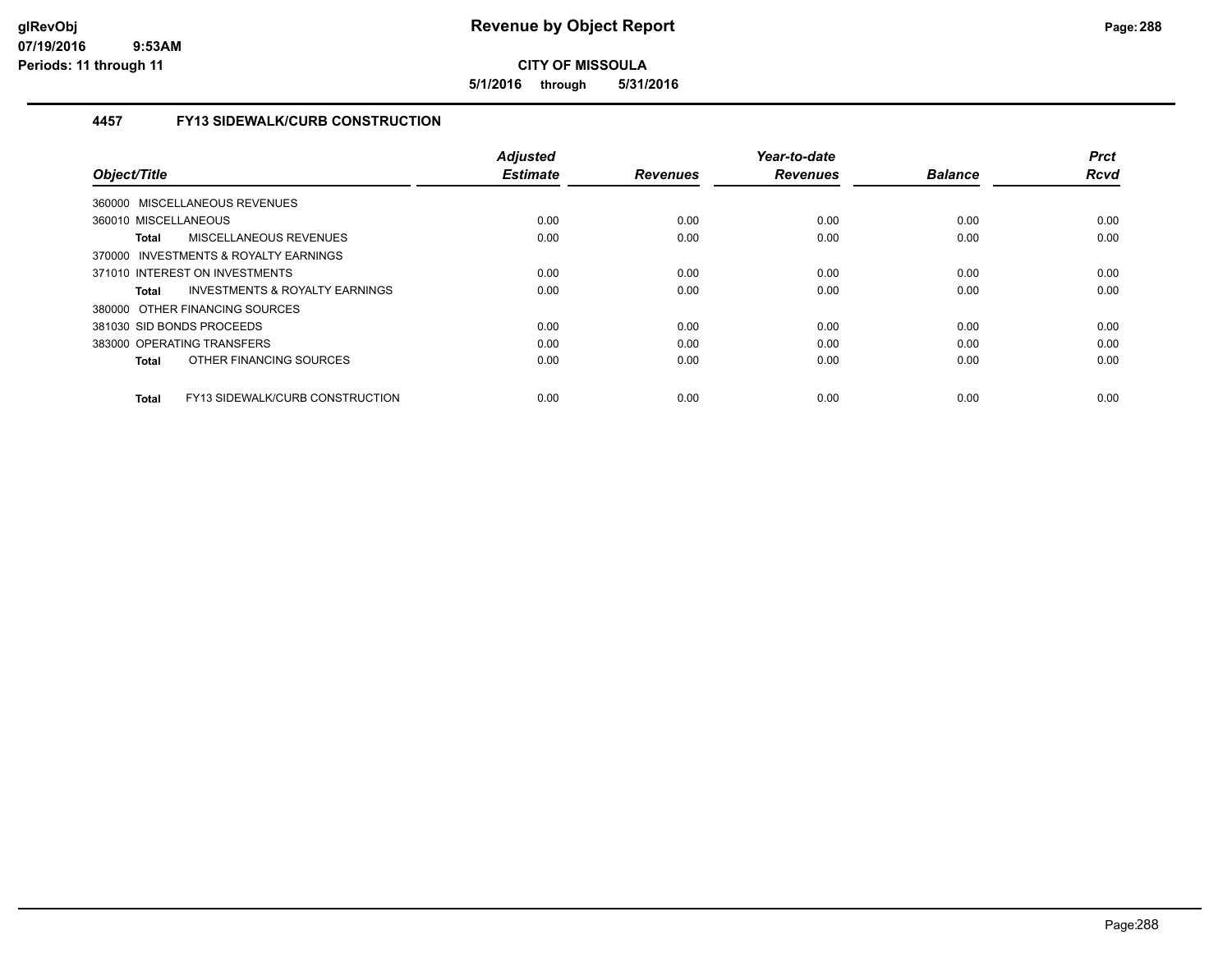**5/1/2016 through 5/31/2016**

## **4458 FY14 SIDEWALK & CURB CONSTRUCTION**

**4458 FY14 SIDEWALK & CURB CONSTRUCTION**

|                                                              | <b>Adjusted</b> |                 | Year-to-date    |                | <b>Prct</b> |
|--------------------------------------------------------------|-----------------|-----------------|-----------------|----------------|-------------|
| Object/Title                                                 | <b>Estimate</b> | <b>Revenues</b> | <b>Revenues</b> | <b>Balance</b> | <b>Rcvd</b> |
| 360000 MISCELLANEOUS REVENUES                                |                 |                 |                 |                |             |
| 360010 MISCELLANEOUS                                         | 0.00            | 0.00            | 0.00            | 0.00           | 0.00        |
| <b>MISCELLANEOUS REVENUES</b><br>Total                       | 0.00            | 0.00            | 0.00            | 0.00           | 0.00        |
| 370000 INVESTMENTS & ROYALTY EARNINGS                        |                 |                 |                 |                |             |
| 371010 INTEREST ON INVESTMENTS                               | 0.00            | 0.00            | 0.00            | 0.00           | 0.00        |
| INVESTMENTS & ROYALTY EARNINGS<br>Total                      | 0.00            | 0.00            | 0.00            | 0.00           | 0.00        |
| 380000 OTHER FINANCING SOURCES                               |                 |                 |                 |                |             |
| 381030 SID BONDS PROCEEDS                                    | 0.00            | 0.00            | 0.00            | 0.00           | 0.00        |
| OTHER FINANCING SOURCES<br><b>Total</b>                      | 0.00            | 0.00            | 0.00            | 0.00           | 0.00        |
|                                                              |                 |                 |                 |                |             |
| <b>FY14 SIDEWALK &amp; CURB CONSTRUCTION</b><br><b>Total</b> | 0.00            | 0.00            | 0.00            | 0.00           | 0.00        |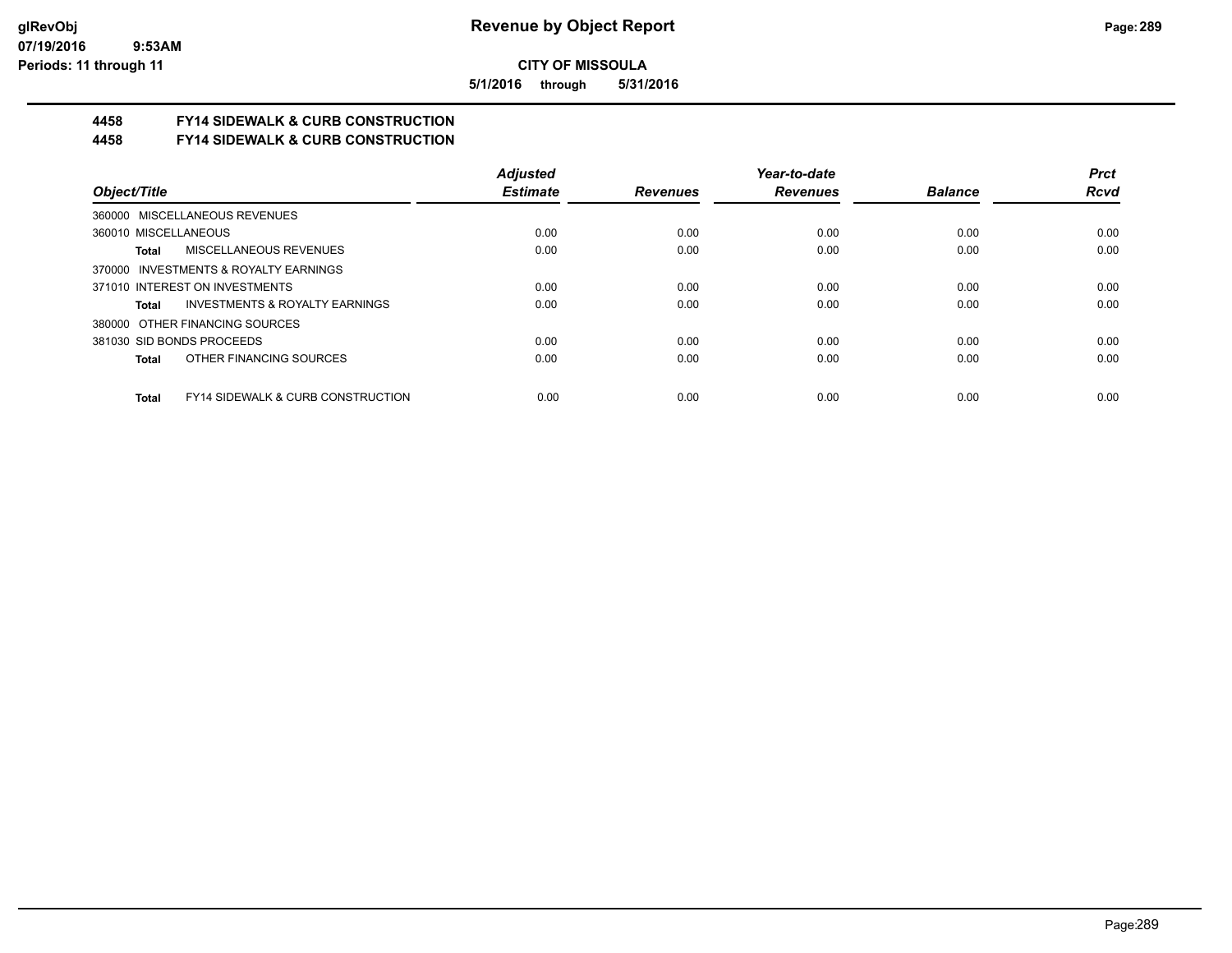**5/1/2016 through 5/31/2016**

## **4458 FY14 SIDEWALK & CURB CONSTRUCTION**

| Object/Title              |                                              | <b>Adjusted</b><br><b>Estimate</b> | <b>Revenues</b> | Year-to-date<br><b>Revenues</b> | <b>Balance</b> | <b>Prct</b><br><b>Rcvd</b> |
|---------------------------|----------------------------------------------|------------------------------------|-----------------|---------------------------------|----------------|----------------------------|
|                           | 360000 MISCELLANEOUS REVENUES                |                                    |                 |                                 |                |                            |
| 360010 MISCELLANEOUS      |                                              | 0.00                               | 0.00            | 0.00                            | 0.00           | 0.00                       |
| Total                     | MISCELLANEOUS REVENUES                       | 0.00                               | 0.00            | 0.00                            | 0.00           | 0.00                       |
|                           | 370000 INVESTMENTS & ROYALTY EARNINGS        |                                    |                 |                                 |                |                            |
|                           | 371010 INTEREST ON INVESTMENTS               | 0.00                               | 0.00            | 0.00                            | 0.00           | 0.00                       |
| <b>Total</b>              | INVESTMENTS & ROYALTY EARNINGS               | 0.00                               | 0.00            | 0.00                            | 0.00           | 0.00                       |
|                           | 380000 OTHER FINANCING SOURCES               |                                    |                 |                                 |                |                            |
| 381030 SID BONDS PROCEEDS |                                              | 0.00                               | 0.00            | 0.00                            | 0.00           | 0.00                       |
| <b>Total</b>              | OTHER FINANCING SOURCES                      | 0.00                               | 0.00            | 0.00                            | 0.00           | 0.00                       |
| <b>Total</b>              | <b>FY14 SIDEWALK &amp; CURB CONSTRUCTION</b> | 0.00                               | 0.00            | 0.00                            | 0.00           | 0.00                       |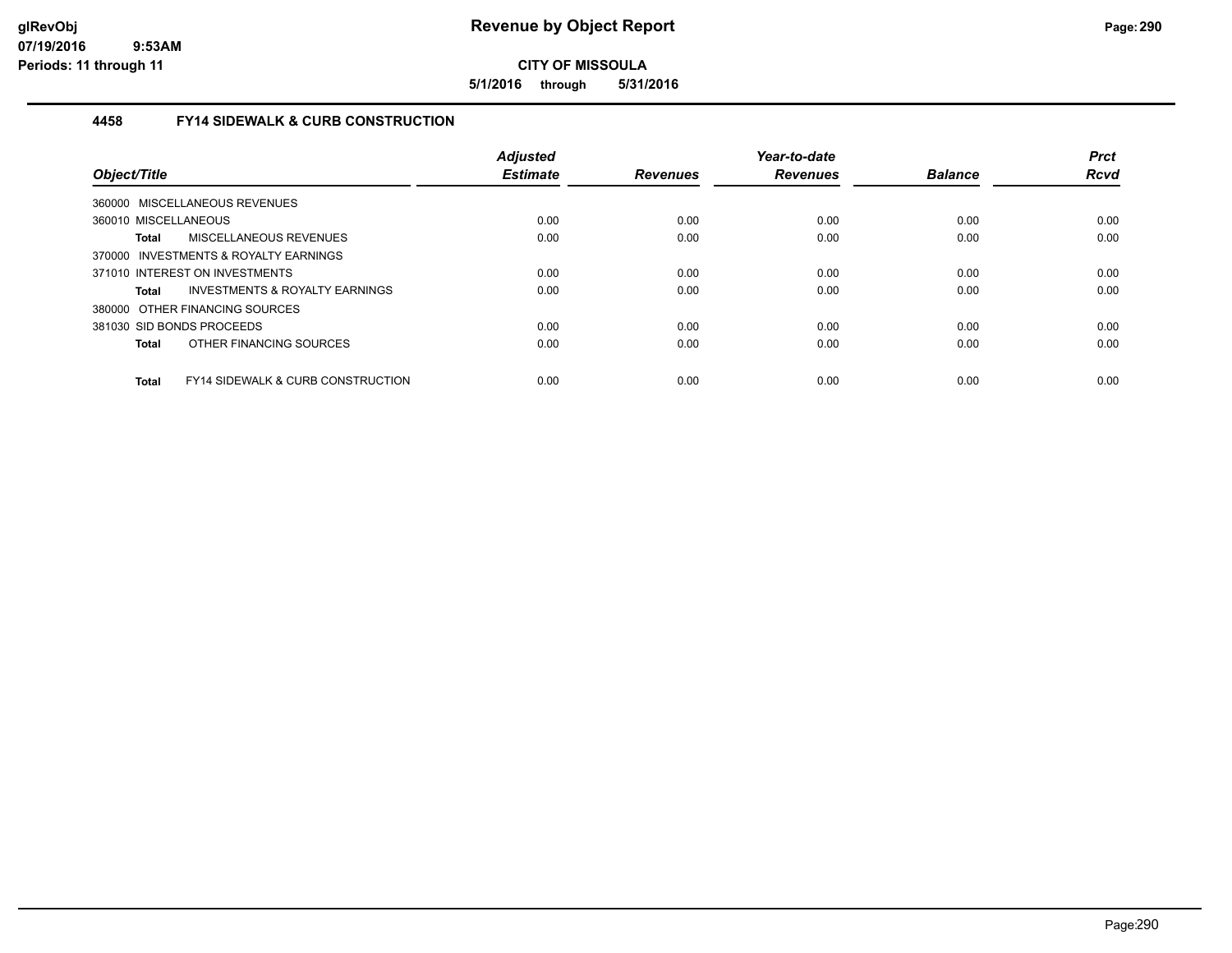**5/1/2016 through 5/31/2016**

# **4459 FY15 SIDEWALK/CURB CONSTRUCTION**

**4459 FY15 SIDEWALK/CURB CONSTRUCTION**

|                                     |                                        | <b>Adjusted</b> |                 | Year-to-date    |                | <b>Prct</b> |
|-------------------------------------|----------------------------------------|-----------------|-----------------|-----------------|----------------|-------------|
| Object/Title                        |                                        | <b>Estimate</b> | <b>Revenues</b> | <b>Revenues</b> | <b>Balance</b> | <b>Rcvd</b> |
| 330000 INTERGOVERNMENTAL REVENUES   |                                        |                 |                 |                 |                |             |
| 331156 CTEP GRANTS                  |                                        | 0.00            | 0.00            | 0.00            | 0.00           | 0.00        |
| INTERGOVERNMENTAL REVENUES<br>Total |                                        | 0.00            | 0.00            | 0.00            | 0.00           | 0.00        |
| 360000 MISCELLANEOUS REVENUES       |                                        |                 |                 |                 |                |             |
| 360010 MISCELLANEOUS                |                                        | 0.00            | 0.00            | 0.00            | 0.00           | 0.00        |
| MISCELLANEOUS REVENUES<br>Total     |                                        | 0.00            | 0.00            | 0.00            | 0.00           | 0.00        |
| 380000 OTHER FINANCING SOURCES      |                                        |                 |                 |                 |                |             |
| 381030 SID BONDS PROCEEDS           |                                        | 0.00            | 0.00            | 598.600.00      | -598.600.00    | 0.00        |
| OTHER FINANCING SOURCES<br>Total    |                                        | 0.00            | 0.00            | 598.600.00      | -598.600.00    | 0.00        |
| Total                               | <b>FY15 SIDEWALK/CURB CONSTRUCTION</b> | 0.00            | 0.00            | 598.600.00      | -598.600.00    | 0.00        |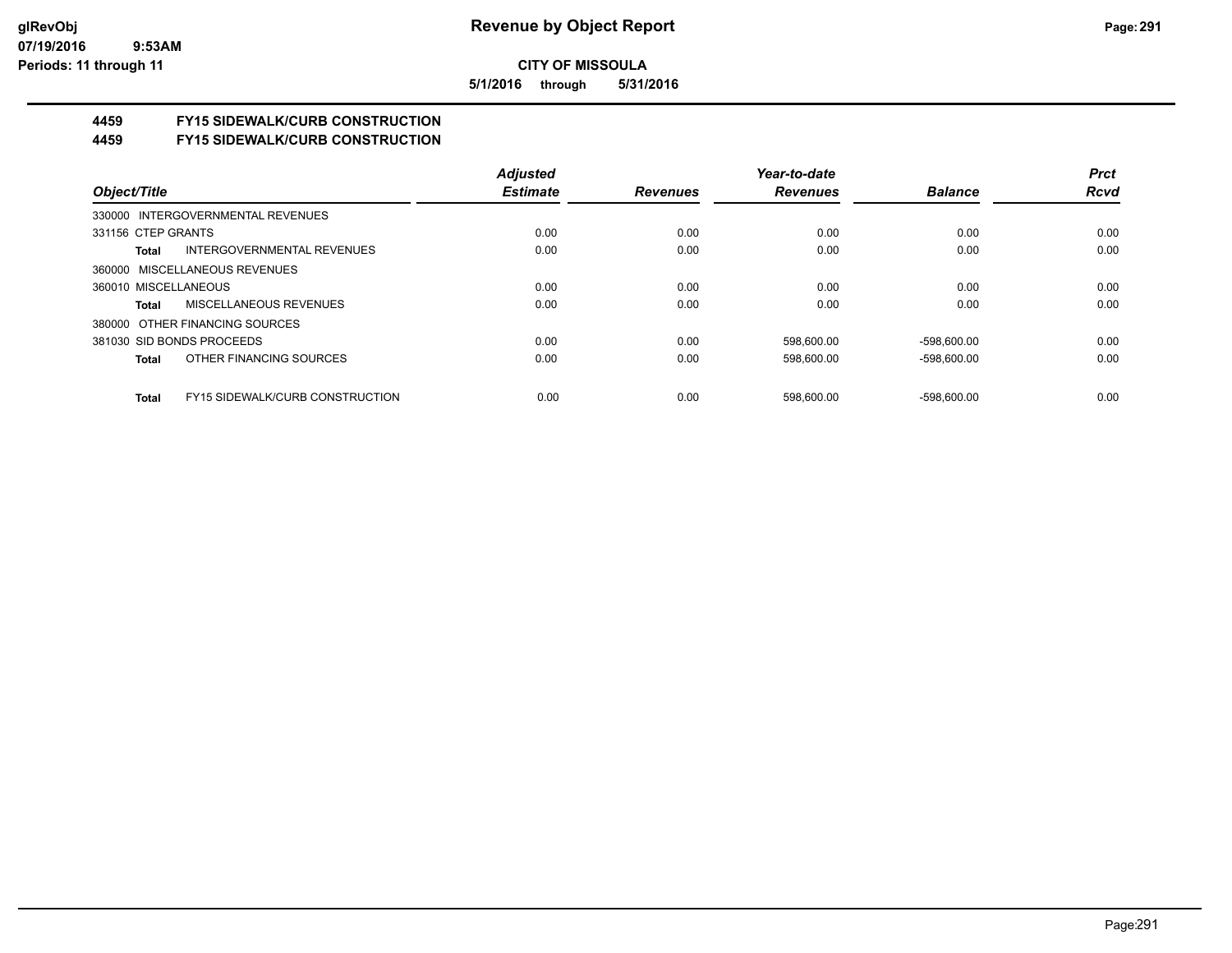**5/1/2016 through 5/31/2016**

## **4459 FY15 SIDEWALK/CURB CONSTRUCTION**

| Object/Title              |                                   | <b>Adjusted</b><br><b>Estimate</b> | <b>Revenues</b> | Year-to-date<br><b>Revenues</b> | <b>Balance</b> | <b>Prct</b><br><b>Rcvd</b> |
|---------------------------|-----------------------------------|------------------------------------|-----------------|---------------------------------|----------------|----------------------------|
|                           | 330000 INTERGOVERNMENTAL REVENUES |                                    |                 |                                 |                |                            |
| 331156 CTEP GRANTS        |                                   | 0.00                               | 0.00            | 0.00                            | 0.00           | 0.00                       |
| Total                     | INTERGOVERNMENTAL REVENUES        | 0.00                               | 0.00            | 0.00                            | 0.00           | 0.00                       |
|                           | 360000 MISCELLANEOUS REVENUES     |                                    |                 |                                 |                |                            |
| 360010 MISCELLANEOUS      |                                   | 0.00                               | 0.00            | 0.00                            | 0.00           | 0.00                       |
| Total                     | <b>MISCELLANEOUS REVENUES</b>     | 0.00                               | 0.00            | 0.00                            | 0.00           | 0.00                       |
|                           | 380000 OTHER FINANCING SOURCES    |                                    |                 |                                 |                |                            |
| 381030 SID BONDS PROCEEDS |                                   | 0.00                               | 0.00            | 598.600.00                      | -598.600.00    | 0.00                       |
| Total                     | OTHER FINANCING SOURCES           | 0.00                               | 0.00            | 598,600.00                      | $-598.600.00$  | 0.00                       |
| <b>Total</b>              | FY15 SIDEWALK/CURB CONSTRUCTION   | 0.00                               | 0.00            | 598.600.00                      | $-598.600.00$  | 0.00                       |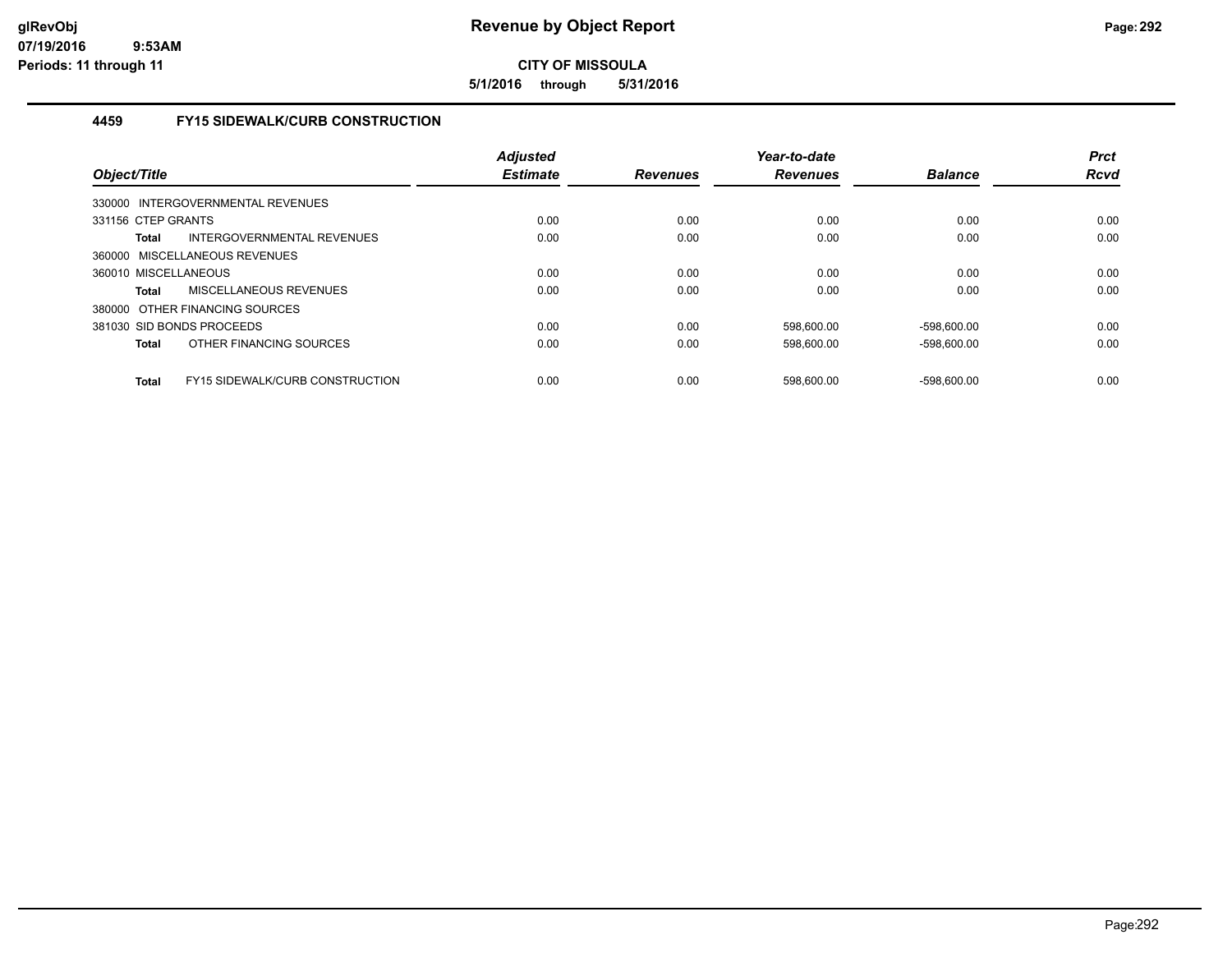**5/1/2016 through 5/31/2016**

# **4460 FY16 SIDEWALK/CURB CONSTRUCTION**

**4460 FY16 SIDEWALK/CURB CONSTRUCTION**

|                                                 | <b>Adjusted</b> |                 | Year-to-date    |                | <b>Prct</b> |
|-------------------------------------------------|-----------------|-----------------|-----------------|----------------|-------------|
| Object/Title                                    | <b>Estimate</b> | <b>Revenues</b> | <b>Revenues</b> | <b>Balance</b> | <b>Rcvd</b> |
| 330000 INTERGOVERNMENTAL REVENUES               |                 |                 |                 |                |             |
| 331156 CTEP GRANTS                              | 0.00            | 0.00            | 0.00            | 0.00           | 0.00        |
| INTERGOVERNMENTAL REVENUES<br>Total             | 0.00            | 0.00            | 0.00            | 0.00           | 0.00        |
| 360000 MISCELLANEOUS REVENUES                   |                 |                 |                 |                |             |
| 360010 MISCELLANEOUS                            | 0.00            | 0.00            | 121.170.11      | $-121.170.11$  | 0.00        |
| MISCELLANEOUS REVENUES<br>Total                 | 0.00            | 0.00            | 121.170.11      | $-121.170.11$  | 0.00        |
| 380000 OTHER FINANCING SOURCES                  |                 |                 |                 |                |             |
| 381030 SID BONDS PROCEEDS                       | 0.00            | 0.00            | 0.00            | 0.00           | 0.00        |
| OTHER FINANCING SOURCES<br>Total                | 0.00            | 0.00            | 0.00            | 0.00           | 0.00        |
| FY16 SIDEWALK/CURB CONSTRUCTION<br><b>Total</b> | 0.00            | 0.00            | 121.170.11      | $-121.170.11$  | 0.00        |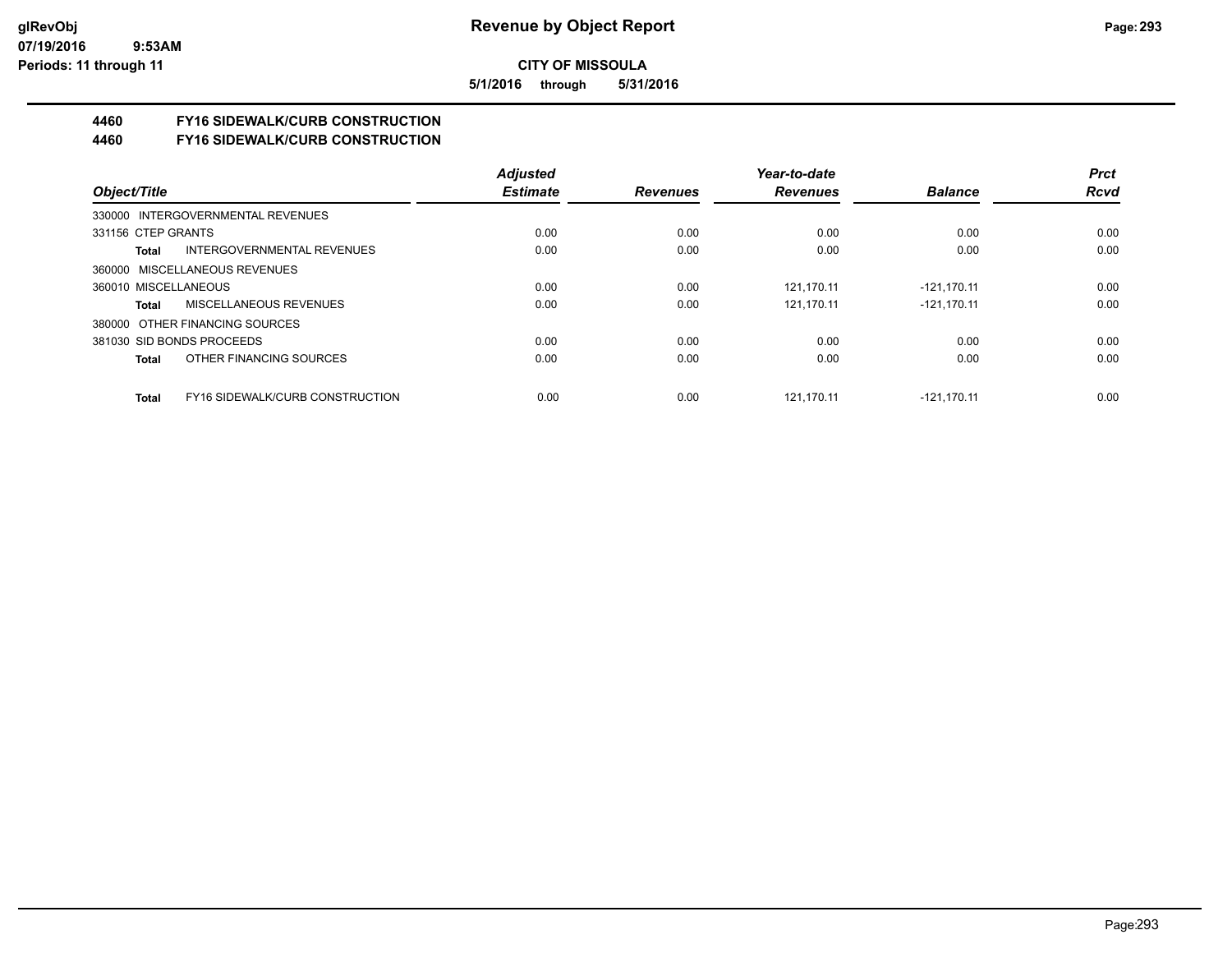**5/1/2016 through 5/31/2016**

## **4460 FY16 SIDEWALK/CURB CONSTRUCTION**

| Object/Title         |                                        | <b>Adjusted</b><br><b>Estimate</b> | <b>Revenues</b> | Year-to-date<br><b>Revenues</b> | <b>Balance</b> | <b>Prct</b><br><b>Rcvd</b> |
|----------------------|----------------------------------------|------------------------------------|-----------------|---------------------------------|----------------|----------------------------|
|                      | 330000 INTERGOVERNMENTAL REVENUES      |                                    |                 |                                 |                |                            |
| 331156 CTEP GRANTS   |                                        | 0.00                               | 0.00            | 0.00                            | 0.00           | 0.00                       |
| Total                | INTERGOVERNMENTAL REVENUES             | 0.00                               | 0.00            | 0.00                            | 0.00           | 0.00                       |
|                      | 360000 MISCELLANEOUS REVENUES          |                                    |                 |                                 |                |                            |
| 360010 MISCELLANEOUS |                                        | 0.00                               | 0.00            | 121.170.11                      | -121.170.11    | 0.00                       |
| Total                | MISCELLANEOUS REVENUES                 | 0.00                               | 0.00            | 121.170.11                      | $-121.170.11$  | 0.00                       |
|                      | 380000 OTHER FINANCING SOURCES         |                                    |                 |                                 |                |                            |
|                      | 381030 SID BONDS PROCEEDS              | 0.00                               | 0.00            | 0.00                            | 0.00           | 0.00                       |
| Total                | OTHER FINANCING SOURCES                | 0.00                               | 0.00            | 0.00                            | 0.00           | 0.00                       |
| <b>Total</b>         | <b>FY16 SIDEWALK/CURB CONSTRUCTION</b> | 0.00                               | 0.00            | 121.170.11                      | $-121.170.11$  | 0.00                       |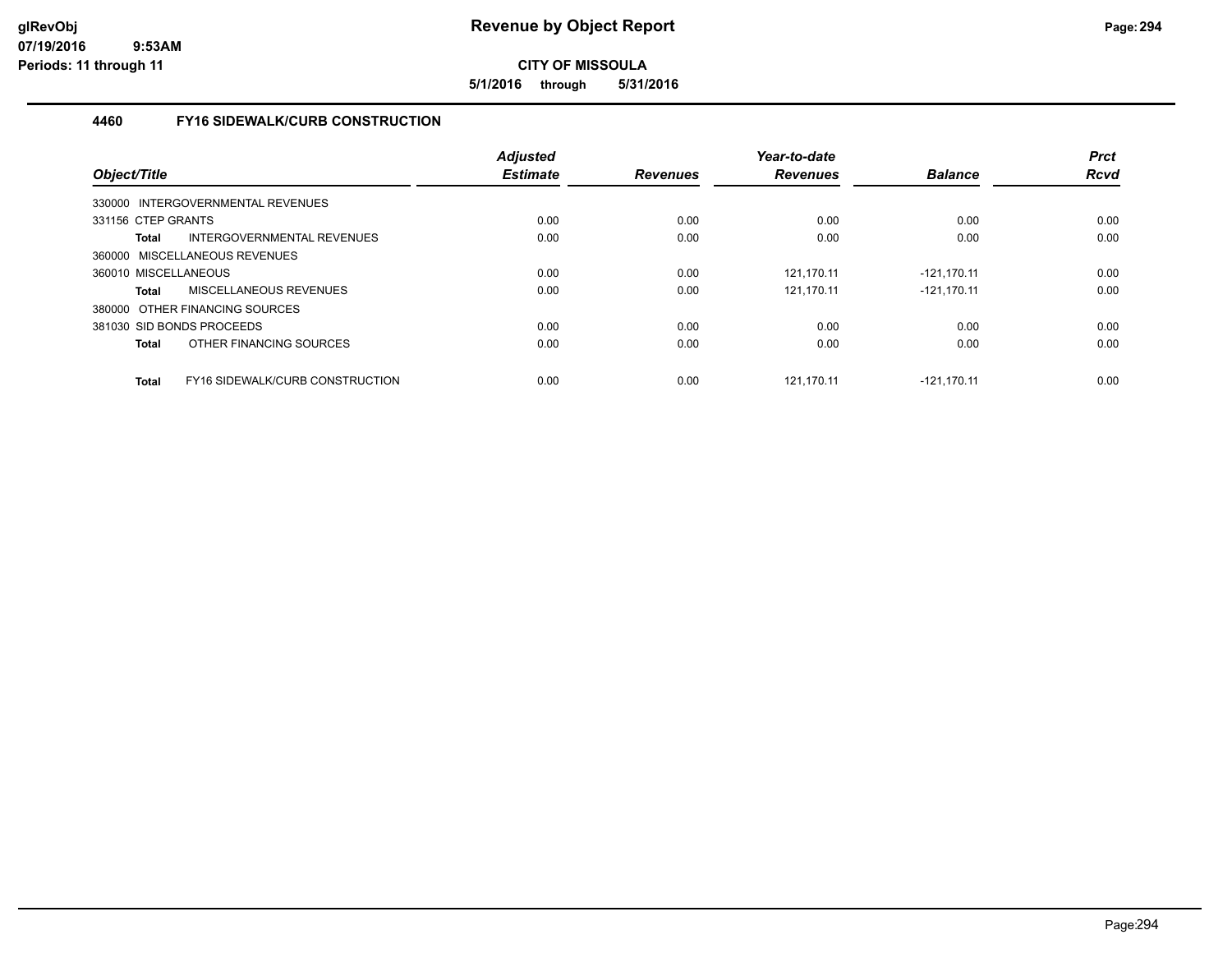**5/1/2016 through 5/31/2016**

# **4461 FY17 SIDEWALK/CURB CONSTRUCTION**

**4461 FY17 SIDEWALK/CURB CONSTRUCTION**

|                                                 | <b>Adjusted</b> |                 | Year-to-date    |                | <b>Prct</b> |
|-------------------------------------------------|-----------------|-----------------|-----------------|----------------|-------------|
| Object/Title                                    | <b>Estimate</b> | <b>Revenues</b> | <b>Revenues</b> | <b>Balance</b> | <b>Rcvd</b> |
| 330000 INTERGOVERNMENTAL REVENUES               |                 |                 |                 |                |             |
| 331156 CTEP GRANTS                              | 0.00            | 0.00            | 0.00            | 0.00           | 0.00        |
| INTERGOVERNMENTAL REVENUES<br>Total             | 0.00            | 0.00            | 0.00            | 0.00           | 0.00        |
| 360000 MISCELLANEOUS REVENUES                   |                 |                 |                 |                |             |
| 360010 MISCELLANEOUS                            | 0.00            | 0.00            | 0.00            | 0.00           | 0.00        |
| MISCELLANEOUS REVENUES<br>Total                 | 0.00            | 0.00            | 0.00            | 0.00           | 0.00        |
| 380000 OTHER FINANCING SOURCES                  |                 |                 |                 |                |             |
| 381030 SID BONDS PROCEEDS                       | 0.00            | 0.00            | 0.00            | 0.00           | 0.00        |
| OTHER FINANCING SOURCES<br>Total                | 0.00            | 0.00            | 0.00            | 0.00           | 0.00        |
|                                                 |                 |                 |                 |                |             |
| <b>FY17 SIDEWALK/CURB CONSTRUCTION</b><br>Total | 0.00            | 0.00            | 0.00            | 0.00           | 0.00        |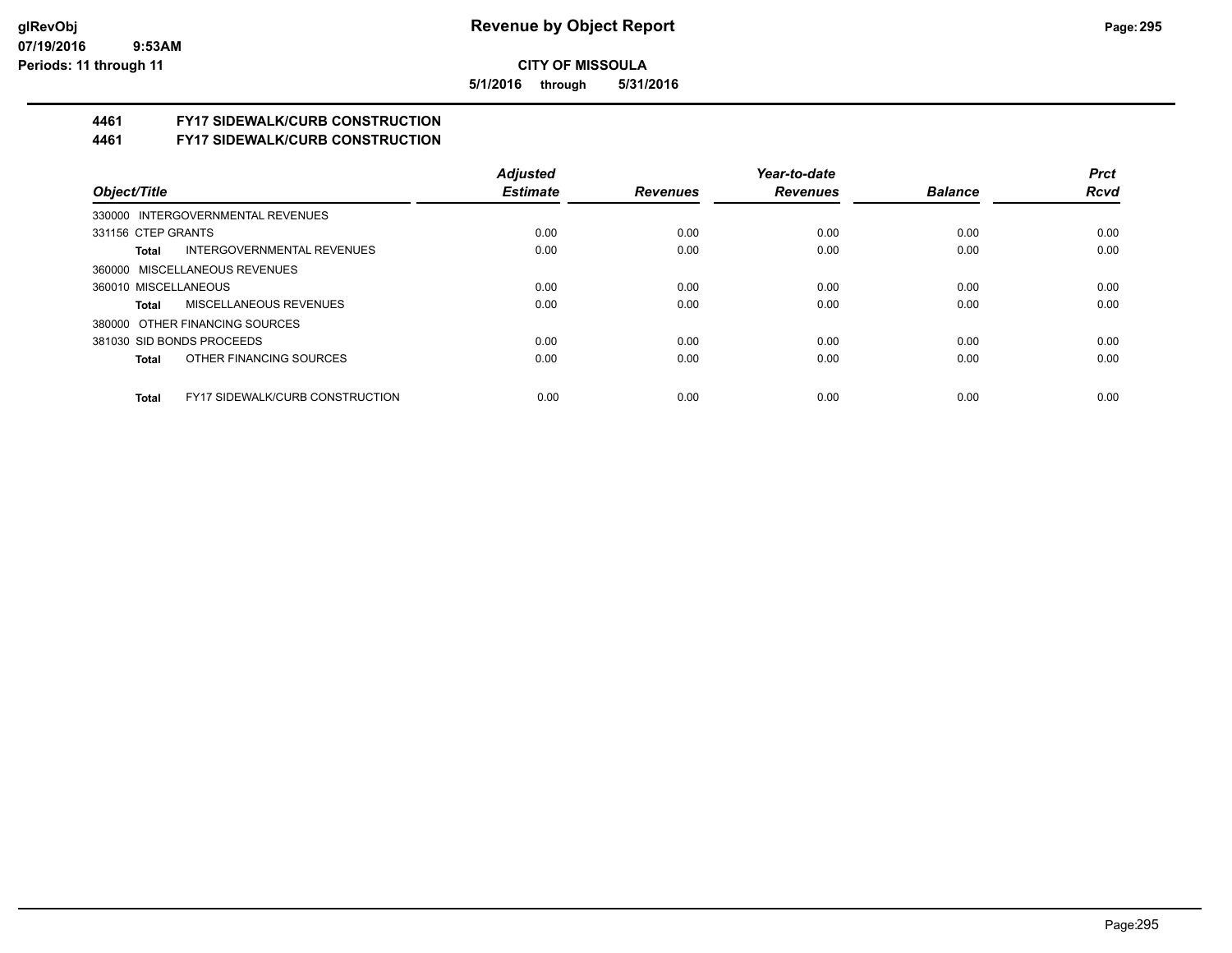**5/1/2016 through 5/31/2016**

## **4461 FY17 SIDEWALK/CURB CONSTRUCTION**

| Object/Title         |                                        | <b>Adjusted</b><br><b>Estimate</b> | <b>Revenues</b> | Year-to-date<br><b>Revenues</b> | <b>Balance</b> | <b>Prct</b><br><b>Rcvd</b> |
|----------------------|----------------------------------------|------------------------------------|-----------------|---------------------------------|----------------|----------------------------|
|                      | 330000 INTERGOVERNMENTAL REVENUES      |                                    |                 |                                 |                |                            |
| 331156 CTEP GRANTS   |                                        | 0.00                               | 0.00            | 0.00                            | 0.00           | 0.00                       |
| Total                | INTERGOVERNMENTAL REVENUES             | 0.00                               | 0.00            | 0.00                            | 0.00           | 0.00                       |
|                      | 360000 MISCELLANEOUS REVENUES          |                                    |                 |                                 |                |                            |
| 360010 MISCELLANEOUS |                                        | 0.00                               | 0.00            | 0.00                            | 0.00           | 0.00                       |
| Total                | MISCELLANEOUS REVENUES                 | 0.00                               | 0.00            | 0.00                            | 0.00           | 0.00                       |
|                      | 380000 OTHER FINANCING SOURCES         |                                    |                 |                                 |                |                            |
|                      | 381030 SID BONDS PROCEEDS              | 0.00                               | 0.00            | 0.00                            | 0.00           | 0.00                       |
| Total                | OTHER FINANCING SOURCES                | 0.00                               | 0.00            | 0.00                            | 0.00           | 0.00                       |
| Total                | <b>FY17 SIDEWALK/CURB CONSTRUCTION</b> | 0.00                               | 0.00            | 0.00                            | 0.00           | 0.00                       |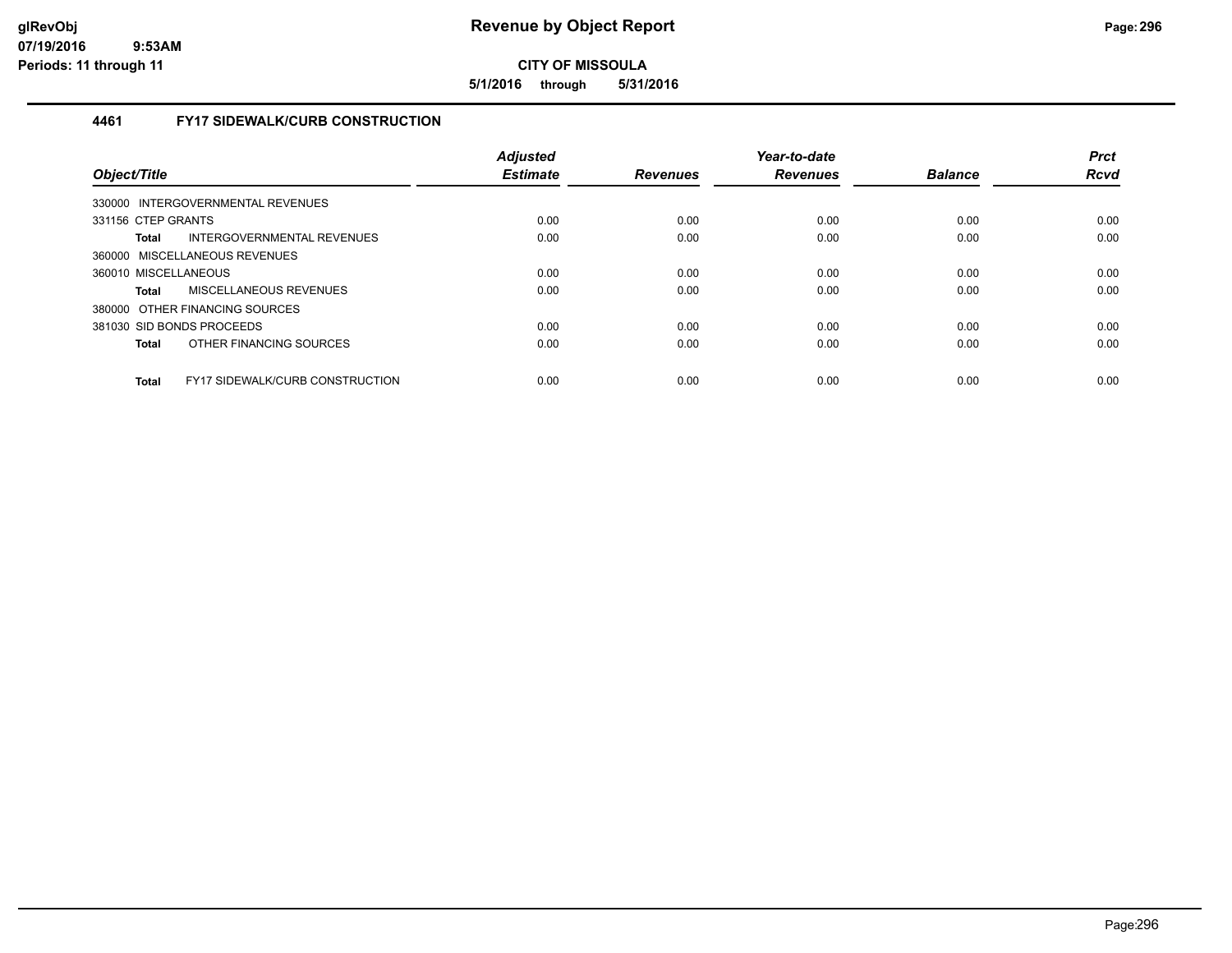**5/1/2016 through 5/31/2016**

#### **4529 SID 529 CHRISTIAN DR TRAFFIC CALMING 4529 SID 529 CHRISTIAN DR TRAFFIC CALMING**

|                                                      | <b>Adjusted</b> |                 | Year-to-date    |                | <b>Prct</b> |
|------------------------------------------------------|-----------------|-----------------|-----------------|----------------|-------------|
| Object/Title                                         | <b>Estimate</b> | <b>Revenues</b> | <b>Revenues</b> | <b>Balance</b> | <b>Rcvd</b> |
| 370000 INVESTMENTS & ROYALTY EARNINGS                |                 |                 |                 |                |             |
| 371010 INTEREST ON INVESTMENTS                       | 0.00            | 0.00            | 0.00            | 0.00           | 0.00        |
| 371020 GAIN/LOSS IN MARKET VALUE OF INVESTMENTS      | 0.00            | 0.00            | 0.00            | 0.00           | 0.00        |
| <b>INVESTMENTS &amp; ROYALTY EARNINGS</b><br>Total   | 0.00            | 0.00            | 0.00            | 0.00           | 0.00        |
| 380000 OTHER FINANCING SOURCES                       |                 |                 |                 |                |             |
| 381000 LOAN PROCEEDS                                 | 0.00            | 0.00            | 0.00            | 0.00           | 0.00        |
| 381002 SRF LOAN                                      | 0.00            | 0.00            | 0.00            | 0.00           | 0.00        |
| 381030 SID BONDS PROCEEDS                            | 0.00            | 0.00            | 0.00            | 0.00           | 0.00        |
| OTHER FINANCING SOURCES<br>Total                     | 0.00            | 0.00            | 0.00            | 0.00           | 0.00        |
| SID 529 CHRISTIAN DR TRAFFIC CALMING<br><b>Total</b> | 0.00            | 0.00            | 0.00            | 0.00           | 0.00        |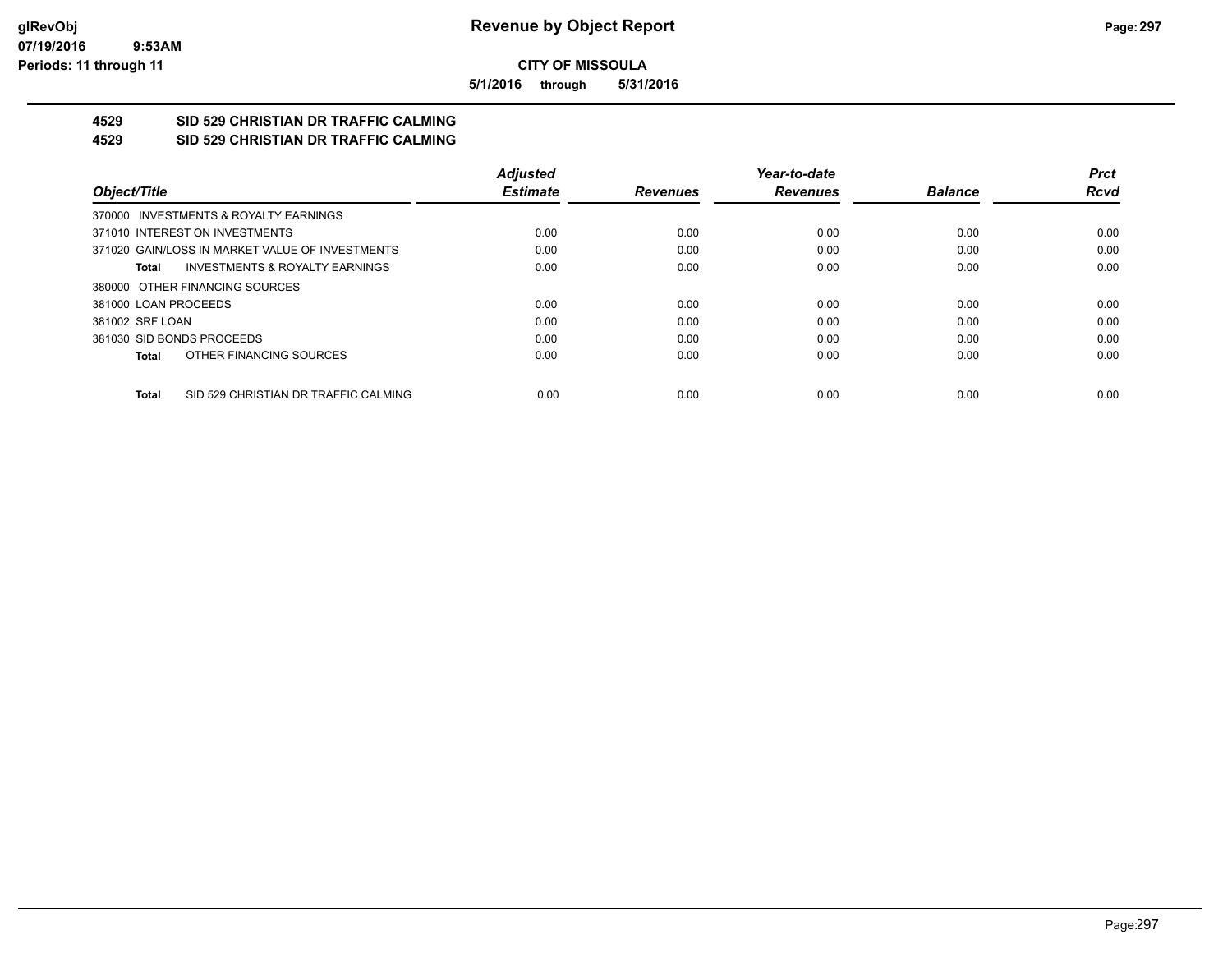**5/1/2016 through 5/31/2016**

## **4529 SID 529 CHRISTIAN DR TRAFFIC CALMING**

| Object/Title                                         | <b>Adjusted</b><br><b>Estimate</b> | <b>Revenues</b> | Year-to-date<br><b>Revenues</b> | <b>Balance</b> | <b>Prct</b><br>Rcvd |
|------------------------------------------------------|------------------------------------|-----------------|---------------------------------|----------------|---------------------|
| 370000 INVESTMENTS & ROYALTY EARNINGS                |                                    |                 |                                 |                |                     |
| 371010 INTEREST ON INVESTMENTS                       | 0.00                               | 0.00            | 0.00                            | 0.00           | 0.00                |
| 371020 GAIN/LOSS IN MARKET VALUE OF INVESTMENT       | 0.00                               | 0.00            | 0.00                            | 0.00           | 0.00                |
| <b>INVESTMENTS &amp; ROYALTY EARNINGS</b><br>Total   | 0.00                               | 0.00            | 0.00                            | 0.00           | 0.00                |
| 380000 OTHER FINANCING SOURCES                       |                                    |                 |                                 |                |                     |
| 381000 LOAN PROCEEDS                                 | 0.00                               | 0.00            | 0.00                            | 0.00           | 0.00                |
| 381002 SRF LOAN                                      | 0.00                               | 0.00            | 0.00                            | 0.00           | 0.00                |
| 381030 SID BONDS PROCEEDS                            | 0.00                               | 0.00            | 0.00                            | 0.00           | 0.00                |
| OTHER FINANCING SOURCES<br><b>Total</b>              | 0.00                               | 0.00            | 0.00                            | 0.00           | 0.00                |
| SID 529 CHRISTIAN DR TRAFFIC CALMING<br><b>Total</b> | 0.00                               | 0.00            | 0.00                            | 0.00           | 0.00                |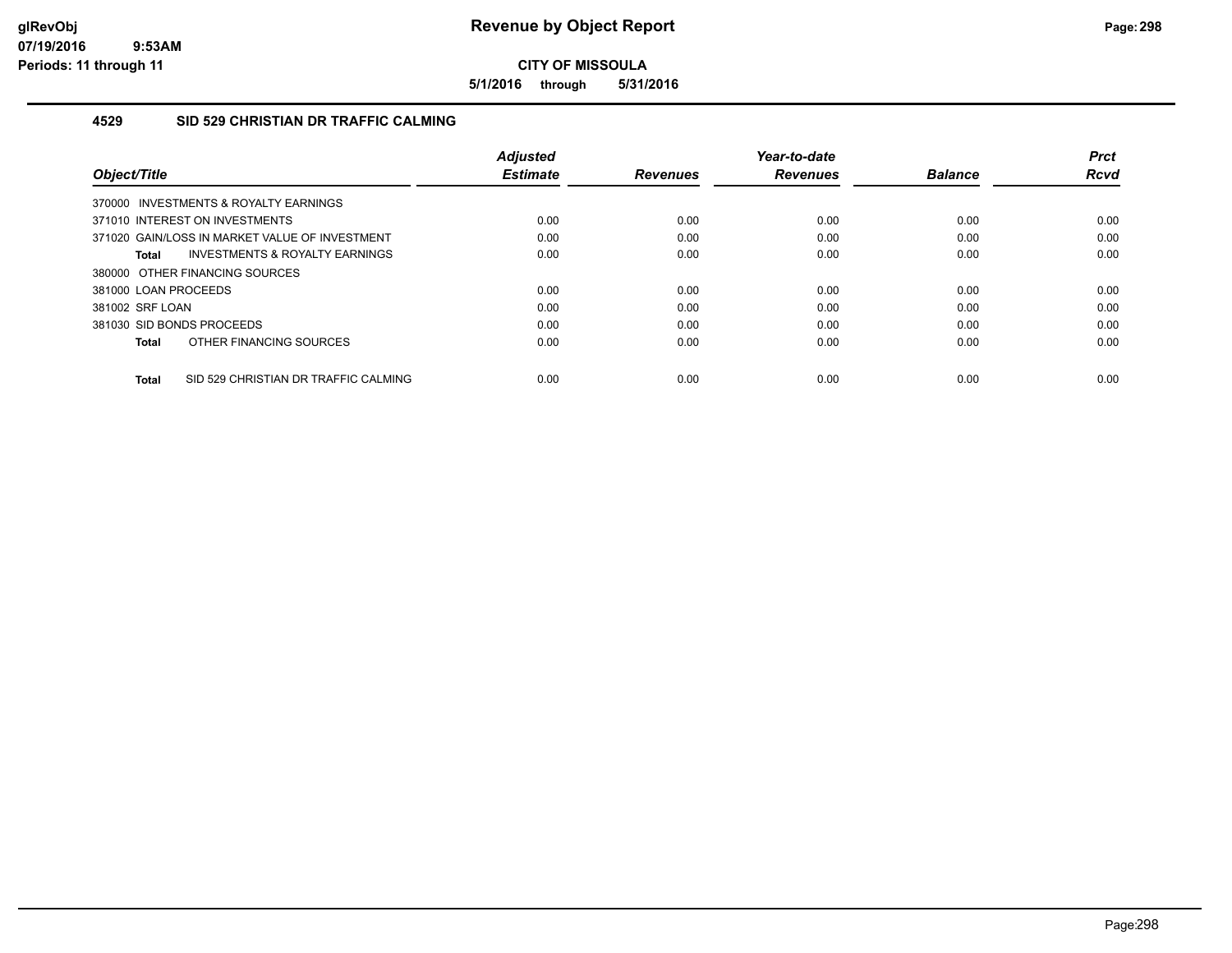**5/1/2016 through 5/31/2016**

## **4530 SID 530 CHRISTIAN DR CALMING**

**4530 SID 530 CHRISTIAN DR CALMING**

|                                                 | <b>Adjusted</b> |                 | Year-to-date    |                | <b>Prct</b> |
|-------------------------------------------------|-----------------|-----------------|-----------------|----------------|-------------|
| Object/Title                                    | <b>Estimate</b> | <b>Revenues</b> | <b>Revenues</b> | <b>Balance</b> | Rcvd        |
| 370000 INVESTMENTS & ROYALTY EARNINGS           |                 |                 |                 |                |             |
| 371010 INTEREST ON INVESTMENTS                  | 0.00            | 0.00            | 0.00            | 0.00           | 0.00        |
| 371020 GAIN/LOSS IN MARKET VALUE OF INVESTMENTS | 0.00            | 0.00            | 0.00            | 0.00           | 0.00        |
| INVESTMENTS & ROYALTY EARNINGS<br>Total         | 0.00            | 0.00            | 0.00            | 0.00           | 0.00        |
| 380000 OTHER FINANCING SOURCES                  |                 |                 |                 |                |             |
| 381000 LOAN PROCEEDS                            | 0.00            | 0.00            | 0.00            | 0.00           | 0.00        |
| 381002 SRF LOAN                                 | 0.00            | 0.00            | 0.00            | 0.00           | 0.00        |
| 381030 SID BONDS PROCEEDS                       | 0.00            | 0.00            | 0.00            | 0.00           | 0.00        |
| OTHER FINANCING SOURCES<br>Total                | 0.00            | 0.00            | 0.00            | 0.00           | 0.00        |
| SID 530 CHRISTIAN DR CALMING<br>Total           | 0.00            | 0.00            | 0.00            | 0.00           | 0.00        |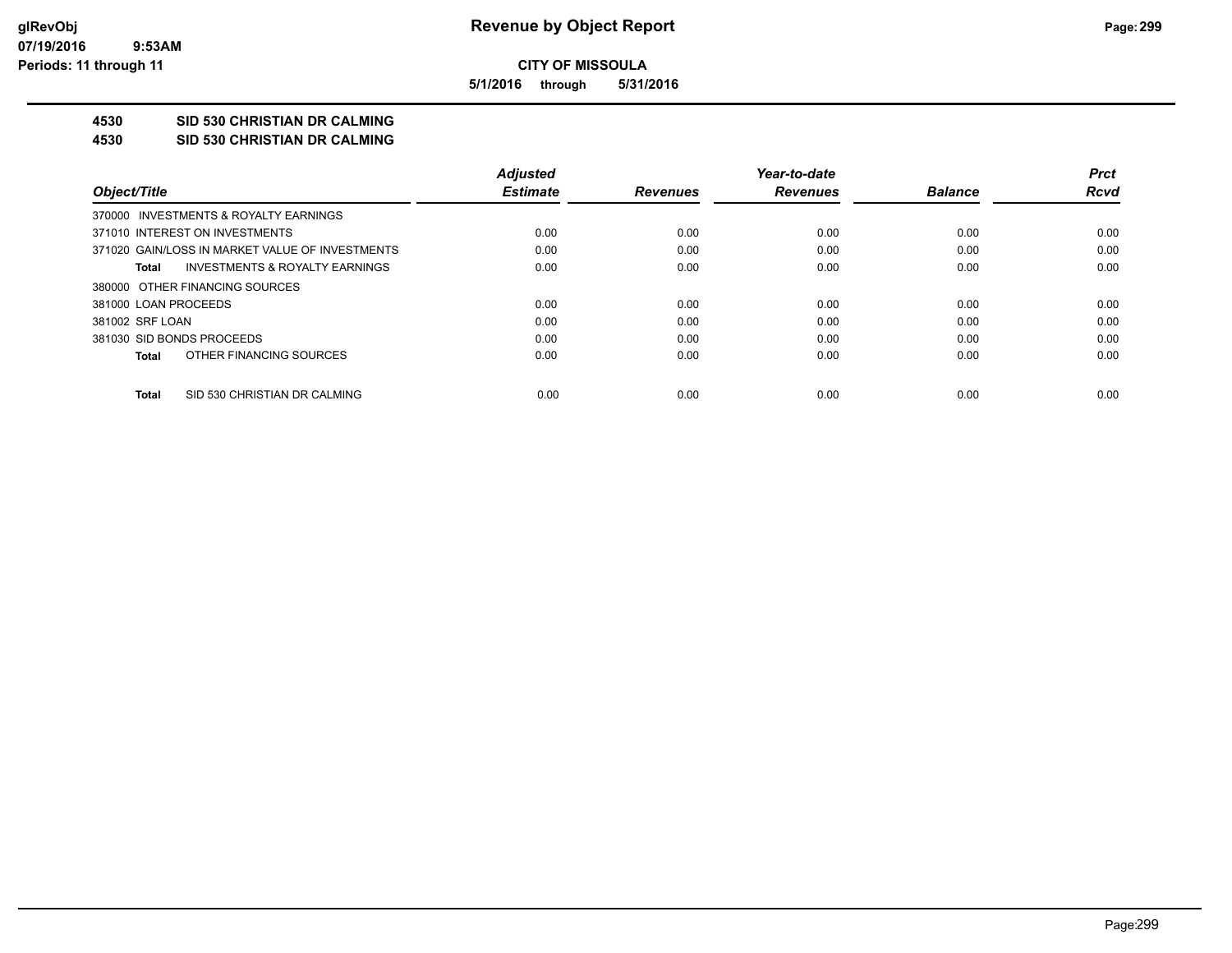**5/1/2016 through 5/31/2016**

## **4530 SID 530 CHRISTIAN DR CALMING**

| Object/Title                                   | <b>Adjusted</b><br><b>Estimate</b> | <b>Revenues</b> | Year-to-date<br><b>Revenues</b> | <b>Balance</b> | <b>Prct</b><br>Rcvd |
|------------------------------------------------|------------------------------------|-----------------|---------------------------------|----------------|---------------------|
| 370000 INVESTMENTS & ROYALTY EARNINGS          |                                    |                 |                                 |                |                     |
| 371010 INTEREST ON INVESTMENTS                 | 0.00                               | 0.00            | 0.00                            | 0.00           | 0.00                |
| 371020 GAIN/LOSS IN MARKET VALUE OF INVESTMENT | 0.00                               | 0.00            | 0.00                            | 0.00           | 0.00                |
| INVESTMENTS & ROYALTY EARNINGS<br>Total        | 0.00                               | 0.00            | 0.00                            | 0.00           | 0.00                |
| 380000 OTHER FINANCING SOURCES                 |                                    |                 |                                 |                |                     |
| 381000 LOAN PROCEEDS                           | 0.00                               | 0.00            | 0.00                            | 0.00           | 0.00                |
| 381002 SRF LOAN                                | 0.00                               | 0.00            | 0.00                            | 0.00           | 0.00                |
| 381030 SID BONDS PROCEEDS                      | 0.00                               | 0.00            | 0.00                            | 0.00           | 0.00                |
| OTHER FINANCING SOURCES<br><b>Total</b>        | 0.00                               | 0.00            | 0.00                            | 0.00           | 0.00                |
| SID 530 CHRISTIAN DR CALMING<br><b>Total</b>   | 0.00                               | 0.00            | 0.00                            | 0.00           | 0.00                |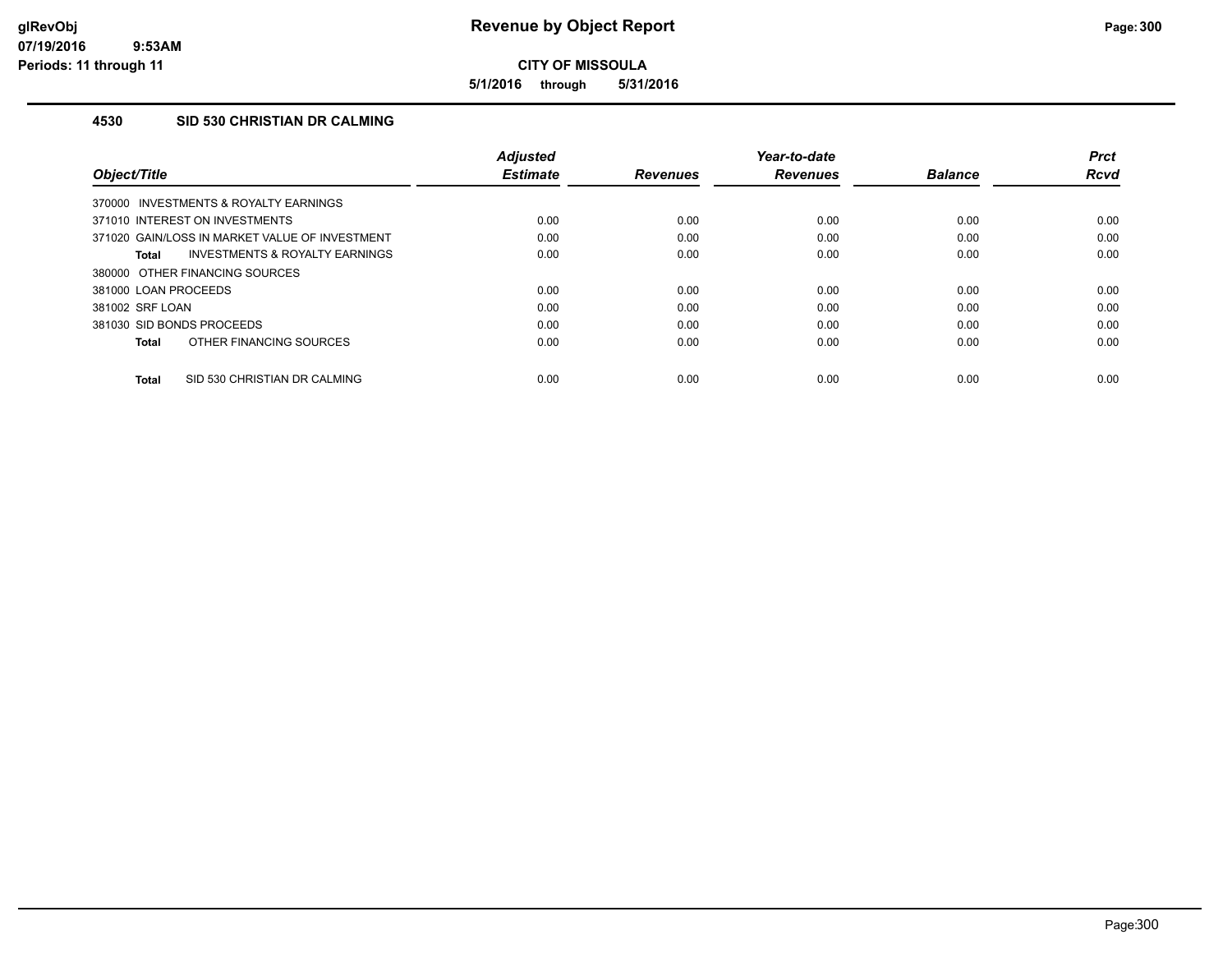**5/1/2016 through 5/31/2016**

### **4531 SID 531 TRAFFIC CALMING**

**4531 SID 531 TRAFFIC CALMING**

|                                                 | <b>Adjusted</b> |                 | Year-to-date    |                | <b>Prct</b> |
|-------------------------------------------------|-----------------|-----------------|-----------------|----------------|-------------|
| Object/Title                                    | <b>Estimate</b> | <b>Revenues</b> | <b>Revenues</b> | <b>Balance</b> | <b>Rcvd</b> |
| 370000 INVESTMENTS & ROYALTY EARNINGS           |                 |                 |                 |                |             |
| 371010 INTEREST ON INVESTMENTS                  | 0.00            | 0.00            | 0.00            | 0.00           | 0.00        |
| 371020 GAIN/LOSS IN MARKET VALUE OF INVESTMENTS | 0.00            | 0.00            | 0.00            | 0.00           | 0.00        |
| INVESTMENTS & ROYALTY EARNINGS<br>Total         | 0.00            | 0.00            | 0.00            | 0.00           | 0.00        |
| 380000 OTHER FINANCING SOURCES                  |                 |                 |                 |                |             |
| 383000 OPERATING TRANSFERS                      | 0.00            | 0.00            | 0.00            | 0.00           | 0.00        |
| OTHER FINANCING SOURCES<br>Total                | 0.00            | 0.00            | 0.00            | 0.00           | 0.00        |
| <b>Total</b><br>SID 531 TRAFFIC CALMING         | 0.00            | 0.00            | 0.00            | 0.00           | 0.00        |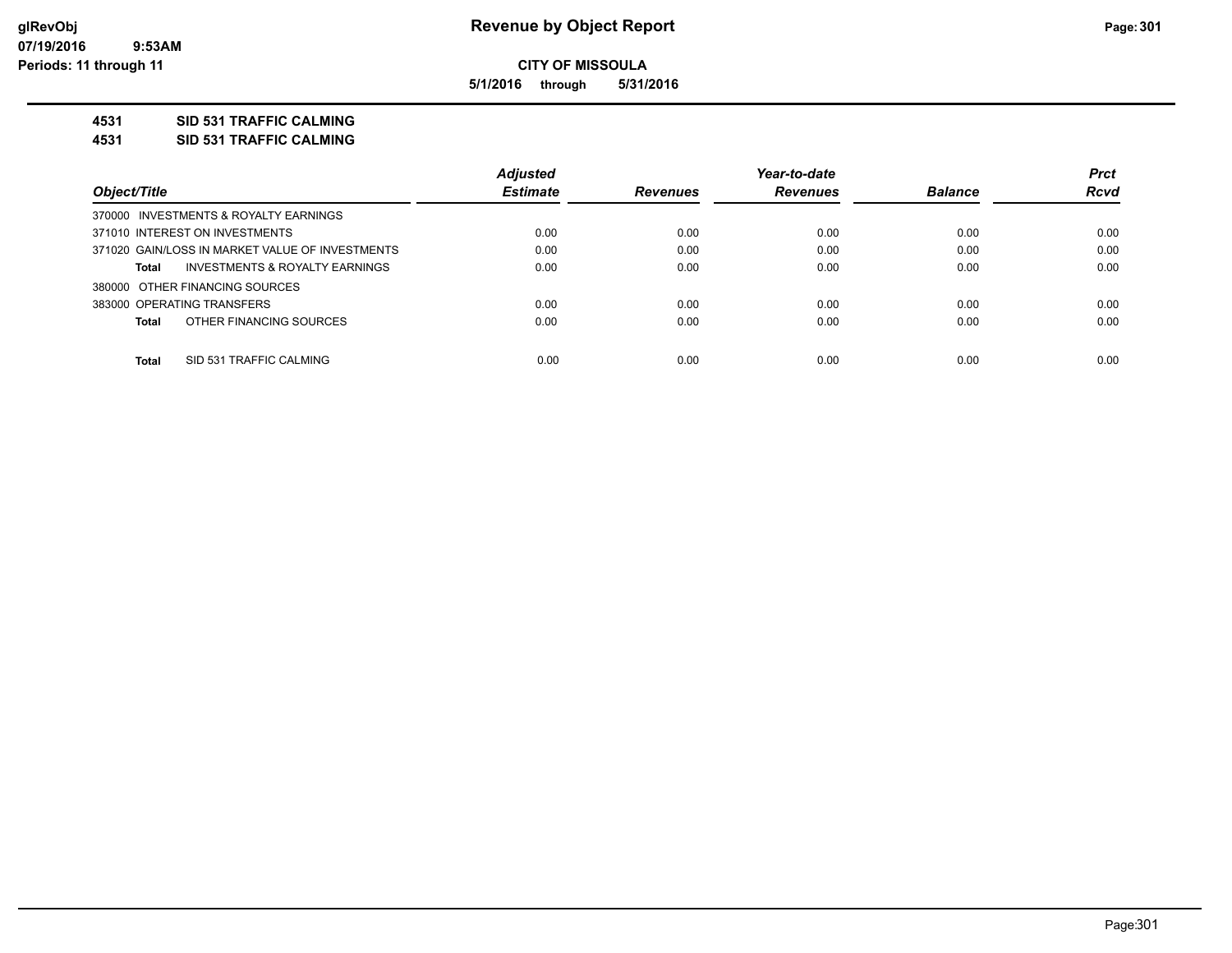**5/1/2016 through 5/31/2016**

## **4531 SID 531 TRAFFIC CALMING**

|                                                    | <b>Adjusted</b> |                 | Year-to-date    |                | <b>Prct</b> |
|----------------------------------------------------|-----------------|-----------------|-----------------|----------------|-------------|
| Object/Title                                       | <b>Estimate</b> | <b>Revenues</b> | <b>Revenues</b> | <b>Balance</b> | <b>Rcvd</b> |
| 370000 INVESTMENTS & ROYALTY EARNINGS              |                 |                 |                 |                |             |
| 371010 INTEREST ON INVESTMENTS                     | 0.00            | 0.00            | 0.00            | 0.00           | 0.00        |
| 371020 GAIN/LOSS IN MARKET VALUE OF INVESTMENT     | 0.00            | 0.00            | 0.00            | 0.00           | 0.00        |
| <b>INVESTMENTS &amp; ROYALTY EARNINGS</b><br>Total | 0.00            | 0.00            | 0.00            | 0.00           | 0.00        |
| 380000 OTHER FINANCING SOURCES                     |                 |                 |                 |                |             |
| 383000 OPERATING TRANSFERS                         | 0.00            | 0.00            | 0.00            | 0.00           | 0.00        |
| OTHER FINANCING SOURCES<br>Total                   | 0.00            | 0.00            | 0.00            | 0.00           | 0.00        |
|                                                    |                 |                 |                 |                |             |
| <b>Total</b><br>SID 531 TRAFFIC CALMING            | 0.00            | 0.00            | 0.00            | 0.00           | 0.00        |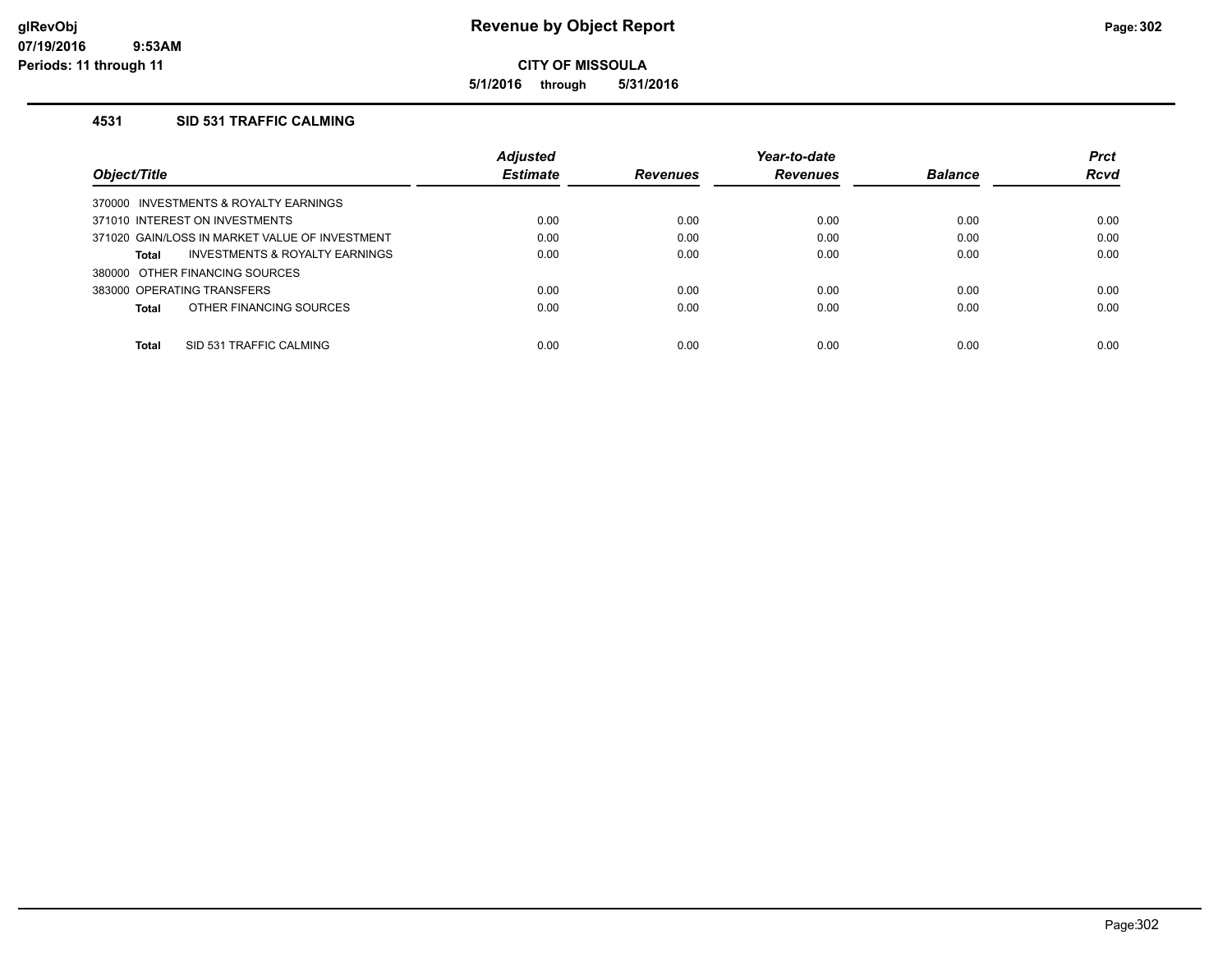**5/1/2016 through 5/31/2016**

**4532 MALONEY RANCH SID**

**4532 MALONEY RANCH SID**

|                                                    | <b>Adjusted</b> |                 | Year-to-date    |                | <b>Prct</b> |
|----------------------------------------------------|-----------------|-----------------|-----------------|----------------|-------------|
| Object/Title                                       | <b>Estimate</b> | <b>Revenues</b> | <b>Revenues</b> | <b>Balance</b> | <b>Rcvd</b> |
| 370000 INVESTMENTS & ROYALTY EARNINGS              |                 |                 |                 |                |             |
| 371010 INTEREST ON INVESTMENTS                     | 0.00            | 0.00            | 0.00            | 0.00           | 0.00        |
| 371020 GAIN/LOSS IN MARKET VALUE OF INVESTMENTS    | 0.00            | 0.00            | 0.00            | 0.00           | 0.00        |
| <b>INVESTMENTS &amp; ROYALTY EARNINGS</b><br>Total | 0.00            | 0.00            | 0.00            | 0.00           | 0.00        |
| 380000 OTHER FINANCING SOURCES                     |                 |                 |                 |                |             |
| 381030 SID BONDS PROCEEDS                          | 0.00            | 0.00            | 0.00            | 0.00           | 0.00        |
| OTHER FINANCING SOURCES<br><b>Total</b>            | 0.00            | 0.00            | 0.00            | 0.00           | 0.00        |
| <b>Total</b><br>MALONEY RANCH SID                  | 0.00            | 0.00            | 0.00            | 0.00           | 0.00        |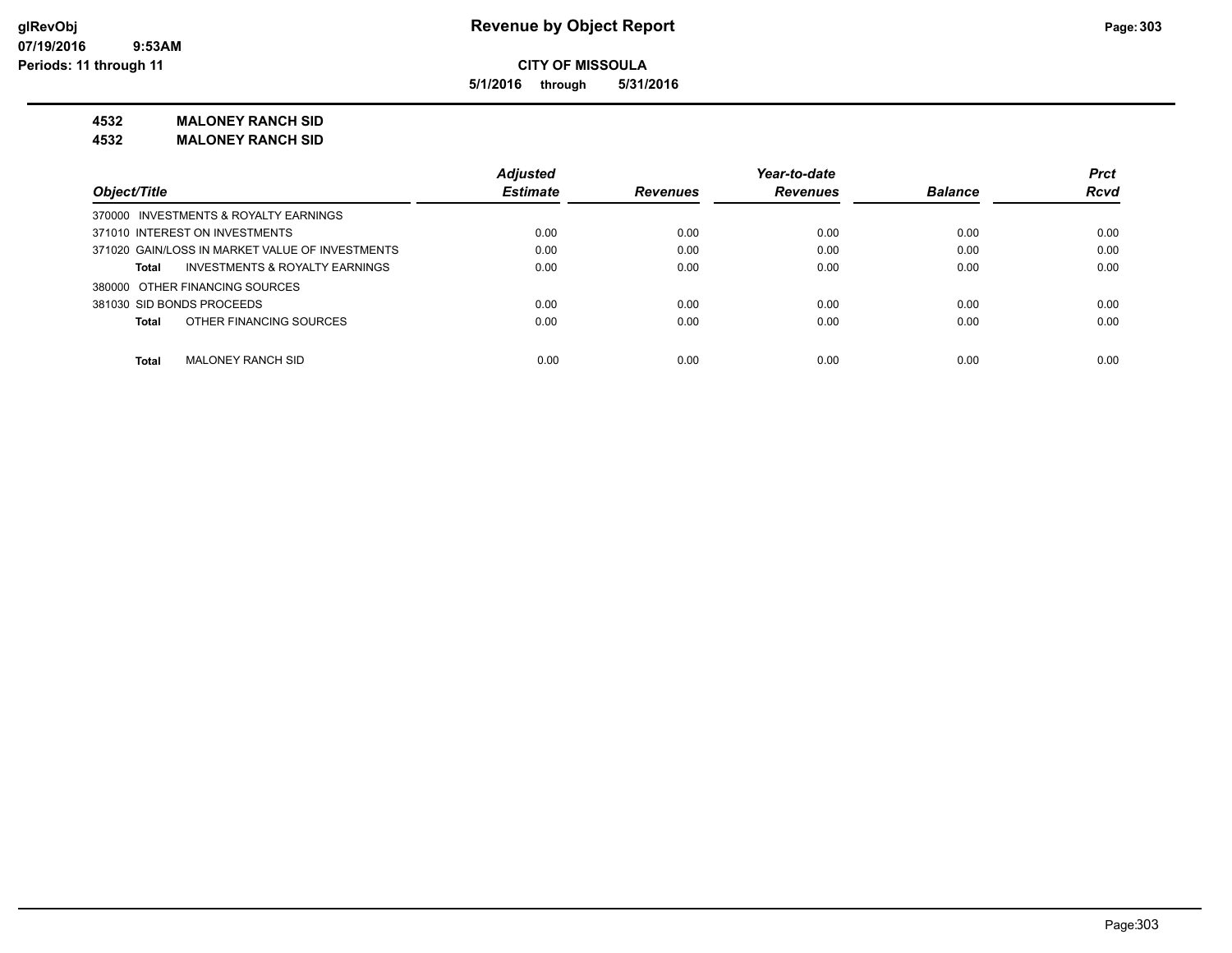## **glRevObj Revenue by Object Report Page:304**

## **CITY OF MISSOULA**

**5/1/2016 through 5/31/2016**

### **4532 MALONEY RANCH SID**

|                                                | <b>Adjusted</b> |                 | Year-to-date    |                | <b>Prct</b> |
|------------------------------------------------|-----------------|-----------------|-----------------|----------------|-------------|
| <b>Object/Title</b>                            | <b>Estimate</b> | <b>Revenues</b> | <b>Revenues</b> | <b>Balance</b> | <b>Rcvd</b> |
| 370000 INVESTMENTS & ROYALTY EARNINGS          |                 |                 |                 |                |             |
| 371010 INTEREST ON INVESTMENTS                 | 0.00            | 0.00            | 0.00            | 0.00           | 0.00        |
| 371020 GAIN/LOSS IN MARKET VALUE OF INVESTMENT | 0.00            | 0.00            | 0.00            | 0.00           | 0.00        |
| INVESTMENTS & ROYALTY EARNINGS<br>Total        | 0.00            | 0.00            | 0.00            | 0.00           | 0.00        |
| 380000 OTHER FINANCING SOURCES                 |                 |                 |                 |                |             |
| 381030 SID BONDS PROCEEDS                      | 0.00            | 0.00            | 0.00            | 0.00           | 0.00        |
| OTHER FINANCING SOURCES<br>Total               | 0.00            | 0.00            | 0.00            | 0.00           | 0.00        |
|                                                |                 |                 |                 |                |             |
| Total<br><b>MALONEY RANCH SID</b>              | 0.00            | 0.00            | 0.00            | 0.00           | 0.00        |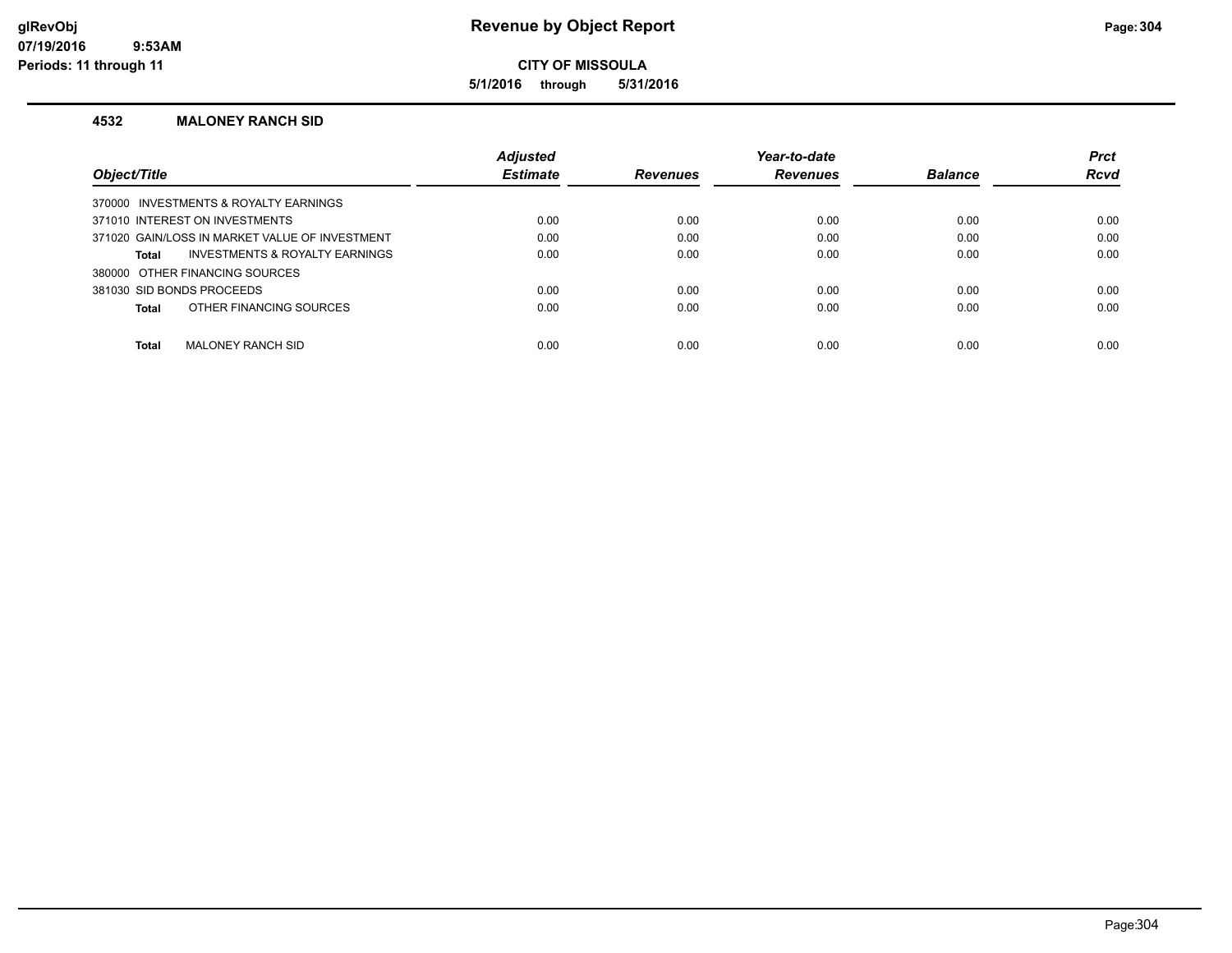**5/1/2016 through 5/31/2016**

## **4533 RATTLESNAKE SEWER SID**

#### **4533 RATTLESNAKE SEWER SID**

| Object/Title                                       | <b>Adjusted</b><br><b>Estimate</b> | <b>Revenues</b> | Year-to-date<br><b>Revenues</b> | <b>Balance</b> | <b>Prct</b><br><b>Rcvd</b> |
|----------------------------------------------------|------------------------------------|-----------------|---------------------------------|----------------|----------------------------|
|                                                    |                                    |                 |                                 |                |                            |
| 330000 INTERGOVERNMENTAL REVENUES                  |                                    |                 |                                 |                |                            |
| 334121 DNRC GRANT                                  | 0.00                               | 0.00            | 0.00                            | 0.00           | 0.00                       |
| INTERGOVERNMENTAL REVENUES<br><b>Total</b>         | 0.00                               | 0.00            | 0.00                            | 0.00           | 0.00                       |
| 370000 INVESTMENTS & ROYALTY EARNINGS              |                                    |                 |                                 |                |                            |
| 371010 INTEREST ON INVESTMENTS                     | 0.00                               | 0.00            | 0.00                            | 0.00           | 0.00                       |
| 371020 GAIN/LOSS IN MARKET VALUE OF INVESTMENTS    | 0.00                               | 0.00            | 0.00                            | 0.00           | 0.00                       |
| <b>INVESTMENTS &amp; ROYALTY EARNINGS</b><br>Total | 0.00                               | 0.00            | 0.00                            | 0.00           | 0.00                       |
| 380000 OTHER FINANCING SOURCES                     |                                    |                 |                                 |                |                            |
| 381002 SRF LOAN                                    | 0.00                               | 0.00            | 0.00                            | 0.00           | 0.00                       |
| OTHER FINANCING SOURCES<br><b>Total</b>            | 0.00                               | 0.00            | 0.00                            | 0.00           | 0.00                       |
| RATTLESNAKE SEWER SID<br><b>Total</b>              | 0.00                               | 0.00            | 0.00                            | 0.00           | 0.00                       |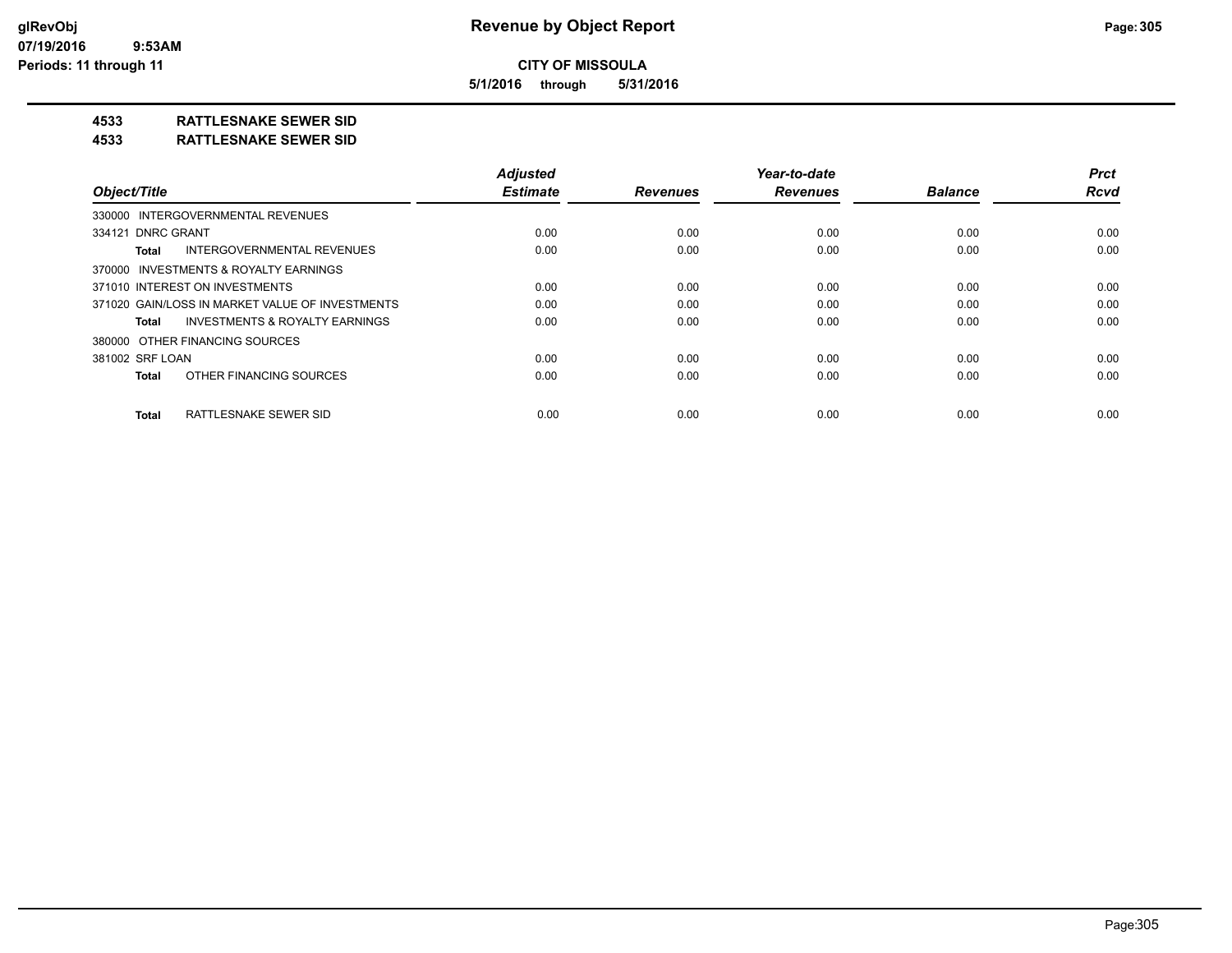**5/1/2016 through 5/31/2016**

## **4533 RATTLESNAKE SEWER SID**

| Object/Title                                   | <b>Adjusted</b><br><b>Estimate</b> | <b>Revenues</b> | Year-to-date<br><b>Revenues</b> | <b>Balance</b> | <b>Prct</b><br><b>Rcvd</b> |
|------------------------------------------------|------------------------------------|-----------------|---------------------------------|----------------|----------------------------|
| INTERGOVERNMENTAL REVENUES<br>330000           |                                    |                 |                                 |                |                            |
| 334121 DNRC GRANT                              | 0.00                               | 0.00            | 0.00                            | 0.00           | 0.00                       |
| INTERGOVERNMENTAL REVENUES<br>Total            | 0.00                               | 0.00            | 0.00                            | 0.00           | 0.00                       |
| 370000 INVESTMENTS & ROYALTY EARNINGS          |                                    |                 |                                 |                |                            |
| 371010 INTEREST ON INVESTMENTS                 | 0.00                               | 0.00            | 0.00                            | 0.00           | 0.00                       |
| 371020 GAIN/LOSS IN MARKET VALUE OF INVESTMENT | 0.00                               | 0.00            | 0.00                            | 0.00           | 0.00                       |
| INVESTMENTS & ROYALTY EARNINGS<br>Total        | 0.00                               | 0.00            | 0.00                            | 0.00           | 0.00                       |
| 380000 OTHER FINANCING SOURCES                 |                                    |                 |                                 |                |                            |
| 381002 SRF LOAN                                | 0.00                               | 0.00            | 0.00                            | 0.00           | 0.00                       |
| OTHER FINANCING SOURCES<br><b>Total</b>        | 0.00                               | 0.00            | 0.00                            | 0.00           | 0.00                       |
| RATTLESNAKE SEWER SID<br><b>Total</b>          | 0.00                               | 0.00            | 0.00                            | 0.00           | 0.00                       |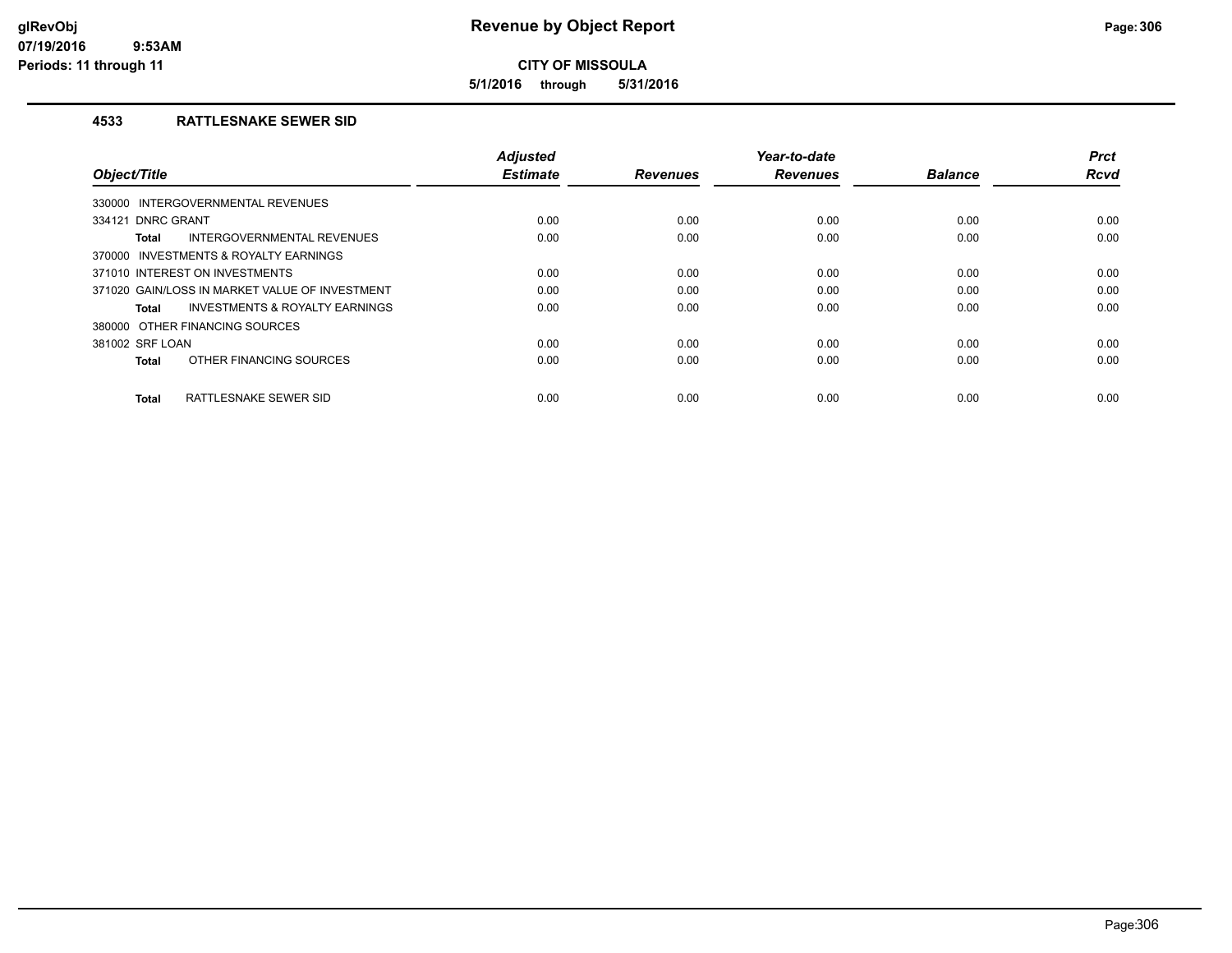**5/1/2016 through 5/31/2016**

## **4534 SID 534 LINCOLNWOOD**

#### **4534 SID 534 LINCOLNWOOD**

|                                                    | <b>Adjusted</b> |                 | Year-to-date    |                | <b>Prct</b> |
|----------------------------------------------------|-----------------|-----------------|-----------------|----------------|-------------|
| Object/Title                                       | <b>Estimate</b> | <b>Revenues</b> | <b>Revenues</b> | <b>Balance</b> | <b>Rcvd</b> |
| 330000 INTERGOVERNMENTAL REVENUES                  |                 |                 |                 |                |             |
| 334121 DNRC GRANT                                  | 0.00            | 0.00            | 0.00            | 0.00           | 0.00        |
| INTERGOVERNMENTAL REVENUES<br>Total                | 0.00            | 0.00            | 0.00            | 0.00           | 0.00        |
| 370000 INVESTMENTS & ROYALTY EARNINGS              |                 |                 |                 |                |             |
| 371010 INTEREST ON INVESTMENTS                     | 0.00            | 0.00            | 0.00            | 0.00           | 0.00        |
| 371020 GAIN/LOSS IN MARKET VALUE OF INVESTMENTS    | 0.00            | 0.00            | 0.00            | 0.00           | 0.00        |
| <b>INVESTMENTS &amp; ROYALTY EARNINGS</b><br>Total | 0.00            | 0.00            | 0.00            | 0.00           | 0.00        |
| 380000 OTHER FINANCING SOURCES                     |                 |                 |                 |                |             |
| 381002 SRF LOAN                                    | 0.00            | 0.00            | 0.00            | 0.00           | 0.00        |
| OTHER FINANCING SOURCES<br>Total                   | 0.00            | 0.00            | 0.00            | 0.00           | 0.00        |
| SID 534 LINCOLNWOOD<br>Total                       | 0.00            | 0.00            | 0.00            | 0.00           | 0.00        |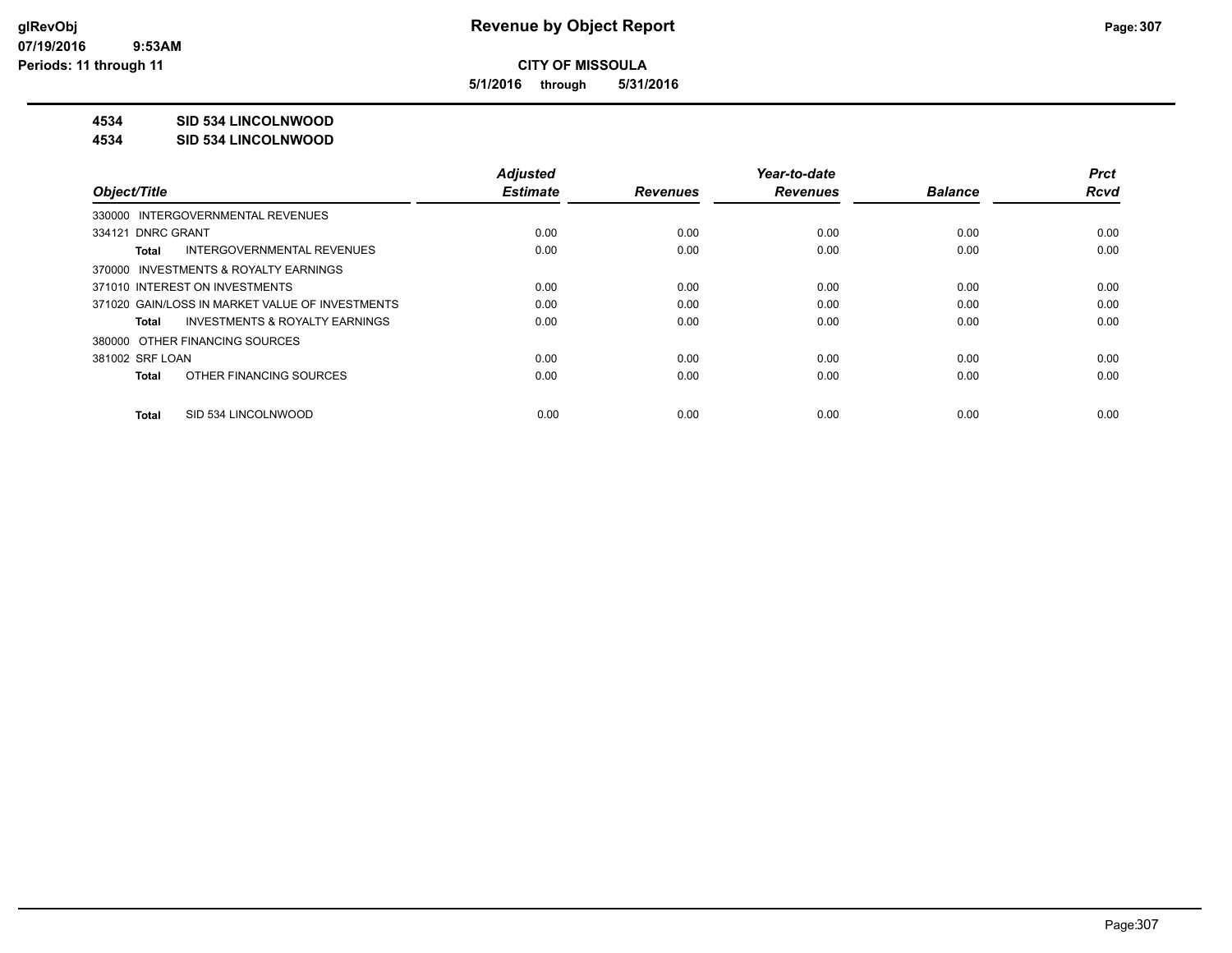**5/1/2016 through 5/31/2016**

### **4534 SID 534 LINCOLNWOOD**

|                                                    | <b>Adjusted</b> |                 | Year-to-date    |                | <b>Prct</b> |
|----------------------------------------------------|-----------------|-----------------|-----------------|----------------|-------------|
| Object/Title                                       | <b>Estimate</b> | <b>Revenues</b> | <b>Revenues</b> | <b>Balance</b> | Rcvd        |
| 330000 INTERGOVERNMENTAL REVENUES                  |                 |                 |                 |                |             |
| 334121 DNRC GRANT                                  | 0.00            | 0.00            | 0.00            | 0.00           | 0.00        |
| INTERGOVERNMENTAL REVENUES<br>Total                | 0.00            | 0.00            | 0.00            | 0.00           | 0.00        |
| 370000 INVESTMENTS & ROYALTY EARNINGS              |                 |                 |                 |                |             |
| 371010 INTEREST ON INVESTMENTS                     | 0.00            | 0.00            | 0.00            | 0.00           | 0.00        |
| 371020 GAIN/LOSS IN MARKET VALUE OF INVESTMENT     | 0.00            | 0.00            | 0.00            | 0.00           | 0.00        |
| <b>INVESTMENTS &amp; ROYALTY EARNINGS</b><br>Total | 0.00            | 0.00            | 0.00            | 0.00           | 0.00        |
| 380000 OTHER FINANCING SOURCES                     |                 |                 |                 |                |             |
| 381002 SRF LOAN                                    | 0.00            | 0.00            | 0.00            | 0.00           | 0.00        |
| OTHER FINANCING SOURCES<br><b>Total</b>            | 0.00            | 0.00            | 0.00            | 0.00           | 0.00        |
|                                                    |                 |                 |                 |                |             |
| SID 534 LINCOLNWOOD<br><b>Total</b>                | 0.00            | 0.00            | 0.00            | 0.00           | 0.00        |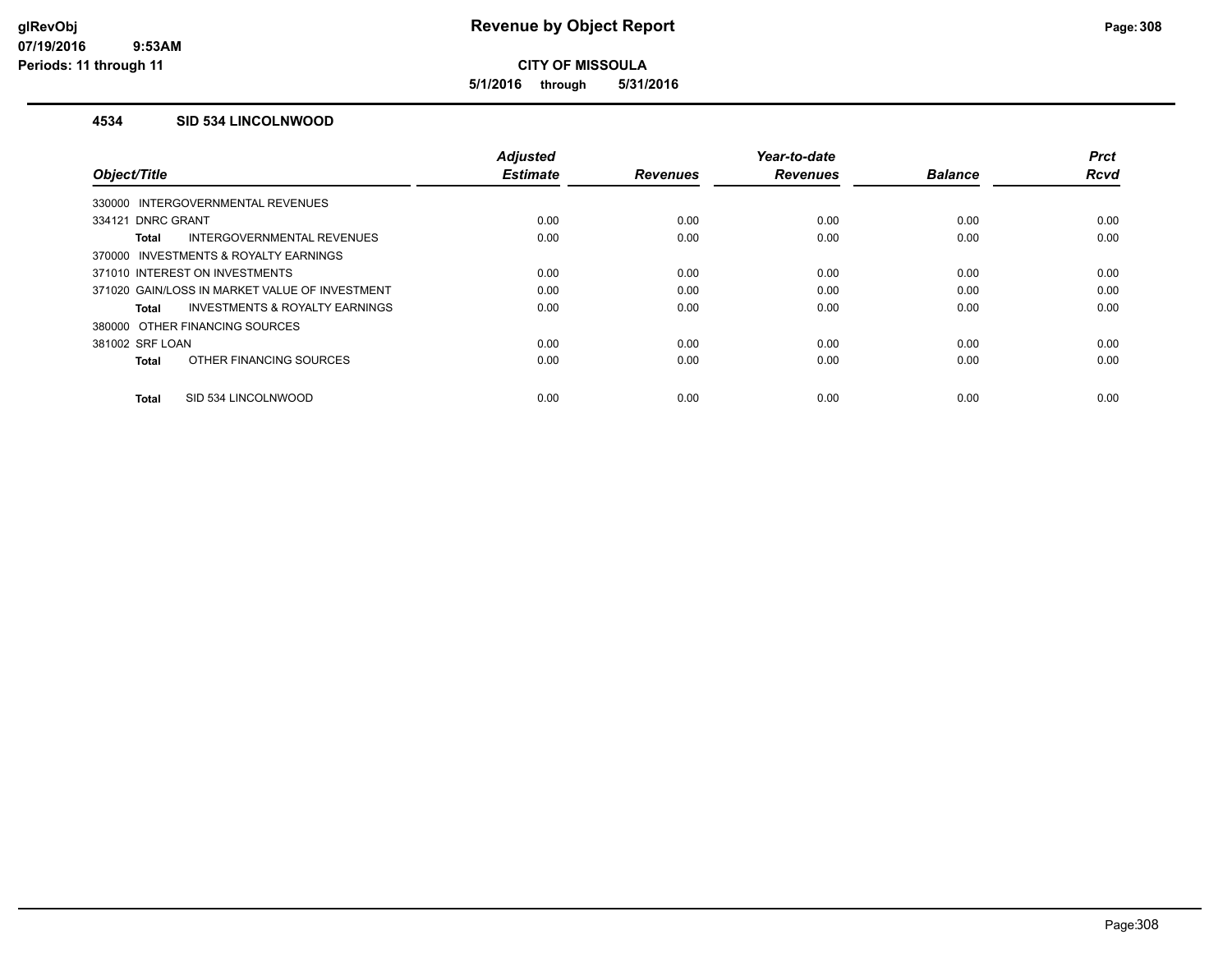**5/1/2016 through 5/31/2016**

## **4535 SLANT STREET TRAFFIC CALMING**

#### **4535 SLANT STREET TRAFFIC CALMING**

|                                                 | <b>Adjusted</b> |                 | Year-to-date    |                | <b>Prct</b> |
|-------------------------------------------------|-----------------|-----------------|-----------------|----------------|-------------|
| Object/Title                                    | <b>Estimate</b> | <b>Revenues</b> | <b>Revenues</b> | <b>Balance</b> | <b>Rcvd</b> |
| 370000 INVESTMENTS & ROYALTY EARNINGS           |                 |                 |                 |                |             |
| 371010 INTEREST ON INVESTMENTS                  | 0.00            | 0.00            | 0.00            | 0.00           | 0.00        |
| 371020 GAIN/LOSS IN MARKET VALUE OF INVESTMENTS | 0.00            | 0.00            | 0.00            | 0.00           | 0.00        |
| INVESTMENTS & ROYALTY EARNINGS<br>Total         | 0.00            | 0.00            | 0.00            | 0.00           | 0.00        |
| 380000 OTHER FINANCING SOURCES                  |                 |                 |                 |                |             |
| 383000 OPERATING TRANSFERS                      | 0.00            | 0.00            | 0.00            | 0.00           | 0.00        |
| OTHER FINANCING SOURCES<br>Total                | 0.00            | 0.00            | 0.00            | 0.00           | 0.00        |
|                                                 |                 |                 |                 |                |             |
| SLANT STREET TRAFFIC CALMING<br><b>Total</b>    | 0.00            | 0.00            | 0.00            | 0.00           | 0.00        |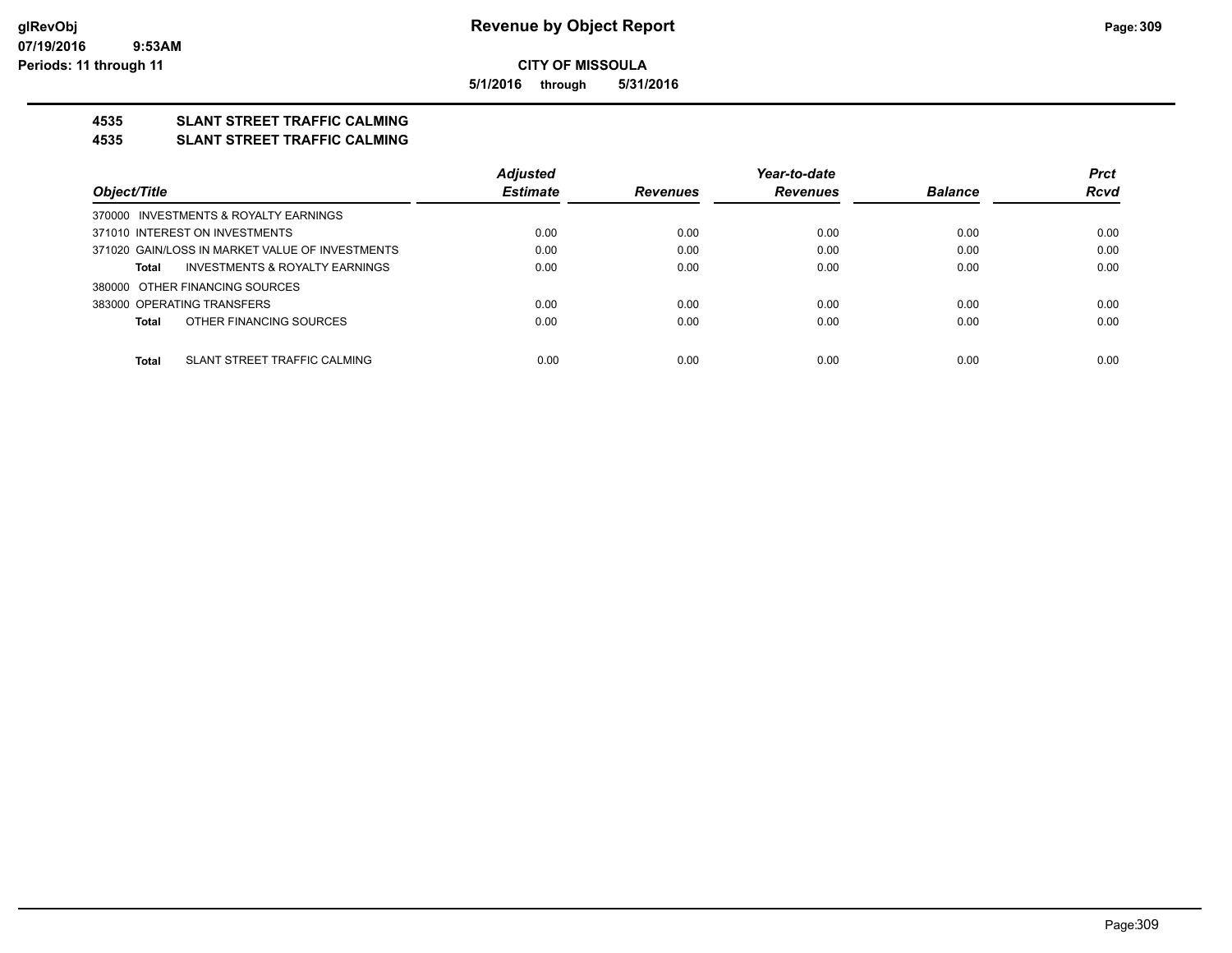**5/1/2016 through 5/31/2016**

## **4535 SLANT STREET TRAFFIC CALMING**

|                                                    | <b>Adjusted</b> |                 | Year-to-date    |                | <b>Prct</b> |
|----------------------------------------------------|-----------------|-----------------|-----------------|----------------|-------------|
| Object/Title                                       | <b>Estimate</b> | <b>Revenues</b> | <b>Revenues</b> | <b>Balance</b> | <b>Rcvd</b> |
| 370000 INVESTMENTS & ROYALTY EARNINGS              |                 |                 |                 |                |             |
| 371010 INTEREST ON INVESTMENTS                     | 0.00            | 0.00            | 0.00            | 0.00           | 0.00        |
| 371020 GAIN/LOSS IN MARKET VALUE OF INVESTMENT     | 0.00            | 0.00            | 0.00            | 0.00           | 0.00        |
| <b>INVESTMENTS &amp; ROYALTY EARNINGS</b><br>Total | 0.00            | 0.00            | 0.00            | 0.00           | 0.00        |
| 380000 OTHER FINANCING SOURCES                     |                 |                 |                 |                |             |
| 383000 OPERATING TRANSFERS                         | 0.00            | 0.00            | 0.00            | 0.00           | 0.00        |
| OTHER FINANCING SOURCES<br>Total                   | 0.00            | 0.00            | 0.00            | 0.00           | 0.00        |
|                                                    |                 |                 |                 |                |             |
| SLANT STREET TRAFFIC CALMING<br>Total              | 0.00            | 0.00            | 0.00            | 0.00           | 0.00        |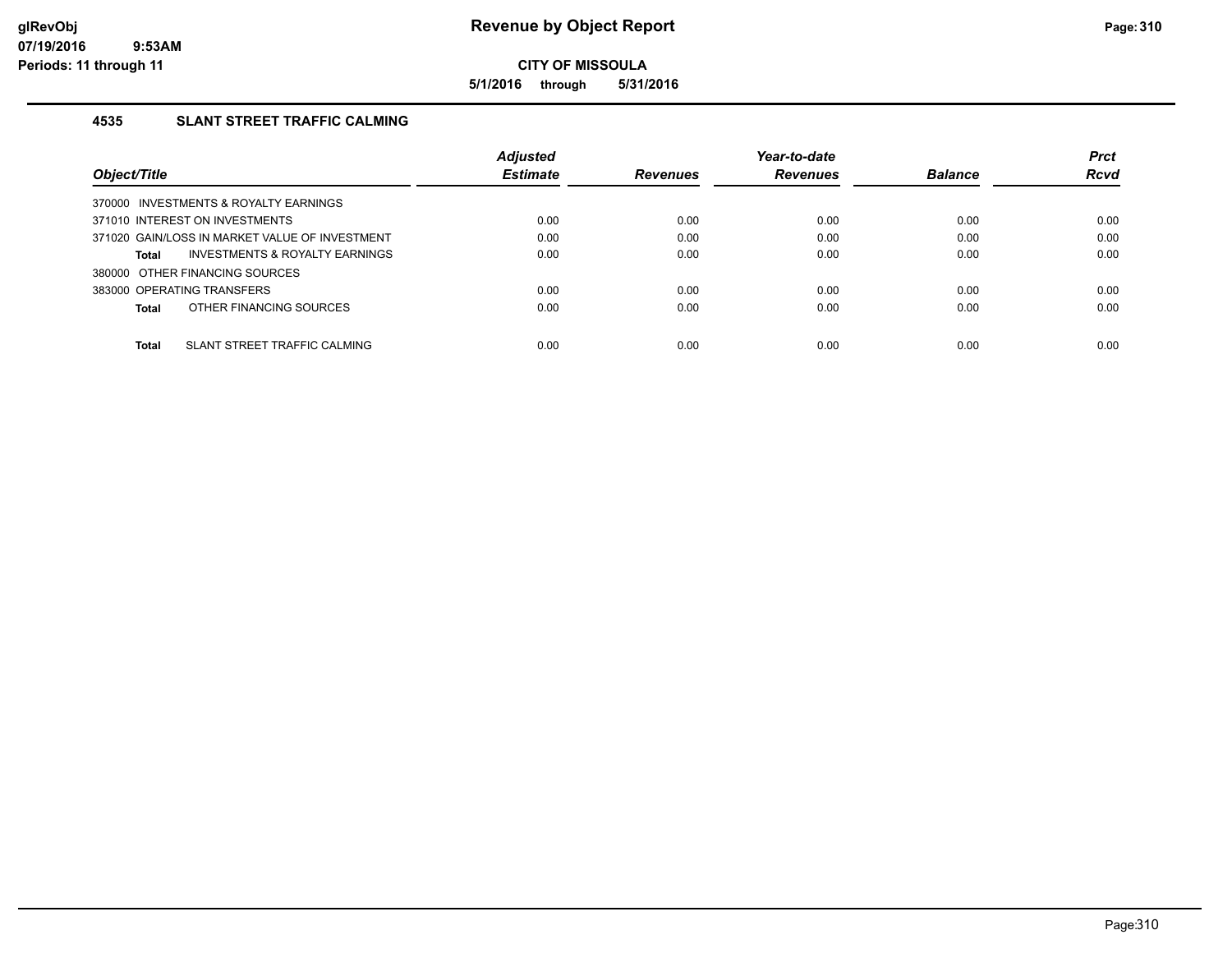**5/1/2016 through 5/31/2016**

## **4536 SID536 LINCOLNWOOD SWR PH2**

#### **4536 SID536 LINCOLNWOOD SWR PH2**

|                                                    | <b>Adjusted</b> |                 | Year-to-date    |                | <b>Prct</b> |
|----------------------------------------------------|-----------------|-----------------|-----------------|----------------|-------------|
| Object/Title                                       | <b>Estimate</b> | <b>Revenues</b> | <b>Revenues</b> | <b>Balance</b> | Rcvd        |
| 330000 INTERGOVERNMENTAL REVENUES                  |                 |                 |                 |                |             |
| 334121 DNRC GRANT                                  | 0.00            | 0.00            | 0.00            | 0.00           | 0.00        |
| <b>INTERGOVERNMENTAL REVENUES</b><br>Total         | 0.00            | 0.00            | 0.00            | 0.00           | 0.00        |
| 360000 MISCELLANEOUS REVENUES                      |                 |                 |                 |                |             |
| 365001 *** Title Not Found ***                     | 0.00            | 0.00            | 0.00            | 0.00           | 0.00        |
| <b>MISCELLANEOUS REVENUES</b><br>Total             | 0.00            | 0.00            | 0.00            | 0.00           | 0.00        |
| 370000 INVESTMENTS & ROYALTY EARNINGS              |                 |                 |                 |                |             |
| 371010 INTEREST ON INVESTMENTS                     | 0.00            | 0.00            | 0.00            | 0.00           | 0.00        |
| 371020 GAIN/LOSS IN MARKET VALUE OF INVESTMENTS    | 0.00            | 0.00            | 0.00            | 0.00           | 0.00        |
| <b>INVESTMENTS &amp; ROYALTY EARNINGS</b><br>Total | 0.00            | 0.00            | 0.00            | 0.00           | 0.00        |
| 380000 OTHER FINANCING SOURCES                     |                 |                 |                 |                |             |
| 381030 SID BONDS PROCEEDS                          | 0.00            | 0.00            | 0.00            | 0.00           | 0.00        |
| OTHER FINANCING SOURCES<br>Total                   | 0.00            | 0.00            | 0.00            | 0.00           | 0.00        |
|                                                    |                 |                 |                 |                |             |
| SID536 LINCOLNWOOD SWR PH2<br>Total                | 0.00            | 0.00            | 0.00            | 0.00           | 0.00        |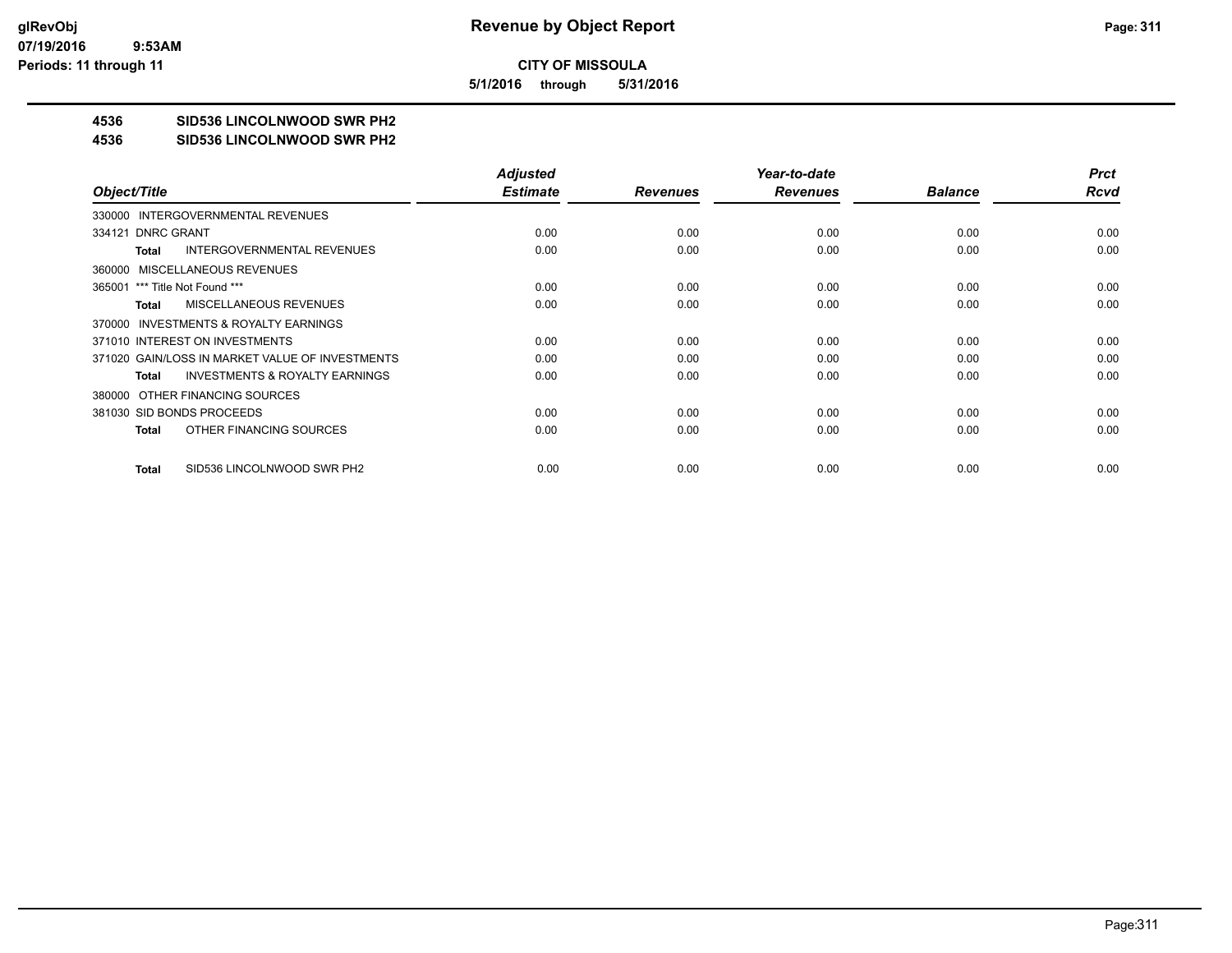**5/1/2016 through 5/31/2016**

## **4536 SID536 LINCOLNWOOD SWR PH2**

| Object/Title                                              | <b>Adjusted</b><br><b>Estimate</b> | <b>Revenues</b> | Year-to-date<br><b>Revenues</b> | <b>Balance</b> | <b>Prct</b><br><b>Rcvd</b> |
|-----------------------------------------------------------|------------------------------------|-----------------|---------------------------------|----------------|----------------------------|
|                                                           |                                    |                 |                                 |                |                            |
| 330000 INTERGOVERNMENTAL REVENUES                         |                                    |                 |                                 |                |                            |
| 334121 DNRC GRANT                                         | 0.00                               | 0.00            | 0.00                            | 0.00           | 0.00                       |
| INTERGOVERNMENTAL REVENUES<br><b>Total</b>                | 0.00                               | 0.00            | 0.00                            | 0.00           | 0.00                       |
| 360000 MISCELLANEOUS REVENUES                             |                                    |                 |                                 |                |                            |
| 365001 *** Title Not Found ***                            | 0.00                               | 0.00            | 0.00                            | 0.00           | 0.00                       |
| <b>MISCELLANEOUS REVENUES</b><br><b>Total</b>             | 0.00                               | 0.00            | 0.00                            | 0.00           | 0.00                       |
| 370000 INVESTMENTS & ROYALTY EARNINGS                     |                                    |                 |                                 |                |                            |
| 371010 INTEREST ON INVESTMENTS                            | 0.00                               | 0.00            | 0.00                            | 0.00           | 0.00                       |
| 371020 GAIN/LOSS IN MARKET VALUE OF INVESTMENT            | 0.00                               | 0.00            | 0.00                            | 0.00           | 0.00                       |
| <b>INVESTMENTS &amp; ROYALTY EARNINGS</b><br><b>Total</b> | 0.00                               | 0.00            | 0.00                            | 0.00           | 0.00                       |
| 380000 OTHER FINANCING SOURCES                            |                                    |                 |                                 |                |                            |
| 381030 SID BONDS PROCEEDS                                 | 0.00                               | 0.00            | 0.00                            | 0.00           | 0.00                       |
| OTHER FINANCING SOURCES<br><b>Total</b>                   | 0.00                               | 0.00            | 0.00                            | 0.00           | 0.00                       |
| SID536 LINCOLNWOOD SWR PH2<br><b>Total</b>                | 0.00                               | 0.00            | 0.00                            | 0.00           | 0.00                       |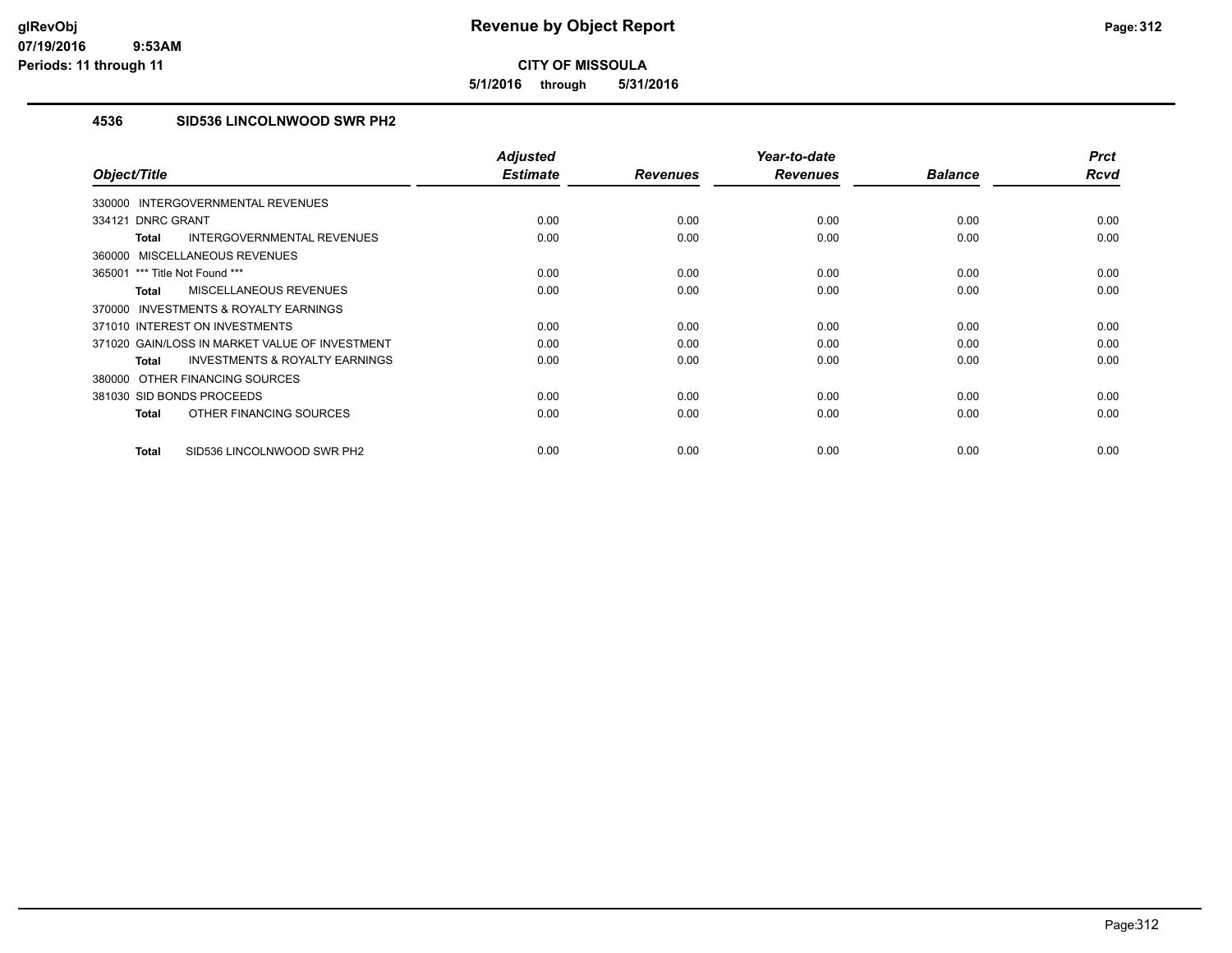**5/1/2016 through 5/31/2016**

## **4538 SID 538 HILLVIEW WAY**

**4538 SID 538 HILLVIEW WAY**

|                                                    | <b>Adjusted</b> |                 | Year-to-date    |                | <b>Prct</b> |
|----------------------------------------------------|-----------------|-----------------|-----------------|----------------|-------------|
| Object/Title                                       | <b>Estimate</b> | <b>Revenues</b> | <b>Revenues</b> | <b>Balance</b> | <b>Rcvd</b> |
| 370000 INVESTMENTS & ROYALTY EARNINGS              |                 |                 |                 |                |             |
| 371010 INTEREST ON INVESTMENTS                     | 0.00            | 0.00            | 0.00            | 0.00           | 0.00        |
| 371020 GAIN/LOSS IN MARKET VALUE OF INVESTMENTS    | 0.00            | 0.00            | 0.00            | 0.00           | 0.00        |
| <b>INVESTMENTS &amp; ROYALTY EARNINGS</b><br>Total | 0.00            | 0.00            | 0.00            | 0.00           | 0.00        |
| 380000 OTHER FINANCING SOURCES                     |                 |                 |                 |                |             |
| 383000 OPERATING TRANSFERS                         | 0.00            | 0.00            | 0.00            | 0.00           | 0.00        |
| OTHER FINANCING SOURCES<br><b>Total</b>            | 0.00            | 0.00            | 0.00            | 0.00           | 0.00        |
|                                                    |                 |                 |                 |                |             |
| <b>Total</b><br>SID 538 HILLVIEW WAY               | 0.00            | 0.00            | 0.00            | 0.00           | 0.00        |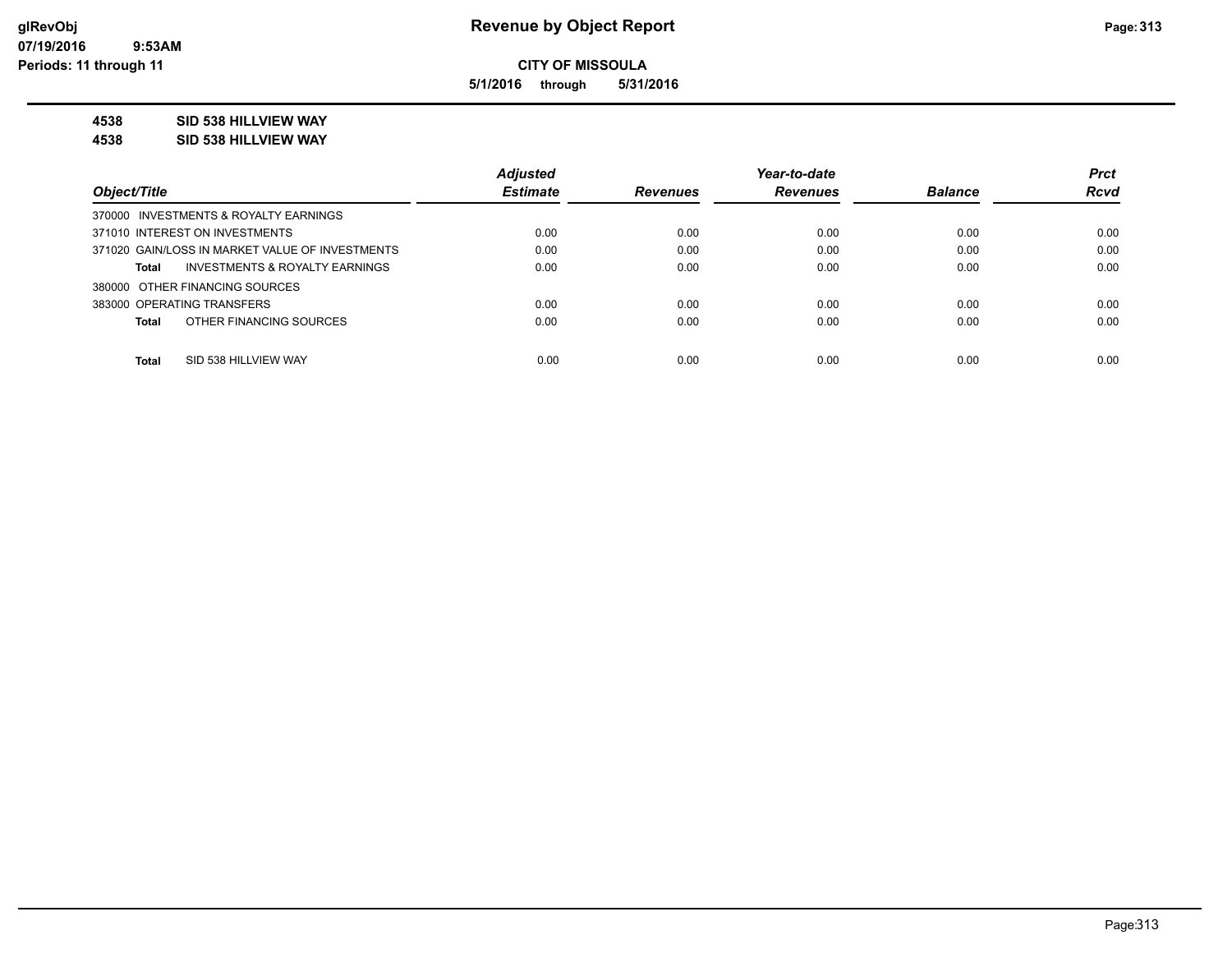**5/1/2016 through 5/31/2016**

#### **4538 SID 538 HILLVIEW WAY**

|                                                | <b>Adjusted</b> |                 | Year-to-date    |                | <b>Prct</b> |
|------------------------------------------------|-----------------|-----------------|-----------------|----------------|-------------|
| Object/Title                                   | <b>Estimate</b> | <b>Revenues</b> | <b>Revenues</b> | <b>Balance</b> | <b>Rcvd</b> |
| 370000 INVESTMENTS & ROYALTY EARNINGS          |                 |                 |                 |                |             |
| 371010 INTEREST ON INVESTMENTS                 | 0.00            | 0.00            | 0.00            | 0.00           | 0.00        |
| 371020 GAIN/LOSS IN MARKET VALUE OF INVESTMENT | 0.00            | 0.00            | 0.00            | 0.00           | 0.00        |
| INVESTMENTS & ROYALTY EARNINGS<br>Total        | 0.00            | 0.00            | 0.00            | 0.00           | 0.00        |
| 380000 OTHER FINANCING SOURCES                 |                 |                 |                 |                |             |
| 383000 OPERATING TRANSFERS                     | 0.00            | 0.00            | 0.00            | 0.00           | 0.00        |
| OTHER FINANCING SOURCES<br>Total               | 0.00            | 0.00            | 0.00            | 0.00           | 0.00        |
|                                                |                 |                 |                 |                |             |
| Total<br>SID 538 HILLVIEW WAY                  | 0.00            | 0.00            | 0.00            | 0.00           | 0.00        |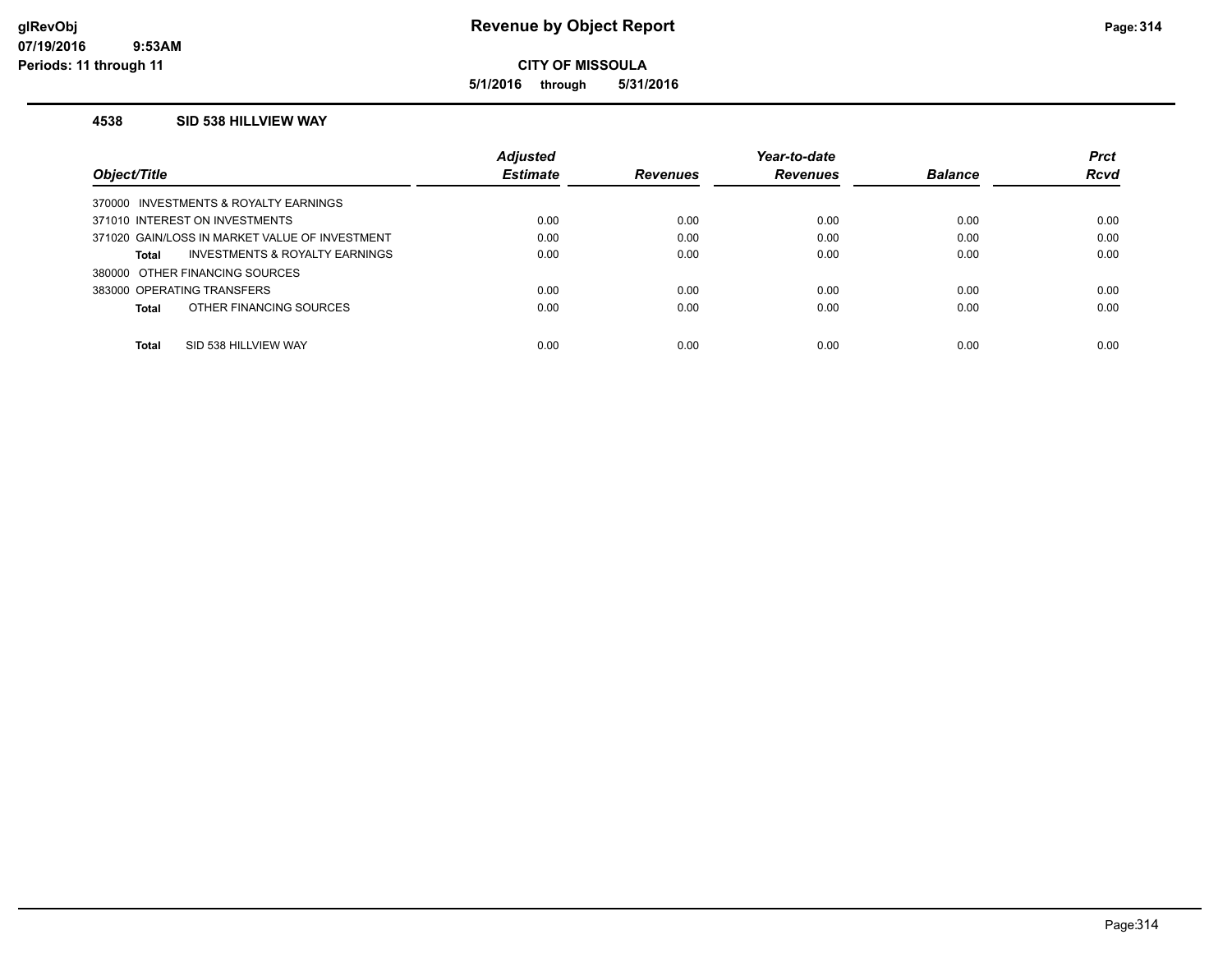**5/1/2016 through 5/31/2016**

**4539 SID 539 4th STREET**

**4539 SID 539 4th STREET**

|                                         | <b>Adjusted</b> |                 | Year-to-date    |                | <b>Prct</b> |
|-----------------------------------------|-----------------|-----------------|-----------------|----------------|-------------|
| Object/Title                            | <b>Estimate</b> | <b>Revenues</b> | <b>Revenues</b> | <b>Balance</b> | <b>Rcvd</b> |
| 370000 INVESTMENTS & ROYALTY EARNINGS   |                 |                 |                 |                |             |
| 371010 INTEREST ON INVESTMENTS          | 0.00            | 0.00            | 0.00            | 0.00           | 0.00        |
| INVESTMENTS & ROYALTY EARNINGS<br>Total | 0.00            | 0.00            | 0.00            | 0.00           | 0.00        |
| 380000 OTHER FINANCING SOURCES          |                 |                 |                 |                |             |
| 383000 OPERATING TRANSFERS              | 0.00            | 0.00            | 0.00            | 0.00           | 0.00        |
| OTHER FINANCING SOURCES<br>Total        | 0.00            | 0.00            | 0.00            | 0.00           | 0.00        |
|                                         |                 |                 |                 |                |             |
| SID 539 4th STREET<br><b>Total</b>      | 0.00            | 0.00            | 0.00            | 0.00           | 0.00        |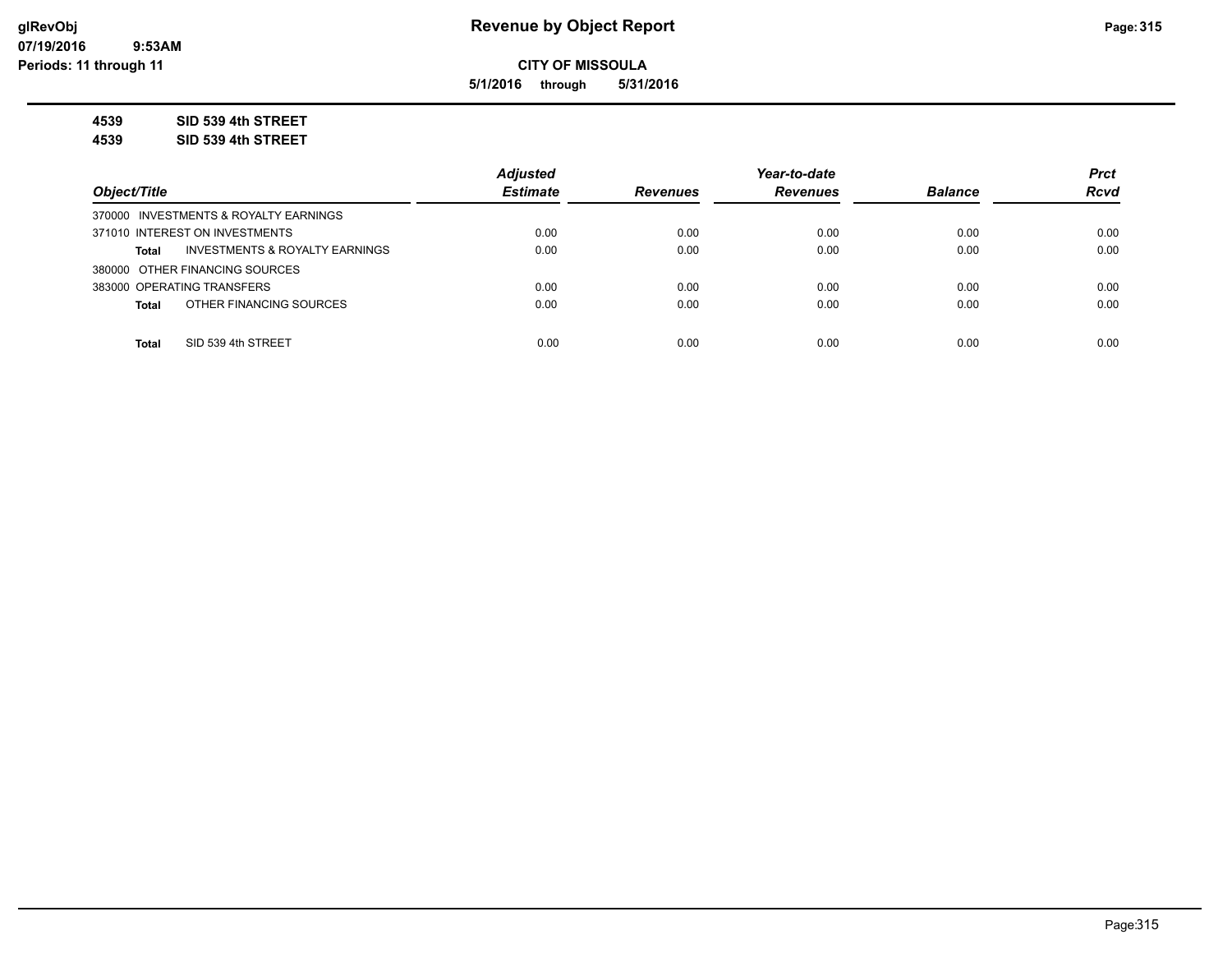## **glRevObj Revenue by Object Report Page:316**

**CITY OF MISSOULA**

**5/1/2016 through 5/31/2016**

#### **4539 SID 539 4th STREET**

| Object/Title                                   | <b>Adjusted</b><br><b>Estimate</b> | <b>Revenues</b> | Year-to-date<br><b>Revenues</b> | <b>Balance</b> | <b>Prct</b><br><b>Rcvd</b> |
|------------------------------------------------|------------------------------------|-----------------|---------------------------------|----------------|----------------------------|
| 370000 INVESTMENTS & ROYALTY EARNINGS          |                                    |                 |                                 |                |                            |
| 371010 INTEREST ON INVESTMENTS                 | 0.00                               | 0.00            | 0.00                            | 0.00           | 0.00                       |
| INVESTMENTS & ROYALTY EARNINGS<br><b>Total</b> | 0.00                               | 0.00            | 0.00                            | 0.00           | 0.00                       |
| 380000 OTHER FINANCING SOURCES                 |                                    |                 |                                 |                |                            |
| 383000 OPERATING TRANSFERS                     | 0.00                               | 0.00            | 0.00                            | 0.00           | 0.00                       |
| OTHER FINANCING SOURCES<br><b>Total</b>        | 0.00                               | 0.00            | 0.00                            | 0.00           | 0.00                       |
|                                                |                                    |                 |                                 |                |                            |
| SID 539 4th STREET<br><b>Total</b>             | 0.00                               | 0.00            | 0.00                            | 0.00           | 0.00                       |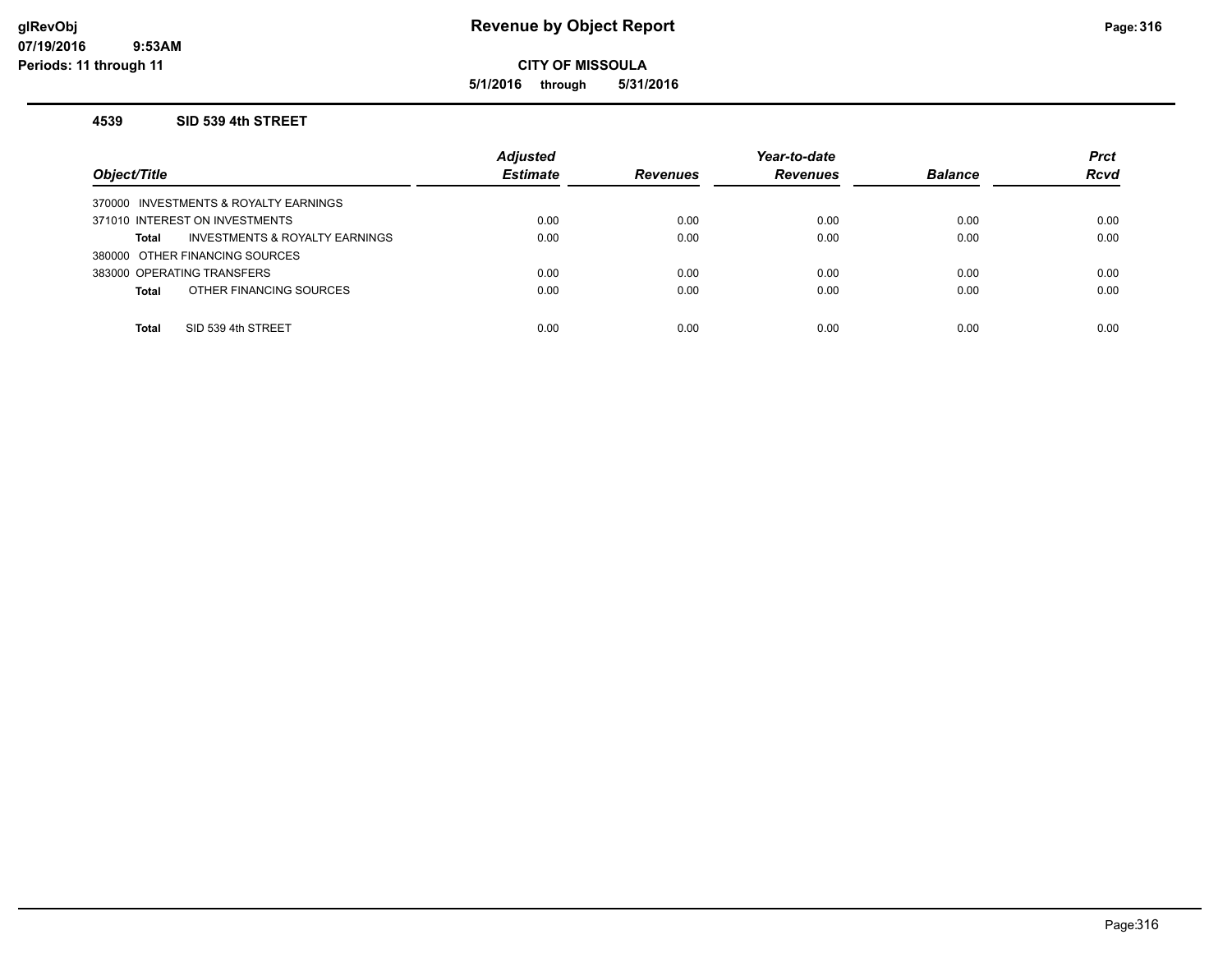**5/1/2016 through 5/31/2016**

**4540 SID 540 ENGLAND BLVD**

**4540 SID 540 ENGLAND BLVD**

|                                                           | <b>Adjusted</b> |                 | Year-to-date    |                | <b>Prct</b> |
|-----------------------------------------------------------|-----------------|-----------------|-----------------|----------------|-------------|
| Object/Title                                              | <b>Estimate</b> | <b>Revenues</b> | <b>Revenues</b> | <b>Balance</b> | <b>Rcvd</b> |
| TAXES/ASSESSMENTS<br>310000                               |                 |                 |                 |                |             |
| PENALTIES & INTEREST<br>312001                            | 0.00            | 0.00            | 0.00            | 0.00           | 0.00        |
| TAXES/ASSESSMENTS<br>Total                                | 0.00            | 0.00            | 0.00            | 0.00           | 0.00        |
| MISCELLANEOUS REVENUES<br>360000                          |                 |                 |                 |                |             |
| 363020 PROPERTY ASSESSMENTS                               | 0.00            | 0.00            | 0.00            | 0.00           | 0.00        |
| PAYOFF PRINCIPAL ASSESSMENTS<br>363021                    | 0.00            | 0.00            | 0.00            | 0.00           | 0.00        |
| 363022 BOND INTEREST ASSESSMENTS                          | 0.00            | 0.00            | 0.00            | 0.00           | 0.00        |
| 363040 PENALTY AND INTEREST                               | 0.00            | 0.00            | 0.00            | 0.00           | 0.00        |
| MISCELLANEOUS REVENUES<br><b>Total</b>                    | 0.00            | 0.00            | 0.00            | 0.00           | 0.00        |
| INVESTMENTS & ROYALTY EARNINGS<br>370000                  |                 |                 |                 |                |             |
| 371010 INTEREST ON INVESTMENTS                            | 0.00            | 0.00            | 0.00            | 0.00           | 0.00        |
| 371020 GAIN/LOSS IN MARKET VALUE OF INVESTMENTS           | 0.00            | 0.00            | 0.00            | 0.00           | 0.00        |
| <b>INVESTMENTS &amp; ROYALTY EARNINGS</b><br><b>Total</b> | 0.00            | 0.00            | 0.00            | 0.00           | 0.00        |
| OTHER FINANCING SOURCES<br>380000                         |                 |                 |                 |                |             |
| 381030 SID BONDS PROCEEDS                                 | 0.00            | 0.00            | 0.00            | 0.00           | 0.00        |
| OTHER FINANCING SOURCES<br><b>Total</b>                   | 0.00            | 0.00            | 0.00            | 0.00           | 0.00        |
| SID 540 ENGLAND BLVD<br><b>Total</b>                      | 0.00            | 0.00            | 0.00            | 0.00           | 0.00        |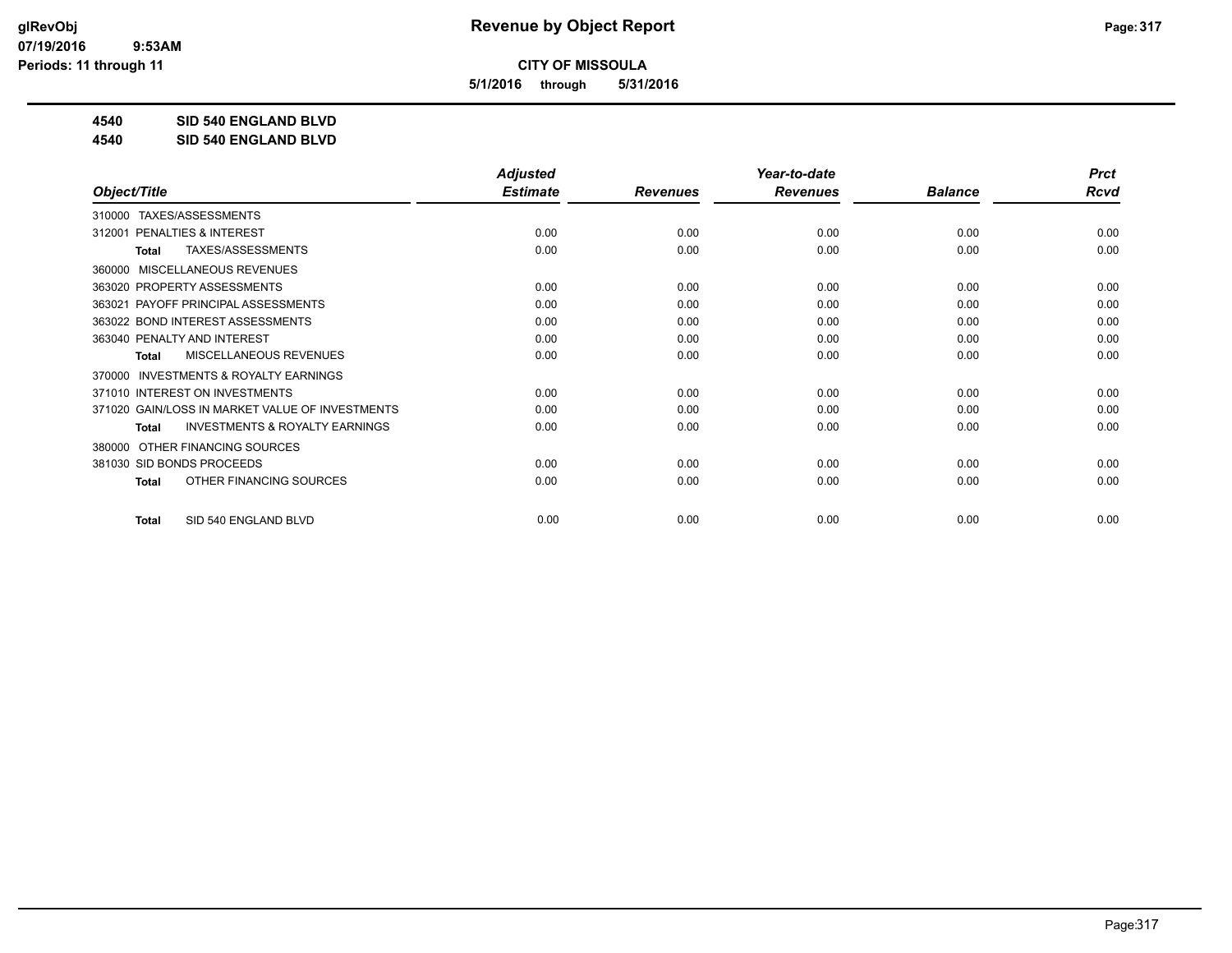**5/1/2016 through 5/31/2016**

## **4540 SID 540 ENGLAND BLVD**

|                                                           | <b>Adjusted</b> |                 | Year-to-date    |                | <b>Prct</b> |
|-----------------------------------------------------------|-----------------|-----------------|-----------------|----------------|-------------|
| Object/Title                                              | <b>Estimate</b> | <b>Revenues</b> | <b>Revenues</b> | <b>Balance</b> | <b>Rcvd</b> |
| TAXES/ASSESSMENTS<br>310000                               |                 |                 |                 |                |             |
| <b>PENALTIES &amp; INTEREST</b><br>312001                 | 0.00            | 0.00            | 0.00            | 0.00           | 0.00        |
| TAXES/ASSESSMENTS<br>Total                                | 0.00            | 0.00            | 0.00            | 0.00           | 0.00        |
| MISCELLANEOUS REVENUES<br>360000                          |                 |                 |                 |                |             |
| 363020 PROPERTY ASSESSMENTS                               | 0.00            | 0.00            | 0.00            | 0.00           | 0.00        |
| PAYOFF PRINCIPAL ASSESSMENTS<br>363021                    | 0.00            | 0.00            | 0.00            | 0.00           | 0.00        |
| 363022 BOND INTEREST ASSESSMENTS                          | 0.00            | 0.00            | 0.00            | 0.00           | 0.00        |
| 363040 PENALTY AND INTEREST                               | 0.00            | 0.00            | 0.00            | 0.00           | 0.00        |
| <b>MISCELLANEOUS REVENUES</b><br>Total                    | 0.00            | 0.00            | 0.00            | 0.00           | 0.00        |
| INVESTMENTS & ROYALTY EARNINGS<br>370000                  |                 |                 |                 |                |             |
| 371010 INTEREST ON INVESTMENTS                            | 0.00            | 0.00            | 0.00            | 0.00           | 0.00        |
| 371020 GAIN/LOSS IN MARKET VALUE OF INVESTMENT            | 0.00            | 0.00            | 0.00            | 0.00           | 0.00        |
| <b>INVESTMENTS &amp; ROYALTY EARNINGS</b><br><b>Total</b> | 0.00            | 0.00            | 0.00            | 0.00           | 0.00        |
| OTHER FINANCING SOURCES<br>380000                         |                 |                 |                 |                |             |
| 381030 SID BONDS PROCEEDS                                 | 0.00            | 0.00            | 0.00            | 0.00           | 0.00        |
| OTHER FINANCING SOURCES<br>Total                          | 0.00            | 0.00            | 0.00            | 0.00           | 0.00        |
| SID 540 ENGLAND BLVD<br><b>Total</b>                      | 0.00            | 0.00            | 0.00            | 0.00           | 0.00        |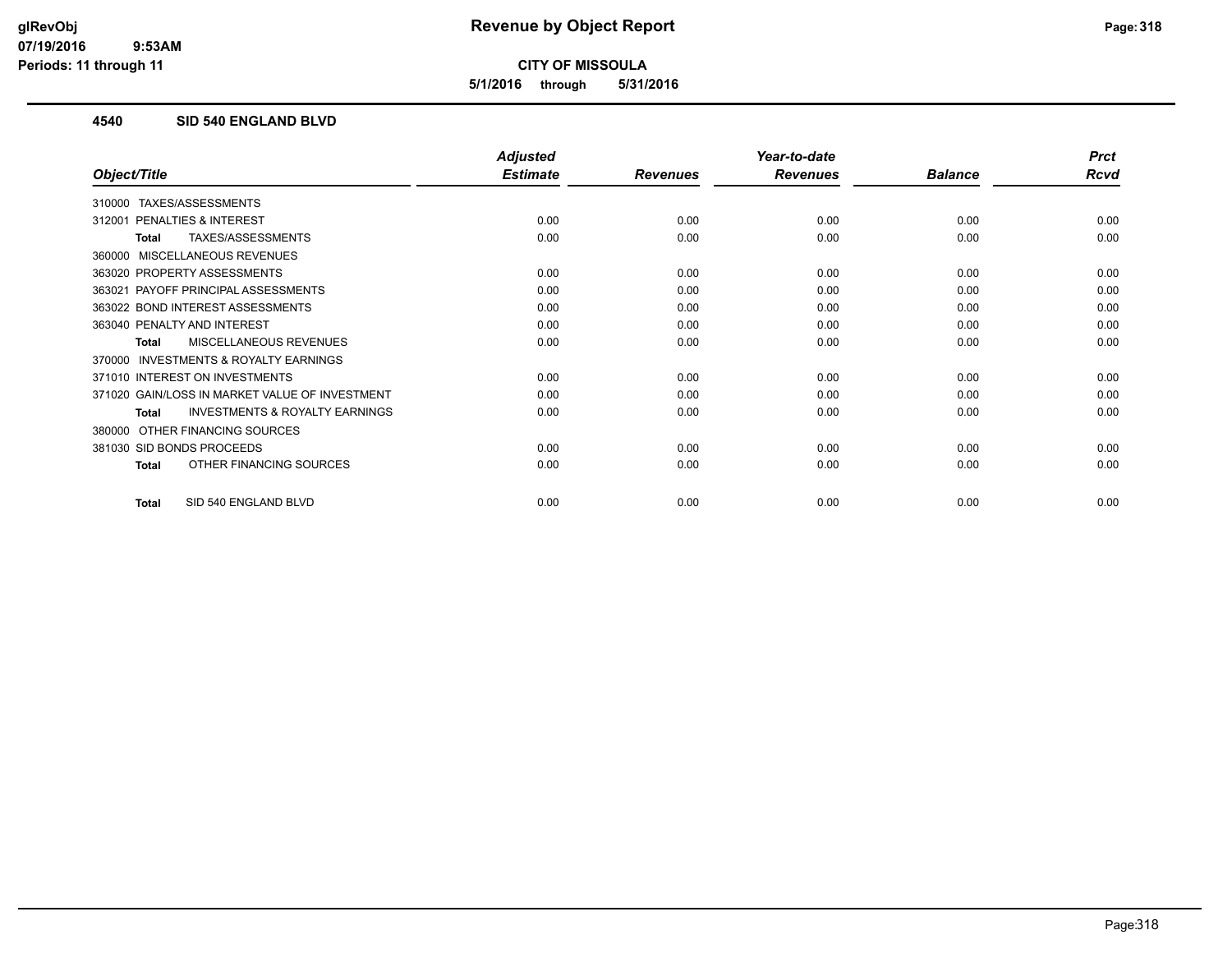**5/1/2016 through 5/31/2016**

### **4541 SID 541 PINEVIEW PARK**

**4541 SID 541 PINEVIEW PARK**

|                                                           | <b>Adjusted</b> |                 | Year-to-date    |                | <b>Prct</b> |
|-----------------------------------------------------------|-----------------|-----------------|-----------------|----------------|-------------|
| Object/Title                                              | <b>Estimate</b> | <b>Revenues</b> | <b>Revenues</b> | <b>Balance</b> | <b>Rcvd</b> |
| TAXES/ASSESSMENTS<br>310000                               |                 |                 |                 |                |             |
| PENALTIES & INTEREST<br>312001                            | 0.00            | 0.00            | 0.00            | 0.00           | 0.00        |
| TAXES/ASSESSMENTS<br>Total                                | 0.00            | 0.00            | 0.00            | 0.00           | 0.00        |
| MISCELLANEOUS REVENUES<br>360000                          |                 |                 |                 |                |             |
| 363020 PROPERTY ASSESSMENTS                               | 0.00            | 0.00            | 0.00            | 0.00           | 0.00        |
| PAYOFF PRINCIPAL ASSESSMENTS<br>363021                    | 0.00            | 0.00            | 0.00            | 0.00           | 0.00        |
| 363022 BOND INTEREST ASSESSMENTS                          | 0.00            | 0.00            | 0.00            | 0.00           | 0.00        |
| 363040 PENALTY AND INTEREST                               | 0.00            | 0.00            | 0.00            | 0.00           | 0.00        |
| MISCELLANEOUS REVENUES<br><b>Total</b>                    | 0.00            | 0.00            | 0.00            | 0.00           | 0.00        |
| INVESTMENTS & ROYALTY EARNINGS<br>370000                  |                 |                 |                 |                |             |
| 371010 INTEREST ON INVESTMENTS                            | 0.00            | 0.00            | 0.00            | 0.00           | 0.00        |
| 371020 GAIN/LOSS IN MARKET VALUE OF INVESTMENTS           | 0.00            | 0.00            | 0.00            | 0.00           | 0.00        |
| <b>INVESTMENTS &amp; ROYALTY EARNINGS</b><br><b>Total</b> | 0.00            | 0.00            | 0.00            | 0.00           | 0.00        |
| OTHER FINANCING SOURCES<br>380000                         |                 |                 |                 |                |             |
| 381030 SID BONDS PROCEEDS                                 | 0.00            | 0.00            | 0.00            | 0.00           | 0.00        |
| OTHER FINANCING SOURCES<br><b>Total</b>                   | 0.00            | 0.00            | 0.00            | 0.00           | 0.00        |
| SID 541 PINEVIEW PARK<br><b>Total</b>                     | 0.00            | 0.00            | 0.00            | 0.00           | 0.00        |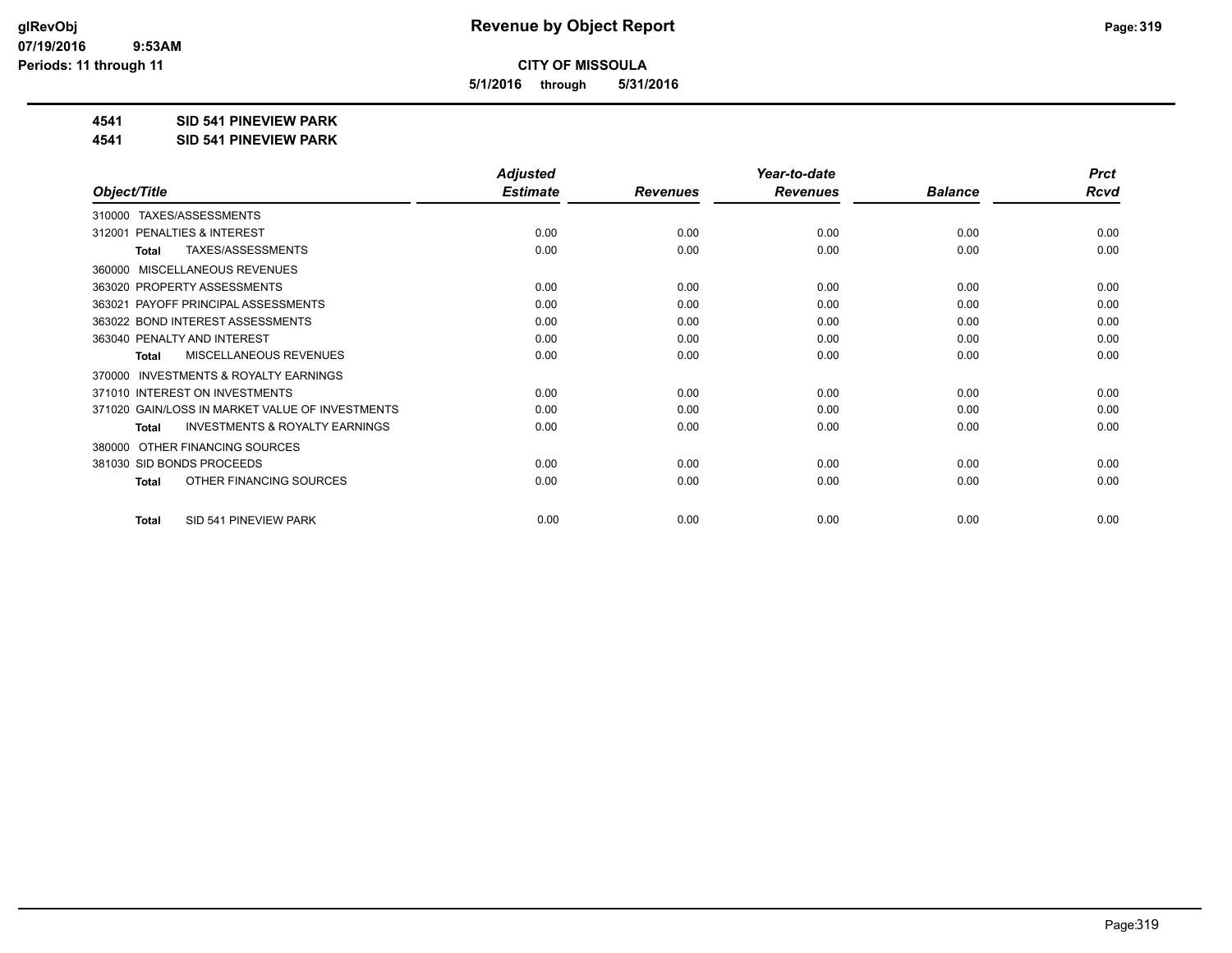**5/1/2016 through 5/31/2016**

### **4541 SID 541 PINEVIEW PARK**

|                                                           | <b>Adjusted</b> |                 | Year-to-date    |                | <b>Prct</b> |
|-----------------------------------------------------------|-----------------|-----------------|-----------------|----------------|-------------|
| Object/Title                                              | <b>Estimate</b> | <b>Revenues</b> | <b>Revenues</b> | <b>Balance</b> | <b>Rcvd</b> |
| TAXES/ASSESSMENTS<br>310000                               |                 |                 |                 |                |             |
| 312001 PENALTIES & INTEREST                               | 0.00            | 0.00            | 0.00            | 0.00           | 0.00        |
| TAXES/ASSESSMENTS<br><b>Total</b>                         | 0.00            | 0.00            | 0.00            | 0.00           | 0.00        |
| 360000 MISCELLANEOUS REVENUES                             |                 |                 |                 |                |             |
| 363020 PROPERTY ASSESSMENTS                               | 0.00            | 0.00            | 0.00            | 0.00           | 0.00        |
| 363021 PAYOFF PRINCIPAL ASSESSMENTS                       | 0.00            | 0.00            | 0.00            | 0.00           | 0.00        |
| 363022 BOND INTEREST ASSESSMENTS                          | 0.00            | 0.00            | 0.00            | 0.00           | 0.00        |
| 363040 PENALTY AND INTEREST                               | 0.00            | 0.00            | 0.00            | 0.00           | 0.00        |
| <b>MISCELLANEOUS REVENUES</b><br><b>Total</b>             | 0.00            | 0.00            | 0.00            | 0.00           | 0.00        |
| <b>INVESTMENTS &amp; ROYALTY EARNINGS</b><br>370000       |                 |                 |                 |                |             |
| 371010 INTEREST ON INVESTMENTS                            | 0.00            | 0.00            | 0.00            | 0.00           | 0.00        |
| 371020 GAIN/LOSS IN MARKET VALUE OF INVESTMENT            | 0.00            | 0.00            | 0.00            | 0.00           | 0.00        |
| <b>INVESTMENTS &amp; ROYALTY EARNINGS</b><br><b>Total</b> | 0.00            | 0.00            | 0.00            | 0.00           | 0.00        |
| OTHER FINANCING SOURCES<br>380000                         |                 |                 |                 |                |             |
| 381030 SID BONDS PROCEEDS                                 | 0.00            | 0.00            | 0.00            | 0.00           | 0.00        |
| OTHER FINANCING SOURCES<br><b>Total</b>                   | 0.00            | 0.00            | 0.00            | 0.00           | 0.00        |
| SID 541 PINEVIEW PARK<br><b>Total</b>                     | 0.00            | 0.00            | 0.00            | 0.00           | 0.00        |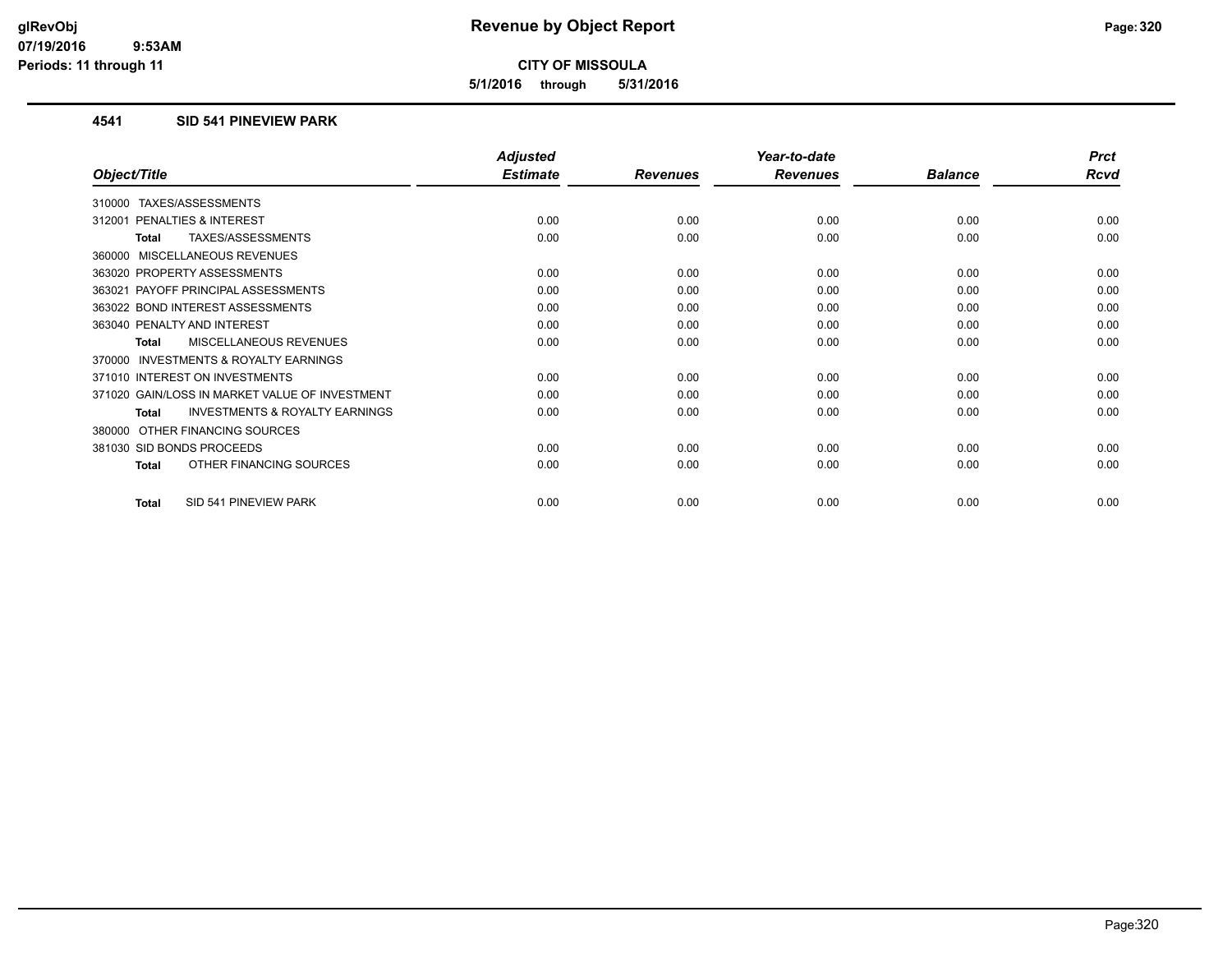**5/1/2016 through 5/31/2016**

### **4542 SID 542 HILLVIEW WAY**

#### **4542 SID 542 HILLVIEW WAY**

|                                                    | <b>Adjusted</b> |                 | Year-to-date    |                | <b>Prct</b> |
|----------------------------------------------------|-----------------|-----------------|-----------------|----------------|-------------|
| Object/Title                                       | <b>Estimate</b> | <b>Revenues</b> | <b>Revenues</b> | <b>Balance</b> | <b>Rcvd</b> |
| 370000 INVESTMENTS & ROYALTY EARNINGS              |                 |                 |                 |                |             |
| 371010 INTEREST ON INVESTMENTS                     | 0.00            | 0.00            | 0.00            | 0.00           | 0.00        |
| 371020 GAIN/LOSS IN MARKET VALUE OF INVESTMENTS    | 0.00            | 0.00            | 0.00            | 0.00           | 0.00        |
| <b>INVESTMENTS &amp; ROYALTY EARNINGS</b><br>Total | 0.00            | 0.00            | 0.00            | 0.00           | 0.00        |
| 380000 OTHER FINANCING SOURCES                     |                 |                 |                 |                |             |
| 381030 SID BONDS PROCEEDS                          | 0.00            | 0.00            | 0.00            | 0.00           | 0.00        |
| 383000 OPERATING TRANSFERS                         | 0.00            | 0.00            | 0.00            | 0.00           | 0.00        |
| OTHER FINANCING SOURCES<br>Total                   | 0.00            | 0.00            | 0.00            | 0.00           | 0.00        |
|                                                    |                 |                 |                 |                |             |
| SID 542 HILLVIEW WAY<br><b>Total</b>               | 0.00            | 0.00            | 0.00            | 0.00           | 0.00        |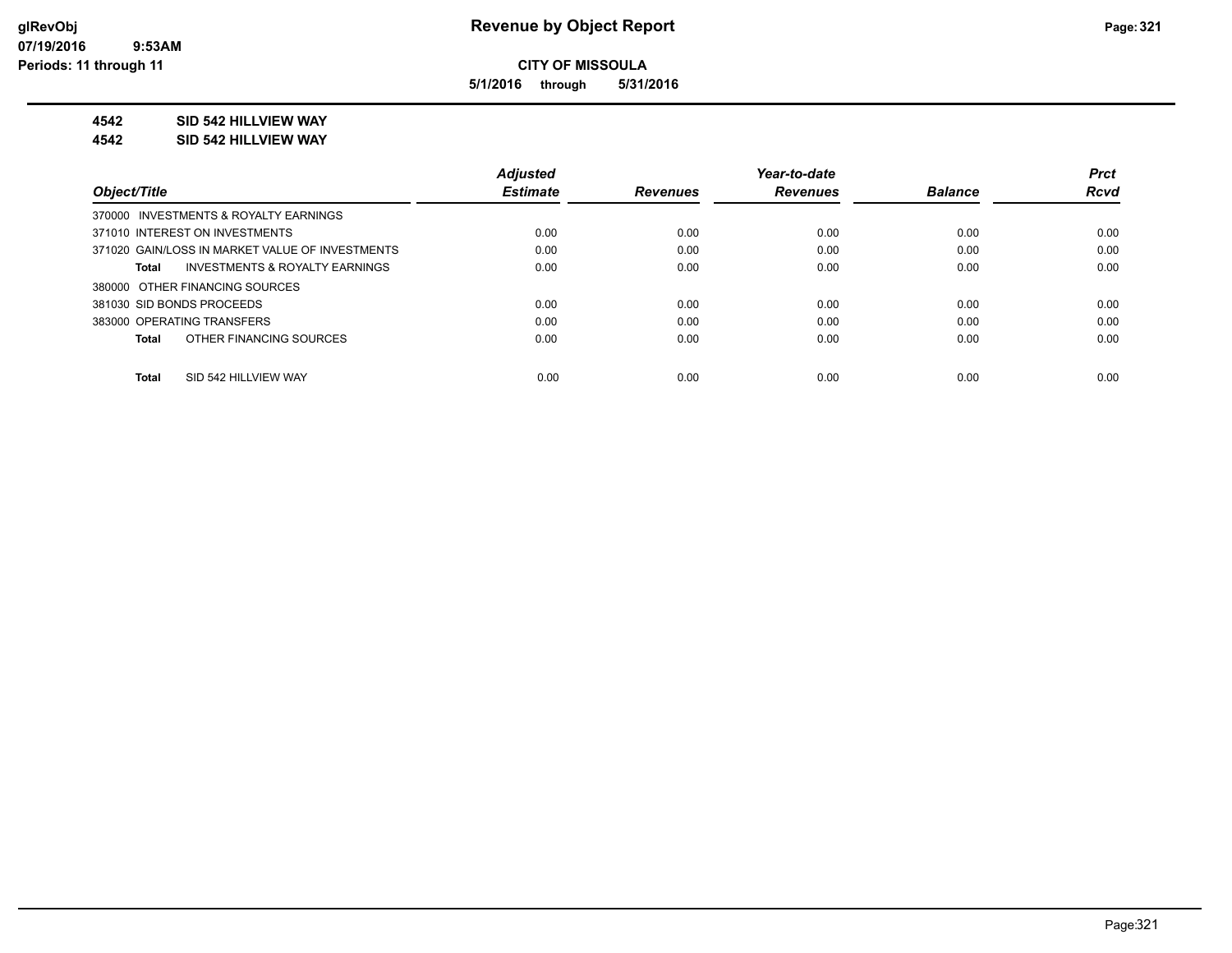**5/1/2016 through 5/31/2016**

### **4542 SID 542 HILLVIEW WAY**

|                                                    | <b>Adjusted</b> |                 | Year-to-date    |                | <b>Prct</b> |
|----------------------------------------------------|-----------------|-----------------|-----------------|----------------|-------------|
| Object/Title                                       | <b>Estimate</b> | <b>Revenues</b> | <b>Revenues</b> | <b>Balance</b> | <b>Rcvd</b> |
| 370000 INVESTMENTS & ROYALTY EARNINGS              |                 |                 |                 |                |             |
| 371010 INTEREST ON INVESTMENTS                     | 0.00            | 0.00            | 0.00            | 0.00           | 0.00        |
| 371020 GAIN/LOSS IN MARKET VALUE OF INVESTMENT     | 0.00            | 0.00            | 0.00            | 0.00           | 0.00        |
| <b>INVESTMENTS &amp; ROYALTY EARNINGS</b><br>Total | 0.00            | 0.00            | 0.00            | 0.00           | 0.00        |
| 380000 OTHER FINANCING SOURCES                     |                 |                 |                 |                |             |
| 381030 SID BONDS PROCEEDS                          | 0.00            | 0.00            | 0.00            | 0.00           | 0.00        |
| 383000 OPERATING TRANSFERS                         | 0.00            | 0.00            | 0.00            | 0.00           | 0.00        |
| OTHER FINANCING SOURCES<br>Total                   | 0.00            | 0.00            | 0.00            | 0.00           | 0.00        |
| SID 542 HILLVIEW WAY<br>Total                      | 0.00            | 0.00            | 0.00            | 0.00           | 0.00        |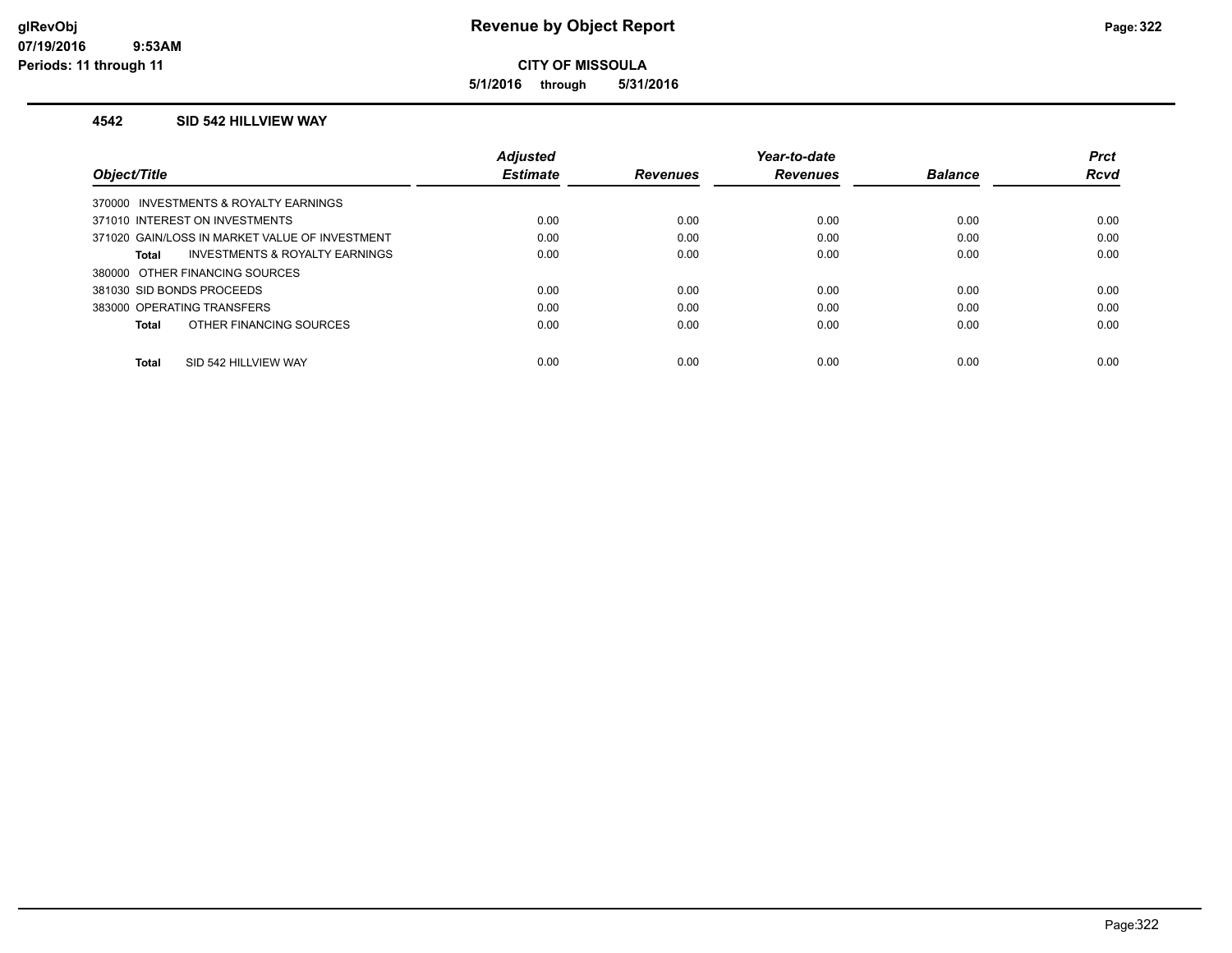**5/1/2016 through 5/31/2016**

### **4543 SID 543 TRAFFIC CALMING**

**4543 SID 543 TRAFFIC CALMING**

|                                                | <b>Adjusted</b> |                 | Year-to-date    |                | <b>Prct</b> |
|------------------------------------------------|-----------------|-----------------|-----------------|----------------|-------------|
| Object/Title                                   | <b>Estimate</b> | <b>Revenues</b> | <b>Revenues</b> | <b>Balance</b> | <b>Rcvd</b> |
| 370000 INVESTMENTS & ROYALTY EARNINGS          |                 |                 |                 |                |             |
| 371010 INTEREST ON INVESTMENTS                 | 0.00            | 0.00            | 0.00            | 0.00           | 0.00        |
| INVESTMENTS & ROYALTY EARNINGS<br><b>Total</b> | 0.00            | 0.00            | 0.00            | 0.00           | 0.00        |
| 380000 OTHER FINANCING SOURCES                 |                 |                 |                 |                |             |
| 383000 OPERATING TRANSFERS                     | 0.00            | 0.00            | 0.00            | 0.00           | 0.00        |
| OTHER FINANCING SOURCES<br><b>Total</b>        | 0.00            | 0.00            | 0.00            | 0.00           | 0.00        |
|                                                |                 |                 |                 |                |             |
| SID 543 TRAFFIC CALMING<br><b>Total</b>        | 0.00            | 0.00            | 0.00            | 0.00           | 0.00        |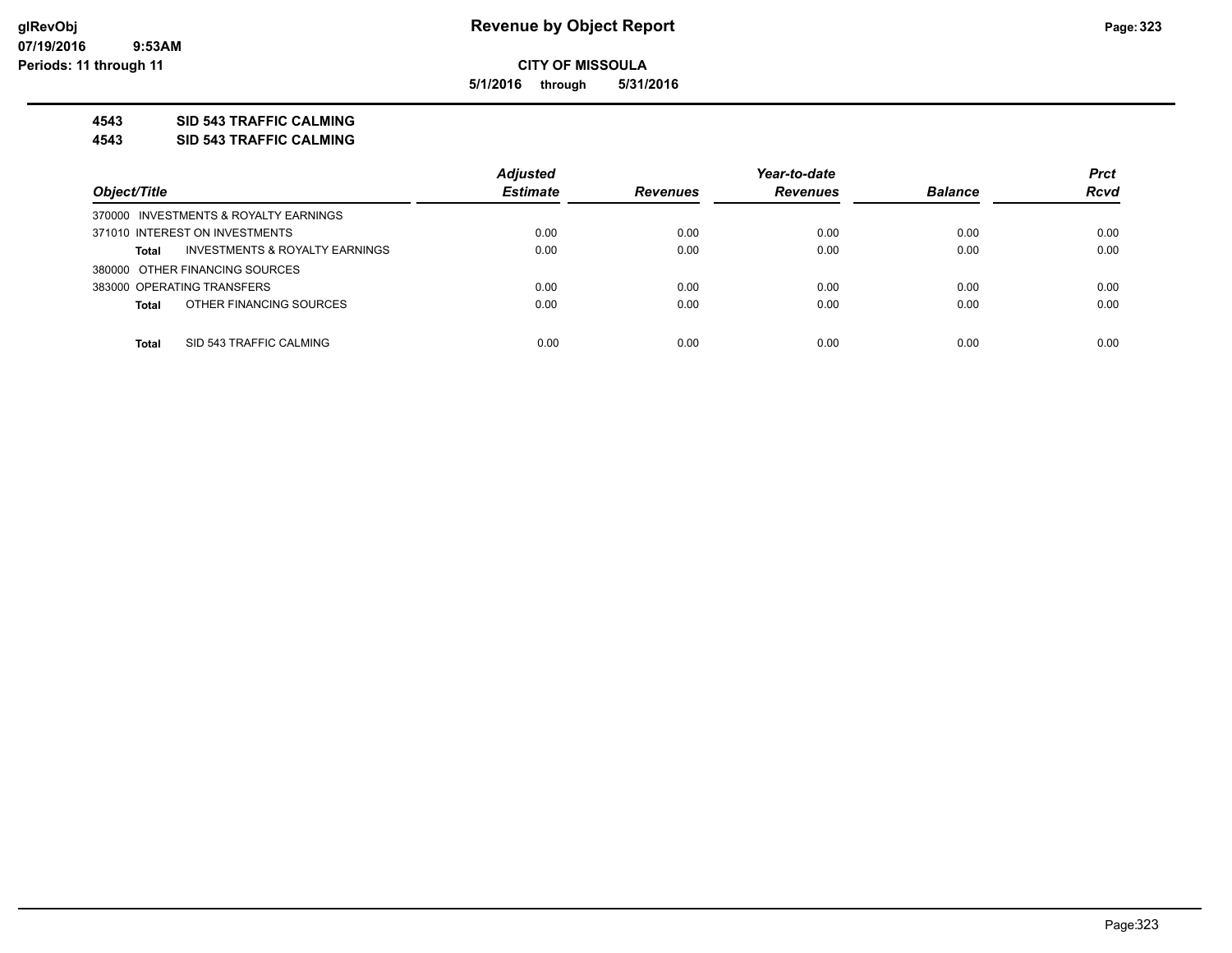**5/1/2016 through 5/31/2016**

## **4543 SID 543 TRAFFIC CALMING**

| Object/Title                            | <b>Adjusted</b><br><b>Estimate</b> | <b>Revenues</b> | Year-to-date<br><b>Revenues</b> | <b>Balance</b> | <b>Prct</b><br><b>Rcvd</b> |
|-----------------------------------------|------------------------------------|-----------------|---------------------------------|----------------|----------------------------|
| 370000 INVESTMENTS & ROYALTY EARNINGS   |                                    |                 |                                 |                |                            |
| 371010 INTEREST ON INVESTMENTS          | 0.00                               | 0.00            | 0.00                            | 0.00           | 0.00                       |
| INVESTMENTS & ROYALTY EARNINGS<br>Total | 0.00                               | 0.00            | 0.00                            | 0.00           | 0.00                       |
| 380000 OTHER FINANCING SOURCES          |                                    |                 |                                 |                |                            |
| 383000 OPERATING TRANSFERS              | 0.00                               | 0.00            | 0.00                            | 0.00           | 0.00                       |
| OTHER FINANCING SOURCES<br><b>Total</b> | 0.00                               | 0.00            | 0.00                            | 0.00           | 0.00                       |
|                                         |                                    |                 |                                 |                |                            |
| SID 543 TRAFFIC CALMING<br>Total        | 0.00                               | 0.00            | 0.00                            | 0.00           | 0.00                       |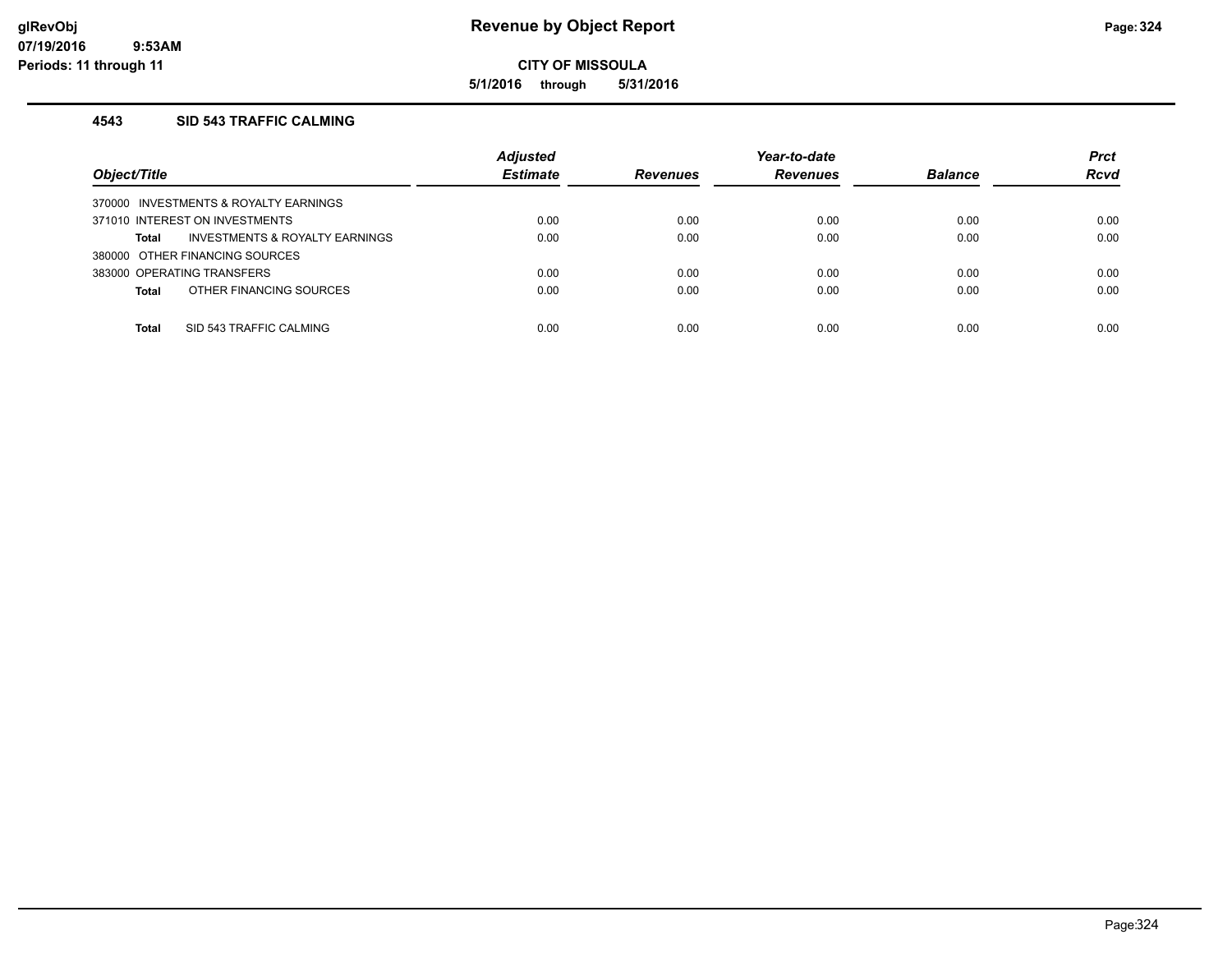**5/1/2016 through 5/31/2016**

# **4544 MILLER CREEK MITIGATION FUND**

#### **4544 MILLER CREEK MITIGATION FUND**

|                                                    | <b>Adjusted</b> |                 | Year-to-date    |                | <b>Prct</b> |
|----------------------------------------------------|-----------------|-----------------|-----------------|----------------|-------------|
| Object/Title                                       | <b>Estimate</b> | <b>Revenues</b> | <b>Revenues</b> | <b>Balance</b> | <b>Rcvd</b> |
| TAXES/ASSESSMENTS<br>310000                        |                 |                 |                 |                |             |
| 312001 PENALTIES & INTEREST                        | 0.00            | 0.00            | 0.00            | 0.00           | 0.00        |
| TAXES/ASSESSMENTS<br>Total                         | 0.00            | 0.00            | 0.00            | 0.00           | 0.00        |
| 370000 INVESTMENTS & ROYALTY EARNINGS              |                 |                 |                 |                |             |
| 371010 INTEREST ON INVESTMENTS                     | 0.00            | 0.00            | 0.00            | 0.00           | 0.00        |
| 371020 GAIN/LOSS IN MARKET VALUE OF INVESTMENTS    | 0.00            | 0.00            | 0.00            | 0.00           | 0.00        |
| <b>INVESTMENTS &amp; ROYALTY EARNINGS</b><br>Total | 0.00            | 0.00            | 0.00            | 0.00           | 0.00        |
| OTHER FINANCING SOURCES<br>380000                  |                 |                 |                 |                |             |
| 381030 SID BONDS PROCEEDS                          | 0.00            | 0.00            | 0.00            | 0.00           | 0.00        |
| OTHER FINANCING SOURCES<br><b>Total</b>            | 0.00            | 0.00            | 0.00            | 0.00           | 0.00        |
| MILLER CREEK MITIGATION FUND<br><b>Total</b>       | 0.00            | 0.00            | 0.00            | 0.00           | 0.00        |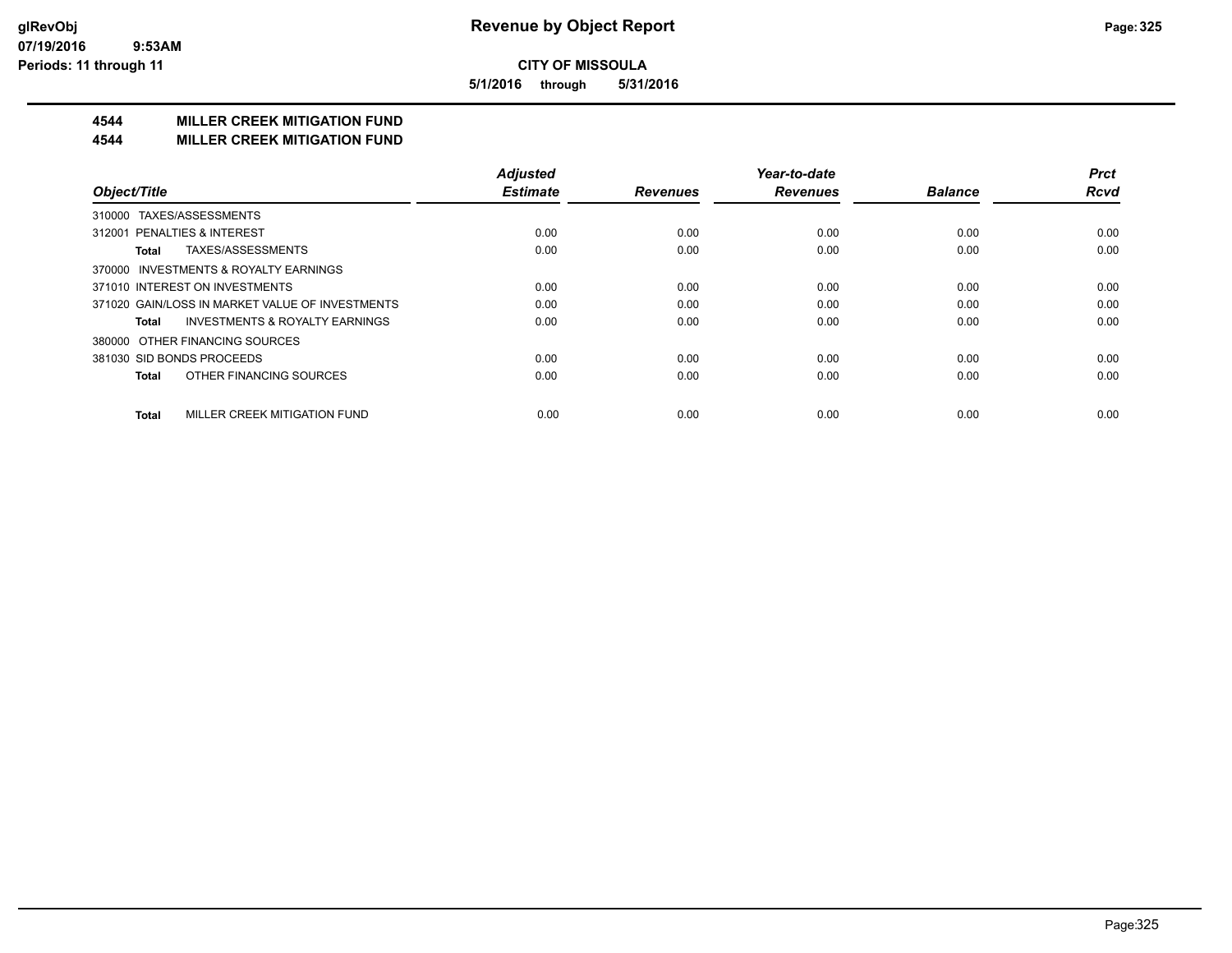**5/1/2016 through 5/31/2016**

#### **4544 MILLER CREEK MITIGATION FUND**

| Object/Title                                       | <b>Adjusted</b><br><b>Estimate</b> | <b>Revenues</b> | Year-to-date<br><b>Revenues</b> | <b>Balance</b> | <b>Prct</b><br><b>Rcvd</b> |
|----------------------------------------------------|------------------------------------|-----------------|---------------------------------|----------------|----------------------------|
|                                                    |                                    |                 |                                 |                |                            |
| TAXES/ASSESSMENTS<br>310000                        |                                    |                 |                                 |                |                            |
| 312001 PENALTIES & INTEREST                        | 0.00                               | 0.00            | 0.00                            | 0.00           | 0.00                       |
| TAXES/ASSESSMENTS<br>Total                         | 0.00                               | 0.00            | 0.00                            | 0.00           | 0.00                       |
| 370000 INVESTMENTS & ROYALTY EARNINGS              |                                    |                 |                                 |                |                            |
| 371010 INTEREST ON INVESTMENTS                     | 0.00                               | 0.00            | 0.00                            | 0.00           | 0.00                       |
| 371020 GAIN/LOSS IN MARKET VALUE OF INVESTMENT     | 0.00                               | 0.00            | 0.00                            | 0.00           | 0.00                       |
| <b>INVESTMENTS &amp; ROYALTY EARNINGS</b><br>Total | 0.00                               | 0.00            | 0.00                            | 0.00           | 0.00                       |
| 380000 OTHER FINANCING SOURCES                     |                                    |                 |                                 |                |                            |
| 381030 SID BONDS PROCEEDS                          | 0.00                               | 0.00            | 0.00                            | 0.00           | 0.00                       |
| OTHER FINANCING SOURCES<br>Total                   | 0.00                               | 0.00            | 0.00                            | 0.00           | 0.00                       |
|                                                    |                                    |                 |                                 |                |                            |
| MILLER CREEK MITIGATION FUND<br><b>Total</b>       | 0.00                               | 0.00            | 0.00                            | 0.00           | 0.00                       |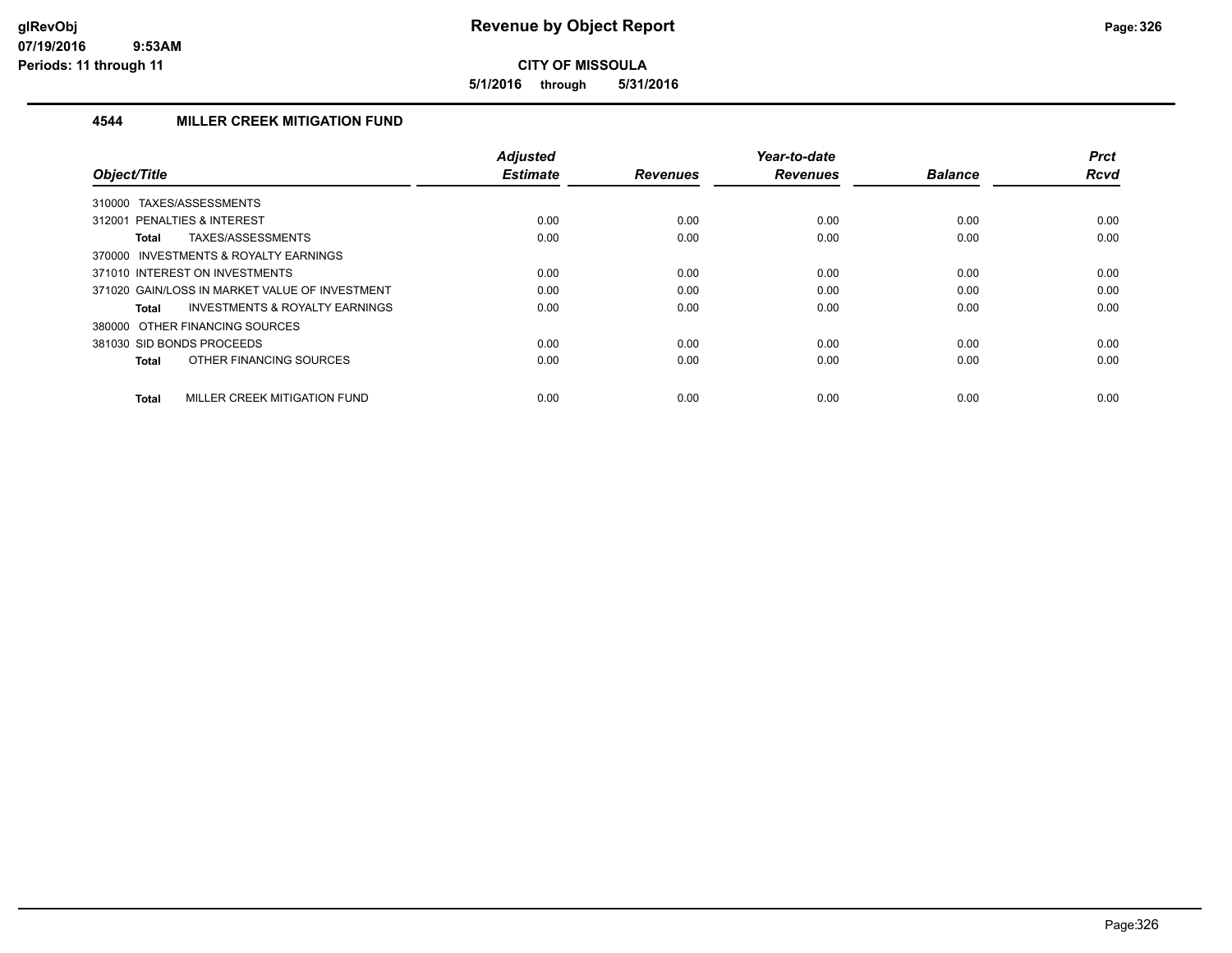**5/1/2016 through 5/31/2016**

# **4545 MILLER CREEK TWITE CONSTRUCTION**

#### **4545 MILLER CREEK TWITE CONSTRUCTION**

|                                                     | <b>Adjusted</b> |                 | Year-to-date    |                | <b>Prct</b> |
|-----------------------------------------------------|-----------------|-----------------|-----------------|----------------|-------------|
| Object/Title                                        | <b>Estimate</b> | <b>Revenues</b> | <b>Revenues</b> | <b>Balance</b> | <b>Rcvd</b> |
| TAXES/ASSESSMENTS<br>310000                         |                 |                 |                 |                |             |
| 312001 PENALTIES & INTEREST                         | 0.00            | 0.00            | 0.00            | 0.00           | 0.00        |
| TAXES/ASSESSMENTS<br>Total                          | 0.00            | 0.00            | 0.00            | 0.00           | 0.00        |
| <b>INVESTMENTS &amp; ROYALTY EARNINGS</b><br>370000 |                 |                 |                 |                |             |
| 371010 INTEREST ON INVESTMENTS                      | 0.00            | 0.00            | 0.00            | 0.00           | 0.00        |
| 371020 GAIN/LOSS IN MARKET VALUE OF INVESTMENTS     | 0.00            | 0.00            | 0.00            | 0.00           | 0.00        |
| <b>INVESTMENTS &amp; ROYALTY EARNINGS</b><br>Total  | 0.00            | 0.00            | 0.00            | 0.00           | 0.00        |
| 380000 OTHER FINANCING SOURCES                      |                 |                 |                 |                |             |
| 381030 SID BONDS PROCEEDS                           | 0.00            | 0.00            | 0.00            | 0.00           | 0.00        |
| OTHER FINANCING SOURCES<br>Total                    | 0.00            | 0.00            | 0.00            | 0.00           | 0.00        |
| <b>MILLER CREEK</b><br>430000                       |                 |                 |                 |                |             |
| 430230 MILLER CR TWITE CONSTRUCTION                 | 0.00            | 0.00            | 0.00            | 0.00           | 0.00        |
| <b>MILLER CREEK</b><br>Total                        | 0.00            | 0.00            | 0.00            | 0.00           | 0.00        |
|                                                     |                 |                 |                 |                |             |
| MILLER CREEK TWITE CONSTRUCTION<br><b>Total</b>     | 0.00            | 0.00            | 0.00            | 0.00           | 0.00        |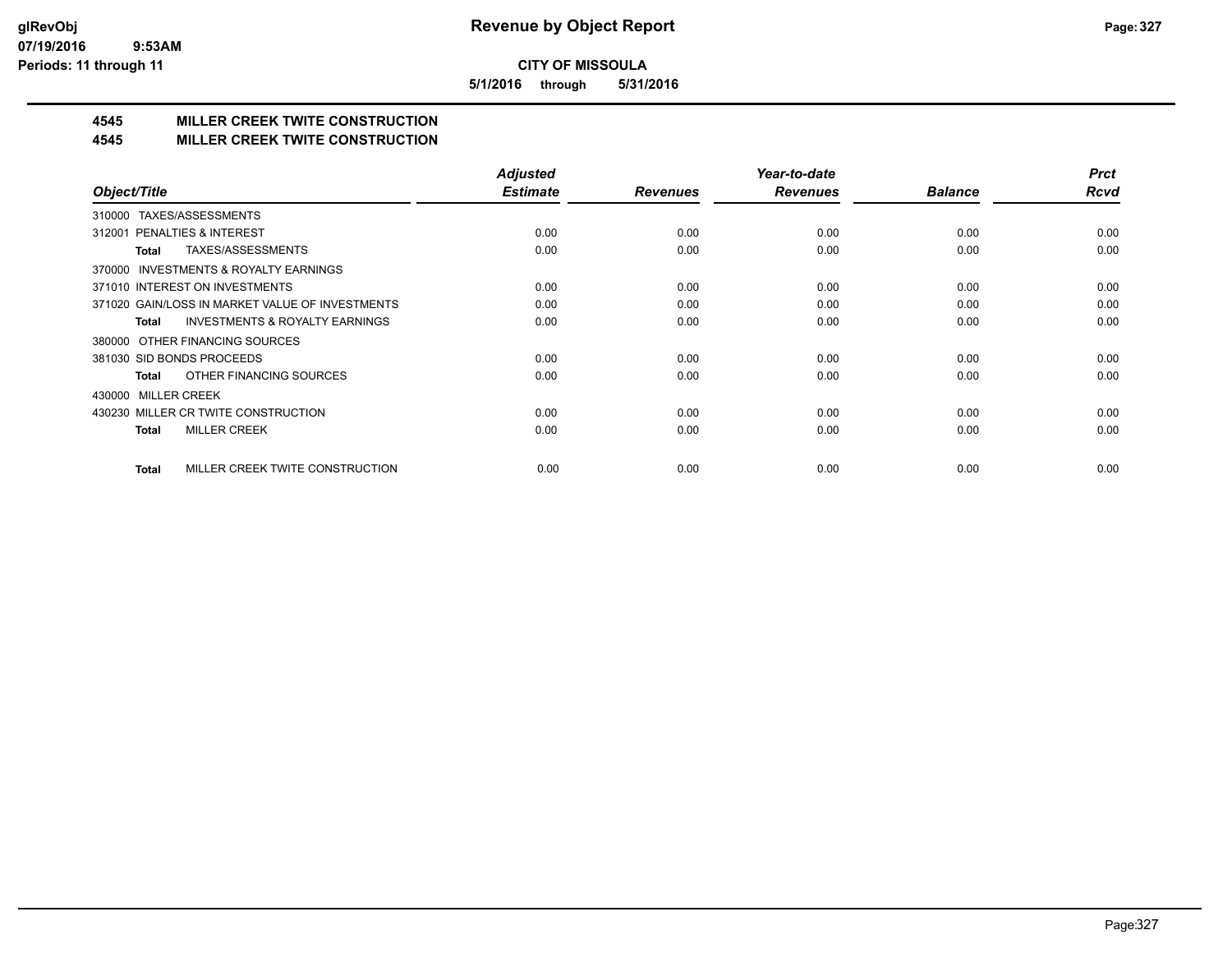**5/1/2016 through 5/31/2016**

#### **4545 MILLER CREEK TWITE CONSTRUCTION**

| Object/Title                                              | <b>Adjusted</b><br><b>Estimate</b> | <b>Revenues</b> | Year-to-date<br><b>Revenues</b> | <b>Balance</b> | <b>Prct</b><br><b>Rcvd</b> |
|-----------------------------------------------------------|------------------------------------|-----------------|---------------------------------|----------------|----------------------------|
| TAXES/ASSESSMENTS<br>310000                               |                                    |                 |                                 |                |                            |
| PENALTIES & INTEREST<br>312001                            | 0.00                               | 0.00            | 0.00                            | 0.00           | 0.00                       |
| TAXES/ASSESSMENTS<br><b>Total</b>                         | 0.00                               | 0.00            | 0.00                            | 0.00           | 0.00                       |
| INVESTMENTS & ROYALTY EARNINGS<br>370000                  |                                    |                 |                                 |                |                            |
| 371010 INTEREST ON INVESTMENTS                            | 0.00                               | 0.00            | 0.00                            | 0.00           | 0.00                       |
| 371020 GAIN/LOSS IN MARKET VALUE OF INVESTMENT            | 0.00                               | 0.00            | 0.00                            | 0.00           | 0.00                       |
| <b>INVESTMENTS &amp; ROYALTY EARNINGS</b><br><b>Total</b> | 0.00                               | 0.00            | 0.00                            | 0.00           | 0.00                       |
| 380000 OTHER FINANCING SOURCES                            |                                    |                 |                                 |                |                            |
| 381030 SID BONDS PROCEEDS                                 | 0.00                               | 0.00            | 0.00                            | 0.00           | 0.00                       |
| OTHER FINANCING SOURCES<br>Total                          | 0.00                               | 0.00            | 0.00                            | 0.00           | 0.00                       |
| 430000 MILLER CREEK                                       |                                    |                 |                                 |                |                            |
| 430230 MILLER CR TWITE CONSTRUCTION                       | 0.00                               | 0.00            | 0.00                            | 0.00           | 0.00                       |
| <b>MILLER CREEK</b><br><b>Total</b>                       | 0.00                               | 0.00            | 0.00                            | 0.00           | 0.00                       |
| MILLER CREEK TWITE CONSTRUCTION<br><b>Total</b>           | 0.00                               | 0.00            | 0.00                            | 0.00           | 0.00                       |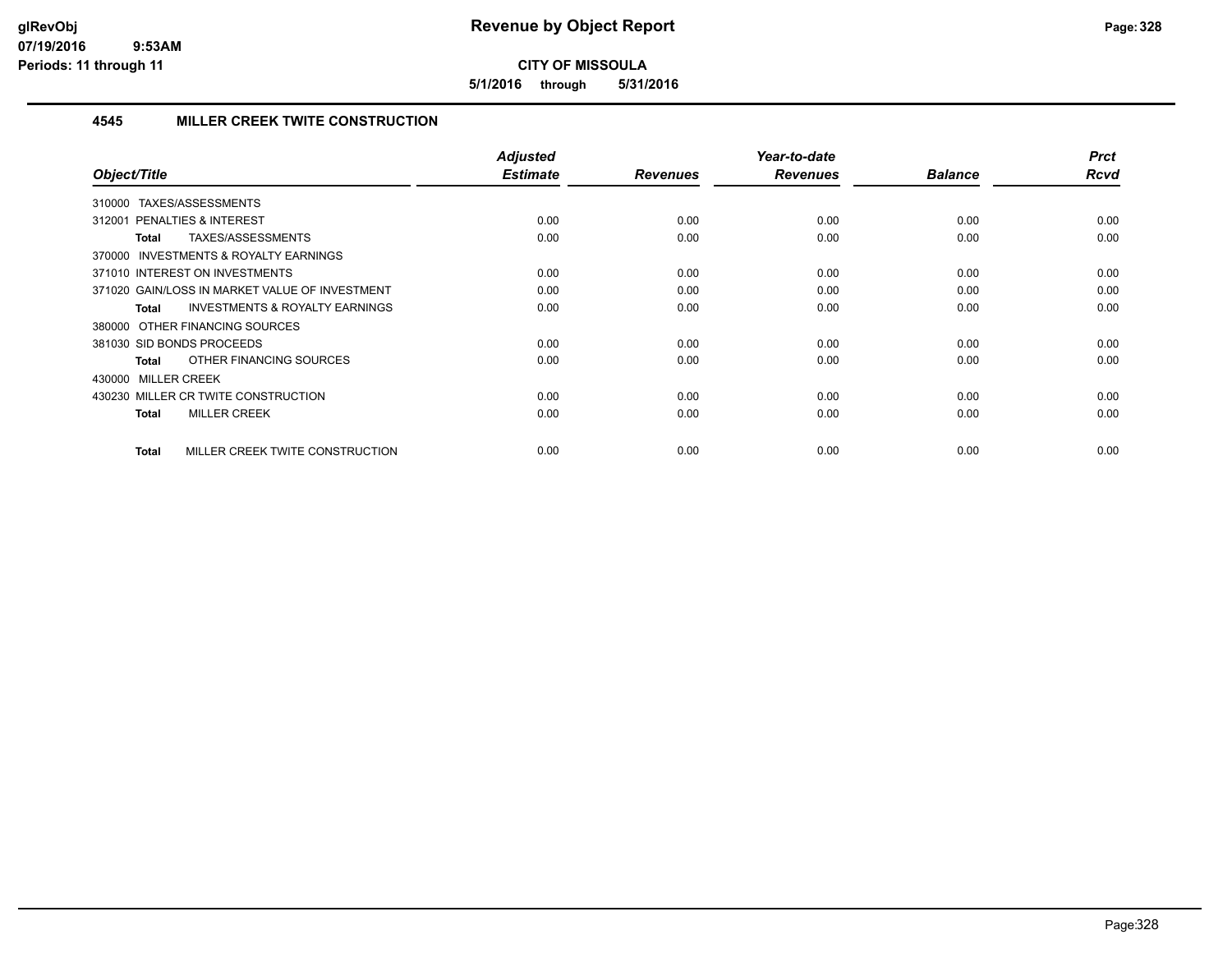**5/1/2016 through 5/31/2016**

# **4546 MILLER CREEK MALOHNEY CONSTRUCTION**

#### **4546 MILLER CREEK MALOHNEY CONSTRUCTION**

|                                                           | <b>Adjusted</b> |                 | Year-to-date    |                | <b>Prct</b> |
|-----------------------------------------------------------|-----------------|-----------------|-----------------|----------------|-------------|
| Object/Title                                              | <b>Estimate</b> | <b>Revenues</b> | <b>Revenues</b> | <b>Balance</b> | Rcvd        |
| TAXES/ASSESSMENTS<br>310000                               |                 |                 |                 |                |             |
| PENALTIES & INTEREST<br>312001                            | 0.00            | 0.00            | 0.00            | 0.00           | 0.00        |
| TAXES/ASSESSMENTS<br>Total                                | 0.00            | 0.00            | 0.00            | 0.00           | 0.00        |
| MISCELLANEOUS REVENUES<br>360000                          |                 |                 |                 |                |             |
| 365000 DONATIONS                                          | 0.00            | 0.00            | 0.00            | 0.00           | 0.00        |
| <b>MISCELLANEOUS REVENUES</b><br><b>Total</b>             | 0.00            | 0.00            | 0.00            | 0.00           | 0.00        |
| <b>INVESTMENTS &amp; ROYALTY EARNINGS</b><br>370000       |                 |                 |                 |                |             |
| 371010 INTEREST ON INVESTMENTS                            | 0.00            | 0.00            | 0.00            | 0.00           | 0.00        |
| 371020 GAIN/LOSS IN MARKET VALUE OF INVESTMENTS           | 0.00            | 0.00            | 0.00            | 0.00           | 0.00        |
| <b>INVESTMENTS &amp; ROYALTY EARNINGS</b><br><b>Total</b> | 0.00            | 0.00            | 0.00            | 0.00           | 0.00        |
| OTHER FINANCING SOURCES<br>380000                         |                 |                 |                 |                |             |
| 381030 SID BONDS PROCEEDS                                 | 0.00            | 0.00            | 0.00            | 0.00           | 0.00        |
| OTHER FINANCING SOURCES<br>Total                          | 0.00            | 0.00            | 0.00            | 0.00           | 0.00        |
| <b>MILLER CREEK</b><br>430000                             |                 |                 |                 |                |             |
| 430230 MILLER CR TWITE CONSTRUCTION                       | 0.00            | 0.00            | 0.00            | 0.00           | 0.00        |
| <b>MILLER CREEK</b><br><b>Total</b>                       | 0.00            | 0.00            | 0.00            | 0.00           | 0.00        |
|                                                           |                 |                 |                 |                |             |
| MILLER CREEK MALOHNEY CONSTRUCTION<br>Total               | 0.00            | 0.00            | 0.00            | 0.00           | 0.00        |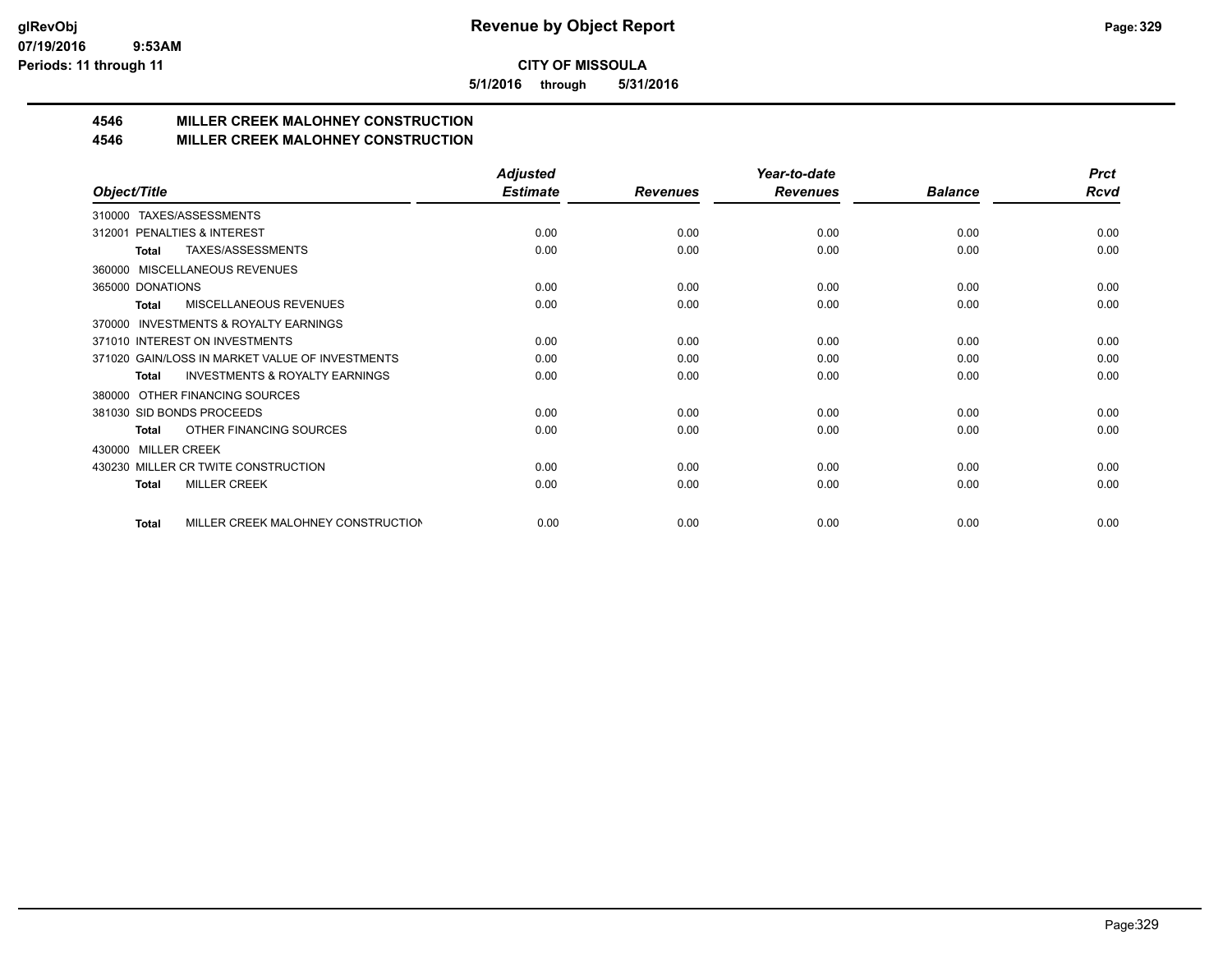**5/1/2016 through 5/31/2016**

#### **4546 MILLER CREEK MALOHNEY CONSTRUCTION**

|                                                           | <b>Adjusted</b> |                 | Year-to-date    |                | <b>Prct</b> |
|-----------------------------------------------------------|-----------------|-----------------|-----------------|----------------|-------------|
| Object/Title                                              | <b>Estimate</b> | <b>Revenues</b> | <b>Revenues</b> | <b>Balance</b> | <b>Rcvd</b> |
| TAXES/ASSESSMENTS<br>310000                               |                 |                 |                 |                |             |
| PENALTIES & INTEREST<br>312001                            | 0.00            | 0.00            | 0.00            | 0.00           | 0.00        |
| TAXES/ASSESSMENTS<br><b>Total</b>                         | 0.00            | 0.00            | 0.00            | 0.00           | 0.00        |
| 360000 MISCELLANEOUS REVENUES                             |                 |                 |                 |                |             |
| 365000 DONATIONS                                          | 0.00            | 0.00            | 0.00            | 0.00           | 0.00        |
| <b>MISCELLANEOUS REVENUES</b><br><b>Total</b>             | 0.00            | 0.00            | 0.00            | 0.00           | 0.00        |
| INVESTMENTS & ROYALTY EARNINGS<br>370000                  |                 |                 |                 |                |             |
| 371010 INTEREST ON INVESTMENTS                            | 0.00            | 0.00            | 0.00            | 0.00           | 0.00        |
| 371020 GAIN/LOSS IN MARKET VALUE OF INVESTMENT            | 0.00            | 0.00            | 0.00            | 0.00           | 0.00        |
| <b>INVESTMENTS &amp; ROYALTY EARNINGS</b><br><b>Total</b> | 0.00            | 0.00            | 0.00            | 0.00           | 0.00        |
| 380000 OTHER FINANCING SOURCES                            |                 |                 |                 |                |             |
| 381030 SID BONDS PROCEEDS                                 | 0.00            | 0.00            | 0.00            | 0.00           | 0.00        |
| OTHER FINANCING SOURCES<br><b>Total</b>                   | 0.00            | 0.00            | 0.00            | 0.00           | 0.00        |
| 430000 MILLER CREEK                                       |                 |                 |                 |                |             |
| 430230 MILLER CR TWITE CONSTRUCTION                       | 0.00            | 0.00            | 0.00            | 0.00           | 0.00        |
| <b>MILLER CREEK</b><br>Total                              | 0.00            | 0.00            | 0.00            | 0.00           | 0.00        |
| MILLER CREEK MALOHNEY CONSTRUCTIOI<br><b>Total</b>        | 0.00            | 0.00            | 0.00            | 0.00           | 0.00        |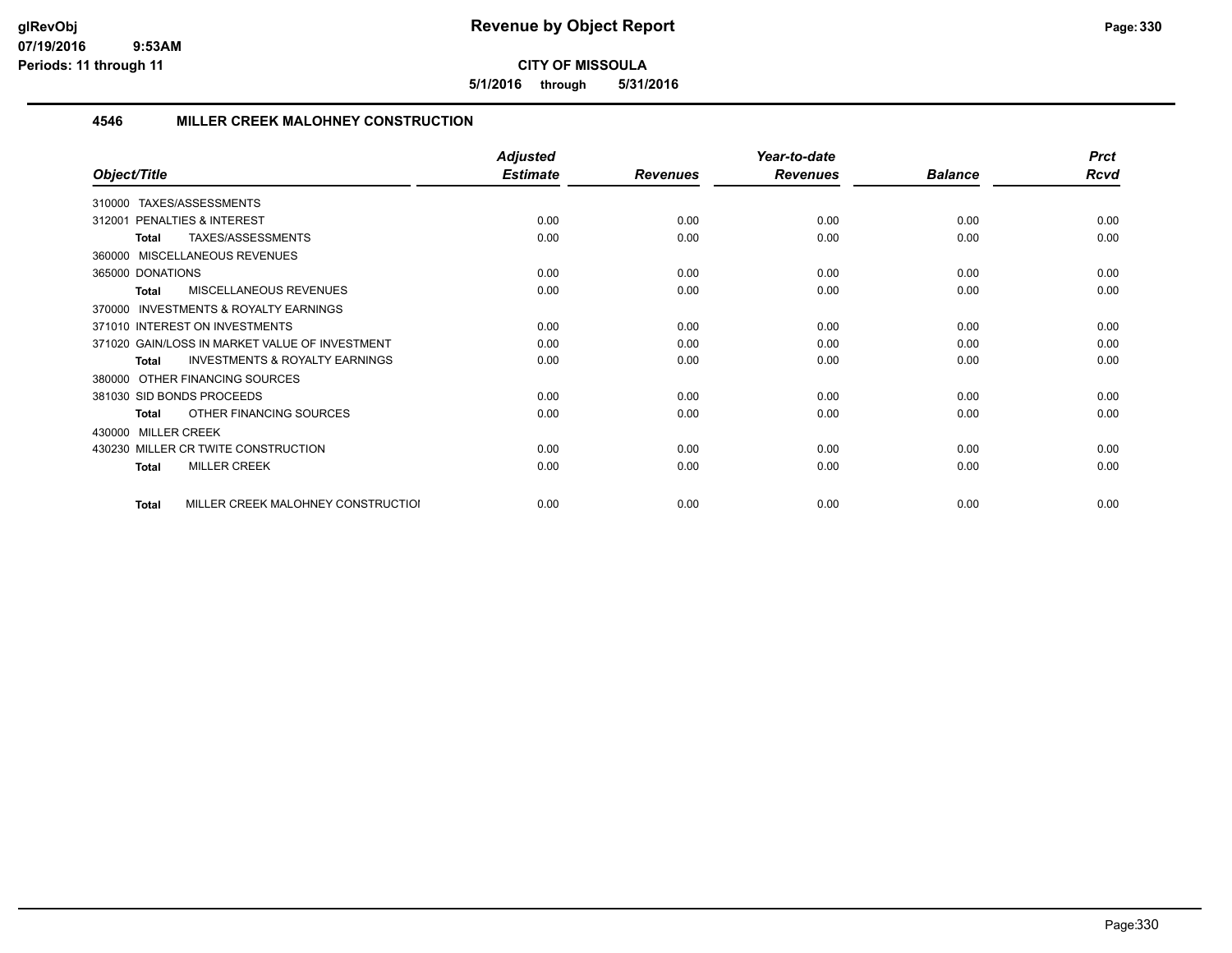**5/1/2016 through 5/31/2016**

# **4547 MILLER CREEK MCCARTHY CONSTRUCTION**

#### **4547 MILLER CREEK MCCARTHY CONSTRUCTION**

|                                                    | <b>Adjusted</b> |                 | Year-to-date    |                | <b>Prct</b> |
|----------------------------------------------------|-----------------|-----------------|-----------------|----------------|-------------|
| Object/Title                                       | <b>Estimate</b> | <b>Revenues</b> | <b>Revenues</b> | <b>Balance</b> | <b>Rcvd</b> |
| TAXES/ASSESSMENTS<br>310000                        |                 |                 |                 |                |             |
| PENALTIES & INTEREST<br>312001                     | 0.00            | 0.00            | 0.00            | 0.00           | 0.00        |
| TAXES/ASSESSMENTS<br>Total                         | 0.00            | 0.00            | 0.00            | 0.00           | 0.00        |
| INVESTMENTS & ROYALTY EARNINGS<br>370000           |                 |                 |                 |                |             |
| 371010 INTEREST ON INVESTMENTS                     | 0.00            | 0.00            | 0.00            | 0.00           | 0.00        |
| 371020 GAIN/LOSS IN MARKET VALUE OF INVESTMENTS    | 0.00            | 0.00            | 0.00            | 0.00           | 0.00        |
| <b>INVESTMENTS &amp; ROYALTY EARNINGS</b><br>Total | 0.00            | 0.00            | 0.00            | 0.00           | 0.00        |
| OTHER FINANCING SOURCES<br>380000                  |                 |                 |                 |                |             |
| 381030 SID BONDS PROCEEDS                          | 0.00            | 0.00            | 0.00            | 0.00           | 0.00        |
| OTHER FINANCING SOURCES<br>Total                   | 0.00            | 0.00            | 0.00            | 0.00           | 0.00        |
| <b>MILLER CREEK</b><br>430000                      |                 |                 |                 |                |             |
| 430230 MILLER CR TWITE CONSTRUCTION                | 0.00            | 0.00            | 0.00            | 0.00           | 0.00        |
| <b>MILLER CREEK</b><br><b>Total</b>                | 0.00            | 0.00            | 0.00            | 0.00           | 0.00        |
|                                                    |                 |                 |                 |                |             |
| MILLER CREEK MCCARTHY CONSTRUCTION<br><b>Total</b> | 0.00            | 0.00            | 0.00            | 0.00           | 0.00        |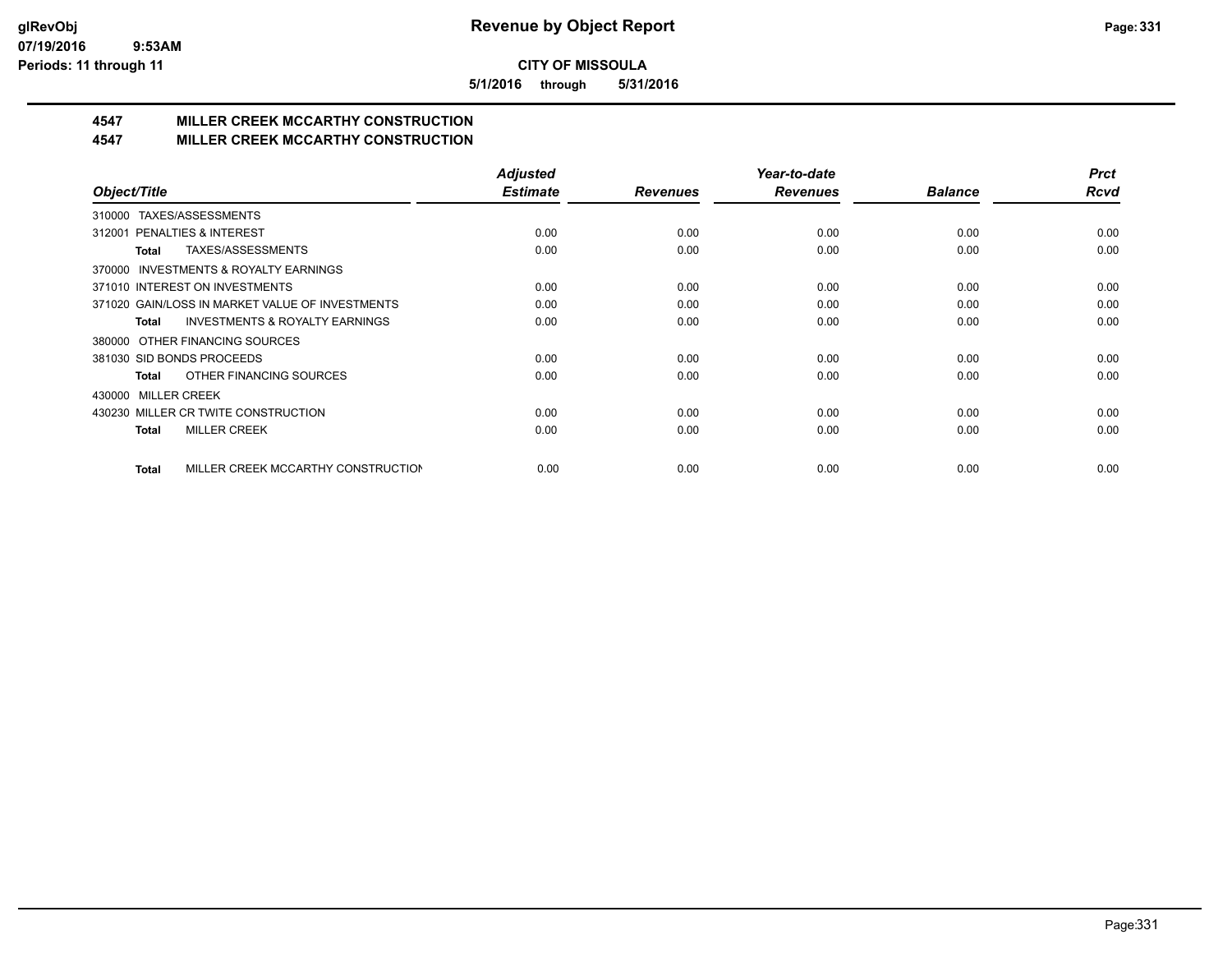**5/1/2016 through 5/31/2016**

#### **4547 MILLER CREEK MCCARTHY CONSTRUCTION**

| Object/Title                                              | <b>Adjusted</b><br><b>Estimate</b> | <b>Revenues</b> | Year-to-date<br><b>Revenues</b> | <b>Balance</b> | <b>Prct</b><br><b>Rcvd</b> |
|-----------------------------------------------------------|------------------------------------|-----------------|---------------------------------|----------------|----------------------------|
| TAXES/ASSESSMENTS<br>310000                               |                                    |                 |                                 |                |                            |
| 312001 PENALTIES & INTEREST                               | 0.00                               | 0.00            | 0.00                            | 0.00           | 0.00                       |
| TAXES/ASSESSMENTS<br>Total                                | 0.00                               | 0.00            | 0.00                            | 0.00           | 0.00                       |
| INVESTMENTS & ROYALTY EARNINGS<br>370000                  |                                    |                 |                                 |                |                            |
| 371010 INTEREST ON INVESTMENTS                            | 0.00                               | 0.00            | 0.00                            | 0.00           | 0.00                       |
| 371020 GAIN/LOSS IN MARKET VALUE OF INVESTMENT            | 0.00                               | 0.00            | 0.00                            | 0.00           | 0.00                       |
| <b>INVESTMENTS &amp; ROYALTY EARNINGS</b><br><b>Total</b> | 0.00                               | 0.00            | 0.00                            | 0.00           | 0.00                       |
| 380000 OTHER FINANCING SOURCES                            |                                    |                 |                                 |                |                            |
| 381030 SID BONDS PROCEEDS                                 | 0.00                               | 0.00            | 0.00                            | 0.00           | 0.00                       |
| OTHER FINANCING SOURCES<br>Total                          | 0.00                               | 0.00            | 0.00                            | 0.00           | 0.00                       |
| 430000 MILLER CREEK                                       |                                    |                 |                                 |                |                            |
| 430230 MILLER CR TWITE CONSTRUCTION                       | 0.00                               | 0.00            | 0.00                            | 0.00           | 0.00                       |
| <b>MILLER CREEK</b><br><b>Total</b>                       | 0.00                               | 0.00            | 0.00                            | 0.00           | 0.00                       |
|                                                           |                                    |                 |                                 |                |                            |
| MILLER CREEK MCCARTHY CONSTRUCTIOL<br><b>Total</b>        | 0.00                               | 0.00            | 0.00                            | 0.00           | 0.00                       |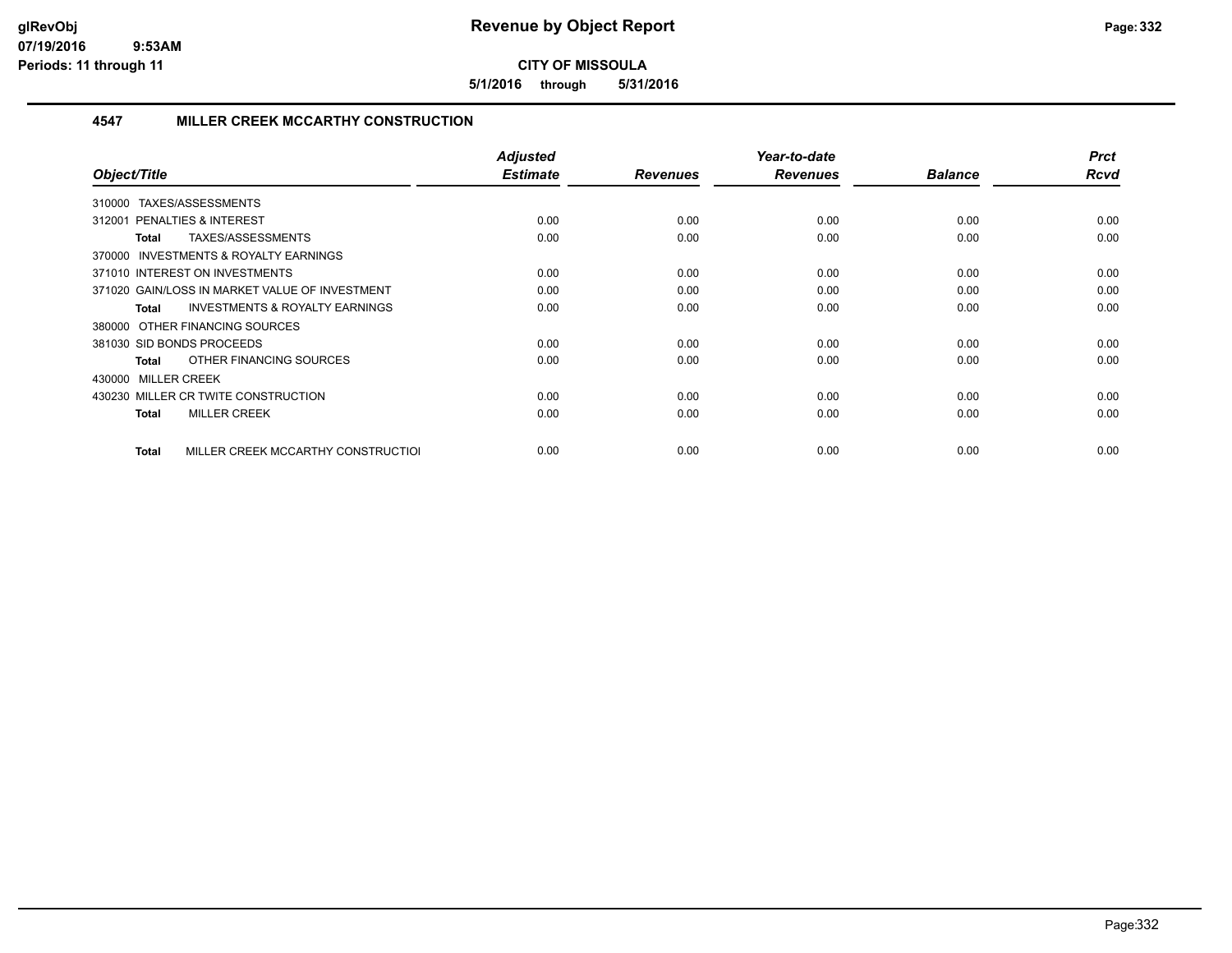**5/1/2016 through 5/31/2016**

# **4548 5TH,6TH & ARTHUR ROAD IMPROVEMENTS**

### **4548 5TH,6TH & ARTHUR ROAD IMPROVEMENTS**

|                                                           | <b>Adjusted</b> |                 | Year-to-date    |                | <b>Prct</b> |
|-----------------------------------------------------------|-----------------|-----------------|-----------------|----------------|-------------|
| Object/Title                                              | <b>Estimate</b> | <b>Revenues</b> | <b>Revenues</b> | <b>Balance</b> | <b>Rcvd</b> |
| 330000 INTERGOVERNMENTAL REVENUES                         |                 |                 |                 |                |             |
| <b>MDT REIMBURSEMENTS</b><br>336001                       | 0.00            | 0.00            | 0.00            | 0.00           | 0.00        |
| <b>INTERGOVERNMENTAL REVENUES</b><br><b>Total</b>         | 0.00            | 0.00            | 0.00            | 0.00           | 0.00        |
| 360000 MISCELLANEOUS REVENUES                             |                 |                 |                 |                |             |
| 363020 PROPERTY ASSESSMENTS                               | 0.00            | 0.00            | 0.00            | 0.00           | 0.00        |
| MISCELLANEOUS REVENUES<br>Total                           | 0.00            | 0.00            | 0.00            | 0.00           | 0.00        |
| 370000 INVESTMENTS & ROYALTY EARNINGS                     |                 |                 |                 |                |             |
| 371010 INTEREST ON INVESTMENTS                            | 0.00            | 0.00            | 0.00            | 0.00           | 0.00        |
| <b>INVESTMENTS &amp; ROYALTY EARNINGS</b><br><b>Total</b> | 0.00            | 0.00            | 0.00            | 0.00           | 0.00        |
| 380000 OTHER FINANCING SOURCES                            |                 |                 |                 |                |             |
| 381010 BOND PROCEEDS                                      | 0.00            | 0.00            | 0.00            | 0.00           | 0.00        |
| 381030 SID BONDS PROCEEDS                                 | 0.00            | 0.00            | 0.00            | 0.00           | 0.00        |
| OTHER FINANCING SOURCES<br>Total                          | 0.00            | 0.00            | 0.00            | 0.00           | 0.00        |
|                                                           |                 |                 |                 |                |             |
| 5TH, 6TH & ARTHUR ROAD IMPROVEMENTS<br><b>Total</b>       | 0.00            | 0.00            | 0.00            | 0.00           | 0.00        |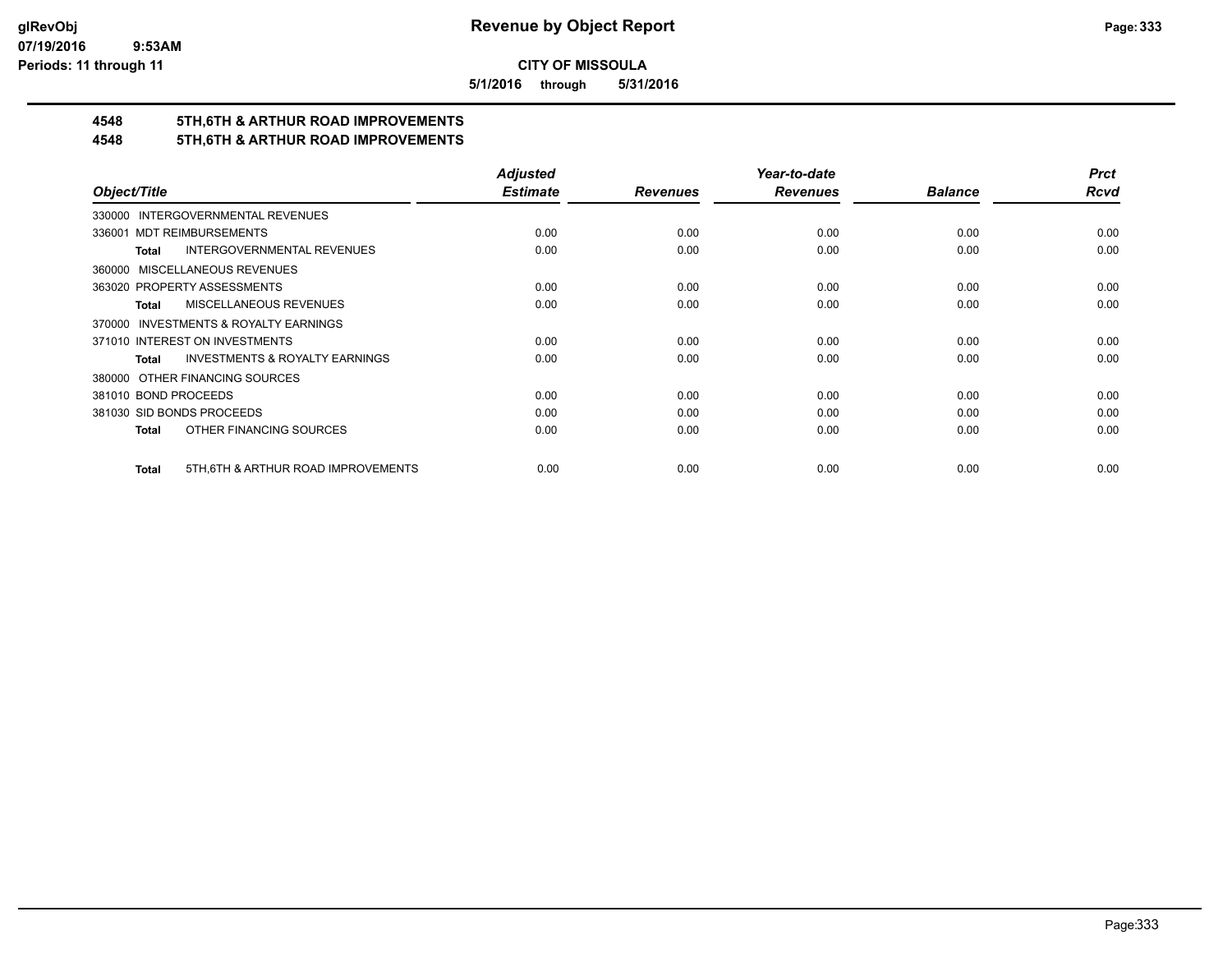**5/1/2016 through 5/31/2016**

#### **4548 5TH,6TH & ARTHUR ROAD IMPROVEMENTS**

| Object/Title                                       | <b>Adjusted</b><br><b>Estimate</b> | <b>Revenues</b> | Year-to-date<br><b>Revenues</b> | <b>Balance</b> | <b>Prct</b><br><b>Rcvd</b> |
|----------------------------------------------------|------------------------------------|-----------------|---------------------------------|----------------|----------------------------|
| <b>INTERGOVERNMENTAL REVENUES</b><br>330000        |                                    |                 |                                 |                |                            |
| 336001 MDT REIMBURSEMENTS                          | 0.00                               | 0.00            | 0.00                            | 0.00           | 0.00                       |
| <b>INTERGOVERNMENTAL REVENUES</b><br>Total         | 0.00                               | 0.00            | 0.00                            | 0.00           | 0.00                       |
| 360000 MISCELLANEOUS REVENUES                      |                                    |                 |                                 |                |                            |
| 363020 PROPERTY ASSESSMENTS                        | 0.00                               | 0.00            | 0.00                            | 0.00           | 0.00                       |
| <b>MISCELLANEOUS REVENUES</b><br>Total             | 0.00                               | 0.00            | 0.00                            | 0.00           | 0.00                       |
| 370000 INVESTMENTS & ROYALTY EARNINGS              |                                    |                 |                                 |                |                            |
| 371010 INTEREST ON INVESTMENTS                     | 0.00                               | 0.00            | 0.00                            | 0.00           | 0.00                       |
| <b>INVESTMENTS &amp; ROYALTY EARNINGS</b><br>Total | 0.00                               | 0.00            | 0.00                            | 0.00           | 0.00                       |
| 380000 OTHER FINANCING SOURCES                     |                                    |                 |                                 |                |                            |
| 381010 BOND PROCEEDS                               | 0.00                               | 0.00            | 0.00                            | 0.00           | 0.00                       |
| 381030 SID BONDS PROCEEDS                          | 0.00                               | 0.00            | 0.00                            | 0.00           | 0.00                       |
| OTHER FINANCING SOURCES<br>Total                   | 0.00                               | 0.00            | 0.00                            | 0.00           | 0.00                       |
| 5TH, 6TH & ARTHUR ROAD IMPROVEMENTS<br>Total       | 0.00                               | 0.00            | 0.00                            | 0.00           | 0.00                       |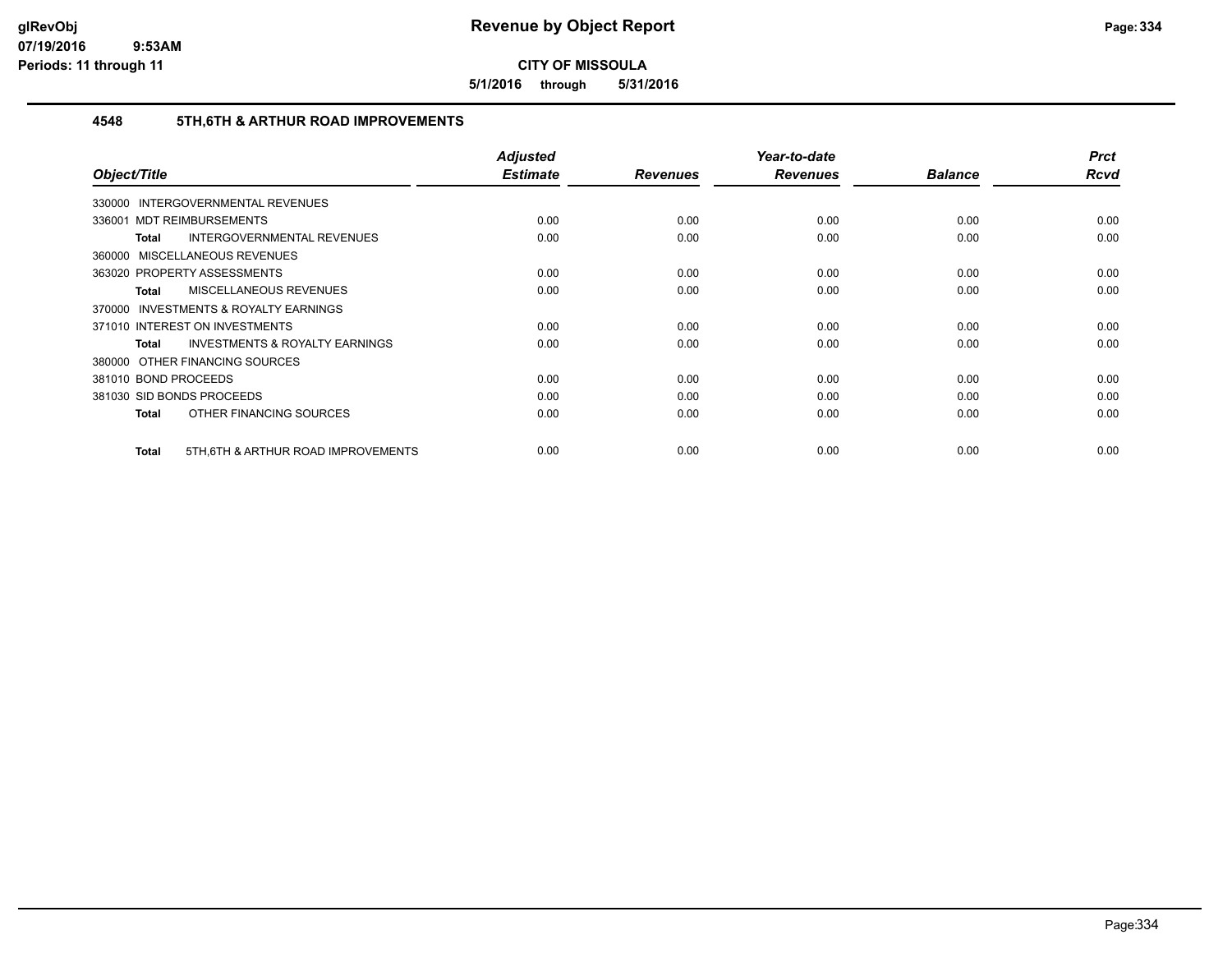**5/1/2016 through 5/31/2016**

# **4745 MALONEY/TWITE MILLER CR \$1.2M CONTRIB**

**4745 MALONEY/TWITE MILLER CR \$1.2M CONTRIB**

|                                                           | <b>Adjusted</b> |                 | Year-to-date    |                | <b>Prct</b> |
|-----------------------------------------------------------|-----------------|-----------------|-----------------|----------------|-------------|
| Object/Title                                              | <b>Estimate</b> | <b>Revenues</b> | <b>Revenues</b> | <b>Balance</b> | <b>Rcvd</b> |
| 310000 TAXES/ASSESSMENTS                                  |                 |                 |                 |                |             |
| 312001 PENALTIES & INTEREST                               | 0.00            | 0.00            | 0.00            | 0.00           | 0.00        |
| TAXES/ASSESSMENTS<br>Total                                | 0.00            | 0.00            | 0.00            | 0.00           | 0.00        |
| 360000 MISCELLANEOUS REVENUES                             |                 |                 |                 |                |             |
| 365000 DONATIONS                                          | 0.00            | 0.00            | 0.00            | 0.00           | 0.00        |
| MISCELLANEOUS REVENUES<br>Total                           | 0.00            | 0.00            | 0.00            | 0.00           | 0.00        |
| 370000 INVESTMENTS & ROYALTY EARNINGS                     |                 |                 |                 |                |             |
| 371010 INTEREST ON INVESTMENTS                            | 0.00            | 0.00            | 0.00            | 0.00           | 0.00        |
| 371020 GAIN/LOSS IN MARKET VALUE OF INVESTMENTS           | 0.00            | 0.00            | 0.00            | 0.00           | 0.00        |
| <b>INVESTMENTS &amp; ROYALTY EARNINGS</b><br><b>Total</b> | 0.00            | 0.00            | 0.00            | 0.00           | 0.00        |
| MALONEY/TWITE MILLER CR \$1.2M CONTRI<br><b>Total</b>     | 0.00            | 0.00            | 0.00            | 0.00           | 0.00        |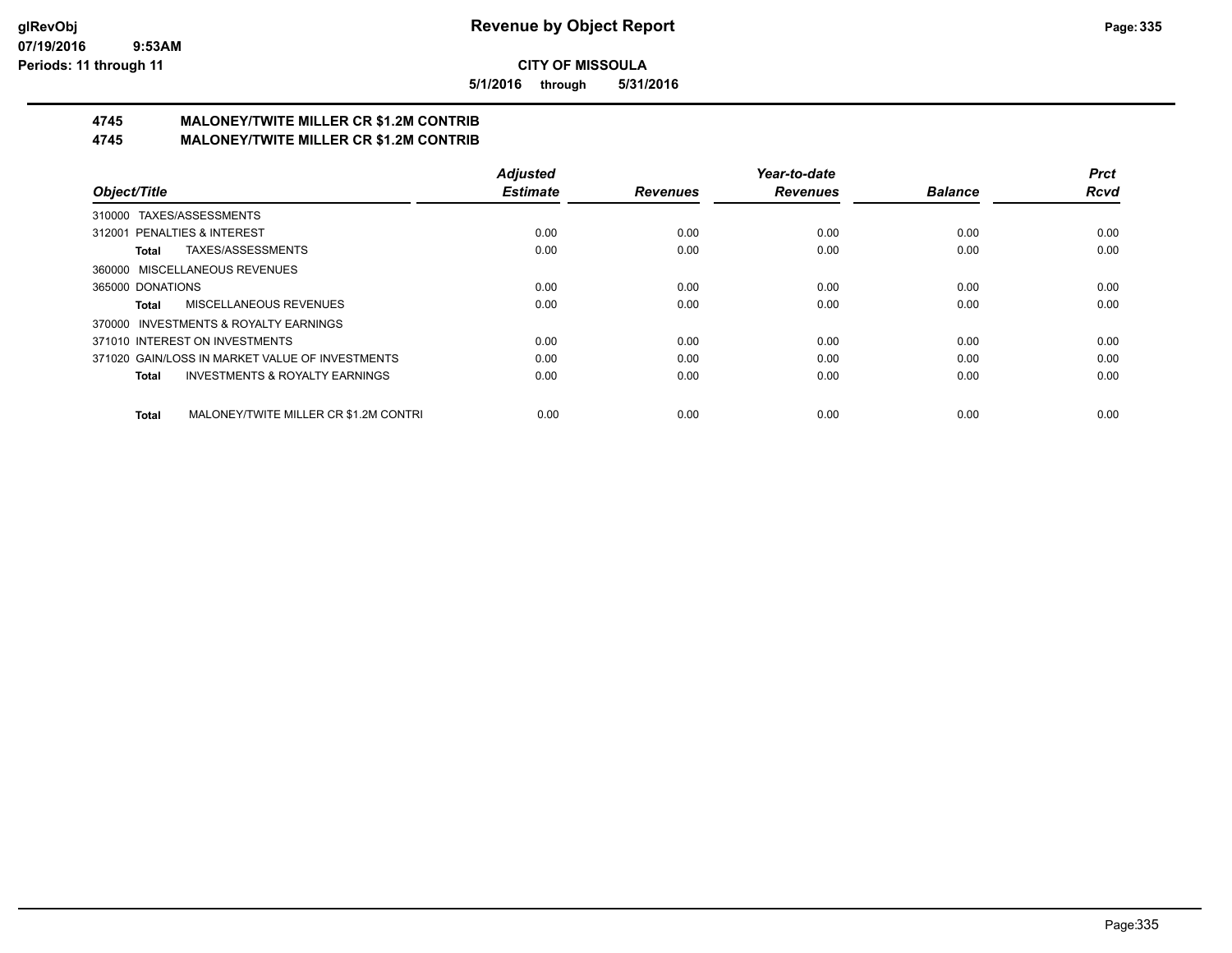**5/1/2016 through 5/31/2016**

#### **4745 MALONEY/TWITE MILLER CR \$1.2M CONTRIB**

|                                                           | <b>Adjusted</b> |                 | Year-to-date    |                | <b>Prct</b> |
|-----------------------------------------------------------|-----------------|-----------------|-----------------|----------------|-------------|
| Object/Title                                              | <b>Estimate</b> | <b>Revenues</b> | <b>Revenues</b> | <b>Balance</b> | <b>Rcvd</b> |
| 310000 TAXES/ASSESSMENTS                                  |                 |                 |                 |                |             |
| 312001 PENALTIES & INTEREST                               | 0.00            | 0.00            | 0.00            | 0.00           | 0.00        |
| TAXES/ASSESSMENTS<br>Total                                | 0.00            | 0.00            | 0.00            | 0.00           | 0.00        |
| 360000 MISCELLANEOUS REVENUES                             |                 |                 |                 |                |             |
| 365000 DONATIONS                                          | 0.00            | 0.00            | 0.00            | 0.00           | 0.00        |
| MISCELLANEOUS REVENUES<br>Total                           | 0.00            | 0.00            | 0.00            | 0.00           | 0.00        |
| 370000 INVESTMENTS & ROYALTY EARNINGS                     |                 |                 |                 |                |             |
| 371010 INTEREST ON INVESTMENTS                            | 0.00            | 0.00            | 0.00            | 0.00           | 0.00        |
| 371020 GAIN/LOSS IN MARKET VALUE OF INVESTMENT            | 0.00            | 0.00            | 0.00            | 0.00           | 0.00        |
| <b>INVESTMENTS &amp; ROYALTY EARNINGS</b><br><b>Total</b> | 0.00            | 0.00            | 0.00            | 0.00           | 0.00        |
|                                                           |                 |                 |                 |                |             |
| MALONEY/TWITE MILLER CR \$1.2M CONTR<br>Total             | 0.00            | 0.00            | 0.00            | 0.00           | 0.00        |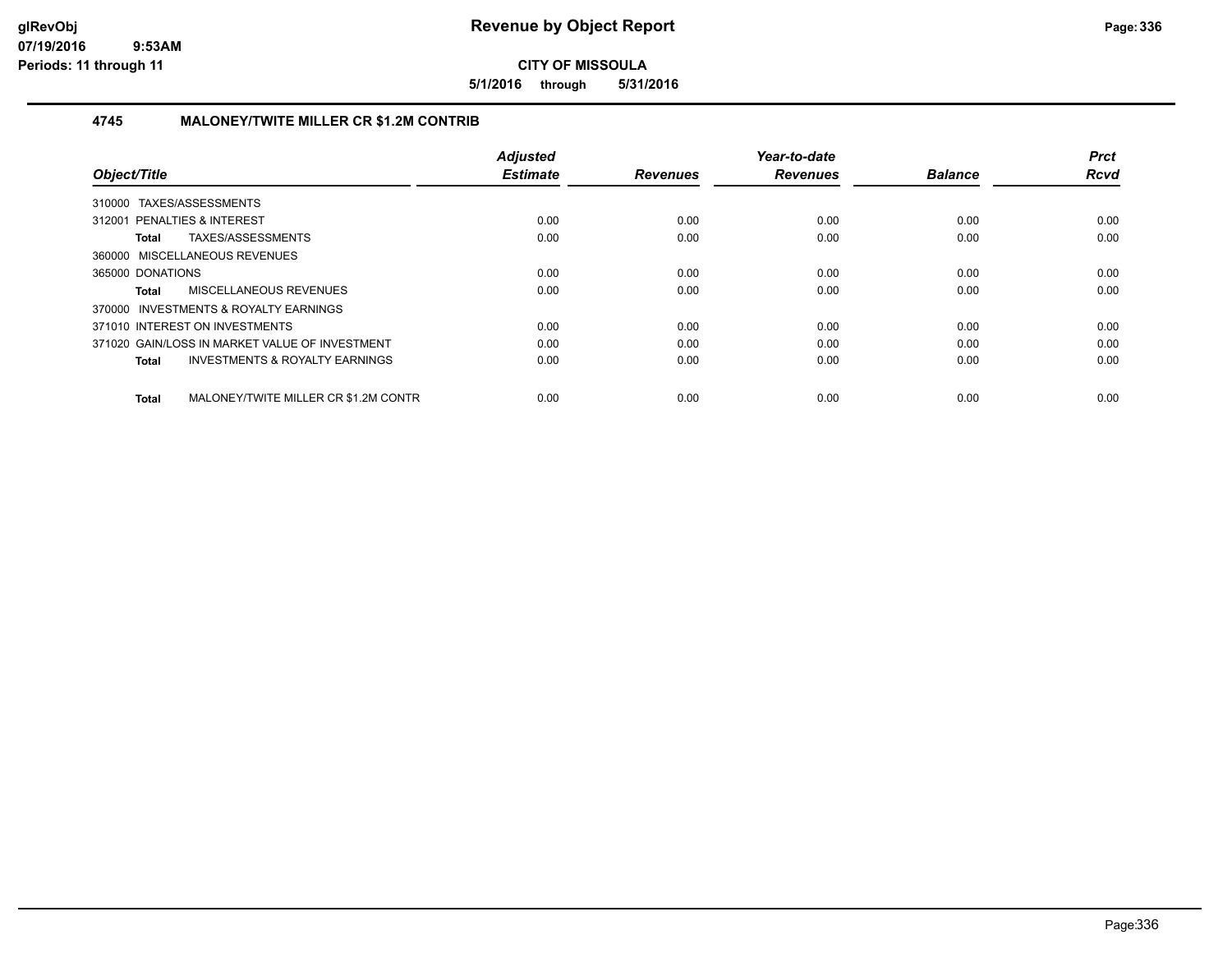**5/1/2016 through 5/31/2016**

### **4941 HILLVIEW WAY CONSTRUCTION**

#### **4941 HILLVIEW WAY CONSTRUCTION**

|                                                           | <b>Adjusted</b> |                 | Year-to-date    |                | <b>Prct</b> |
|-----------------------------------------------------------|-----------------|-----------------|-----------------|----------------|-------------|
| Object/Title                                              | <b>Estimate</b> | <b>Revenues</b> | <b>Revenues</b> | <b>Balance</b> | <b>Rcvd</b> |
| 360000 MISCELLANEOUS REVENUES                             |                 |                 |                 |                |             |
| 360010 MISCELLANEOUS                                      | 0.00            | 0.00            | 0.00            | 0.00           | 0.00        |
| <b>MISCELLANEOUS REVENUES</b><br><b>Total</b>             | 0.00            | 0.00            | 0.00            | 0.00           | 0.00        |
| 370000 INVESTMENTS & ROYALTY EARNINGS                     |                 |                 |                 |                |             |
| 371010 INTEREST ON INVESTMENTS                            | 0.00            | 0.00            | 0.00            | 0.00           | 0.00        |
| <b>INVESTMENTS &amp; ROYALTY EARNINGS</b><br><b>Total</b> | 0.00            | 0.00            | 0.00            | 0.00           | 0.00        |
|                                                           |                 |                 |                 |                |             |
| <b>HILLVIEW WAY CONSTRUCTION</b><br><b>Total</b>          | 0.00            | 0.00            | 0.00            | 0.00           | 0.00        |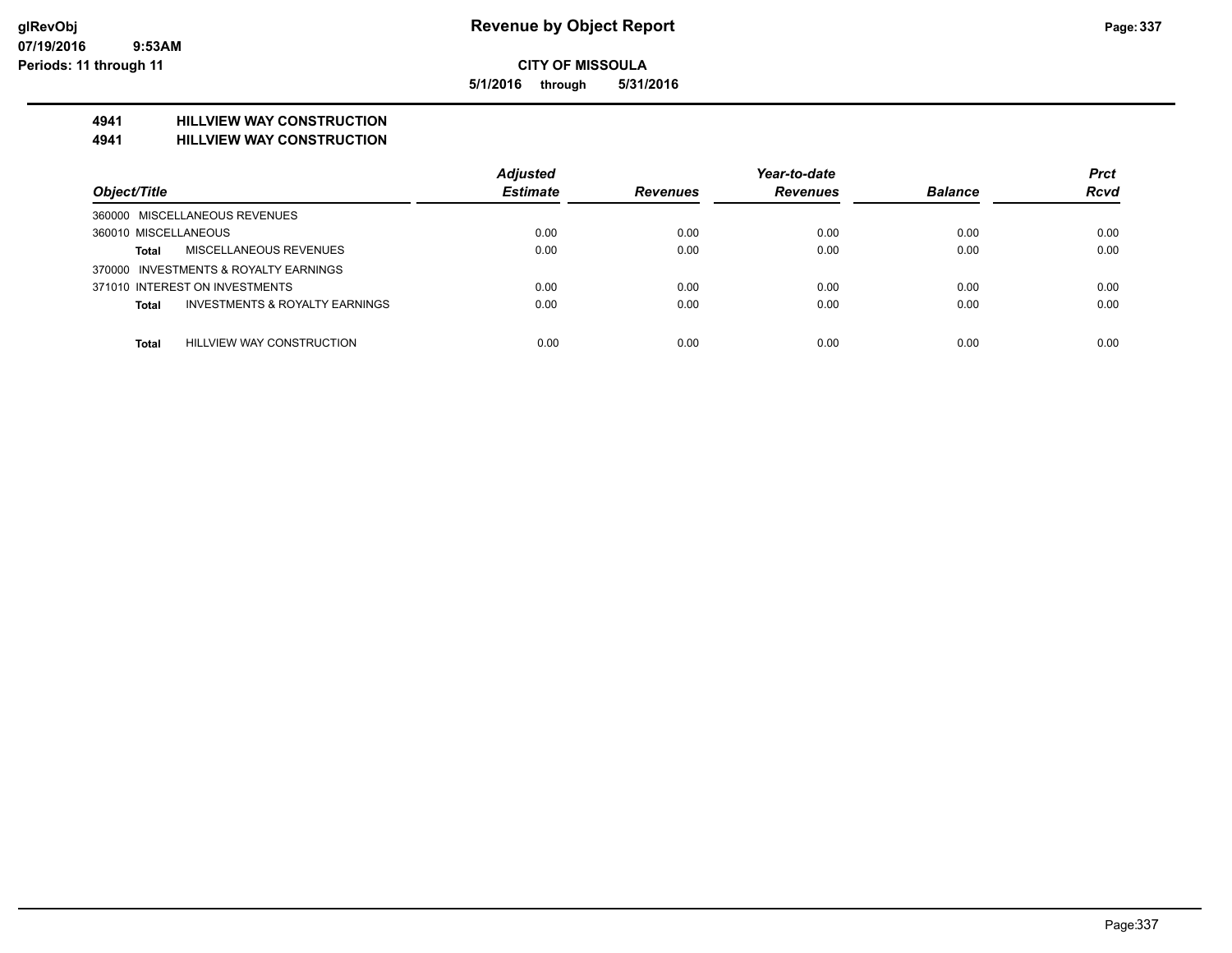**5/1/2016 through 5/31/2016**

#### **4941 HILLVIEW WAY CONSTRUCTION**

| Object/Title                                   | <b>Adjusted</b><br><b>Estimate</b> | Revenues | Year-to-date<br><b>Revenues</b> | <b>Balance</b> | <b>Prct</b><br><b>Rcvd</b> |
|------------------------------------------------|------------------------------------|----------|---------------------------------|----------------|----------------------------|
| 360000 MISCELLANEOUS REVENUES                  |                                    |          |                                 |                |                            |
| 360010 MISCELLANEOUS                           | 0.00                               | 0.00     | 0.00                            | 0.00           | 0.00                       |
| MISCELLANEOUS REVENUES<br>Total                | 0.00                               | 0.00     | 0.00                            | 0.00           | 0.00                       |
| 370000 INVESTMENTS & ROYALTY EARNINGS          |                                    |          |                                 |                |                            |
| 371010 INTEREST ON INVESTMENTS                 | 0.00                               | 0.00     | 0.00                            | 0.00           | 0.00                       |
| INVESTMENTS & ROYALTY EARNINGS<br><b>Total</b> | 0.00                               | 0.00     | 0.00                            | 0.00           | 0.00                       |
|                                                |                                    |          |                                 |                |                            |
| HILLVIEW WAY CONSTRUCTION<br>Total             | 0.00                               | 0.00     | 0.00                            | 0.00           | 0.00                       |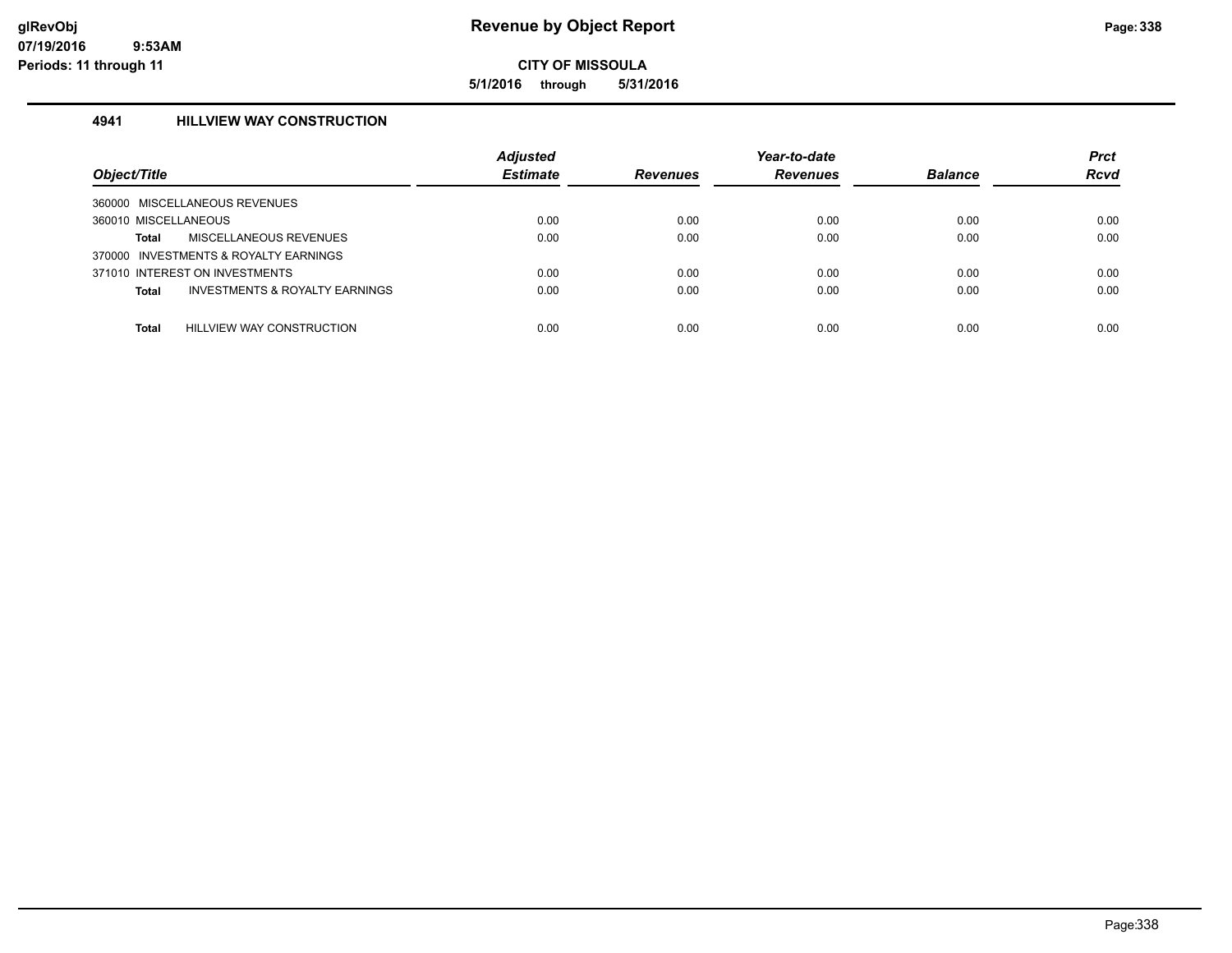**5/1/2016 through 5/31/2016**

# **4944 RATTLESNAKE SEWER COLLECTION (544)**

#### **4944 RATTLESNAKE SEWER COLLECTION (544)**

|                                                     | <b>Adjusted</b> |                 | Year-to-date    |                | <b>Prct</b> |
|-----------------------------------------------------|-----------------|-----------------|-----------------|----------------|-------------|
| Object/Title                                        | <b>Estimate</b> | <b>Revenues</b> | <b>Revenues</b> | <b>Balance</b> | <b>Rcvd</b> |
| 330000 INTERGOVERNMENTAL REVENUES                   |                 |                 |                 |                |             |
| 331090 EPA GRANT                                    | 0.00            | 0.00            | 0.00            | 0.00           | 0.00        |
| 334120 TSEP GRANT                                   | 0.00            | 0.00            | 0.00            | 0.00           | 0.00        |
| 334121 DNRC GRANT                                   | 0.00            | 0.00            | 0.00            | 0.00           | 0.00        |
| 334990 ARRA FUNDING                                 | 0.00            | 0.00            | 0.00            | 0.00           | 0.00        |
| 334992 ARRA LOAN                                    | 0.00            | 0.00            | 0.00            | 0.00           | 0.00        |
| INTERGOVERNMENTAL REVENUES<br>Total                 | 0.00            | 0.00            | 0.00            | 0.00           | 0.00        |
| <b>INVESTMENTS &amp; ROYALTY EARNINGS</b><br>370000 |                 |                 |                 |                |             |
| 371010 INTEREST ON INVESTMENTS                      | 0.00            | 0.00            | 0.00            | 0.00           | 0.00        |
| <b>INVESTMENTS &amp; ROYALTY EARNINGS</b><br>Total  | 0.00            | 0.00            | 0.00            | 0.00           | 0.00        |
| 380000 OTHER FINANCING SOURCES                      |                 |                 |                 |                |             |
| 381010 BOND PROCEEDS                                | 0.00            | 0.00            | 0.00            | 0.00           | 0.00        |
| 381020 REVENUE BONDS                                | 0.00            | 0.00            | 0.00            | 0.00           | 0.00        |
| 381030 SID BONDS PROCEEDS                           | 0.00            | 0.00            | 0.00            | 0.00           | 0.00        |
| OTHER FINANCING SOURCES<br>Total                    | 0.00            | 0.00            | 0.00            | 0.00           | 0.00        |
| RATTLESNAKE SEWER COLLECTION (544)<br>Total         | 0.00            | 0.00            | 0.00            | 0.00           | 0.00        |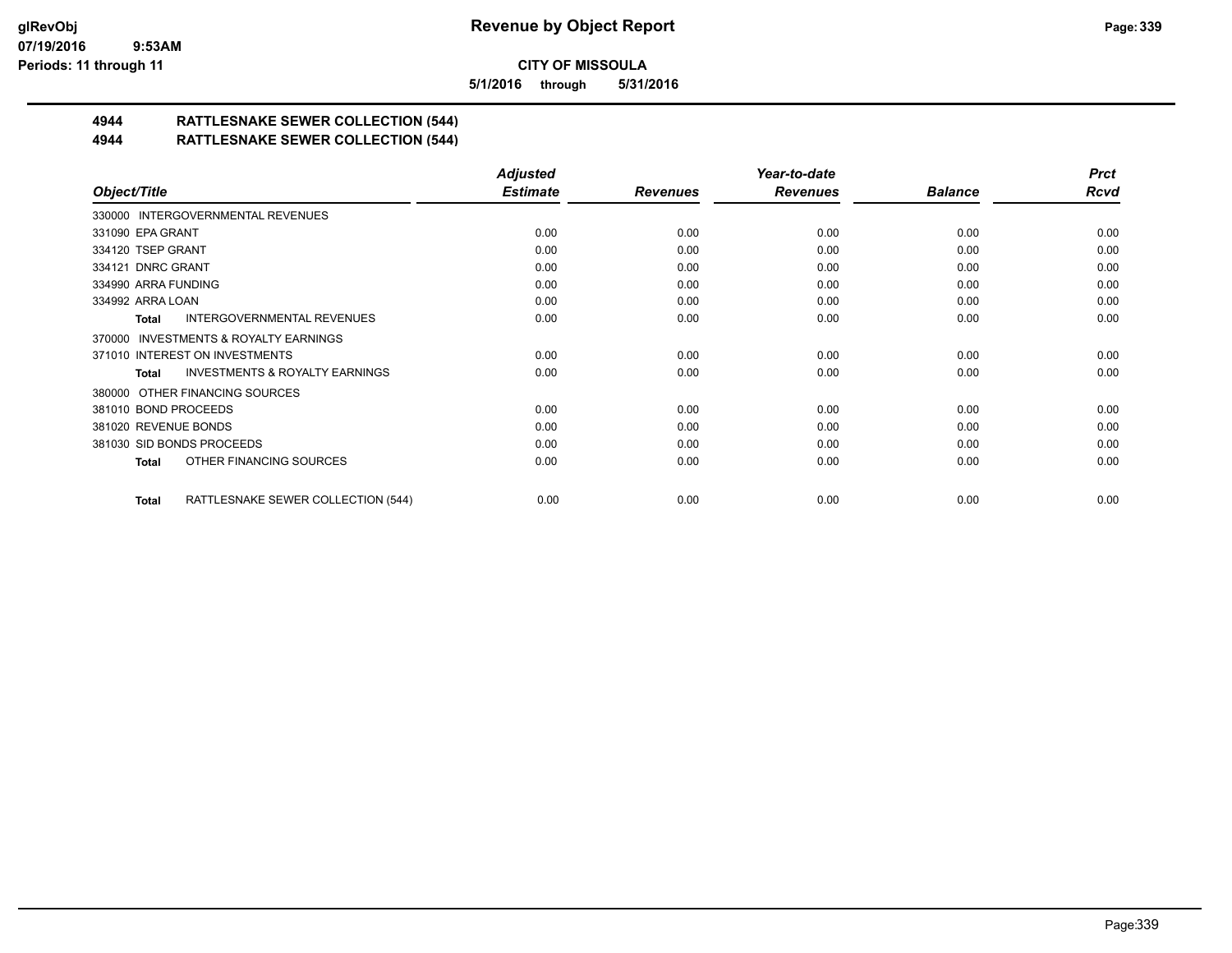**5/1/2016 through 5/31/2016**

#### **4944 RATTLESNAKE SEWER COLLECTION (544)**

|                                                           | <b>Adjusted</b> |                 | Year-to-date    |                | <b>Prct</b> |
|-----------------------------------------------------------|-----------------|-----------------|-----------------|----------------|-------------|
| Object/Title                                              | <b>Estimate</b> | <b>Revenues</b> | <b>Revenues</b> | <b>Balance</b> | <b>Rcvd</b> |
| 330000 INTERGOVERNMENTAL REVENUES                         |                 |                 |                 |                |             |
| 331090 EPA GRANT                                          | 0.00            | 0.00            | 0.00            | 0.00           | 0.00        |
| 334120 TSEP GRANT                                         | 0.00            | 0.00            | 0.00            | 0.00           | 0.00        |
| 334121 DNRC GRANT                                         | 0.00            | 0.00            | 0.00            | 0.00           | 0.00        |
| 334990 ARRA FUNDING                                       | 0.00            | 0.00            | 0.00            | 0.00           | 0.00        |
| 334992 ARRA LOAN                                          | 0.00            | 0.00            | 0.00            | 0.00           | 0.00        |
| INTERGOVERNMENTAL REVENUES<br><b>Total</b>                | 0.00            | 0.00            | 0.00            | 0.00           | 0.00        |
| <b>INVESTMENTS &amp; ROYALTY EARNINGS</b><br>370000       |                 |                 |                 |                |             |
| 371010 INTEREST ON INVESTMENTS                            | 0.00            | 0.00            | 0.00            | 0.00           | 0.00        |
| <b>INVESTMENTS &amp; ROYALTY EARNINGS</b><br><b>Total</b> | 0.00            | 0.00            | 0.00            | 0.00           | 0.00        |
| OTHER FINANCING SOURCES<br>380000                         |                 |                 |                 |                |             |
| 381010 BOND PROCEEDS                                      | 0.00            | 0.00            | 0.00            | 0.00           | 0.00        |
| 381020 REVENUE BONDS                                      | 0.00            | 0.00            | 0.00            | 0.00           | 0.00        |
| 381030 SID BONDS PROCEEDS                                 | 0.00            | 0.00            | 0.00            | 0.00           | 0.00        |
| OTHER FINANCING SOURCES<br><b>Total</b>                   | 0.00            | 0.00            | 0.00            | 0.00           | 0.00        |
| RATTLESNAKE SEWER COLLECTION (544)<br>Total               | 0.00            | 0.00            | 0.00            | 0.00           | 0.00        |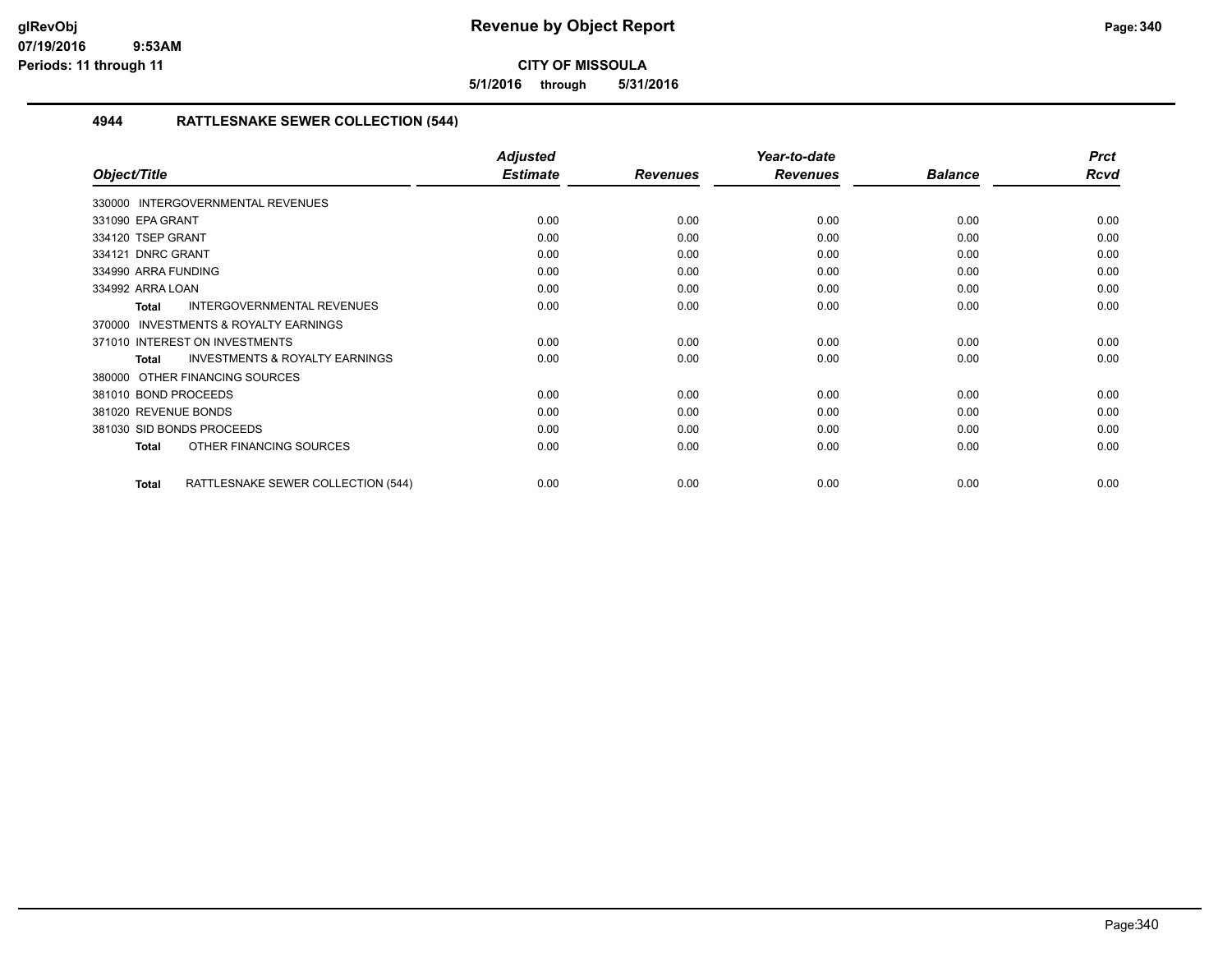**5/1/2016 through 5/31/2016**

#### **4945 PHILLIPS ST TRAFFIC CALMING**

**4945 PHILLIPS ST TRAFFIC CALMING**

|                                             | <b>Adjusted</b> |                 | Year-to-date    |                | <b>Prct</b> |
|---------------------------------------------|-----------------|-----------------|-----------------|----------------|-------------|
| Object/Title                                | <b>Estimate</b> | <b>Revenues</b> | <b>Revenues</b> | <b>Balance</b> | <b>Rcvd</b> |
| 370000 INVESTMENTS & ROYALTY EARNINGS       |                 |                 |                 |                |             |
| 371010 INTEREST ON INVESTMENTS              | 0.00            | 0.00            | 0.00            | 0.00           | 0.00        |
| INVESTMENTS & ROYALTY EARNINGS<br>Total     | 0.00            | 0.00            | 0.00            | 0.00           | 0.00        |
| 380000 OTHER FINANCING SOURCES              |                 |                 |                 |                |             |
| 381030 SID BONDS PROCEEDS                   | 0.00            | 0.00            | 0.00            | 0.00           | 0.00        |
| 383000 OPERATING TRANSFERS                  | 0.00            | 0.00            | 0.00            | 0.00           | 0.00        |
| OTHER FINANCING SOURCES<br>Total            | 0.00            | 0.00            | 0.00            | 0.00           | 0.00        |
| <b>Total</b><br>PHILLIPS ST TRAFFIC CALMING | 0.00            | 0.00            | 0.00            | 0.00           | 0.00        |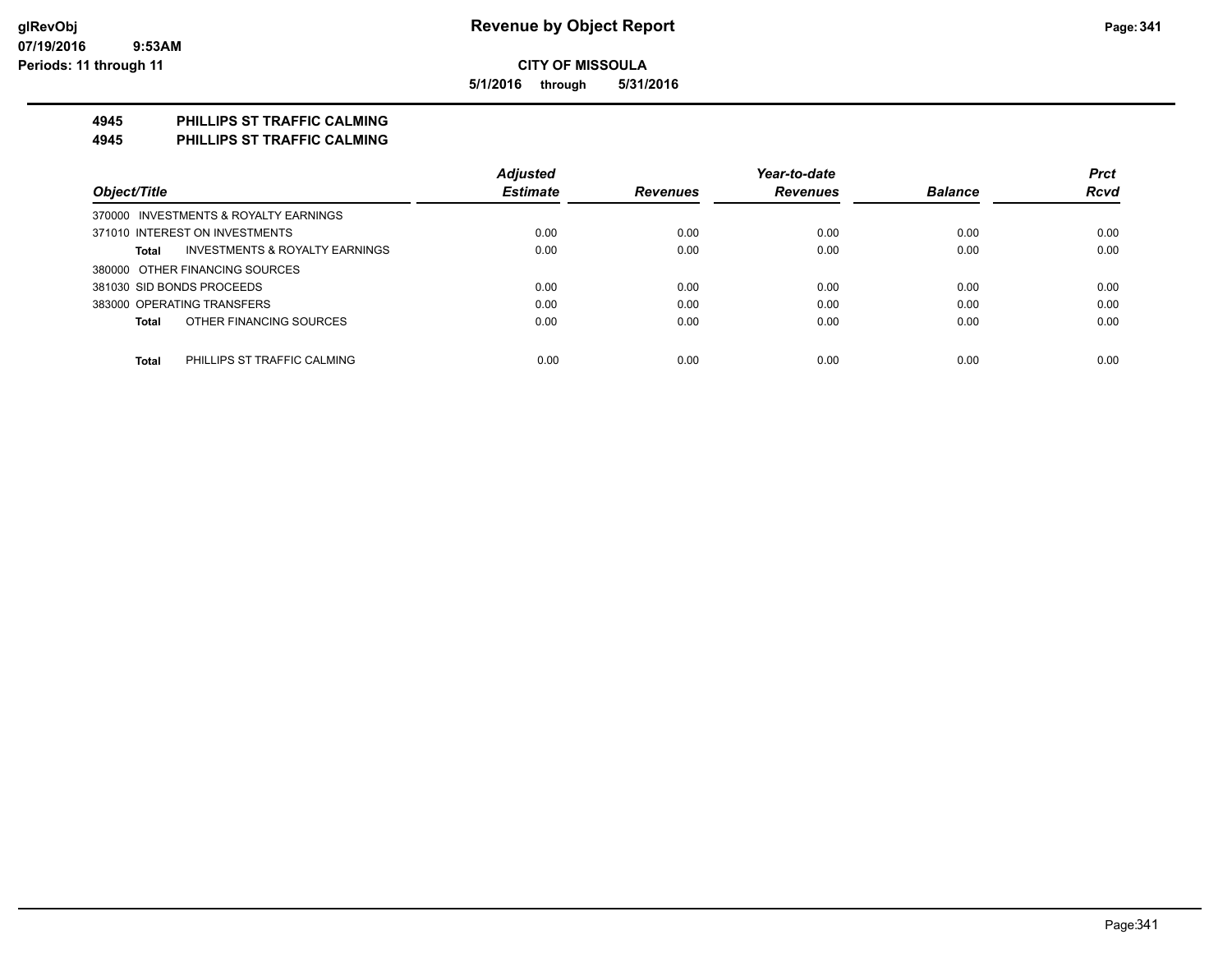**5/1/2016 through 5/31/2016**

#### **4945 PHILLIPS ST TRAFFIC CALMING**

|                                                    | <b>Adjusted</b> |                 | Year-to-date    |                | <b>Prct</b> |
|----------------------------------------------------|-----------------|-----------------|-----------------|----------------|-------------|
| Object/Title                                       | <b>Estimate</b> | <b>Revenues</b> | <b>Revenues</b> | <b>Balance</b> | <b>Rcvd</b> |
| 370000 INVESTMENTS & ROYALTY EARNINGS              |                 |                 |                 |                |             |
| 371010 INTEREST ON INVESTMENTS                     | 0.00            | 0.00            | 0.00            | 0.00           | 0.00        |
| <b>INVESTMENTS &amp; ROYALTY EARNINGS</b><br>Total | 0.00            | 0.00            | 0.00            | 0.00           | 0.00        |
| 380000 OTHER FINANCING SOURCES                     |                 |                 |                 |                |             |
| 381030 SID BONDS PROCEEDS                          | 0.00            | 0.00            | 0.00            | 0.00           | 0.00        |
| 383000 OPERATING TRANSFERS                         | 0.00            | 0.00            | 0.00            | 0.00           | 0.00        |
| OTHER FINANCING SOURCES<br>Total                   | 0.00            | 0.00            | 0.00            | 0.00           | 0.00        |
|                                                    |                 |                 |                 |                |             |
| <b>Total</b><br>PHILLIPS ST TRAFFIC CALMING        | 0.00            | 0.00            | 0.00            | 0.00           | 0.00        |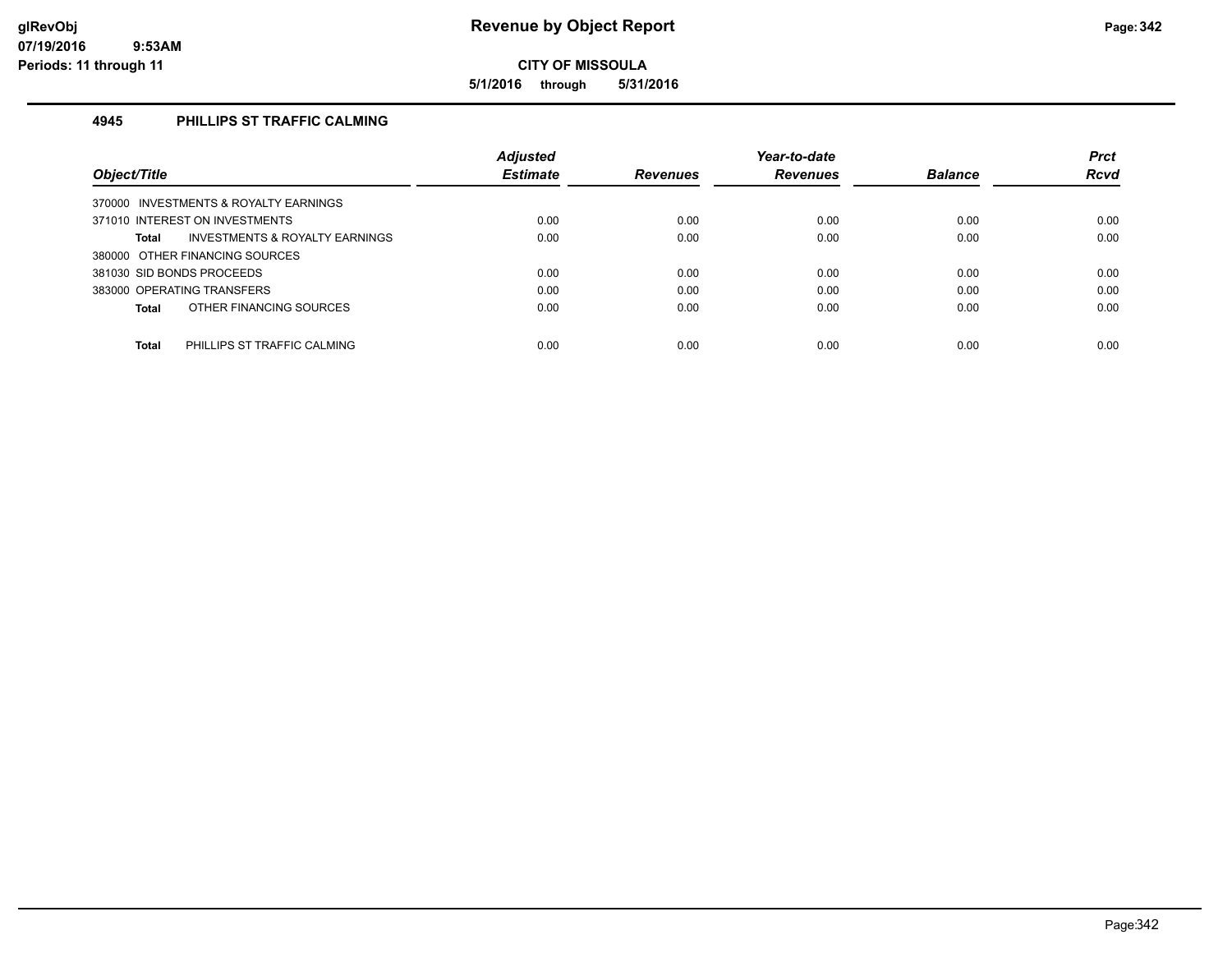**5/1/2016 through 5/31/2016**

# **4946 PATTEE CREEK DR. TRAFFIC CALMING**

**4946 PATTEE CREEK DR. TRAFFIC CALMING**

|                                                    | <b>Adjusted</b> |                 | Year-to-date    |                | <b>Prct</b> |
|----------------------------------------------------|-----------------|-----------------|-----------------|----------------|-------------|
| Object/Title                                       | <b>Estimate</b> | <b>Revenues</b> | <b>Revenues</b> | <b>Balance</b> | <b>Rcvd</b> |
| 370000 INVESTMENTS & ROYALTY EARNINGS              |                 |                 |                 |                |             |
| 371010 INTEREST ON INVESTMENTS                     | 0.00            | 0.00            | 0.00            | 0.00           | 0.00        |
| <b>INVESTMENTS &amp; ROYALTY EARNINGS</b><br>Total | 0.00            | 0.00            | 0.00            | 0.00           | 0.00        |
| 380000 OTHER FINANCING SOURCES                     |                 |                 |                 |                |             |
| 381030 SID BONDS PROCEEDS                          | 0.00            | 0.00            | 0.00            | 0.00           | 0.00        |
| 383000 OPERATING TRANSFERS                         | 0.00            | 0.00            | 0.00            | 0.00           | 0.00        |
| OTHER FINANCING SOURCES<br>Total                   | 0.00            | 0.00            | 0.00            | 0.00           | 0.00        |
|                                                    |                 |                 |                 |                |             |
| Total<br>PATTEE CREEK DR. TRAFFIC CALMING          | 0.00            | 0.00            | 0.00            | 0.00           | 0.00        |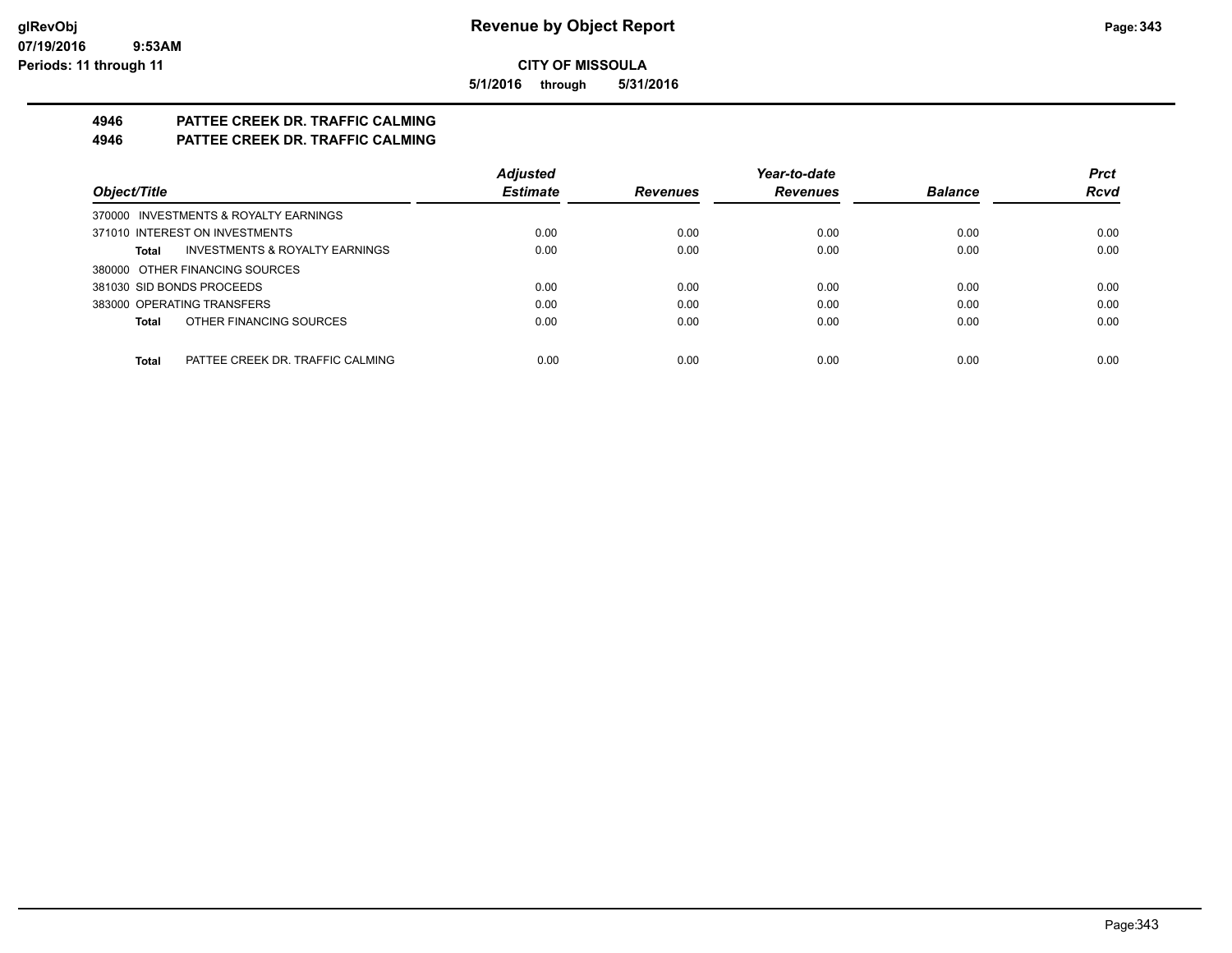**5/1/2016 through 5/31/2016**

#### **4946 PATTEE CREEK DR. TRAFFIC CALMING**

| Object/Title                                     | <b>Adjusted</b><br><b>Estimate</b> | <b>Revenues</b> | Year-to-date<br><b>Revenues</b> | <b>Balance</b> | <b>Prct</b><br><b>Rcvd</b> |
|--------------------------------------------------|------------------------------------|-----------------|---------------------------------|----------------|----------------------------|
|                                                  |                                    |                 |                                 |                |                            |
| 370000 INVESTMENTS & ROYALTY EARNINGS            |                                    |                 |                                 |                |                            |
| 371010 INTEREST ON INVESTMENTS                   | 0.00                               | 0.00            | 0.00                            | 0.00           | 0.00                       |
| INVESTMENTS & ROYALTY EARNINGS<br>Total          | 0.00                               | 0.00            | 0.00                            | 0.00           | 0.00                       |
| 380000 OTHER FINANCING SOURCES                   |                                    |                 |                                 |                |                            |
| 381030 SID BONDS PROCEEDS                        | 0.00                               | 0.00            | 0.00                            | 0.00           | 0.00                       |
| 383000 OPERATING TRANSFERS                       | 0.00                               | 0.00            | 0.00                            | 0.00           | 0.00                       |
| OTHER FINANCING SOURCES<br>Total                 | 0.00                               | 0.00            | 0.00                            | 0.00           | 0.00                       |
|                                                  |                                    |                 |                                 |                |                            |
| <b>Total</b><br>PATTEE CREEK DR. TRAFFIC CALMING | 0.00                               | 0.00            | 0.00                            | 0.00           | 0.00                       |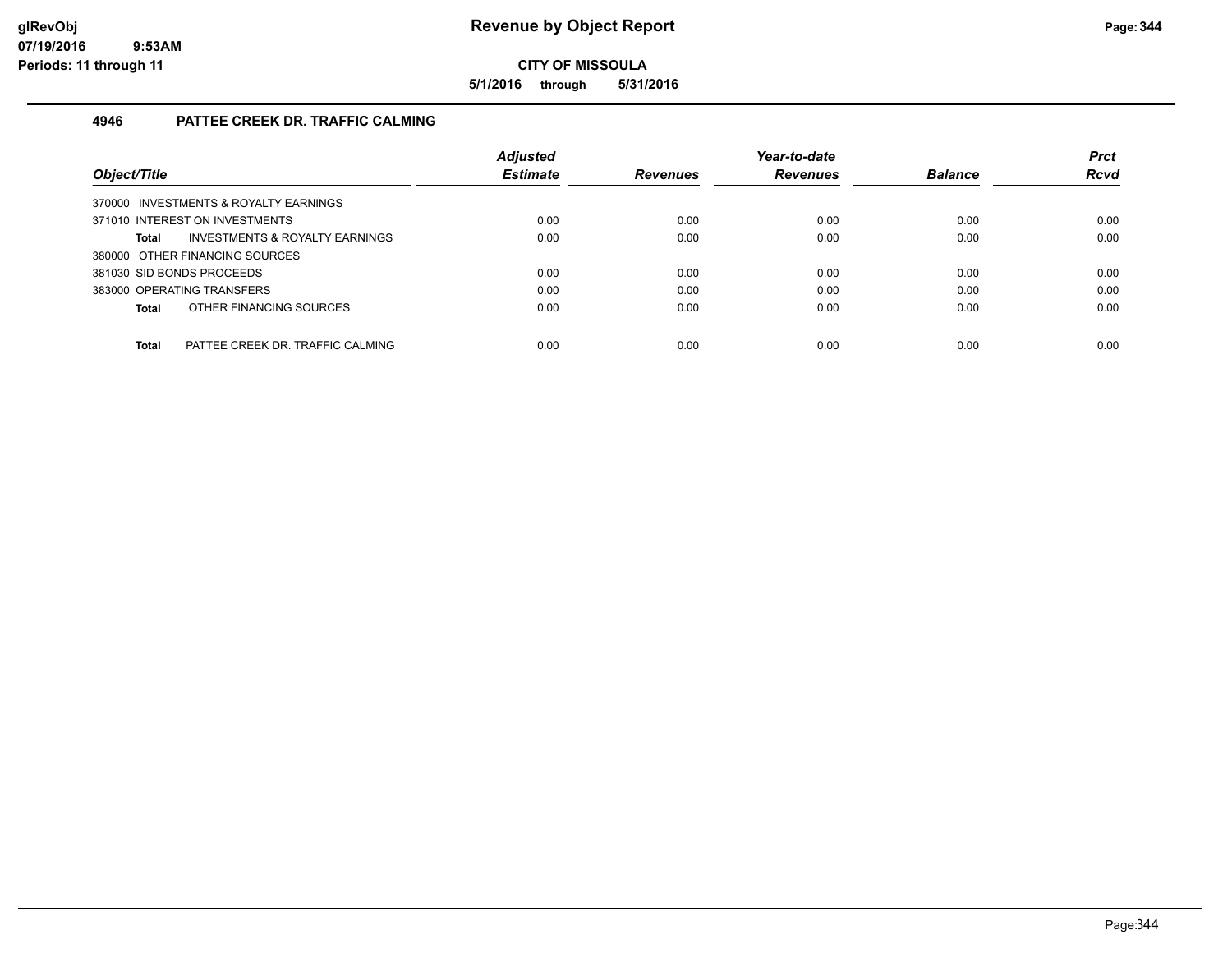**5/1/2016 through 5/31/2016**

### **4948 STORMWATER OUTFALL RETROFITS**

#### **4948 STORMWATER OUTFALL RETROFITS**

|                                       | <b>Adjusted</b> |                 | Year-to-date    |                | <b>Prct</b> |
|---------------------------------------|-----------------|-----------------|-----------------|----------------|-------------|
| Object/Title                          | <b>Estimate</b> | <b>Revenues</b> | <b>Revenues</b> | <b>Balance</b> | <b>Rcvd</b> |
| 330000 INTERGOVERNMENTAL REVENUES     |                 |                 |                 |                |             |
| 334121 DNRC GRANT                     | 0.00            | 0.00            | 0.00            | 0.00           | 0.00        |
| 337003 HEALTH DEPT-STORM WATER MGMT   | 0.00            | 0.00            | 0.00            | 0.00           | 0.00        |
| 337004 MRA GRANTS                     | 0.00            | 0.00            | 0.00            | 0.00           | 0.00        |
| INTERGOVERNMENTAL REVENUES<br>Total   | 0.00            | 0.00            | 0.00            | 0.00           | 0.00        |
| 380000 OTHER FINANCING SOURCES        |                 |                 |                 |                |             |
| 383014 TRANS FR MRA                   | 0.00            | 0.00            | 0.00            | 0.00           | 0.00        |
| OTHER FINANCING SOURCES<br>Total      | 0.00            | 0.00            | 0.00            | 0.00           | 0.00        |
|                                       |                 |                 |                 |                |             |
| STORMWATER OUTFALL RETROFITS<br>Total | 0.00            | 0.00            | 0.00            | 0.00           | 0.00        |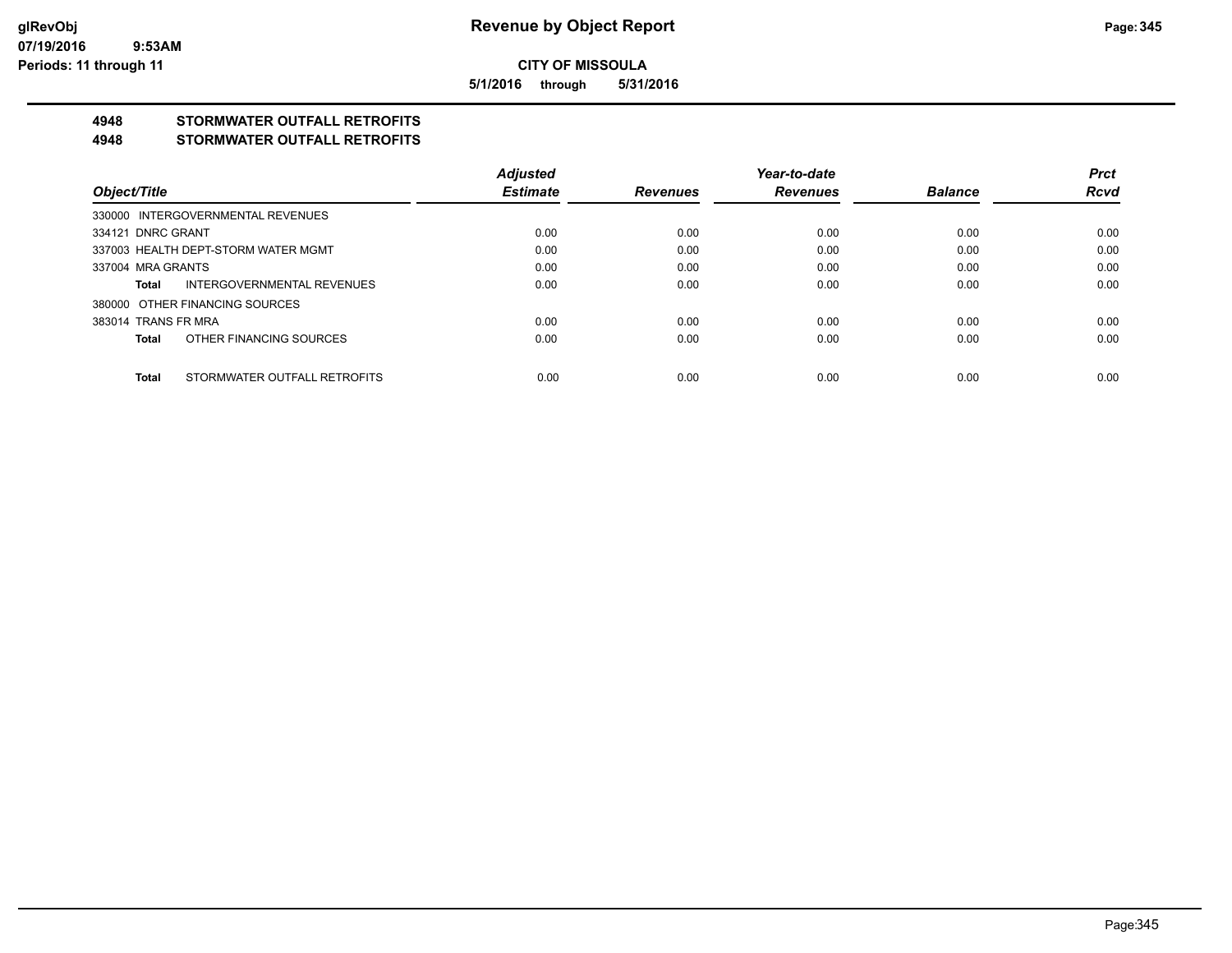**5/1/2016 through 5/31/2016**

#### **4948 STORMWATER OUTFALL RETROFITS**

|                     |                                     | <b>Adjusted</b> |                 | Year-to-date    |                | <b>Prct</b> |
|---------------------|-------------------------------------|-----------------|-----------------|-----------------|----------------|-------------|
| Object/Title        |                                     | <b>Estimate</b> | <b>Revenues</b> | <b>Revenues</b> | <b>Balance</b> | <b>Rcvd</b> |
|                     | 330000 INTERGOVERNMENTAL REVENUES   |                 |                 |                 |                |             |
| 334121 DNRC GRANT   |                                     | 0.00            | 0.00            | 0.00            | 0.00           | 0.00        |
|                     | 337003 HEALTH DEPT-STORM WATER MGMT | 0.00            | 0.00            | 0.00            | 0.00           | 0.00        |
| 337004 MRA GRANTS   |                                     | 0.00            | 0.00            | 0.00            | 0.00           | 0.00        |
| Total               | INTERGOVERNMENTAL REVENUES          | 0.00            | 0.00            | 0.00            | 0.00           | 0.00        |
|                     | 380000 OTHER FINANCING SOURCES      |                 |                 |                 |                |             |
| 383014 TRANS FR MRA |                                     | 0.00            | 0.00            | 0.00            | 0.00           | 0.00        |
| Total               | OTHER FINANCING SOURCES             | 0.00            | 0.00            | 0.00            | 0.00           | 0.00        |
| <b>Total</b>        | STORMWATER OUTFALL RETROFITS        | 0.00            | 0.00            | 0.00            | 0.00           | 0.00        |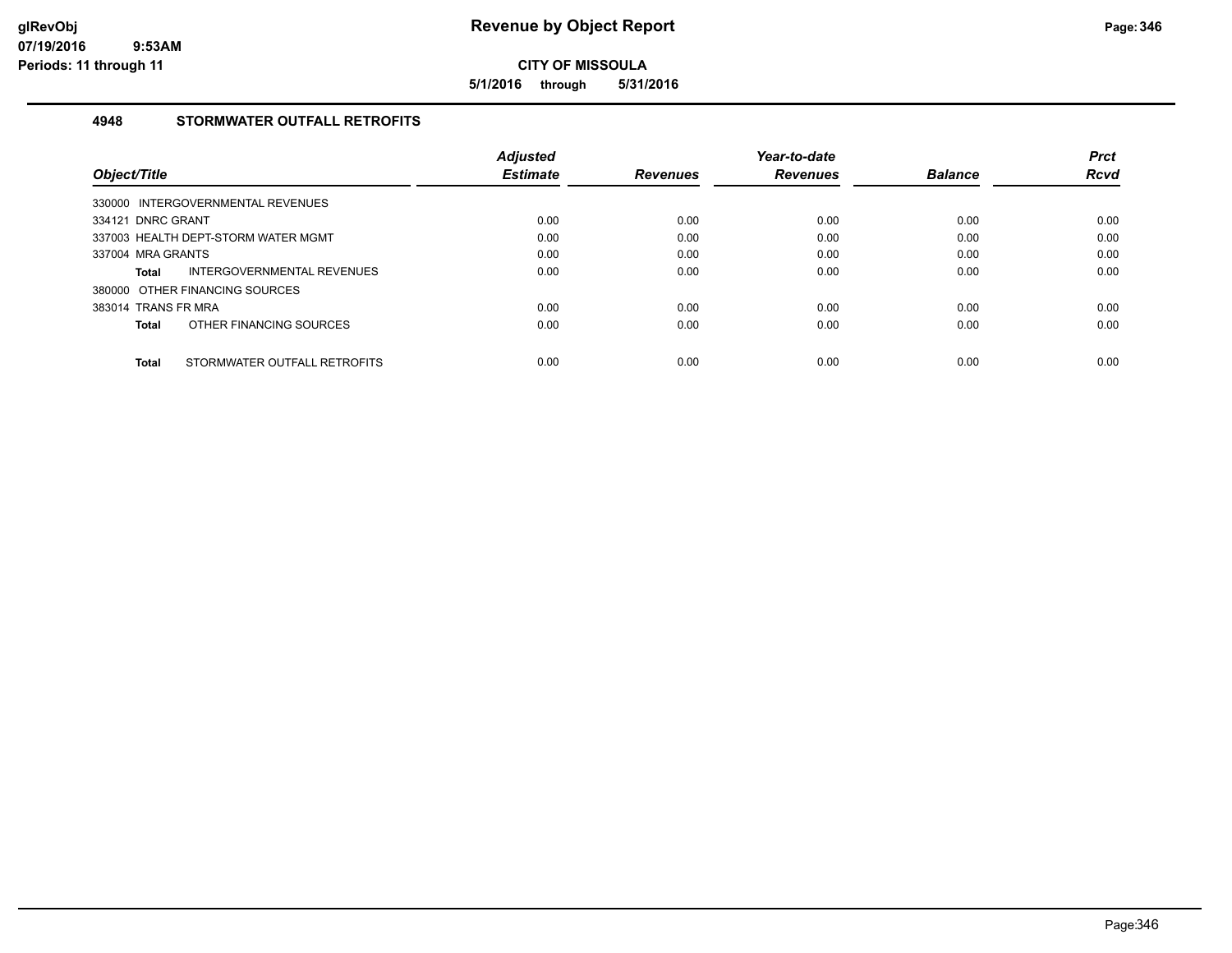**5/1/2016 through 5/31/2016**

**4949 WAYFINDING PROJECT**

**4949 WAYFINDING PROJECT**

|                                               | <b>Adjusted</b> |                 | Year-to-date    |                |             |
|-----------------------------------------------|-----------------|-----------------|-----------------|----------------|-------------|
| Object/Title                                  | <b>Estimate</b> | <b>Revenues</b> | <b>Revenues</b> | <b>Balance</b> | <b>Rcvd</b> |
| 360000 MISCELLANEOUS REVENUES                 |                 |                 |                 |                |             |
| 365000 DONATIONS                              | 0.00            | 0.00            | 104,534.77      | $-104,534.77$  | 0.00        |
| <b>MISCELLANEOUS REVENUES</b><br><b>Total</b> | 0.00            | 0.00            | 104.534.77      | $-104.534.77$  | 0.00        |
| 380000 OTHER FINANCING SOURCES                |                 |                 |                 |                |             |
| 383042 TRANSFERS FROM OTHER FUNDS             | 0.00            | 0.00            | 0.00            | 0.00           | 0.00        |
| OTHER FINANCING SOURCES<br><b>Total</b>       | 0.00            | 0.00            | 0.00            | 0.00           | 0.00        |
|                                               |                 |                 |                 |                |             |
| <b>WAYFINDING PROJECT</b><br><b>Total</b>     | 0.00            | 0.00            | 104.534.77      | $-104.534.77$  | 0.00        |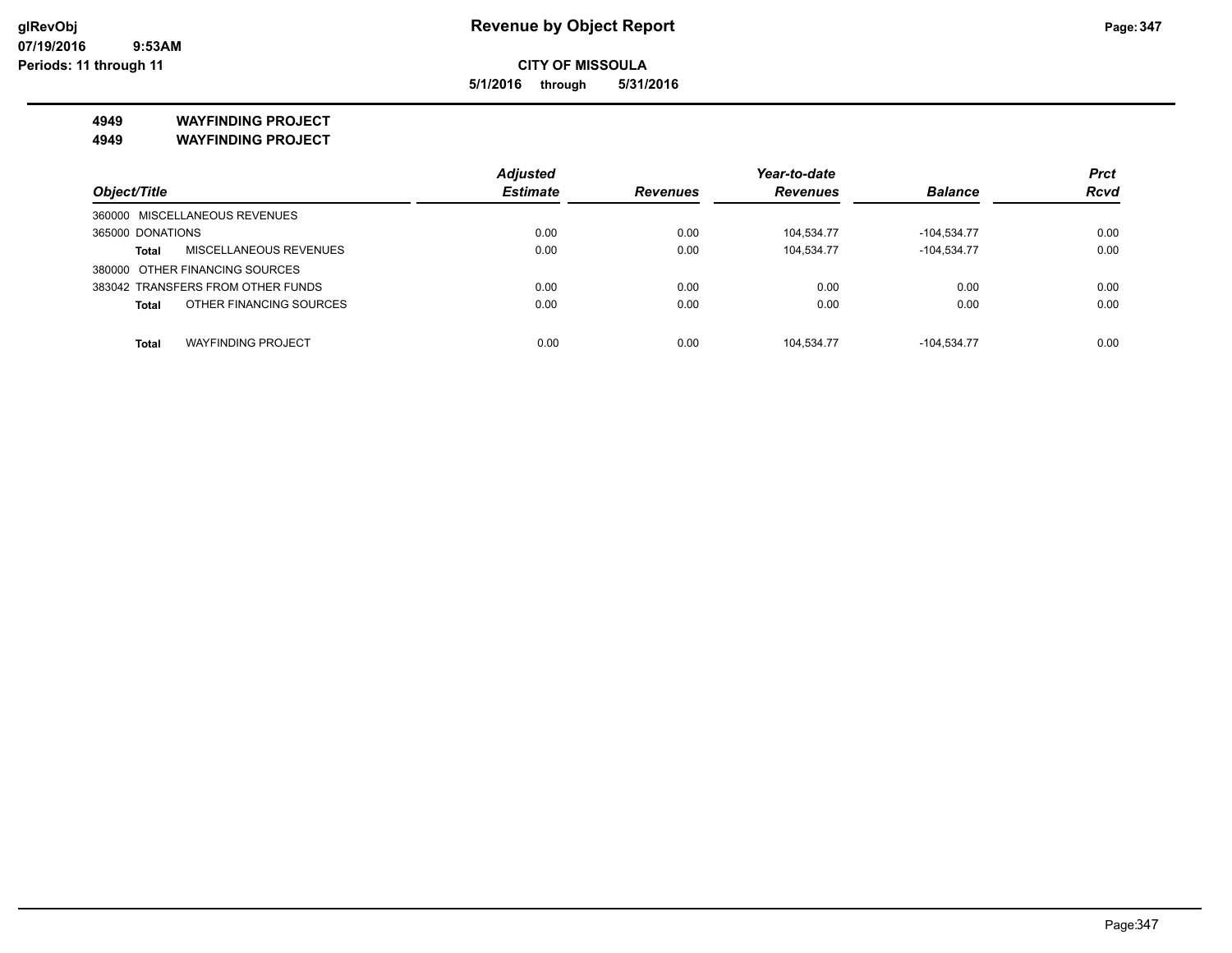#### **glRevObj Revenue by Object Report Page:348**

**CITY OF MISSOULA**

**5/1/2016 through 5/31/2016**

#### **4949 WAYFINDING PROJECT**

| Object/Title                              | <b>Adjusted</b><br><b>Estimate</b> | <b>Revenues</b> | Year-to-date<br><b>Revenues</b> | <b>Balance</b> | <b>Prct</b><br><b>Rcvd</b> |
|-------------------------------------------|------------------------------------|-----------------|---------------------------------|----------------|----------------------------|
| 360000 MISCELLANEOUS REVENUES             |                                    |                 |                                 |                |                            |
| 365000 DONATIONS                          | 0.00                               | 0.00            | 104.534.77                      | -104.534.77    | 0.00                       |
| <b>MISCELLANEOUS REVENUES</b><br>Total    | 0.00                               | 0.00            | 104.534.77                      | $-104.534.77$  | 0.00                       |
| 380000 OTHER FINANCING SOURCES            |                                    |                 |                                 |                |                            |
| 383042 TRANSFERS FROM OTHER FUNDS         | 0.00                               | 0.00            | 0.00                            | 0.00           | 0.00                       |
| OTHER FINANCING SOURCES<br><b>Total</b>   | 0.00                               | 0.00            | 0.00                            | 0.00           | 0.00                       |
|                                           |                                    |                 |                                 |                |                            |
| <b>WAYFINDING PROJECT</b><br><b>Total</b> | 0.00                               | 0.00            | 104.534.77                      | $-104.534.77$  | 0.00                       |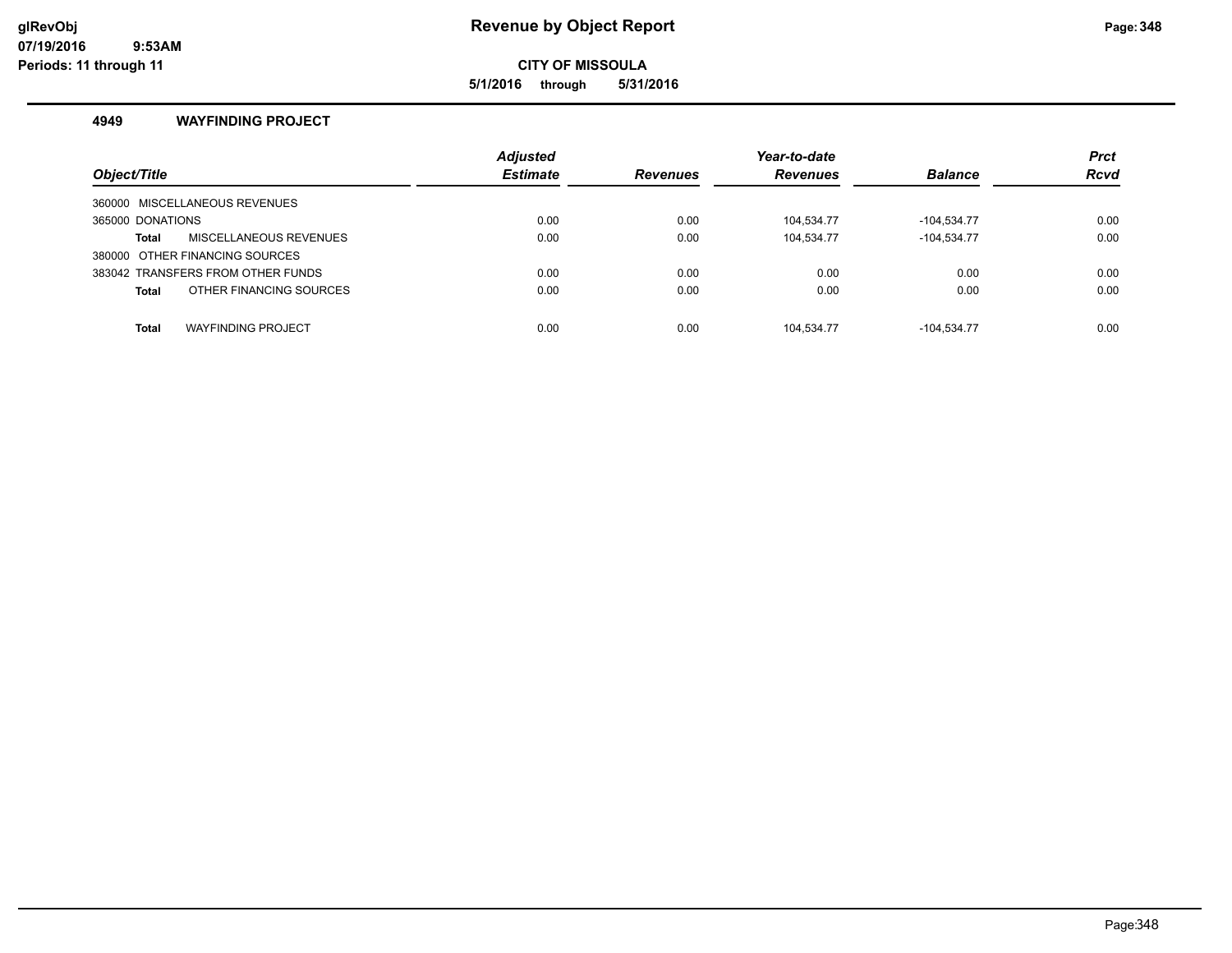**5/1/2016 through 5/31/2016**

#### **4990 ARRA ENHANCEMENTS**

**4990 ARRA ENHANCEMENTS**

|                                                           | <b>Adjusted</b> |                 | Year-to-date    |                | <b>Prct</b> |
|-----------------------------------------------------------|-----------------|-----------------|-----------------|----------------|-------------|
| Object/Title                                              | <b>Estimate</b> | <b>Revenues</b> | <b>Revenues</b> | <b>Balance</b> | <b>Rcvd</b> |
| 330000 INTERGOVERNMENTAL REVENUES                         |                 |                 |                 |                |             |
| 334990 ARRA FUNDING                                       | 0.00            | 0.00            | 0.00            | 0.00           | 0.00        |
| INTERGOVERNMENTAL REVENUES<br><b>Total</b>                | 0.00            | 0.00            | 0.00            | 0.00           | 0.00        |
| 370000 INVESTMENTS & ROYALTY EARNINGS                     |                 |                 |                 |                |             |
| 371010 INTEREST ON INVESTMENTS                            | 0.00            | 0.00            | 0.00            | 0.00           | 0.00        |
| <b>INVESTMENTS &amp; ROYALTY EARNINGS</b><br><b>Total</b> | 0.00            | 0.00            | 0.00            | 0.00           | 0.00        |
|                                                           |                 |                 |                 |                |             |
| ARRA ENHANCEMENTS<br><b>Total</b>                         | 0.00            | 0.00            | 0.00            | 0.00           | 0.00        |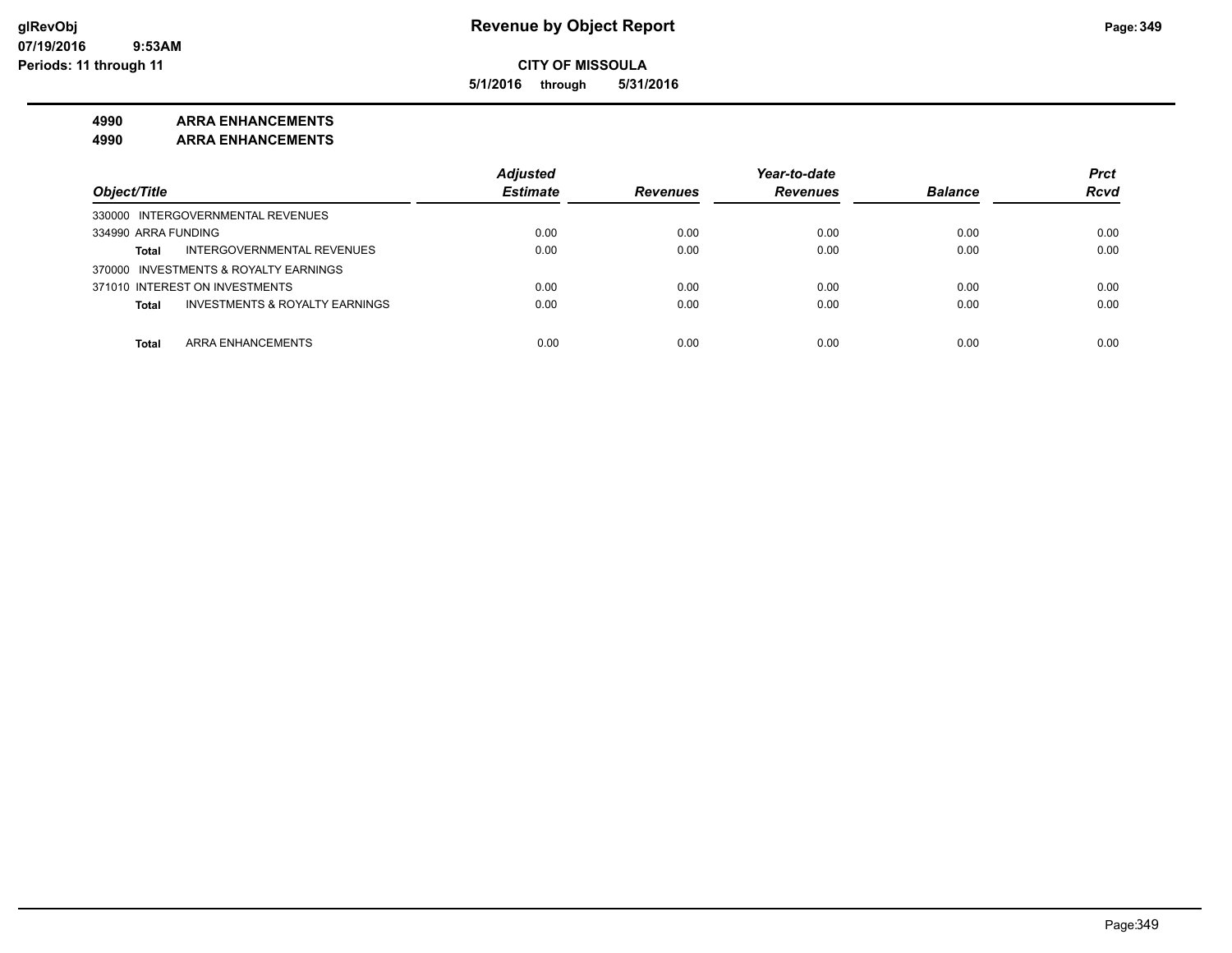**5/1/2016 through 5/31/2016**

#### **4990 ARRA ENHANCEMENTS**

| Object/Title                                   | <b>Adjusted</b><br><b>Estimate</b> | <b>Revenues</b> | Year-to-date<br><b>Revenues</b> | <b>Balance</b> | <b>Prct</b><br><b>Rcvd</b> |
|------------------------------------------------|------------------------------------|-----------------|---------------------------------|----------------|----------------------------|
| 330000 INTERGOVERNMENTAL REVENUES              |                                    |                 |                                 |                |                            |
| 334990 ARRA FUNDING                            | 0.00                               | 0.00            | 0.00                            | 0.00           | 0.00                       |
| INTERGOVERNMENTAL REVENUES<br>Total            | 0.00                               | 0.00            | 0.00                            | 0.00           | 0.00                       |
| 370000 INVESTMENTS & ROYALTY EARNINGS          |                                    |                 |                                 |                |                            |
| 371010 INTEREST ON INVESTMENTS                 | 0.00                               | 0.00            | 0.00                            | 0.00           | 0.00                       |
| INVESTMENTS & ROYALTY EARNINGS<br><b>Total</b> | 0.00                               | 0.00            | 0.00                            | 0.00           | 0.00                       |
|                                                |                                    |                 |                                 |                |                            |
| ARRA ENHANCEMENTS<br><b>Total</b>              | 0.00                               | 0.00            | 0.00                            | 0.00           | 0.00                       |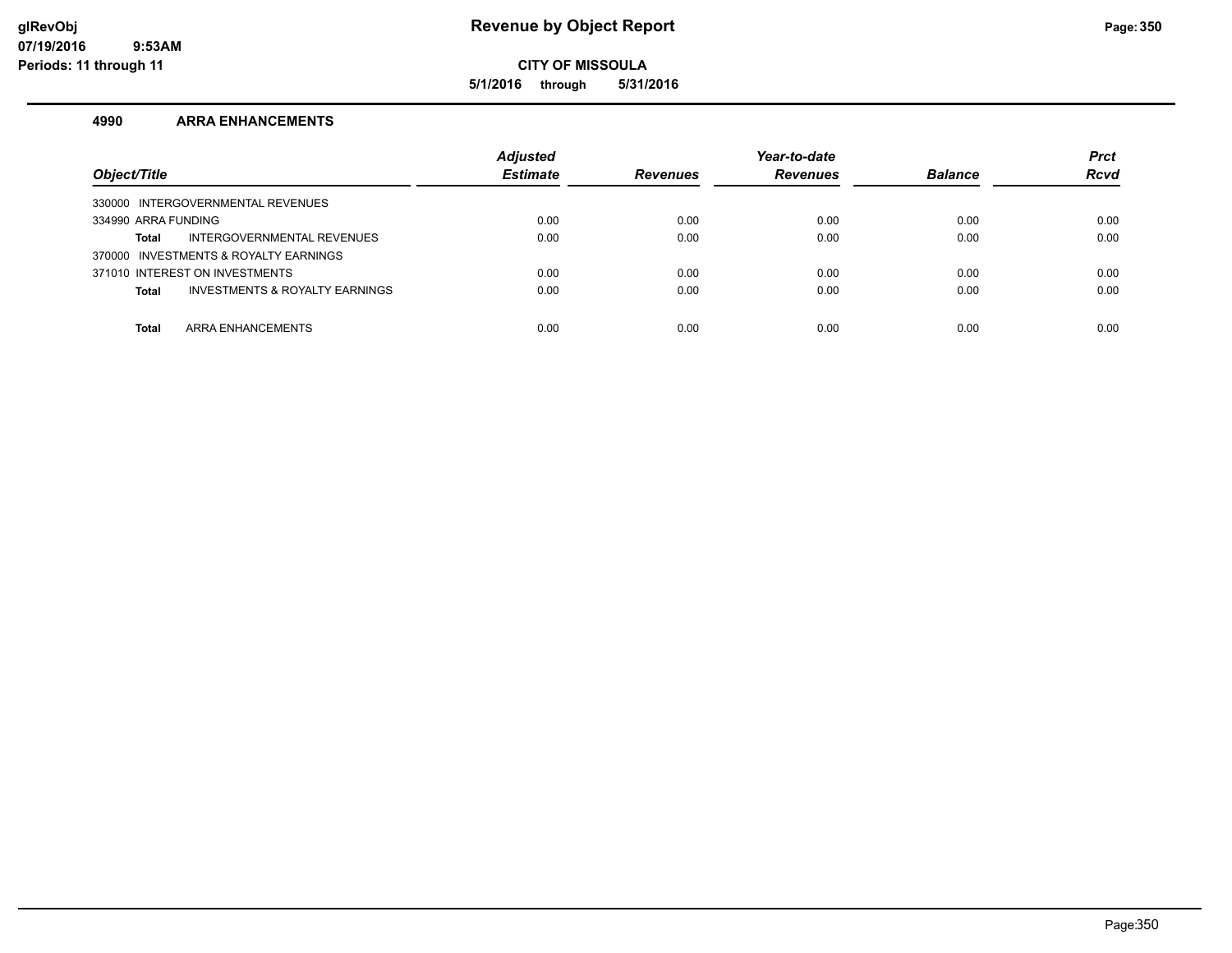**5/1/2016 through 5/31/2016**

#### **4991 ARRA HB645**

**4991 ARRA HB645**

|                                                           | <b>Adjusted</b> |                 | Year-to-date    |                | <b>Prct</b> |
|-----------------------------------------------------------|-----------------|-----------------|-----------------|----------------|-------------|
| Object/Title                                              | <b>Estimate</b> | <b>Revenues</b> | <b>Revenues</b> | <b>Balance</b> | <b>Rcvd</b> |
| INTERGOVERNMENTAL REVENUES<br>330000                      |                 |                 |                 |                |             |
| 334991 ARRA HB645 FUNDING                                 | 0.00            | 0.00            | 0.00            | 0.00           | 0.00        |
| 336023 STATE CONTRIB. - PERS                              | 0.00            | 0.00            | 0.00            | 0.00           | 0.00        |
| <b>INTERGOVERNMENTAL REVENUES</b><br><b>Total</b>         | 0.00            | 0.00            | 0.00            | 0.00           | 0.00        |
| 340000 CHARGES FOR SERVICES                               |                 |                 |                 |                |             |
| 343005 NON-ARRA MOUNTAIN WATER CONTRACT                   | 0.00            | 0.00            | 0.00            | 0.00           | 0.00        |
| <b>CHARGES FOR SERVICES</b><br><b>Total</b>               | 0.00            | 0.00            | 0.00            | 0.00           | 0.00        |
| MISCELLANEOUS REVENUES<br>360000                          |                 |                 |                 |                |             |
| 360000 MISCELLANEOUS REVENUES                             | 0.00            | 0.00            | 0.00            | 0.00           | 0.00        |
| MISCELLANEOUS REVENUES<br>Total                           | 0.00            | 0.00            | 0.00            | 0.00           | 0.00        |
| <b>INVESTMENTS &amp; ROYALTY EARNINGS</b><br>370000       |                 |                 |                 |                |             |
| 371010 INTEREST ON INVESTMENTS                            | 0.00            | 0.00            | 0.00            | 0.00           | 0.00        |
| <b>INVESTMENTS &amp; ROYALTY EARNINGS</b><br><b>Total</b> | 0.00            | 0.00            | 0.00            | 0.00           | 0.00        |
|                                                           |                 |                 |                 |                |             |
| ARRA HB645<br><b>Total</b>                                | 0.00            | 0.00            | 0.00            | 0.00           | 0.00        |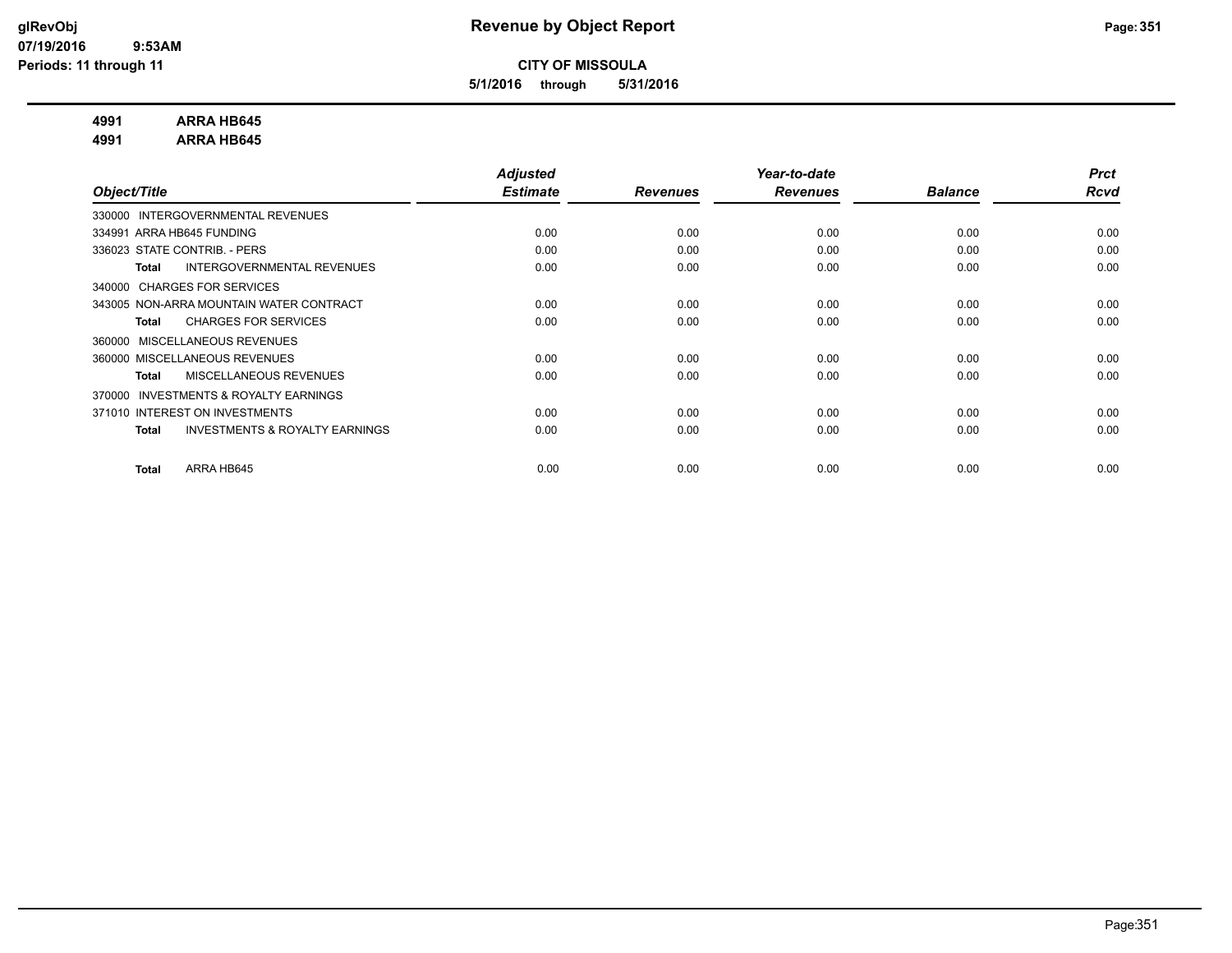**5/1/2016 through 5/31/2016**

#### **4991 ARRA HB645**

| Object/Title                                              | <b>Adjusted</b><br><b>Estimate</b> | <b>Revenues</b> | Year-to-date<br><b>Revenues</b> | <b>Balance</b> | <b>Prct</b><br>Rcvd |
|-----------------------------------------------------------|------------------------------------|-----------------|---------------------------------|----------------|---------------------|
|                                                           |                                    |                 |                                 |                |                     |
| 330000 INTERGOVERNMENTAL REVENUES                         |                                    |                 |                                 |                |                     |
| 334991 ARRA HB645 FUNDING                                 | 0.00                               | 0.00            | 0.00                            | 0.00           | 0.00                |
| 336023 STATE CONTRIB. - PERS                              | 0.00                               | 0.00            | 0.00                            | 0.00           | 0.00                |
| INTERGOVERNMENTAL REVENUES<br>Total                       | 0.00                               | 0.00            | 0.00                            | 0.00           | 0.00                |
| 340000 CHARGES FOR SERVICES                               |                                    |                 |                                 |                |                     |
| 343005 NON-ARRA MOUNTAIN WATER CONTRACT                   | 0.00                               | 0.00            | 0.00                            | 0.00           | 0.00                |
| <b>CHARGES FOR SERVICES</b><br>Total                      | 0.00                               | 0.00            | 0.00                            | 0.00           | 0.00                |
| 360000 MISCELLANEOUS REVENUES                             |                                    |                 |                                 |                |                     |
| 360000 MISCELLANEOUS REVENUES                             | 0.00                               | 0.00            | 0.00                            | 0.00           | 0.00                |
| <b>MISCELLANEOUS REVENUES</b><br>Total                    | 0.00                               | 0.00            | 0.00                            | 0.00           | 0.00                |
| <b>INVESTMENTS &amp; ROYALTY EARNINGS</b><br>370000       |                                    |                 |                                 |                |                     |
| 371010 INTEREST ON INVESTMENTS                            | 0.00                               | 0.00            | 0.00                            | 0.00           | 0.00                |
| <b>INVESTMENTS &amp; ROYALTY EARNINGS</b><br><b>Total</b> | 0.00                               | 0.00            | 0.00                            | 0.00           | 0.00                |
| ARRA HB645<br>Total                                       | 0.00                               | 0.00            | 0.00                            | 0.00           | 0.00                |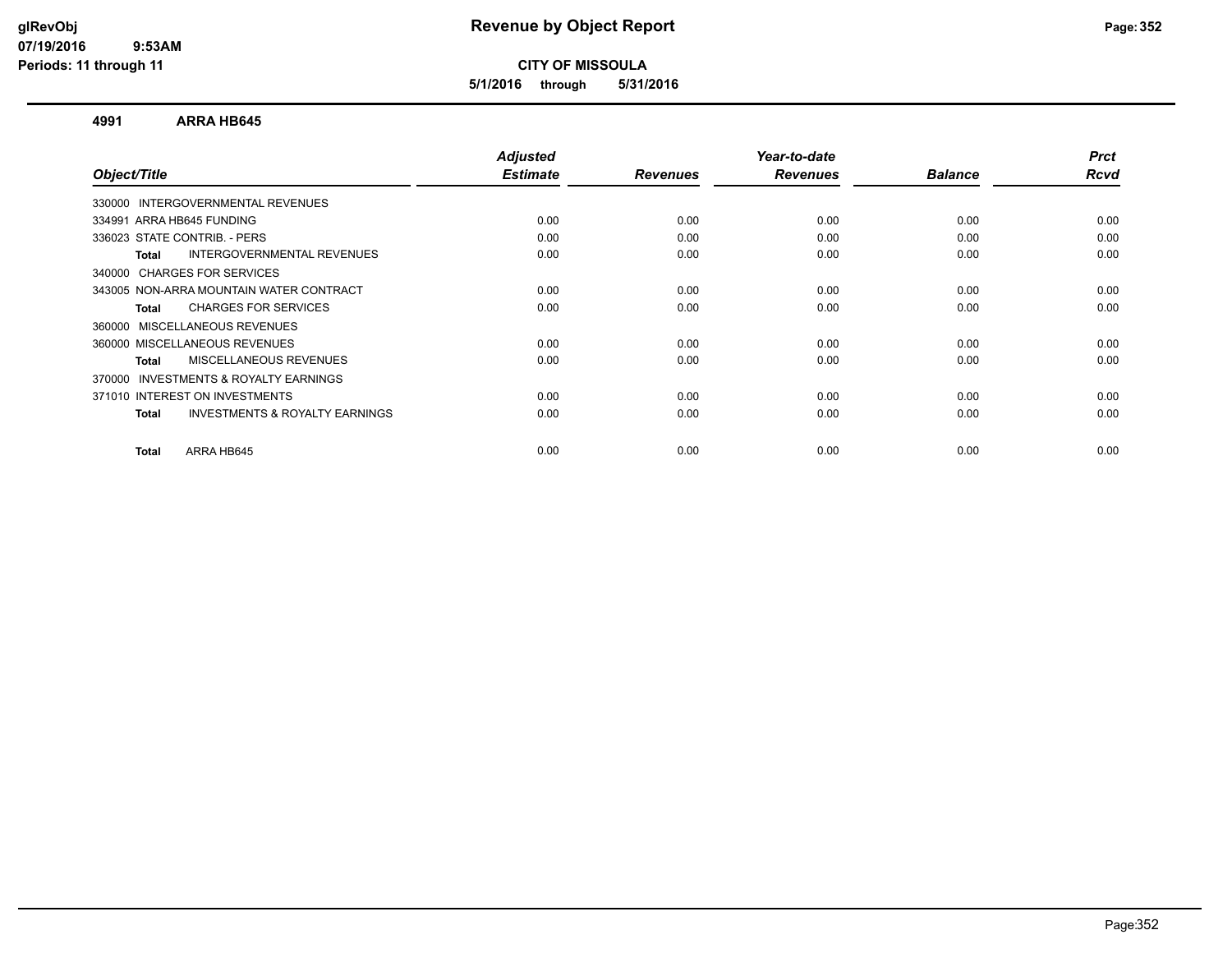**5/1/2016 through 5/31/2016**

### **4992 WFL MILLER CREEK ROAD**

**4992 WFL MILLER CREEK ROAD**

|                                                           | <b>Adjusted</b> |                 | Year-to-date    |                | <b>Prct</b> |
|-----------------------------------------------------------|-----------------|-----------------|-----------------|----------------|-------------|
| Object/Title                                              | <b>Estimate</b> | <b>Revenues</b> | <b>Revenues</b> | <b>Balance</b> | <b>Rcvd</b> |
| 330000 INTERGOVERNMENTAL REVENUES                         |                 |                 |                 |                |             |
| 334990 ARRA FUNDING                                       | 0.00            | 0.00            | 0.00            | 0.00           | 0.00        |
| INTERGOVERNMENTAL REVENUES<br>Total                       | 0.00            | 0.00            | 0.00            | 0.00           | 0.00        |
| 370000 INVESTMENTS & ROYALTY EARNINGS                     |                 |                 |                 |                |             |
| 371010 INTEREST ON INVESTMENTS                            | 0.00            | 0.00            | 0.00            | 0.00           | 0.00        |
| <b>INVESTMENTS &amp; ROYALTY EARNINGS</b><br><b>Total</b> | 0.00            | 0.00            | 0.00            | 0.00           | 0.00        |
|                                                           |                 |                 |                 |                |             |
| WFL MILLER CREEK ROAD<br>Total                            | 0.00            | 0.00            | 0.00            | 0.00           | 0.00        |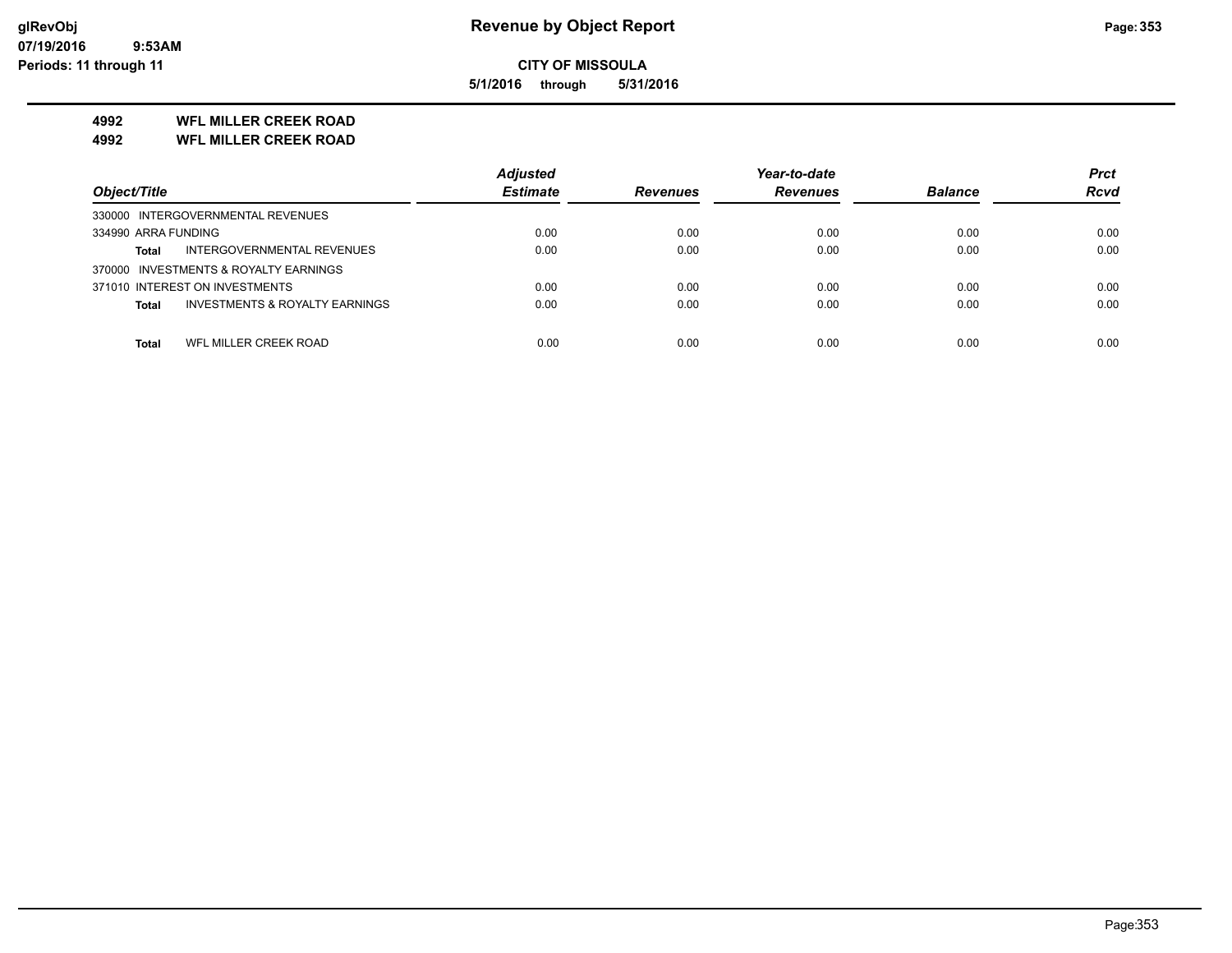**5/1/2016 through 5/31/2016**

#### **4992 WFL MILLER CREEK ROAD**

| Object/Title                                              | <b>Adjusted</b><br><b>Estimate</b> | <b>Revenues</b> | Year-to-date<br><b>Revenues</b> | <b>Balance</b> | <b>Prct</b><br><b>Rcvd</b> |
|-----------------------------------------------------------|------------------------------------|-----------------|---------------------------------|----------------|----------------------------|
| 330000 INTERGOVERNMENTAL REVENUES                         |                                    |                 |                                 |                |                            |
| 334990 ARRA FUNDING                                       | 0.00                               | 0.00            | 0.00                            | 0.00           | 0.00                       |
| INTERGOVERNMENTAL REVENUES<br>Total                       | 0.00                               | 0.00            | 0.00                            | 0.00           | 0.00                       |
| 370000 INVESTMENTS & ROYALTY EARNINGS                     |                                    |                 |                                 |                |                            |
| 371010 INTEREST ON INVESTMENTS                            | 0.00                               | 0.00            | 0.00                            | 0.00           | 0.00                       |
| <b>INVESTMENTS &amp; ROYALTY EARNINGS</b><br><b>Total</b> | 0.00                               | 0.00            | 0.00                            | 0.00           | 0.00                       |
|                                                           |                                    |                 |                                 |                |                            |
| WFL MILLER CREEK ROAD<br>Total                            | 0.00                               | 0.00            | 0.00                            | 0.00           | 0.00                       |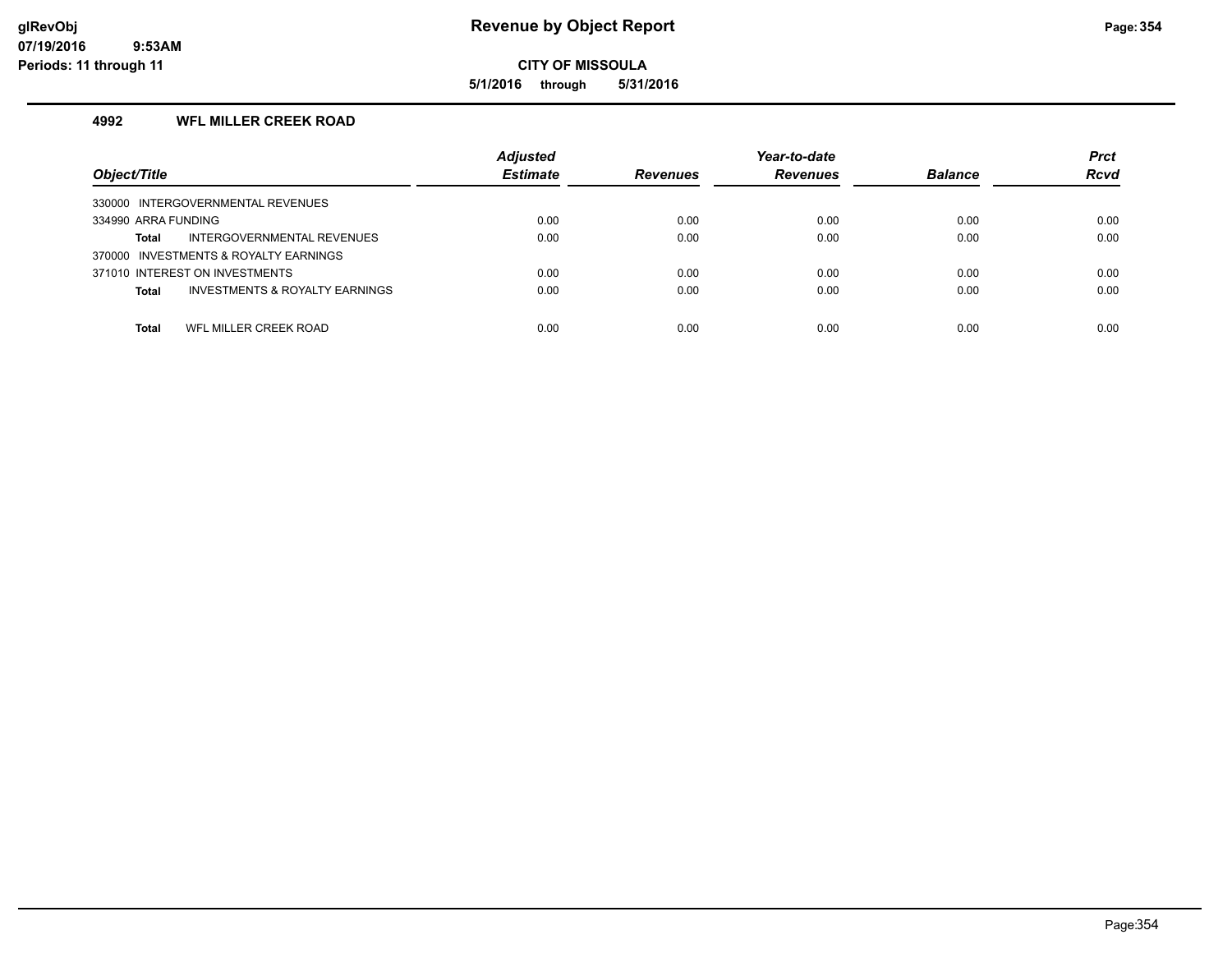**5/1/2016 through 5/31/2016**

**4993 WESTERN FEDERAL LANDS**

**4993 WESTERN FEDERAL LANDS**

|                                            | <b>Adjusted</b> |                 | Year-to-date    |                | <b>Prct</b> |
|--------------------------------------------|-----------------|-----------------|-----------------|----------------|-------------|
| Object/Title                               | <b>Estimate</b> | <b>Revenues</b> | <b>Revenues</b> | <b>Balance</b> | <b>Rcvd</b> |
| 330000 INTERGOVERNMENTAL REVENUES          |                 |                 |                 |                |             |
| 331005 WESTERN FEDERAL LANDS GRANT         | 0.00            | 0.00            | 0.00            | 0.00           | 0.00        |
| 334125 FWP GRANT                           | 0.00            | 0.00            | 26.175.49       | $-26.175.49$   | 0.00        |
| <b>INTERGOVERNMENTAL REVENUES</b><br>Total | 0.00            | 0.00            | 26.175.49       | $-26.175.49$   | 0.00        |
| 360000 MISCELLANEOUS REVENUES              |                 |                 |                 |                |             |
| 365010 FRIENDS OF MISSOULA PARKS DONATION  | 0.00            | 0.00            | 0.00            | 0.00           | 0.00        |
| MISCELLANEOUS REVENUES<br>Total            | 0.00            | 0.00            | 0.00            | 0.00           | 0.00        |
| INVESTMENTS & ROYALTY EARNINGS<br>370000   |                 |                 |                 |                |             |
| 371010 INTEREST ON INVESTMENTS             | 0.00            | 0.00            | 0.00            | 0.00           | 0.00        |
| INVESTMENTS & ROYALTY EARNINGS<br>Total    | 0.00            | 0.00            | 0.00            | 0.00           | 0.00        |
| <b>WESTERN FEDERAL LANDS</b><br>Total      | 0.00            | 0.00            | 26.175.49       | $-26.175.49$   | 0.00        |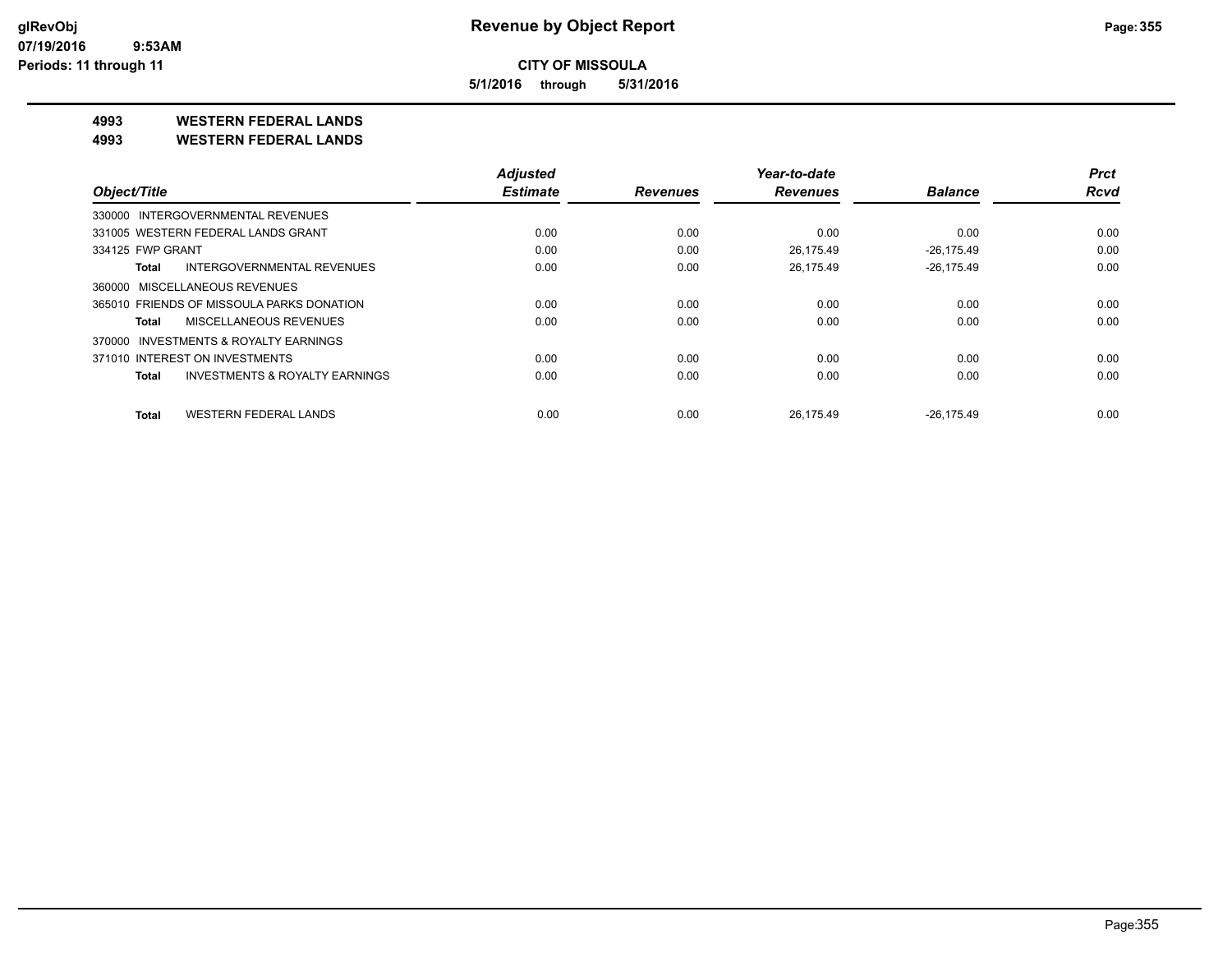**5/1/2016 through 5/31/2016**

#### **4993 WESTERN FEDERAL LANDS**

|                                                    | <b>Adjusted</b> |                 | Year-to-date    |                | <b>Prct</b> |
|----------------------------------------------------|-----------------|-----------------|-----------------|----------------|-------------|
| Object/Title                                       | <b>Estimate</b> | <b>Revenues</b> | <b>Revenues</b> | <b>Balance</b> | <b>Rcvd</b> |
| 330000 INTERGOVERNMENTAL REVENUES                  |                 |                 |                 |                |             |
| 331005 WESTERN FEDERAL LANDS GRANT                 | 0.00            | 0.00            | 0.00            | 0.00           | 0.00        |
| 334125 FWP GRANT                                   | 0.00            | 0.00            | 26.175.49       | $-26.175.49$   | 0.00        |
| INTERGOVERNMENTAL REVENUES<br>Total                | 0.00            | 0.00            | 26.175.49       | $-26.175.49$   | 0.00        |
| 360000 MISCELLANEOUS REVENUES                      |                 |                 |                 |                |             |
| 365010 FRIENDS OF MISSOULA PARKS DONATION          | 0.00            | 0.00            | 0.00            | 0.00           | 0.00        |
| MISCELLANEOUS REVENUES<br>Total                    | 0.00            | 0.00            | 0.00            | 0.00           | 0.00        |
| 370000 INVESTMENTS & ROYALTY EARNINGS              |                 |                 |                 |                |             |
| 371010 INTEREST ON INVESTMENTS                     | 0.00            | 0.00            | 0.00            | 0.00           | 0.00        |
| <b>INVESTMENTS &amp; ROYALTY EARNINGS</b><br>Total | 0.00            | 0.00            | 0.00            | 0.00           | 0.00        |
|                                                    |                 |                 |                 |                |             |
| <b>WESTERN FEDERAL LANDS</b><br><b>Total</b>       | 0.00            | 0.00            | 26.175.49       | $-26.175.49$   | 0.00        |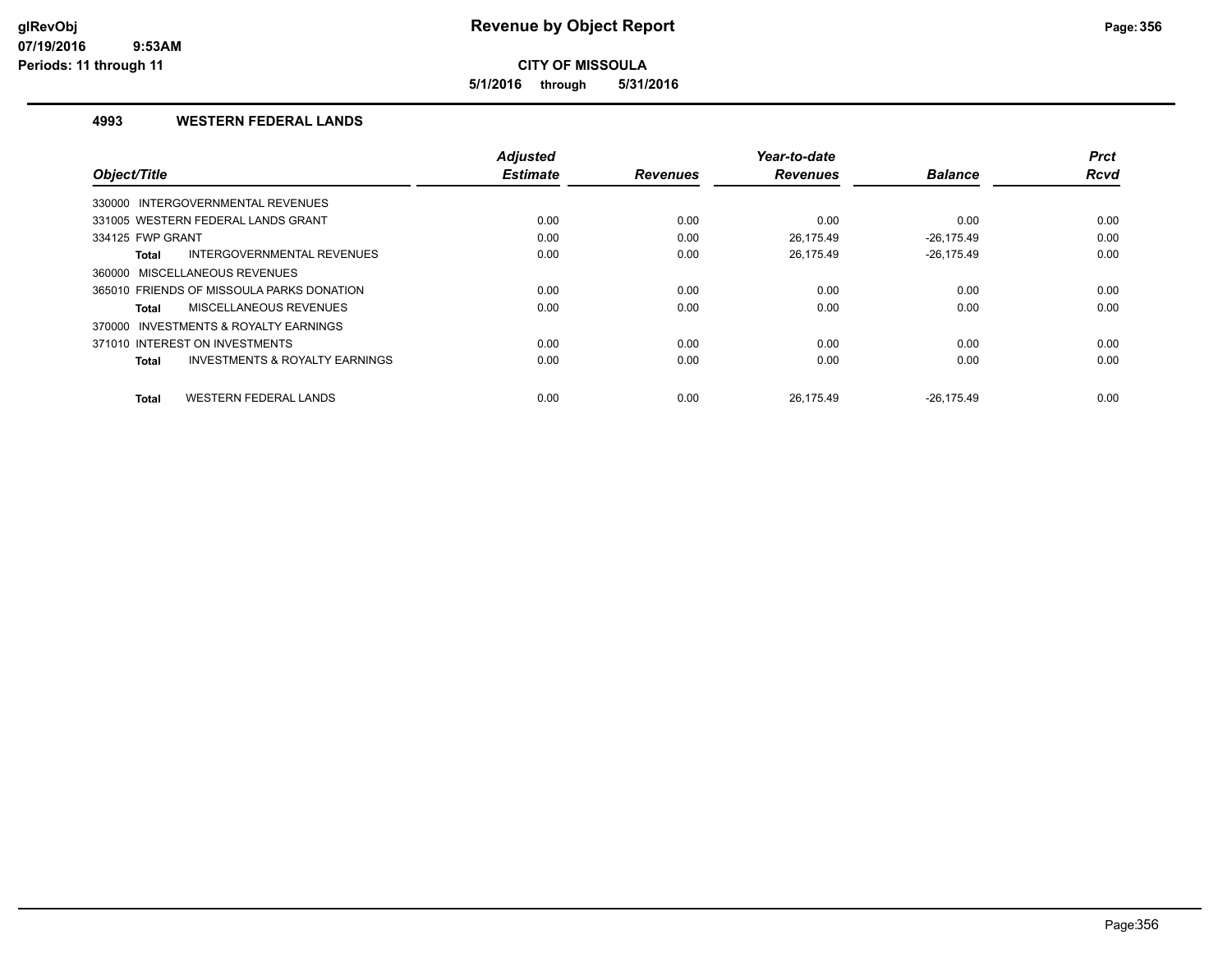**5/1/2016 through 5/31/2016**

**5020 CIVIC STADIUM**

**5020 CIVIC STADIUM**

|                                           | <b>Adjusted</b>      |                 | Year-to-date    |                | <b>Prct</b> |
|-------------------------------------------|----------------------|-----------------|-----------------|----------------|-------------|
|                                           | <b>Estimate</b>      | <b>Revenues</b> | <b>Revenues</b> | <b>Balance</b> | <b>Rcvd</b> |
| <b>INTERGOVERNMENTAL REVENUES</b>         |                      |                 |                 |                |             |
| 336023 STATE CONTRIB. - PERS              | 0.00                 | 0.00            | 0.00            | 0.00           | 0.00        |
| <b>INTERGOVERNMENTAL REVENUES</b>         | 0.00                 | 0.00            | 0.00            | 0.00           | 0.00        |
| MISCELLANEOUS REVENUES                    |                      |                 |                 |                |             |
| 360010 MISCELLANEOUS                      | 0.00                 | 0.00            | 2,000.00        | $-2,000.00$    | 0.00        |
| 361010 RENTAL REVENUE                     | 120,000.00           | 0.00            | 0.00            | 120,000.00     | 0.00        |
| 362003 US BANK FEE REIMBURSEMENT          | 0.00                 | 0.00            | 0.00            | 0.00           | 0.00        |
| 365030 DONATIONS STADIUM R&D              | 0.00                 | 0.00            | 0.00            | 0.00           | 0.00        |
| <b>MISCELLANEOUS REVENUES</b>             | 120,000.00           | 0.00            | 2,000.00        | 118,000.00     | 1.67        |
| <b>INVESTMENTS &amp; ROYALTY EARNINGS</b> |                      |                 |                 |                |             |
| 371010 INTEREST ON INVESTMENTS            | 0.00                 | 0.00            | 0.00            | 0.00           | 0.00        |
| <b>INVESTMENTS &amp; ROYALTY EARNINGS</b> | 0.00                 | 0.00            | 0.00            | 0.00           | 0.00        |
| OTHER FINANCING SOURCES                   |                      |                 |                 |                |             |
| 383000 OPERATING TRANSFERS                | 0.00                 | 0.00            | 0.00            | 0.00           | 0.00        |
| 383400 CAPITAL CONTRIBUTION               | 0.00                 | 0.00            | 0.00            | 0.00           | 0.00        |
| OTHER FINANCING SOURCES                   | 0.00                 | 0.00            | 0.00            | 0.00           | 0.00        |
|                                           |                      |                 |                 |                | 1.67        |
|                                           | <b>CIVIC STADIUM</b> | 120,000.00      | 0.00            | 2,000.00       | 118,000.00  |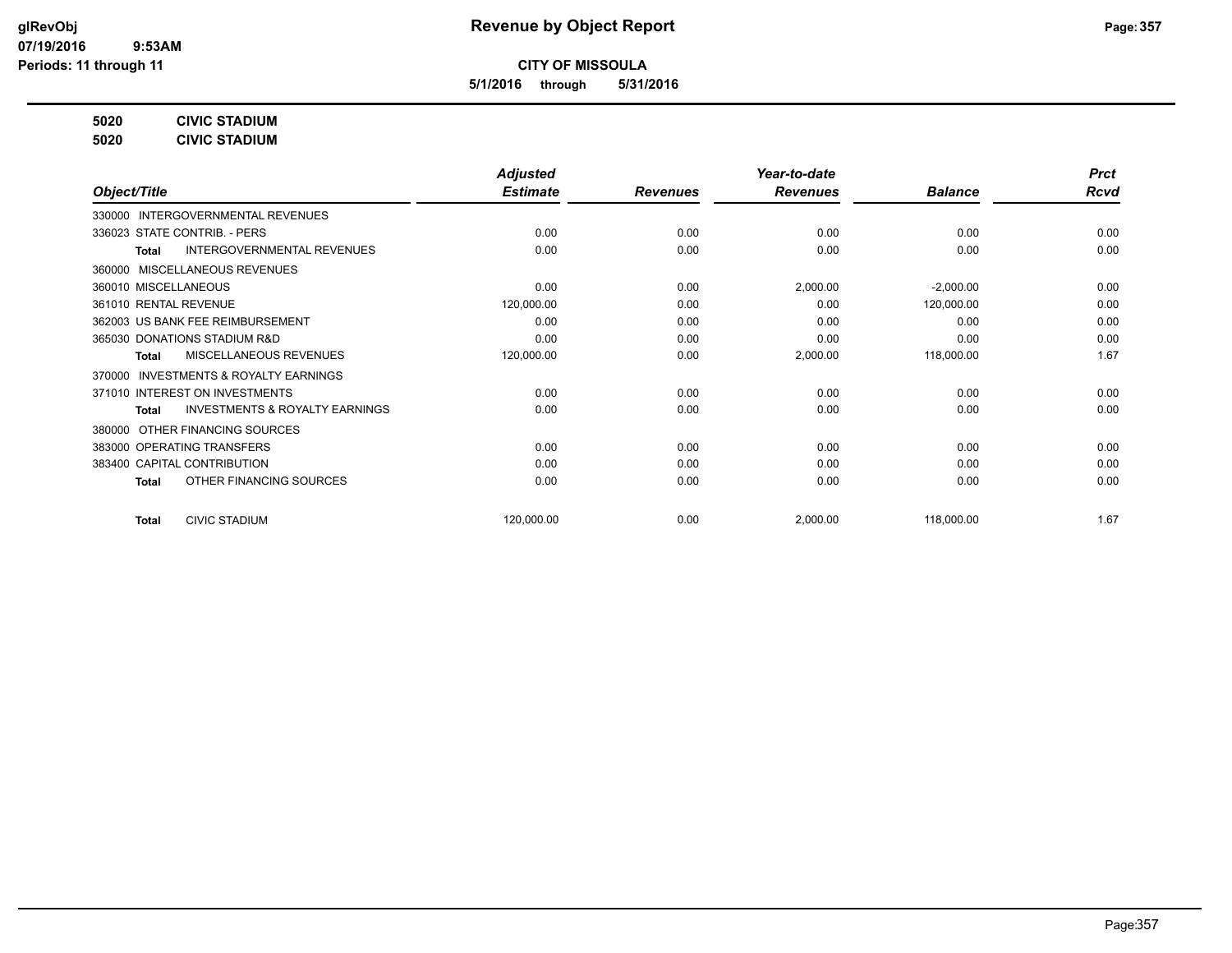**5/1/2016 through 5/31/2016**

#### **5020 CIVIC STADIUM**

|                                                           | <b>Adjusted</b> |                 | Year-to-date    |                | <b>Prct</b> |
|-----------------------------------------------------------|-----------------|-----------------|-----------------|----------------|-------------|
| Object/Title                                              | <b>Estimate</b> | <b>Revenues</b> | <b>Revenues</b> | <b>Balance</b> | <b>Rcvd</b> |
| INTERGOVERNMENTAL REVENUES<br>330000                      |                 |                 |                 |                |             |
| 336023 STATE CONTRIB. - PERS                              | 0.00            | 0.00            | 0.00            | 0.00           | 0.00        |
| <b>INTERGOVERNMENTAL REVENUES</b><br><b>Total</b>         | 0.00            | 0.00            | 0.00            | 0.00           | 0.00        |
| MISCELLANEOUS REVENUES<br>360000                          |                 |                 |                 |                |             |
| 360010 MISCELLANEOUS                                      | 0.00            | 0.00            | 2,000.00        | $-2,000.00$    | 0.00        |
| 361010 RENTAL REVENUE                                     | 120,000.00      | 0.00            | 0.00            | 120,000.00     | 0.00        |
| 362003 US BANK FEE REIMBURSEMENT                          | 0.00            | 0.00            | 0.00            | 0.00           | 0.00        |
| 365030 DONATIONS STADIUM R&D                              | 0.00            | 0.00            | 0.00            | 0.00           | 0.00        |
| MISCELLANEOUS REVENUES<br><b>Total</b>                    | 120,000.00      | 0.00            | 2,000.00        | 118,000.00     | 1.67        |
| <b>INVESTMENTS &amp; ROYALTY EARNINGS</b><br>370000       |                 |                 |                 |                |             |
| 371010 INTEREST ON INVESTMENTS                            | 0.00            | 0.00            | 0.00            | 0.00           | 0.00        |
| <b>INVESTMENTS &amp; ROYALTY EARNINGS</b><br><b>Total</b> | 0.00            | 0.00            | 0.00            | 0.00           | 0.00        |
| OTHER FINANCING SOURCES<br>380000                         |                 |                 |                 |                |             |
| 383000 OPERATING TRANSFERS                                | 0.00            | 0.00            | 0.00            | 0.00           | 0.00        |
| 383400 CAPITAL CONTRIBUTION                               | 0.00            | 0.00            | 0.00            | 0.00           | 0.00        |
| OTHER FINANCING SOURCES<br><b>Total</b>                   | 0.00            | 0.00            | 0.00            | 0.00           | 0.00        |
| <b>CIVIC STADIUM</b><br><b>Total</b>                      | 120,000.00      | 0.00            | 2,000.00        | 118,000.00     | 1.67        |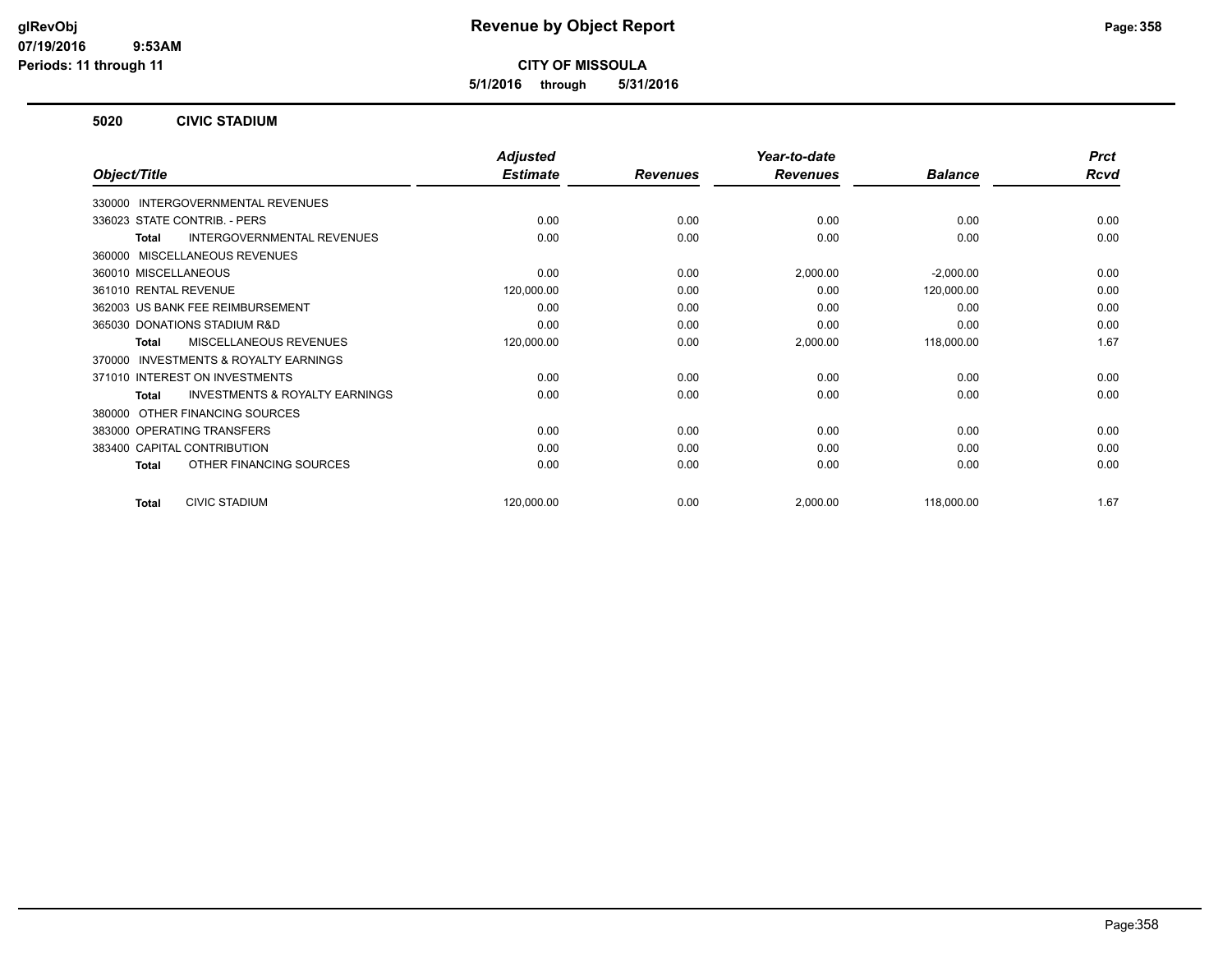**5/1/2016 through 5/31/2016**

# **5210 WATER**

**5210 WATER**

|                                                    | <b>Adjusted</b> |                 | Year-to-date    |                | <b>Prct</b> |
|----------------------------------------------------|-----------------|-----------------|-----------------|----------------|-------------|
| Object/Title                                       | <b>Estimate</b> | <b>Revenues</b> | <b>Revenues</b> | <b>Balance</b> | <b>Rcvd</b> |
| 330000 INTERGOVERNMENTAL REVENUES                  |                 |                 |                 |                |             |
| 336023 STATE CONTRIB. - PERS                       | 0.00            | 0.00            | 0.00            | 0.00           | 0.00        |
| <b>INTERGOVERNMENTAL REVENUES</b><br>Total         | 0.00            | 0.00            | 0.00            | 0.00           | 0.00        |
| 340000 CHARGES FOR SERVICES                        |                 |                 |                 |                |             |
| 343021 WATER FEES                                  | 0.00            | 0.00            | 0.00            | 0.00           | 0.00        |
| <b>CHARGES FOR SERVICES</b><br>Total               | 0.00            | 0.00            | 0.00            | 0.00           | 0.00        |
| 370000 INVESTMENTS & ROYALTY EARNINGS              |                 |                 |                 |                |             |
| 371010 INTEREST ON INVESTMENTS                     | 0.00            | 0.00            | 0.00            | 0.00           | 0.00        |
| <b>INVESTMENTS &amp; ROYALTY EARNINGS</b><br>Total | 0.00            | 0.00            | 0.00            | 0.00           | 0.00        |
|                                                    |                 |                 |                 |                |             |
| <b>WATER</b><br><b>Total</b>                       | 0.00            | 0.00            | 0.00            | 0.00           | 0.00        |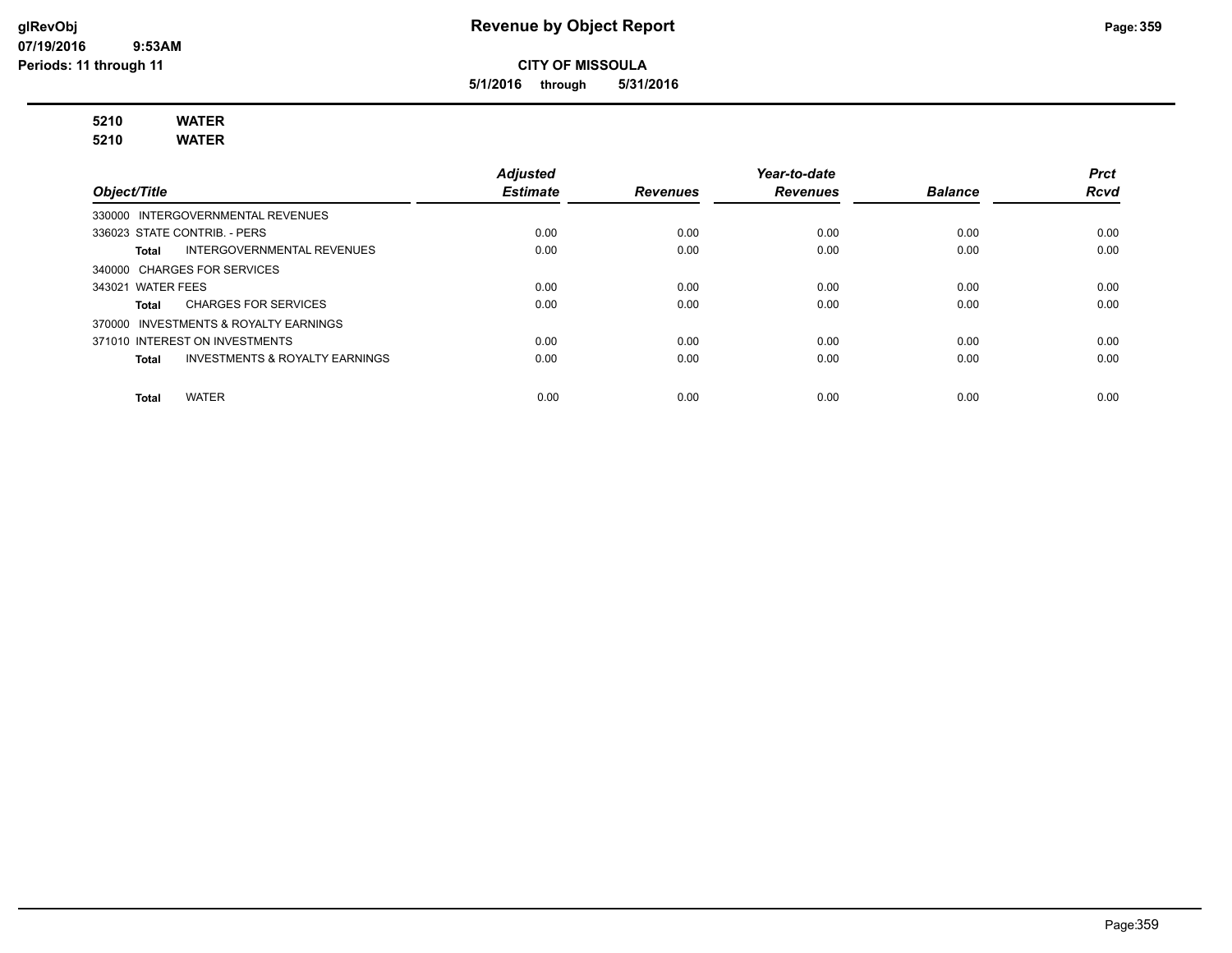**5/1/2016 through 5/31/2016**

#### **5210 WATER**

| Object/Title                          |                                           | Adjusted<br><b>Estimate</b> | <b>Revenues</b> | Year-to-date<br><b>Revenues</b> | <b>Balance</b> | <b>Prct</b><br><b>Rcvd</b> |
|---------------------------------------|-------------------------------------------|-----------------------------|-----------------|---------------------------------|----------------|----------------------------|
| 330000 INTERGOVERNMENTAL REVENUES     |                                           |                             |                 |                                 |                |                            |
| 336023 STATE CONTRIB. - PERS          |                                           | 0.00                        | 0.00            | 0.00                            | 0.00           | 0.00                       |
| Total                                 | INTERGOVERNMENTAL REVENUES                | 0.00                        | 0.00            | 0.00                            | 0.00           | 0.00                       |
| 340000 CHARGES FOR SERVICES           |                                           |                             |                 |                                 |                |                            |
| 343021 WATER FEES                     |                                           | 0.00                        | 0.00            | 0.00                            | 0.00           | 0.00                       |
| Total                                 | <b>CHARGES FOR SERVICES</b>               | 0.00                        | 0.00            | 0.00                            | 0.00           | 0.00                       |
| 370000 INVESTMENTS & ROYALTY EARNINGS |                                           |                             |                 |                                 |                |                            |
| 371010 INTEREST ON INVESTMENTS        |                                           | 0.00                        | 0.00            | 0.00                            | 0.00           | 0.00                       |
| Total                                 | <b>INVESTMENTS &amp; ROYALTY EARNINGS</b> | 0.00                        | 0.00            | 0.00                            | 0.00           | 0.00                       |
| <b>WATER</b><br><b>Total</b>          |                                           | 0.00                        | 0.00            | 0.00                            | 0.00           | 0.00                       |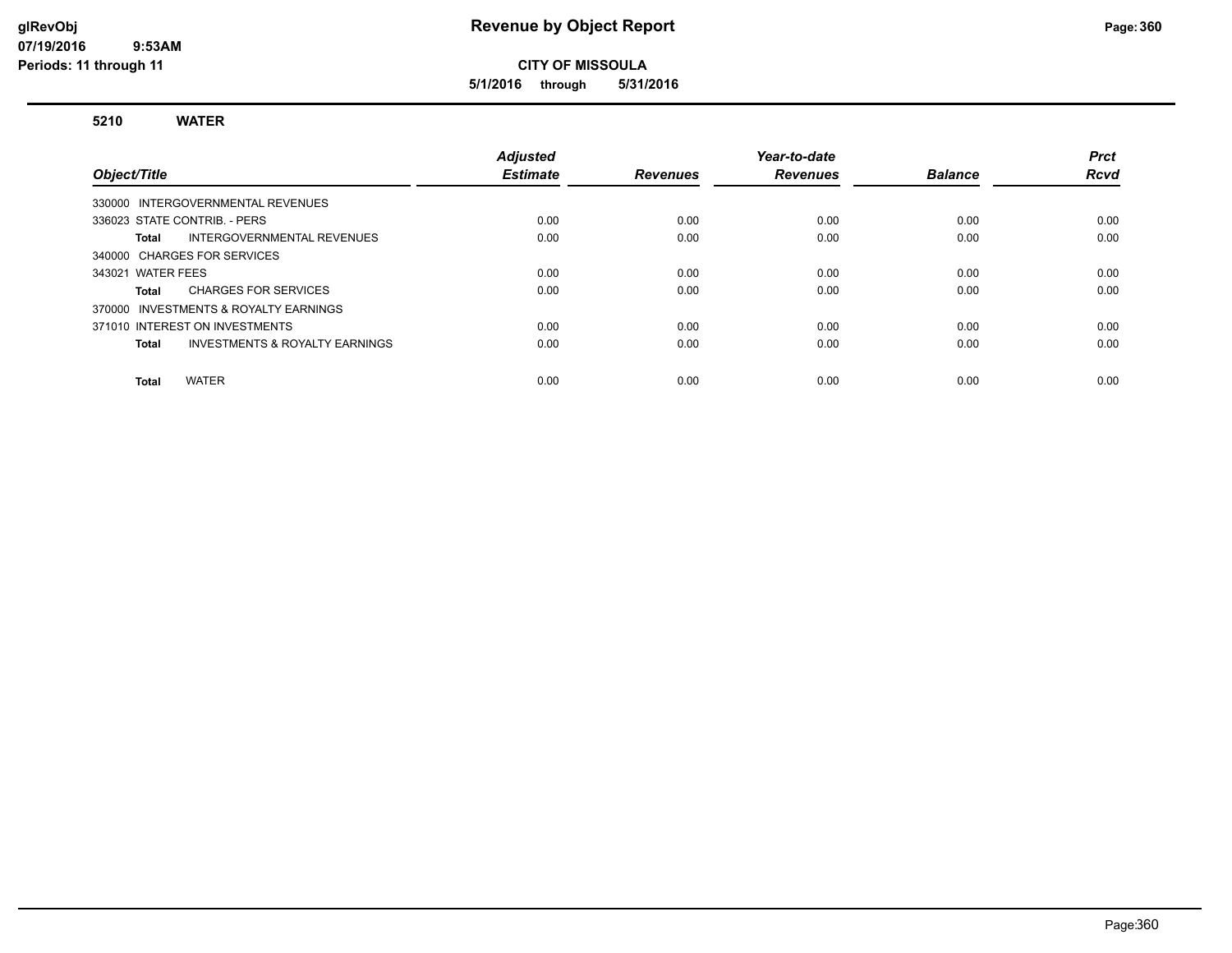**5/1/2016 through 5/31/2016**

## **5211 WATER REVENUE COLLECTION & CLEARING**

**5211 WATER REVENUE COLLECTION & CLEARING**

|                                                     | <b>Adjusted</b> |                 | Year-to-date    |                | <b>Prct</b> |
|-----------------------------------------------------|-----------------|-----------------|-----------------|----------------|-------------|
| Object/Title                                        | <b>Estimate</b> | <b>Revenues</b> | <b>Revenues</b> | <b>Balance</b> | <b>Rcvd</b> |
| 340000 CHARGES FOR SERVICES                         |                 |                 |                 |                |             |
| 343021 WATER FEES                                   | 0.00            | 0.00            | 0.00            | 0.00           | 0.00        |
| <b>CHARGES FOR SERVICES</b><br>Total                | 0.00            | 0.00            | 0.00            | 0.00           | 0.00        |
| 360000 MISCELLANEOUS REVENUES                       |                 |                 |                 |                |             |
| 360010 MISCELLANEOUS                                | 0.00            | 0.00            | 0.00            | 0.00           | 0.00        |
| MISCELLANEOUS REVENUES<br>Total                     | 0.00            | 0.00            | 0.00            | 0.00           | 0.00        |
| 370000 INVESTMENTS & ROYALTY EARNINGS               |                 |                 |                 |                |             |
| 371010 INTEREST ON INVESTMENTS                      | 0.00            | 0.00            | 0.00            | 0.00           | 0.00        |
| 371020 GAIN/LOSS IN MARKET VALUE OF INVESTMENTS     | 0.00            | 0.00            | 0.00            | 0.00           | 0.00        |
| <b>INVESTMENTS &amp; ROYALTY EARNINGS</b><br>Total  | 0.00            | 0.00            | 0.00            | 0.00           | 0.00        |
| WATER REVENUE COLLECTION & CLEARING<br><b>Total</b> | 0.00            | 0.00            | 0.00            | 0.00           | 0.00        |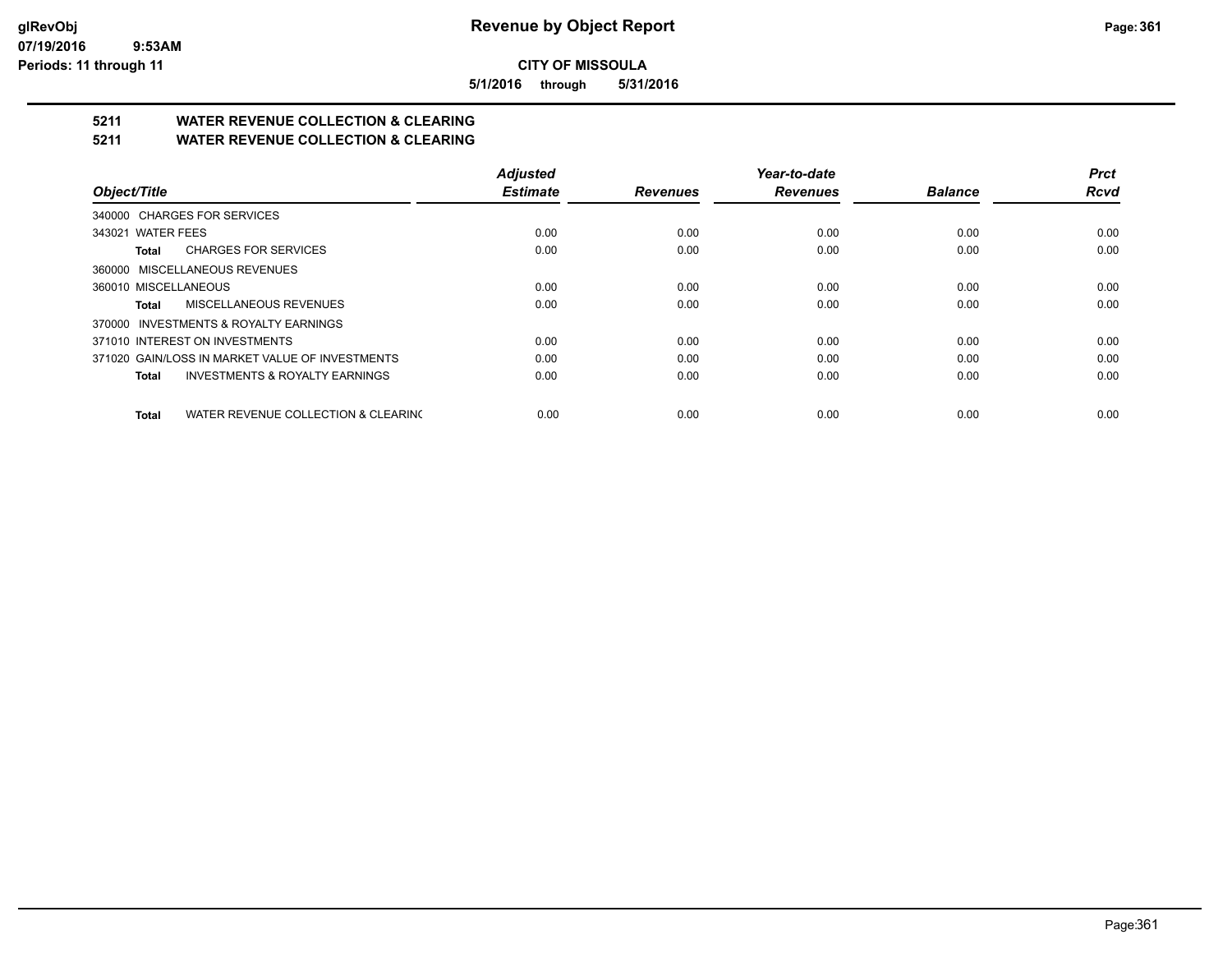**5/1/2016 through 5/31/2016**

## **5211 WATER REVENUE COLLECTION & CLEARING**

|                                                     | <b>Adjusted</b> |                 | Year-to-date    |                | <b>Prct</b> |
|-----------------------------------------------------|-----------------|-----------------|-----------------|----------------|-------------|
| Object/Title                                        | <b>Estimate</b> | <b>Revenues</b> | <b>Revenues</b> | <b>Balance</b> | <b>Rcvd</b> |
| 340000 CHARGES FOR SERVICES                         |                 |                 |                 |                |             |
| 343021 WATER FEES                                   | 0.00            | 0.00            | 0.00            | 0.00           | 0.00        |
| <b>CHARGES FOR SERVICES</b><br>Total                | 0.00            | 0.00            | 0.00            | 0.00           | 0.00        |
| 360000 MISCELLANEOUS REVENUES                       |                 |                 |                 |                |             |
| 360010 MISCELLANEOUS                                | 0.00            | 0.00            | 0.00            | 0.00           | 0.00        |
| MISCELLANEOUS REVENUES<br><b>Total</b>              | 0.00            | 0.00            | 0.00            | 0.00           | 0.00        |
| 370000 INVESTMENTS & ROYALTY EARNINGS               |                 |                 |                 |                |             |
| 371010 INTEREST ON INVESTMENTS                      | 0.00            | 0.00            | 0.00            | 0.00           | 0.00        |
| 371020 GAIN/LOSS IN MARKET VALUE OF INVESTMENT      | 0.00            | 0.00            | 0.00            | 0.00           | 0.00        |
| <b>INVESTMENTS &amp; ROYALTY EARNINGS</b><br>Total  | 0.00            | 0.00            | 0.00            | 0.00           | 0.00        |
|                                                     |                 |                 |                 |                |             |
| WATER REVENUE COLLECTION & CLEARING<br><b>Total</b> | 0.00            | 0.00            | 0.00            | 0.00           | 0.00        |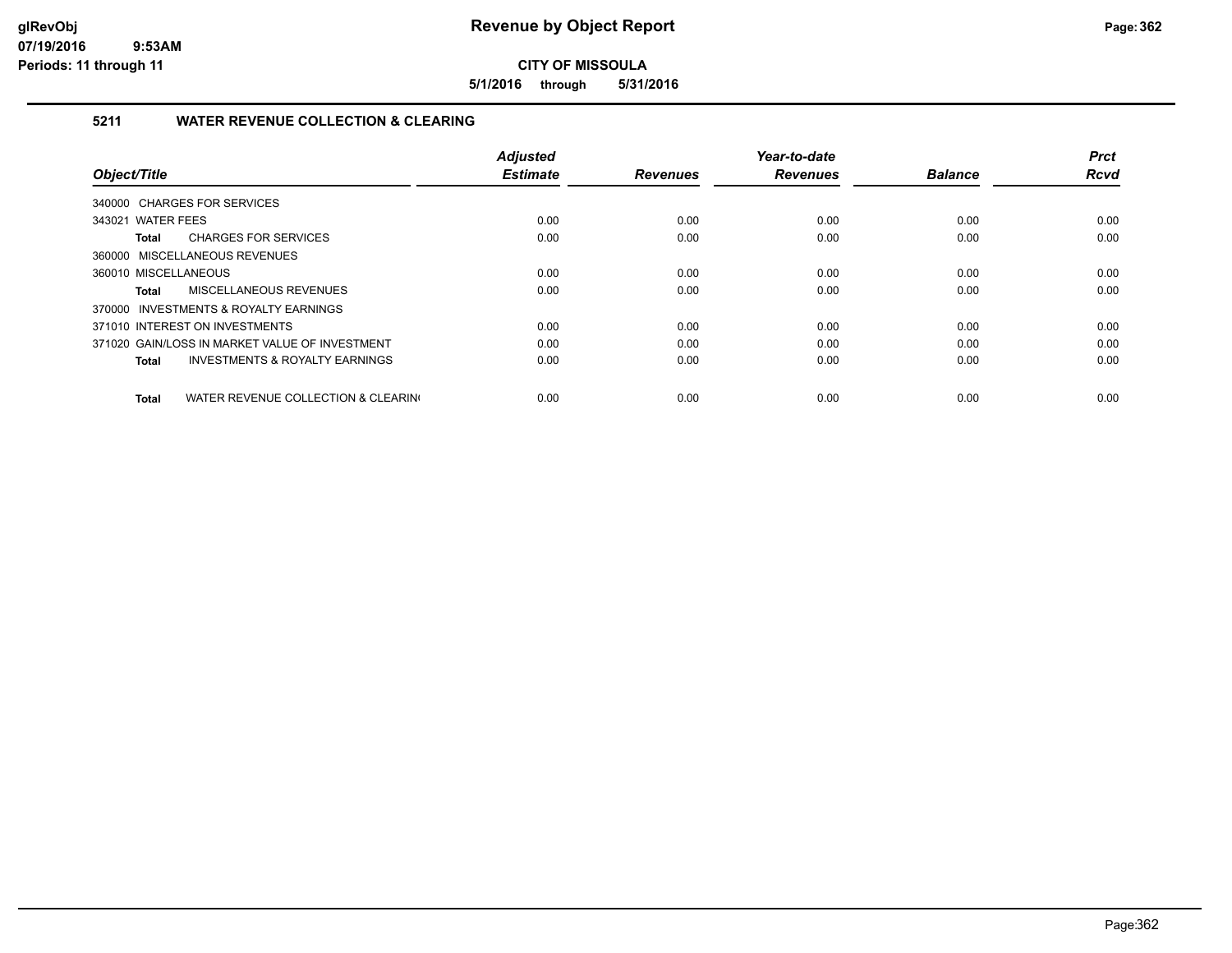**5/1/2016 through 5/31/2016**

**5215 WATER LOAN FUND**

**5215 WATER LOAN FUND**

|                                                    | <b>Adjusted</b> |                 | Year-to-date    |                | <b>Prct</b> |
|----------------------------------------------------|-----------------|-----------------|-----------------|----------------|-------------|
| Object/Title                                       | <b>Estimate</b> | <b>Revenues</b> | <b>Revenues</b> | <b>Balance</b> | <b>Rcvd</b> |
| 340000 CHARGES FOR SERVICES                        |                 |                 |                 |                |             |
| 343021 WATER FEES                                  | 0.00            | 0.00            | 0.00            | 0.00           | 0.00        |
| <b>CHARGES FOR SERVICES</b><br>Total               | 0.00            | 0.00            | 0.00            | 0.00           | 0.00        |
| 360000 MISCELLANEOUS REVENUES                      |                 |                 |                 |                |             |
| 360010 MISCELLANEOUS                               | 0.00            | 0.00            | 0.00            | 0.00           | 0.00        |
| <b>MISCELLANEOUS REVENUES</b><br>Total             | 0.00            | 0.00            | 0.00            | 0.00           | 0.00        |
| 370000 INVESTMENTS & ROYALTY EARNINGS              |                 |                 |                 |                |             |
| 371010 INTEREST ON INVESTMENTS                     | 0.00            | 0.00            | 0.00            | 0.00           | 0.00        |
| 371020 GAIN/LOSS IN MARKET VALUE OF INVESTMENTS    | 0.00            | 0.00            | 0.00            | 0.00           | 0.00        |
| <b>INVESTMENTS &amp; ROYALTY EARNINGS</b><br>Total | 0.00            | 0.00            | 0.00            | 0.00           | 0.00        |
| <b>WATER LOAN FUND</b><br>Total                    | 0.00            | 0.00            | 0.00            | 0.00           | 0.00        |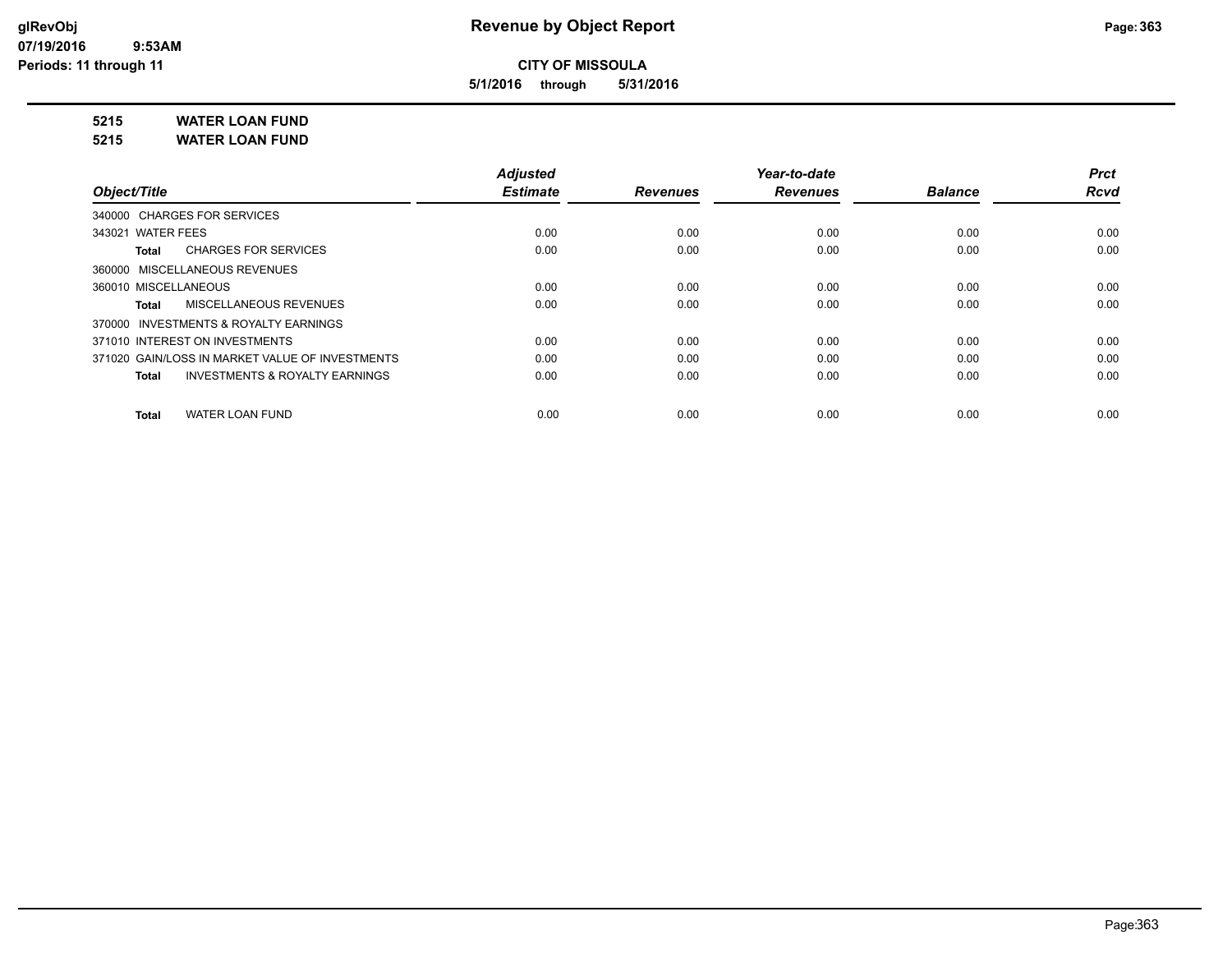**5/1/2016 through 5/31/2016**

### **5215 WATER LOAN FUND**

|                                                           | <b>Adjusted</b> |                 | Year-to-date    |                | <b>Prct</b> |
|-----------------------------------------------------------|-----------------|-----------------|-----------------|----------------|-------------|
| Object/Title                                              | <b>Estimate</b> | <b>Revenues</b> | <b>Revenues</b> | <b>Balance</b> | <b>Rcvd</b> |
| 340000 CHARGES FOR SERVICES                               |                 |                 |                 |                |             |
| 343021 WATER FEES                                         | 0.00            | 0.00            | 0.00            | 0.00           | 0.00        |
| <b>CHARGES FOR SERVICES</b><br>Total                      | 0.00            | 0.00            | 0.00            | 0.00           | 0.00        |
| 360000 MISCELLANEOUS REVENUES                             |                 |                 |                 |                |             |
| 360010 MISCELLANEOUS                                      | 0.00            | 0.00            | 0.00            | 0.00           | 0.00        |
| <b>MISCELLANEOUS REVENUES</b><br><b>Total</b>             | 0.00            | 0.00            | 0.00            | 0.00           | 0.00        |
| INVESTMENTS & ROYALTY EARNINGS<br>370000                  |                 |                 |                 |                |             |
| 371010 INTEREST ON INVESTMENTS                            | 0.00            | 0.00            | 0.00            | 0.00           | 0.00        |
| 371020 GAIN/LOSS IN MARKET VALUE OF INVESTMENT            | 0.00            | 0.00            | 0.00            | 0.00           | 0.00        |
| <b>INVESTMENTS &amp; ROYALTY EARNINGS</b><br><b>Total</b> | 0.00            | 0.00            | 0.00            | 0.00           | 0.00        |
|                                                           |                 |                 |                 |                |             |
| <b>WATER LOAN FUND</b><br><b>Total</b>                    | 0.00            | 0.00            | 0.00            | 0.00           | 0.00        |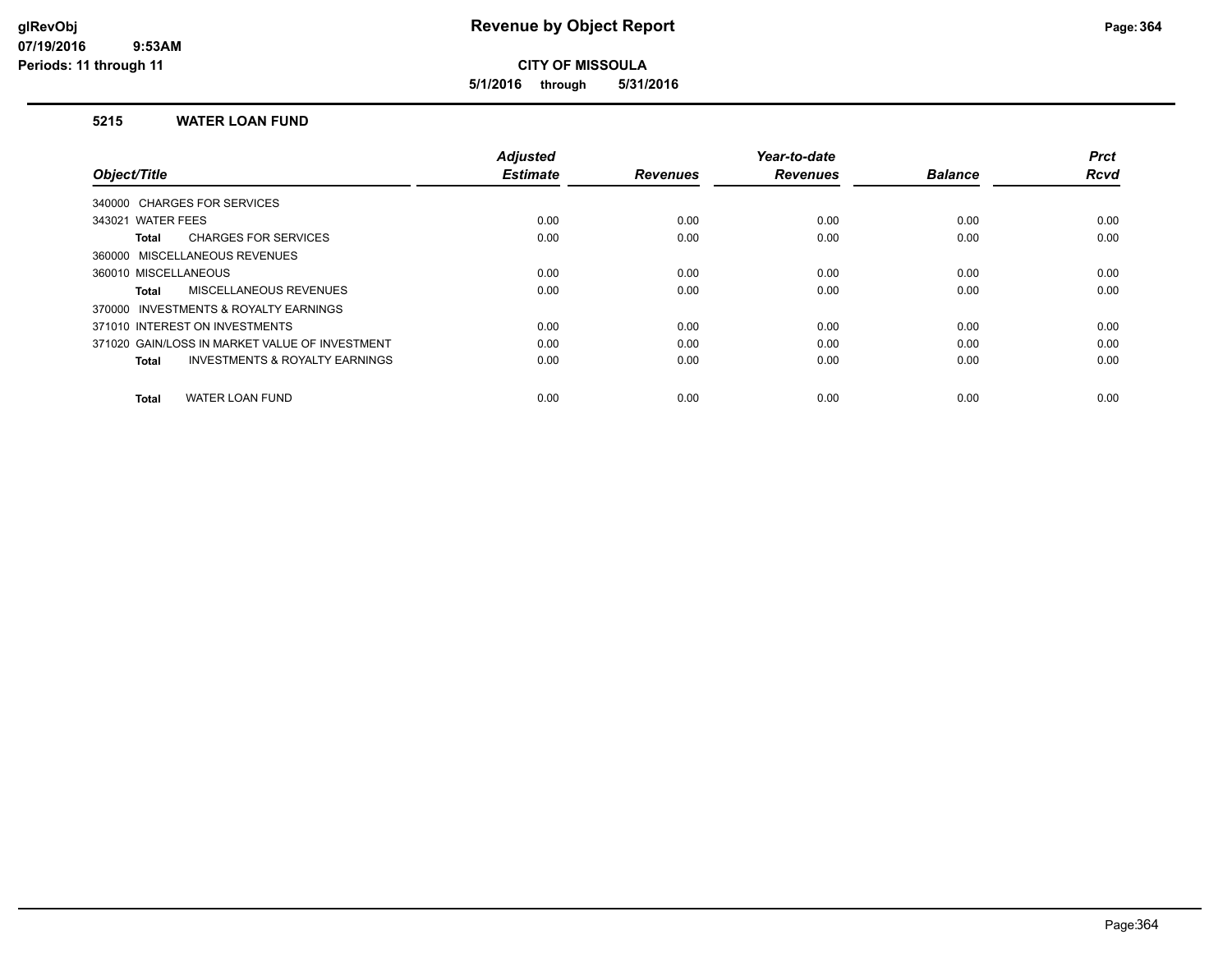**5/1/2016 through 5/31/2016**

**5220 WATER R&D FUND**

**5220 WATER R&D FUND**

|                                                           | <b>Adjusted</b> |                 | Year-to-date    |                | <b>Prct</b> |
|-----------------------------------------------------------|-----------------|-----------------|-----------------|----------------|-------------|
| Object/Title                                              | <b>Estimate</b> | <b>Revenues</b> | <b>Revenues</b> | <b>Balance</b> | Rcvd        |
| 340000 CHARGES FOR SERVICES                               |                 |                 |                 |                |             |
| 343032 SEWER INSTALLATION CHARGES                         | 0.00            | 0.00            | 0.00            | 0.00           | 0.00        |
| <b>CHARGES FOR SERVICES</b><br><b>Total</b>               | 0.00            | 0.00            | 0.00            | 0.00           | 0.00        |
| 360000 MISCELLANEOUS REVENUES                             |                 |                 |                 |                |             |
| 360000 MISCELLANEOUS REVENUES                             | 0.00            | 0.00            | 0.00            | 0.00           | 0.00        |
| 360010 MISCELLANEOUS                                      | 0.00            | 0.00            | 0.00            | 0.00           | 0.00        |
| MISCELLANEOUS REVENUES<br>Total                           | 0.00            | 0.00            | 0.00            | 0.00           | 0.00        |
| INVESTMENTS & ROYALTY EARNINGS<br>370000                  |                 |                 |                 |                |             |
| 371010 INTEREST ON INVESTMENTS                            | 0.00            | 0.00            | 0.00            | 0.00           | 0.00        |
| 371020 GAIN/LOSS IN MARKET VALUE OF INVESTMENTS           | 0.00            | 0.00            | 0.00            | 0.00           | 0.00        |
| <b>INVESTMENTS &amp; ROYALTY EARNINGS</b><br><b>Total</b> | 0.00            | 0.00            | 0.00            | 0.00           | 0.00        |
| OTHER FINANCING SOURCES<br>380000                         |                 |                 |                 |                |             |
| 381090 PROCEEDS FROM CAPITAL LEASE                        | 0.00            | 0.00            | 0.00            | 0.00           | 0.00        |
| 383000 OPERATING TRANSFERS                                | 0.00            | 0.00            | 0.00            | 0.00           | 0.00        |
| OTHER FINANCING SOURCES<br><b>Total</b>                   | 0.00            | 0.00            | 0.00            | 0.00           | 0.00        |
| <b>WATER R&amp;D FUND</b><br><b>Total</b>                 | 0.00            | 0.00            | 0.00            | 0.00           | 0.00        |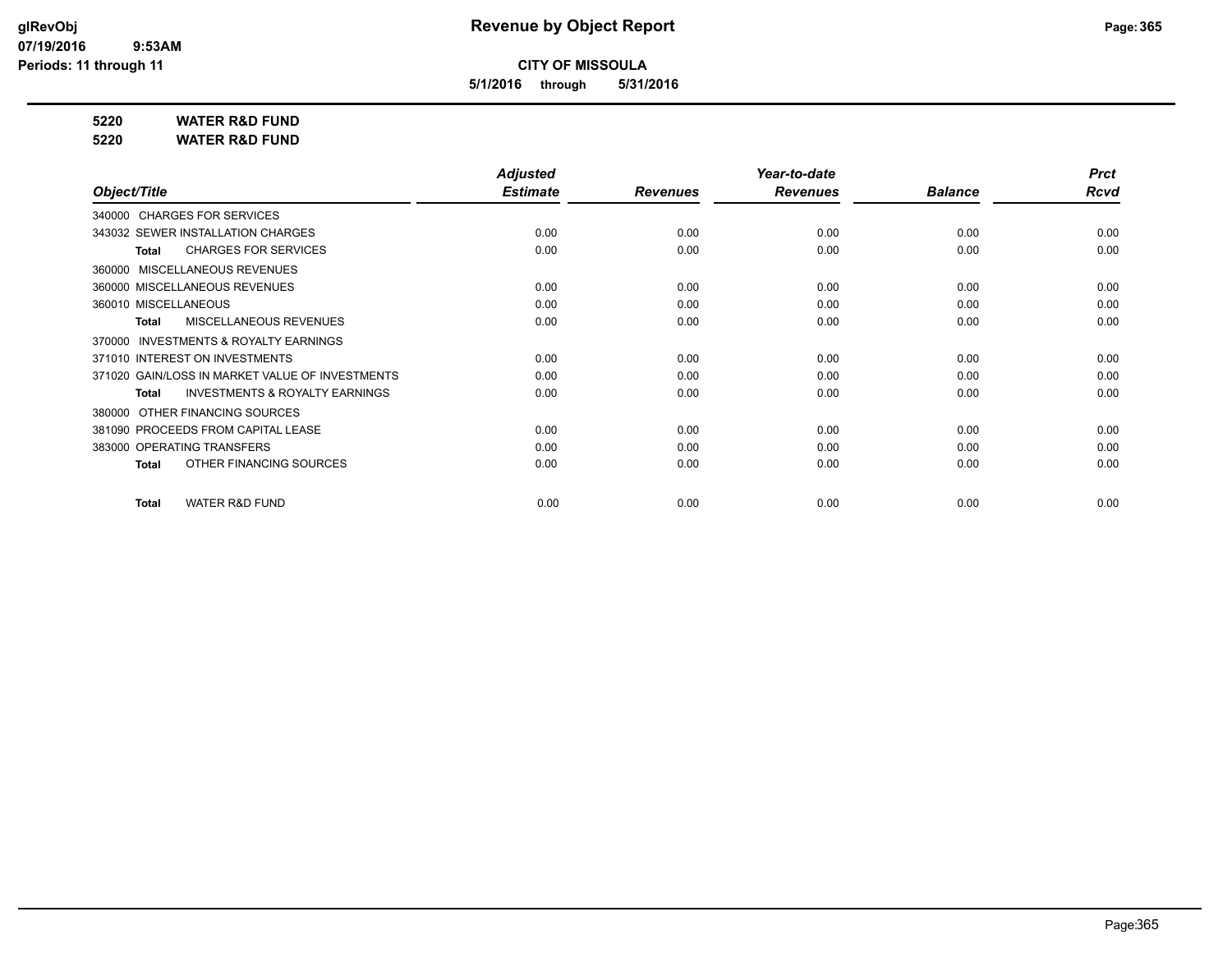**5/1/2016 through 5/31/2016**

### **5220 WATER R&D FUND**

|                                                           | <b>Adjusted</b> |                 | Year-to-date    |                | <b>Prct</b> |
|-----------------------------------------------------------|-----------------|-----------------|-----------------|----------------|-------------|
| Object/Title                                              | <b>Estimate</b> | <b>Revenues</b> | <b>Revenues</b> | <b>Balance</b> | Rcvd        |
| 340000 CHARGES FOR SERVICES                               |                 |                 |                 |                |             |
| 343032 SEWER INSTALLATION CHARGES                         | 0.00            | 0.00            | 0.00            | 0.00           | 0.00        |
| <b>CHARGES FOR SERVICES</b><br><b>Total</b>               | 0.00            | 0.00            | 0.00            | 0.00           | 0.00        |
| 360000 MISCELLANEOUS REVENUES                             |                 |                 |                 |                |             |
| 360000 MISCELLANEOUS REVENUES                             | 0.00            | 0.00            | 0.00            | 0.00           | 0.00        |
| 360010 MISCELLANEOUS                                      | 0.00            | 0.00            | 0.00            | 0.00           | 0.00        |
| <b>MISCELLANEOUS REVENUES</b><br><b>Total</b>             | 0.00            | 0.00            | 0.00            | 0.00           | 0.00        |
| <b>INVESTMENTS &amp; ROYALTY EARNINGS</b><br>370000       |                 |                 |                 |                |             |
| 371010 INTEREST ON INVESTMENTS                            | 0.00            | 0.00            | 0.00            | 0.00           | 0.00        |
| 371020 GAIN/LOSS IN MARKET VALUE OF INVESTMENT            | 0.00            | 0.00            | 0.00            | 0.00           | 0.00        |
| <b>INVESTMENTS &amp; ROYALTY EARNINGS</b><br><b>Total</b> | 0.00            | 0.00            | 0.00            | 0.00           | 0.00        |
| 380000 OTHER FINANCING SOURCES                            |                 |                 |                 |                |             |
| 381090 PROCEEDS FROM CAPITAL LEASE                        | 0.00            | 0.00            | 0.00            | 0.00           | 0.00        |
| 383000 OPERATING TRANSFERS                                | 0.00            | 0.00            | 0.00            | 0.00           | 0.00        |
| OTHER FINANCING SOURCES<br><b>Total</b>                   | 0.00            | 0.00            | 0.00            | 0.00           | 0.00        |
|                                                           |                 |                 |                 |                |             |
| <b>WATER R&amp;D FUND</b><br><b>Total</b>                 | 0.00            | 0.00            | 0.00            | 0.00           | 0.00        |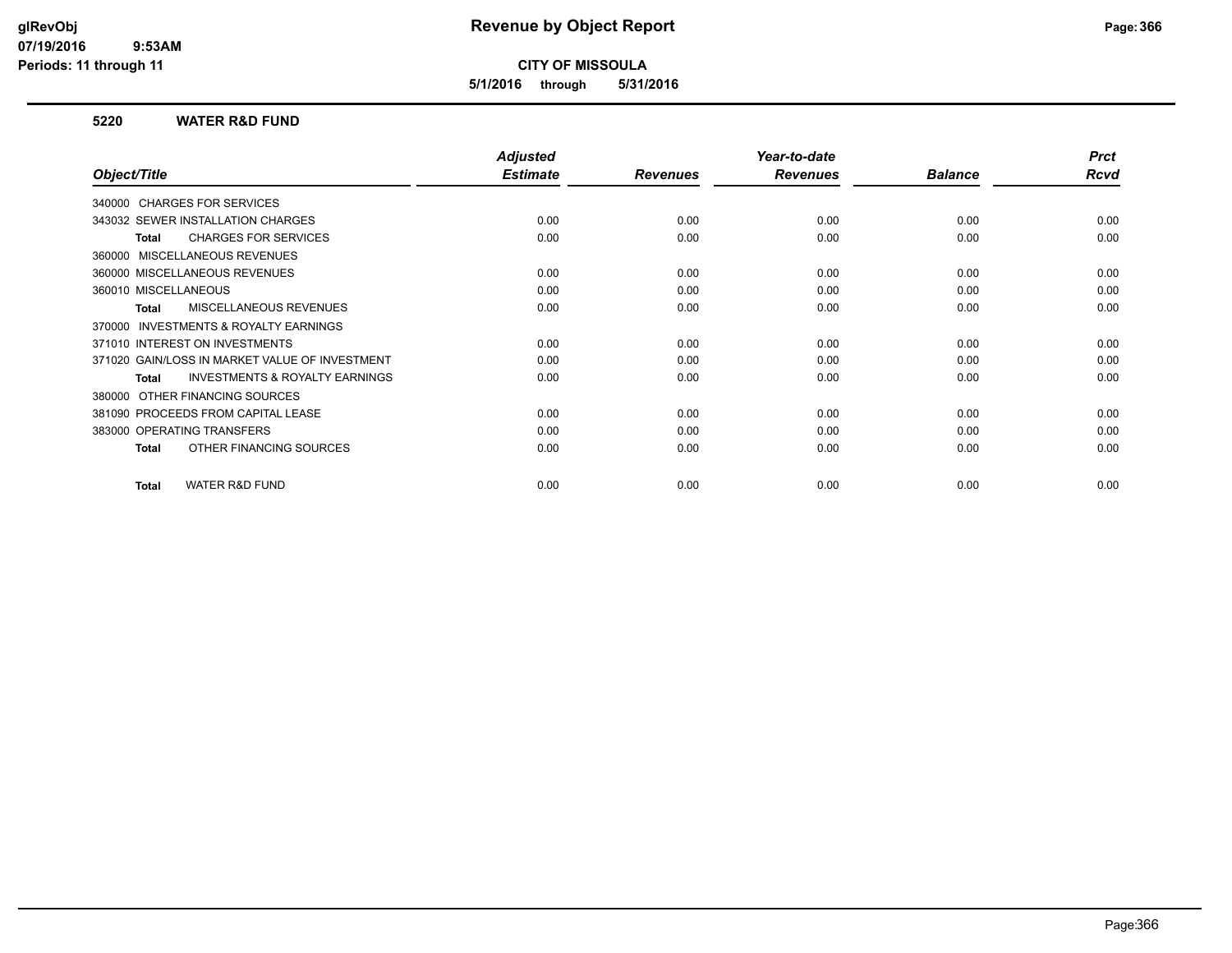**07/19/2016 9:53AM Periods: 11 through 11**

## **CITY OF MISSOULA**

**5/1/2016 through 5/31/2016**

## **5240 WATER CONSTRUCTION FUND**

**5240 WATER CONSTRUCTION FUND**

|                             |                                   | <b>Adjusted</b> | Year-to-date    |                 |                | <b>Prct</b> |
|-----------------------------|-----------------------------------|-----------------|-----------------|-----------------|----------------|-------------|
| Object/Title                |                                   | <b>Estimate</b> | <b>Revenues</b> | <b>Revenues</b> | <b>Balance</b> | <b>Rcvd</b> |
| 340000 CHARGES FOR SERVICES |                                   |                 |                 |                 |                |             |
|                             | 343026 WATER INSTALLATION CHARGES | 0.00            | 0.00            | 0.00            | 0.00           | 0.00        |
| Total                       | <b>CHARGES FOR SERVICES</b>       | 0.00            | 0.00            | 0.00            | 0.00           | 0.00        |
| <b>Total</b>                | WATER CONSTRUCTION FUND           | 0.00            | 0.00            | 0.00            | 0.00           | 0.00        |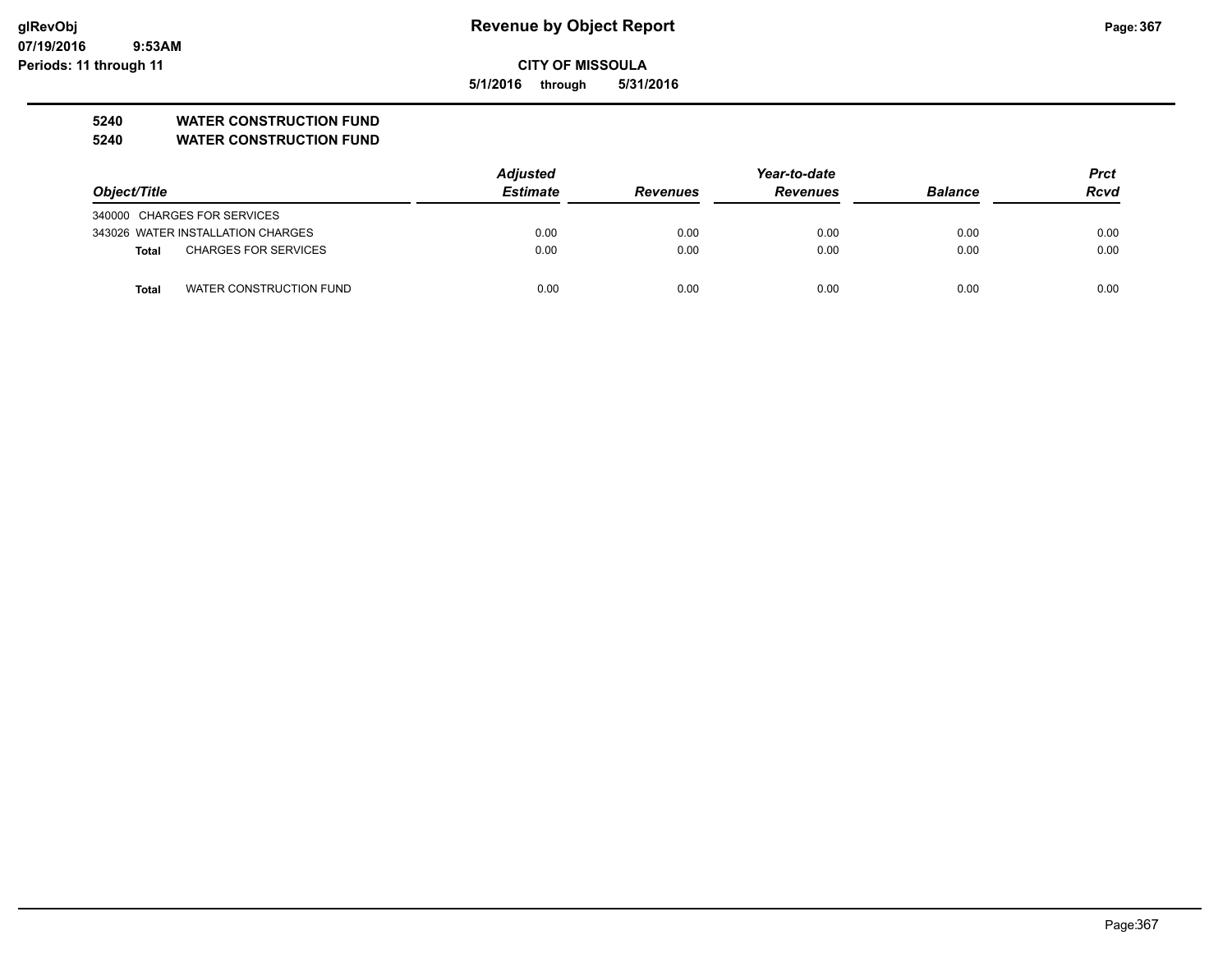**5/1/2016 through 5/31/2016**

## **5240 WATER CONSTRUCTION FUND**

| Object/Title |                                   | <b>Adjusted</b><br><b>Estimate</b> | <b>Revenues</b> | Year-to-date<br><b>Revenues</b> | <b>Balance</b> | <b>Prct</b><br><b>Rcvd</b> |
|--------------|-----------------------------------|------------------------------------|-----------------|---------------------------------|----------------|----------------------------|
|              |                                   |                                    |                 |                                 |                |                            |
|              | 340000 CHARGES FOR SERVICES       |                                    |                 |                                 |                |                            |
|              | 343026 WATER INSTALLATION CHARGES | 0.00                               | 0.00            | 0.00                            | 0.00           | 0.00                       |
| <b>Total</b> | <b>CHARGES FOR SERVICES</b>       | 0.00                               | 0.00            | 0.00                            | 0.00           | 0.00                       |
| <b>Total</b> | WATER CONSTRUCTION FUND           | 0.00                               | 0.00            | 0.00                            | 0.00           | 0.00                       |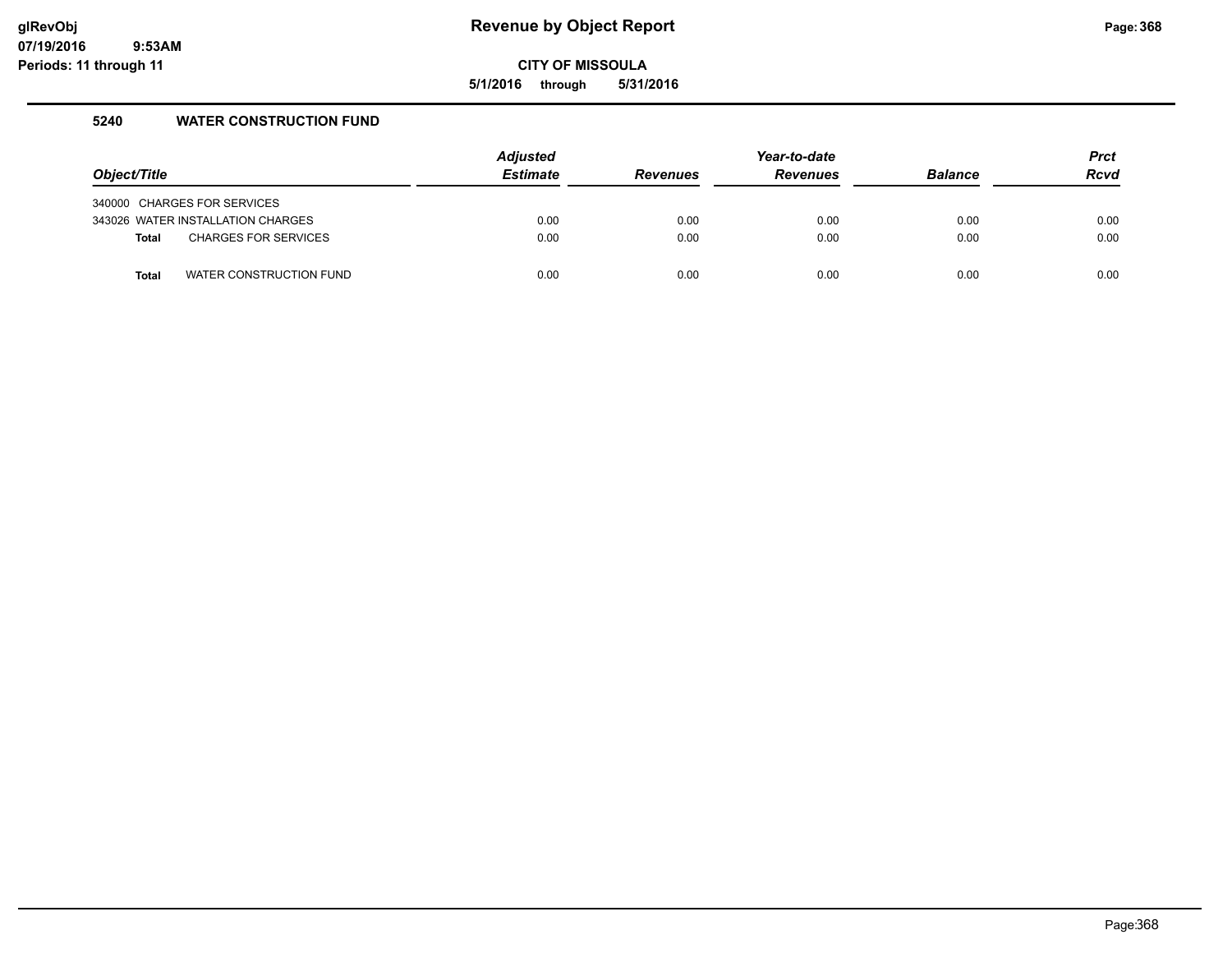**5/1/2016 through 5/31/2016**

**5250 WATER PURCHASE LOAN**

| <b>WATER PURCHASE LOAN</b><br>5250 |  |  |
|------------------------------------|--|--|
|------------------------------------|--|--|

|                                                 | <b>Adjusted</b> |                 | Year-to-date    |                |             |
|-------------------------------------------------|-----------------|-----------------|-----------------|----------------|-------------|
| Object/Title                                    | <b>Estimate</b> | <b>Revenues</b> | <b>Revenues</b> | <b>Balance</b> | <b>Rcvd</b> |
| 370000 INVESTMENTS & ROYALTY EARNINGS           |                 |                 |                 |                |             |
| 371010 INTEREST ON INVESTMENTS                  | 0.00            | 0.00            | 0.00            | 0.00           | 0.00        |
| 371020 GAIN/LOSS IN MARKET VALUE OF INVESTMENTS | 0.00            | 0.00            | 0.00            | 0.00           | 0.00        |
| INVESTMENTS & ROYALTY EARNINGS<br>Total         | 0.00            | 0.00            | 0.00            | 0.00           | 0.00        |
|                                                 |                 |                 |                 |                |             |
| WATER PURCHASE LOAN<br>Total                    | 0.00            | 0.00            | 0.00            | 0.00           | 0.00        |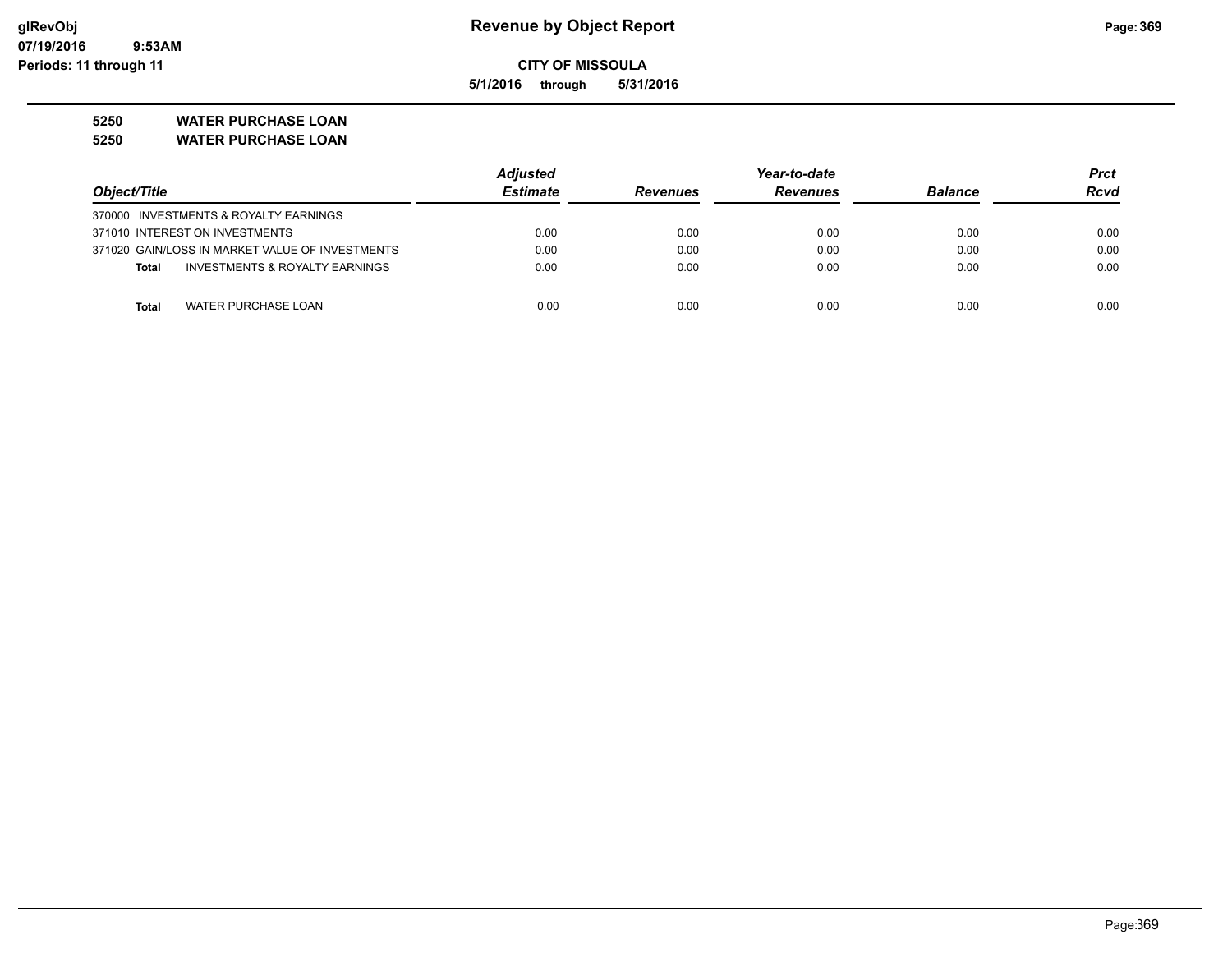## **glRevObj Revenue by Object Report Page:370**

**CITY OF MISSOULA**

**5/1/2016 through 5/31/2016**

## **5250 WATER PURCHASE LOAN**

| Object/Title |                                                | <b>Adjusted</b><br><b>Estimate</b> | <b>Revenues</b> | Year-to-date<br><b>Revenues</b> | <b>Balance</b> | <b>Prct</b><br><b>Rcvd</b> |
|--------------|------------------------------------------------|------------------------------------|-----------------|---------------------------------|----------------|----------------------------|
|              | 370000 INVESTMENTS & ROYALTY EARNINGS          |                                    |                 |                                 |                |                            |
|              | 371010 INTEREST ON INVESTMENTS                 | 0.00                               | 0.00            | 0.00                            | 0.00           | 0.00                       |
|              | 371020 GAIN/LOSS IN MARKET VALUE OF INVESTMENT | 0.00                               | 0.00            | 0.00                            | 0.00           | 0.00                       |
| <b>Total</b> | INVESTMENTS & ROYALTY EARNINGS                 | 0.00                               | 0.00            | 0.00                            | 0.00           | 0.00                       |
|              |                                                |                                    |                 |                                 |                |                            |
| <b>Total</b> | WATER PURCHASE LOAN                            | 0.00                               | 0.00            | 0.00                            | 0.00           | 0.00                       |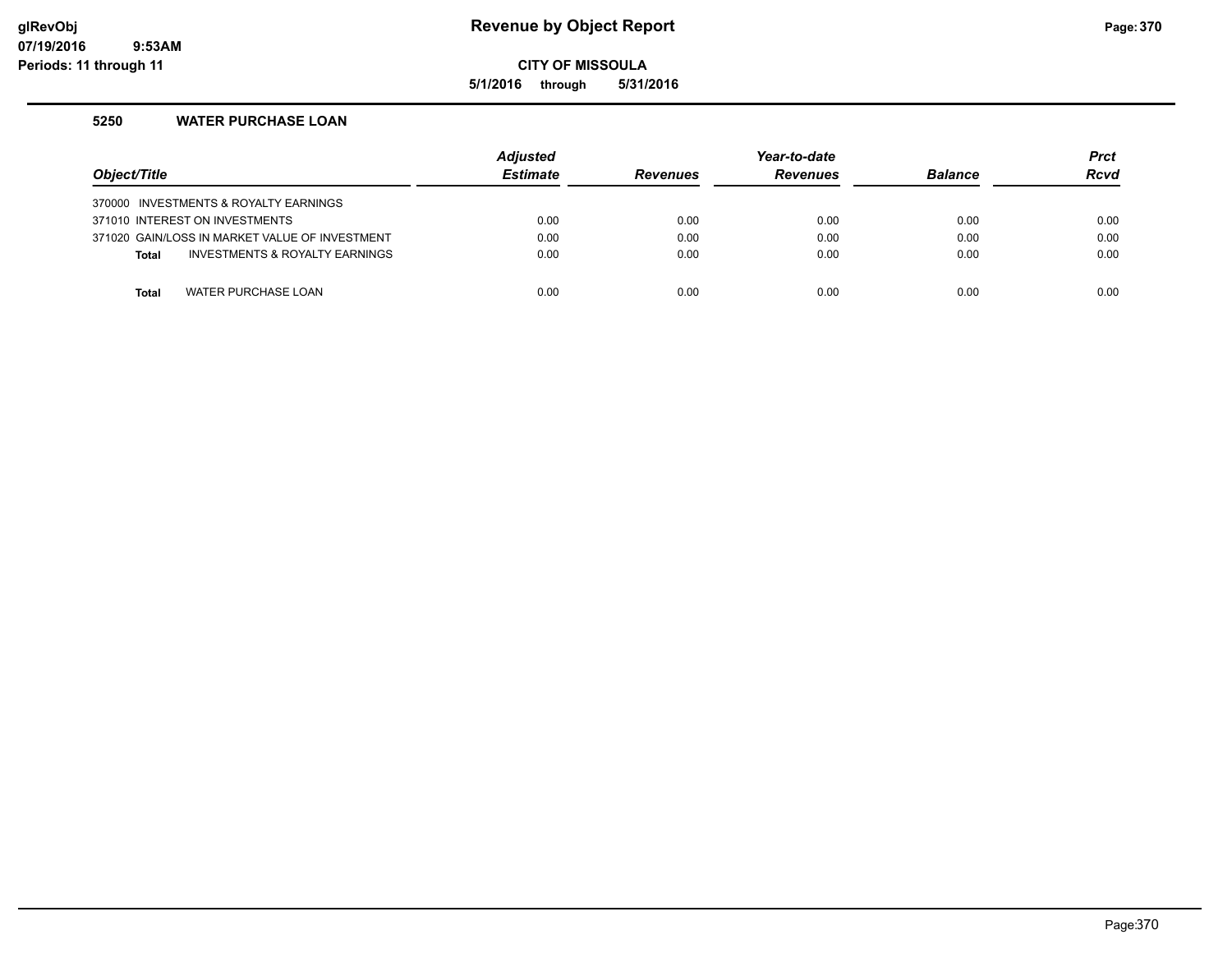**5/1/2016 through 5/31/2016**

## **5251 WATER PURCHASE LOAN RESERVE**

### **5251 WATER PURCHASE LOAN RESERVE**

| Object/Title                                       | <b>Adjusted</b><br><b>Estimate</b> | <b>Revenues</b> | Year-to-date<br><b>Revenues</b> | <b>Balance</b> | <b>Prct</b><br><b>Rcvd</b> |
|----------------------------------------------------|------------------------------------|-----------------|---------------------------------|----------------|----------------------------|
|                                                    |                                    |                 |                                 |                |                            |
| 360000 MISCELLANEOUS REVENUES                      |                                    |                 |                                 |                |                            |
| 360010 MISCELLANEOUS                               | 0.00                               | 0.00            | 0.00                            | 0.00           | 0.00                       |
| MISCELLANEOUS REVENUES<br>Total                    | 0.00                               | 0.00            | 0.00                            | 0.00           | 0.00                       |
| 370000 INVESTMENTS & ROYALTY EARNINGS              |                                    |                 |                                 |                |                            |
| 371010 INTEREST ON INVESTMENTS                     | 0.00                               | 0.00            | 0.00                            | 0.00           | 0.00                       |
| 371020 GAIN/LOSS IN MARKET VALUE OF INVESTMENTS    | 0.00                               | 0.00            | 0.00                            | 0.00           | 0.00                       |
| <b>INVESTMENTS &amp; ROYALTY EARNINGS</b><br>Total | 0.00                               | 0.00            | 0.00                            | 0.00           | 0.00                       |
| 380000 OTHER FINANCING SOURCES                     |                                    |                 |                                 |                |                            |
| 383042 TRANSFERS FROM OTHER FUNDS                  | 0.00                               | 0.00            | 0.00                            | 0.00           | 0.00                       |
| OTHER FINANCING SOURCES<br>Total                   | 0.00                               | 0.00            | 0.00                            | 0.00           | 0.00                       |
| WATER PURCHASE LOAN RESERVE<br>Total               | 0.00                               | 0.00            | 0.00                            | 0.00           | 0.00                       |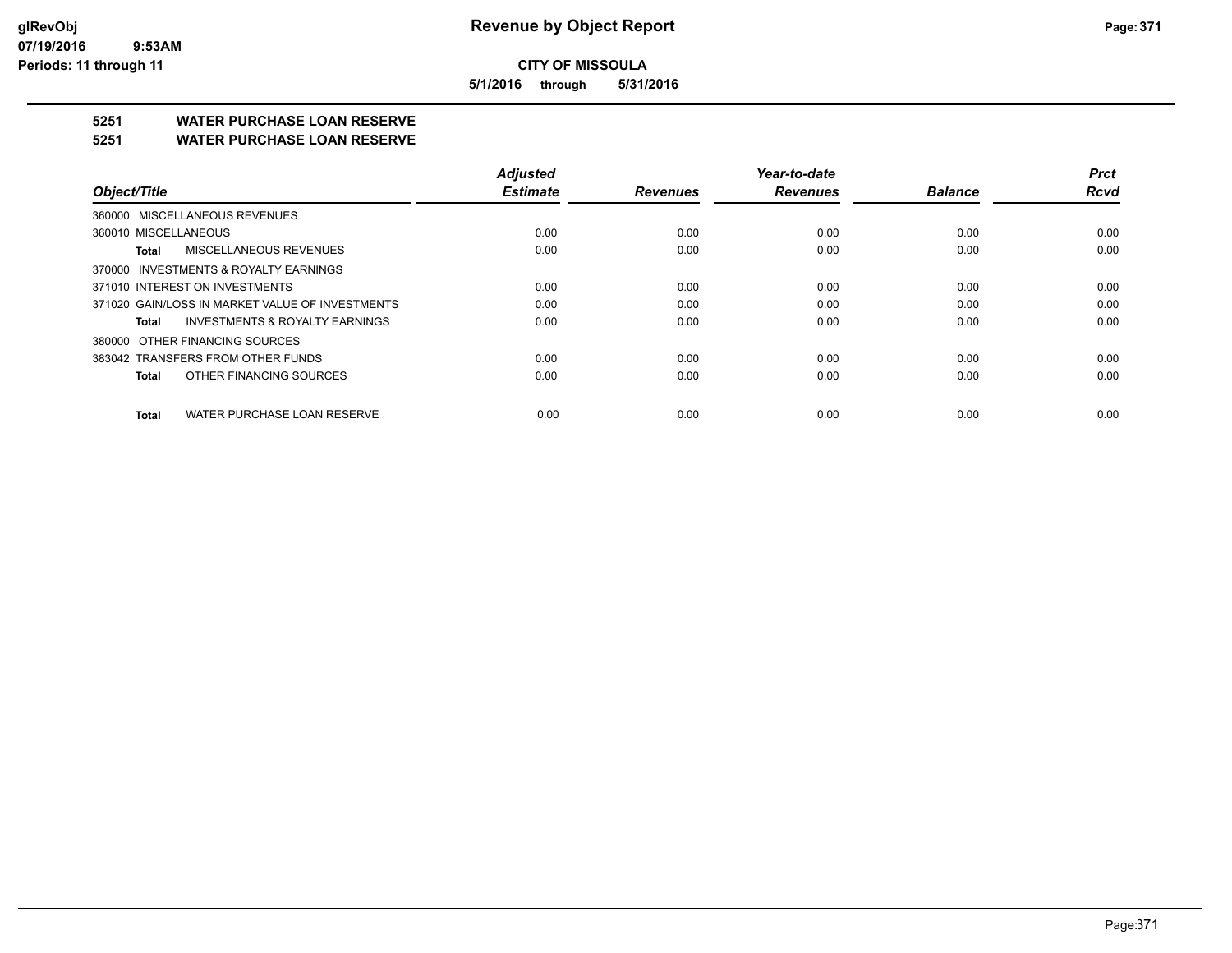**5/1/2016 through 5/31/2016**

## **5251 WATER PURCHASE LOAN RESERVE**

| Object/Title                                       | <b>Adjusted</b><br><b>Estimate</b> | <b>Revenues</b> | Year-to-date<br><b>Revenues</b> | <b>Balance</b> | <b>Prct</b><br><b>Rcvd</b> |
|----------------------------------------------------|------------------------------------|-----------------|---------------------------------|----------------|----------------------------|
|                                                    |                                    |                 |                                 |                |                            |
| 360000 MISCELLANEOUS REVENUES                      |                                    |                 |                                 |                |                            |
| 360010 MISCELLANEOUS                               | 0.00                               | 0.00            | 0.00                            | 0.00           | 0.00                       |
| MISCELLANEOUS REVENUES<br>Total                    | 0.00                               | 0.00            | 0.00                            | 0.00           | 0.00                       |
| 370000 INVESTMENTS & ROYALTY EARNINGS              |                                    |                 |                                 |                |                            |
| 371010 INTEREST ON INVESTMENTS                     | 0.00                               | 0.00            | 0.00                            | 0.00           | 0.00                       |
| 371020 GAIN/LOSS IN MARKET VALUE OF INVESTMENT     | 0.00                               | 0.00            | 0.00                            | 0.00           | 0.00                       |
| <b>INVESTMENTS &amp; ROYALTY EARNINGS</b><br>Total | 0.00                               | 0.00            | 0.00                            | 0.00           | 0.00                       |
| 380000 OTHER FINANCING SOURCES                     |                                    |                 |                                 |                |                            |
| 383042 TRANSFERS FROM OTHER FUNDS                  | 0.00                               | 0.00            | 0.00                            | 0.00           | 0.00                       |
| OTHER FINANCING SOURCES<br>Total                   | 0.00                               | 0.00            | 0.00                            | 0.00           | 0.00                       |
|                                                    |                                    |                 |                                 |                |                            |
| WATER PURCHASE LOAN RESERVE<br>Total               | 0.00                               | 0.00            | 0.00                            | 0.00           | 0.00                       |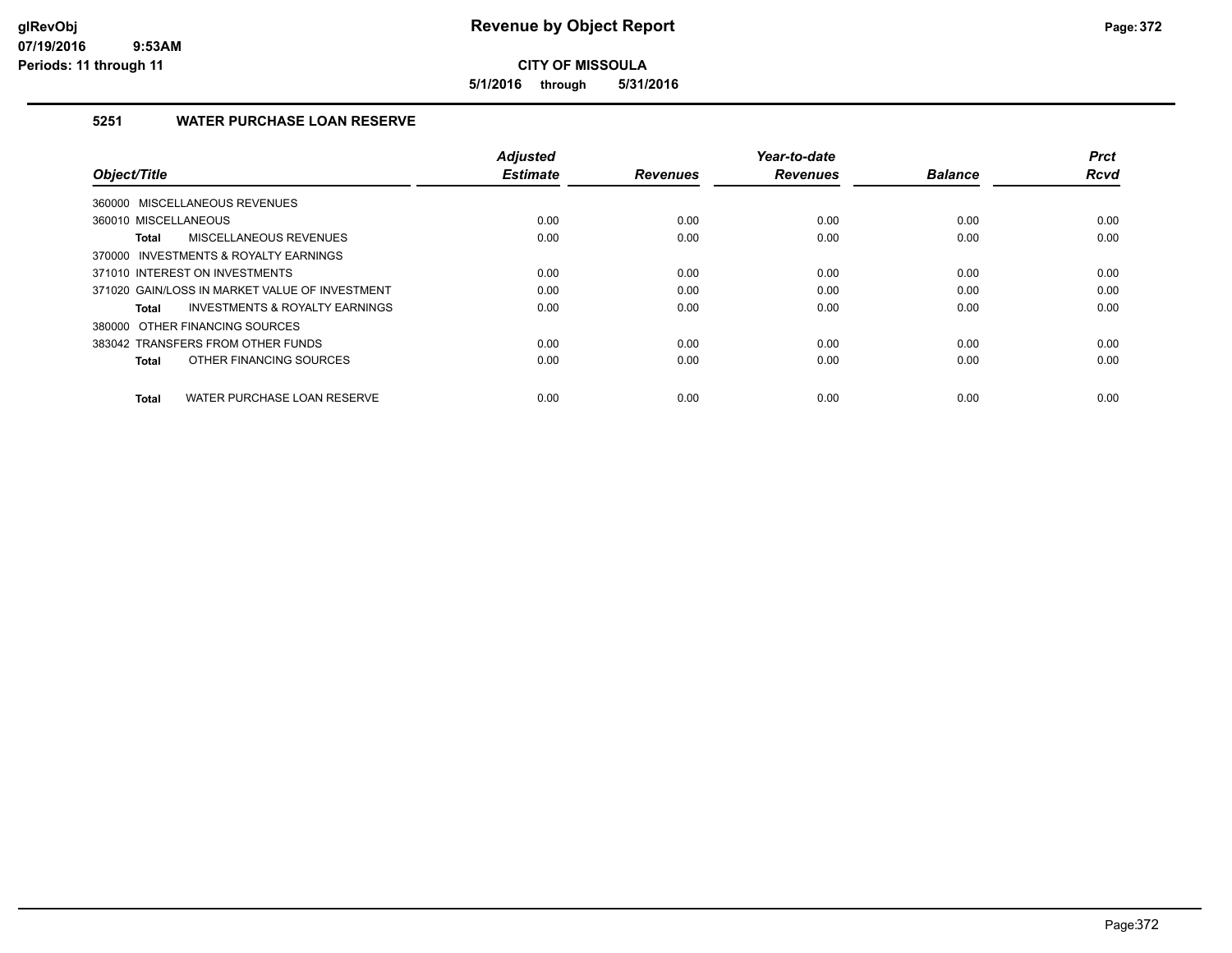**5/1/2016 through 5/31/2016**

## **5310 SEWER OPERATING BUDGET FUND**

#### **5310 SEWER OPERATING BUDGET FUND**

|                                                    | <b>Adjusted</b> |                 | Year-to-date    |                | <b>Prct</b> |
|----------------------------------------------------|-----------------|-----------------|-----------------|----------------|-------------|
| Object/Title                                       | <b>Estimate</b> | <b>Revenues</b> | <b>Revenues</b> | <b>Balance</b> | <b>Rcvd</b> |
| 320000 LICENSES & PERMITS                          |                 |                 |                 |                |             |
| 323027 HAULER PERMITS                              | 0.00            | 1.390.50        | 1.540.50        | $-1,540.50$    | 0.00        |
| <b>LICENSES &amp; PERMITS</b><br><b>Total</b>      | 0.00            | 1,390.50        | 1,540.50        | $-1,540.50$    | 0.00        |
| <b>INTERGOVERNMENTAL REVENUES</b><br>330000        |                 |                 |                 |                |             |
| 334071 DEQ/RIVER WATER SAMPLING                    | 0.00            | 0.00            | 0.00            | 0.00           | 0.00        |
| 336020 STATE PENSION CONTRIBUTION                  | 0.00            | 0.00            | 0.00            | 0.00           | 0.00        |
| 336023 STATE CONTRIB. - PERS                       | 0.00            | 0.00            | 850.96          | $-850.96$      | 0.00        |
| <b>INTERGOVERNMENTAL REVENUES</b><br>Total         | 0.00            | 0.00            | 850.96          | $-850.96$      | 0.00        |
| 340000 CHARGES FOR SERVICES                        |                 |                 |                 |                |             |
| 343031 SEWER SERVICE CHARGES                       | 0.00            | 0.00            | 6,140.00        | $-6,140.00$    | 0.00        |
| 343032 SEWER INSTALLATION CHARGES                  | 79,000.00       | 0.00            | 0.00            | 79,000.00      | 0.00        |
| 343035 SALE OF SEWER MATERIALS AND SUPPLIES        | 0.00            | 0.00            | 0.00            | 0.00           | 0.00        |
| 343039 DISPOSAL FEES                               | 0.00            | 3,742.16        | 25,906.12       | $-25,906.12$   | 0.00        |
| <b>CHARGES FOR SERVICES</b><br>Total               | 79,000.00       | 3,742.16        | 32,046.12       | 46,953.88      | 40.56       |
| 360000 MISCELLANEOUS REVENUES                      |                 |                 |                 |                |             |
| 360010 MISCELLANEOUS                               | 0.00            | 405.00          | 405.00          | $-405.00$      | 0.00        |
| 360030 CONTRIBUTIONS FROM PROPERTY OWNERS          | 0.00            | 0.00            | 0.00            | 0.00           | 0.00        |
| 363040 PENALTY AND INTEREST                        | 0.00            | 289.18          | 2,142.30        | $-2,142.30$    | 0.00        |
| 364012 SALE OF SURPLUS PROPERTY                    | 0.00            | 0.00            | 0.00            | 0.00           | 0.00        |
| MISCELLANEOUS REVENUES<br>Total                    | 0.00            | 694.18          | 2,547.30        | $-2,547.30$    | 0.00        |
| 370000 INVESTMENTS & ROYALTY EARNINGS              |                 |                 |                 |                |             |
| 371010 INTEREST ON INVESTMENTS                     | 0.00            | 0.00            | 0.00            | 0.00           | 0.00        |
| 371020 GAIN/LOSS IN MARKET VALUE OF INVESTMENTS    | 0.00            | 0.00            | 0.00            | 0.00           | 0.00        |
| <b>INVESTMENTS &amp; ROYALTY EARNINGS</b><br>Total | 0.00            | 0.00            | 0.00            | 0.00           | 0.00        |
| 380000 OTHER FINANCING SOURCES                     |                 |                 |                 |                |             |
| 381090 PROCEEDS FROM CAPITAL LEASE                 | 0.00            | 0.00            | 0.00            | 0.00           | 0.00        |
| 382010 SALE OF FIXED ASSETS                        | 0.00            | 0.00            | 0.00            | 0.00           | 0.00        |
| 383024 TRANS FR SEWER CLEARING                     | 4,875,239.00    | 0.00            | 0.00            | 4,875,239.00   | 0.00        |
| OTHER FINANCING SOURCES<br><b>Total</b>            | 4,875,239.00    | 0.00            | 0.00            | 4,875,239.00   | 0.00        |
| SEWER OPERATING BUDGET FUND<br>Total               | 4.954.239.00    | 5.826.84        | 36.984.88       | 4.917.254.12   | 0.75        |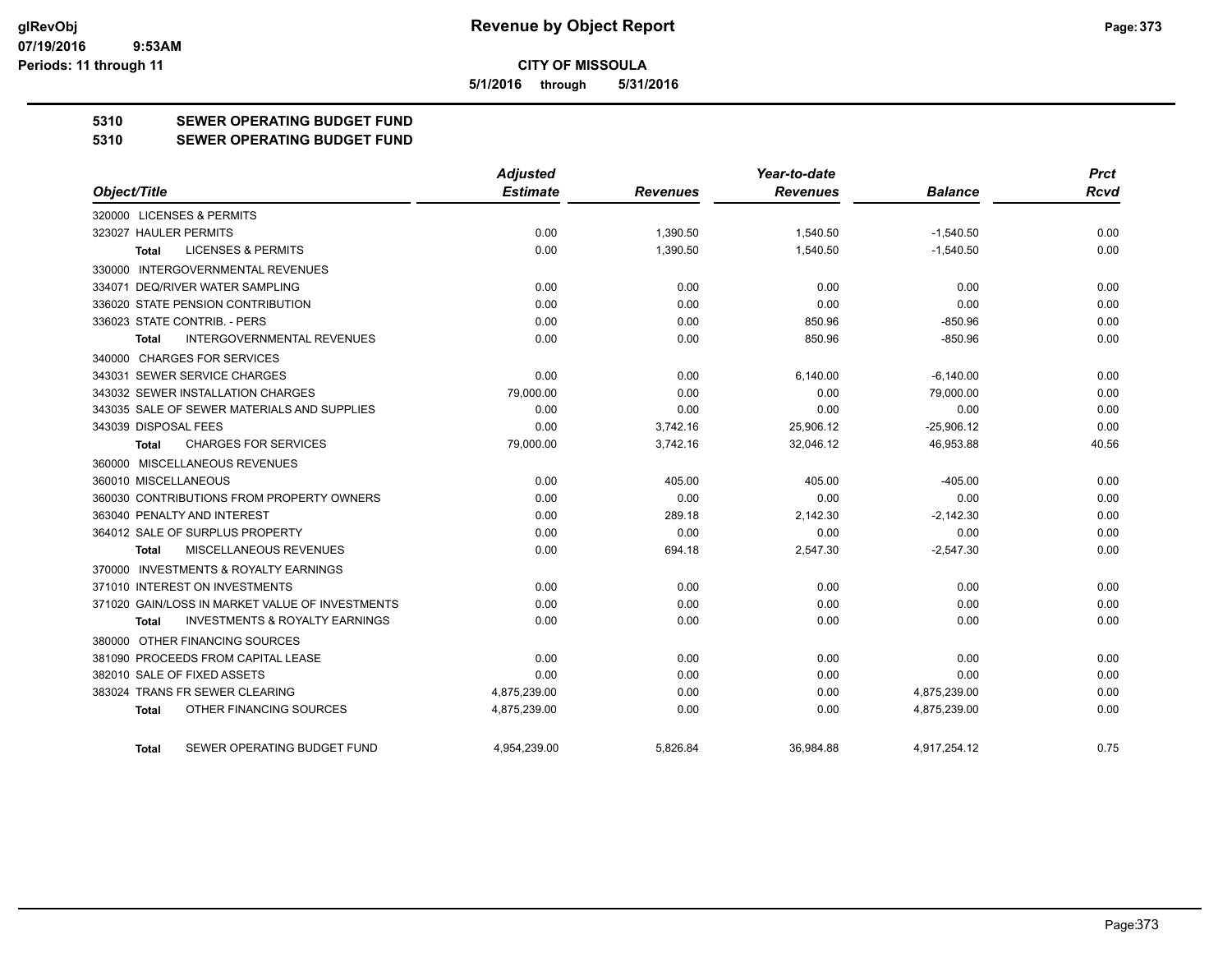**5/1/2016 through 5/31/2016**

## **5310 SEWER OPERATING BUDGET FUND**

|                                                           | Adjusted        |                 | Year-to-date    |                | <b>Prct</b> |
|-----------------------------------------------------------|-----------------|-----------------|-----------------|----------------|-------------|
| Object/Title                                              | <b>Estimate</b> | <b>Revenues</b> | <b>Revenues</b> | <b>Balance</b> | <b>Rcvd</b> |
| 320000 LICENSES & PERMITS                                 |                 |                 |                 |                |             |
| 323027 HAULER PERMITS                                     | 0.00            | 1,390.50        | 1,540.50        | $-1,540.50$    | 0.00        |
| <b>LICENSES &amp; PERMITS</b><br><b>Total</b>             | 0.00            | 1,390.50        | 1,540.50        | $-1,540.50$    | 0.00        |
| 330000 INTERGOVERNMENTAL REVENUES                         |                 |                 |                 |                |             |
| 334071 DEQ/RIVER WATER SAMPLING                           | 0.00            | 0.00            | 0.00            | 0.00           | 0.00        |
| 336020 STATE PENSION CONTRIBUTION                         | 0.00            | 0.00            | 0.00            | 0.00           | 0.00        |
| 336023 STATE CONTRIB. - PERS                              | 0.00            | 0.00            | 850.96          | $-850.96$      | 0.00        |
| <b>INTERGOVERNMENTAL REVENUES</b><br><b>Total</b>         | 0.00            | 0.00            | 850.96          | $-850.96$      | 0.00        |
| 340000 CHARGES FOR SERVICES                               |                 |                 |                 |                |             |
| 343031 SEWER SERVICE CHARGES                              | 0.00            | 0.00            | 6,140.00        | $-6,140.00$    | 0.00        |
| 343032 SEWER INSTALLATION CHARGES                         | 79,000.00       | 0.00            | 0.00            | 79,000.00      | 0.00        |
| 343035 SALE OF SEWER MATERIALS AND SUPPLIES               | 0.00            | 0.00            | 0.00            | 0.00           | 0.00        |
| 343039 DISPOSAL FEES                                      | 0.00            | 3,742.16        | 25,906.12       | $-25,906.12$   | 0.00        |
| <b>CHARGES FOR SERVICES</b><br><b>Total</b>               | 79,000.00       | 3,742.16        | 32,046.12       | 46,953.88      | 40.56       |
| 360000 MISCELLANEOUS REVENUES                             |                 |                 |                 |                |             |
| 360010 MISCELLANEOUS                                      | 0.00            | 405.00          | 405.00          | $-405.00$      | 0.00        |
| 360030 CONTRIBUTIONS FROM PROPERTY OWNERS                 | 0.00            | 0.00            | 0.00            | 0.00           | 0.00        |
| 363040 PENALTY AND INTEREST                               | 0.00            | 289.18          | 2.142.30        | $-2,142.30$    | 0.00        |
| 364012 SALE OF SURPLUS PROPERTY                           | 0.00            | 0.00            | 0.00            | 0.00           | 0.00        |
| MISCELLANEOUS REVENUES<br>Total                           | 0.00            | 694.18          | 2,547.30        | $-2,547.30$    | 0.00        |
| 370000 INVESTMENTS & ROYALTY EARNINGS                     |                 |                 |                 |                |             |
| 371010 INTEREST ON INVESTMENTS                            | 0.00            | 0.00            | 0.00            | 0.00           | 0.00        |
| 371020 GAIN/LOSS IN MARKET VALUE OF INVESTMENT            | 0.00            | 0.00            | 0.00            | 0.00           | 0.00        |
| <b>INVESTMENTS &amp; ROYALTY EARNINGS</b><br><b>Total</b> | 0.00            | 0.00            | 0.00            | 0.00           | 0.00        |
| 380000 OTHER FINANCING SOURCES                            |                 |                 |                 |                |             |
| 381090 PROCEEDS FROM CAPITAL LEASE                        | 0.00            | 0.00            | 0.00            | 0.00           | 0.00        |
| 382010 SALE OF FIXED ASSETS                               | 0.00            | 0.00            | 0.00            | 0.00           | 0.00        |
| 383024 TRANS FR SEWER CLEARING                            | 4,875,239.00    | 0.00            | 0.00            | 4,875,239.00   | 0.00        |
| OTHER FINANCING SOURCES<br>Total                          | 4,875,239.00    | 0.00            | 0.00            | 4,875,239.00   | 0.00        |
| SEWER OPERATING BUDGET FUND<br>Total                      | 4,954,239.00    | 5.826.84        | 36,984.88       | 4,917,254.12   | 0.75        |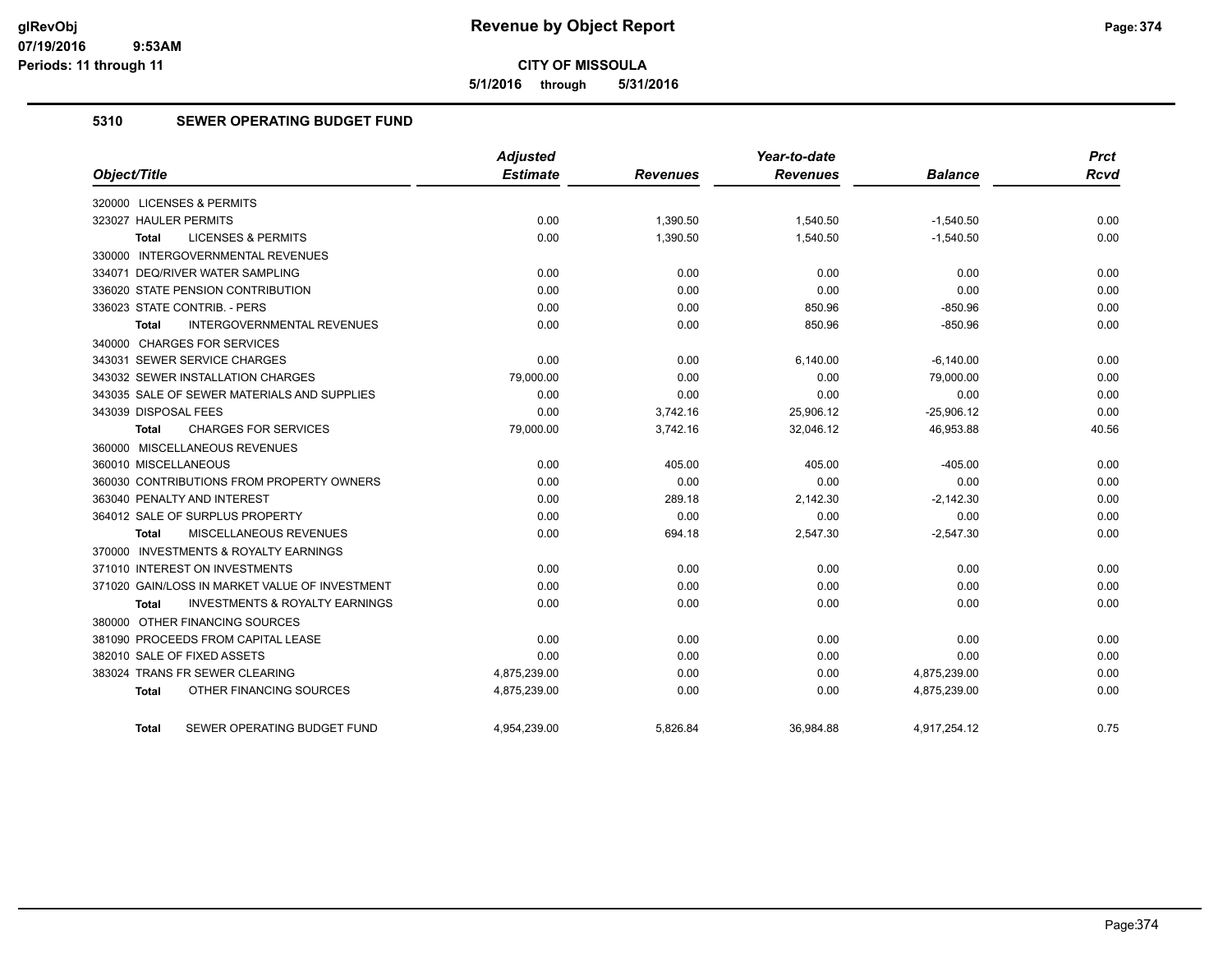**5/1/2016 through 5/31/2016**

# **5311 SEWER REVENUE COLLECTION & CLEARING FUND**

**5311 SEWER REVENUE COLLECTION & CLEARING FUND**

|                                                           | <b>Adjusted</b> |                 | Year-to-date    |                | <b>Prct</b> |
|-----------------------------------------------------------|-----------------|-----------------|-----------------|----------------|-------------|
| Object/Title                                              | <b>Estimate</b> | <b>Revenues</b> | <b>Revenues</b> | <b>Balance</b> | <b>Rcvd</b> |
| 330000 INTERGOVERNMENTAL REVENUES                         |                 |                 |                 |                |             |
| 331992 FEDERAL ARRA GRANTS                                | 0.00            | 0.00            | 0.00            | 0.00           | 0.00        |
| <b>INTERGOVERNMENTAL REVENUES</b><br><b>Total</b>         | 0.00            | 0.00            | 0.00            | 0.00           | 0.00        |
| 340000 CHARGES FOR SERVICES                               |                 |                 |                 |                |             |
| 343032 SEWER INSTALLATION CHARGES                         | 0.00            | 0.00            | 0.00            | 0.00           | 0.00        |
| 343034 TREATMENT FACILITIES FEES                          | 7,391,083.00    | 5.546.73        | 7.571.826.60    | $-180.743.60$  | 102.45      |
| 343037 DELINQUENT SEWER FEES                              | 0.00            | 0.00            | 0.00            | 0.00           | 0.00        |
| 343038 P & I TAX LIENS                                    | 0.00            | 92.31           | 2,917.35        | $-2,917.35$    | 0.00        |
| <b>CHARGES FOR SERVICES</b><br><b>Total</b>               | 7,391,083.00    | 5,639.04        | 7,574,743.95    | $-183,660.95$  | 102.48      |
| MISCELLANEOUS REVENUES<br>360000                          |                 |                 |                 |                |             |
| 360010 MISCELLANEOUS                                      | 0.00            | 0.00            | 0.00            | 0.00           | 0.00        |
| 361200 RADIO TOWER LEASE PAYMENTS                         | 0.00            | 0.00            | 2,925.00        | $-2,925.00$    | 0.00        |
| 361201 EKO LAND LEASE                                     | 0.00            | 0.00            | 37,985.91       | $-37,985.91$   | 0.00        |
| 365023 NORTHWESTERN ENERGY GRANT                          | 0.00            | 0.00            | 5,300.00        | $-5,300.00$    | 0.00        |
| MISCELLANEOUS REVENUES<br><b>Total</b>                    | 0.00            | 0.00            | 46,210.91       | $-46,210.91$   | 0.00        |
| 370000 INVESTMENTS & ROYALTY EARNINGS                     |                 |                 |                 |                |             |
| 371010 INTEREST ON INVESTMENTS                            | 0.00            | 0.00            | 0.00            | 0.00           | 0.00        |
| 371020 GAIN/LOSS IN MARKET VALUE OF INVESTMENTS           | 0.00            | 0.00            | 0.00            | 0.00           | 0.00        |
| <b>INVESTMENTS &amp; ROYALTY EARNINGS</b><br><b>Total</b> | 0.00            | 0.00            | 0.00            | 0.00           | 0.00        |
| OTHER FINANCING SOURCES<br>380000                         |                 |                 |                 |                |             |
| 383034 TRANS FR 01 SERIES DEBT SERVICE                    | 0.00            | 0.00            | 0.00            | 0.00           | 0.00        |
| 383042 TRANSFERS FROM OTHER FUNDS                         | 0.00            | 0.00            | 0.00            | 0.00           | 0.00        |
| OTHER FINANCING SOURCES<br><b>Total</b>                   | 0.00            | 0.00            | 0.00            | 0.00           | 0.00        |
| SEWER REVENUE COLLECTION & CLEARING<br><b>Total</b>       | 7,391,083.00    | 5,639.04        | 7,620,954.86    | $-229.871.86$  | 103.11      |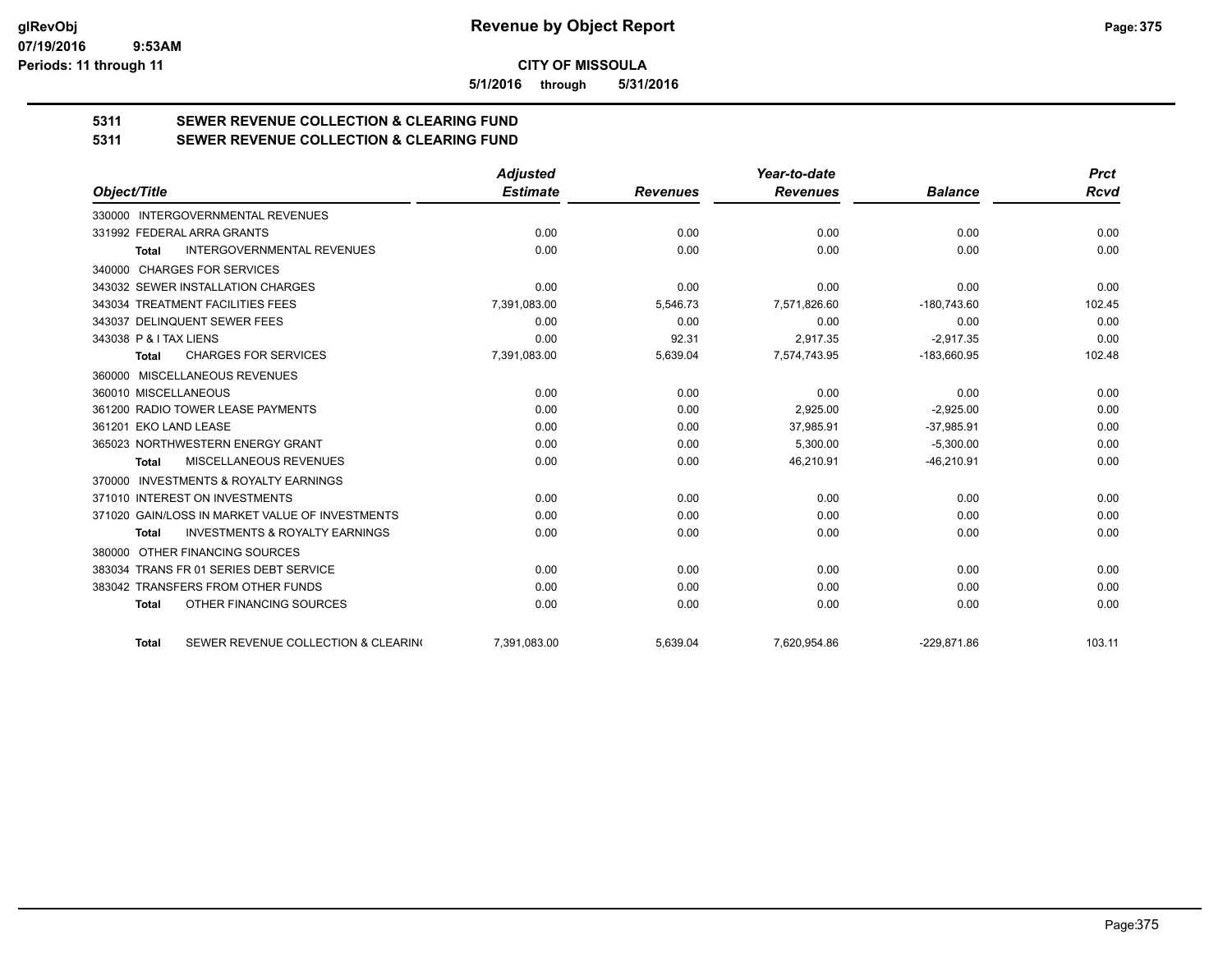**5/1/2016 through 5/31/2016**

## **5311 SEWER REVENUE COLLECTION & CLEARING FUND**

|                                                           | <b>Adjusted</b> |                 | Year-to-date    |                | <b>Prct</b> |
|-----------------------------------------------------------|-----------------|-----------------|-----------------|----------------|-------------|
| Object/Title                                              | <b>Estimate</b> | <b>Revenues</b> | <b>Revenues</b> | <b>Balance</b> | Rcvd        |
| <b>INTERGOVERNMENTAL REVENUES</b><br>330000               |                 |                 |                 |                |             |
| 331992 FEDERAL ARRA GRANTS                                | 0.00            | 0.00            | 0.00            | 0.00           | 0.00        |
| <b>INTERGOVERNMENTAL REVENUES</b><br><b>Total</b>         | 0.00            | 0.00            | 0.00            | 0.00           | 0.00        |
| 340000 CHARGES FOR SERVICES                               |                 |                 |                 |                |             |
| 343032 SEWER INSTALLATION CHARGES                         | 0.00            | 0.00            | 0.00            | 0.00           | 0.00        |
| 343034 TREATMENT FACILITIES FEES                          | 7,391,083.00    | 5,546.73        | 7,571,826.60    | $-180,743.60$  | 102.45      |
| 343037 DELINQUENT SEWER FEES                              | 0.00            | 0.00            | 0.00            | 0.00           | 0.00        |
| 343038 P & I TAX LIENS                                    | 0.00            | 92.31           | 2,917.35        | $-2,917.35$    | 0.00        |
| <b>CHARGES FOR SERVICES</b><br><b>Total</b>               | 7,391,083.00    | 5,639.04        | 7,574,743.95    | $-183,660.95$  | 102.48      |
| 360000 MISCELLANEOUS REVENUES                             |                 |                 |                 |                |             |
| 360010 MISCELLANEOUS                                      | 0.00            | 0.00            | 0.00            | 0.00           | 0.00        |
| 361200 RADIO TOWER LEASE PAYMENTS                         | 0.00            | 0.00            | 2,925.00        | $-2,925.00$    | 0.00        |
| 361201 EKO LAND LEASE                                     | 0.00            | 0.00            | 37,985.91       | $-37,985.91$   | 0.00        |
| 365023 NORTHWESTERN ENERGY GRANT                          | 0.00            | 0.00            | 5.300.00        | $-5,300.00$    | 0.00        |
| MISCELLANEOUS REVENUES<br><b>Total</b>                    | 0.00            | 0.00            | 46,210.91       | $-46,210.91$   | 0.00        |
| <b>INVESTMENTS &amp; ROYALTY EARNINGS</b><br>370000       |                 |                 |                 |                |             |
| 371010 INTEREST ON INVESTMENTS                            | 0.00            | 0.00            | 0.00            | 0.00           | 0.00        |
| 371020 GAIN/LOSS IN MARKET VALUE OF INVESTMENT            | 0.00            | 0.00            | 0.00            | 0.00           | 0.00        |
| <b>INVESTMENTS &amp; ROYALTY EARNINGS</b><br><b>Total</b> | 0.00            | 0.00            | 0.00            | 0.00           | 0.00        |
| OTHER FINANCING SOURCES<br>380000                         |                 |                 |                 |                |             |
| 383034 TRANS FR 01 SERIES DEBT SERVICE                    | 0.00            | 0.00            | 0.00            | 0.00           | 0.00        |
| 383042 TRANSFERS FROM OTHER FUNDS                         | 0.00            | 0.00            | 0.00            | 0.00           | 0.00        |
| OTHER FINANCING SOURCES<br><b>Total</b>                   | 0.00            | 0.00            | 0.00            | 0.00           | 0.00        |
| SEWER REVENUE COLLECTION & CLEARIN<br><b>Total</b>        | 7,391,083.00    | 5,639.04        | 7,620,954.86    | $-229,871.86$  | 103.11      |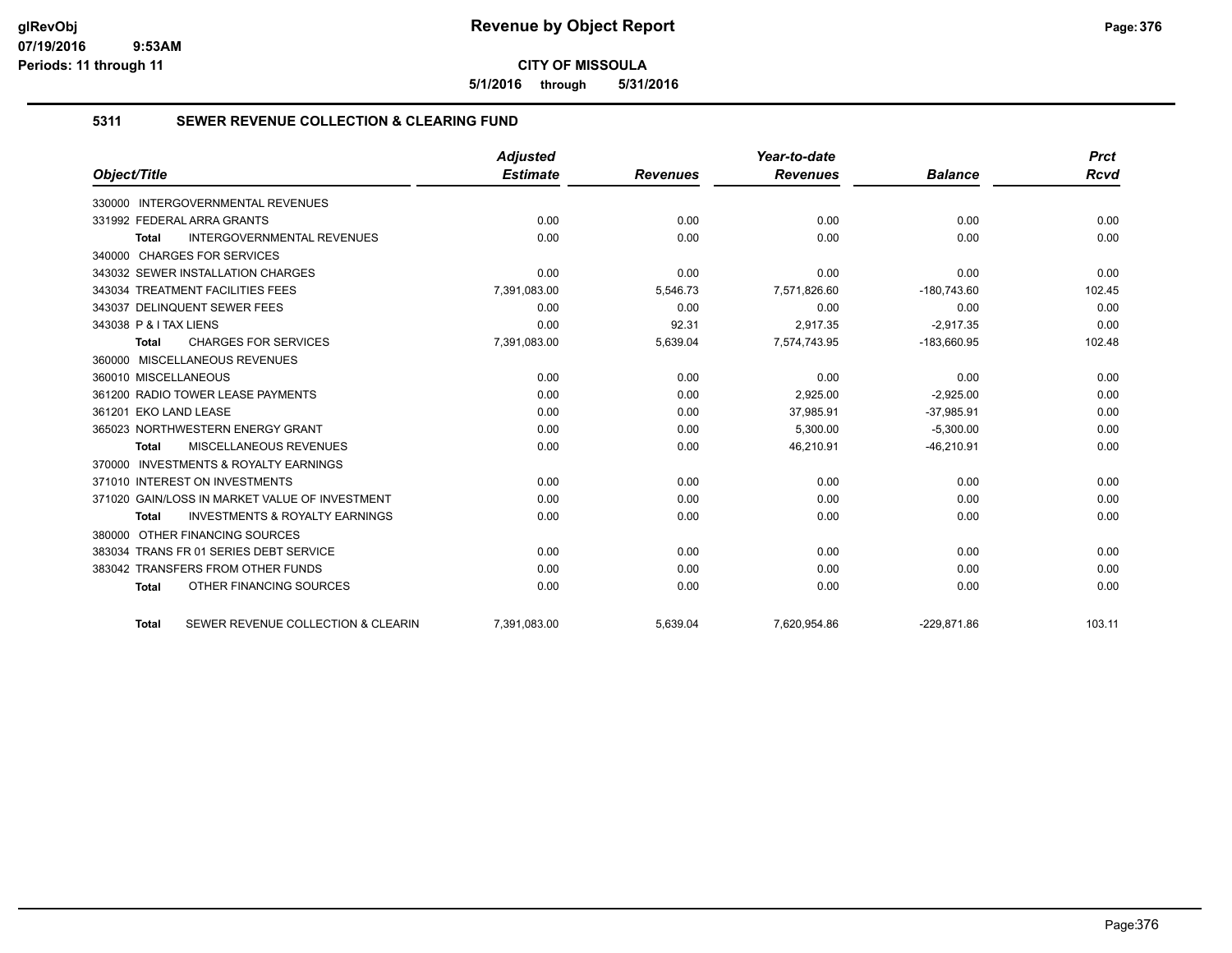**5/1/2016 through 5/31/2016**

**5315 SEWER LOAN FUND**

**5315 SEWER LOAN FUND**

|                                                           | <b>Adjusted</b> |                 | Year-to-date    |                | <b>Prct</b> |
|-----------------------------------------------------------|-----------------|-----------------|-----------------|----------------|-------------|
| Object/Title                                              | <b>Estimate</b> | <b>Revenues</b> | <b>Revenues</b> | <b>Balance</b> | <b>Rcvd</b> |
| 340000 CHARGES FOR SERVICES                               |                 |                 |                 |                |             |
| 343032 SEWER INSTALLATION CHARGES                         | 0.00            | 0.00            | 2,329.50        | $-2,329.50$    | 0.00        |
| 343035 SALE OF SEWER MATERIALS AND SUPPLIES               | 0.00            | 0.00            | $-15,421.44$    | 15,421.44      | 0.00        |
| 343037 GREASE INTERCEPTOR LOANS                           | 0.00            | 0.00            | 0.00            | 0.00           | 0.00        |
| <b>CHARGES FOR SERVICES</b><br><b>Total</b>               | 0.00            | 0.00            | $-13,091.94$    | 13,091.94      | 0.00        |
| MISCELLANEOUS REVENUES<br>360000                          |                 |                 |                 |                |             |
| 360010 MISCELLANEOUS                                      | 0.00            | 0.00            | 0.00            | 0.00           | 0.00        |
| MISCELLANEOUS REVENUES<br><b>Total</b>                    | 0.00            | 0.00            | 0.00            | 0.00           | 0.00        |
| <b>INVESTMENTS &amp; ROYALTY EARNINGS</b><br>370000       |                 |                 |                 |                |             |
| 371010 INTEREST ON INVESTMENTS                            | 0.00            | 0.00            | 0.00            | 0.00           | 0.00        |
| 371020 GAIN/LOSS IN MARKET VALUE OF INVESTMENTS           | 0.00            | 0.00            | 0.00            | 0.00           | 0.00        |
| <b>INVESTMENTS &amp; ROYALTY EARNINGS</b><br><b>Total</b> | 0.00            | 0.00            | 0.00            | 0.00           | 0.00        |
| OTHER FINANCING SOURCES<br>380000                         |                 |                 |                 |                |             |
| 383024 TRANS FR SEWER CLEARING                            | 0.00            | 0.00            | 0.00            | 0.00           | 0.00        |
| 383025 TRANS FR SEWER R & D                               | 0.00            | 0.00            | 0.00            | 0.00           | 0.00        |
| OTHER FINANCING SOURCES<br><b>Total</b>                   | 0.00            | 0.00            | 0.00            | 0.00           | 0.00        |
|                                                           |                 |                 |                 |                |             |
| <b>SEWER LOAN FUND</b><br><b>Total</b>                    | 0.00            | 0.00            | $-13,091.94$    | 13,091.94      | 0.00        |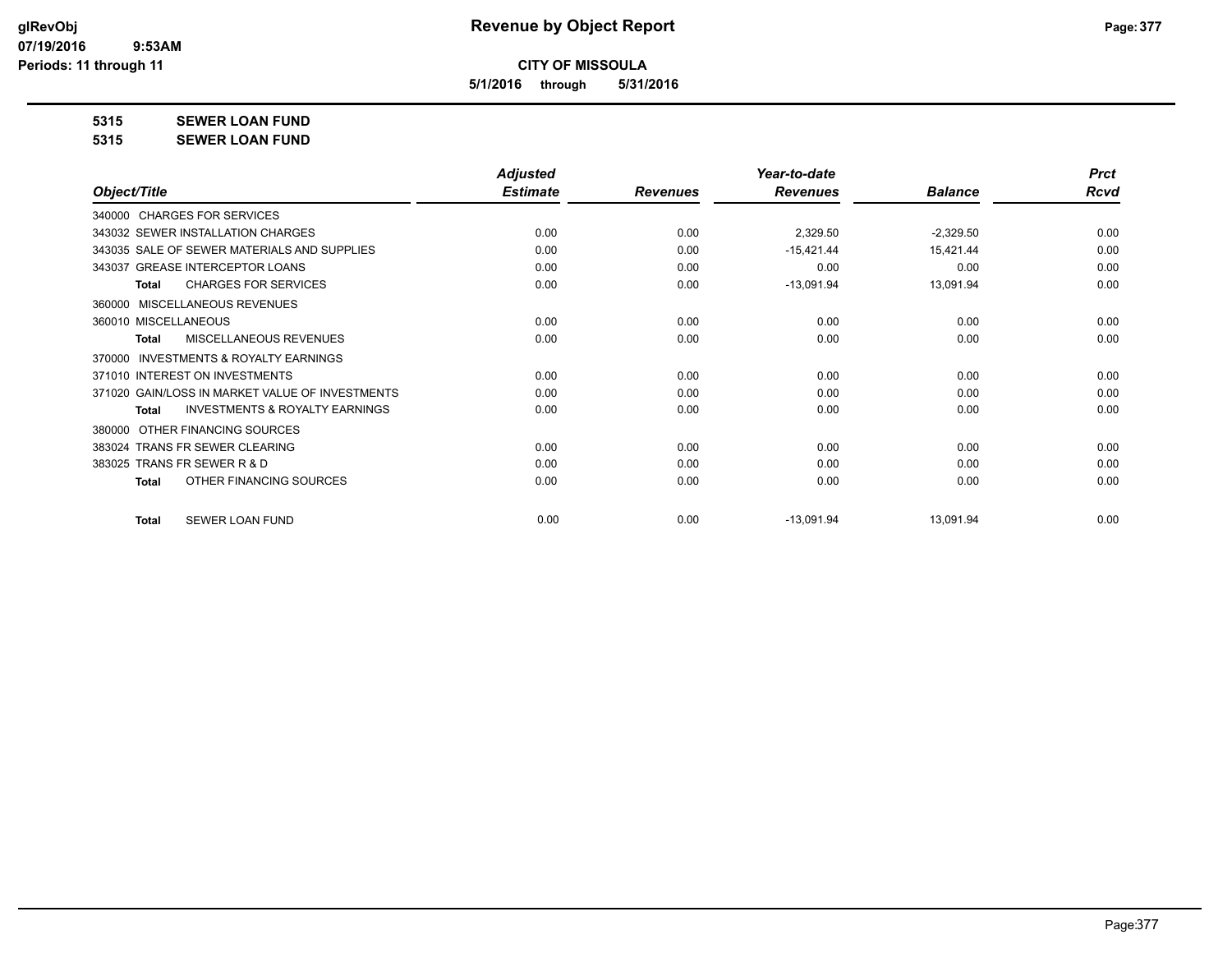**5/1/2016 through 5/31/2016**

### **5315 SEWER LOAN FUND**

|                                                    | <b>Adjusted</b> |                 | Year-to-date    |                | <b>Prct</b> |
|----------------------------------------------------|-----------------|-----------------|-----------------|----------------|-------------|
| Object/Title                                       | <b>Estimate</b> | <b>Revenues</b> | <b>Revenues</b> | <b>Balance</b> | <b>Rcvd</b> |
| 340000 CHARGES FOR SERVICES                        |                 |                 |                 |                |             |
| 343032 SEWER INSTALLATION CHARGES                  | 0.00            | 0.00            | 2,329.50        | $-2,329.50$    | 0.00        |
| 343035 SALE OF SEWER MATERIALS AND SUPPLIES        | 0.00            | 0.00            | $-15,421.44$    | 15,421.44      | 0.00        |
| 343037 GREASE INTERCEPTOR LOANS                    | 0.00            | 0.00            | 0.00            | 0.00           | 0.00        |
| <b>CHARGES FOR SERVICES</b><br><b>Total</b>        | 0.00            | 0.00            | $-13,091.94$    | 13,091.94      | 0.00        |
| 360000 MISCELLANEOUS REVENUES                      |                 |                 |                 |                |             |
| 360010 MISCELLANEOUS                               | 0.00            | 0.00            | 0.00            | 0.00           | 0.00        |
| MISCELLANEOUS REVENUES<br><b>Total</b>             | 0.00            | 0.00            | 0.00            | 0.00           | 0.00        |
| INVESTMENTS & ROYALTY EARNINGS<br>370000           |                 |                 |                 |                |             |
| 371010 INTEREST ON INVESTMENTS                     | 0.00            | 0.00            | 0.00            | 0.00           | 0.00        |
| 371020 GAIN/LOSS IN MARKET VALUE OF INVESTMENT     | 0.00            | 0.00            | 0.00            | 0.00           | 0.00        |
| <b>INVESTMENTS &amp; ROYALTY EARNINGS</b><br>Total | 0.00            | 0.00            | 0.00            | 0.00           | 0.00        |
| OTHER FINANCING SOURCES<br>380000                  |                 |                 |                 |                |             |
| 383024 TRANS FR SEWER CLEARING                     | 0.00            | 0.00            | 0.00            | 0.00           | 0.00        |
| 383025 TRANS FR SEWER R & D                        | 0.00            | 0.00            | 0.00            | 0.00           | 0.00        |
| OTHER FINANCING SOURCES<br><b>Total</b>            | 0.00            | 0.00            | 0.00            | 0.00           | 0.00        |
| SEWER LOAN FUND<br><b>Total</b>                    | 0.00            | 0.00            | $-13,091.94$    | 13,091.94      | 0.00        |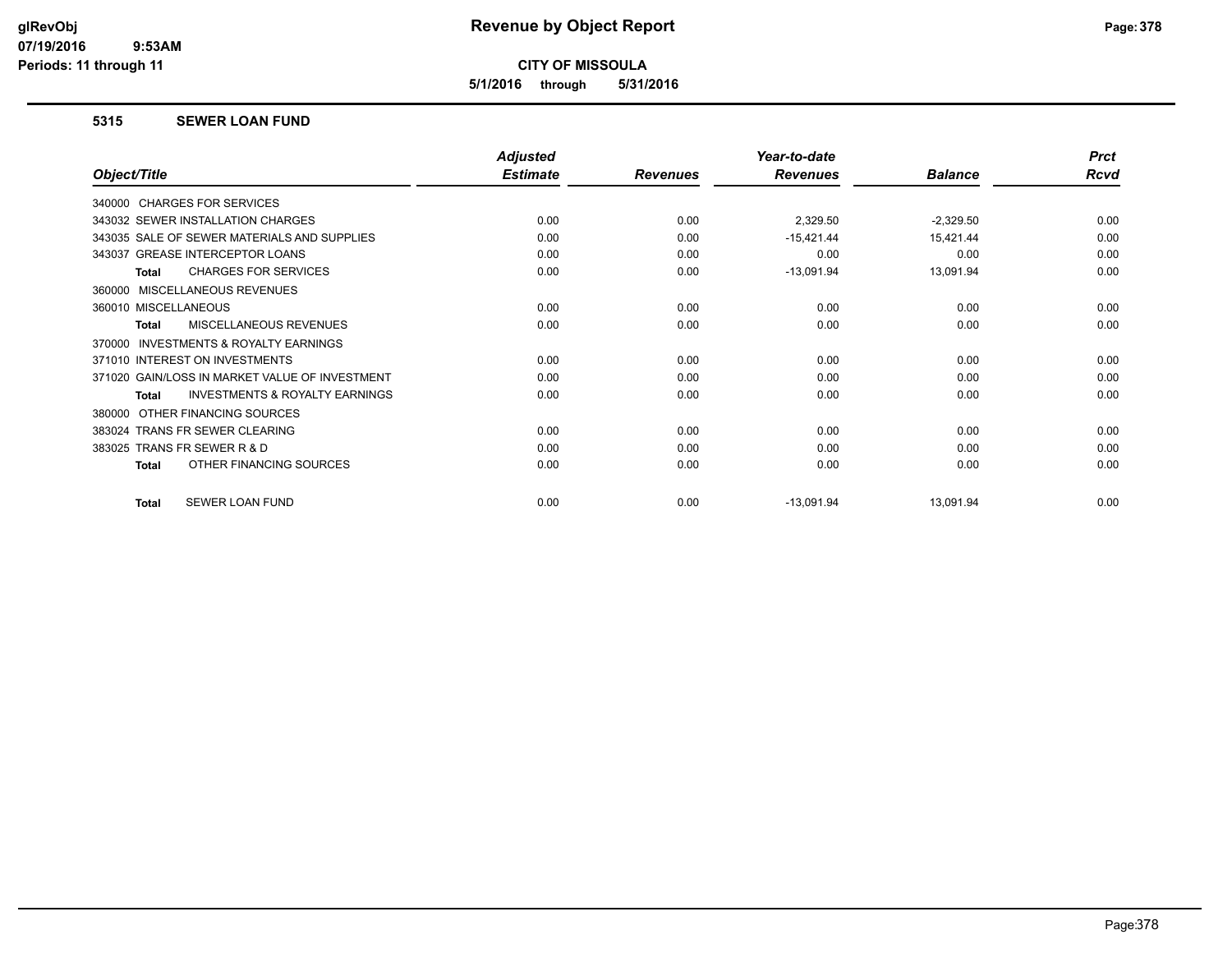**5/1/2016 through 5/31/2016**

# **5320 SEWER REPLACEMENT & DEPRECIATION FUND**

**5320 SEWER REPLACEMENT & DEPRECIATION FUND**

|                                                           | <b>Adjusted</b> |                 | Year-to-date    |                | <b>Prct</b> |
|-----------------------------------------------------------|-----------------|-----------------|-----------------|----------------|-------------|
| Object/Title                                              | <b>Estimate</b> | <b>Revenues</b> | <b>Revenues</b> | <b>Balance</b> | Rcvd        |
| 330000 INTERGOVERNMENTAL REVENUES                         |                 |                 |                 |                |             |
| 337010 COUNTY REIMBURSEMENT-DEANOS                        | 0.00            | 0.00            | 0.00            | 0.00           | 0.00        |
| <b>INTERGOVERNMENTAL REVENUES</b><br><b>Total</b>         | 0.00            | 0.00            | 0.00            | 0.00           | 0.00        |
| 340000 CHARGES FOR SERVICES                               |                 |                 |                 |                |             |
| 343032 SEWER INSTALLATION CHARGES                         | 0.00            | 82,045.20       | 107,170.20      | $-107,170.20$  | 0.00        |
| <b>CHARGES FOR SERVICES</b><br>Total                      | 0.00            | 82,045.20       | 107,170.20      | $-107, 170.20$ | 0.00        |
| 360000 MISCELLANEOUS REVENUES                             |                 |                 |                 |                |             |
| 360000 MISCELLANEOUS REVENUES                             | 0.00            | 0.00            | 0.00            | 0.00           | 0.00        |
| 360010 MISCELLANEOUS                                      | 0.00            | 0.00            | 0.00            | 0.00           | 0.00        |
| 362006 GAIC INSURANCE SETTLEMENT                          | 0.00            | 0.00            | 0.00            | 0.00           | 0.00        |
| MISCELLANEOUS REVENUES<br><b>Total</b>                    | 0.00            | 0.00            | 0.00            | 0.00           | 0.00        |
| 370000 INVESTMENTS & ROYALTY EARNINGS                     |                 |                 |                 |                |             |
| 371010 INTEREST ON INVESTMENTS                            | 0.00            | 0.00            | 0.00            | 0.00           | 0.00        |
| 371020 GAIN/LOSS IN MARKET VALUE OF INVESTMENTS           | 0.00            | 0.00            | 0.00            | 0.00           | 0.00        |
| <b>INVESTMENTS &amp; ROYALTY EARNINGS</b><br><b>Total</b> | 0.00            | 0.00            | 0.00            | 0.00           | 0.00        |
| 380000 OTHER FINANCING SOURCES                            |                 |                 |                 |                |             |
| 381002 SRF LOAN                                           | 0.00            | 0.00            | 0.00            | 0.00           | 0.00        |
| 381090 PROCEEDS FROM CAPITAL LEASE                        | 0.00            | 0.00            | 60,597.00       | $-60,597.00$   | 0.00        |
| 383000 OPERATING TRANSFERS                                | 0.00            | 0.00            | 0.00            | 0.00           | 0.00        |
| 383024 TRANS FR SEWER CLEARING                            | 0.00            | 0.00            | 0.00            | 0.00           | 0.00        |
| 383042 TRANSFERS FROM OTHER FUNDS                         | 777.157.00      | 0.00            | 0.00            | 777,157.00     | 0.00        |
| OTHER FINANCING SOURCES<br><b>Total</b>                   | 777,157.00      | 0.00            | 60,597.00       | 716,560.00     | 7.80        |
| SEWER REPLACEMENT & DEPRECIATION FU<br><b>Total</b>       | 777,157.00      | 82,045.20       | 167,767.20      | 609,389.80     | 21.59       |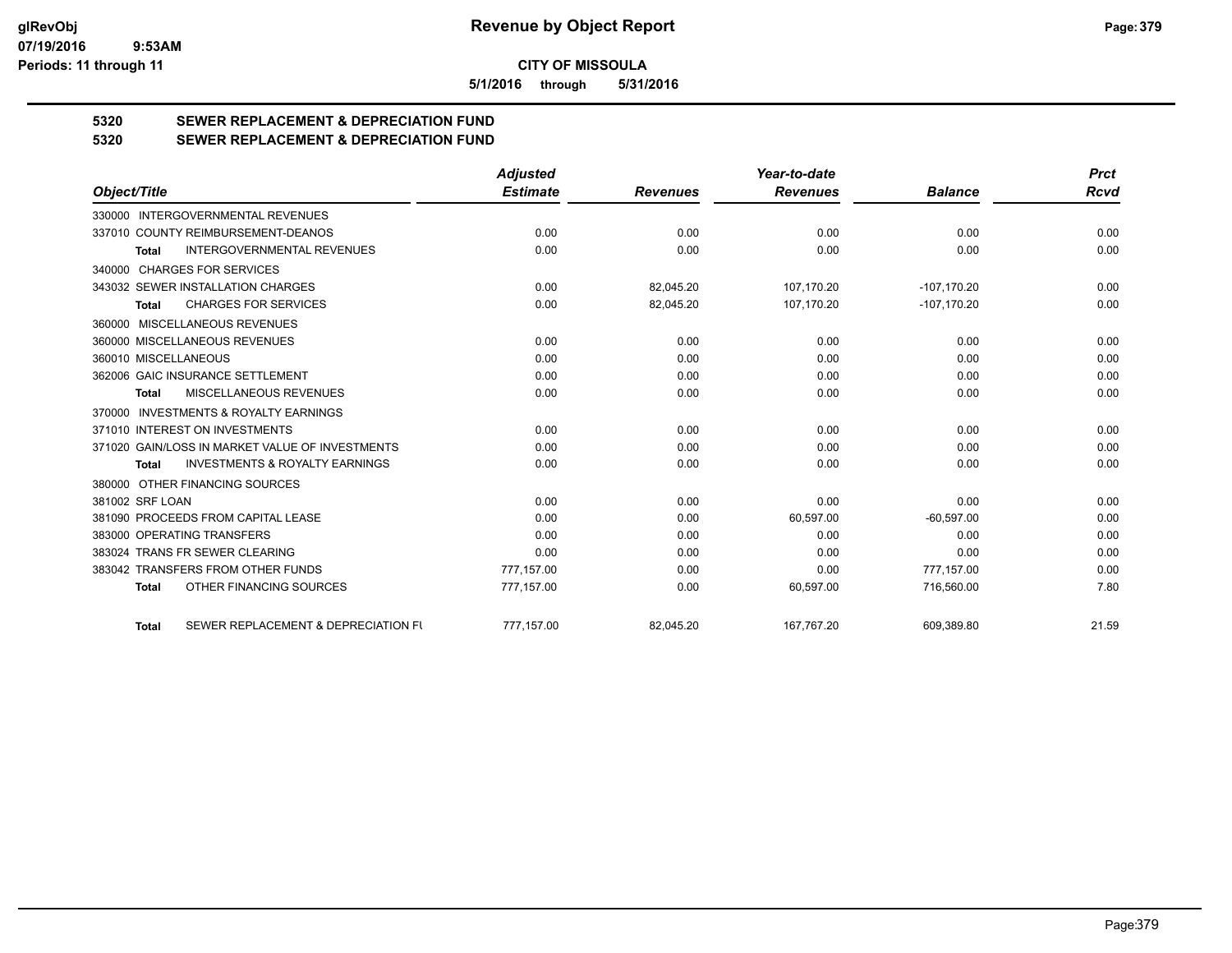**5/1/2016 through 5/31/2016**

## **5320 SEWER REPLACEMENT & DEPRECIATION FUND**

|                                                           | <b>Adjusted</b> |                 | Year-to-date    |                | <b>Prct</b> |
|-----------------------------------------------------------|-----------------|-----------------|-----------------|----------------|-------------|
| Object/Title                                              | <b>Estimate</b> | <b>Revenues</b> | <b>Revenues</b> | <b>Balance</b> | <b>Rcvd</b> |
| 330000 INTERGOVERNMENTAL REVENUES                         |                 |                 |                 |                |             |
| 337010 COUNTY REIMBURSEMENT-DEANOS                        | 0.00            | 0.00            | 0.00            | 0.00           | 0.00        |
| <b>INTERGOVERNMENTAL REVENUES</b><br><b>Total</b>         | 0.00            | 0.00            | 0.00            | 0.00           | 0.00        |
| 340000 CHARGES FOR SERVICES                               |                 |                 |                 |                |             |
| 343032 SEWER INSTALLATION CHARGES                         | 0.00            | 82.045.20       | 107,170.20      | $-107, 170.20$ | 0.00        |
| <b>CHARGES FOR SERVICES</b><br>Total                      | 0.00            | 82,045.20       | 107,170.20      | $-107,170.20$  | 0.00        |
| 360000 MISCELLANEOUS REVENUES                             |                 |                 |                 |                |             |
| 360000 MISCELLANEOUS REVENUES                             | 0.00            | 0.00            | 0.00            | 0.00           | 0.00        |
| 360010 MISCELLANEOUS                                      | 0.00            | 0.00            | 0.00            | 0.00           | 0.00        |
| 362006 GAIC INSURANCE SETTLEMENT                          | 0.00            | 0.00            | 0.00            | 0.00           | 0.00        |
| <b>MISCELLANEOUS REVENUES</b><br><b>Total</b>             | 0.00            | 0.00            | 0.00            | 0.00           | 0.00        |
| 370000 INVESTMENTS & ROYALTY EARNINGS                     |                 |                 |                 |                |             |
| 371010 INTEREST ON INVESTMENTS                            | 0.00            | 0.00            | 0.00            | 0.00           | 0.00        |
| 371020 GAIN/LOSS IN MARKET VALUE OF INVESTMENT            | 0.00            | 0.00            | 0.00            | 0.00           | 0.00        |
| <b>INVESTMENTS &amp; ROYALTY EARNINGS</b><br><b>Total</b> | 0.00            | 0.00            | 0.00            | 0.00           | 0.00        |
| 380000 OTHER FINANCING SOURCES                            |                 |                 |                 |                |             |
| 381002 SRF LOAN                                           | 0.00            | 0.00            | 0.00            | 0.00           | 0.00        |
| 381090 PROCEEDS FROM CAPITAL LEASE                        | 0.00            | 0.00            | 60,597.00       | $-60,597.00$   | 0.00        |
| 383000 OPERATING TRANSFERS                                | 0.00            | 0.00            | 0.00            | 0.00           | 0.00        |
| 383024 TRANS FR SEWER CLEARING                            | 0.00            | 0.00            | 0.00            | 0.00           | 0.00        |
| 383042 TRANSFERS FROM OTHER FUNDS                         | 777,157.00      | 0.00            | 0.00            | 777,157.00     | 0.00        |
| OTHER FINANCING SOURCES<br><b>Total</b>                   | 777,157.00      | 0.00            | 60,597.00       | 716,560.00     | 7.80        |
| SEWER REPLACEMENT & DEPRECIATION F<br><b>Total</b>        | 777.157.00      | 82.045.20       | 167.767.20      | 609.389.80     | 21.59       |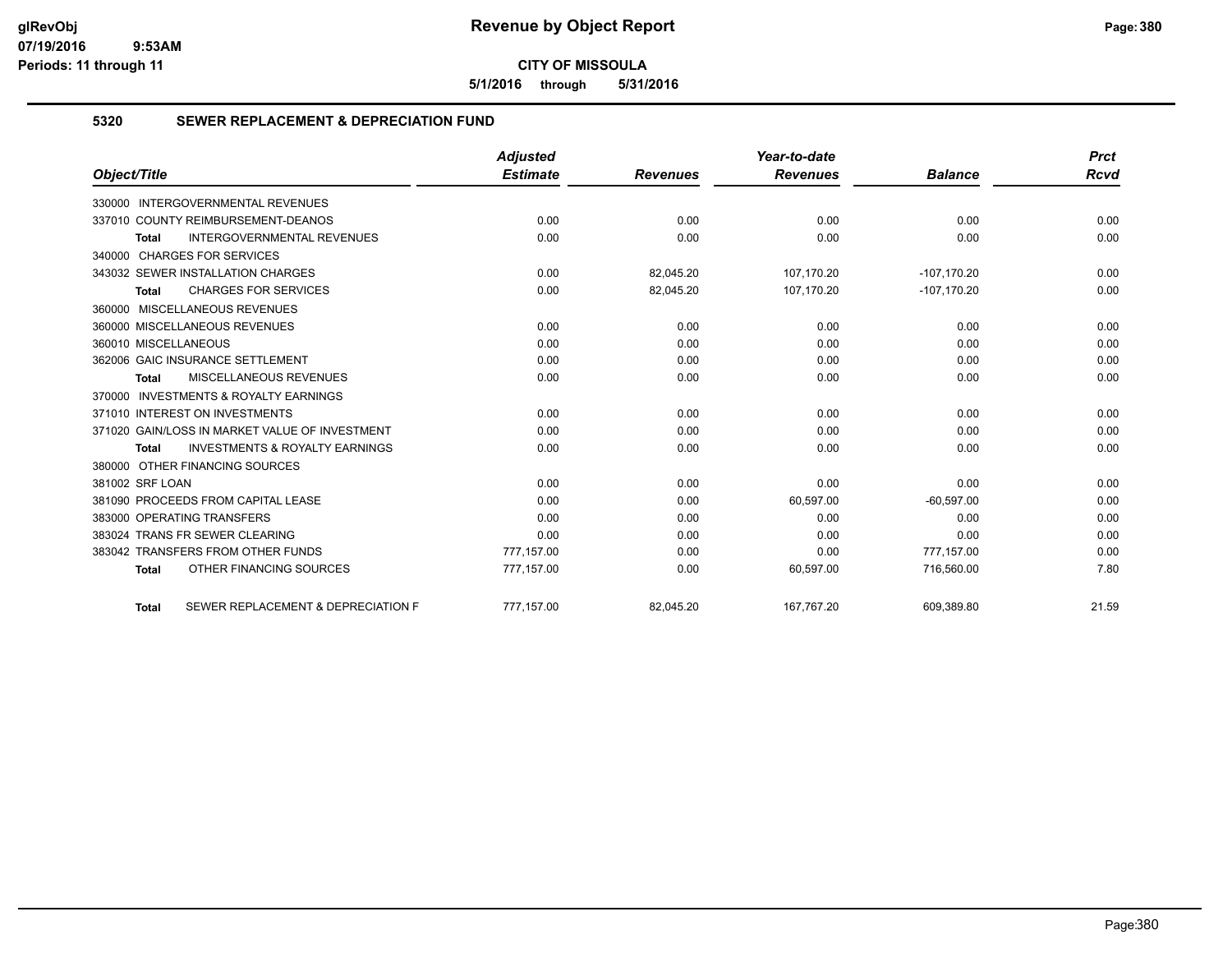**5/1/2016 through 5/31/2016**

## **5325 SEWER DEVELOPMENT FEE FUND**

**5325 SEWER DEVELOPMENT FEE FUND**

|                                                    | <b>Adjusted</b> |                 | Year-to-date    |                | <b>Prct</b> |
|----------------------------------------------------|-----------------|-----------------|-----------------|----------------|-------------|
| Object/Title                                       | <b>Estimate</b> | <b>Revenues</b> | <b>Revenues</b> | <b>Balance</b> | <b>Rcvd</b> |
| 330000 INTERGOVERNMENTAL REVENUES                  |                 |                 |                 |                |             |
| 334120 TSEP GRANT                                  | 0.00            | 0.00            | 0.00            | 0.00           | 0.00        |
| <b>INTERGOVERNMENTAL REVENUES</b><br><b>Total</b>  | 0.00            | 0.00            | 0.00            | 0.00           | 0.00        |
| 340000 CHARGES FOR SERVICES                        |                 |                 |                 |                |             |
| 343032 SEWER INSTALLATION CHARGES                  | 0.00            | 0.00            | 0.00            | 0.00           | 0.00        |
| 343034 TREATMENT FACILITIES FEES                   | 615,558.00      | 67,200.00       | 530,981.35      | 84,576.65      | 86.26       |
| 343036 *** Title Not Found ***                     | 0.00            | 0.00            | 0.00            | 0.00           | 0.00        |
| <b>CHARGES FOR SERVICES</b><br>Total               | 615,558.00      | 67,200.00       | 530,981.35      | 84,576.65      | 86.26       |
| 360000 MISCELLANEOUS REVENUES                      |                 |                 |                 |                |             |
| 360010 MISCELLANEOUS                               | 0.00            | 0.00            | 0.00            | 0.00           | 0.00        |
| 360030 CONTRIBUTIONS FROM PROPERTY OWNERS          | 0.00            | 0.00            | 0.00            | 0.00           | 0.00        |
| 362000 OTHER MISCELLANEOUS REVENUE                 | 0.00            | 0.00            | 32,310.55       | $-32,310.55$   | 0.00        |
| MISCELLANEOUS REVENUES<br><b>Total</b>             | 0.00            | 0.00            | 32,310.55       | $-32,310.55$   | 0.00        |
| INVESTMENTS & ROYALTY EARNINGS<br>370000           |                 |                 |                 |                |             |
| 371010 INTEREST ON INVESTMENTS                     | 0.00            | 0.00            | 0.00            | 0.00           | 0.00        |
| 371020 GAIN/LOSS IN MARKET VALUE OF INVESTMENTS    | 0.00            | 0.00            | 0.00            | 0.00           | 0.00        |
| <b>INVESTMENTS &amp; ROYALTY EARNINGS</b><br>Total | 0.00            | 0.00            | 0.00            | 0.00           | 0.00        |
| 380000 OTHER FINANCING SOURCES                     |                 |                 |                 |                |             |
| 383042 TRANSFERS FROM OTHER FUNDS                  | 0.00            | 0.00            | 0.00            | 0.00           | 0.00        |
| OTHER FINANCING SOURCES<br>Total                   | 0.00            | 0.00            | 0.00            | 0.00           | 0.00        |
| SEWER DEVELOPMENT FEE FUND<br><b>Total</b>         | 615.558.00      | 67.200.00       | 563.291.90      | 52.266.10      | 91.51       |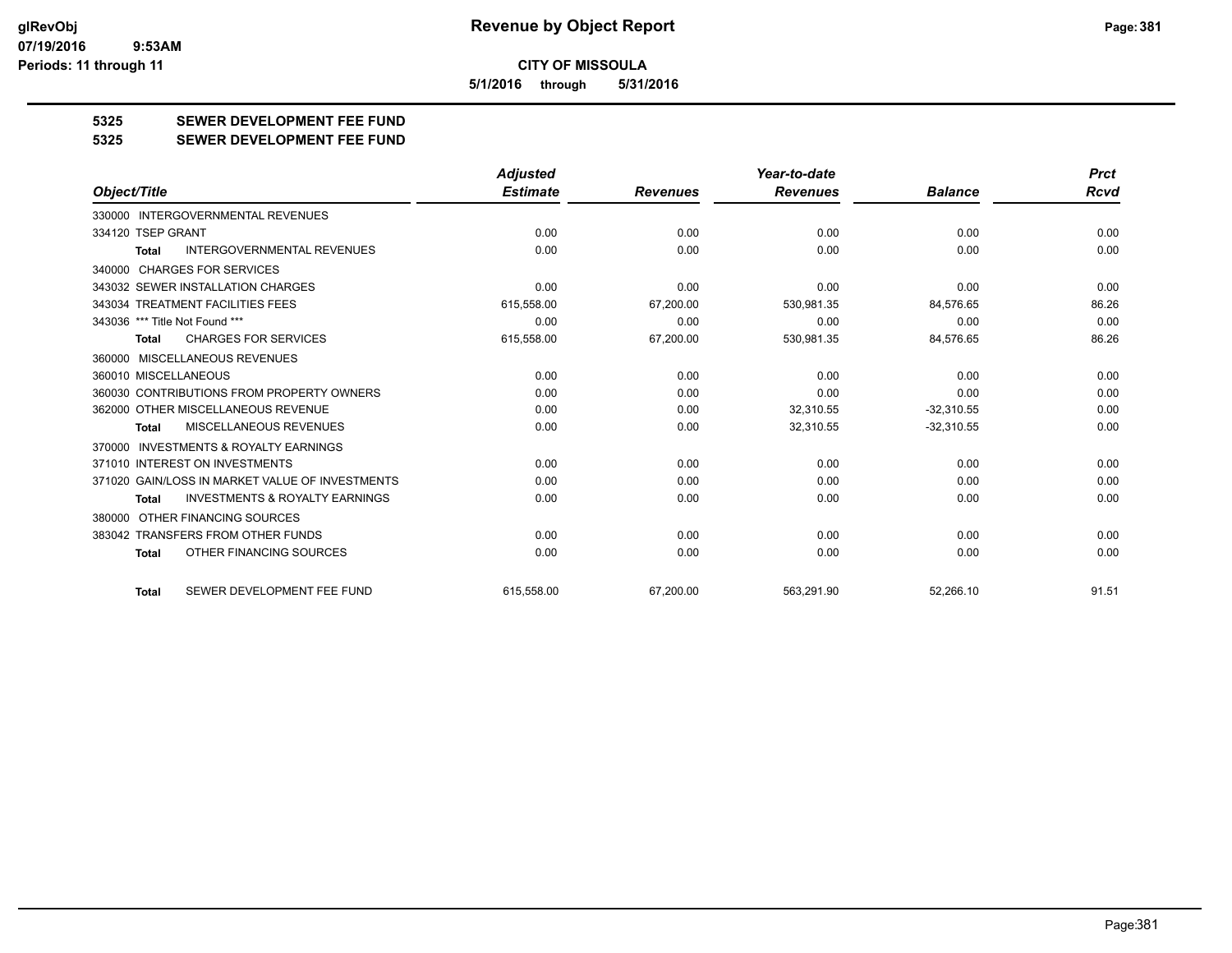**5/1/2016 through 5/31/2016**

## **5325 SEWER DEVELOPMENT FEE FUND**

|                                                           | <b>Adjusted</b> |                 | Year-to-date    |                | <b>Prct</b> |
|-----------------------------------------------------------|-----------------|-----------------|-----------------|----------------|-------------|
| Object/Title                                              | <b>Estimate</b> | <b>Revenues</b> | <b>Revenues</b> | <b>Balance</b> | <b>Rcvd</b> |
| 330000 INTERGOVERNMENTAL REVENUES                         |                 |                 |                 |                |             |
| 334120 TSEP GRANT                                         | 0.00            | 0.00            | 0.00            | 0.00           | 0.00        |
| <b>INTERGOVERNMENTAL REVENUES</b><br><b>Total</b>         | 0.00            | 0.00            | 0.00            | 0.00           | 0.00        |
| 340000 CHARGES FOR SERVICES                               |                 |                 |                 |                |             |
| 343032 SEWER INSTALLATION CHARGES                         | 0.00            | 0.00            | 0.00            | 0.00           | 0.00        |
| 343034 TREATMENT FACILITIES FEES                          | 615,558.00      | 67,200.00       | 530,981.35      | 84,576.65      | 86.26       |
| 343036 *** Title Not Found ***                            | 0.00            | 0.00            | 0.00            | 0.00           | 0.00        |
| <b>CHARGES FOR SERVICES</b><br><b>Total</b>               | 615,558.00      | 67,200.00       | 530,981.35      | 84,576.65      | 86.26       |
| 360000 MISCELLANEOUS REVENUES                             |                 |                 |                 |                |             |
| 360010 MISCELLANEOUS                                      | 0.00            | 0.00            | 0.00            | 0.00           | 0.00        |
| 360030 CONTRIBUTIONS FROM PROPERTY OWNERS                 | 0.00            | 0.00            | 0.00            | 0.00           | 0.00        |
| 362000 OTHER MISCELLANEOUS REVENUE                        | 0.00            | 0.00            | 32.310.55       | $-32.310.55$   | 0.00        |
| <b>MISCELLANEOUS REVENUES</b><br><b>Total</b>             | 0.00            | 0.00            | 32,310.55       | $-32,310.55$   | 0.00        |
| 370000 INVESTMENTS & ROYALTY EARNINGS                     |                 |                 |                 |                |             |
| 371010 INTEREST ON INVESTMENTS                            | 0.00            | 0.00            | 0.00            | 0.00           | 0.00        |
| 371020 GAIN/LOSS IN MARKET VALUE OF INVESTMENT            | 0.00            | 0.00            | 0.00            | 0.00           | 0.00        |
| <b>INVESTMENTS &amp; ROYALTY EARNINGS</b><br><b>Total</b> | 0.00            | 0.00            | 0.00            | 0.00           | 0.00        |
| 380000 OTHER FINANCING SOURCES                            |                 |                 |                 |                |             |
| 383042 TRANSFERS FROM OTHER FUNDS                         | 0.00            | 0.00            | 0.00            | 0.00           | 0.00        |
| OTHER FINANCING SOURCES<br><b>Total</b>                   | 0.00            | 0.00            | 0.00            | 0.00           | 0.00        |
| SEWER DEVELOPMENT FEE FUND<br><b>Total</b>                | 615.558.00      | 67.200.00       | 563,291.90      | 52,266.10      | 91.51       |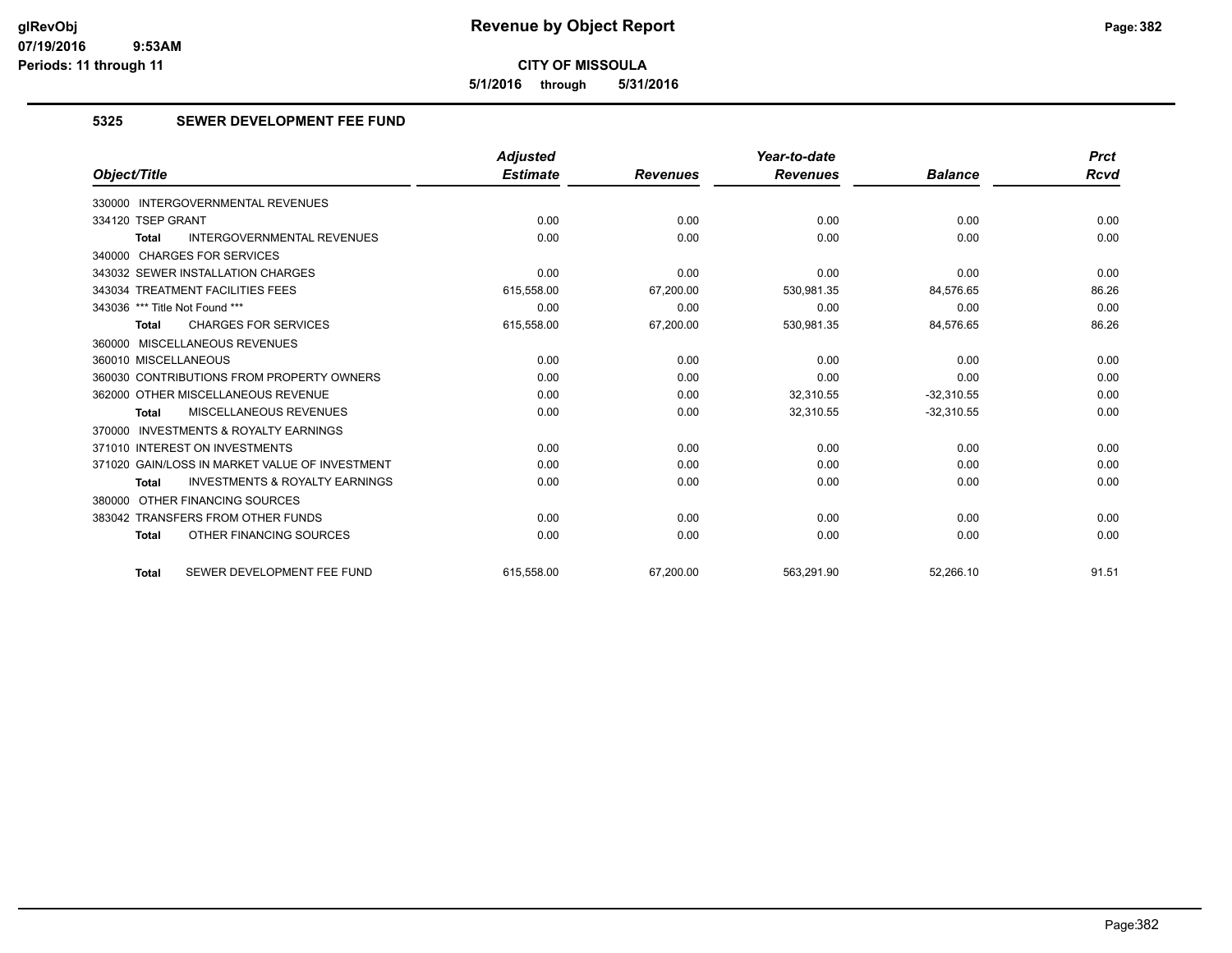**5/1/2016 through 5/31/2016**

## **5340 SEWER CONSTRUCTION FUND**

**5340 SEWER CONSTRUCTION FUND**

|                                                     | <b>Adjusted</b> |                 | Year-to-date    |                | <b>Prct</b> |
|-----------------------------------------------------|-----------------|-----------------|-----------------|----------------|-------------|
| Object/Title                                        | <b>Estimate</b> | <b>Revenues</b> | <b>Revenues</b> | <b>Balance</b> | <b>Rcvd</b> |
| 330000 INTERGOVERNMENTAL REVENUES                   |                 |                 |                 |                |             |
| 331090 EPA GRANT                                    | 0.00            | 0.00            | 0.00            | 0.00           | 0.00        |
| 334120 TSEP GRANT                                   | 0.00            | 0.00            | 0.00            | 0.00           | 0.00        |
| 334140 DNRC GRANT                                   | 0.00            | 0.00            | 0.00            | 0.00           | 0.00        |
| 337000 LOCAL GRANTS                                 | 0.00            | 0.00            | 0.00            | 0.00           | 0.00        |
| <b>INTERGOVERNMENTAL REVENUES</b><br><b>Total</b>   | 0.00            | 0.00            | 0.00            | 0.00           | 0.00        |
| 340000 CHARGES FOR SERVICES                         |                 |                 |                 |                |             |
| 343032 SEWER INSTALLATION CHARGES                   | 0.00            | 0.00            | 596.00          | $-596.00$      | 0.00        |
| <b>CHARGES FOR SERVICES</b><br>Total                | 0.00            | 0.00            | 596.00          | $-596.00$      | 0.00        |
| 360000 MISCELLANEOUS REVENUES                       |                 |                 |                 |                |             |
| 360030 CONTRIBUTIONS FROM PROPERTY OWNERS           | 0.00            | 0.00            | 0.00            | 0.00           | 0.00        |
| 363020 PROPERTY ASSESSMENTS                         | 0.00            | 0.00            | 0.00            | 0.00           | 0.00        |
| 365000 DONATIONS                                    | 0.00            | 0.00            | 0.00            | 0.00           | 0.00        |
| MISCELLANEOUS REVENUES<br>Total                     | 0.00            | 0.00            | 0.00            | 0.00           | 0.00        |
| <b>INVESTMENTS &amp; ROYALTY EARNINGS</b><br>370000 |                 |                 |                 |                |             |
| 371010 INTEREST ON INVESTMENTS                      | 0.00            | 0.00            | 0.00            | 0.00           | 0.00        |
| 371020 GAIN/LOSS IN MARKET VALUE OF INVESTMENTS     | 0.00            | 0.00            | 0.00            | 0.00           | 0.00        |
| <b>INVESTMENTS &amp; ROYALTY EARNINGS</b><br>Total  | 0.00            | 0.00            | 0.00            | 0.00           | 0.00        |
| 380000 OTHER FINANCING SOURCES                      |                 |                 |                 |                |             |
| 381002 SRF LOAN                                     | 0.00            | 0.00            | 460,002.00      | $-460,002.00$  | 0.00        |
| 381020 REVENUE BONDS                                | 3,496,300.00    | 0.00            | 0.00            | 3,496,300.00   | 0.00        |
| 383011 TRANS FR SID REVOLVING                       | 0.00            | 0.00            | 0.00            | 0.00           | 0.00        |
| 383024 TRANS FR SEWER CLEARING                      | 0.00            | 0.00            | 0.00            | 0.00           | 0.00        |
| 383025 TRANS FR SEWER R & D                         | 0.00            | 0.00            | 0.00            | 0.00           | 0.00        |
| 383026 TRANS FR CDBG                                | 0.00            | 0.00            | 0.00            | 0.00           | 0.00        |
| 383040 TRANSFER FROM CITY GRANTS                    | 0.00            | 0.00            | 0.00            | 0.00           | 0.00        |
| OTHER FINANCING SOURCES<br><b>Total</b>             | 3,496,300.00    | 0.00            | 460,002.00      | 3,036,298.00   | 13.16       |
| SEWER CONSTRUCTION FUND<br>Total                    | 3.496.300.00    | 0.00            | 460,598.00      | 3,035,702.00   | 13.17       |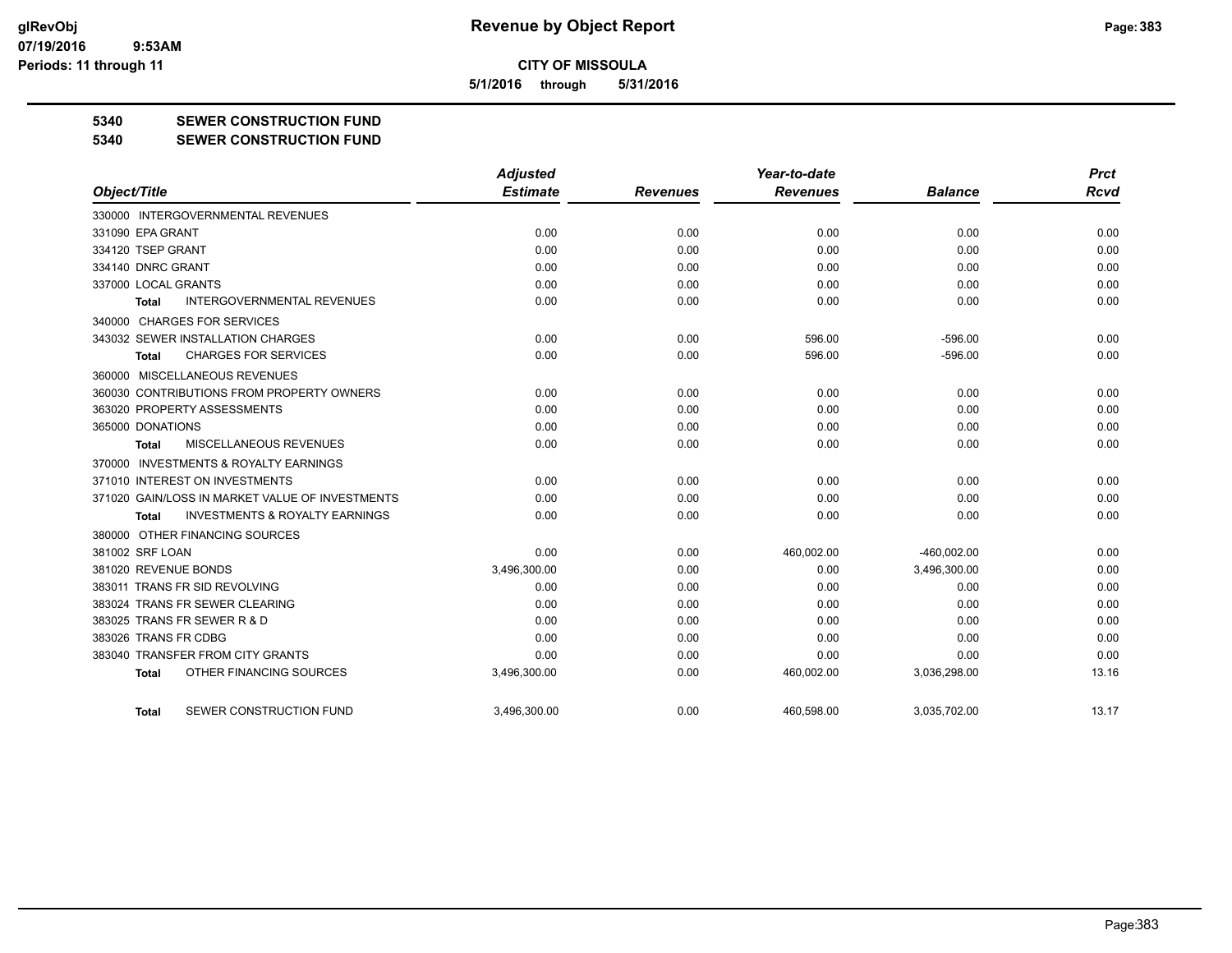**5/1/2016 through 5/31/2016**

## **5340 SEWER CONSTRUCTION FUND**

|                                                    | <b>Adjusted</b> |                 | Year-to-date    |                | <b>Prct</b> |
|----------------------------------------------------|-----------------|-----------------|-----------------|----------------|-------------|
| Object/Title                                       | <b>Estimate</b> | <b>Revenues</b> | <b>Revenues</b> | <b>Balance</b> | <b>Rcvd</b> |
| 330000 INTERGOVERNMENTAL REVENUES                  |                 |                 |                 |                |             |
| 331090 EPA GRANT                                   | 0.00            | 0.00            | 0.00            | 0.00           | 0.00        |
| 334120 TSEP GRANT                                  | 0.00            | 0.00            | 0.00            | 0.00           | 0.00        |
| 334140 DNRC GRANT                                  | 0.00            | 0.00            | 0.00            | 0.00           | 0.00        |
| 337000 LOCAL GRANTS                                | 0.00            | 0.00            | 0.00            | 0.00           | 0.00        |
| <b>INTERGOVERNMENTAL REVENUES</b><br>Total         | 0.00            | 0.00            | 0.00            | 0.00           | 0.00        |
| 340000 CHARGES FOR SERVICES                        |                 |                 |                 |                |             |
| 343032 SEWER INSTALLATION CHARGES                  | 0.00            | 0.00            | 596.00          | $-596.00$      | 0.00        |
| <b>CHARGES FOR SERVICES</b><br>Total               | 0.00            | 0.00            | 596.00          | $-596.00$      | 0.00        |
| 360000 MISCELLANEOUS REVENUES                      |                 |                 |                 |                |             |
| 360030 CONTRIBUTIONS FROM PROPERTY OWNERS          | 0.00            | 0.00            | 0.00            | 0.00           | 0.00        |
| 363020 PROPERTY ASSESSMENTS                        | 0.00            | 0.00            | 0.00            | 0.00           | 0.00        |
| 365000 DONATIONS                                   | 0.00            | 0.00            | 0.00            | 0.00           | 0.00        |
| <b>MISCELLANEOUS REVENUES</b><br><b>Total</b>      | 0.00            | 0.00            | 0.00            | 0.00           | 0.00        |
| 370000 INVESTMENTS & ROYALTY EARNINGS              |                 |                 |                 |                |             |
| 371010 INTEREST ON INVESTMENTS                     | 0.00            | 0.00            | 0.00            | 0.00           | 0.00        |
| 371020 GAIN/LOSS IN MARKET VALUE OF INVESTMENT     | 0.00            | 0.00            | 0.00            | 0.00           | 0.00        |
| <b>INVESTMENTS &amp; ROYALTY EARNINGS</b><br>Total | 0.00            | 0.00            | 0.00            | 0.00           | 0.00        |
| 380000 OTHER FINANCING SOURCES                     |                 |                 |                 |                |             |
| 381002 SRF LOAN                                    | 0.00            | 0.00            | 460,002.00      | $-460,002.00$  | 0.00        |
| 381020 REVENUE BONDS                               | 3,496,300.00    | 0.00            | 0.00            | 3,496,300.00   | 0.00        |
| 383011 TRANS FR SID REVOLVING                      | 0.00            | 0.00            | 0.00            | 0.00           | 0.00        |
| 383024 TRANS FR SEWER CLEARING                     | 0.00            | 0.00            | 0.00            | 0.00           | 0.00        |
| 383025 TRANS FR SEWER R & D                        | 0.00            | 0.00            | 0.00            | 0.00           | 0.00        |
| 383026 TRANS FR CDBG                               | 0.00            | 0.00            | 0.00            | 0.00           | 0.00        |
| 383040 TRANSFER FROM CITY GRANTS                   | 0.00            | 0.00            | 0.00            | 0.00           | 0.00        |
| OTHER FINANCING SOURCES<br><b>Total</b>            | 3,496,300.00    | 0.00            | 460,002.00      | 3,036,298.00   | 13.16       |
| SEWER CONSTRUCTION FUND<br>Total                   | 3,496,300.00    | 0.00            | 460,598.00      | 3,035,702.00   | 13.17       |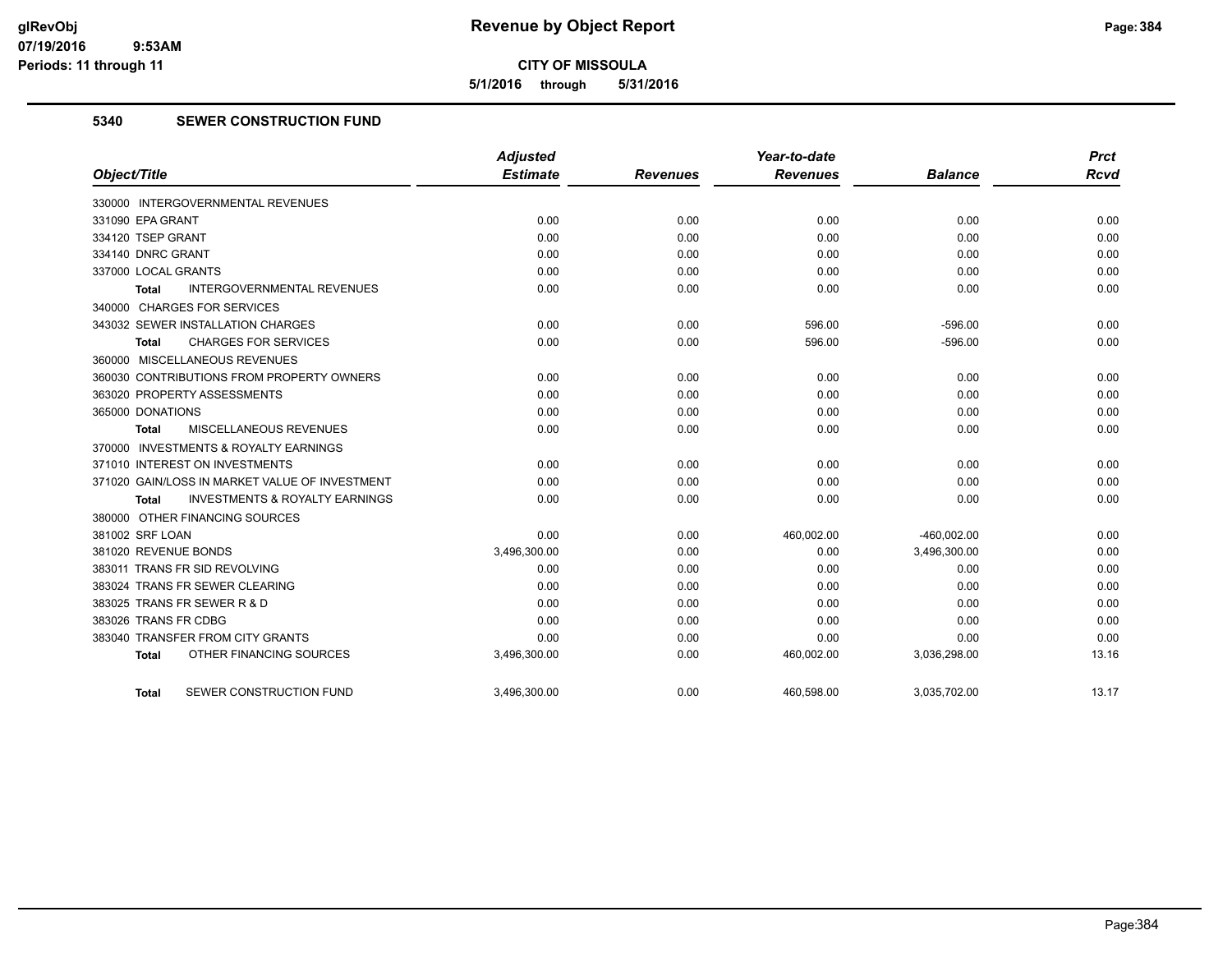**5/1/2016 through 5/31/2016**

## **5361 2001 SEWER REVENUE BONDS-DEBT SERVICE**

**5361 2001 SEWER REVENUE BONDS-DEBT SERVICE**

|                                                           | <b>Adjusted</b> |                 | Year-to-date    |                |             |
|-----------------------------------------------------------|-----------------|-----------------|-----------------|----------------|-------------|
| Object/Title                                              | <b>Estimate</b> | <b>Revenues</b> | <b>Revenues</b> | <b>Balance</b> | <b>Rcvd</b> |
| 340000 CHARGES FOR SERVICES                               |                 |                 |                 |                |             |
| 343031 SEWER SERVICE CHARGES                              | 0.00            | 0.00            | 0.00            | 0.00           | 0.00        |
| 343032 SEWER INSTALLATION CHARGES                         | 0.00            | 0.00            | 0.00            | 0.00           | 0.00        |
| 343035 SALE OF SEWER MATERIALS AND SUPPLIES               | 0.00            | 0.00            | 0.00            | 0.00           | 0.00        |
| <b>CHARGES FOR SERVICES</b><br><b>Total</b>               | 0.00            | 0.00            | 0.00            | 0.00           | 0.00        |
| MISCELLANEOUS REVENUES<br>360000                          |                 |                 |                 |                |             |
| 360010 MISCELLANEOUS                                      | 0.00            | 0.00            | 0.00            | 0.00           | 0.00        |
| <b>MISCELLANEOUS REVENUES</b><br><b>Total</b>             | 0.00            | 0.00            | 0.00            | 0.00           | 0.00        |
| <b>INVESTMENTS &amp; ROYALTY EARNINGS</b><br>370000       |                 |                 |                 |                |             |
| 371010 INTEREST ON INVESTMENTS                            | 0.00            | 0.00            | 0.00            | 0.00           | 0.00        |
| 371020 GAIN/LOSS IN MARKET VALUE OF INVESTMENTS           | 0.00            | 0.00            | 0.00            | 0.00           | 0.00        |
| <b>INVESTMENTS &amp; ROYALTY EARNINGS</b><br><b>Total</b> | 0.00            | 0.00            | 0.00            | 0.00           | 0.00        |
| OTHER FINANCING SOURCES<br>380000                         |                 |                 |                 |                |             |
| 382010 SALE OF FIXED ASSETS                               | 0.00            | 0.00            | 0.00            | 0.00           | 0.00        |
| 383024 TRANS FR SEWER CLEARING                            | 31,040.00       | 0.00            | 0.00            | 31,040.00      | 0.00        |
| OTHER FINANCING SOURCES<br><b>Total</b>                   | 31,040.00       | 0.00            | 0.00            | 31,040.00      | 0.00        |
| 2001 SEWER REVENUE BONDS-DEBT SERVI<br><b>Total</b>       | 31,040.00       | 0.00            | 0.00            | 31,040.00      | 0.00        |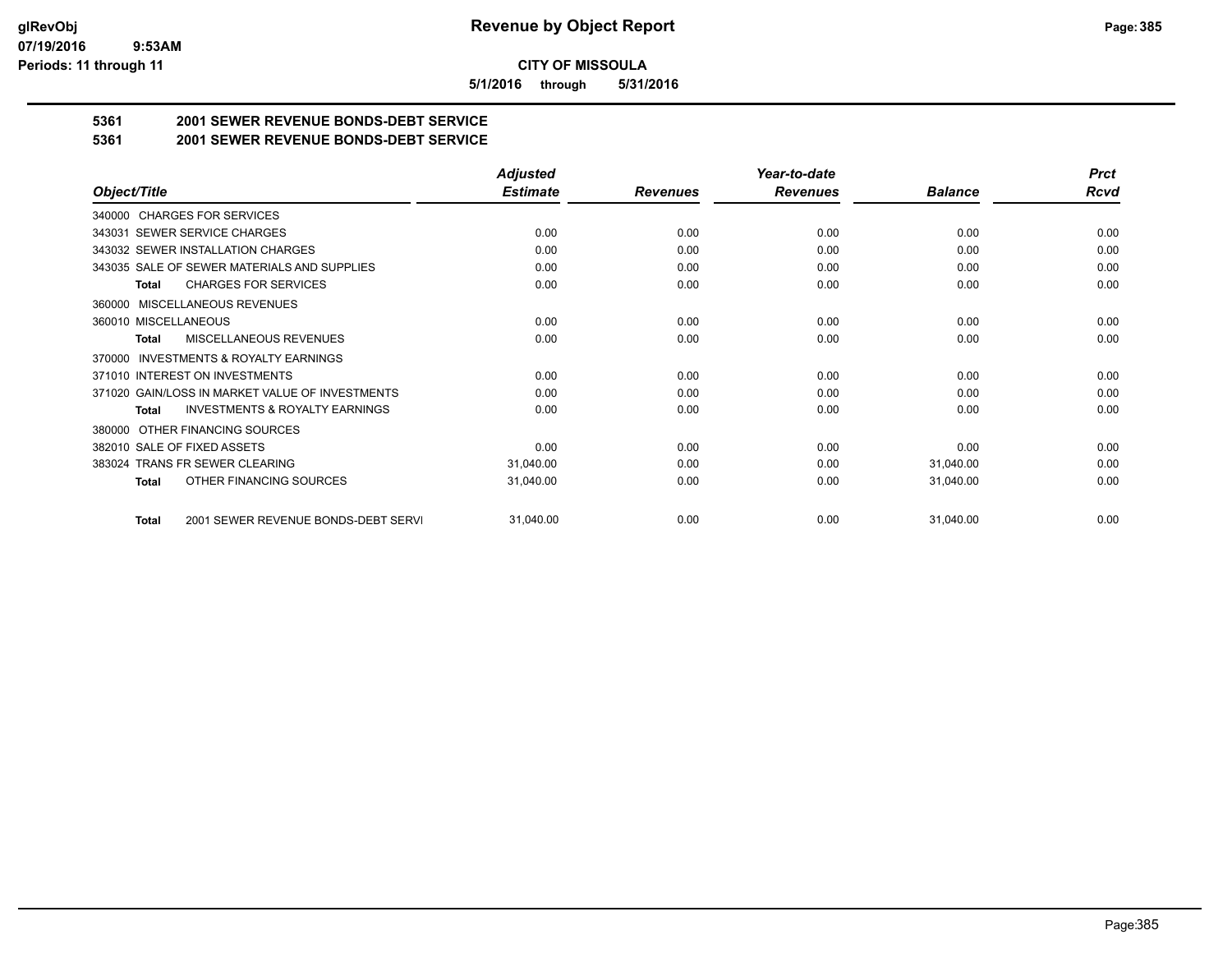**5/1/2016 through 5/31/2016**

## **5361 2001 SEWER REVENUE BONDS-DEBT SERVICE**

|                                                     | <b>Adjusted</b> |                 | Year-to-date    |                | <b>Prct</b> |
|-----------------------------------------------------|-----------------|-----------------|-----------------|----------------|-------------|
| Object/Title                                        | <b>Estimate</b> | <b>Revenues</b> | <b>Revenues</b> | <b>Balance</b> | <b>Rcvd</b> |
| 340000 CHARGES FOR SERVICES                         |                 |                 |                 |                |             |
| <b>SEWER SERVICE CHARGES</b><br>343031              | 0.00            | 0.00            | 0.00            | 0.00           | 0.00        |
| 343032 SEWER INSTALLATION CHARGES                   | 0.00            | 0.00            | 0.00            | 0.00           | 0.00        |
| 343035 SALE OF SEWER MATERIALS AND SUPPLIES         | 0.00            | 0.00            | 0.00            | 0.00           | 0.00        |
| <b>CHARGES FOR SERVICES</b><br><b>Total</b>         | 0.00            | 0.00            | 0.00            | 0.00           | 0.00        |
| 360000 MISCELLANEOUS REVENUES                       |                 |                 |                 |                |             |
| 360010 MISCELLANEOUS                                | 0.00            | 0.00            | 0.00            | 0.00           | 0.00        |
| <b>MISCELLANEOUS REVENUES</b><br>Total              | 0.00            | 0.00            | 0.00            | 0.00           | 0.00        |
| <b>INVESTMENTS &amp; ROYALTY EARNINGS</b><br>370000 |                 |                 |                 |                |             |
| 371010 INTEREST ON INVESTMENTS                      | 0.00            | 0.00            | 0.00            | 0.00           | 0.00        |
| 371020 GAIN/LOSS IN MARKET VALUE OF INVESTMENT      | 0.00            | 0.00            | 0.00            | 0.00           | 0.00        |
| <b>INVESTMENTS &amp; ROYALTY EARNINGS</b><br>Total  | 0.00            | 0.00            | 0.00            | 0.00           | 0.00        |
| OTHER FINANCING SOURCES<br>380000                   |                 |                 |                 |                |             |
| 382010 SALE OF FIXED ASSETS                         | 0.00            | 0.00            | 0.00            | 0.00           | 0.00        |
| <b>TRANS FR SEWER CLEARING</b><br>383024            | 31,040.00       | 0.00            | 0.00            | 31,040.00      | 0.00        |
| OTHER FINANCING SOURCES<br><b>Total</b>             | 31,040.00       | 0.00            | 0.00            | 31,040.00      | 0.00        |
| 2001 SEWER REVENUE BONDS-DEBT SERV<br><b>Total</b>  | 31,040.00       | 0.00            | 0.00            | 31,040.00      | 0.00        |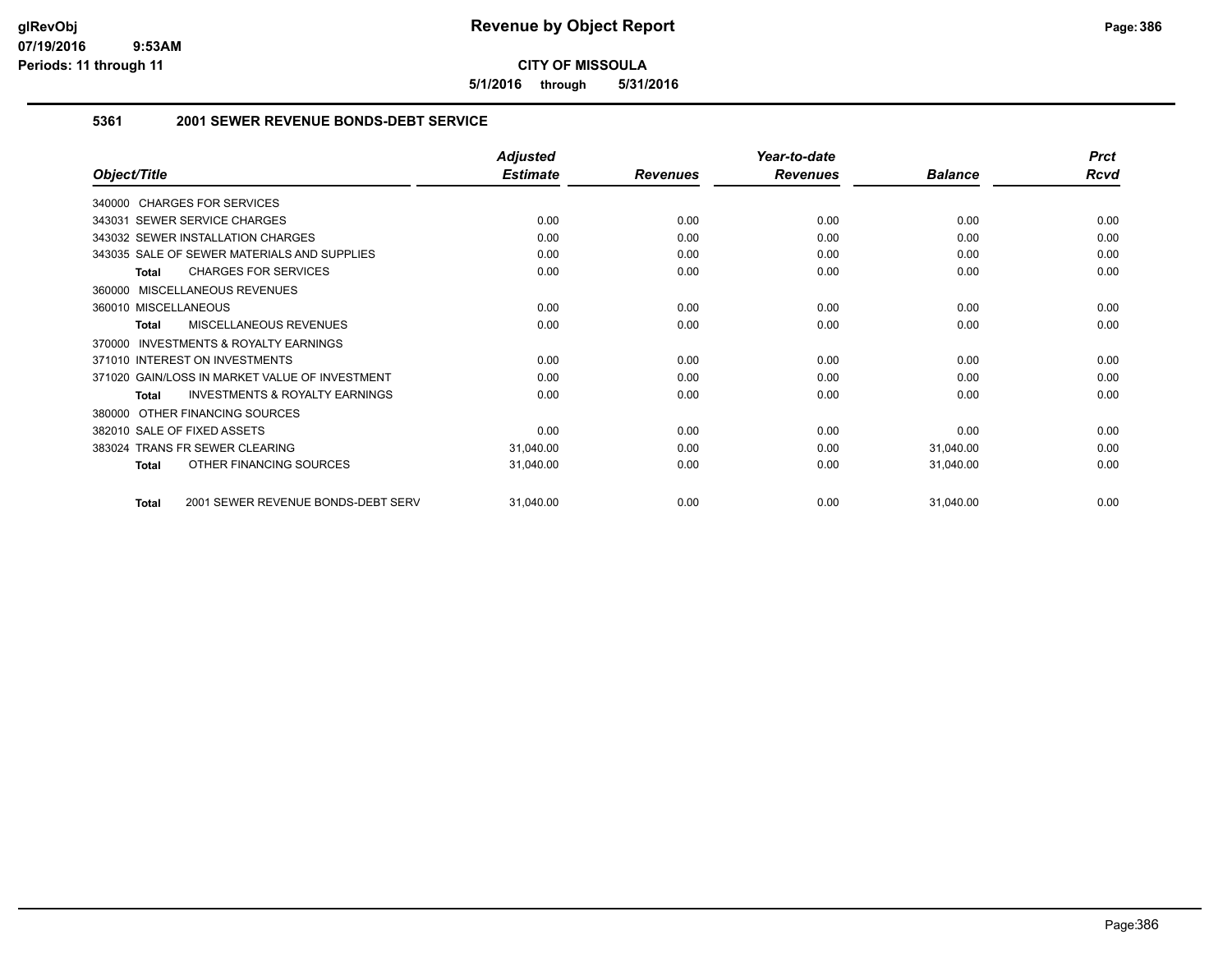**5/1/2016 through 5/31/2016**

## **5362 00 SEWER REVENUE BOND - SERIES B DEBT SE**

**5362 00 SEWER REVENUE BOND - SERIES B DEBT SE**

|                                                           | <b>Adjusted</b> |                 | Year-to-date    |                | <b>Prct</b> |
|-----------------------------------------------------------|-----------------|-----------------|-----------------|----------------|-------------|
| Object/Title                                              | <b>Estimate</b> | <b>Revenues</b> | <b>Revenues</b> | <b>Balance</b> | <b>Rcvd</b> |
| 340000 CHARGES FOR SERVICES                               |                 |                 |                 |                |             |
| 343032 SEWER INSTALLATION CHARGES                         | 0.00            | 0.00            | 0.00            | 0.00           | 0.00        |
| <b>CHARGES FOR SERVICES</b><br><b>Total</b>               | 0.00            | 0.00            | 0.00            | 0.00           | 0.00        |
| 360000 MISCELLANEOUS REVENUES                             |                 |                 |                 |                |             |
| 360010 MISCELLANEOUS                                      | 0.00            | 0.00            | 0.00            | 0.00           | 0.00        |
| <b>MISCELLANEOUS REVENUES</b><br>Total                    | 0.00            | 0.00            | 0.00            | 0.00           | 0.00        |
| 370000 INVESTMENTS & ROYALTY EARNINGS                     |                 |                 |                 |                |             |
| 371010 INTEREST ON INVESTMENTS                            | 0.00            | 0.00            | 0.00            | 0.00           | 0.00        |
| 371020 GAIN/LOSS IN MARKET VALUE OF INVESTMENTS           | 0.00            | 0.00            | 0.00            | 0.00           | 0.00        |
| <b>INVESTMENTS &amp; ROYALTY EARNINGS</b><br><b>Total</b> | 0.00            | 0.00            | 0.00            | 0.00           | 0.00        |
| 380000 OTHER FINANCING SOURCES                            |                 |                 |                 |                |             |
| 383024 TRANS FR SEWER CLEARING                            | 48,360.00       | 0.00            | 0.00            | 48,360.00      | 0.00        |
| OTHER FINANCING SOURCES<br><b>Total</b>                   | 48,360.00       | 0.00            | 0.00            | 48,360.00      | 0.00        |
| 00 SEWER REVENUE BOND - SERIES B DEB<br><b>Total</b>      | 48,360.00       | 0.00            | 0.00            | 48,360.00      | 0.00        |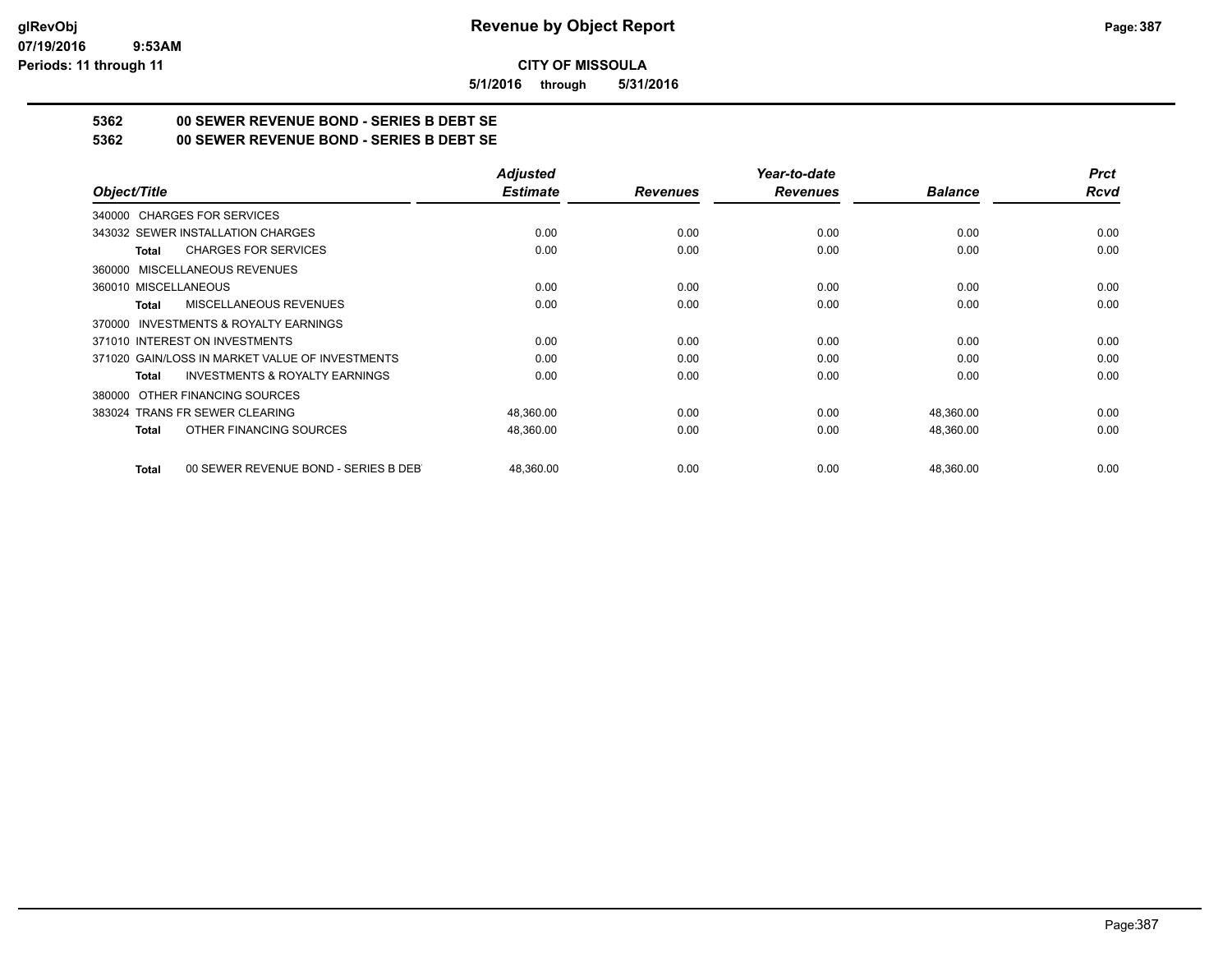**5/1/2016 through 5/31/2016**

## **5362 00 SEWER REVENUE BOND - SERIES B DEBT SE**

| Object/Title                                              | <b>Adjusted</b><br><b>Estimate</b> | <b>Revenues</b> | Year-to-date<br><b>Revenues</b> | <b>Balance</b> | <b>Prct</b><br><b>Rcvd</b> |
|-----------------------------------------------------------|------------------------------------|-----------------|---------------------------------|----------------|----------------------------|
| 340000 CHARGES FOR SERVICES                               |                                    |                 |                                 |                |                            |
| 343032 SEWER INSTALLATION CHARGES                         | 0.00                               | 0.00            | 0.00                            | 0.00           | 0.00                       |
| <b>CHARGES FOR SERVICES</b><br>Total                      | 0.00                               | 0.00            | 0.00                            | 0.00           | 0.00                       |
| 360000 MISCELLANEOUS REVENUES                             |                                    |                 |                                 |                |                            |
| 360010 MISCELLANEOUS                                      | 0.00                               | 0.00            | 0.00                            | 0.00           | 0.00                       |
| MISCELLANEOUS REVENUES<br><b>Total</b>                    | 0.00                               | 0.00            | 0.00                            | 0.00           | 0.00                       |
| <b>INVESTMENTS &amp; ROYALTY EARNINGS</b><br>370000       |                                    |                 |                                 |                |                            |
| 371010 INTEREST ON INVESTMENTS                            | 0.00                               | 0.00            | 0.00                            | 0.00           | 0.00                       |
| 371020 GAIN/LOSS IN MARKET VALUE OF INVESTMENT            | 0.00                               | 0.00            | 0.00                            | 0.00           | 0.00                       |
| <b>INVESTMENTS &amp; ROYALTY EARNINGS</b><br><b>Total</b> | 0.00                               | 0.00            | 0.00                            | 0.00           | 0.00                       |
| OTHER FINANCING SOURCES<br>380000                         |                                    |                 |                                 |                |                            |
| 383024 TRANS FR SEWER CLEARING                            | 48,360.00                          | 0.00            | 0.00                            | 48,360.00      | 0.00                       |
| OTHER FINANCING SOURCES<br><b>Total</b>                   | 48,360.00                          | 0.00            | 0.00                            | 48,360.00      | 0.00                       |
| 00 SEWER REVENUE BOND - SERIES B DEE<br><b>Total</b>      | 48,360.00                          | 0.00            | 0.00                            | 48,360.00      | 0.00                       |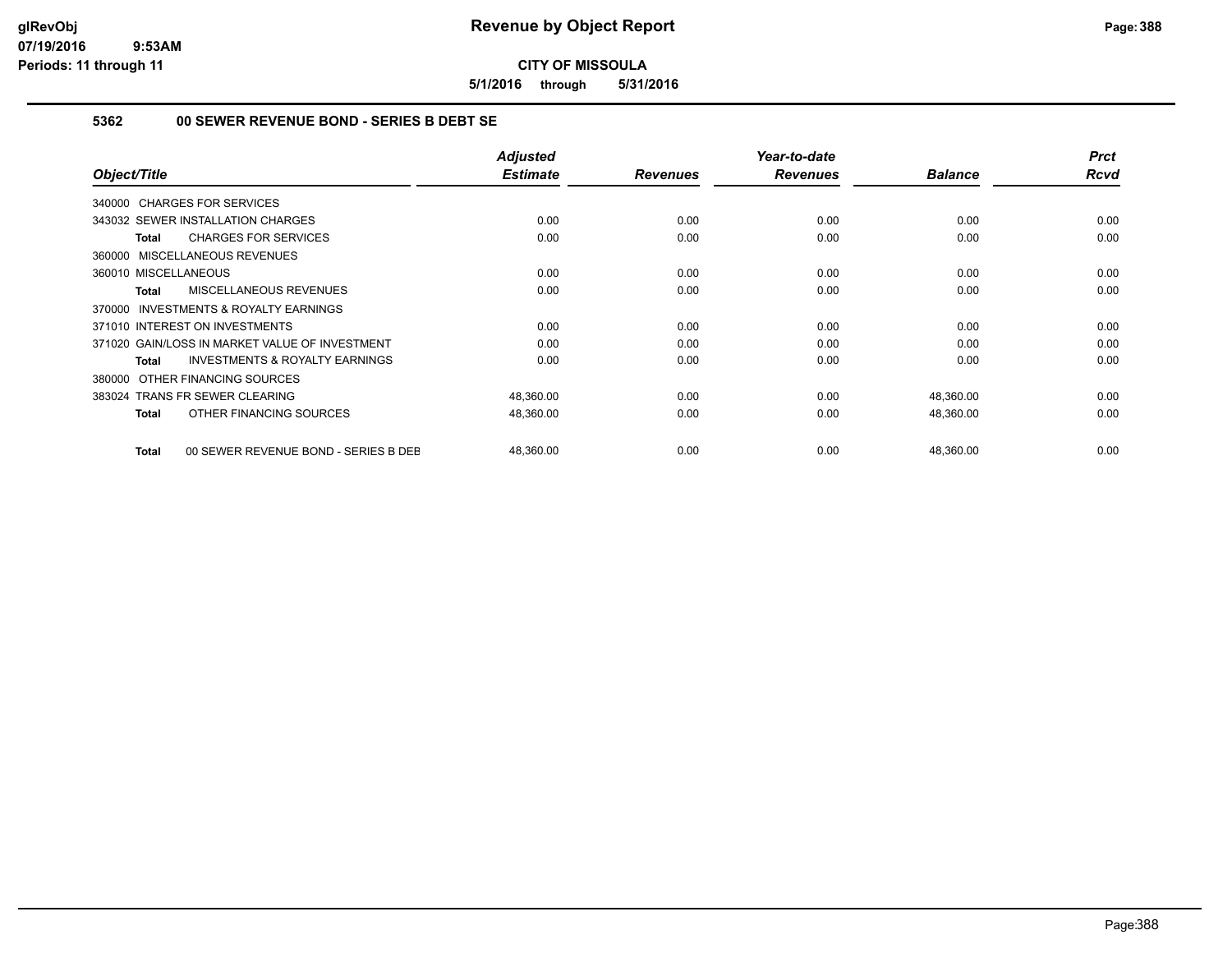**5/1/2016 through 5/31/2016**

## **5364 92 SEWER REVENUE BOND - SERIES B DEBT S**

**5364 92 SEWER REVENUE BOND - SERIES B DEBT S**

|                                                      | <b>Adjusted</b> |                 | Year-to-date    |                | <b>Prct</b> |
|------------------------------------------------------|-----------------|-----------------|-----------------|----------------|-------------|
| Object/Title                                         | <b>Estimate</b> | <b>Revenues</b> | <b>Revenues</b> | <b>Balance</b> | <b>Rcvd</b> |
| 340000 CHARGES FOR SERVICES                          |                 |                 |                 |                |             |
| 343032 SEWER INSTALLATION CHARGES                    | 0.00            | 0.00            | 0.00            | 0.00           | 0.00        |
| <b>CHARGES FOR SERVICES</b><br>Total                 | 0.00            | 0.00            | 0.00            | 0.00           | 0.00        |
| 370000 INVESTMENTS & ROYALTY EARNINGS                |                 |                 |                 |                |             |
| 371010 INTEREST ON INVESTMENTS                       | 0.00            | 0.00            | 0.00            | 0.00           | 0.00        |
| 371020 GAIN/LOSS IN MARKET VALUE OF INVESTMENTS      | 0.00            | 0.00            | 0.00            | 0.00           | 0.00        |
| <b>INVESTMENTS &amp; ROYALTY EARNINGS</b><br>Total   | 0.00            | 0.00            | 0.00            | 0.00           | 0.00        |
| 380000 OTHER FINANCING SOURCES                       |                 |                 |                 |                |             |
| 383024 TRANS FR SEWER CLEARING                       | 0.00            | 0.00            | 0.00            | 0.00           | 0.00        |
| 383042 TRANSFERS FROM OTHER FUNDS                    | 0.00            | 0.00            | 0.00            | 0.00           | 0.00        |
| OTHER FINANCING SOURCES<br><b>Total</b>              | 0.00            | 0.00            | 0.00            | 0.00           | 0.00        |
| 92 SEWER REVENUE BOND - SERIES B DEE<br><b>Total</b> | 0.00            | 0.00            | 0.00            | 0.00           | 0.00        |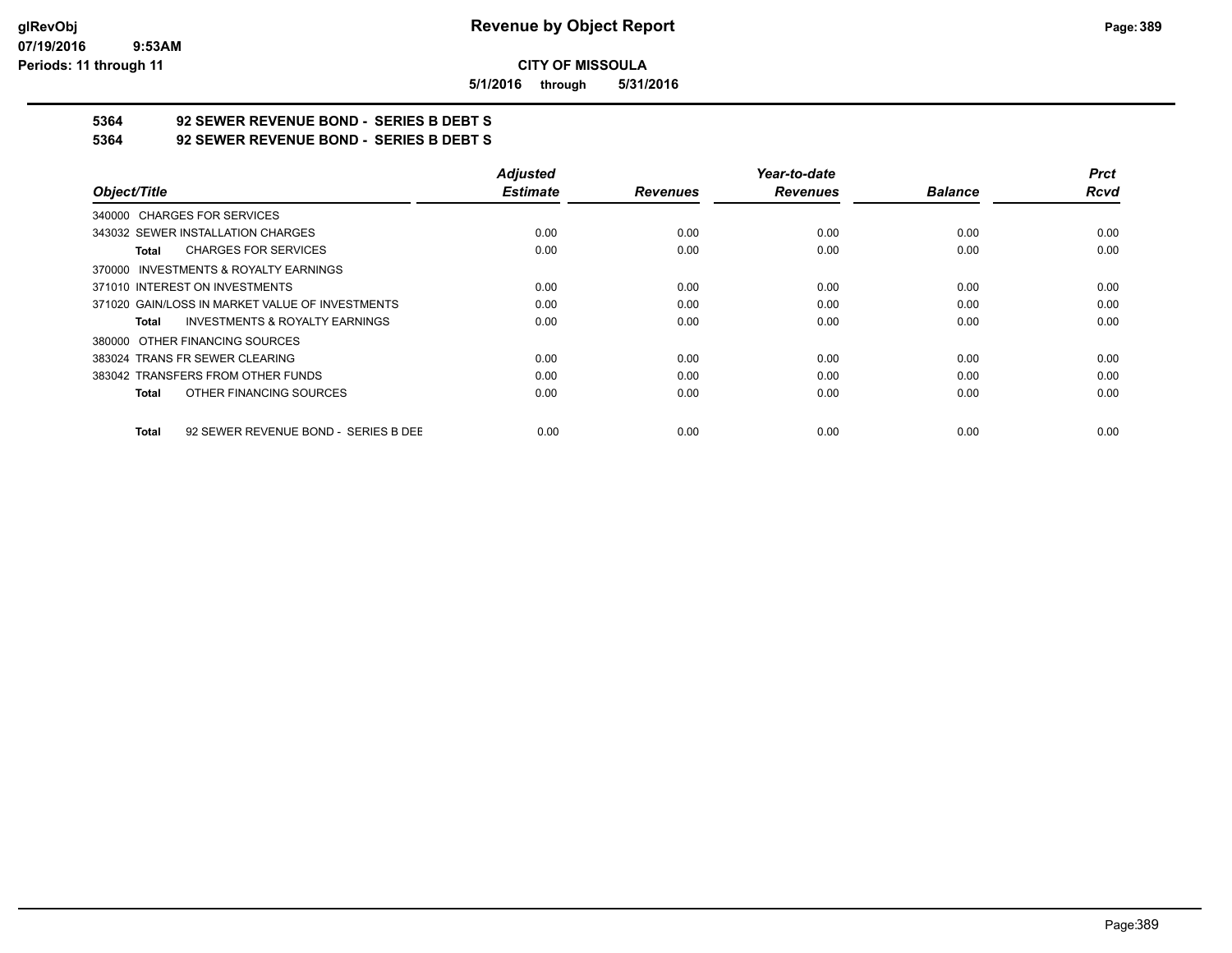**5/1/2016 through 5/31/2016**

## **5364 92 SEWER REVENUE BOND - SERIES B DEBT S**

| Object/Title                                         | <b>Adjusted</b><br><b>Estimate</b> | <b>Revenues</b> | Year-to-date<br><b>Revenues</b> | <b>Balance</b> | <b>Prct</b><br><b>Rcvd</b> |
|------------------------------------------------------|------------------------------------|-----------------|---------------------------------|----------------|----------------------------|
| 340000 CHARGES FOR SERVICES                          |                                    |                 |                                 |                |                            |
| 343032 SEWER INSTALLATION CHARGES                    | 0.00                               | 0.00            | 0.00                            | 0.00           | 0.00                       |
| <b>CHARGES FOR SERVICES</b><br>Total                 | 0.00                               | 0.00            | 0.00                            | 0.00           | 0.00                       |
| 370000 INVESTMENTS & ROYALTY EARNINGS                |                                    |                 |                                 |                |                            |
| 371010 INTEREST ON INVESTMENTS                       | 0.00                               | 0.00            | 0.00                            | 0.00           | 0.00                       |
| 371020 GAIN/LOSS IN MARKET VALUE OF INVESTMENT       | 0.00                               | 0.00            | 0.00                            | 0.00           | 0.00                       |
| <b>INVESTMENTS &amp; ROYALTY EARNINGS</b><br>Total   | 0.00                               | 0.00            | 0.00                            | 0.00           | 0.00                       |
| 380000 OTHER FINANCING SOURCES                       |                                    |                 |                                 |                |                            |
| 383024 TRANS FR SEWER CLEARING                       | 0.00                               | 0.00            | 0.00                            | 0.00           | 0.00                       |
| 383042 TRANSFERS FROM OTHER FUNDS                    | 0.00                               | 0.00            | 0.00                            | 0.00           | 0.00                       |
| OTHER FINANCING SOURCES<br>Total                     | 0.00                               | 0.00            | 0.00                            | 0.00           | 0.00                       |
| 92 SEWER REVENUE BOND - SERIES B DEI<br><b>Total</b> | 0.00                               | 0.00            | 0.00                            | 0.00           | 0.00                       |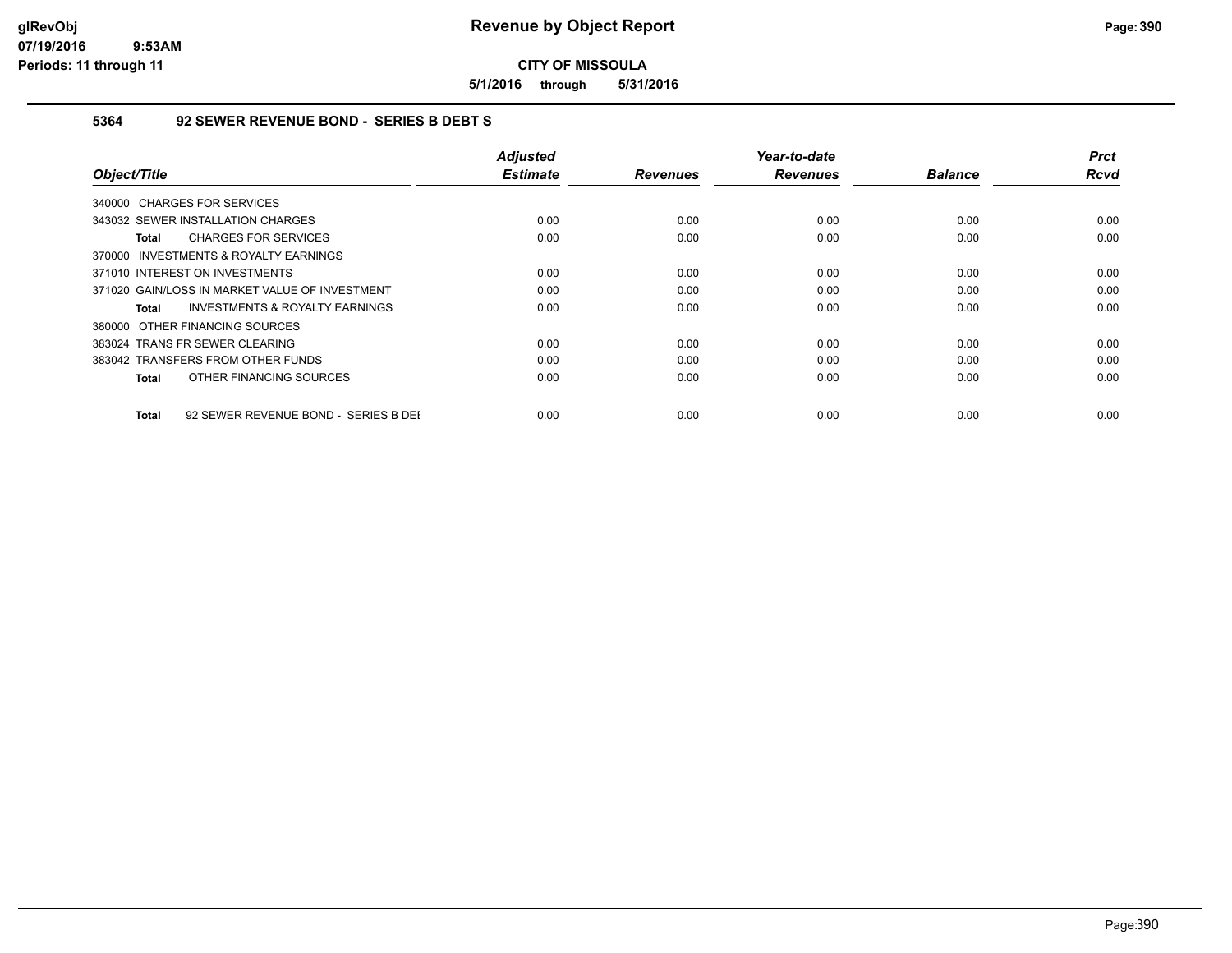**5/1/2016 through 5/31/2016**

# **5365 99 SEWER REVENUE BONDS DEBT SERVICE FUND**

**5365 99 SEWER REVENUE BONDS DEBT SERVICE FUND**

|                                                     | <b>Adjusted</b> |                 | Year-to-date    |                | <b>Prct</b> |
|-----------------------------------------------------|-----------------|-----------------|-----------------|----------------|-------------|
| Object/Title                                        | <b>Estimate</b> | <b>Revenues</b> | <b>Revenues</b> | <b>Balance</b> | <b>Rcvd</b> |
| 340000 CHARGES FOR SERVICES                         |                 |                 |                 |                |             |
| 343032 SEWER INSTALLATION CHARGES                   | 0.00            | 0.00            | 0.00            | 0.00           | 0.00        |
| <b>CHARGES FOR SERVICES</b><br>Total                | 0.00            | 0.00            | 0.00            | 0.00           | 0.00        |
| INVESTMENTS & ROYALTY EARNINGS<br>370000            |                 |                 |                 |                |             |
| 371010 INTEREST ON INVESTMENTS                      | 0.00            | 0.00            | 0.00            | 0.00           | 0.00        |
| 371020 GAIN/LOSS IN MARKET VALUE OF INVESTMENTS     | 0.00            | 0.00            | 0.00            | 0.00           | 0.00        |
| <b>INVESTMENTS &amp; ROYALTY EARNINGS</b><br>Total  | 0.00            | 0.00            | 0.00            | 0.00           | 0.00        |
| OTHER FINANCING SOURCES<br>380000                   |                 |                 |                 |                |             |
| 383024 TRANS FR SEWER CLEARING                      | 123.910.00      | 0.00            | 0.00            | 123.910.00     | 0.00        |
| OTHER FINANCING SOURCES<br><b>Total</b>             | 123.910.00      | 0.00            | 0.00            | 123.910.00     | 0.00        |
| 99 SEWER REVENUE BONDS DEBT SERVICE<br><b>Total</b> | 123.910.00      | 0.00            | 0.00            | 123.910.00     | 0.00        |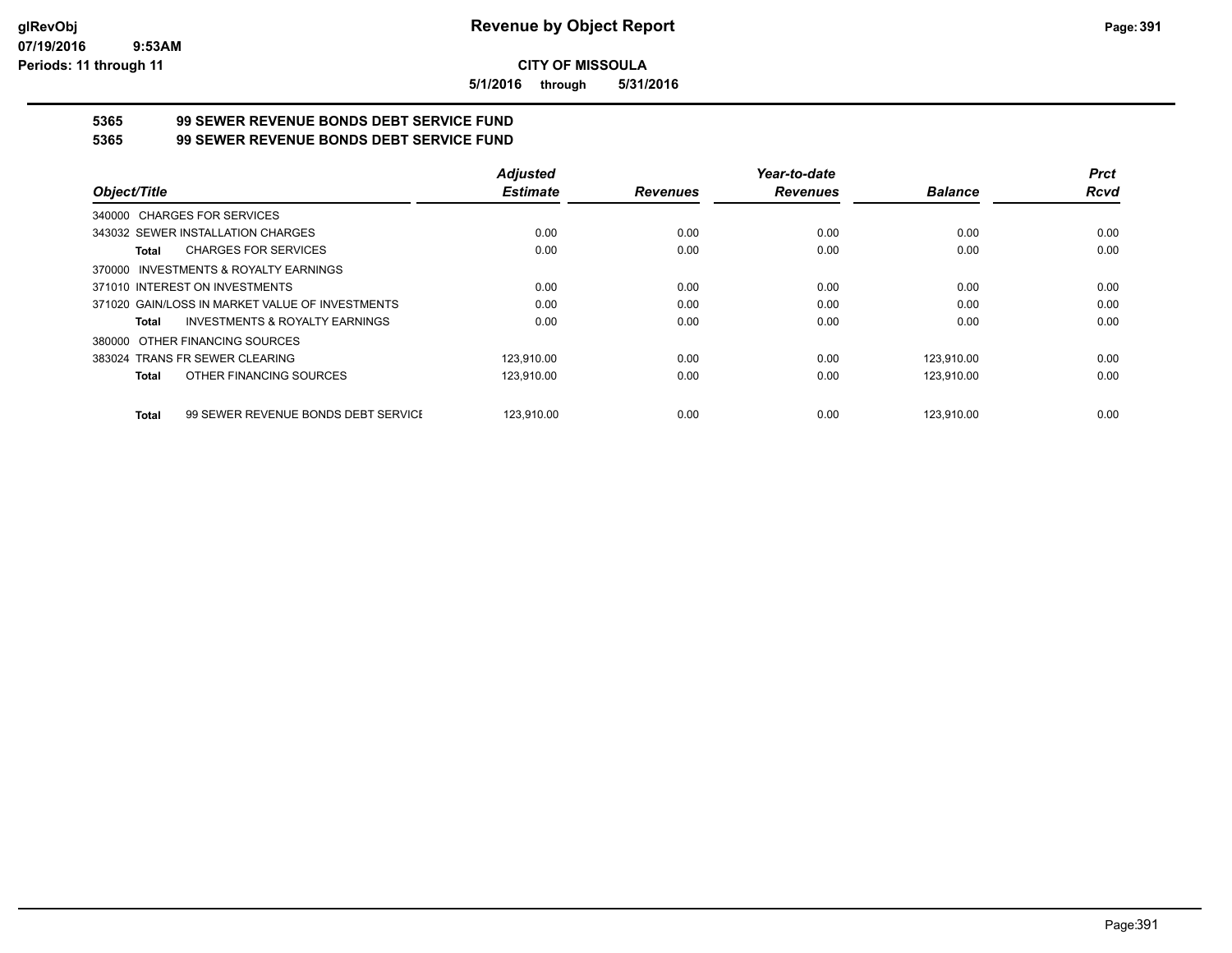**5/1/2016 through 5/31/2016**

#### **5365 99 SEWER REVENUE BONDS DEBT SERVICE FUND**

| Object/Title                                       | <b>Adjusted</b><br><b>Estimate</b> | <b>Revenues</b> | Year-to-date<br><b>Revenues</b> | <b>Balance</b> | <b>Prct</b><br><b>Rcvd</b> |
|----------------------------------------------------|------------------------------------|-----------------|---------------------------------|----------------|----------------------------|
| 340000 CHARGES FOR SERVICES                        |                                    |                 |                                 |                |                            |
| 343032 SEWER INSTALLATION CHARGES                  | 0.00                               | 0.00            | 0.00                            | 0.00           | 0.00                       |
| <b>CHARGES FOR SERVICES</b><br><b>Total</b>        | 0.00                               | 0.00            | 0.00                            | 0.00           | 0.00                       |
| 370000 INVESTMENTS & ROYALTY EARNINGS              |                                    |                 |                                 |                |                            |
| 371010 INTEREST ON INVESTMENTS                     | 0.00                               | 0.00            | 0.00                            | 0.00           | 0.00                       |
| 371020 GAIN/LOSS IN MARKET VALUE OF INVESTMENT     | 0.00                               | 0.00            | 0.00                            | 0.00           | 0.00                       |
| INVESTMENTS & ROYALTY EARNINGS<br>Total            | 0.00                               | 0.00            | 0.00                            | 0.00           | 0.00                       |
| 380000 OTHER FINANCING SOURCES                     |                                    |                 |                                 |                |                            |
| 383024 TRANS FR SEWER CLEARING                     | 123.910.00                         | 0.00            | 0.00                            | 123.910.00     | 0.00                       |
| OTHER FINANCING SOURCES<br><b>Total</b>            | 123,910.00                         | 0.00            | 0.00                            | 123,910.00     | 0.00                       |
|                                                    |                                    |                 |                                 |                |                            |
| 99 SEWER REVENUE BONDS DEBT SERVIC<br><b>Total</b> | 123.910.00                         | 0.00            | 0.00                            | 123.910.00     | 0.00                       |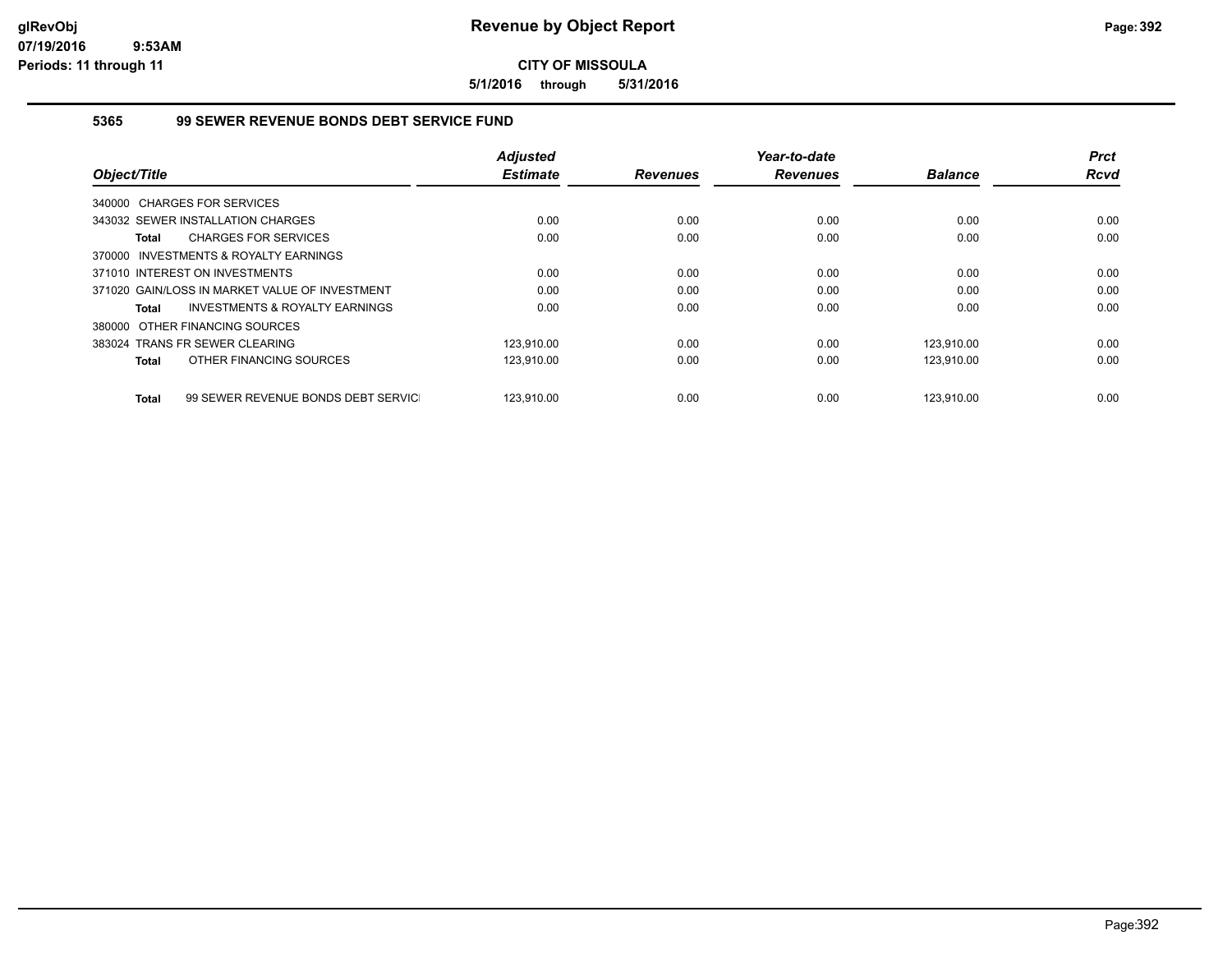**5/1/2016 through 5/31/2016**

# **5367 92 SEWER REVENUE BOND - SERIES B BOND RE**

**5367 92 SEWER REVENUE BOND - SERIES B BOND RE**

|                                                      | <b>Adjusted</b> |                 | Year-to-date    |                | <b>Prct</b> |
|------------------------------------------------------|-----------------|-----------------|-----------------|----------------|-------------|
| Object/Title                                         | <b>Estimate</b> | <b>Revenues</b> | <b>Revenues</b> | <b>Balance</b> | <b>Rcvd</b> |
| 370000 INVESTMENTS & ROYALTY EARNINGS                |                 |                 |                 |                |             |
| 371010 INTEREST ON INVESTMENTS                       | 0.00            | 0.00            | 0.00            | 0.00           | 0.00        |
| 371020 GAIN/LOSS IN MARKET VALUE OF INVESTMENTS      | 0.00            | 0.00            | 0.00            | 0.00           | 0.00        |
| <b>INVESTMENTS &amp; ROYALTY EARNINGS</b><br>Total   | 0.00            | 0.00            | 0.00            | 0.00           | 0.00        |
| 380000 OTHER FINANCING SOURCES                       |                 |                 |                 |                |             |
| 383042 TRANSFERS FROM OTHER FUNDS                    | 0.00            | 0.00            | 0.00            | 0.00           | 0.00        |
| OTHER FINANCING SOURCES<br>Total                     | 0.00            | 0.00            | 0.00            | 0.00           | 0.00        |
|                                                      |                 |                 |                 |                |             |
| 92 SEWER REVENUE BOND - SERIES B BON<br><b>Total</b> | 0.00            | 0.00            | 0.00            | 0.00           | 0.00        |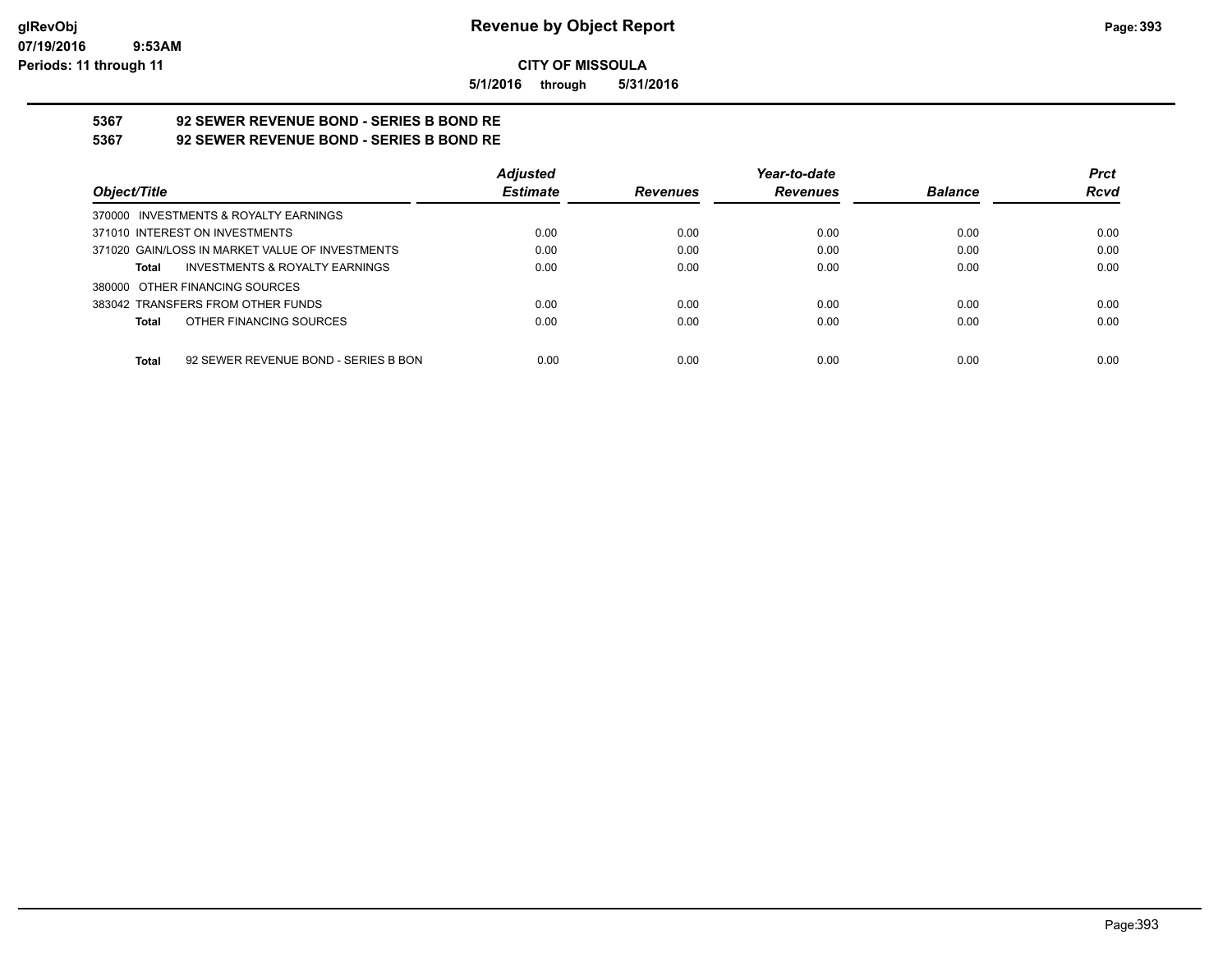**5/1/2016 through 5/31/2016**

#### **5367 92 SEWER REVENUE BOND - SERIES B BOND RE**

|                                                      | <b>Adjusted</b> |                 | Year-to-date    |                | <b>Prct</b> |
|------------------------------------------------------|-----------------|-----------------|-----------------|----------------|-------------|
| Object/Title                                         | <b>Estimate</b> | <b>Revenues</b> | <b>Revenues</b> | <b>Balance</b> | <b>Rcvd</b> |
| 370000 INVESTMENTS & ROYALTY EARNINGS                |                 |                 |                 |                |             |
| 371010 INTEREST ON INVESTMENTS                       | 0.00            | 0.00            | 0.00            | 0.00           | 0.00        |
| 371020 GAIN/LOSS IN MARKET VALUE OF INVESTMENT       | 0.00            | 0.00            | 0.00            | 0.00           | 0.00        |
| INVESTMENTS & ROYALTY EARNINGS<br><b>Total</b>       | 0.00            | 0.00            | 0.00            | 0.00           | 0.00        |
| 380000 OTHER FINANCING SOURCES                       |                 |                 |                 |                |             |
| 383042 TRANSFERS FROM OTHER FUNDS                    | 0.00            | 0.00            | 0.00            | 0.00           | 0.00        |
| OTHER FINANCING SOURCES<br><b>Total</b>              | 0.00            | 0.00            | 0.00            | 0.00           | 0.00        |
|                                                      |                 |                 |                 |                |             |
| <b>Total</b><br>92 SEWER REVENUE BOND - SERIES B BON | 0.00            | 0.00            | 0.00            | 0.00           | 0.00        |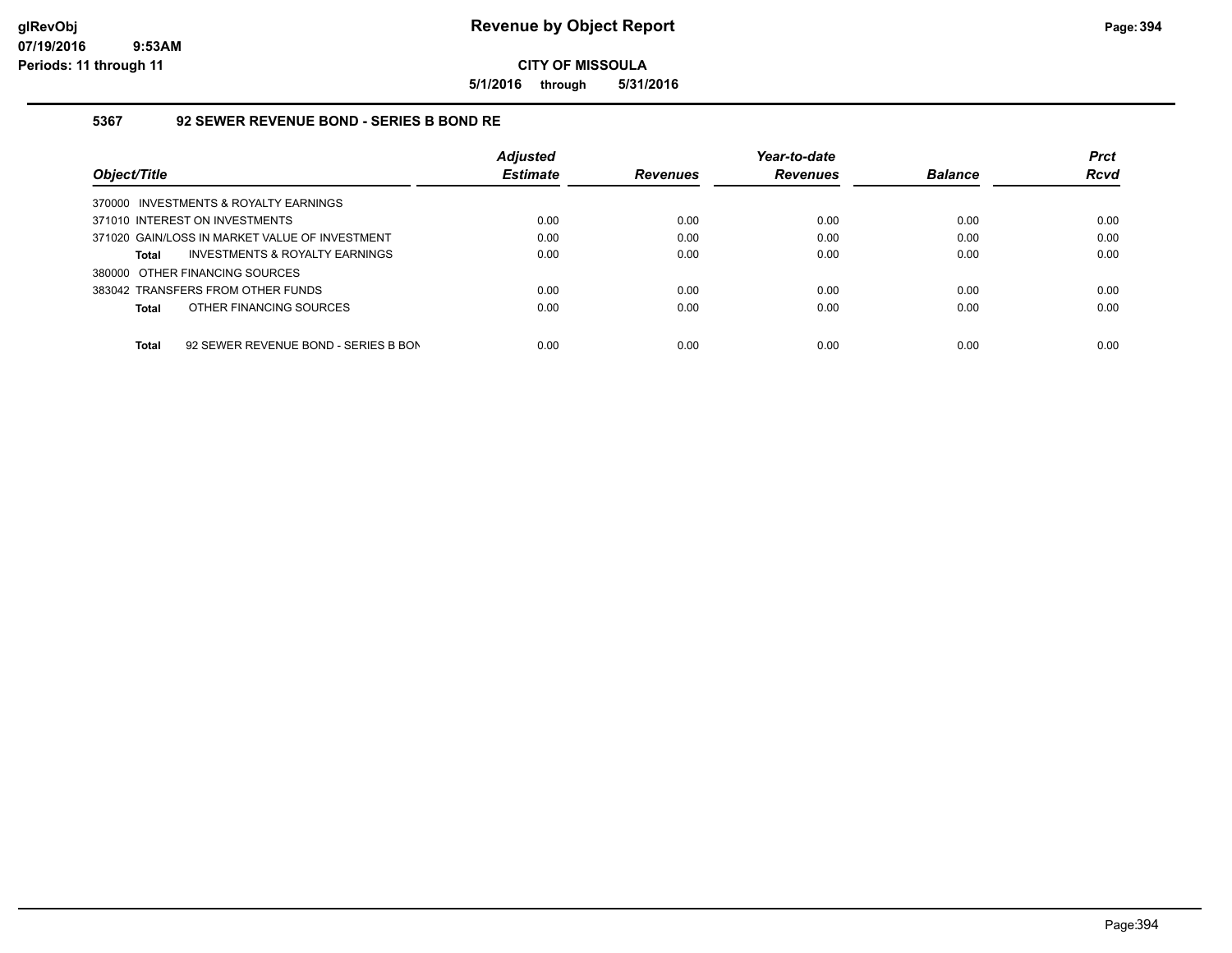**5/1/2016 through 5/31/2016**

## **5368 00 SEWER REVENUE BOND RESERVE FUND**

**5368 00 SEWER REVENUE BOND RESERVE FUND**

|                                                    | <b>Adjusted</b> |                 | Year-to-date    |                | <b>Prct</b> |
|----------------------------------------------------|-----------------|-----------------|-----------------|----------------|-------------|
| Object/Title                                       | <b>Estimate</b> | <b>Revenues</b> | <b>Revenues</b> | <b>Balance</b> | <b>Rcvd</b> |
| 370000 INVESTMENTS & ROYALTY EARNINGS              |                 |                 |                 |                |             |
| 371010 INTEREST ON INVESTMENTS                     | 0.00            | 0.00            | 0.00            | 0.00           | 0.00        |
| 371020 GAIN/LOSS IN MARKET VALUE OF INVESTMENTS    | 0.00            | 0.00            | 0.00            | 0.00           | 0.00        |
| <b>INVESTMENTS &amp; ROYALTY EARNINGS</b><br>Total | 0.00            | 0.00            | 0.00            | 0.00           | 0.00        |
| 380000 OTHER FINANCING SOURCES                     |                 |                 |                 |                |             |
| 383042 TRANSFERS FROM OTHER FUNDS                  | 310.00          | 0.00            | 0.00            | 310.00         | 0.00        |
| OTHER FINANCING SOURCES<br>Total                   | 310.00          | 0.00            | 0.00            | 310.00         | 0.00        |
|                                                    |                 |                 |                 |                |             |
| <b>Total</b><br>00 SEWER REVENUE BOND RESERVE FUND | 310.00          | 0.00            | 0.00            | 310.00         | 0.00        |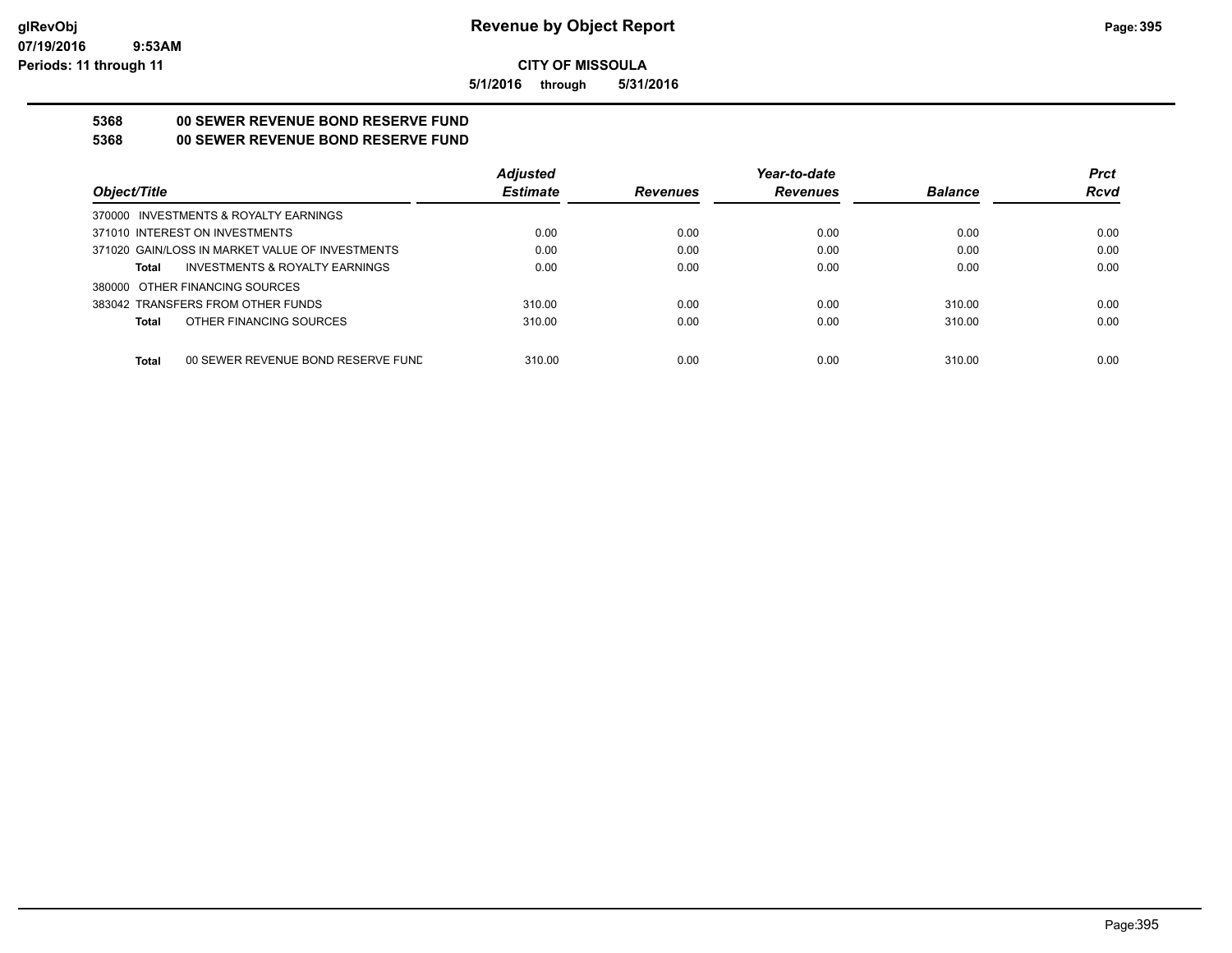**5/1/2016 through 5/31/2016**

## **5368 00 SEWER REVENUE BOND RESERVE FUND**

| Object/Title                                       | <b>Adjusted</b><br><b>Estimate</b> | <b>Revenues</b> | Year-to-date<br><b>Revenues</b> | <b>Balance</b> | <b>Prct</b><br><b>Rcvd</b> |
|----------------------------------------------------|------------------------------------|-----------------|---------------------------------|----------------|----------------------------|
| 370000 INVESTMENTS & ROYALTY EARNINGS              |                                    |                 |                                 |                |                            |
| 371010 INTEREST ON INVESTMENTS                     | 0.00                               | 0.00            | 0.00                            | 0.00           | 0.00                       |
| 371020 GAIN/LOSS IN MARKET VALUE OF INVESTMENT     | 0.00                               | 0.00            | 0.00                            | 0.00           | 0.00                       |
| INVESTMENTS & ROYALTY EARNINGS<br>Total            | 0.00                               | 0.00            | 0.00                            | 0.00           | 0.00                       |
| 380000 OTHER FINANCING SOURCES                     |                                    |                 |                                 |                |                            |
| 383042 TRANSFERS FROM OTHER FUNDS                  | 310.00                             | 0.00            | 0.00                            | 310.00         | 0.00                       |
| OTHER FINANCING SOURCES<br>Total                   | 310.00                             | 0.00            | 0.00                            | 310.00         | 0.00                       |
| <b>Total</b><br>00 SEWER REVENUE BOND RESERVE FUNI | 310.00                             | 0.00            | 0.00                            | 310.00         | 0.00                       |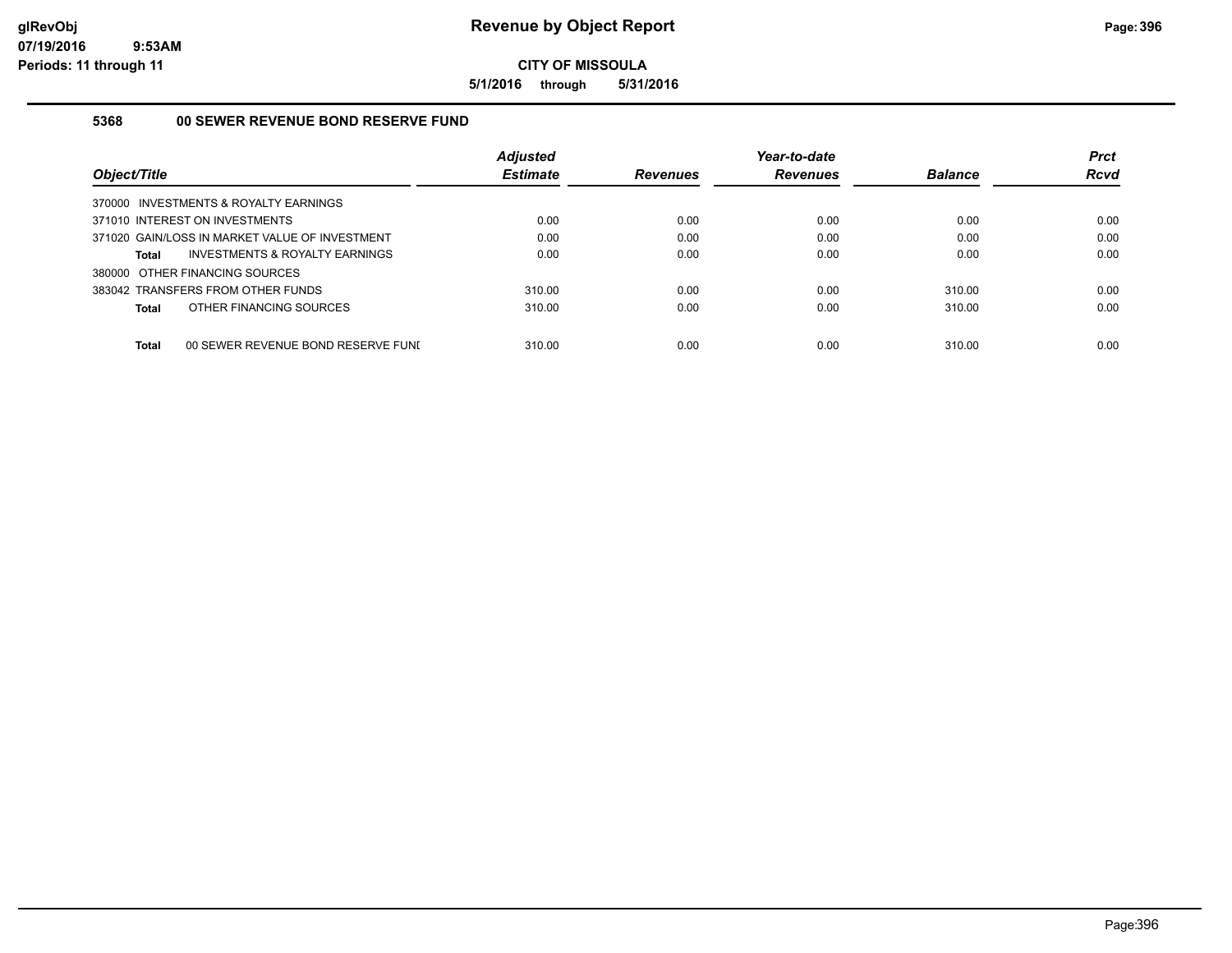**5/1/2016 through 5/31/2016**

#### **5369 2001 SEWER REVENUE BOND**

**5369 2001 SEWER REVENUE BOND**

|                                                 | <b>Adjusted</b> |                 | Year-to-date    |                | <b>Prct</b> |
|-------------------------------------------------|-----------------|-----------------|-----------------|----------------|-------------|
| Object/Title                                    | <b>Estimate</b> | <b>Revenues</b> | <b>Revenues</b> | <b>Balance</b> | <b>Rcvd</b> |
| 370000 INVESTMENTS & ROYALTY EARNINGS           |                 |                 |                 |                |             |
| 371010 INTEREST ON INVESTMENTS                  | 0.00            | 0.00            | 0.00            | 0.00           | 0.00        |
| 371020 GAIN/LOSS IN MARKET VALUE OF INVESTMENTS | 0.00            | 0.00            | 0.00            | 0.00           | 0.00        |
| INVESTMENTS & ROYALTY EARNINGS<br>Total         | 0.00            | 0.00            | 0.00            | 0.00           | 0.00        |
| 380000 OTHER FINANCING SOURCES                  |                 |                 |                 |                |             |
| 383042 TRANSFERS FROM OTHER FUNDS               | 0.00            | 0.00            | 0.00            | 0.00           | 0.00        |
| OTHER FINANCING SOURCES<br>Total                | 0.00            | 0.00            | 0.00            | 0.00           | 0.00        |
|                                                 |                 |                 |                 |                |             |
| <b>Total</b><br>2001 SEWER REVENUE BOND         | 0.00            | 0.00            | 0.00            | 0.00           | 0.00        |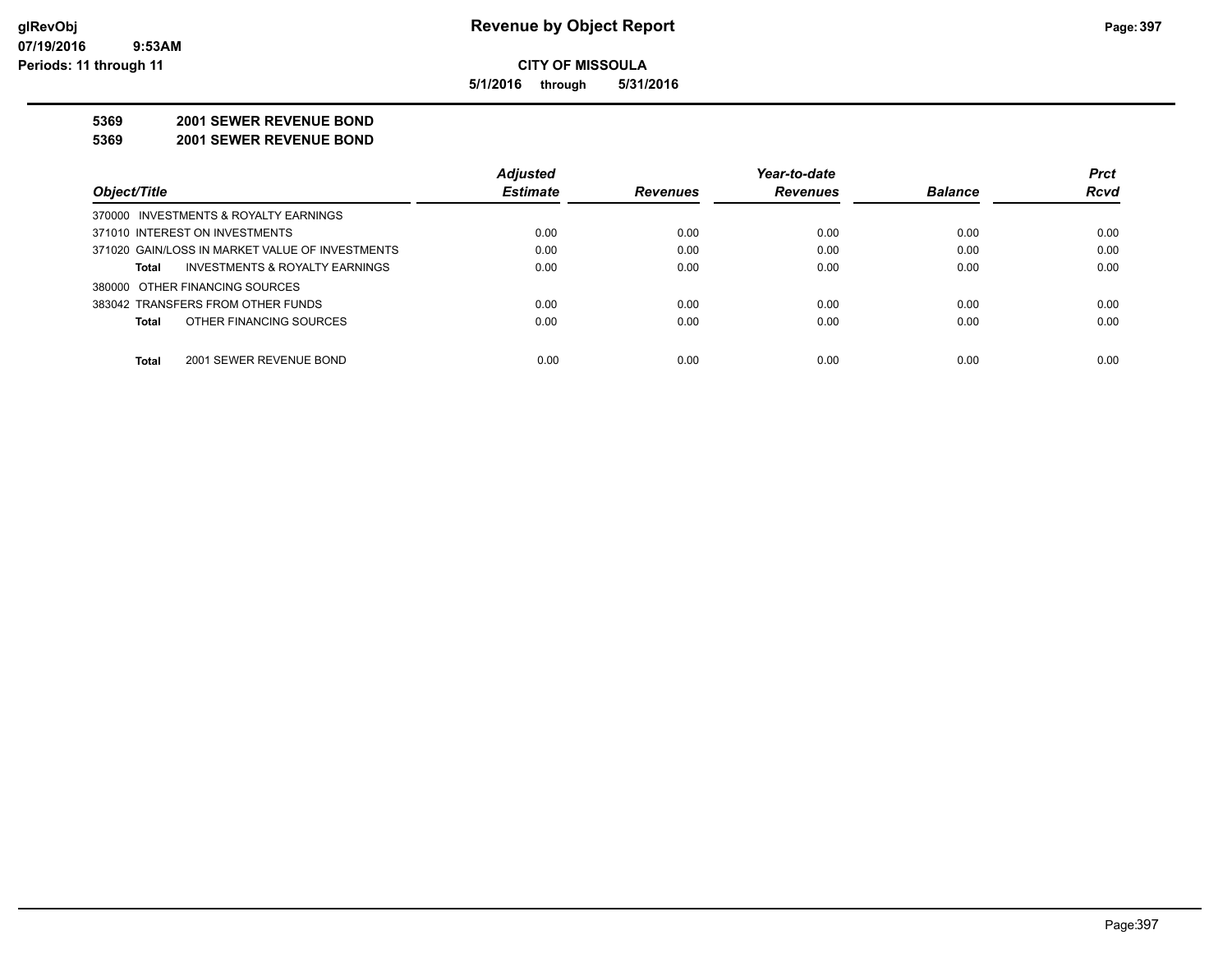**5/1/2016 through 5/31/2016**

### **5369 2001 SEWER REVENUE BOND**

|                                                | <b>Adjusted</b> |                 | Year-to-date    |                | <b>Prct</b> |
|------------------------------------------------|-----------------|-----------------|-----------------|----------------|-------------|
| Object/Title                                   | <b>Estimate</b> | <b>Revenues</b> | <b>Revenues</b> | <b>Balance</b> | <b>Rcvd</b> |
| 370000 INVESTMENTS & ROYALTY EARNINGS          |                 |                 |                 |                |             |
| 371010 INTEREST ON INVESTMENTS                 | 0.00            | 0.00            | 0.00            | 0.00           | 0.00        |
| 371020 GAIN/LOSS IN MARKET VALUE OF INVESTMENT | 0.00            | 0.00            | 0.00            | 0.00           | 0.00        |
| INVESTMENTS & ROYALTY EARNINGS<br>Total        | 0.00            | 0.00            | 0.00            | 0.00           | 0.00        |
| 380000 OTHER FINANCING SOURCES                 |                 |                 |                 |                |             |
| 383042 TRANSFERS FROM OTHER FUNDS              | 0.00            | 0.00            | 0.00            | 0.00           | 0.00        |
| OTHER FINANCING SOURCES<br><b>Total</b>        | 0.00            | 0.00            | 0.00            | 0.00           | 0.00        |
| <b>Total</b><br>2001 SEWER REVENUE BOND        | 0.00            | 0.00            | 0.00            | 0.00           | 0.00        |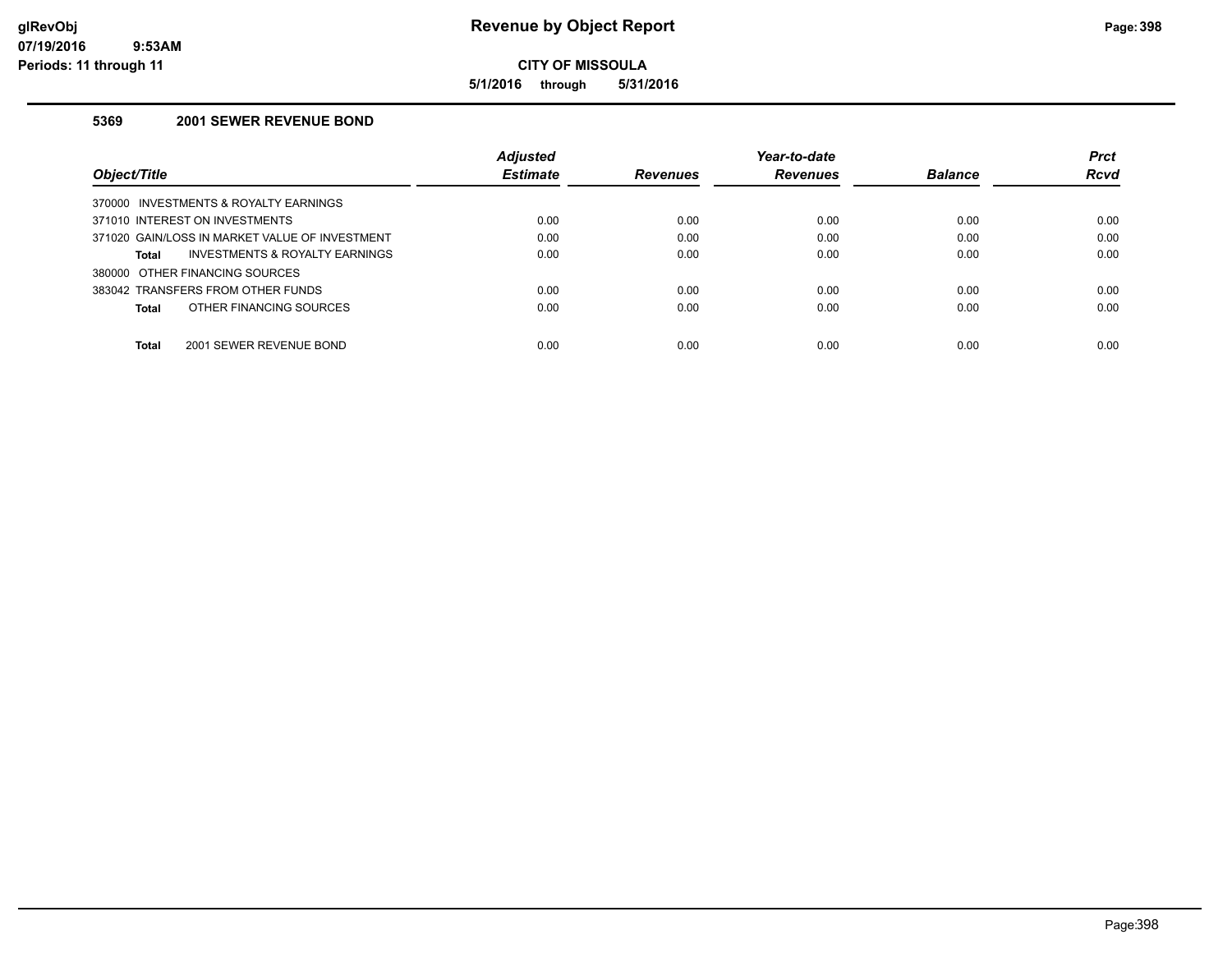**5/1/2016 through 5/31/2016**

## **5370 99 SEWER REVENUE BOND RESERVE FUND**

### **5370 99 SEWER REVENUE BOND RESERVE FUND**

|                                                    | <b>Adjusted</b> |                 | Year-to-date    |                | <b>Prct</b> |
|----------------------------------------------------|-----------------|-----------------|-----------------|----------------|-------------|
| Object/Title                                       | <b>Estimate</b> | <b>Revenues</b> | <b>Revenues</b> | <b>Balance</b> | <b>Rcvd</b> |
| 360000 MISCELLANEOUS REVENUES                      |                 |                 |                 |                |             |
| 360010 MISCELLANEOUS                               | 0.00            | 0.00            | 0.00            | 0.00           | 0.00        |
| MISCELLANEOUS REVENUES<br>Total                    | 0.00            | 0.00            | 0.00            | 0.00           | 0.00        |
| 370000 INVESTMENTS & ROYALTY EARNINGS              |                 |                 |                 |                |             |
| 371010 INTEREST ON INVESTMENTS                     | 0.00            | 0.00            | 0.00            | 0.00           | 0.00        |
| 371020 GAIN/LOSS IN MARKET VALUE OF INVESTMENTS    | 0.00            | 0.00            | 0.00            | 0.00           | 0.00        |
| <b>INVESTMENTS &amp; ROYALTY EARNINGS</b><br>Total | 0.00            | 0.00            | 0.00            | 0.00           | 0.00        |
| 380000 OTHER FINANCING SOURCES                     |                 |                 |                 |                |             |
| 383042 TRANSFERS FROM OTHER FUNDS                  | 0.00            | 0.00            | 0.00            | 0.00           | 0.00        |
| OTHER FINANCING SOURCES<br>Total                   | 0.00            | 0.00            | 0.00            | 0.00           | 0.00        |
| 99 SEWER REVENUE BOND RESERVE FUND<br><b>Total</b> | 0.00            | 0.00            | 0.00            | 0.00           | 0.00        |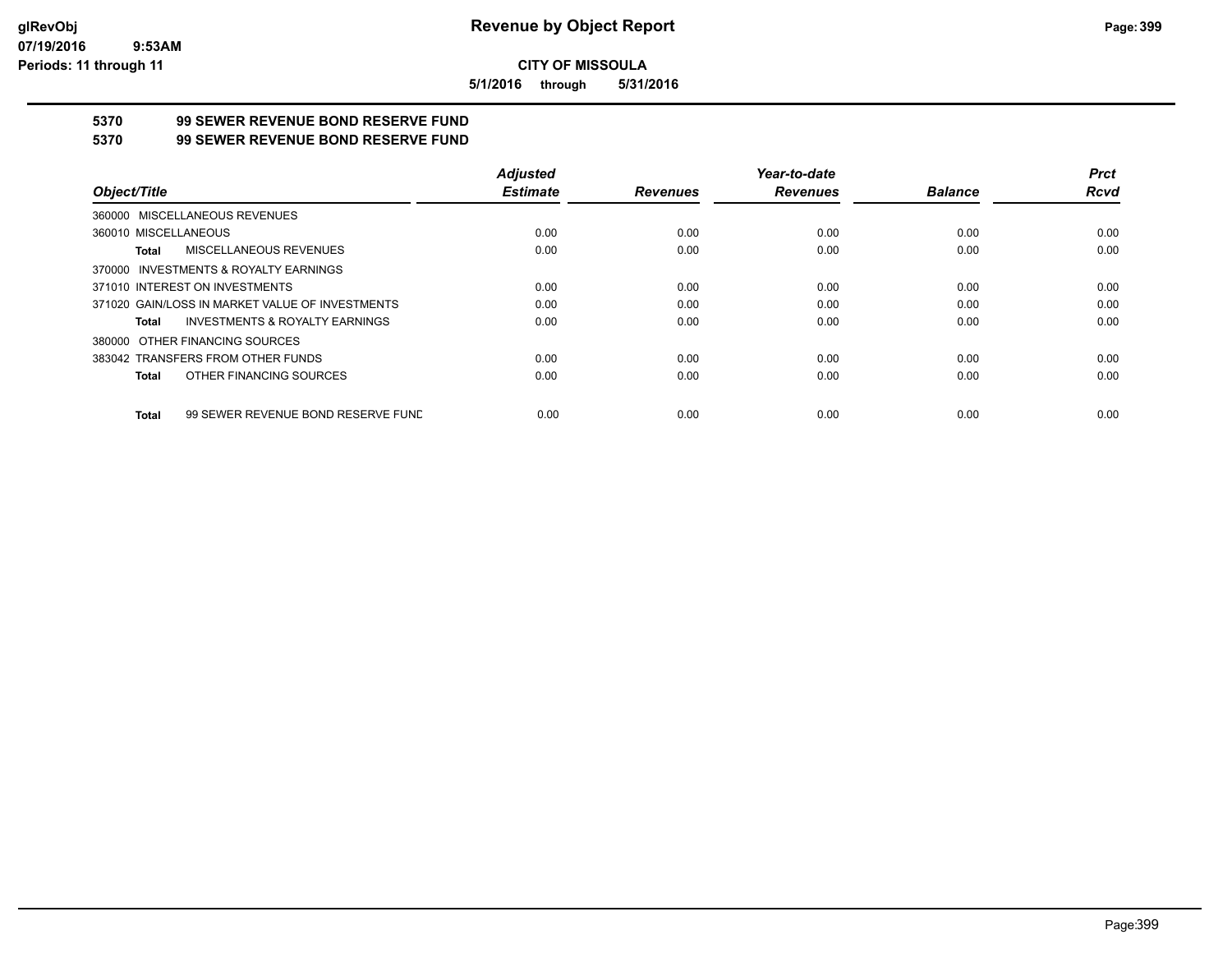**5/1/2016 through 5/31/2016**

## **5370 99 SEWER REVENUE BOND RESERVE FUND**

| Object/Title                                       | <b>Adjusted</b><br><b>Estimate</b> | <b>Revenues</b> | Year-to-date<br><b>Revenues</b> | <b>Balance</b> | <b>Prct</b><br><b>Rcvd</b> |
|----------------------------------------------------|------------------------------------|-----------------|---------------------------------|----------------|----------------------------|
| 360000 MISCELLANEOUS REVENUES                      |                                    |                 |                                 |                |                            |
|                                                    |                                    |                 |                                 |                |                            |
| 360010 MISCELLANEOUS                               | 0.00                               | 0.00            | 0.00                            | 0.00           | 0.00                       |
| MISCELLANEOUS REVENUES<br><b>Total</b>             | 0.00                               | 0.00            | 0.00                            | 0.00           | 0.00                       |
| 370000 INVESTMENTS & ROYALTY EARNINGS              |                                    |                 |                                 |                |                            |
| 371010 INTEREST ON INVESTMENTS                     | 0.00                               | 0.00            | 0.00                            | 0.00           | 0.00                       |
| 371020 GAIN/LOSS IN MARKET VALUE OF INVESTMENT     | 0.00                               | 0.00            | 0.00                            | 0.00           | 0.00                       |
| INVESTMENTS & ROYALTY EARNINGS<br><b>Total</b>     | 0.00                               | 0.00            | 0.00                            | 0.00           | 0.00                       |
| 380000 OTHER FINANCING SOURCES                     |                                    |                 |                                 |                |                            |
| 383042 TRANSFERS FROM OTHER FUNDS                  | 0.00                               | 0.00            | 0.00                            | 0.00           | 0.00                       |
| OTHER FINANCING SOURCES<br><b>Total</b>            | 0.00                               | 0.00            | 0.00                            | 0.00           | 0.00                       |
| 99 SEWER REVENUE BOND RESERVE FUNI<br><b>Total</b> | 0.00                               | 0.00            | 0.00                            | 0.00           | 0.00                       |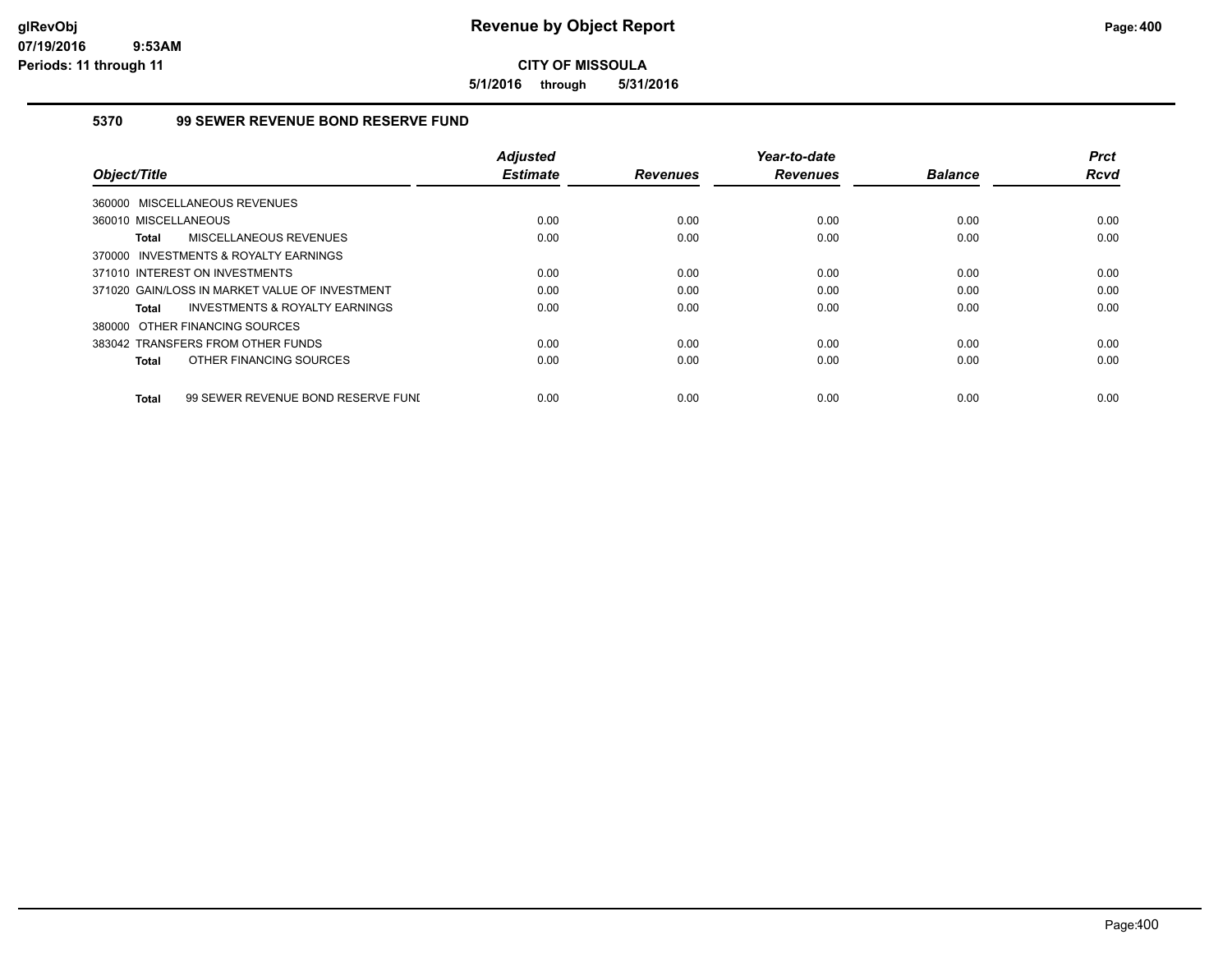**5/1/2016 through 5/31/2016**

**5371 2002 SEWER BONDS**

**5371 2002 SEWER BONDS**

|                                                 | <b>Adjusted</b> |                 | Year-to-date    |                | <b>Prct</b> |
|-------------------------------------------------|-----------------|-----------------|-----------------|----------------|-------------|
| Object/Title                                    | <b>Estimate</b> | <b>Revenues</b> | <b>Revenues</b> | <b>Balance</b> | <b>Rcvd</b> |
| 370000 INVESTMENTS & ROYALTY EARNINGS           |                 |                 |                 |                |             |
| 371010 INTEREST ON INVESTMENTS                  | 0.00            | 0.00            | 0.00            | 0.00           | 0.00        |
| 371020 GAIN/LOSS IN MARKET VALUE OF INVESTMENTS | 0.00            | 0.00            | 0.00            | 0.00           | 0.00        |
| INVESTMENTS & ROYALTY EARNINGS<br>Total         | 0.00            | 0.00            | 0.00            | 0.00           | 0.00        |
| 380000 OTHER FINANCING SOURCES                  |                 |                 |                 |                |             |
| 383024 TRANS FR SEWER CLEARING                  | 84.930.00       | 0.00            | 0.00            | 84.930.00      | 0.00        |
| OTHER FINANCING SOURCES<br>Total                | 84.930.00       | 0.00            | 0.00            | 84.930.00      | 0.00        |
|                                                 |                 |                 |                 |                |             |
| <b>Total</b><br>2002 SEWER BONDS                | 84.930.00       | 0.00            | 0.00            | 84.930.00      | 0.00        |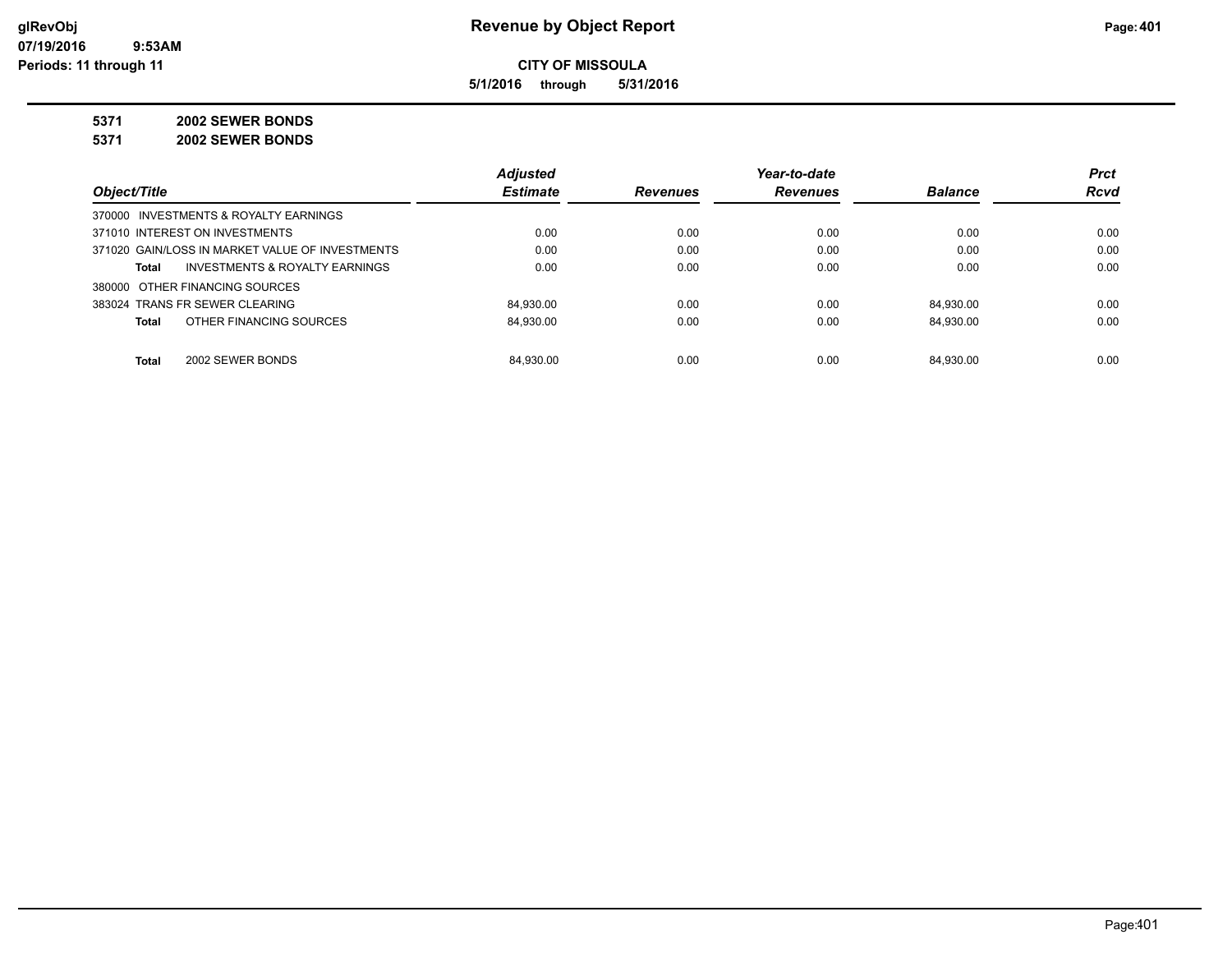## **glRevObj Revenue by Object Report Page:402**

**CITY OF MISSOULA**

**5/1/2016 through 5/31/2016**

#### **5371 2002 SEWER BONDS**

|                                                    | <b>Adjusted</b> |                 | Year-to-date    |                | <b>Prct</b> |
|----------------------------------------------------|-----------------|-----------------|-----------------|----------------|-------------|
| Object/Title                                       | <b>Estimate</b> | <b>Revenues</b> | <b>Revenues</b> | <b>Balance</b> | <b>Rcvd</b> |
| 370000 INVESTMENTS & ROYALTY EARNINGS              |                 |                 |                 |                |             |
| 371010 INTEREST ON INVESTMENTS                     | 0.00            | 0.00            | 0.00            | 0.00           | 0.00        |
| 371020 GAIN/LOSS IN MARKET VALUE OF INVESTMENT     | 0.00            | 0.00            | 0.00            | 0.00           | 0.00        |
| <b>INVESTMENTS &amp; ROYALTY EARNINGS</b><br>Total | 0.00            | 0.00            | 0.00            | 0.00           | 0.00        |
| 380000 OTHER FINANCING SOURCES                     |                 |                 |                 |                |             |
| 383024 TRANS FR SEWER CLEARING                     | 84.930.00       | 0.00            | 0.00            | 84.930.00      | 0.00        |
| OTHER FINANCING SOURCES<br><b>Total</b>            | 84.930.00       | 0.00            | 0.00            | 84.930.00      | 0.00        |
|                                                    |                 |                 |                 |                |             |
| <b>Total</b><br>2002 SEWER BONDS                   | 84.930.00       | 0.00            | 0.00            | 84.930.00      | 0.00        |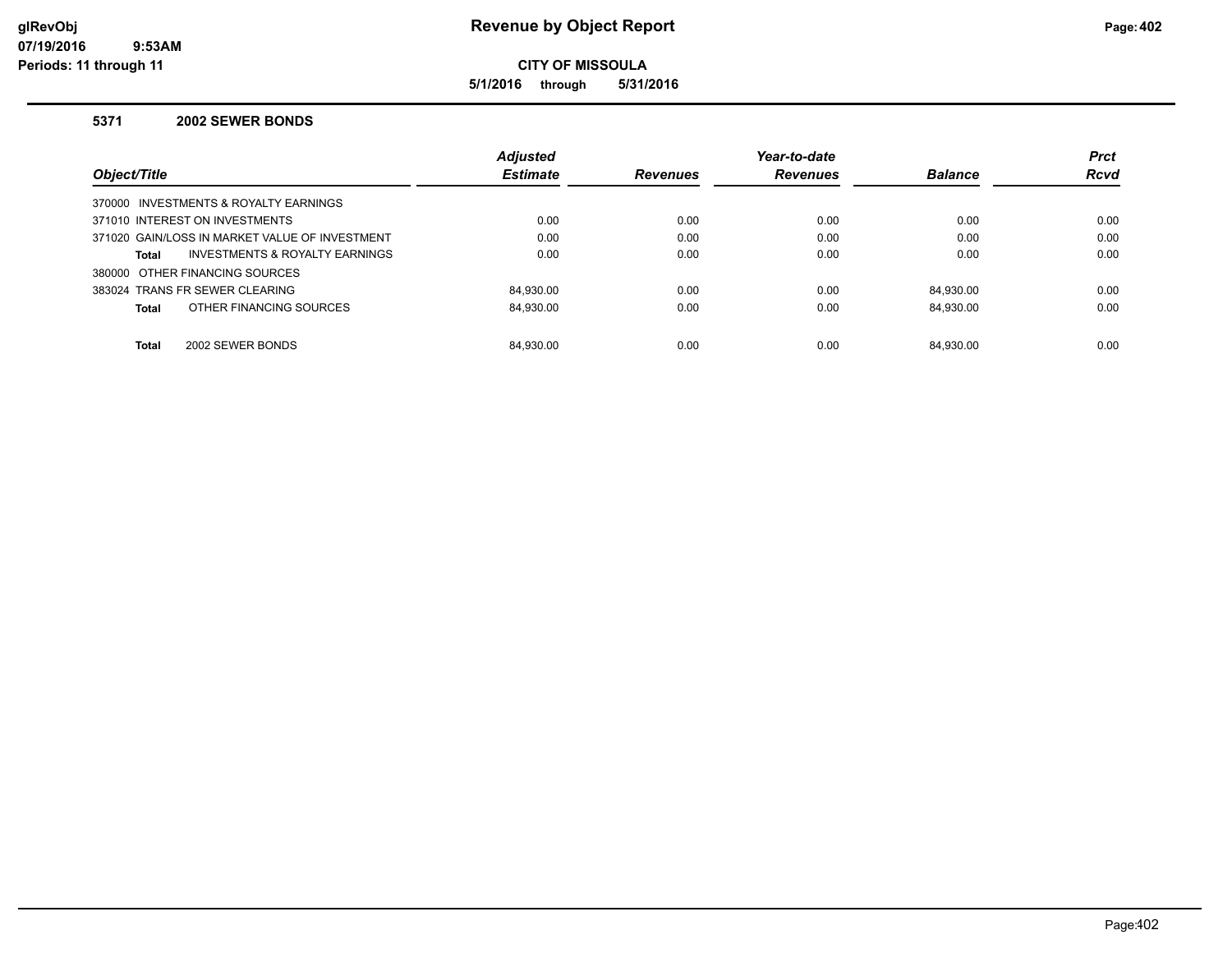**5/1/2016 through 5/31/2016**

#### **5372 2002 SEWER REVENUE BOND**

#### **5372 2002 SEWER REVENUE BOND**

| Object/Title                                       | <b>Adjusted</b><br><b>Estimate</b> | <b>Revenues</b> | Year-to-date<br><b>Revenues</b> | <b>Balance</b> | <b>Prct</b><br><b>Rcvd</b> |
|----------------------------------------------------|------------------------------------|-----------------|---------------------------------|----------------|----------------------------|
|                                                    |                                    |                 |                                 |                |                            |
| 360000 MISCELLANEOUS REVENUES                      |                                    |                 |                                 |                |                            |
| 360000 MISCELLANEOUS REVENUES                      | 0.00                               | 0.00            | 0.00                            | 0.00           | 0.00                       |
| MISCELLANEOUS REVENUES<br>Total                    | 0.00                               | 0.00            | 0.00                            | 0.00           | 0.00                       |
| 370000 INVESTMENTS & ROYALTY EARNINGS              |                                    |                 |                                 |                |                            |
| 371010 INTEREST ON INVESTMENTS                     | 0.00                               | 0.00            | 0.00                            | 0.00           | 0.00                       |
| 371020 GAIN/LOSS IN MARKET VALUE OF INVESTMENTS    | 0.00                               | 0.00            | 0.00                            | 0.00           | 0.00                       |
| <b>INVESTMENTS &amp; ROYALTY EARNINGS</b><br>Total | 0.00                               | 0.00            | 0.00                            | 0.00           | 0.00                       |
| 380000 OTHER FINANCING SOURCES                     |                                    |                 |                                 |                |                            |
| 383024 TRANS FR SEWER CLEARING                     | 0.00                               | 0.00            | 0.00                            | 0.00           | 0.00                       |
| 383042 TRANSFERS FROM OTHER FUNDS                  | 0.00                               | 0.00            | 0.00                            | 0.00           | 0.00                       |
| OTHER FINANCING SOURCES<br>Total                   | 0.00                               | 0.00            | 0.00                            | 0.00           | 0.00                       |
| 2002 SEWER REVENUE BOND<br>Total                   | 0.00                               | 0.00            | 0.00                            | 0.00           | 0.00                       |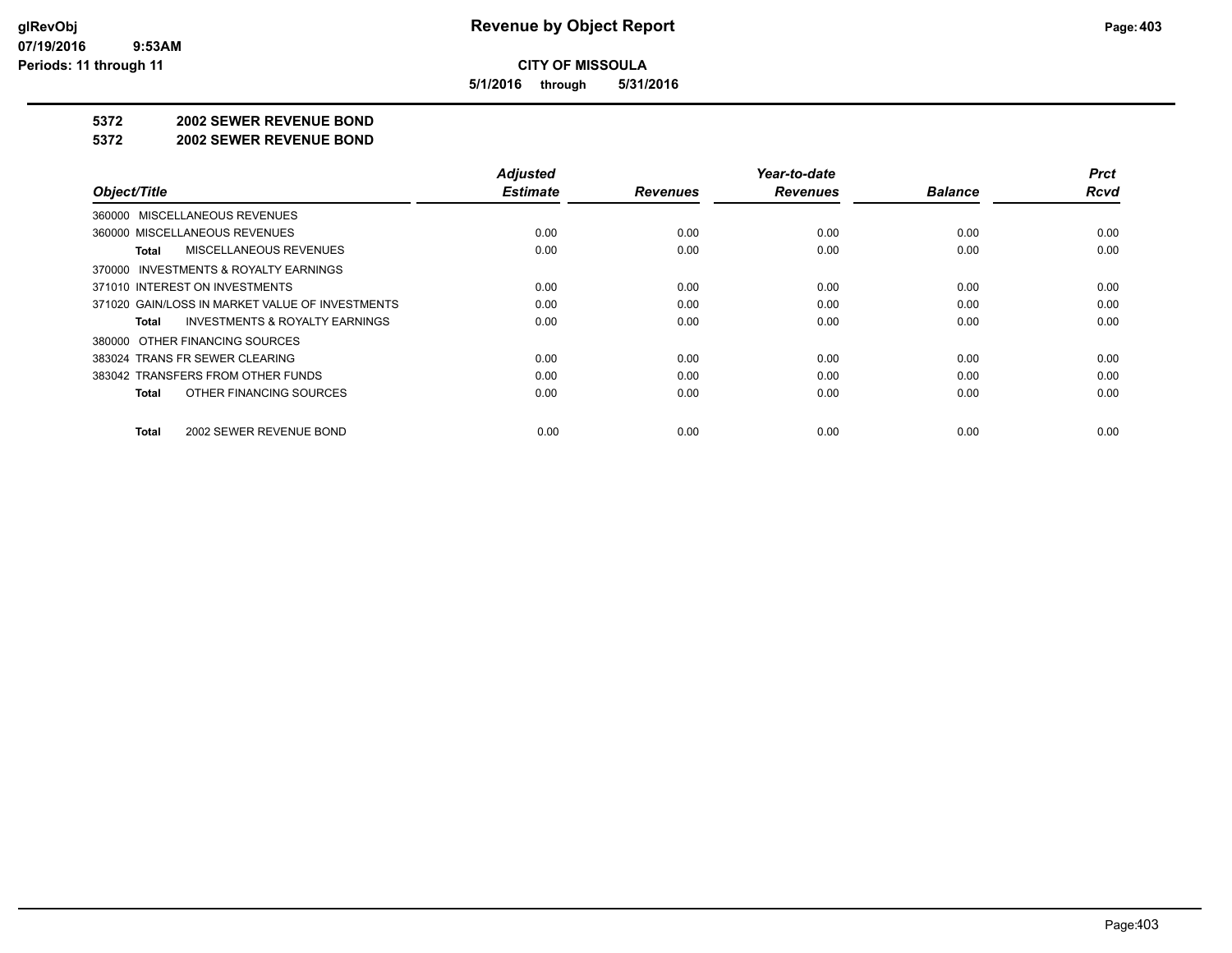**5/1/2016 through 5/31/2016**

## **5372 2002 SEWER REVENUE BOND**

| Object/Title                                       | <b>Adjusted</b><br><b>Estimate</b> | <b>Revenues</b> | Year-to-date<br><b>Revenues</b> | <b>Balance</b> | <b>Prct</b><br>Rcvd |
|----------------------------------------------------|------------------------------------|-----------------|---------------------------------|----------------|---------------------|
| 360000 MISCELLANEOUS REVENUES                      |                                    |                 |                                 |                |                     |
| 360000 MISCELLANEOUS REVENUES                      | 0.00                               | 0.00            | 0.00                            | 0.00           | 0.00                |
| <b>MISCELLANEOUS REVENUES</b><br>Total             | 0.00                               | 0.00            | 0.00                            | 0.00           | 0.00                |
| 370000 INVESTMENTS & ROYALTY EARNINGS              |                                    |                 |                                 |                |                     |
| 371010 INTEREST ON INVESTMENTS                     | 0.00                               | 0.00            | 0.00                            | 0.00           | 0.00                |
| 371020 GAIN/LOSS IN MARKET VALUE OF INVESTMENT     | 0.00                               | 0.00            | 0.00                            | 0.00           | 0.00                |
| <b>INVESTMENTS &amp; ROYALTY EARNINGS</b><br>Total | 0.00                               | 0.00            | 0.00                            | 0.00           | 0.00                |
| 380000 OTHER FINANCING SOURCES                     |                                    |                 |                                 |                |                     |
| 383024 TRANS FR SEWER CLEARING                     | 0.00                               | 0.00            | 0.00                            | 0.00           | 0.00                |
| 383042 TRANSFERS FROM OTHER FUNDS                  | 0.00                               | 0.00            | 0.00                            | 0.00           | 0.00                |
| OTHER FINANCING SOURCES<br>Total                   | 0.00                               | 0.00            | 0.00                            | 0.00           | 0.00                |
| <b>Total</b><br>2002 SEWER REVENUE BOND            | 0.00                               | 0.00            | 0.00                            | 0.00           | 0.00                |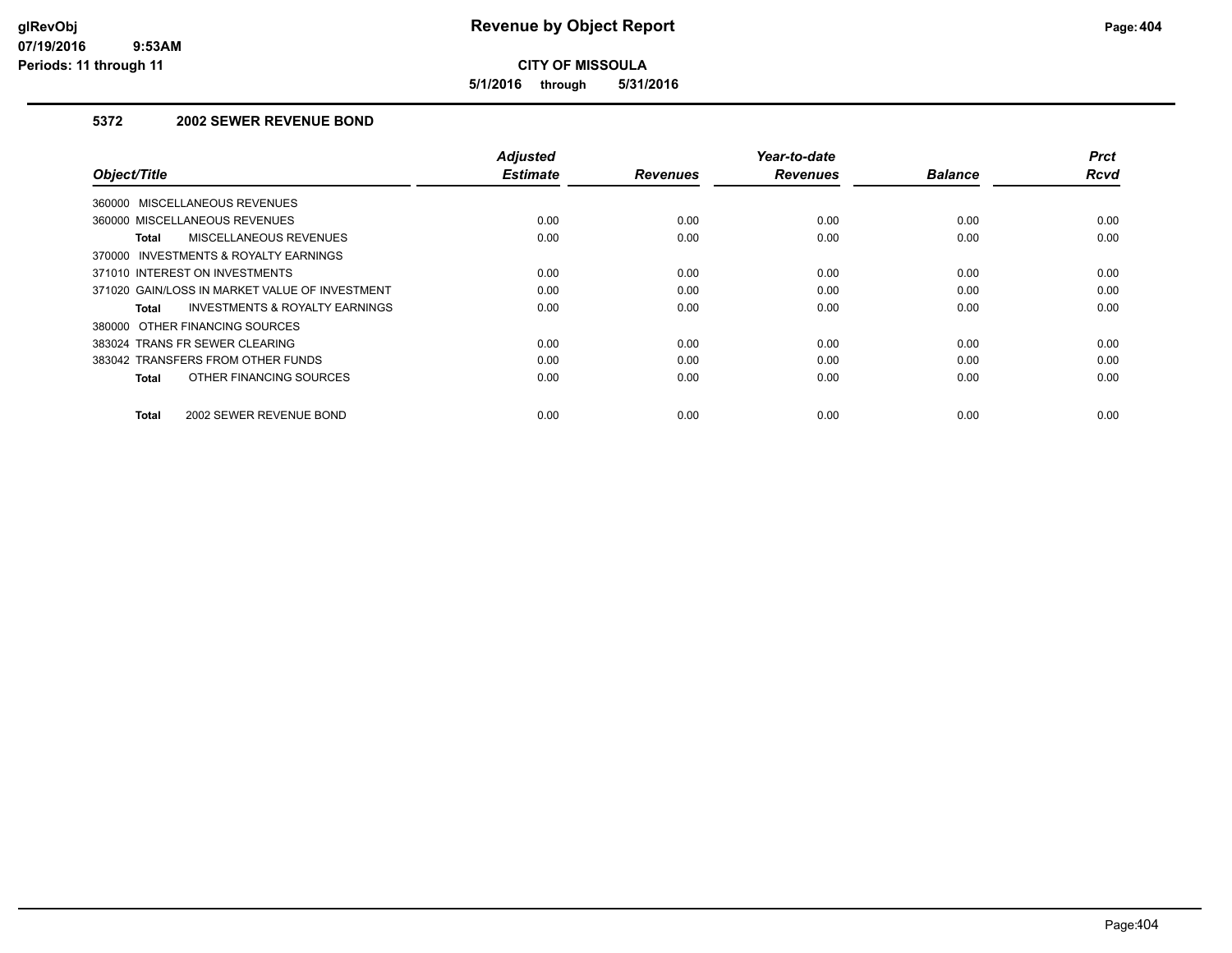**5/1/2016 through 5/31/2016**

# **5373 2002 WWTP UPGRADE REVENUE BOND**

## **5373 2002 WWTP UPGRADE REVENUE BOND**

|                                                 | <b>Adjusted</b> |                 | Year-to-date    |                | <b>Prct</b> |
|-------------------------------------------------|-----------------|-----------------|-----------------|----------------|-------------|
| Object/Title                                    | <b>Estimate</b> | <b>Revenues</b> | <b>Revenues</b> | <b>Balance</b> | <b>Rcvd</b> |
| 370000 INVESTMENTS & ROYALTY EARNINGS           |                 |                 |                 |                |             |
| 371010 INTEREST ON INVESTMENTS                  | 0.00            | 0.00            | 0.00            | 0.00           | 0.00        |
| 371020 GAIN/LOSS IN MARKET VALUE OF INVESTMENTS | 0.00            | 0.00            | 0.00            | 0.00           | 0.00        |
| INVESTMENTS & ROYALTY EARNINGS<br>Total         | 0.00            | 0.00            | 0.00            | 0.00           | 0.00        |
| 380000 OTHER FINANCING SOURCES                  |                 |                 |                 |                |             |
| 383024 TRANS FR SEWER CLEARING                  | 331.640.00      | 0.00            | 0.00            | 331.640.00     | 0.00        |
| OTHER FINANCING SOURCES<br>Total                | 331.640.00      | 0.00            | 0.00            | 331.640.00     | 0.00        |
|                                                 |                 |                 |                 |                |             |
| 2002 WWTP UPGRADE REVENUE BOND<br><b>Total</b>  | 331.640.00      | 0.00            | 0.00            | 331.640.00     | 0.00        |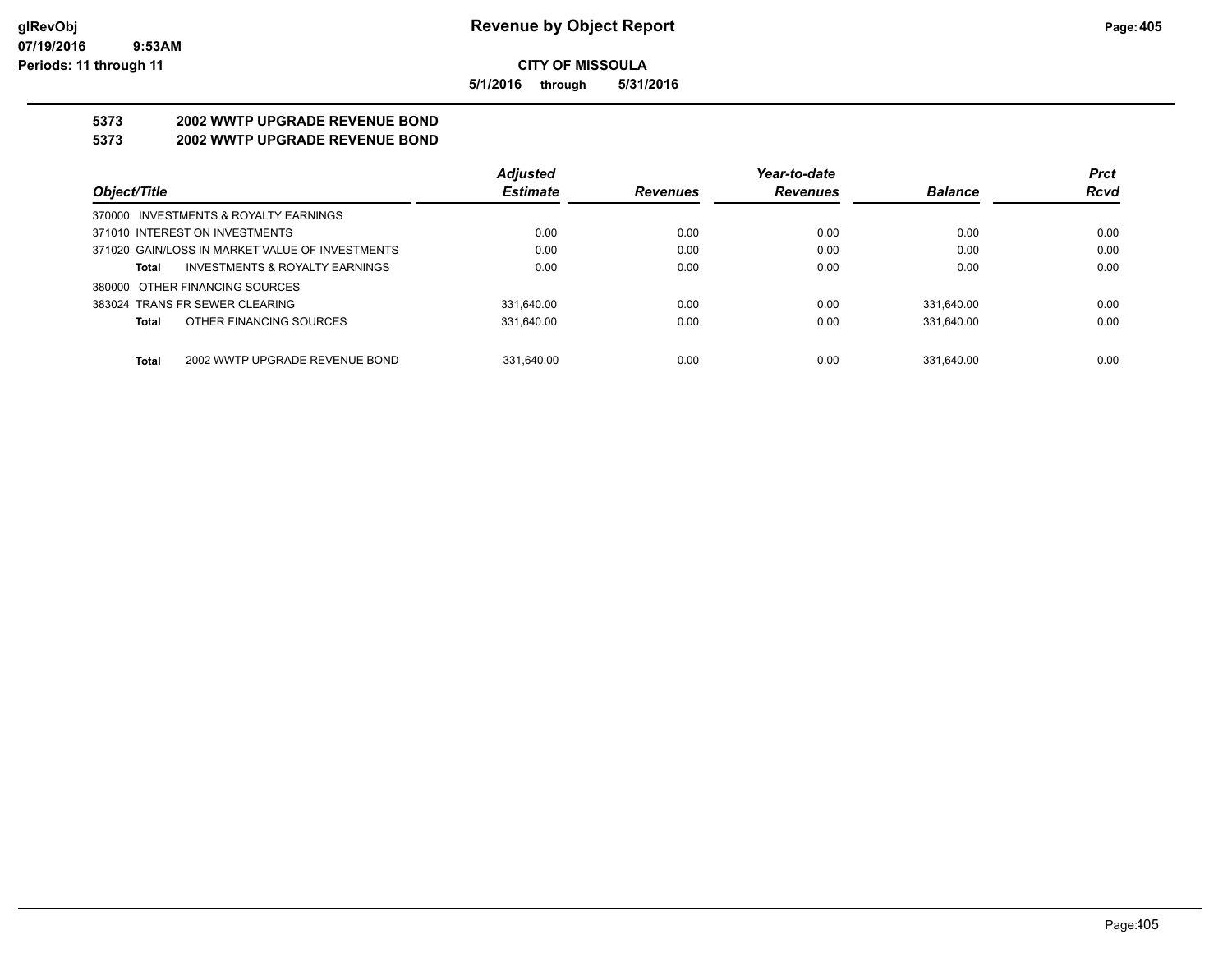**5/1/2016 through 5/31/2016**

## **5373 2002 WWTP UPGRADE REVENUE BOND**

|                                                | <b>Adjusted</b> |                 | Year-to-date    |                | <b>Prct</b> |
|------------------------------------------------|-----------------|-----------------|-----------------|----------------|-------------|
| Object/Title                                   | <b>Estimate</b> | <b>Revenues</b> | <b>Revenues</b> | <b>Balance</b> | <b>Rcvd</b> |
| 370000 INVESTMENTS & ROYALTY EARNINGS          |                 |                 |                 |                |             |
| 371010 INTEREST ON INVESTMENTS                 | 0.00            | 0.00            | 0.00            | 0.00           | 0.00        |
| 371020 GAIN/LOSS IN MARKET VALUE OF INVESTMENT | 0.00            | 0.00            | 0.00            | 0.00           | 0.00        |
| INVESTMENTS & ROYALTY EARNINGS<br>Total        | 0.00            | 0.00            | 0.00            | 0.00           | 0.00        |
| 380000 OTHER FINANCING SOURCES                 |                 |                 |                 |                |             |
| 383024 TRANS FR SEWER CLEARING                 | 331.640.00      | 0.00            | 0.00            | 331.640.00     | 0.00        |
| OTHER FINANCING SOURCES<br>Total               | 331.640.00      | 0.00            | 0.00            | 331.640.00     | 0.00        |
| <b>Total</b><br>2002 WWTP UPGRADE REVENUE BOND | 331.640.00      | 0.00            | 0.00            | 331.640.00     | 0.00        |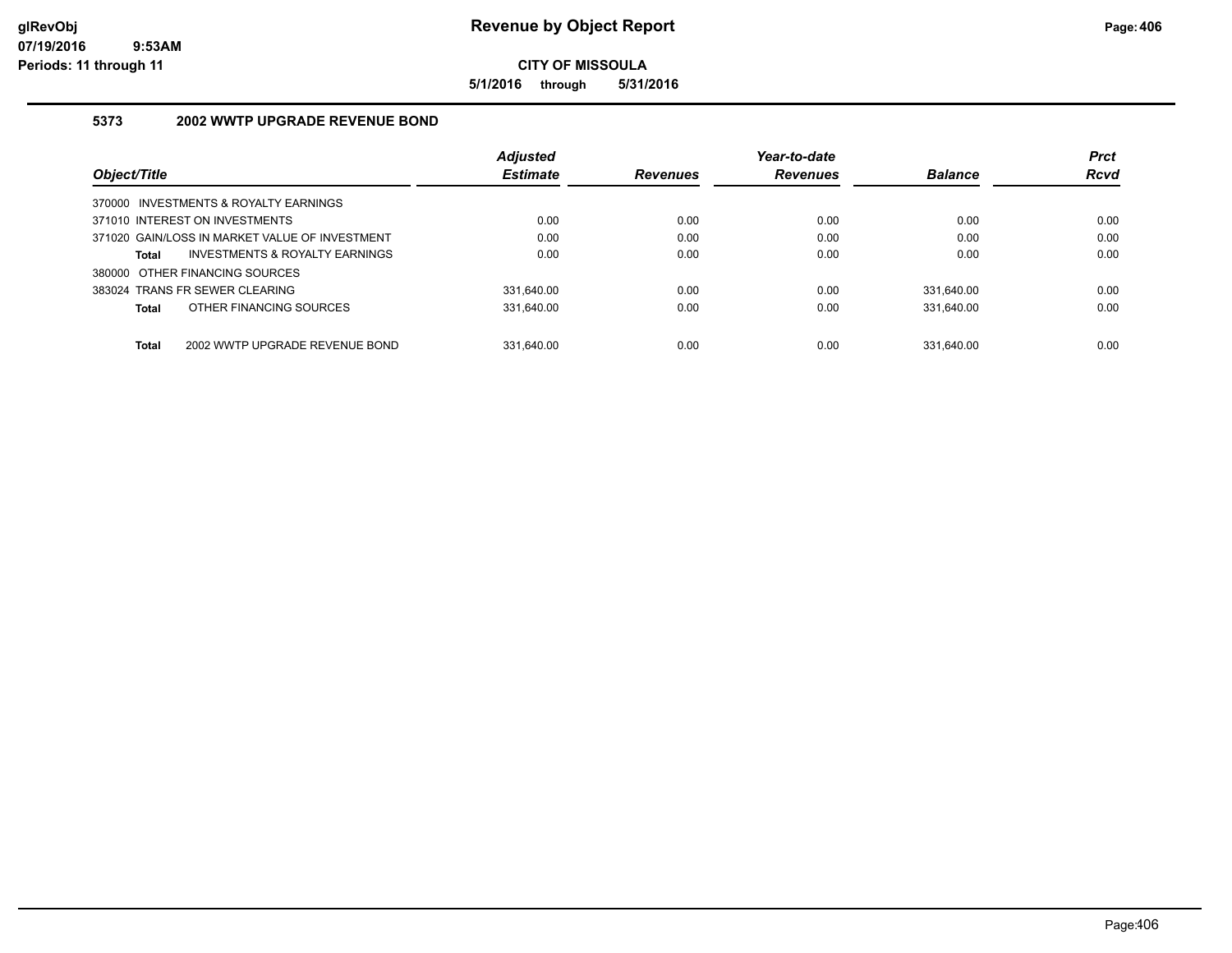**5/1/2016 through 5/31/2016**

#### **5374 2002 WWTP UPGRADE RESERVE**

#### **5374 2002 WWTP UPGRADE RESERVE**

|                                                    | <b>Adjusted</b> |                 | Year-to-date    |                | <b>Prct</b> |
|----------------------------------------------------|-----------------|-----------------|-----------------|----------------|-------------|
| Object/Title                                       | <b>Estimate</b> | <b>Revenues</b> | <b>Revenues</b> | <b>Balance</b> | Rcvd        |
| 360000 MISCELLANEOUS REVENUES                      |                 |                 |                 |                |             |
| 360000 MISCELLANEOUS REVENUES                      | 0.00            | 0.00            | 0.00            | 0.00           | 0.00        |
| MISCELLANEOUS REVENUES<br>Total                    | 0.00            | 0.00            | 0.00            | 0.00           | 0.00        |
| 370000 INVESTMENTS & ROYALTY EARNINGS              |                 |                 |                 |                |             |
| 371010 INTEREST ON INVESTMENTS                     | 0.00            | 0.00            | 0.00            | 0.00           | 0.00        |
| 371020 GAIN/LOSS IN MARKET VALUE OF INVESTMENTS    | 0.00            | 0.00            | 0.00            | 0.00           | 0.00        |
| <b>INVESTMENTS &amp; ROYALTY EARNINGS</b><br>Total | 0.00            | 0.00            | 0.00            | 0.00           | 0.00        |
| 380000 OTHER FINANCING SOURCES                     |                 |                 |                 |                |             |
| 381002 SRF LOAN                                    | 0.00            | 0.00            | 0.00            | 0.00           | 0.00        |
| 383042 TRANSFERS FROM OTHER FUNDS                  | 0.00            | 0.00            | 0.00            | 0.00           | 0.00        |
| OTHER FINANCING SOURCES<br>Total                   | 0.00            | 0.00            | 0.00            | 0.00           | 0.00        |
| 2002 WWTP UPGRADE RESERVE<br>Total                 | 0.00            | 0.00            | 0.00            | 0.00           | 0.00        |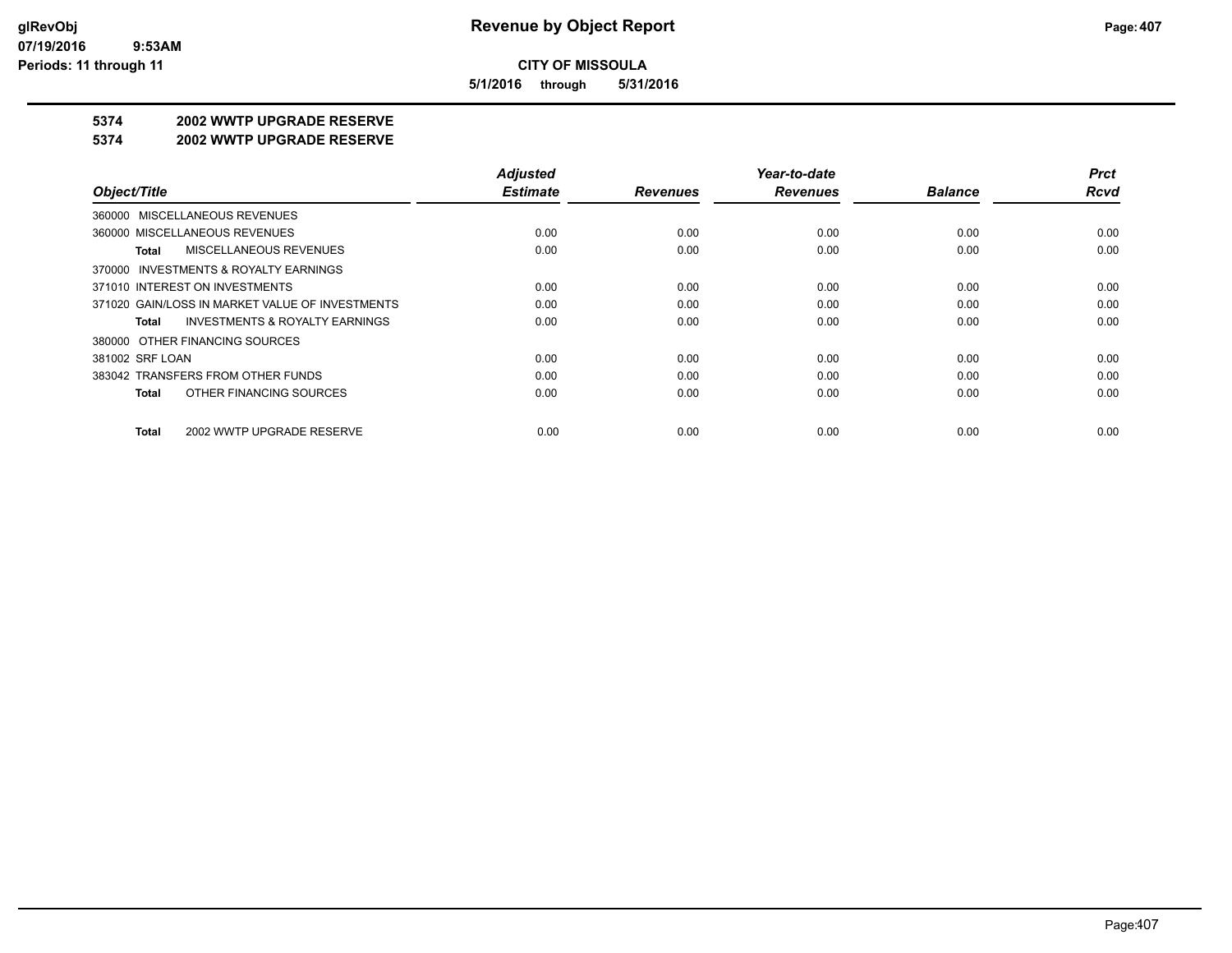**5/1/2016 through 5/31/2016**

## **5374 2002 WWTP UPGRADE RESERVE**

| Object/Title                                       | <b>Adjusted</b><br><b>Estimate</b> | <b>Revenues</b> | Year-to-date<br><b>Revenues</b> | <b>Balance</b> | <b>Prct</b><br><b>Rcvd</b> |
|----------------------------------------------------|------------------------------------|-----------------|---------------------------------|----------------|----------------------------|
| 360000 MISCELLANEOUS REVENUES                      |                                    |                 |                                 |                |                            |
| 360000 MISCELLANEOUS REVENUES                      | 0.00                               | 0.00            | 0.00                            | 0.00           | 0.00                       |
| MISCELLANEOUS REVENUES<br>Total                    | 0.00                               | 0.00            | 0.00                            | 0.00           | 0.00                       |
| 370000 INVESTMENTS & ROYALTY EARNINGS              |                                    |                 |                                 |                |                            |
| 371010 INTEREST ON INVESTMENTS                     | 0.00                               | 0.00            | 0.00                            | 0.00           | 0.00                       |
| 371020 GAIN/LOSS IN MARKET VALUE OF INVESTMENT     | 0.00                               | 0.00            | 0.00                            | 0.00           | 0.00                       |
| <b>INVESTMENTS &amp; ROYALTY EARNINGS</b><br>Total | 0.00                               | 0.00            | 0.00                            | 0.00           | 0.00                       |
| 380000 OTHER FINANCING SOURCES                     |                                    |                 |                                 |                |                            |
| 381002 SRF LOAN                                    | 0.00                               | 0.00            | 0.00                            | 0.00           | 0.00                       |
| 383042 TRANSFERS FROM OTHER FUNDS                  | 0.00                               | 0.00            | 0.00                            | 0.00           | 0.00                       |
| OTHER FINANCING SOURCES<br>Total                   | 0.00                               | 0.00            | 0.00                            | 0.00           | 0.00                       |
| 2002 WWTP UPGRADE RESERVE<br>Total                 | 0.00                               | 0.00            | 0.00                            | 0.00           | 0.00                       |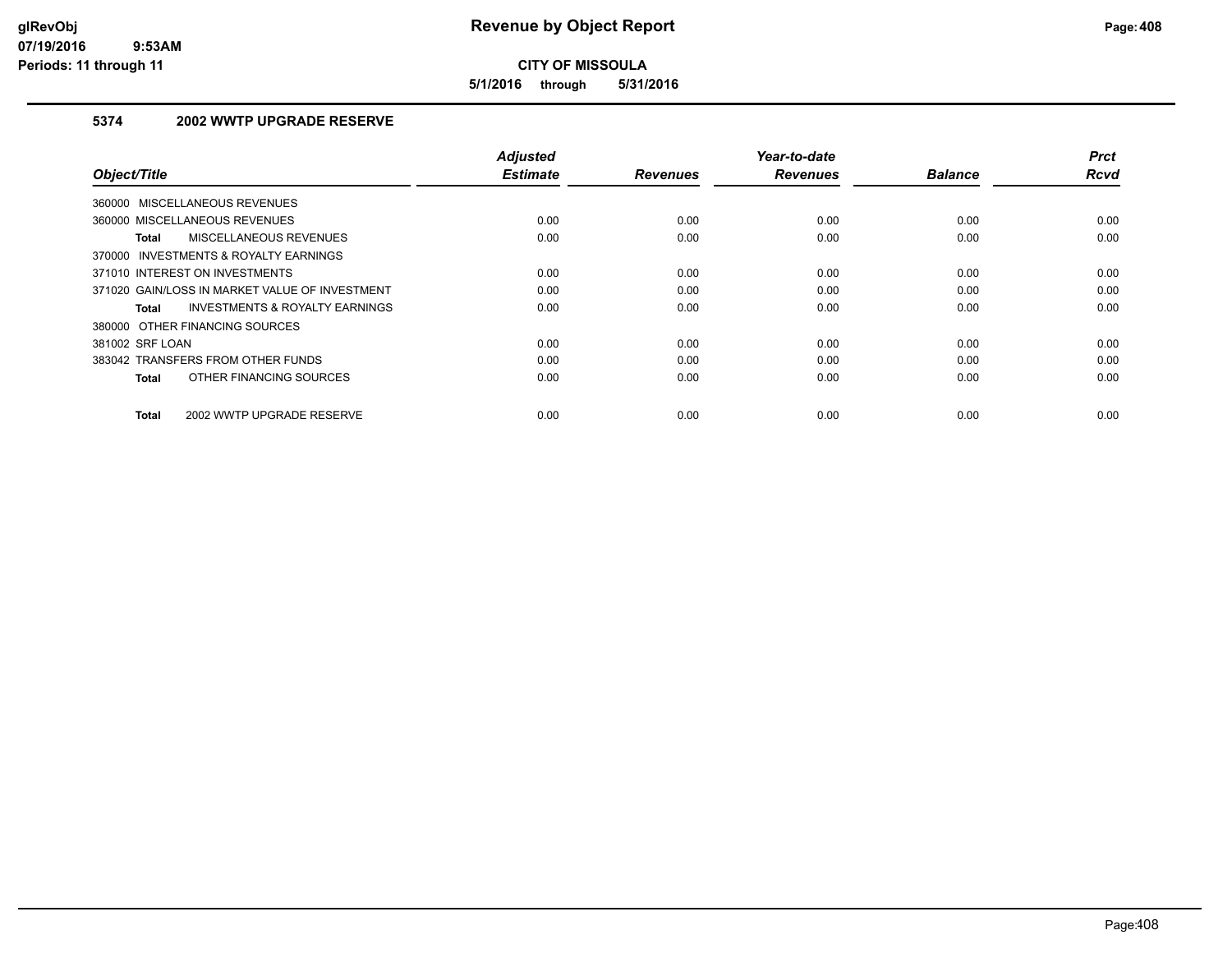**5/1/2016 through 5/31/2016**

## **5375 2003 WWTP SRF \$3.8M EPA DEBT**

**5375 2003 WWTP SRF \$3.8M EPA DEBT**

|                                                 | <b>Adjusted</b> |                 | Year-to-date    |                | <b>Prct</b> |
|-------------------------------------------------|-----------------|-----------------|-----------------|----------------|-------------|
| Object/Title                                    | <b>Estimate</b> | <b>Revenues</b> | <b>Revenues</b> | <b>Balance</b> | <b>Rcvd</b> |
| 340000 CHARGES FOR SERVICES                     |                 |                 |                 |                |             |
| 343032 SEWER INSTALLATION CHARGES               | 0.00            | 0.00            | 0.00            | 0.00           | 0.00        |
| <b>CHARGES FOR SERVICES</b><br>Total            | 0.00            | 0.00            | 0.00            | 0.00           | 0.00        |
| 370000 INVESTMENTS & ROYALTY EARNINGS           |                 |                 |                 |                |             |
| 371010 INTEREST ON INVESTMENTS                  | 0.00            | 0.00            | 0.00            | 0.00           | 0.00        |
| 371020 GAIN/LOSS IN MARKET VALUE OF INVESTMENTS | 0.00            | 0.00            | 0.00            | 0.00           | 0.00        |
| INVESTMENTS & ROYALTY EARNINGS<br>Total         | 0.00            | 0.00            | 0.00            | 0.00           | 0.00        |
| 380000 OTHER FINANCING SOURCES                  |                 |                 |                 |                |             |
| 383024 TRANS FR SEWER CLEARING                  | 250.926.00      | 0.00            | 0.00            | 250.926.00     | 0.00        |
| OTHER FINANCING SOURCES<br><b>Total</b>         | 250.926.00      | 0.00            | 0.00            | 250,926.00     | 0.00        |
| 2003 WWTP SRF \$3.8M EPA DEBT<br><b>Total</b>   | 250.926.00      | 0.00            | 0.00            | 250.926.00     | 0.00        |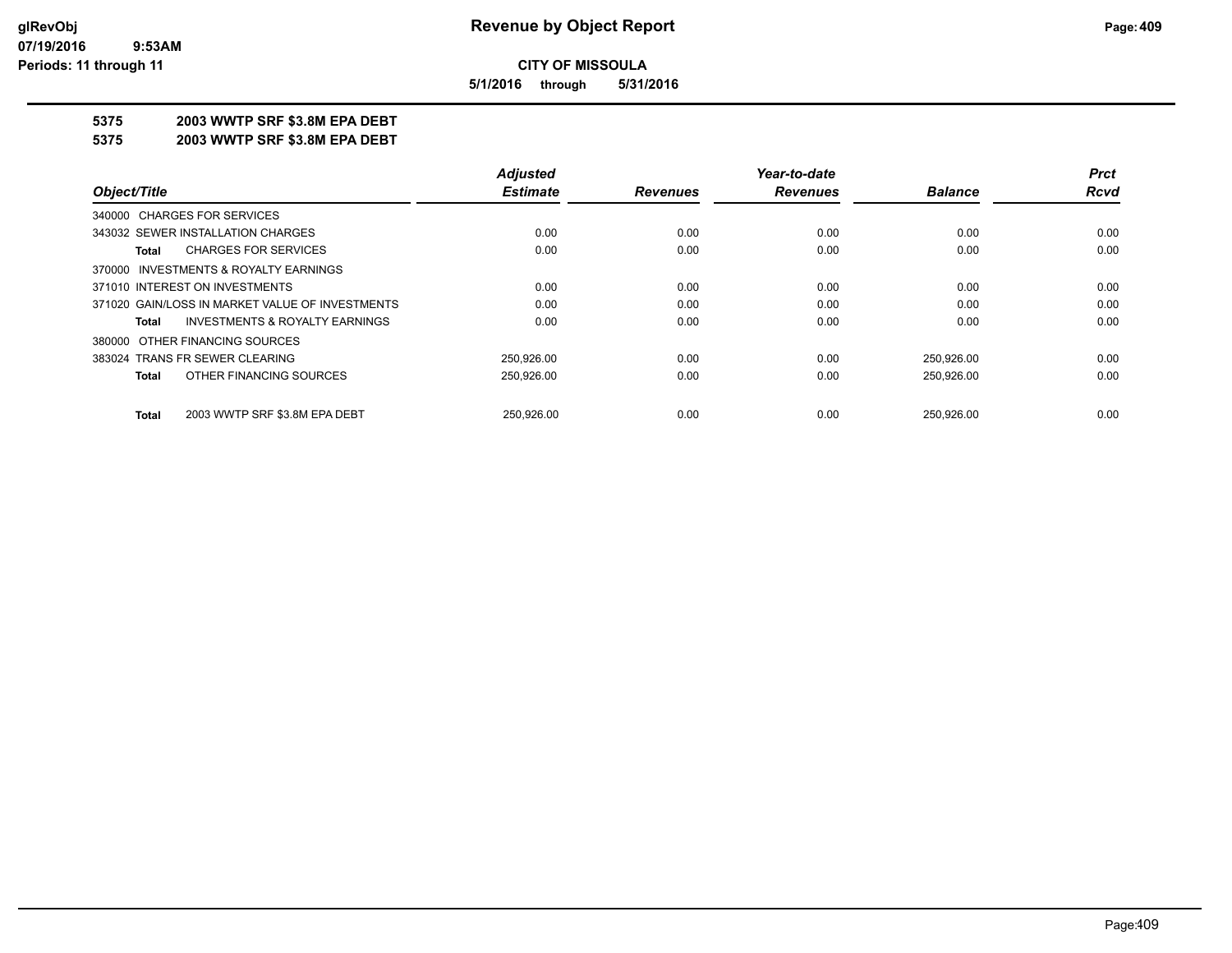**5/1/2016 through 5/31/2016**

## **5375 2003 WWTP SRF \$3.8M EPA DEBT**

| Object/Title                                       | <b>Adjusted</b><br><b>Estimate</b> | <b>Revenues</b> | Year-to-date<br><b>Revenues</b> | <b>Balance</b> | <b>Prct</b><br><b>Rcvd</b> |
|----------------------------------------------------|------------------------------------|-----------------|---------------------------------|----------------|----------------------------|
|                                                    |                                    |                 |                                 |                |                            |
| <b>CHARGES FOR SERVICES</b><br>340000              |                                    |                 |                                 |                |                            |
| 343032 SEWER INSTALLATION CHARGES                  | 0.00                               | 0.00            | 0.00                            | 0.00           | 0.00                       |
| <b>CHARGES FOR SERVICES</b><br>Total               | 0.00                               | 0.00            | 0.00                            | 0.00           | 0.00                       |
| INVESTMENTS & ROYALTY EARNINGS<br>370000           |                                    |                 |                                 |                |                            |
| 371010 INTEREST ON INVESTMENTS                     | 0.00                               | 0.00            | 0.00                            | 0.00           | 0.00                       |
| 371020 GAIN/LOSS IN MARKET VALUE OF INVESTMENT     | 0.00                               | 0.00            | 0.00                            | 0.00           | 0.00                       |
| <b>INVESTMENTS &amp; ROYALTY EARNINGS</b><br>Total | 0.00                               | 0.00            | 0.00                            | 0.00           | 0.00                       |
| OTHER FINANCING SOURCES<br>380000                  |                                    |                 |                                 |                |                            |
| 383024 TRANS FR SEWER CLEARING                     | 250.926.00                         | 0.00            | 0.00                            | 250,926.00     | 0.00                       |
| OTHER FINANCING SOURCES<br><b>Total</b>            | 250,926.00                         | 0.00            | 0.00                            | 250,926.00     | 0.00                       |
| 2003 WWTP SRF \$3.8M EPA DEBT<br><b>Total</b>      | 250.926.00                         | 0.00            | 0.00                            | 250.926.00     | 0.00                       |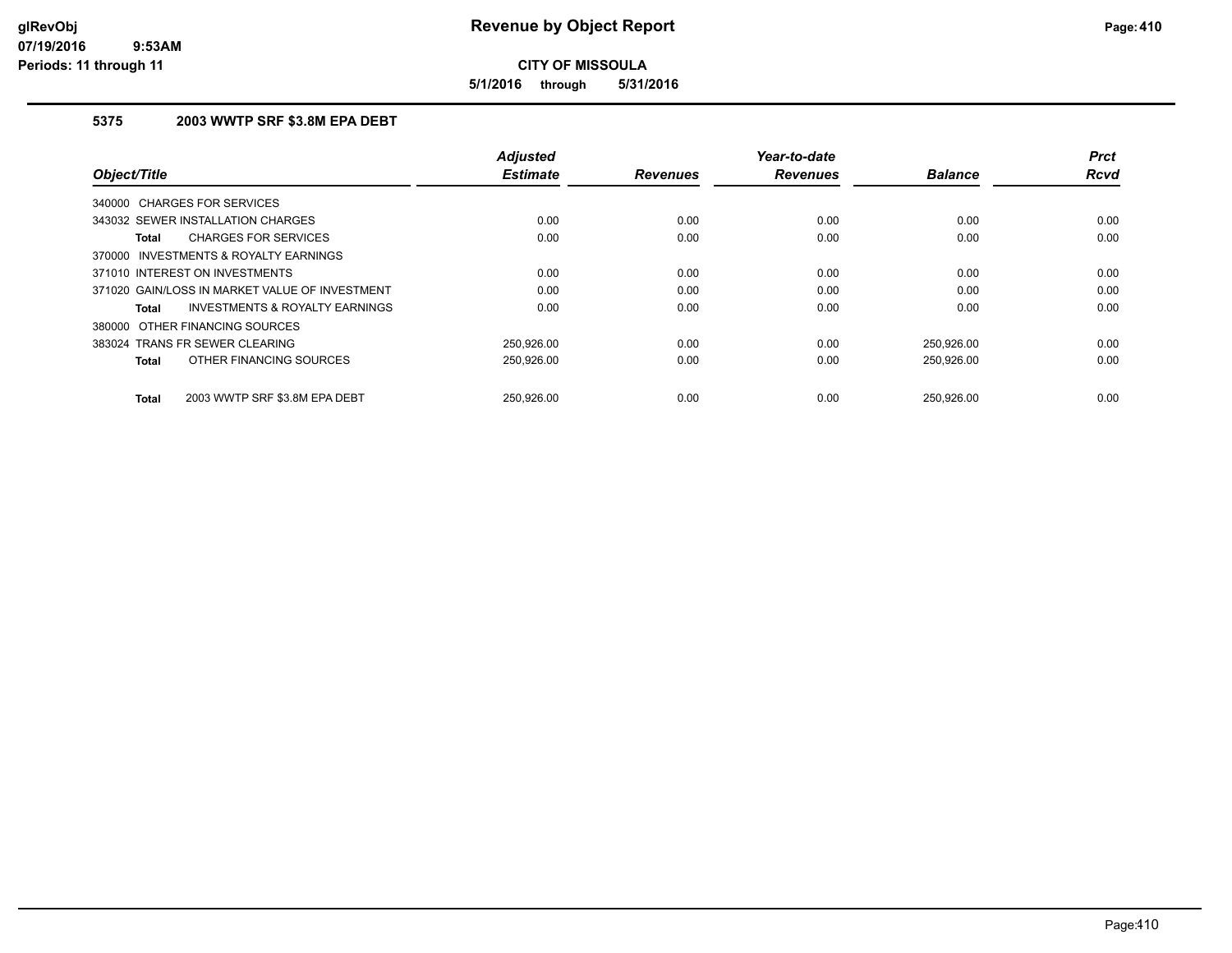**5/1/2016 through 5/31/2016**

## **5376 2003 WWTP SRF \$3.8M EPA RESERVE**

#### **5376 2003 WWTP SRF \$3.8M EPA RESERVE**

|                                                    | <b>Adjusted</b> |                 | Year-to-date    |                | <b>Prct</b> |
|----------------------------------------------------|-----------------|-----------------|-----------------|----------------|-------------|
| Object/Title                                       | <b>Estimate</b> | <b>Revenues</b> | <b>Revenues</b> | <b>Balance</b> | <b>Rcvd</b> |
| 360000 MISCELLANEOUS REVENUES                      |                 |                 |                 |                |             |
| 360000 MISCELLANEOUS REVENUES                      | 0.00            | 0.00            | 0.00            | 0.00           | 0.00        |
| 360010 MISCELLANEOUS                               | 0.00            | 0.00            | 0.00            | 0.00           | 0.00        |
| MISCELLANEOUS REVENUES<br>Total                    | 0.00            | 0.00            | 0.00            | 0.00           | 0.00        |
| 370000 INVESTMENTS & ROYALTY EARNINGS              |                 |                 |                 |                |             |
| 371010 INTEREST ON INVESTMENTS                     | 0.00            | 0.00            | 0.00            | 0.00           | 0.00        |
| 371020 GAIN/LOSS IN MARKET VALUE OF INVESTMENTS    | 0.00            | 0.00            | 0.00            | 0.00           | 0.00        |
| <b>INVESTMENTS &amp; ROYALTY EARNINGS</b><br>Total | 0.00            | 0.00            | 0.00            | 0.00           | 0.00        |
| 380000 OTHER FINANCING SOURCES                     |                 |                 |                 |                |             |
| 381002 SRF LOAN                                    | 0.00            | 0.00            | 0.00            | 0.00           | 0.00        |
| 383042 TRANSFERS FROM OTHER FUNDS                  | 146.00          | 0.00            | 0.00            | 146.00         | 0.00        |
| OTHER FINANCING SOURCES<br><b>Total</b>            | 146.00          | 0.00            | 0.00            | 146.00         | 0.00        |
| 2003 WWTP SRF \$3.8M EPA RESERVE<br><b>Total</b>   | 146.00          | 0.00            | 0.00            | 146.00         | 0.00        |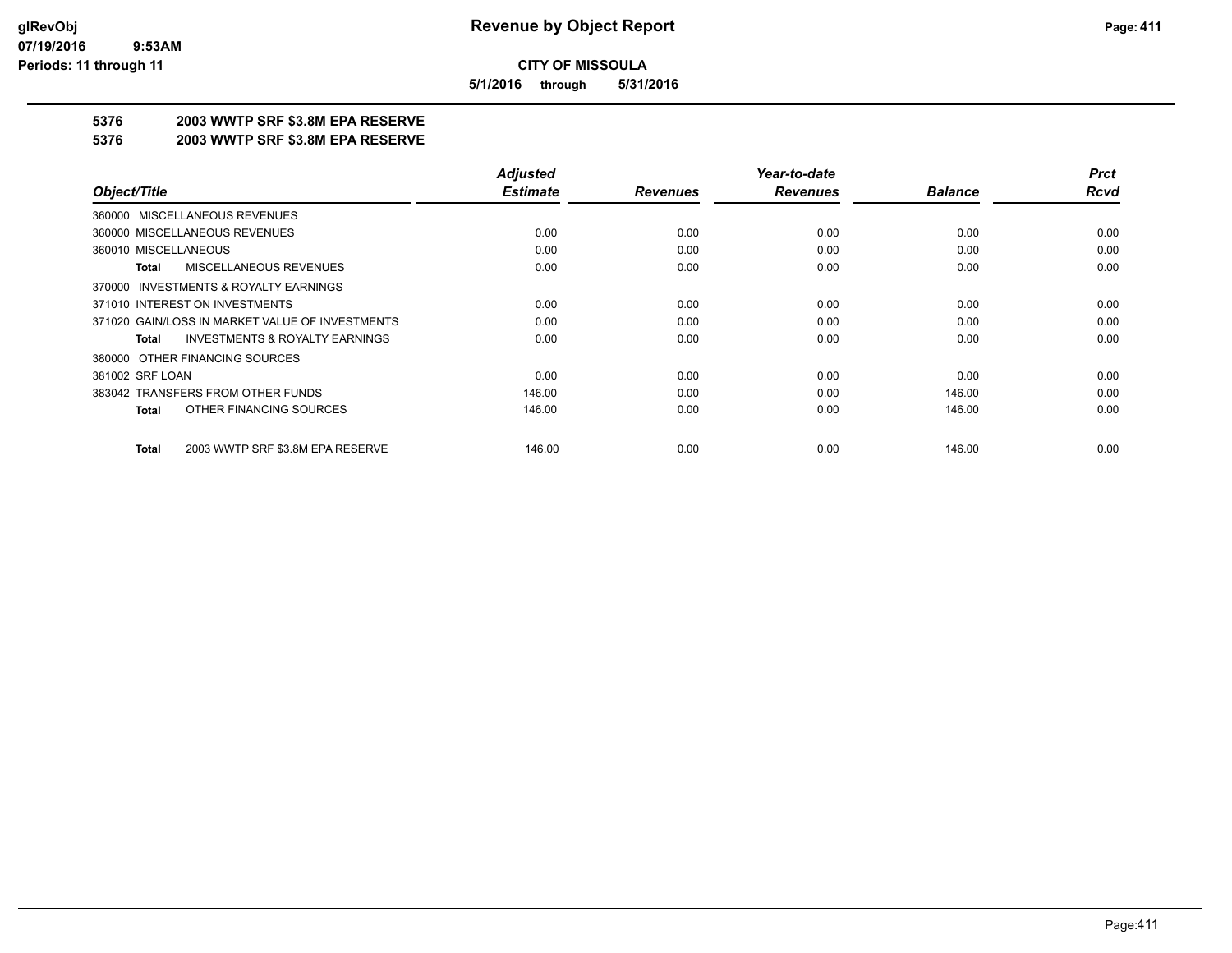**5/1/2016 through 5/31/2016**

## **5376 2003 WWTP SRF \$3.8M EPA RESERVE**

| Object/Title                                              | <b>Adjusted</b><br><b>Estimate</b> | <b>Revenues</b> | Year-to-date<br><b>Revenues</b> | <b>Balance</b> | <b>Prct</b><br><b>Rcvd</b> |
|-----------------------------------------------------------|------------------------------------|-----------------|---------------------------------|----------------|----------------------------|
| 360000 MISCELLANEOUS REVENUES                             |                                    |                 |                                 |                |                            |
|                                                           |                                    |                 |                                 |                |                            |
| 360000 MISCELLANEOUS REVENUES                             | 0.00                               | 0.00            | 0.00                            | 0.00           | 0.00                       |
| 360010 MISCELLANEOUS                                      | 0.00                               | 0.00            | 0.00                            | 0.00           | 0.00                       |
| <b>MISCELLANEOUS REVENUES</b><br><b>Total</b>             | 0.00                               | 0.00            | 0.00                            | 0.00           | 0.00                       |
| INVESTMENTS & ROYALTY EARNINGS<br>370000                  |                                    |                 |                                 |                |                            |
| 371010 INTEREST ON INVESTMENTS                            | 0.00                               | 0.00            | 0.00                            | 0.00           | 0.00                       |
| 371020 GAIN/LOSS IN MARKET VALUE OF INVESTMENT            | 0.00                               | 0.00            | 0.00                            | 0.00           | 0.00                       |
| <b>INVESTMENTS &amp; ROYALTY EARNINGS</b><br><b>Total</b> | 0.00                               | 0.00            | 0.00                            | 0.00           | 0.00                       |
| 380000 OTHER FINANCING SOURCES                            |                                    |                 |                                 |                |                            |
| 381002 SRF LOAN                                           | 0.00                               | 0.00            | 0.00                            | 0.00           | 0.00                       |
| 383042 TRANSFERS FROM OTHER FUNDS                         | 146.00                             | 0.00            | 0.00                            | 146.00         | 0.00                       |
| OTHER FINANCING SOURCES<br><b>Total</b>                   | 146.00                             | 0.00            | 0.00                            | 146.00         | 0.00                       |
| 2003 WWTP SRF \$3.8M EPA RESERVE<br><b>Total</b>          | 146.00                             | 0.00            | 0.00                            | 146.00         | 0.00                       |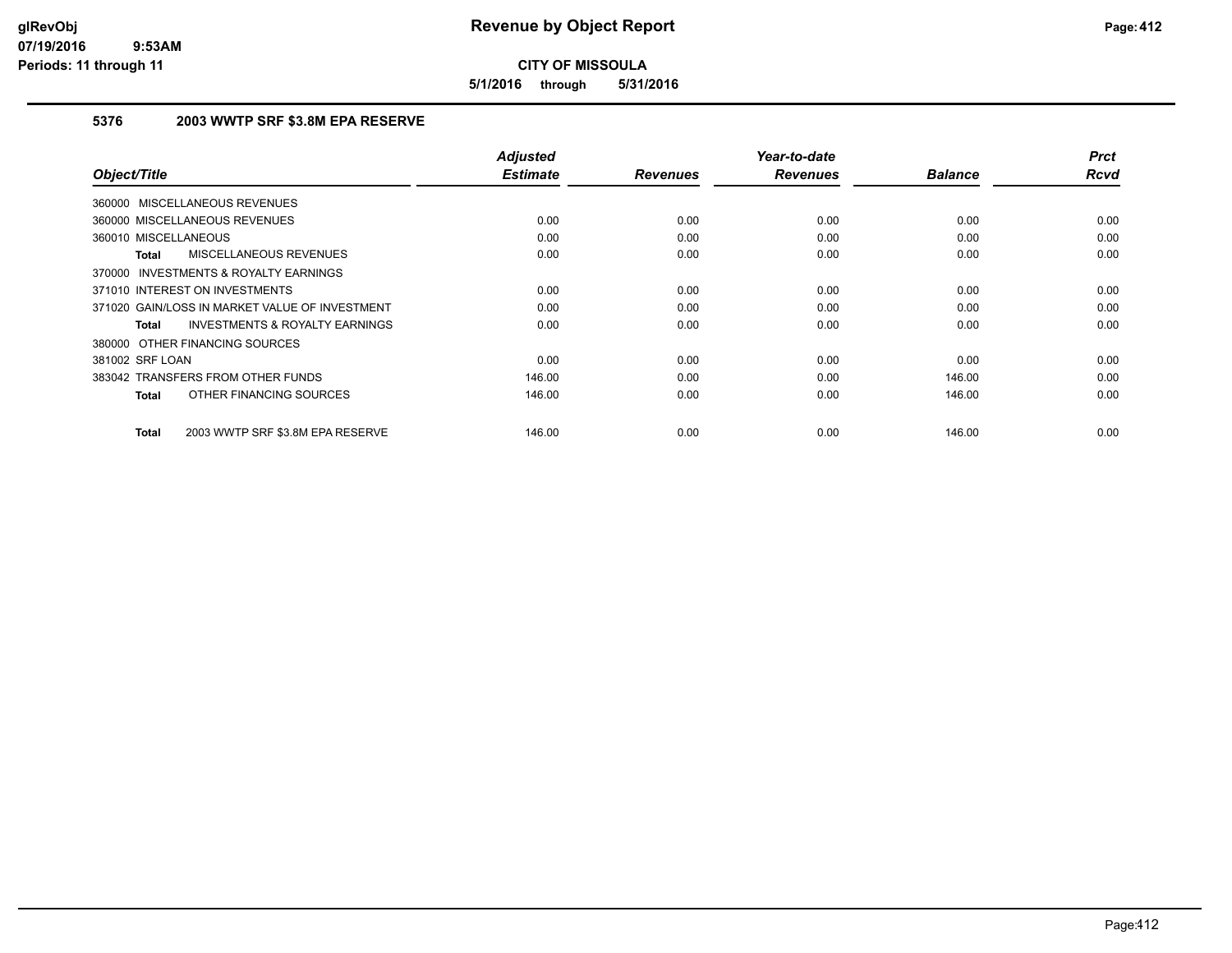**5/1/2016 through 5/31/2016**

# **5377 2004 WWTP \$3.023 LOAN DEBT SERVICE**

## **5377 2004 WWTP \$3.023 LOAN DEBT SERVICE**

|                                                     | <b>Adjusted</b> |                 | Year-to-date    |                | <b>Prct</b> |
|-----------------------------------------------------|-----------------|-----------------|-----------------|----------------|-------------|
| Object/Title                                        | <b>Estimate</b> | <b>Revenues</b> | <b>Revenues</b> | <b>Balance</b> | <b>Rcvd</b> |
| 340000 CHARGES FOR SERVICES                         |                 |                 |                 |                |             |
| 343032 SEWER INSTALLATION CHARGES                   | 0.00            | 0.00            | 0.00            | 0.00           | 0.00        |
| <b>CHARGES FOR SERVICES</b><br>Total                | 0.00            | 0.00            | 0.00            | 0.00           | 0.00        |
| 370000 INVESTMENTS & ROYALTY EARNINGS               |                 |                 |                 |                |             |
| 371010 INTEREST ON INVESTMENTS                      | 0.00            | 0.00            | 0.00            | 0.00           | 0.00        |
| 371020 GAIN/LOSS IN MARKET VALUE OF INVESTMENTS     | 0.00            | 0.00            | 0.00            | 0.00           | 0.00        |
| <b>INVESTMENTS &amp; ROYALTY EARNINGS</b><br>Total  | 0.00            | 0.00            | 0.00            | 0.00           | 0.00        |
| OTHER FINANCING SOURCES<br>380000                   |                 |                 |                 |                |             |
| 383024 TRANS FR SEWER CLEARING                      | 244.006.00      | 0.00            | 0.00            | 244.006.00     | 0.00        |
| OTHER FINANCING SOURCES<br><b>Total</b>             | 244.006.00      | 0.00            | 0.00            | 244.006.00     | 0.00        |
| 2004 WWTP \$3.023 LOAN DEBT SERVICE<br><b>Total</b> | 244.006.00      | 0.00            | 0.00            | 244.006.00     | 0.00        |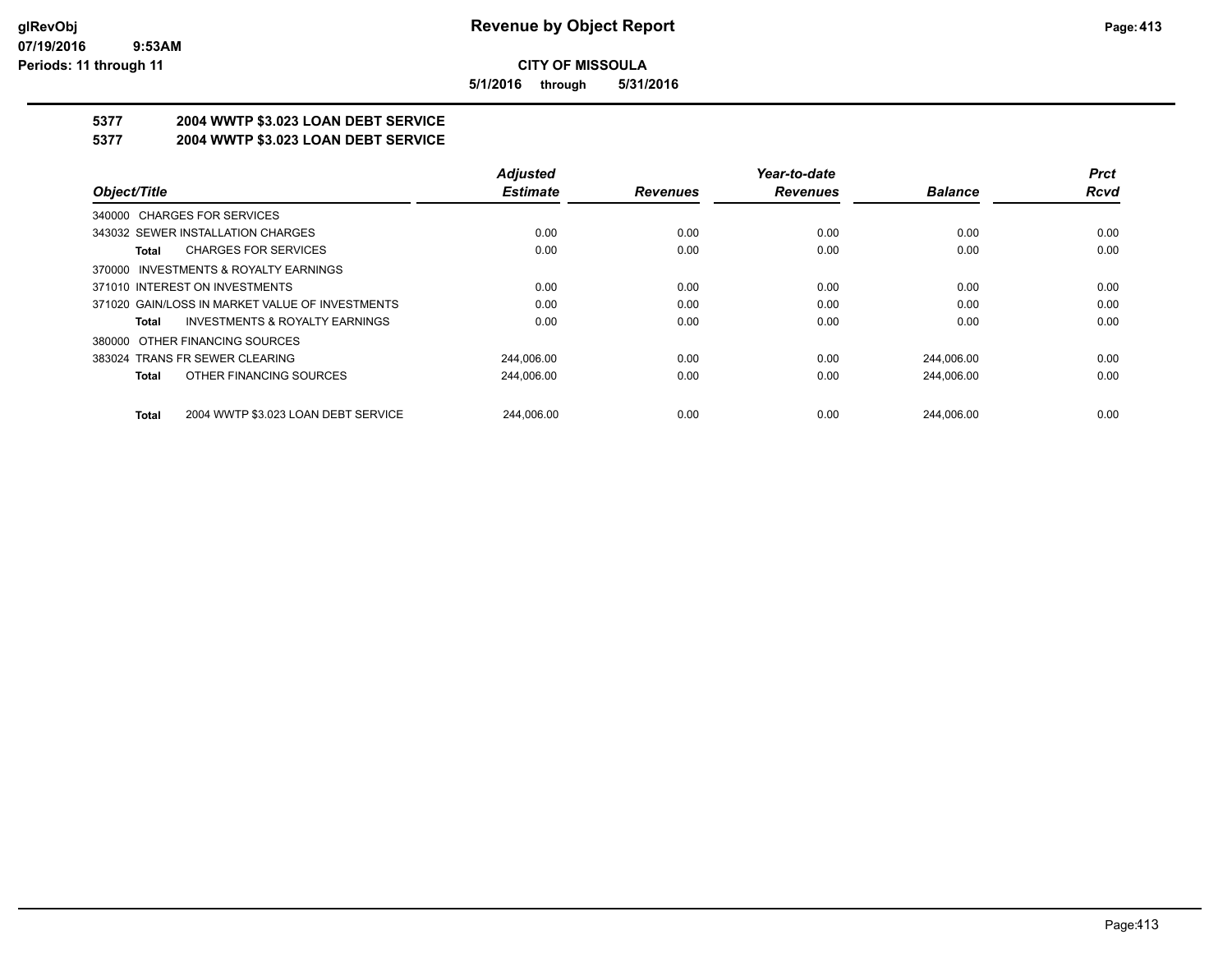**5/1/2016 through 5/31/2016**

#### **5377 2004 WWTP \$3.023 LOAN DEBT SERVICE**

|                                                     | <b>Adjusted</b> |                 | Year-to-date    |                | <b>Prct</b> |
|-----------------------------------------------------|-----------------|-----------------|-----------------|----------------|-------------|
| Object/Title                                        | <b>Estimate</b> | <b>Revenues</b> | <b>Revenues</b> | <b>Balance</b> | <b>Rcvd</b> |
| 340000 CHARGES FOR SERVICES                         |                 |                 |                 |                |             |
| 343032 SEWER INSTALLATION CHARGES                   | 0.00            | 0.00            | 0.00            | 0.00           | 0.00        |
| <b>CHARGES FOR SERVICES</b><br><b>Total</b>         | 0.00            | 0.00            | 0.00            | 0.00           | 0.00        |
| 370000 INVESTMENTS & ROYALTY EARNINGS               |                 |                 |                 |                |             |
| 371010 INTEREST ON INVESTMENTS                      | 0.00            | 0.00            | 0.00            | 0.00           | 0.00        |
| 371020 GAIN/LOSS IN MARKET VALUE OF INVESTMENT      | 0.00            | 0.00            | 0.00            | 0.00           | 0.00        |
| <b>INVESTMENTS &amp; ROYALTY EARNINGS</b><br>Total  | 0.00            | 0.00            | 0.00            | 0.00           | 0.00        |
| 380000 OTHER FINANCING SOURCES                      |                 |                 |                 |                |             |
| 383024 TRANS FR SEWER CLEARING                      | 244,006.00      | 0.00            | 0.00            | 244,006.00     | 0.00        |
| OTHER FINANCING SOURCES<br><b>Total</b>             | 244,006.00      | 0.00            | 0.00            | 244,006.00     | 0.00        |
| 2004 WWTP \$3.023 LOAN DEBT SERVICE<br><b>Total</b> | 244.006.00      | 0.00            | 0.00            | 244.006.00     | 0.00        |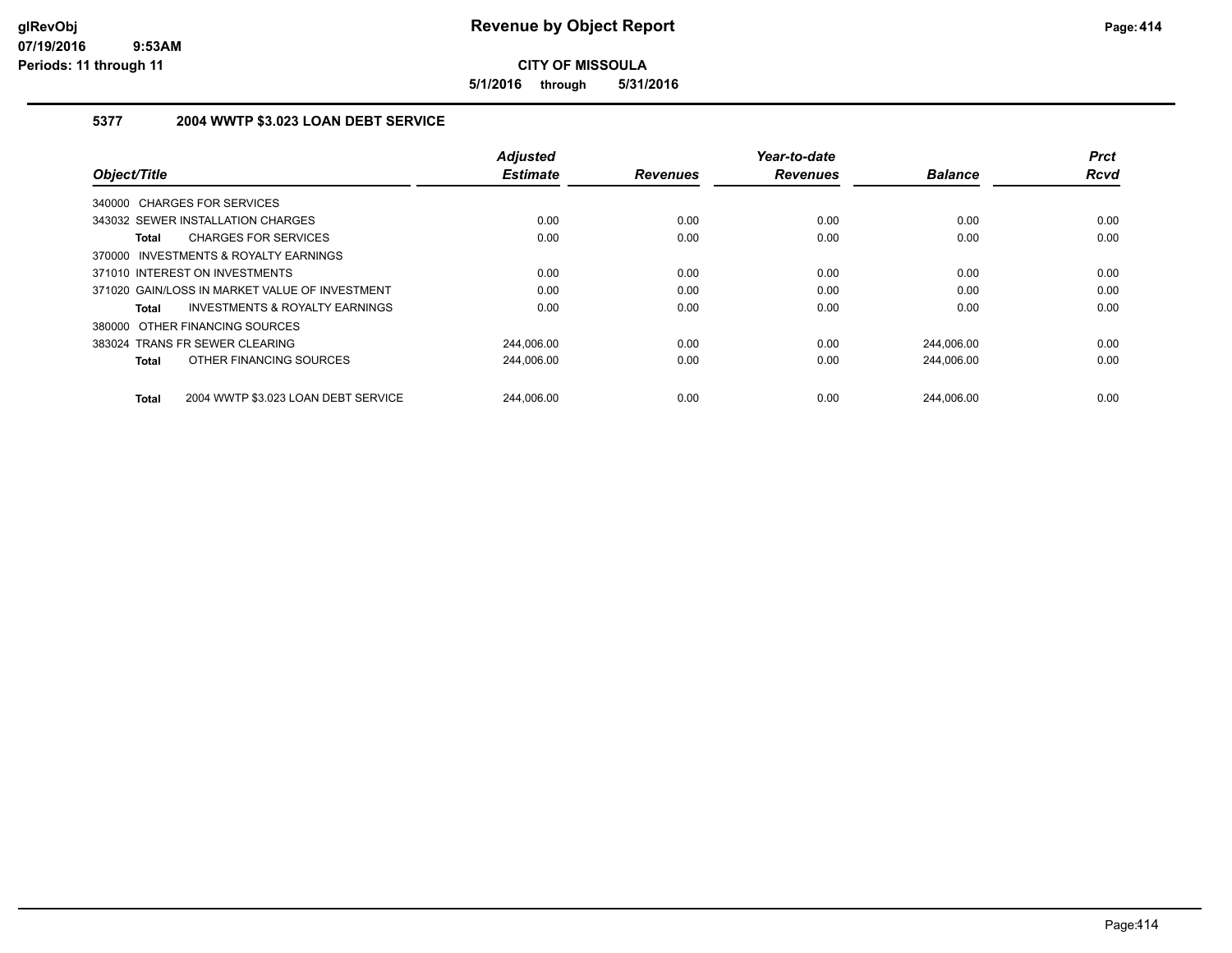**5/1/2016 through 5/31/2016**

## **5378 2004 WWTP \$3.023 LOAN RESERVE**

#### **5378 2004 WWTP \$3.023 LOAN RESERVE**

|                                                    | <b>Adjusted</b> |                 | Year-to-date    |                | <b>Prct</b> |
|----------------------------------------------------|-----------------|-----------------|-----------------|----------------|-------------|
| Object/Title                                       | <b>Estimate</b> | <b>Revenues</b> | <b>Revenues</b> | <b>Balance</b> | <b>Rcvd</b> |
| 360000 MISCELLANEOUS REVENUES                      |                 |                 |                 |                |             |
| 360000 MISCELLANEOUS REVENUES                      | 0.00            | 0.00            | 0.00            | 0.00           | 0.00        |
| MISCELLANEOUS REVENUES<br>Total                    | 0.00            | 0.00            | 0.00            | 0.00           | 0.00        |
| 370000 INVESTMENTS & ROYALTY EARNINGS              |                 |                 |                 |                |             |
| 371010 INTEREST ON INVESTMENTS                     | 0.00            | 0.00            | 0.00            | 0.00           | 0.00        |
| 371020 GAIN/LOSS IN MARKET VALUE OF INVESTMENTS    | 0.00            | 0.00            | 0.00            | 0.00           | 0.00        |
| <b>INVESTMENTS &amp; ROYALTY EARNINGS</b><br>Total | 0.00            | 0.00            | 0.00            | 0.00           | 0.00        |
| 380000 OTHER FINANCING SOURCES                     |                 |                 |                 |                |             |
| 381002 SRF LOAN                                    | 0.00            | 0.00            | 0.00            | 0.00           | 0.00        |
| 383024 TRANS FR SEWER CLEARING                     | 0.00            | 0.00            | 0.00            | 0.00           | 0.00        |
| 383042 TRANSFERS FROM OTHER FUNDS                  | 0.00            | 0.00            | 0.00            | 0.00           | 0.00        |
| OTHER FINANCING SOURCES<br>Total                   | 0.00            | 0.00            | 0.00            | 0.00           | 0.00        |
| 2004 WWTP \$3.023 LOAN RESERVE<br>Total            | 0.00            | 0.00            | 0.00            | 0.00           | 0.00        |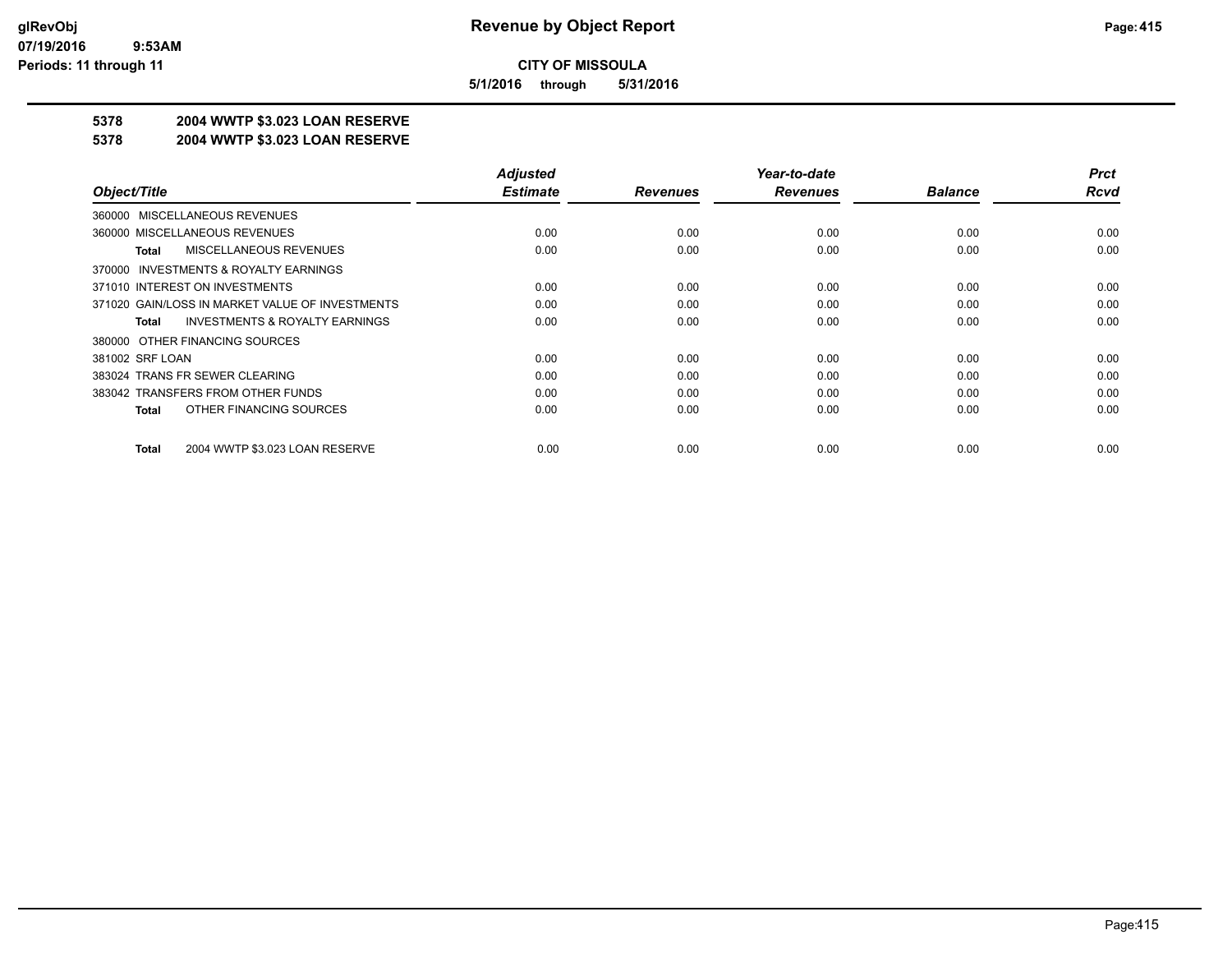**5/1/2016 through 5/31/2016**

## **5378 2004 WWTP \$3.023 LOAN RESERVE**

| Object/Title                                       | <b>Adjusted</b><br><b>Estimate</b> | <b>Revenues</b> | Year-to-date<br><b>Revenues</b> | <b>Balance</b> | <b>Prct</b><br><b>Rcvd</b> |
|----------------------------------------------------|------------------------------------|-----------------|---------------------------------|----------------|----------------------------|
|                                                    |                                    |                 |                                 |                |                            |
| <b>MISCELLANEOUS REVENUES</b><br>360000            |                                    |                 |                                 |                |                            |
| 360000 MISCELLANEOUS REVENUES                      | 0.00                               | 0.00            | 0.00                            | 0.00           | 0.00                       |
| MISCELLANEOUS REVENUES<br><b>Total</b>             | 0.00                               | 0.00            | 0.00                            | 0.00           | 0.00                       |
| INVESTMENTS & ROYALTY EARNINGS<br>370000           |                                    |                 |                                 |                |                            |
| 371010 INTEREST ON INVESTMENTS                     | 0.00                               | 0.00            | 0.00                            | 0.00           | 0.00                       |
| 371020 GAIN/LOSS IN MARKET VALUE OF INVESTMENT     | 0.00                               | 0.00            | 0.00                            | 0.00           | 0.00                       |
| <b>INVESTMENTS &amp; ROYALTY EARNINGS</b><br>Total | 0.00                               | 0.00            | 0.00                            | 0.00           | 0.00                       |
| 380000 OTHER FINANCING SOURCES                     |                                    |                 |                                 |                |                            |
| 381002 SRF LOAN                                    | 0.00                               | 0.00            | 0.00                            | 0.00           | 0.00                       |
| 383024 TRANS FR SEWER CLEARING                     | 0.00                               | 0.00            | 0.00                            | 0.00           | 0.00                       |
| 383042 TRANSFERS FROM OTHER FUNDS                  | 0.00                               | 0.00            | 0.00                            | 0.00           | 0.00                       |
| OTHER FINANCING SOURCES<br><b>Total</b>            | 0.00                               | 0.00            | 0.00                            | 0.00           | 0.00                       |
| 2004 WWTP \$3.023 LOAN RESERVE<br><b>Total</b>     | 0.00                               | 0.00            | 0.00                            | 0.00           | 0.00                       |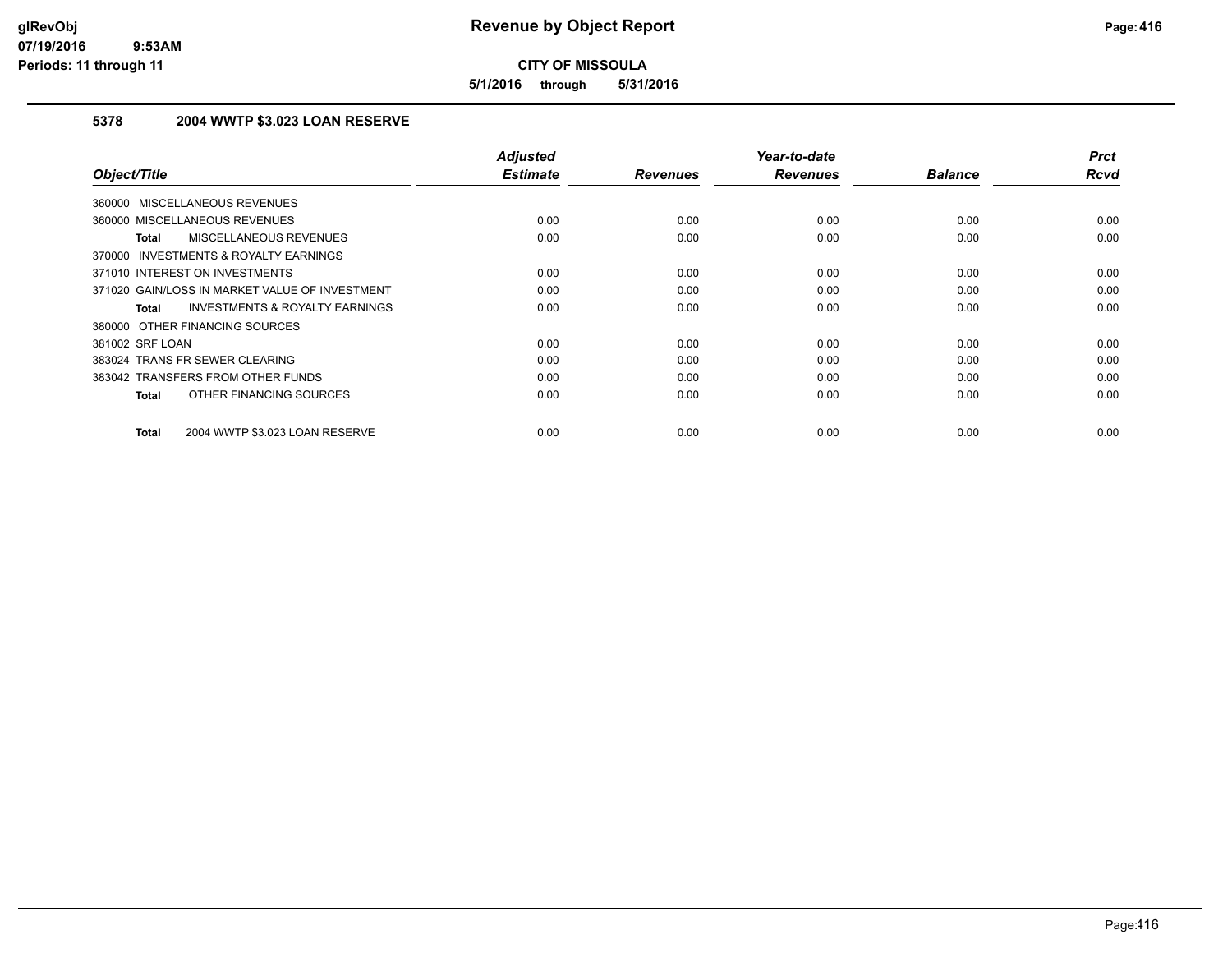**5/1/2016 through 5/31/2016**

## **5379 2005 BRICH/BRDY/LIN/GIL SRF DEBT**

**5379 2005 BRICH/BRDY/LIN/GIL SRF DEBT**

|                                                  | <b>Adjusted</b> |                 | Year-to-date    |                | <b>Prct</b> |
|--------------------------------------------------|-----------------|-----------------|-----------------|----------------|-------------|
| Object/Title                                     | <b>Estimate</b> | <b>Revenues</b> | <b>Revenues</b> | <b>Balance</b> | <b>Rcvd</b> |
| 370000 INVESTMENTS & ROYALTY EARNINGS            |                 |                 |                 |                |             |
| 371010 INTEREST ON INVESTMENTS                   | 0.00            | 0.00            | 0.00            | 0.00           | 0.00        |
| 371020 GAIN/LOSS IN MARKET VALUE OF INVESTMENTS  | 0.00            | 0.00            | 0.00            | 0.00           | 0.00        |
| INVESTMENTS & ROYALTY EARNINGS<br><b>Total</b>   | 0.00            | 0.00            | 0.00            | 0.00           | 0.00        |
| 380000 OTHER FINANCING SOURCES                   |                 |                 |                 |                |             |
| 383024 TRANS FR SEWER CLEARING                   | 109.443.00      | 0.00            | 0.00            | 109.443.00     | 0.00        |
| OTHER FINANCING SOURCES<br><b>Total</b>          | 109.443.00      | 0.00            | 0.00            | 109.443.00     | 0.00        |
| <b>Total</b><br>2005 BRICH/BRDY/LIN/GIL SRF DEBT | 109.443.00      | 0.00            | 0.00            | 109.443.00     | 0.00        |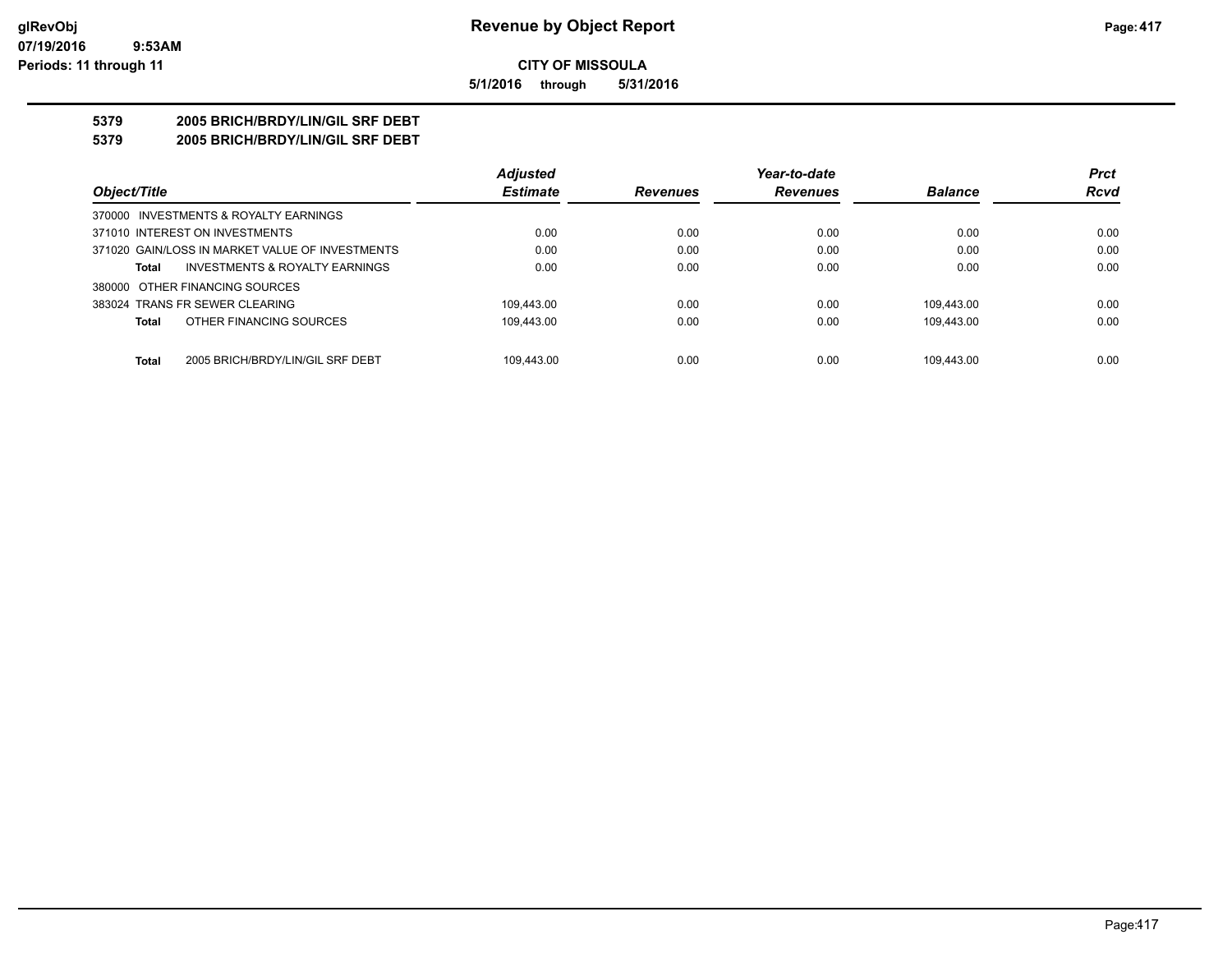**5/1/2016 through 5/31/2016**

### **5379 2005 BRICH/BRDY/LIN/GIL SRF DEBT**

|                                                  | <b>Adjusted</b> |                 | Year-to-date    |                | <b>Prct</b> |
|--------------------------------------------------|-----------------|-----------------|-----------------|----------------|-------------|
| Object/Title                                     | <b>Estimate</b> | <b>Revenues</b> | <b>Revenues</b> | <b>Balance</b> | <b>Rcvd</b> |
| 370000 INVESTMENTS & ROYALTY EARNINGS            |                 |                 |                 |                |             |
| 371010 INTEREST ON INVESTMENTS                   | 0.00            | 0.00            | 0.00            | 0.00           | 0.00        |
| 371020 GAIN/LOSS IN MARKET VALUE OF INVESTMENT   | 0.00            | 0.00            | 0.00            | 0.00           | 0.00        |
| INVESTMENTS & ROYALTY EARNINGS<br>Total          | 0.00            | 0.00            | 0.00            | 0.00           | 0.00        |
| 380000 OTHER FINANCING SOURCES                   |                 |                 |                 |                |             |
| 383024 TRANS FR SEWER CLEARING                   | 109.443.00      | 0.00            | 0.00            | 109.443.00     | 0.00        |
| OTHER FINANCING SOURCES<br><b>Total</b>          | 109.443.00      | 0.00            | 0.00            | 109.443.00     | 0.00        |
|                                                  |                 |                 |                 |                |             |
| <b>Total</b><br>2005 BRICH/BRDY/LIN/GIL SRF DEBT | 109.443.00      | 0.00            | 0.00            | 109.443.00     | 0.00        |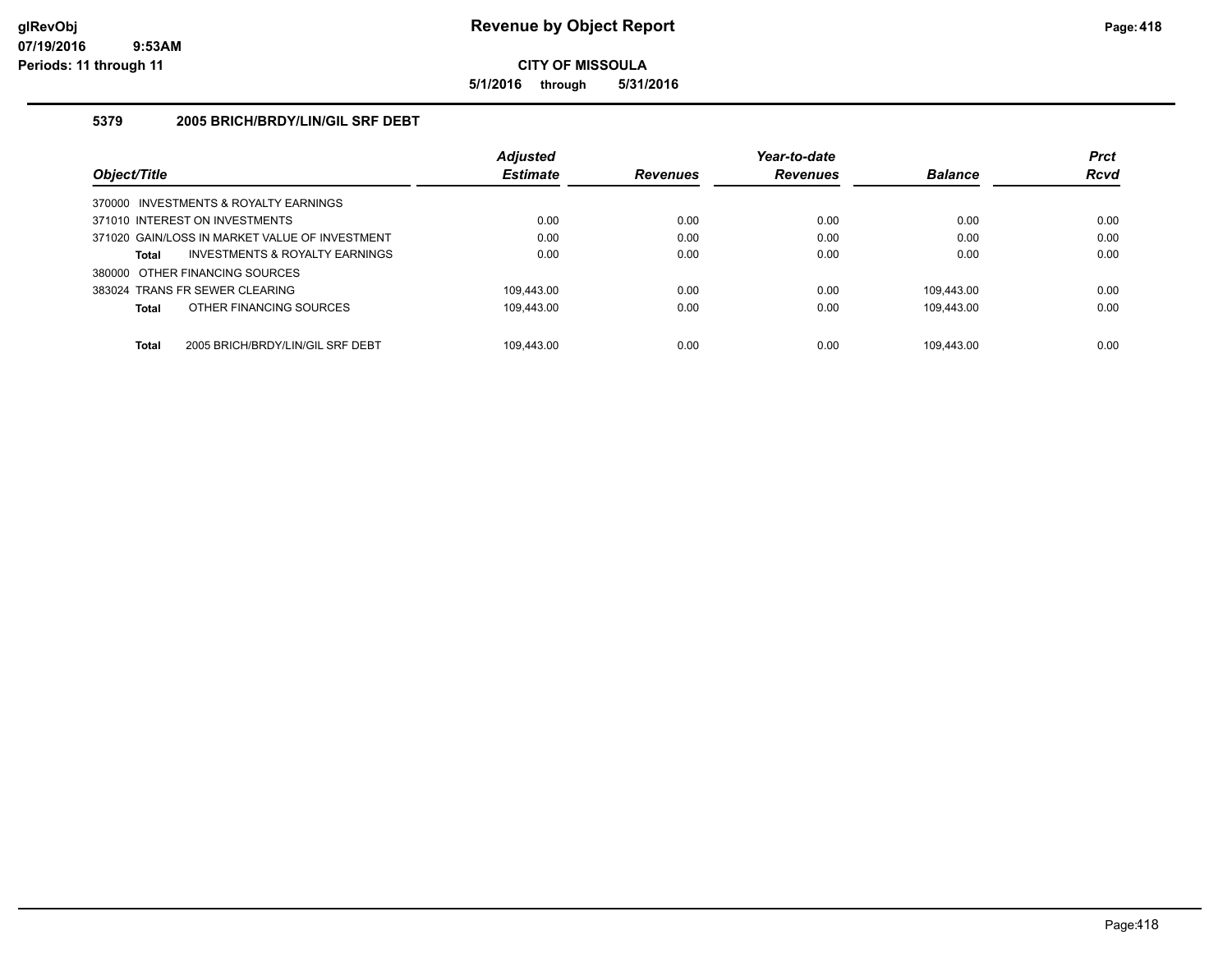**5/1/2016 through 5/31/2016**

#### **5380 BRDWY/BIRCH/GILBERT/LINCOLNWOOD 5380 BRDWY/BIRCH/GILBERT/LINCOLNWOOD**

|                                                 |                                           | <b>Adjusted</b> |                 | Year-to-date    |                | <b>Prct</b> |
|-------------------------------------------------|-------------------------------------------|-----------------|-----------------|-----------------|----------------|-------------|
| Object/Title                                    |                                           | <b>Estimate</b> | <b>Revenues</b> | <b>Revenues</b> | <b>Balance</b> | <b>Rcvd</b> |
| 370000 INVESTMENTS & ROYALTY EARNINGS           |                                           |                 |                 |                 |                |             |
| 371010 INTEREST ON INVESTMENTS                  |                                           | 0.00            | 0.00            | 0.00            | 0.00           | 0.00        |
| 371020 GAIN/LOSS IN MARKET VALUE OF INVESTMENTS |                                           | 0.00            | 0.00            | 0.00            | 0.00           | 0.00        |
| Total                                           | <b>INVESTMENTS &amp; ROYALTY EARNINGS</b> | 0.00            | 0.00            | 0.00            | 0.00           | 0.00        |
| 380000 OTHER FINANCING SOURCES                  |                                           |                 |                 |                 |                |             |
| 381002 SRF LOAN                                 |                                           | 0.00            | 0.00            | 0.00            | 0.00           | 0.00        |
| 383042 TRANSFERS FROM OTHER FUNDS               |                                           | 203.00          | 0.00            | 0.00            | 203.00         | 0.00        |
| <b>Total</b>                                    | OTHER FINANCING SOURCES                   | 203.00          | 0.00            | 0.00            | 203.00         | 0.00        |
|                                                 |                                           |                 |                 |                 |                |             |
| <b>Total</b>                                    | BRDWY/BIRCH/GILBERT/LINCOLNWOOD           | 203.00          | 0.00            | 0.00            | 203.00         | 0.00        |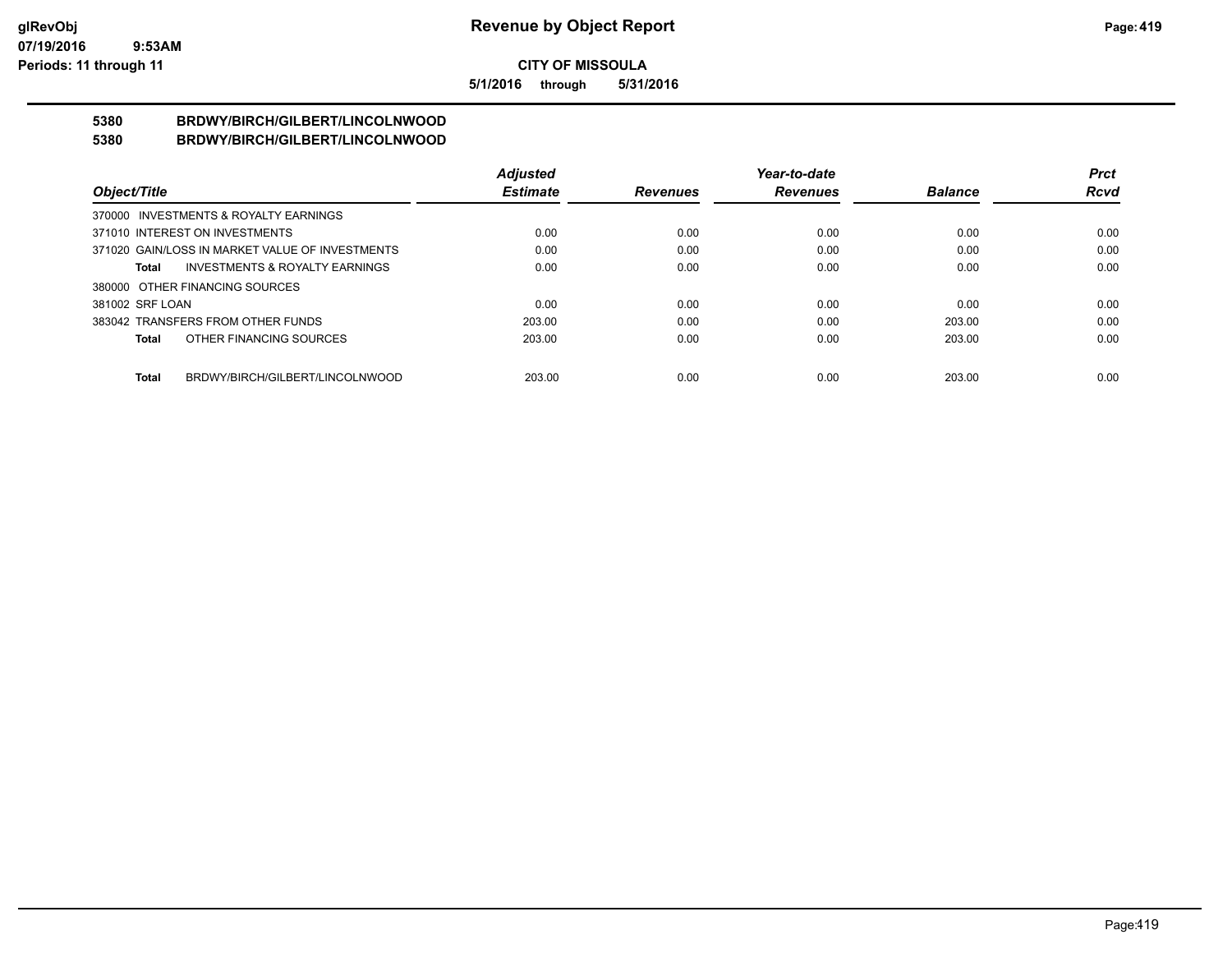**5/1/2016 through 5/31/2016**

### **5380 BRDWY/BIRCH/GILBERT/LINCOLNWOOD**

|                 |                                                | <b>Adjusted</b> |                 | Year-to-date    |                | <b>Prct</b> |
|-----------------|------------------------------------------------|-----------------|-----------------|-----------------|----------------|-------------|
| Object/Title    |                                                | <b>Estimate</b> | <b>Revenues</b> | <b>Revenues</b> | <b>Balance</b> | <b>Rcvd</b> |
|                 | 370000 INVESTMENTS & ROYALTY EARNINGS          |                 |                 |                 |                |             |
|                 | 371010 INTEREST ON INVESTMENTS                 | 0.00            | 0.00            | 0.00            | 0.00           | 0.00        |
|                 | 371020 GAIN/LOSS IN MARKET VALUE OF INVESTMENT | 0.00            | 0.00            | 0.00            | 0.00           | 0.00        |
| Total           | <b>INVESTMENTS &amp; ROYALTY EARNINGS</b>      | 0.00            | 0.00            | 0.00            | 0.00           | 0.00        |
|                 | 380000 OTHER FINANCING SOURCES                 |                 |                 |                 |                |             |
| 381002 SRF LOAN |                                                | 0.00            | 0.00            | 0.00            | 0.00           | 0.00        |
|                 | 383042 TRANSFERS FROM OTHER FUNDS              | 203.00          | 0.00            | 0.00            | 203.00         | 0.00        |
| <b>Total</b>    | OTHER FINANCING SOURCES                        | 203.00          | 0.00            | 0.00            | 203.00         | 0.00        |
| <b>Total</b>    | BRDWY/BIRCH/GILBERT/LINCOLNWOOD                | 203.00          | 0.00            | 0.00            | 203.00         | 0.00        |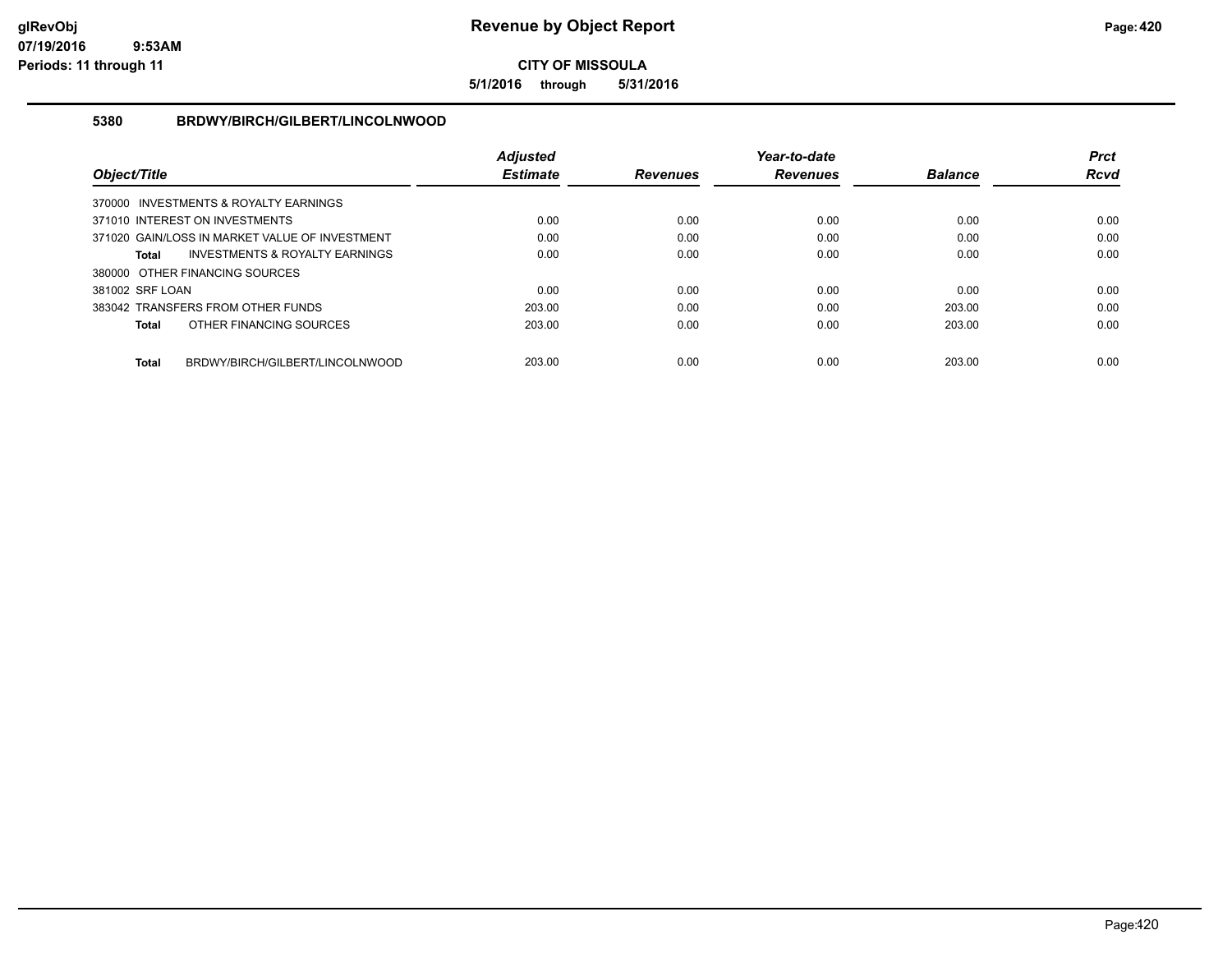**5/1/2016 through 5/31/2016**

# **5382 LINCOLNWOOD PH2 RESERVE FUND**

#### **5382 LINCOLNWOOD PH2 RESERVE FUND**

|                                                    | <b>Adjusted</b> |                 | Year-to-date    |                | <b>Prct</b> |
|----------------------------------------------------|-----------------|-----------------|-----------------|----------------|-------------|
| Object/Title                                       | <b>Estimate</b> | <b>Revenues</b> | <b>Revenues</b> | <b>Balance</b> | <b>Rcvd</b> |
| 370000 INVESTMENTS & ROYALTY EARNINGS              |                 |                 |                 |                |             |
| 371010 INTEREST ON INVESTMENTS                     | 0.00            | 0.00            | 0.00            | 0.00           | 0.00        |
| 371020 GAIN/LOSS IN MARKET VALUE OF INVESTMENTS    | 0.00            | 0.00            | 0.00            | 0.00           | 0.00        |
| <b>INVESTMENTS &amp; ROYALTY EARNINGS</b><br>Total | 0.00            | 0.00            | 0.00            | 0.00           | 0.00        |
| 380000 OTHER FINANCING SOURCES                     |                 |                 |                 |                |             |
| 381002 SRF LOAN                                    | 0.00            | 0.00            | 0.00            | 0.00           | 0.00        |
| 381030 SID BONDS PROCEEDS                          | 0.00            | 0.00            | 0.00            | 0.00           | 0.00        |
| 383024 TRANS FR SEWER CLEARING                     | 0.00            | 0.00            | 0.00            | 0.00           | 0.00        |
| 383042 TRANSFERS FROM OTHER FUNDS                  | 0.00            | 0.00            | 0.00            | 0.00           | 0.00        |
| OTHER FINANCING SOURCES<br>Total                   | 0.00            | 0.00            | 0.00            | 0.00           | 0.00        |
| LINCOLNWOOD PH2 RESERVE FUND<br><b>Total</b>       | 0.00            | 0.00            | 0.00            | 0.00           | 0.00        |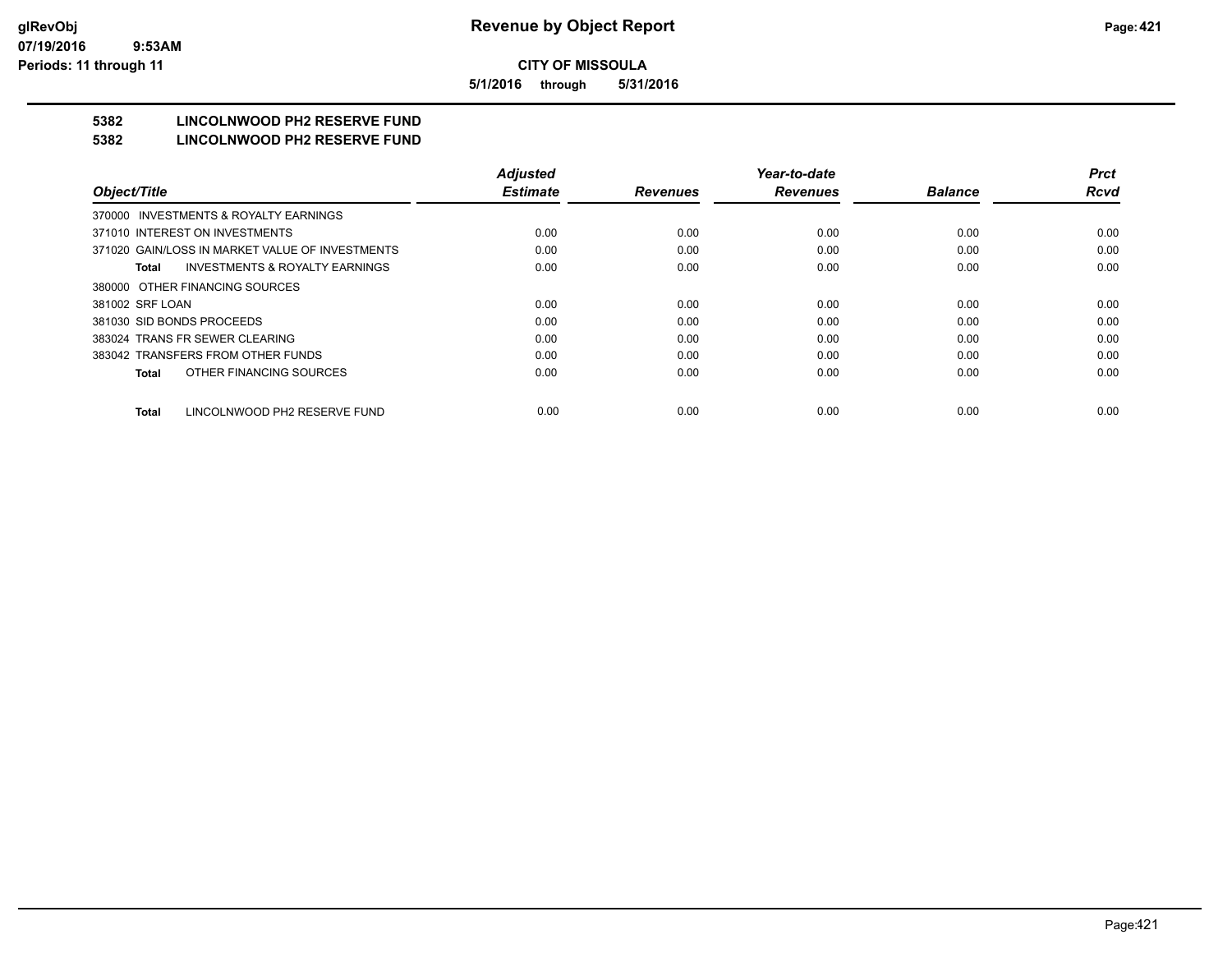**5/1/2016 through 5/31/2016**

## **5382 LINCOLNWOOD PH2 RESERVE FUND**

|                                                    | <b>Adiusted</b> |                 | Year-to-date    |                | <b>Prct</b> |
|----------------------------------------------------|-----------------|-----------------|-----------------|----------------|-------------|
| Object/Title                                       | <b>Estimate</b> | <b>Revenues</b> | <b>Revenues</b> | <b>Balance</b> | <b>Rcvd</b> |
| 370000 INVESTMENTS & ROYALTY EARNINGS              |                 |                 |                 |                |             |
| 371010 INTEREST ON INVESTMENTS                     | 0.00            | 0.00            | 0.00            | 0.00           | 0.00        |
| 371020 GAIN/LOSS IN MARKET VALUE OF INVESTMENT     | 0.00            | 0.00            | 0.00            | 0.00           | 0.00        |
| <b>INVESTMENTS &amp; ROYALTY EARNINGS</b><br>Total | 0.00            | 0.00            | 0.00            | 0.00           | 0.00        |
| 380000 OTHER FINANCING SOURCES                     |                 |                 |                 |                |             |
| 381002 SRF LOAN                                    | 0.00            | 0.00            | 0.00            | 0.00           | 0.00        |
| 381030 SID BONDS PROCEEDS                          | 0.00            | 0.00            | 0.00            | 0.00           | 0.00        |
| 383024 TRANS FR SEWER CLEARING                     | 0.00            | 0.00            | 0.00            | 0.00           | 0.00        |
| 383042 TRANSFERS FROM OTHER FUNDS                  | 0.00            | 0.00            | 0.00            | 0.00           | 0.00        |
| OTHER FINANCING SOURCES<br>Total                   | 0.00            | 0.00            | 0.00            | 0.00           | 0.00        |
|                                                    |                 |                 |                 |                |             |
| <b>Total</b><br>LINCOLNWOOD PH2 RESERVE FUND       | 0.00            | 0.00            | 0.00            | 0.00           | 0.00        |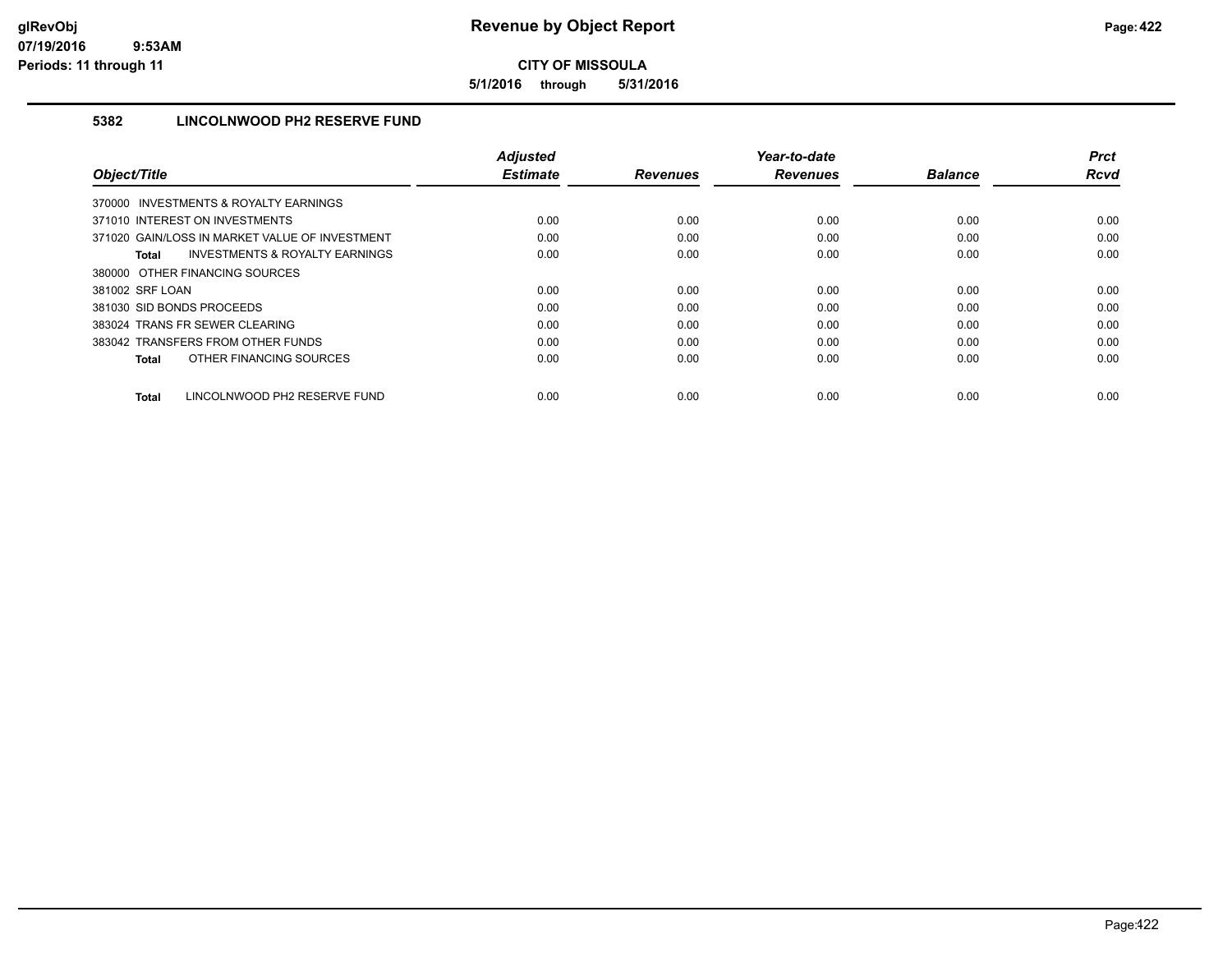**5/1/2016 through 5/31/2016**

## **5383 FY09 RATTLESNAKE SEWER DEBT SVS**

**5383 FY09 RATTLESNAKE SEWER DEBT SVS**

|                                                        | <b>Adjusted</b> |                 | Year-to-date    |                | <b>Prct</b> |
|--------------------------------------------------------|-----------------|-----------------|-----------------|----------------|-------------|
| Object/Title                                           | <b>Estimate</b> | <b>Revenues</b> | <b>Revenues</b> | <b>Balance</b> | <b>Rcvd</b> |
| 340000 CHARGES FOR SERVICES                            |                 |                 |                 |                |             |
| 343032 SEWER INSTALLATION CHARGES                      | 0.00            | 0.00            | 0.00            | 0.00           | 0.00        |
| <b>CHARGES FOR SERVICES</b><br>Total                   | 0.00            | 0.00            | 0.00            | 0.00           | 0.00        |
| <b>INVESTMENTS &amp; ROYALTY EARNINGS</b><br>370000    |                 |                 |                 |                |             |
| 371010 INTEREST ON INVESTMENTS                         | 0.00            | 0.00            | 0.00            | 0.00           | 0.00        |
| 371020 GAIN/LOSS IN MARKET VALUE OF INVESTMENTS        | 0.00            | 0.00            | 0.00            | 0.00           | 0.00        |
| <b>INVESTMENTS &amp; ROYALTY EARNINGS</b><br>Total     | 0.00            | 0.00            | 0.00            | 0.00           | 0.00        |
| OTHER FINANCING SOURCES<br>380000                      |                 |                 |                 |                |             |
| 381002 SRF LOAN                                        | 0.00            | 0.00            | 0.00            | 0.00           | 0.00        |
| 381020 REVENUE BONDS                                   | 0.00            | 0.00            | 0.00            | 0.00           | 0.00        |
| 383024 TRANS FR SEWER CLEARING                         | 30,950.00       | 0.00            | 0.00            | 30,950.00      | 0.00        |
| 383042 TRANSFERS FROM OTHER FUNDS                      | 0.00            | 0.00            | 0.00            | 0.00           | 0.00        |
| OTHER FINANCING SOURCES<br>Total                       | 30,950.00       | 0.00            | 0.00            | 30,950.00      | 0.00        |
| <b>FY09 RATTLESNAKE SEWER DEBT SVS</b><br><b>Total</b> | 30,950.00       | 0.00            | 0.00            | 30,950.00      | 0.00        |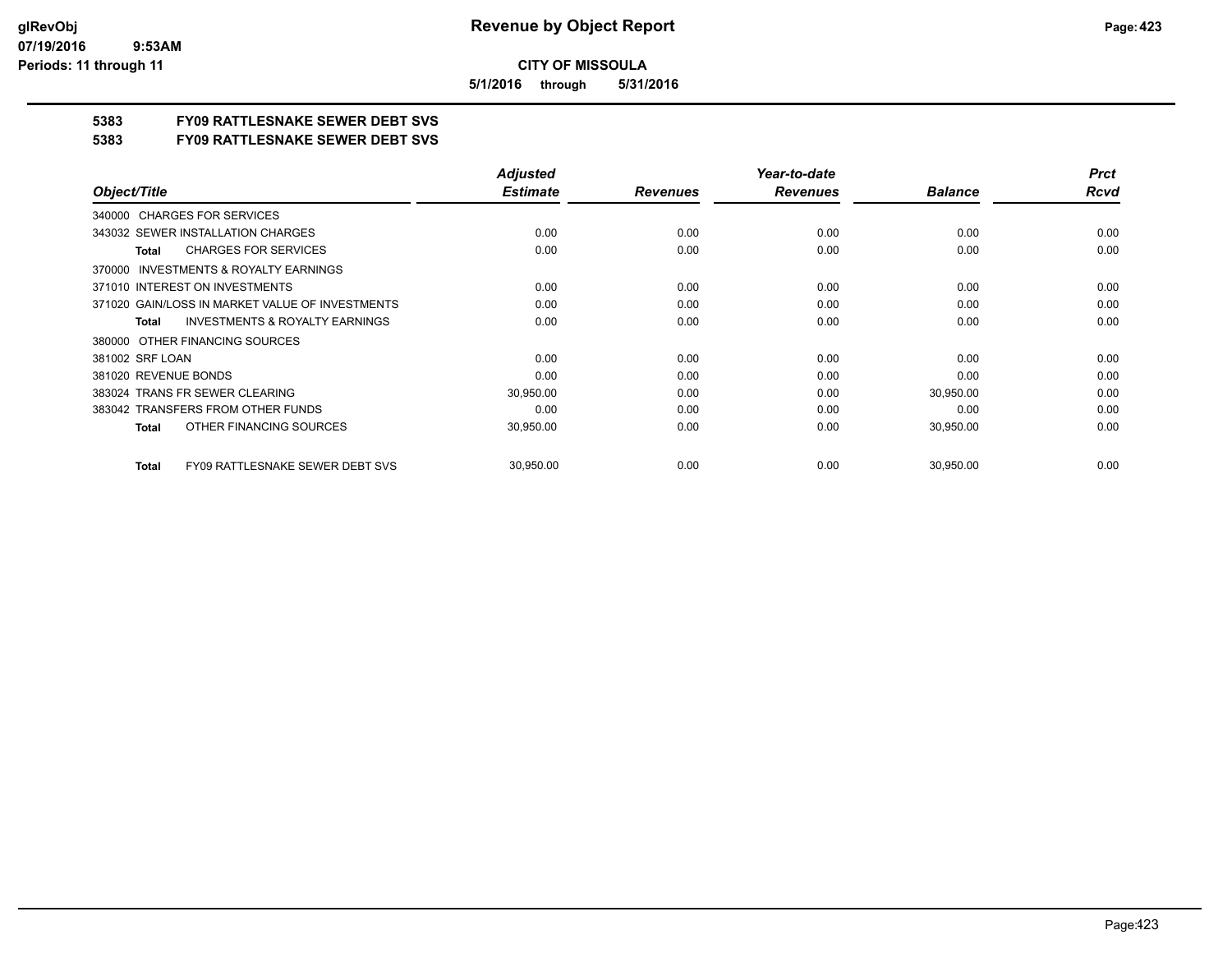**5/1/2016 through 5/31/2016**

## **5383 FY09 RATTLESNAKE SEWER DEBT SVS**

| Object/Title                                              | <b>Adjusted</b><br><b>Estimate</b> | <b>Revenues</b> | Year-to-date<br><b>Revenues</b> | <b>Balance</b> | <b>Prct</b><br>Rcvd |
|-----------------------------------------------------------|------------------------------------|-----------------|---------------------------------|----------------|---------------------|
|                                                           |                                    |                 |                                 |                |                     |
| 340000 CHARGES FOR SERVICES                               |                                    |                 |                                 |                |                     |
| 343032 SEWER INSTALLATION CHARGES                         | 0.00                               | 0.00            | 0.00                            | 0.00           | 0.00                |
| <b>CHARGES FOR SERVICES</b><br><b>Total</b>               | 0.00                               | 0.00            | 0.00                            | 0.00           | 0.00                |
| <b>INVESTMENTS &amp; ROYALTY EARNINGS</b><br>370000       |                                    |                 |                                 |                |                     |
| 371010 INTEREST ON INVESTMENTS                            | 0.00                               | 0.00            | 0.00                            | 0.00           | 0.00                |
| 371020 GAIN/LOSS IN MARKET VALUE OF INVESTMENT            | 0.00                               | 0.00            | 0.00                            | 0.00           | 0.00                |
| <b>INVESTMENTS &amp; ROYALTY EARNINGS</b><br><b>Total</b> | 0.00                               | 0.00            | 0.00                            | 0.00           | 0.00                |
| 380000 OTHER FINANCING SOURCES                            |                                    |                 |                                 |                |                     |
| 381002 SRF LOAN                                           | 0.00                               | 0.00            | 0.00                            | 0.00           | 0.00                |
| 381020 REVENUE BONDS                                      | 0.00                               | 0.00            | 0.00                            | 0.00           | 0.00                |
| 383024 TRANS FR SEWER CLEARING                            | 30,950.00                          | 0.00            | 0.00                            | 30,950.00      | 0.00                |
| 383042 TRANSFERS FROM OTHER FUNDS                         | 0.00                               | 0.00            | 0.00                            | 0.00           | 0.00                |
| OTHER FINANCING SOURCES<br><b>Total</b>                   | 30,950.00                          | 0.00            | 0.00                            | 30,950.00      | 0.00                |
|                                                           |                                    |                 |                                 |                |                     |
| FY09 RATTLESNAKE SEWER DEBT SVS<br><b>Total</b>           | 30,950.00                          | 0.00            | 0.00                            | 30,950.00      | 0.00                |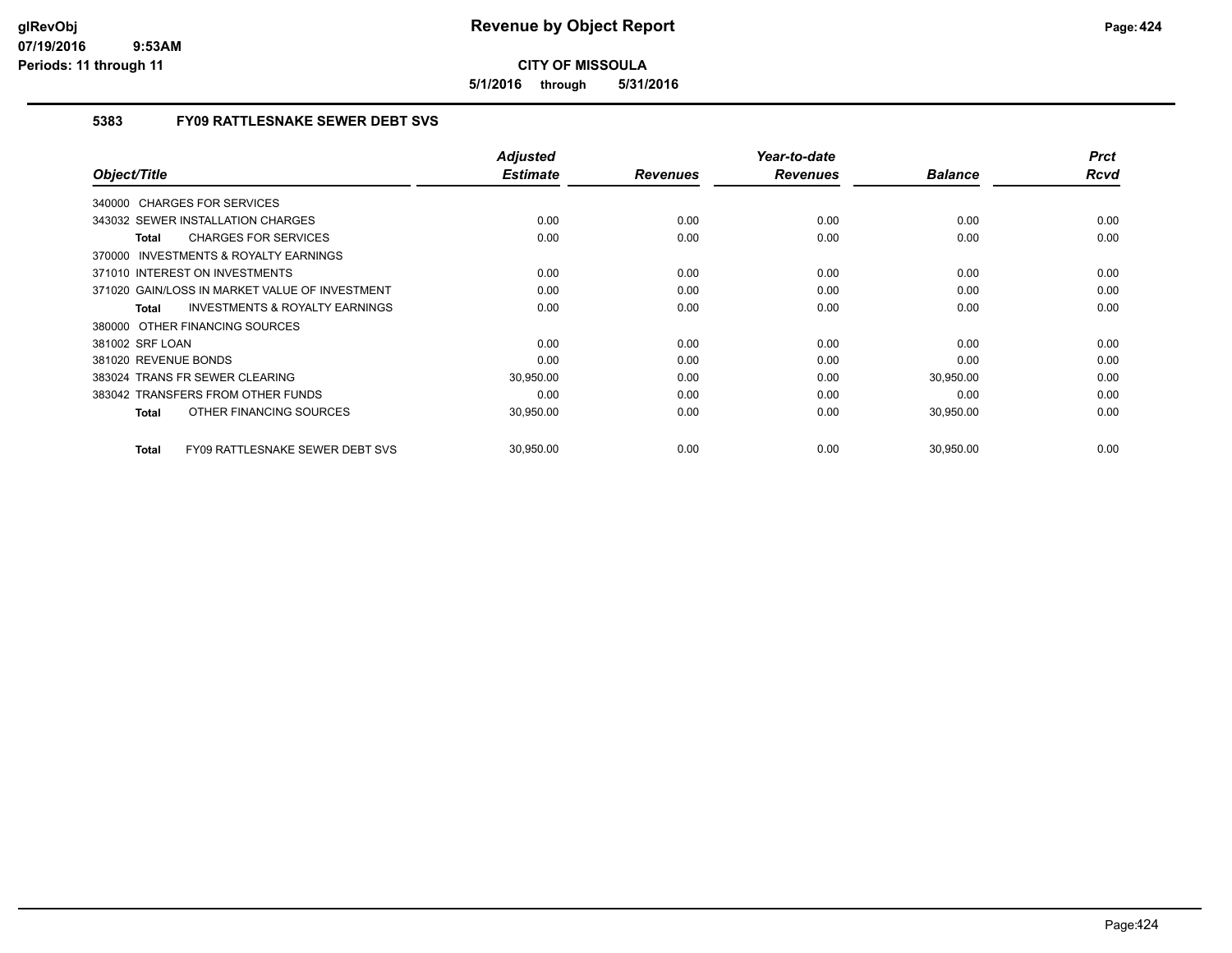**5/1/2016 through 5/31/2016**

**5384 09 LOLO BOND RESERVE**

**5384 09 LOLO BOND RESERVE**

|                                                    | <b>Adjusted</b> |                 | Year-to-date    |                | <b>Prct</b> |
|----------------------------------------------------|-----------------|-----------------|-----------------|----------------|-------------|
| Object/Title                                       | <b>Estimate</b> | <b>Revenues</b> | <b>Revenues</b> | <b>Balance</b> | <b>Rcvd</b> |
| 370000 INVESTMENTS & ROYALTY EARNINGS              |                 |                 |                 |                |             |
| 371010 INTEREST ON INVESTMENTS                     | 0.00            | 0.00            | 0.00            | 0.00           | 0.00        |
| 371020 GAIN/LOSS IN MARKET VALUE OF INVESTMENTS    | 0.00            | 0.00            | 0.00            | 0.00           | 0.00        |
| <b>INVESTMENTS &amp; ROYALTY EARNINGS</b><br>Total | 0.00            | 0.00            | 0.00            | 0.00           | 0.00        |
| 380000 OTHER FINANCING SOURCES                     |                 |                 |                 |                |             |
| 381002 SRF LOAN                                    | 0.00            | 0.00            | 0.00            | 0.00           | 0.00        |
| 383024 TRANS FR SEWER CLEARING                     | 0.00            | 0.00            | 0.00            | 0.00           | 0.00        |
| OTHER FINANCING SOURCES<br>Total                   | 0.00            | 0.00            | 0.00            | 0.00           | 0.00        |
|                                                    |                 |                 |                 |                |             |
| 09 LOLO BOND RESERVE<br>Total                      | 0.00            | 0.00            | 0.00            | 0.00           | 0.00        |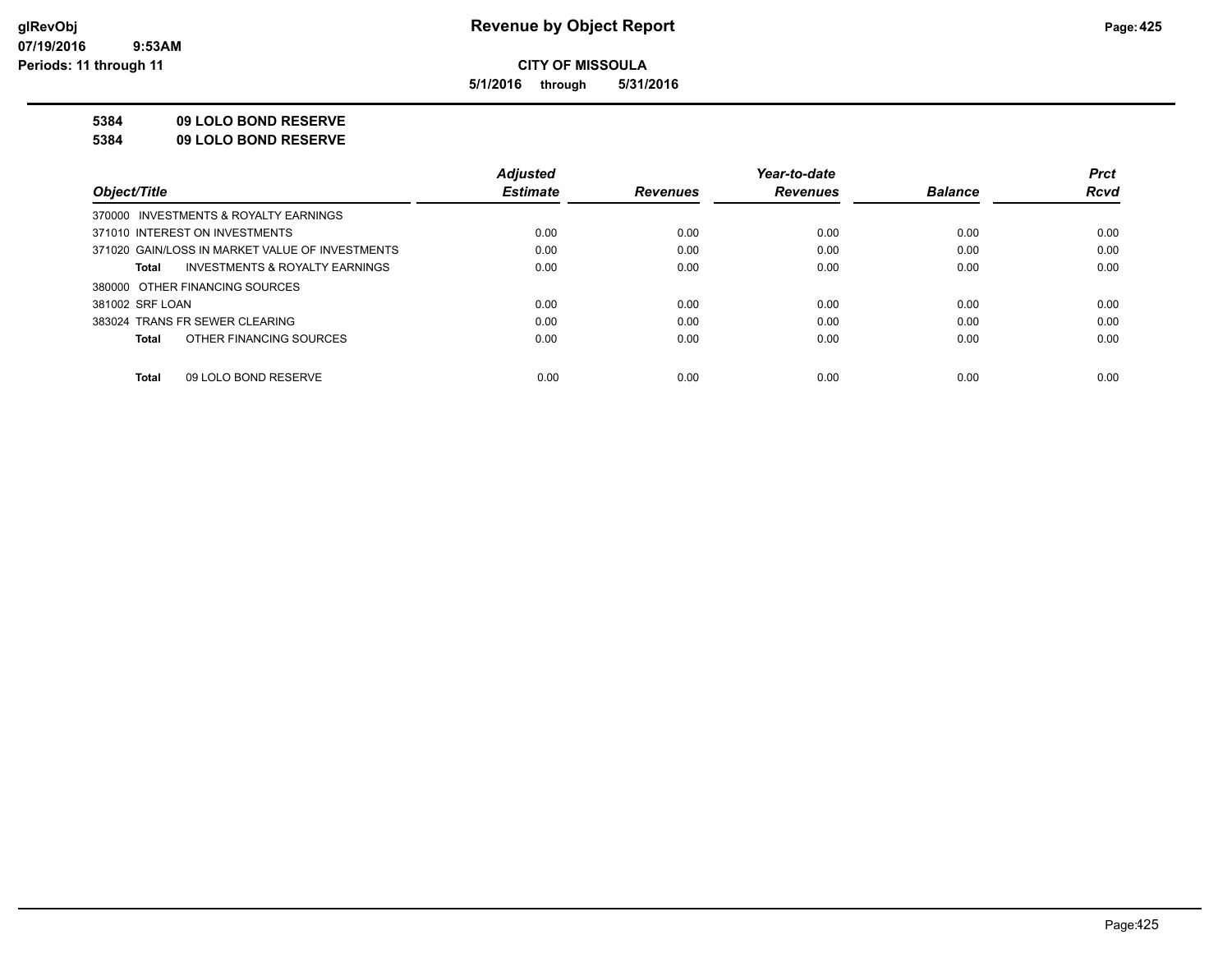**5/1/2016 through 5/31/2016**

#### **5384 09 LOLO BOND RESERVE**

|                                                    | <b>Adjusted</b> |                 | Year-to-date    |                | <b>Prct</b> |
|----------------------------------------------------|-----------------|-----------------|-----------------|----------------|-------------|
| Object/Title                                       | <b>Estimate</b> | <b>Revenues</b> | <b>Revenues</b> | <b>Balance</b> | Rcvd        |
| 370000 INVESTMENTS & ROYALTY EARNINGS              |                 |                 |                 |                |             |
| 371010 INTEREST ON INVESTMENTS                     | 0.00            | 0.00            | 0.00            | 0.00           | 0.00        |
| 371020 GAIN/LOSS IN MARKET VALUE OF INVESTMENT     | 0.00            | 0.00            | 0.00            | 0.00           | 0.00        |
| <b>INVESTMENTS &amp; ROYALTY EARNINGS</b><br>Total | 0.00            | 0.00            | 0.00            | 0.00           | 0.00        |
| 380000 OTHER FINANCING SOURCES                     |                 |                 |                 |                |             |
| 381002 SRF LOAN                                    | 0.00            | 0.00            | 0.00            | 0.00           | 0.00        |
| 383024 TRANS FR SEWER CLEARING                     | 0.00            | 0.00            | 0.00            | 0.00           | 0.00        |
| OTHER FINANCING SOURCES<br>Total                   | 0.00            | 0.00            | 0.00            | 0.00           | 0.00        |
| 09 LOLO BOND RESERVE<br>Total                      | 0.00            | 0.00            | 0.00            | 0.00           | 0.00        |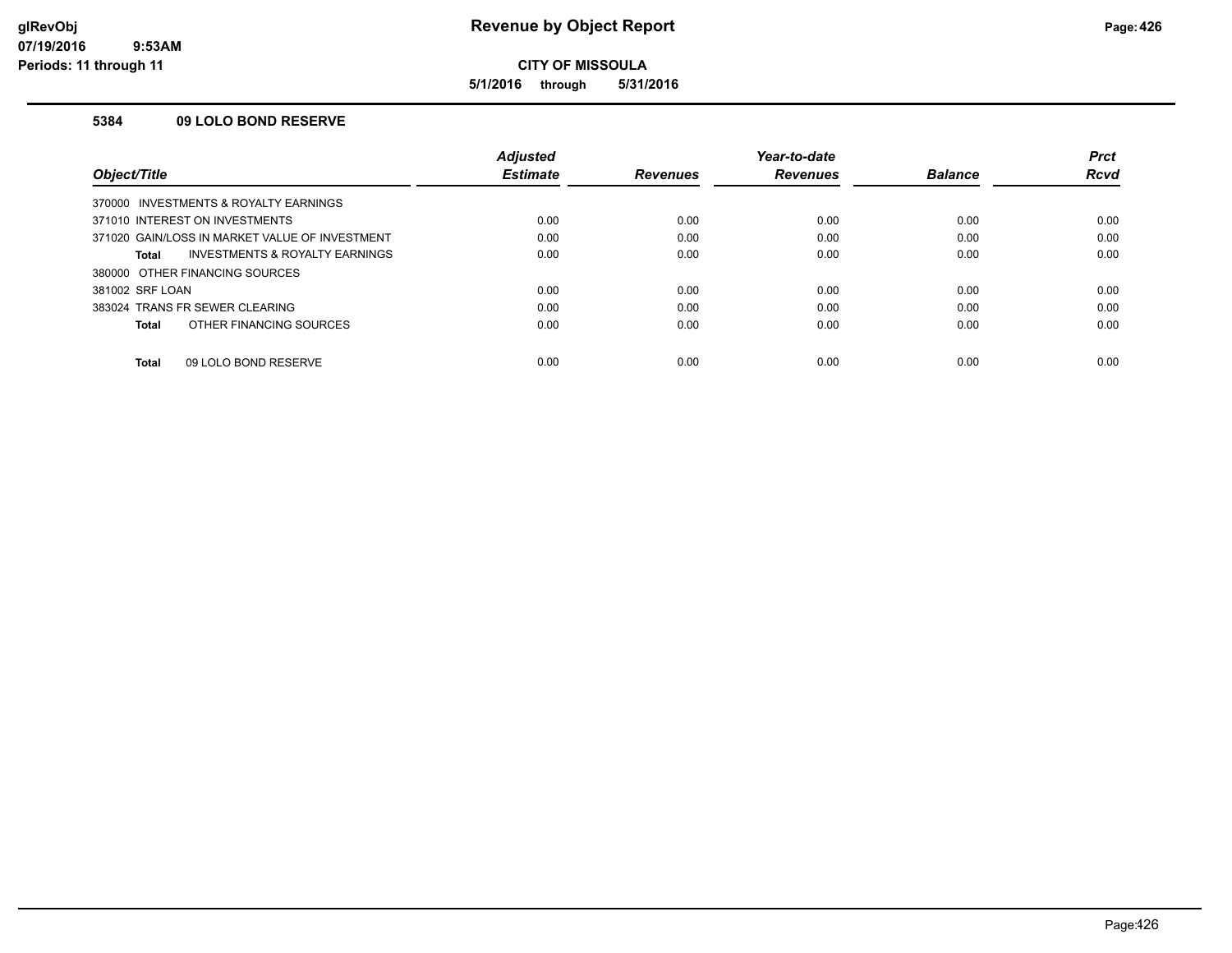**5/1/2016 through 5/31/2016**

# **5385 HEADWORKS 2010 BOND RESERVE**

#### **5385 HEADWORKS 2010 BOND RESERVE**

|                 |                                    | <b>Adjusted</b> |                 | <b>Prct</b>     |                |             |
|-----------------|------------------------------------|-----------------|-----------------|-----------------|----------------|-------------|
| Object/Title    |                                    | <b>Estimate</b> | <b>Revenues</b> | <b>Revenues</b> | <b>Balance</b> | <b>Rcvd</b> |
|                 | 380000 OTHER FINANCING SOURCES     |                 |                 |                 |                |             |
| 381002 SRF LOAN |                                    | 0.00            | 0.00            | 0.00            | 0.00           | 0.00        |
| Total           | OTHER FINANCING SOURCES            | 0.00            | 0.00            | 0.00            | 0.00           | 0.00        |
| <b>Total</b>    | <b>HEADWORKS 2010 BOND RESERVE</b> | 0.00            | 0.00            | 0.00            | 0.00           | 0.00        |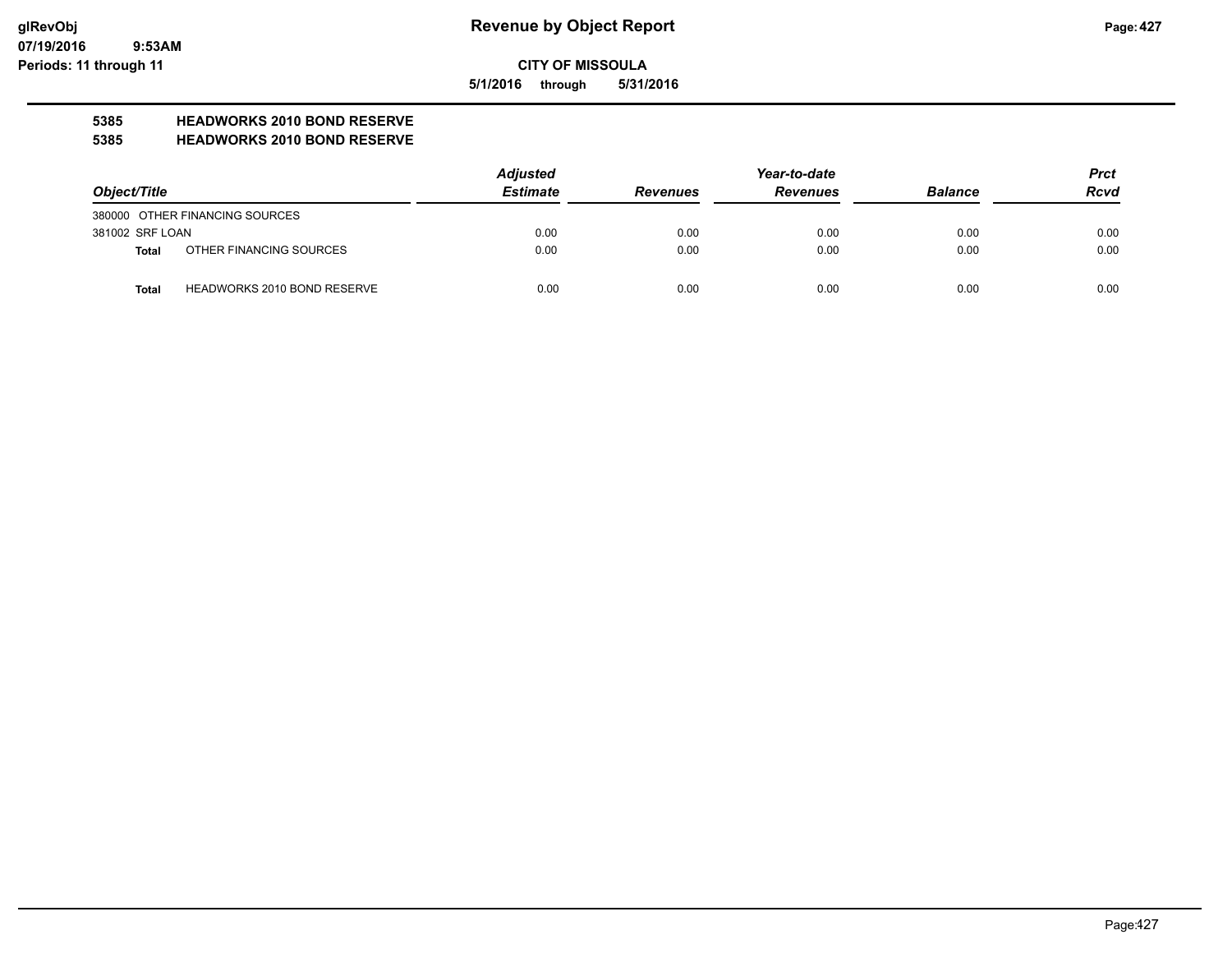**5/1/2016 through 5/31/2016**

#### **5385 HEADWORKS 2010 BOND RESERVE**

| Object/Title    |                                    | <b>Adjusted</b><br><b>Estimate</b> | <b>Revenues</b> | Year-to-date<br><b>Revenues</b> | <b>Balance</b> | <b>Prct</b><br><b>Rcvd</b> |
|-----------------|------------------------------------|------------------------------------|-----------------|---------------------------------|----------------|----------------------------|
|                 | 380000 OTHER FINANCING SOURCES     |                                    |                 |                                 |                |                            |
| 381002 SRF LOAN |                                    | 0.00                               | 0.00            | 0.00                            | 0.00           | 0.00                       |
| <b>Total</b>    | OTHER FINANCING SOURCES            | 0.00                               | 0.00            | 0.00                            | 0.00           | 0.00                       |
| Total           | <b>HEADWORKS 2010 BOND RESERVE</b> | 0.00                               | 0.00            | 0.00                            | 0.00           | 0.00                       |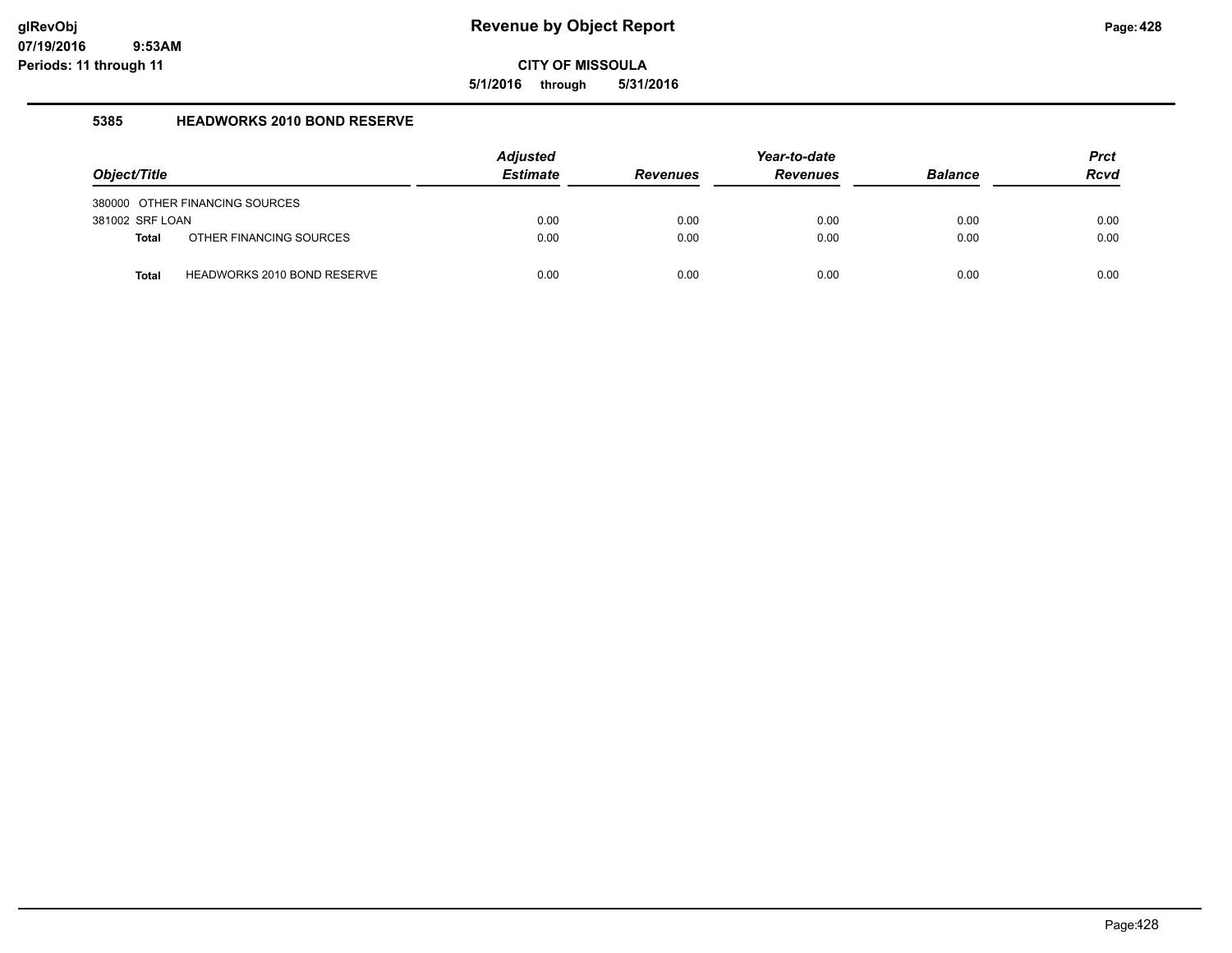**5/1/2016 through 5/31/2016**

## **5386 FY10 HEADWORKS DEBT SERVICE**

#### **5386 FY10 HEADWORKS DEBT SERVICE**

|                                      | <b>Adjusted</b> |                 | Year-to-date    |                | <b>Prct</b> |
|--------------------------------------|-----------------|-----------------|-----------------|----------------|-------------|
| Object/Title                         | <b>Estimate</b> | <b>Revenues</b> | <b>Revenues</b> | <b>Balance</b> | <b>Rcvd</b> |
| 330000 INTERGOVERNMENTAL REVENUES    |                 |                 |                 |                |             |
| 331990 IRS REIMB/DEBT SVS INTEREST   | 253.177.00      | 0.00            | 117.980.65      | 135.196.35     | 46.60       |
| INTERGOVERNMENTAL REVENUES<br>Total  | 253.177.00      | 0.00            | 117.980.65      | 135.196.35     | 46.60       |
| 380000 OTHER FINANCING SOURCES       |                 |                 |                 |                |             |
| 383024 TRANS FR SEWER CLEARING       | 445,139.00      | 0.00            | 0.00            | 445,139.00     | 0.00        |
| OTHER FINANCING SOURCES<br>Total     | 445,139.00      | 0.00            | 0.00            | 445,139.00     | 0.00        |
|                                      |                 |                 |                 |                |             |
| FY10 HEADWORKS DEBT SERVICE<br>Total | 698.316.00      | 0.00            | 117.980.65      | 580,335.35     | 16.90       |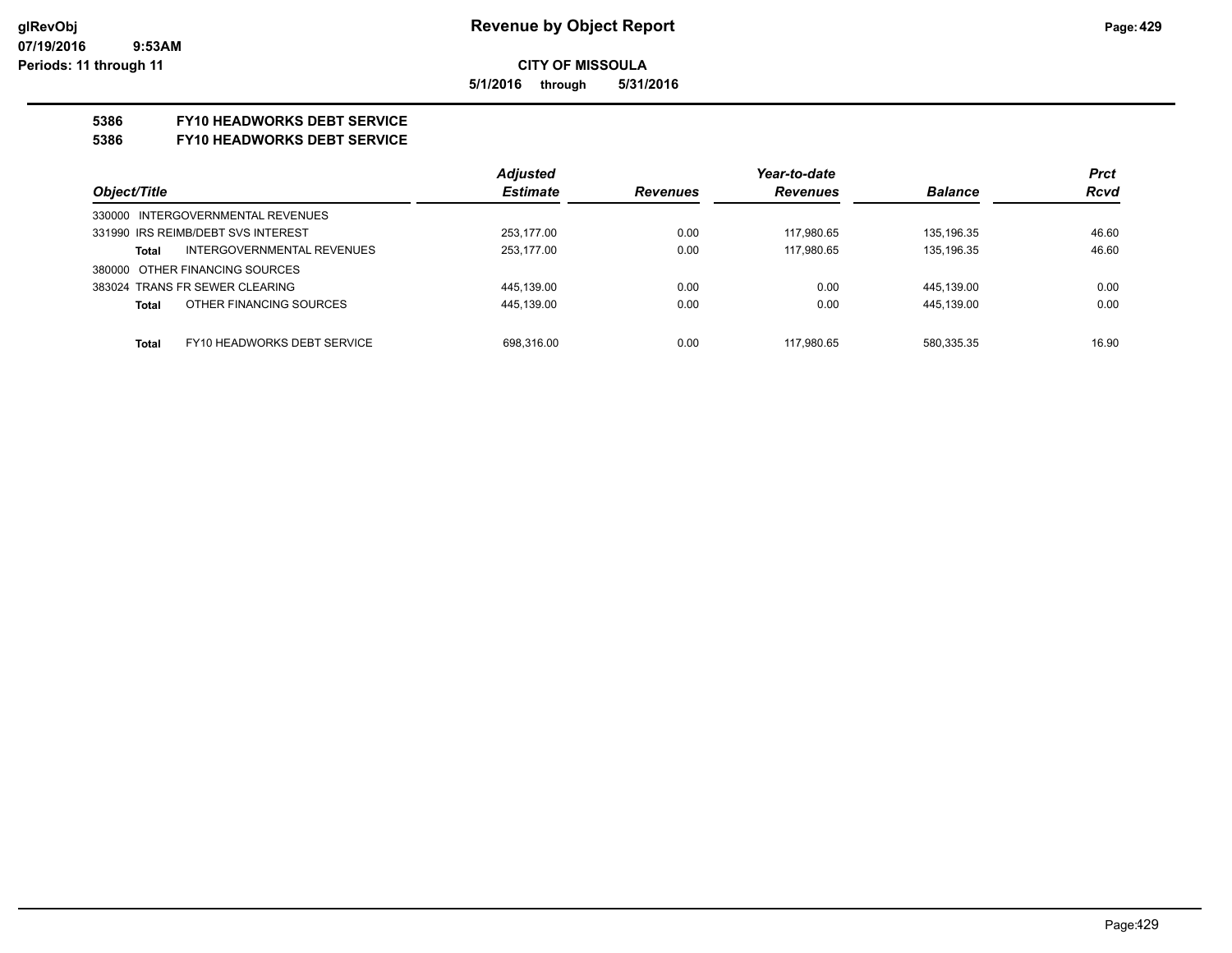**5/1/2016 through 5/31/2016**

## **5386 FY10 HEADWORKS DEBT SERVICE**

| Object/Title                                | <b>Adjusted</b><br><b>Estimate</b> | <b>Revenues</b> | Year-to-date<br><b>Revenues</b> | <b>Balance</b> | <b>Prct</b><br><b>Rcvd</b> |
|---------------------------------------------|------------------------------------|-----------------|---------------------------------|----------------|----------------------------|
| 330000 INTERGOVERNMENTAL REVENUES           |                                    |                 |                                 |                |                            |
| 331990 IRS REIMB/DEBT SVS INTEREST          | 253.177.00                         | 0.00            | 117.980.65                      | 135.196.35     | 46.60                      |
| INTERGOVERNMENTAL REVENUES<br>Total         | 253,177.00                         | 0.00            | 117,980.65                      | 135,196.35     | 46.60                      |
| 380000 OTHER FINANCING SOURCES              |                                    |                 |                                 |                |                            |
| 383024 TRANS FR SEWER CLEARING              | 445,139.00                         | 0.00            | 0.00                            | 445.139.00     | 0.00                       |
| OTHER FINANCING SOURCES<br>Total            | 445,139.00                         | 0.00            | 0.00                            | 445,139.00     | 0.00                       |
|                                             |                                    |                 |                                 |                |                            |
| FY10 HEADWORKS DEBT SERVICE<br><b>Total</b> | 698.316.00                         | 0.00            | 117.980.65                      | 580.335.35     | 16.90                      |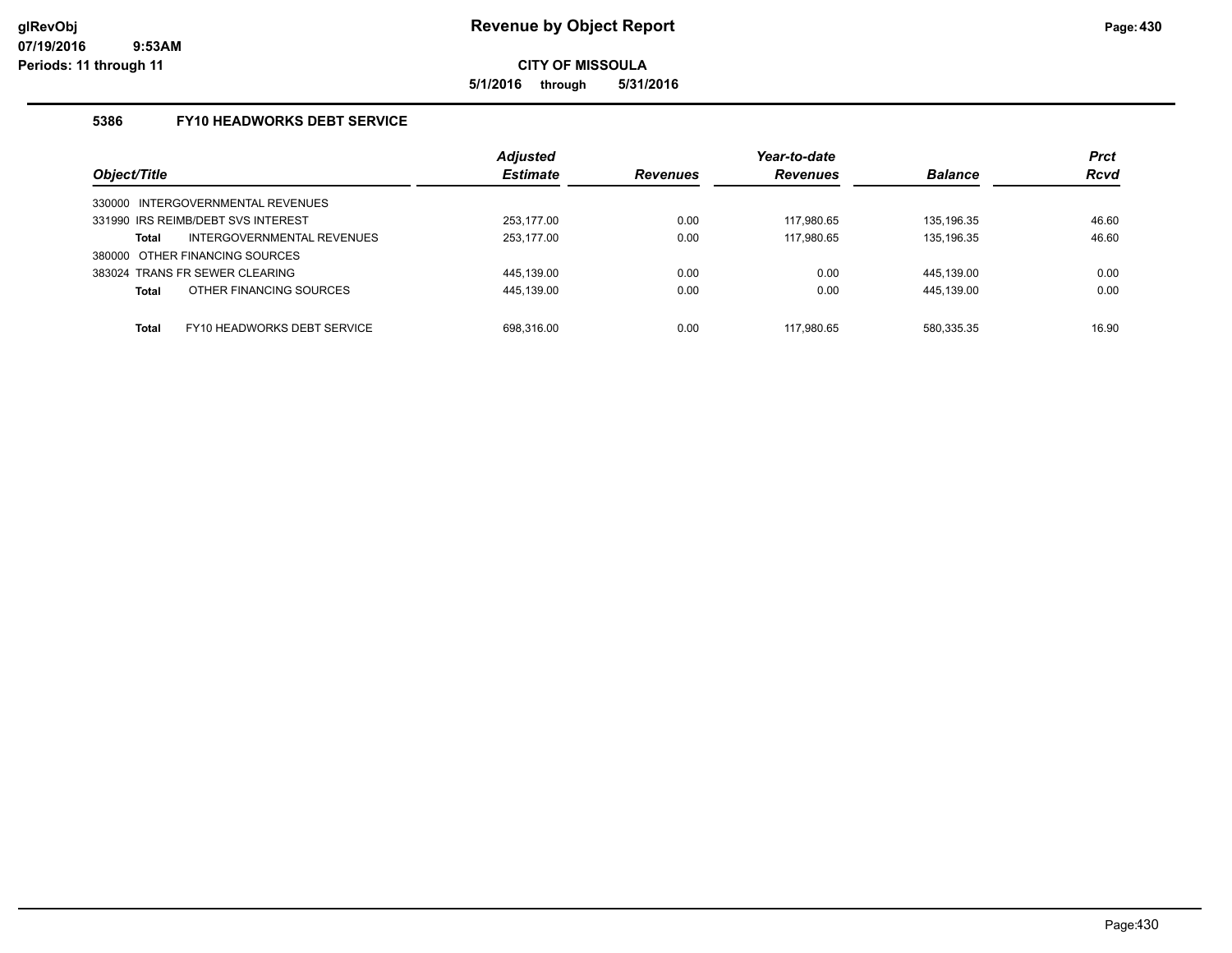**5/1/2016 through 5/31/2016**

# **5387 FY11 SEWER \$1.29M BOND DEBT SERVICE**

## **5387 FY11 SEWER \$1.29M BOND DEBT SERVICE**

|                                                      | <b>Adjusted</b> |                 | Year-to-date    |                | <b>Prct</b> |
|------------------------------------------------------|-----------------|-----------------|-----------------|----------------|-------------|
| Object/Title                                         | <b>Estimate</b> | <b>Revenues</b> | <b>Revenues</b> | <b>Balance</b> | <b>Rcvd</b> |
| 370000 INVESTMENTS & ROYALTY EARNINGS                |                 |                 |                 |                |             |
| 371010 INTEREST ON INVESTMENTS                       | 0.00            | 0.00            | 0.00            | 0.00           | 0.00        |
| 371020 GAIN/LOSS IN MARKET VALUE OF INVESTMENTS      | 0.00            | 0.00            | 0.00            | 0.00           | 0.00        |
| <b>INVESTMENTS &amp; ROYALTY EARNINGS</b><br>Total   | 0.00            | 0.00            | 0.00            | 0.00           | 0.00        |
| 380000 OTHER FINANCING SOURCES                       |                 |                 |                 |                |             |
| 383024 TRANS FR SEWER CLEARING                       | 102.080.00      | 0.00            | 0.00            | 102.080.00     | 0.00        |
| OTHER FINANCING SOURCES<br>Total                     | 102.080.00      | 0.00            | 0.00            | 102.080.00     | 0.00        |
|                                                      |                 |                 |                 |                |             |
| FY11 SEWER \$1.29M BOND DEBT SERVICE<br><b>Total</b> | 102.080.00      | 0.00            | 0.00            | 102.080.00     | 0.00        |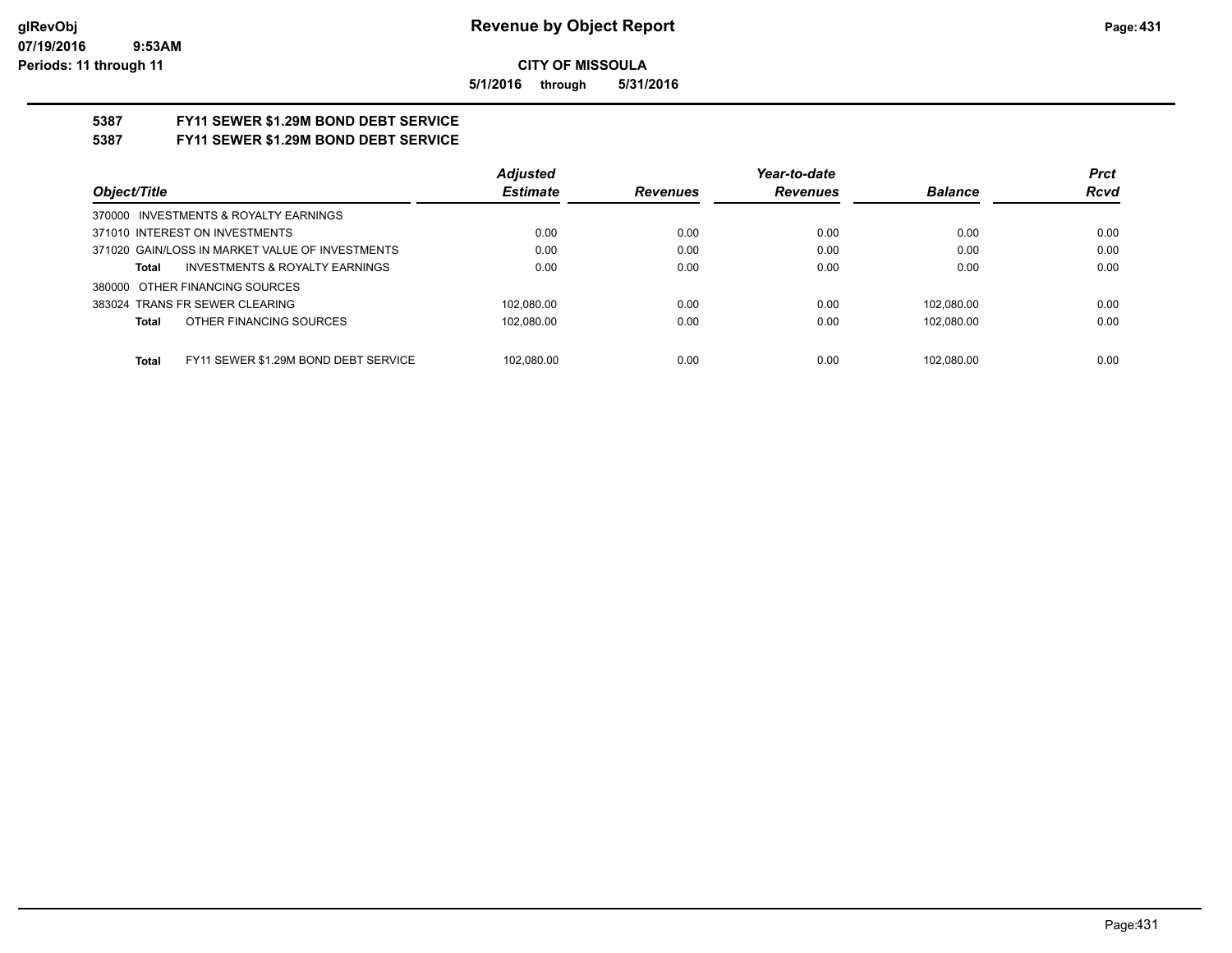**5/1/2016 through 5/31/2016**

## **5387 FY11 SEWER \$1.29M BOND DEBT SERVICE**

|                                                      | <b>Adjusted</b> |                 | Year-to-date    |                | <b>Prct</b> |
|------------------------------------------------------|-----------------|-----------------|-----------------|----------------|-------------|
| Object/Title                                         | <b>Estimate</b> | <b>Revenues</b> | <b>Revenues</b> | <b>Balance</b> | <b>Rcvd</b> |
| 370000 INVESTMENTS & ROYALTY EARNINGS                |                 |                 |                 |                |             |
| 371010 INTEREST ON INVESTMENTS                       | 0.00            | 0.00            | 0.00            | 0.00           | 0.00        |
| 371020 GAIN/LOSS IN MARKET VALUE OF INVESTMENT       | 0.00            | 0.00            | 0.00            | 0.00           | 0.00        |
| INVESTMENTS & ROYALTY EARNINGS<br>Total              | 0.00            | 0.00            | 0.00            | 0.00           | 0.00        |
| 380000 OTHER FINANCING SOURCES                       |                 |                 |                 |                |             |
| 383024 TRANS FR SEWER CLEARING                       | 102.080.00      | 0.00            | 0.00            | 102.080.00     | 0.00        |
| OTHER FINANCING SOURCES<br>Total                     | 102.080.00      | 0.00            | 0.00            | 102.080.00     | 0.00        |
|                                                      |                 |                 |                 |                |             |
| FY11 SEWER \$1.29M BOND DEBT SERVICE<br><b>Total</b> | 102.080.00      | 0.00            | 0.00            | 102.080.00     | 0.00        |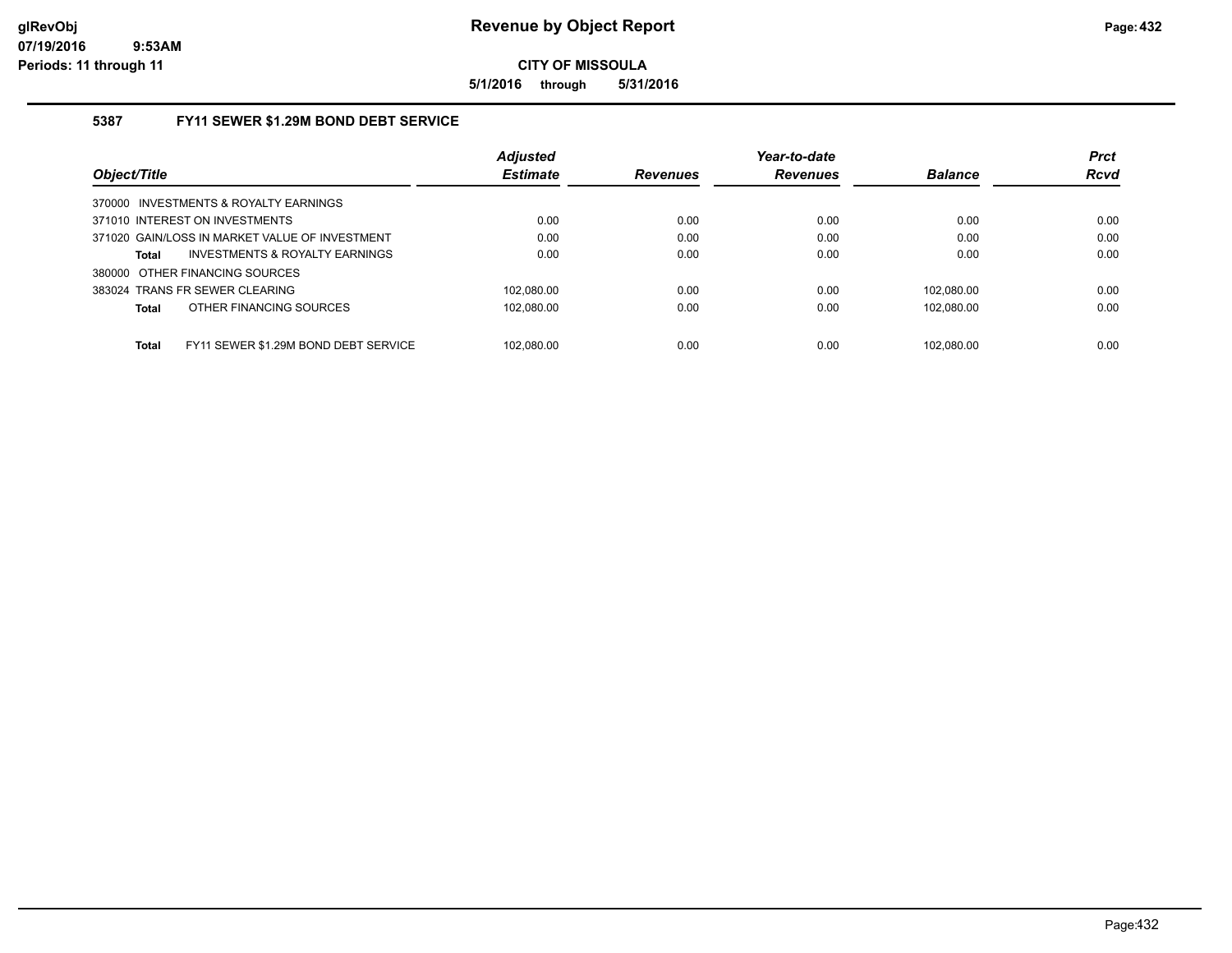**5/1/2016 through 5/31/2016**

## **5388 FY11 \$1.29M SEWER BOND RESERVE**

**5388 FY11 \$1.29M SEWER BOND RESERVE**

|                                                    | <b>Adjusted</b> |                 | Year-to-date    |                | <b>Prct</b> |
|----------------------------------------------------|-----------------|-----------------|-----------------|----------------|-------------|
| Object/Title                                       | <b>Estimate</b> | <b>Revenues</b> | <b>Revenues</b> | <b>Balance</b> | <b>Rcvd</b> |
| 370000 INVESTMENTS & ROYALTY EARNINGS              |                 |                 |                 |                |             |
| 371010 INTEREST ON INVESTMENTS                     | 0.00            | 0.00            | 0.00            | 0.00           | 0.00        |
| <b>INVESTMENTS &amp; ROYALTY EARNINGS</b><br>Total | 0.00            | 0.00            | 0.00            | 0.00           | 0.00        |
| 380000 OTHER FINANCING SOURCES                     |                 |                 |                 |                |             |
| 381002 SRF LOAN                                    | 0.00            | 0.00            | 0.00            | 0.00           | 0.00        |
| 383024 TRANS FR SEWER CLEARING                     | 0.00            | 0.00            | 0.00            | 0.00           | 0.00        |
| 383042 TRANSFERS FROM OTHER FUNDS                  | 0.00            | 0.00            | 0.00            | 0.00           | 0.00        |
| OTHER FINANCING SOURCES<br>Total                   | 0.00            | 0.00            | 0.00            | 0.00           | 0.00        |
|                                                    |                 |                 |                 |                |             |
| FY11 \$1.29M SEWER BOND RESERVE<br>Total           | 0.00            | 0.00            | 0.00            | 0.00           | 0.00        |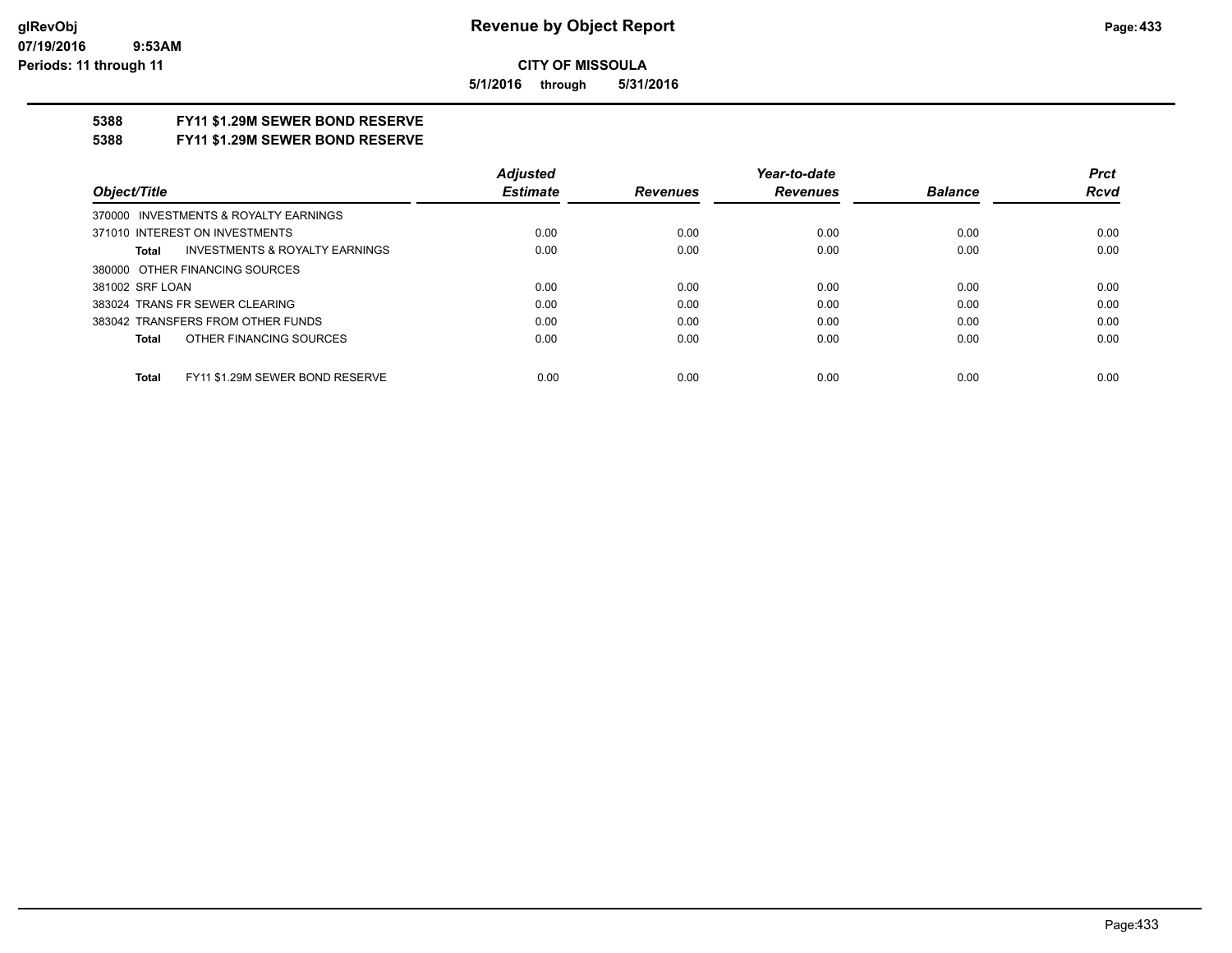**5/1/2016 through 5/31/2016**

## **5388 FY11 \$1.29M SEWER BOND RESERVE**

|                                                 | <b>Adjusted</b> |                 | Year-to-date    |                | <b>Prct</b> |
|-------------------------------------------------|-----------------|-----------------|-----------------|----------------|-------------|
| Object/Title                                    | <b>Estimate</b> | <b>Revenues</b> | <b>Revenues</b> | <b>Balance</b> | Rcvd        |
| 370000 INVESTMENTS & ROYALTY EARNINGS           |                 |                 |                 |                |             |
| 371010 INTEREST ON INVESTMENTS                  | 0.00            | 0.00            | 0.00            | 0.00           | 0.00        |
| INVESTMENTS & ROYALTY EARNINGS<br><b>Total</b>  | 0.00            | 0.00            | 0.00            | 0.00           | 0.00        |
| 380000 OTHER FINANCING SOURCES                  |                 |                 |                 |                |             |
| 381002 SRF LOAN                                 | 0.00            | 0.00            | 0.00            | 0.00           | 0.00        |
| 383024 TRANS FR SEWER CLEARING                  | 0.00            | 0.00            | 0.00            | 0.00           | 0.00        |
| 383042 TRANSFERS FROM OTHER FUNDS               | 0.00            | 0.00            | 0.00            | 0.00           | 0.00        |
| OTHER FINANCING SOURCES<br><b>Total</b>         | 0.00            | 0.00            | 0.00            | 0.00           | 0.00        |
| FY11 \$1.29M SEWER BOND RESERVE<br><b>Total</b> | 0.00            | 0.00            | 0.00            | 0.00           | 0.00        |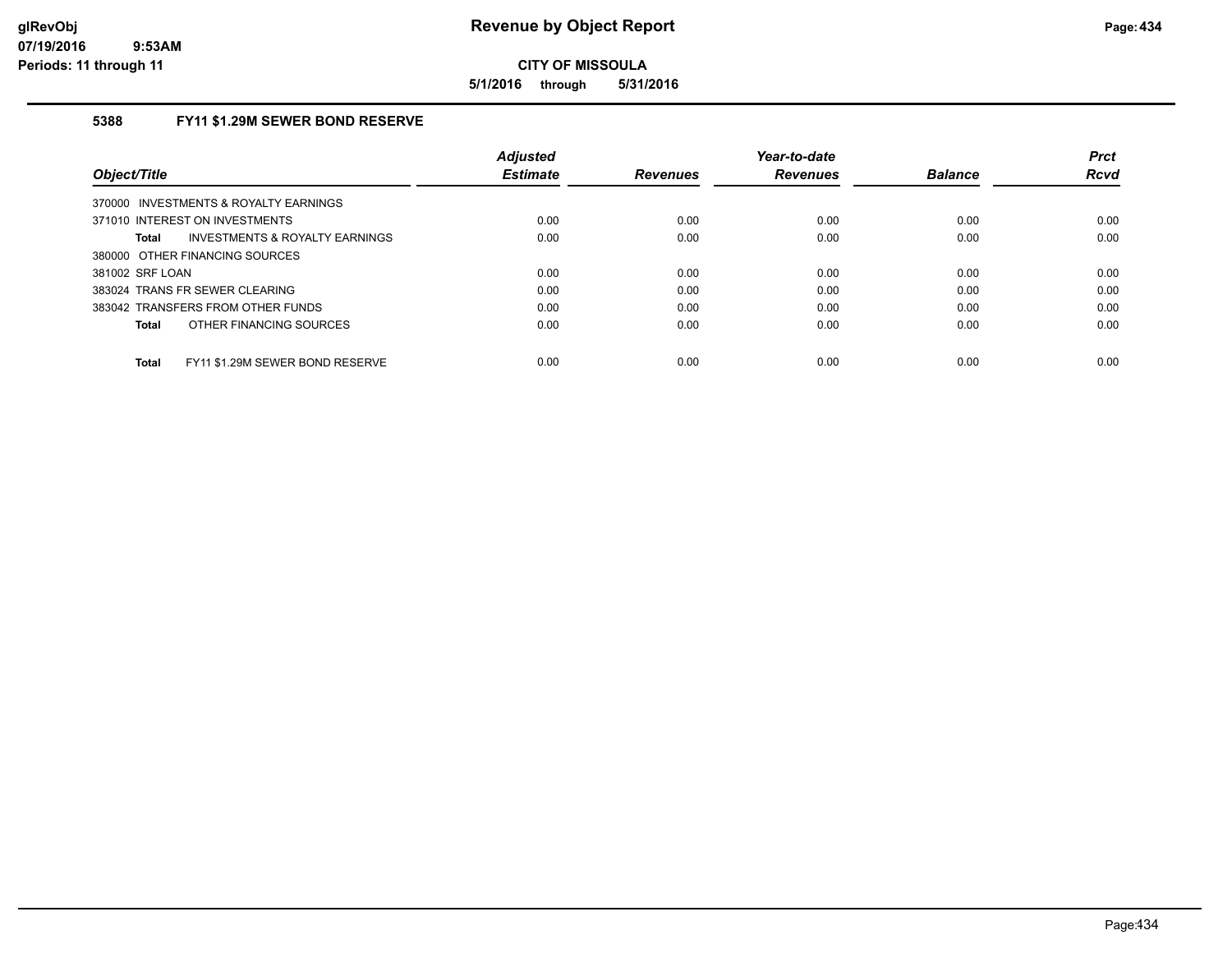**5/1/2016 through 5/31/2016**

## **5389 FY15 SEWER REVENUE BOND DEBT SERVICE**

## **5389 FY15 SEWER REVENUE BOND DEBT SERVICE**

|                                                     | <b>Adjusted</b> |                 | Year-to-date    |                | <b>Prct</b> |
|-----------------------------------------------------|-----------------|-----------------|-----------------|----------------|-------------|
| Object/Title                                        | <b>Estimate</b> | <b>Revenues</b> | <b>Revenues</b> | <b>Balance</b> | <b>Rcvd</b> |
| 370000 INVESTMENTS & ROYALTY EARNINGS               |                 |                 |                 |                |             |
| 371010 INTEREST ON INVESTMENTS                      | 0.00            | 0.00            | 0.00            | 0.00           | 0.00        |
| 371020 GAIN/LOSS IN MARKET VALUE OF INVESTMENTS     | 0.00            | 0.00            | 0.00            | 0.00           | 0.00        |
| <b>INVESTMENTS &amp; ROYALTY EARNINGS</b><br>Total  | 0.00            | 0.00            | 0.00            | 0.00           | 0.00        |
| 380000 OTHER FINANCING SOURCES                      |                 |                 |                 |                |             |
| 381010 BOND PROCEEDS                                | 0.00            | 0.00            | 0.00            | 0.00           | 0.00        |
| 383024 TRANS FR SEWER CLEARING                      | 0.00            | 0.00            | 0.00            | 0.00           | 0.00        |
| OTHER FINANCING SOURCES<br>Total                    | 0.00            | 0.00            | 0.00            | 0.00           | 0.00        |
|                                                     |                 |                 |                 |                |             |
| FY15 SEWER REVENUE BOND DEBT SERVIC<br><b>Total</b> | 0.00            | 0.00            | 0.00            | 0.00           | 0.00        |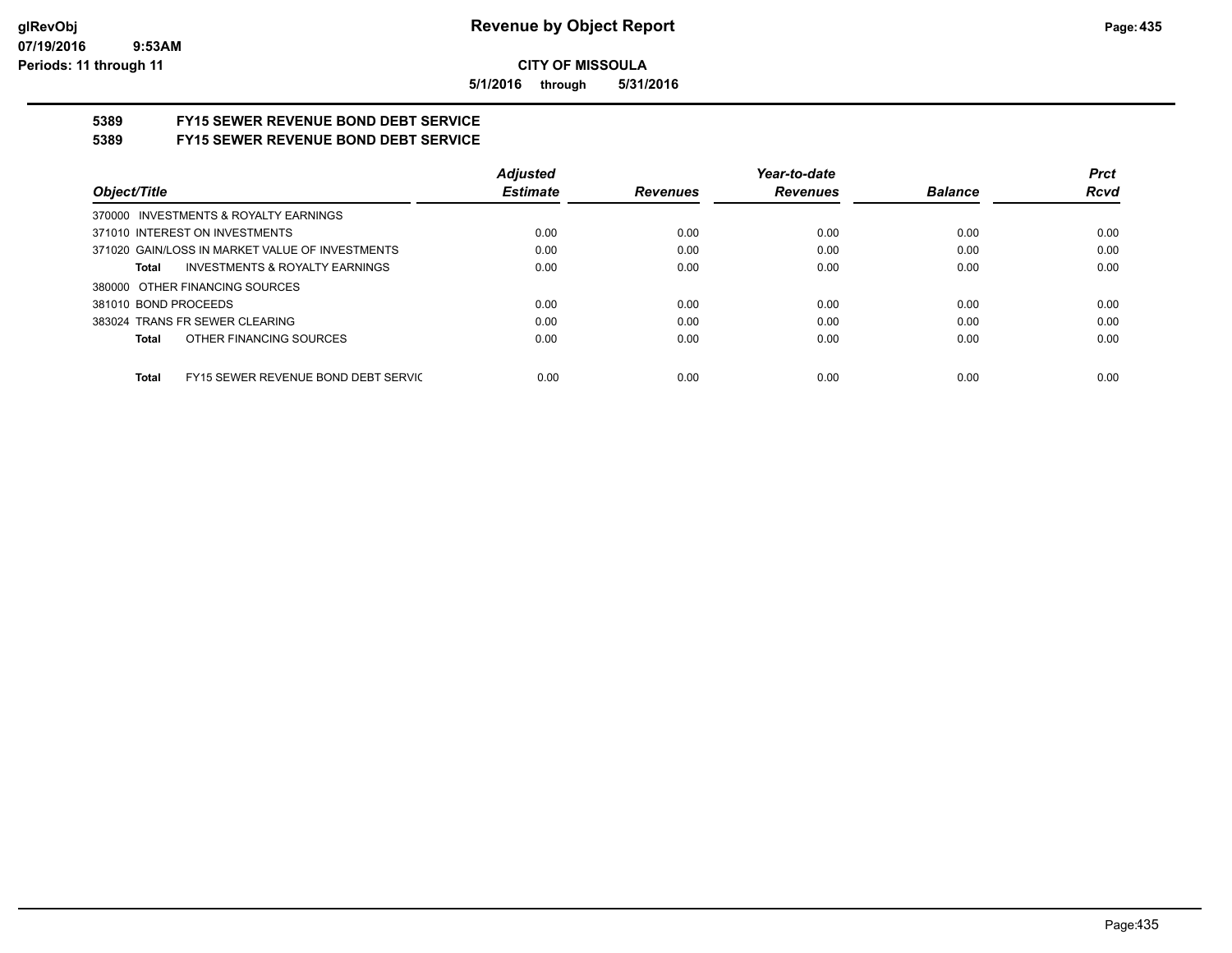**5/1/2016 through 5/31/2016**

### **5389 FY15 SEWER REVENUE BOND DEBT SERVICE**

|                                                     | <b>Adiusted</b> |                 | Year-to-date    |                | <b>Prct</b> |
|-----------------------------------------------------|-----------------|-----------------|-----------------|----------------|-------------|
| Object/Title                                        | <b>Estimate</b> | <b>Revenues</b> | <b>Revenues</b> | <b>Balance</b> | <b>Rcvd</b> |
| 370000 INVESTMENTS & ROYALTY EARNINGS               |                 |                 |                 |                |             |
| 371010 INTEREST ON INVESTMENTS                      | 0.00            | 0.00            | 0.00            | 0.00           | 0.00        |
| 371020 GAIN/LOSS IN MARKET VALUE OF INVESTMENT      | 0.00            | 0.00            | 0.00            | 0.00           | 0.00        |
| INVESTMENTS & ROYALTY EARNINGS<br>Total             | 0.00            | 0.00            | 0.00            | 0.00           | 0.00        |
| 380000 OTHER FINANCING SOURCES                      |                 |                 |                 |                |             |
| 381010 BOND PROCEEDS                                | 0.00            | 0.00            | 0.00            | 0.00           | 0.00        |
| 383024 TRANS FR SEWER CLEARING                      | 0.00            | 0.00            | 0.00            | 0.00           | 0.00        |
| OTHER FINANCING SOURCES<br><b>Total</b>             | 0.00            | 0.00            | 0.00            | 0.00           | 0.00        |
|                                                     |                 |                 |                 |                |             |
| FY15 SEWER REVENUE BOND DEBT SERVIC<br><b>Total</b> | 0.00            | 0.00            | 0.00            | 0.00           | 0.00        |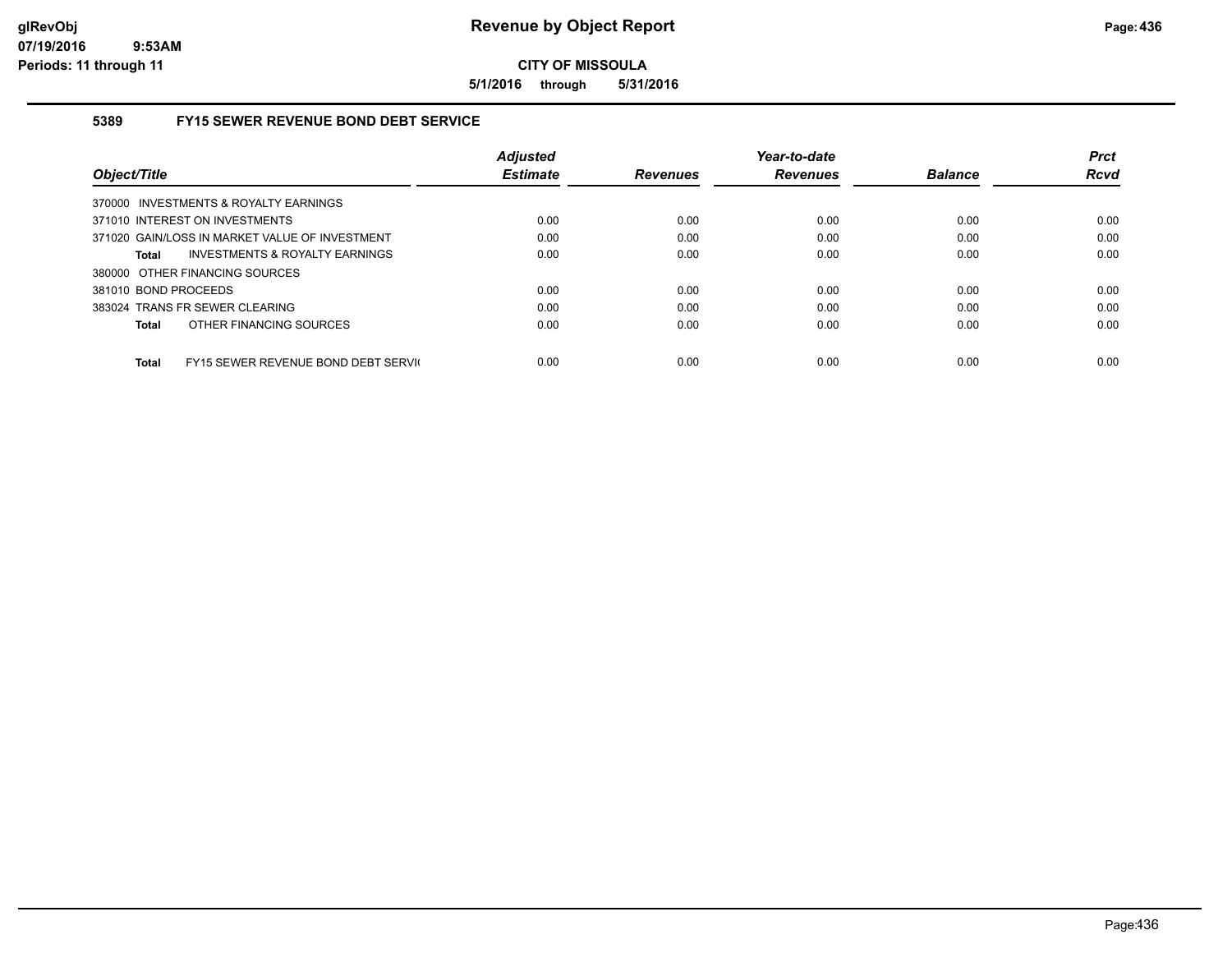**5/1/2016 through 5/31/2016**

## **5390 FY15 SEWER BOND DEBT RESERVE**

#### **5390 FY15 SEWER BOND DEBT RESERVE**

|                                                 | <b>Adjusted</b> |                 | Year-to-date    |                | <b>Prct</b> |
|-------------------------------------------------|-----------------|-----------------|-----------------|----------------|-------------|
| Object/Title                                    | <b>Estimate</b> | <b>Revenues</b> | <b>Revenues</b> | <b>Balance</b> | <b>Rcvd</b> |
| 370000 INVESTMENTS & ROYALTY EARNINGS           |                 |                 |                 |                |             |
| 371010 INTEREST ON INVESTMENTS                  | 0.00            | 0.00            | 0.00            | 0.00           | 0.00        |
| 371020 GAIN/LOSS IN MARKET VALUE OF INVESTMENTS | 0.00            | 0.00            | 0.00            | 0.00           | 0.00        |
| INVESTMENTS & ROYALTY EARNINGS<br>Total         | 0.00            | 0.00            | 0.00            | 0.00           | 0.00        |
| 380000 OTHER FINANCING SOURCES                  |                 |                 |                 |                |             |
| 381002 SRF LOAN                                 | 0.00            | 0.00            | 0.00            | 0.00           | 0.00        |
| 383024 TRANS FR SEWER CLEARING                  | 0.00            | 0.00            | 0.00            | 0.00           | 0.00        |
| 383042 TRANSFERS FROM OTHER FUNDS               | 0.00            | 0.00            | 62,238.00       | $-62,238.00$   | 0.00        |
| OTHER FINANCING SOURCES<br>Total                | 0.00            | 0.00            | 62.238.00       | $-62.238.00$   | 0.00        |
| FY15 SEWER BOND DEBT RESERVE<br><b>Total</b>    | 0.00            | 0.00            | 62.238.00       | $-62.238.00$   | 0.00        |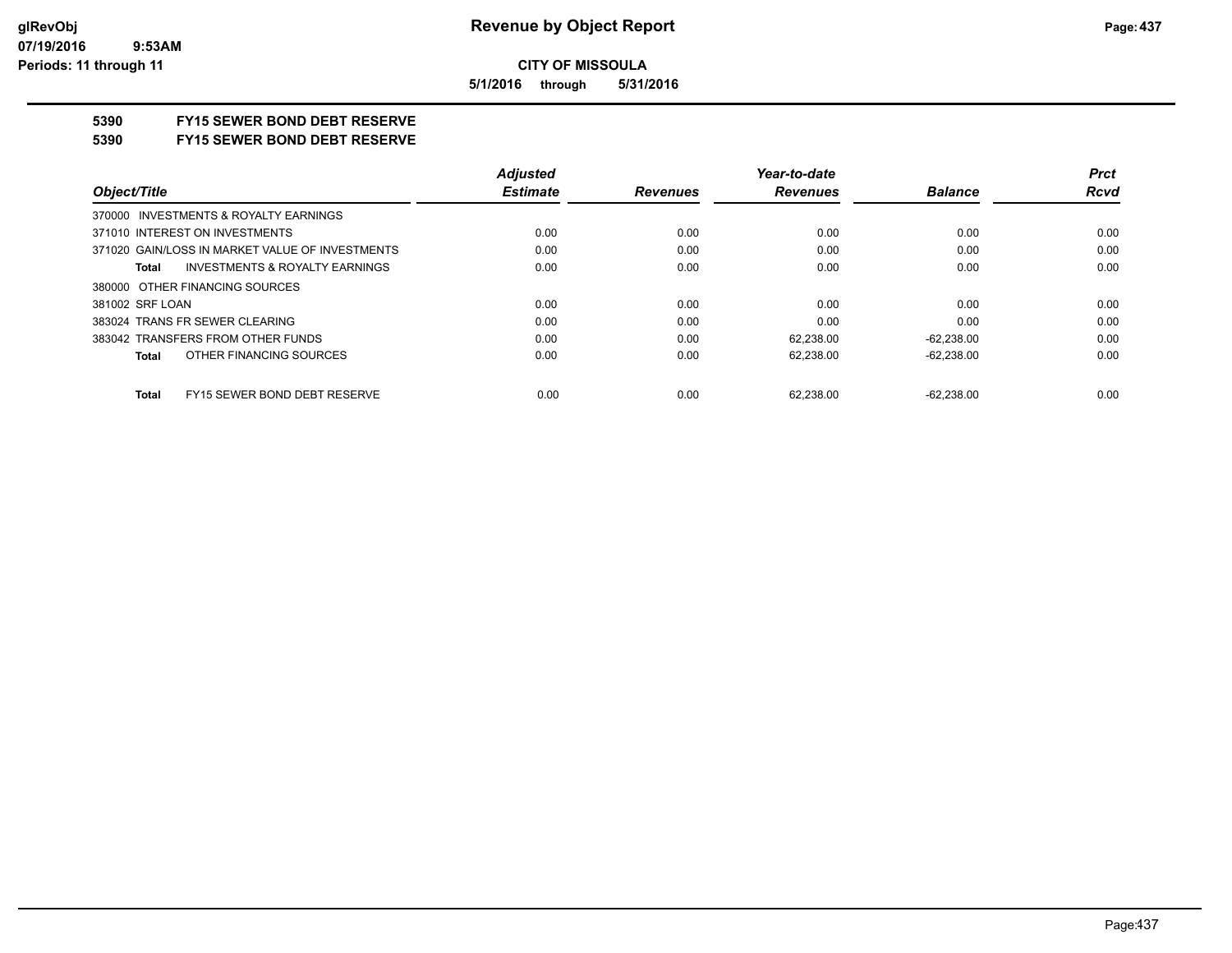**5/1/2016 through 5/31/2016**

## **5390 FY15 SEWER BOND DEBT RESERVE**

| Object/Title                                   | <b>Adjusted</b><br><b>Estimate</b> | <b>Revenues</b> | Year-to-date<br><b>Revenues</b> | <b>Balance</b> | <b>Prct</b><br><b>Rcvd</b> |
|------------------------------------------------|------------------------------------|-----------------|---------------------------------|----------------|----------------------------|
| 370000 INVESTMENTS & ROYALTY EARNINGS          |                                    |                 |                                 |                |                            |
| 371010 INTEREST ON INVESTMENTS                 | 0.00                               | 0.00            | 0.00                            | 0.00           | 0.00                       |
| 371020 GAIN/LOSS IN MARKET VALUE OF INVESTMENT | 0.00                               | 0.00            | 0.00                            | 0.00           | 0.00                       |
| INVESTMENTS & ROYALTY EARNINGS<br>Total        | 0.00                               | 0.00            | 0.00                            | 0.00           | 0.00                       |
| 380000 OTHER FINANCING SOURCES                 |                                    |                 |                                 |                |                            |
| 381002 SRF LOAN                                | 0.00                               | 0.00            | 0.00                            | 0.00           | 0.00                       |
| 383024 TRANS FR SEWER CLEARING                 | 0.00                               | 0.00            | 0.00                            | 0.00           | 0.00                       |
| 383042 TRANSFERS FROM OTHER FUNDS              | 0.00                               | 0.00            | 62.238.00                       | $-62.238.00$   | 0.00                       |
| OTHER FINANCING SOURCES<br><b>Total</b>        | 0.00                               | 0.00            | 62.238.00                       | $-62.238.00$   | 0.00                       |
| FY15 SEWER BOND DEBT RESERVE<br><b>Total</b>   | 0.00                               | 0.00            | 62.238.00                       | $-62.238.00$   | 0.00                       |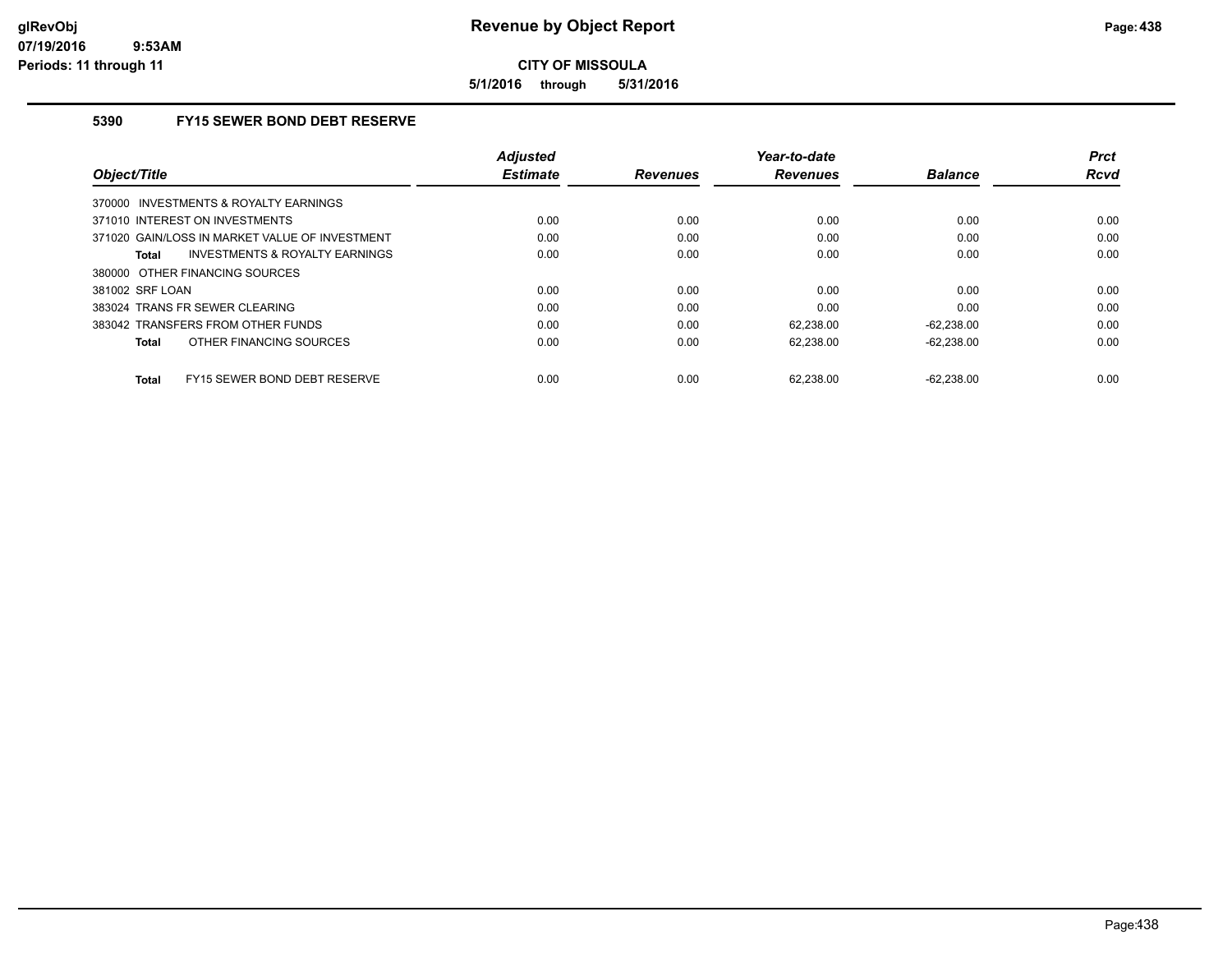**5/1/2016 through 5/31/2016**

## **5711 AQUATICS**

**5711 AQUATICS**

|                                                           | <b>Adjusted</b> |                 | Year-to-date    |                | <b>Prct</b> |
|-----------------------------------------------------------|-----------------|-----------------|-----------------|----------------|-------------|
| Object/Title                                              | <b>Estimate</b> | <b>Revenues</b> | <b>Revenues</b> | <b>Balance</b> | <b>Rcvd</b> |
| 330000 INTERGOVERNMENTAL REVENUES                         |                 |                 |                 |                |             |
| 336020 STATE PENSION CONTRIBUTION                         | 0.00            | 0.00            | 0.00            | 0.00           | 0.00        |
| 336023 STATE CONTRIB. - PERS                              | 0.00            | 0.00            | 543.19          | $-543.19$      | 0.00        |
| <b>INTERGOVERNMENTAL REVENUES</b><br>Total                | 0.00            | 0.00            | 543.19          | $-543.19$      | 0.00        |
| <b>CHARGES FOR SERVICES</b><br>340000                     |                 |                 |                 |                |             |
| 340051 GRILL VAN CONCESSIONS                              | 0.00            | 1,467.50        | 21,854.40       | $-21,854.40$   | 0.00        |
| 346030 SWIMMING POOL FEES                                 | 1,298,086.00    | 6,385.77        | 311,527.05      | 986,558.95     | 24.00       |
| 346060 CURRENTS SWIMMING FACILITY                         | 0.00            | 43,608.54       | 409,109.77      | $-409, 109.77$ | 0.00        |
| 346061 CURRENTS ENTERPRISE                                | 0.00            | 0.00            | 0.00            | 0.00           | 0.00        |
| 346062 SPLASH ENTERPRISE                                  | 0.00            | 0.00            | 0.00            | 0.00           | 0.00        |
| <b>CHARGES FOR SERVICES</b><br><b>Total</b>               | 1,298,086.00    | 51,461.81       | 742,491.22      | 555,594.78     | 57.20       |
| MISCELLANEOUS REVENUES<br>360000                          |                 |                 |                 |                |             |
| 360010 MISCELLANEOUS                                      | 0.00            | 0.00            | 0.00            | 0.00           | 0.00        |
| 365000 DONATIONS                                          | 0.00            | 0.00            | 0.00            | 0.00           | 0.00        |
| 365019 AQUATICS DONATIONS & GRANTS                        | 75,000.00       | 0.00            | 0.00            | 75,000.00      | 0.00        |
| MISCELLANEOUS REVENUES<br>Total                           | 75,000.00       | 0.00            | 0.00            | 75,000.00      | 0.00        |
| <b>INVESTMENTS &amp; ROYALTY EARNINGS</b><br>370000       |                 |                 |                 |                |             |
| 371010 INTEREST ON INVESTMENTS                            | 0.00            | 0.00            | 0.00            | 0.00           | 0.00        |
| <b>INVESTMENTS &amp; ROYALTY EARNINGS</b><br><b>Total</b> | 0.00            | 0.00            | 0.00            | 0.00           | 0.00        |
| OTHER FINANCING SOURCES<br>380000                         |                 |                 |                 |                |             |
| 383029 TRANS FR GENERAL                                   | 203,000.00      | 0.00            | 0.00            | 203,000.00     | 0.00        |
| 383043 TRANSFERS FROM IMPACT FEES                         | 0.00            | 0.00            | 0.00            | 0.00           | 0.00        |
| 383400 CAPITAL CONTRIBUTION                               | 0.00            | 0.00            | 0.00            | 0.00           | 0.00        |
| OTHER FINANCING SOURCES<br><b>Total</b>                   | 203,000.00      | 0.00            | 0.00            | 203,000.00     | 0.00        |
| <b>AQUATICS</b><br><b>Total</b>                           | 1,576,086.00    | 51,461.81       | 743,034.41      | 833,051.59     | 47.14       |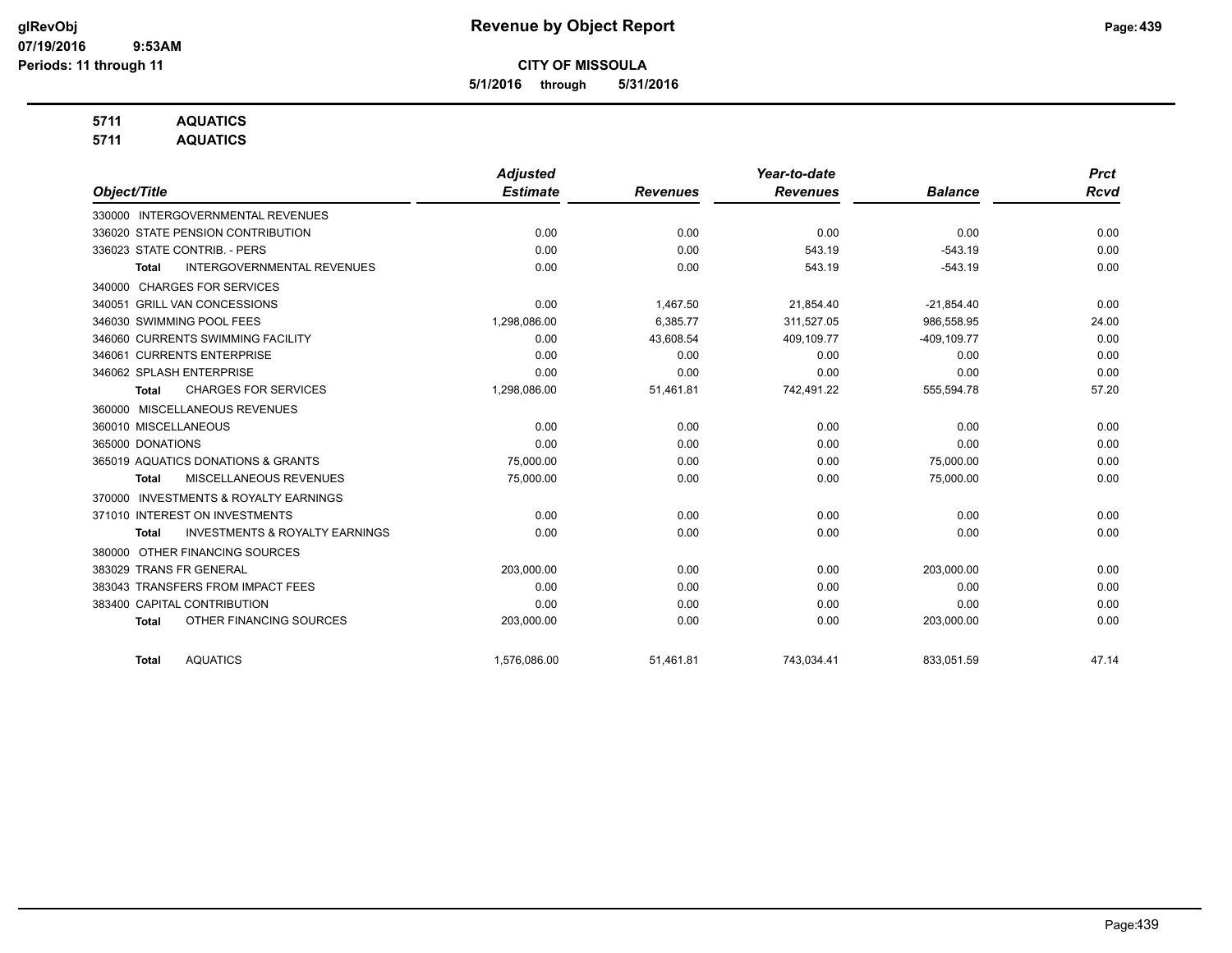**5/1/2016 through 5/31/2016**

#### **5711 AQUATICS**

|                                                     | <b>Adjusted</b> |                 | Year-to-date    |                | <b>Prct</b> |
|-----------------------------------------------------|-----------------|-----------------|-----------------|----------------|-------------|
| Object/Title                                        | <b>Estimate</b> | <b>Revenues</b> | <b>Revenues</b> | <b>Balance</b> | <b>Rcvd</b> |
| 330000 INTERGOVERNMENTAL REVENUES                   |                 |                 |                 |                |             |
| 336020 STATE PENSION CONTRIBUTION                   | 0.00            | 0.00            | 0.00            | 0.00           | 0.00        |
| 336023 STATE CONTRIB. - PERS                        | 0.00            | 0.00            | 543.19          | $-543.19$      | 0.00        |
| <b>INTERGOVERNMENTAL REVENUES</b><br><b>Total</b>   | 0.00            | 0.00            | 543.19          | $-543.19$      | 0.00        |
| <b>CHARGES FOR SERVICES</b><br>340000               |                 |                 |                 |                |             |
| 340051 GRILL VAN CONCESSIONS                        | 0.00            | 1,467.50        | 21,854.40       | $-21,854.40$   | 0.00        |
| 346030 SWIMMING POOL FEES                           | 1,298,086.00    | 6,385.77        | 311,527.05      | 986,558.95     | 24.00       |
| 346060 CURRENTS SWIMMING FACILITY                   | 0.00            | 43,608.54       | 409,109.77      | $-409, 109.77$ | 0.00        |
| 346061 CURRENTS ENTERPRISE                          | 0.00            | 0.00            | 0.00            | 0.00           | 0.00        |
| 346062 SPLASH ENTERPRISE                            | 0.00            | 0.00            | 0.00            | 0.00           | 0.00        |
| <b>CHARGES FOR SERVICES</b><br><b>Total</b>         | 1,298,086.00    | 51,461.81       | 742,491.22      | 555,594.78     | 57.20       |
| 360000 MISCELLANEOUS REVENUES                       |                 |                 |                 |                |             |
| 360010 MISCELLANEOUS                                | 0.00            | 0.00            | 0.00            | 0.00           | 0.00        |
| 365000 DONATIONS                                    | 0.00            | 0.00            | 0.00            | 0.00           | 0.00        |
| 365019 AQUATICS DONATIONS & GRANTS                  | 75.000.00       | 0.00            | 0.00            | 75.000.00      | 0.00        |
| MISCELLANEOUS REVENUES<br><b>Total</b>              | 75,000.00       | 0.00            | 0.00            | 75,000.00      | 0.00        |
| <b>INVESTMENTS &amp; ROYALTY EARNINGS</b><br>370000 |                 |                 |                 |                |             |
| 371010 INTEREST ON INVESTMENTS                      | 0.00            | 0.00            | 0.00            | 0.00           | 0.00        |
| <b>INVESTMENTS &amp; ROYALTY EARNINGS</b><br>Total  | 0.00            | 0.00            | 0.00            | 0.00           | 0.00        |
| OTHER FINANCING SOURCES<br>380000                   |                 |                 |                 |                |             |
| 383029 TRANS FR GENERAL                             | 203,000.00      | 0.00            | 0.00            | 203,000.00     | 0.00        |
| 383043 TRANSFERS FROM IMPACT FEES                   | 0.00            | 0.00            | 0.00            | 0.00           | 0.00        |
| 383400 CAPITAL CONTRIBUTION                         | 0.00            | 0.00            | 0.00            | 0.00           | 0.00        |
| OTHER FINANCING SOURCES<br><b>Total</b>             | 203,000.00      | 0.00            | 0.00            | 203,000.00     | 0.00        |
| <b>AQUATICS</b><br><b>Total</b>                     | 1,576,086.00    | 51,461.81       | 743,034.41      | 833.051.59     | 47.14       |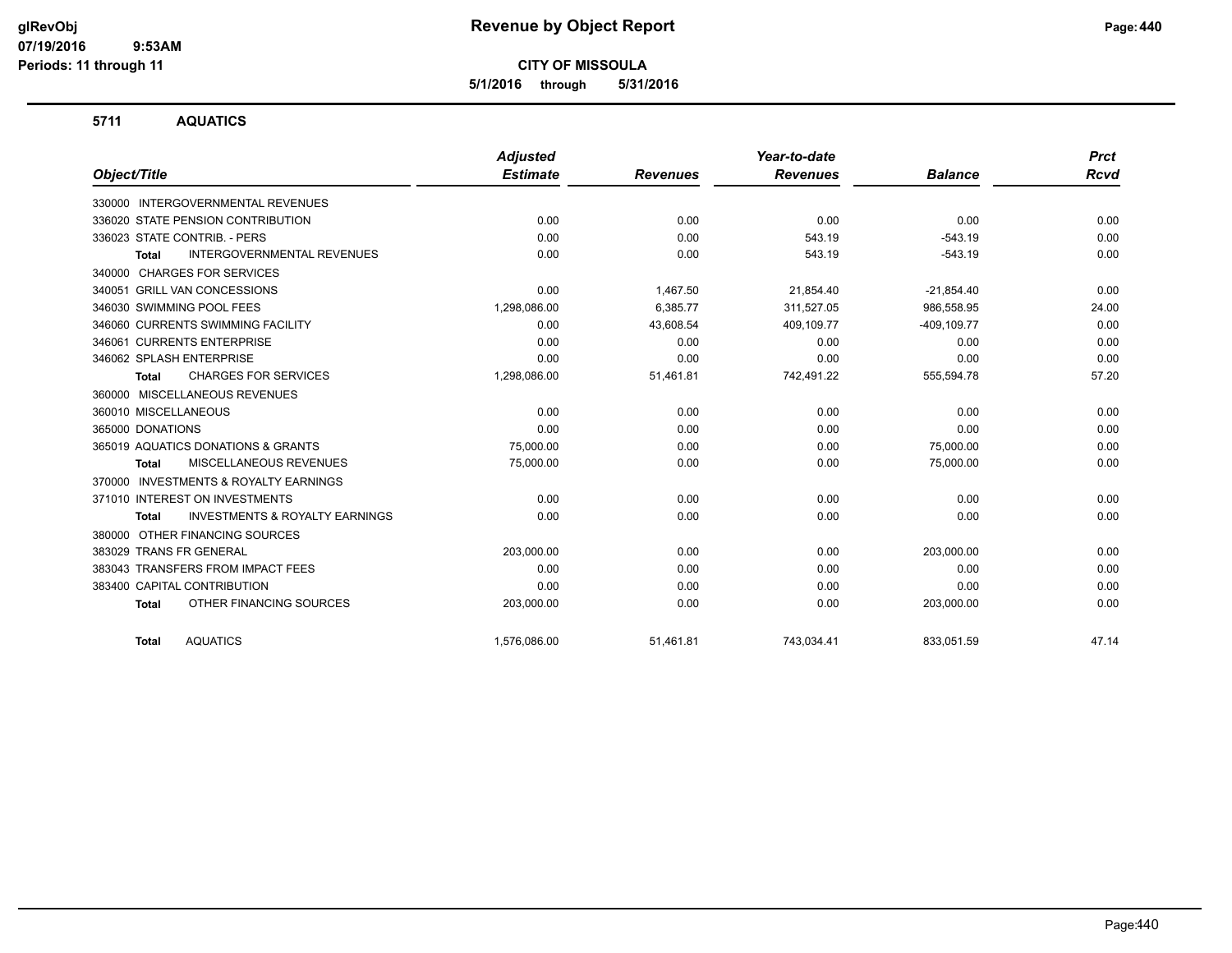**5/1/2016 through 5/31/2016**

## **6050 EMPLOYEE BENEFIT PLAN FUND**

#### **6050 EMPLOYEE BENEFIT PLAN FUND**

|                                                           | <b>Adjusted</b> |                 | Year-to-date    |                | <b>Prct</b> |
|-----------------------------------------------------------|-----------------|-----------------|-----------------|----------------|-------------|
| Object/Title                                              | <b>Estimate</b> | <b>Revenues</b> | <b>Revenues</b> | <b>Balance</b> | <b>Rcvd</b> |
| 330000 INTERGOVERNMENTAL REVENUES                         |                 |                 |                 |                |             |
| 334112 WELLNESS GRANT                                     | 0.00            | 0.00            | 0.00            | 0.00           | 0.00        |
| <b>INTERGOVERNMENTAL REVENUES</b><br><b>Total</b>         | 0.00            | 0.00            | 0.00            | 0.00           | 0.00        |
| 360000 MISCELLANEOUS REVENUES                             |                 |                 |                 |                |             |
| 360010 MISCELLANEOUS                                      | 0.00            | 0.00            | 0.00            | 0.00           | 0.00        |
| <b>MISCELLANEOUS REVENUES</b><br><b>Total</b>             | 0.00            | 0.00            | 0.00            | 0.00           | 0.00        |
| 370000 INVESTMENTS & ROYALTY EARNINGS                     |                 |                 |                 |                |             |
| 371010 INTEREST ON INVESTMENTS                            | 0.00            | 0.00            | 0.00            | 0.00           | 0.00        |
| <b>INVESTMENTS &amp; ROYALTY EARNINGS</b><br><b>Total</b> | 0.00            | 0.00            | 0.00            | 0.00           | 0.00        |
| 380000 OTHER FINANCING SOURCES                            |                 |                 |                 |                |             |
| 383028 TRANS FROM GF FOR HEALTH RESERVE                   | 0.00            | 36,833.33       | 405,166.67      | $-405, 166.67$ | 0.00        |
| 383029 TRANS FR GENERAL                                   | 442.000.00      | 5.992.12        | 76.876.54       | 365.123.46     | 17.39       |
| OTHER FINANCING SOURCES<br><b>Total</b>                   | 442,000.00      | 42,825.45       | 482.043.21      | $-40.043.21$   | 109.06      |
| 390000 INTERNAL SERVICES                                  |                 |                 |                 |                |             |
| 396001 INSURANCE REIMBURSEMENTS                           | 0.00            | 0.00            | 0.00            | 0.00           | 0.00        |
| 396002 CITY CONTRIBUTIONS                                 | 3,210,660.00    | 248,486.75      | 3,121,764.56    | 88,895.44      | 97.23       |
| 396003 EMPLOYEE DEDUCTION CONTRIBUTIONS                   | 734,400.00      | 63,339.86       | 957,318.90      | $-222,918.90$  | 130.35      |
| 396004 RETIREE CONTRIBUTIONS                              | 436,800.00      | 33,058.23       | 397,589.04      | 39,210.96      | 91.02       |
| 396005 FIRE + POLICE ADDTL HEALTH CONTRIB                 | 1,340,640.00    | 121,476.00      | 1,424,450.00    | $-83,810.00$   | 106.25      |
| 396006 RX REBATES                                         | 0.00            | 0.00            | 44.089.58       | $-44.089.58$   | 0.00        |
| 396007 OTHER PARTICIPANT HEALTH PREM CONTRIB              | 0.00            | 137.50          | 2,630.86        | $-2,630.86$    | 0.00        |
| 396008 COBRA CONTRIBUTIONS                                | 0.00            | 0.00            | 4,212.01        | $-4,212.01$    | 0.00        |
| 396009 WELLNESS PROGRAM CONTRIBUTIONS                     | 0.00            | 0.00            | 0.00            | 0.00           | 0.00        |
| 396010 EMPLOYEE SUPPLI LIFE INSURANCE CONTRI              | 0.00            | 2,570.06        | 27.781.36       | $-27.781.36$   | 0.00        |
| <b>EMPLOYEE VISION INSURANCE CONTRIBUTIONS</b><br>396011  | 0.00            | 168.19          | 1.183.93        | $-1,183.93$    | 0.00        |
| <b>INTERNAL SERVICES</b><br><b>Total</b>                  | 5,722,500.00    | 469,236.59      | 5,981,020.24    | $-258,520.24$  | 104.52      |
| EMPLOYEE BENEFIT PLAN FUND<br>Total                       | 6,164,500.00    | 512,062.04      | 6,463,063.45    | $-298,563.45$  | 104.84      |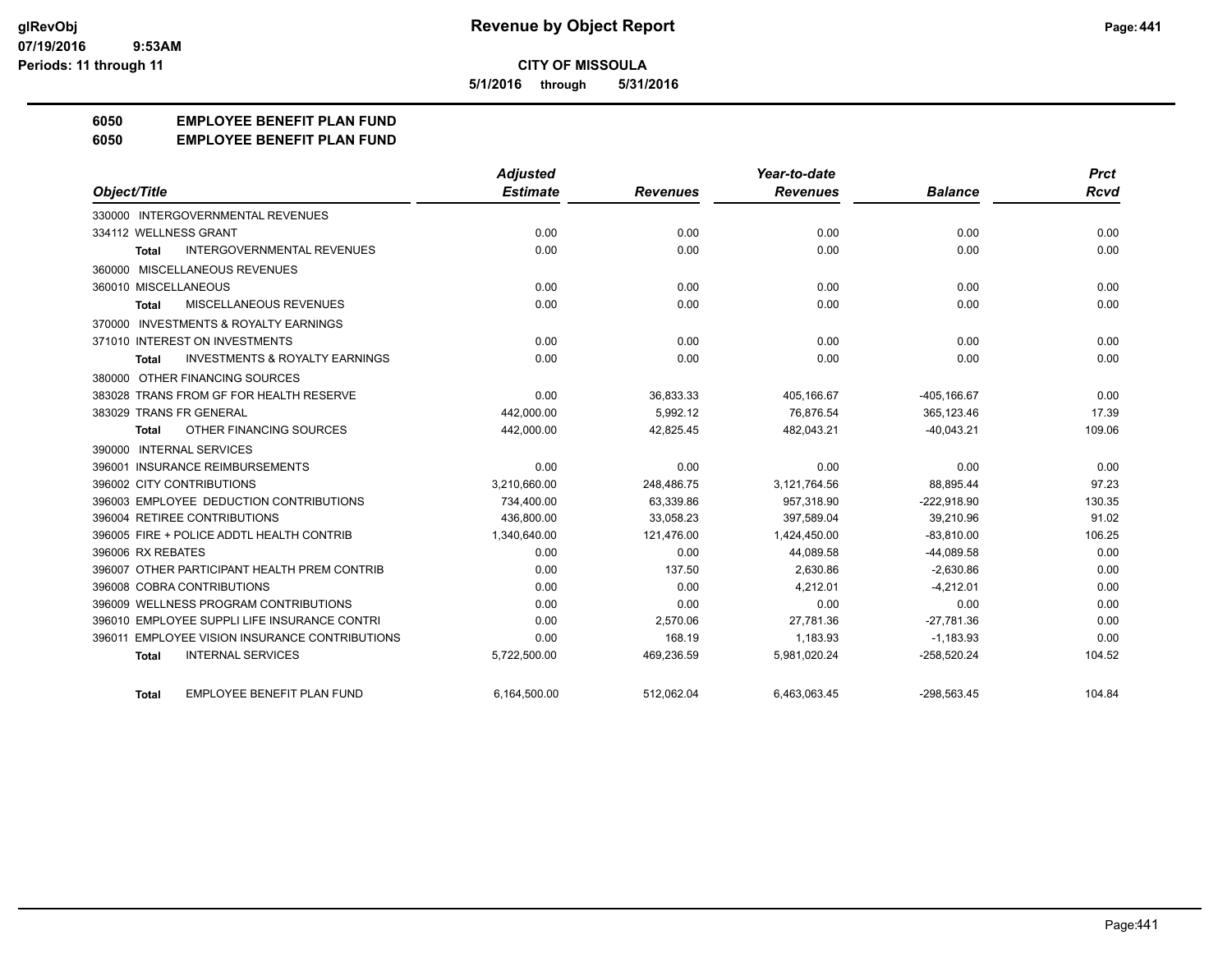**5/1/2016 through 5/31/2016**

## **6050 EMPLOYEE BENEFIT PLAN FUND**

|                                                    | <b>Adjusted</b> |                 | Year-to-date    |                | <b>Prct</b> |
|----------------------------------------------------|-----------------|-----------------|-----------------|----------------|-------------|
| Object/Title                                       | <b>Estimate</b> | <b>Revenues</b> | <b>Revenues</b> | <b>Balance</b> | <b>Rcvd</b> |
| 330000 INTERGOVERNMENTAL REVENUES                  |                 |                 |                 |                |             |
| 334112 WELLNESS GRANT                              | 0.00            | 0.00            | 0.00            | 0.00           | 0.00        |
| <b>INTERGOVERNMENTAL REVENUES</b><br><b>Total</b>  | 0.00            | 0.00            | 0.00            | 0.00           | 0.00        |
| 360000 MISCELLANEOUS REVENUES                      |                 |                 |                 |                |             |
| 360010 MISCELLANEOUS                               | 0.00            | 0.00            | 0.00            | 0.00           | 0.00        |
| <b>MISCELLANEOUS REVENUES</b><br><b>Total</b>      | 0.00            | 0.00            | 0.00            | 0.00           | 0.00        |
| 370000 INVESTMENTS & ROYALTY EARNINGS              |                 |                 |                 |                |             |
| 371010 INTEREST ON INVESTMENTS                     | 0.00            | 0.00            | 0.00            | 0.00           | 0.00        |
| <b>INVESTMENTS &amp; ROYALTY EARNINGS</b><br>Total | 0.00            | 0.00            | 0.00            | 0.00           | 0.00        |
| 380000 OTHER FINANCING SOURCES                     |                 |                 |                 |                |             |
| 383028 TRANS FROM GF FOR HEALTH RESERVE            | 0.00            | 36,833.33       | 405,166.67      | $-405, 166.67$ | 0.00        |
| 383029 TRANS FR GENERAL                            | 442,000.00      | 5,992.12        | 76,876.54       | 365,123.46     | 17.39       |
| OTHER FINANCING SOURCES<br>Total                   | 442,000.00      | 42,825.45       | 482,043.21      | $-40,043.21$   | 109.06      |
| 390000 INTERNAL SERVICES                           |                 |                 |                 |                |             |
| 396001 INSURANCE REIMBURSEMENTS                    | 0.00            | 0.00            | 0.00            | 0.00           | 0.00        |
| 396002 CITY CONTRIBUTIONS                          | 3,210,660.00    | 248,486.75      | 3,121,764.56    | 88,895.44      | 97.23       |
| 396003 EMPLOYEE DEDUCTION CONTRIBUTIONS            | 734,400.00      | 63,339.86       | 957,318.90      | $-222,918.90$  | 130.35      |
| 396004 RETIREE CONTRIBUTIONS                       | 436.800.00      | 33.058.23       | 397.589.04      | 39,210.96      | 91.02       |
| 396005 FIRE + POLICE ADDTL HEALTH CONTRIB          | 1,340,640.00    | 121,476.00      | 1,424,450.00    | $-83,810.00$   | 106.25      |
| 396006 RX REBATES                                  | 0.00            | 0.00            | 44,089.58       | $-44,089.58$   | 0.00        |
| 396007 OTHER PARTICIPANT HEALTH PREM CONTRIB       | 0.00            | 137.50          | 2,630.86        | $-2,630.86$    | 0.00        |
| 396008 COBRA CONTRIBUTIONS                         | 0.00            | 0.00            | 4.212.01        | $-4.212.01$    | 0.00        |
| 396009 WELLNESS PROGRAM CONTRIBUTIONS              | 0.00            | 0.00            | 0.00            | 0.00           | 0.00        |
| 396010 EMPLOYEE SUPPLI LIFE INSURANCE CONTRI       | 0.00            | 2,570.06        | 27,781.36       | $-27,781.36$   | 0.00        |
| 396011 EMPLOYEE VISION INSURANCE CONTRIBUTION      | 0.00            | 168.19          | 1,183.93        | $-1,183.93$    | 0.00        |
| <b>INTERNAL SERVICES</b><br><b>Total</b>           | 5,722,500.00    | 469,236.59      | 5,981,020.24    | $-258,520.24$  | 104.52      |
| <b>EMPLOYEE BENEFIT PLAN FUND</b><br><b>Total</b>  | 6.164.500.00    | 512.062.04      | 6.463.063.45    | $-298.563.45$  | 104.84      |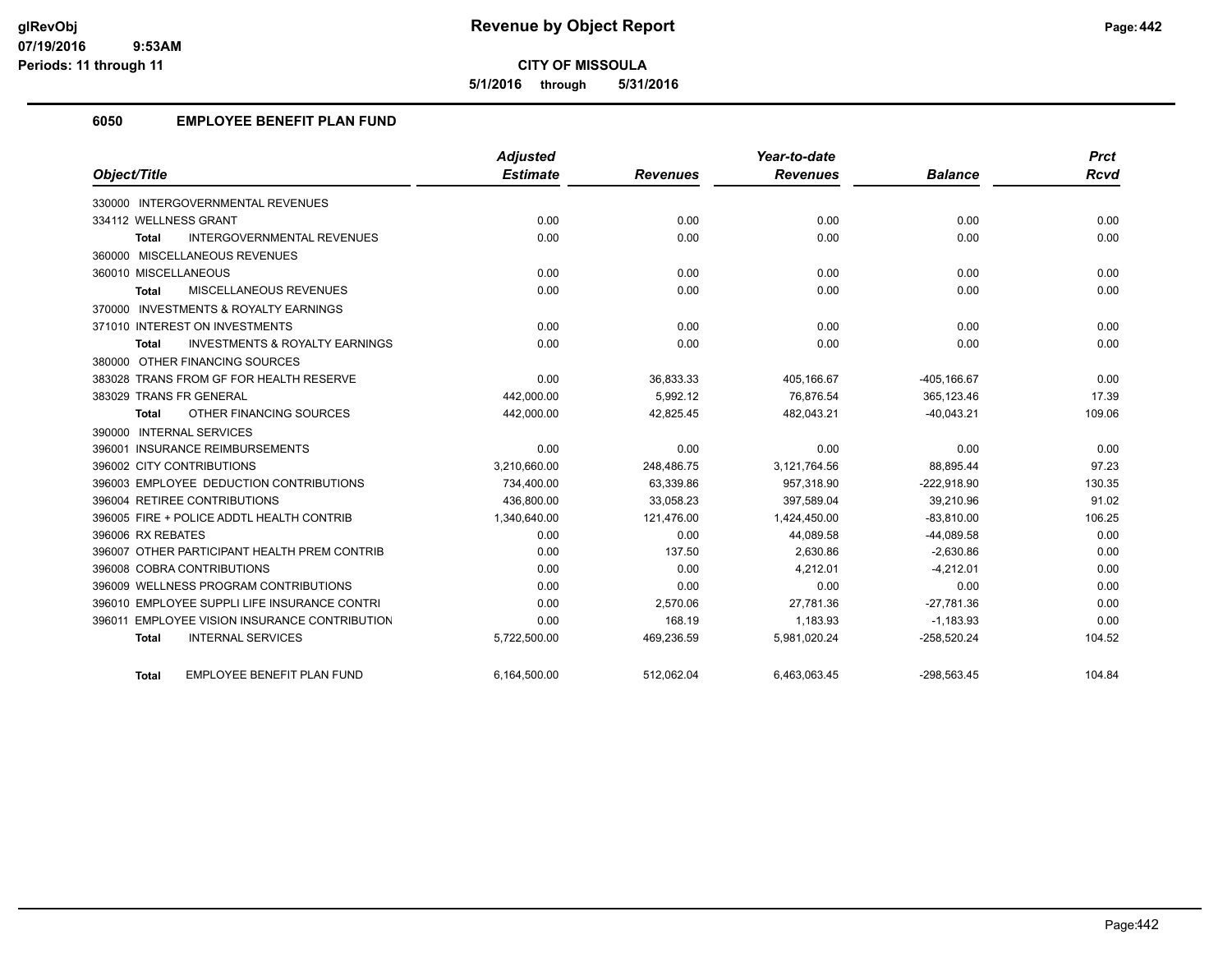**5/1/2016 through 5/31/2016**

#### **7370 PARKING COMMISSION FUND**

**7370 PARKING COMMISSION FUND**

|                                                           | <b>Adjusted</b> |                 | Year-to-date    |                | <b>Prct</b> |
|-----------------------------------------------------------|-----------------|-----------------|-----------------|----------------|-------------|
| Object/Title                                              | <b>Estimate</b> | <b>Revenues</b> | <b>Revenues</b> | <b>Balance</b> | Rcvd        |
| 330000 INTERGOVERNMENTAL REVENUES                         |                 |                 |                 |                |             |
| 336020 STATE PENSION CONTRIBUTION                         | 0.00            | 0.00            | 0.00            | 0.00           | 0.00        |
| 336023 STATE CONTRIB. - PERS                              | 0.00            | 0.00            | 342.47          | $-342.47$      | 0.00        |
| <b>INTERGOVERNMENTAL REVENUES</b><br><b>Total</b>         | 0.00            | 0.00            | 342.47          | $-342.47$      | 0.00        |
| 340000 CHARGES FOR SERVICES                               |                 |                 |                 |                |             |
| 343009 TOW CHARGES                                        | 0.00            | 0.00            | 0.00            | 0.00           | 0.00        |
| 343015 PARKING                                            | 1,598,000.00    | 0.00            | 0.00            | 1,598,000.00   | 0.00        |
| 343016 METER MONEY                                        | 0.00            | 76,640.75       | 645,406.26      | $-645,406.26$  | 0.00        |
| 343017 PARKING LEASE REVENUE                              | 0.00            | 46,445.00       | 689,650.50      | $-689,650.50$  | 0.00        |
| 343018 *** Title Not Found ***                            | 0.00            | 7,602.75        | 96,521.89       | $-96,521.89$   | 0.00        |
| 343301 BOOT REMOVAL                                       | 0.00            | 955.00          | 7,515.00        | $-7,515.00$    | 0.00        |
| <b>CHARGES FOR SERVICES</b><br>Total                      | 1,598,000.00    | 131,643.50      | 1,439,093.65    | 158,906.35     | 90.06       |
| 350000 FINES & FORFEITURES                                |                 |                 |                 |                |             |
| 352000 TICKETS                                            | 0.00            | 0.00            | 0.00            | 0.00           | 0.00        |
| 352001 PARKING TICKET REVENUE                             | 270,000.00      | 11,908.00       | 142,684.10      | 127,315.90     | 52.85       |
| 352002 PARKING FINES                                      | 0.00            | 0.00            | $-40.00$        | 40.00          | 0.00        |
| <b>FINES &amp; FORFEITURES</b><br><b>Total</b>            | 270,000.00      | 11,908.00       | 142,644.10      | 127,355.90     | 52.83       |
| 360000 MISCELLANEOUS REVENUES                             |                 |                 |                 |                |             |
| 360010 MISCELLANEOUS                                      | 0.00            | 512.00          | 44,539.55       | -44,539.55     | 0.00        |
| 360018 MARKET ON FRONT UTILITY PAYMENTS                   | 0.00            | 212.99          | 1,633.16        | $-1,633.16$    | 0.00        |
| 360019 GARBAGE-MARKET ON FRONT                            | 0.00            | 0.00            | 1,111.40        | $-1,111.40$    | 0.00        |
| 362002 BAD CHECK CHARGES                                  | 0.00            | 0.00            | 0.00            | 0.00           | 0.00        |
| 362005 LEASE LATE PAYMENT PENALTY                         | 0.00            | 0.00            | 0.00            | 0.00           | 0.00        |
| 364040 INSURANCE AND DAMAGE RECOVERY                      | 0.00            | 0.00            | 229.05          | $-229.05$      | 0.00        |
| MISCELLANEOUS REVENUES<br><b>Total</b>                    | 0.00            | 724.99          | 47,513.16       | $-47,513.16$   | 0.00        |
| 370000 INVESTMENTS & ROYALTY EARNINGS                     |                 |                 |                 |                |             |
| 371010 INTEREST ON INVESTMENTS                            | 20,000.00       | 0.00            | 0.00            | 20,000.00      | 0.00        |
| 371020 GAIN/LOSS IN MARKET VALUE OF INVESTMENTS           | 0.00            | 0.00            | 0.00            | 0.00           | 0.00        |
| <b>INVESTMENTS &amp; ROYALTY EARNINGS</b><br><b>Total</b> | 20,000.00       | 0.00            | 0.00            | 20,000.00      | 0.00        |
| 380000 OTHER FINANCING SOURCES                            |                 |                 |                 |                |             |
| 381010 BOND PROCEEDS                                      | 0.00            | 0.00            | 0.00            | 0.00           | 0.00        |
| 381090 PROCEEDS FROM CAPITAL LEASE                        | 1,400,000.00    | 0.00            | 1,400,000.00    | 0.00           | 100.00      |
| 382010 SALE OF FIXED ASSETS                               | 0.00            | 0.00            | 0.00            | 0.00           | 0.00        |
| 383013 TRANS FR SID DEBT SERVICE                          | 0.00            | 0.00            | 0.00            | 0.00           | 0.00        |
| 383400 CAPITAL CONTRIBUTION                               | 0.00            | 0.00            | 0.00            | 0.00           | 0.00        |
| OTHER FINANCING SOURCES<br><b>Total</b>                   | 1,400,000.00    | 0.00            | 1,400,000.00    | 0.00           | 100.00      |
| PARKING COMMISSION FUND<br><b>Total</b>                   | 3,288,000.00    | 144,276.49      | 3,029,593.38    | 258.406.62     | 92.14       |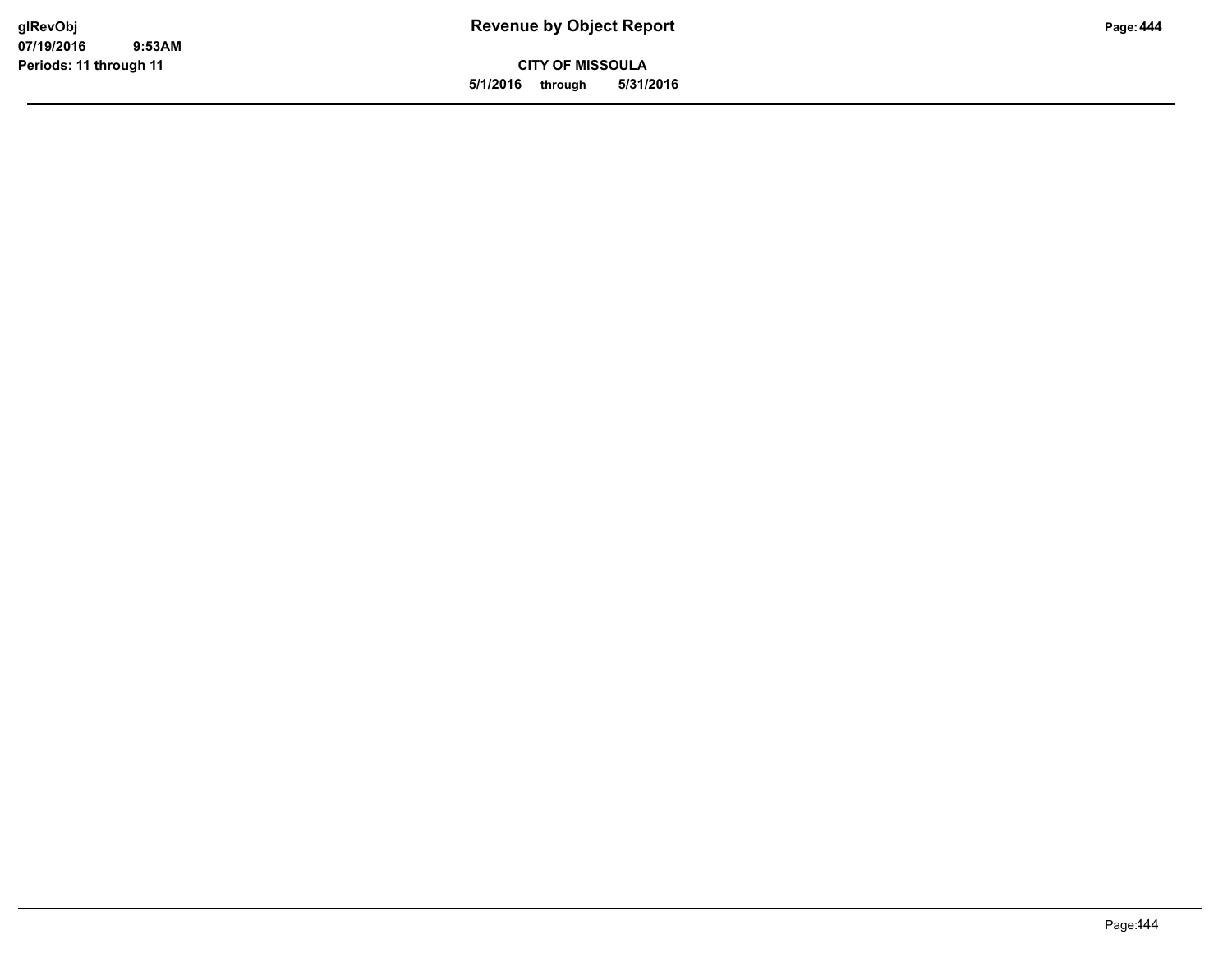**5/1/2016 through 5/31/2016**

### **7370 PARKING COMMISSION FUND**

|                                                           | <b>Adjusted</b> |                 | Year-to-date    |                | <b>Prct</b> |
|-----------------------------------------------------------|-----------------|-----------------|-----------------|----------------|-------------|
| Object/Title                                              | <b>Estimate</b> | <b>Revenues</b> | <b>Revenues</b> | <b>Balance</b> | Rcvd        |
| 330000 INTERGOVERNMENTAL REVENUES                         |                 |                 |                 |                |             |
| 336020 STATE PENSION CONTRIBUTION                         | 0.00            | 0.00            | 0.00            | 0.00           | 0.00        |
| 336023 STATE CONTRIB. - PERS                              | 0.00            | 0.00            | 342.47          | $-342.47$      | 0.00        |
| INTERGOVERNMENTAL REVENUES<br><b>Total</b>                | 0.00            | 0.00            | 342.47          | $-342.47$      | 0.00        |
| 340000 CHARGES FOR SERVICES                               |                 |                 |                 |                |             |
| 343009 TOW CHARGES                                        | 0.00            | 0.00            | 0.00            | 0.00           | 0.00        |
| 343015 PARKING                                            | 1,598,000.00    | 0.00            | 0.00            | 1,598,000.00   | 0.00        |
| 343016 METER MONEY                                        | 0.00            | 76,640.75       | 645,406.26      | $-645,406.26$  | 0.00        |
| 343017 PARKING LEASE REVENUE                              | 0.00            | 46,445.00       | 689,650.50      | -689,650.50    | 0.00        |
| 343018 *** Title Not Found ***                            | 0.00            | 7,602.75        | 96,521.89       | $-96,521.89$   | 0.00        |
| 343301 BOOT REMOVAL                                       | 0.00            | 955.00          | 7,515.00        | $-7,515.00$    | 0.00        |
| <b>CHARGES FOR SERVICES</b><br><b>Total</b>               | 1,598,000.00    | 131,643.50      | 1,439,093.65    | 158,906.35     | 90.06       |
| 350000 FINES & FORFEITURES                                |                 |                 |                 |                |             |
| 352000 TICKETS                                            | 0.00            | 0.00            | 0.00            | 0.00           | 0.00        |
| 352001 PARKING TICKET REVENUE                             | 270,000.00      | 11,908.00       | 142,684.10      | 127,315.90     | 52.85       |
| 352002 PARKING FINES                                      | 0.00            | 0.00            | $-40.00$        | 40.00          | 0.00        |
| <b>FINES &amp; FORFEITURES</b><br><b>Total</b>            | 270,000.00      | 11,908.00       | 142,644.10      | 127,355.90     | 52.83       |
| 360000 MISCELLANEOUS REVENUES                             |                 |                 |                 |                |             |
| 360010 MISCELLANEOUS                                      | 0.00            | 512.00          | 44,539.55       | $-44,539.55$   | 0.00        |
| 360018 MARKET ON FRONT UTILITY PAYMENTS                   | 0.00            | 212.99          | 1,633.16        | $-1,633.16$    | 0.00        |
| 360019 GARBAGE-MARKET ON FRONT                            | 0.00            | 0.00            | 1,111.40        | $-1,111.40$    | 0.00        |
| 362002 BAD CHECK CHARGES                                  | 0.00            | 0.00            | 0.00            | 0.00           | 0.00        |
| 362005 LEASE LATE PAYMENT PENALTY                         | 0.00            | 0.00            | 0.00            | 0.00           | 0.00        |
| 364040 INSURANCE AND DAMAGE RECOVERY                      | 0.00            | 0.00            | 229.05          | $-229.05$      | 0.00        |
| MISCELLANEOUS REVENUES<br><b>Total</b>                    | 0.00            | 724.99          | 47,513.16       | $-47,513.16$   | 0.00        |
| 370000 INVESTMENTS & ROYALTY EARNINGS                     |                 |                 |                 |                |             |
| 371010 INTEREST ON INVESTMENTS                            | 20,000.00       | 0.00            | 0.00            | 20,000.00      | 0.00        |
| 371020 GAIN/LOSS IN MARKET VALUE OF INVESTMENT            | 0.00            | 0.00            | 0.00            | 0.00           | 0.00        |
| <b>INVESTMENTS &amp; ROYALTY EARNINGS</b><br><b>Total</b> | 20,000.00       | 0.00            | 0.00            | 20,000.00      | 0.00        |
| 380000 OTHER FINANCING SOURCES                            |                 |                 |                 |                |             |
| 381010 BOND PROCEEDS                                      | 0.00            | 0.00            | 0.00            | 0.00           | 0.00        |
| 381090 PROCEEDS FROM CAPITAL LEASE                        | 1,400,000.00    | 0.00            | 1,400,000.00    | 0.00           | 100.00      |
| 382010 SALE OF FIXED ASSETS                               | 0.00            | 0.00            | 0.00            | 0.00           | 0.00        |
| 383013 TRANS FR SID DEBT SERVICE                          | 0.00            | 0.00            | 0.00            | 0.00           | 0.00        |
| 383400 CAPITAL CONTRIBUTION                               | 0.00            | 0.00            | 0.00            | 0.00           | 0.00        |
| OTHER FINANCING SOURCES<br><b>Total</b>                   | 1,400,000.00    | 0.00            | 1,400,000.00    | 0.00           | 100.00      |
| PARKING COMMISSION FUND<br><b>Total</b>                   | 3,288,000.00    | 144,276.49      | 3,029,593.38    | 258,406.62     | 92.14       |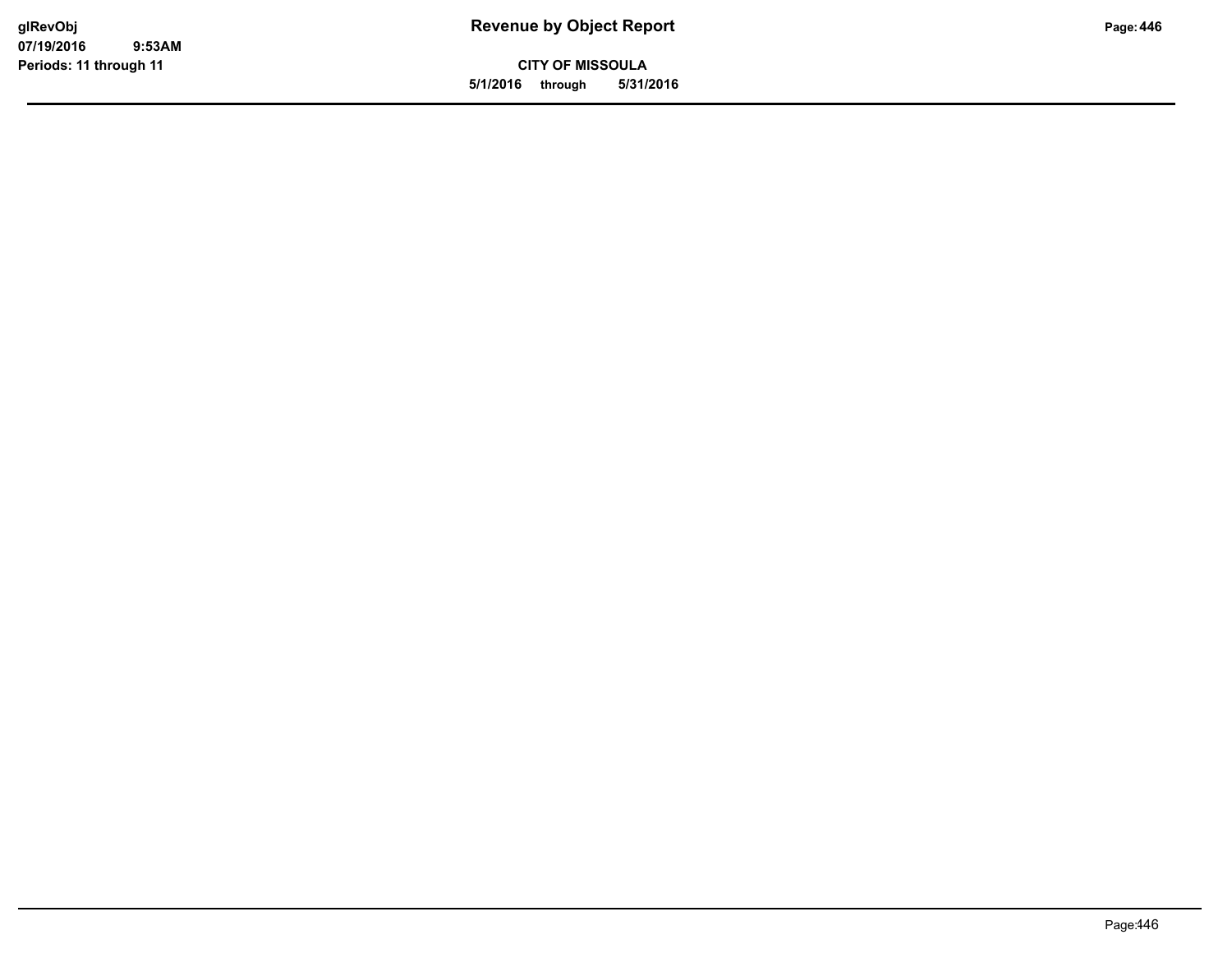**5/1/2016 through 5/31/2016**

## **7371 FRONT STREET PARKING BONDS**

**7371 FRONT STREET PARKING BONDS**

|                                                           | <b>Adjusted</b> |                 | Year-to-date    |                | <b>Prct</b> |
|-----------------------------------------------------------|-----------------|-----------------|-----------------|----------------|-------------|
| Object/Title                                              | <b>Estimate</b> | <b>Revenues</b> | <b>Revenues</b> | <b>Balance</b> | <b>Rcvd</b> |
| 330000 INTERGOVERNMENTAL REVENUES                         |                 |                 |                 |                |             |
| 331990 IRS REIMB/DEBT SVS INTEREST                        | 0.00            | 0.00            | 0.00            | 0.00           | 0.00        |
| 338000 LOCAL SHARING OF TAX INCREMENT                     | 0.00            | 0.00            | 0.00            | 0.00           | 0.00        |
| <b>INTERGOVERNMENTAL REVENUES</b><br><b>Total</b>         | 0.00            | 0.00            | 0.00            | 0.00           | 0.00        |
| 360000 MISCELLANEOUS REVENUES                             |                 |                 |                 |                |             |
| 360010 MISCELLANEOUS                                      | 0.00            | 0.00            | 0.00            | 0.00           | 0.00        |
| MISCELLANEOUS REVENUES<br><b>Total</b>                    | 0.00            | 0.00            | 0.00            | 0.00           | 0.00        |
| INVESTMENTS & ROYALTY EARNINGS<br>370000                  |                 |                 |                 |                |             |
| 371010 INTEREST ON INVESTMENTS                            | 0.00            | 0.00            | 0.00            | 0.00           | 0.00        |
| <b>INVESTMENTS &amp; ROYALTY EARNINGS</b><br><b>Total</b> | 0.00            | 0.00            | 0.00            | 0.00           | 0.00        |
| 380000 OTHER FINANCING SOURCES                            |                 |                 |                 |                |             |
| 381009 TRANSFERS IN                                       | 0.00            | 0.00            | 0.00            | 0.00           | 0.00        |
| 381010 BOND PROCEEDS                                      | 0.00            | 0.00            | 0.00            | 0.00           | 0.00        |
| 383000 OPERATING TRANSFERS                                | 0.00            | 13,536.25       | 149,453.75      | $-149,453.75$  | 0.00        |
| OTHER FINANCING SOURCES<br><b>Total</b>                   | 0.00            | 13,536.25       | 149,453.75      | -149,453.75    | 0.00        |
| FRONT STREET PARKING BONDS<br><b>Total</b>                | 0.00            | 13,536.25       | 149,453.75      | $-149,453.75$  | 0.00        |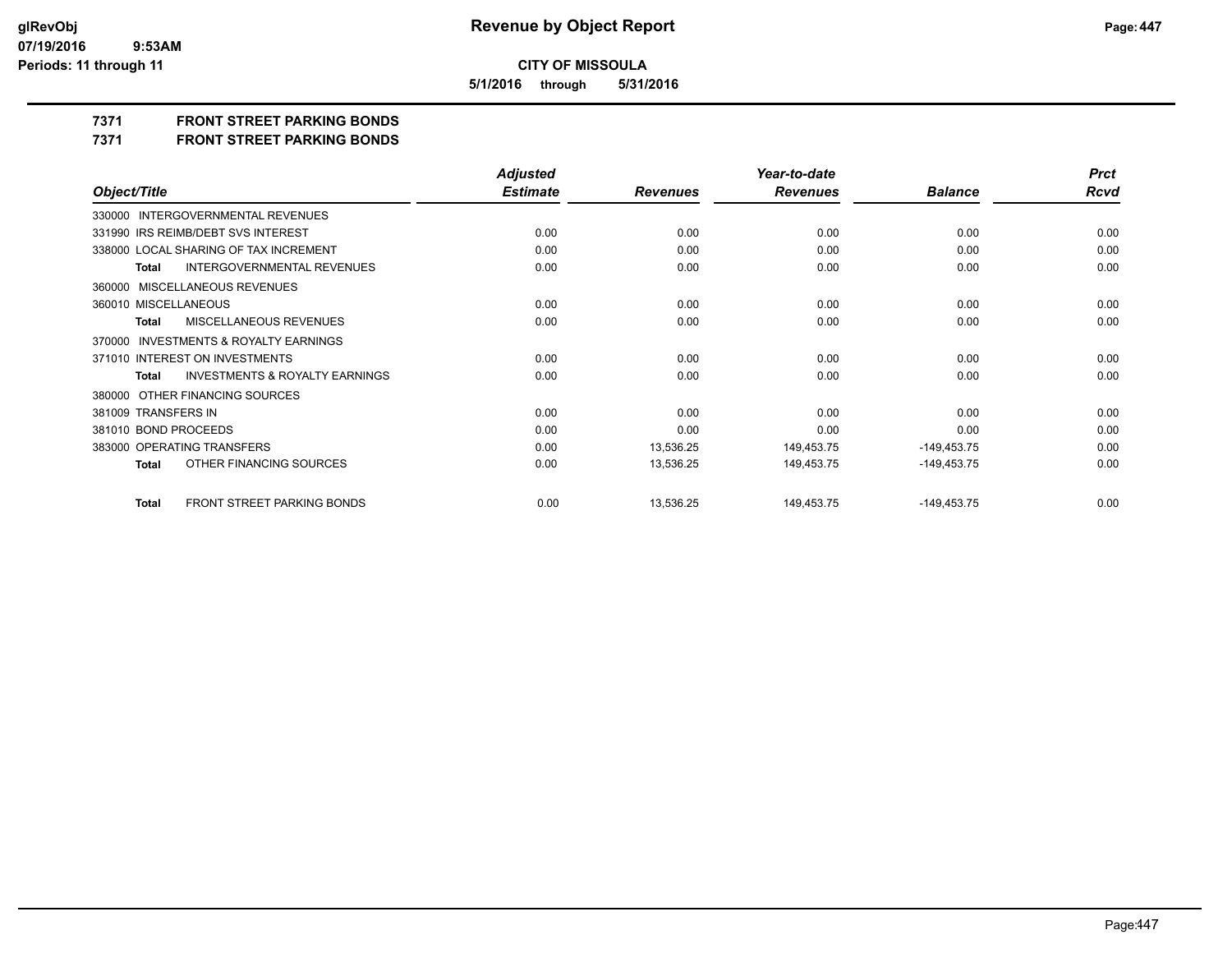**5/1/2016 through 5/31/2016**

## **7371 FRONT STREET PARKING BONDS**

|                                                           | <b>Adjusted</b> |                 | Year-to-date    |                | <b>Prct</b> |
|-----------------------------------------------------------|-----------------|-----------------|-----------------|----------------|-------------|
| Object/Title                                              | <b>Estimate</b> | <b>Revenues</b> | <b>Revenues</b> | <b>Balance</b> | Rcvd        |
| INTERGOVERNMENTAL REVENUES<br>330000                      |                 |                 |                 |                |             |
| 331990 IRS REIMB/DEBT SVS INTEREST                        | 0.00            | 0.00            | 0.00            | 0.00           | 0.00        |
| 338000 LOCAL SHARING OF TAX INCREMENT                     | 0.00            | 0.00            | 0.00            | 0.00           | 0.00        |
| INTERGOVERNMENTAL REVENUES<br><b>Total</b>                | 0.00            | 0.00            | 0.00            | 0.00           | 0.00        |
| 360000 MISCELLANEOUS REVENUES                             |                 |                 |                 |                |             |
| 360010 MISCELLANEOUS                                      | 0.00            | 0.00            | 0.00            | 0.00           | 0.00        |
| MISCELLANEOUS REVENUES<br><b>Total</b>                    | 0.00            | 0.00            | 0.00            | 0.00           | 0.00        |
| 370000 INVESTMENTS & ROYALTY EARNINGS                     |                 |                 |                 |                |             |
| 371010 INTEREST ON INVESTMENTS                            | 0.00            | 0.00            | 0.00            | 0.00           | 0.00        |
| <b>INVESTMENTS &amp; ROYALTY EARNINGS</b><br><b>Total</b> | 0.00            | 0.00            | 0.00            | 0.00           | 0.00        |
| 380000 OTHER FINANCING SOURCES                            |                 |                 |                 |                |             |
| 381009 TRANSFERS IN                                       | 0.00            | 0.00            | 0.00            | 0.00           | 0.00        |
| 381010 BOND PROCEEDS                                      | 0.00            | 0.00            | 0.00            | 0.00           | 0.00        |
| 383000 OPERATING TRANSFERS                                | 0.00            | 13,536.25       | 149,453.75      | $-149,453.75$  | 0.00        |
| OTHER FINANCING SOURCES<br><b>Total</b>                   | 0.00            | 13,536.25       | 149,453.75      | $-149,453.75$  | 0.00        |
| <b>FRONT STREET PARKING BONDS</b><br><b>Total</b>         | 0.00            | 13,536.25       | 149,453.75      | $-149,453.75$  | 0.00        |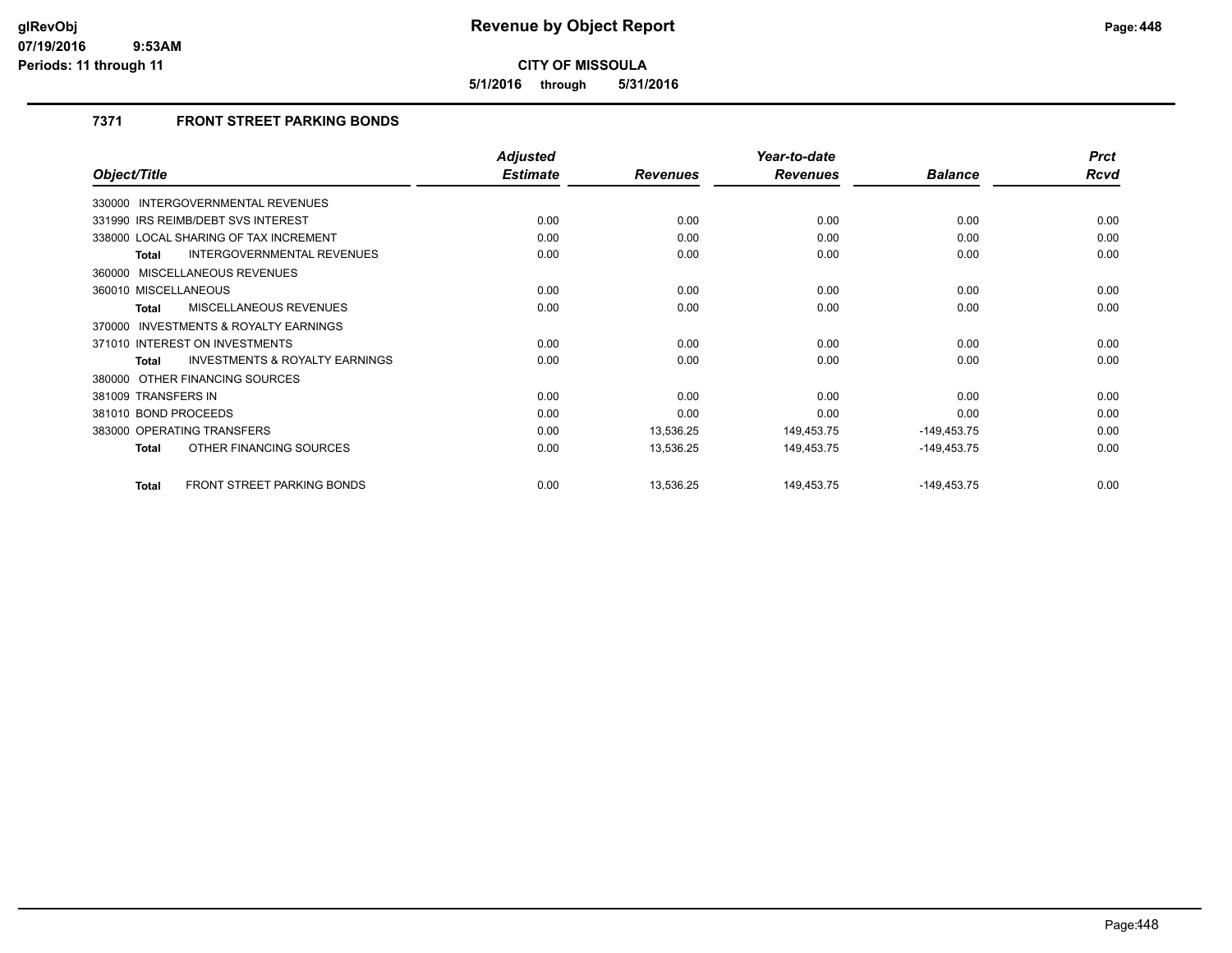**5/1/2016 through 5/31/2016**

## **7372 SINKING FUND/FRONT ST PARKING BONDS**

**7372 SINKING FUND/FRONT ST PARKING BONDS**

|                      |                                           | <b>Adjusted</b> |                 | Year-to-date    |                | <b>Prct</b> |
|----------------------|-------------------------------------------|-----------------|-----------------|-----------------|----------------|-------------|
| Object/Title         |                                           | <b>Estimate</b> | <b>Revenues</b> | <b>Revenues</b> | <b>Balance</b> | <b>Rcvd</b> |
|                      | 330000 INTERGOVERNMENTAL REVENUES         |                 |                 |                 |                |             |
|                      | 338000 LOCAL SHARING OF TAX INCREMENT     | 0.00            | 0.00            | 0.00            | 0.00           | 0.00        |
| Total                | INTERGOVERNMENTAL REVENUES                | 0.00            | 0.00            | 0.00            | 0.00           | 0.00        |
|                      | 370000 INVESTMENTS & ROYALTY EARNINGS     |                 |                 |                 |                |             |
|                      | 371010 INTEREST ON INVESTMENTS            | 0.00            | 0.00            | 0.00            | 0.00           | 0.00        |
| Total                | <b>INVESTMENTS &amp; ROYALTY EARNINGS</b> | 0.00            | 0.00            | 0.00            | 0.00           | 0.00        |
|                      | 380000 OTHER FINANCING SOURCES            |                 |                 |                 |                |             |
| 381009 TRANSFERS IN  |                                           | 457,925.00      | 0.00            | 0.00            | 457,925.00     | 0.00        |
| 381010 BOND PROCEEDS |                                           | 0.00            | 0.00            | 0.00            | 0.00           | 0.00        |
|                      | 383000 OPERATING TRANSFERS                | 0.00            | 12.500.00       | 127,750.00      | $-127,750.00$  | 0.00        |
| Total                | OTHER FINANCING SOURCES                   | 457,925.00      | 12,500.00       | 127,750.00      | 330,175.00     | 27.90       |
| Total                | SINKING FUND/FRONT ST PARKING BONDS       | 457.925.00      | 12.500.00       | 127.750.00      | 330.175.00     | 27.90       |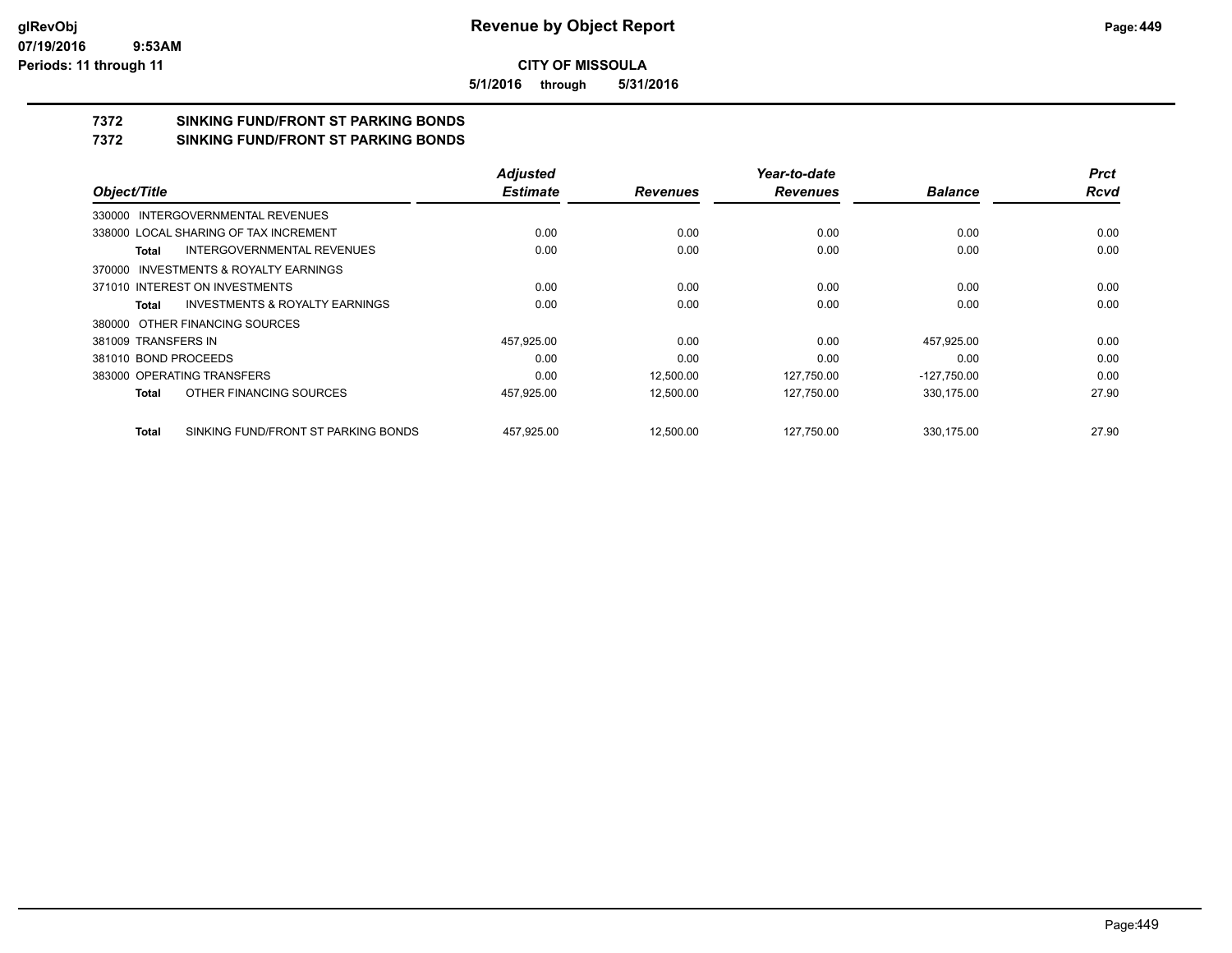**5/1/2016 through 5/31/2016**

## **7372 SINKING FUND/FRONT ST PARKING BONDS**

| Object/Title                          |                                     | <b>Adjusted</b><br><b>Estimate</b> | <b>Revenues</b> | Year-to-date<br><b>Revenues</b> | <b>Balance</b> | <b>Prct</b><br><b>Rcvd</b> |
|---------------------------------------|-------------------------------------|------------------------------------|-----------------|---------------------------------|----------------|----------------------------|
|                                       |                                     |                                    |                 |                                 |                |                            |
| 330000 INTERGOVERNMENTAL REVENUES     |                                     |                                    |                 |                                 |                |                            |
| 338000 LOCAL SHARING OF TAX INCREMENT |                                     | 0.00                               | 0.00            | 0.00                            | 0.00           | 0.00                       |
| Total                                 | INTERGOVERNMENTAL REVENUES          | 0.00                               | 0.00            | 0.00                            | 0.00           | 0.00                       |
| 370000 INVESTMENTS & ROYALTY EARNINGS |                                     |                                    |                 |                                 |                |                            |
| 371010 INTEREST ON INVESTMENTS        |                                     | 0.00                               | 0.00            | 0.00                            | 0.00           | 0.00                       |
| Total                                 | INVESTMENTS & ROYALTY EARNINGS      | 0.00                               | 0.00            | 0.00                            | 0.00           | 0.00                       |
| 380000 OTHER FINANCING SOURCES        |                                     |                                    |                 |                                 |                |                            |
| 381009 TRANSFERS IN                   |                                     | 457.925.00                         | 0.00            | 0.00                            | 457.925.00     | 0.00                       |
| 381010 BOND PROCEEDS                  |                                     | 0.00                               | 0.00            | 0.00                            | 0.00           | 0.00                       |
| 383000 OPERATING TRANSFERS            |                                     | 0.00                               | 12,500.00       | 127,750.00                      | $-127,750.00$  | 0.00                       |
| <b>Total</b>                          | OTHER FINANCING SOURCES             | 457,925.00                         | 12,500.00       | 127,750.00                      | 330,175.00     | 27.90                      |
| <b>Total</b>                          | SINKING FUND/FRONT ST PARKING BONDS | 457,925.00                         | 12.500.00       | 127.750.00                      | 330.175.00     | 27.90                      |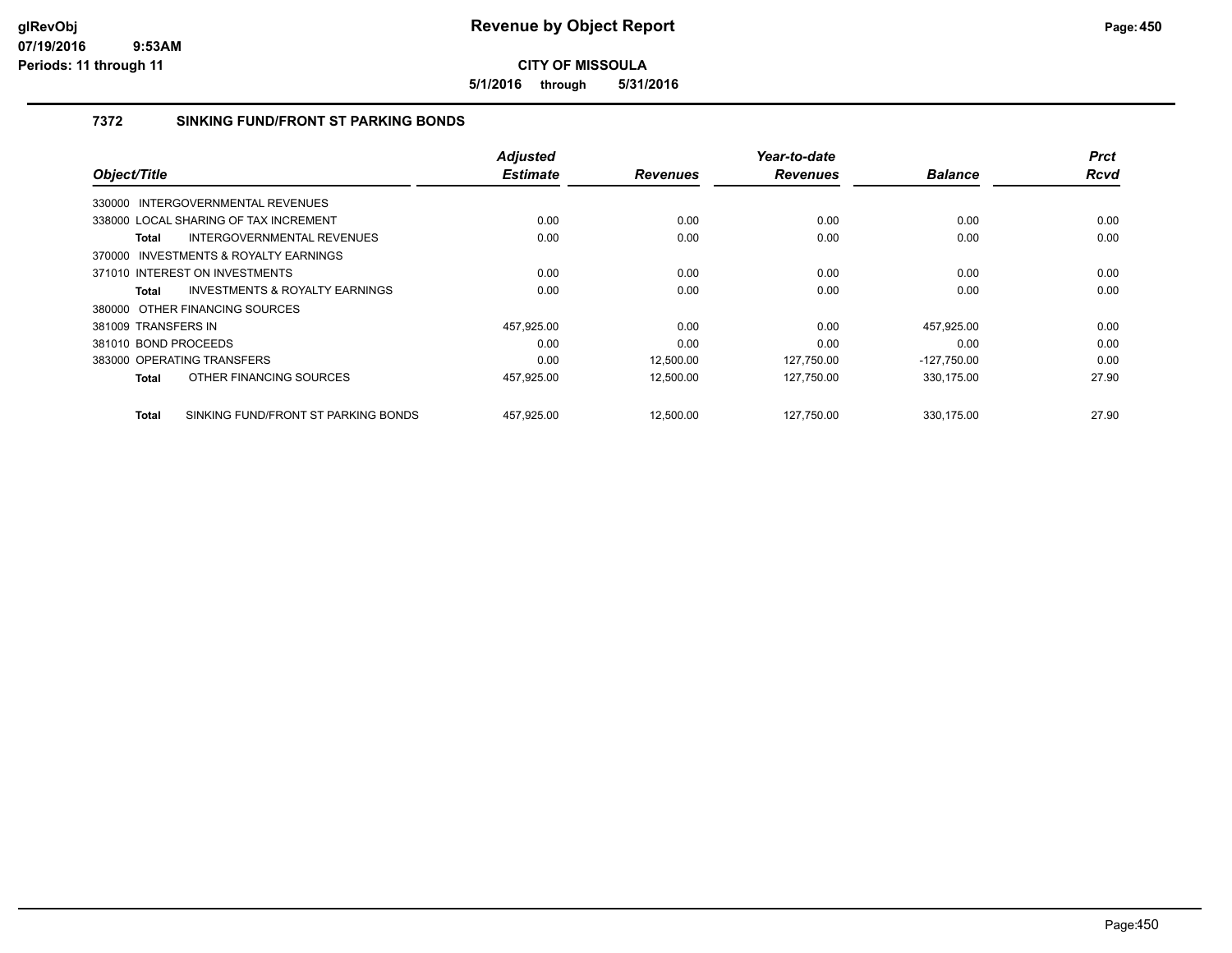**5/1/2016 through 5/31/2016**

## **7373 MPC SERIES 2010B CONSTRUCTION**

#### **7373 MPC SERIES 2010B CONSTRUCTION**

|                                                     | <b>Adjusted</b> |                 | Year-to-date    |                | <b>Prct</b> |
|-----------------------------------------------------|-----------------|-----------------|-----------------|----------------|-------------|
| Object/Title                                        | <b>Estimate</b> | <b>Revenues</b> | <b>Revenues</b> | <b>Balance</b> | <b>Rcvd</b> |
| TAXES/ASSESSMENTS<br>310000                         |                 |                 |                 |                |             |
| PENALTIES & INTEREST<br>312001                      | 0.00            | 0.00            | 0.00            | 0.00           | 0.00        |
| <b>TAXES/ASSESSMENTS</b><br>Total                   | 0.00            | 0.00            | 0.00            | 0.00           | 0.00        |
| <b>MISCELLANEOUS REVENUES</b><br>360000             |                 |                 |                 |                |             |
| 360010 MISCELLANEOUS                                | 0.00            | 0.00            | 0.00            | 0.00           | 0.00        |
| MISCELLANEOUS REVENUES<br><b>Total</b>              | 0.00            | 0.00            | 0.00            | 0.00           | 0.00        |
| <b>INVESTMENTS &amp; ROYALTY EARNINGS</b><br>370000 |                 |                 |                 |                |             |
| 371010 INTEREST ON INVESTMENTS                      | 0.00            | 0.00            | 0.00            | 0.00           | 0.00        |
| <b>INVESTMENTS &amp; ROYALTY EARNINGS</b><br>Total  | 0.00            | 0.00            | 0.00            | 0.00           | 0.00        |
| OTHER FINANCING SOURCES<br>380000                   |                 |                 |                 |                |             |
| 381010 BOND PROCEEDS                                | 0.00            | 0.00            | 0.00            | 0.00           | 0.00        |
| 383000 OPERATING TRANSFERS                          | 0.00            | 0.00            | 0.00            | 0.00           | 0.00        |
| 383042 TRANSFERS FROM OTHER FUNDS                   | 0.00            | 0.00            | 0.00            | 0.00           | 0.00        |
| 383400 CAPITAL CONTRIBUTION                         | 0.00            | 0.00            | 0.00            | 0.00           | 0.00        |
| OTHER FINANCING SOURCES<br>Total                    | 0.00            | 0.00            | 0.00            | 0.00           | 0.00        |
| MPC SERIES 2010B CONSTRUCTION<br>Total              | 0.00            | 0.00            | 0.00            | 0.00           | 0.00        |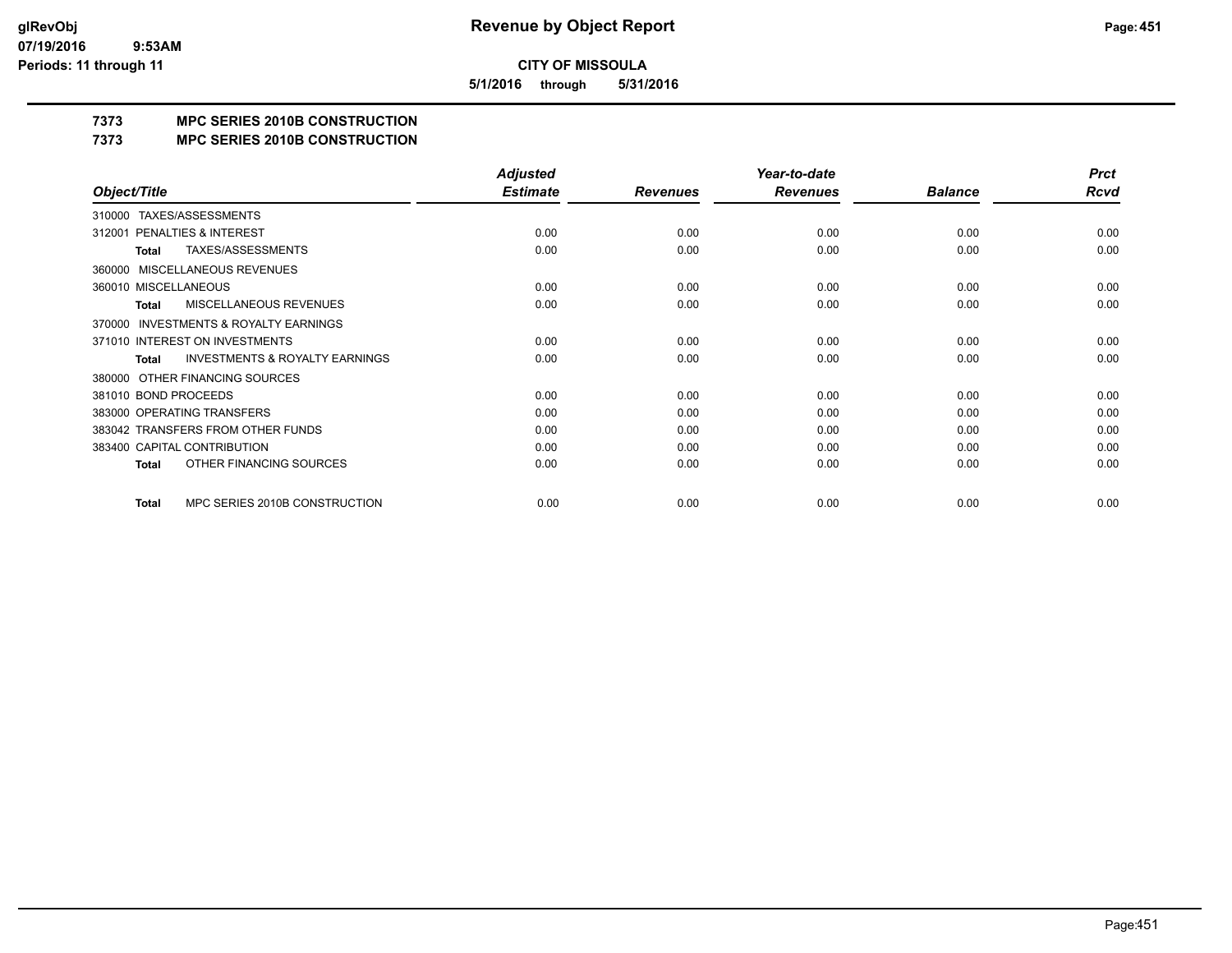**5/1/2016 through 5/31/2016**

## **7373 MPC SERIES 2010B CONSTRUCTION**

|                                                    | <b>Adjusted</b> |                 | Year-to-date    |                | <b>Prct</b> |
|----------------------------------------------------|-----------------|-----------------|-----------------|----------------|-------------|
| Object/Title                                       | <b>Estimate</b> | <b>Revenues</b> | <b>Revenues</b> | <b>Balance</b> | Rcvd        |
| TAXES/ASSESSMENTS<br>310000                        |                 |                 |                 |                |             |
| <b>PENALTIES &amp; INTEREST</b><br>312001          | 0.00            | 0.00            | 0.00            | 0.00           | 0.00        |
| TAXES/ASSESSMENTS<br>Total                         | 0.00            | 0.00            | 0.00            | 0.00           | 0.00        |
| 360000 MISCELLANEOUS REVENUES                      |                 |                 |                 |                |             |
| 360010 MISCELLANEOUS                               | 0.00            | 0.00            | 0.00            | 0.00           | 0.00        |
| MISCELLANEOUS REVENUES<br>Total                    | 0.00            | 0.00            | 0.00            | 0.00           | 0.00        |
| 370000 INVESTMENTS & ROYALTY EARNINGS              |                 |                 |                 |                |             |
| 371010 INTEREST ON INVESTMENTS                     | 0.00            | 0.00            | 0.00            | 0.00           | 0.00        |
| <b>INVESTMENTS &amp; ROYALTY EARNINGS</b><br>Total | 0.00            | 0.00            | 0.00            | 0.00           | 0.00        |
| 380000 OTHER FINANCING SOURCES                     |                 |                 |                 |                |             |
| 381010 BOND PROCEEDS                               | 0.00            | 0.00            | 0.00            | 0.00           | 0.00        |
| 383000 OPERATING TRANSFERS                         | 0.00            | 0.00            | 0.00            | 0.00           | 0.00        |
| 383042 TRANSFERS FROM OTHER FUNDS                  | 0.00            | 0.00            | 0.00            | 0.00           | 0.00        |
| 383400 CAPITAL CONTRIBUTION                        | 0.00            | 0.00            | 0.00            | 0.00           | 0.00        |
| OTHER FINANCING SOURCES<br><b>Total</b>            | 0.00            | 0.00            | 0.00            | 0.00           | 0.00        |
|                                                    |                 |                 |                 |                |             |
| MPC SERIES 2010B CONSTRUCTION<br><b>Total</b>      | 0.00            | 0.00            | 0.00            | 0.00           | 0.00        |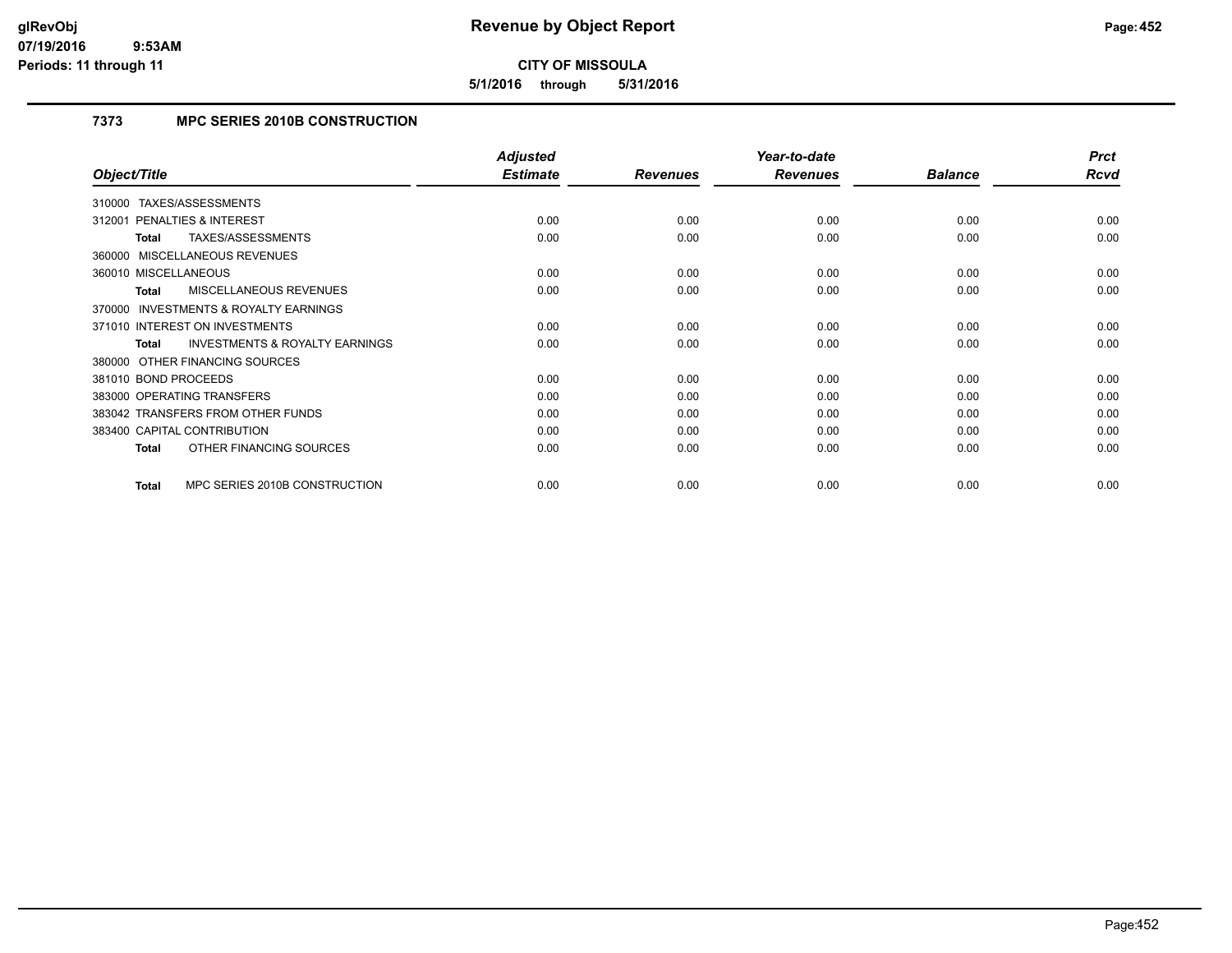**5/1/2016 through 5/31/2016**

## **7374 RESERVE FUND-PARKING BONDS**

#### **7374 RESERVE FUND-PARKING BONDS**

|                      |                                           | <b>Adjusted</b> |                 | Year-to-date    |                | <b>Prct</b> |
|----------------------|-------------------------------------------|-----------------|-----------------|-----------------|----------------|-------------|
| Object/Title         |                                           | <b>Estimate</b> | <b>Revenues</b> | <b>Revenues</b> | <b>Balance</b> | <b>Rcvd</b> |
|                      | 370000 INVESTMENTS & ROYALTY EARNINGS     |                 |                 |                 |                |             |
|                      | 371010 INTEREST ON INVESTMENTS            | 0.00            | 0.00            | 0.00            | 0.00           | 0.00        |
| Total                | <b>INVESTMENTS &amp; ROYALTY EARNINGS</b> | 0.00            | 0.00            | 0.00            | 0.00           | 0.00        |
|                      | 380000 OTHER FINANCING SOURCES            |                 |                 |                 |                |             |
| 381009 TRANSFERS IN  |                                           | 0.00            | 0.00            | 0.00            | 0.00           | 0.00        |
| 381010 BOND PROCEEDS |                                           | 0.00            | 0.00            | 0.00            | 0.00           | 0.00        |
|                      | 383000 OPERATING TRANSFERS                | 0.00            | 0.00            | 0.00            | 0.00           | 0.00        |
| <b>Total</b>         | OTHER FINANCING SOURCES                   | 0.00            | 0.00            | 0.00            | 0.00           | 0.00        |
|                      |                                           |                 |                 |                 |                |             |
| <b>Total</b>         | RESERVE FUND-PARKING BONDS                | 0.00            | 0.00            | 0.00            | 0.00           | 0.00        |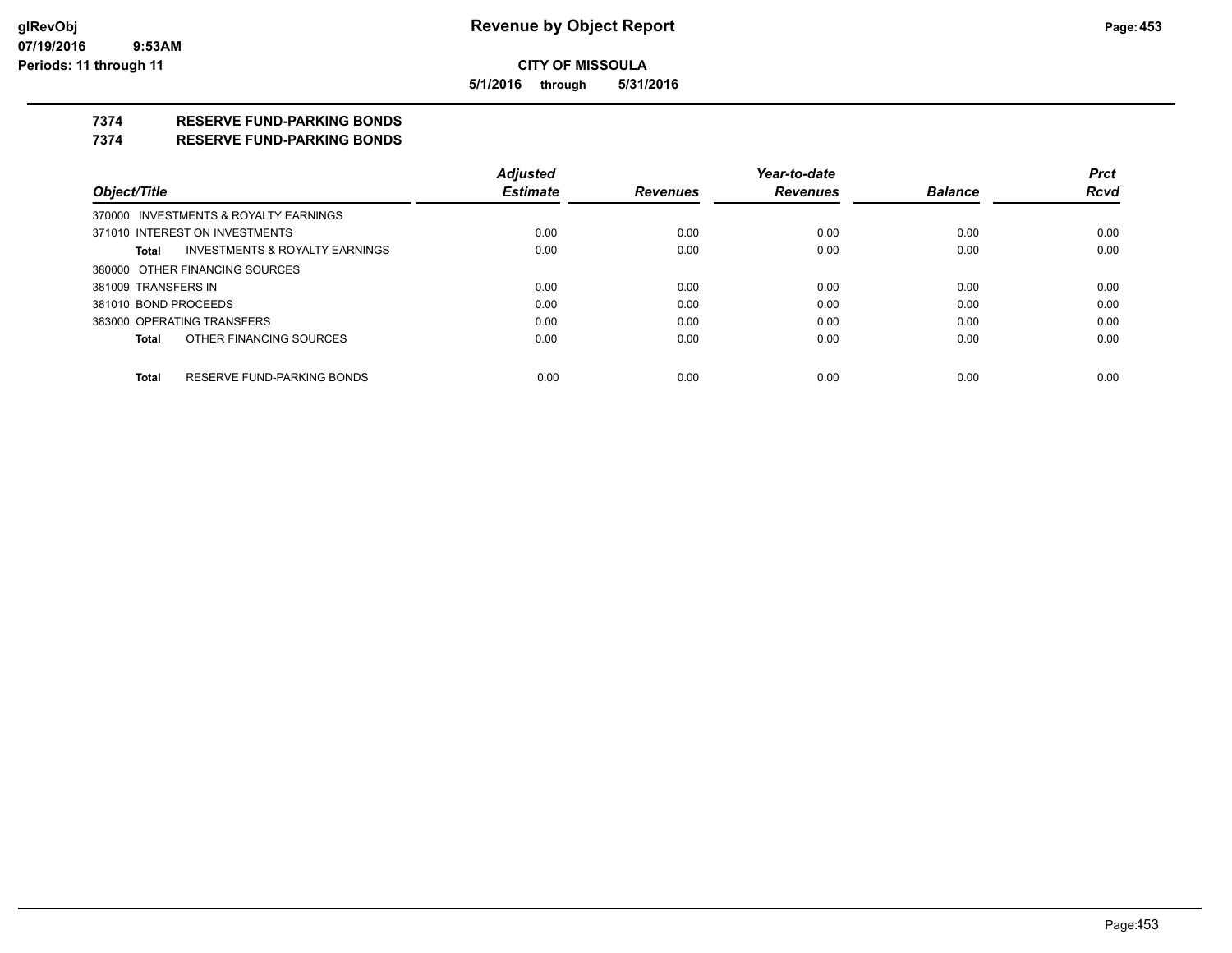**5/1/2016 through 5/31/2016**

## **7374 RESERVE FUND-PARKING BONDS**

|                                                    | <b>Adjusted</b> |                 | Year-to-date    |                | <b>Prct</b> |
|----------------------------------------------------|-----------------|-----------------|-----------------|----------------|-------------|
| <b>Object/Title</b>                                | <b>Estimate</b> | <b>Revenues</b> | <b>Revenues</b> | <b>Balance</b> | <b>Rcvd</b> |
| 370000 INVESTMENTS & ROYALTY EARNINGS              |                 |                 |                 |                |             |
| 371010 INTEREST ON INVESTMENTS                     | 0.00            | 0.00            | 0.00            | 0.00           | 0.00        |
| <b>INVESTMENTS &amp; ROYALTY EARNINGS</b><br>Total | 0.00            | 0.00            | 0.00            | 0.00           | 0.00        |
| 380000 OTHER FINANCING SOURCES                     |                 |                 |                 |                |             |
| 381009 TRANSFERS IN                                | 0.00            | 0.00            | 0.00            | 0.00           | 0.00        |
| 381010 BOND PROCEEDS                               | 0.00            | 0.00            | 0.00            | 0.00           | 0.00        |
| 383000 OPERATING TRANSFERS                         | 0.00            | 0.00            | 0.00            | 0.00           | 0.00        |
| OTHER FINANCING SOURCES<br>Total                   | 0.00            | 0.00            | 0.00            | 0.00           | 0.00        |
| RESERVE FUND-PARKING BONDS<br>Total                | 0.00            | 0.00            | 0.00            | 0.00           | 0.00        |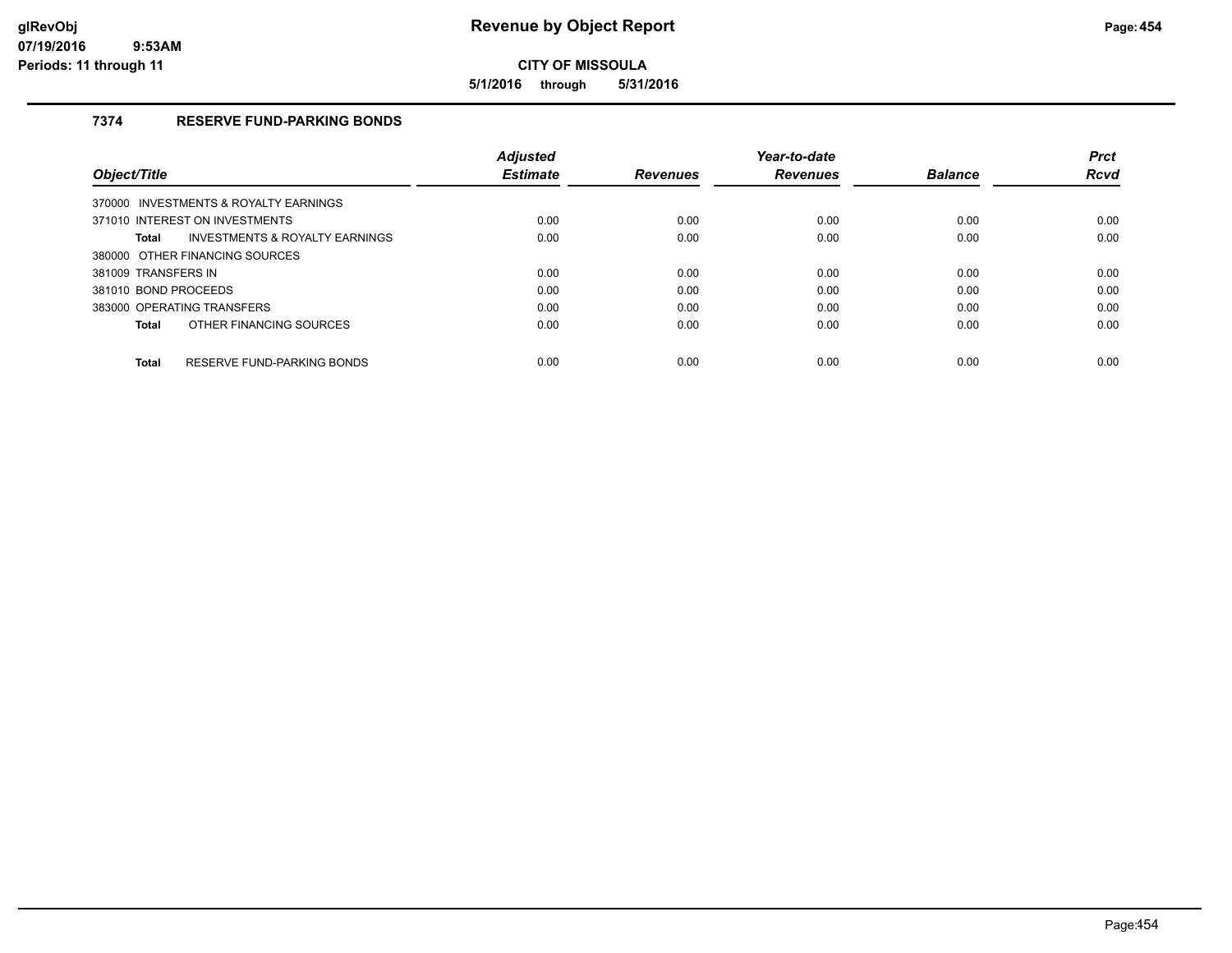**5/1/2016 through 5/31/2016**

## **7375 PLEDGED TAX INCREMENT-2010B BOND**

## **7375 PLEDGED TAX INCREMENT-2010B BOND**

|                                                           | <b>Adjusted</b> |                 | Year-to-date    |                | <b>Prct</b> |
|-----------------------------------------------------------|-----------------|-----------------|-----------------|----------------|-------------|
| Object/Title                                              | <b>Estimate</b> | <b>Revenues</b> | <b>Revenues</b> | <b>Balance</b> | <b>Rcvd</b> |
| 330000 INTERGOVERNMENTAL REVENUES                         |                 |                 |                 |                |             |
| 338000 LOCAL SHARING OF TAX INCREMENT                     | 266,850.00      | 0.00            | 183,770.00      | 83,080.00      | 68.87       |
| <b>INTERGOVERNMENTAL REVENUES</b><br>Total                | 266,850.00      | 0.00            | 183.770.00      | 83,080.00      | 68.87       |
| 370000 INVESTMENTS & ROYALTY EARNINGS                     |                 |                 |                 |                |             |
| 371010 INTEREST ON INVESTMENTS                            | 0.00            | 0.00            | $-27.140.93$    | 27.140.93      | 0.00        |
| <b>INVESTMENTS &amp; ROYALTY EARNINGS</b><br><b>Total</b> | 0.00            | 0.00            | $-27.140.93$    | 27.140.93      | 0.00        |
| 380000 OTHER FINANCING SOURCES                            |                 |                 |                 |                |             |
| 383000 OPERATING TRANSFERS                                | 0.00            | 0.00            | 0.00            | 0.00           | 0.00        |
| OTHER FINANCING SOURCES<br><b>Total</b>                   | 0.00            | 0.00            | 0.00            | 0.00           | 0.00        |
| PLEDGED TAX INCREMENT-2010B BOND<br><b>Total</b>          | 266.850.00      | 0.00            | 156.629.07      | 110.220.93     | 58.70       |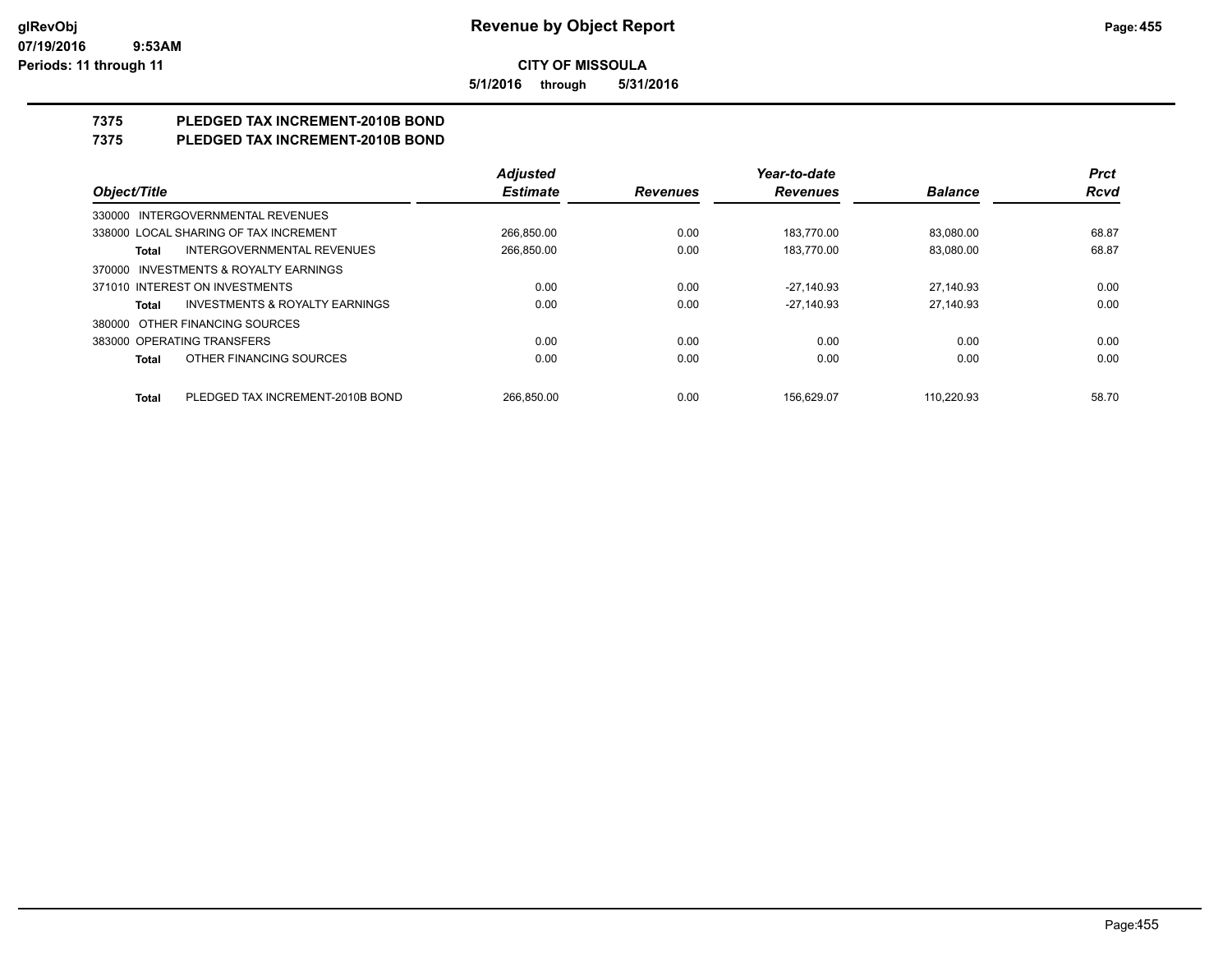**5/1/2016 through 5/31/2016**

## **7375 PLEDGED TAX INCREMENT-2010B BOND**

| Object/Title                          |                                       | <b>Adjusted</b><br><b>Estimate</b> | <b>Revenues</b> | Year-to-date<br><b>Revenues</b> | <b>Balance</b> | <b>Prct</b><br><b>Rcvd</b> |
|---------------------------------------|---------------------------------------|------------------------------------|-----------------|---------------------------------|----------------|----------------------------|
| 330000 INTERGOVERNMENTAL REVENUES     |                                       |                                    |                 |                                 |                |                            |
| 338000 LOCAL SHARING OF TAX INCREMENT |                                       | 266.850.00                         | 0.00            | 183.770.00                      | 83.080.00      | 68.87                      |
| <b>Total</b>                          | INTERGOVERNMENTAL REVENUES            | 266.850.00                         | 0.00            | 183.770.00                      | 83.080.00      | 68.87                      |
|                                       | 370000 INVESTMENTS & ROYALTY EARNINGS |                                    |                 |                                 |                |                            |
| 371010 INTEREST ON INVESTMENTS        |                                       | 0.00                               | 0.00            | $-27.140.93$                    | 27,140.93      | 0.00                       |
| <b>Total</b>                          | INVESTMENTS & ROYALTY EARNINGS        | 0.00                               | 0.00            | $-27.140.93$                    | 27.140.93      | 0.00                       |
| 380000 OTHER FINANCING SOURCES        |                                       |                                    |                 |                                 |                |                            |
| 383000 OPERATING TRANSFERS            |                                       | 0.00                               | 0.00            | 0.00                            | 0.00           | 0.00                       |
| <b>Total</b>                          | OTHER FINANCING SOURCES               | 0.00                               | 0.00            | 0.00                            | 0.00           | 0.00                       |
| <b>Total</b>                          | PLEDGED TAX INCREMENT-2010B BOND      | 266.850.00                         | 0.00            | 156.629.07                      | 110.220.93     | 58.70                      |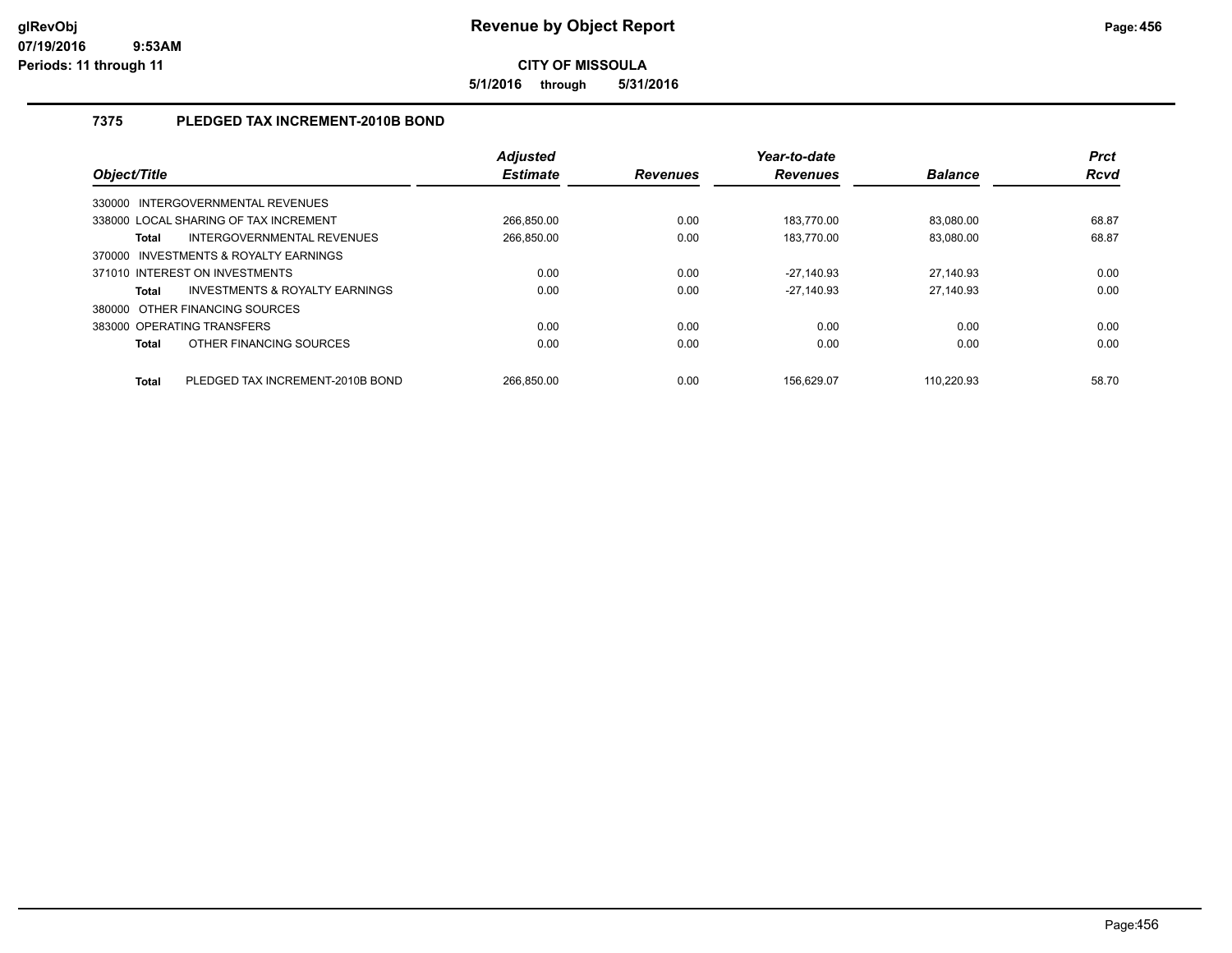**5/1/2016 through 5/31/2016**

## **7376 MPC 2010A BONDS DEBT INTEREST**

#### **7376 MPC 2010A BONDS DEBT INTEREST**

|                            |                                           | <b>Adjusted</b> |                 | Year-to-date    |                | <b>Prct</b> |
|----------------------------|-------------------------------------------|-----------------|-----------------|-----------------|----------------|-------------|
| Object/Title               |                                           | <b>Estimate</b> | <b>Revenues</b> | <b>Revenues</b> | <b>Balance</b> | <b>Rcvd</b> |
|                            | 370000 INVESTMENTS & ROYALTY EARNINGS     |                 |                 |                 |                |             |
|                            | 371010 INTEREST ON INVESTMENTS            | 0.00            | 0.00            | 0.00            | 0.00           | 0.00        |
| Total                      | <b>INVESTMENTS &amp; ROYALTY EARNINGS</b> | 0.00            | 0.00            | 0.00            | 0.00           | 0.00        |
|                            | 380000 OTHER FINANCING SOURCES            |                 |                 |                 |                |             |
| 381009 TRANSFERS IN        |                                           | 0.00            | 0.00            | 0.00            | 0.00           | 0.00        |
| 381010 BOND PROCEEDS       |                                           | 0.00            | 0.00            | 0.00            | 0.00           | 0.00        |
| 383000 OPERATING TRANSFERS |                                           | 0.00            | 0.00            | 0.00            | 0.00           | 0.00        |
| Total                      | OTHER FINANCING SOURCES                   | 0.00            | 0.00            | 0.00            | 0.00           | 0.00        |
|                            |                                           |                 |                 |                 |                |             |
| Total                      | MPC 2010A BONDS DEBT INTEREST             | 0.00            | 0.00            | 0.00            | 0.00           | 0.00        |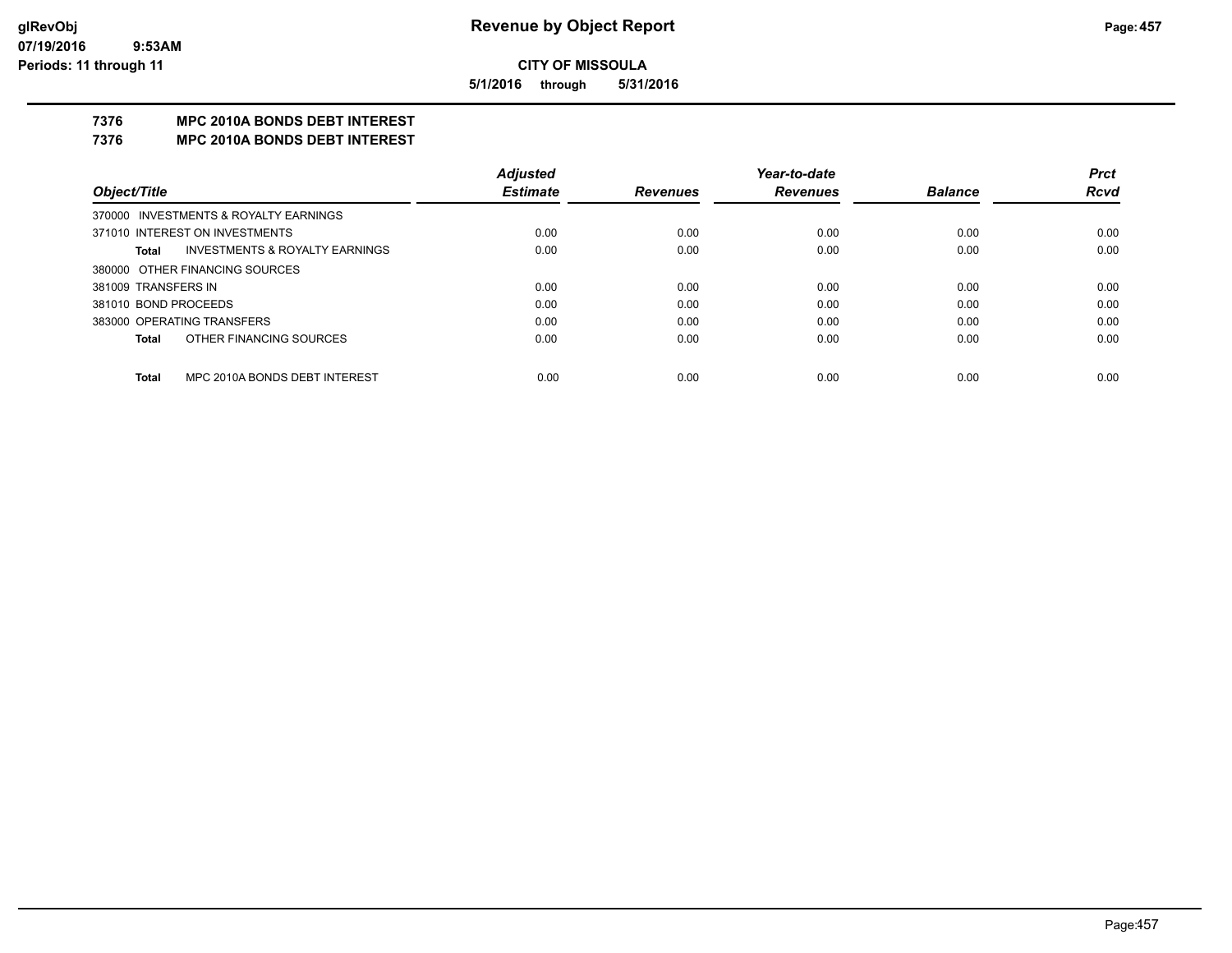**5/1/2016 through 5/31/2016**

## **7376 MPC 2010A BONDS DEBT INTEREST**

|                                               | <b>Adjusted</b> |                 | Year-to-date    |                | <b>Prct</b> |
|-----------------------------------------------|-----------------|-----------------|-----------------|----------------|-------------|
| Object/Title                                  | <b>Estimate</b> | <b>Revenues</b> | <b>Revenues</b> | <b>Balance</b> | <b>Rcvd</b> |
| 370000 INVESTMENTS & ROYALTY EARNINGS         |                 |                 |                 |                |             |
| 371010 INTEREST ON INVESTMENTS                | 0.00            | 0.00            | 0.00            | 0.00           | 0.00        |
| INVESTMENTS & ROYALTY EARNINGS<br>Total       | 0.00            | 0.00            | 0.00            | 0.00           | 0.00        |
| 380000 OTHER FINANCING SOURCES                |                 |                 |                 |                |             |
| 381009 TRANSFERS IN                           | 0.00            | 0.00            | 0.00            | 0.00           | 0.00        |
| 381010 BOND PROCEEDS                          | 0.00            | 0.00            | 0.00            | 0.00           | 0.00        |
| 383000 OPERATING TRANSFERS                    | 0.00            | 0.00            | 0.00            | 0.00           | 0.00        |
| OTHER FINANCING SOURCES<br>Total              | 0.00            | 0.00            | 0.00            | 0.00           | 0.00        |
| MPC 2010A BONDS DEBT INTEREST<br><b>Total</b> | 0.00            | 0.00            | 0.00            | 0.00           | 0.00        |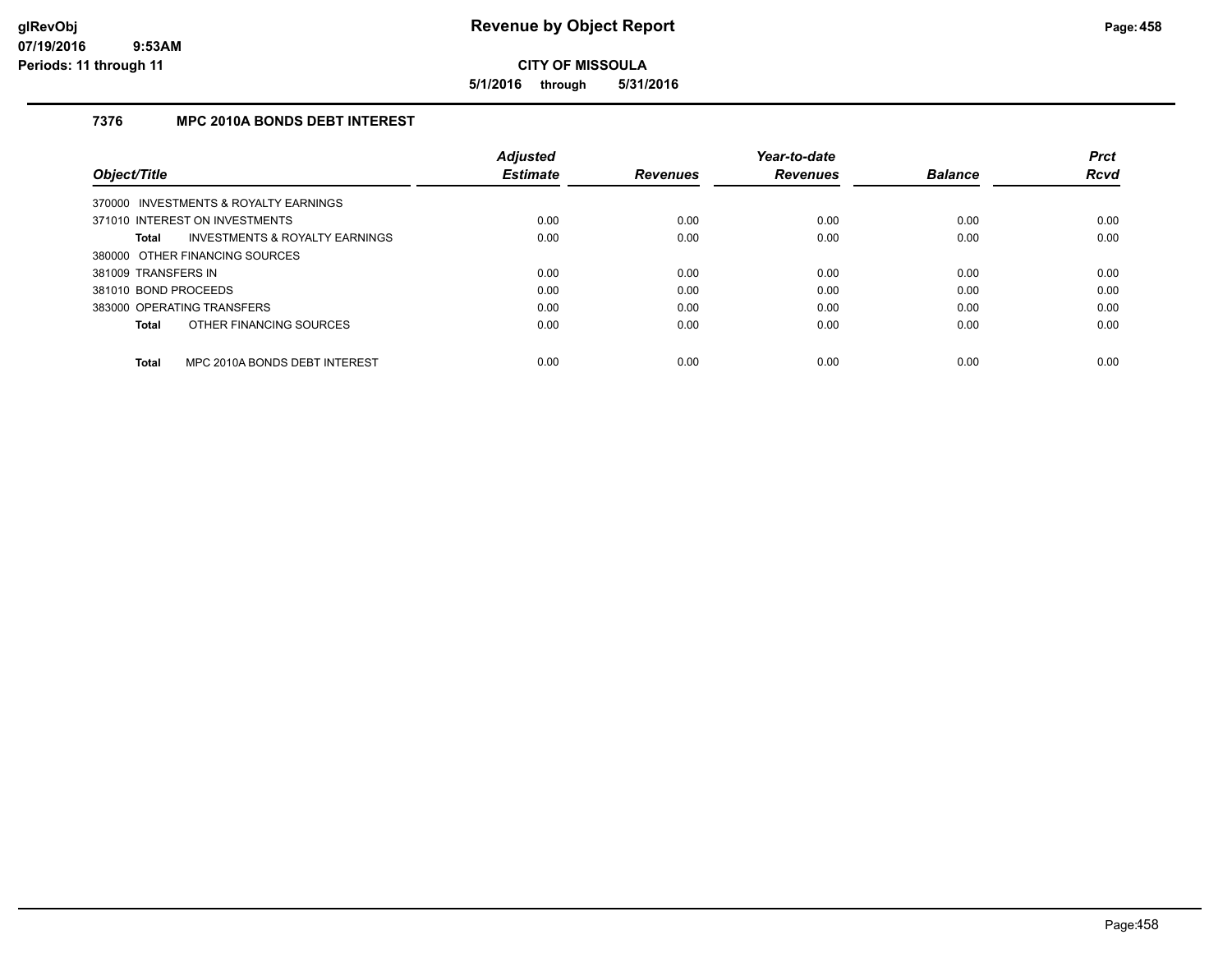**5/1/2016 through 5/31/2016**

## **7377 MPC 2010A BONDS SINKING FUND**

**7377 MPC 2010A BONDS SINKING FUND**

|                                         | <b>Adjusted</b> |                 | Year-to-date    |                | <b>Prct</b> |
|-----------------------------------------|-----------------|-----------------|-----------------|----------------|-------------|
| Object/Title                            | <b>Estimate</b> | <b>Revenues</b> | <b>Revenues</b> | <b>Balance</b> | <b>Rcvd</b> |
| 370000 INVESTMENTS & ROYALTY EARNINGS   |                 |                 |                 |                |             |
| 371010 INTEREST ON INVESTMENTS          | 0.00            | 0.00            | 0.00            | 0.00           | 0.00        |
| INVESTMENTS & ROYALTY EARNINGS<br>Total | 0.00            | 0.00            | 0.00            | 0.00           | 0.00        |
| 380000 OTHER FINANCING SOURCES          |                 |                 |                 |                |             |
| 381009 TRANSFERS IN                     | 0.00            | 0.00            | 0.00            | 0.00           | 0.00        |
| 381010 BOND PROCEEDS                    | 0.00            | 0.00            | 0.00            | 0.00           | 0.00        |
| 383000 OPERATING TRANSFERS              | 0.00            | 0.00            | 0.00            | 0.00           | 0.00        |
| OTHER FINANCING SOURCES<br>Total        | 0.00            | 0.00            | 0.00            | 0.00           | 0.00        |
| MPC 2010A BONDS SINKING FUND            |                 |                 |                 |                |             |
| <b>Total</b>                            | 0.00            | 0.00            | 0.00            | 0.00           | 0.00        |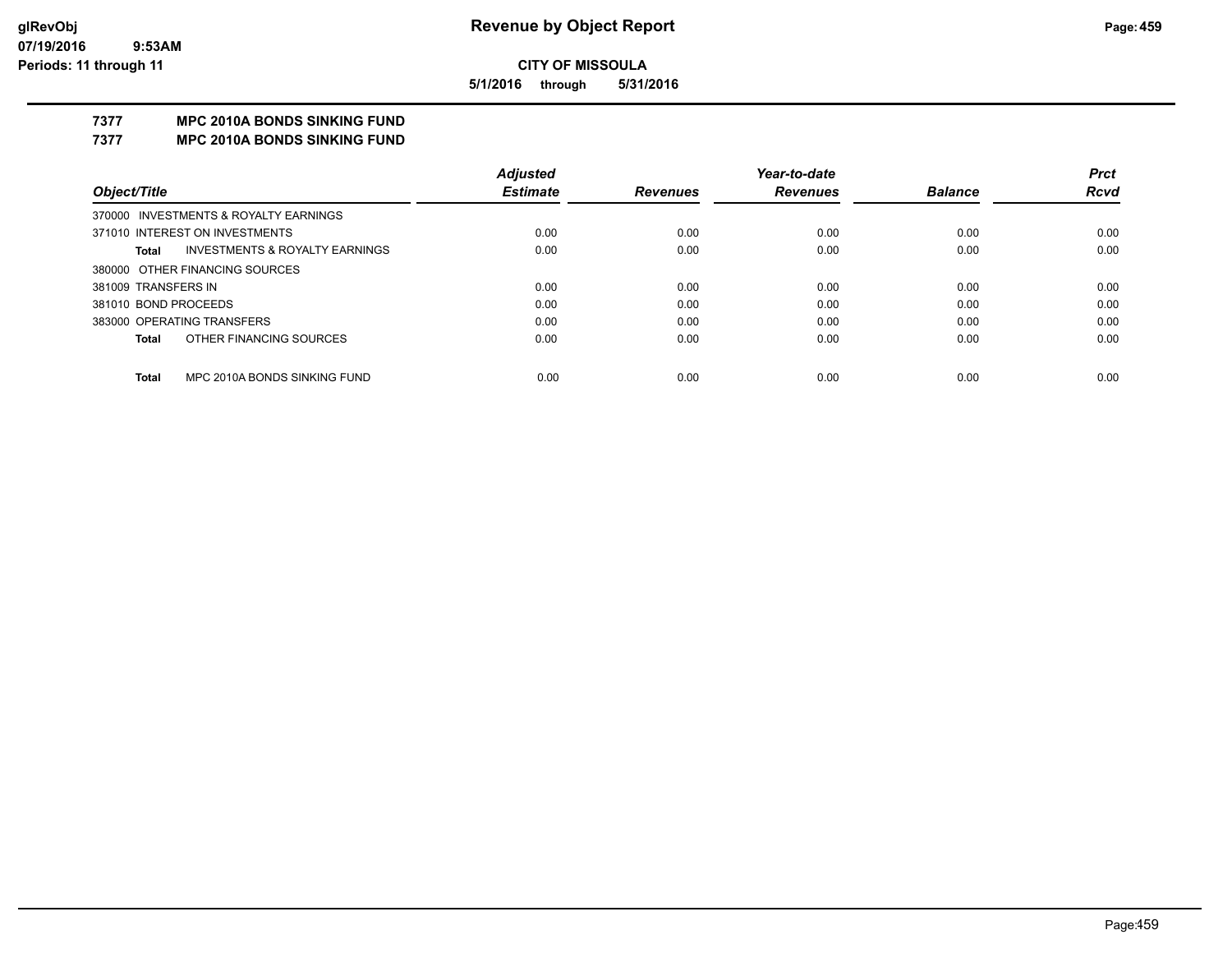**5/1/2016 through 5/31/2016**

## **7377 MPC 2010A BONDS SINKING FUND**

|                            |                                           | Adjusted        |                 | Year-to-date    |                | <b>Prct</b> |
|----------------------------|-------------------------------------------|-----------------|-----------------|-----------------|----------------|-------------|
| Object/Title               |                                           | <b>Estimate</b> | <b>Revenues</b> | <b>Revenues</b> | <b>Balance</b> | <b>Rcvd</b> |
|                            | 370000 INVESTMENTS & ROYALTY EARNINGS     |                 |                 |                 |                |             |
|                            | 371010 INTEREST ON INVESTMENTS            | 0.00            | 0.00            | 0.00            | 0.00           | 0.00        |
| Total                      | <b>INVESTMENTS &amp; ROYALTY EARNINGS</b> | 0.00            | 0.00            | 0.00            | 0.00           | 0.00        |
|                            | 380000 OTHER FINANCING SOURCES            |                 |                 |                 |                |             |
| 381009 TRANSFERS IN        |                                           | 0.00            | 0.00            | 0.00            | 0.00           | 0.00        |
| 381010 BOND PROCEEDS       |                                           | 0.00            | 0.00            | 0.00            | 0.00           | 0.00        |
| 383000 OPERATING TRANSFERS |                                           | 0.00            | 0.00            | 0.00            | 0.00           | 0.00        |
| Total                      | OTHER FINANCING SOURCES                   | 0.00            | 0.00            | 0.00            | 0.00           | 0.00        |
| <b>Total</b>               | MPC 2010A BONDS SINKING FUND              | 0.00            | 0.00            | 0.00            | 0.00           | 0.00        |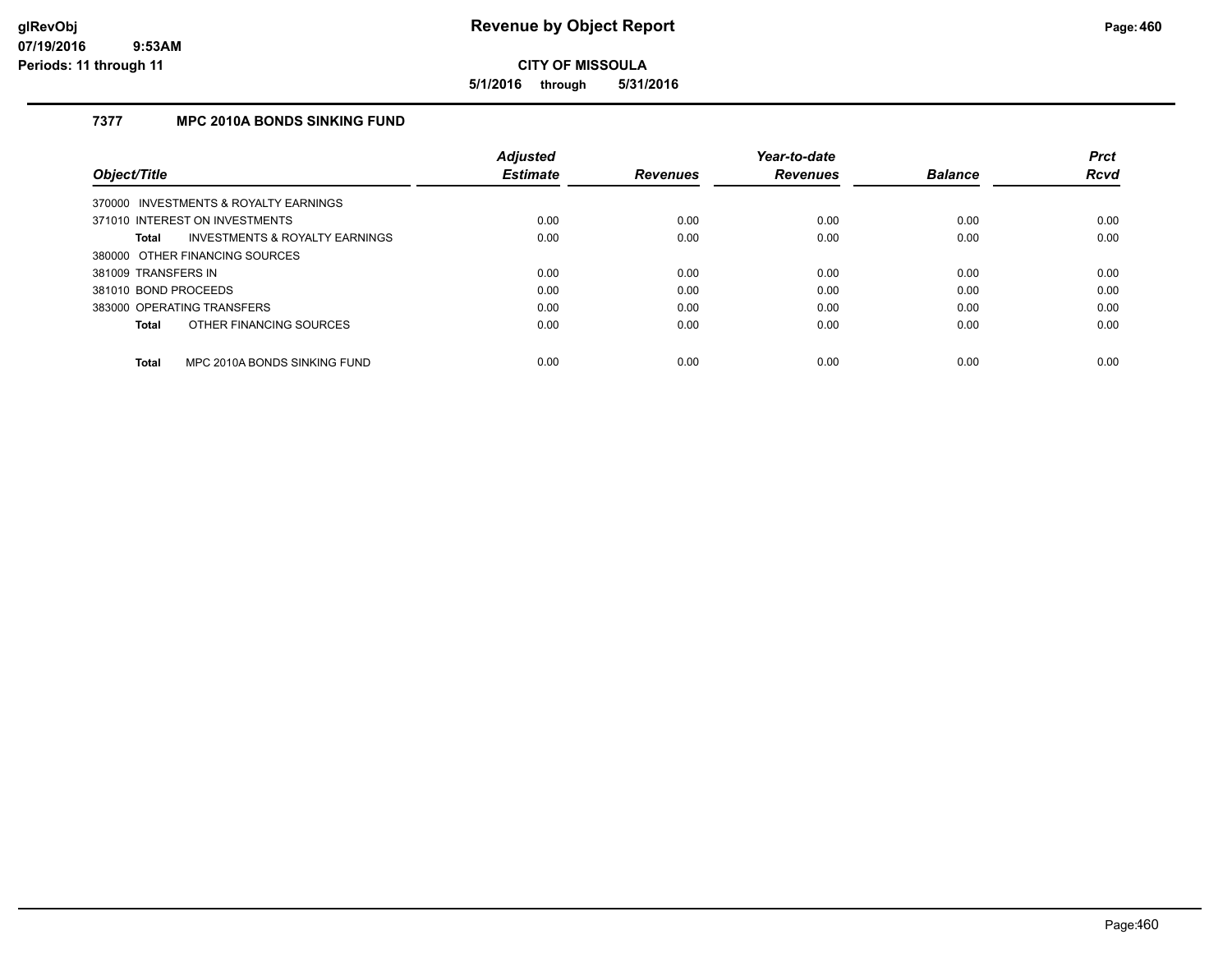**5/1/2016 through 5/31/2016**

#### **7378 MPC 2010A BOND RESERVE**

**7378 MPC 2010A BOND RESERVE**

|                      |                                           | <b>Adjusted</b> |                 | Year-to-date    |                | <b>Prct</b> |
|----------------------|-------------------------------------------|-----------------|-----------------|-----------------|----------------|-------------|
| Object/Title         |                                           | <b>Estimate</b> | <b>Revenues</b> | <b>Revenues</b> | <b>Balance</b> | <b>Rcvd</b> |
|                      | 370000 INVESTMENTS & ROYALTY EARNINGS     |                 |                 |                 |                |             |
|                      | 371010 INTEREST ON INVESTMENTS            | 0.00            | 0.00            | 0.00            | 0.00           | 0.00        |
| Total                | <b>INVESTMENTS &amp; ROYALTY EARNINGS</b> | 0.00            | 0.00            | 0.00            | 0.00           | 0.00        |
|                      | 380000 OTHER FINANCING SOURCES            |                 |                 |                 |                |             |
| 381009 TRANSFERS IN  |                                           | 0.00            | 0.00            | 0.00            | 0.00           | 0.00        |
| 381010 BOND PROCEEDS |                                           | 0.00            | 0.00            | 0.00            | 0.00           | 0.00        |
|                      | 383000 OPERATING TRANSFERS                | 0.00            | 0.00            | 0.00            | 0.00           | 0.00        |
| <b>Total</b>         | OTHER FINANCING SOURCES                   | 0.00            | 0.00            | 0.00            | 0.00           | 0.00        |
|                      |                                           |                 |                 |                 |                |             |
| <b>Total</b>         | MPC 2010A BOND RESERVE                    | 0.00            | 0.00            | 0.00            | 0.00           | 0.00        |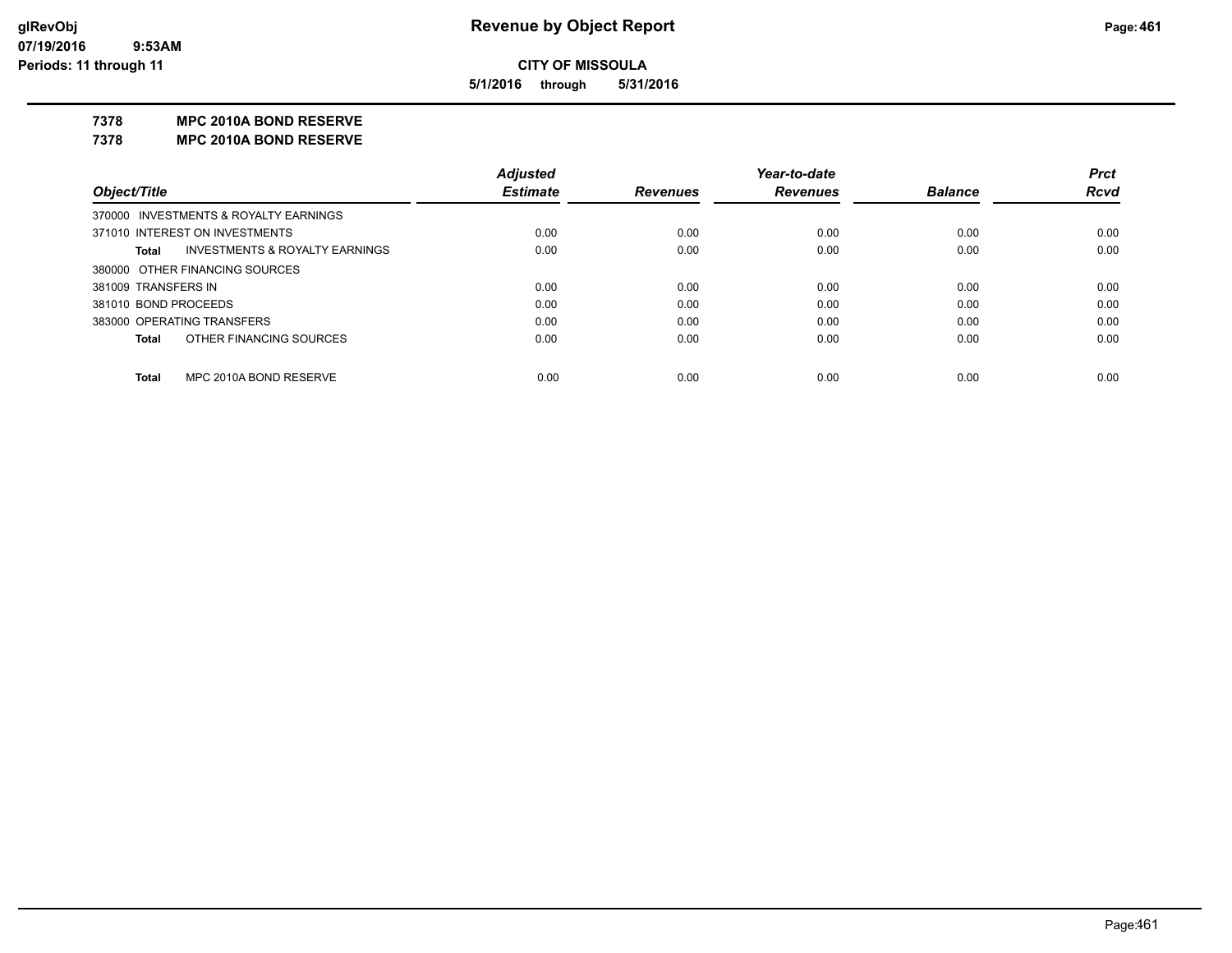**5/1/2016 through 5/31/2016**

## **7378 MPC 2010A BOND RESERVE**

|                                                    | <b>Adiusted</b> |                 | Year-to-date    |                | <b>Prct</b> |
|----------------------------------------------------|-----------------|-----------------|-----------------|----------------|-------------|
| Object/Title                                       | <b>Estimate</b> | <b>Revenues</b> | <b>Revenues</b> | <b>Balance</b> | <b>Rcvd</b> |
| 370000 INVESTMENTS & ROYALTY EARNINGS              |                 |                 |                 |                |             |
| 371010 INTEREST ON INVESTMENTS                     | 0.00            | 0.00            | 0.00            | 0.00           | 0.00        |
| <b>INVESTMENTS &amp; ROYALTY EARNINGS</b><br>Total | 0.00            | 0.00            | 0.00            | 0.00           | 0.00        |
| 380000 OTHER FINANCING SOURCES                     |                 |                 |                 |                |             |
| 381009 TRANSFERS IN                                | 0.00            | 0.00            | 0.00            | 0.00           | 0.00        |
| 381010 BOND PROCEEDS                               | 0.00            | 0.00            | 0.00            | 0.00           | 0.00        |
| 383000 OPERATING TRANSFERS                         | 0.00            | 0.00            | 0.00            | 0.00           | 0.00        |
| OTHER FINANCING SOURCES<br>Total                   | 0.00            | 0.00            | 0.00            | 0.00           | 0.00        |
| MPC 2010A BOND RESERVE<br><b>Total</b>             | 0.00            | 0.00            | 0.00            | 0.00           | 0.00        |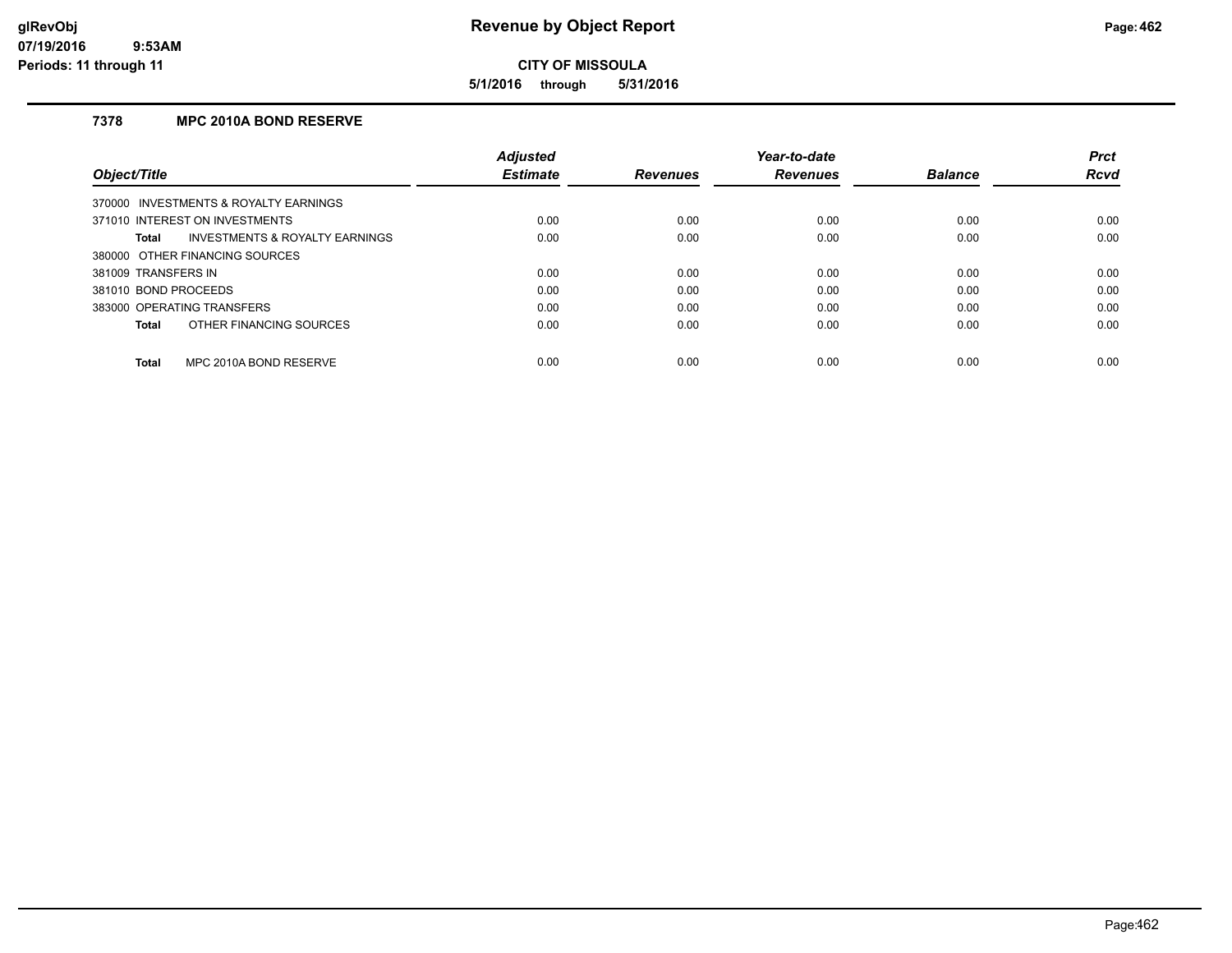**5/1/2016 through 5/31/2016**

## **7379 MPC 2010A BOND CONSTRUCTION**

#### **7379 MPC 2010A BOND CONSTRUCTION**

|                      |                                           | <b>Adjusted</b> |                 | Year-to-date    |                | <b>Prct</b> |
|----------------------|-------------------------------------------|-----------------|-----------------|-----------------|----------------|-------------|
| Object/Title         |                                           | <b>Estimate</b> | <b>Revenues</b> | <b>Revenues</b> | <b>Balance</b> | <b>Rcvd</b> |
|                      | 370000 INVESTMENTS & ROYALTY EARNINGS     |                 |                 |                 |                |             |
|                      | 371010 INTEREST ON INVESTMENTS            | 0.00            | 0.00            | 0.00            | 0.00           | 0.00        |
| Total                | <b>INVESTMENTS &amp; ROYALTY EARNINGS</b> | 0.00            | 0.00            | 0.00            | 0.00           | 0.00        |
|                      | 380000 OTHER FINANCING SOURCES            |                 |                 |                 |                |             |
| 381009 TRANSFERS IN  |                                           | 0.00            | 0.00            | 0.00            | 0.00           | 0.00        |
| 381010 BOND PROCEEDS |                                           | 0.00            | 0.00            | 0.00            | 0.00           | 0.00        |
|                      | 383000 OPERATING TRANSFERS                | 0.00            | 0.00            | 0.00            | 0.00           | 0.00        |
| Total                | OTHER FINANCING SOURCES                   | 0.00            | 0.00            | 0.00            | 0.00           | 0.00        |
|                      |                                           |                 |                 |                 |                |             |
| Total                | MPC 2010A BOND CONSTRUCTION               | 0.00            | 0.00            | 0.00            | 0.00           | 0.00        |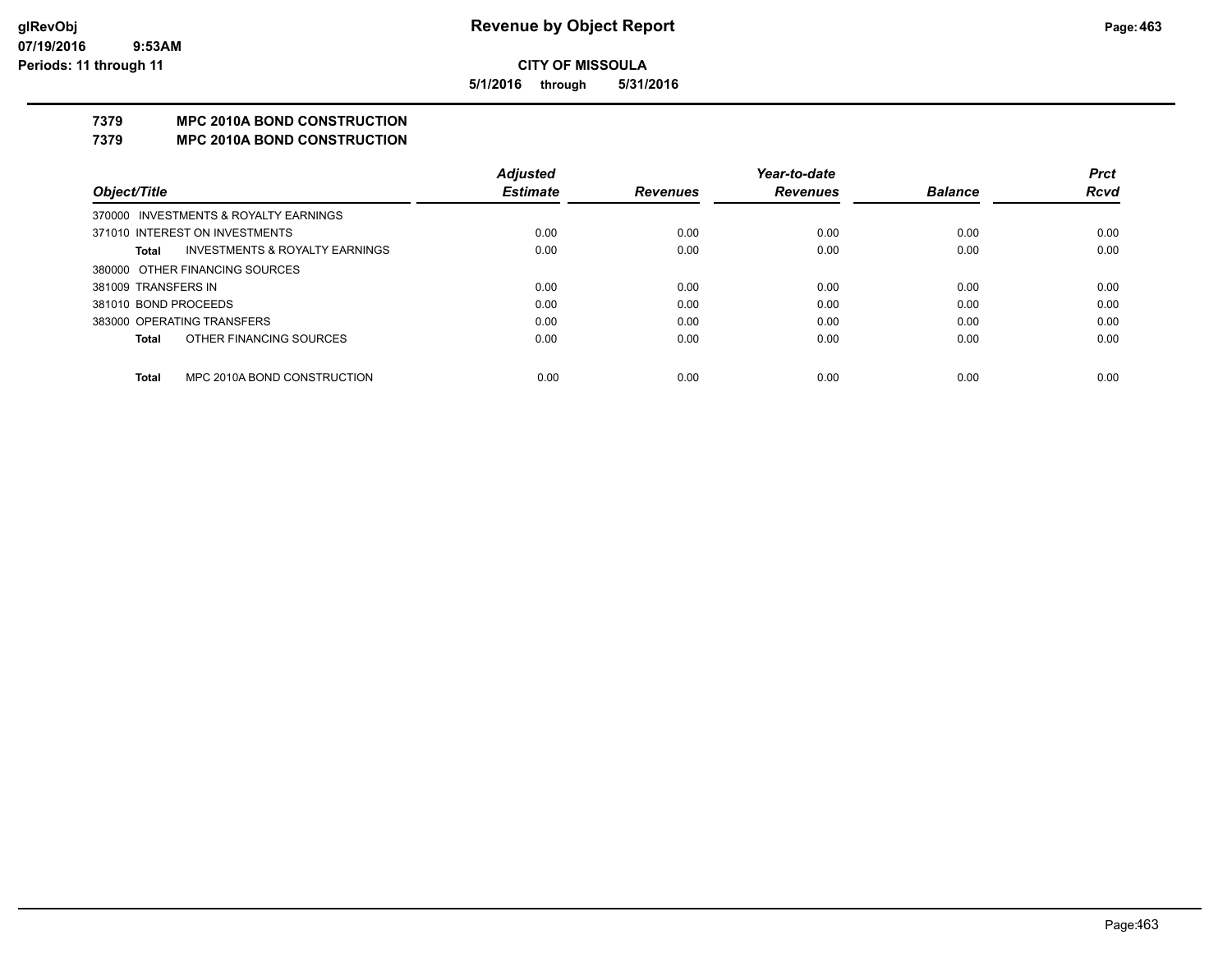**5/1/2016 through 5/31/2016**

## **7379 MPC 2010A BOND CONSTRUCTION**

|                      |                                           | <b>Adjusted</b> |                 | Year-to-date    |                | <b>Prct</b> |
|----------------------|-------------------------------------------|-----------------|-----------------|-----------------|----------------|-------------|
| Object/Title         |                                           | <b>Estimate</b> | <b>Revenues</b> | <b>Revenues</b> | <b>Balance</b> | <b>Rcvd</b> |
|                      | 370000 INVESTMENTS & ROYALTY EARNINGS     |                 |                 |                 |                |             |
|                      | 371010 INTEREST ON INVESTMENTS            | 0.00            | 0.00            | 0.00            | 0.00           | 0.00        |
| Total                | <b>INVESTMENTS &amp; ROYALTY EARNINGS</b> | 0.00            | 0.00            | 0.00            | 0.00           | 0.00        |
|                      | 380000 OTHER FINANCING SOURCES            |                 |                 |                 |                |             |
| 381009 TRANSFERS IN  |                                           | 0.00            | 0.00            | 0.00            | 0.00           | 0.00        |
| 381010 BOND PROCEEDS |                                           | 0.00            | 0.00            | 0.00            | 0.00           | 0.00        |
|                      | 383000 OPERATING TRANSFERS                | 0.00            | 0.00            | 0.00            | 0.00           | 0.00        |
| Total                | OTHER FINANCING SOURCES                   | 0.00            | 0.00            | 0.00            | 0.00           | 0.00        |
| <b>Total</b>         | MPC 2010A BOND CONSTRUCTION               | 0.00            | 0.00            | 0.00            | 0.00           | 0.00        |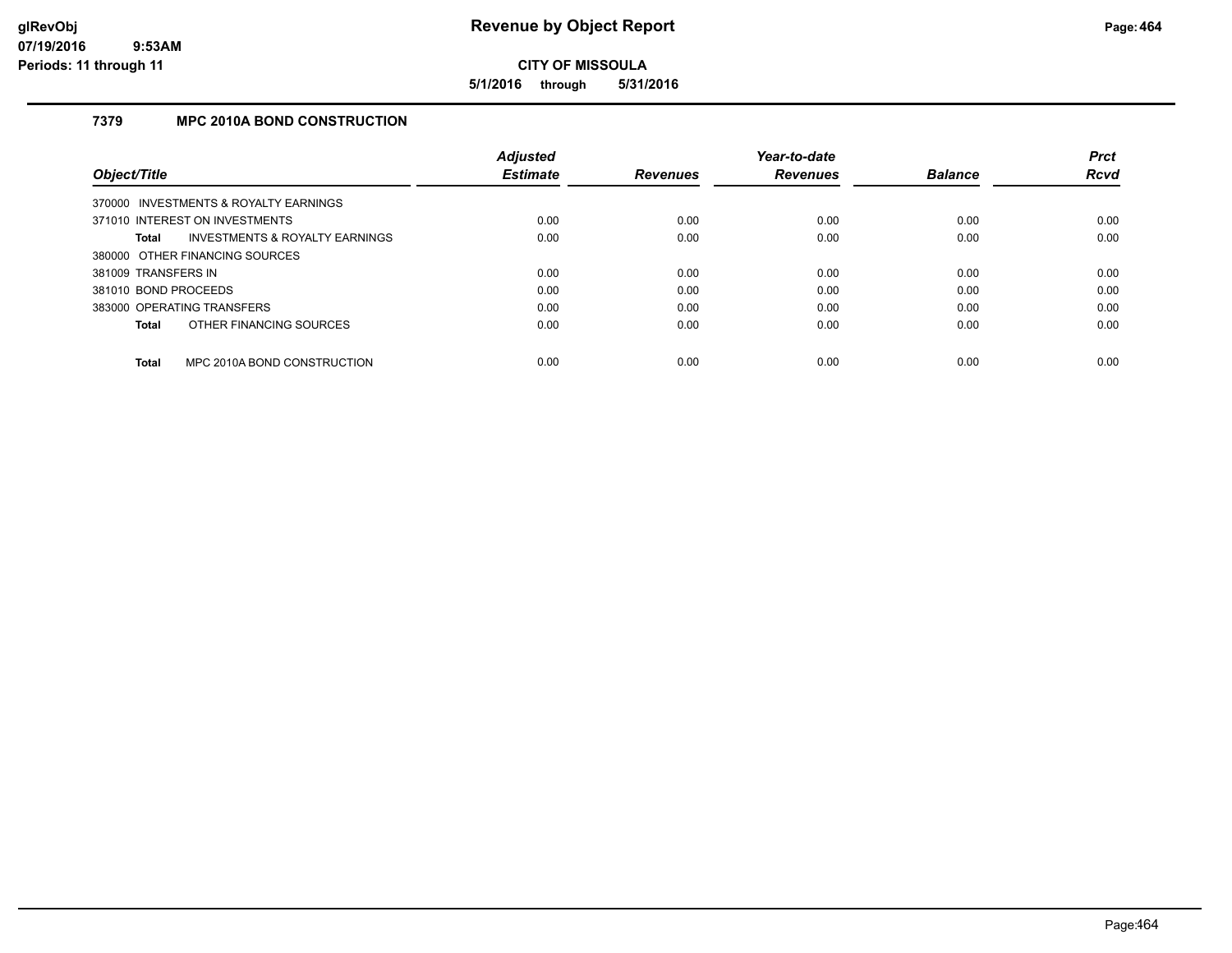**5/1/2016 through 5/31/2016**

## **7380 BUSINESS IMPROVEMENT DISTRICT**

**7380 BUSINESS IMPROVEMENT DISTRICT**

|                                                     | <b>Adjusted</b> |                 | Year-to-date    |                | <b>Prct</b> |
|-----------------------------------------------------|-----------------|-----------------|-----------------|----------------|-------------|
| Object/Title                                        | <b>Estimate</b> | <b>Revenues</b> | <b>Revenues</b> | <b>Balance</b> | Rcvd        |
| TAXES/ASSESSMENTS<br>310000                         |                 |                 |                 |                |             |
| 311011 TAX INCREMENT                                | 364,322.00      | 8,682.22        | 188,894.71      | 175,427.29     | 51.85       |
| PENALTIES & INTEREST<br>312001                      | 0.00            | 26.91           | 655.56          | $-655.56$      | 0.00        |
| <b>TAXES/ASSESSMENTS</b><br>Total                   | 364,322.00      | 8,709.13        | 189,550.27      | 174,771.73     | 52.03       |
| <b>CHARGES FOR SERVICES</b><br>340000               |                 |                 |                 |                |             |
| <b>GARBAGE COLLECTION SERVICES</b><br>343041        | 5,000.00        | 2,011.77        | 18,733.57       | $-13,733.57$   | 374.67      |
| <b>CHARGES FOR SERVICES</b><br><b>Total</b>         | 5,000.00        | 2,011.77        | 18,733.57       | $-13,733.57$   | 374.67      |
| <b>MISCELLANEOUS REVENUES</b><br>360000             |                 |                 |                 |                |             |
| 363010 LIGHTING ASSESSMENTS                         | 0.00            | 0.00            | 0.00            | 0.00           | 0.00        |
| 363020 PROPERTY ASSESSMENTS                         | 0.00            | 0.00            | 0.00            | 0.00           | 0.00        |
| MISCELLANEOUS REVENUES<br>Total                     | 0.00            | 0.00            | 0.00            | 0.00           | 0.00        |
| <b>INVESTMENTS &amp; ROYALTY EARNINGS</b><br>370000 |                 |                 |                 |                |             |
| 371010 INTEREST ON INVESTMENTS                      | 0.00            | 0.00            | 0.00            | 0.00           | 0.00        |
| 371020 GAIN/LOSS IN MARKET VALUE OF INVESTMENTS     | 0.00            | 0.00            | 0.00            | 0.00           | 0.00        |
| <b>INVESTMENTS &amp; ROYALTY EARNINGS</b><br>Total  | 0.00            | 0.00            | 0.00            | 0.00           | 0.00        |
| <b>BUSINESS IMPROVEMENT DISTRICT</b><br>Total       | 369,322.00      | 10,720.90       | 208,283.84      | 161,038.16     | 56.40       |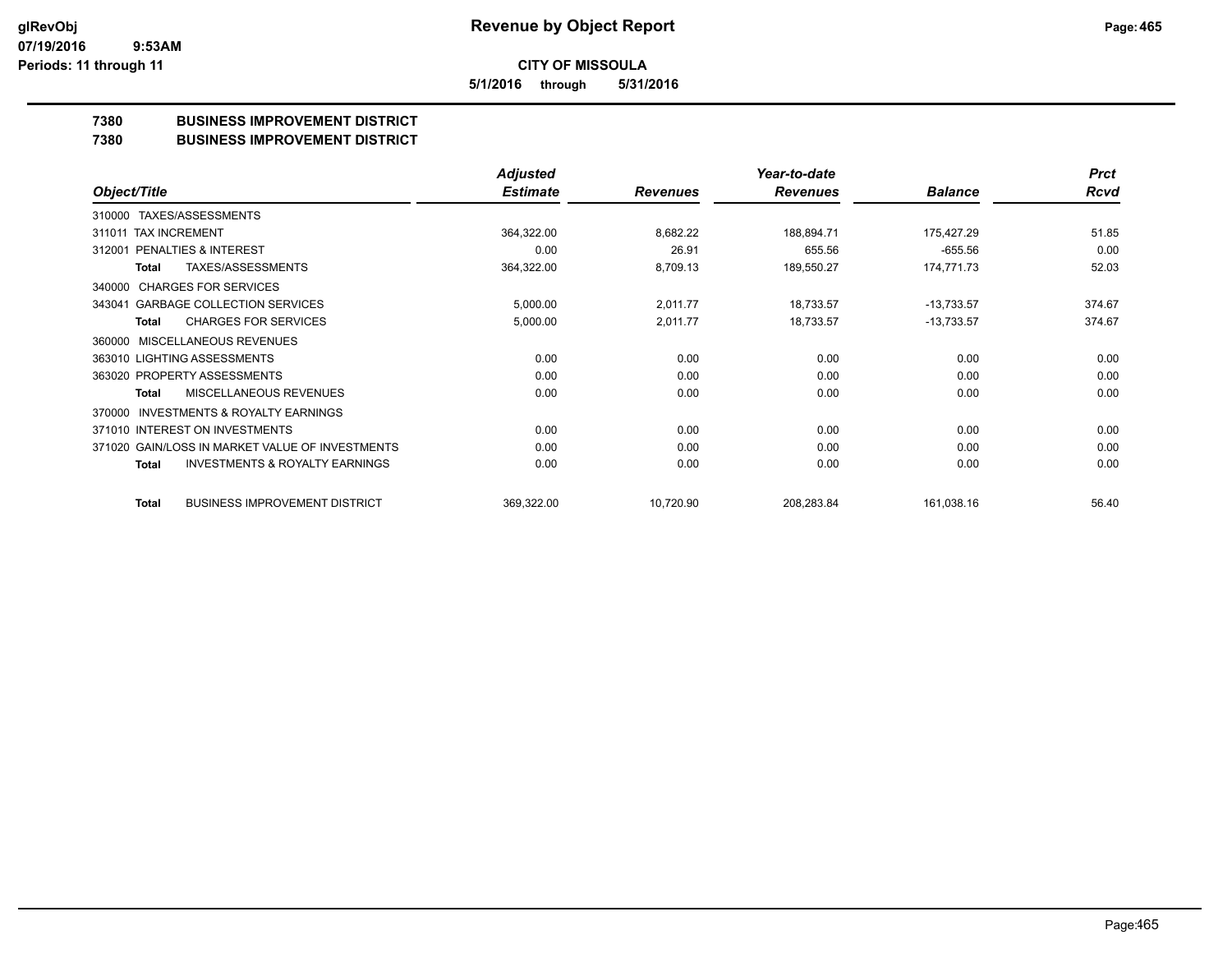**5/1/2016 through 5/31/2016**

## **7380 BUSINESS IMPROVEMENT DISTRICT**

|                                                           | <b>Adjusted</b> |                 | Year-to-date    |                | <b>Prct</b> |
|-----------------------------------------------------------|-----------------|-----------------|-----------------|----------------|-------------|
| Object/Title                                              | <b>Estimate</b> | <b>Revenues</b> | <b>Revenues</b> | <b>Balance</b> | <b>Rcvd</b> |
| 310000 TAXES/ASSESSMENTS                                  |                 |                 |                 |                |             |
| 311011 TAX INCREMENT                                      | 364,322.00      | 8,682.22        | 188,894.71      | 175,427.29     | 51.85       |
| <b>PENALTIES &amp; INTEREST</b><br>312001                 | 0.00            | 26.91           | 655.56          | $-655.56$      | 0.00        |
| TAXES/ASSESSMENTS<br><b>Total</b>                         | 364,322.00      | 8,709.13        | 189,550.27      | 174,771.73     | 52.03       |
| 340000 CHARGES FOR SERVICES                               |                 |                 |                 |                |             |
| 343041 GARBAGE COLLECTION SERVICES                        | 5,000.00        | 2,011.77        | 18,733.57       | $-13,733.57$   | 374.67      |
| <b>CHARGES FOR SERVICES</b><br><b>Total</b>               | 5,000.00        | 2,011.77        | 18,733.57       | $-13,733.57$   | 374.67      |
| MISCELLANEOUS REVENUES<br>360000                          |                 |                 |                 |                |             |
| 363010 LIGHTING ASSESSMENTS                               | 0.00            | 0.00            | 0.00            | 0.00           | 0.00        |
| 363020 PROPERTY ASSESSMENTS                               | 0.00            | 0.00            | 0.00            | 0.00           | 0.00        |
| <b>MISCELLANEOUS REVENUES</b><br>Total                    | 0.00            | 0.00            | 0.00            | 0.00           | 0.00        |
| <b>INVESTMENTS &amp; ROYALTY EARNINGS</b><br>370000       |                 |                 |                 |                |             |
| 371010 INTEREST ON INVESTMENTS                            | 0.00            | 0.00            | 0.00            | 0.00           | 0.00        |
| 371020 GAIN/LOSS IN MARKET VALUE OF INVESTMENT            | 0.00            | 0.00            | 0.00            | 0.00           | 0.00        |
| <b>INVESTMENTS &amp; ROYALTY EARNINGS</b><br><b>Total</b> | 0.00            | 0.00            | 0.00            | 0.00           | 0.00        |
| <b>BUSINESS IMPROVEMENT DISTRICT</b><br><b>Total</b>      | 369,322.00      | 10,720.90       | 208,283.84      | 161,038.16     | 56.40       |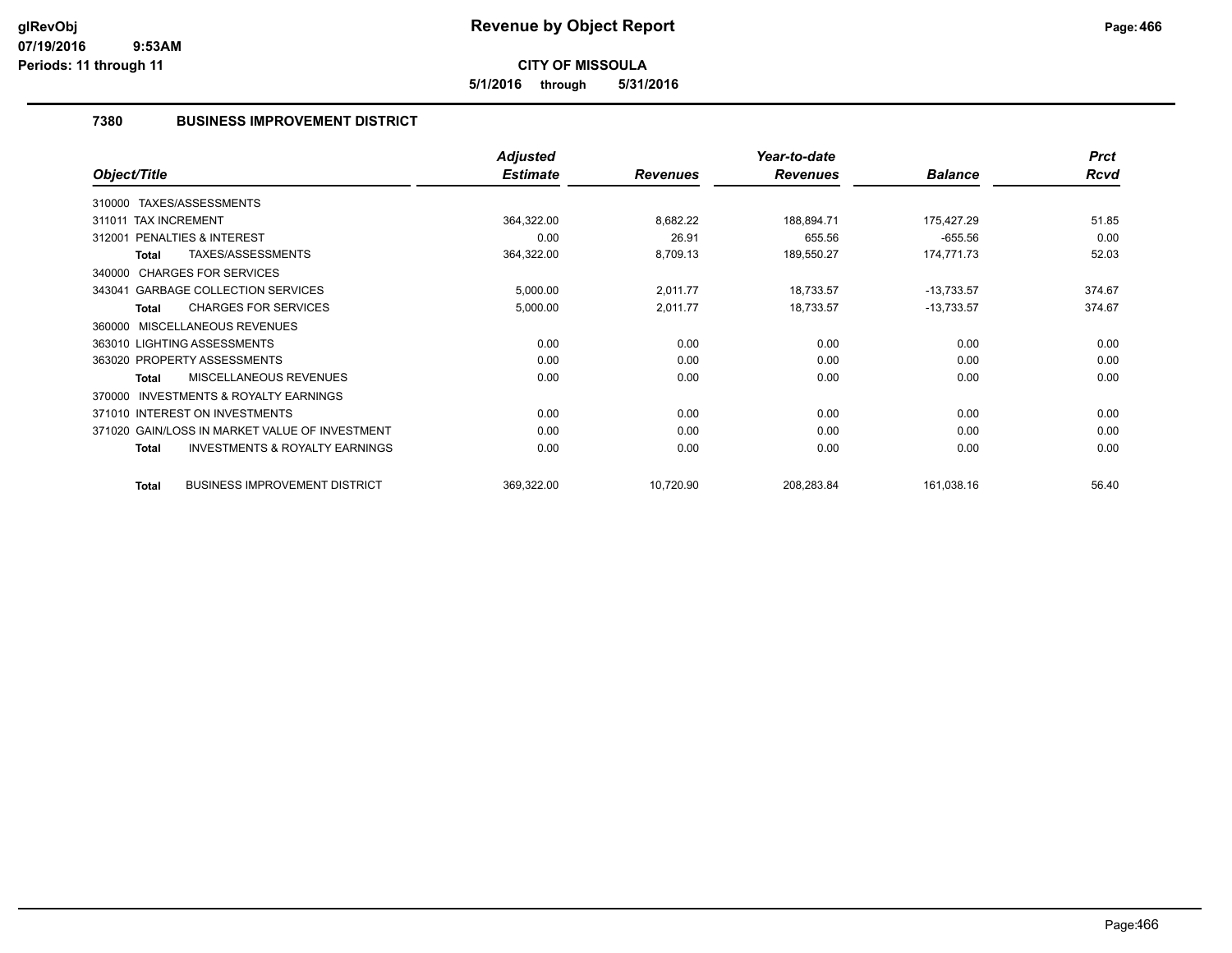**5/1/2016 through 5/31/2016**

# **7381 TOURISM BUSINESS IMPROVEMENT DISTRICT**

## **7381 TOURISM BUSINESS IMPROVEMENT DISTRICT**

|                                                    | <b>Adjusted</b> |                 | Year-to-date    |                | <b>Prct</b> |
|----------------------------------------------------|-----------------|-----------------|-----------------|----------------|-------------|
| Object/Title                                       | <b>Estimate</b> | <b>Revenues</b> | <b>Revenues</b> | <b>Balance</b> | <b>Rcvd</b> |
| 310000 TAXES/ASSESSMENTS                           |                 |                 |                 |                |             |
| 314100 TBID REVENUE                                | 680.350.00      | 0.00            | 0.00            | 680.350.00     | 0.00        |
| TAXES/ASSESSMENTS<br>Total                         | 680,350.00      | 0.00            | 0.00            | 680.350.00     | 0.00        |
| 370000 INVESTMENTS & ROYALTY EARNINGS              |                 |                 |                 |                |             |
| 371010 INTEREST ON INVESTMENTS                     | 0.00            | 0.00            | 0.00            | 0.00           | 0.00        |
| <b>INVESTMENTS &amp; ROYALTY EARNINGS</b><br>Total | 0.00            | 0.00            | 0.00            | 0.00           | 0.00        |
| TOURISM BUSINESS IMPROVEMENT DISTRI                | 680.350.00      | 0.00            | 0.00            | 680.350.00     | 0.00        |
| <b>Total</b>                                       |                 |                 |                 |                |             |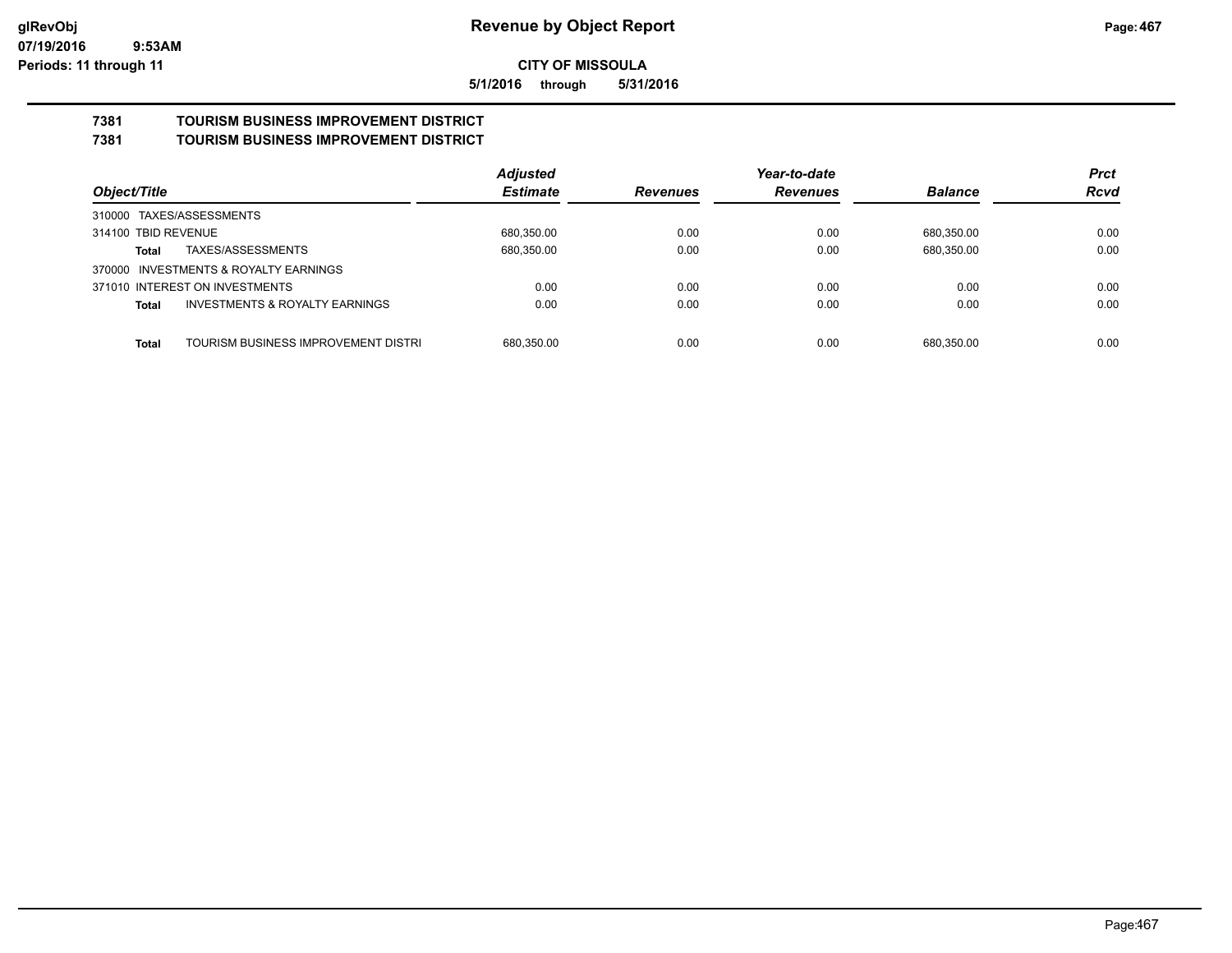**5/1/2016 through 5/31/2016**

### **7381 TOURISM BUSINESS IMPROVEMENT DISTRICT**

| Object/Title                                              | <b>Adjusted</b><br><b>Estimate</b> | <b>Revenues</b> | Year-to-date<br><b>Revenues</b> | <b>Balance</b> | <b>Prct</b><br><b>Rcvd</b> |
|-----------------------------------------------------------|------------------------------------|-----------------|---------------------------------|----------------|----------------------------|
| 310000 TAXES/ASSESSMENTS                                  |                                    |                 |                                 |                |                            |
| 314100 TBID REVENUE                                       | 680,350.00                         | 0.00            | 0.00                            | 680.350.00     | 0.00                       |
| TAXES/ASSESSMENTS<br><b>Total</b>                         | 680,350.00                         | 0.00            | 0.00                            | 680,350.00     | 0.00                       |
| 370000 INVESTMENTS & ROYALTY EARNINGS                     |                                    |                 |                                 |                |                            |
| 371010 INTEREST ON INVESTMENTS                            | 0.00                               | 0.00            | 0.00                            | 0.00           | 0.00                       |
| <b>INVESTMENTS &amp; ROYALTY EARNINGS</b><br><b>Total</b> | 0.00                               | 0.00            | 0.00                            | 0.00           | 0.00                       |
|                                                           |                                    |                 |                                 |                |                            |
| TOURISM BUSINESS IMPROVEMENT DISTR<br><b>Total</b>        | 680.350.00                         | 0.00            | 0.00                            | 680.350.00     | 0.00                       |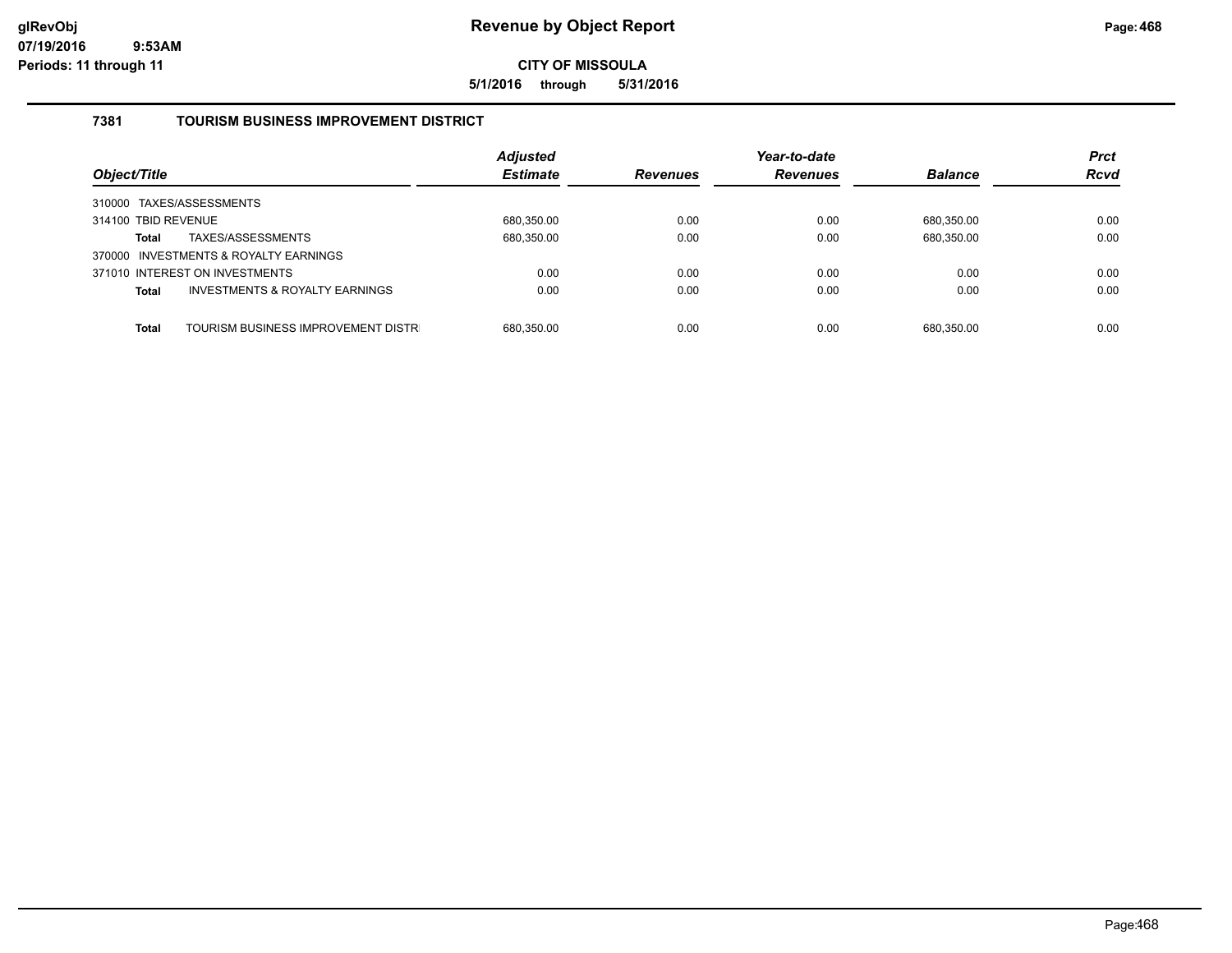**5/1/2016 through 5/31/2016**

**7382 5.75M TIF RESERVE**

**7382 5.75M TIF RESERVE**

|                                       |                                | <b>Adjusted</b> |                 | Year-to-date    |                | <b>Prct</b> |
|---------------------------------------|--------------------------------|-----------------|-----------------|-----------------|----------------|-------------|
| Object/Title                          |                                | <b>Estimate</b> | <b>Revenues</b> | <b>Revenues</b> | <b>Balance</b> | <b>Rcvd</b> |
| 370000 INVESTMENTS & ROYALTY EARNINGS |                                |                 |                 |                 |                |             |
| 371010 INTEREST ON INVESTMENTS        |                                | 0.00            | 0.00            | 0.00            | 0.00           | 0.00        |
| Total                                 | INVESTMENTS & ROYALTY EARNINGS | 0.00            | 0.00            | 0.00            | 0.00           | 0.00        |
| 380000 OTHER FINANCING SOURCES        |                                |                 |                 |                 |                |             |
| 381025 BOND PROCEEDS                  |                                | 0.00            | 0.00            | 0.00            | 0.00           | 0.00        |
| 383014 TRANS FR MRA                   |                                | 0.00            | 0.00            | 0.00            | 0.00           | 0.00        |
| 383040 TRANSFER FROM CITY GRANTS      |                                | 0.00            | 0.00            | 0.00            | 0.00           | 0.00        |
| OTHER FINANCING SOURCES<br>Total      |                                | 0.00            | 0.00            | 0.00            | 0.00           | 0.00        |
|                                       |                                |                 |                 |                 |                |             |
| 5.75M TIF RESERVE<br>Total            |                                | 0.00            | 0.00            | 0.00            | 0.00           | 0.00        |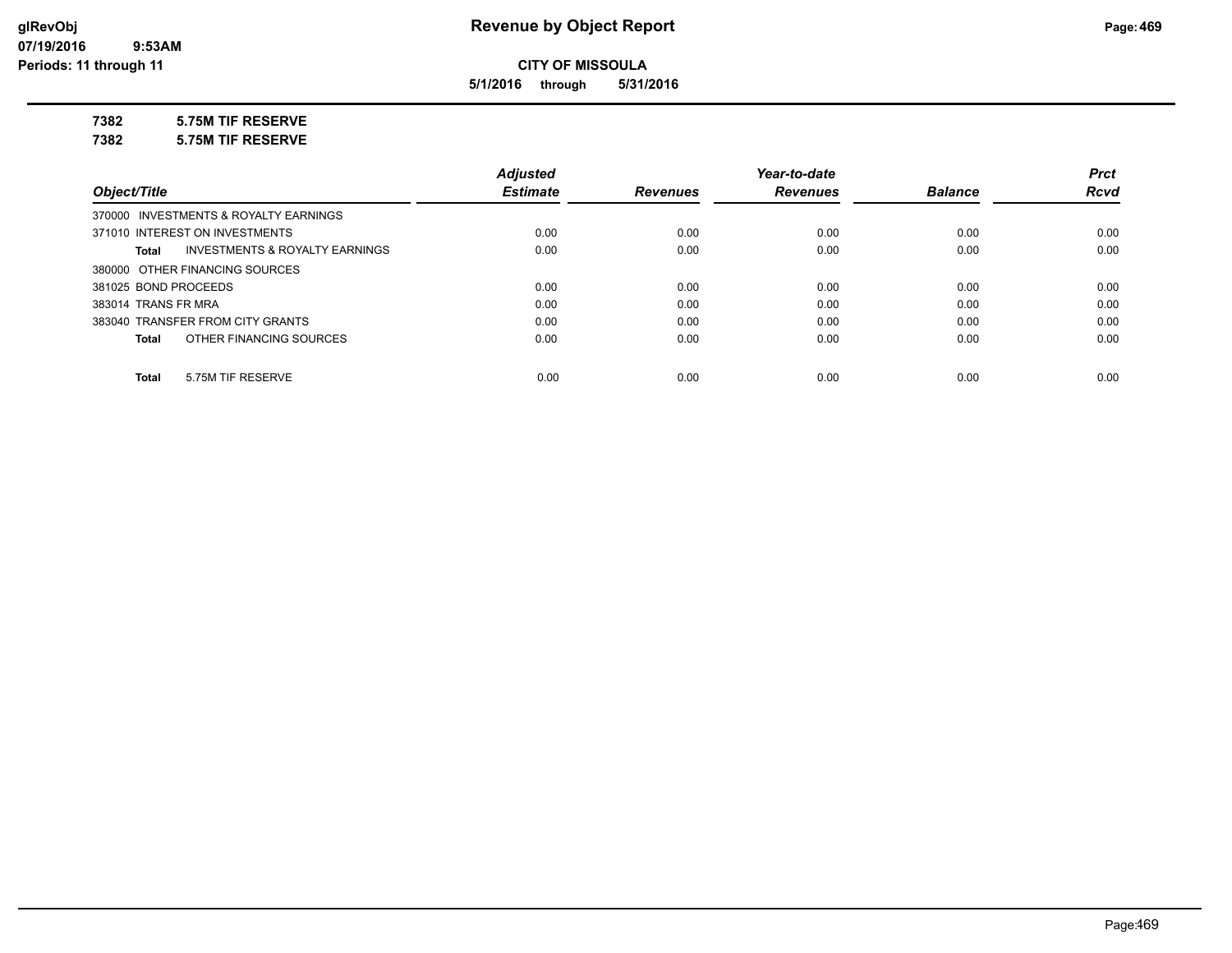**5/1/2016 through 5/31/2016**

#### **7382 5.75M TIF RESERVE**

|                                                    | <b>Adjusted</b> |                 | Year-to-date    |                | <b>Prct</b> |
|----------------------------------------------------|-----------------|-----------------|-----------------|----------------|-------------|
| Object/Title                                       | <b>Estimate</b> | <b>Revenues</b> | <b>Revenues</b> | <b>Balance</b> | <b>Rcvd</b> |
| 370000 INVESTMENTS & ROYALTY EARNINGS              |                 |                 |                 |                |             |
| 371010 INTEREST ON INVESTMENTS                     | 0.00            | 0.00            | 0.00            | 0.00           | 0.00        |
| <b>INVESTMENTS &amp; ROYALTY EARNINGS</b><br>Total | 0.00            | 0.00            | 0.00            | 0.00           | 0.00        |
| 380000 OTHER FINANCING SOURCES                     |                 |                 |                 |                |             |
| 381025 BOND PROCEEDS                               | 0.00            | 0.00            | 0.00            | 0.00           | 0.00        |
| 383014 TRANS FR MRA                                | 0.00            | 0.00            | 0.00            | 0.00           | 0.00        |
| 383040 TRANSFER FROM CITY GRANTS                   | 0.00            | 0.00            | 0.00            | 0.00           | 0.00        |
| OTHER FINANCING SOURCES<br>Total                   | 0.00            | 0.00            | 0.00            | 0.00           | 0.00        |
|                                                    |                 |                 |                 |                |             |
| 5.75M TIF RESERVE<br><b>Total</b>                  | 0.00            | 0.00            | 0.00            | 0.00           | 0.00        |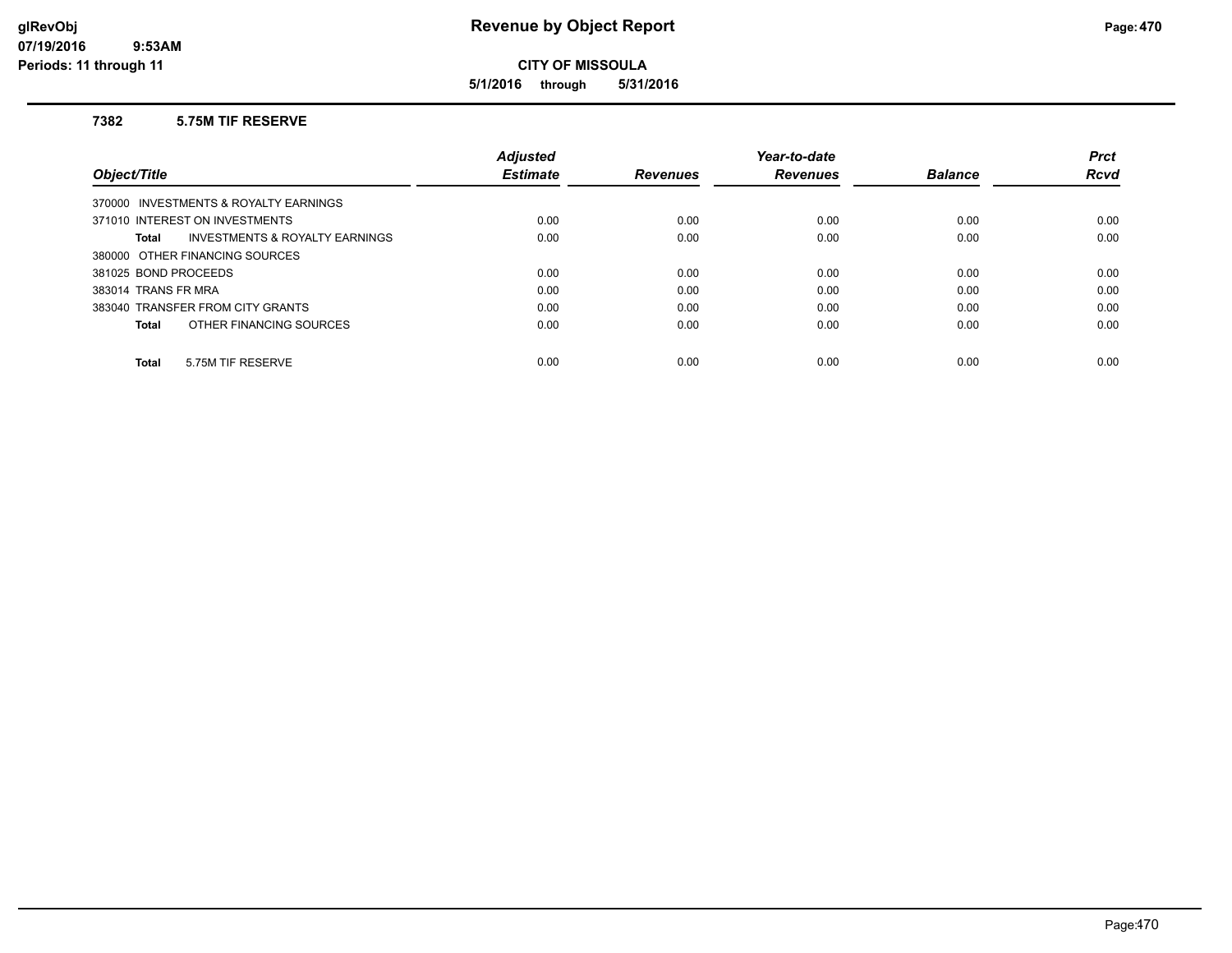**5/1/2016 through 5/31/2016**

#### **7383 RIVERFRONT TRIANGLE URD**

**7383 RIVERFRONT TRIANGLE URD**

|                                                    | <b>Adjusted</b> |                 | Year-to-date    |                | <b>Prct</b> |
|----------------------------------------------------|-----------------|-----------------|-----------------|----------------|-------------|
| Object/Title                                       | <b>Estimate</b> | <b>Revenues</b> | <b>Revenues</b> | <b>Balance</b> | <b>Rcvd</b> |
| 310000 TAXES/ASSESSMENTS                           |                 |                 |                 |                |             |
| 311011 TAX INCREMENT                               | 0.00            | 0.00            | 0.00            | 0.00           | 0.00        |
| <b>PENALTIES &amp; INTEREST</b><br>312001          | 0.00            | 0.00            | 0.14            | $-0.14$        | 0.00        |
| TAXES/ASSESSMENTS<br>Total                         | 0.00            | 0.00            | 0.14            | $-0.14$        | 0.00        |
| 330000 INTERGOVERNMENTAL REVENUES                  |                 |                 |                 |                |             |
| 335210 PERSONAL PROPERTY TAX REIMBURSEMENT         | 11.862.00       | 4.657.92        | 9.315.84        | 2.546.16       | 78.54       |
| <b>INTERGOVERNMENTAL REVENUES</b><br>Total         | 11,862.00       | 4,657.92        | 9,315.84        | 2,546.16       | 78.54       |
| 370000 INVESTMENTS & ROYALTY EARNINGS              |                 |                 |                 |                |             |
| 371010 INTEREST ON INVESTMENTS                     | 0.00            | 0.00            | 0.00            | 0.00           | 0.00        |
| <b>INVESTMENTS &amp; ROYALTY EARNINGS</b><br>Total | 0.00            | 0.00            | 0.00            | 0.00           | 0.00        |
| RIVERFRONT TRIANGLE URD<br><b>Total</b>            | 11.862.00       | 4.657.92        | 9.315.98        | 2.546.02       | 78.54       |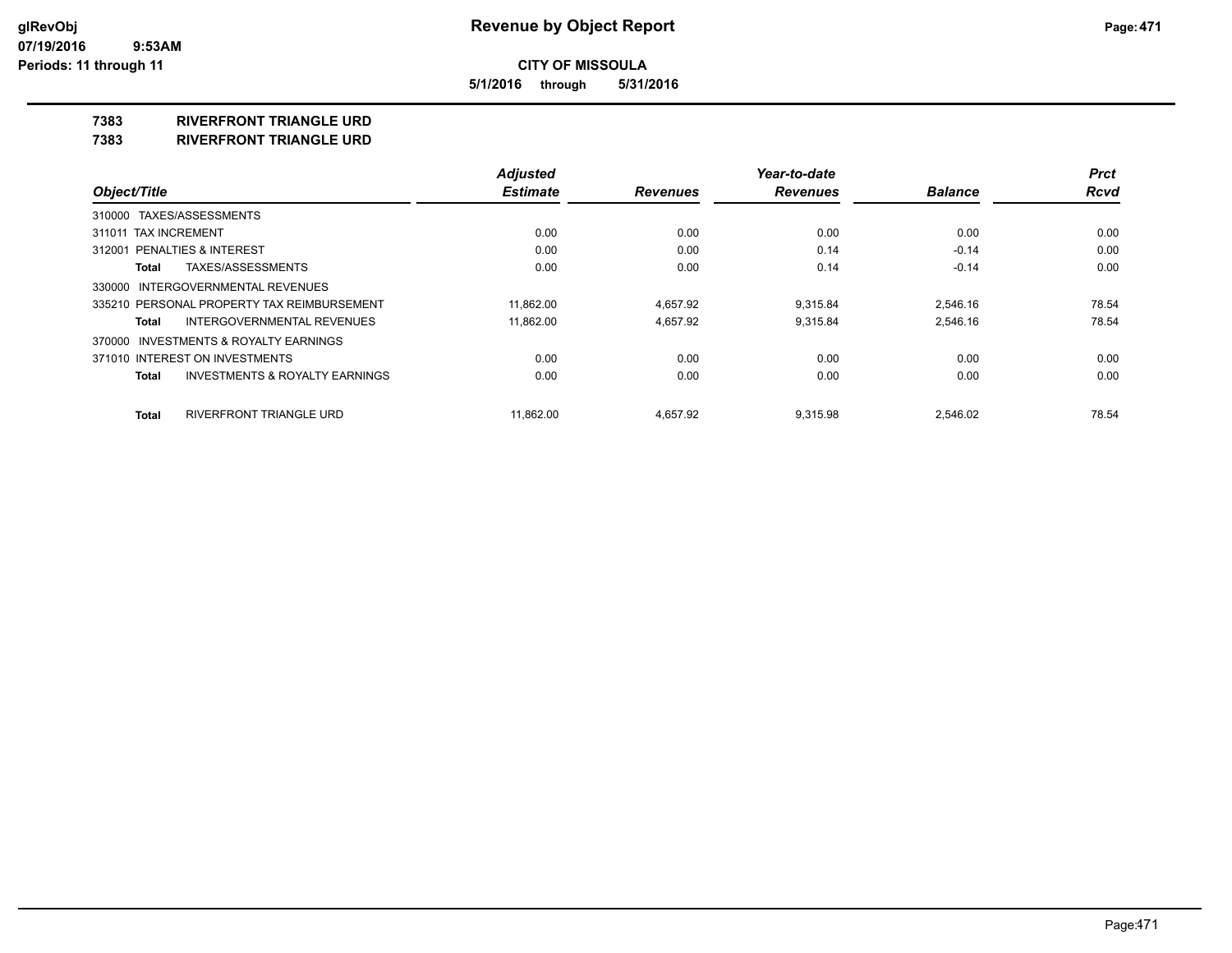**5/1/2016 through 5/31/2016**

## **7383 RIVERFRONT TRIANGLE URD**

|                                                           | <b>Adjusted</b> |                 | Year-to-date    |                | <b>Prct</b> |
|-----------------------------------------------------------|-----------------|-----------------|-----------------|----------------|-------------|
| Object/Title                                              | <b>Estimate</b> | <b>Revenues</b> | <b>Revenues</b> | <b>Balance</b> | <b>Rcvd</b> |
| TAXES/ASSESSMENTS<br>310000                               |                 |                 |                 |                |             |
| 311011 TAX INCREMENT                                      | 0.00            | 0.00            | 0.00            | 0.00           | 0.00        |
| 312001 PENALTIES & INTEREST                               | 0.00            | 0.00            | 0.14            | $-0.14$        | 0.00        |
| TAXES/ASSESSMENTS<br><b>Total</b>                         | 0.00            | 0.00            | 0.14            | $-0.14$        | 0.00        |
| INTERGOVERNMENTAL REVENUES<br>330000                      |                 |                 |                 |                |             |
| 335210 PERSONAL PROPERTY TAX REIMBURSEMENT                | 11.862.00       | 4.657.92        | 9.315.84        | 2.546.16       | 78.54       |
| <b>INTERGOVERNMENTAL REVENUES</b><br><b>Total</b>         | 11.862.00       | 4.657.92        | 9.315.84        | 2.546.16       | 78.54       |
| 370000 INVESTMENTS & ROYALTY EARNINGS                     |                 |                 |                 |                |             |
| 371010 INTEREST ON INVESTMENTS                            | 0.00            | 0.00            | 0.00            | 0.00           | 0.00        |
| <b>INVESTMENTS &amp; ROYALTY EARNINGS</b><br><b>Total</b> | 0.00            | 0.00            | 0.00            | 0.00           | 0.00        |
| RIVERFRONT TRIANGLE URD<br><b>Total</b>                   | 11.862.00       | 4.657.92        | 9.315.98        | 2.546.02       | 78.54       |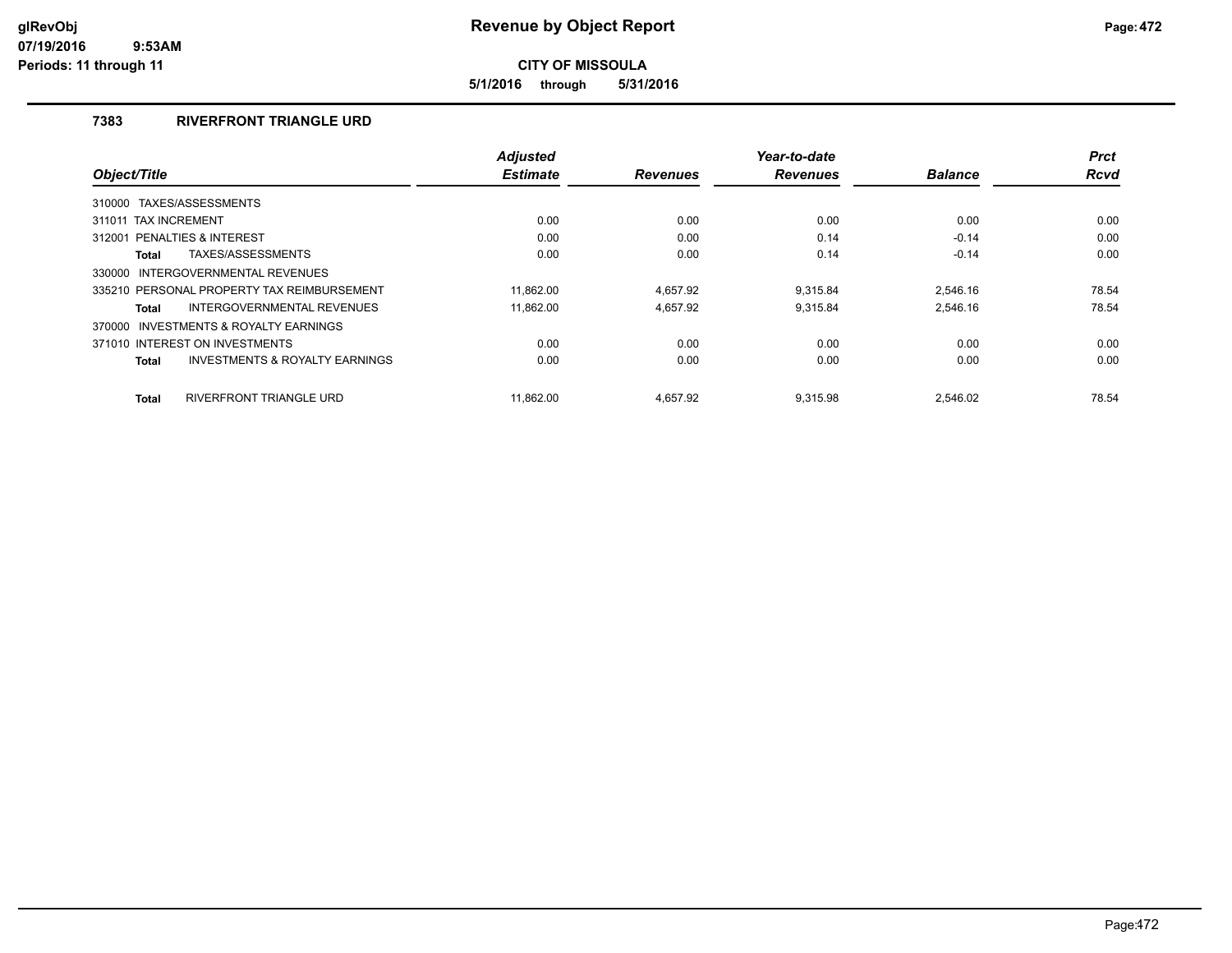**5/1/2016 through 5/31/2016**

## **7384 NRSS DEBT SERVICE CLEARING**

**7384 NRSS DEBT SERVICE CLEARING**

|                                                    | <b>Adjusted</b> |                 | Year-to-date    |                | <b>Prct</b> |
|----------------------------------------------------|-----------------|-----------------|-----------------|----------------|-------------|
| Object/Title                                       | <b>Estimate</b> | <b>Revenues</b> | <b>Revenues</b> | <b>Balance</b> | <b>Rcvd</b> |
| 310000 TAXES/ASSESSMENTS                           |                 |                 |                 |                |             |
| 311011 TAX INCREMENT                               | 0.00            | 0.00            | 0.00            | 0.00           | 0.00        |
| 312001 PENALTIES & INTEREST                        | 0.00            | 0.00            | 0.00            | 0.00           | 0.00        |
| TAXES/ASSESSMENTS<br>Total                         | 0.00            | 0.00            | 0.00            | 0.00           | 0.00        |
| 370000 INVESTMENTS & ROYALTY EARNINGS              |                 |                 |                 |                |             |
| 371010 INTEREST ON INVESTMENTS                     | 0.00            | 0.00            | 0.00            | 0.00           | 0.00        |
| <b>INVESTMENTS &amp; ROYALTY EARNINGS</b><br>Total | 0.00            | 0.00            | 0.00            | 0.00           | 0.00        |
| 380000 OTHER FINANCING SOURCES                     |                 |                 |                 |                |             |
| 383014 TRANS FR MRA                                | 0.00            | 0.00            | 0.00            | 0.00           | 0.00        |
| OTHER FINANCING SOURCES<br>Total                   | 0.00            | 0.00            | 0.00            | 0.00           | 0.00        |
| NRSS DEBT SERVICE CLEARING<br><b>Total</b>         | 0.00            | 0.00            | 0.00            | 0.00           | 0.00        |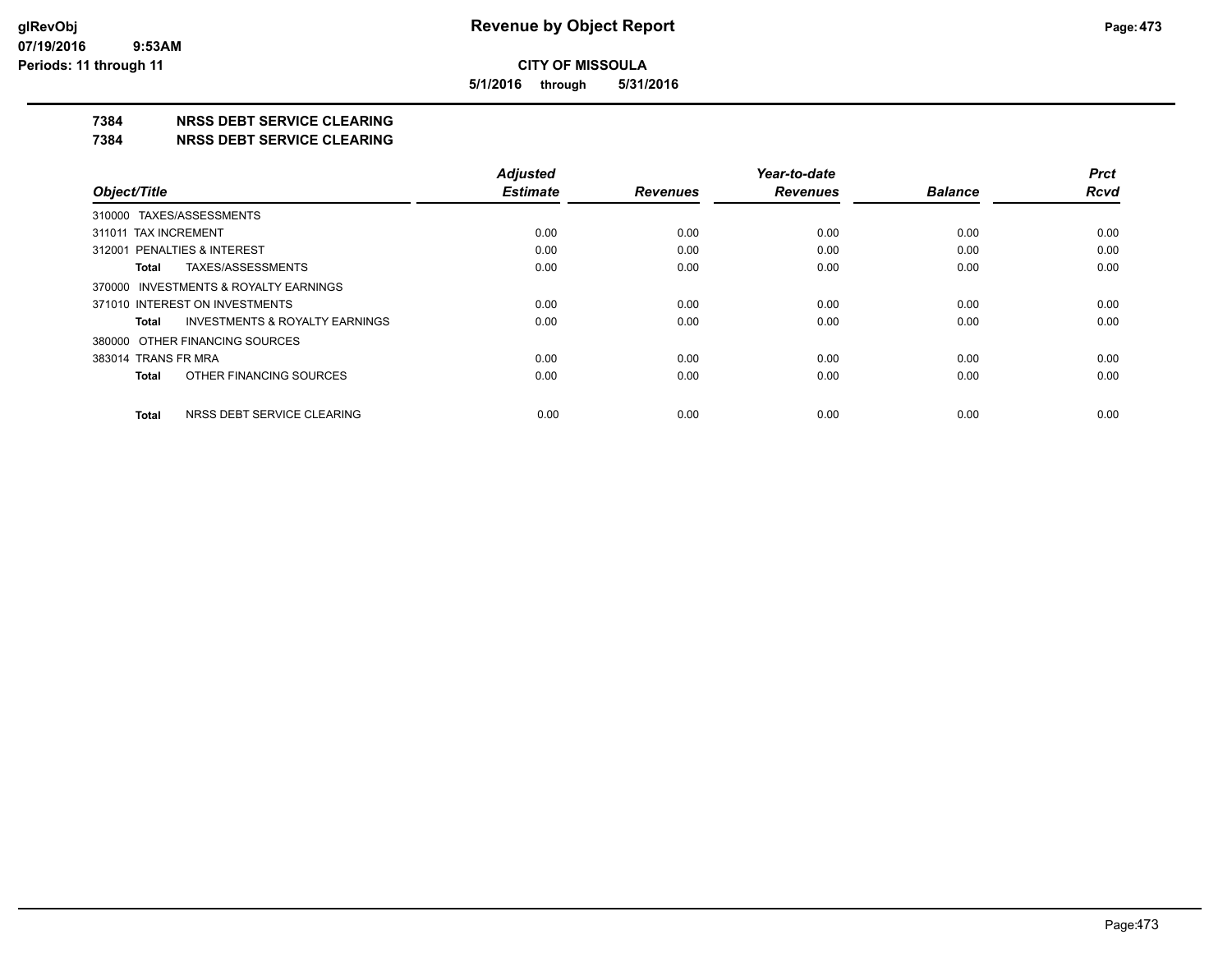**5/1/2016 through 5/31/2016**

## **7384 NRSS DEBT SERVICE CLEARING**

|                                                    | <b>Adjusted</b> |                 | Year-to-date    |                | <b>Prct</b> |
|----------------------------------------------------|-----------------|-----------------|-----------------|----------------|-------------|
| Object/Title                                       | <b>Estimate</b> | <b>Revenues</b> | <b>Revenues</b> | <b>Balance</b> | <b>Rcvd</b> |
| 310000 TAXES/ASSESSMENTS                           |                 |                 |                 |                |             |
| 311011 TAX INCREMENT                               | 0.00            | 0.00            | 0.00            | 0.00           | 0.00        |
| 312001 PENALTIES & INTEREST                        | 0.00            | 0.00            | 0.00            | 0.00           | 0.00        |
| TAXES/ASSESSMENTS<br><b>Total</b>                  | 0.00            | 0.00            | 0.00            | 0.00           | 0.00        |
| 370000 INVESTMENTS & ROYALTY EARNINGS              |                 |                 |                 |                |             |
| 371010 INTEREST ON INVESTMENTS                     | 0.00            | 0.00            | 0.00            | 0.00           | 0.00        |
| <b>INVESTMENTS &amp; ROYALTY EARNINGS</b><br>Total | 0.00            | 0.00            | 0.00            | 0.00           | 0.00        |
| 380000 OTHER FINANCING SOURCES                     |                 |                 |                 |                |             |
| 383014 TRANS FR MRA                                | 0.00            | 0.00            | 0.00            | 0.00           | 0.00        |
| OTHER FINANCING SOURCES<br><b>Total</b>            | 0.00            | 0.00            | 0.00            | 0.00           | 0.00        |
| NRSS DEBT SERVICE CLEARING<br><b>Total</b>         | 0.00            | 0.00            | 0.00            | 0.00           | 0.00        |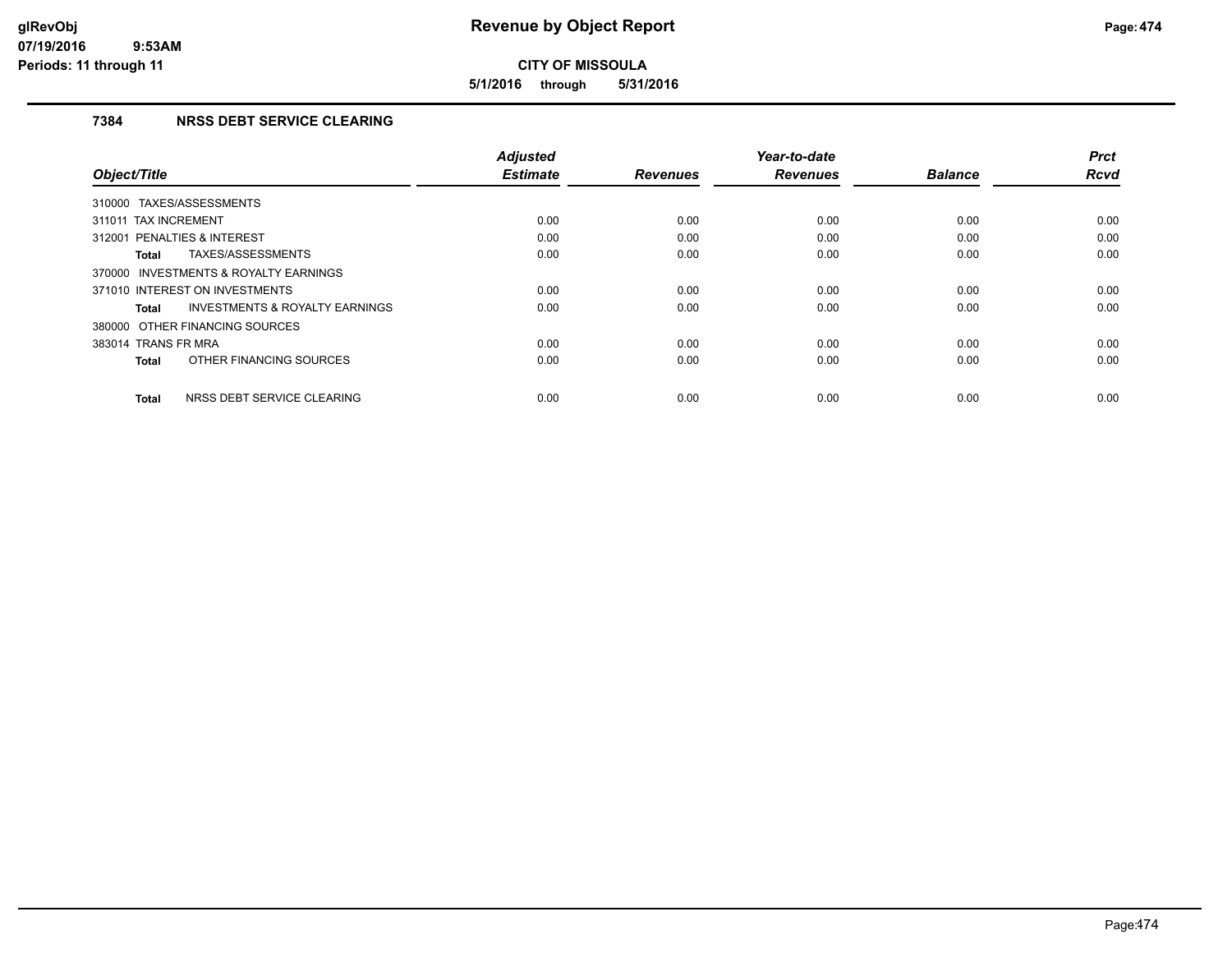**5/1/2016 through 5/31/2016**

**7385 FRONT STREET URD 7385 FRONT STREET URD**

|                                                           | <b>Adjusted</b> |                 | Year-to-date    |                | <b>Prct</b> |
|-----------------------------------------------------------|-----------------|-----------------|-----------------|----------------|-------------|
| Object/Title                                              | <b>Estimate</b> | <b>Revenues</b> | <b>Revenues</b> | <b>Balance</b> | <b>Rcvd</b> |
| 310000 TAXES/ASSESSMENTS                                  |                 |                 |                 |                |             |
| 311011 TAX INCREMENT                                      | 0.00            | 0.00            | 0.00            | 0.00           | 0.00        |
| TAXES/ASSESSMENTS<br><b>Total</b>                         | 0.00            | 0.00            | 0.00            | 0.00           | 0.00        |
| 330000 INTERGOVERNMENTAL REVENUES                         |                 |                 |                 |                |             |
| 331056 MDT FEDERAL CMAQ                                   | 0.00            | 0.00            | 0.00            | 0.00           | 0.00        |
| 335210 PERSONAL PROPERTY TAX REIMBURSEMENT                | 0.00            | 0.00            | 0.00            | 0.00           | 0.00        |
| <b>INTERGOVERNMENTAL REVENUES</b><br><b>Total</b>         | 0.00            | 0.00            | 0.00            | 0.00           | 0.00        |
| 360000 MISCELLANEOUS REVENUES                             |                 |                 |                 |                |             |
| 365000 DONATIONS                                          | 0.00            | 0.00            | 0.00            | 0.00           | 0.00        |
| MISCELLANEOUS REVENUES<br><b>Total</b>                    | 0.00            | 0.00            | 0.00            | 0.00           | 0.00        |
| 370000 INVESTMENTS & ROYALTY EARNINGS                     |                 |                 |                 |                |             |
| 371010 INTEREST ON INVESTMENTS                            | 0.00            | 0.00            | 0.00            | 0.00           | 0.00        |
| <b>INVESTMENTS &amp; ROYALTY EARNINGS</b><br><b>Total</b> | 0.00            | 0.00            | 0.00            | 0.00           | 0.00        |
| 380000 OTHER FINANCING SOURCES                            |                 |                 |                 |                |             |
| 381029 PARKING STRUCTURE BOND PROCEEDS                    | 0.00            | 0.00            | 0.00            | 0.00           | 0.00        |
| 381071 WILMA NOTE PROCEEDS                                | 0.00            | 0.00            | 0.00            | 0.00           | 0.00        |
| 381072 FIB NOTE PROCEEDS                                  | 0.00            | 0.00            | 0.00            | 0.00           | 0.00        |
| 383066 TRANSFER FROM FRONT ST CLEARING                    | 164,160.00      | 50,534.59       | 50,534.59       | 113,625.41     | 30.78       |
| 383067 TRANSFER FROM FSPS                                 | 0.00            | 0.00            | 0.00            | 0.00           | 0.00        |
| 383068 TRANSFER FROM SUBORDINATE LIEN                     | 0.00            | 0.00            | 0.00            | 0.00           | 0.00        |
| OTHER FINANCING SOURCES<br><b>Total</b>                   | 164,160.00      | 50,534.59       | 50,534.59       | 113,625.41     | 30.78       |
| <b>FRONT STREET URD</b><br><b>Total</b>                   | 164,160.00      | 50,534.59       | 50,534.59       | 113,625.41     | 30.78       |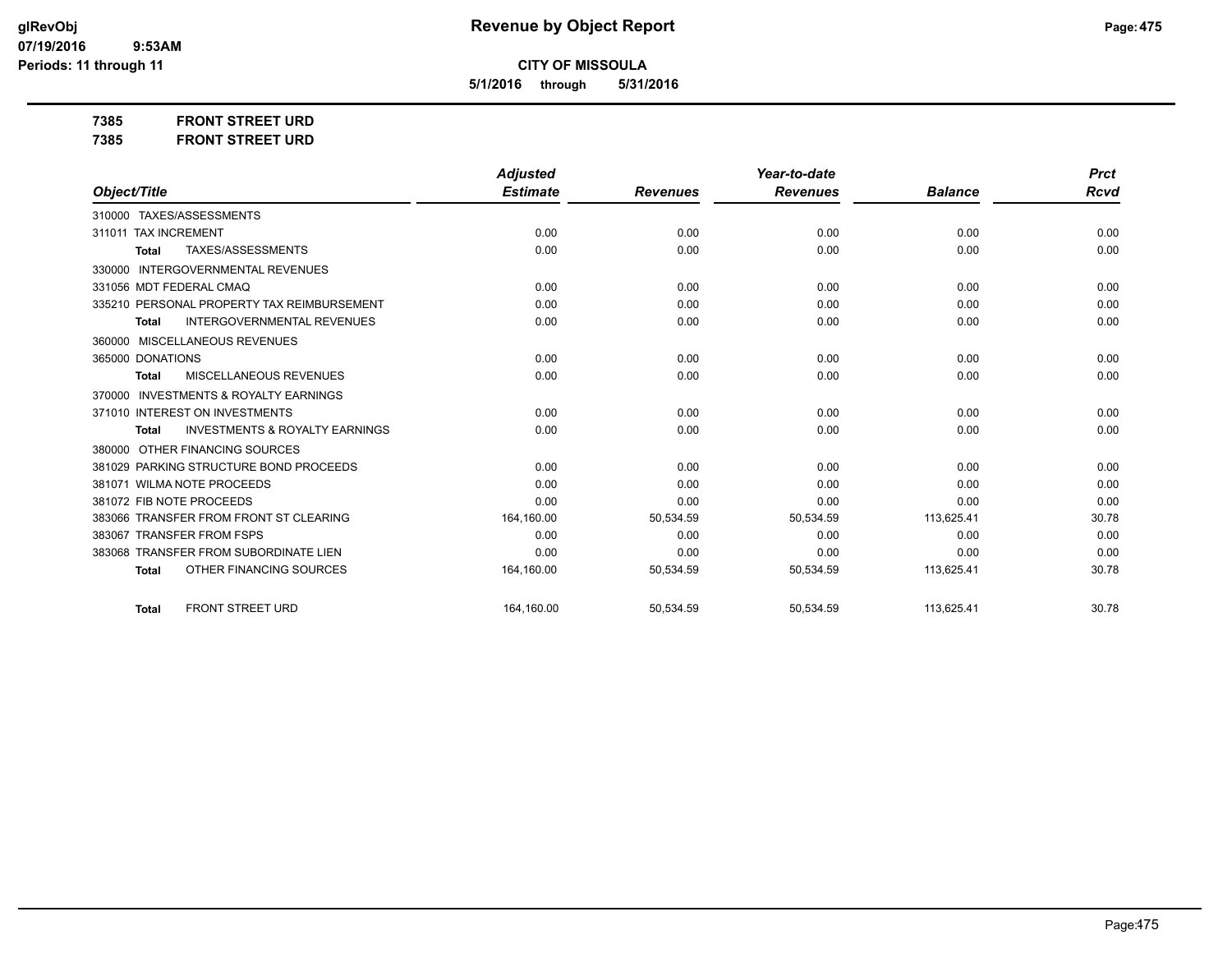**5/1/2016 through 5/31/2016**

#### **7385 FRONT STREET URD**

|                                                           | <b>Adjusted</b> |                 | Year-to-date    |                | <b>Prct</b> |
|-----------------------------------------------------------|-----------------|-----------------|-----------------|----------------|-------------|
| Object/Title                                              | <b>Estimate</b> | <b>Revenues</b> | <b>Revenues</b> | <b>Balance</b> | <b>Rcvd</b> |
| 310000 TAXES/ASSESSMENTS                                  |                 |                 |                 |                |             |
| 311011 TAX INCREMENT                                      | 0.00            | 0.00            | 0.00            | 0.00           | 0.00        |
| TAXES/ASSESSMENTS<br><b>Total</b>                         | 0.00            | 0.00            | 0.00            | 0.00           | 0.00        |
| <b>INTERGOVERNMENTAL REVENUES</b><br>330000               |                 |                 |                 |                |             |
| 331056 MDT FEDERAL CMAQ                                   | 0.00            | 0.00            | 0.00            | 0.00           | 0.00        |
| 335210 PERSONAL PROPERTY TAX REIMBURSEMENT                | 0.00            | 0.00            | 0.00            | 0.00           | 0.00        |
| <b>INTERGOVERNMENTAL REVENUES</b><br><b>Total</b>         | 0.00            | 0.00            | 0.00            | 0.00           | 0.00        |
| 360000 MISCELLANEOUS REVENUES                             |                 |                 |                 |                |             |
| 365000 DONATIONS                                          | 0.00            | 0.00            | 0.00            | 0.00           | 0.00        |
| MISCELLANEOUS REVENUES<br><b>Total</b>                    | 0.00            | 0.00            | 0.00            | 0.00           | 0.00        |
| <b>INVESTMENTS &amp; ROYALTY EARNINGS</b><br>370000       |                 |                 |                 |                |             |
| 371010 INTEREST ON INVESTMENTS                            | 0.00            | 0.00            | 0.00            | 0.00           | 0.00        |
| <b>INVESTMENTS &amp; ROYALTY EARNINGS</b><br><b>Total</b> | 0.00            | 0.00            | 0.00            | 0.00           | 0.00        |
| 380000 OTHER FINANCING SOURCES                            |                 |                 |                 |                |             |
| 381029 PARKING STRUCTURE BOND PROCEEDS                    | 0.00            | 0.00            | 0.00            | 0.00           | 0.00        |
| 381071 WILMA NOTE PROCEEDS                                | 0.00            | 0.00            | 0.00            | 0.00           | 0.00        |
| 381072 FIB NOTE PROCEEDS                                  | 0.00            | 0.00            | 0.00            | 0.00           | 0.00        |
| 383066 TRANSFER FROM FRONT ST CLEARING                    | 164,160.00      | 50,534.59       | 50,534.59       | 113,625.41     | 30.78       |
| 383067 TRANSFER FROM FSPS                                 | 0.00            | 0.00            | 0.00            | 0.00           | 0.00        |
| 383068 TRANSFER FROM SUBORDINATE LIEN                     | 0.00            | 0.00            | 0.00            | 0.00           | 0.00        |
| OTHER FINANCING SOURCES<br><b>Total</b>                   | 164,160.00      | 50,534.59       | 50,534.59       | 113,625.41     | 30.78       |
| <b>FRONT STREET URD</b><br><b>Total</b>                   | 164.160.00      | 50,534.59       | 50,534.59       | 113,625.41     | 30.78       |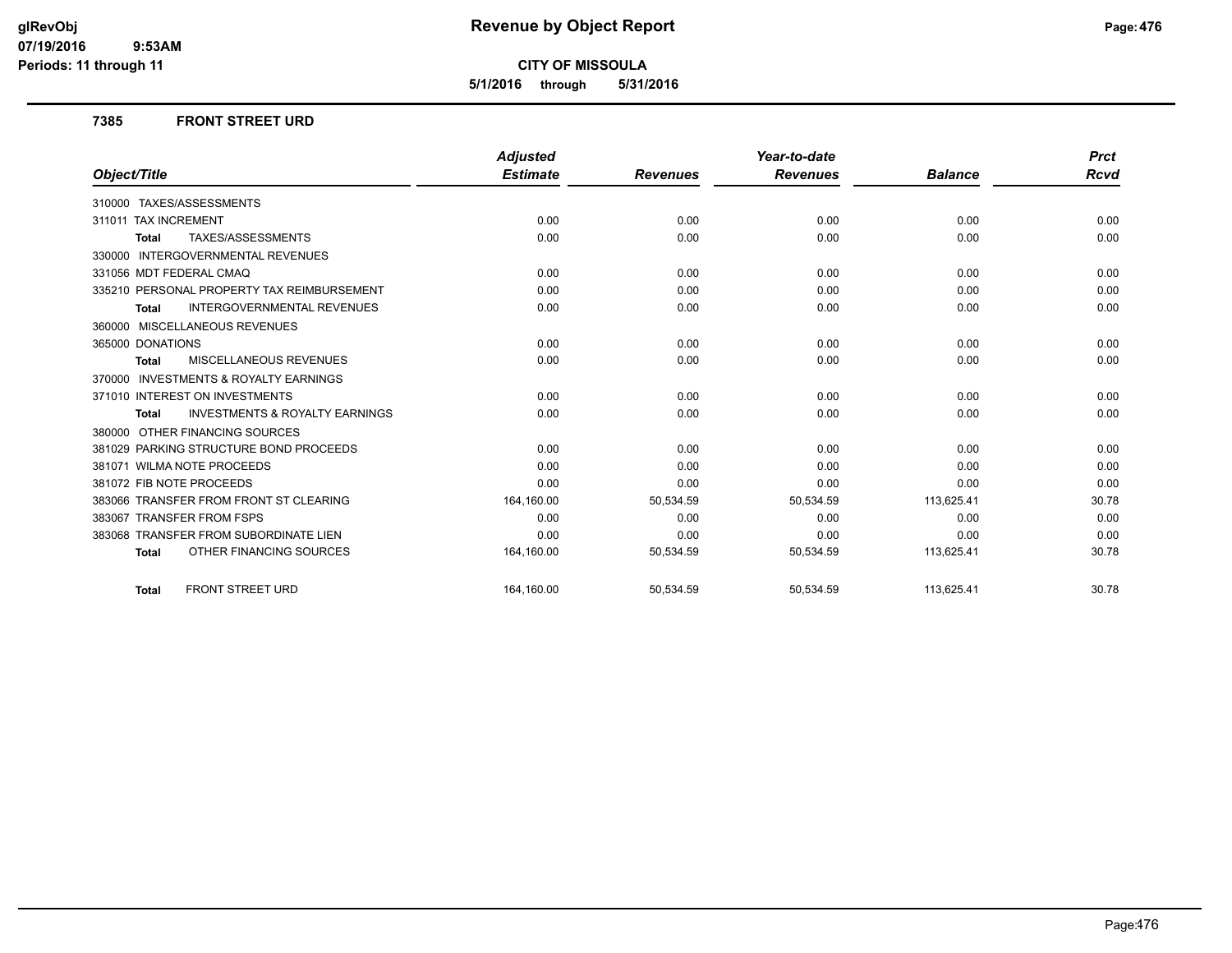**5/1/2016 through 5/31/2016**

## **7386 DEBT SERVICE-SAFEWAY/ST PAT 1.5M**

**7386 DEBT SERVICE-SAFEWAY/ST PAT 1.5M**

|                                                           | <b>Adjusted</b> |                 | Year-to-date    |                | <b>Prct</b> |
|-----------------------------------------------------------|-----------------|-----------------|-----------------|----------------|-------------|
| Object/Title                                              | <b>Estimate</b> | <b>Revenues</b> | <b>Revenues</b> | <b>Balance</b> | Rcvd        |
| 310000 TAXES/ASSESSMENTS                                  |                 |                 |                 |                |             |
| 311011 TAX INCREMENT                                      | 0.00            | 0.00            | 0.00            | 0.00           | 0.00        |
| TAXES/ASSESSMENTS<br>Total                                | 0.00            | 0.00            | 0.00            | 0.00           | 0.00        |
| 360000 MISCELLANEOUS REVENUES                             |                 |                 |                 |                |             |
| 365000 DONATIONS                                          | 0.00            | 0.00            | 0.00            | 0.00           | 0.00        |
| <b>MISCELLANEOUS REVENUES</b><br><b>Total</b>             | 0.00            | 0.00            | 0.00            | 0.00           | 0.00        |
| INVESTMENTS & ROYALTY EARNINGS<br>370000                  |                 |                 |                 |                |             |
| 371010 INTEREST ON INVESTMENTS                            | 0.00            | 0.00            | 0.00            | 0.00           | 0.00        |
| <b>INVESTMENTS &amp; ROYALTY EARNINGS</b><br><b>Total</b> | 0.00            | 0.00            | 0.00            | 0.00           | 0.00        |
| OTHER FINANCING SOURCES<br>380000                         |                 |                 |                 |                |             |
| 383014 TRANS FR MRA                                       | 155,875.00      | 0.00            | 127,012.00      | 28,863.00      | 81.48       |
| 383037 TRANSFER - URD II                                  | 0.00            | 0.00            | 0.00            | 0.00           | 0.00        |
| 384000 GUARANTOR REVENUE                                  | 0.00            | 0.00            | 0.00            | 0.00           | 0.00        |
| OTHER FINANCING SOURCES<br><b>Total</b>                   | 155,875.00      | 0.00            | 127,012.00      | 28,863.00      | 81.48       |
| DEBT SERVICE-SAFEWAY/ST PAT 1.5M<br><b>Total</b>          | 155,875.00      | 0.00            | 127,012.00      | 28,863.00      | 81.48       |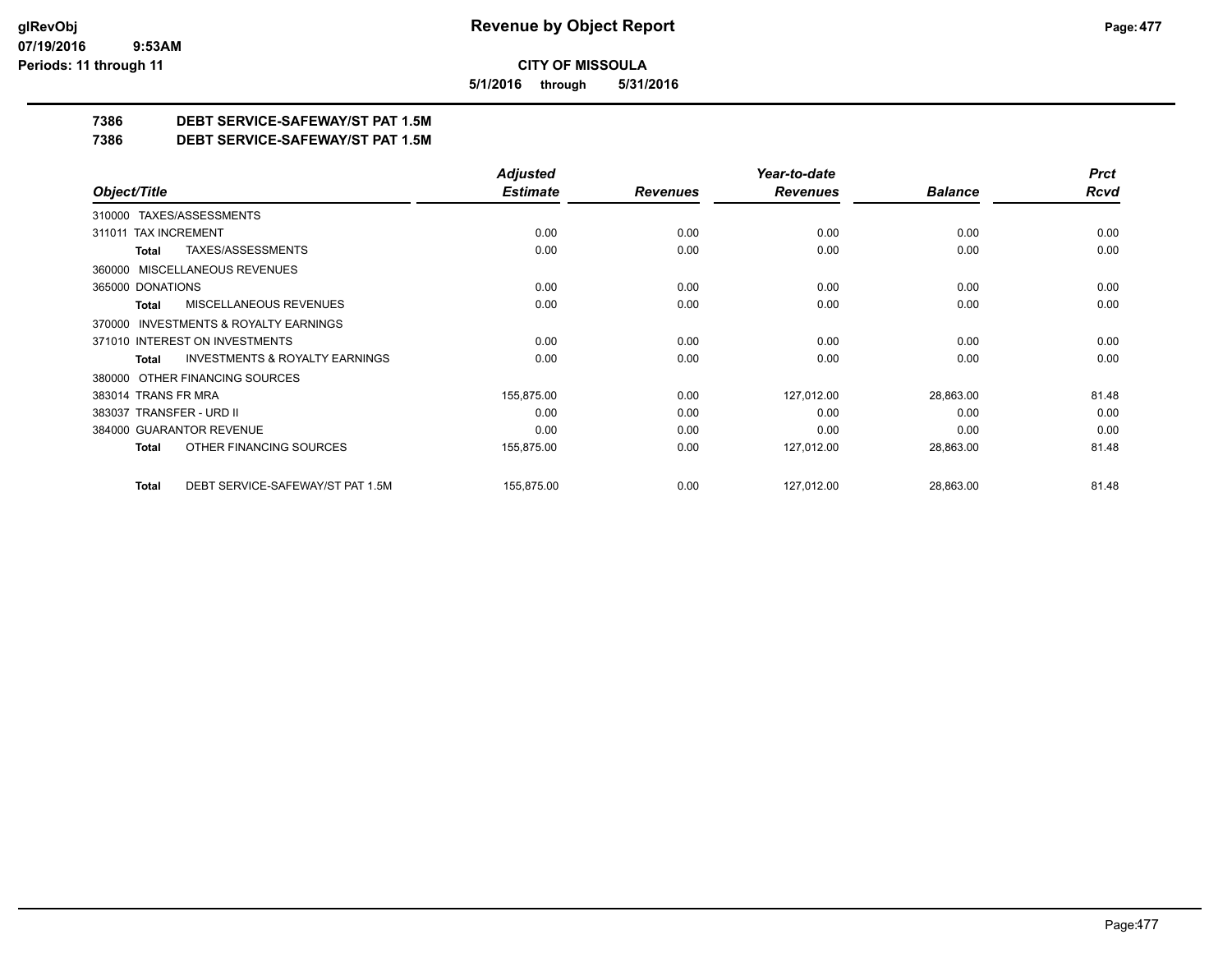**5/1/2016 through 5/31/2016**

## **7386 DEBT SERVICE-SAFEWAY/ST PAT 1.5M**

|                                                           | <b>Adjusted</b> |                 | Year-to-date    |                | <b>Prct</b> |
|-----------------------------------------------------------|-----------------|-----------------|-----------------|----------------|-------------|
| Object/Title                                              | <b>Estimate</b> | <b>Revenues</b> | <b>Revenues</b> | <b>Balance</b> | <b>Rcvd</b> |
| 310000 TAXES/ASSESSMENTS                                  |                 |                 |                 |                |             |
| <b>TAX INCREMENT</b><br>311011                            | 0.00            | 0.00            | 0.00            | 0.00           | 0.00        |
| TAXES/ASSESSMENTS<br><b>Total</b>                         | 0.00            | 0.00            | 0.00            | 0.00           | 0.00        |
| 360000 MISCELLANEOUS REVENUES                             |                 |                 |                 |                |             |
| 365000 DONATIONS                                          | 0.00            | 0.00            | 0.00            | 0.00           | 0.00        |
| <b>MISCELLANEOUS REVENUES</b><br><b>Total</b>             | 0.00            | 0.00            | 0.00            | 0.00           | 0.00        |
| <b>INVESTMENTS &amp; ROYALTY EARNINGS</b><br>370000       |                 |                 |                 |                |             |
| 371010 INTEREST ON INVESTMENTS                            | 0.00            | 0.00            | 0.00            | 0.00           | 0.00        |
| <b>INVESTMENTS &amp; ROYALTY EARNINGS</b><br><b>Total</b> | 0.00            | 0.00            | 0.00            | 0.00           | 0.00        |
| 380000 OTHER FINANCING SOURCES                            |                 |                 |                 |                |             |
| 383014 TRANS FR MRA                                       | 155,875.00      | 0.00            | 127,012.00      | 28,863.00      | 81.48       |
| 383037 TRANSFER - URD II                                  | 0.00            | 0.00            | 0.00            | 0.00           | 0.00        |
| 384000 GUARANTOR REVENUE                                  | 0.00            | 0.00            | 0.00            | 0.00           | 0.00        |
| OTHER FINANCING SOURCES<br><b>Total</b>                   | 155,875.00      | 0.00            | 127,012.00      | 28,863.00      | 81.48       |
| DEBT SERVICE-SAFEWAY/ST PAT 1.5M<br><b>Total</b>          | 155,875.00      | 0.00            | 127,012.00      | 28,863.00      | 81.48       |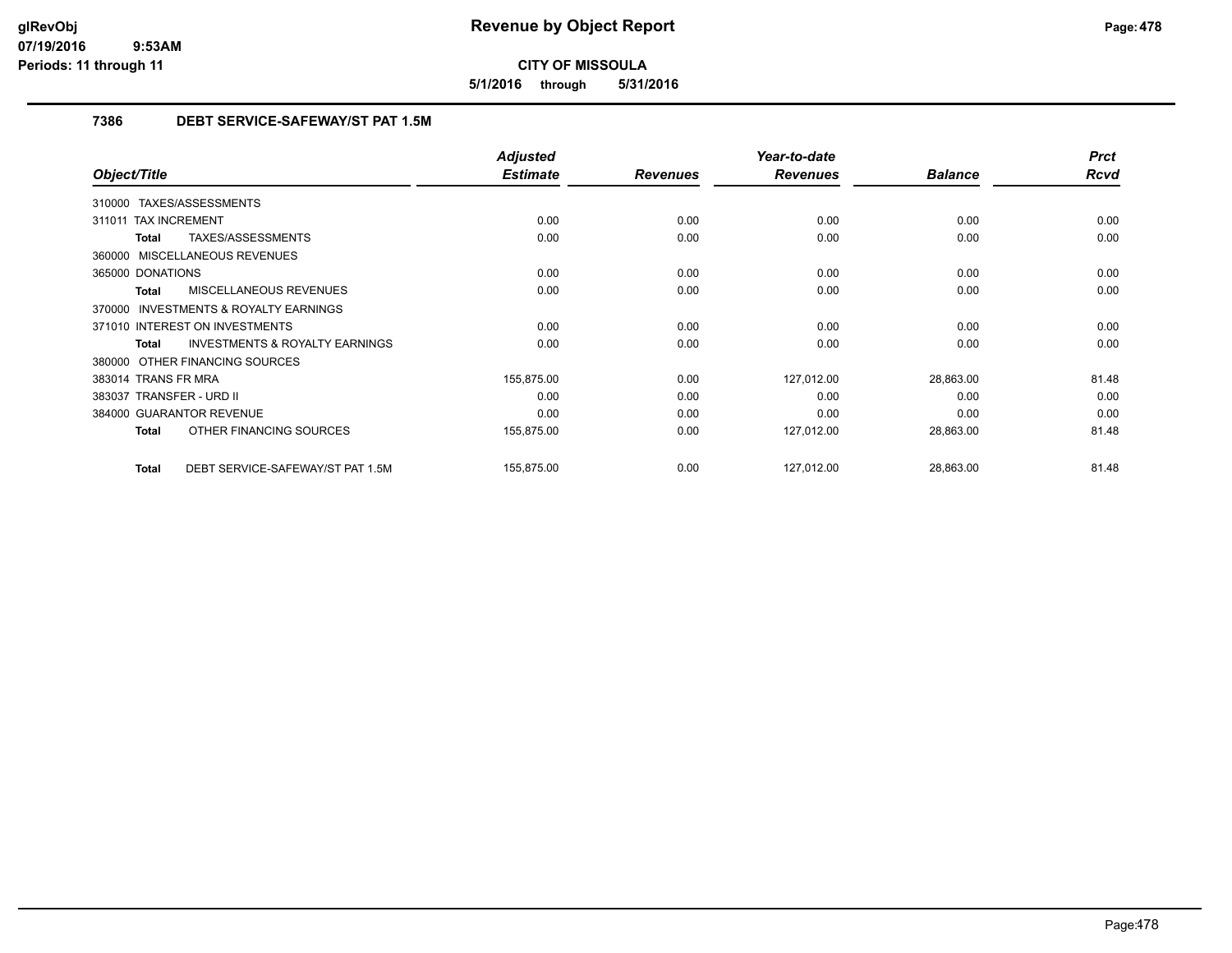**5/1/2016 through 5/31/2016**

## **7387 DEBT SERVICE-BROWNFIELD RLF 1.125M**

**7387 DEBT SERVICE-BROWNFIELD RLF 1.125M**

|                                                    | <b>Adjusted</b> |                 | Year-to-date    |                | <b>Prct</b> |
|----------------------------------------------------|-----------------|-----------------|-----------------|----------------|-------------|
| Object/Title                                       | <b>Estimate</b> | <b>Revenues</b> | <b>Revenues</b> | <b>Balance</b> | <b>Rcvd</b> |
| 310000 TAXES/ASSESSMENTS                           |                 |                 |                 |                |             |
| 311011 TAX INCREMENT                               | 0.00            | 0.00            | 0.00            | 0.00           | 0.00        |
| TAXES/ASSESSMENTS<br>Total                         | 0.00            | 0.00            | 0.00            | 0.00           | 0.00        |
| 370000 INVESTMENTS & ROYALTY EARNINGS              |                 |                 |                 |                |             |
| 371010 INTEREST ON INVESTMENTS                     | 0.00            | 0.00            | 0.00            | 0.00           | 0.00        |
| <b>INVESTMENTS &amp; ROYALTY EARNINGS</b><br>Total | 0.00            | 0.00            | 0.00            | 0.00           | 0.00        |
| 380000 OTHER FINANCING SOURCES                     |                 |                 |                 |                |             |
| 383014 TRANS FR MRA                                | 31.941.00       | 0.00            | 54,716.00       | $-22.775.00$   | 171.30      |
| 383016 TRANS FR TAX INCREMENT BOND                 | 0.00            | 0.00            | 0.00            | 0.00           | 0.00        |
| OTHER FINANCING SOURCES<br>Total                   | 31,941.00       | 0.00            | 54,716.00       | $-22,775.00$   | 171.30      |
| DEBT SERVICE-BROWNFIELD RLF 1.125M<br><b>Total</b> | 31.941.00       | 0.00            | 54.716.00       | $-22.775.00$   | 171.30      |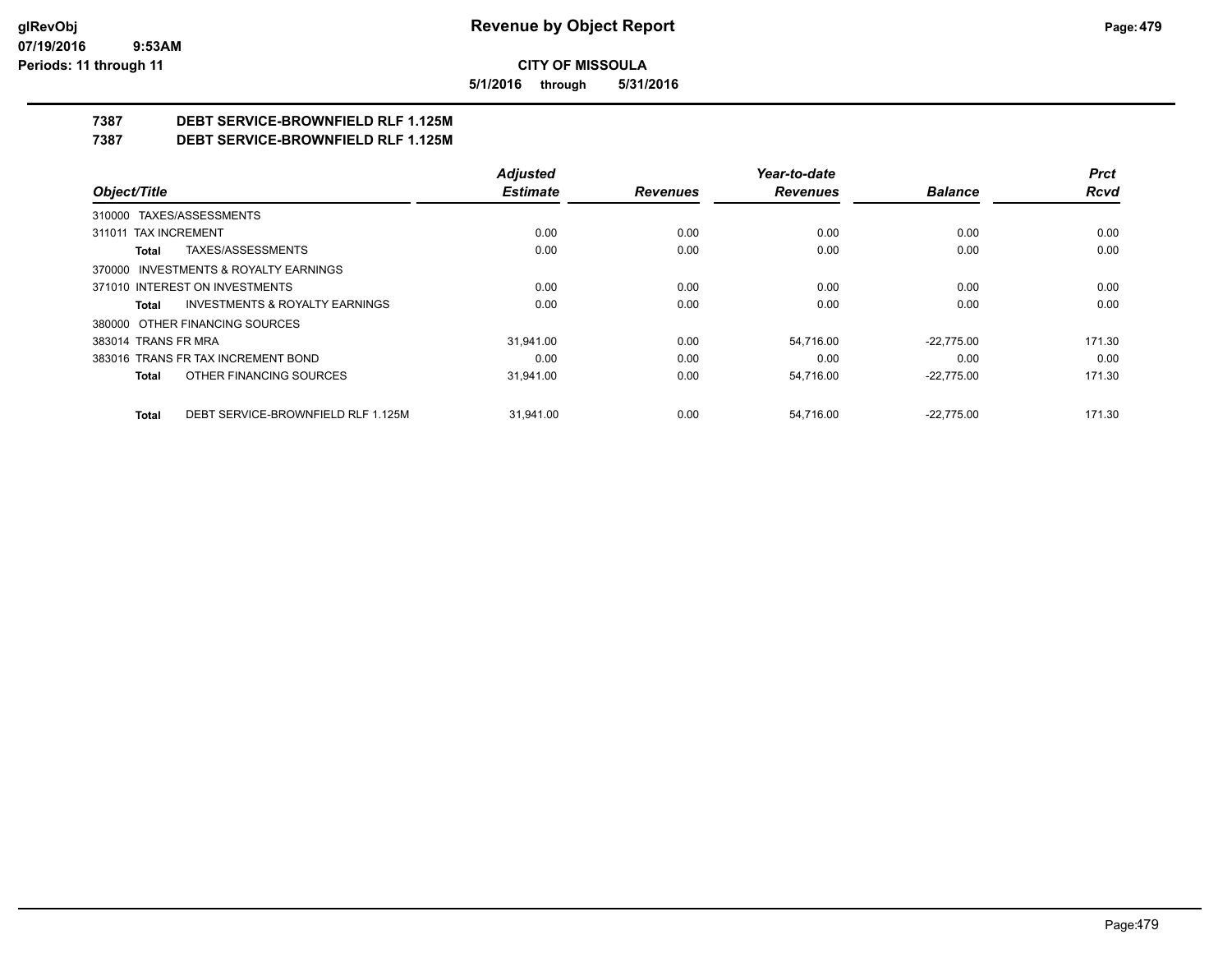**5/1/2016 through 5/31/2016**

### **7387 DEBT SERVICE-BROWNFIELD RLF 1.125M**

|                                                    | <b>Adjusted</b> |                 | Year-to-date    |                | <b>Prct</b> |
|----------------------------------------------------|-----------------|-----------------|-----------------|----------------|-------------|
| Object/Title                                       | <b>Estimate</b> | <b>Revenues</b> | <b>Revenues</b> | <b>Balance</b> | <b>Rcvd</b> |
| TAXES/ASSESSMENTS<br>310000                        |                 |                 |                 |                |             |
| <b>TAX INCREMENT</b><br>311011                     | 0.00            | 0.00            | 0.00            | 0.00           | 0.00        |
| TAXES/ASSESSMENTS<br>Total                         | 0.00            | 0.00            | 0.00            | 0.00           | 0.00        |
| 370000 INVESTMENTS & ROYALTY EARNINGS              |                 |                 |                 |                |             |
| 371010 INTEREST ON INVESTMENTS                     | 0.00            | 0.00            | 0.00            | 0.00           | 0.00        |
| <b>INVESTMENTS &amp; ROYALTY EARNINGS</b><br>Total | 0.00            | 0.00            | 0.00            | 0.00           | 0.00        |
| 380000 OTHER FINANCING SOURCES                     |                 |                 |                 |                |             |
| 383014 TRANS FR MRA                                | 31.941.00       | 0.00            | 54.716.00       | $-22.775.00$   | 171.30      |
| 383016 TRANS FR TAX INCREMENT BOND                 | 0.00            | 0.00            | 0.00            | 0.00           | 0.00        |
| OTHER FINANCING SOURCES<br>Total                   | 31,941.00       | 0.00            | 54,716.00       | $-22,775.00$   | 171.30      |
| DEBT SERVICE-BROWNFIELD RLF 1.125M<br><b>Total</b> | 31.941.00       | 0.00            | 54.716.00       | $-22.775.00$   | 171.30      |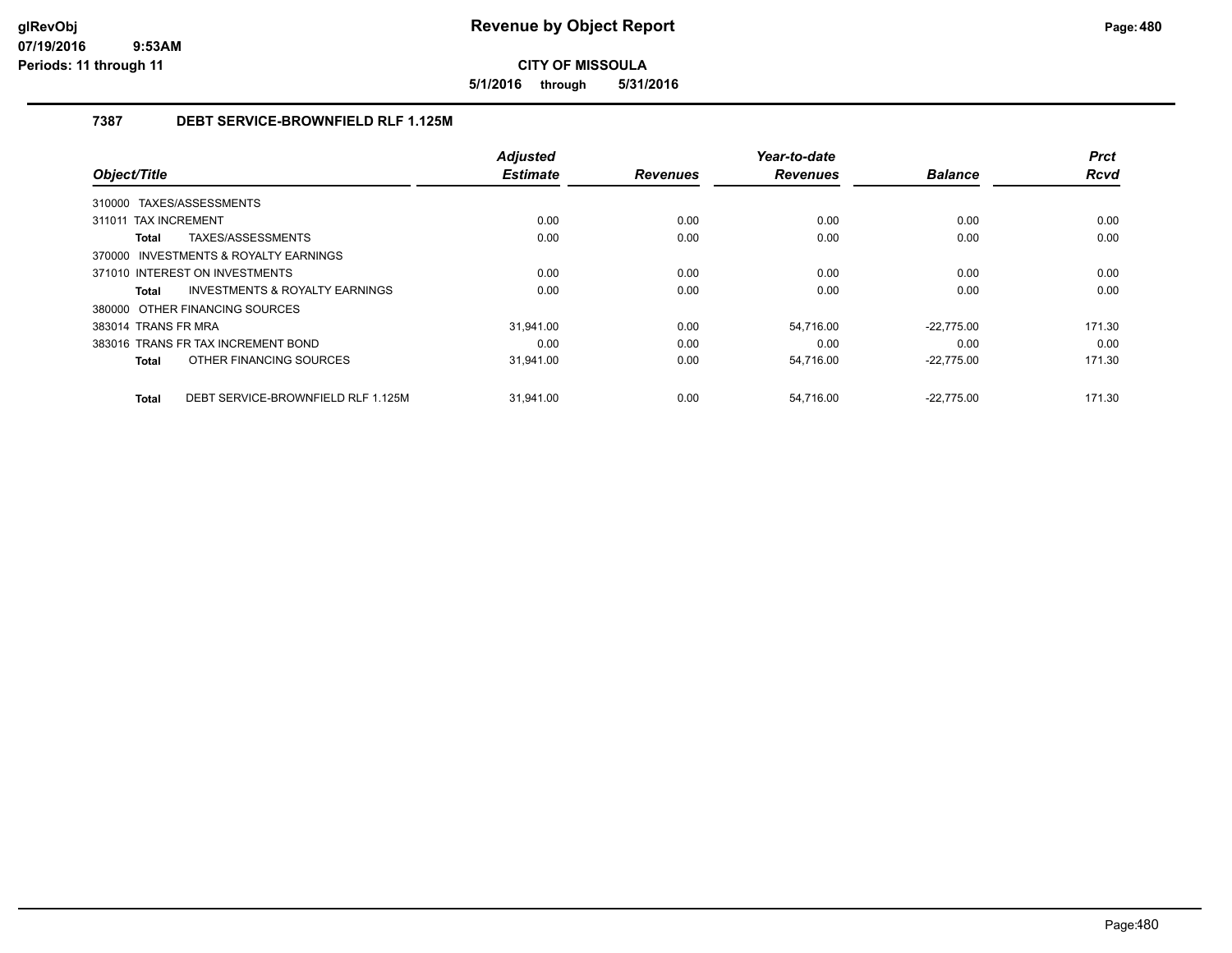**5/1/2016 through 5/31/2016**

**7388 RESERVE-3.6m TIF**

**7388 RESERVE-3.6m TIF**

|                                                    | <b>Adjusted</b> |                 | Year-to-date    |                | <b>Prct</b> |
|----------------------------------------------------|-----------------|-----------------|-----------------|----------------|-------------|
| Object/Title                                       | <b>Estimate</b> | <b>Revenues</b> | <b>Revenues</b> | <b>Balance</b> | <b>Rcvd</b> |
| 370000 INVESTMENTS & ROYALTY EARNINGS              |                 |                 |                 |                |             |
| 371010 INTEREST ON INVESTMENTS                     | 0.00            | 0.00            | 0.00            | 0.00           | 0.00        |
| 371020 GAIN/LOSS IN MARKET VALUE OF INVESTMENTS    | 0.00            | 0.00            | 0.00            | 0.00           | 0.00        |
| <b>INVESTMENTS &amp; ROYALTY EARNINGS</b><br>Total | 0.00            | 0.00            | 0.00            | 0.00           | 0.00        |
| 380000 OTHER FINANCING SOURCES                     |                 |                 |                 |                |             |
| 381025 BOND PROCEEDS                               | 0.00            | 0.00            | 0.00            | 0.00           | 0.00        |
| 383014 TRANS FR MRA                                | 0.00            | 0.00            | 0.00            | 0.00           | 0.00        |
| 383037 TRANSFER - URD II                           | 0.00            | 0.00            | 0.00            | 0.00           | 0.00        |
| 383040 TRANSFER FROM CITY GRANTS                   | 0.00            | 0.00            | 0.00            | 0.00           | 0.00        |
| OTHER FINANCING SOURCES<br>Total                   | 0.00            | 0.00            | 0.00            | 0.00           | 0.00        |
| RESERVE-3.6m TIF<br><b>Total</b>                   | 0.00            | 0.00            | 0.00            | 0.00           | 0.00        |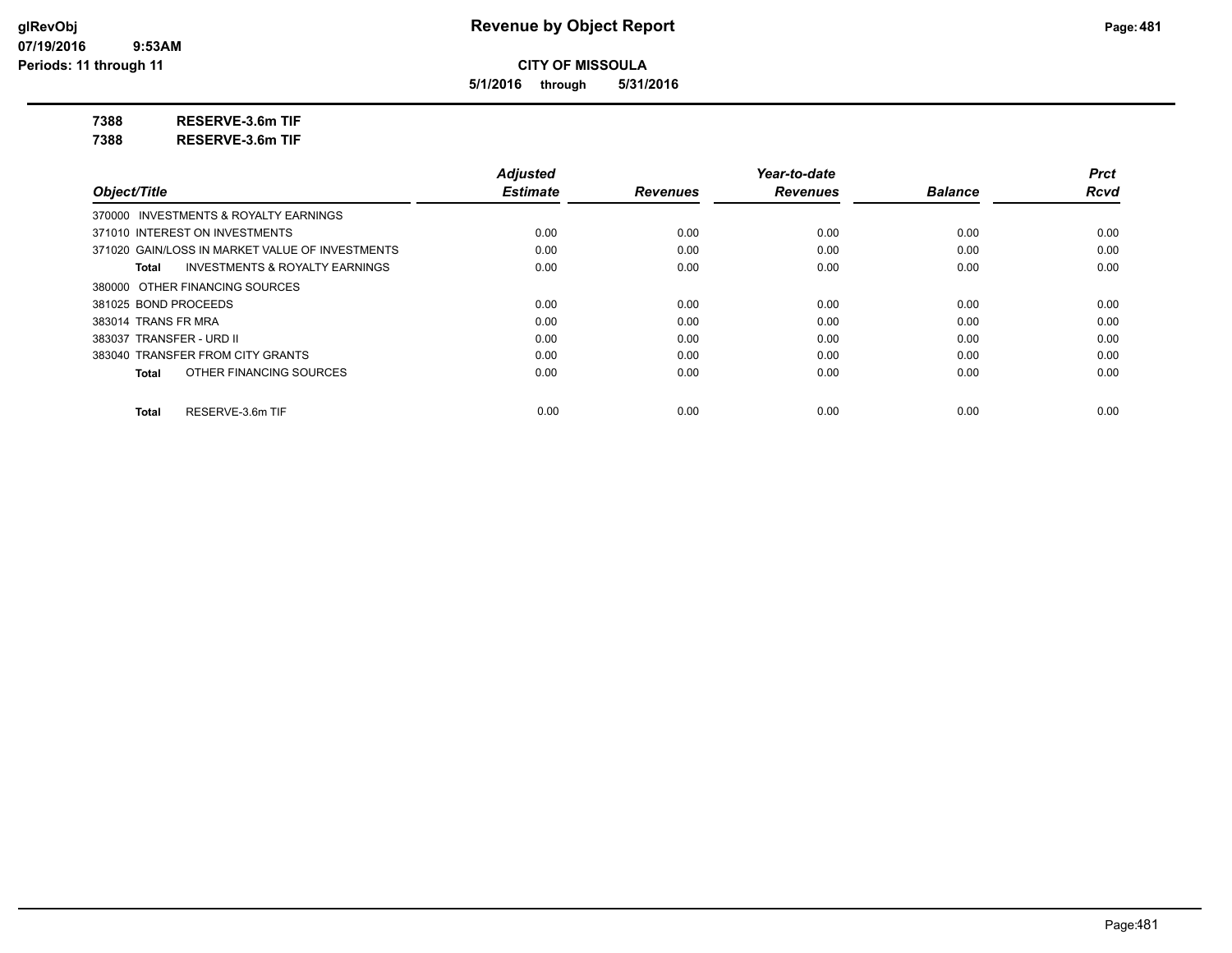**5/1/2016 through 5/31/2016**

#### **7388 RESERVE-3.6m TIF**

|                                                    | <b>Adjusted</b> |                 | Year-to-date    |                | <b>Prct</b> |
|----------------------------------------------------|-----------------|-----------------|-----------------|----------------|-------------|
| Object/Title                                       | <b>Estimate</b> | <b>Revenues</b> | <b>Revenues</b> | <b>Balance</b> | Rcvd        |
| 370000 INVESTMENTS & ROYALTY EARNINGS              |                 |                 |                 |                |             |
| 371010 INTEREST ON INVESTMENTS                     | 0.00            | 0.00            | 0.00            | 0.00           | 0.00        |
| 371020 GAIN/LOSS IN MARKET VALUE OF INVESTMENT     | 0.00            | 0.00            | 0.00            | 0.00           | 0.00        |
| <b>INVESTMENTS &amp; ROYALTY EARNINGS</b><br>Total | 0.00            | 0.00            | 0.00            | 0.00           | 0.00        |
| 380000 OTHER FINANCING SOURCES                     |                 |                 |                 |                |             |
| 381025 BOND PROCEEDS                               | 0.00            | 0.00            | 0.00            | 0.00           | 0.00        |
| 383014 TRANS FR MRA                                | 0.00            | 0.00            | 0.00            | 0.00           | 0.00        |
| 383037 TRANSFER - URD II                           | 0.00            | 0.00            | 0.00            | 0.00           | 0.00        |
| 383040 TRANSFER FROM CITY GRANTS                   | 0.00            | 0.00            | 0.00            | 0.00           | 0.00        |
| OTHER FINANCING SOURCES<br>Total                   | 0.00            | 0.00            | 0.00            | 0.00           | 0.00        |
| RESERVE-3.6m TIF<br><b>Total</b>                   | 0.00            | 0.00            | 0.00            | 0.00           | 0.00        |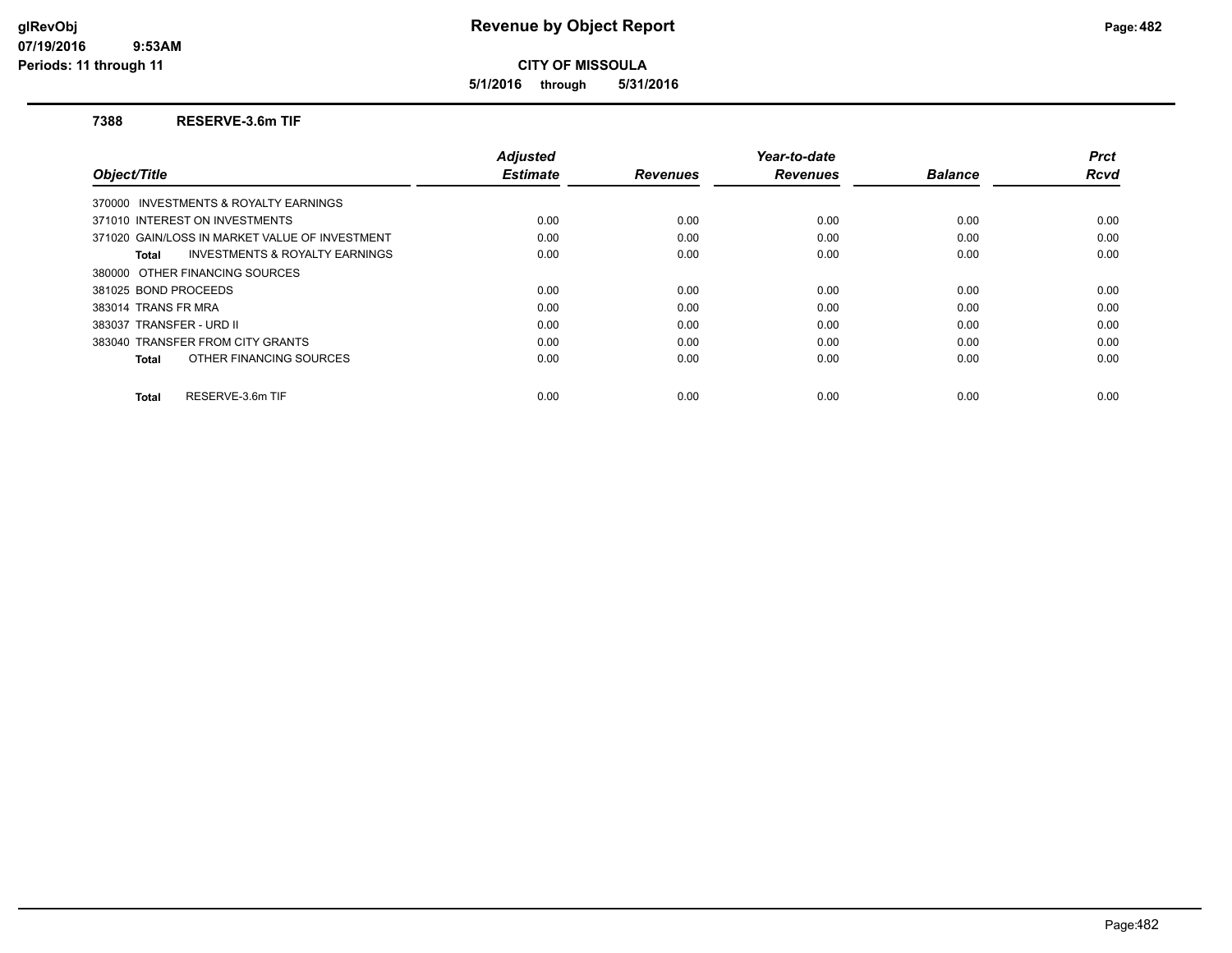**5/1/2016 through 5/31/2016**

**7389 DEBT SERVICE - 3.6M/5.75M**

**7389 DEBT SERVICE - 3.6M/5.75M**

|                                |                                                 | <b>Adjusted</b> |                 | Year-to-date    |                | <b>Prct</b> |
|--------------------------------|-------------------------------------------------|-----------------|-----------------|-----------------|----------------|-------------|
| Object/Title                   |                                                 | <b>Estimate</b> | <b>Revenues</b> | <b>Revenues</b> | <b>Balance</b> | Rcvd        |
|                                | 370000 INVESTMENTS & ROYALTY EARNINGS           |                 |                 |                 |                |             |
| 371010 INTEREST ON INVESTMENTS |                                                 | 0.00            | 0.00            | 0.00            | 0.00           | 0.00        |
|                                | 371020 GAIN/LOSS IN MARKET VALUE OF INVESTMENTS | 0.00            | 0.00            | 0.00            | 0.00           | 0.00        |
| Total                          | INVESTMENTS & ROYALTY EARNINGS                  | 0.00            | 0.00            | 0.00            | 0.00           | 0.00        |
| 380000 OTHER FINANCING SOURCES |                                                 |                 |                 |                 |                |             |
| 381009 TRANSFER FROM CLEARING  |                                                 | 0.00            | 0.00            | 0.00            | 0.00           | 0.00        |
| 381025 BOND PROCEEDS           |                                                 | 0.00            | 0.00            | 0.00            | 0.00           | 0.00        |
| 383014 TRANS FR MRA            |                                                 | 921.916.00      | 355.148.45      | 676.965.45      | 244,950.55     | 73.43       |
| Total                          | OTHER FINANCING SOURCES                         | 921,916.00      | 355,148.45      | 676.965.45      | 244,950.55     | 73.43       |
| Total                          | DEBT SERVICE - 3.6M/5.75M                       | 921.916.00      | 355.148.45      | 676.965.45      | 244.950.55     | 73.43       |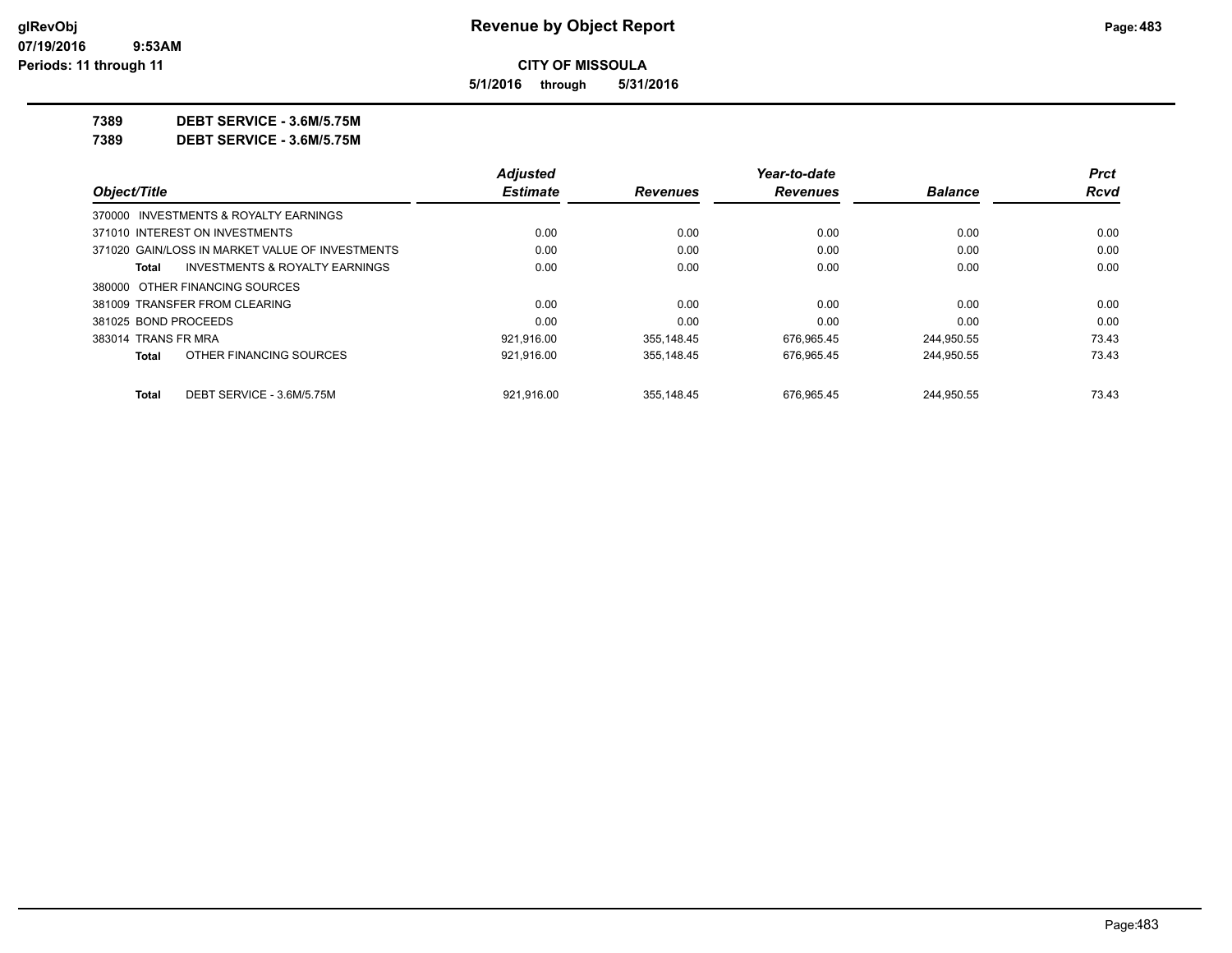**5/1/2016 through 5/31/2016**

## **7389 DEBT SERVICE - 3.6M/5.75M**

| Object/Title                          |                                                | <b>Adjusted</b><br><b>Estimate</b> | <b>Revenues</b> | Year-to-date<br><b>Revenues</b> | <b>Balance</b> | <b>Prct</b><br><b>Rcvd</b> |
|---------------------------------------|------------------------------------------------|------------------------------------|-----------------|---------------------------------|----------------|----------------------------|
| 370000 INVESTMENTS & ROYALTY EARNINGS |                                                |                                    |                 |                                 |                |                            |
| 371010 INTEREST ON INVESTMENTS        |                                                | 0.00                               | 0.00            | 0.00                            | 0.00           | 0.00                       |
|                                       | 371020 GAIN/LOSS IN MARKET VALUE OF INVESTMENT | 0.00                               | 0.00            | 0.00                            | 0.00           | 0.00                       |
| Total                                 | <b>INVESTMENTS &amp; ROYALTY EARNINGS</b>      | 0.00                               | 0.00            | 0.00                            | 0.00           | 0.00                       |
| 380000 OTHER FINANCING SOURCES        |                                                |                                    |                 |                                 |                |                            |
| 381009 TRANSFER FROM CLEARING         |                                                | 0.00                               | 0.00            | 0.00                            | 0.00           | 0.00                       |
| 381025 BOND PROCEEDS                  |                                                | 0.00                               | 0.00            | 0.00                            | 0.00           | 0.00                       |
| 383014 TRANS FR MRA                   |                                                | 921.916.00                         | 355,148.45      | 676,965.45                      | 244,950.55     | 73.43                      |
| Total                                 | OTHER FINANCING SOURCES                        | 921.916.00                         | 355.148.45      | 676,965.45                      | 244.950.55     | 73.43                      |
| Total                                 | DEBT SERVICE - 3.6M/5.75M                      | 921.916.00                         | 355.148.45      | 676.965.45                      | 244.950.55     | 73.43                      |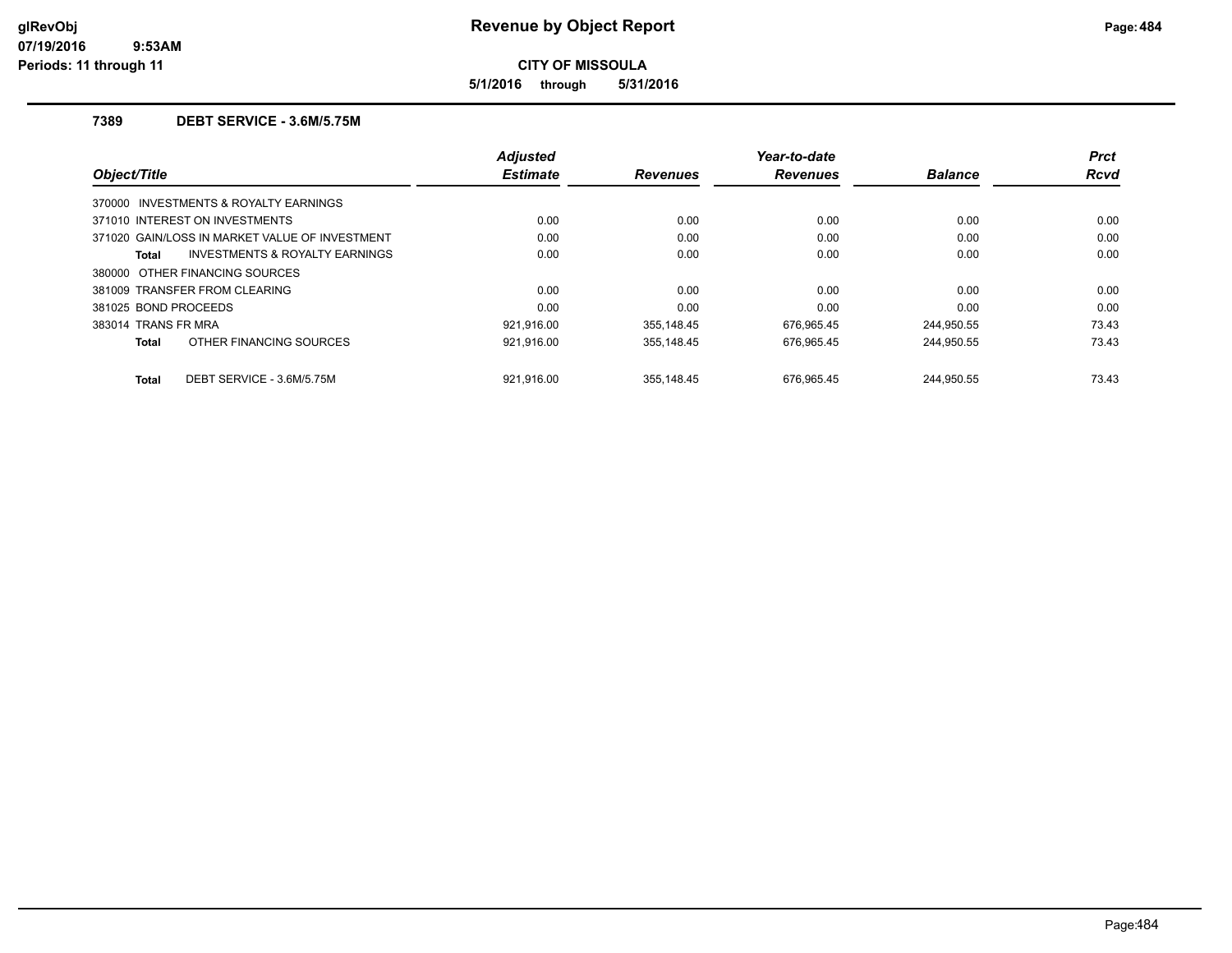**5/1/2016 through 5/31/2016**

**7390 URDII CLEARING - 3.6M TIF**

| <b>URDII CLEARING - 3.6M TIF</b><br>7390 |  |
|------------------------------------------|--|
|------------------------------------------|--|

|                                                           | <b>Adjusted</b> |                 | Year-to-date    |                | <b>Prct</b> |
|-----------------------------------------------------------|-----------------|-----------------|-----------------|----------------|-------------|
| Object/Title                                              | <b>Estimate</b> | <b>Revenues</b> | <b>Revenues</b> | <b>Balance</b> | Rcvd        |
| TAXES/ASSESSMENTS<br>310000                               |                 |                 |                 |                |             |
| 310000 TAXES/ASSESSMENTS                                  | 0.00            | 0.00            | 0.00            | 0.00           | 0.00        |
| 311011 TAX INCREMENT                                      | 1,617,625.00    | 8,284.56        | 872,472.55      | 745,152.45     | 53.94       |
| PENALTIES & INTEREST<br>312001                            | 0.00            | 37.55           | 1,759.50        | $-1,759.50$    | 0.00        |
| <b>TAXES/ASSESSMENTS</b><br>Total                         | 1,617,625.00    | 8,322.11        | 874,232.05      | 743,392.95     | 54.04       |
| <b>INTERGOVERNMENTAL REVENUES</b><br>330000               |                 |                 |                 |                |             |
| 335210 PERSONAL PROPERTY TAX REIMBURSEMENT                | 0.00            | 93,665.65       | 187,331.30      | $-187,331.30$  | 0.00        |
| 335230 HB 124 REVENUE                                     | 255,260.00      | 127,630.00      | 255,260.00      | 0.00           | 100.00      |
| INTERGOVERNMENTAL REVENUES<br><b>Total</b>                | 255,260.00      | 221,295.65      | 442,591.30      | $-187,331.30$  | 173.39      |
| <b>INVESTMENTS &amp; ROYALTY EARNINGS</b><br>370000       |                 |                 |                 |                |             |
| 371010 INTEREST ON INVESTMENTS                            | 0.00            | 0.00            | 0.00            | 0.00           | 0.00        |
| 371020 GAIN/LOSS IN MARKET VALUE OF INVESTMENTS           | 0.00            | 0.00            | 0.00            | 0.00           | 0.00        |
| <b>INVESTMENTS &amp; ROYALTY EARNINGS</b><br><b>Total</b> | 0.00            | 0.00            | 0.00            | 0.00           | 0.00        |
| OTHER FINANCING SOURCES<br>380000                         |                 |                 |                 |                |             |
| <b>TRANSFER FROM URD II</b><br>383037                     | 0.00            | 0.00            | 0.00            | 0.00           | 0.00        |
| OTHER FINANCING SOURCES<br><b>Total</b>                   | 0.00            | 0.00            | 0.00            | 0.00           | 0.00        |
| URDII CLEARING - 3.6M TIF<br><b>Total</b>                 | 1,872,885.00    | 229,617.76      | 1,316,823.35    | 556,061.65     | 70.31       |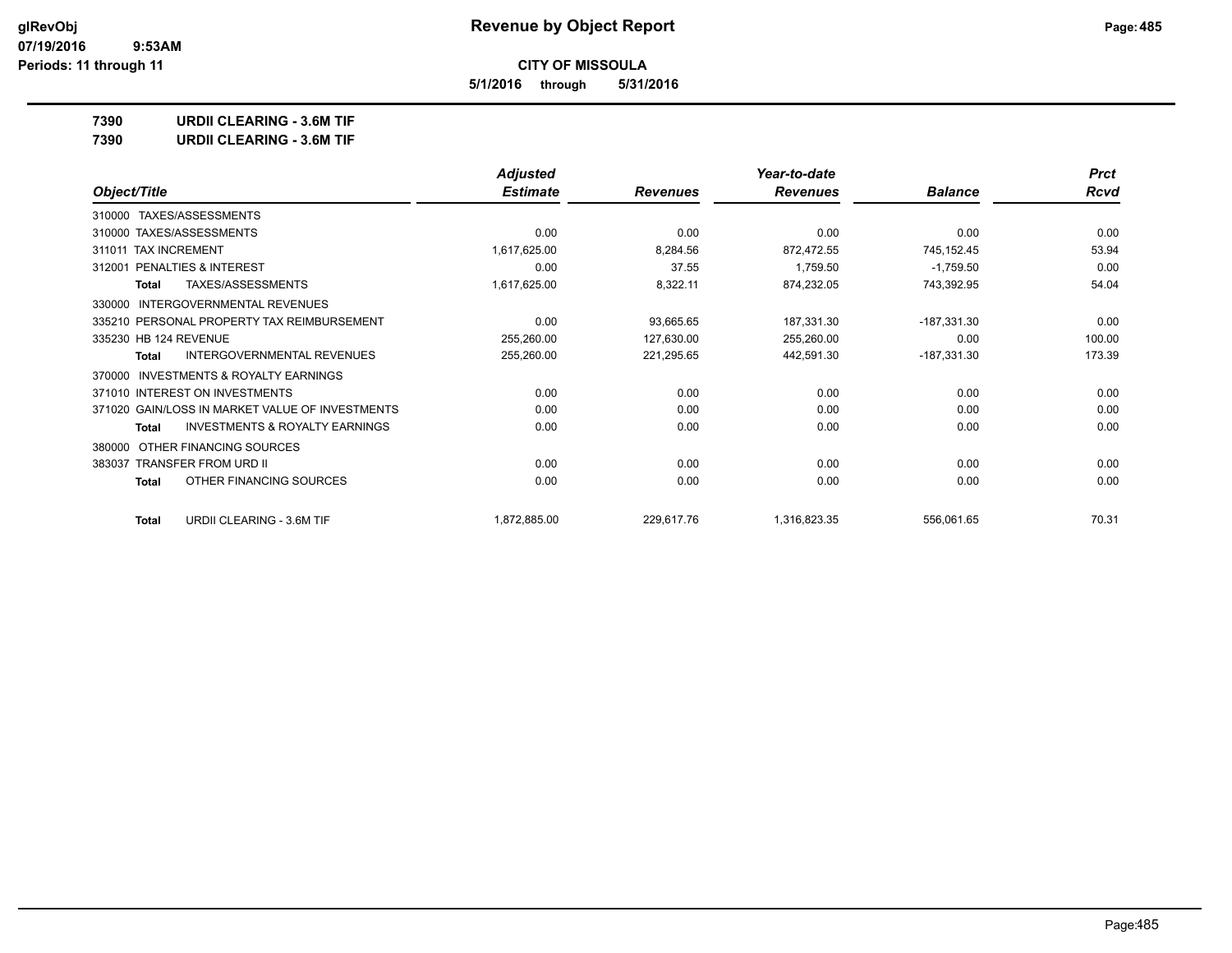**5/1/2016 through 5/31/2016**

### **7390 URDII CLEARING - 3.6M TIF**

|                                                    | <b>Adjusted</b> |                 | Year-to-date    |                | <b>Prct</b> |
|----------------------------------------------------|-----------------|-----------------|-----------------|----------------|-------------|
| Object/Title                                       | <b>Estimate</b> | <b>Revenues</b> | <b>Revenues</b> | <b>Balance</b> | Rcvd        |
| TAXES/ASSESSMENTS<br>310000                        |                 |                 |                 |                |             |
| 310000 TAXES/ASSESSMENTS                           | 0.00            | 0.00            | 0.00            | 0.00           | 0.00        |
| <b>TAX INCREMENT</b><br>311011                     | 1,617,625.00    | 8,284.56        | 872,472.55      | 745,152.45     | 53.94       |
| PENALTIES & INTEREST<br>312001                     | 0.00            | 37.55           | 1,759.50        | $-1,759.50$    | 0.00        |
| TAXES/ASSESSMENTS<br><b>Total</b>                  | 1,617,625.00    | 8,322.11        | 874,232.05      | 743,392.95     | 54.04       |
| INTERGOVERNMENTAL REVENUES<br>330000               |                 |                 |                 |                |             |
| 335210 PERSONAL PROPERTY TAX REIMBURSEMENT         | 0.00            | 93,665.65       | 187,331.30      | $-187,331.30$  | 0.00        |
| 335230 HB 124 REVENUE                              | 255,260.00      | 127,630.00      | 255,260.00      | 0.00           | 100.00      |
| <b>INTERGOVERNMENTAL REVENUES</b><br>Total         | 255,260.00      | 221,295.65      | 442,591.30      | $-187,331.30$  | 173.39      |
| INVESTMENTS & ROYALTY EARNINGS<br>370000           |                 |                 |                 |                |             |
| 371010 INTEREST ON INVESTMENTS                     | 0.00            | 0.00            | 0.00            | 0.00           | 0.00        |
| 371020 GAIN/LOSS IN MARKET VALUE OF INVESTMENT     | 0.00            | 0.00            | 0.00            | 0.00           | 0.00        |
| <b>INVESTMENTS &amp; ROYALTY EARNINGS</b><br>Total | 0.00            | 0.00            | 0.00            | 0.00           | 0.00        |
| OTHER FINANCING SOURCES<br>380000                  |                 |                 |                 |                |             |
| <b>TRANSFER FROM URD II</b><br>383037              | 0.00            | 0.00            | 0.00            | 0.00           | 0.00        |
| OTHER FINANCING SOURCES<br>Total                   | 0.00            | 0.00            | 0.00            | 0.00           | 0.00        |
| <b>URDII CLEARING - 3.6M TIF</b><br><b>Total</b>   | 1,872,885.00    | 229,617.76      | 1,316,823.35    | 556,061.65     | 70.31       |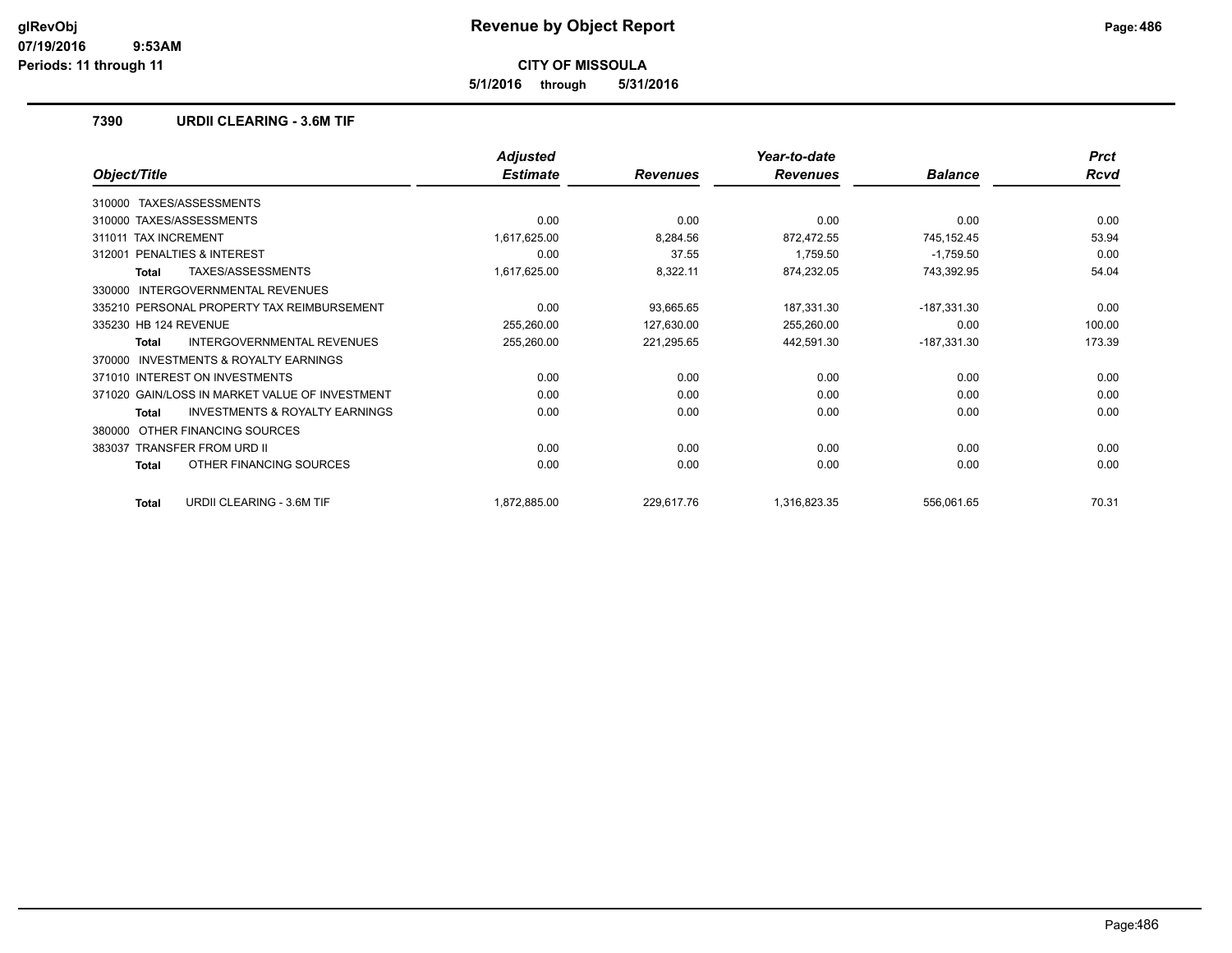**5/1/2016 through 5/31/2016**

**7391 MRA - URD I FUND**

| 7391 | <b>MRA - URD I FUND</b> |
|------|-------------------------|
|      |                         |

|                                                    | <b>Adjusted</b> |                 | Year-to-date    |                | <b>Prct</b> |
|----------------------------------------------------|-----------------|-----------------|-----------------|----------------|-------------|
| Object/Title                                       | <b>Estimate</b> | <b>Revenues</b> | <b>Revenues</b> | <b>Balance</b> | <b>Rcvd</b> |
| 310000 TAXES/ASSESSMENTS                           |                 |                 |                 |                |             |
| 311011 TAX INCREMENT                               | 0.00            | 0.00            | 0.00            | 0.00           | 0.00        |
| 312001 PENALTIES & INTEREST                        | 0.00            | 0.00            | 0.00            | 0.00           | 0.00        |
| TAXES/ASSESSMENTS<br>Total                         | 0.00            | 0.00            | 0.00            | 0.00           | 0.00        |
| 330000 INTERGOVERNMENTAL REVENUES                  |                 |                 |                 |                |             |
| 331050 ISTEA/CTEP GRANT                            | 0.00            | 0.00            | 0.00            | 0.00           | 0.00        |
| 336023 STATE CONTRIB. - PERS                       | 0.00            | 0.00            | 0.00            | 0.00           | 0.00        |
| <b>INTERGOVERNMENTAL REVENUES</b><br><b>Total</b>  | 0.00            | 0.00            | 0.00            | 0.00           | 0.00        |
| 360000 MISCELLANEOUS REVENUES                      |                 |                 |                 |                |             |
| 360000 MISCELLANEOUS REVENUES                      | 0.00            | 0.00            | 0.00            | 0.00           | 0.00        |
| 360010 MISCELLANEOUS                               | 0.00            | 0.00            | 0.00            | 0.00           | 0.00        |
| 364012 SALE OF SURPLUS PROPERTY                    | 0.00            | 0.00            | 0.00            | 0.00           | 0.00        |
| 365000 DONATIONS                                   | 0.00            | 0.00            | 0.00            | 0.00           | 0.00        |
| MISCELLANEOUS REVENUES<br>Total                    | 0.00            | 0.00            | 0.00            | 0.00           | 0.00        |
| 370000 INVESTMENTS & ROYALTY EARNINGS              |                 |                 |                 |                |             |
| 371010 INTEREST ON INVESTMENTS                     | 0.00            | 0.00            | 0.00            | 0.00           | 0.00        |
| 371020 GAIN/LOSS IN MARKET VALUE OF INVESTMENTS    | 0.00            | 0.00            | 0.00            | 0.00           | 0.00        |
| <b>INVESTMENTS &amp; ROYALTY EARNINGS</b><br>Total | 0.00            | 0.00            | 0.00            | 0.00           | 0.00        |
| 380000 OTHER FINANCING SOURCES                     |                 |                 |                 |                |             |
| 382010 SALE OF FIXED ASSETS                        | 0.00            | 0.00            | 0.00            | 0.00           | 0.00        |
| 383001 TRANS FR FLUSHING DISTRICT                  | 0.00            | 0.00            | 0.00            | 0.00           | 0.00        |
| 383016 TRANS FR TAX INCREMENT BOND                 | 0.00            | 0.00            | 0.00            | 0.00           | 0.00        |
| 383029 TRANS FR GENERAL                            | 0.00            | 0.00            | 0.00            | 0.00           | 0.00        |
| 383037 TRANSFER - URD II                           | 0.00            | 0.00            | 0.00            | 0.00           | 0.00        |
| 383038 TRANSFER - URD III                          | 0.00            | 0.00            | 0.00            | 0.00           | 0.00        |
| OTHER FINANCING SOURCES<br><b>Total</b>            | 0.00            | 0.00            | 0.00            | 0.00           | 0.00        |
| <b>MRA - URD I FUND</b><br>Total                   | 0.00            | 0.00            | 0.00            | 0.00           | 0.00        |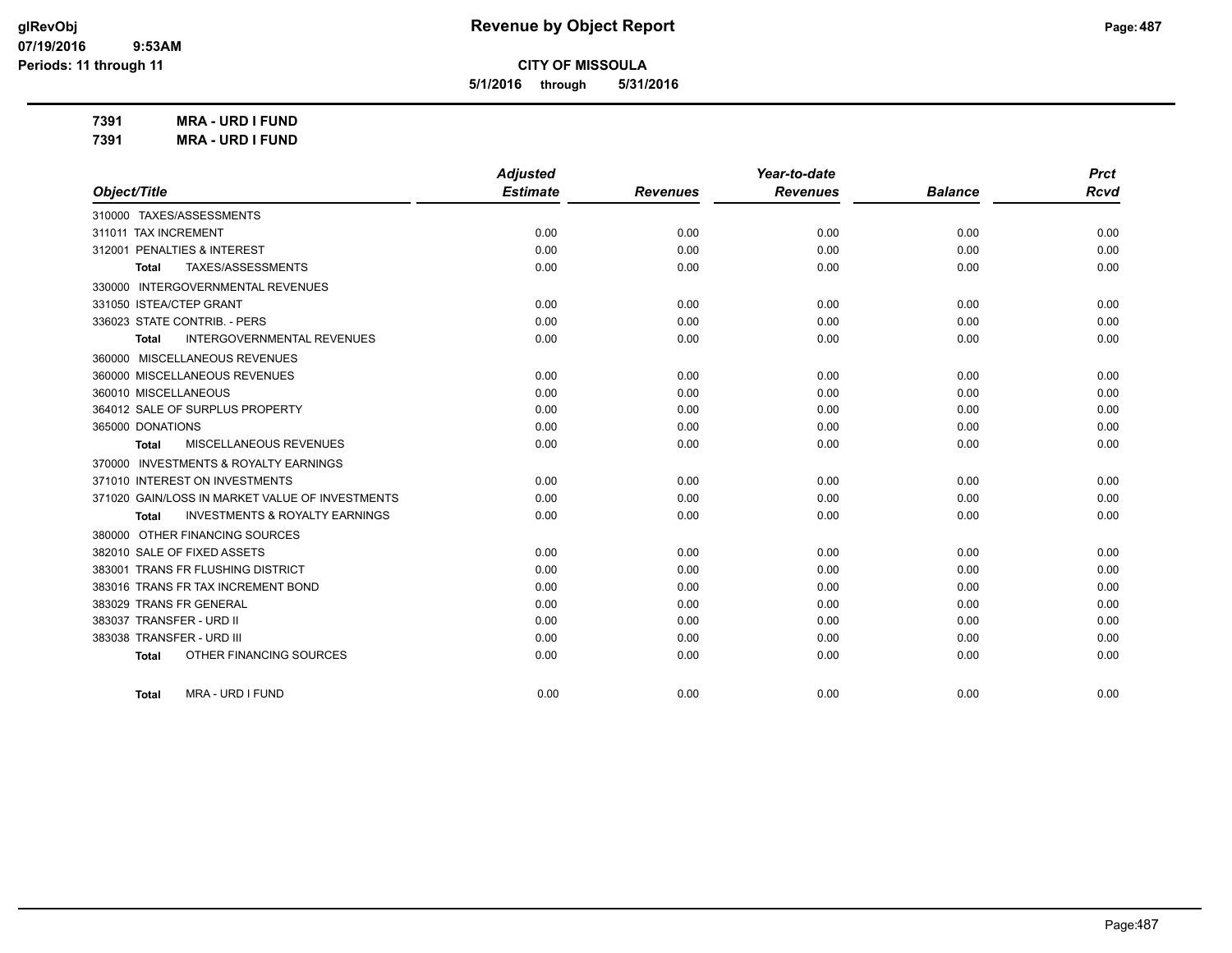**5/1/2016 through 5/31/2016**

#### **7391 MRA - URD I FUND**

|                                                           | <b>Adjusted</b> |                 | Year-to-date    |                | <b>Prct</b> |
|-----------------------------------------------------------|-----------------|-----------------|-----------------|----------------|-------------|
| Object/Title                                              | <b>Estimate</b> | <b>Revenues</b> | <b>Revenues</b> | <b>Balance</b> | <b>Rcvd</b> |
| 310000 TAXES/ASSESSMENTS                                  |                 |                 |                 |                |             |
| 311011 TAX INCREMENT                                      | 0.00            | 0.00            | 0.00            | 0.00           | 0.00        |
| 312001 PENALTIES & INTEREST                               | 0.00            | 0.00            | 0.00            | 0.00           | 0.00        |
| TAXES/ASSESSMENTS<br><b>Total</b>                         | 0.00            | 0.00            | 0.00            | 0.00           | 0.00        |
| 330000 INTERGOVERNMENTAL REVENUES                         |                 |                 |                 |                |             |
| 331050 ISTEA/CTEP GRANT                                   | 0.00            | 0.00            | 0.00            | 0.00           | 0.00        |
| 336023 STATE CONTRIB. - PERS                              | 0.00            | 0.00            | 0.00            | 0.00           | 0.00        |
| <b>INTERGOVERNMENTAL REVENUES</b><br><b>Total</b>         | 0.00            | 0.00            | 0.00            | 0.00           | 0.00        |
| 360000 MISCELLANEOUS REVENUES                             |                 |                 |                 |                |             |
| 360000 MISCELLANEOUS REVENUES                             | 0.00            | 0.00            | 0.00            | 0.00           | 0.00        |
| 360010 MISCELLANEOUS                                      | 0.00            | 0.00            | 0.00            | 0.00           | 0.00        |
| 364012 SALE OF SURPLUS PROPERTY                           | 0.00            | 0.00            | 0.00            | 0.00           | 0.00        |
| 365000 DONATIONS                                          | 0.00            | 0.00            | 0.00            | 0.00           | 0.00        |
| MISCELLANEOUS REVENUES<br><b>Total</b>                    | 0.00            | 0.00            | 0.00            | 0.00           | 0.00        |
| 370000 INVESTMENTS & ROYALTY EARNINGS                     |                 |                 |                 |                |             |
| 371010 INTEREST ON INVESTMENTS                            | 0.00            | 0.00            | 0.00            | 0.00           | 0.00        |
| 371020 GAIN/LOSS IN MARKET VALUE OF INVESTMENT            | 0.00            | 0.00            | 0.00            | 0.00           | 0.00        |
| <b>INVESTMENTS &amp; ROYALTY EARNINGS</b><br><b>Total</b> | 0.00            | 0.00            | 0.00            | 0.00           | 0.00        |
| 380000 OTHER FINANCING SOURCES                            |                 |                 |                 |                |             |
| 382010 SALE OF FIXED ASSETS                               | 0.00            | 0.00            | 0.00            | 0.00           | 0.00        |
| 383001 TRANS FR FLUSHING DISTRICT                         | 0.00            | 0.00            | 0.00            | 0.00           | 0.00        |
| 383016 TRANS FR TAX INCREMENT BOND                        | 0.00            | 0.00            | 0.00            | 0.00           | 0.00        |
| 383029 TRANS FR GENERAL                                   | 0.00            | 0.00            | 0.00            | 0.00           | 0.00        |
| 383037 TRANSFER - URD II                                  | 0.00            | 0.00            | 0.00            | 0.00           | 0.00        |
| 383038 TRANSFER - URD III                                 | 0.00            | 0.00            | 0.00            | 0.00           | 0.00        |
| OTHER FINANCING SOURCES<br><b>Total</b>                   | 0.00            | 0.00            | 0.00            | 0.00           | 0.00        |
| MRA - URD I FUND<br><b>Total</b>                          | 0.00            | 0.00            | 0.00            | 0.00           | 0.00        |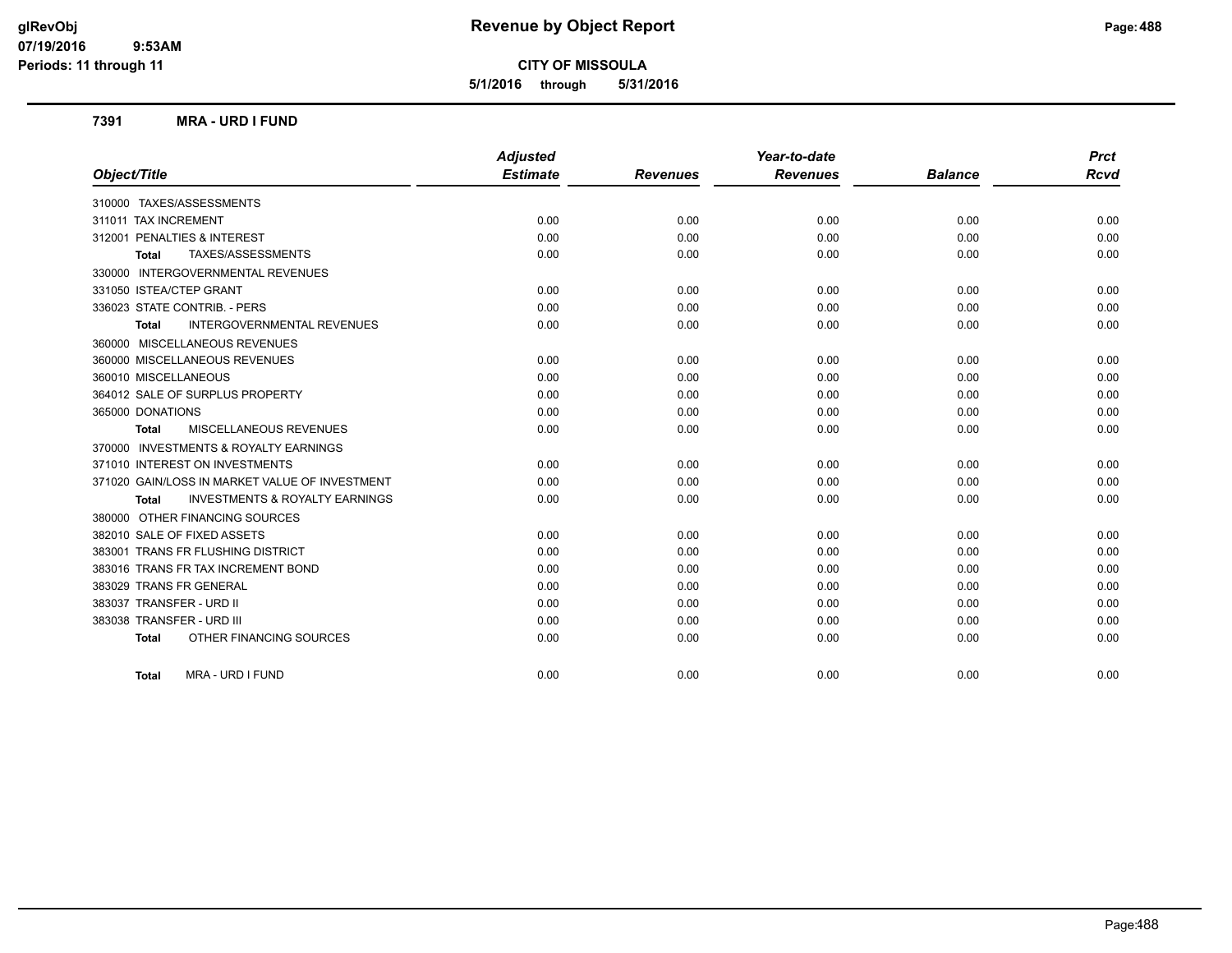**5/1/2016 through 5/31/2016**

**7392 MRA - URD II FUND**

**7392 MRA - URD II FUND**

|                                                           | <b>Adjusted</b> |                 | Year-to-date    |                | <b>Prct</b> |
|-----------------------------------------------------------|-----------------|-----------------|-----------------|----------------|-------------|
| Object/Title                                              | <b>Estimate</b> | <b>Revenues</b> | <b>Revenues</b> | <b>Balance</b> | Rcvd        |
| 310000 TAXES/ASSESSMENTS                                  |                 |                 |                 |                |             |
| 311011 TAX INCREMENT                                      | 0.00            | 0.00            | 0.00            | 0.00           | 0.00        |
| TAXES/ASSESSMENTS<br><b>Total</b>                         | 0.00            | 0.00            | 0.00            | 0.00           | 0.00        |
| 330000 INTERGOVERNMENTAL REVENUES                         |                 |                 |                 |                |             |
| 330000 INTERGOVERNMENTAL REVENUES                         | 0.00            | 0.00            | 0.00            | 0.00           | 0.00        |
| 331050 ISTEA/CTEP GRANT                                   | 200,000.00      | 0.00            | 0.00            | 200,000.00     | 0.00        |
| 331060 NATL RECREATION TRAILS GRANTS                      | 0.00            | 0.00            | 0.00            | 0.00           | 0.00        |
| 335210 PERSONAL PROPERTY TAX REIMBURSEMENT                | 0.00            | 0.00            | 0.00            | 0.00           | 0.00        |
| 335230 HB 124 REVENUE                                     | 0.00            | 0.00            | 0.00            | 0.00           | 0.00        |
| 335250 STATE REIMB - SB #184                              | 0.00            | 0.00            | 0.00            | 0.00           | 0.00        |
| 336023 STATE CONTRIB. - PERS                              | 0.00            | 0.00            | 0.00            | 0.00           | 0.00        |
| <b>INTERGOVERNMENTAL REVENUES</b><br><b>Total</b>         | 200,000.00      | 0.00            | 0.00            | 200,000.00     | 0.00        |
| 340000 CHARGES FOR SERVICES                               |                 |                 |                 |                |             |
| 343300 MISC CHARGES FOR SERVICES                          | 0.00            | 0.00            | 0.00            | 0.00           | 0.00        |
| <b>CHARGES FOR SERVICES</b><br><b>Total</b>               | 0.00            | 0.00            | 0.00            | 0.00           | 0.00        |
| 360000 MISCELLANEOUS REVENUES                             |                 |                 |                 |                |             |
| 360000 MISCELLANEOUS REVENUES                             | 0.00            | 0.00            | 237,869.88      | -237,869.88    | 0.00        |
| 360007 RLF REVENUES                                       | 0.00            | 0.00            | 0.00            | 0.00           | 0.00        |
| 360010 MISCELLANEOUS                                      | 0.00            | 0.00            | 0.00            | 0.00           | 0.00        |
| 365000 DONATIONS                                          | 0.00            | 0.00            | 0.00            | 0.00           | 0.00        |
| MISCELLANEOUS REVENUES<br><b>Total</b>                    | 0.00            | 0.00            | 237,869.88      | -237,869.88    | 0.00        |
| 370000 INVESTMENTS & ROYALTY EARNINGS                     |                 |                 |                 |                |             |
| 371010 INTEREST ON INVESTMENTS                            | 0.00            | 0.00            | 0.00            | 0.00           | 0.00        |
| 371020 GAIN/LOSS IN MARKET VALUE OF INVESTMENTS           | 0.00            | 0.00            | 0.00            | 0.00           | 0.00        |
| <b>INVESTMENTS &amp; ROYALTY EARNINGS</b><br><b>Total</b> | 0.00            | 0.00            | 0.00            | 0.00           | 0.00        |
| 380000 OTHER FINANCING SOURCES                            |                 |                 |                 |                |             |
| 381009 TRANSFERS IN                                       | 0.00            | 0.00            | 0.00            | 0.00           | 0.00        |
| 381025 BOND PROCEEDS                                      | 0.00            | 0.00            | 0.00            | 0.00           | 0.00        |
| 381026 DEBT SERVICE/BROWNSFIELD RLF 1.125M                | 0.00            | 0.00            | 0.00            | 0.00           | 0.00        |
| 381027 SOUTH RESERVE TRAIL CROSSING 5.M                   | 0.00            | 0.00            | 0.00            | 0.00           | 0.00        |
| 381028 BOND PROCEEDS-MILL SITE                            | 0.00            | 0.00            | 0.00            | 0.00           | 0.00        |
| 381074 CIVIC STADIUM TIF NOTES 1.5M                       | 0.00            | 0.00            | 0.00            | 0.00           | 0.00        |
| 383014 TRANS FR MRA                                       | 616,365.00      | 286,342.62      | 1,002,807.84    | $-386,442.84$  | 162.70      |
| 383037 TRANSFER - URD II                                  | 0.00            | 0.00            | 0.00            | 0.00           | 0.00        |
| 383038 TRANSFER - URD III                                 | 0.00            | 0.00            | 0.00            | 0.00           | 0.00        |
| 383039 FROM SID TRANSFERS                                 | 0.00            | 0.00            | 0.00            | 0.00           | 0.00        |
| 383060 TRANSFERS FROM FRONT ST URD                        | 0.00            | 0.00            | 0.00            | 0.00           | 0.00        |
| 383061 TRANSFERS FROM PARK IMPACT FEES                    | 0.00            | 0.00            | 0.00            | 0.00           | 0.00        |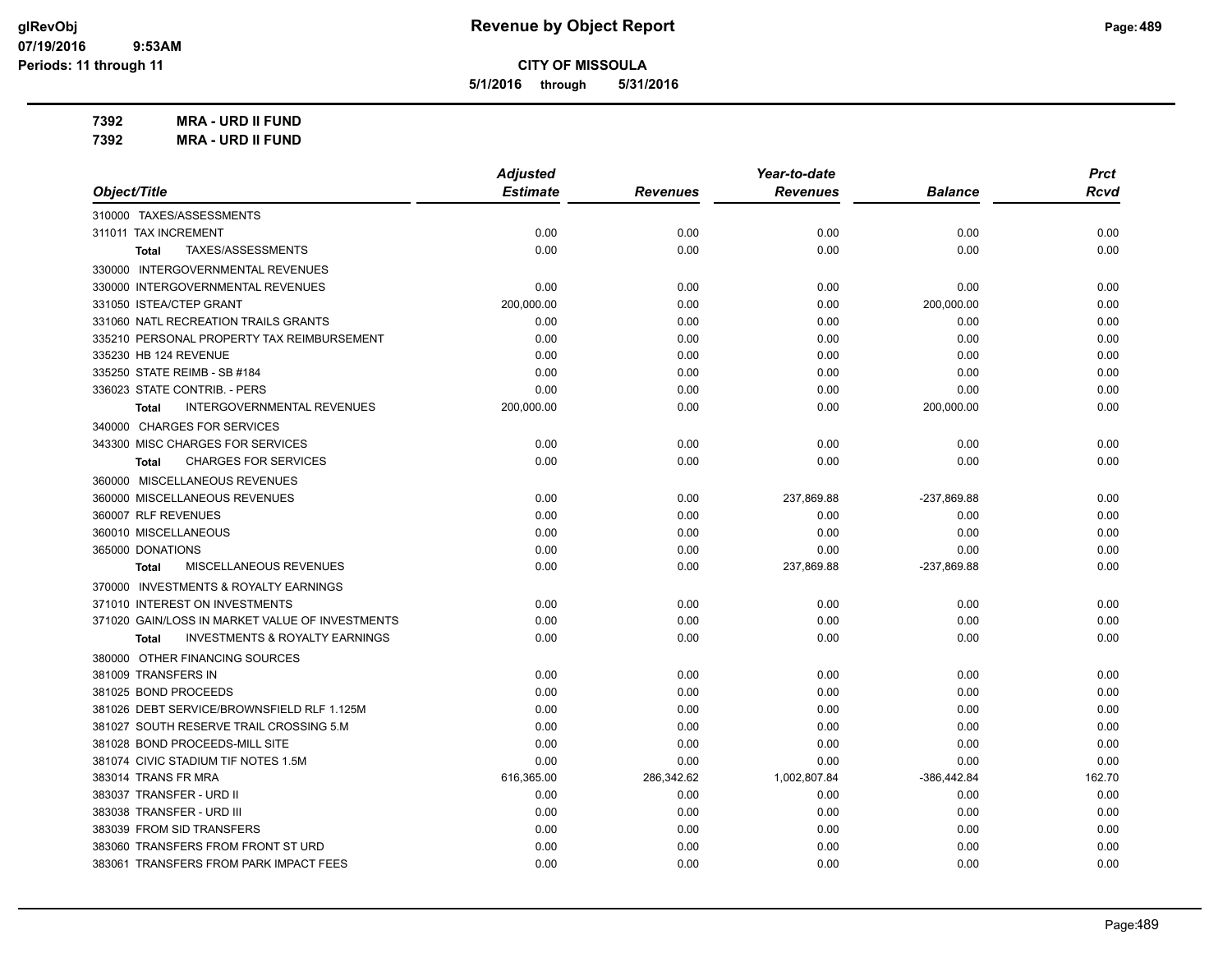**5/1/2016 through 5/31/2016**

**7392 MRA - URD II FUND 7392 MRA - URD II FUND**

|                                         | <b>Adjusted</b> | Year-to-date    |                 |                | Prct   |
|-----------------------------------------|-----------------|-----------------|-----------------|----------------|--------|
| Object/Title                            | <b>Estimate</b> | <b>Revenues</b> | <b>Revenues</b> | <b>Balance</b> | Rcvd   |
| 383062 TRANSFERS FROM PARK SIDS         | 0.00            | 0.00            | 0.00            | 0.00           | 0.00   |
| 383063 TRANSF FROM SAFETY-LU (CTEP)FUND | 0.00            | 0.00            | 0.00            | 0.00           | 0.00   |
| OTHER FINANCING SOURCES<br><b>Total</b> | 616.365.00      | 286.342.62      | 1.002.807.84    | -386.442.84    | 162.70 |
| MRA - URD II FUND<br><b>Total</b>       | 816.365.00      | 286.342.62      | 1.240.677.72    | -424.312.72    | 151.98 |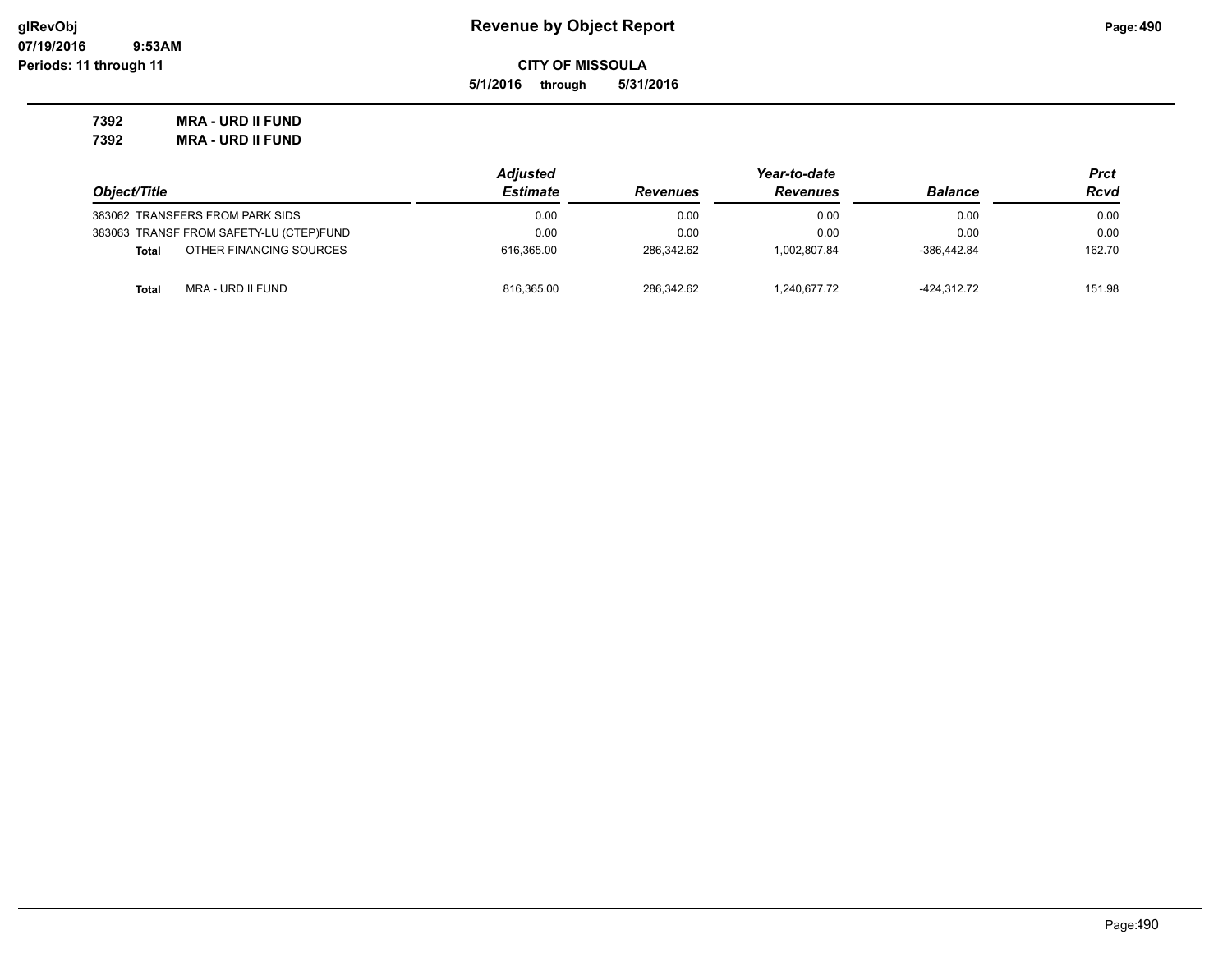**5/1/2016 through 5/31/2016**

#### **7392 MRA - URD II FUND**

| <b>Adjusted</b><br><b>Estimate</b><br>Object/Title<br><b>Rcvd</b><br><b>Revenues</b><br><b>Revenues</b><br><b>Balance</b><br>310000 TAXES/ASSESSMENTS<br>311011 TAX INCREMENT<br>0.00<br>0.00<br>0.00<br>0.00<br>0.00<br>0.00<br>0.00<br>0.00<br>0.00<br>0.00<br>TAXES/ASSESSMENTS<br><b>Total</b><br>330000 INTERGOVERNMENTAL REVENUES<br>0.00<br>330000 INTERGOVERNMENTAL REVENUES<br>0.00<br>0.00<br>0.00<br>0.00<br>331050 ISTEA/CTEP GRANT<br>200,000.00<br>0.00<br>0.00<br>200,000.00<br>0.00<br>331060 NATL RECREATION TRAILS GRANTS<br>0.00<br>0.00<br>0.00<br>0.00<br>0.00<br>335210 PERSONAL PROPERTY TAX REIMBURSEMENT<br>0.00<br>0.00<br>0.00<br>0.00<br>0.00<br>335230 HB 124 REVENUE<br>0.00<br>0.00<br>0.00<br>0.00<br>0.00<br>335250 STATE REIMB - SB #184<br>0.00<br>0.00<br>0.00<br>0.00<br>0.00<br>0.00<br>336023 STATE CONTRIB. - PERS<br>0.00<br>0.00<br>0.00<br>0.00<br>INTERGOVERNMENTAL REVENUES<br>200,000.00<br>0.00<br>0.00<br>200,000.00<br>0.00<br><b>Total</b><br>340000 CHARGES FOR SERVICES<br>343300 MISC CHARGES FOR SERVICES<br>0.00<br>0.00<br>0.00<br>0.00<br>0.00<br><b>CHARGES FOR SERVICES</b><br>0.00<br>0.00<br>0.00<br>0.00<br>0.00<br><b>Total</b><br>360000 MISCELLANEOUS REVENUES<br>360000 MISCELLANEOUS REVENUES<br>0.00<br>0.00<br>237,869.88<br>-237,869.88<br>0.00<br>360007 RLF REVENUES<br>0.00<br>0.00<br>0.00<br>0.00<br>0.00<br>360010 MISCELLANEOUS<br>0.00<br>0.00<br>0.00<br>0.00<br>0.00<br>0.00<br>365000 DONATIONS<br>0.00<br>0.00<br>0.00<br>0.00<br>MISCELLANEOUS REVENUES<br>0.00<br>0.00<br>237,869.88<br>-237,869.88<br>0.00<br>Total<br>370000 INVESTMENTS & ROYALTY EARNINGS |
|---------------------------------------------------------------------------------------------------------------------------------------------------------------------------------------------------------------------------------------------------------------------------------------------------------------------------------------------------------------------------------------------------------------------------------------------------------------------------------------------------------------------------------------------------------------------------------------------------------------------------------------------------------------------------------------------------------------------------------------------------------------------------------------------------------------------------------------------------------------------------------------------------------------------------------------------------------------------------------------------------------------------------------------------------------------------------------------------------------------------------------------------------------------------------------------------------------------------------------------------------------------------------------------------------------------------------------------------------------------------------------------------------------------------------------------------------------------------------------------------------------------------------------------------------------------------------------------------------------------------------------------------------|
|                                                                                                                                                                                                                                                                                                                                                                                                                                                                                                                                                                                                                                                                                                                                                                                                                                                                                                                                                                                                                                                                                                                                                                                                                                                                                                                                                                                                                                                                                                                                                                                                                                                   |
|                                                                                                                                                                                                                                                                                                                                                                                                                                                                                                                                                                                                                                                                                                                                                                                                                                                                                                                                                                                                                                                                                                                                                                                                                                                                                                                                                                                                                                                                                                                                                                                                                                                   |
|                                                                                                                                                                                                                                                                                                                                                                                                                                                                                                                                                                                                                                                                                                                                                                                                                                                                                                                                                                                                                                                                                                                                                                                                                                                                                                                                                                                                                                                                                                                                                                                                                                                   |
|                                                                                                                                                                                                                                                                                                                                                                                                                                                                                                                                                                                                                                                                                                                                                                                                                                                                                                                                                                                                                                                                                                                                                                                                                                                                                                                                                                                                                                                                                                                                                                                                                                                   |
|                                                                                                                                                                                                                                                                                                                                                                                                                                                                                                                                                                                                                                                                                                                                                                                                                                                                                                                                                                                                                                                                                                                                                                                                                                                                                                                                                                                                                                                                                                                                                                                                                                                   |
|                                                                                                                                                                                                                                                                                                                                                                                                                                                                                                                                                                                                                                                                                                                                                                                                                                                                                                                                                                                                                                                                                                                                                                                                                                                                                                                                                                                                                                                                                                                                                                                                                                                   |
|                                                                                                                                                                                                                                                                                                                                                                                                                                                                                                                                                                                                                                                                                                                                                                                                                                                                                                                                                                                                                                                                                                                                                                                                                                                                                                                                                                                                                                                                                                                                                                                                                                                   |
|                                                                                                                                                                                                                                                                                                                                                                                                                                                                                                                                                                                                                                                                                                                                                                                                                                                                                                                                                                                                                                                                                                                                                                                                                                                                                                                                                                                                                                                                                                                                                                                                                                                   |
|                                                                                                                                                                                                                                                                                                                                                                                                                                                                                                                                                                                                                                                                                                                                                                                                                                                                                                                                                                                                                                                                                                                                                                                                                                                                                                                                                                                                                                                                                                                                                                                                                                                   |
|                                                                                                                                                                                                                                                                                                                                                                                                                                                                                                                                                                                                                                                                                                                                                                                                                                                                                                                                                                                                                                                                                                                                                                                                                                                                                                                                                                                                                                                                                                                                                                                                                                                   |
|                                                                                                                                                                                                                                                                                                                                                                                                                                                                                                                                                                                                                                                                                                                                                                                                                                                                                                                                                                                                                                                                                                                                                                                                                                                                                                                                                                                                                                                                                                                                                                                                                                                   |
|                                                                                                                                                                                                                                                                                                                                                                                                                                                                                                                                                                                                                                                                                                                                                                                                                                                                                                                                                                                                                                                                                                                                                                                                                                                                                                                                                                                                                                                                                                                                                                                                                                                   |
|                                                                                                                                                                                                                                                                                                                                                                                                                                                                                                                                                                                                                                                                                                                                                                                                                                                                                                                                                                                                                                                                                                                                                                                                                                                                                                                                                                                                                                                                                                                                                                                                                                                   |
|                                                                                                                                                                                                                                                                                                                                                                                                                                                                                                                                                                                                                                                                                                                                                                                                                                                                                                                                                                                                                                                                                                                                                                                                                                                                                                                                                                                                                                                                                                                                                                                                                                                   |
|                                                                                                                                                                                                                                                                                                                                                                                                                                                                                                                                                                                                                                                                                                                                                                                                                                                                                                                                                                                                                                                                                                                                                                                                                                                                                                                                                                                                                                                                                                                                                                                                                                                   |
|                                                                                                                                                                                                                                                                                                                                                                                                                                                                                                                                                                                                                                                                                                                                                                                                                                                                                                                                                                                                                                                                                                                                                                                                                                                                                                                                                                                                                                                                                                                                                                                                                                                   |
|                                                                                                                                                                                                                                                                                                                                                                                                                                                                                                                                                                                                                                                                                                                                                                                                                                                                                                                                                                                                                                                                                                                                                                                                                                                                                                                                                                                                                                                                                                                                                                                                                                                   |
|                                                                                                                                                                                                                                                                                                                                                                                                                                                                                                                                                                                                                                                                                                                                                                                                                                                                                                                                                                                                                                                                                                                                                                                                                                                                                                                                                                                                                                                                                                                                                                                                                                                   |
|                                                                                                                                                                                                                                                                                                                                                                                                                                                                                                                                                                                                                                                                                                                                                                                                                                                                                                                                                                                                                                                                                                                                                                                                                                                                                                                                                                                                                                                                                                                                                                                                                                                   |
|                                                                                                                                                                                                                                                                                                                                                                                                                                                                                                                                                                                                                                                                                                                                                                                                                                                                                                                                                                                                                                                                                                                                                                                                                                                                                                                                                                                                                                                                                                                                                                                                                                                   |
|                                                                                                                                                                                                                                                                                                                                                                                                                                                                                                                                                                                                                                                                                                                                                                                                                                                                                                                                                                                                                                                                                                                                                                                                                                                                                                                                                                                                                                                                                                                                                                                                                                                   |
|                                                                                                                                                                                                                                                                                                                                                                                                                                                                                                                                                                                                                                                                                                                                                                                                                                                                                                                                                                                                                                                                                                                                                                                                                                                                                                                                                                                                                                                                                                                                                                                                                                                   |
|                                                                                                                                                                                                                                                                                                                                                                                                                                                                                                                                                                                                                                                                                                                                                                                                                                                                                                                                                                                                                                                                                                                                                                                                                                                                                                                                                                                                                                                                                                                                                                                                                                                   |
| 371010 INTEREST ON INVESTMENTS<br>0.00<br>0.00<br>0.00<br>0.00<br>0.00                                                                                                                                                                                                                                                                                                                                                                                                                                                                                                                                                                                                                                                                                                                                                                                                                                                                                                                                                                                                                                                                                                                                                                                                                                                                                                                                                                                                                                                                                                                                                                            |
| 0.00<br>0.00<br>0.00<br>0.00<br>0.00<br>371020 GAIN/LOSS IN MARKET VALUE OF INVESTMENT                                                                                                                                                                                                                                                                                                                                                                                                                                                                                                                                                                                                                                                                                                                                                                                                                                                                                                                                                                                                                                                                                                                                                                                                                                                                                                                                                                                                                                                                                                                                                            |
| <b>INVESTMENTS &amp; ROYALTY EARNINGS</b><br>0.00<br>0.00<br>0.00<br>0.00<br>0.00<br><b>Total</b>                                                                                                                                                                                                                                                                                                                                                                                                                                                                                                                                                                                                                                                                                                                                                                                                                                                                                                                                                                                                                                                                                                                                                                                                                                                                                                                                                                                                                                                                                                                                                 |
| 380000 OTHER FINANCING SOURCES                                                                                                                                                                                                                                                                                                                                                                                                                                                                                                                                                                                                                                                                                                                                                                                                                                                                                                                                                                                                                                                                                                                                                                                                                                                                                                                                                                                                                                                                                                                                                                                                                    |
| 381009 TRANSFERS IN<br>0.00<br>0.00<br>0.00<br>0.00<br>0.00                                                                                                                                                                                                                                                                                                                                                                                                                                                                                                                                                                                                                                                                                                                                                                                                                                                                                                                                                                                                                                                                                                                                                                                                                                                                                                                                                                                                                                                                                                                                                                                       |
| 381025 BOND PROCEEDS<br>0.00<br>0.00<br>0.00<br>0.00<br>0.00                                                                                                                                                                                                                                                                                                                                                                                                                                                                                                                                                                                                                                                                                                                                                                                                                                                                                                                                                                                                                                                                                                                                                                                                                                                                                                                                                                                                                                                                                                                                                                                      |
| 381026 DEBT SERVICE/BROWNSFIELD RLF 1.125M<br>0.00<br>0.00<br>0.00<br>0.00<br>0.00                                                                                                                                                                                                                                                                                                                                                                                                                                                                                                                                                                                                                                                                                                                                                                                                                                                                                                                                                                                                                                                                                                                                                                                                                                                                                                                                                                                                                                                                                                                                                                |
| 381027 SOUTH RESERVE TRAIL CROSSING 5.M<br>0.00<br>0.00<br>0.00<br>0.00<br>0.00                                                                                                                                                                                                                                                                                                                                                                                                                                                                                                                                                                                                                                                                                                                                                                                                                                                                                                                                                                                                                                                                                                                                                                                                                                                                                                                                                                                                                                                                                                                                                                   |
| 381028 BOND PROCEEDS-MILL SITE<br>0.00<br>0.00<br>0.00<br>0.00<br>0.00                                                                                                                                                                                                                                                                                                                                                                                                                                                                                                                                                                                                                                                                                                                                                                                                                                                                                                                                                                                                                                                                                                                                                                                                                                                                                                                                                                                                                                                                                                                                                                            |
| 381074 CIVIC STADIUM TIF NOTES 1.5M<br>0.00<br>0.00<br>0.00<br>0.00<br>0.00                                                                                                                                                                                                                                                                                                                                                                                                                                                                                                                                                                                                                                                                                                                                                                                                                                                                                                                                                                                                                                                                                                                                                                                                                                                                                                                                                                                                                                                                                                                                                                       |
| 383014 TRANS FR MRA<br>616,365.00<br>286,342.62<br>1,002,807.84<br>$-386,442.84$<br>162.70                                                                                                                                                                                                                                                                                                                                                                                                                                                                                                                                                                                                                                                                                                                                                                                                                                                                                                                                                                                                                                                                                                                                                                                                                                                                                                                                                                                                                                                                                                                                                        |
| 383037 TRANSFER - URD II<br>0.00<br>0.00<br>0.00<br>0.00<br>0.00                                                                                                                                                                                                                                                                                                                                                                                                                                                                                                                                                                                                                                                                                                                                                                                                                                                                                                                                                                                                                                                                                                                                                                                                                                                                                                                                                                                                                                                                                                                                                                                  |
| 383038 TRANSFER - URD III<br>0.00<br>0.00<br>0.00<br>0.00<br>0.00                                                                                                                                                                                                                                                                                                                                                                                                                                                                                                                                                                                                                                                                                                                                                                                                                                                                                                                                                                                                                                                                                                                                                                                                                                                                                                                                                                                                                                                                                                                                                                                 |
| 383039 FROM SID TRANSFERS<br>0.00<br>0.00<br>0.00<br>0.00<br>0.00                                                                                                                                                                                                                                                                                                                                                                                                                                                                                                                                                                                                                                                                                                                                                                                                                                                                                                                                                                                                                                                                                                                                                                                                                                                                                                                                                                                                                                                                                                                                                                                 |
| 383060 TRANSFERS FROM FRONT ST URD<br>0.00<br>0.00<br>0.00<br>0.00<br>0.00                                                                                                                                                                                                                                                                                                                                                                                                                                                                                                                                                                                                                                                                                                                                                                                                                                                                                                                                                                                                                                                                                                                                                                                                                                                                                                                                                                                                                                                                                                                                                                        |
| 383061 TRANSFERS FROM PARK IMPACT FEES<br>0.00<br>0.00<br>0.00<br>0.00<br>0.00                                                                                                                                                                                                                                                                                                                                                                                                                                                                                                                                                                                                                                                                                                                                                                                                                                                                                                                                                                                                                                                                                                                                                                                                                                                                                                                                                                                                                                                                                                                                                                    |
| 383062 TRANSFERS FROM PARK SIDS<br>0.00<br>0.00<br>0.00<br>0.00<br>0.00                                                                                                                                                                                                                                                                                                                                                                                                                                                                                                                                                                                                                                                                                                                                                                                                                                                                                                                                                                                                                                                                                                                                                                                                                                                                                                                                                                                                                                                                                                                                                                           |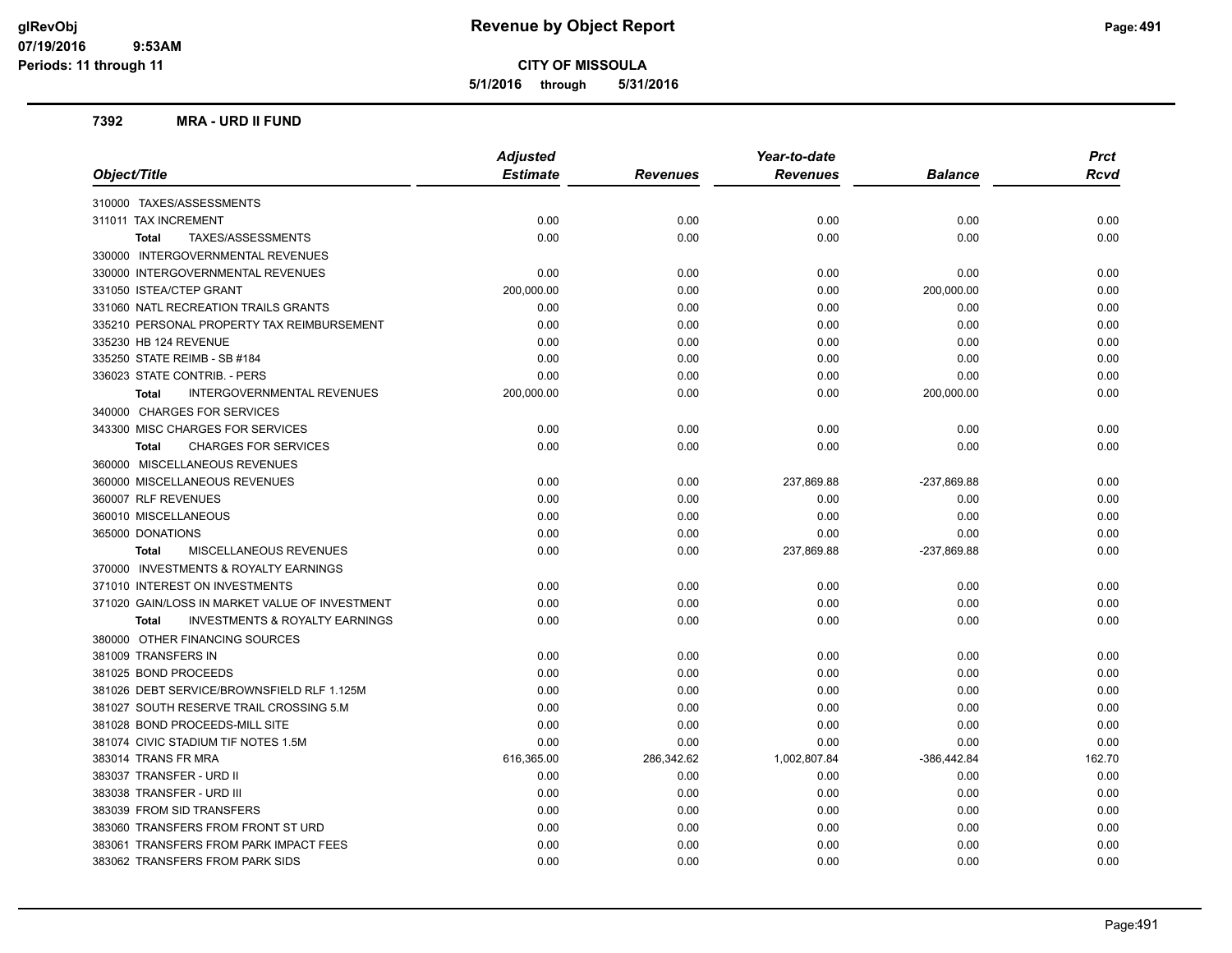**5/1/2016 through 5/31/2016**

#### **7392 MRA - URD II FUND**

|              |                                         | <b>Adjusted</b> |                 | Year-to-date    |                | <b>Prct</b> |  |
|--------------|-----------------------------------------|-----------------|-----------------|-----------------|----------------|-------------|--|
| Object/Title |                                         | <b>Estimate</b> | <b>Revenues</b> | <b>Revenues</b> | <b>Balance</b> | <b>Rcvd</b> |  |
|              | 383063 TRANSF FROM SAFETY-LU (CTEP)FUND | 0.00            | 0.00            | 0.00            | 0.00           | 0.00        |  |
| <b>Total</b> | OTHER FINANCING SOURCES                 | 616.365.00      | 286.342.62      | 1.002.807.84    | $-386.442.84$  | 162.70      |  |
| Total        | MRA - URD II FUND                       | 816,365.00      | 286.342.62      | 1,240,677.72    | -424.312.72    | 151.98      |  |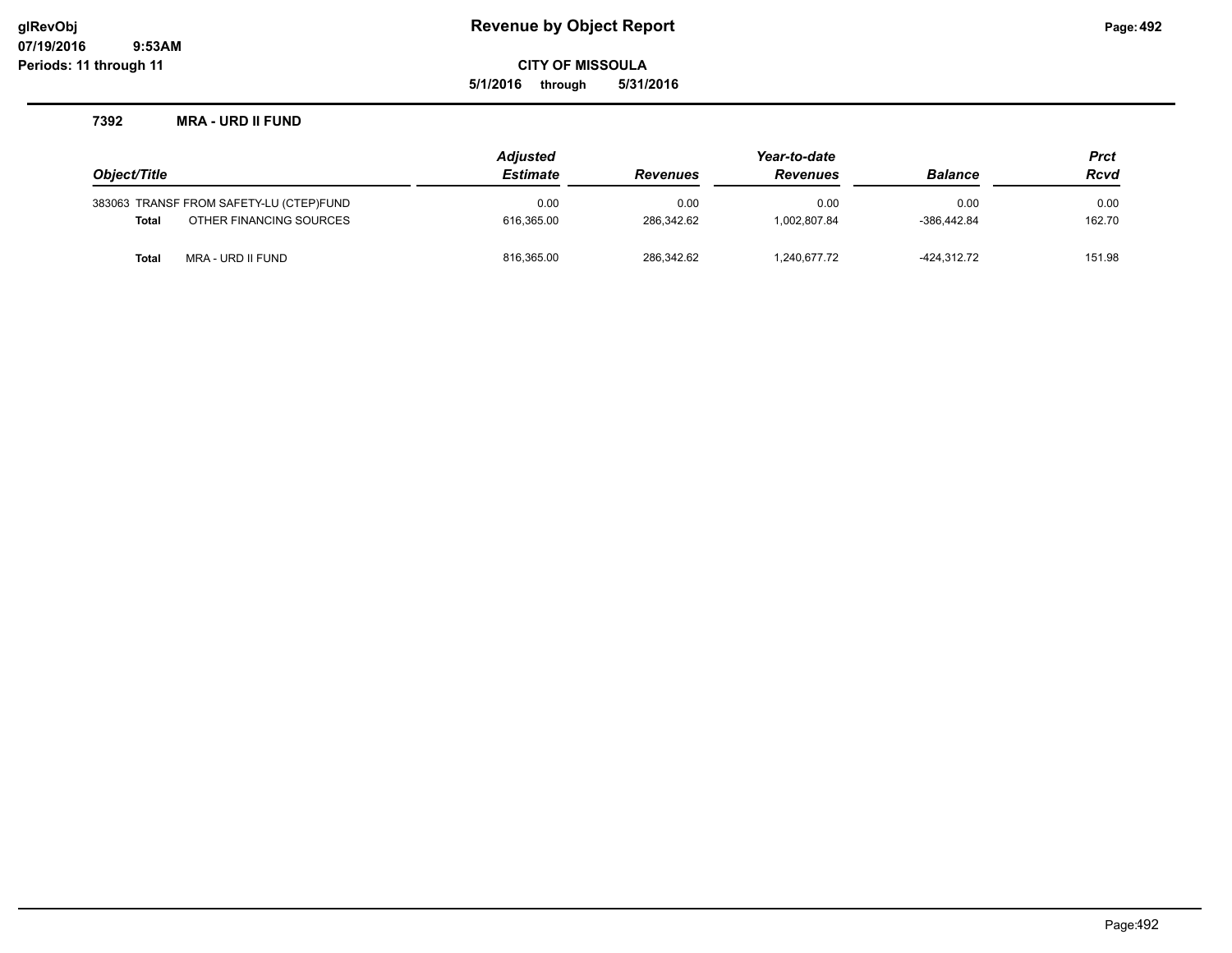**5/1/2016 through 5/31/2016**

**7393 MRA - URD III FUND**

**7393 MRA - URD III FUND**

|                                                    | <b>Adjusted</b> |                 | Year-to-date    |                 | <b>Prct</b> |
|----------------------------------------------------|-----------------|-----------------|-----------------|-----------------|-------------|
| Object/Title                                       | <b>Estimate</b> | <b>Revenues</b> | <b>Revenues</b> | <b>Balance</b>  | <b>Rcvd</b> |
| 310000 TAXES/ASSESSMENTS                           |                 |                 |                 |                 |             |
| 311011 TAX INCREMENT                               | 1,837,654.00    | 21,265.75       | 798,157.43      | 1,039,496.57    | 43.43       |
| 312001 PENALTIES & INTEREST                        | 0.00            | 116.31          | 2.262.43        | $-2.262.43$     | 0.00        |
| TAXES/ASSESSMENTS<br><b>Total</b>                  | 1,837,654.00    | 21,382.06       | 800,419.86      | 1,037,234.14    | 43.56       |
| 330000 INTERGOVERNMENTAL REVENUES                  |                 |                 |                 |                 |             |
| 331050 ISTEA/CTEP GRANT                            | 0.00            | 0.00            | 0.00            | 0.00            | 0.00        |
| 331060 NATL RECREATION TRAILS GRANTS               | 0.00            | 0.00            | 0.00            | 0.00            | 0.00        |
| 335210 PERSONAL PROPERTY TAX REIMBURSEMENT         | 121,116.00      | 138,925.02      | 277,850.04      | $-156,734.04$   | 229.41      |
| 336020 STATE PENSION CONTRIBUTION                  | 0.00            | 0.00            | 0.00            | 0.00            | 0.00        |
| 336023 STATE CONTRIB. - PERS                       | 0.00            | 0.00            | 274.24          | $-274.24$       | 0.00        |
| <b>INTERGOVERNMENTAL REVENUES</b><br>Total         | 121,116.00      | 138,925.02      | 278,124.28      | $-157,008.28$   | 229.63      |
| 360000 MISCELLANEOUS REVENUES                      |                 |                 |                 |                 |             |
| 360000 MISCELLANEOUS REVENUES                      | 0.00            | 0.00            | 17.75           | $-17.75$        | 0.00        |
| 360010 MISCELLANEOUS                               | 0.00            | 0.00            | 0.00            | 0.00            | 0.00        |
| 362000 OTHER MISCELLANEOUS REVENUE                 | 0.00            | 0.00            | 0.00            | 0.00            | 0.00        |
| 362004 URD III FACADE IMPROVEMENT LOAN REC         | 0.00            | 0.00            | 0.00            | 0.00            | 0.00        |
| 365000 DONATIONS                                   | 0.00            | 0.00            | 3,500.00        | $-3,500.00$     | 0.00        |
| MISCELLANEOUS REVENUES<br>Total                    | 0.00            | 0.00            | 3,517.75        | $-3,517.75$     | 0.00        |
| 370000 INVESTMENTS & ROYALTY EARNINGS              |                 |                 |                 |                 |             |
| 371010 INTEREST ON INVESTMENTS                     | 0.00            | 0.00            | 0.00            | 0.00            | 0.00        |
| 371020 GAIN/LOSS IN MARKET VALUE OF INVESTMENTS    | 0.00            | 0.00            | 0.00            | 0.00            | 0.00        |
| <b>INVESTMENTS &amp; ROYALTY EARNINGS</b><br>Total | 0.00            | 0.00            | 0.00            | 0.00            | 0.00        |
| 380000 OTHER FINANCING SOURCES                     |                 |                 |                 |                 |             |
| 381000 LOAN PROCEEDS                               | 0.00            | 0.00            | 0.00            | 0.00            | 0.00        |
| 381024 MARY AVENUE BOND PROCEEDS                   | 0.00            | 0.00            | 0.00            | 0.00            | 0.00        |
| 381027 5M SO RESERVE TRAIL CROSSING                | 0.00            | 4,945,546.00    | 5,000,000.00    | $-5,000,000.00$ | 0.00        |
| 383014 TRANS FR MRA                                | 0.00            | 0.00            | 0.00            | 0.00            | 0.00        |
| 383037 TRANSFER - URD II                           | 250,000.00      | 0.00            | 0.00            | 250,000.00      | 0.00        |
| OTHER FINANCING SOURCES<br><b>Total</b>            | 250,000.00      | 4,945,546.00    | 5,000,000.00    | $-4,750,000.00$ | 2,000.00    |
| <b>MRA - URD III FUND</b><br>Total                 | 2,208,770.00    | 5,105,853.08    | 6,082,061.89    | $-3,873,291.89$ | 275.36      |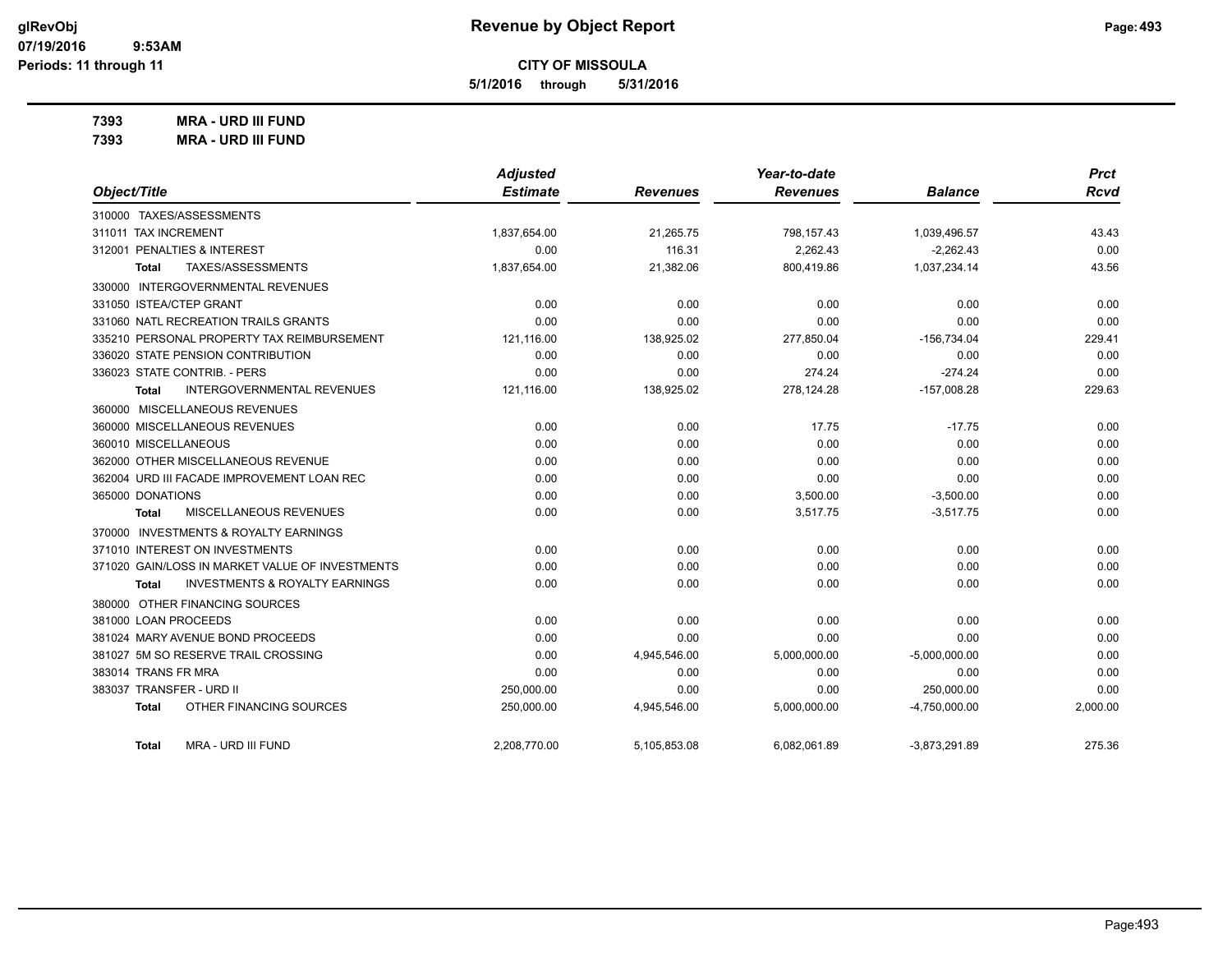**5/1/2016 through 5/31/2016**

#### **7393 MRA - URD III FUND**

|                                                           | <b>Adjusted</b> |                 | Year-to-date    |                 | <b>Prct</b> |
|-----------------------------------------------------------|-----------------|-----------------|-----------------|-----------------|-------------|
| Object/Title                                              | <b>Estimate</b> | <b>Revenues</b> | <b>Revenues</b> | <b>Balance</b>  | <b>Rcvd</b> |
| 310000 TAXES/ASSESSMENTS                                  |                 |                 |                 |                 |             |
| 311011 TAX INCREMENT                                      | 1,837,654.00    | 21,265.75       | 798,157.43      | 1,039,496.57    | 43.43       |
| 312001 PENALTIES & INTEREST                               | 0.00            | 116.31          | 2.262.43        | $-2.262.43$     | 0.00        |
| TAXES/ASSESSMENTS<br><b>Total</b>                         | 1,837,654.00    | 21,382.06       | 800,419.86      | 1,037,234.14    | 43.56       |
| 330000 INTERGOVERNMENTAL REVENUES                         |                 |                 |                 |                 |             |
| 331050 ISTEA/CTEP GRANT                                   | 0.00            | 0.00            | 0.00            | 0.00            | 0.00        |
| 331060 NATL RECREATION TRAILS GRANTS                      | 0.00            | 0.00            | 0.00            | 0.00            | 0.00        |
| 335210 PERSONAL PROPERTY TAX REIMBURSEMENT                | 121,116.00      | 138,925.02      | 277,850.04      | $-156,734.04$   | 229.41      |
| 336020 STATE PENSION CONTRIBUTION                         | 0.00            | 0.00            | 0.00            | 0.00            | 0.00        |
| 336023 STATE CONTRIB. - PERS                              | 0.00            | 0.00            | 274.24          | $-274.24$       | 0.00        |
| INTERGOVERNMENTAL REVENUES<br>Total                       | 121,116.00      | 138,925.02      | 278,124.28      | $-157,008.28$   | 229.63      |
| 360000 MISCELLANEOUS REVENUES                             |                 |                 |                 |                 |             |
| 360000 MISCELLANEOUS REVENUES                             | 0.00            | 0.00            | 17.75           | $-17.75$        | 0.00        |
| 360010 MISCELLANEOUS                                      | 0.00            | 0.00            | 0.00            | 0.00            | 0.00        |
| 362000 OTHER MISCELLANEOUS REVENUE                        | 0.00            | 0.00            | 0.00            | 0.00            | 0.00        |
| 362004 URD III FACADE IMPROVEMENT LOAN REC                | 0.00            | 0.00            | 0.00            | 0.00            | 0.00        |
| 365000 DONATIONS                                          | 0.00            | 0.00            | 3,500.00        | $-3,500.00$     | 0.00        |
| MISCELLANEOUS REVENUES<br>Total                           | 0.00            | 0.00            | 3.517.75        | $-3,517.75$     | 0.00        |
| 370000 INVESTMENTS & ROYALTY EARNINGS                     |                 |                 |                 |                 |             |
| 371010 INTEREST ON INVESTMENTS                            | 0.00            | 0.00            | 0.00            | 0.00            | 0.00        |
| 371020 GAIN/LOSS IN MARKET VALUE OF INVESTMENT            | 0.00            | 0.00            | 0.00            | 0.00            | 0.00        |
| <b>INVESTMENTS &amp; ROYALTY EARNINGS</b><br><b>Total</b> | 0.00            | 0.00            | 0.00            | 0.00            | 0.00        |
| 380000 OTHER FINANCING SOURCES                            |                 |                 |                 |                 |             |
| 381000 LOAN PROCEEDS                                      | 0.00            | 0.00            | 0.00            | 0.00            | 0.00        |
| 381024 MARY AVENUE BOND PROCEEDS                          | 0.00            | 0.00            | 0.00            | 0.00            | 0.00        |
| 381027 5M SO RESERVE TRAIL CROSSING                       | 0.00            | 4,945,546.00    | 5,000,000.00    | $-5,000,000.00$ | 0.00        |
| 383014 TRANS FR MRA                                       | 0.00            | 0.00            | 0.00            | 0.00            | 0.00        |
| 383037 TRANSFER - URD II                                  | 250,000.00      | 0.00            | 0.00            | 250,000.00      | 0.00        |
| OTHER FINANCING SOURCES<br>Total                          | 250,000.00      | 4,945,546.00    | 5,000,000.00    | $-4,750,000.00$ | 2,000.00    |
| MRA - URD III FUND<br>Total                               | 2,208,770.00    | 5,105,853.08    | 6,082,061.89    | $-3,873,291.89$ | 275.36      |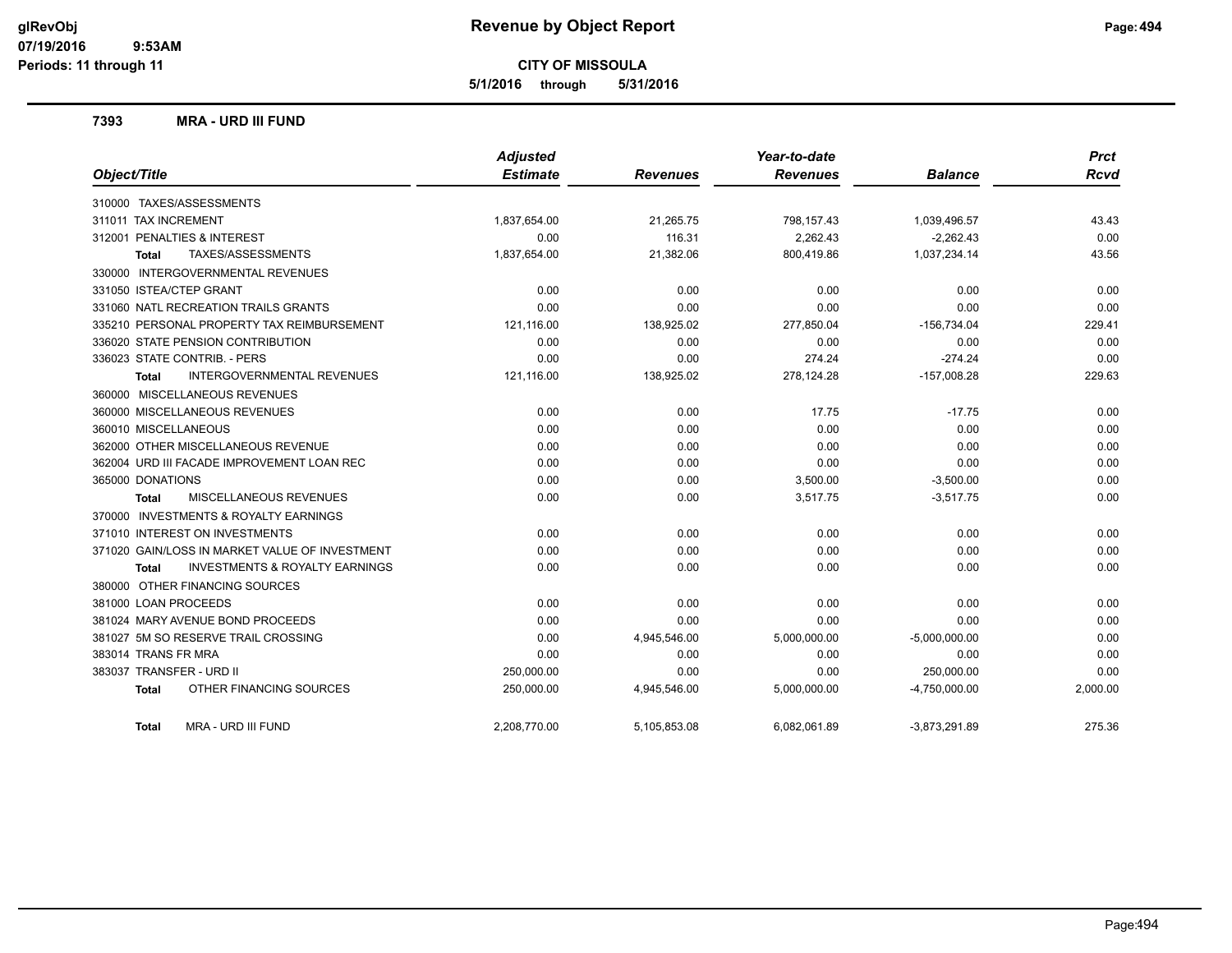**5/1/2016 through 5/31/2016**

## **7394 MRA URD III TI DEBT CLEARING FUND**

**7394 MRA URD III TI DEBT CLEARING FUND**

|                                                     | <b>Adjusted</b> |                 | Year-to-date    |                | <b>Prct</b> |
|-----------------------------------------------------|-----------------|-----------------|-----------------|----------------|-------------|
| Object/Title                                        | <b>Estimate</b> | <b>Revenues</b> | <b>Revenues</b> | <b>Balance</b> | <b>Rcvd</b> |
| 310000 TAXES/ASSESSMENTS                            |                 |                 |                 |                |             |
| <b>TAX INCREMENT</b><br>311011                      | 0.00            | 0.00            | 0.00            | 0.00           | 0.00        |
| 312001 PENALTIES & INTEREST                         | 0.00            | 0.00            | 0.00            | 0.00           | 0.00        |
| <b>TAXES/ASSESSMENTS</b><br><b>Total</b>            | 0.00            | 0.00            | 0.00            | 0.00           | 0.00        |
| <b>INTERGOVERNMENTAL REVENUES</b><br>330000         |                 |                 |                 |                |             |
| 335210 PERSONAL PROPERTY TAX REIMBURSEMENT          | 0.00            | 0.00            | 0.00            | 0.00           | 0.00        |
| 335230 HB 124 REVENUE                               | 0.00            | 0.00            | 0.00            | 0.00           | 0.00        |
| 335250 STATE REIMB - SB #184                        | 0.00            | 0.00            | 0.00            | 0.00           | 0.00        |
| <b>INTERGOVERNMENTAL REVENUES</b><br>Total          | 0.00            | 0.00            | 0.00            | 0.00           | 0.00        |
| <b>INVESTMENTS &amp; ROYALTY EARNINGS</b><br>370000 |                 |                 |                 |                |             |
| 371010 INTEREST ON INVESTMENTS                      | 0.00            | 0.00            | 0.00            | 0.00           | 0.00        |
| 371020 GAIN/LOSS IN MARKET VALUE OF INVESTMENTS     | 0.00            | 0.00            | 0.00            | 0.00           | 0.00        |
| <b>INVESTMENTS &amp; ROYALTY EARNINGS</b><br>Total  | 0.00            | 0.00            | 0.00            | 0.00           | 0.00        |
| OTHER FINANCING SOURCES<br>380000                   |                 |                 |                 |                |             |
| 383014 TRANS FR MRA                                 | 0.00            | 0.00            | 0.00            | 0.00           | 0.00        |
| OTHER FINANCING SOURCES<br><b>Total</b>             | 0.00            | 0.00            | 0.00            | 0.00           | 0.00        |
| MRA URD III TI DEBT CLEARING FUND<br><b>Total</b>   | 0.00            | 0.00            | 0.00            | 0.00           | 0.00        |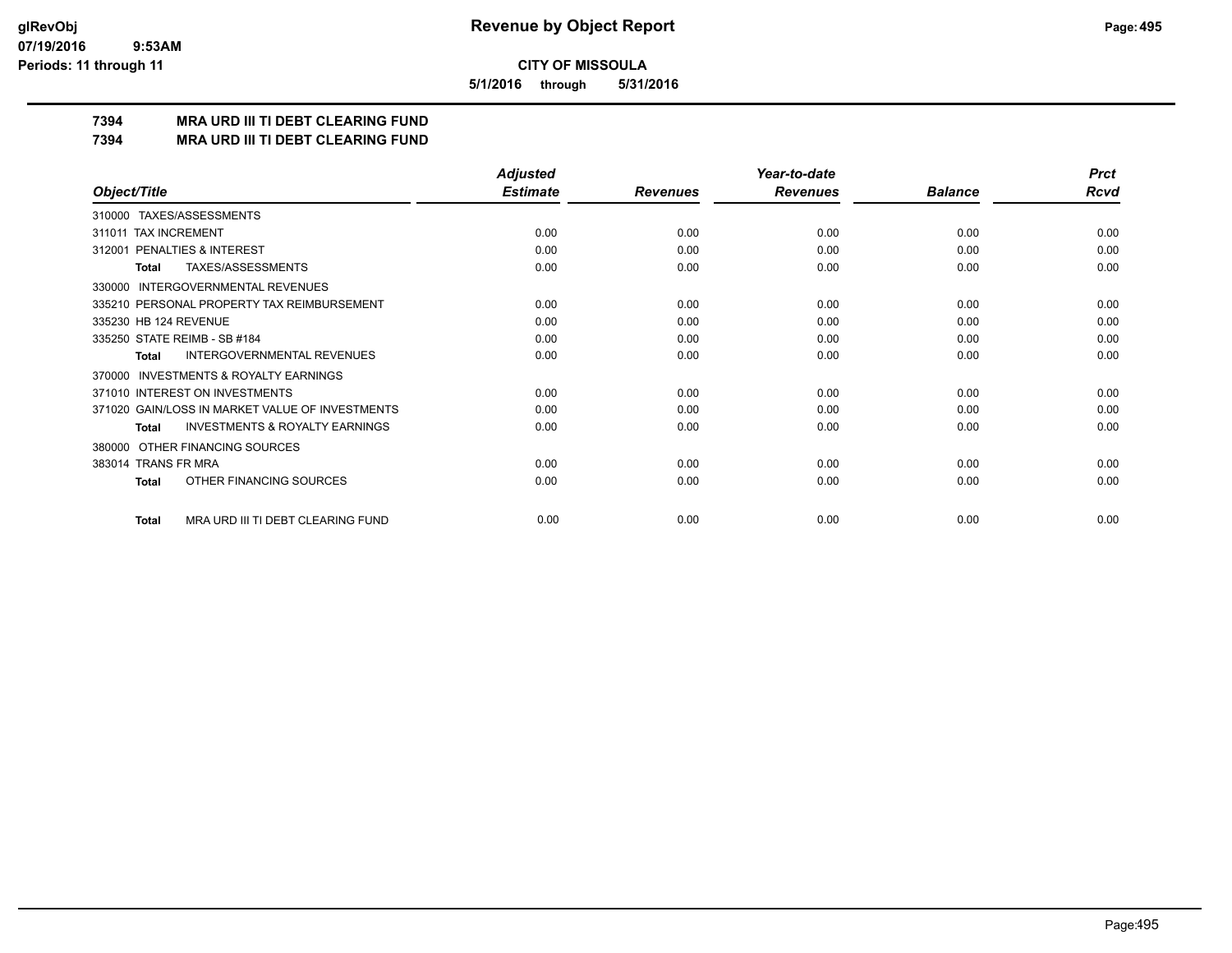**5/1/2016 through 5/31/2016**

## **7394 MRA URD III TI DEBT CLEARING FUND**

|                                                           | <b>Adjusted</b> |                 | Year-to-date    |                | <b>Prct</b> |
|-----------------------------------------------------------|-----------------|-----------------|-----------------|----------------|-------------|
| Object/Title                                              | <b>Estimate</b> | <b>Revenues</b> | <b>Revenues</b> | <b>Balance</b> | Rcvd        |
| 310000 TAXES/ASSESSMENTS                                  |                 |                 |                 |                |             |
| 311011 TAX INCREMENT                                      | 0.00            | 0.00            | 0.00            | 0.00           | 0.00        |
| 312001 PENALTIES & INTEREST                               | 0.00            | 0.00            | 0.00            | 0.00           | 0.00        |
| TAXES/ASSESSMENTS<br><b>Total</b>                         | 0.00            | 0.00            | 0.00            | 0.00           | 0.00        |
| 330000 INTERGOVERNMENTAL REVENUES                         |                 |                 |                 |                |             |
| 335210 PERSONAL PROPERTY TAX REIMBURSEMENT                | 0.00            | 0.00            | 0.00            | 0.00           | 0.00        |
| 335230 HB 124 REVENUE                                     | 0.00            | 0.00            | 0.00            | 0.00           | 0.00        |
| 335250 STATE REIMB - SB #184                              | 0.00            | 0.00            | 0.00            | 0.00           | 0.00        |
| <b>INTERGOVERNMENTAL REVENUES</b><br><b>Total</b>         | 0.00            | 0.00            | 0.00            | 0.00           | 0.00        |
| 370000 INVESTMENTS & ROYALTY EARNINGS                     |                 |                 |                 |                |             |
| 371010 INTEREST ON INVESTMENTS                            | 0.00            | 0.00            | 0.00            | 0.00           | 0.00        |
| 371020 GAIN/LOSS IN MARKET VALUE OF INVESTMENT            | 0.00            | 0.00            | 0.00            | 0.00           | 0.00        |
| <b>INVESTMENTS &amp; ROYALTY EARNINGS</b><br><b>Total</b> | 0.00            | 0.00            | 0.00            | 0.00           | 0.00        |
| OTHER FINANCING SOURCES<br>380000                         |                 |                 |                 |                |             |
| 383014 TRANS FR MRA                                       | 0.00            | 0.00            | 0.00            | 0.00           | 0.00        |
| OTHER FINANCING SOURCES<br>Total                          | 0.00            | 0.00            | 0.00            | 0.00           | 0.00        |
| MRA URD III TI DEBT CLEARING FUND<br><b>Total</b>         | 0.00            | 0.00            | 0.00            | 0.00           | 0.00        |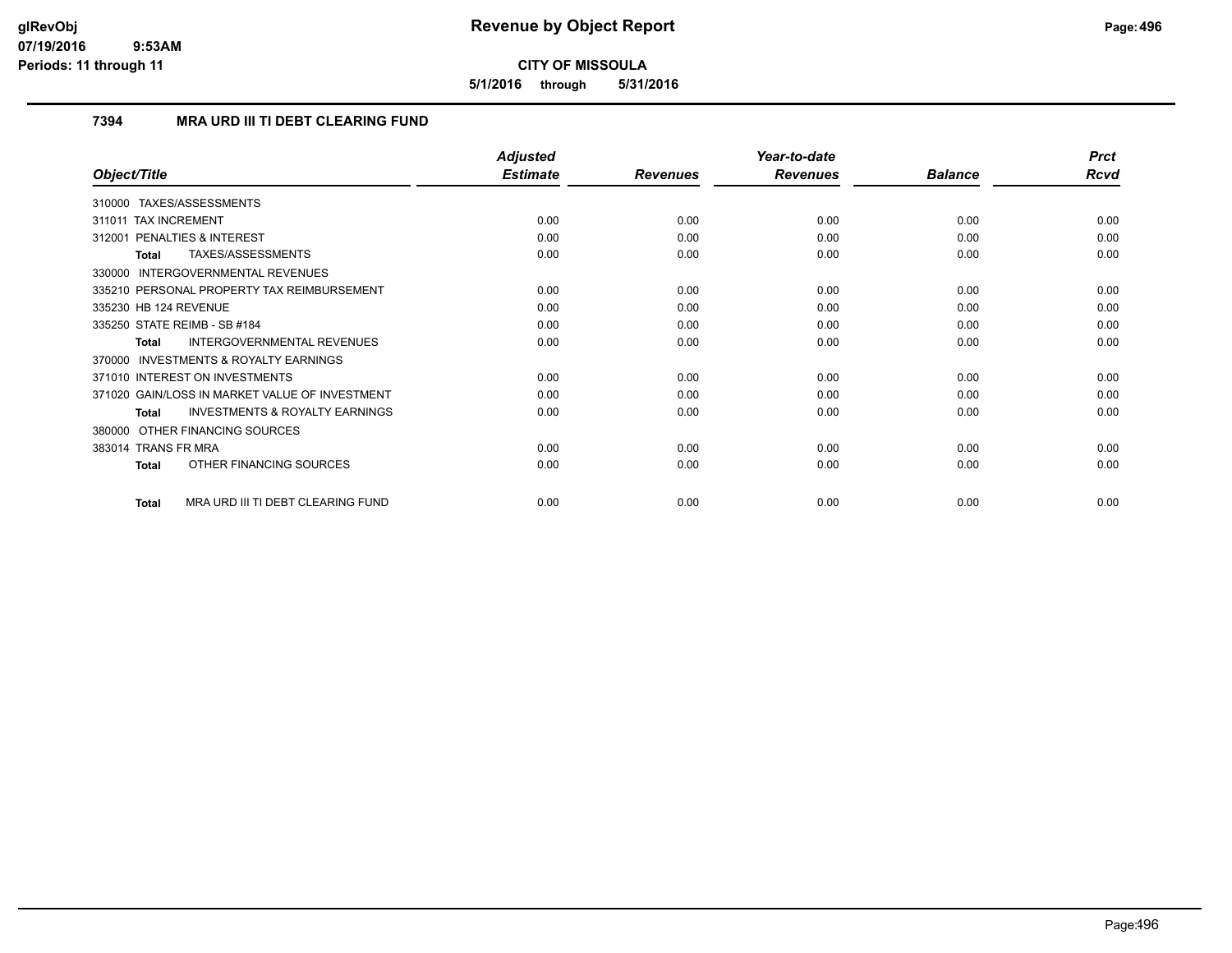**5/1/2016 through 5/31/2016**

## **7395 MRA TAX INCREMENT DEBT SERVICE**

#### **7395 MRA TAX INCREMENT DEBT SERVICE**

|                                                           | <b>Adjusted</b> |                 | Year-to-date    |                | <b>Prct</b> |
|-----------------------------------------------------------|-----------------|-----------------|-----------------|----------------|-------------|
| Object/Title                                              | <b>Estimate</b> | <b>Revenues</b> | <b>Revenues</b> | <b>Balance</b> | <b>Rcvd</b> |
| 370000 INVESTMENTS & ROYALTY EARNINGS                     |                 |                 |                 |                |             |
| 371010 INTEREST ON INVESTMENTS                            | 0.00            | 0.00            | 0.00            | 0.00           | 0.00        |
| <b>INVESTMENTS &amp; ROYALTY EARNINGS</b><br><b>Total</b> | 0.00            | 0.00            | 0.00            | 0.00           | 0.00        |
| 380000 OTHER FINANCING SOURCES                            |                 |                 |                 |                |             |
| 383014 TRANS FR MRA                                       | 0.00            | 0.00            | 0.00            | 0.00           | 0.00        |
| OTHER FINANCING SOURCES<br><b>Total</b>                   | 0.00            | 0.00            | 0.00            | 0.00           | 0.00        |
|                                                           |                 |                 |                 |                |             |
| MRA TAX INCREMENT DEBT SERVICE<br><b>Total</b>            | 0.00            | 0.00            | 0.00            | 0.00           | 0.00        |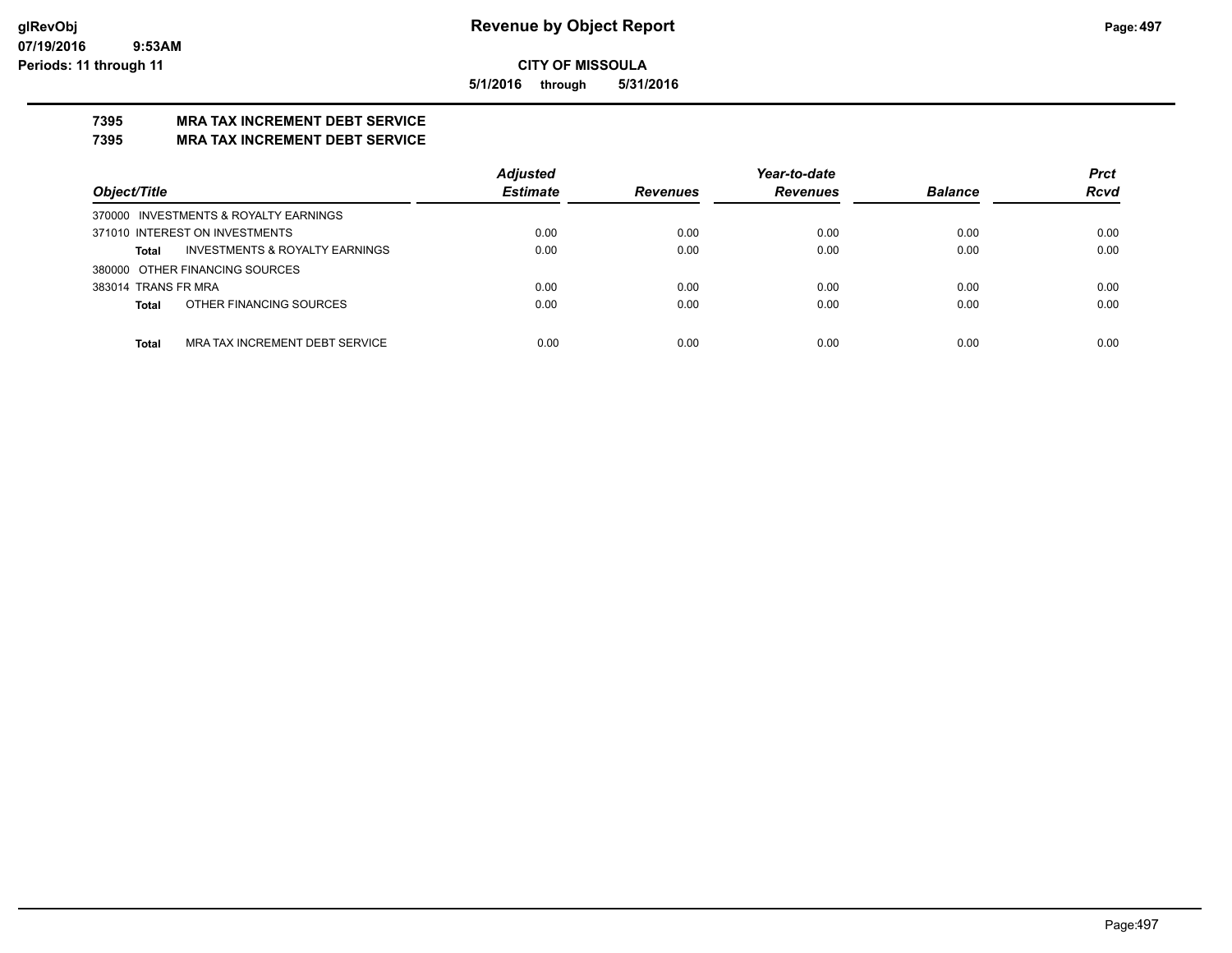**5/1/2016 through 5/31/2016**

## **7395 MRA TAX INCREMENT DEBT SERVICE**

| Object/Title                                   | <b>Adjusted</b><br><b>Estimate</b> | <b>Revenues</b> | Year-to-date<br><b>Revenues</b> | <b>Balance</b> | <b>Prct</b><br><b>Rcvd</b> |
|------------------------------------------------|------------------------------------|-----------------|---------------------------------|----------------|----------------------------|
| 370000 INVESTMENTS & ROYALTY EARNINGS          |                                    |                 |                                 |                |                            |
| 371010 INTEREST ON INVESTMENTS                 | 0.00                               | 0.00            | 0.00                            | 0.00           | 0.00                       |
| INVESTMENTS & ROYALTY EARNINGS<br>Total        | 0.00                               | 0.00            | 0.00                            | 0.00           | 0.00                       |
| 380000 OTHER FINANCING SOURCES                 |                                    |                 |                                 |                |                            |
| 383014 TRANS FR MRA                            | 0.00                               | 0.00            | 0.00                            | 0.00           | 0.00                       |
| OTHER FINANCING SOURCES<br><b>Total</b>        | 0.00                               | 0.00            | 0.00                            | 0.00           | 0.00                       |
|                                                |                                    |                 |                                 |                |                            |
| MRA TAX INCREMENT DEBT SERVICE<br><b>Total</b> | 0.00                               | 0.00            | 0.00                            | 0.00           | 0.00                       |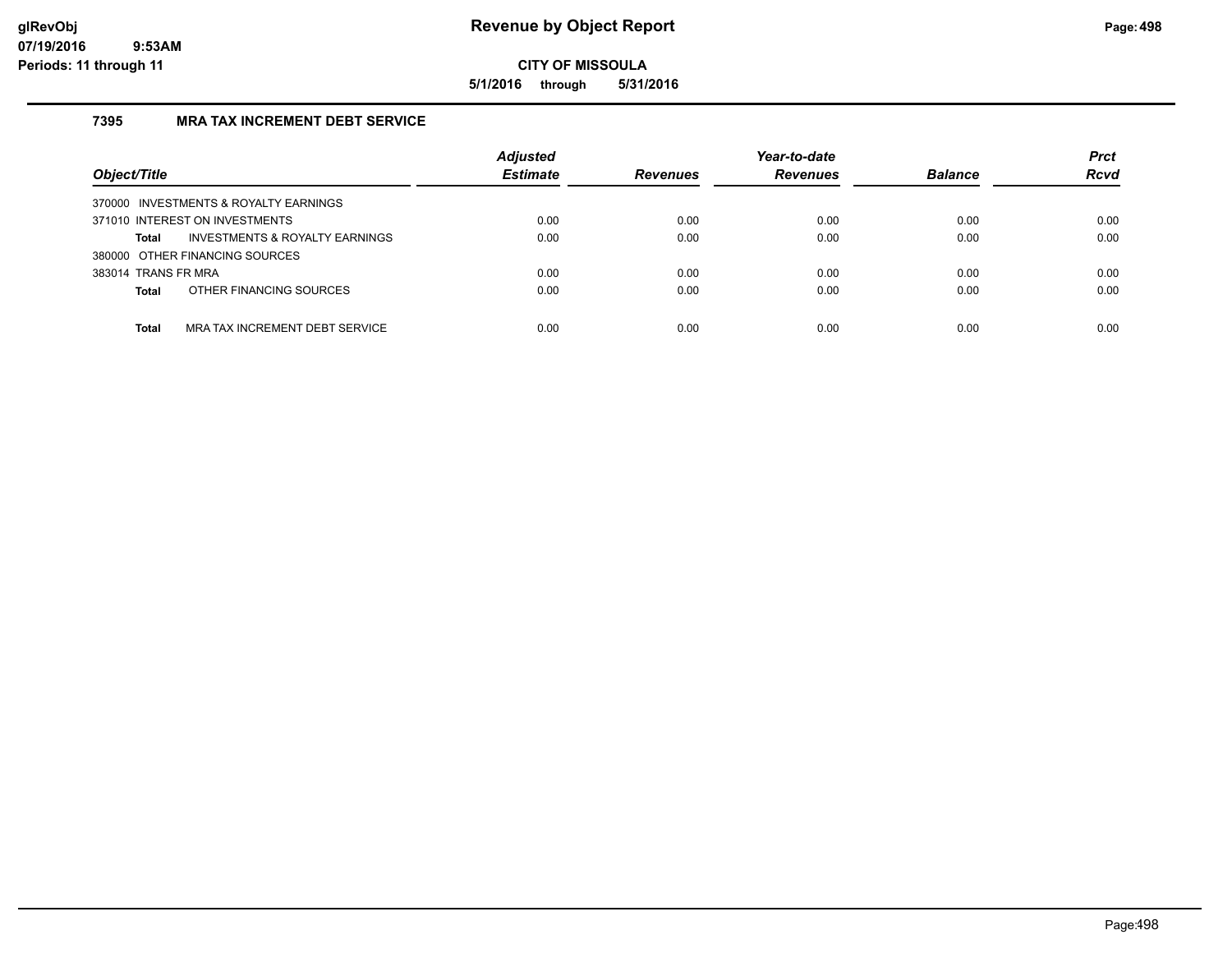**5/1/2016 through 5/31/2016**

## **7396 NRSS DEBT SERVICE SINKING FUND**

**7396 NRSS DEBT SERVICE SINKING FUND**

|                                                 | <b>Adjusted</b> |                 | Year-to-date    |                | <b>Prct</b> |
|-------------------------------------------------|-----------------|-----------------|-----------------|----------------|-------------|
| Object/Title                                    | <b>Estimate</b> | <b>Revenues</b> | <b>Revenues</b> | <b>Balance</b> | <b>Rcvd</b> |
| 370000 INVESTMENTS & ROYALTY EARNINGS           |                 |                 |                 |                |             |
| 371010 INTEREST ON INVESTMENTS                  | 0.00            | 0.00            | 0.00            | 0.00           | 0.00        |
| 371020 GAIN/LOSS IN MARKET VALUE OF INVESTMENTS | 0.00            | 0.00            | 0.00            | 0.00           | 0.00        |
| INVESTMENTS & ROYALTY EARNINGS<br>Total         | 0.00            | 0.00            | 0.00            | 0.00           | 0.00        |
| 380000 OTHER FINANCING SOURCES                  |                 |                 |                 |                |             |
| 383014 TRANS FR MRA                             | 0.00            | 6.007.39        | 6.007.39        | $-6.007.39$    | 0.00        |
| OTHER FINANCING SOURCES<br>Total                | 0.00            | 6.007.39        | 6.007.39        | $-6.007.39$    | 0.00        |
|                                                 |                 |                 |                 |                |             |
| Total<br>NRSS DEBT SERVICE SINKING FUND         | 0.00            | 6.007.39        | 6.007.39        | $-6.007.39$    | 0.00        |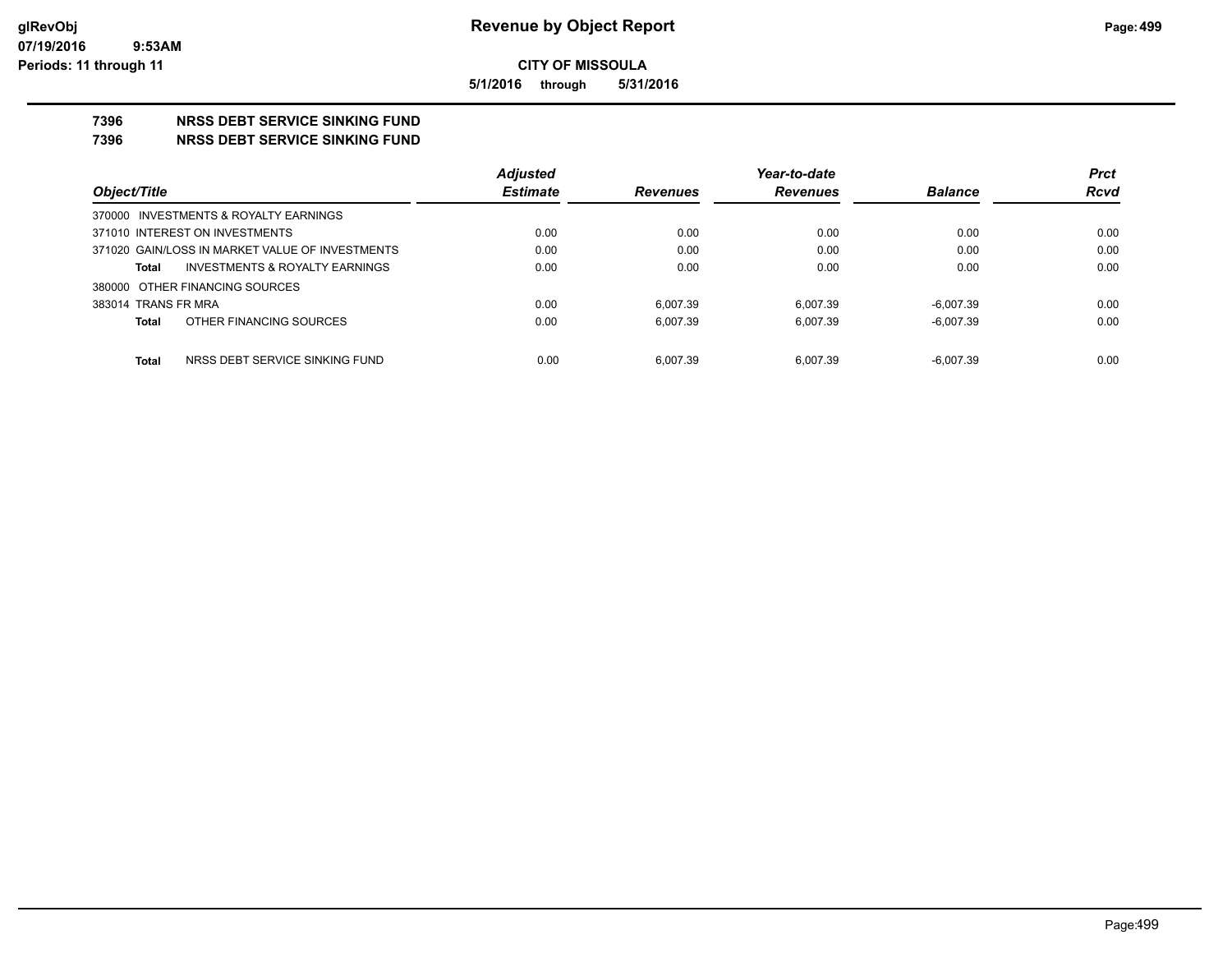**5/1/2016 through 5/31/2016**

## **7396 NRSS DEBT SERVICE SINKING FUND**

|                     |                                                | <b>Adjusted</b> |                 | Year-to-date    |                | <b>Prct</b> |
|---------------------|------------------------------------------------|-----------------|-----------------|-----------------|----------------|-------------|
| Object/Title        |                                                | <b>Estimate</b> | <b>Revenues</b> | <b>Revenues</b> | <b>Balance</b> | <b>Rcvd</b> |
|                     | 370000 INVESTMENTS & ROYALTY EARNINGS          |                 |                 |                 |                |             |
|                     | 371010 INTEREST ON INVESTMENTS                 | 0.00            | 0.00            | 0.00            | 0.00           | 0.00        |
|                     | 371020 GAIN/LOSS IN MARKET VALUE OF INVESTMENT | 0.00            | 0.00            | 0.00            | 0.00           | 0.00        |
| <b>Total</b>        | INVESTMENTS & ROYALTY EARNINGS                 | 0.00            | 0.00            | 0.00            | 0.00           | 0.00        |
|                     | 380000 OTHER FINANCING SOURCES                 |                 |                 |                 |                |             |
| 383014 TRANS FR MRA |                                                | 0.00            | 6.007.39        | 6.007.39        | $-6.007.39$    | 0.00        |
| <b>Total</b>        | OTHER FINANCING SOURCES                        | 0.00            | 6.007.39        | 6.007.39        | $-6.007.39$    | 0.00        |
| <b>Total</b>        | NRSS DEBT SERVICE SINKING FUND                 | 0.00            | 6.007.39        | 6.007.39        | $-6.007.39$    | 0.00        |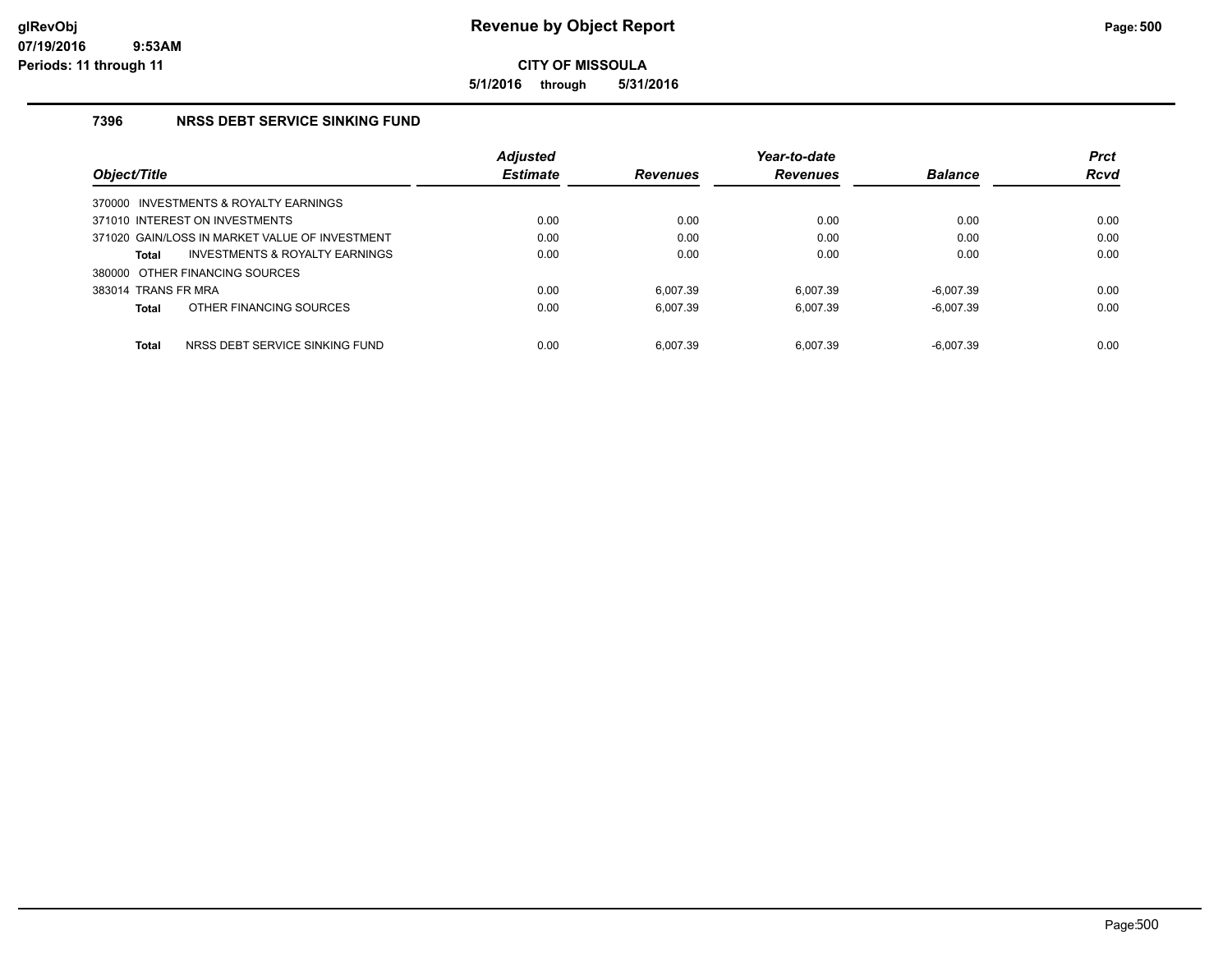**5/1/2016 through 5/31/2016**

## **7397 NORTH RESERVE/SCOTT ST URD**

**7397 NORTH RESERVE/SCOTT ST URD**

|                                                           | <b>Adjusted</b> |                 | Year-to-date    |                | <b>Prct</b> |
|-----------------------------------------------------------|-----------------|-----------------|-----------------|----------------|-------------|
| Object/Title                                              | <b>Estimate</b> | <b>Revenues</b> | <b>Revenues</b> | <b>Balance</b> | <b>Rcvd</b> |
| TAXES/ASSESSMENTS<br>310000                               |                 |                 |                 |                |             |
| 311011 TAX INCREMENT                                      | 0.00            | 664.32          | 34,331.28       | $-34,331.28$   | 0.00        |
| <b>PENALTIES &amp; INTEREST</b><br>312001                 | 0.00            | 0.03            | 6.11            | $-6.11$        | 0.00        |
| TAXES/ASSESSMENTS<br><b>Total</b>                         | 0.00            | 664.35          | 34,337.39       | $-34,337.39$   | 0.00        |
| <b>INTERGOVERNMENTAL REVENUES</b><br>330000               |                 |                 |                 |                |             |
| 335210 PERSONAL PROPERTY TAX REIMBURSEMENT                | 0.00            | 0.00            | 0.00            | 0.00           | 0.00        |
| <b>INTERGOVERNMENTAL REVENUES</b><br><b>Total</b>         | 0.00            | 0.00            | 0.00            | 0.00           | 0.00        |
| <b>MISCELLANEOUS REVENUES</b><br>360000                   |                 |                 |                 |                |             |
| 360000 MISCELLANEOUS REVENUES                             | 0.00            | 0.00            | 0.00            | 0.00           | 0.00        |
| MISCELLANEOUS REVENUES<br><b>Total</b>                    | 0.00            | 0.00            | 0.00            | 0.00           | 0.00        |
| <b>INVESTMENTS &amp; ROYALTY EARNINGS</b><br>370000       |                 |                 |                 |                |             |
| 371010 INTEREST ON INVESTMENTS                            | 0.00            | 0.00            | 0.00            | 0.00           | 0.00        |
| <b>INVESTMENTS &amp; ROYALTY EARNINGS</b><br><b>Total</b> | 0.00            | 0.00            | 0.00            | 0.00           | 0.00        |
| OTHER FINANCING SOURCES<br>380000                         |                 |                 |                 |                |             |
| 381010 BOND PROCEEDS                                      | 0.00            | 0.00            | 177,726.00      | $-177,726.00$  | 0.00        |
| 383014 TRANS FR MRA                                       | 0.00            | 0.00            | 0.00            | 0.00           | 0.00        |
| OTHER FINANCING SOURCES<br><b>Total</b>                   | 0.00            | 0.00            | 177,726.00      | $-177,726.00$  | 0.00        |
| NORTH RESERVE/SCOTT ST URD<br><b>Total</b>                | 0.00            | 664.35          | 212,063.39      | $-212,063.39$  | 0.00        |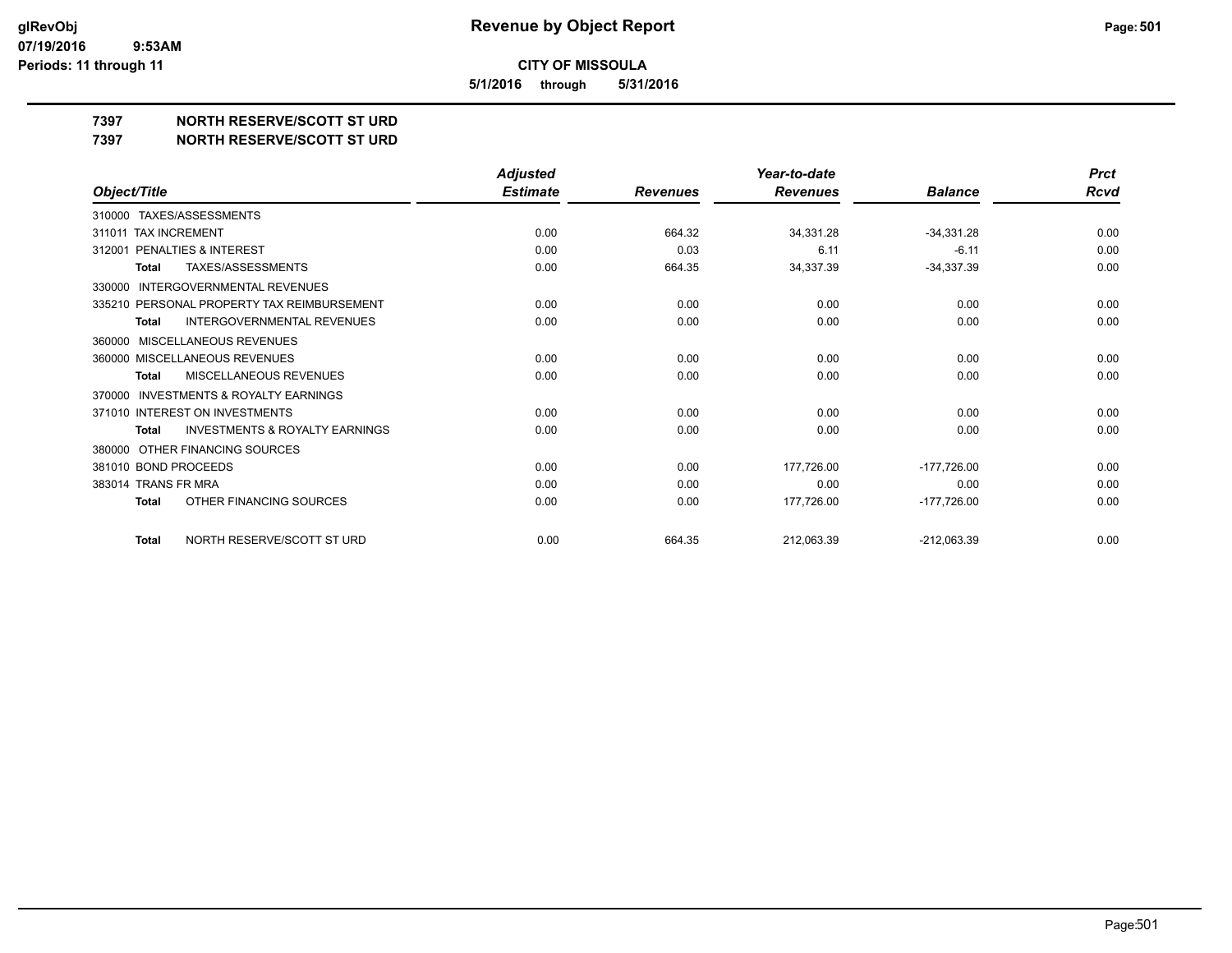**5/1/2016 through 5/31/2016**

## **7397 NORTH RESERVE/SCOTT ST URD**

|                                                    | <b>Adjusted</b> |                 | Year-to-date    |                | <b>Prct</b> |
|----------------------------------------------------|-----------------|-----------------|-----------------|----------------|-------------|
| Object/Title                                       | <b>Estimate</b> | <b>Revenues</b> | <b>Revenues</b> | <b>Balance</b> | Rcvd        |
| 310000 TAXES/ASSESSMENTS                           |                 |                 |                 |                |             |
| <b>TAX INCREMENT</b><br>311011                     | 0.00            | 664.32          | 34,331.28       | $-34,331.28$   | 0.00        |
| PENALTIES & INTEREST<br>312001                     | 0.00            | 0.03            | 6.11            | $-6.11$        | 0.00        |
| TAXES/ASSESSMENTS<br><b>Total</b>                  | 0.00            | 664.35          | 34,337.39       | $-34,337.39$   | 0.00        |
| INTERGOVERNMENTAL REVENUES<br>330000               |                 |                 |                 |                |             |
| 335210 PERSONAL PROPERTY TAX REIMBURSEMENT         | 0.00            | 0.00            | 0.00            | 0.00           | 0.00        |
| <b>INTERGOVERNMENTAL REVENUES</b><br><b>Total</b>  | 0.00            | 0.00            | 0.00            | 0.00           | 0.00        |
| 360000 MISCELLANEOUS REVENUES                      |                 |                 |                 |                |             |
| 360000 MISCELLANEOUS REVENUES                      | 0.00            | 0.00            | 0.00            | 0.00           | 0.00        |
| MISCELLANEOUS REVENUES<br><b>Total</b>             | 0.00            | 0.00            | 0.00            | 0.00           | 0.00        |
| 370000 INVESTMENTS & ROYALTY EARNINGS              |                 |                 |                 |                |             |
| 371010 INTEREST ON INVESTMENTS                     | 0.00            | 0.00            | 0.00            | 0.00           | 0.00        |
| <b>INVESTMENTS &amp; ROYALTY EARNINGS</b><br>Total | 0.00            | 0.00            | 0.00            | 0.00           | 0.00        |
| 380000 OTHER FINANCING SOURCES                     |                 |                 |                 |                |             |
| 381010 BOND PROCEEDS                               | 0.00            | 0.00            | 177,726.00      | $-177,726.00$  | 0.00        |
| 383014 TRANS FR MRA                                | 0.00            | 0.00            | 0.00            | 0.00           | 0.00        |
| OTHER FINANCING SOURCES<br>Total                   | 0.00            | 0.00            | 177,726.00      | $-177,726.00$  | 0.00        |
| NORTH RESERVE/SCOTT ST URD<br><b>Total</b>         | 0.00            | 664.35          | 212,063.39      | $-212,063.39$  | 0.00        |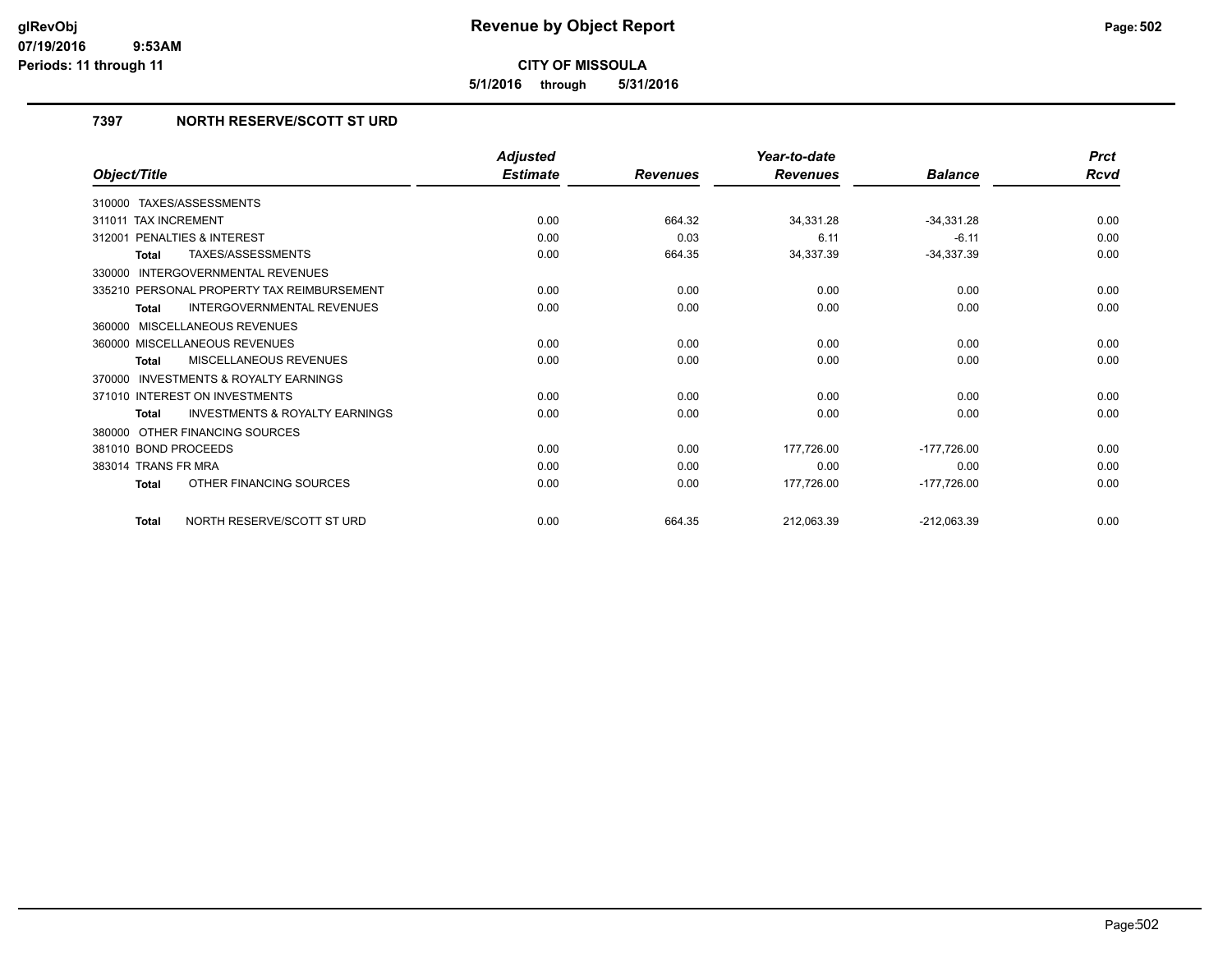**5/1/2016 through 5/31/2016**

## **7399 INTERMOUNTAIN BOND DEBT SERVICE**

## **7399 INTERMOUNTAIN BOND DEBT SERVICE**

| Object/Title                                              | <b>Adjusted</b> |                 | Year-to-date    |                | <b>Prct</b> |
|-----------------------------------------------------------|-----------------|-----------------|-----------------|----------------|-------------|
|                                                           | <b>Estimate</b> | <b>Revenues</b> | <b>Revenues</b> | <b>Balance</b> | <b>Rcvd</b> |
| TAXES/ASSESSMENTS<br>310000                               |                 |                 |                 |                |             |
| 311011 TAX INCREMENT                                      | 0.00            | 0.00            | 0.00            | 0.00           | 0.00        |
| TAXES/ASSESSMENTS<br>Total                                | 0.00            | 0.00            | 0.00            | 0.00           | 0.00        |
| 370000 INVESTMENTS & ROYALTY EARNINGS                     |                 |                 |                 |                |             |
| 371010 INTEREST ON INVESTMENTS                            | 0.00            | 0.00            | 0.00            | 0.00           | 0.00        |
| <b>INVESTMENTS &amp; ROYALTY EARNINGS</b><br><b>Total</b> | 0.00            | 0.00            | 0.00            | 0.00           | 0.00        |
| 380000 OTHER FINANCING SOURCES                            |                 |                 |                 |                |             |
| 381025 BOND PROCEEDS                                      | 0.00            | 0.00            | 0.00            | 0.00           | 0.00        |
| 383000 OPERATING TRANSFERS                                | 146,788.00      | 0.00            | 0.00            | 146,788.00     | 0.00        |
| 383014 TRANS FR MRA                                       | 0.00            | 0.00            | 0.00            | 0.00           | 0.00        |
| OTHER FINANCING SOURCES<br><b>Total</b>                   | 146,788.00      | 0.00            | 0.00            | 146,788.00     | 0.00        |
| <b>INTERMOUNTAIN BOND DEBT SERVICE</b><br><b>Total</b>    | 146.788.00      | 0.00            | 0.00            | 146.788.00     | 0.00        |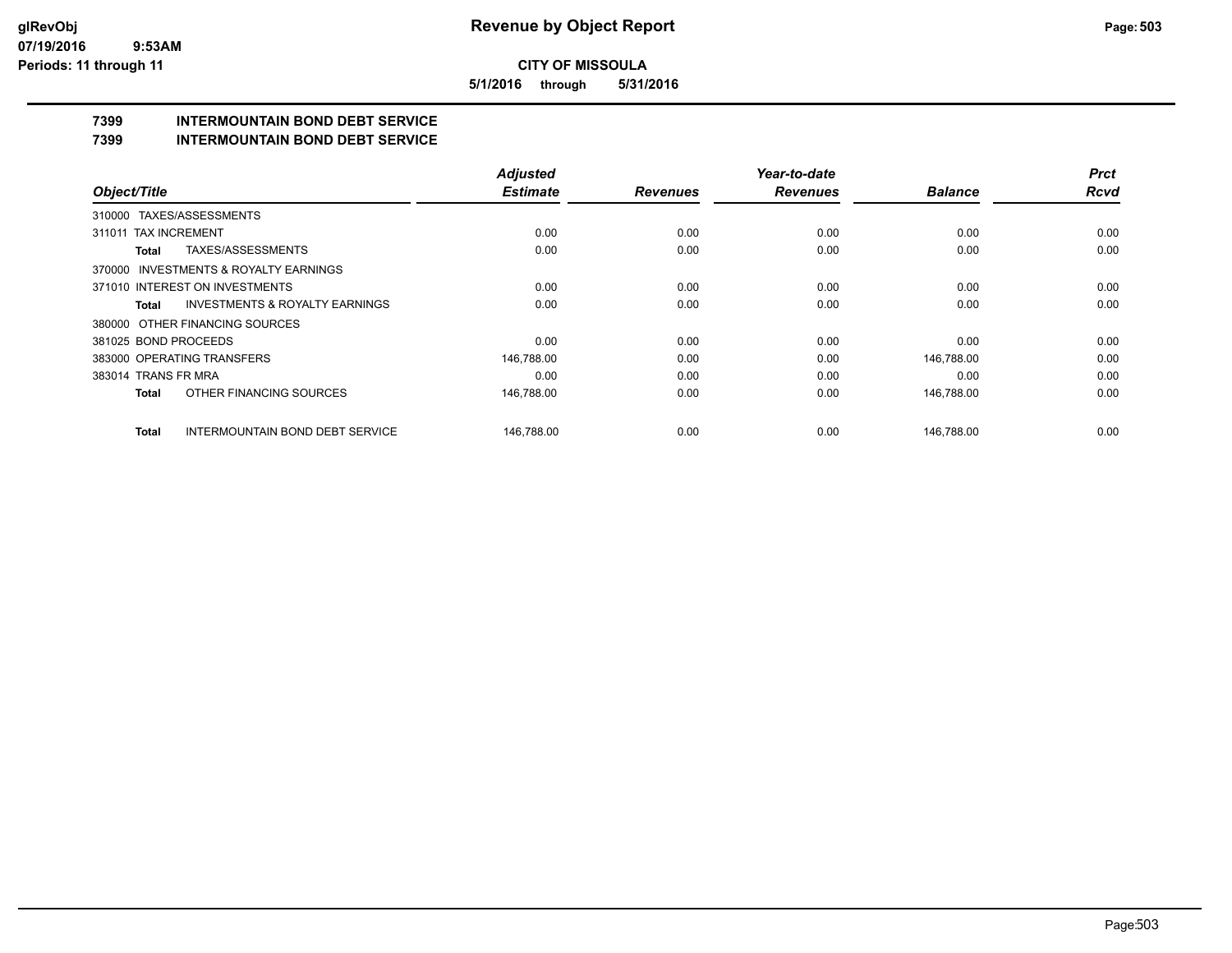**5/1/2016 through 5/31/2016**

## **7399 INTERMOUNTAIN BOND DEBT SERVICE**

| Object/Title                                           | <b>Adjusted</b> | <b>Revenues</b> | Year-to-date<br><b>Revenues</b> | <b>Balance</b> | <b>Prct</b><br>Rcvd |
|--------------------------------------------------------|-----------------|-----------------|---------------------------------|----------------|---------------------|
|                                                        | <b>Estimate</b> |                 |                                 |                |                     |
| 310000 TAXES/ASSESSMENTS                               |                 |                 |                                 |                |                     |
| 311011 TAX INCREMENT                                   | 0.00            | 0.00            | 0.00                            | 0.00           | 0.00                |
| TAXES/ASSESSMENTS<br>Total                             | 0.00            | 0.00            | 0.00                            | 0.00           | 0.00                |
| 370000 INVESTMENTS & ROYALTY EARNINGS                  |                 |                 |                                 |                |                     |
| 371010 INTEREST ON INVESTMENTS                         | 0.00            | 0.00            | 0.00                            | 0.00           | 0.00                |
| <b>INVESTMENTS &amp; ROYALTY EARNINGS</b><br>Total     | 0.00            | 0.00            | 0.00                            | 0.00           | 0.00                |
| 380000 OTHER FINANCING SOURCES                         |                 |                 |                                 |                |                     |
| 381025 BOND PROCEEDS                                   | 0.00            | 0.00            | 0.00                            | 0.00           | 0.00                |
| 383000 OPERATING TRANSFERS                             | 146,788.00      | 0.00            | 0.00                            | 146,788.00     | 0.00                |
| 383014 TRANS FR MRA                                    | 0.00            | 0.00            | 0.00                            | 0.00           | 0.00                |
| OTHER FINANCING SOURCES<br><b>Total</b>                | 146,788.00      | 0.00            | 0.00                            | 146,788.00     | 0.00                |
| <b>Total</b><br><b>INTERMOUNTAIN BOND DEBT SERVICE</b> | 146,788.00      | 0.00            | 0.00                            | 146,788.00     | 0.00                |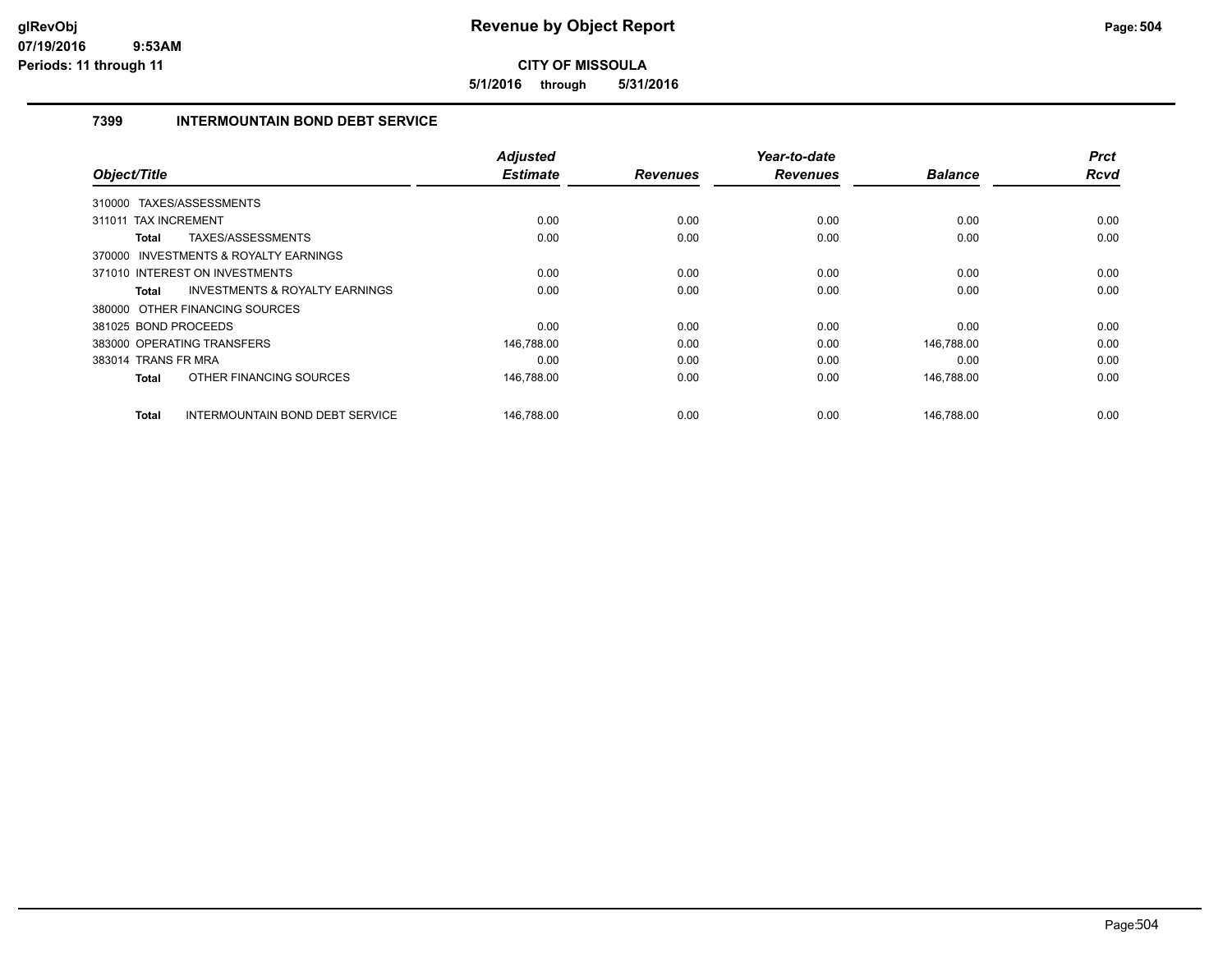**5/1/2016 through 5/31/2016**

### **7400 FRONT ST BOND CLEARING**

**7400 FRONT ST BOND CLEARING**

|                                                           | <b>Adjusted</b> |                 | Year-to-date    |                | <b>Prct</b> |
|-----------------------------------------------------------|-----------------|-----------------|-----------------|----------------|-------------|
| Object/Title                                              | <b>Estimate</b> | <b>Revenues</b> | <b>Revenues</b> | <b>Balance</b> | Rcvd        |
| 310000 TAXES/ASSESSMENTS                                  |                 |                 |                 |                |             |
| 311011 TAX INCREMENT                                      | 453.262.00      | 32.401.31       | 236.892.75      | 216.369.25     | 52.26       |
| <b>PENALTIES &amp; INTEREST</b><br>312001                 | 0.00            | 0.53            | 188.36          | -188.36        | 0.00        |
| TAXES/ASSESSMENTS<br>Total                                | 453.262.00      | 32.401.84       | 237.081.11      | 216.180.89     | 52.31       |
| 330000 INTERGOVERNMENTAL REVENUES                         |                 |                 |                 |                |             |
| 335210 PERSONAL PROPERTY TAX REIMBURSEMENT                | 0.00            | 26.987.29       | 53.974.58       | $-53.974.58$   | 0.00        |
| INTERGOVERNMENTAL REVENUES<br>Total                       | 0.00            | 26.987.29       | 53.974.58       | $-53.974.58$   | 0.00        |
| 370000 INVESTMENTS & ROYALTY EARNINGS                     |                 |                 |                 |                |             |
| 371010 INTEREST ON INVESTMENTS                            | 0.00            | 0.00            | 0.00            | 0.00           | 0.00        |
| <b>INVESTMENTS &amp; ROYALTY EARNINGS</b><br><b>Total</b> | 0.00            | 0.00            | 0.00            | 0.00           | 0.00        |
| FRONT ST BOND CLEARING<br><b>Total</b>                    | 453.262.00      | 59.389.13       | 291.055.69      | 162,206.31     | 64.21       |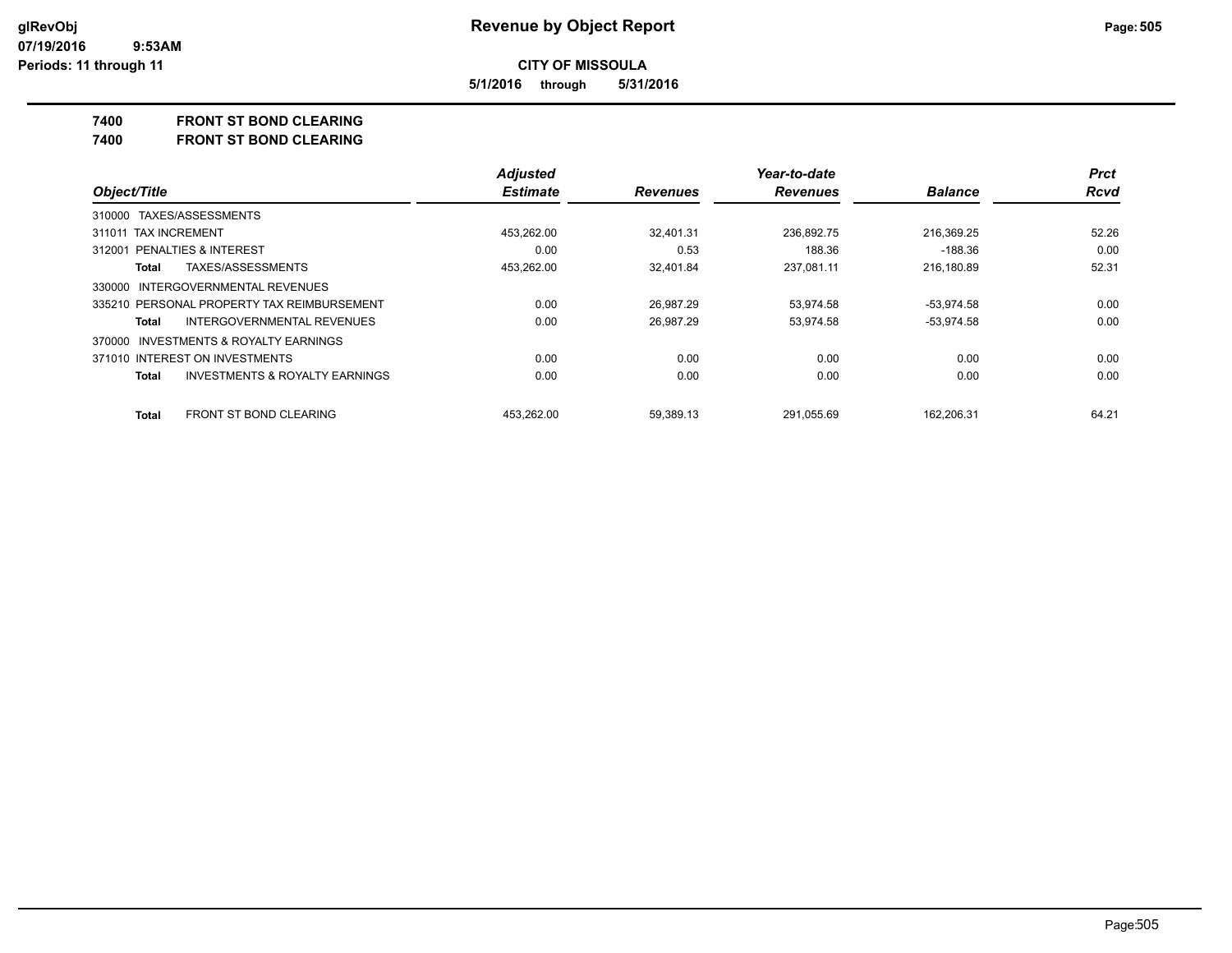**5/1/2016 through 5/31/2016**

### **7400 FRONT ST BOND CLEARING**

|                                                    | <b>Adjusted</b> |                 | Year-to-date    |                | <b>Prct</b> |
|----------------------------------------------------|-----------------|-----------------|-----------------|----------------|-------------|
| Object/Title                                       | <b>Estimate</b> | <b>Revenues</b> | <b>Revenues</b> | <b>Balance</b> | Rcvd        |
| TAXES/ASSESSMENTS<br>310000                        |                 |                 |                 |                |             |
| <b>TAX INCREMENT</b><br>311011                     | 453,262.00      | 32.401.31       | 236.892.75      | 216,369.25     | 52.26       |
| PENALTIES & INTEREST<br>312001                     | 0.00            | 0.53            | 188.36          | $-188.36$      | 0.00        |
| TAXES/ASSESSMENTS<br>Total                         | 453,262.00      | 32.401.84       | 237.081.11      | 216.180.89     | 52.31       |
| INTERGOVERNMENTAL REVENUES<br>330000               |                 |                 |                 |                |             |
| 335210 PERSONAL PROPERTY TAX REIMBURSEMENT         | 0.00            | 26.987.29       | 53,974.58       | $-53,974.58$   | 0.00        |
| <b>INTERGOVERNMENTAL REVENUES</b><br>Total         | 0.00            | 26.987.29       | 53,974.58       | $-53,974.58$   | 0.00        |
| INVESTMENTS & ROYALTY EARNINGS<br>370000           |                 |                 |                 |                |             |
| 371010 INTEREST ON INVESTMENTS                     | 0.00            | 0.00            | 0.00            | 0.00           | 0.00        |
| <b>INVESTMENTS &amp; ROYALTY EARNINGS</b><br>Total | 0.00            | 0.00            | 0.00            | 0.00           | 0.00        |
| <b>FRONT ST BOND CLEARING</b><br>Total             | 453.262.00      | 59.389.13       | 291.055.69      | 162.206.31     | 64.21       |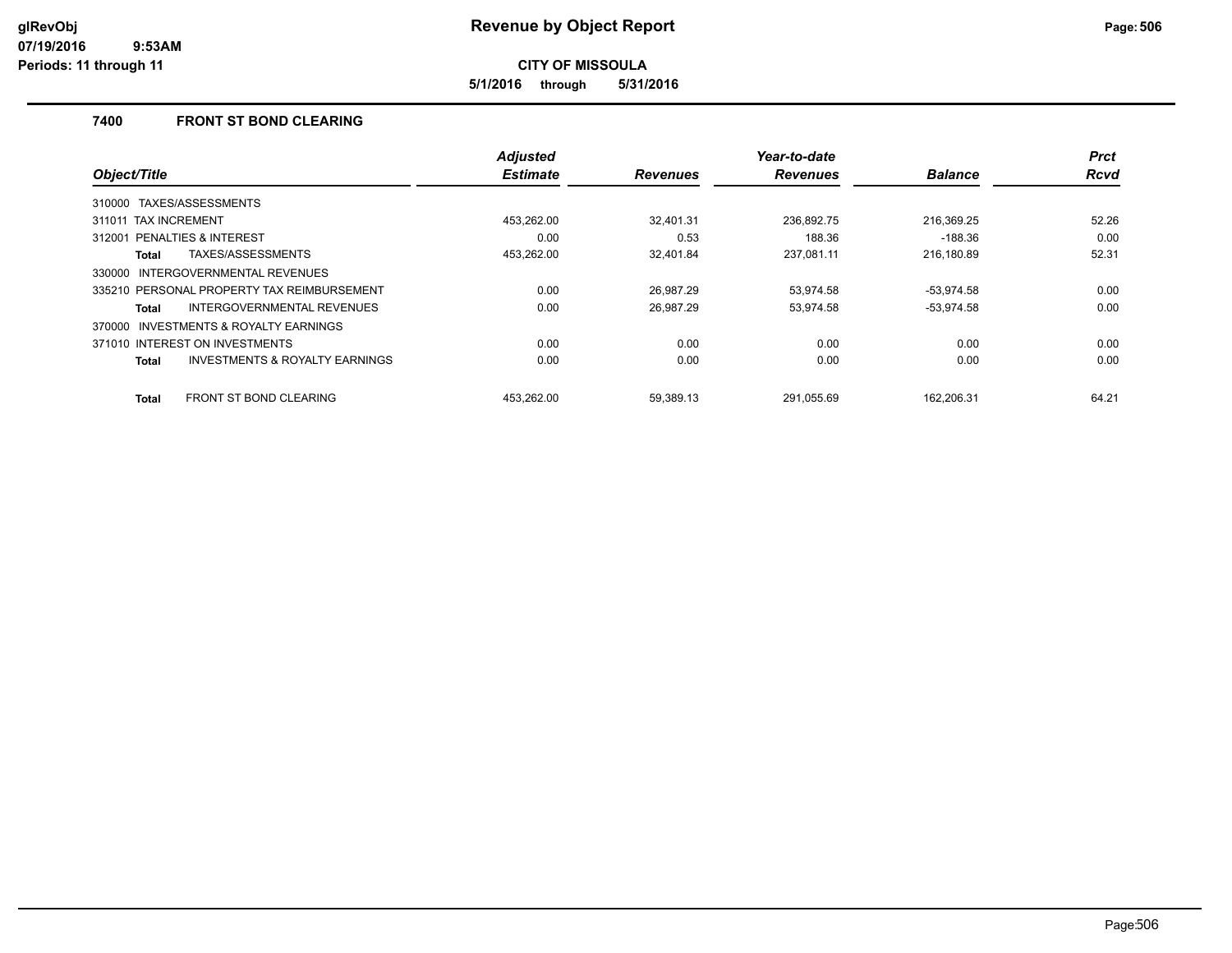**5/1/2016 through 5/31/2016**

## **7401 FRONT ST PARKING STRUCTURE**

**7401 FRONT ST PARKING STRUCTURE**

|                                            | <b>Adjusted</b> |                 | Year-to-date    |                | <b>Prct</b> |
|--------------------------------------------|-----------------|-----------------|-----------------|----------------|-------------|
| Object/Title                               | <b>Estimate</b> | <b>Revenues</b> | <b>Revenues</b> | <b>Balance</b> | <b>Rcvd</b> |
| 370000 INVESTMENTS & ROYALTY EARNINGS      |                 |                 |                 |                |             |
| 371010 INTEREST ON INVESTMENTS             | 0.00            | 0.00            | 0.00            | 0.00           | 0.00        |
| INVESTMENTS & ROYALTY EARNINGS<br>Total    | 0.00            | 0.00            | 0.00            | 0.00           | 0.00        |
| 380000 OTHER FINANCING SOURCES             |                 |                 |                 |                |             |
| 383066 TRANSFER FROM FRONT ST CLEARING     | 146.472.00      | 30.060.30       | 183.733.92      | $-37.261.92$   | 125.44      |
| OTHER FINANCING SOURCES<br>Total           | 146.472.00      | 30.060.30       | 183.733.92      | $-37.261.92$   | 125.44      |
| <b>FRONT ST PARKING STRUCTURE</b><br>Total | 146.472.00      | 30.060.30       | 183.733.92      | $-37.261.92$   | 125.44      |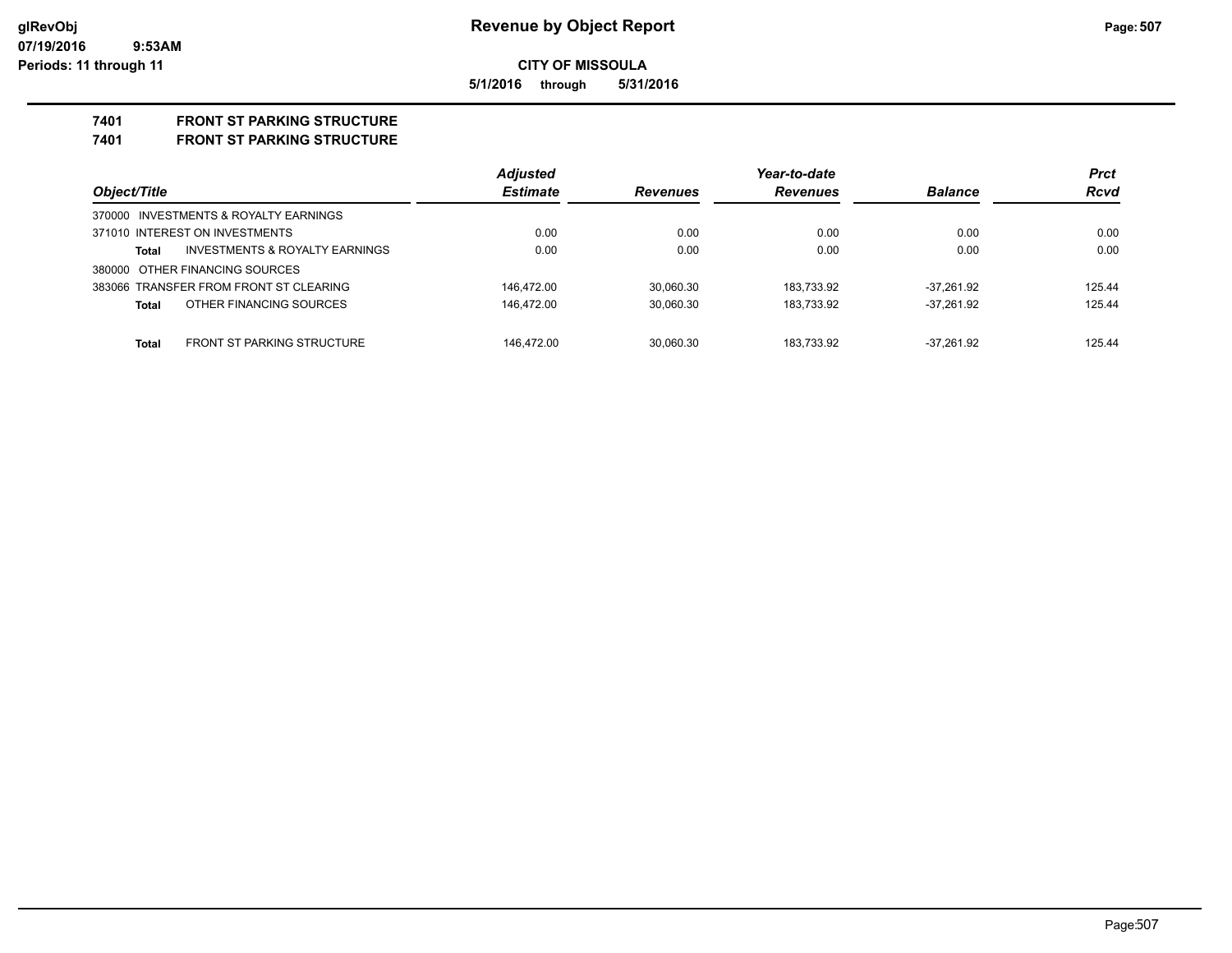**5/1/2016 through 5/31/2016**

### **7401 FRONT ST PARKING STRUCTURE**

| Object/Title                                       | <b>Adjusted</b><br><b>Estimate</b> | <b>Revenues</b> | Year-to-date<br><b>Revenues</b> | <b>Balance</b> | <b>Prct</b><br><b>Rcvd</b> |
|----------------------------------------------------|------------------------------------|-----------------|---------------------------------|----------------|----------------------------|
| 370000 INVESTMENTS & ROYALTY EARNINGS              |                                    |                 |                                 |                |                            |
| 371010 INTEREST ON INVESTMENTS                     | 0.00                               | 0.00            | 0.00                            | 0.00           | 0.00                       |
| <b>INVESTMENTS &amp; ROYALTY EARNINGS</b><br>Total | 0.00                               | 0.00            | 0.00                            | 0.00           | 0.00                       |
| 380000 OTHER FINANCING SOURCES                     |                                    |                 |                                 |                |                            |
| 383066 TRANSFER FROM FRONT ST CLEARING             | 146.472.00                         | 30.060.30       | 183.733.92                      | $-37.261.92$   | 125.44                     |
| OTHER FINANCING SOURCES<br><b>Total</b>            | 146.472.00                         | 30,060.30       | 183,733.92                      | $-37.261.92$   | 125.44                     |
|                                                    |                                    |                 |                                 |                |                            |
| <b>FRONT ST PARKING STRUCTURE</b><br><b>Total</b>  | 146.472.00                         | 30.060.30       | 183.733.92                      | $-37.261.92$   | 125.44                     |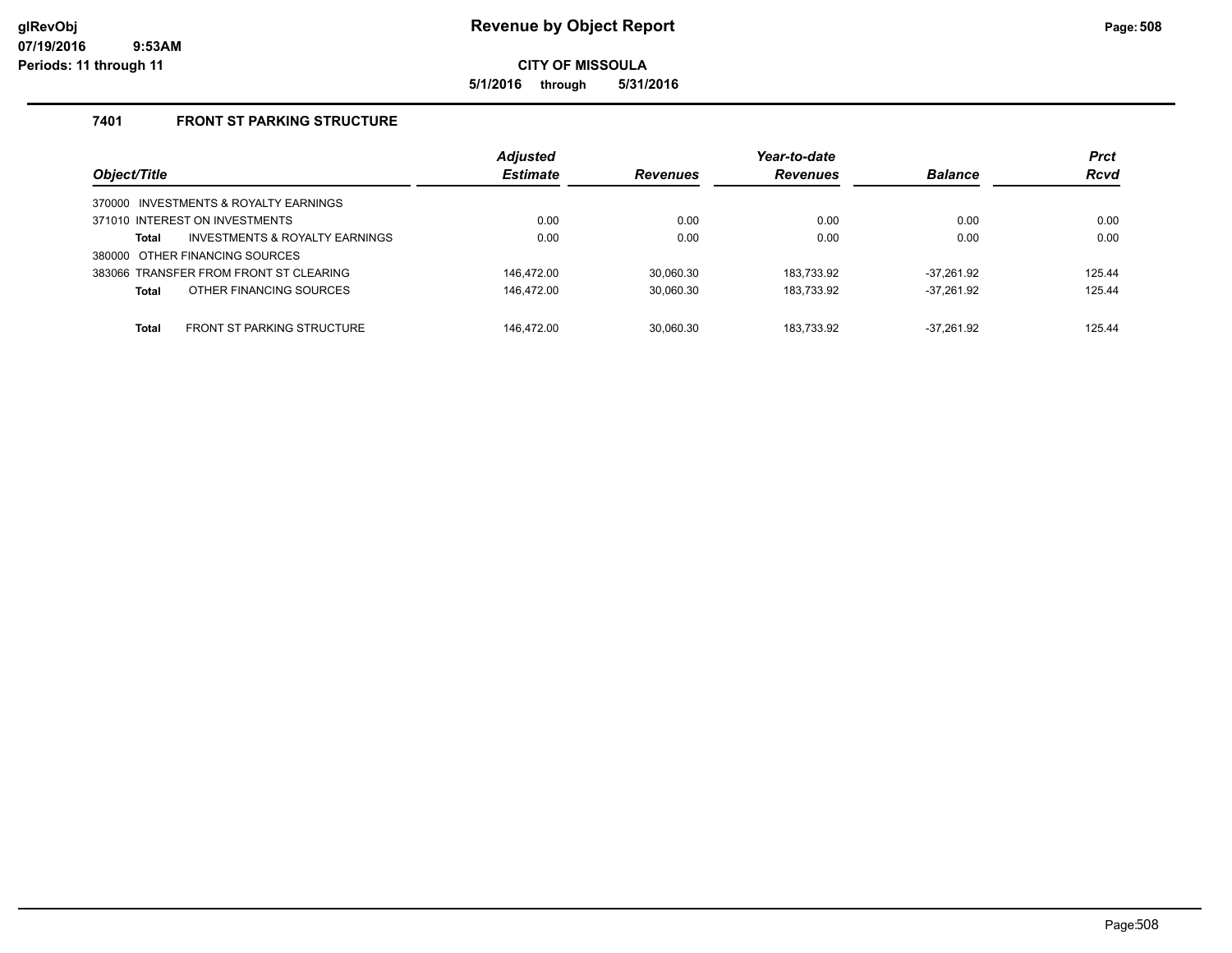**5/1/2016 through 5/31/2016**

# **7402 FRONT ST SUBORDINATE LIEN NOTE**

**7402 FRONT ST SUBORDINATE LIEN NOTE**

|                                                    | <b>Adjusted</b> |                 | Year-to-date    |                | <b>Prct</b> |
|----------------------------------------------------|-----------------|-----------------|-----------------|----------------|-------------|
| Object/Title                                       | <b>Estimate</b> | <b>Revenues</b> | <b>Revenues</b> | <b>Balance</b> | Rcvd        |
| 330000 INTERGOVERNMENTAL REVENUES                  |                 |                 |                 |                |             |
| 338001 EXCESS PLEDGED TAX INCREMENT RETURNED       | 0.00            | 0.00            | 0.00            | 0.00           | 0.00        |
| INTERGOVERNMENTAL REVENUES<br>Total                | 0.00            | 0.00            | 0.00            | 0.00           | 0.00        |
| 370000 INVESTMENTS & ROYALTY EARNINGS              |                 |                 |                 |                |             |
| 371010 INTEREST ON INVESTMENTS                     | 0.00            | 0.00            | 0.00            | 0.00           | 0.00        |
| <b>INVESTMENTS &amp; ROYALTY EARNINGS</b><br>Total | 0.00            | 0.00            | 0.00            | 0.00           | 0.00        |
| 380000 OTHER FINANCING SOURCES                     |                 |                 |                 |                |             |
| 383066 TRANSFER FROM FRONT ST CLEARING             | 142.630.00      | 0.00            | 84.798.00       | 57.832.00      | 59.45       |
| 383067 TRANSFER FROM FSPS                          | 0.00            | 0.00            | 0.00            | 0.00           | 0.00        |
| OTHER FINANCING SOURCES<br>Total                   | 142,630.00      | 0.00            | 84,798.00       | 57,832.00      | 59.45       |
| FRONT ST SUBORDINATE LIEN NOTE<br>Total            | 142.630.00      | 0.00            | 84.798.00       | 57.832.00      | 59.45       |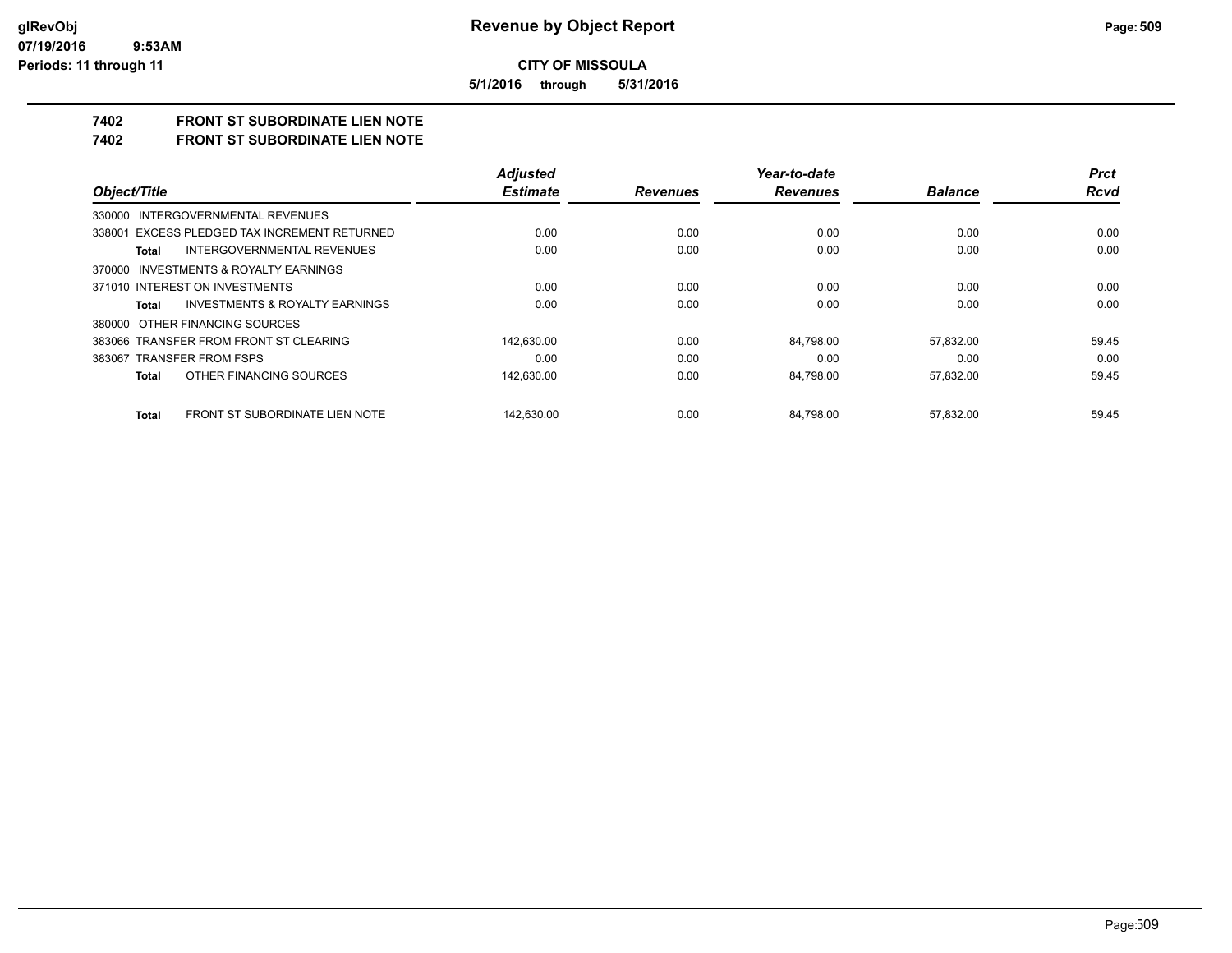**5/1/2016 through 5/31/2016**

### **7402 FRONT ST SUBORDINATE LIEN NOTE**

|                                                | <b>Adjusted</b> |                 | Year-to-date    |                | <b>Prct</b> |
|------------------------------------------------|-----------------|-----------------|-----------------|----------------|-------------|
| Object/Title                                   | <b>Estimate</b> | <b>Revenues</b> | <b>Revenues</b> | <b>Balance</b> | <b>Rcvd</b> |
| 330000 INTERGOVERNMENTAL REVENUES              |                 |                 |                 |                |             |
| 338001 EXCESS PLEDGED TAX INCREMENT RETURNED   | 0.00            | 0.00            | 0.00            | 0.00           | 0.00        |
| INTERGOVERNMENTAL REVENUES<br><b>Total</b>     | 0.00            | 0.00            | 0.00            | 0.00           | 0.00        |
| 370000 INVESTMENTS & ROYALTY EARNINGS          |                 |                 |                 |                |             |
| 371010 INTEREST ON INVESTMENTS                 | 0.00            | 0.00            | 0.00            | 0.00           | 0.00        |
| INVESTMENTS & ROYALTY EARNINGS<br>Total        | 0.00            | 0.00            | 0.00            | 0.00           | 0.00        |
| 380000 OTHER FINANCING SOURCES                 |                 |                 |                 |                |             |
| 383066 TRANSFER FROM FRONT ST CLEARING         | 142.630.00      | 0.00            | 84.798.00       | 57.832.00      | 59.45       |
| 383067 TRANSFER FROM FSPS                      | 0.00            | 0.00            | 0.00            | 0.00           | 0.00        |
| OTHER FINANCING SOURCES<br><b>Total</b>        | 142,630.00      | 0.00            | 84,798.00       | 57,832.00      | 59.45       |
|                                                |                 |                 |                 |                |             |
| FRONT ST SUBORDINATE LIEN NOTE<br><b>Total</b> | 142.630.00      | 0.00            | 84.798.00       | 57.832.00      | 59.45       |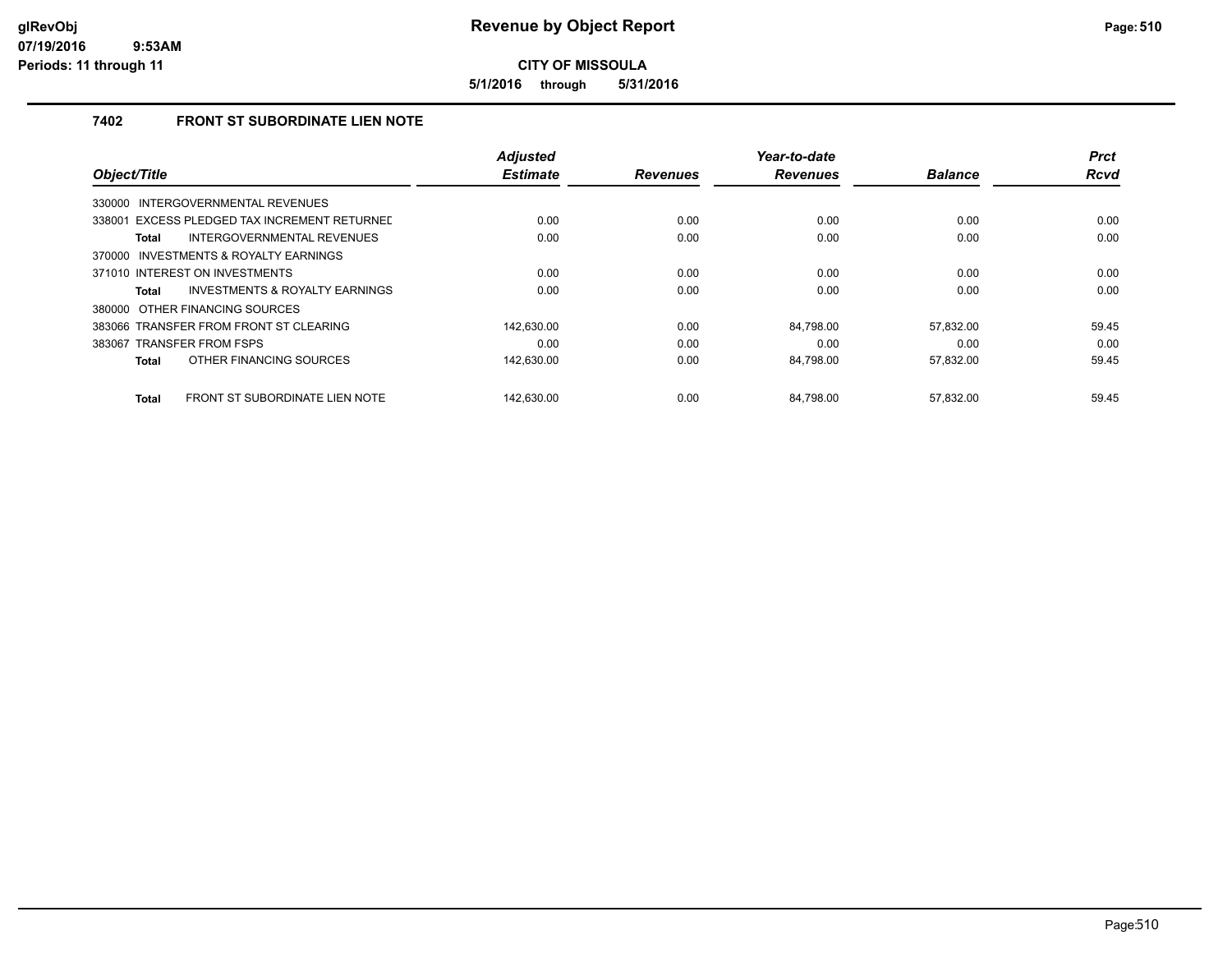**5/1/2016 through 5/31/2016**

## **7447 COURT COLLECTED PARKING FINES**

**7447 COURT COLLECTED PARKING FINES**

|                                                | <b>Adjusted</b> |                 | Year-to-date    |                | <b>Prct</b> |
|------------------------------------------------|-----------------|-----------------|-----------------|----------------|-------------|
| Object/Title                                   | <b>Estimate</b> | <b>Revenues</b> | <b>Revenues</b> | <b>Balance</b> | <b>Rcvd</b> |
| 350000 FINES & FORFEITURES                     |                 |                 |                 |                |             |
| 352002 PARKING FINES                           | 0.00            | 0.00            | 0.00            | 0.00           | 0.00        |
| <b>FINES &amp; FORFEITURES</b><br><b>Total</b> | 0.00            | 0.00            | 0.00            | 0.00           | 0.00        |
| 370000 INVESTMENTS & ROYALTY EARNINGS          |                 |                 |                 |                |             |
| 371010 INTEREST ON INVESTMENTS                 | 0.00            | 0.00            | 0.00            | 0.00           | 0.00        |
| INVESTMENTS & ROYALTY EARNINGS<br><b>Total</b> | 0.00            | 0.00            | 0.00            | 0.00           | 0.00        |
|                                                |                 |                 |                 |                |             |
| COURT COLLECTED PARKING FINES<br><b>Total</b>  | 0.00            | 0.00            | 0.00            | 0.00           | 0.00        |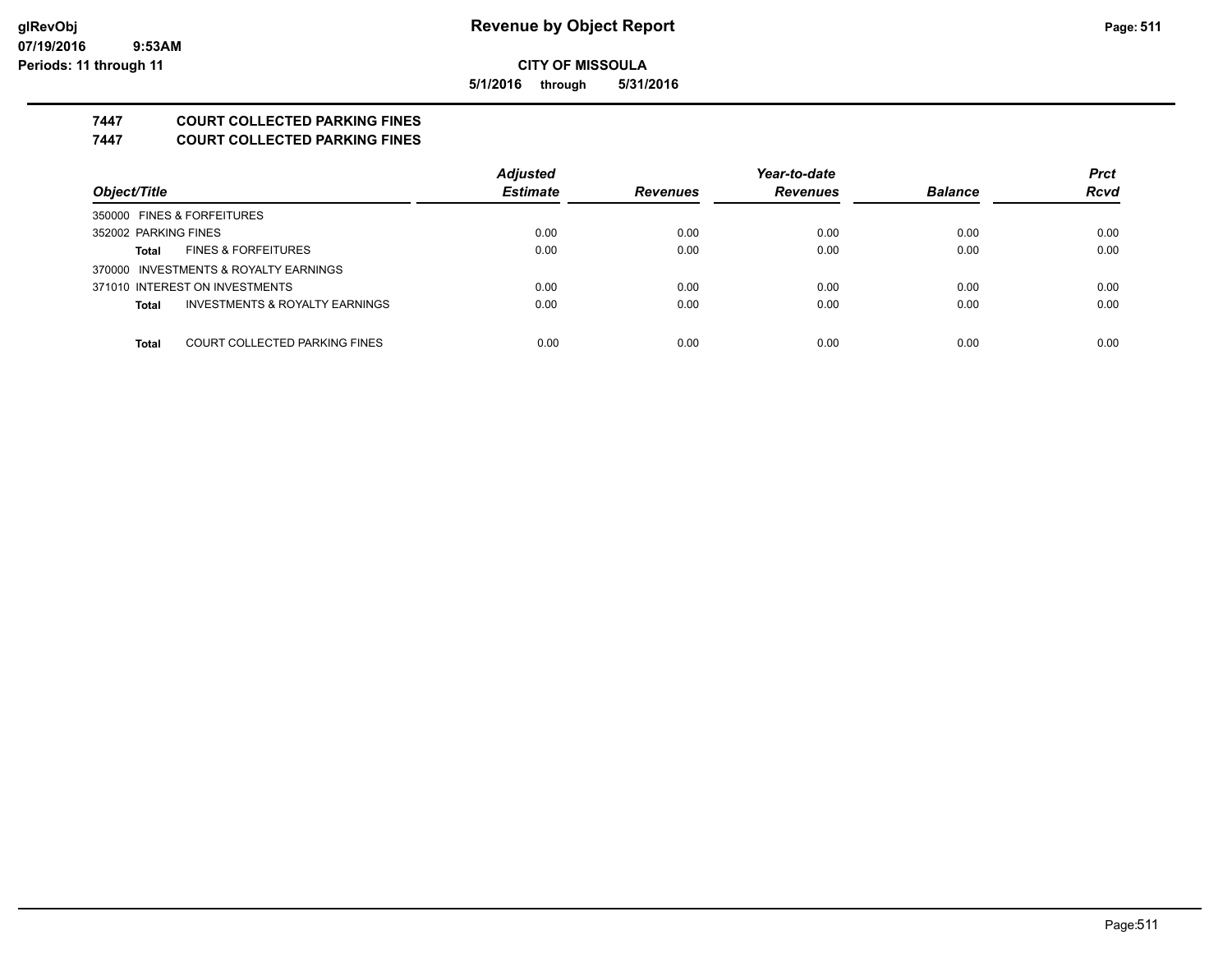**5/1/2016 through 5/31/2016**

### **7447 COURT COLLECTED PARKING FINES**

| Object/Title                                              | <b>Adjusted</b><br><b>Estimate</b> | <b>Revenues</b> | Year-to-date<br><b>Revenues</b> | <b>Balance</b> | <b>Prct</b><br><b>Rcvd</b> |
|-----------------------------------------------------------|------------------------------------|-----------------|---------------------------------|----------------|----------------------------|
| 350000 FINES & FORFEITURES                                |                                    |                 |                                 |                |                            |
| 352002 PARKING FINES                                      | 0.00                               | 0.00            | 0.00                            | 0.00           | 0.00                       |
| <b>FINES &amp; FORFEITURES</b><br>Total                   | 0.00                               | 0.00            | 0.00                            | 0.00           | 0.00                       |
| 370000 INVESTMENTS & ROYALTY EARNINGS                     |                                    |                 |                                 |                |                            |
| 371010 INTEREST ON INVESTMENTS                            | 0.00                               | 0.00            | 0.00                            | 0.00           | 0.00                       |
| <b>INVESTMENTS &amp; ROYALTY EARNINGS</b><br><b>Total</b> | 0.00                               | 0.00            | 0.00                            | 0.00           | 0.00                       |
|                                                           |                                    |                 |                                 |                |                            |
| COURT COLLECTED PARKING FINES<br><b>Total</b>             | 0.00                               | 0.00            | 0.00                            | 0.00           | 0.00                       |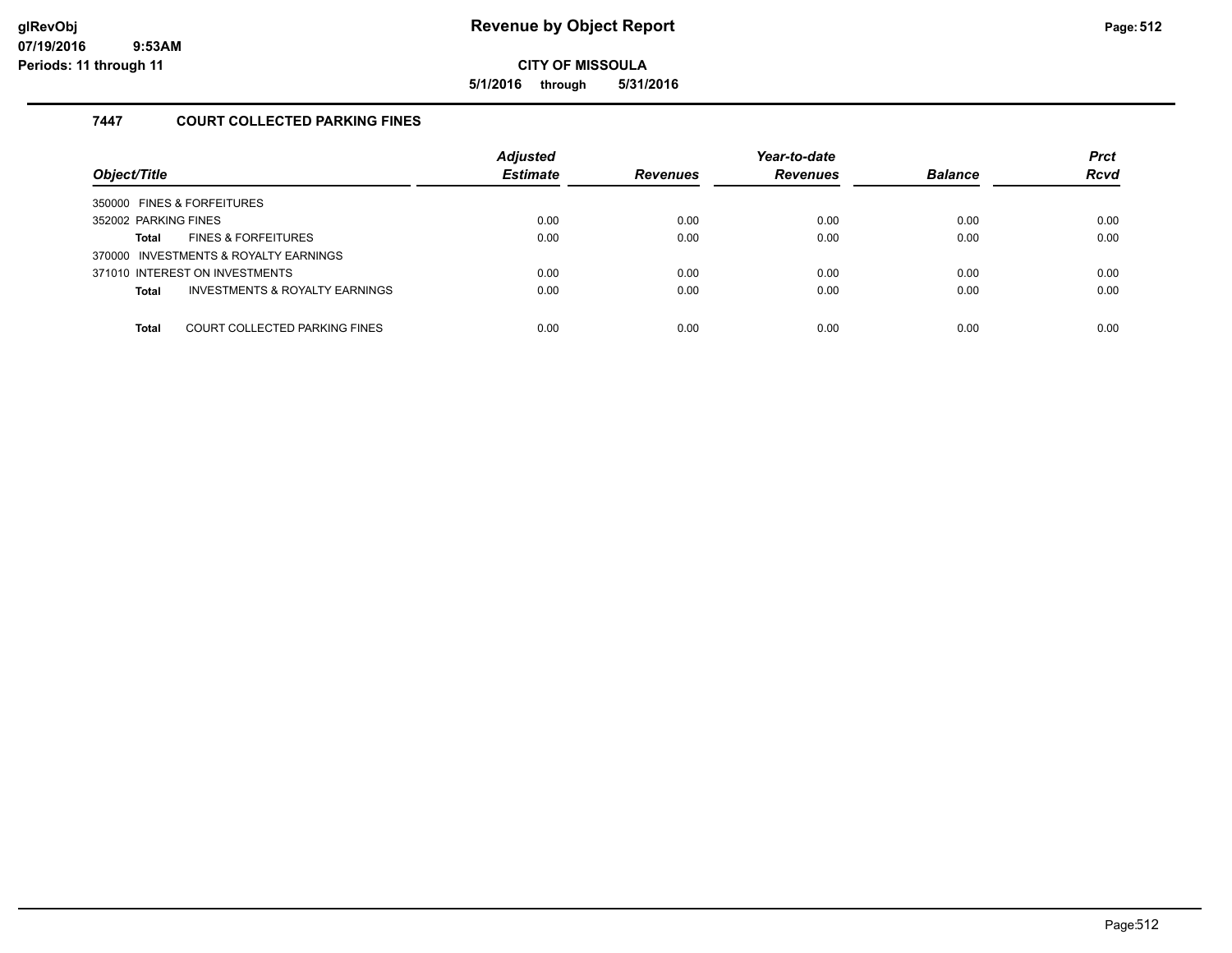**5/1/2016 through 5/31/2016**

**7458 COURT SURCHARGE**

**7458 COURT SURCHARGE**

|                                                    | Adjusted        |                 | Year-to-date    |                | <b>Prct</b> |
|----------------------------------------------------|-----------------|-----------------|-----------------|----------------|-------------|
| Obiect/Title                                       | <b>Estimate</b> | <b>Revenues</b> | <b>Revenues</b> | <b>Balance</b> | <b>Rcvd</b> |
| 350000 FINES & FORFEITURES                         |                 |                 |                 |                |             |
| 351032 SURCHARGE ON FINES                          | 0.00            | $-16.223.68$    | 0.00            | 0.00           | 0.00        |
| <b>FINES &amp; FORFEITURES</b><br>Total            | 0.00            | $-16.223.68$    | 0.00            | 0.00           | 0.00        |
| 370000 INVESTMENTS & ROYALTY EARNINGS              |                 |                 |                 |                |             |
| 371010 INTEREST ON INVESTMENTS                     | 0.00            | 0.00            | 0.00            | 0.00           | 0.00        |
| 371020 GAIN/LOSS IN MARKET VALUE OF INVESTMENTS    | 0.00            | 0.00            | 0.00            | 0.00           | 0.00        |
| <b>INVESTMENTS &amp; ROYALTY EARNINGS</b><br>Total | 0.00            | 0.00            | 0.00            | 0.00           | 0.00        |
| <b>COURT SURCHARGE</b><br><b>Total</b>             | 0.00            | $-16.223.68$    | 0.00            | 0.00           | 0.00        |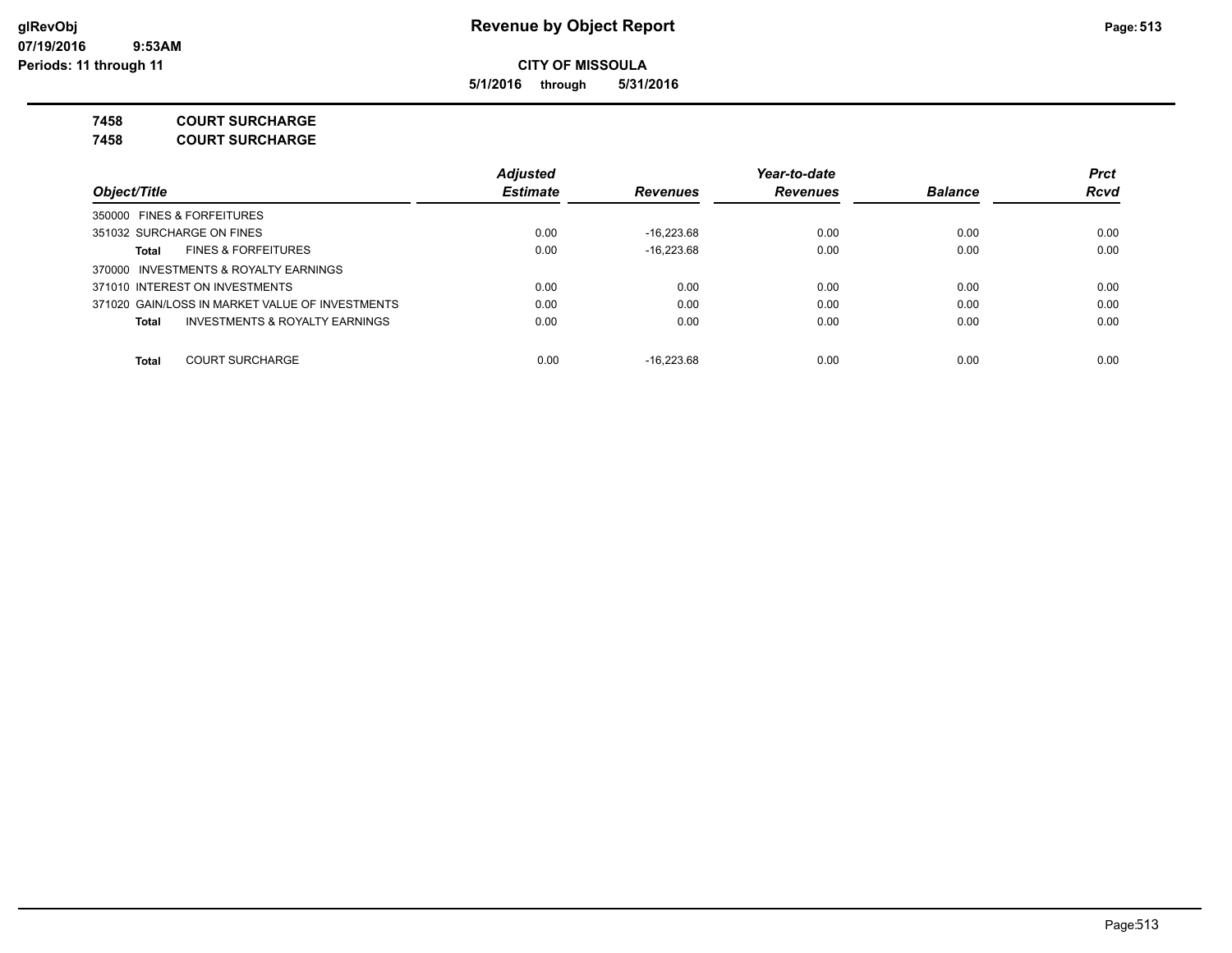**5/1/2016 through 5/31/2016**

### **7458 COURT SURCHARGE**

|                                                | <b>Adjusted</b> |                 | Year-to-date    |                | <b>Prct</b> |
|------------------------------------------------|-----------------|-----------------|-----------------|----------------|-------------|
| Object/Title                                   | <b>Estimate</b> | <b>Revenues</b> | <b>Revenues</b> | <b>Balance</b> | <b>Rcvd</b> |
| 350000 FINES & FORFEITURES                     |                 |                 |                 |                |             |
| 351032 SURCHARGE ON FINES                      | 0.00            | $-16.223.68$    | 0.00            | 0.00           | 0.00        |
| <b>FINES &amp; FORFEITURES</b><br>Total        | 0.00            | $-16,223.68$    | 0.00            | 0.00           | 0.00        |
| 370000 INVESTMENTS & ROYALTY EARNINGS          |                 |                 |                 |                |             |
| 371010 INTEREST ON INVESTMENTS                 | 0.00            | 0.00            | 0.00            | 0.00           | 0.00        |
| 371020 GAIN/LOSS IN MARKET VALUE OF INVESTMENT | 0.00            | 0.00            | 0.00            | 0.00           | 0.00        |
| INVESTMENTS & ROYALTY EARNINGS<br>Total        | 0.00            | 0.00            | 0.00            | 0.00           | 0.00        |
| <b>Total</b><br><b>COURT SURCHARGE</b>         | 0.00            | $-16.223.68$    | 0.00            | 0.00           | 0.00        |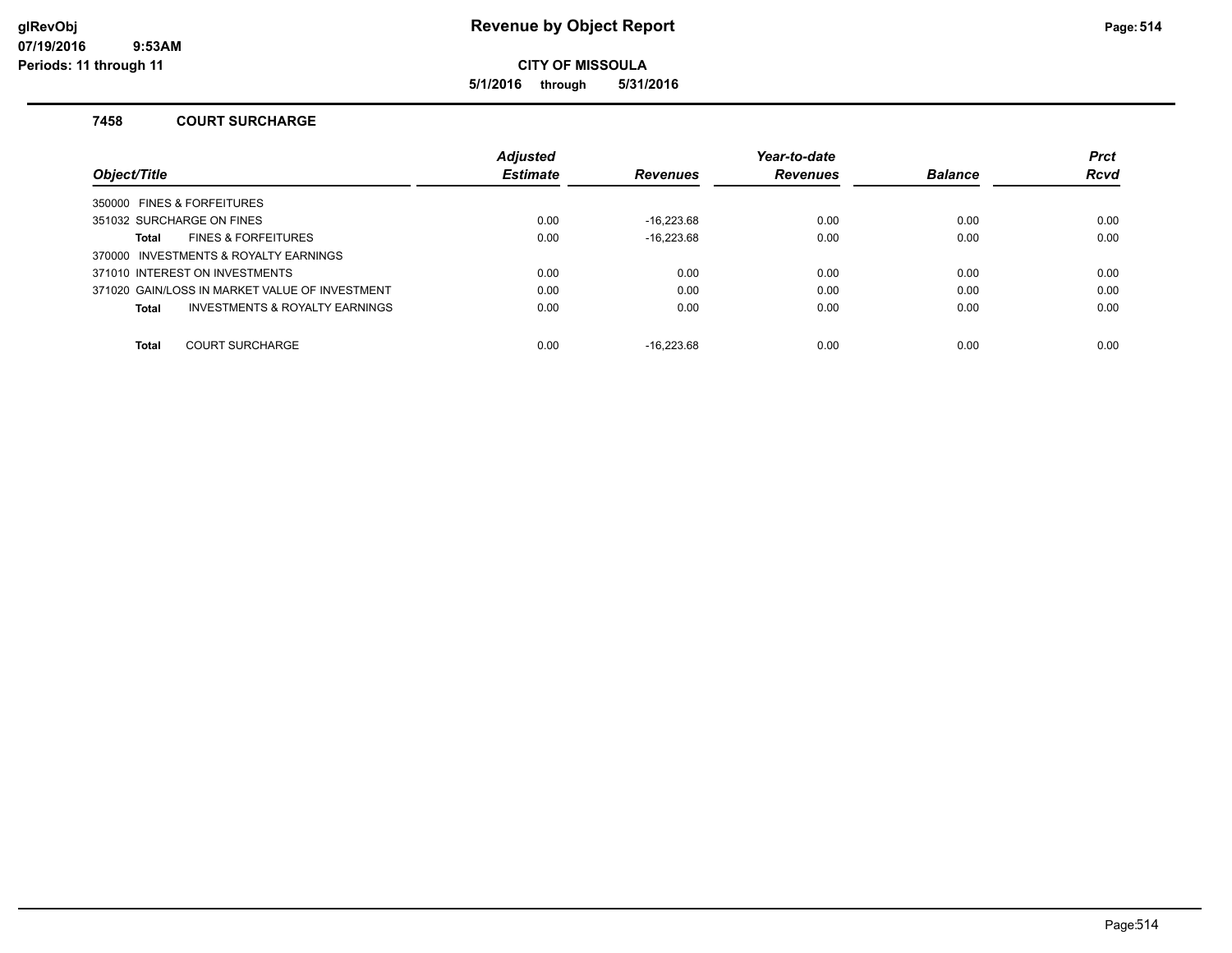**5/1/2016 through 5/31/2016**

**7469 PUBLIC DEFENDER FEES**

**7469 PUBLIC DEFENDER FEES**

|                                                    | <b>Adjusted</b> |                 | Year-to-date    |                | <b>Prct</b> |
|----------------------------------------------------|-----------------|-----------------|-----------------|----------------|-------------|
| Object/Title                                       | <b>Estimate</b> | <b>Revenues</b> | <b>Revenues</b> | <b>Balance</b> | <b>Rcvd</b> |
| 350000 FINES & FORFEITURES                         |                 |                 |                 |                |             |
| 351032 SURCHARGE ON FINES                          | 0.00            | 0.00            | 0.00            | 0.00           | 0.00        |
| 351033 PUBLIC DEFENDER FEES                        | 0.00            | $-1,393.00$     | 0.00            | 0.00           | 0.00        |
| <b>FINES &amp; FORFEITURES</b><br>Total            | 0.00            | $-1,393.00$     | 0.00            | 0.00           | 0.00        |
| 370000 INVESTMENTS & ROYALTY EARNINGS              |                 |                 |                 |                |             |
| 371010 INTEREST ON INVESTMENTS                     | 0.00            | 0.00            | 0.00            | 0.00           | 0.00        |
| 371020 GAIN/LOSS IN MARKET VALUE OF INVESTMENTS    | 0.00            | 0.00            | 0.00            | 0.00           | 0.00        |
| <b>INVESTMENTS &amp; ROYALTY EARNINGS</b><br>Total | 0.00            | 0.00            | 0.00            | 0.00           | 0.00        |
| PUBLIC DEFENDER FEES<br>Total                      | 0.00            | $-1.393.00$     | 0.00            | 0.00           | 0.00        |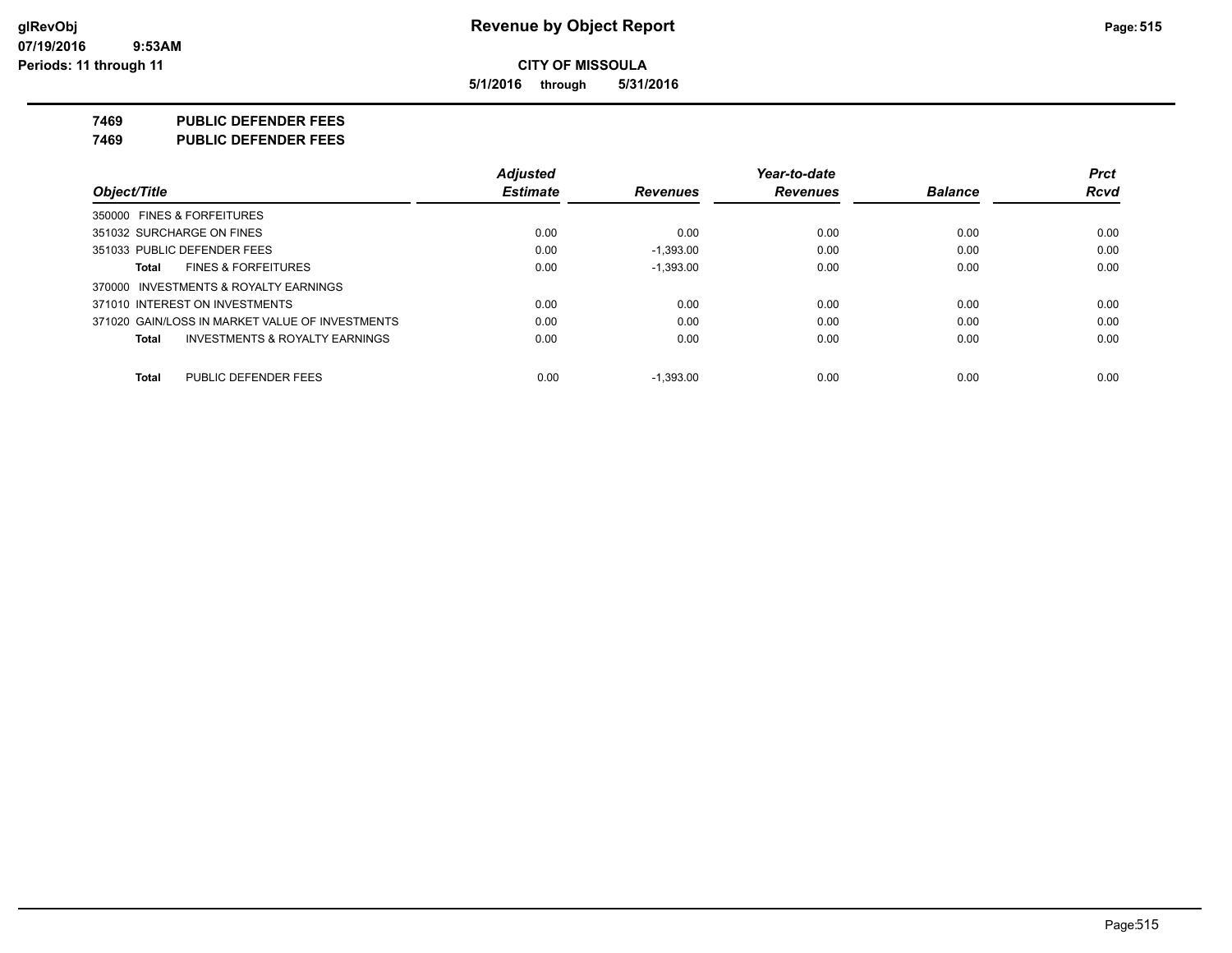**5/1/2016 through 5/31/2016**

### **7469 PUBLIC DEFENDER FEES**

|                                                | <b>Adiusted</b> |                 | Year-to-date    |                | <b>Prct</b> |
|------------------------------------------------|-----------------|-----------------|-----------------|----------------|-------------|
| Object/Title                                   | <b>Estimate</b> | <b>Revenues</b> | <b>Revenues</b> | <b>Balance</b> | <b>Rcvd</b> |
| 350000 FINES & FORFEITURES                     |                 |                 |                 |                |             |
| 351032 SURCHARGE ON FINES                      | 0.00            | 0.00            | 0.00            | 0.00           | 0.00        |
| 351033 PUBLIC DEFENDER FEES                    | 0.00            | $-1.393.00$     | 0.00            | 0.00           | 0.00        |
| <b>FINES &amp; FORFEITURES</b><br>Total        | 0.00            | $-1.393.00$     | 0.00            | 0.00           | 0.00        |
| 370000 INVESTMENTS & ROYALTY EARNINGS          |                 |                 |                 |                |             |
| 371010 INTEREST ON INVESTMENTS                 | 0.00            | 0.00            | 0.00            | 0.00           | 0.00        |
| 371020 GAIN/LOSS IN MARKET VALUE OF INVESTMENT | 0.00            | 0.00            | 0.00            | 0.00           | 0.00        |
| INVESTMENTS & ROYALTY EARNINGS<br>Total        | 0.00            | 0.00            | 0.00            | 0.00           | 0.00        |
| PUBLIC DEFENDER FEES<br><b>Total</b>           | 0.00            | $-1.393.00$     | 0.00            | 0.00           | 0.00        |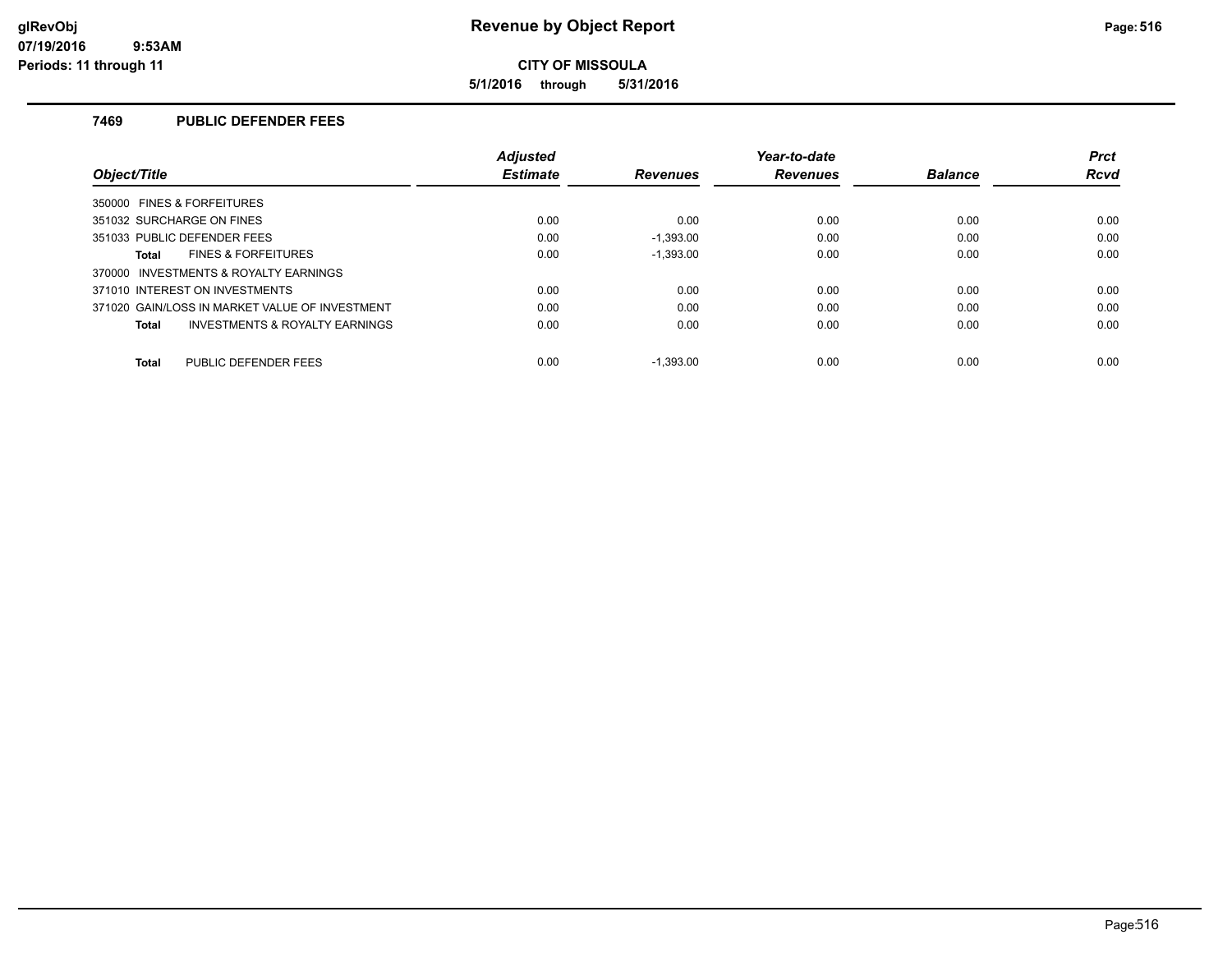**5/1/2016 through 5/31/2016**

**7900 PAYROLL CLEARING FUND 7900 PAYROLL CLEARING FUND**

|                                                           | <b>Adjusted</b> |                 | Year-to-date    |                | Prct |
|-----------------------------------------------------------|-----------------|-----------------|-----------------|----------------|------|
| Object/Title                                              | <b>Estimate</b> | <b>Revenues</b> | <b>Revenues</b> | <b>Balance</b> | Rcvd |
| 370000 INVESTMENTS & ROYALTY EARNINGS                     |                 |                 |                 |                |      |
| 371010 INTEREST ON INVESTMENTS                            | 0.00            | 0.00            | 0.00            | 0.00           | 0.00 |
| 371020 GAIN/LOSS IN MARKET VALUE OF INVESTMENTS           | 0.00            | 0.00            | 0.00            | 0.00           | 0.00 |
| <b>INVESTMENTS &amp; ROYALTY EARNINGS</b><br><b>Total</b> | 0.00            | 0.00            | 0.00            | 0.00           | 0.00 |
|                                                           |                 |                 |                 |                |      |
| Total<br>PAYROLL CLEARING FUND                            | 0.00            | 0.00            | 0.00            | 0.00           | 0.00 |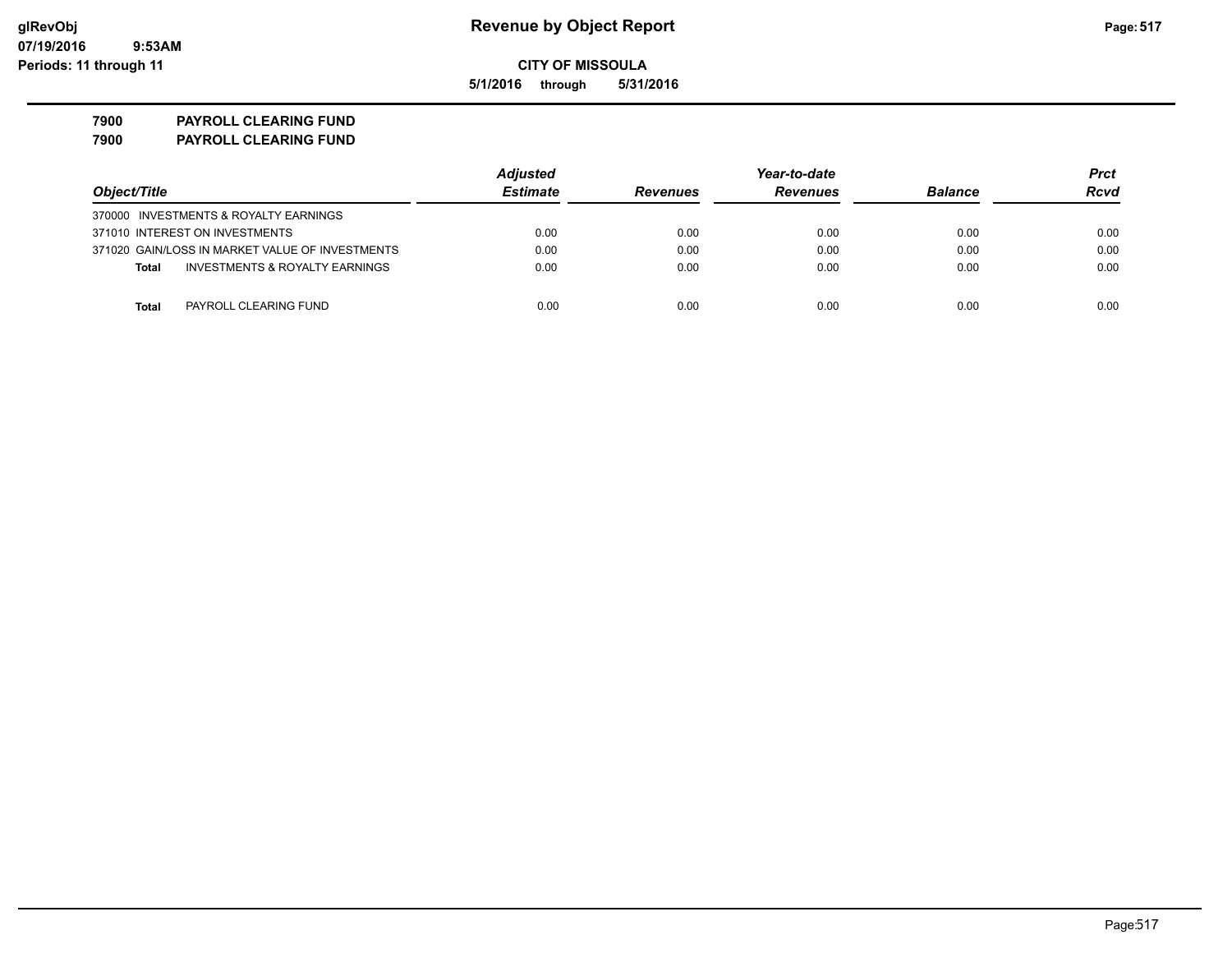### **glRevObj Revenue by Object Report Page:518**

**CITY OF MISSOULA**

**5/1/2016 through 5/31/2016**

### **7900 PAYROLL CLEARING FUND**

| Object/Title                                   | <b>Adjusted</b><br><b>Estimate</b> | <b>Revenues</b> | Year-to-date<br><b>Revenues</b> | <b>Balance</b> | <b>Prct</b><br><b>Rcvd</b> |
|------------------------------------------------|------------------------------------|-----------------|---------------------------------|----------------|----------------------------|
| 370000 INVESTMENTS & ROYALTY EARNINGS          |                                    |                 |                                 |                |                            |
| 371010 INTEREST ON INVESTMENTS                 | 0.00                               | 0.00            | 0.00                            | 0.00           | 0.00                       |
| 371020 GAIN/LOSS IN MARKET VALUE OF INVESTMENT | 0.00                               | 0.00            | 0.00                            | 0.00           | 0.00                       |
| INVESTMENTS & ROYALTY EARNINGS<br><b>Total</b> | 0.00                               | 0.00            | 0.00                            | 0.00           | 0.00                       |
|                                                |                                    |                 |                                 |                |                            |
| PAYROLL CLEARING FUND<br>Total                 | 0.00                               | 0.00            | 0.00                            | 0.00           | 0.00                       |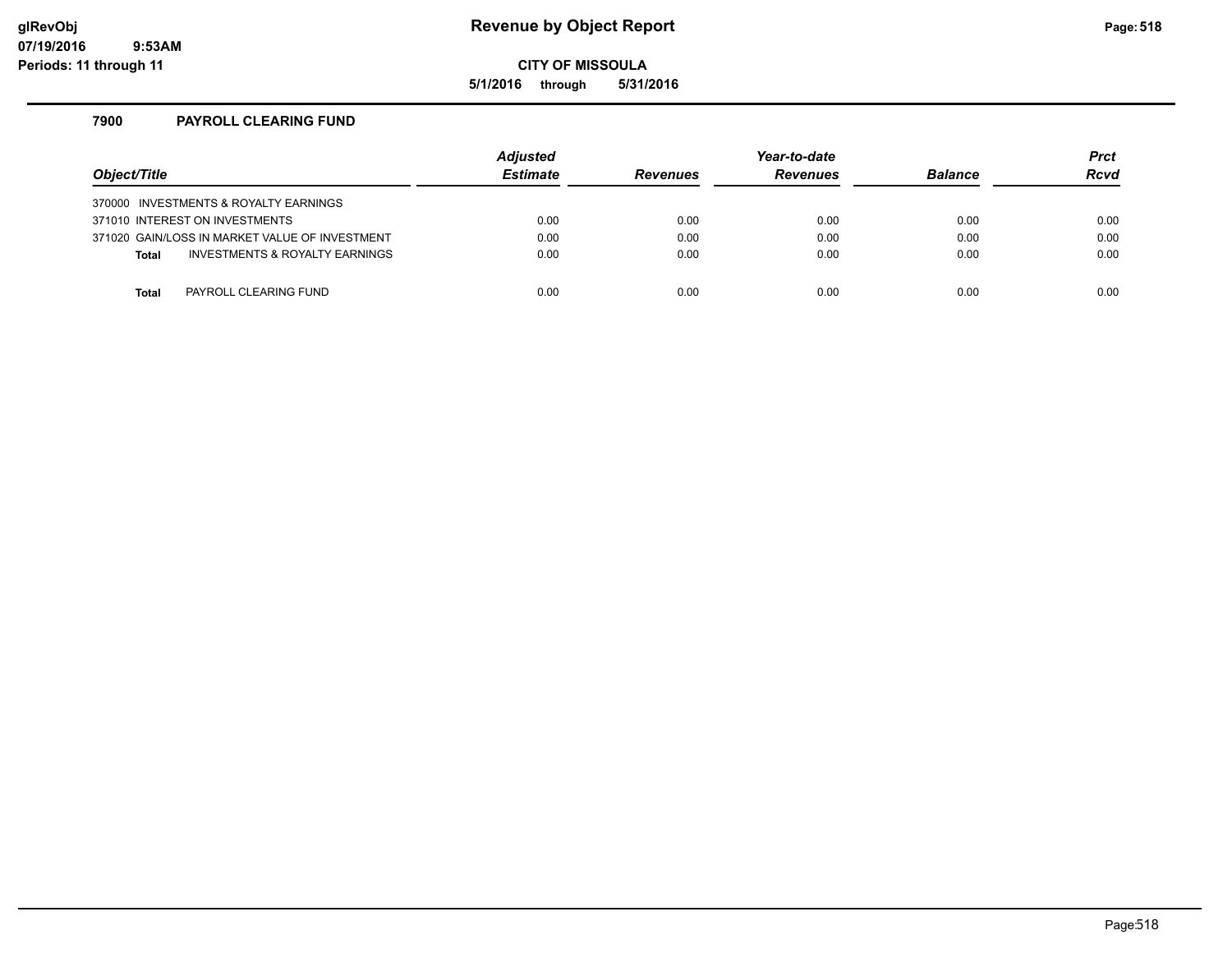**5/1/2016 through 5/31/2016**

**7903 COUNTY CLEARING**

**7903 COUNTY CLEARING**

|                                                    | <b>Adjusted</b> |                 | Year-to-date    |                | <b>Prct</b> |
|----------------------------------------------------|-----------------|-----------------|-----------------|----------------|-------------|
| Object/Title                                       | <b>Estimate</b> | <b>Revenues</b> | <b>Revenues</b> | <b>Balance</b> | <b>Rcvd</b> |
| 320000 LICENSES & PERMITS                          |                 |                 |                 |                |             |
| 323030 ANIMAL LICENSES                             | 0.00            | 767.50          | 8.569.10        | $-8,569.10$    | 0.00        |
| <b>LICENSES &amp; PERMITS</b><br>Total             | 0.00            | 767.50          | 8,569.10        | $-8,569.10$    | 0.00        |
| 360000 MISCELLANEOUS REVENUES                      |                 |                 |                 |                |             |
| 360010 MISCELLANEOUS                               | 0.00            | 0.00            | 0.00            | 0.00           | 0.00        |
| MISCELLANEOUS REVENUES<br>Total                    | 0.00            | 0.00            | 0.00            | 0.00           | 0.00        |
| 370000 INVESTMENTS & ROYALTY EARNINGS              |                 |                 |                 |                |             |
| 371010 INTEREST ON INVESTMENTS                     | 0.00            | 0.00            | 0.00            | 0.00           | 0.00        |
| 371020 GAIN/LOSS IN MARKET VALUE OF INVESTMENTS    | 0.00            | 0.00            | 0.00            | 0.00           | 0.00        |
| <b>INVESTMENTS &amp; ROYALTY EARNINGS</b><br>Total | 0.00            | 0.00            | 0.00            | 0.00           | 0.00        |
| <b>COUNTY CLEARING</b><br><b>Total</b>             | 0.00            | 767.50          | 8.569.10        | $-8.569.10$    | 0.00        |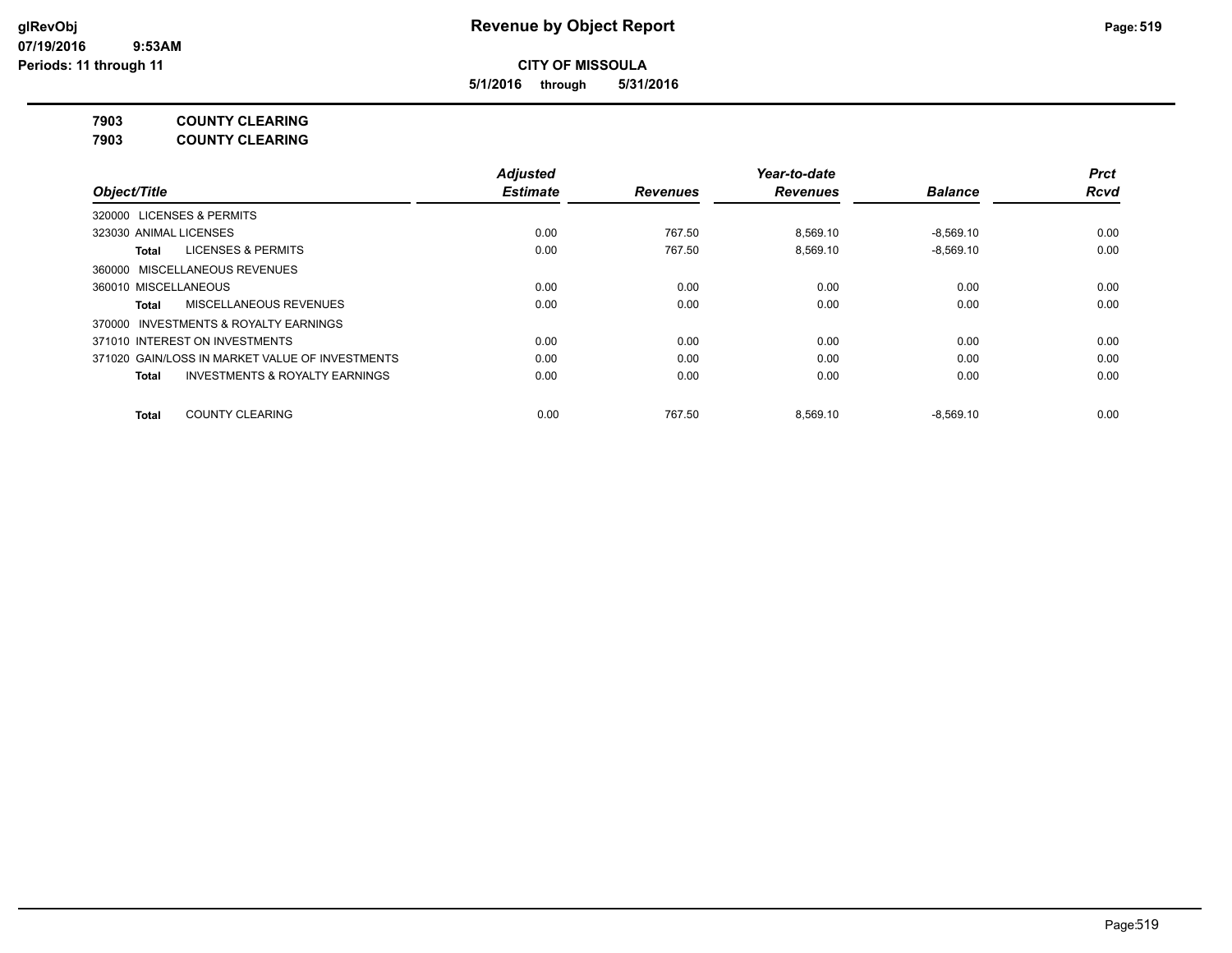**5/1/2016 through 5/31/2016**

### **7903 COUNTY CLEARING**

|                                                           | <b>Adjusted</b> |                 | Year-to-date    |                | <b>Prct</b> |
|-----------------------------------------------------------|-----------------|-----------------|-----------------|----------------|-------------|
| Object/Title                                              | <b>Estimate</b> | <b>Revenues</b> | <b>Revenues</b> | <b>Balance</b> | <b>Rcvd</b> |
| 320000 LICENSES & PERMITS                                 |                 |                 |                 |                |             |
| 323030 ANIMAL LICENSES                                    | 0.00            | 767.50          | 8.569.10        | $-8.569.10$    | 0.00        |
| <b>LICENSES &amp; PERMITS</b><br>Total                    | 0.00            | 767.50          | 8,569.10        | $-8,569.10$    | 0.00        |
| 360000 MISCELLANEOUS REVENUES                             |                 |                 |                 |                |             |
| 360010 MISCELLANEOUS                                      | 0.00            | 0.00            | 0.00            | 0.00           | 0.00        |
| MISCELLANEOUS REVENUES<br>Total                           | 0.00            | 0.00            | 0.00            | 0.00           | 0.00        |
| <b>INVESTMENTS &amp; ROYALTY EARNINGS</b><br>370000       |                 |                 |                 |                |             |
| 371010 INTEREST ON INVESTMENTS                            | 0.00            | 0.00            | 0.00            | 0.00           | 0.00        |
| 371020 GAIN/LOSS IN MARKET VALUE OF INVESTMENT            | 0.00            | 0.00            | 0.00            | 0.00           | 0.00        |
| <b>INVESTMENTS &amp; ROYALTY EARNINGS</b><br><b>Total</b> | 0.00            | 0.00            | 0.00            | 0.00           | 0.00        |
| <b>COUNTY CLEARING</b><br><b>Total</b>                    | 0.00            | 767.50          | 8.569.10        | $-8.569.10$    | 0.00        |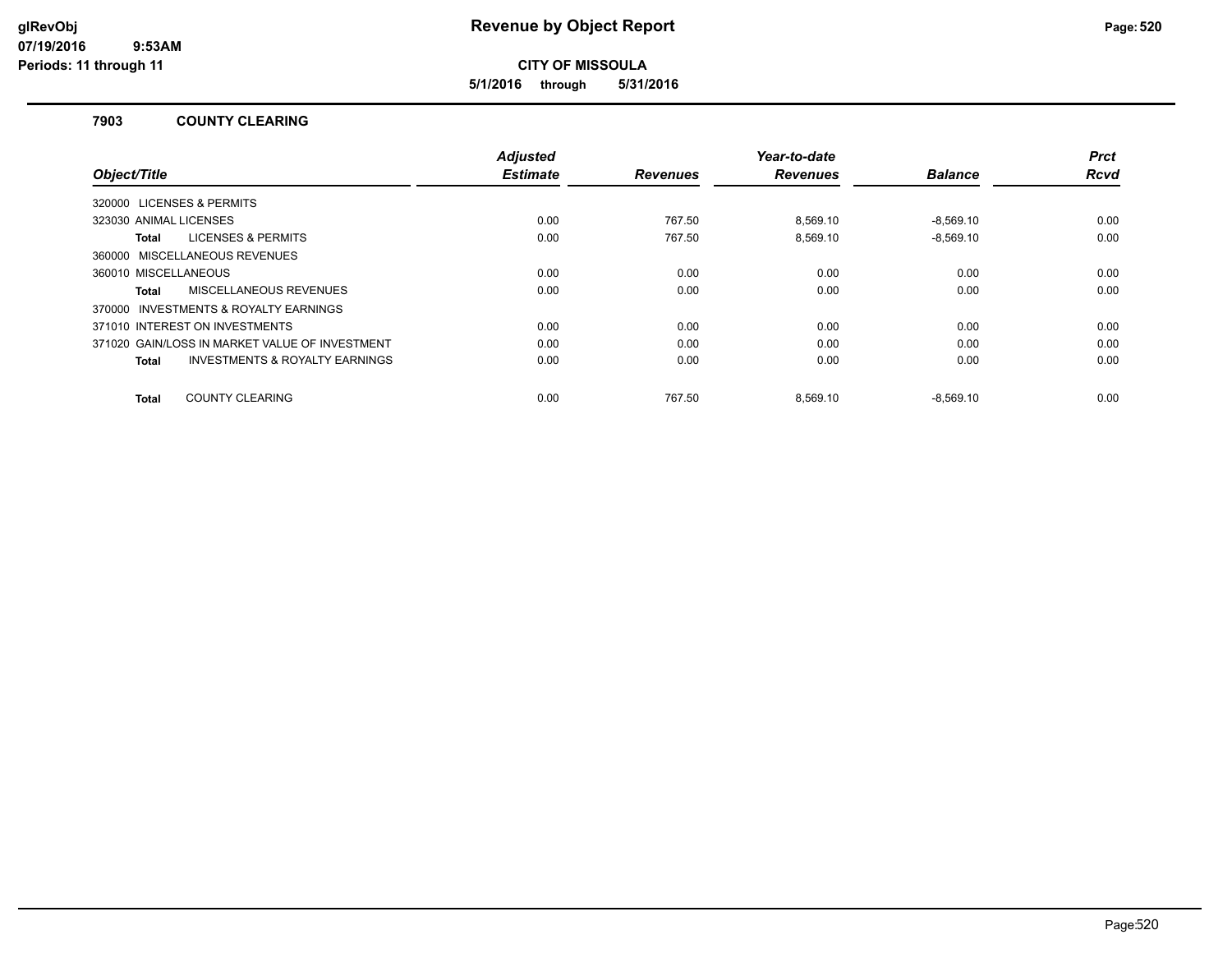**5/1/2016 through 5/31/2016**

**7904 SEWER REBATE**

**7904 SEWER REBATE**

|                                                    | <b>Adjusted</b> |                 | Year-to-date    |                | <b>Prct</b> |
|----------------------------------------------------|-----------------|-----------------|-----------------|----------------|-------------|
| Object/Title                                       | <b>Estimate</b> | <b>Revenues</b> | <b>Revenues</b> | <b>Balance</b> | Rcvd        |
| 340000 CHARGES FOR SERVICES                        |                 |                 |                 |                |             |
| 343036 *** Title Not Found ***                     | 0.00            | 0.00            | 0.00            | 0.00           | 0.00        |
| <b>CHARGES FOR SERVICES</b><br>Total               | 0.00            | 0.00            | 0.00            | 0.00           | 0.00        |
| 360000 MISCELLANEOUS REVENUES                      |                 |                 |                 |                |             |
| 360010 MISCELLANEOUS                               | 0.00            | 0.00            | 0.00            | 0.00           | 0.00        |
| <b>MISCELLANEOUS REVENUES</b><br>Total             | 0.00            | 0.00            | 0.00            | 0.00           | 0.00        |
| 370000 INVESTMENTS & ROYALTY EARNINGS              |                 |                 |                 |                |             |
| 371010 INTEREST ON INVESTMENTS                     | 0.00            | 0.00            | 0.00            | 0.00           | 0.00        |
| 371020 GAIN/LOSS IN MARKET VALUE OF INVESTMENTS    | 0.00            | 0.00            | 0.00            | 0.00           | 0.00        |
| <b>INVESTMENTS &amp; ROYALTY EARNINGS</b><br>Total | 0.00            | 0.00            | 0.00            | 0.00           | 0.00        |
| <b>SEWER REBATE</b><br><b>Total</b>                | 0.00            | 0.00            | 0.00            | 0.00           | 0.00        |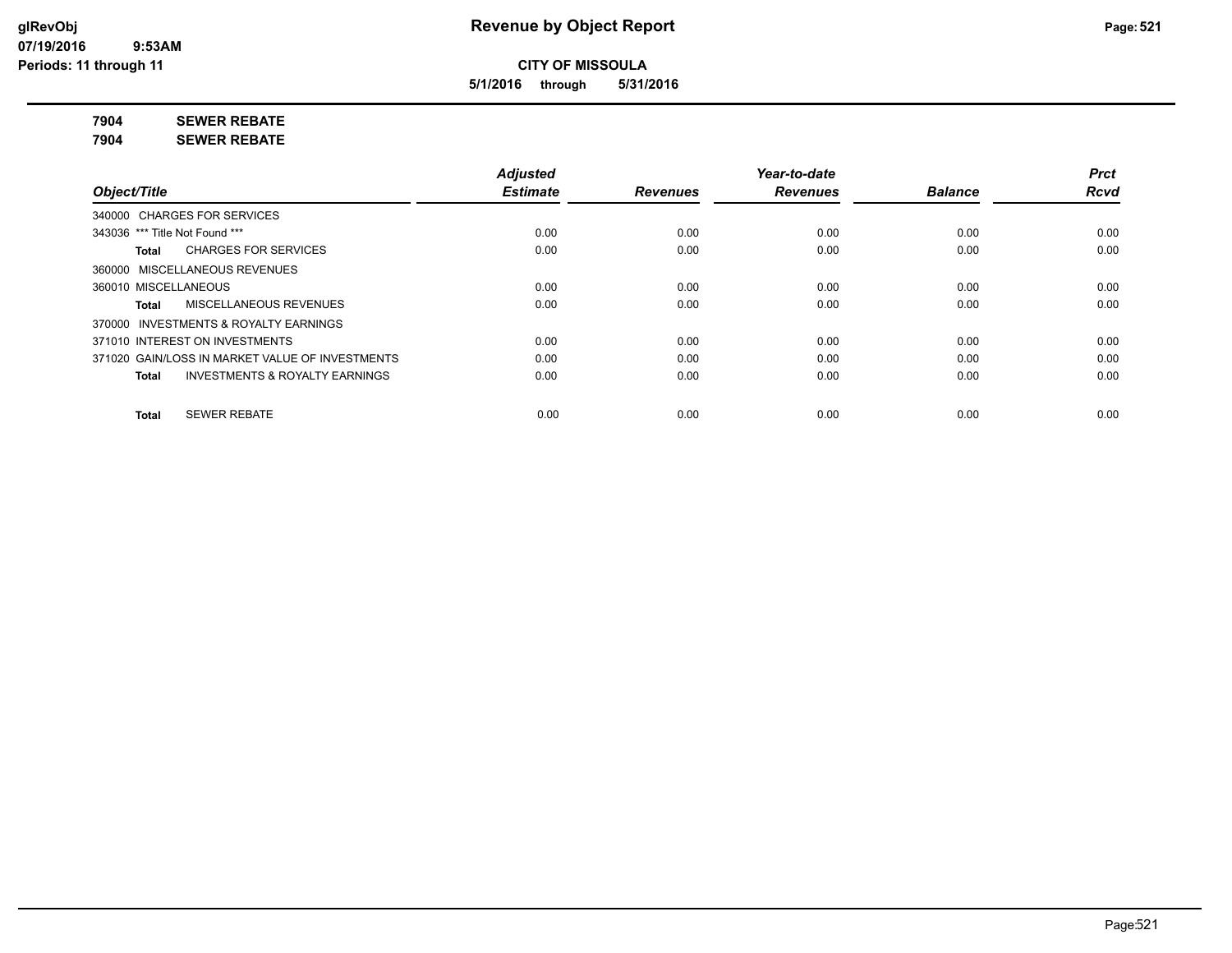**5/1/2016 through 5/31/2016**

### **7904 SEWER REBATE**

| Object/Title                                       | <b>Adjusted</b><br><b>Estimate</b> | <b>Revenues</b> | Year-to-date<br><b>Revenues</b> | <b>Balance</b> | <b>Prct</b><br><b>Rcvd</b> |
|----------------------------------------------------|------------------------------------|-----------------|---------------------------------|----------------|----------------------------|
|                                                    |                                    |                 |                                 |                |                            |
| 340000 CHARGES FOR SERVICES                        |                                    |                 |                                 |                |                            |
| 343036 *** Title Not Found ***                     | 0.00                               | 0.00            | 0.00                            | 0.00           | 0.00                       |
| <b>CHARGES FOR SERVICES</b><br>Total               | 0.00                               | 0.00            | 0.00                            | 0.00           | 0.00                       |
| 360000 MISCELLANEOUS REVENUES                      |                                    |                 |                                 |                |                            |
| 360010 MISCELLANEOUS                               | 0.00                               | 0.00            | 0.00                            | 0.00           | 0.00                       |
| MISCELLANEOUS REVENUES<br>Total                    | 0.00                               | 0.00            | 0.00                            | 0.00           | 0.00                       |
| 370000 INVESTMENTS & ROYALTY EARNINGS              |                                    |                 |                                 |                |                            |
| 371010 INTEREST ON INVESTMENTS                     | 0.00                               | 0.00            | 0.00                            | 0.00           | 0.00                       |
| 371020 GAIN/LOSS IN MARKET VALUE OF INVESTMENT     | 0.00                               | 0.00            | 0.00                            | 0.00           | 0.00                       |
| <b>INVESTMENTS &amp; ROYALTY EARNINGS</b><br>Total | 0.00                               | 0.00            | 0.00                            | 0.00           | 0.00                       |
|                                                    |                                    |                 |                                 |                |                            |
| <b>SEWER REBATE</b><br>Total                       | 0.00                               | 0.00            | 0.00                            | 0.00           | 0.00                       |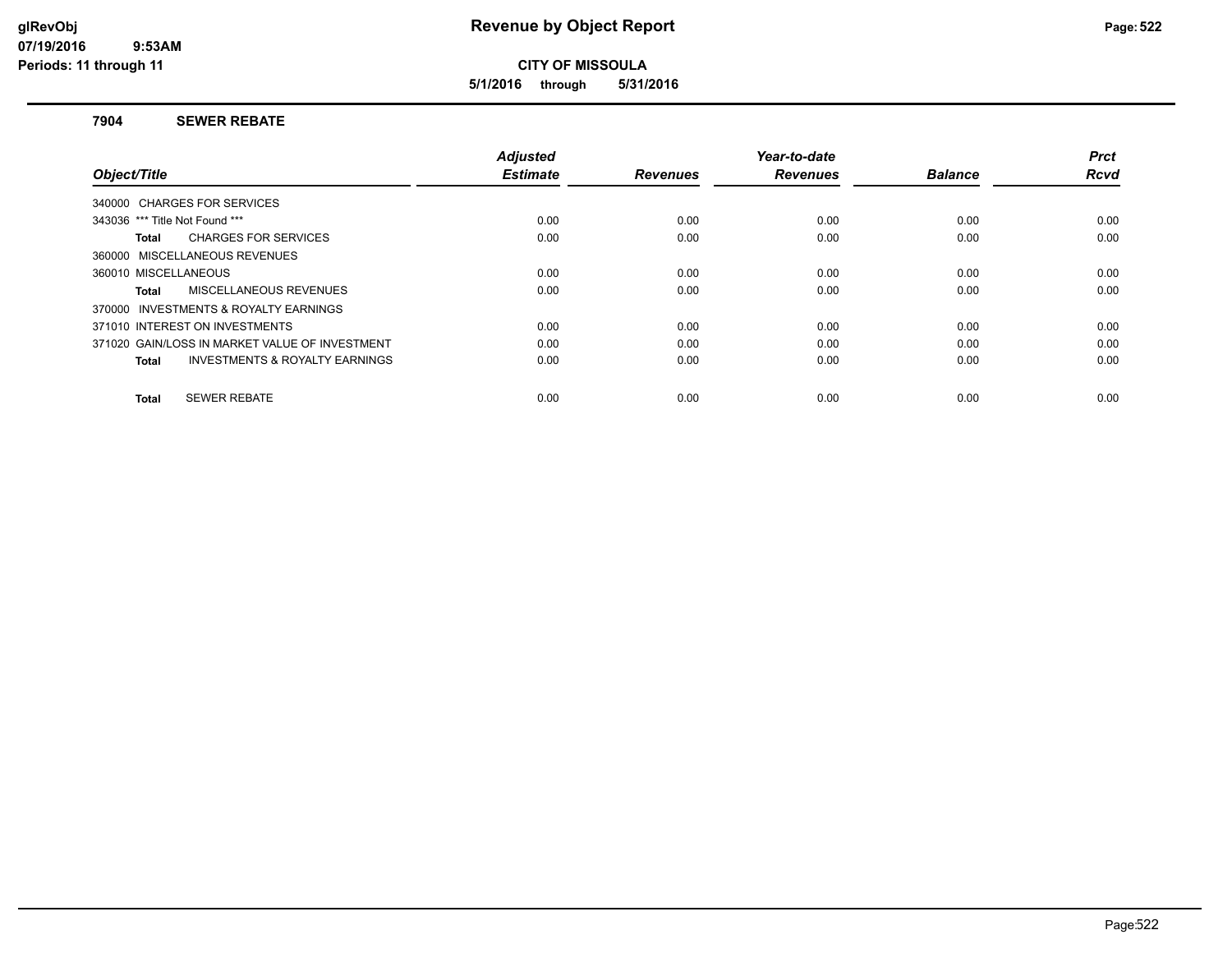**5/1/2016 through 5/31/2016**

**7905 WYE SEWER RSID 8489**

**7905 WYE SEWER RSID 8489**

|                                                           | <b>Adjusted</b> |                 | Year-to-date    |                | <b>Prct</b> |
|-----------------------------------------------------------|-----------------|-----------------|-----------------|----------------|-------------|
| Object/Title                                              | <b>Estimate</b> | <b>Revenues</b> | <b>Revenues</b> | <b>Balance</b> | <b>Rcvd</b> |
| 360000 MISCELLANEOUS REVENUES                             |                 |                 |                 |                |             |
| 360010 MISCELLANEOUS                                      | 0.00            | 0.00            | 0.00            | 0.00           | 0.00        |
| MISCELLANEOUS REVENUES<br><b>Total</b>                    | 0.00            | 0.00            | 0.00            | 0.00           | 0.00        |
| 370000 INVESTMENTS & ROYALTY EARNINGS                     |                 |                 |                 |                |             |
| 371010 INTEREST ON INVESTMENTS                            | 0.00            | 0.00            | 0.00            | 0.00           | 0.00        |
| 371020 GAIN/LOSS IN MARKET VALUE OF INVESTMENTS           | 0.00            | 0.00            | 0.00            | 0.00           | 0.00        |
| <b>INVESTMENTS &amp; ROYALTY EARNINGS</b><br><b>Total</b> | 0.00            | 0.00            | 0.00            | 0.00           | 0.00        |
| <b>Total</b><br>WYE SEWER RSID 8489                       | 0.00            | 0.00            | 0.00            | 0.00           | 0.00        |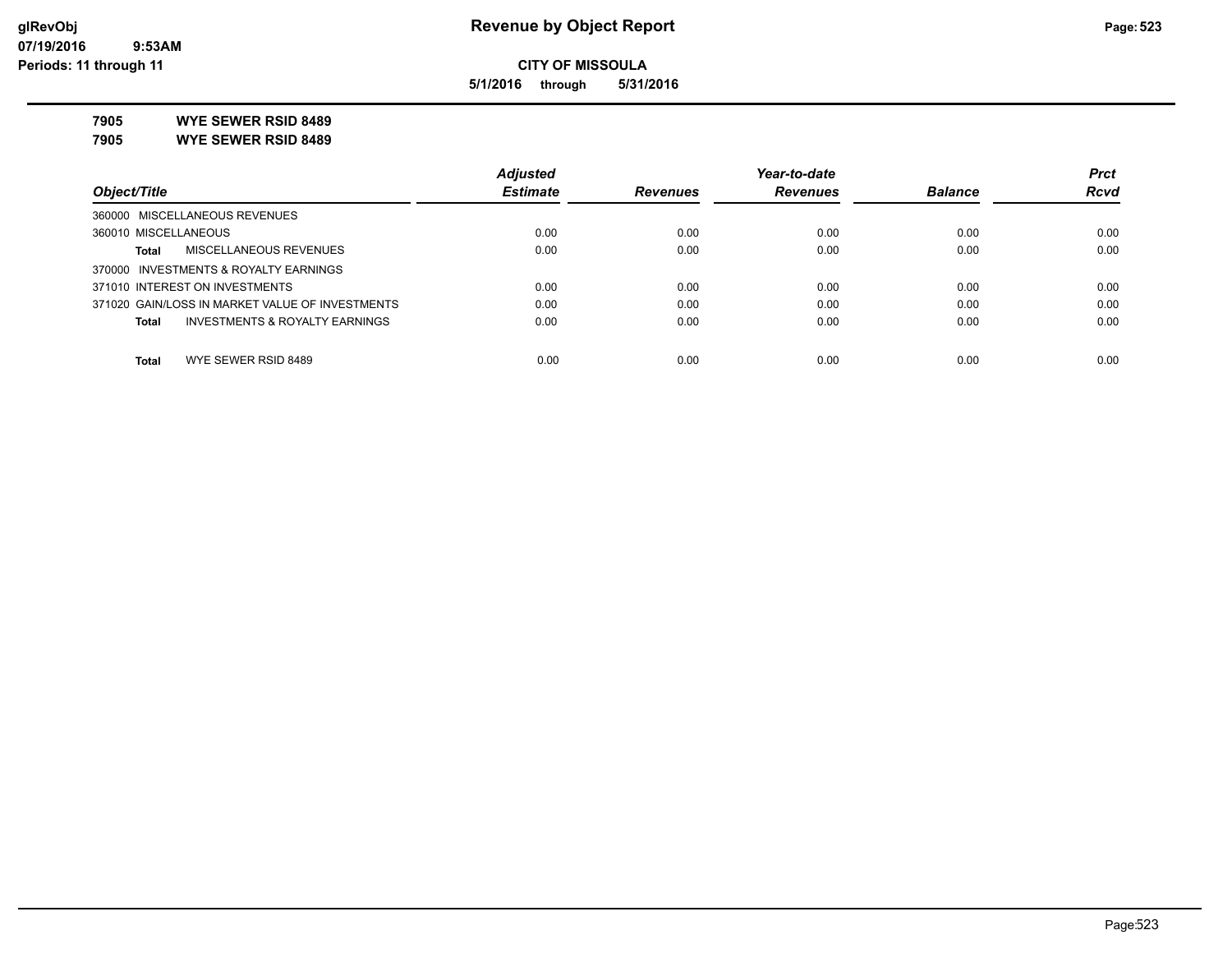**5/1/2016 through 5/31/2016**

### **7905 WYE SEWER RSID 8489**

| Object/Title                                   | <b>Adjusted</b><br><b>Estimate</b> | <b>Revenues</b> | Year-to-date<br><b>Revenues</b> | <b>Balance</b> | <b>Prct</b><br><b>Rcvd</b> |
|------------------------------------------------|------------------------------------|-----------------|---------------------------------|----------------|----------------------------|
| 360000 MISCELLANEOUS REVENUES                  |                                    |                 |                                 |                |                            |
| 360010 MISCELLANEOUS                           | 0.00                               | 0.00            | 0.00                            | 0.00           | 0.00                       |
| MISCELLANEOUS REVENUES<br>Total                | 0.00                               | 0.00            | 0.00                            | 0.00           | 0.00                       |
| 370000 INVESTMENTS & ROYALTY EARNINGS          |                                    |                 |                                 |                |                            |
| 371010 INTEREST ON INVESTMENTS                 | 0.00                               | 0.00            | 0.00                            | 0.00           | 0.00                       |
| 371020 GAIN/LOSS IN MARKET VALUE OF INVESTMENT | 0.00                               | 0.00            | 0.00                            | 0.00           | 0.00                       |
| INVESTMENTS & ROYALTY EARNINGS<br>Total        | 0.00                               | 0.00            | 0.00                            | 0.00           | 0.00                       |
| Total<br>WYE SEWER RSID 8489                   | 0.00                               | 0.00            | 0.00                            | 0.00           | 0.00                       |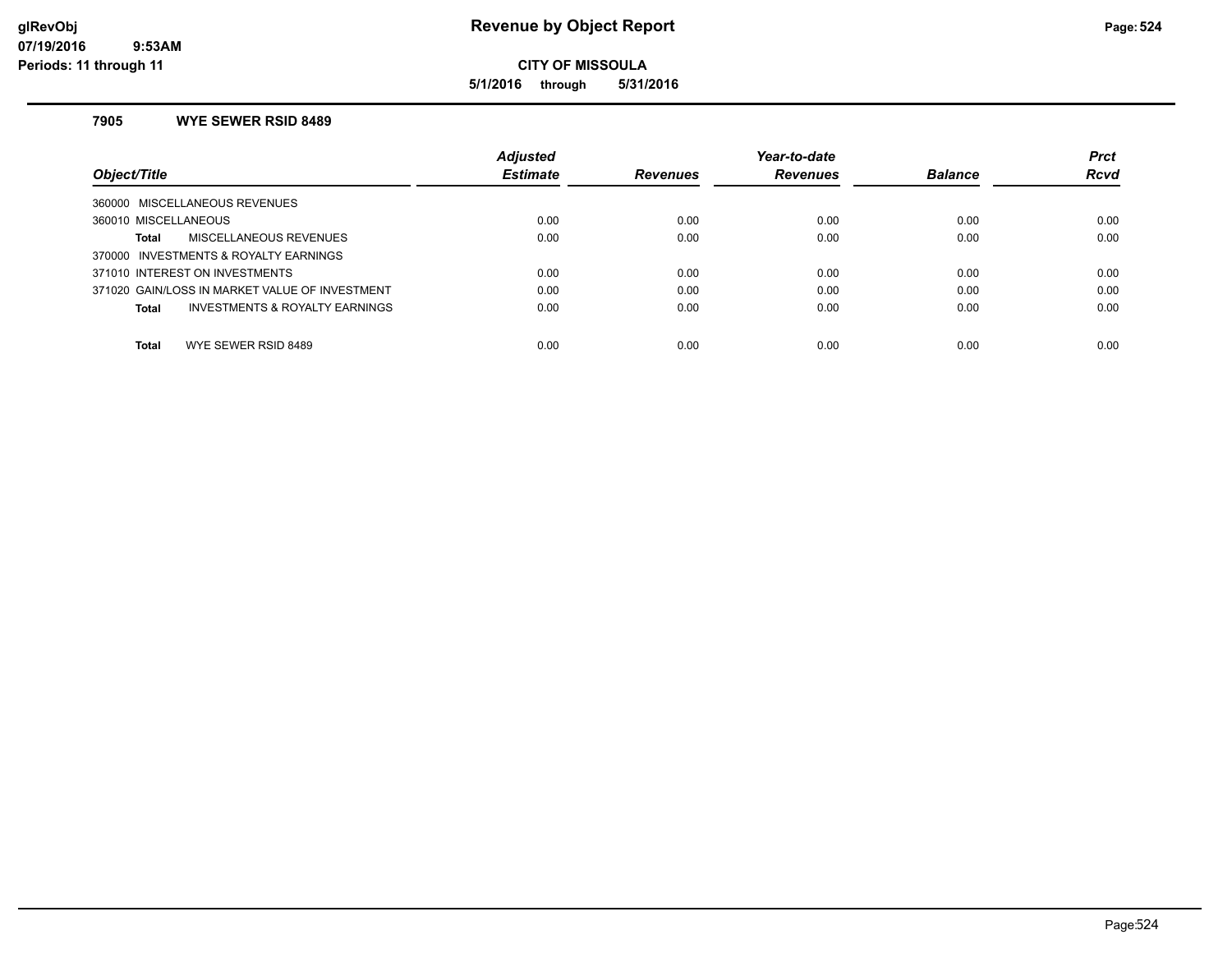**5/1/2016 through 5/31/2016**

**7906 COUNTY PARK BOARD CIP**

**7906 COUNTY PARK BOARD CIP**

|                                                 | <b>Adjusted</b> |                 | Year-to-date    |                | <b>Prct</b> |
|-------------------------------------------------|-----------------|-----------------|-----------------|----------------|-------------|
| Object/Title                                    | <b>Estimate</b> | <b>Revenues</b> | <b>Revenues</b> | <b>Balance</b> | <b>Rcvd</b> |
| 340000 CHARGES FOR SERVICES                     |                 |                 |                 |                |             |
| 346050 COUNTY PLAYGROUND CONTRACT               | 0.00            | 0.00            | 0.00            | 0.00           | 0.00        |
| <b>CHARGES FOR SERVICES</b><br>Total            | 0.00            | 0.00            | 0.00            | 0.00           | 0.00        |
| 370000 INVESTMENTS & ROYALTY EARNINGS           |                 |                 |                 |                |             |
| 371010 INTEREST ON INVESTMENTS                  | 0.00            | 0.00            | 0.00            | 0.00           | 0.00        |
| 371020 GAIN/LOSS IN MARKET VALUE OF INVESTMENTS | 0.00            | 0.00            | 0.00            | 0.00           | 0.00        |
| INVESTMENTS & ROYALTY EARNINGS<br>Total         | 0.00            | 0.00            | 0.00            | 0.00           | 0.00        |
| COUNTY PARK BOARD CIP<br>Total                  | 0.00            | 0.00            | 0.00            | 0.00           | 0.00        |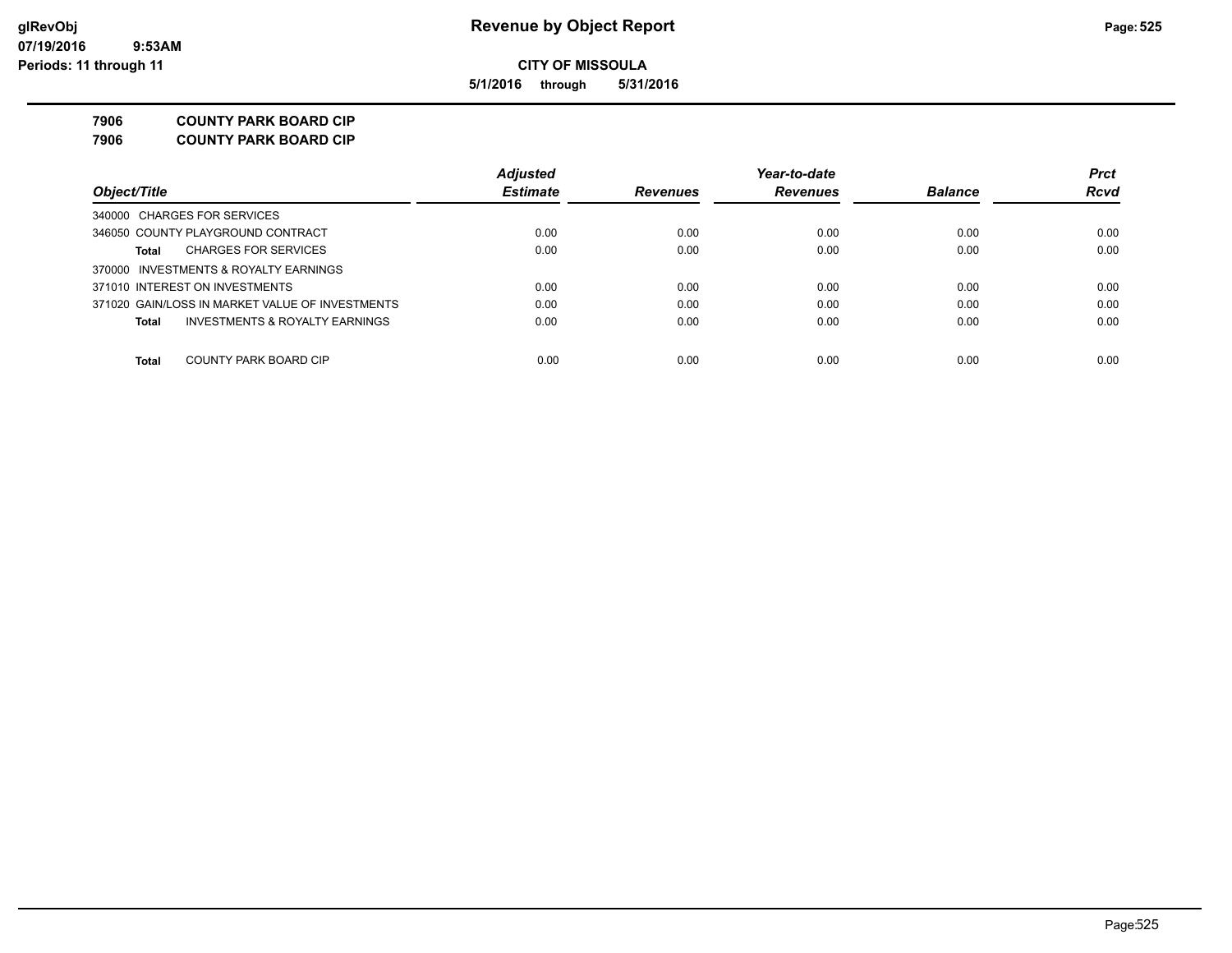**5/1/2016 through 5/31/2016**

### **7906 COUNTY PARK BOARD CIP**

|                                                | <b>Adjusted</b> |                 | Year-to-date    |                | <b>Prct</b> |
|------------------------------------------------|-----------------|-----------------|-----------------|----------------|-------------|
| Obiect/Title                                   | <b>Estimate</b> | <b>Revenues</b> | <b>Revenues</b> | <b>Balance</b> | <b>Rcvd</b> |
| 340000 CHARGES FOR SERVICES                    |                 |                 |                 |                |             |
| 346050 COUNTY PLAYGROUND CONTRACT              | 0.00            | 0.00            | 0.00            | 0.00           | 0.00        |
| <b>CHARGES FOR SERVICES</b><br>Total           | 0.00            | 0.00            | 0.00            | 0.00           | 0.00        |
| 370000 INVESTMENTS & ROYALTY EARNINGS          |                 |                 |                 |                |             |
| 371010 INTEREST ON INVESTMENTS                 | 0.00            | 0.00            | 0.00            | 0.00           | 0.00        |
| 371020 GAIN/LOSS IN MARKET VALUE OF INVESTMENT | 0.00            | 0.00            | 0.00            | 0.00           | 0.00        |
| INVESTMENTS & ROYALTY EARNINGS<br>Total        | 0.00            | 0.00            | 0.00            | 0.00           | 0.00        |
|                                                |                 |                 |                 |                |             |
| COUNTY PARK BOARD CIP<br><b>Total</b>          | 0.00            | 0.00            | 0.00            | 0.00           | 0.00        |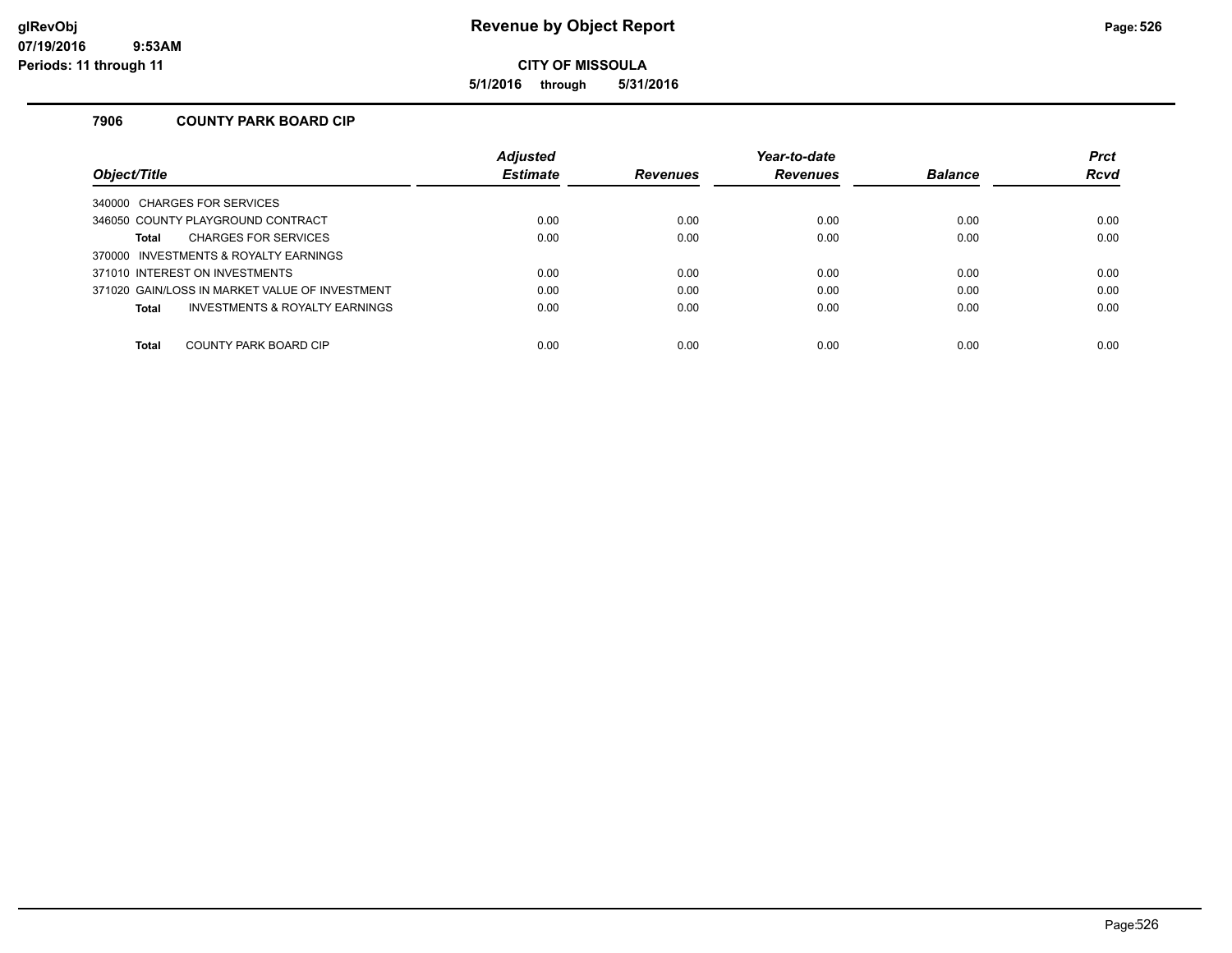**5/1/2016 through 5/31/2016**

### **7907 ELK HILLS SUBDIVISION**

**7907 ELK HILLS SUBDIVISION**

|                                                           | <b>Adjusted</b> |                 | Year-to-date    |                |             |
|-----------------------------------------------------------|-----------------|-----------------|-----------------|----------------|-------------|
| Object/Title                                              | <b>Estimate</b> | <b>Revenues</b> | <b>Revenues</b> | <b>Balance</b> | <b>Rcvd</b> |
| 370000 INVESTMENTS & ROYALTY EARNINGS                     |                 |                 |                 |                |             |
| 371010 INTEREST ON INVESTMENTS                            | 0.00            | 0.00            | 0.00            | 0.00           | 0.00        |
| 371020 GAIN/LOSS IN MARKET VALUE OF INVESTMENTS           | 0.00            | 0.00            | 0.00            | 0.00           | 0.00        |
| <b>INVESTMENTS &amp; ROYALTY EARNINGS</b><br><b>Total</b> | 0.00            | 0.00            | 0.00            | 0.00           | 0.00        |
|                                                           |                 |                 |                 |                |             |
| ELK HILLS SUBDIVISION<br><b>Total</b>                     | 0.00            | 0.00            | 0.00            | 0.00           | 0.00        |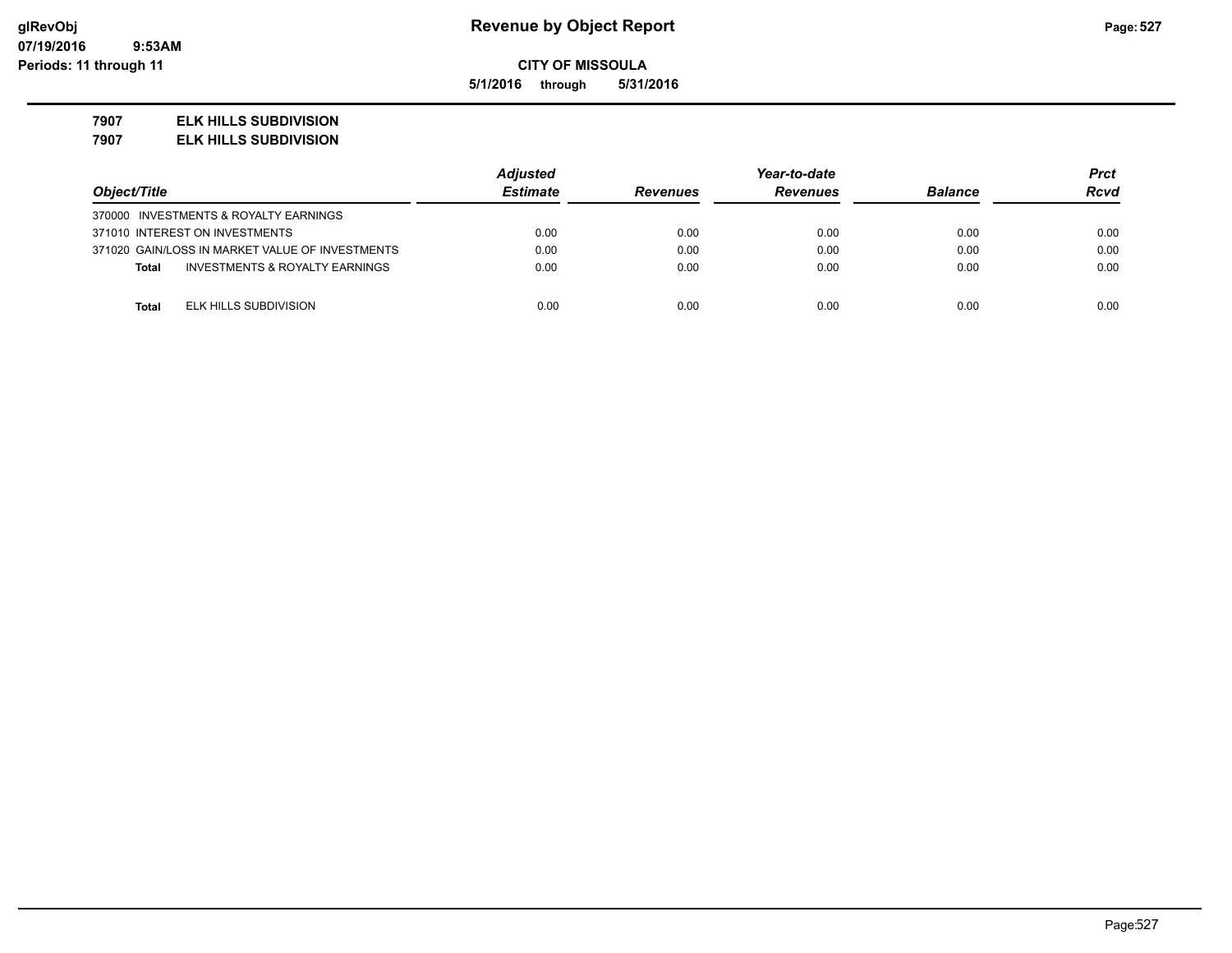### **glRevObj Revenue by Object Report Page:528**

**CITY OF MISSOULA**

**5/1/2016 through 5/31/2016**

### **7907 ELK HILLS SUBDIVISION**

| Object/Title |                                                | <b>Adjusted</b><br><b>Estimate</b> | <b>Revenues</b> | Year-to-date<br><b>Revenues</b> | <b>Balance</b> | <b>Prct</b><br>Rcvd |
|--------------|------------------------------------------------|------------------------------------|-----------------|---------------------------------|----------------|---------------------|
|              | 370000 INVESTMENTS & ROYALTY EARNINGS          |                                    |                 |                                 |                |                     |
|              | 371010 INTEREST ON INVESTMENTS                 | 0.00                               | 0.00            | 0.00                            | 0.00           | 0.00                |
|              | 371020 GAIN/LOSS IN MARKET VALUE OF INVESTMENT | 0.00                               | 0.00            | 0.00                            | 0.00           | 0.00                |
| <b>Total</b> | <b>INVESTMENTS &amp; ROYALTY EARNINGS</b>      | 0.00                               | 0.00            | 0.00                            | 0.00           | 0.00                |
|              |                                                |                                    |                 |                                 |                |                     |
| Total        | ELK HILLS SUBDIVISION                          | 0.00                               | 0.00            | 0.00                            | 0.00           | 0.00                |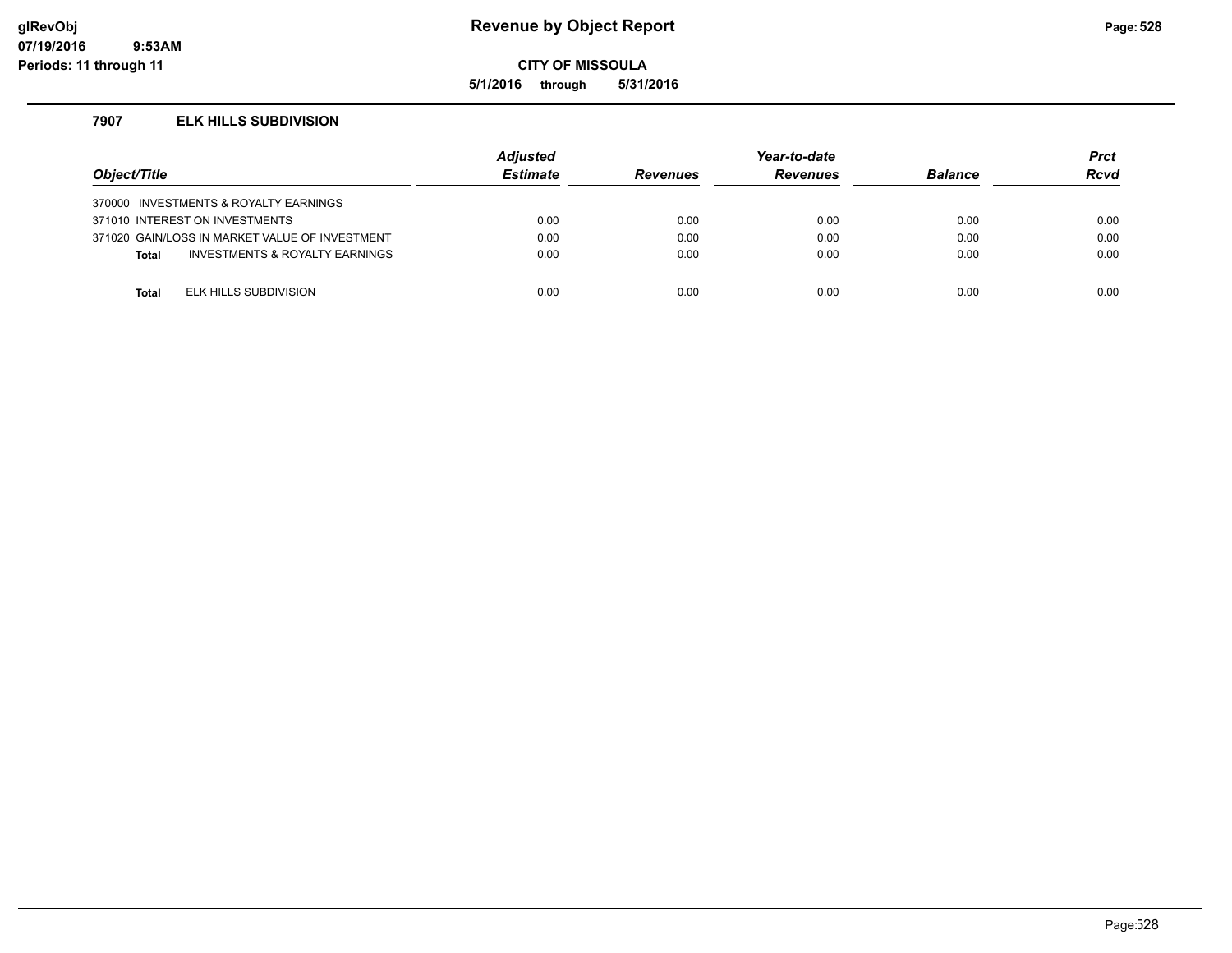**5/1/2016 through 5/31/2016**

# **7908 RATTLESNAKE-CORNERSTONE TRAIL SW**

## **7908 RATTLESNAKE-CORNERSTONE TRAIL SW**

|                                                    | <b>Adjusted</b> |                 | Year-to-date    |                | <b>Prct</b> |
|----------------------------------------------------|-----------------|-----------------|-----------------|----------------|-------------|
| Object/Title                                       | <b>Estimate</b> | <b>Revenues</b> | <b>Revenues</b> | <b>Balance</b> | <b>Rcvd</b> |
| 370000 INVESTMENTS & ROYALTY EARNINGS              |                 |                 |                 |                |             |
| 371010 INTEREST ON INVESTMENTS                     | 0.00            | 0.00            | 0.00            | 0.00           | 0.00        |
| 371020 GAIN/LOSS IN MARKET VALUE OF INVESTMENTS    | 0.00            | 0.00            | 0.00            | 0.00           | 0.00        |
| <b>INVESTMENTS &amp; ROYALTY EARNINGS</b><br>Total | 0.00            | 0.00            | 0.00            | 0.00           | 0.00        |
| 380000 OTHER FINANCING SOURCES                     |                 |                 |                 |                |             |
| 383000 OPERATING TRANSFERS                         | 0.00            | 0.00            | 0.00            | 0.00           | 0.00        |
| OTHER FINANCING SOURCES<br>Total                   | 0.00            | 0.00            | 0.00            | 0.00           | 0.00        |
|                                                    |                 |                 |                 |                |             |
| RATTLESNAKE-CORNERSTONE TRAIL SW<br>Total          | 0.00            | 0.00            | 0.00            | 0.00           | 0.00        |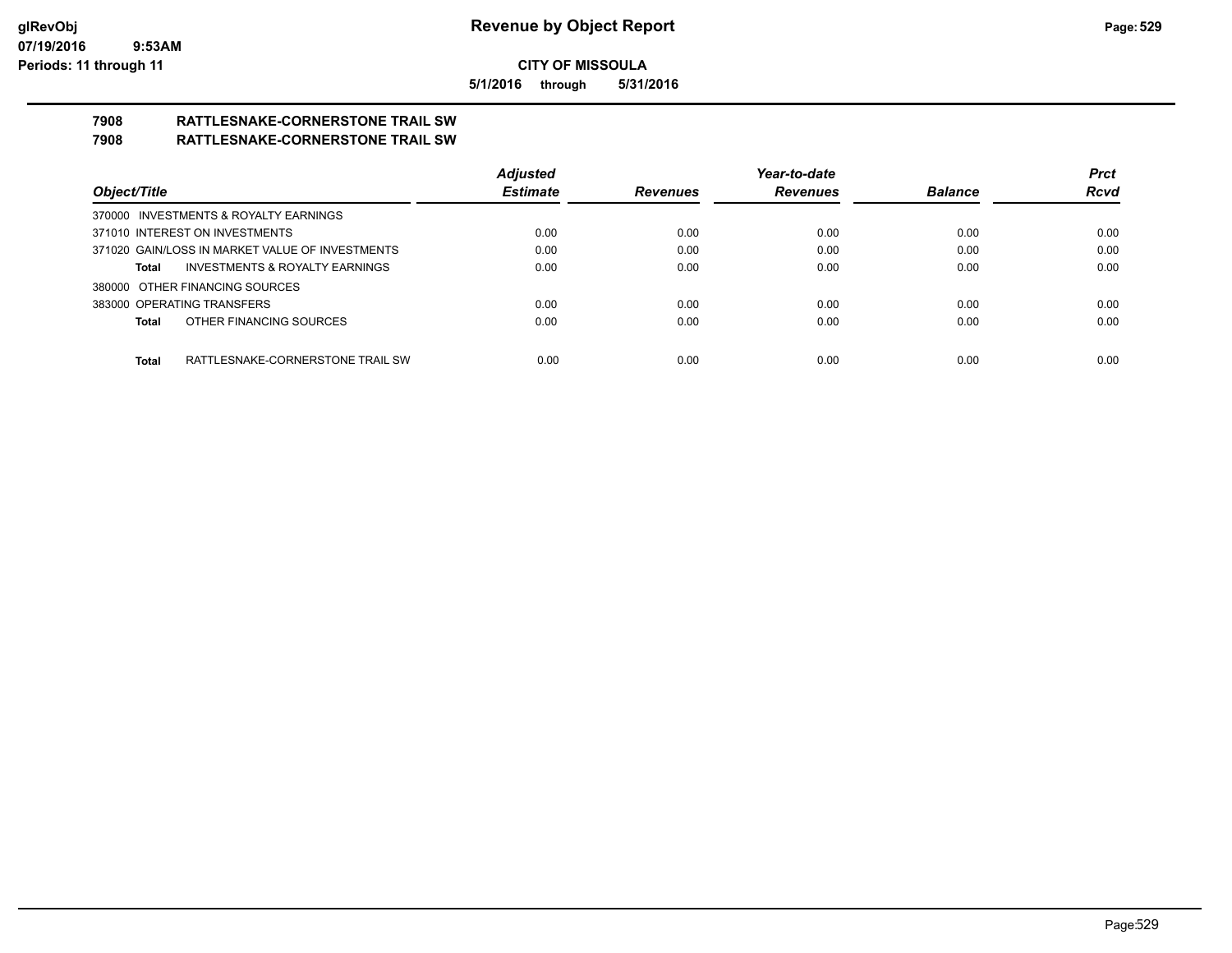**5/1/2016 through 5/31/2016**

### **7908 RATTLESNAKE-CORNERSTONE TRAIL SW**

|                                                |                                  | <b>Adjusted</b> |                 | Year-to-date    |                | <b>Prct</b> |
|------------------------------------------------|----------------------------------|-----------------|-----------------|-----------------|----------------|-------------|
| Object/Title                                   |                                  | <b>Estimate</b> | <b>Revenues</b> | <b>Revenues</b> | <b>Balance</b> | <b>Rcvd</b> |
| 370000 INVESTMENTS & ROYALTY EARNINGS          |                                  |                 |                 |                 |                |             |
| 371010 INTEREST ON INVESTMENTS                 |                                  | 0.00            | 0.00            | 0.00            | 0.00           | 0.00        |
| 371020 GAIN/LOSS IN MARKET VALUE OF INVESTMENT |                                  | 0.00            | 0.00            | 0.00            | 0.00           | 0.00        |
| Total                                          | INVESTMENTS & ROYALTY EARNINGS   | 0.00            | 0.00            | 0.00            | 0.00           | 0.00        |
| 380000 OTHER FINANCING SOURCES                 |                                  |                 |                 |                 |                |             |
| 383000 OPERATING TRANSFERS                     |                                  | 0.00            | 0.00            | 0.00            | 0.00           | 0.00        |
| OTHER FINANCING SOURCES<br>Total               |                                  | 0.00            | 0.00            | 0.00            | 0.00           | 0.00        |
| <b>Total</b>                                   | RATTLESNAKE-CORNERSTONE TRAIL SW | 0.00            | 0.00            | 0.00            | 0.00           | 0.00        |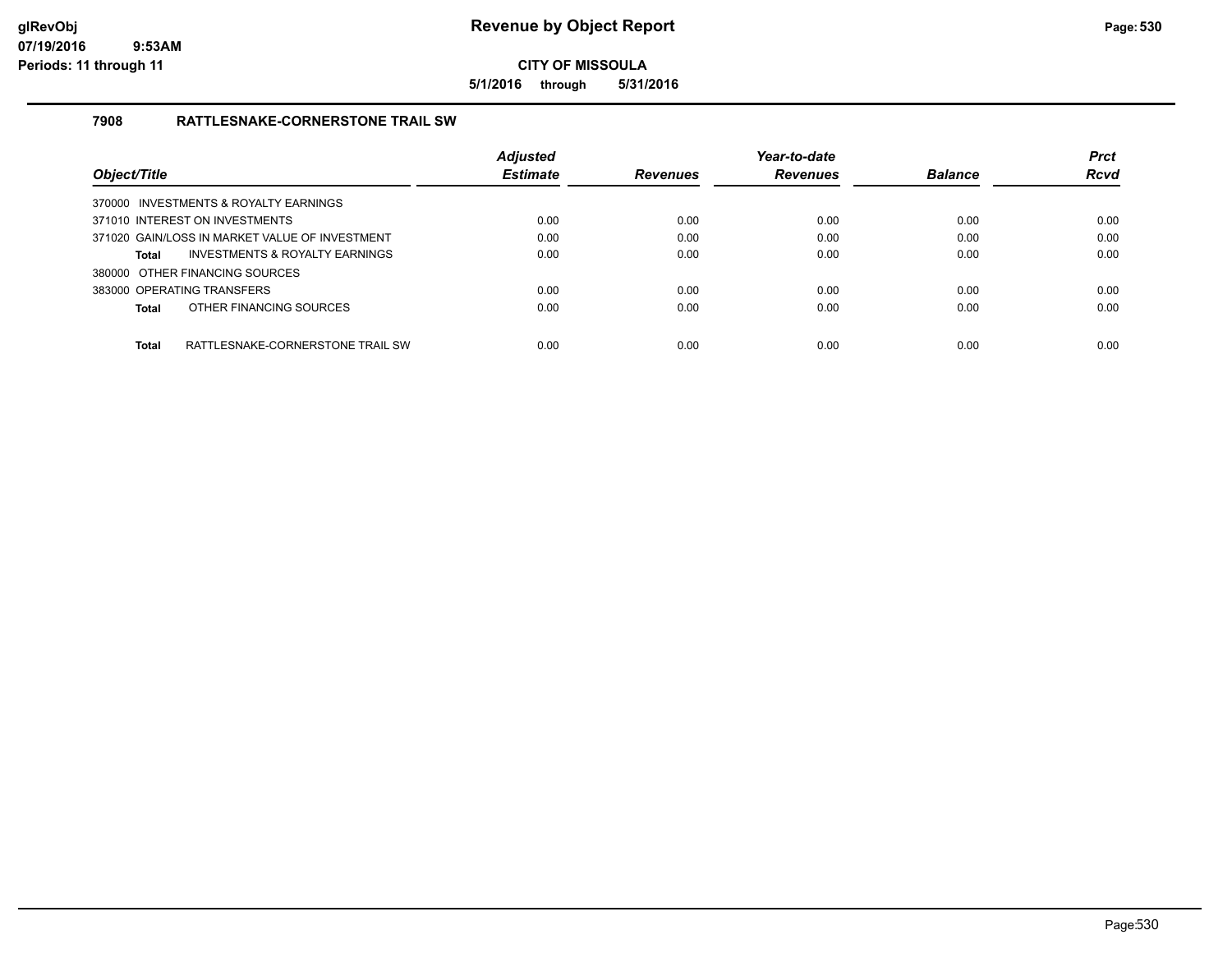**5/1/2016 through 5/31/2016**

**7909 YOUTH PROGRAMS**

**7909 YOUTH PROGRAMS**

|                                                           | <b>Adjusted</b> |                 | Year-to-date    |                |             |
|-----------------------------------------------------------|-----------------|-----------------|-----------------|----------------|-------------|
| Object/Title                                              | <b>Estimate</b> | <b>Revenues</b> | <b>Revenues</b> | <b>Balance</b> | <b>Rcvd</b> |
| 370000 INVESTMENTS & ROYALTY EARNINGS                     |                 |                 |                 |                |             |
| 371010 INTEREST ON INVESTMENTS                            | 0.00            | 0.00            | 0.00            | 0.00           | 0.00        |
| 371020 GAIN/LOSS IN MARKET VALUE OF INVESTMENTS           | 0.00            | 0.00            | 0.00            | 0.00           | 0.00        |
| <b>INVESTMENTS &amp; ROYALTY EARNINGS</b><br><b>Total</b> | 0.00            | 0.00            | 0.00            | 0.00           | 0.00        |
| YOUTH PROGRAMS<br>Total                                   | 0.00            | 0.00            | 0.00            | 0.00           | 0.00        |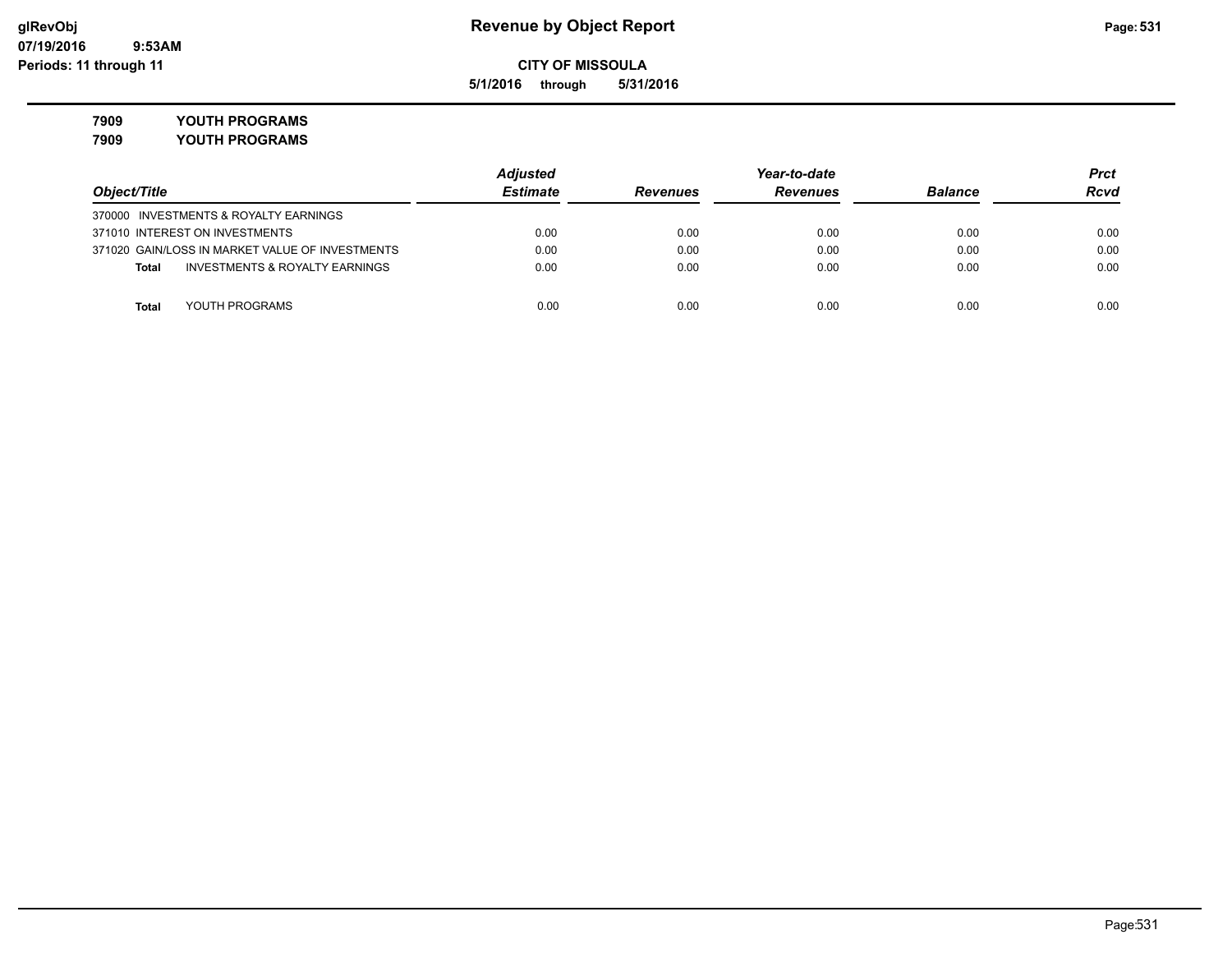### **glRevObj Revenue by Object Report Page:532**

**CITY OF MISSOULA**

**5/1/2016 through 5/31/2016**

### **7909 YOUTH PROGRAMS**

| Object/Title |                                                | Adjusted<br><b>Estimate</b> | <b>Revenues</b> | Year-to-date<br><b>Revenues</b> | <b>Balance</b> | <b>Prct</b><br><b>Rcvd</b> |
|--------------|------------------------------------------------|-----------------------------|-----------------|---------------------------------|----------------|----------------------------|
|              | 370000 INVESTMENTS & ROYALTY EARNINGS          |                             |                 |                                 |                |                            |
|              | 371010 INTEREST ON INVESTMENTS                 | 0.00                        | 0.00            | 0.00                            | 0.00           | 0.00                       |
|              | 371020 GAIN/LOSS IN MARKET VALUE OF INVESTMENT | 0.00                        | 0.00            | 0.00                            | 0.00           | 0.00                       |
| <b>Total</b> | INVESTMENTS & ROYALTY EARNINGS                 | 0.00                        | 0.00            | 0.00                            | 0.00           | 0.00                       |
|              |                                                |                             |                 |                                 |                |                            |
| Total        | YOUTH PROGRAMS                                 | 0.00                        | 0.00            | 0.00                            | 0.00           | 0.00                       |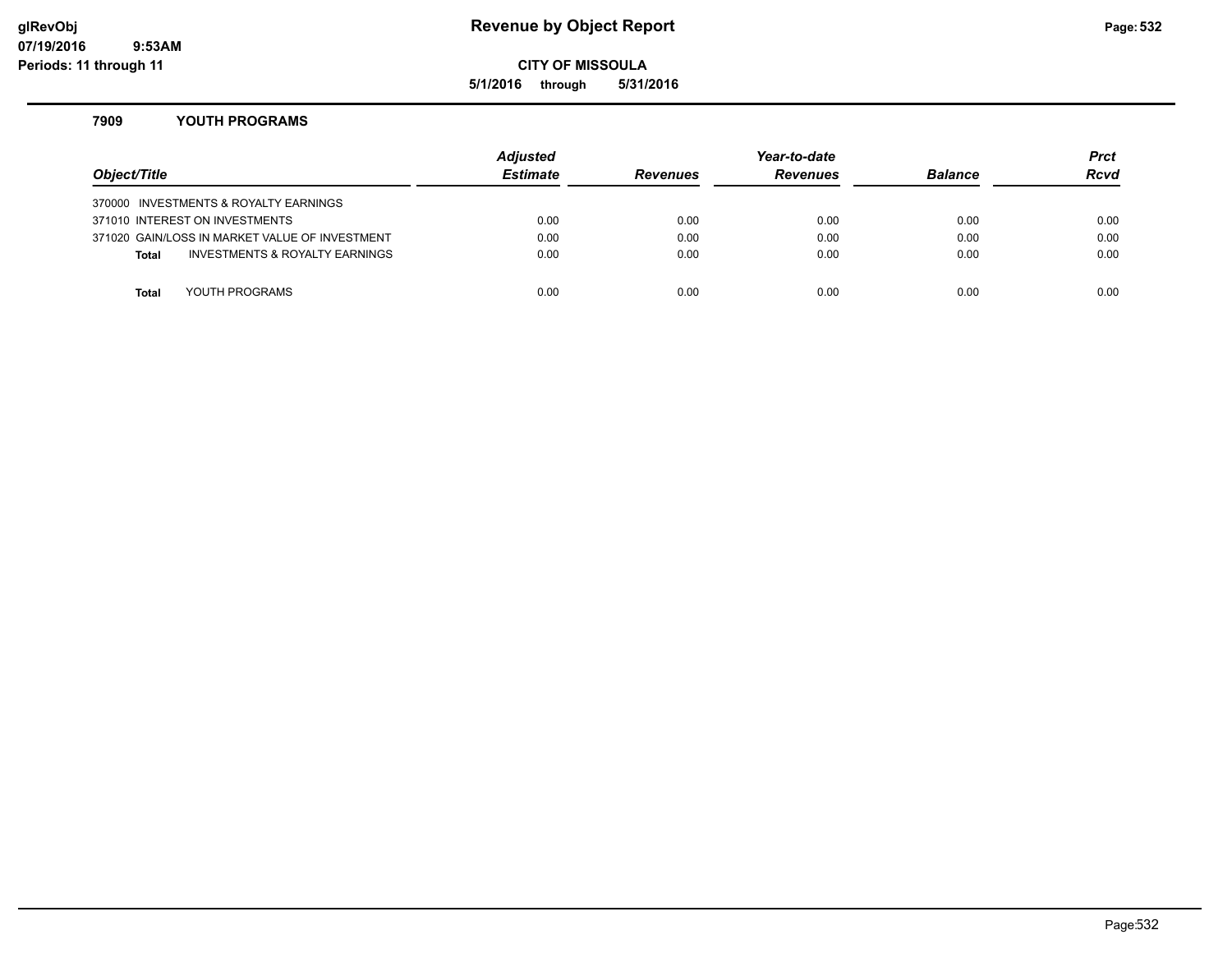**5/1/2016 through 5/31/2016**

## **7910 SIDEWALK & CURB LOAN FUND**

**7910 SIDEWALK & CURB LOAN FUND**

|                                                           | <b>Adjusted</b> |                 | Year-to-date    |                | Prct        |
|-----------------------------------------------------------|-----------------|-----------------|-----------------|----------------|-------------|
| Object/Title                                              | <b>Estimate</b> | <b>Revenues</b> | <b>Revenues</b> | <b>Balance</b> | <b>Rcvd</b> |
| 370000 INVESTMENTS & ROYALTY EARNINGS                     |                 |                 |                 |                |             |
| 371010 INTEREST ON INVESTMENTS                            | 0.00            | 0.00            | 0.00            | 0.00           | 0.00        |
| 371020 GAIN/LOSS IN MARKET VALUE OF INVESTMENTS           | 0.00            | 0.00            | 0.00            | 0.00           | 0.00        |
| <b>INVESTMENTS &amp; ROYALTY EARNINGS</b><br><b>Total</b> | 0.00            | 0.00            | 0.00            | 0.00           | 0.00        |
|                                                           |                 |                 |                 |                |             |
| SIDEWALK & CURB LOAN FUND<br><b>Total</b>                 | 0.00            | 0.00            | 0.00            | 0.00           | 0.00        |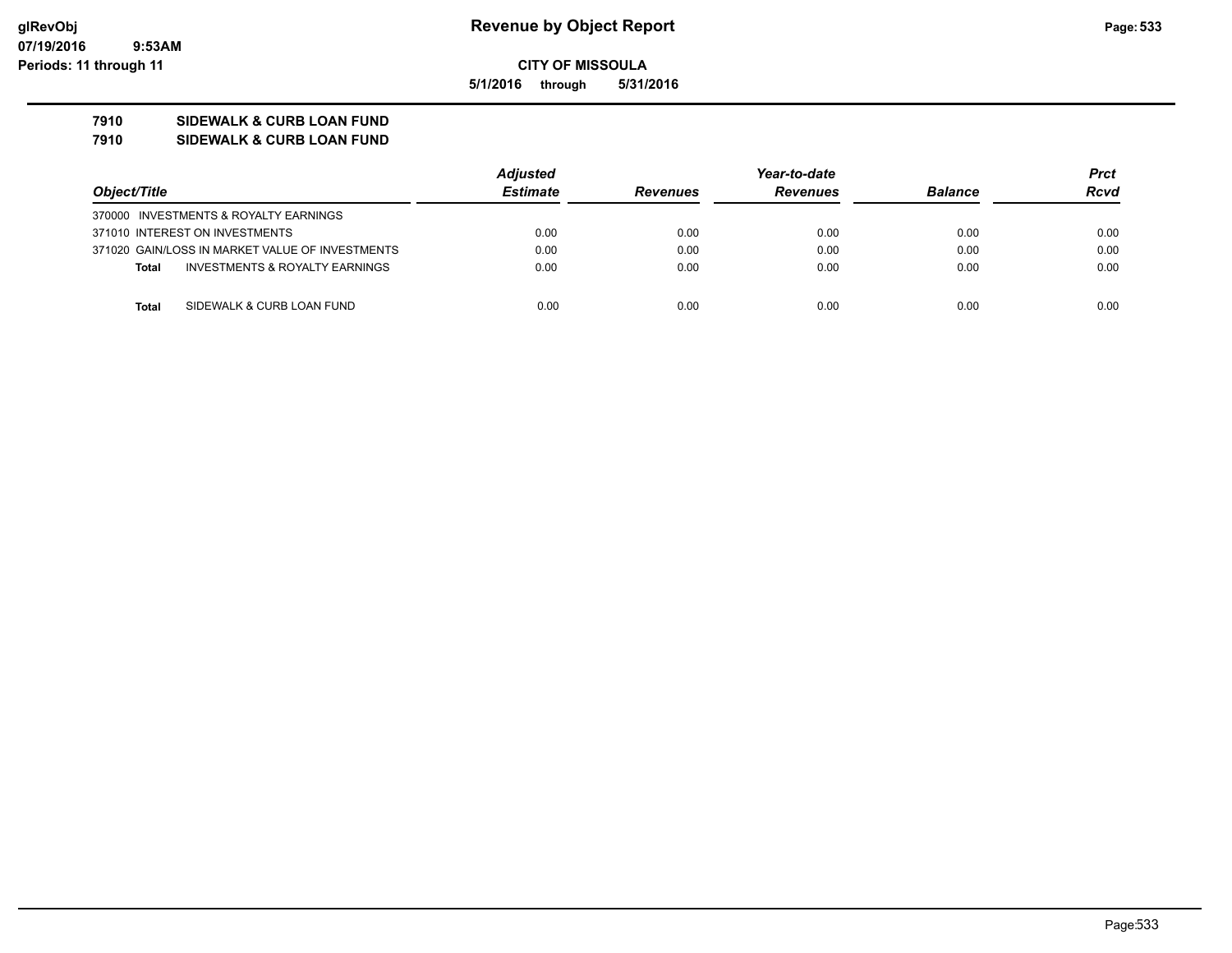**5/1/2016 through 5/31/2016**

### **7910 SIDEWALK & CURB LOAN FUND**

| Object/Title |                                                | <b>Adjusted</b><br><b>Estimate</b> | <b>Revenues</b> | Year-to-date<br><b>Revenues</b> | <b>Balance</b> | <b>Prct</b><br><b>Rcvd</b> |
|--------------|------------------------------------------------|------------------------------------|-----------------|---------------------------------|----------------|----------------------------|
|              | 370000 INVESTMENTS & ROYALTY EARNINGS          |                                    |                 |                                 |                |                            |
|              | 371010 INTEREST ON INVESTMENTS                 | 0.00                               | 0.00            | 0.00                            | 0.00           | 0.00                       |
|              | 371020 GAIN/LOSS IN MARKET VALUE OF INVESTMENT | 0.00                               | 0.00            | 0.00                            | 0.00           | 0.00                       |
| <b>Total</b> | INVESTMENTS & ROYALTY EARNINGS                 | 0.00                               | 0.00            | 0.00                            | 0.00           | 0.00                       |
|              |                                                |                                    |                 |                                 |                |                            |
| Total        | SIDEWALK & CURB LOAN FUND                      | 0.00                               | 0.00            | 0.00                            | 0.00           | 0.00                       |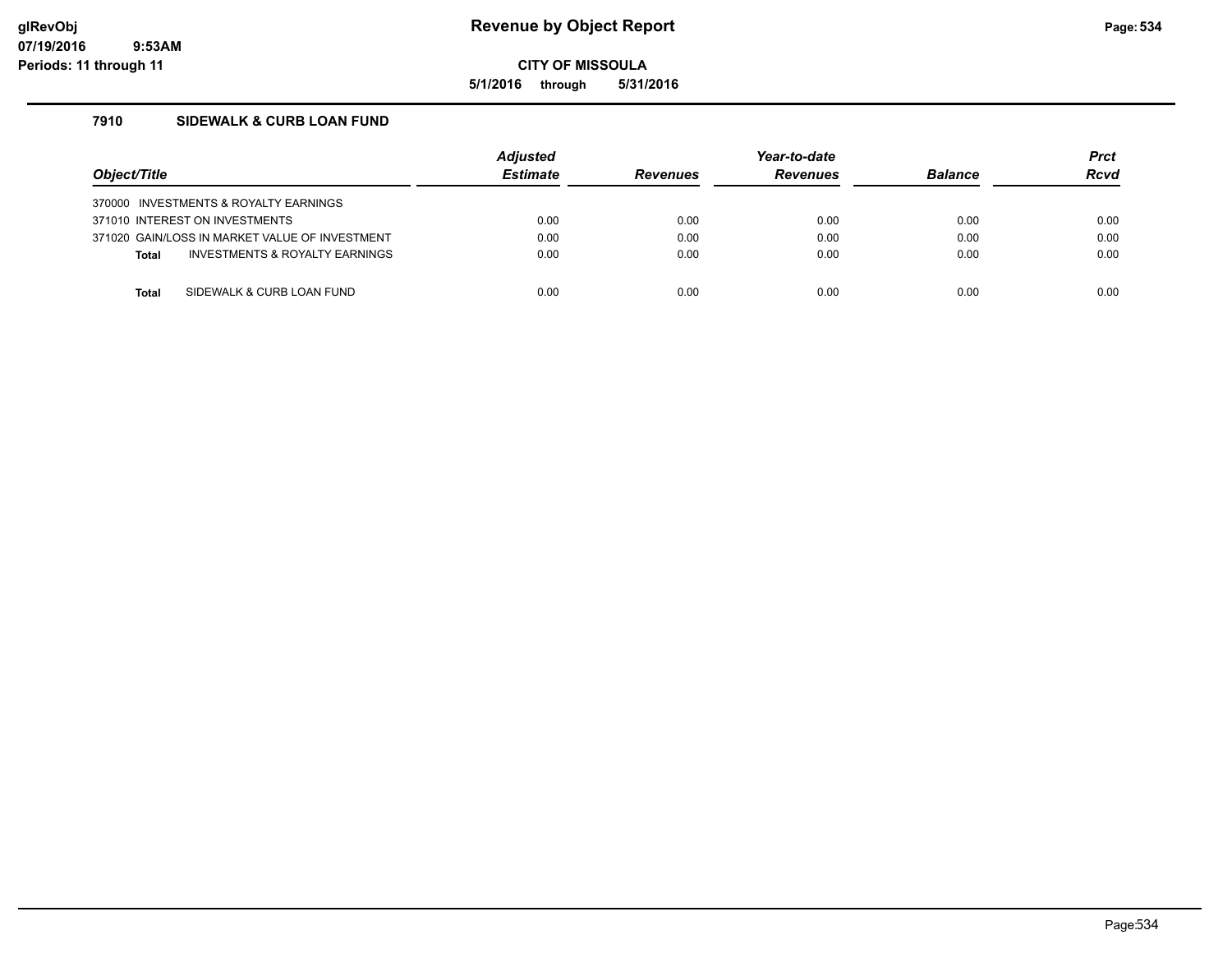**5/1/2016 through 5/31/2016**

## **7911 RESIDENTIAL INSPECTION FUND**

#### **7911 RESIDENTIAL INSPECTION FUND**

|                                                    | <b>Adjusted</b> |                 | Year-to-date    |                | <b>Prct</b> |
|----------------------------------------------------|-----------------|-----------------|-----------------|----------------|-------------|
| Object/Title                                       | <b>Estimate</b> | <b>Revenues</b> | <b>Revenues</b> | <b>Balance</b> | <b>Rcvd</b> |
| 320000 LICENSES & PERMITS                          |                 |                 |                 |                |             |
| 323018 PAVING ASSESSMENTS                          | 0.00            | 0.00            | 15.00           | $-15.00$       | 0.00        |
| LICENSES & PERMITS<br>Total                        | 0.00            | 0.00            | 15.00           | $-15.00$       | 0.00        |
| 360000 MISCELLANEOUS REVENUES                      |                 |                 |                 |                |             |
| 360010 MISCELLANEOUS                               | 0.00            | 0.00            | 0.00            | 0.00           | 0.00        |
| 365001 *** Title Not Found ***                     | 0.00            | 0.00            | 0.00            | 0.00           | 0.00        |
| 365002 OTHER RECREATION DONATIONS                  | 0.00            | 0.00            | 0.00            | 0.00           | 0.00        |
| MISCELLANEOUS REVENUES<br>Total                    | 0.00            | 0.00            | 0.00            | 0.00           | 0.00        |
| 370000 INVESTMENTS & ROYALTY EARNINGS              |                 |                 |                 |                |             |
| 371010 INTEREST ON INVESTMENTS                     | 0.00            | 0.00            | 0.00            | 0.00           | 0.00        |
| 371020 GAIN/LOSS IN MARKET VALUE OF INVESTMENTS    | 0.00            | 0.00            | 0.00            | 0.00           | 0.00        |
| <b>INVESTMENTS &amp; ROYALTY EARNINGS</b><br>Total | 0.00            | 0.00            | 0.00            | 0.00           | 0.00        |
| <b>RESIDENTIAL INSPECTION FUND</b><br><b>Total</b> | 0.00            | 0.00            | 15.00           | $-15.00$       | 0.00        |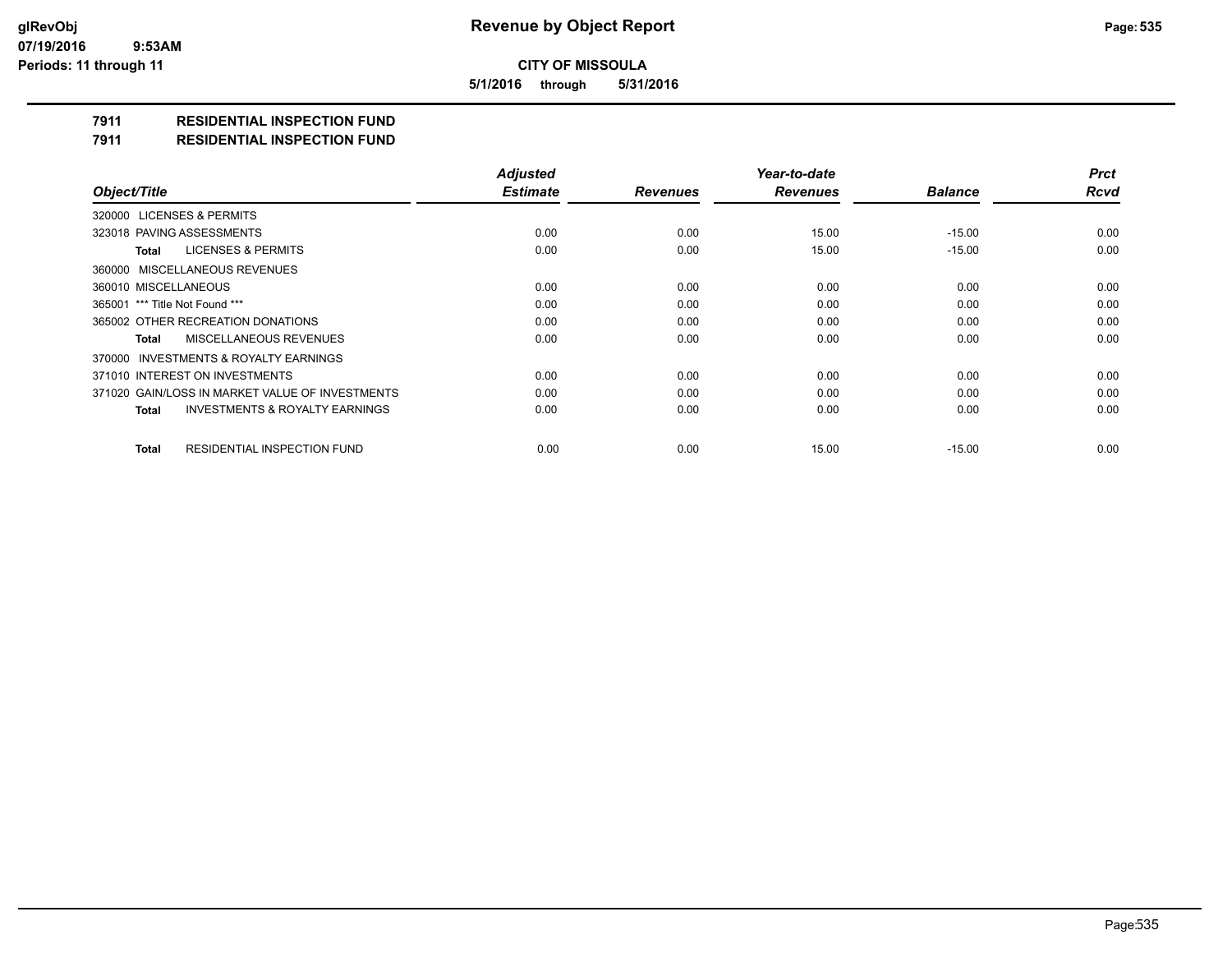**5/1/2016 through 5/31/2016**

### **7911 RESIDENTIAL INSPECTION FUND**

| Object/Title                                              | <b>Adjusted</b><br><b>Estimate</b> | <b>Revenues</b> | Year-to-date<br><b>Revenues</b> | <b>Balance</b> | <b>Prct</b><br><b>Rcvd</b> |
|-----------------------------------------------------------|------------------------------------|-----------------|---------------------------------|----------------|----------------------------|
| 320000 LICENSES & PERMITS                                 |                                    |                 |                                 |                |                            |
| 323018 PAVING ASSESSMENTS                                 | 0.00                               | 0.00            | 15.00                           | $-15.00$       | 0.00                       |
| <b>LICENSES &amp; PERMITS</b><br>Total                    | 0.00                               | 0.00            | 15.00                           | $-15.00$       | 0.00                       |
| 360000 MISCELLANEOUS REVENUES                             |                                    |                 |                                 |                |                            |
| 360010 MISCELLANEOUS                                      | 0.00                               | 0.00            | 0.00                            | 0.00           | 0.00                       |
| 365001 *** Title Not Found ***                            | 0.00                               | 0.00            | 0.00                            | 0.00           | 0.00                       |
| 365002 OTHER RECREATION DONATIONS                         | 0.00                               | 0.00            | 0.00                            | 0.00           | 0.00                       |
| <b>MISCELLANEOUS REVENUES</b><br>Total                    | 0.00                               | 0.00            | 0.00                            | 0.00           | 0.00                       |
| <b>INVESTMENTS &amp; ROYALTY EARNINGS</b><br>370000       |                                    |                 |                                 |                |                            |
| 371010 INTEREST ON INVESTMENTS                            | 0.00                               | 0.00            | 0.00                            | 0.00           | 0.00                       |
| 371020 GAIN/LOSS IN MARKET VALUE OF INVESTMENT            | 0.00                               | 0.00            | 0.00                            | 0.00           | 0.00                       |
| <b>INVESTMENTS &amp; ROYALTY EARNINGS</b><br><b>Total</b> | 0.00                               | 0.00            | 0.00                            | 0.00           | 0.00                       |
|                                                           |                                    |                 |                                 |                |                            |
| <b>RESIDENTIAL INSPECTION FUND</b><br><b>Total</b>        | 0.00                               | 0.00            | 15.00                           | $-15.00$       | 0.00                       |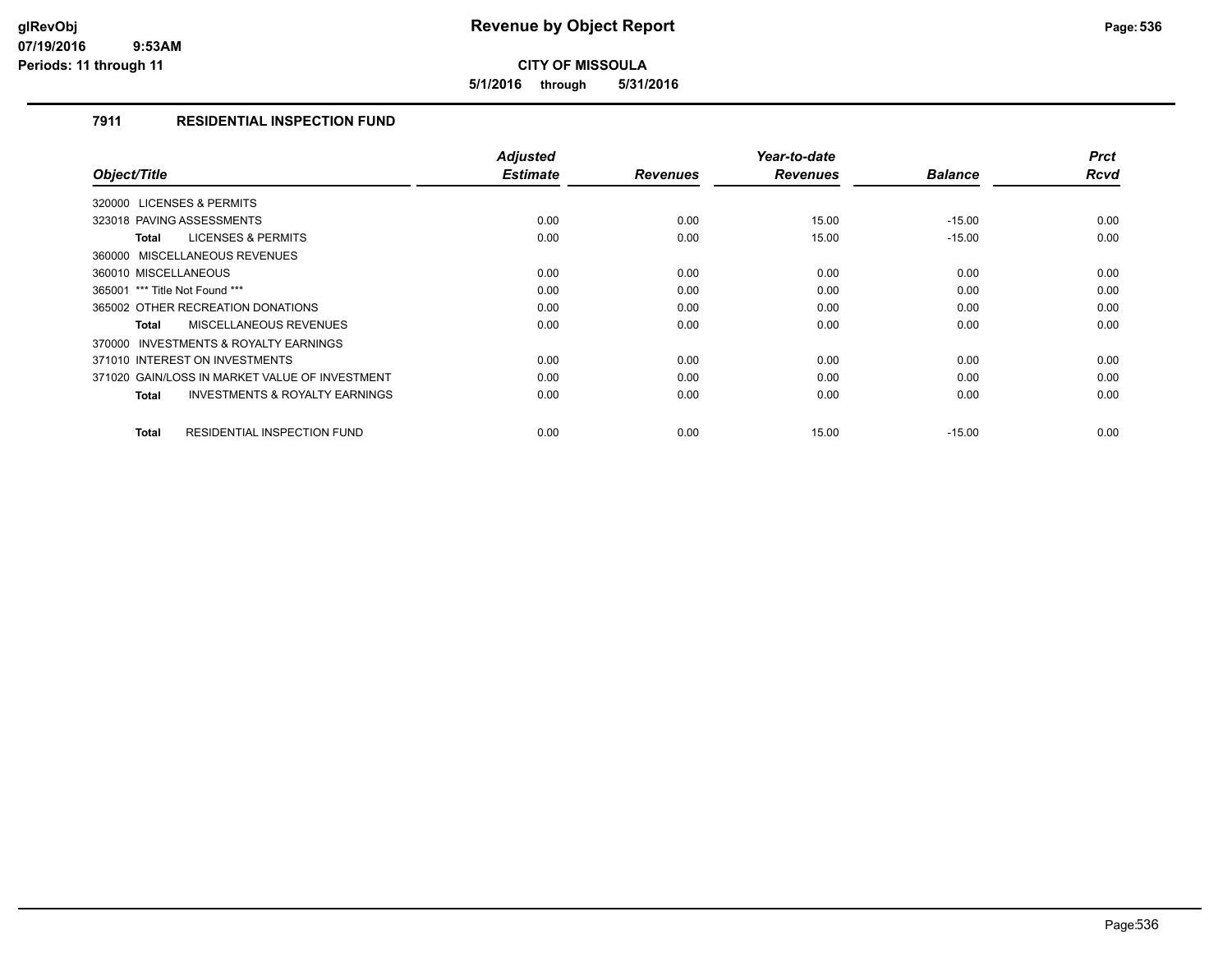### **07/19/2016 9:53AM Periods: 11 through 11**

## **CITY OF MISSOULA**

**5/1/2016 through 5/31/2016**

### **9000 GENERAL FIXED ASSETS ACCOUNT GROUP 9000 GENERAL FIXED ASSETS ACCOUNT GROUP**

|                                |                                           | <b>Adjusted</b> |                 | Year-to-date    |                | Prct |
|--------------------------------|-------------------------------------------|-----------------|-----------------|-----------------|----------------|------|
| Object/Title                   |                                           | <b>Estimate</b> | <b>Revenues</b> | <b>Revenues</b> | <b>Balance</b> | Rcvd |
|                                | 380000 OTHER FINANCING SOURCES            |                 |                 |                 |                |      |
| 382000 *** Title Not Found *** |                                           | 0.00            | 0.00            | 0.00            | 0.00           | 0.00 |
| <b>Total</b>                   | OTHER FINANCING SOURCES                   | 0.00            | 0.00            | 0.00            | 0.00           | 0.00 |
| <b>Total</b>                   | <b>GENERAL FIXED ASSETS ACCOUNT GROUP</b> | 0.00            | 0.00            | 0.00            | 0.00           | 0.00 |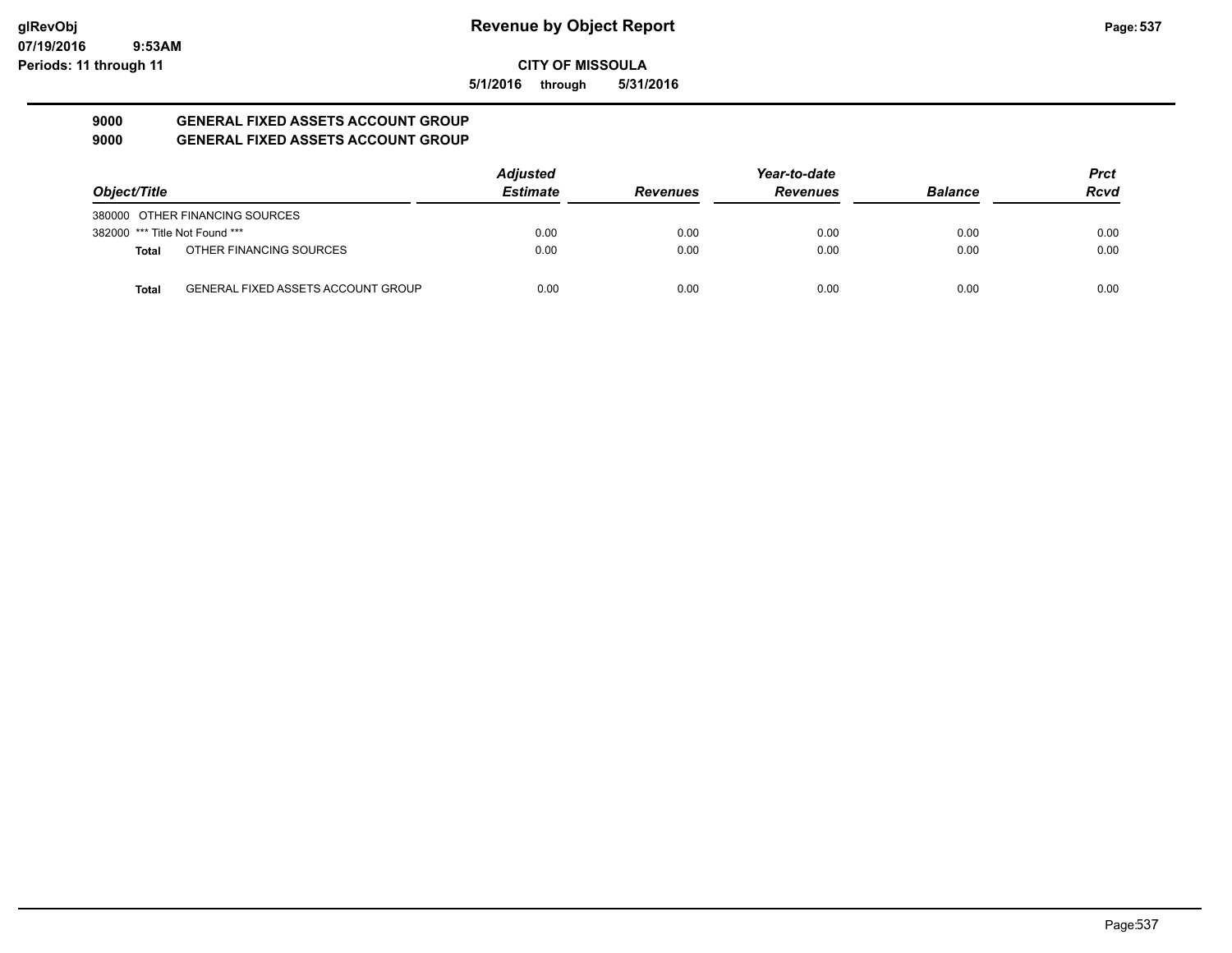**5/1/2016 through 5/31/2016**

### **9000 GENERAL FIXED ASSETS ACCOUNT GROUP**

|                                |                                           | <b>Adjusted</b> |                 | Year-to-date    |                | <b>Prct</b> |
|--------------------------------|-------------------------------------------|-----------------|-----------------|-----------------|----------------|-------------|
| Object/Title                   |                                           | <b>Estimate</b> | <b>Revenues</b> | <b>Revenues</b> | <b>Balance</b> | <b>Rcvd</b> |
|                                | 380000 OTHER FINANCING SOURCES            |                 |                 |                 |                |             |
| 382000 *** Title Not Found *** |                                           | 0.00            | 0.00            | 0.00            | 0.00           | 0.00        |
| <b>Total</b>                   | OTHER FINANCING SOURCES                   | 0.00            | 0.00            | 0.00            | 0.00           | 0.00        |
| Total                          | <b>GENERAL FIXED ASSETS ACCOUNT GROUF</b> | 0.00            | 0.00            | 0.00            | 0.00           | 0.00        |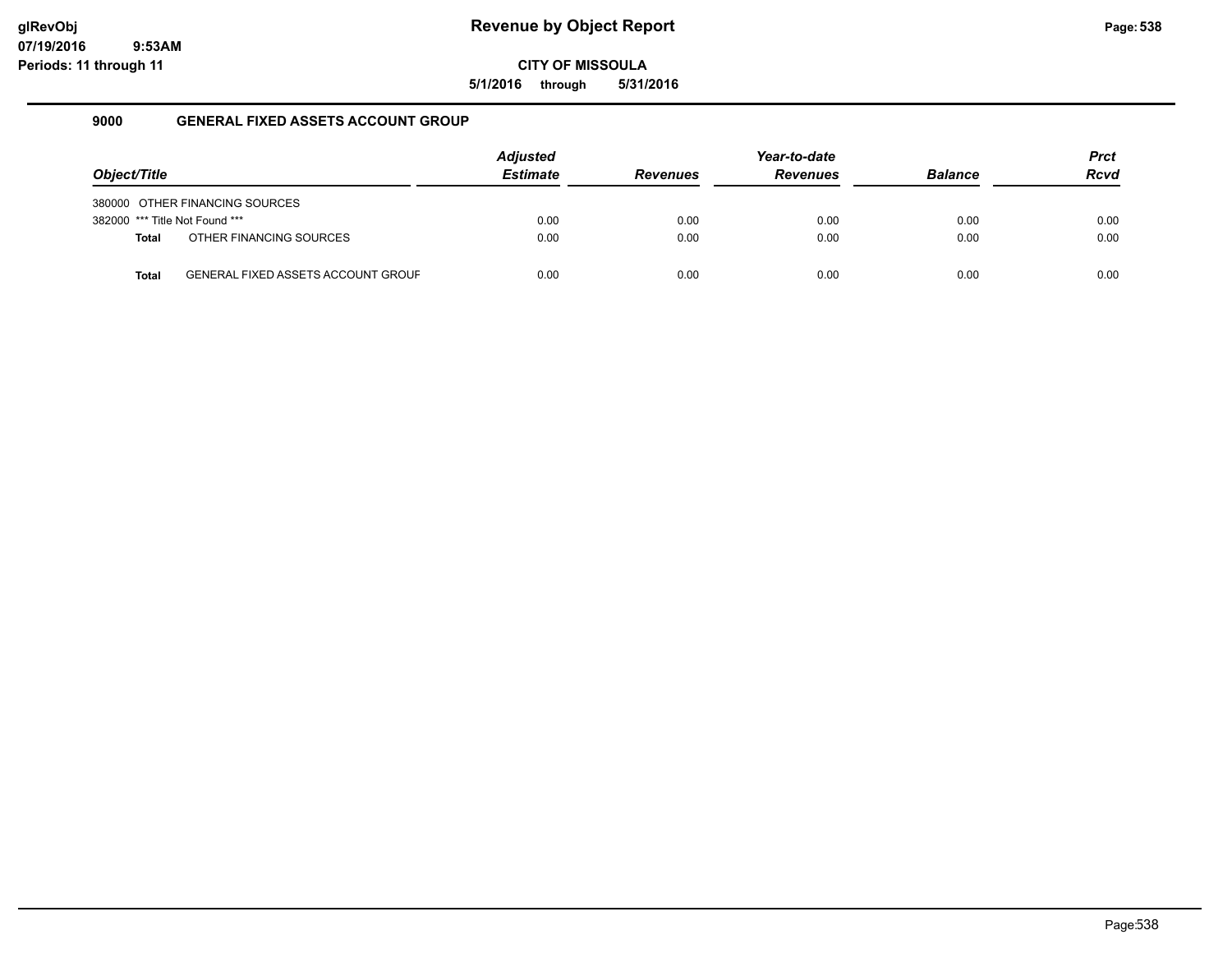**CITY OF MISSOULA 5/1/2016 through 5/31/2016**

#### *Grand Totals*

|                                                | <b>Adjusted</b> |                 | Year-to-date    |                | <b>Prct</b> |
|------------------------------------------------|-----------------|-----------------|-----------------|----------------|-------------|
| Object/Title                                   | <b>Estimate</b> | <b>Revenues</b> | <b>Revenues</b> | <b>Balance</b> | <b>Rcvd</b> |
| 310000 TAXES/ASSESSMENTS                       |                 |                 |                 |                |             |
| 310000 TAXES/ASSESSMENTS                       | 0.00            | 0.00            | 0.00            | 0.00           | 0.00        |
| 311000 GENERAL PROPERTY TAXES                  | 28,202,811.00   | 378,413.19      | 15,268,876.92   | 12,933,934.08  | 54.14       |
| 311001 CURRENT TAXES                           | 0.00            | 0.00            | 0.00            | 0.00           | 0.00        |
| 311005 DELINQUENT TAXES                        | 0.00            | 569.30          | 41,008.98       | -41,008.98     | 0.00        |
| 311011 TAX INCREMENT                           | 4,272,863.00    | 71,298.16       | 2,130,748.72    | 2,142,114.28   | 49.87       |
| 311030 MOTOR VEHICLE TAXES                     | 1,339,988.00    | 118,759.73      | 968,290.05      | 371,697.95     | 72.26       |
| 312000 PENALTIES & INTEREST - DELINQUENT TAXES | 0.00            | 0.00            | 0.00            | 0.00           | 0.00        |
| 312001 PENALTIES & INTEREST                    | 63,000.00       | 1,729.98        | 25,438.19       | 37,561.81      | 40.38       |
| 314000 PROP TAX - OTHER THAN ASSESSED VAL      | 0.00            | 0.00            | 0.00            | 0.00           | 0.00        |
| 314001 LIGHT VEHICLE TAX                       | 0.00            | 0.00            | 0.00            | 0.00           | 0.00        |
| 314100 TBID REVENUE                            | 680,350.00      | 0.00            | 0.00            | 680,350.00     | 0.00        |
| TAXES/ASSESSMENTS<br><b>Total</b>              | 34,559,012.00   | 570,770.36      | 18,434,362.86   | 16,124,649.14  | 53.34       |
| 320000 LICENSES & PERMITS                      |                 |                 |                 |                |             |
| 322011 LIQUOR LICENSES                         | 33,975.00       | 0.00            | 33,313.00       | 662.00         | 98.05       |
| 322012 BEER LICENSES                           | 34,900.00       | 0.00            | 44,400.00       | $-9,500.00$    | 127.22      |
| 322013 WINE LICENSES                           | 11,700.00       | 0.00            | 0.00            | 11,700.00      | 0.00        |
| 322014 GOING OUT OF BUSINESS LICENSE           | 0.00            | 0.00            | 0.00            | 0.00           | 0.00        |
| 322020 GENERAL BUSINESS/PROF/OCCUPATIONAL LIC  | 642,344.00      | 146,152.66      | 480,432.04      | 161,911.96     | 74.79       |
| 322021 RENTAL LICENSES                         | 60,828.00       | 18,469.07       | 52,617.72       | 8,210.28       | 86.50       |
| 322022 BLIC PENALTIES & LICENSES               | 12,360.00       | 297.00          | 10,300.04       | 2,059.96       | 83.33       |
| 322031 FRANCHISE FEE - AT&T                    | 680,000.00      | 172,830.23      | 512,553.85      | 167,446.15     | 75.38       |
| 322034 PEG ACCESS                              | 56,000.00       | 9,899.15        | 29,795.47       | 26,204.53      | 53.21       |
| 323011 BUILDING PERMITS                        | 1,074,058.00    | 113,357.07      | 1,006,799.81    | 67,258.19      | 93.74       |
| 323012 ELECTRICAL PERMITS                      | 231,537.00      | 24,380.06       | 221,243.06      | 10,293.94      | 95.55       |
| 323013 PLUMBING PERMITS                        | 132,373.00      | 11,455.00       | 119,276.00      | 13,097.00      | 90.11       |
| 323014 BLDG PERMIT REVIEW FEE                  | 0.00            | 0.00            | 0.00            | 0.00           | 0.00        |
| 323015 EXCAVATING PERMITS                      | 396,550.00      | 44,451.20       | 427,428.96      | $-30,878.96$   | 107.79      |
| 323016 MOVING PERMITS                          | 0.00            | 0.00            | 848.00          | $-848.00$      | 0.00        |
| 323017 MECHANICAL PERMITS                      | 96,891.00       | 6,535.60        | 95,415.60       | 1,475.40       | 98.48       |
| 323018 PAVING ASSESSMENTS                      | 7,000.00        | 0.00            | 15.00           | 6,985.00       | 0.21        |
| 323019 ALARM USERS PERMITS                     | 16,068.00       | 260.00          | 7,383.00        | 8,685.00       | 45.95       |
| 323020 FENCE PERMITS                           | 13,792.00       | 405.00          | 6,311.00        | 7,481.00       | 45.76       |
| 323021 PAVING PERMITS                          | 32,960.00       | 5,431.00        | 36,377.88       | $-3,417.88$    | 110.37      |
| 323022 GRADING/DRAINAGE PERMITS                | 7,723.00        | 2,938.00        | 13,426.00       | $-5,703.00$    | 173.84      |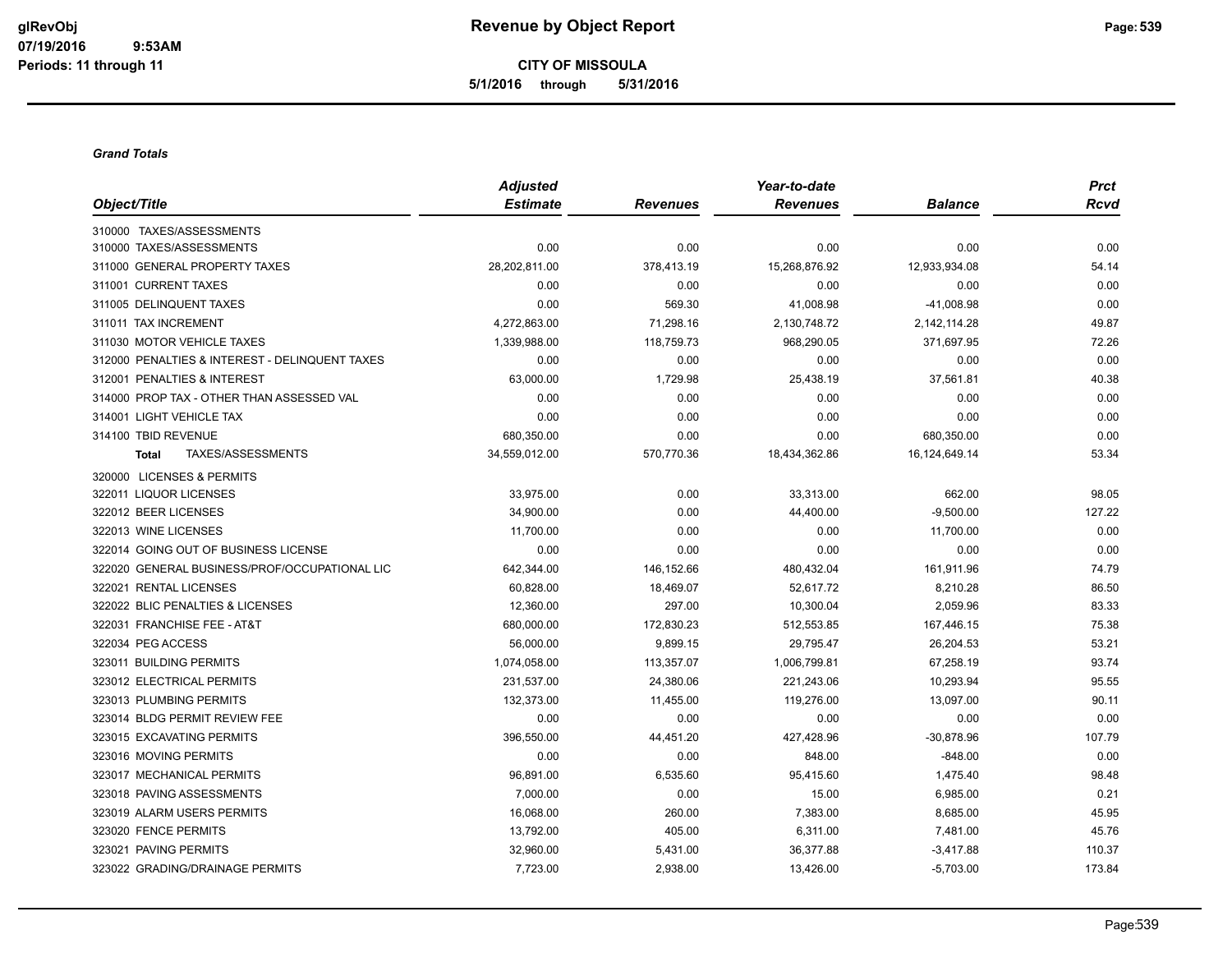**5/1/2016 through 5/31/2016**

### *Grand Totals [Continued]*

| Object/Title                                   | <b>Adjusted</b><br><b>Estimate</b> | <b>Revenues</b> | Year-to-date<br><b>Revenues</b> | Balance        | <b>Prct</b><br>Rcvd |
|------------------------------------------------|------------------------------------|-----------------|---------------------------------|----------------|---------------------|
|                                                |                                    |                 |                                 |                |                     |
| 323023 ADA ACCESS PERMITS                      | 14,343.00                          | 1,388.00        | 16,441.00<br>3,770.00           | $-2,098.00$    | 114.63<br>97.62     |
| 323025 STREET USE PERMITS                      | 3,862.00                           | 0.00            |                                 | 92.00          |                     |
| 323026 PYROTECHNICS PERMITS                    | 3,000.00                           | 624.00          | 914.00                          | 2,086.00       | 30.47               |
| 323027 HAULER PERMITS                          | 0.00                               | 1,390.50        | 1,540.50                        | $-1,540.50$    | 0.00                |
| 323030 ANIMAL LICENSES                         | 0.00                               | 767.50          | 8,569.10                        | $-8,569.10$    | 0.00                |
| 323031 CHICKEN LICENSES                        | 477.00                             | 60.00           | 450.00                          | 27.00          | 94.34               |
| 323051 BICYCLE LICENSES                        | 0.00                               | 0.00            | 0.00                            | 0.00           | 0.00                |
| 323052 STORM WATER POLLUTION PREVENTION PERMIT | 3,811.00                           | 336.00          | 6,338.00                        | $-2,527.00$    | 166.31              |
| 323054 ZONING COMPLIANCE PERMITS               | 3,090.00                           | 1,105.00        | 15,864.00                       | $-12,774.00$   | 513.40              |
| 323055 FLOOD PLAIN PERMITS                     | 0.00                               | 0.00            | 1,790.00                        | $-1,790.00$    | 0.00                |
| 323056 SIGN PERMITS                            | 10,000.00                          | 1,057.00        | 13,925.00                       | $-3,925.00$    | 139.25              |
| 323057 SIDEWALK CAFE PERMIT                    | 0.00                               | 26.00           | 279.00                          | $-279.00$      | 0.00                |
| <b>LICENSES &amp; PERMITS</b><br>Total         | 3,579,642.00                       | 563,615.04      | 3,167,817.03                    | 411,824.97     | 88.50               |
| 330000 INTERGOVERNMENTAL REVENUES              |                                    |                 |                                 |                |                     |
| 330000 INTERGOVERNMENTAL REVENUES              | 87,421.00                          | 518,269.25      | 720,792.59                      | $-633,371.59$  | 824.51              |
| 330005 MUTD GRANT ADMIN FEE                    | 0.00                               | 0.00            | 0.00                            | 0.00           | 0.00                |
| 331000 FEDERAL GRANTS                          | 38,973.00                          | 0.00            | 23,466.12                       | 15,506.88      | 60.21               |
| 331001 GRANTS                                  | 0.00                               | 0.00            | 0.00                            | 0.00           | 0.00                |
| 331002 COUNTY ASSISTANCE CIP PROJECTS          | 0.00                               | 0.00            | 0.00                            | 0.00           | 0.00                |
| 331003 STATE HOME PROGRAM INCOME               | 186,935.00                         | 0.00            | 0.00                            | 186,935.00     | 0.00                |
| 331004 CITY ASSESSMENTS                        | 0.00                               | 0.00            | 0.00                            | 0.00           | 0.00                |
| 331005 WESTERN FEDERAL LANDS GRANT             | 0.00                               | 0.00            | 0.00                            | 0.00           | 0.00                |
| 331010 ENTITLEMENT - CDBG                      | 405,605.00                         | 10,732.57       | 555,918.42                      | $-150,313.42$  | 137.06              |
| 331013 NORTHSIDE PED BRIDGE ARRA GRANT         | 0.00                               | 0.00            | 0.00                            | 0.00           | 0.00                |
| 331014 WHITE PINE PLAYGROUND-CDBG GRANT        | 158,650.00                         | 0.00            | 0.00                            | 158,650.00     | 0.00                |
| 331020 COPS GRANT                              | 0.00                               | 0.00            | 0.00                            | 0.00           | 0.00                |
| 331022 EQUIPMENT GRANT                         | 0.00                               | 0.00            | 254,143.40                      | $-254, 143.40$ | 0.00                |
| 331023 COPS HIRING GRANT 2011                  | 42,000.00                          | 0.00            | 35,483.03                       | 6.516.97       | 84.48               |
| 331024 DEPT OF JUSTICE GRANTS                  | 50,000.00                          | 19,965.71       | 66,009.99                       | $-16,009.99$   | 132.02              |
| 331025 DV ACCOUNTABILITY PROJECT               | 993,592.00                         | 0.00            | 0.00                            | 993,592.00     | 0.00                |
| 331026 FY09 POLICE ICAC FEDERAL GRANT          | 0.00                               | 23,599.16       | 65,523.51                       | $-65,523.51$   | 0.00                |
| 331027 JAG GRANTS REVENUE                      | 0.00                               | 0.00            | 59,423.06                       | $-59,423.06$   | 0.00                |
| 331028 DUI-COPS IN SHOPS                       | 5,000.00                           | 0.00            | 0.00                            | 5,000.00       | 0.00                |
| 331029 CHRP GRANT                              | 0.00                               | 0.00            | 0.00                            | 0.00           | 0.00                |
| 331030 COMMUNITY RESOURCE OFFICER/MCPS         | 0.00                               | 0.00            | 0.00                            | 0.00           | 0.00                |
| 331031 EECBG REVOLVING LOAN                    | 0.00                               | 0.00            | 0.00                            | 0.00           | 0.00                |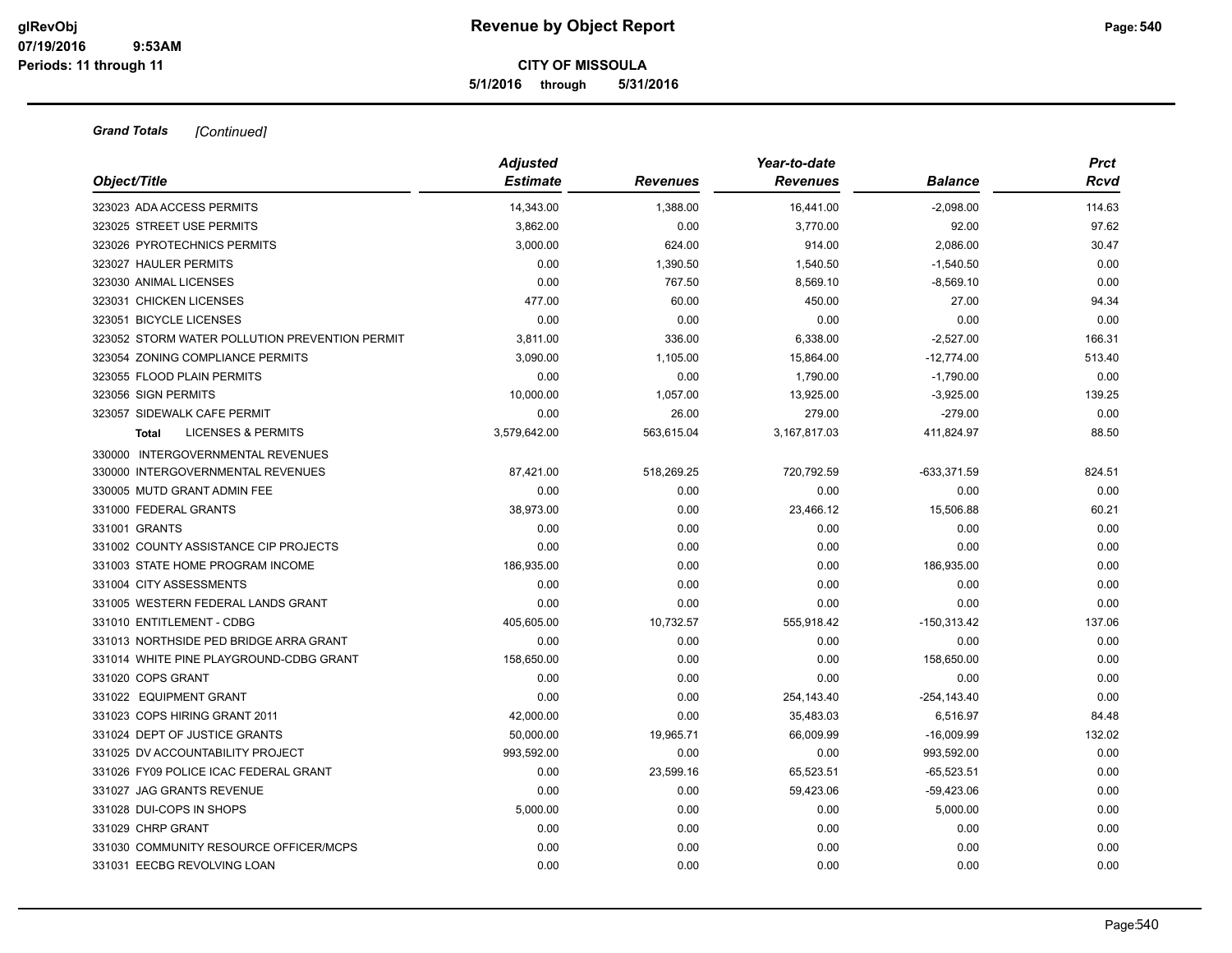#### **CITY OF MISSOULA 5/1/2016 through 5/31/2016**

|                                             | <b>Adjusted</b> |            | Year-to-date    |                | <b>Prct</b> |  |
|---------------------------------------------|-----------------|------------|-----------------|----------------|-------------|--|
| Object/Title                                | <b>Estimate</b> | Revenues   | <b>Revenues</b> | <b>Balance</b> | Rcvd        |  |
| 331033 WORD                                 | 0.00            | 1,480.31   | 10,218.88       | $-10,218.88$   | 0.00        |  |
| 331050 ISTEA/CTEP GRANT                     | 200,000.00      | 0.00       | 0.00            | 200,000.00     | 0.00        |  |
| 331053 CTEP PLAYFAIR                        | 0.00            | 32,934.40  | 38,890.21       | $-38,890.21$   | 0.00        |  |
| 331054 FHWA PL GRANT                        | 650,194.00      | 115,142.98 | 425,376.77      | 224,817.23     | 65.42       |  |
| 331055 FTA GRANT                            | 164,937.00      | 35,056.00  | 93,137.11       | 71,799.89      | 56.47       |  |
| 331056 MDT FEDERAL CMAQ                     | 285,698.00      | 36,958.00  | 172,580.20      | 113,117.80     | 60.41       |  |
| 331057 TRANSIT-MUTD CMAQ                    | 0.00            | 0.00       | 0.00            | 0.00           | 0.00        |  |
| 331060 NATL RECREATION TRAILS GRANTS        | 0.00            | 0.00       | 0.00            | 0.00           | 0.00        |  |
| 331090 EPA GRANT                            | 987,106.00      | 0.00       | $-361.50$       | 987,467.50     | $-0.04$     |  |
| 331091 US DOT HMEP GRANT                    | 0.00            | 0.00       | 12,000.00       | $-12,000.00$   | 0.00        |  |
| 331112 SAFER GRANT                          | 0.00            | 0.00       | 0.00            | 0.00           | 0.00        |  |
| 331113 *** Title Not Found ***              | 0.00            | 0.00       | 86,262.00       | $-86,262.00$   | 0.00        |  |
| 331114 TITLE III GRANT-MSLA CO              | 14,500.00       | 0.00       | 0.00            | 14,500.00      | 0.00        |  |
| 331153 RUSSELL S 3RD IMPROVEMENTS           | 0.00            | 0.00       | 0.00            | 0.00           | 0.00        |  |
| 331154 CTEP-MILWAUKEE RR TRAIL              | 0.00            | 0.00       | 0.00            | 0.00           | 0.00        |  |
| 331155 CTEP/GRANT CREEK TRAIL BCN           | 0.00            | 0.00       | 148,586.82      | $-148,586.82$  | 0.00        |  |
| 331156 CTEP GRANTS                          | 375,500.00      | 0.00       | 0.00            | 375,500.00     | 0.00        |  |
| 331160 SAFE ROUTES TO SCHOOLS fY08 \$82,500 | 0.00            | 0.00       | 0.00            | 0.00           | 0.00        |  |
| 331170 HISTORICAL PRESERVATION GRANT        | 5,500.00        | 0.00       | 5,500.00        | 0.00           | 100.00      |  |
| 331178 DUI TASK FORCE                       | 0.00            | 0.00       | 0.00            | 0.00           | 0.00        |  |
| 331180 LIBRARY LITERACY GRANT               | 0.00            | 0.00       | 0.00            | 0.00           | 0.00        |  |
| 331181 CTEP/CMAQ MADISON ST TO U CONNECTOR  | 0.00            | 0.00       | 0.00            | 0.00           | 0.00        |  |
| 331990 IRS REIMB/DEBT SVS INTEREST          | 253,177.00      | 0.00       | 117,980.65      | 135,196.35     | 46.60       |  |
| 331992 FEDERAL ARRA GRANTS                  | 0.00            | 0.00       | 0.00            | 0.00           | 0.00        |  |
| 334013 STATE GRANT - OT SEATBELT            | 60,000.00       | 0.00       | 41,377.46       | 18,622.54      | 68.96       |  |
| 334014 *** Title Not Found ***              | 0.00            | 0.00       | 0.00            | 0.00           | 0.00        |  |
| 334015 COPS TECHNOLOGY GRANT                | 299,498.00      | 0.00       | 148,506.76      | 150,991.24     | 49.59       |  |
| 334016 BULLETPROOF VEST GRANT               | 10,500.00       | 0.00       | 6,317.04        | 4,182.96       | 60.16       |  |
| 334017 SCHOOL RESOURCE OFFICER              | 240,000.00      | 0.00       | 248,850.00      | $-8,850.00$    | 103.69      |  |
| 334018 STATE GRANT - CAPITAL                | 0.00            | 0.00       | 0.00            | 0.00           | 0.00        |  |
| 334020 UNDERAGE DRINKING GRANT              | 0.00            | 0.00       | 0.00            | 0.00           | 0.00        |  |
| 334025 COUNTY WEED                          | 15,000.00       | 410.00     | 1,049.73        | 13,950.27      | 7.00        |  |
| 334026 FOREST HEALTH GRANT                  | 0.00            | 0.00       | 0.00            | 0.00           | 0.00        |  |
| 334028 DEPT OF AG INTERN GRANT              | 0.00            | 0.00       | 0.00            | 0.00           | 0.00        |  |
| 334040 GAS TAX APPORTIONMENT                | 1,080,419.00    | 90,034.88  | 990,383.69      | 90,035.31      | 91.67       |  |
| 334045 MONTANA DEPARTMENT TRANSPORTATION    | 0.00            | 0.00       | 0.00            | 0.00           | 0.00        |  |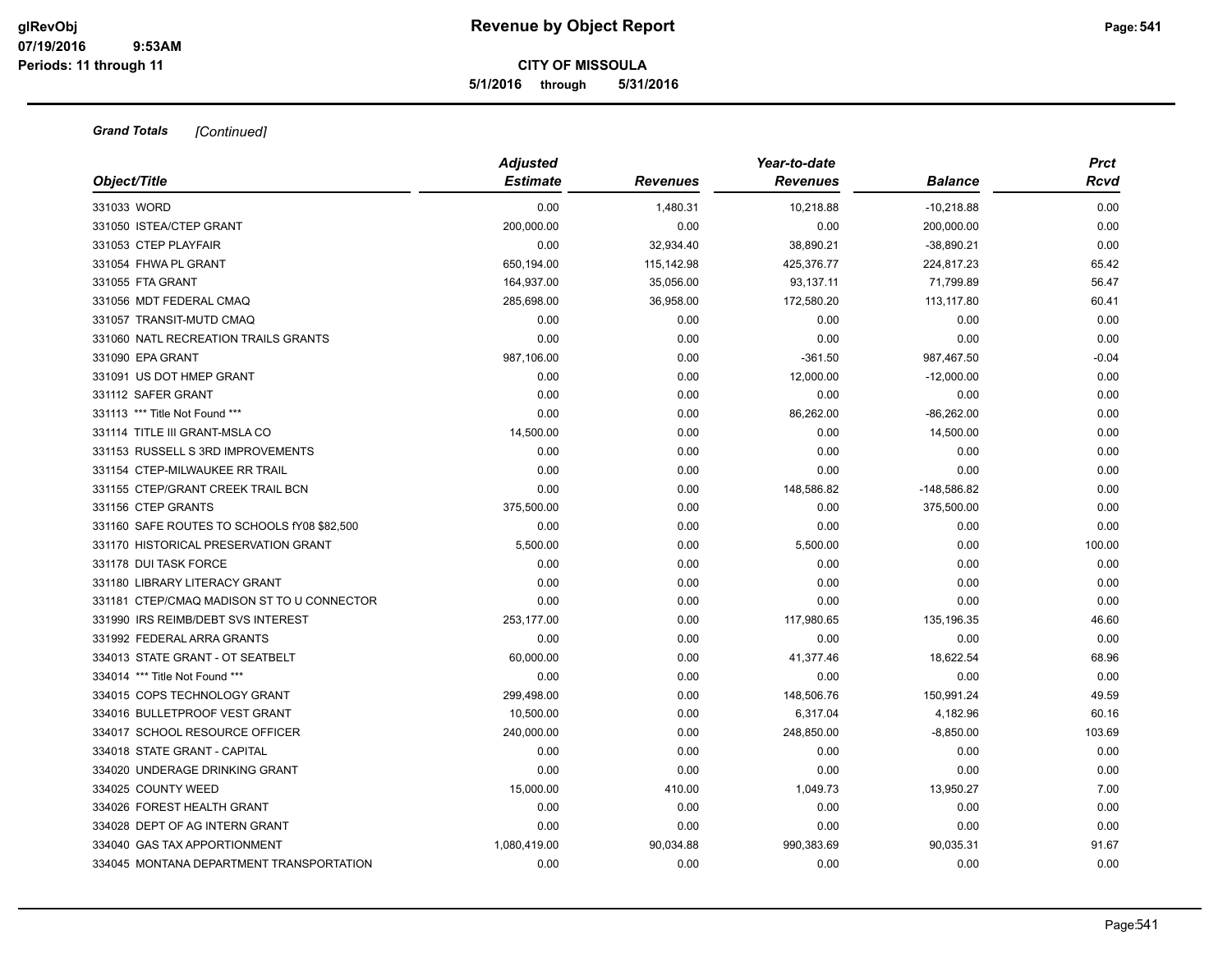**5/1/2016 through 5/31/2016**

| Object/Title                                  | <b>Adjusted</b> |                 | Year-to-date    |                | <b>Prct</b> |  |
|-----------------------------------------------|-----------------|-----------------|-----------------|----------------|-------------|--|
|                                               | <b>Estimate</b> | <b>Revenues</b> | <b>Revenues</b> | <b>Balance</b> | Rcvd        |  |
| 334056 BANK CORP. LIC. TAX - (PREVIOUS YEARS) | 0.00            | 0.00            | 0.00            | 0.00           | 0.00        |  |
| 334061 IMPACT FEES-CLEARING ACCOUNT           | 0.00            | 0.00            | 0.00            | 0.00           | 0.00        |  |
| 334071 DEQ/RIVER WATER SAMPLING               | 0.00            | 0.00            | 0.00            | 0.00           | 0.00        |  |
| 334076 BIG SKY TRUST FUND GRANTS              | 0.00            | 0.00            | 0.00            | 0.00           | 0.00        |  |
| 334112 WELLNESS GRANT                         | 0.00            | 0.00            | 0.00            | 0.00           | 0.00        |  |
| 334120 TSEP GRANT                             | 0.00            | 0.00            | 0.00            | 0.00           | 0.00        |  |
| 334121 DNRC GRANT                             | 59,000.00       | 0.00            | 30,000.00       | 29,000.00      | 50.85       |  |
| 334122 RENEWABLE RESOURCE GRANTS              | 0.00            | 0.00            | 0.00            | 0.00           | 0.00        |  |
| 334123 MAQI FEDERAL ASSISTANCE                | 0.00            | 0.00            | 0.00            | 0.00           | 0.00        |  |
| 334124 GRANTS-CIP                             | 0.00            | 0.00            | 0.00            | 0.00           | 0.00        |  |
| 334125 FIRE FIGHTER GRANT                     | 90,000.00       | 0.00            | 26,175.49       | 63,824.51      | 29.08       |  |
| 334126 DEVELOPER ASSESSMENTS                  | 0.00            | 0.00            | 0.00            | 0.00           | 0.00        |  |
| 334127 TONKIN TRAIL - FISH WILDLIFE PARKS     | 0.00            | 0.00            | 0.00            | 0.00           | 0.00        |  |
| 334128 CDBG FIRE HYDRANT GRANT                | 0.00            | 0.00            | 0.00            | 0.00           | 0.00        |  |
| 334140 DNRC GRANT                             | 0.00            | 0.00            | 0.00            | 0.00           | 0.00        |  |
| 334143 MONTANA TOURISM GRANT                  | 0.00            | 0.00            | 0.00            | 0.00           | 0.00        |  |
| 334145 WESTERN MT MENTAL HEALTH CTR           | 0.00            | 0.00            | 0.00            | 0.00           | 0.00        |  |
| 334146 ADDI FUNDS-1ST TIME HOMEBUYERS         | 12,846.00       | 0.00            | 0.00            | 12,846.00      | 0.00        |  |
| 334149 MISSOULA HOMEOWNERSHIP PROGRAM         | 335,666.00      | 0.00            | 0.00            | 335,666.00     | 0.00        |  |
| 334153 FY14 DISTRICT XI HRC TBRA              | 0.00            | 0.00            | 1,667.00        | $-1,667.00$    | 0.00        |  |
| 334154 HOMEWORD SWEETGRASS                    | 0.00            | 0.00            | 156,750.00      | $-156,750.00$  | 0.00        |  |
| 334156 HOME PROGRAM INCOME                    | 31,500.00       | 0.00            | 0.00            | 31,500.00      | 0.00        |  |
| 334161 FY10 DISTRICT XI HRC                   | 0.00            | 0.00            | 0.00            | 0.00           | 0.00        |  |
| 334251 RTP/TAP STATE GRANTS                   | 0.00            | 0.00            | 5,000.00        | $-5,000.00$    | 0.00        |  |
| 334990 ARRA FUNDING                           | 0.00            | 0.00            | 0.00            | 0.00           | 0.00        |  |
| 334991 ARRA HB645 FUNDING                     | 0.00            | 0.00            | 0.00            | 0.00           | 0.00        |  |
| 334992 ARRA LOAN                              | 0.00            | 0.00            | 0.00            | 0.00           | 0.00        |  |
| 335075 STATE GAMBLING/VIDEO/KENO/BINGO FEES   | 127,650.00      | 150.00          | 113,589.19      | 14,060.81      | 88.98       |  |
| 335076 STATE GAMBLING LICENSE FEES            | 0.00            | 0.00            | 0.00            | 0.00           | 0.00        |  |
| 335077 STATE KENO/BINGO PROCEEDS TAX          | 0.00            | 0.00            | 0.00            | 0.00           | 0.00        |  |
| 335210 PERSONAL PROPERTY TAX REIMBURSEMENT    | 561,664.00      | 264,235.88      | 528,471.76      | 33,192.24      | 94.09       |  |
| 335230 HB 124 REVENUE                         | 8,029,080.00    | 127,630.00      | 6,407,139.32    | 1,621,940.68   | 79.80       |  |
| 335250 STATE REIMB - SB #184                  | 0.00            | 0.00            | 0.00            | 0.00           | 0.00        |  |
| 336001 MDT REIMBURSEMENTS                     | 0.00            | 0.00            | 0.00            | 0.00           | 0.00        |  |
| 336020 STATE PENSION CONTRIBUTION             | 0.00            | 0.00            | 0.00            | 0.00           | 0.00        |  |
| 336021 STATE CONTRIB - POLICE RETIREMENT      | 2.257.772.00    | 189.855.80      | 2,031,554.32    | 226.217.68     | 89.98       |  |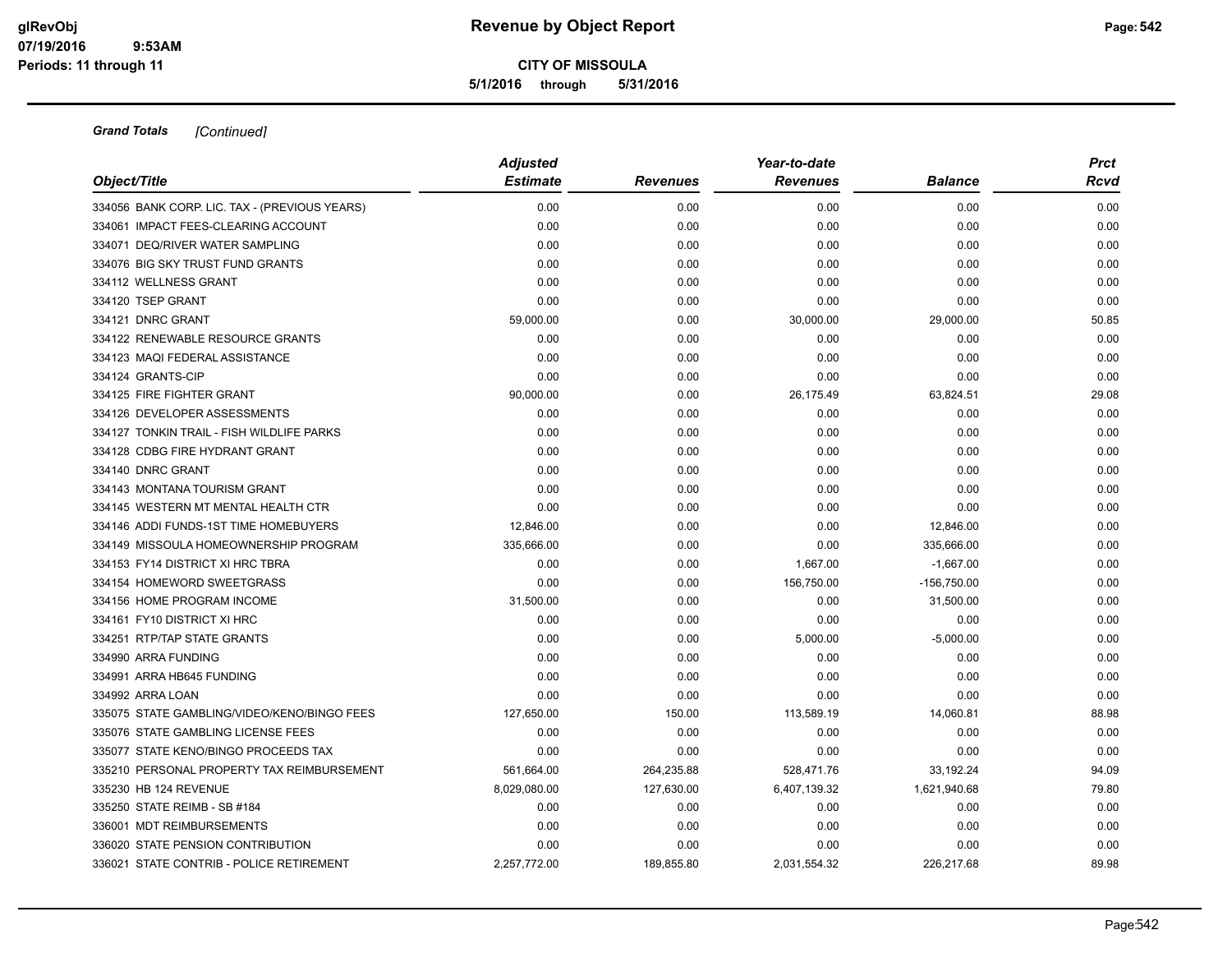**5/1/2016 through 5/31/2016**

|                                                   | <b>Adjusted</b> |                 | Year-to-date    |              | <b>Prct</b> |
|---------------------------------------------------|-----------------|-----------------|-----------------|--------------|-------------|
| Object/Title                                      | <b>Estimate</b> | <b>Revenues</b> | <b>Revenues</b> | Balance      | Rcvd        |
| 336022 STATE CONTRIB. - FIRE RETIREMENT           | 2,265,164.00    | 188,361.15      | 2,038,762.63    | 226,401.37   | 90.01       |
| 336023 STATE CONTRIB. - PERS                      | 9,986.00        | 0.00            | 11,927.48       | $-1,941.48$  | 119.44      |
| 336030 COUNTY CONTRIBUTION                        | 9,900.00        | 0.00            | 30,121.67       | $-20,221.67$ | 304.26      |
| 337000 LOCAL GRANTS                               | 0.00            | 0.00            | 9,000.00        | $-9,000.00$  | 0.00        |
| 337002 MRA GRANT                                  | 0.00            | 0.00            | 0.00            | 0.00         | 0.00        |
| 337003 HEALTH DEPT-STORM WATER MGMT               | 0.00            | 0.00            | 0.00            | 0.00         | 0.00        |
| 337004 MRA GRANTS                                 | 0.00            | 0.00            | 0.00            | 0.00         | 0.00        |
| 337009 *** Title Not Found ***                    | 0.00            | 0.00            | 7,525.00        | $-7,525.00$  | 0.00        |
| 337010 COUNTY REIMBURSEMENT-DEANOS                | 0.00            | 0.00            | 0.00            | 0.00         | 0.00        |
| 337012 LEGAL SERVICES-CONTRACTED/REIMB.           | 0.00            | 0.00            | 6,000.00        | $-6,000.00$  | 0.00        |
| 337013 MUTD SIGN MAINTENANCE AGREEMENT            | 3,000.00        | 0.00            | 0.00            | 3,000.00     | 0.00        |
| 338000 LOCAL SHARING OF TAX INCREMENT             | 266,850.00      | 0.00            | 183,770.00      | 83,080.00    | 68.87       |
| 338001 EXCESS PLEDGED TAX INCREMENT RETURNED      | 0.00            | 0.00            | 0.00            | 0.00         | 0.00        |
| 338100 PLANNING MILLS PASSED THRU COUNTY          | 329,157.00      | 0.00            | 300,000.00      | 29,157.00    | 91.14       |
| 339000 PAYMENT IN LIEU OF TAXES                   | 34,056.00       | 0.00            | 14,678.00       | 19,378.00    | 43.10       |
| <b>INTERGOVERNMENTAL REVENUES</b><br><b>Total</b> | 21,033,496.00   | 1,654,816.09    | 16,229,547.80   | 4,803,948.20 | 77.16       |
| 340000 CHARGES FOR SERVICES                       |                 |                 |                 |              |             |
| 340051 GRILL VAN CONCESSIONS                      | 0.00            | 1,467.50        | 21,854.40       | $-21,854.40$ | 0.00        |
| 341009 BLDG ADMIN FEES                            | 310,310.00      | 0.00            | 155,155.00      | 155,155.00   | 50.00       |
| 341010 MISCELLANEOUS COLLECTIONS                  | 350.00          | 175.00          | 1,190.00        | $-840.00$    | 340.00      |
| 341011 TRANSPORTATION ADMIN FEES                  | 24,720.00       | 0.00            | 12,360.00       | 12,360.00    | 50.00       |
| 341012 MAYORS PROCLAMATION FEES                   | 100.00          | 0.00            | 0.00            | 100.00       | 0.00        |
| 341013 AIR FUND FEES                              | 250.00          | 0.00            | 140.00          | 110.00       | 56.00       |
| 341015 SEWER ADMINISTRATION FEES                  | 1,227,202.00    | 0.00            | 586,664.00      | 640,538.00   | 47.81       |
| 341016 MRA ADMINISTRATION FEES                    | 138,879.00      | 0.00            | 69,440.00       | 69,439.00    | 50.00       |
| 341017 LIGHTING ADMINISTRATION FEES               | 15,452.00       | 0.00            | 7,726.00        | 7,726.00     | 50.00       |
| 341018 PARKING COMM ADMIN FEES                    | 188.805.00      | 0.00            | 94,403.00       | 94,402.00    | 50.00       |
| 341019 *** Title Not Found ***                    | 4,512.00        | 0.00            | 2,256.00        | 2,256.00     | 50.00       |
| 341021 SID ADMINISTRATION FEES                    | 0.00            | 0.00            | 0.00            | 0.00         | 0.00        |
| 341022 PROJECT ADMIN FEES                         | 0.00            | 0.00            | 0.00            | 0.00         | 0.00        |
| 341023 PLANNING ADMIN FEES                        | 24,720.00       | 0.00            | 12,000.00       | 12,720.00    | 48.54       |
| 341031 STATE REIMB MUNI COURT                     | 0.00            | 0.00            | 0.00            | 0.00         | 0.00        |
| 341032 IMPACT FEE CLEARING ACCOUNT                | 1,200,000.00    | 156,986.68      | 1,016,274.73    | 183,725.27   | 84.69       |
| 341033 IMPACT FEES-PARKS SHARE                    | 0.00            | 0.00            | 0.00            | 0.00         | 0.00        |
| 341034 IMPACT FEES-FIRE SHARE                     | 0.00            | 0.00            | 0.00            | 0.00         | 0.00        |
| 341035 IMPACT FEES-POLICE SHARE                   | 0.00            | 0.00            | 0.00            | 0.00         | 0.00        |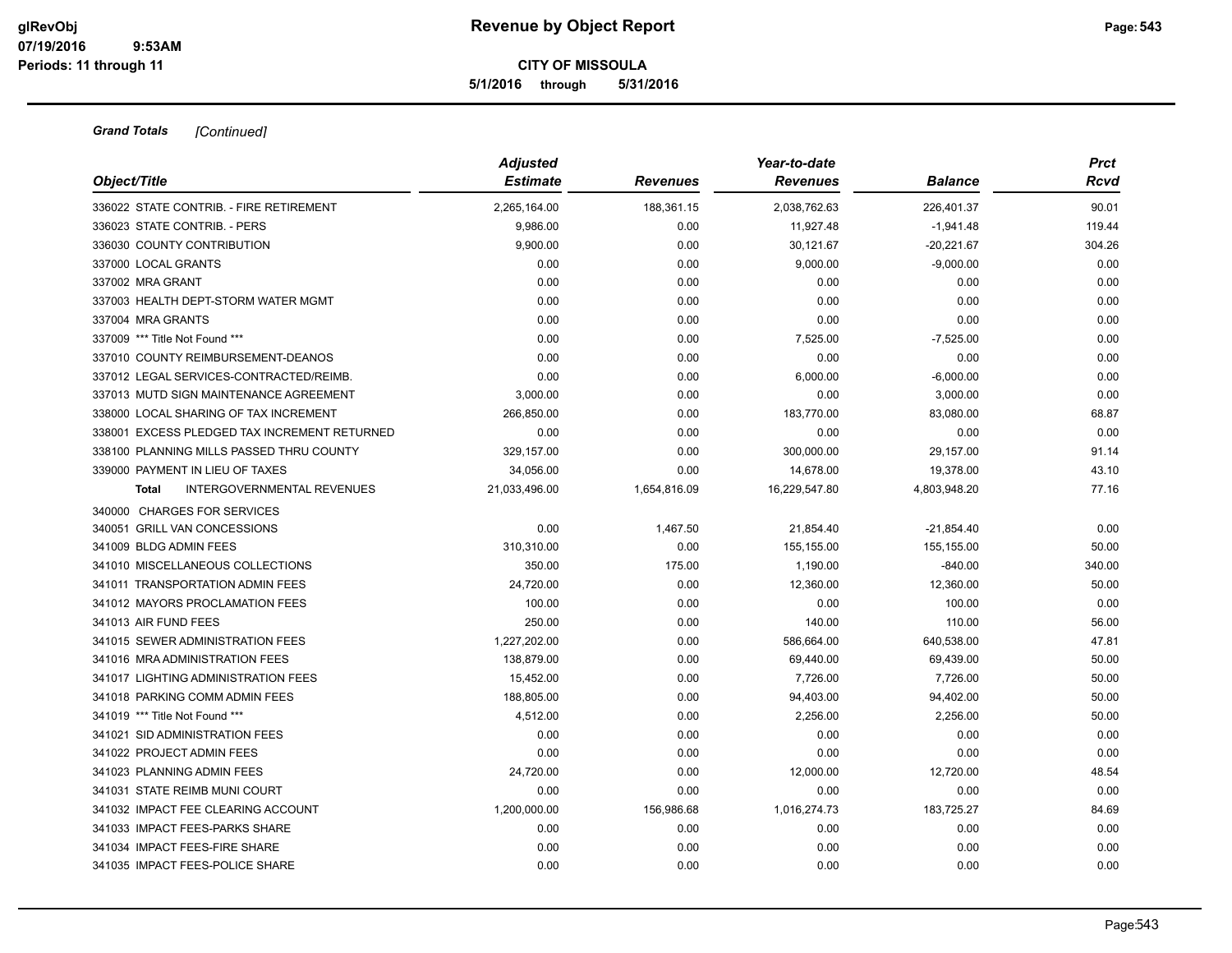**5/1/2016 through 5/31/2016**

| Object/Title                               | <b>Adjusted</b> |                 | Year-to-date    |                | <b>Prct</b> |
|--------------------------------------------|-----------------|-----------------|-----------------|----------------|-------------|
|                                            | <b>Estimate</b> | <b>Revenues</b> | <b>Revenues</b> | <b>Balance</b> | Rcvd        |
| 341036 IMPACT FEES-COMMUNITY SERVICE SHARE | 0.00            | 0.00            | 0.00            | 0.00           | 0.00        |
| 341037 IMPACT FEE-ROAD SHARE               | 0.00            | 0.00            | 0.00            | 0.00           | 0.00        |
| 341041 SEWER EXTENSION RECORDING FEES      | 4,500.00        | 426.00          | 3,154.00        | 1,346.00       | 70.09       |
| 341052 MUNICIPAL COURT FILING FEES         | 283,400.00      | 0.00            | 245,307.49      | 38,092.51      | 86.56       |
| 341055 CRIME VICTIM SURCHARGE              | 2,500.00        | 0.00            | 1,222.99        | 1,277.01       | 48.92       |
| 341067 SUBDIVISION EXEMPTION AFFIDAVITS    | 0.00            | 400.00          | 6,000.00        | $-6,000.00$    | 0.00        |
| 341068 SUBDIVISON FEES                     | 5,000.00        | 0.00            | 5,771.00        | $-771.00$      | 115.42      |
| 341069 REZONING FEES                       | 5,000.00        | 4,868.00        | 12,752.00       | $-7,752.00$    | 255.04      |
| 341070 DESIGN REVIEW BOARD                 | 15,000.00       | 4,344.12        | 34,178.27       | $-19,178.27$   | 227.86      |
| 341071 BOARD OF ADJUST. ZONING, SIGNS      | 0.00            | 0.00            | 0.00            | 0.00           | 0.00        |
| 341072 FLOOD PLAIN-0THER FEES              | 0.00            | 0.00            | 0.00            | 0.00           | 0.00        |
| 341073 FIRE PLAN CHECK FEES                | 27,981.00       | 1,936.00        | 24,286.00       | 3,695.00       | 86.79       |
| 341074 FIRE INSPECTION FEES                | 25,000.00       | 2,895.00        | 46,499.49       | $-21,499.49$   | 186.00      |
| 341076 ENGINEERING PLAN CHECK FEES         | 33,478.00       | 5,757.00        | 40,576.00       | $-7,098.00$    | 121.20      |
| 341077 ZONING COMPLIANCE INSPECTIONS       | 0.00            | 0.00            | 0.00            | 0.00           | 0.00        |
| 341078 ENGINEERING MAP FEES                | 120.00          | 0.00            | 230.00          | $-110.00$      | 191.67      |
| 341079 GREASE INTERCEPTOR APPEAL FEES      | 2,000.00        | 0.00            | 463.50          | 1,536.50       | 23.18       |
| 341090 STREET VACATION PETITION FEES       | 0.00            | 0.00            | 3,962.00        | $-3,962.00$    | 0.00        |
| 341091 INSPECTION CODE BOOKS & COPIES      | 1,346.00        | 9.00            | 231.25          | 1,114.75       | 17.18       |
| 341100 GRANT ADMINISTRATION SERVICE FEES   | 0.00            | 0.00            | 0.00            | 0.00           | 0.00        |
| 341450 *** Title Not Found ***             | 0.00            | 0.00            | 0.00            | 0.00           | 0.00        |
| 342000 ANTI-GRAFFITI PROJECT               | 5,000.00        | 0.00            | 100.00          | 4,900.00       | 2.00        |
| 342010 POLICE/BID AGREEMENT                | 0.00            | 0.00            | 47,684.00       | $-47,684.00$   | 0.00        |
| 342012 PD REIMBURSABLE SERVICES            | 0.00            | 0.00            | 1,066.69        | $-1,066.69$    | 0.00        |
| 342013 SECURITY INVEST FEES                | 61,000.00       | 1,478.00        | 23,097.95       | 37,902.05      | 37.87       |
| 342014 POLICE DEPARTMENT SERVICE FEES      | 157,300.00      | 2,416.00        | 35,067.05       | 122,232.95     | 22.29       |
| 342015 POLICE OVERTIME FEES                | 84,000.00       | 3,461.75        | 84,996.01       | $-996.01$      | 101.19      |
| 342016 POLICE TRAINING FEES                | 36,000.00       | 3,570.11        | 15,301.42       | 20,698.58      | 42.50       |
| 342017 CATERING FEES                       | 7,200.00        | 105.00          | 4,760.00        | 2,440.00       | 66.11       |
| 342018 DESK REPORTS                        | 20,000.00       | 1,618.00        | 30,381.00       | $-10,381.00$   | 151.91      |
| 342019 ABANDONED VEHICLE REVENUE FEES      | 12,500.00       | 11,815.00       | 21,970.00       | $-9,470.00$    | 175.76      |
| 342020 FIRE DEPARTMENT FEES                | 100.00          | 0.00            | 481.50          | $-381.50$      | 481.50      |
| 342021 CPR EDUCATION PROGRAM               | 7,435.00        | 0.00            | 8,305.00        | $-870.00$      | 111.70      |
| 342022 OUTSIDE HIRES                       | 524,890.00      | 2,425.89        | 662,972.98      | -138,082.98    | 126.31      |
| 342060 BIKE PROGRAM SALES & FEES           | 2,700.00        | 0.00            | 0.00            | 2,700.00       | 0.00        |
| 343000 PW REIMBURSABLE SERVICES            | 31,258.00       | 0.00            | 11,997.33       | 19,260.67      | 38.38       |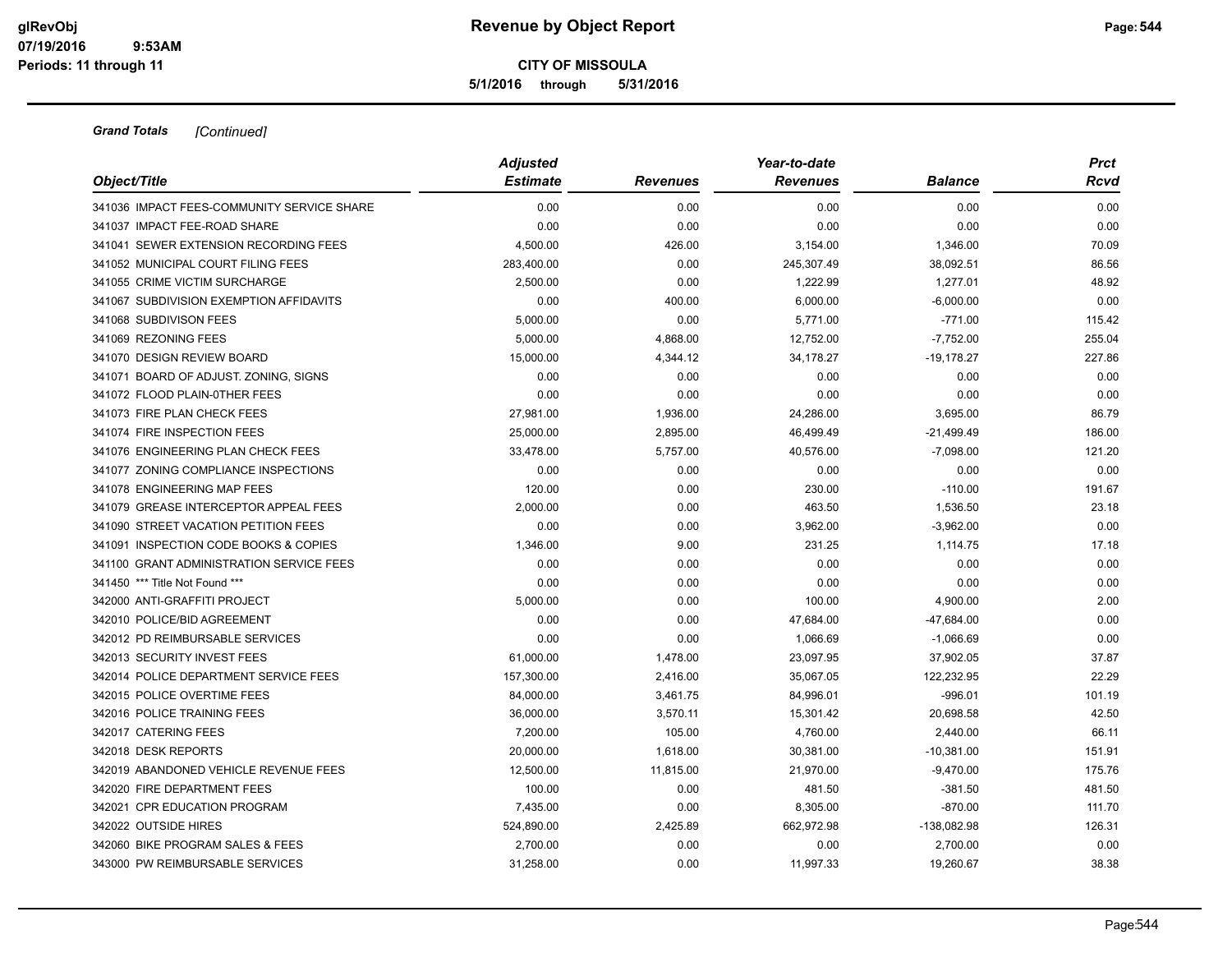#### **CITY OF MISSOULA 5/1/2016 through 5/31/2016**

| Object/Title                                | <b>Adjusted</b> |                 | Year-to-date    |                |        |
|---------------------------------------------|-----------------|-----------------|-----------------|----------------|--------|
|                                             | <b>Estimate</b> | <b>Revenues</b> | <b>Revenues</b> | <b>Balance</b> | Rcvd   |
| 343001 SIGN FABRICATION & CONTRACTS         | 500.00          | 0.00            | 0.00            | 500.00         | 0.00   |
| 343002 OTHER AGENCIES - VEH MAINT           | 48,000.00       | 0.00            | 42,934.50       | 5,065.50       | 89.45  |
| 343003 STATE PAYMENT - TRAFFIC COUNTS       | 4,450.00        | 0.00            | 0.00            | 4,450.00       | 0.00   |
| 343004 SPECIAL STATE CONTRACTS              | 80,000.00       | 0.00            | 184,223.13      | $-104,223.13$  | 230.28 |
| 343005 NON-ARRA MOUNTAIN WATER CONTRACT     | 0.00            | 0.00            | 0.00            | 0.00           | 0.00   |
| 343006 OTHER GOVT AGENCY-STREET PROJECTS    | 98,318.00       | 0.00            | 0.00            | 98,318.00      | 0.00   |
| 343008 PRIVATE COMPANY STREET PAYMENTS      | 0.00            | 0.00            | 0.00            | 0.00           | 0.00   |
| 343009 TOW CHARGES                          | 0.00            | 0.00            | 0.00            | 0.00           | 0.00   |
| 343010 STREET DEPT SALES & SERVICES         | 19,195.00       | 0.00            | 0.00            | 19,195.00      | 0.00   |
| 343011 STREET AND ROADWAY REPAIR CHARGES    | 0.00            | 0.00            | 0.00            | 0.00           | 0.00   |
| 343013 SNOW REMOVAL FEES                    | 1,500.00        | 0.00            | 1,532.76        | $-32.76$       | 102.18 |
| 343015 PARKING                              | 1,598,000.00    | 0.00            | 0.00            | 1,598,000.00   | 0.00   |
| 343016 METER MONEY                          | 0.00            | 76,640.75       | 645,406.26      | $-645,406.26$  | 0.00   |
| 343017 PARKING LEASE REVENUE                | 0.00            | 46,445.00       | 689,650.50      | $-689,650.50$  | 0.00   |
| 343018 *** Title Not Found ***              | 0.00            | 7,602.75        | 97,345.24       | $-97,345.24$   | 0.00   |
| 343021 WATER FEES                           | 0.00            | 0.00            | 0.00            | 0.00           | 0.00   |
| 343026 WATER INSTALLATION CHARGES           | 0.00            | 0.00            | 0.00            | 0.00           | 0.00   |
| 343031 SEWER SERVICE CHARGES                | 0.00            | 0.00            | 6,140.00        | $-6,140.00$    | 0.00   |
| 343032 SEWER INSTALLATION CHARGES           | 79,000.00       | 82,045.20       | 110,095.70      | $-31,095.70$   | 139.36 |
| 343034 TREATMENT FACILITIES FEES            | 8,006,641.00    | 72,746.73       | 8,102,807.95    | $-96, 166.95$  | 101.20 |
| 343035 SALE OF SEWER MATERIALS AND SUPPLIES | 0.00            | 0.00            | $-15,421.44$    | 15,421.44      | 0.00   |
| 343036 *** Title Not Found ***              | 0.00            | 0.00            | 0.00            | 0.00           | 0.00   |
| 343037 DELINQUENT SEWER FEES                | 0.00            | 0.00            | 0.00            | 0.00           | 0.00   |
| 343038 P & I TAX LIENS                      | 0.00            | 92.31           | 2,917.35        | $-2,917.35$    | 0.00   |
| 343039 DISPOSAL FEES                        | 0.00            | 3,742.16        | 25,906.12       | $-25,906.12$   | 0.00   |
| 343041 GARBAGE COLLECTION SERVICES          | 5,000.00        | 2,011.77        | 18,733.57       | $-13,733.57$   | 374.67 |
| 343065 BUILDING RENTALS                     | 0.00            | 0.00            | 0.00            | 0.00           | 0.00   |
| 343080 STATE MAINTENANCE CONTRACT           | 530,082.00      | 0.00            | 434,579.76      | 95,502.24      | 81.98  |
| 343082 MDT URBAN PROJECTS                   | 0.00            | 0.00            | 0.00            | 0.00           | 0.00   |
| 343083 CONTRACT SEWER APPLICATIONS          | 0.00            | 0.00            | 0.00            | 0.00           | 0.00   |
| 343084 STREET MAINTENANCE MATERIALS REIMB   | 55,500.00       | 0.00            | 81,932.31       | $-26,432.31$   | 147.63 |
| 343097 SIDEWALK AND CURB FEES               | 340,000.00      | 20,302.08       | 293,406.31      | 46,593.69      | 86.30  |
| 343300 MISC CHARGES FOR SERVICES            | 0.00            | 0.00            | 0.00            | 0.00           | 0.00   |
| 343301 BOOT REMOVAL                         | 0.00            | 955.00          | 7,515.00        | $-7,515.00$    | 0.00   |
| 343302 PARKS SOIL PROJECT                   | 0.00            | 0.00            | 0.00            | 0.00           | 0.00   |
| 343310 SALE OF NICHE NAMEPLATES & VASES     | 0.00            | 0.00            | 11,800.00       | $-11,800.00$   | 0.00   |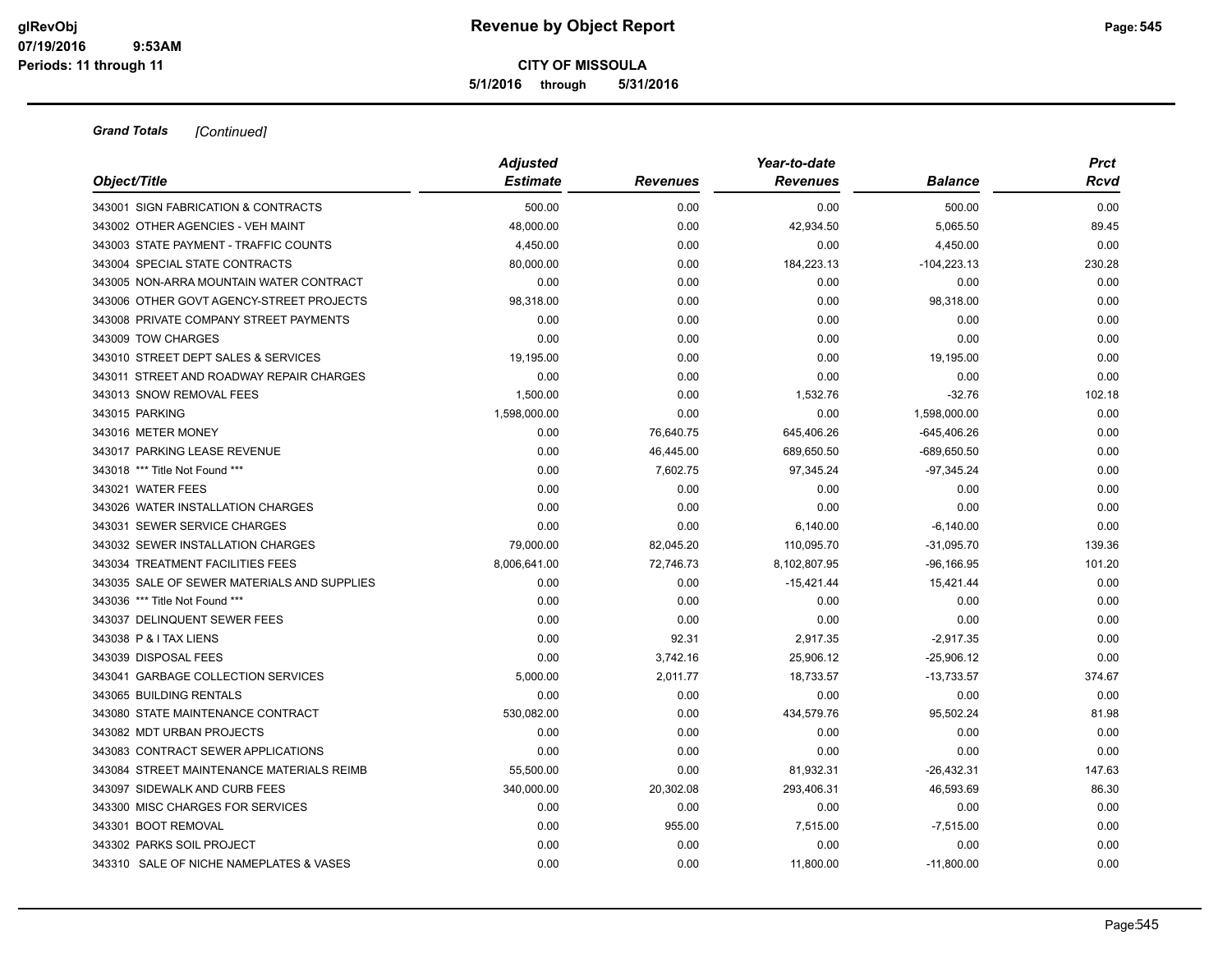**5/1/2016 through 5/31/2016**

|                                          | <b>Adjusted</b> |                 | Year-to-date    |                |        |
|------------------------------------------|-----------------|-----------------|-----------------|----------------|--------|
| Object/Title                             | <b>Estimate</b> | <b>Revenues</b> | <b>Revenues</b> | <b>Balance</b> | Rcvd   |
| 343311 SALE OF NICHES                    | 3,200.00        | 0.00            | 0.00            | 3,200.00       | 0.00   |
| 343320 CEMETERY - SALE OF PLOTS          | 12,870.00       | 1,900.00        | 27,200.00       | $-14,330.00$   | 211.34 |
| 343321 CEMETERY FOUNDATIONS              | 1,570.00        | 1,000.00        | 6,070.00        | $-4,500.00$    | 386.62 |
| 343322 CEMETERY FLOWER CARE              | 4,250.00        | 560.00          | 8,100.00        | $-3,850.00$    | 190.59 |
| 343323 CEMETERY - LINER INSTALL FEES     | 5,580.00        | 3,000.00        | 24,100.00       | $-18,520.00$   | 431.90 |
| 343324 OTHER CEMETERY FEES               | 1,500.00        | 300.00          | 3,300.00        | $-1,800.00$    | 220.00 |
| 343325 2ND INTERMENT RIGHT               | 0.00            | 1,200.00        | 3,600.00        | $-3,600.00$    | 0.00   |
| 343340 CEMETERY - OPENINGS & CLOSINGS    | 10,950.00       | 4,150.00        | 24,400.00       | $-13,450.00$   | 222.83 |
| 343350 CEMETERY CARE, FEES               | 99,000.00       | 0.00            | 0.00            | 99,000.00      | 0.00   |
| 343360 WEED CONTROL                      | 3,000.00        | 0.00            | 1,024.93        | 1,975.07       | 34.16  |
| 346000 FEES                              | 220,000.00      | 9,291.64        | 52,576.09       | 167,423.91     | 23.90  |
| 346001 TENNIS FEE                        | 0.00            | 0.00            | 1,410.00        | $-1,410.00$    | 0.00   |
| 346029 PARKS PETTY CASH FUND             | 0.00            | 0.00            | 0.00            | 0.00           | 0.00   |
| 346030 SWIMMING POOL FEES                | 1,298,086.00    | 6,385.77        | 312,277.05      | 985,808.95     | 24.06  |
| 346031 RECREATION FEES                   | 273,988.00      | 61,745.75       | 314,123.97      | $-40, 135.97$  | 114.65 |
| 346032 PRESCHOOL PROGRAMS                | 0.00            | 0.00            | 0.00            | 0.00           | 0.00   |
| 346033 PARK FEES/FACILITY RENTALS        | 170,000.00      | 20,460.99       | 102,645.04      | 67,354.96      | 60.38  |
| 346034 GROUNDS MAINTENANCE CONTRACT      | 0.00            | 0.00            | 96,734.40       | $-96,734.40$   | 0.00   |
| 346036 PARK CONCESSION FEES              | 3,000.00        | 306.00          | 1,529.44        | 1,470.56       | 50.98  |
| 346037 YOUTH DRUG COURT CONTRACT         | 11,700.00       | 0.00            | 0.00            | 11,700.00      | 0.00   |
| 346040 MCCORMICK SWIMMING POOL           | 0.00            | 0.00            | 0.00            | 0.00           | 0.00   |
| 346050 COUNTY PLAYGROUND CONTRACT        | 3,150.00        | 0.00            | 0.00            | 3,150.00       | 0.00   |
| 346051 MONTANA PARKS/REC CONFERENCE 2012 | 4,500.00        | 910.35          | 3,094.40        | 1,405.60       | 68.76  |
| 346052 PLAYGROUND SAFETY TRAINING        | 0.00            | 0.00            | 6,931.65        | $-6,931.65$    | 0.00   |
| 346053 CITY LIFE PROGRAMS                | 12,500.00       | 45.00           | 8,380.00        | 4,120.00       | 67.04  |
| 346055 COUNTY PARK SUPPORT               | 0.00            | 0.00            | 0.00            | 0.00           | 0.00   |
| 346056 PICNIC SITE FEES                  | 0.00            | 0.00            | 0.00            | 0.00           | 0.00   |
| 346060 CURRENTS SWIMMING FACILITY        | 0.00            | 43,608.54       | 409,109.77      | -409,109.77    | 0.00   |
| 346061 CURRENTS ENTERPRISE               | 0.00            | 0.00            | 0.00            | 0.00           | 0.00   |
| 346062 SPLASH ENTERPRISE                 | 0.00            | 0.00            | 0.00            | 0.00           | 0.00   |
| 346070 RECREATION GENERAL MERCHANDISE    | 0.00            | 0.00            | 0.00            | 0.00           | 0.00   |
| 346080 PAYMENT IN LIEU OF PARKS          | 213,578.00      | 0.00            | 4,822.25        | 208,755.75     | 2.26   |
| 346082 HIGH PARK EASEMENT EXCHANGE       | 0.00            | 0.00            | 0.00            | 0.00           | 0.00   |
| <b>CHARGES FOR SERVICES</b><br>Total     | 17,708,616.00   | 673,601.84      | 15,505,212.06   | 2,203,403.94   | 87.56  |
| 350000 FINES & FORFEITURES               |                 |                 |                 |                |        |
| 351013 DRUG FORFEITURES                  | 16,800.00       | 0.00            | 12,683.52       | 4,116.48       | 75.50  |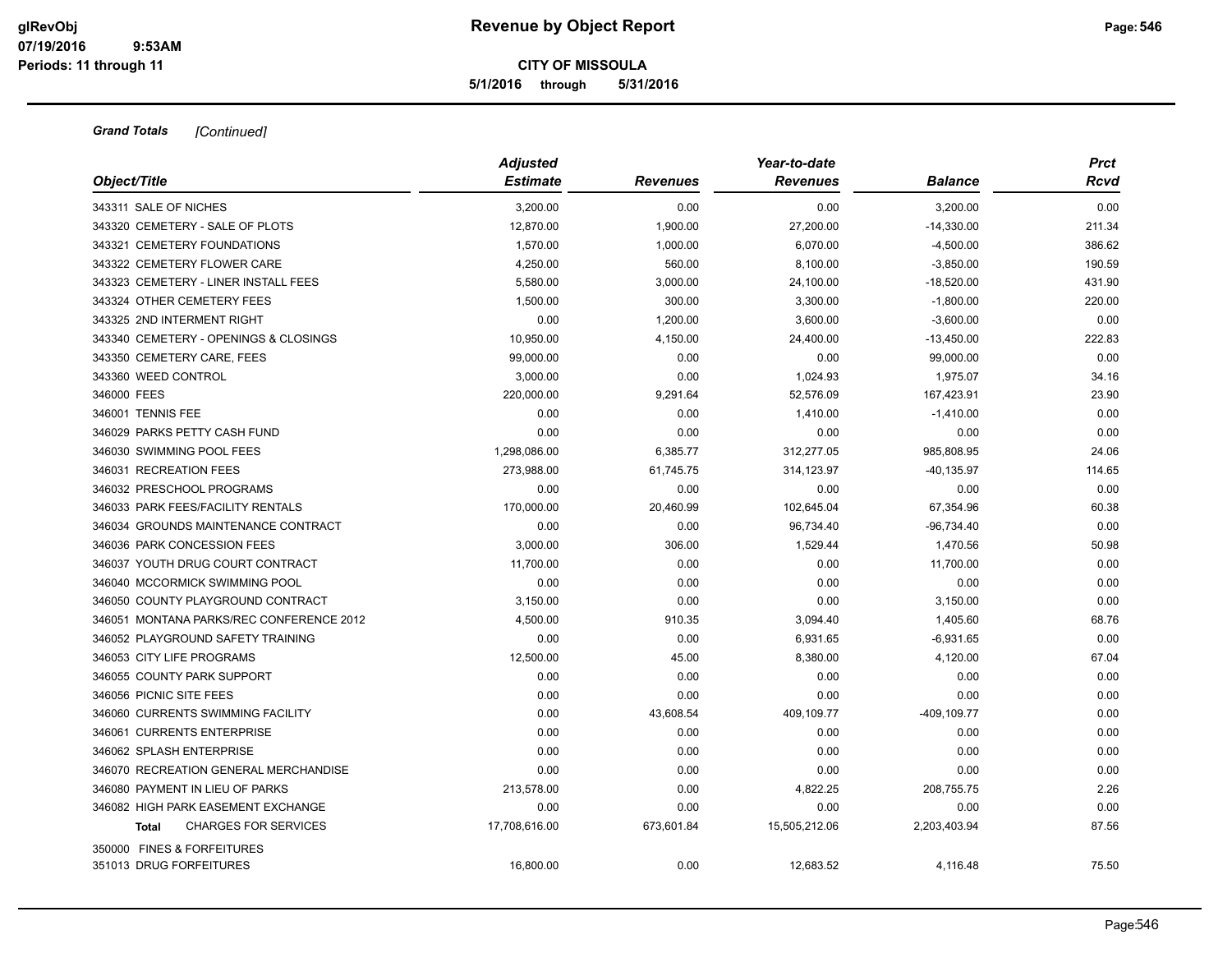**5/1/2016 through 5/31/2016**

| Object/Title                                   | <b>Adjusted</b><br><b>Estimate</b> | <b>Revenues</b> | Year-to-date<br><b>Revenues</b> | <b>Balance</b> | <b>Prct</b><br>Rcvd |
|------------------------------------------------|------------------------------------|-----------------|---------------------------------|----------------|---------------------|
| 351022 LAW ENFORCEMENT ACADEMY SURCHARGE #5    | 0.00                               | $-16.291.43$    | 0.00                            | 0.00           | 0.00                |
| 351031 TRAFFIC FINES                           | 1,325,000.00                       | 0.00            | 912,682.01                      | 412,317.99     | 68.88               |
| 351032 SURCHARGE ON FINES                      | 129,089.00                         | $-16,223.68$    | 138,900.37                      | $-9,811.37$    | 107.60              |
| 351033 PUBLIC DEFENDER FEES                    | 0.00                               | $-1,393.00$     | 0.00                            | 0.00           | 0.00                |
| 351034 CELLULAR PHONE FINES                    | 80,000.00                          | 0.00            | 50,084.50                       | 29,915.50      | 62.61               |
| 351035 CELL PHONE FINES: EDUCATION             | 0.00                               | 0.00            | 50,084.50                       | $-50,084.50$   | 0.00                |
| 352000 TICKETS                                 | 0.00                               | 0.00            | 0.00                            | 0.00           | 0.00                |
| 352001 PARKING TICKET REVENUE                  | 270,000.00                         | 11,908.00       | 142,684.10                      | 127,315.90     | 52.85               |
| 352002 PARKING FINES                           | 0.00                               | 0.00            | $-40.00$                        | 40.00          | 0.00                |
| 355000 FALSE ALARM PENALTY                     | 10,000.00                          | 1,716.00        | 11,492.00                       | $-1,492.00$    | 114.92              |
| <b>FINES &amp; FORFEITURES</b><br><b>Total</b> | 1,830,889.00                       | $-20,284.11$    | 1,318,571.00                    | 512,318.00     | 72.02               |
| 360000 MISCELLANEOUS REVENUES                  |                                    |                 |                                 |                |                     |
| 360000 MISCELLANEOUS REVENUES                  | 25,000.00                          | 0.00            | 237,887.63                      | $-212,887.63$  | 951.55              |
| 360001 COPIES                                  | 2,200.00                           | 25.25           | 1,985.99                        | 214.01         | 90.27               |
| 360002 PHONES                                  | 0.00                               | 0.00            | 0.00                            | 0.00           | 0.00                |
| 360003 MMIA REIMBURSEMENT-ATTORNEY             | 0.00                               | 0.00            | 203.37                          | $-203.37$      | 0.00                |
| 360005 LOAN REPAYMENTS                         | 0.00                               | 0.00            | 45,242.50                       | $-45,242.50$   | 0.00                |
| 360007 RLF REVENUES                            | 0.00                               | 0.00            | 0.00                            | 0.00           | 0.00                |
| 360010 MISCELLANEOUS                           | 15,000.00                          | 1,401.59        | 176,530.29                      | $-161,530.29$  | 1,176.87            |
| 360011 YOUTH COUNCIL FUNDS                     | 9,010.00                           | 0.00            | 0.00                            | 9,010.00       | 0.00                |
| 360012 SEWER GRANT REPAYMENTS                  | 0.00                               | 0.00            | 0.00                            | 0.00           | 0.00                |
| 360013 REPAYMENT OF SEWER GRANT                | 7,000.00                           | 0.00            | 5,390.00                        | 1,610.00       | 77.00               |
| 360014 REPAYMENT OF LOAN/MHA                   | 0.00                               | 0.00            | 0.00                            | 0.00           | 0.00                |
| 360016 MRA SHARE OF CIVIC STADIUM PARKING      | 0.00                               | 0.00            | 0.00                            | 0.00           | 0.00                |
| 360017 PARK PLANS FORFEITURE                   | 0.00                               | 0.00            | 960.00                          | $-960.00$      | 0.00                |
| 360018 MARKET ON FRONT UTILITY PAYMENTS        | 0.00                               | 212.99          | 1,633.16                        | $-1,633.16$    | 0.00                |
| 360019 GARBAGE-MARKET ON FRONT                 | 0.00                               | 0.00            | 1,111.40                        | $-1,111.40$    | 0.00                |
| 360020 GREENOUGH PARK ENCROACHMENTS            | 0.00                               | 0.00            | 0.00                            | 0.00           | 0.00                |
| 360030 CONTRIBUTIONS FROM PROPERTY OWNERS      | 0.00                               | 0.00            | 0.00                            | 0.00           | 0.00                |
| 360050 OVER/SHORT                              | 0.00                               | $-5.00$         | $-25.00$                        | 25.00          | 0.00                |
| 360100 REFUNDS                                 | 200.00                             | 0.00            | 0.00                            | 200.00         | 0.00                |
| 361000 RATTLESNAKE LAND LEASES                 | 1,100.00                           | 0.00            | 100.00                          | 1,000.00       | 9.09                |
| 361003 CARAS PARK CONCERT REVENUE              | 0.00                               | 0.00            | 0.00                            | 0.00           | 0.00                |
| 361010 RENTAL REVENUE                          | 120,000.00                         | 0.00            | 0.00                            | 120,000.00     | 0.00                |
| 361013 CLOSED GRANT REPAYMENTS                 | 0.00                               | 0.00            | 0.00                            | 0.00           | 0.00                |
| 361200 RADIO TOWER LEASE PAYMENTS              | 0.00                               | 0.00            | 2,925.00                        | $-2,925.00$    | 0.00                |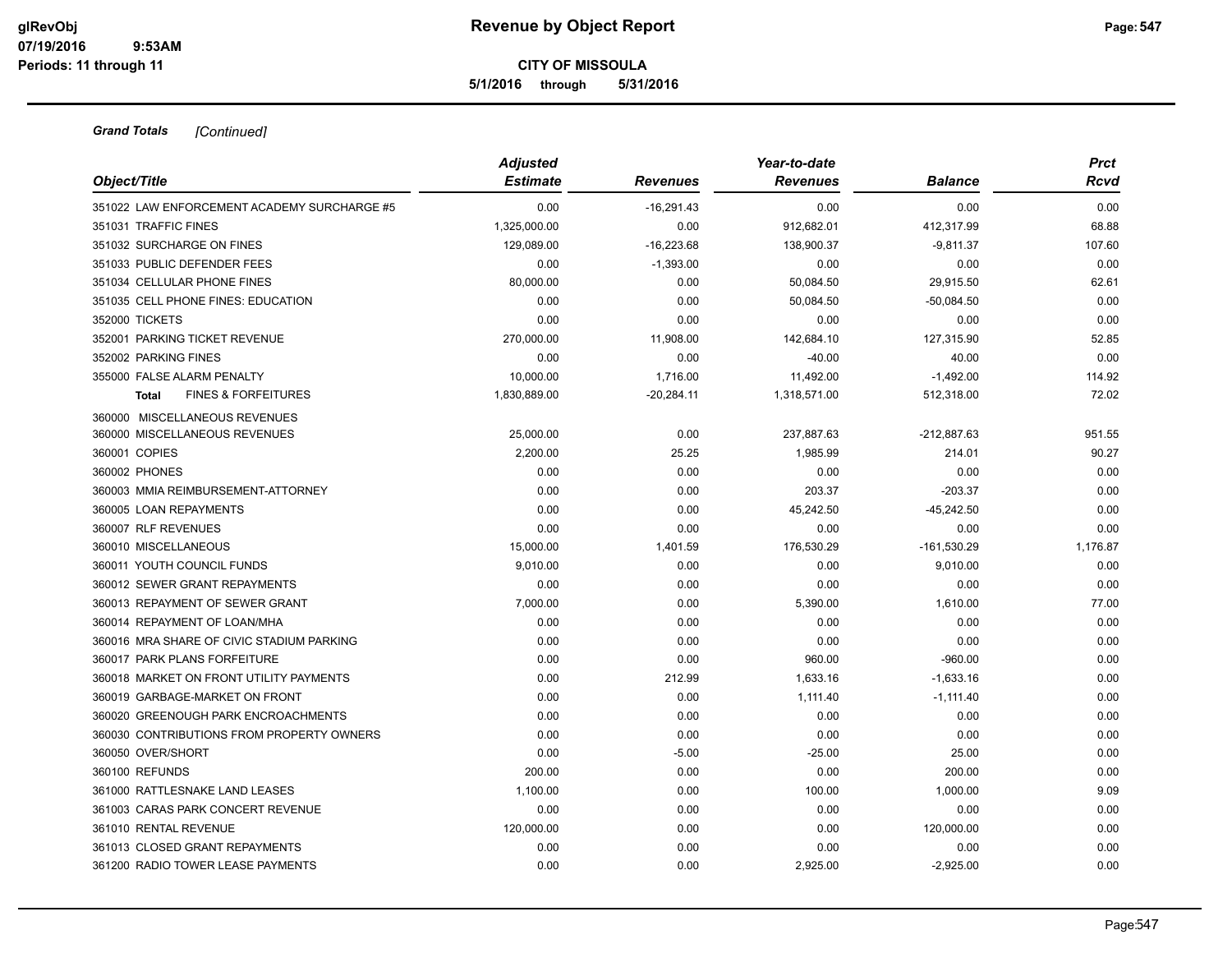**5/1/2016 through 5/31/2016**

| Object/Title                               | <b>Adjusted</b><br><b>Estimate</b> | <b>Revenues</b> | Year-to-date<br><b>Revenues</b> | <b>Balance</b> | <b>Prct</b><br>Rcvd |
|--------------------------------------------|------------------------------------|-----------------|---------------------------------|----------------|---------------------|
| 361201 EKO LAND LEASE                      | 0.00                               | 0.00            | 37,985.91                       | $-37,985.91$   | 0.00                |
| 362000 OTHER MISCELLANEOUS REVENUE         | 18,000.00                          | 0.00            | 32,310.55                       | $-14,310.55$   | 179.50              |
| 362001 MUNICIPAL COURT BAD CHECK CHARGES   | 0.00                               | 0.00            | 0.00                            | 0.00           | 0.00                |
| 362002 BAD CHECK CHARGES                   | 500.00                             | 15.00           | 300.00                          | 200.00         | 60.00               |
| 362003 US BANK FEE REIMBURSEMENT           | 0.00                               | 0.00            | 0.00                            | 0.00           | 0.00                |
| 362004 URD III FACADE IMPROVEMENT LOAN REC | 0.00                               | 0.00            | 0.00                            | 0.00           | 0.00                |
| 362005 LEASE LATE PAYMENT PENALTY          | 0.00                               | 0.00            | 0.00                            | 0.00           | 0.00                |
| 362006 GAIC INSURANCE SETTLEMENT           | 0.00                               | 0.00            | 0.00                            | 0.00           | 0.00                |
| 362007 *** Title Not Found ***             | 0.00                               | 0.00            | 920.00                          | $-920.00$      | 0.00                |
| 362011 SALE OF UNCLAIMED PROPERTY          | 0.00                               | 0.00            | 0.00                            | 0.00           | 0.00                |
| 362012 REC/GREEN TAG PROGRAM               | 300.00                             | 0.00            | 0.00                            | 300.00         | 0.00                |
| 363000 ASSESSMENTS PAID                    | 15,000.00                          | 0.00            | 0.00                            | 15,000.00      | 0.00                |
| 363010 LIGHTING ASSESSMENTS                | 404,652.00                         | 1,594.11        | 346,635.54                      | 58,016.46      | 85.66               |
| 363020 PROPERTY ASSESSMENTS                | 4,272,171.00                       | 57,372.07       | 2,344,155.91                    | 1,928,015.09   | 54.87               |
| 363021 PAYOFF PRINCIPAL ASSESSMENTS        | 0.00                               | 85,250.56       | 134,524.81                      | $-134,524.81$  | 0.00                |
| 363022 BOND INTEREST ASSESSMENTS           | 0.00                               | 0.00            | 0.00                            | 0.00           | 0.00                |
| 363030 SIDEWALK AND CURB ASSESSMENTS       | 0.00                               | 0.00            | 0.00                            | 0.00           | 0.00                |
| 363040 PENALTY AND INTEREST                | 0.00                               | 3,051.88        | 45,557.95                       | $-45,557.95$   | 0.00                |
| 364012 SALE OF SURPLUS PROPERTY            | 40,000.00                          | 0.00            | 0.00                            | 40,000.00      | 0.00                |
| 364040 INSURANCE AND DAMAGE RECOVERY       | 40,000.00                          | 150.00          | 29,492.41                       | 10,507.59      | 73.73               |
| 364041 WORKERS COMPENSATION REIMBURSEMENT  | 2,500.00                           | 0.00            | 0.00                            | 2,500.00       | 0.00                |
| 364042 EXPENDITURE REIMBURSEMENTS          | 1,200.00                           | 480.76          | 747.02                          | 452.98         | 62.25               |
| 364043 RATTLESNAKE CORRIDOR REIMBURSEMENT  | 10,000.00                          | 572.00          | 5,148.00                        | 4,852.00       | 51.48               |
| 364044 EMERGENCY RESPONSE REIMBURSEMENT    | 50,000.00                          | 0.00            | 0.00                            | 50,000.00      | 0.00                |
| 364047 MMIA EXPENDITURE REIMBURSEMENT      | 0.00                               | 0.00            | 0.00                            | 0.00           | 0.00                |
| 364051 DOT RADAR GRANT                     | 0.00                               | 0.00            | 0.00                            | 0.00           | 0.00                |
| 364053 EXPENDITURE REIMB-FIRE SERVICES     | 0.00                               | 0.00            | 0.00                            | 0.00           | 0.00                |
| 364060 REIMB LETTER OF CREDIT-709 PARKVIEW | 0.00                               | 0.00            | 0.00                            | 0.00           | 0.00                |
| 364061 REIMB LETTER OF CREDIT-LINNEA LANE  | 0.00                               | 0.00            | 0.00                            | 0.00           | 0.00                |
| 365000 DONATIONS                           | 453,527.00                         | 0.00            | 117,975.56                      | 335,551.44     | 26.01               |
| 365001 *** Title Not Found ***             | 0.00                               | 11,000.00       | 204,004.31                      | $-204,004.31$  | 0.00                |
| 365002 OTHER RECREATION DONATIONS          | 70,000.00                          | 1,004.00        | 14,726.25                       | 55,273.75      | 21.04               |
| 365003 DONATIONS - SMOKE ALARMS            | 0.00                               | 0.00            | 99.45                           | $-99.45$       | 0.00                |
| 365004 GRANT CR TRAIL ASSN DONATION        | 0.00                               | 0.00            | 0.00                            | 0.00           | 0.00                |
| 365005 DONATIONS - ARCO                    | 157,270.00                         | 0.00            | 51,136.65                       | 106,133.35     | 32.52               |
| 365009 DONATIONS - BASKETBALL/TENNIS COURT | 65,000.00                          | 0.00            | 7,000.00                        | 58,000.00      | 10.77               |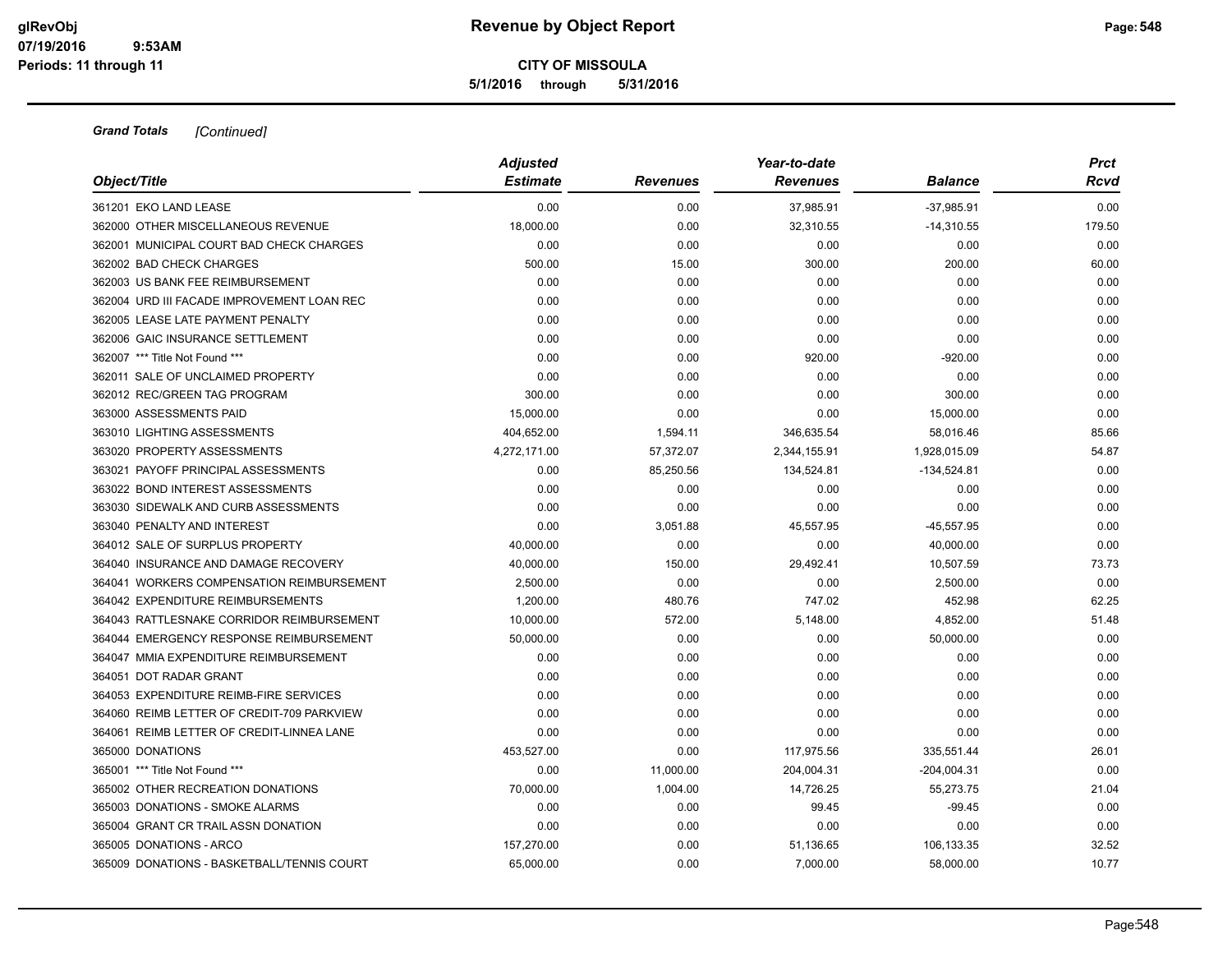**5/1/2016 through 5/31/2016**

| Object/Title                                              | <b>Adjusted</b> |                 | Year-to-date    |                | <b>Prct</b> |
|-----------------------------------------------------------|-----------------|-----------------|-----------------|----------------|-------------|
|                                                           | <b>Estimate</b> | <b>Revenues</b> | <b>Revenues</b> | <b>Balance</b> | Rcvd        |
| 365010 FRIENDS OF MISSOULA PARKS DONATION                 | 0.00            | 0.00            | 0.00            | 0.00           | 0.00        |
| 365015 GREEN BLOCK PILOT PROJECT                          | 0.00            | 0.00            | 0.00            | 0.00           | 0.00        |
| 365016 LOCAL MATCH MDT                                    | 30,000.00       | 2,765.09        | 13,292.79       | 16,707.21      | 44.31       |
| 365017 LOCAL MATCH TRANSIT                                | 0.00            | 0.00            | 0.00            | 0.00           | 0.00        |
| 365018 DONATIONS - MLCT CONFERENCE                        | 0.00            | 0.00            | 0.00            | 0.00           | 0.00        |
| 365019 PARKS DONATIONS                                    | 715,861.00      | 123.81          | 45,565.17       | 670,295.83     | 6.37        |
| 365020 OPEN SPACE DONATIONS                               | 10,000.00       | 0.00            | 25.00           | 9,975.00       | 0.25        |
| 365021 COMBAT CHALLENGE DONATIONS                         | 0.00            | 0.00            | 0.00            | 0.00           | 0.00        |
| 365022 NEIGHBORHOOD COUNCIL DONATIONS                     | 0.00            | 0.00            | 0.00            | 0.00           | 0.00        |
| 365023 NORTHWESTERN ENERGY GRANT                          | 0.00            | 0.00            | 5,300.00        | $-5,300.00$    | 0.00        |
| 365030 DONATIONS STADIUM R&D                              | 0.00            | 0.00            | 0.00            | 0.00           | 0.00        |
| 365100 RECREATION OUTDOOR                                 | 30,000.00       | 116.00          | 3,332.00        | 26,668.00      | 11.11       |
| 365101 RECREATION SCHOLARSHIP                             | 0.00            | $-166.22$       | 6,217.66        | $-6,217.66$    | 0.00        |
| 365102 RECREATION YOUTH & ADULT SPORTS                    | 60,000.00       | 0.00            | 8.00            | 59,992.00      | 0.01        |
| 365103 URBAN FORESTRY PROGRAMS                            | 55,000.00       | 1,400.00        | 20,711.62       | 34,288.38      | 37.66       |
| 365109 CONSERVATION LANDS DONATIONS                       | 0.00            | 0.00            | 0.00            | 0.00           | 0.00        |
| 368000 SALE OF COINS                                      | 0.00            | 0.00            | 0.00            | 0.00           | 0.00        |
| 368001 SALE OF POLICE PROMOTIONS                          | 0.00            | 0.00            | 0.00            | 0.00           | 0.00        |
| 368002 SALE OF FIRE PROMOTIONS                            | 0.00            | 0.00            | 0.00            | 0.00           | 0.00        |
| MISCELLANEOUS REVENUES<br><b>Total</b>                    | 6,680,491.00    | 166,363.89      | 3,941,116.90    | 2,739,374.10   | 58.99       |
| 370000 INVESTMENTS & ROYALTY EARNINGS                     |                 |                 |                 |                |             |
| 371010 INTEREST ON INVESTMENTS                            | 23,500.00       | 0.00            | $-26, 176.77$   | 49,676.77      | $-111.39$   |
| 371020 GAIN/LOSS IN MARKET VALUE OF INVESTMENTS           | 0.00            | 0.00            | 0.00            | 0.00           | 0.00        |
| 371500 INTEREST ON INTERFUND LOAN                         | 0.00            | 0.00            | 0.00            | 0.00           | 0.00        |
| 373002 LOAN REPAYMENT - FAMILY SERVICES                   | 70,000.00       | 0.00            | 0.00            | 70,000.00      | 0.00        |
| 373006 BURNS ST COMMONS                                   | 0.00            | 0.00            | 0.00            | 0.00           | 0.00        |
| <b>INVESTMENTS &amp; ROYALTY EARNINGS</b><br><b>Total</b> | 93,500.00       | 0.00            | $-26, 176.77$   | 119,676.77     | $-28.00$    |
| 380000 OTHER FINANCING SOURCES                            |                 |                 |                 |                |             |
| 380000 OTHER FINANCING SOURCES                            | 0.00            | 0.00            | 0.00            | 0.00           | 0.00        |
| 381000 LOAN PROCEEDS                                      | 0.00            | 0.00            | 0.00            | 0.00           | 0.00        |
| 381002 SRF LOAN                                           | 0.00            | 0.00            | 460,002.00      | -460,002.00    | 0.00        |
| 381009 TRANSFERS IN                                       | 457,925.00      | 0.00            | 0.00            | 457,925.00     | 0.00        |
| 381010 BOND PROCEEDS                                      | 0.00            | 0.00            | 1,756,966.64    | -1,756,966.64  | 0.00        |
| 381011 \$1,860,000 General Fund Obligation Bond           | 0.00            | 0.00            | 0.00            | 0.00           | 0.00        |
| 381012 \$680,000 FIRE GF DEBT                             | 0.00            | 0.00            | 0.00            | 0.00           | 0.00        |
| 381015 \$1.010.000 LIMITED TAX GO BONDS 2010C             | 0.00            | 0.00            | 0.00            | 0.00           | 0.00        |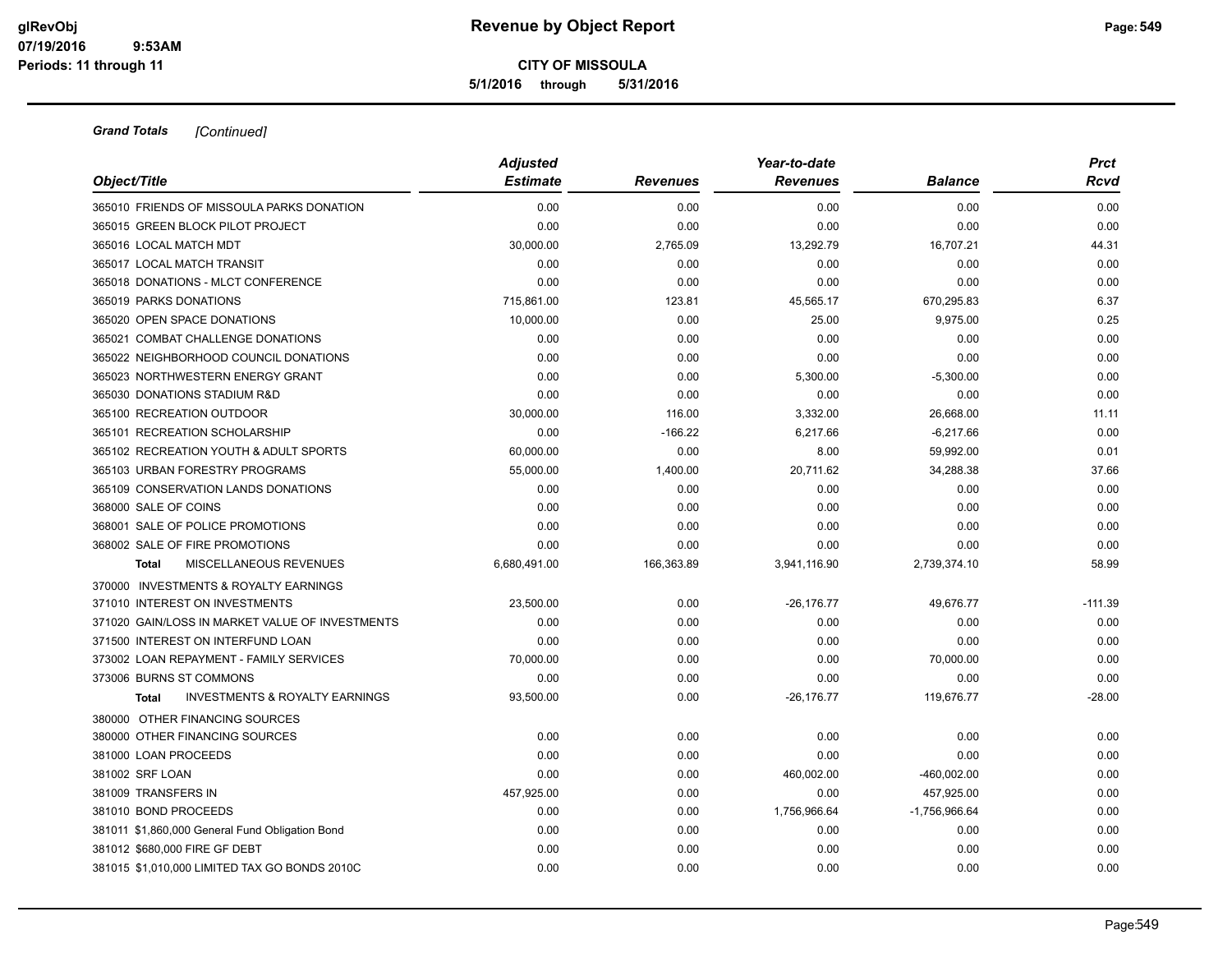**5/1/2016 through 5/31/2016**

| Object/Title                                   | <b>Adjusted</b><br><b>Estimate</b> | <b>Revenues</b> | Year-to-date<br><b>Revenues</b> | <b>Balance</b>  | <b>Prct</b><br>Rcvd |
|------------------------------------------------|------------------------------------|-----------------|---------------------------------|-----------------|---------------------|
| 381020 REVENUE BONDS                           | 3,496,300.00                       | 0.00            | 0.00                            | 3,496,300.00    | 0.00                |
| 381024 MARY AVENUE BOND PROCEEDS               | 0.00                               | 0.00            | 0.00                            | 0.00            | 0.00                |
| 381025 BOND PROCEEDS                           | 0.00                               | 0.00            | 0.00                            | 0.00            | 0.00                |
| 381026 DEBT SERVICE/BROWNSFIELD RLF 1.125M     | 0.00                               | 0.00            | 0.00                            | 0.00            | 0.00                |
| 381027 5M SO RESERVE TRAIL CROSSING            | 0.00                               | 4,945,546.00    | 5,000,000.00                    | $-5,000,000.00$ | 0.00                |
| 381028 BOND PROCEEDS-MILL SITE                 | 0.00                               | 0.00            | 0.00                            | 0.00            | 0.00                |
| 381029 PARKING STRUCTURE BOND PROCEEDS         | 0.00                               | 0.00            | 0.00                            | 0.00            | 0.00                |
| 381030 SID BONDS PROCEEDS                      | 0.00                               | 0.00            | 628,530.00                      | $-628,530.00$   | 0.00                |
| 381070 PROCEEDS FROM NOTES/LOANS/INTERCAP      | 0.00                               | 0.00            | 0.00                            | 0.00            | 0.00                |
| 381071 WILMA NOTE PROCEEDS                     | 0.00                               | 0.00            | 0.00                            | 0.00            | 0.00                |
| 381072 FIB NOTE PROCEEDS                       | 0.00                               | 0.00            | 0.00                            | 0.00            | 0.00                |
| 381074 CIVIC STADIUM TIF NOTES 1.5M            | 0.00                               | 0.00            | 0.00                            | 0.00            | 0.00                |
| 381090 PROCEEDS FROM CAPITAL LEASE             | 1,400,000.00                       | 0.00            | 3,046,953.53                    | $-1,646,953.53$ | 217.64              |
| 382000 *** Title Not Found ***                 | 0.00                               | 0.00            | 0.00                            | 0.00            | 0.00                |
| 382010 SALE OF FIXED ASSETS                    | 0.00                               | 0.00            | 0.00                            | 0.00            | 0.00                |
| 383000 OPERATING TRANSFERS                     | 325,338.00                         | 26,036.25       | 306,343.06                      | 18,994.94       | 94.16               |
| 383001 TRANS FR FLUSHING DISTRICT              | 27,281.00                          | 0.00            | 13,641.00                       | 13,640.00       | 50.00               |
| 383002 TRANS FR GAS TAX                        | 564,000.00                         | 0.00            | 282,000.00                      | 282,000.00      | 50.00               |
| 383003 TRANS FR COMPREHENSIVE INSURANCE LEVY   | 0.00                               | 0.00            | 0.00                            | 0.00            | 0.00                |
| 383004 TRANS FR EMPLOYEE HEALTH INSURANCE LEVY | 4,409,908.00                       | 0.00            | 2,204,954.00                    | 2,204,954.00    | 50.00               |
| 383007 TRANS FR CABLE FRANCHISE                | 251,433.00                         | 0.00            | 125,717.00                      | 125,716.00      | 50.00               |
| 383008 TRANS FR RUSSELL PARK DISTRICT          | 0.00                               | 0.00            | 0.00                            | 0.00            | 0.00                |
| 383009 TRANS FR TITLE I                        | 0.00                               | 0.00            | 0.00                            | 0.00            | 0.00                |
| 383010 TRANS FR CIP                            | 0.00                               | 0.00            | 0.00                            | 0.00            | 0.00                |
| 383011 TRANS FR SID REVOLVING                  | 100,000.00                         | 0.00            | 0.00                            | 100,000.00      | 0.00                |
| 383013 TRANS FR SID DEBT SERVICE               | 0.00                               | 0.00            | 0.00                            | 0.00            | 0.00                |
| 383014 TRANS FR MRA                            | 1,726,097.00                       | 647,498.46      | 1,867,508.68                    | $-141,411.68$   | 108.19              |
| 383015 TRANS FR MPC                            | 0.00                               | 0.00            | 0.00                            | 0.00            | 0.00                |
| 383016 TRANS FR TAX INCREMENT BOND             | 0.00                               | 0.00            | 0.00                            | 0.00            | 0.00                |
| 383017 TRANS FR BUILDING                       | 0.00                               | 0.00            | 0.00                            | 0.00            | 0.00                |
| 383018 TRANS FR WILLOWWOOD PARK DISTRICT       | 0.00                               | 0.00            | 0.00                            | 0.00            | 0.00                |
| 383020 TRANS FR CEMETERY CARE                  | 9,545.00                           | 0.00            | 0.00                            | 9,545.00        | 0.00                |
| 383021 TRANS FR P&R TRAILS DEVLP               | 50,000.00                          | 0.00            | 0.00                            | 50,000.00       | 0.00                |
| 383024 TRANS FR SEWER CLEARING                 | 6,677,663.00                       | 0.00            | 0.00                            | 6,677,663.00    | 0.00                |
| 383025 TRANS FR SEWER R & D                    | 0.00                               | 0.00            | 0.00                            | 0.00            | 0.00                |
| 383026 TRANS FR CDBG                           | 0.00                               | 0.00            | 0.00                            | 0.00            | 0.00                |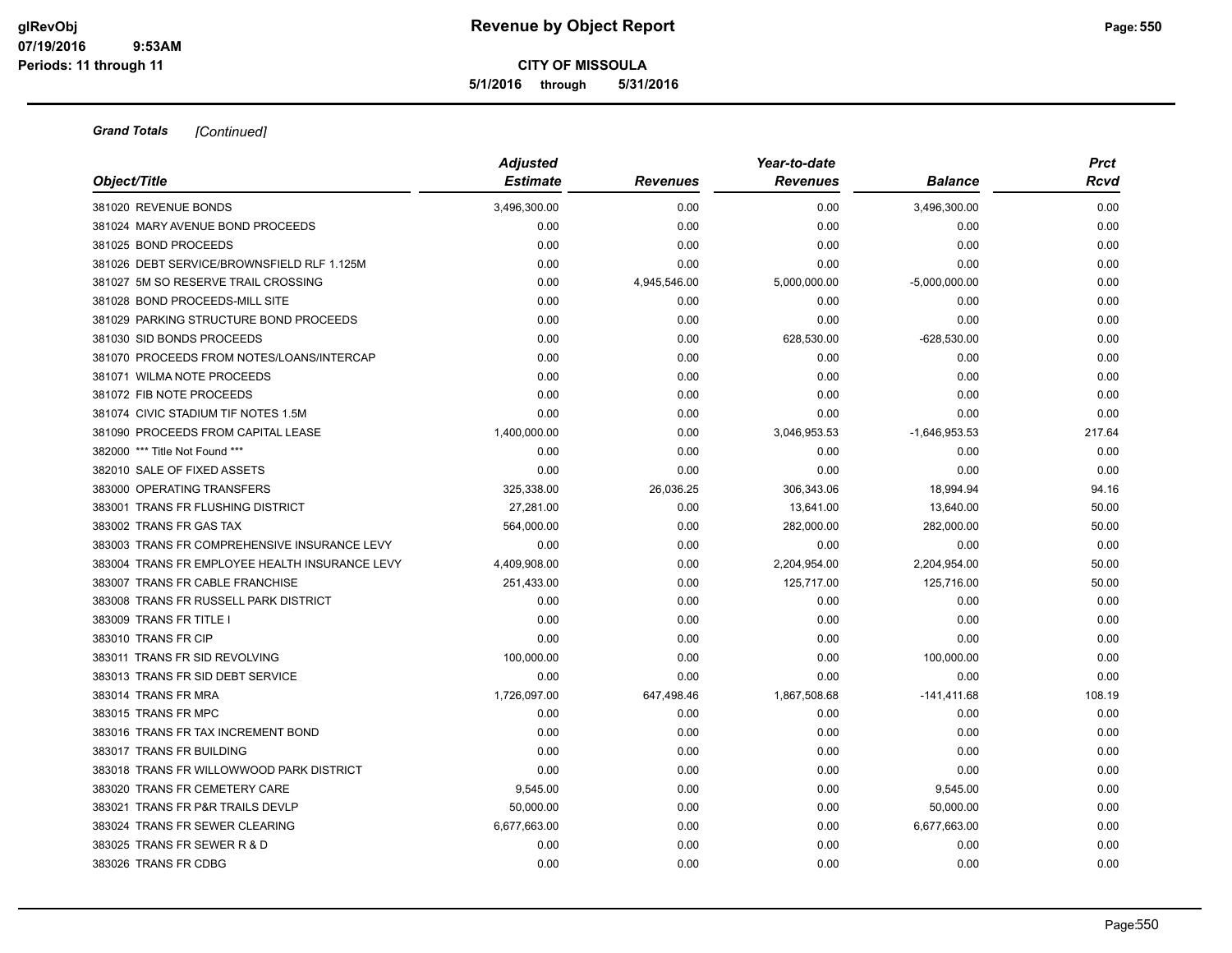**5/1/2016 through 5/31/2016**

| Object/Title                                 | <b>Adjusted</b> |                 | Year-to-date    |                | <b>Prct</b> |  |
|----------------------------------------------|-----------------|-----------------|-----------------|----------------|-------------|--|
|                                              | <b>Estimate</b> | <b>Revenues</b> | <b>Revenues</b> | <b>Balance</b> | Rcvd        |  |
| 383027 TRANS FR URD                          | 0.00            | 0.00            | 0.00            | 0.00           | 0.00        |  |
| 383028 TRANS FROM GF FOR HEALTH RESERVE      | 0.00            | 36,833.33       | 405,166.67      | -405,166.67    | 0.00        |  |
| 383029 TRANS FR GENERAL                      | 1,901,385.00    | 5,992.12        | 85,576.54       | 1,815,808.46   | 4.50        |  |
| 383034 TRANS FR 01 SERIES DEBT SERVICE       | 0.00            | 0.00            | 0.00            | 0.00           | 0.00        |  |
| 383037 TRANSFER - URD II                     | 250,000.00      | 0.00            | 0.00            | 250,000.00     | 0.00        |  |
| 383038 TRANSFER - URD III                    | 0.00            | 0.00            | 0.00            | 0.00           | 0.00        |  |
| 383039 FROM SID TRANSFERS                    | 0.00            | 0.00            | 0.00            | 0.00           | 0.00        |  |
| 383040 TRANSFER FROM CITY GRANTS             | 0.00            | 0.00            | 0.00            | 0.00           | 0.00        |  |
| 383041 TRANS FR CDBG                         | 0.00            | 0.00            | 0.00            | 0.00           | 0.00        |  |
| 383042 TRANSFERS FROM OTHER FUNDS            | 777,816.00      | 0.00            | 62,238.00       | 715,578.00     | 8.00        |  |
| 383043 TRANSFERS FROM IMPACT FEES            | 0.00            | 0.00            | 0.00            | 0.00           | 0.00        |  |
| 383044 TRANSFER FROM PYMT IN LIEU OF PARKS   | 0.00            | 0.00            | 0.00            | 0.00           | 0.00        |  |
| 383045 TRANSFER FROM PARK ENTERPRISE         | 0.00            | 0.00            | 0.00            | 0.00           | 0.00        |  |
| 383046 TRANS FR PARKS MAINTENANCE DIST       | 0.00            | 0.00            | 0.00            | 0.00           | 0.00        |  |
| 383047 TRANS FR STREET MAINTENANCE DISTRICT  | 0.00            | 0.00            | 0.00            | 0.00           | 0.00        |  |
| 383050 TRANSFER FROM IMPACT FEES             | 0.00            | 0.00            | 0.00            | 0.00           | 0.00        |  |
| 383060 TRANSFERS FROM FRONT ST URD           | 0.00            | 0.00            | 0.00            | 0.00           | 0.00        |  |
| 383061 TRANSFERS FROM PARK IMPACT FEES       | 0.00            | 0.00            | 0.00            | 0.00           | 0.00        |  |
| 383062 TRANSFERS FROM PARK SIDS              | 0.00            | 0.00            | 0.00            | 0.00           | 0.00        |  |
| 383063 TRANSF FROM SAFETY-LU (CTEP)FUND      | 0.00            | 0.00            | 0.00            | 0.00           | 0.00        |  |
| 383065 TRANSFER FROM WWTF                    | 0.00            | 0.00            | 0.00            | 0.00           | 0.00        |  |
| 383066 TRANSFER FROM FRONT ST CLEARING       | 453,262.00      | 80,594.89       | 319,066.51      | 134,195.49     | 70.39       |  |
| 383067 TRANSFER FROM FSPS                    | 0.00            | 0.00            | 0.00            | 0.00           | 0.00        |  |
| 383068 TRANSFER FROM SUBORDINATE LIEN        | 0.00            | 0.00            | 0.00            | 0.00           | 0.00        |  |
| 383400 CAPITAL CONTRIBUTION                  | 0.00            | 0.00            | 0.00            | 0.00           | 0.00        |  |
| 384000 GUARANTOR REVENUE                     | 0.00            | 0.00            | 0.00            | 0.00           | 0.00        |  |
| OTHER FINANCING SOURCES<br><b>Total</b>      | 22,877,953.00   | 5,742,501.05    | 16,564,663.63   | 6,313,289.37   | 72.40       |  |
| 390000 INTERNAL SERVICES                     |                 |                 |                 |                |             |  |
| 396001 INSURANCE REIMBURSEMENTS              | 0.00            | 0.00            | 0.00            | 0.00           | 0.00        |  |
| 396002 CITY CONTRIBUTIONS                    | 3,210,660.00    | 248,486.75      | 3,121,764.56    | 88,895.44      | 97.23       |  |
| 396003 EMPLOYEE DEDUCTION CONTRIBUTIONS      | 734,400.00      | 63,339.86       | 957,318.90      | -222,918.90    | 130.35      |  |
| 396004 RETIREE CONTRIBUTIONS                 | 436,800.00      | 33,058.23       | 397,589.04      | 39,210.96      | 91.02       |  |
| 396005 FIRE + POLICE ADDTL HEALTH CONTRIB    | 1,340,640.00    | 121,476.00      | 1,424,450.00    | $-83,810.00$   | 106.25      |  |
| 396006 RX REBATES                            | 0.00            | 0.00            | 44,089.58       | $-44,089.58$   | 0.00        |  |
| 396007 OTHER PARTICIPANT HEALTH PREM CONTRIB | 0.00            | 137.50          | 2,630.86        | $-2,630.86$    | 0.00        |  |
| 396008 COBRA CONTRIBUTIONS                   | 0.00            | 0.00            | 4,212.01        | $-4,212.01$    | 0.00        |  |